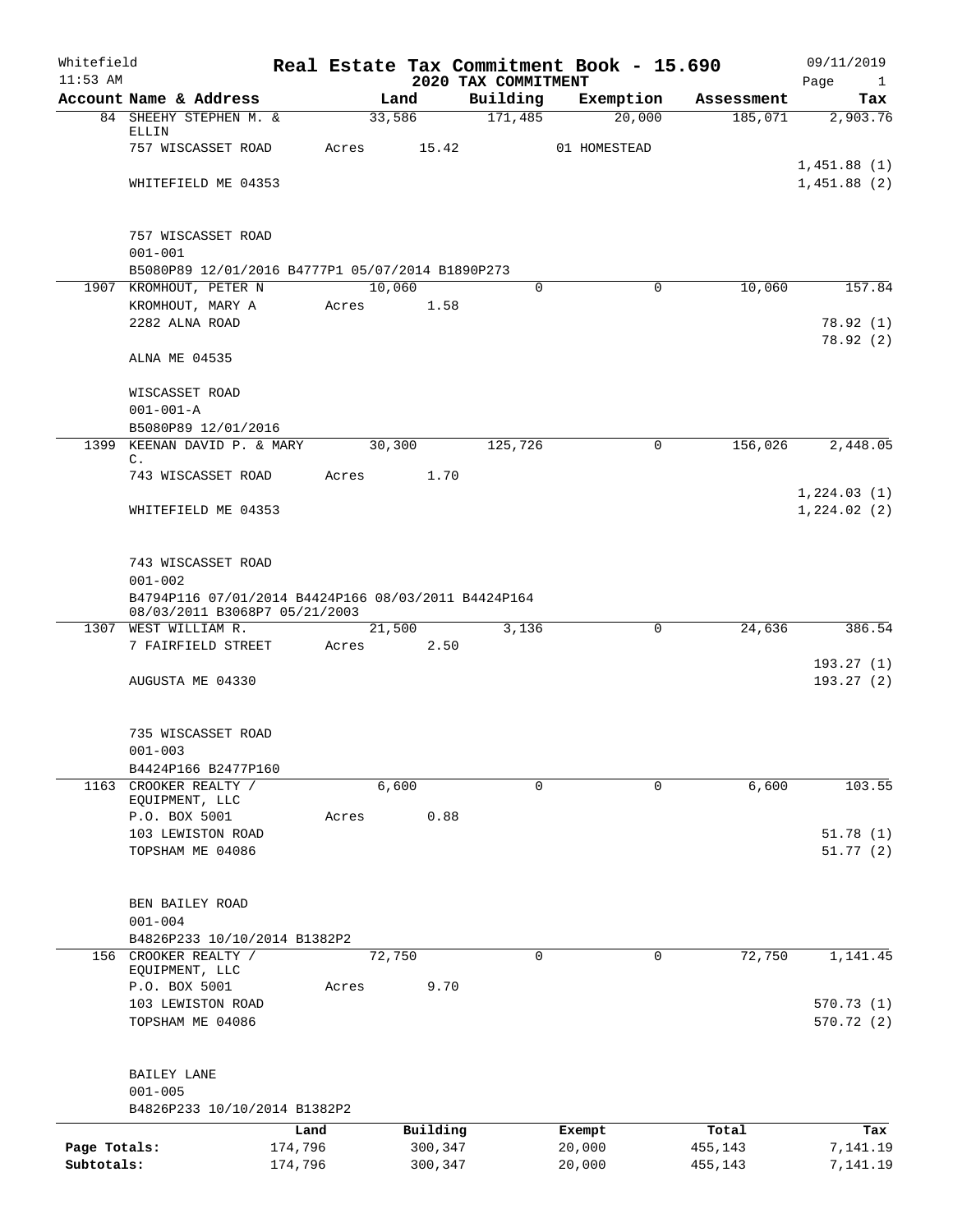| Whitefield<br>$11:53$ AM |                                                                                                            |                 |                     | 2020 TAX COMMITMENT | Real Estate Tax Commitment Book - 15.690 |                  | 09/11/2019<br>Page<br>2 |
|--------------------------|------------------------------------------------------------------------------------------------------------|-----------------|---------------------|---------------------|------------------------------------------|------------------|-------------------------|
|                          | Account Name & Address                                                                                     |                 | Land                | Building            | Exemption                                | Assessment       | Tax                     |
|                          | 1014 CROOKER REALTY /<br>EQUIPMENT, LLC                                                                    |                 | 61,500              | $\mathbf 0$         | $\Omega$                                 | 61,500           | 964.94                  |
|                          | P.O. BOX 5001<br>103 LEWISTON ROAD                                                                         | Acres           | 8.20                |                     |                                          |                  | 482.47 (1)              |
|                          | TOPSHAM ME 04086                                                                                           |                 |                     |                     |                                          |                  | 482.47 (2)              |
|                          |                                                                                                            |                 |                     |                     |                                          |                  |                         |
|                          | BEN BAILEY ROAD                                                                                            |                 |                     |                     |                                          |                  |                         |
|                          | $001 - 006$                                                                                                |                 |                     |                     |                                          |                  |                         |
|                          | B4826P233 10/10/2014 B1382P2                                                                               |                 |                     |                     |                                          |                  |                         |
|                          | 807 STODDER ERIN J.<br>489 WISCASSET ROAD                                                                  | Acres           | 35,250<br>5.00      | 186,212             | 0                                        | 221,462          | 3, 474.74               |
|                          |                                                                                                            |                 |                     |                     |                                          |                  | 1,737.37(1)             |
|                          | WHITEFIELD ME 04353                                                                                        |                 |                     |                     |                                          |                  | 1,737.37(2)             |
|                          | 489 WISCASSET ROAD                                                                                         |                 |                     |                     |                                          |                  |                         |
|                          | $001 - 006 - A$                                                                                            |                 |                     |                     |                                          |                  |                         |
|                          | B4826P7 10/08/2014 B3255P229 03/19/2004<br>917 CROOKER REALTY /                                            |                 | 405,000             | 0                   | $\mathbf 0$                              | 405,000          | 6, 354.45               |
|                          | EQUIPMENT, LLC                                                                                             |                 |                     |                     |                                          |                  |                         |
|                          | P.O. BOX 5001<br>103 LEWISTON ROAD                                                                         | Acres           | 54.00               |                     |                                          |                  | 3, 177.23(1)            |
|                          | TOPSHAM ME 04086                                                                                           |                 |                     |                     |                                          |                  | 3, 177.22(2)            |
|                          | PALMER ROAD                                                                                                |                 |                     |                     |                                          |                  |                         |
|                          | $001 - 007$                                                                                                |                 |                     |                     |                                          |                  |                         |
|                          | B4826P233 10/10/2014 B1382P2                                                                               |                 |                     |                     |                                          |                  |                         |
|                          | 684 HANLEY MARK S. (75%)<br>HANLEY JEWEL R. (25%)                                                          | Acres           | 92,250<br>12.30     | $\Omega$            | $\mathbf 0$                              | 92,250           | 1,447.40                |
|                          | 1829 BRISTOL ROAD                                                                                          |                 |                     |                     |                                          |                  | 723.70(1)               |
|                          | BRISTOL ME 04539                                                                                           |                 |                     |                     |                                          |                  | 723.70(2)               |
|                          | PALMER ROAD                                                                                                |                 |                     |                     |                                          |                  |                         |
|                          | $001 - 008$                                                                                                |                 |                     |                     |                                          |                  |                         |
|                          | B4616P149 01/11/2013 B1615P215<br>265 JORDAN CLAYTON S. &                                                  |                 | 5,850               | $\Omega$            | $\Omega$                                 | 5,850            | 91.79                   |
|                          | MARY E.                                                                                                    |                 |                     |                     |                                          |                  |                         |
|                          | 8 BLUEBERRY LANE                                                                                           | Acres           | 3.90                |                     |                                          |                  | 45.90(1)                |
|                          | WHITEFIELD ME 04353                                                                                        |                 |                     |                     |                                          |                  | 45.89(2)                |
|                          | BLUEBERRY LANE                                                                                             |                 |                     |                     |                                          |                  |                         |
|                          | $001 - 009$                                                                                                |                 |                     |                     |                                          |                  |                         |
|                          | B4953P302 12/01/2015 B4953P299 12/01/2015 B4326P267<br>09/21/2010 B1524P153 12/28/1998                     |                 |                     |                     |                                          |                  |                         |
|                          | 734 SHEEPSCOT HOLLOW, LLC                                                                                  |                 | 7,708               | $\Omega$            | $\mathbf 0$                              | 7,708            | 120.94                  |
|                          | 28 NILSEN LANE                                                                                             | Acres           | 5.26                |                     |                                          |                  | 60.47(1)                |
|                          | WHITEFIELD ME 04353                                                                                        |                 |                     |                     |                                          |                  | 60.47(2)                |
|                          | NILSEN LANE                                                                                                |                 |                     |                     |                                          |                  |                         |
|                          | $001 - 009 - RR$                                                                                           |                 |                     |                     |                                          |                  |                         |
|                          | B4743P302 12/19/2013 B4701P240 08/20/2013 B4411P141<br>06/22/2011 B4121P94 09/25/2008 B3358P213 09/03/2004 |                 |                     |                     |                                          |                  |                         |
| Page Totals:             |                                                                                                            | Land<br>607,558 | Building<br>186,212 |                     | Exempt<br>0                              | Total<br>793,770 | Tax<br>12,454.26        |
| Subtotals:               |                                                                                                            | 782,354         | 486,559             |                     | 20,000                                   | 1,248,913        | 19,595.45               |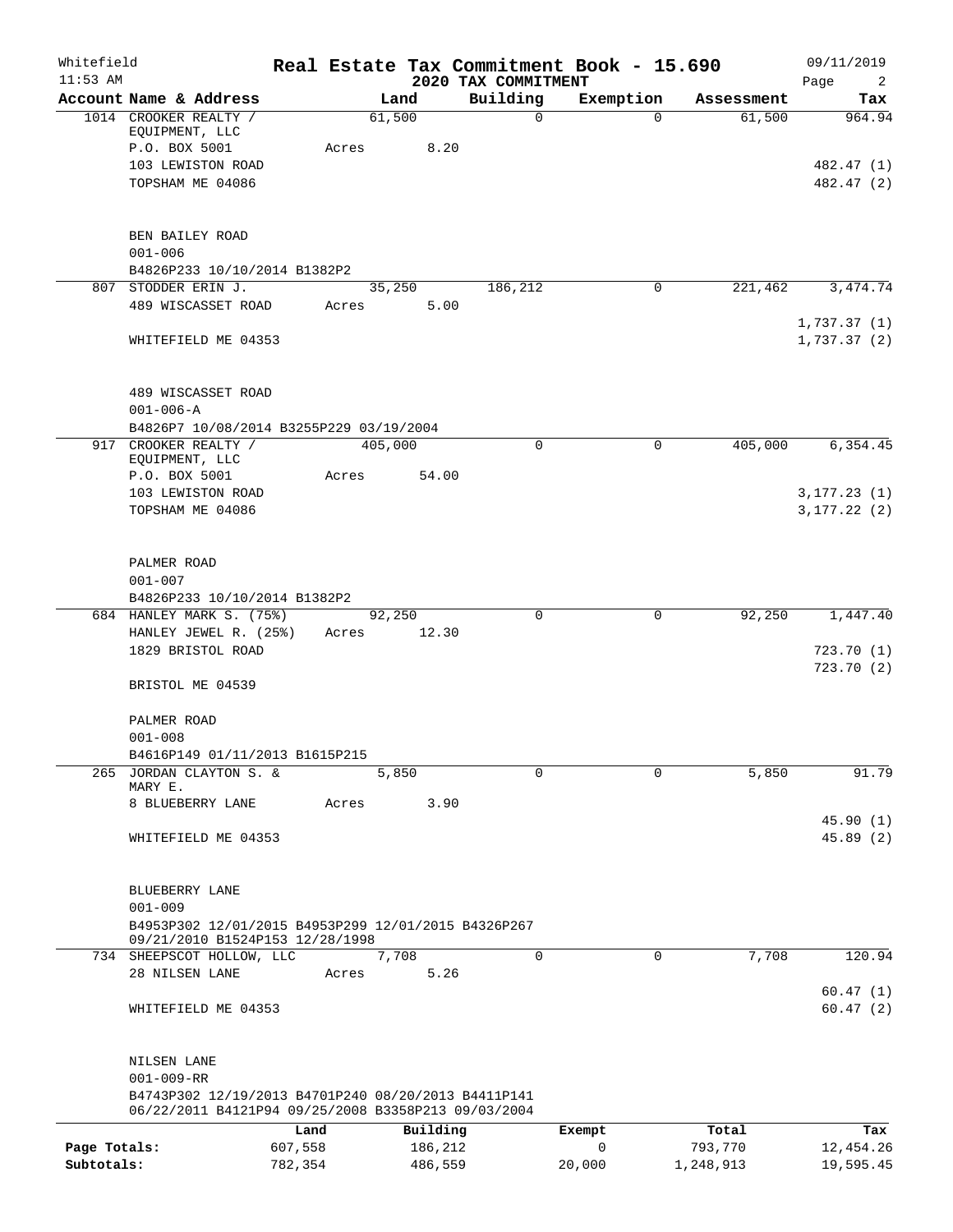| Whitefield |                                                                             |       |        |       | Real Estate Tax Commitment Book - 15.690 |              |            | 09/11/2019                      |
|------------|-----------------------------------------------------------------------------|-------|--------|-------|------------------------------------------|--------------|------------|---------------------------------|
| $11:53$ AM |                                                                             |       |        |       | 2020 TAX COMMITMENT                      |              |            | Page<br>$\overline{\mathbf{3}}$ |
|            | Account Name & Address                                                      |       | Land   |       | Building                                 | Exemption    | Assessment | Tax                             |
|            | 414 JORDAN CLAYTON S. &<br>MARY E.                                          |       | 2,250  |       | $\Omega$                                 | $\Omega$     | 2,250      | 35.30                           |
|            | 8 BLUEBERRY LANE                                                            | Acres |        | 1.50  |                                          |              |            |                                 |
|            | WHITEFIELD ME 04353                                                         |       |        |       |                                          |              |            | 17.65(1)<br>17.65(2)            |
|            |                                                                             |       |        |       |                                          |              |            |                                 |
|            | BLUEBERRY LANE                                                              |       |        |       |                                          |              |            |                                 |
|            | $001 - 010$                                                                 |       |        |       |                                          |              |            |                                 |
|            | B4953P302 12/01/2015 B4953P299 12/01/2015 B4326P267<br>10/08/2010 B1524P153 |       |        |       |                                          |              |            |                                 |
|            | 777 JORDAN CLAYTON & MARY<br>ELIZABETH                                      |       | 79,194 |       | 72,200                                   | $\mathbf 0$  | 151,394    | 2,375.37                        |
|            | 8 BLUEBERRY LANE                                                            | Acres |        | 24.49 |                                          |              |            |                                 |
|            |                                                                             |       |        |       |                                          |              |            | 1,187.69(1)                     |
|            | WHITEFIELD ME 04353                                                         |       |        |       |                                          |              |            | 1,187.68(2)                     |
|            | 3 BLUEBERRY LANE                                                            |       |        |       |                                          |              |            |                                 |
|            | $001 - 011$                                                                 |       |        |       |                                          |              |            |                                 |
|            | B4345P126 11/24/2010 B1323P230                                              |       |        |       |                                          |              |            |                                 |
| 589        | JORDAN CLAYTON & MARY                                                       |       | 0      |       | 21,844                                   | 20,000       | 1,844      | 28.93                           |
|            | Ε.<br>8 BLUEBERRY LANE                                                      |       |        |       |                                          | 01 HOMESTEAD |            |                                 |
|            |                                                                             |       |        |       |                                          |              |            | 14.47(1)                        |
|            | WHITEFIELD ME 04353                                                         |       |        |       |                                          |              |            | 14.46(2)                        |
|            |                                                                             |       |        |       |                                          |              |            |                                 |
|            | 8 BLUEBERRY LANE                                                            |       |        |       |                                          |              |            |                                 |
|            | $001 - 011 - ON$                                                            |       |        |       |                                          |              |            |                                 |
|            | 478 SPROUL ARNOLD &<br>ERNESTINE                                            |       | 49,243 |       | 0                                        | $\mathbf 0$  | 49,243     | 772.62                          |
|            | * FAMILY TRUST                                                              | Acres |        | 38.45 |                                          |              |            |                                 |
|            | 60 BALSAM DRIVE                                                             |       |        |       |                                          |              |            | 386.31(1)                       |
|            | HALLOWELL ME 04347                                                          |       |        |       |                                          |              |            | 386.31(2)                       |
|            | PALMER ROAD                                                                 |       |        |       |                                          |              |            |                                 |
|            | $001 - 012$                                                                 |       |        |       |                                          |              |            |                                 |
|            | B2304P89                                                                    |       |        |       |                                          |              |            |                                 |
|            | 364 W & S WOOD PRODUCTS                                                     |       | 29,250 |       | 0                                        | 0            | 29,250     | 458.93                          |
|            | 23 MARINE LANE                                                              | Acres |        | 10.00 |                                          |              |            |                                 |
|            |                                                                             |       |        |       |                                          |              |            | 229.47(1)                       |
|            | WHITEFIELD ME 04353                                                         |       |        |       |                                          |              |            | 229.46(2)                       |
|            | THAYER ROAD                                                                 |       |        |       |                                          |              |            |                                 |
|            | $001 - 013$                                                                 |       |        |       |                                          |              |            |                                 |
|            | B5174P21 08/08/2017 B5174P19 08/22/2017 B4871P220                           |       |        |       |                                          |              |            |                                 |

03/27/2015 B2239P268

|              | Land    | Building | Exempt | Total     | Tax       |
|--------------|---------|----------|--------|-----------|-----------|
| Page Totals: | 159,937 | 94,044   | 20,000 | 233,981   | 3,671.15  |
| Subtotals:   | 942,291 | 580,603  | 40,000 | 1,482,894 | 23,266.60 |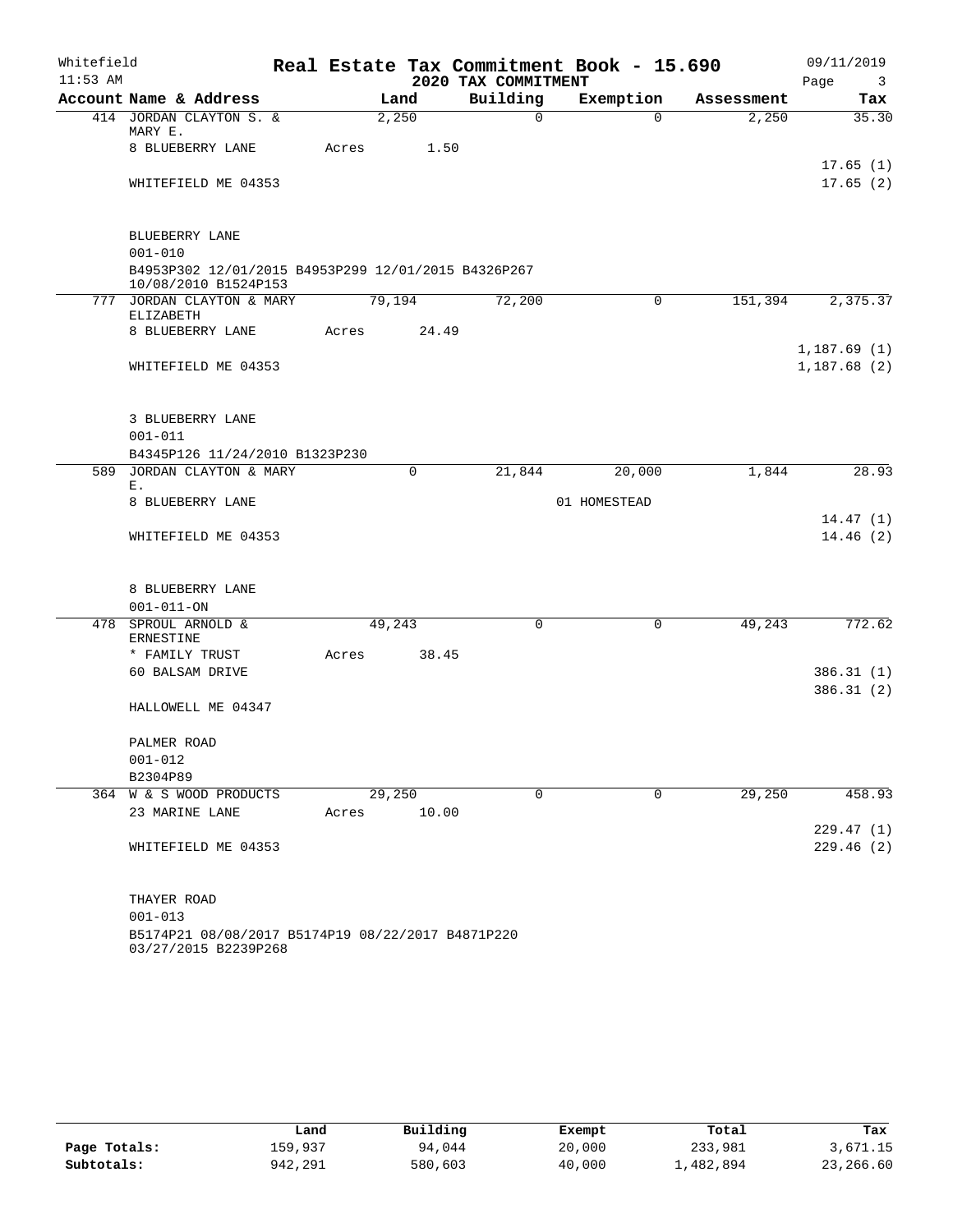| Whitefield<br>$11:53$ AM |                                                |           |                 | 2020 TAX COMMITMENT | Real Estate Tax Commitment Book - 15.690 |            | 09/11/2019<br>Page<br>$\frac{4}{3}$ |
|--------------------------|------------------------------------------------|-----------|-----------------|---------------------|------------------------------------------|------------|-------------------------------------|
|                          | Account Name & Address                         |           | Land            | Building            | Exemption                                | Assessment | Tax                                 |
|                          | 1290 SPROUL ARNOLD &                           |           | 38,745          | $\mathbf 0$         | $\Omega$                                 | 38,745     | 607.91                              |
|                          | ERNESTINE                                      |           |                 |                     |                                          |            |                                     |
|                          | * FAMILY TRUST<br>40 GRIFFIN ROAD              | Acres     | 22.30           |                     |                                          |            | 303.96(1)                           |
|                          |                                                |           |                 |                     |                                          |            | 303.95(2)                           |
|                          | WINDSOR ME 04363                               |           |                 |                     |                                          |            |                                     |
|                          | PALMER ROAD                                    |           |                 |                     |                                          |            |                                     |
|                          | $001 - 014$                                    |           |                 |                     |                                          |            |                                     |
|                          | B2304P89                                       |           |                 |                     |                                          |            |                                     |
|                          | 871 MERRILL DENNIS L. &<br>NANCY               |           | 34,200          | 132,151             | 26,000                                   | 140,351    | 2,202.11                            |
|                          | 125 PALMER ROAD                                | Acres     | 4.30            |                     | 01 HOMESTEAD                             |            |                                     |
|                          | WHITEFIELD ME 04353                            |           |                 |                     | 05 VET EXEMPTION                         |            | 1,101.06(1)<br>1, 101.05(2)         |
|                          |                                                |           |                 |                     |                                          |            |                                     |
|                          | 125 PALMER ROAD                                |           |                 |                     |                                          |            |                                     |
|                          | $001 - 015$                                    |           |                 |                     |                                          |            |                                     |
|                          | B1442P116                                      |           |                 |                     |                                          |            |                                     |
|                          | 1123 SPRAGUE'S HALLOW, LLC<br>241 LESSNER ROAD | Acres     | 37,900<br>21.00 | $\Omega$            | 0                                        | 37,900     | 594.65                              |
|                          |                                                |           |                 |                     |                                          |            | 297.33(1)                           |
|                          | DAMARISCOTTA ME 04543                          |           |                 |                     |                                          |            | 297.32(2)                           |
|                          |                                                |           |                 |                     |                                          |            |                                     |
|                          | PALMER ROAD<br>$001 - 016$                     |           |                 |                     |                                          |            |                                     |
|                          | B5180P33 09/14/2017                            |           |                 |                     |                                          |            |                                     |
|                          | 21 MERRILL DENNIS L. &                         |           | 23,300          | $\mathbf 0$         | 0                                        | 23,300     | 365.58                              |
|                          | NANCY A.                                       |           |                 |                     |                                          |            |                                     |
|                          | 125 PALMER ROAD                                | Acres     | 3.70            |                     |                                          |            |                                     |
|                          | WHITEFIELD ME 04353                            |           |                 |                     |                                          |            | 182.79(1)<br>182.79(2)              |
|                          |                                                |           |                 |                     |                                          |            |                                     |
|                          | 107 PALMER ROAD                                |           |                 |                     |                                          |            |                                     |
|                          | $001 - 017$<br>B4031P7 07/23/2008              |           |                 |                     |                                          |            |                                     |
|                          | 1393 SPRAGUE'S HALLOW LLC                      |           | 74,325          | $\mathbf 0$         | 0                                        | 74,325     | 1,166.16                            |
|                          | 241 LESSNER ROAD                               | Acres     | 9.91            |                     |                                          |            |                                     |
|                          |                                                |           |                 |                     |                                          |            | 583.08(1)                           |
|                          | DAMARISCOTTA ME 04543                          |           |                 |                     |                                          |            | 583.08 (2)                          |
|                          | PALMER ROAD                                    |           |                 |                     |                                          |            |                                     |
|                          | $001 - 018$                                    |           |                 |                     |                                          |            |                                     |
|                          | B5180P33 09/14/2017                            |           |                 |                     |                                          |            |                                     |
|                          | 359 CROOKER REALTY /<br>EQUIPMENT, LLC         |           | 264,675         | 0                   | 0                                        | 264, 675   | 4,152.75                            |
|                          | P.O. BOX 5001                                  | Acres     | 35.29           |                     |                                          |            |                                     |
|                          | 103 LEWISTON ROAD                              |           |                 |                     |                                          |            | 2,076.38 (1)                        |
|                          | TOPSHAM ME 04086                               |           |                 |                     |                                          |            | 2,076.37(2)                         |
|                          | PALMER ROAD                                    |           |                 |                     |                                          |            |                                     |
|                          | $001 - 019$                                    |           |                 |                     |                                          |            |                                     |
|                          | B4826P233 10/10/2014 B2552P330                 |           |                 |                     |                                          |            |                                     |
|                          |                                                | Land      | Building        |                     | Exempt                                   | Total      | Tax                                 |
| Page Totals:             |                                                | 473,145   | 132,151         |                     | 26,000                                   | 579,296    | 9,089.16                            |
| Subtotals:               |                                                | 1,415,436 | 712,754         |                     | 66,000                                   | 2,062,190  | 32, 355.76                          |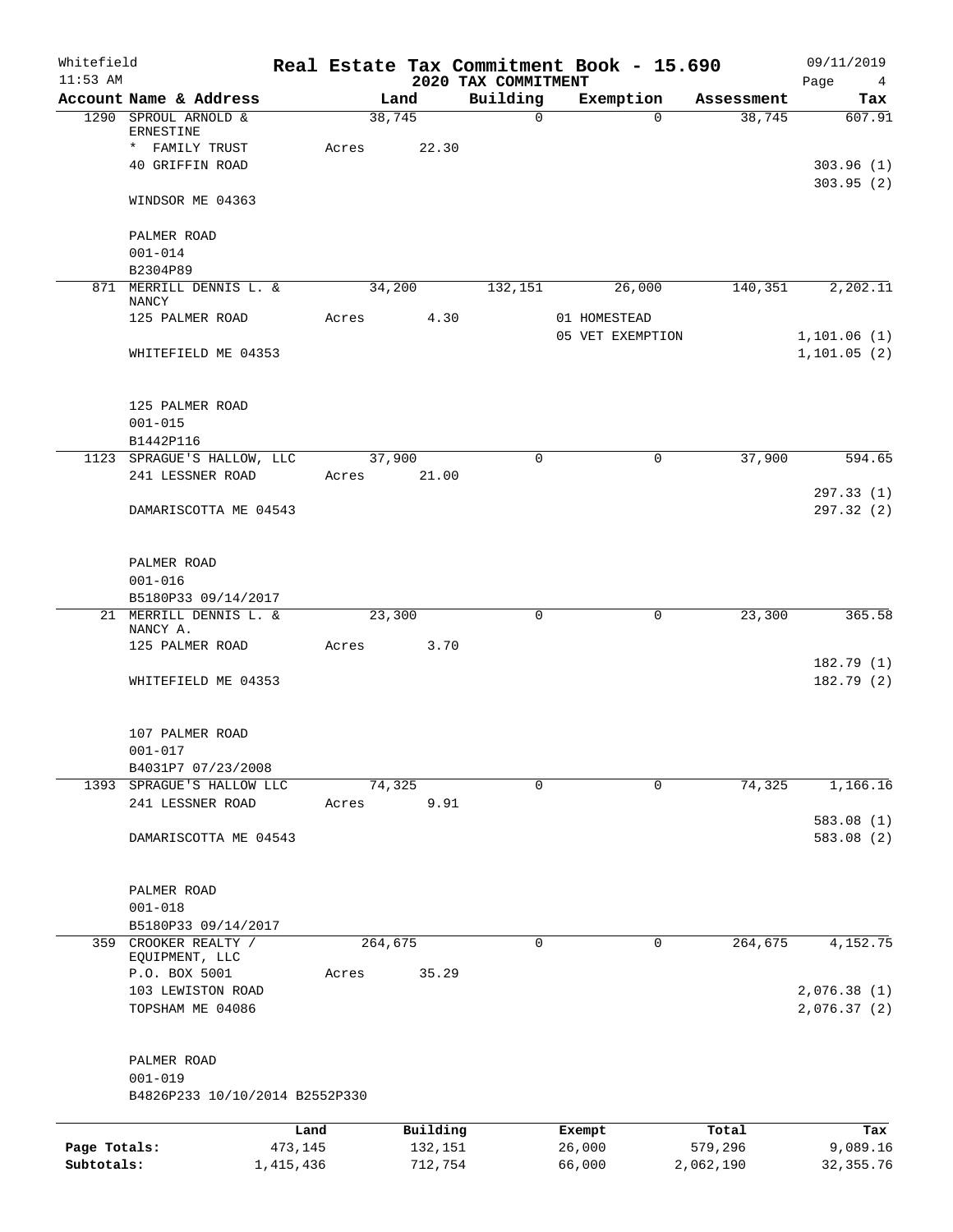| Whitefield<br>$11:53$ AM |                                              |                 |             |                     | 2020 TAX COMMITMENT | Real Estate Tax Commitment Book - 15.690 |                  | 09/11/2019<br>Page<br>$5^{\circ}$ |
|--------------------------|----------------------------------------------|-----------------|-------------|---------------------|---------------------|------------------------------------------|------------------|-----------------------------------|
|                          | Account Name & Address                       |                 | Land        |                     | Building            | Exemption                                | Assessment       | Tax                               |
|                          | 1159 POTTER JR. RICHARD R. &                 |                 | 40,850      |                     | 162,478             | 20,000                                   | 183,328          | 2,876.42                          |
|                          | SHERRY                                       |                 |             |                     |                     |                                          |                  |                                   |
|                          | 126 THAYER ROAD                              |                 | Acres 12.00 |                     |                     | 01 HOMESTEAD                             |                  |                                   |
|                          | WHITEFIELD ME 04353                          |                 |             |                     |                     |                                          |                  | 1,438.21(1)<br>1,438.21(2)        |
|                          |                                              |                 |             |                     |                     |                                          |                  |                                   |
|                          | 126 THAYER ROAD                              |                 |             |                     |                     |                                          |                  |                                   |
|                          | $001 - 019 - A$                              |                 |             |                     |                     |                                          |                  |                                   |
|                          | B1874P202                                    |                 |             |                     |                     |                                          |                  |                                   |
|                          | 53 POTTER, RICHARD R JR                      |                 | 41,800      |                     | $\Omega$            | $\Omega$                                 | 41,800           | 655.84                            |
|                          | POTTER, SHERRY L                             |                 | Acres       | 27.00               |                     |                                          |                  |                                   |
|                          | 126 THAYER ROAD                              |                 |             |                     |                     |                                          |                  | 327.92(1)<br>327.92(2)            |
|                          | WHITEFIELD ME 04353                          |                 |             |                     |                     |                                          |                  |                                   |
|                          | THAYER ROAD                                  |                 |             |                     |                     |                                          |                  |                                   |
|                          | $001 - 020$                                  |                 |             |                     |                     |                                          |                  |                                   |
|                          | B5175P117 08/31/2017                         |                 |             |                     |                     |                                          |                  |                                   |
|                          | 843 JEWETT MICHAEL D. &<br>REGINA L.         |                 | 32,250      |                     | $\mathbf 0$         | $\mathbf 0$                              | 32,250           | 506.00                            |
|                          | 571 WISCASSET ROAD                           |                 | Acres       | 3.00                |                     |                                          |                  |                                   |
|                          | WHITEFIELD ME 04353                          |                 |             |                     |                     |                                          |                  | 253.00(1)<br>253.00(2)            |
|                          |                                              |                 |             |                     |                     |                                          |                  |                                   |
|                          | 158 THAYER ROAD                              |                 |             |                     |                     |                                          |                  |                                   |
|                          | $001 - 020 - A$                              |                 |             |                     |                     |                                          |                  |                                   |
|                          | B4511P106 04/09/2012 B2311P73                |                 |             |                     |                     |                                          |                  |                                   |
|                          | 480 KILEY MICHAEL P.                         |                 | 30,114      |                     | $\mathbf 0$         | 0                                        | 30,114           | 472.49                            |
|                          | 33 WATER STREET                              |                 | Acres       | 11.08               |                     |                                          |                  |                                   |
|                          | DAMARISCOTTA ME 04543                        |                 |             |                     |                     |                                          |                  | 236.25(1)<br>236.24(2)            |
|                          |                                              |                 |             |                     |                     |                                          |                  |                                   |
|                          | THAYER ROAD                                  |                 |             |                     |                     |                                          |                  |                                   |
|                          | $001 - 021$<br>B4770P277 04/15/2014 B2209P91 |                 |             |                     |                     |                                          |                  |                                   |
| 1245                     | BLAGDEN ROBERT L.                            |                 | 42,125      |                     | 0                   | $\Omega$                                 | 42,125           | 660.94                            |
|                          | 842 GARDINER ROAD                            |                 | Acres       | 27.50               |                     |                                          |                  |                                   |
|                          |                                              |                 |             |                     |                     |                                          |                  | 330.47 (1)                        |
|                          | WISCASSET ME 04578                           |                 |             |                     |                     |                                          |                  | 330.47(2)                         |
|                          |                                              |                 |             |                     |                     |                                          |                  |                                   |
|                          | THAYER ROAD                                  |                 |             |                     |                     |                                          |                  |                                   |
|                          | $001 - 021 - A$                              |                 |             |                     |                     |                                          |                  |                                   |
|                          | B3891P59 08/07/2007                          |                 |             |                     |                     |                                          |                  |                                   |
| 833                      | KANAVICH BONNIE PROE &<br>PAUL A.            |                 | 30,630      |                     | 145,852             | 20,000                                   | 156,482          | 2,455.20                          |
|                          | PO BOX 271                                   |                 | Acres       | 1.92                |                     | 01 HOMESTEAD                             |                  |                                   |
|                          |                                              |                 |             |                     |                     |                                          |                  | 1,227.60(1)                       |
|                          | ALNA ME 04535                                |                 |             |                     |                     |                                          |                  | 1,227.60(2)                       |
|                          | 170 THAYER ROAD                              |                 |             |                     |                     |                                          |                  |                                   |
|                          | $001 - 021 - B$                              |                 |             |                     |                     |                                          |                  |                                   |
|                          | B2410P7                                      |                 |             |                     |                     |                                          |                  |                                   |
|                          |                                              |                 |             |                     |                     |                                          |                  |                                   |
| Page Totals:             |                                              | Land<br>217,769 |             | Building<br>308,330 |                     | Exempt<br>40,000                         | Total<br>486,099 | Tax<br>7,626.89                   |
| Subtotals:               |                                              | 1,633,205       |             | 1,021,084           |                     | 106,000                                  | 2,548,289        | 39,982.65                         |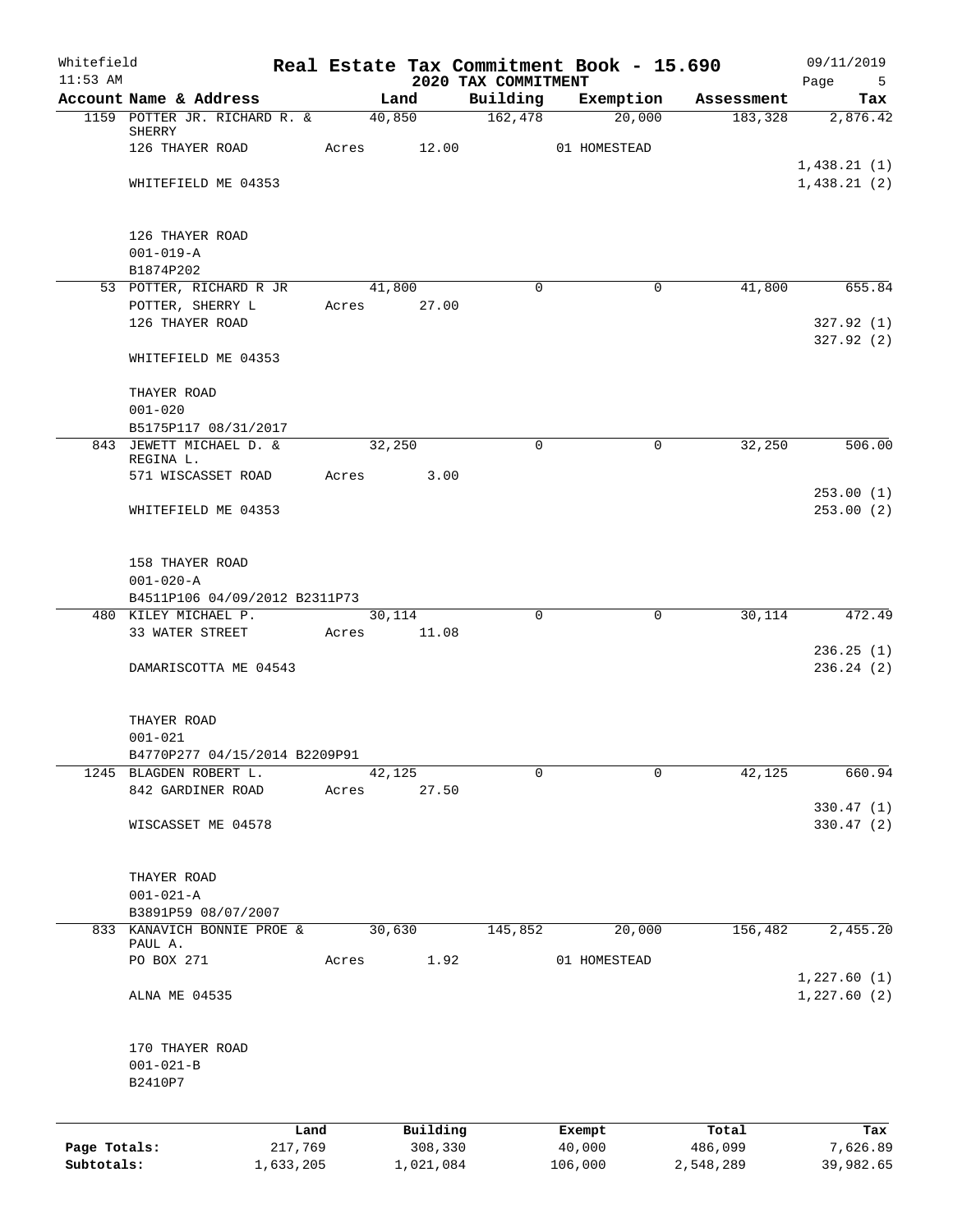| Whitefield<br>$11:53$ AM |                                          |       |             | 2020 TAX COMMITMENT | Real Estate Tax Commitment Book - 15.690 |            | 09/11/2019<br>Page<br>6     |
|--------------------------|------------------------------------------|-------|-------------|---------------------|------------------------------------------|------------|-----------------------------|
|                          | Account Name & Address                   |       | Land        | Building            | Exemption                                | Assessment | Tax                         |
|                          | 155 KNOWLES DANIEL F. &                  |       | 50,500      | 62,695              | 20,000                                   | 93,195     | 1,462.23                    |
|                          | SHEILA A.<br>228 THAYER ROAD             | Acres | 25.00       |                     | 01 HOMESTEAD                             |            |                             |
|                          |                                          |       |             |                     |                                          |            | 731.12(1)                   |
|                          | WHITEFIELD ME 04353                      |       |             |                     |                                          |            | 731.11(2)                   |
|                          | 228 THAYER ROAD                          |       |             |                     |                                          |            |                             |
|                          | $001 - 022$                              |       |             |                     |                                          |            |                             |
|                          | B2170P59 07/31/1996                      |       |             |                     |                                          |            |                             |
|                          | 87 COLLADO ANTONIO & ANNA                |       | 32,722      | 64,281              | $\mathbf 0$                              | 97,003     | 1,521.98                    |
|                          | 168 BEECH HILL ROAD                      |       | Acres 14.34 |                     |                                          |            | 760.99(1)                   |
|                          | ROCKPORT ME 04856                        |       |             |                     |                                          |            | 760.99(2)                   |
|                          | <b>300 THAYER ROAD</b>                   |       |             |                     |                                          |            |                             |
|                          | $001 - 023$                              |       |             |                     |                                          |            |                             |
|                          | B4270P270 04/15/2010 B2538P51 02/01/2000 |       |             |                     |                                          |            |                             |
|                          | 951 HUBERT WILLIAM E. &<br><b>JANE</b>   |       | 840         | $\mathbf 0$         | $\mathbf 0$                              | 840        | 13.18                       |
|                          | 364 NASH ROAD                            | Acres | 0.56        |                     |                                          |            |                             |
|                          | PITTSTON ME 04345                        |       |             |                     |                                          |            | 6.59(1)<br>6.59(2)          |
|                          | THAYER ROAD                              |       |             |                     |                                          |            |                             |
|                          | $001 - 024$                              |       |             |                     |                                          |            |                             |
|                          | 561 HUBERT WILLIAM E. &<br>JANE H.       |       | 13,900      | $\mathbf 0$         | 0                                        | 13,900     | 218.09                      |
|                          | 364 NASH ROAD                            | Acres | 13.00       |                     |                                          |            |                             |
|                          |                                          |       |             |                     |                                          |            | 109.05(1)                   |
|                          | PITTSTON ME 04345                        |       |             |                     |                                          |            | 109.04(2)                   |
|                          | THAYER ROAD                              |       |             |                     |                                          |            |                             |
|                          | $001 - 025$<br>B3052P117                 |       |             |                     |                                          |            |                             |
| 810                      | MAINEVIEW PROPERTIES,                    |       | 60,900      | 95,979              | 0                                        | 156,879    | 2,461.43                    |
|                          | <b>LLC</b>                               |       |             |                     |                                          |            |                             |
|                          | 940 WEST SANTA INEZ<br>AVENUE            | Acres | 41.00       |                     |                                          |            |                             |
|                          | HILLSBOROUGH CA 94010                    |       |             |                     |                                          |            | 1,230.72(1)<br>1, 230.71(2) |
|                          | 249 THAYER ROAD                          |       |             |                     |                                          |            |                             |
|                          | $001 - 026$                              |       |             |                     |                                          |            |                             |
|                          | B4040P238 06/30/2008                     |       |             |                     |                                          |            |                             |
|                          | 1744 WOOD ERIC M.                        |       | 30,050      | $\mathbf 0$         | 0                                        | 30,050     | 471.48                      |
|                          | P.O. BOX 394                             | Acres | 11.00       |                     |                                          |            | 235.74 (1)                  |
|                          | BOOTHBAY ME 04537                        |       |             |                     |                                          |            | 235.74 (2)                  |
|                          | THAYER ROAD                              |       |             |                     |                                          |            |                             |
|                          | $001 - 026 - A$                          |       |             |                     |                                          |            |                             |
|                          | B3451P313 03/07/2005                     |       |             |                     |                                          |            |                             |
|                          |                                          | Land  | Building    |                     | Exempt                                   | Total      | Tax                         |
| Page Totals:             | 188,912                                  |       | 222,955     |                     | 20,000                                   | 391,867    | 6,148.39                    |
| Subtotals:               | 1,822,117                                |       | 1,244,039   |                     | 126,000                                  | 2,940,156  | 46,131.04                   |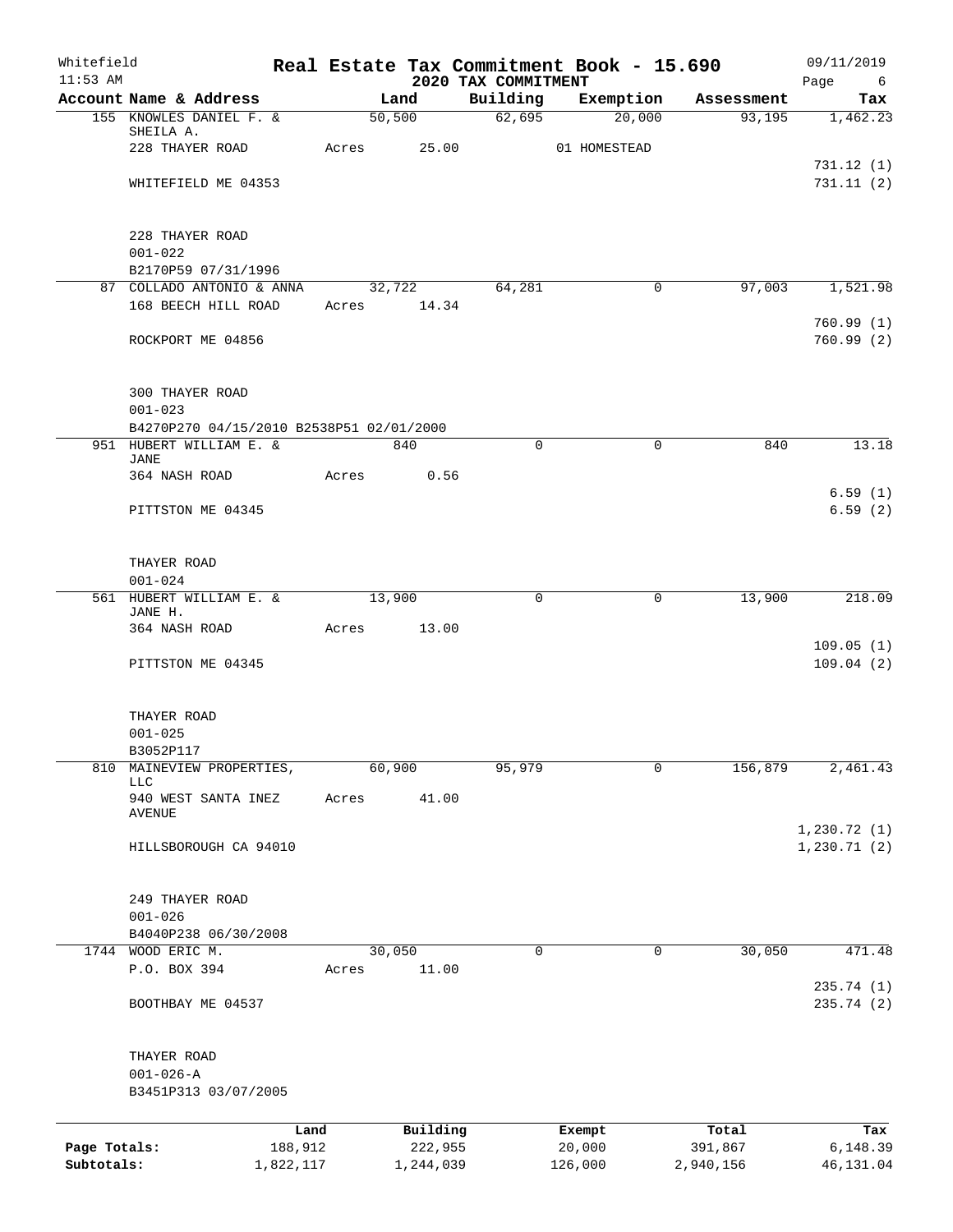| Whitefield<br>$11:53$ AM |                                                                                 |         |             |          | 2020 TAX COMMITMENT | Real Estate Tax Commitment Book - 15.690 |            | 09/11/2019<br>Page<br>$\overline{7}$ |
|--------------------------|---------------------------------------------------------------------------------|---------|-------------|----------|---------------------|------------------------------------------|------------|--------------------------------------|
|                          | Account Name & Address                                                          |         |             | Land     | Building            | Exemption                                | Assessment | Tax                                  |
|                          | 1359 ALLENS BLUEBERRY<br>FREEZER, INC.                                          |         |             | 91,205   | $\Omega$            | $\Omega$                                 | 91,205     | 1,431.01                             |
|                          | PO BOX 536<br>ELLSWORTH ME 04605                                                |         | Acres       | 118.91   |                     |                                          |            | 715.51(1)<br>715.50(2)               |
|                          |                                                                                 |         |             |          |                     |                                          |            |                                      |
|                          | CROCKER AVENUE SOUTH                                                            |         |             |          |                     |                                          |            |                                      |
|                          | $001 - 027$<br>B2454P181                                                        |         |             |          |                     |                                          |            |                                      |
|                          | 1101 KILEY MICHAEL                                                              |         |             | 38,850   | 79,607              | 0                                        | 118,457    | 1,858.59                             |
|                          | 189 THAYER ROAD                                                                 |         | Acres       | 9.50     |                     |                                          |            | 929.30(1)                            |
|                          | WHITEFIELD ME 04353                                                             |         |             |          |                     |                                          |            | 929.29(2)                            |
|                          | 189 THAYER ROAD                                                                 |         |             |          |                     |                                          |            |                                      |
|                          | $001 - 028$                                                                     |         |             |          |                     |                                          |            |                                      |
|                          | B2209P91<br>86 ERICKSON CASSANDRA &                                             |         | 30,000      |          | 26,202              | 20,000                                   | 36,202     | 568.01                               |
|                          | <b>JANE BARRETT</b><br>169 THAYER ROAD                                          |         | Acres       | 0.67     |                     | 01 HOMESTEAD                             |            |                                      |
|                          |                                                                                 |         |             |          |                     |                                          |            | 284.01 (1)                           |
|                          | WHITEFIELD ME 04353                                                             |         |             |          |                     |                                          |            | 284.00(2)                            |
|                          | 169 THAYER ROAD<br>$001 - 029$                                                  |         |             |          |                     |                                          |            |                                      |
|                          | B2600P211 09/05/2000                                                            |         |             |          |                     |                                          |            |                                      |
|                          | 1576 GURNEY, JEFFREY T                                                          |         |             | 42,370   | 92,120              | 0                                        | 134,490    | 2,110.15                             |
|                          | GURNEY, LAURA M<br>159 THAYER ROAD                                              |         | Acres 13.90 |          |                     |                                          |            | 1,055.08(1)                          |
|                          |                                                                                 |         |             |          |                     |                                          |            | 1,055.07(2)                          |
|                          | WHITEFIELD ME 04353                                                             |         |             |          |                     |                                          |            |                                      |
|                          | 159 THAYER ROAD                                                                 |         |             |          |                     |                                          |            |                                      |
|                          | $001 - 030$<br>B5201P83 11/09/2017                                              |         |             |          |                     |                                          |            |                                      |
|                          | 323 SMITH NORMAN A.                                                             |         |             | 33,750   | 52,528              | 20,000                                   | 66,278     | 1,039.90                             |
|                          | 129 THAYER ROAD                                                                 |         | Acres       | 4.00     |                     | 01 HOMESTEAD                             |            |                                      |
|                          | WHITEFIELD ME 04353                                                             |         |             |          |                     |                                          |            | 519.95(1)<br>519.95(2)               |
|                          | 129 THAYER ROAD                                                                 |         |             |          |                     |                                          |            |                                      |
|                          | $001 - 031$                                                                     |         |             |          |                     |                                          |            |                                      |
|                          | B2012P321                                                                       |         |             |          |                     |                                          |            |                                      |
|                          | 24 STAFFORD CORY                                                                |         |             | 54,400   | 62,298              | 0                                        | 116,698    | 1,830.99                             |
|                          | 109 THAYER ROAD                                                                 |         | Acres       | 31.00    |                     |                                          |            | 915.50(1)                            |
|                          | WHITEFIELD ME 04353                                                             |         |             |          |                     |                                          |            | 915.49(2)                            |
|                          | 109 THAYER ROAD                                                                 |         |             |          |                     |                                          |            |                                      |
|                          | $001 - 032$<br>B4445P299 05/03/2011 B4392P129 04/15/2011 B2615P53<br>11/08/2000 |         |             |          |                     |                                          |            |                                      |
|                          |                                                                                 |         |             |          |                     |                                          |            |                                      |
|                          |                                                                                 | Land    |             | Building |                     | Exempt                                   | Total      | Tax                                  |
| Page Totals:             |                                                                                 | 290,575 |             | 312,755  |                     | 40,000                                   | 563,330    | 8,838.65                             |

**Subtotals:** 2,112,692 1,556,794 166,000 3,503,486 54,969.69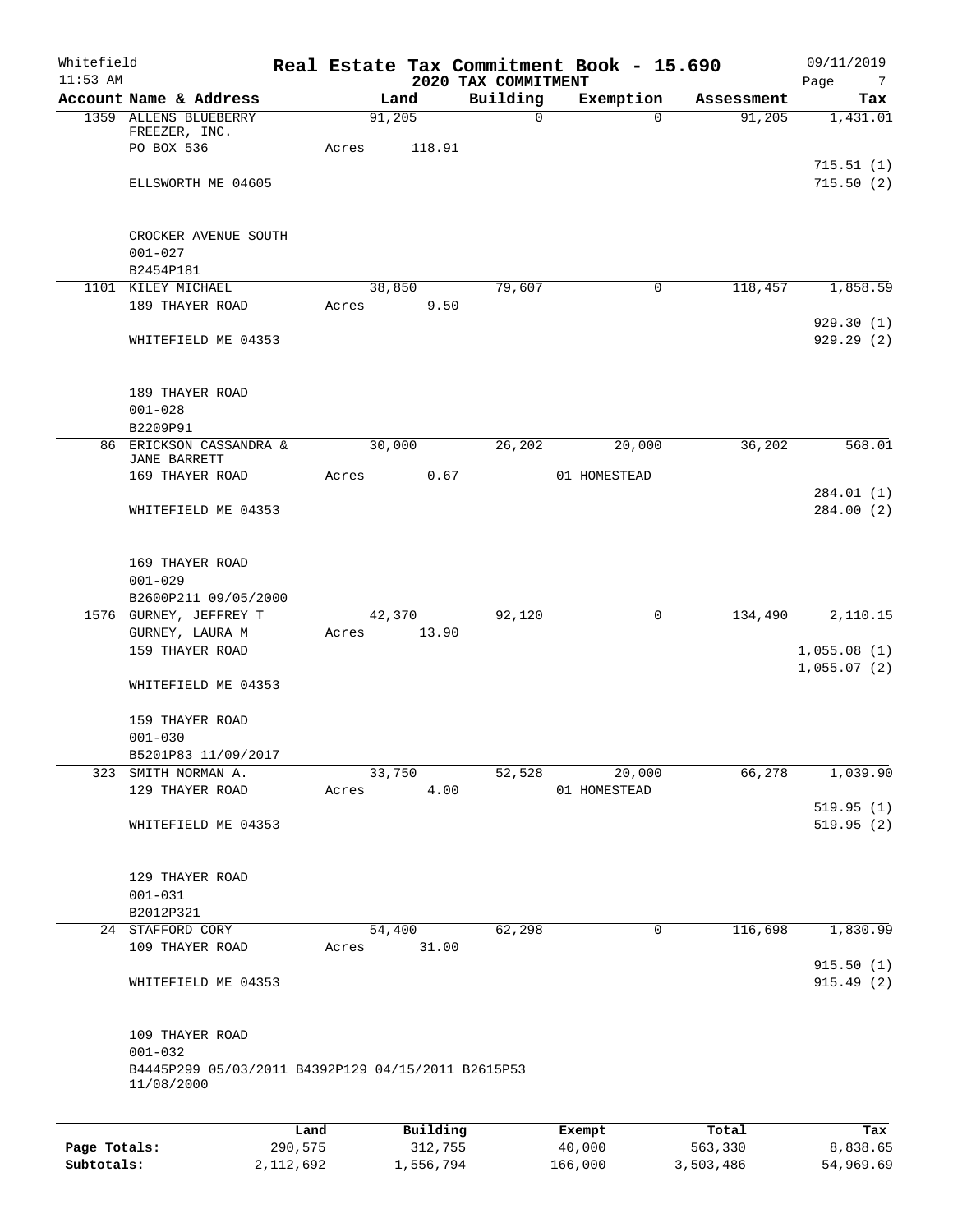| Whitefield<br>$11:53$ AM |                                                          |           |       |           | 2020 TAX COMMITMENT | Real Estate Tax Commitment Book - 15.690 |            | 09/11/2019       |
|--------------------------|----------------------------------------------------------|-----------|-------|-----------|---------------------|------------------------------------------|------------|------------------|
|                          | Account Name & Address                                   |           |       | Land      | Building            | Exemption                                | Assessment | Page<br>8<br>Tax |
|                          | 1526 POTTER STEVEN C. SR. &                              |           |       | 30,750    | 38,995              | 20,000                                   | 49,745     | 780.50           |
|                          | KIM M.<br>101 THAYER ROAD                                |           | Acres | 2.00      |                     | 01 HOMESTEAD                             |            |                  |
|                          |                                                          |           |       |           |                     |                                          |            | 390.25(1)        |
|                          | WHITEFIELD ME 04353                                      |           |       |           |                     |                                          |            | 390.25(2)        |
|                          | 101 THAYER ROAD                                          |           |       |           |                     |                                          |            |                  |
|                          | $001 - 033$                                              |           |       |           |                     |                                          |            |                  |
|                          | B4722P205 10/15/2013 B3471P206 04/27/2005                |           |       |           |                     |                                          |            |                  |
|                          | 1436 CROOKER REALTY /<br>EQUIPMENT, LLC                  |           |       | 87,750    | 0                   | $\Omega$                                 | 87,750     | 1,376.80         |
|                          | P.O. BOX 5001                                            |           | Acres | 11.70     |                     |                                          |            |                  |
|                          | 103 LEWISTON ROAD                                        |           |       |           |                     |                                          |            | 688.40 (1)       |
|                          | TOPSHAM ME 04086                                         |           |       |           |                     |                                          |            | 688.40 (2)       |
|                          | THAYER ROAD                                              |           |       |           |                     |                                          |            |                  |
|                          | $001 - 034$                                              |           |       |           |                     |                                          |            |                  |
|                          | B4826P233 10/10/2014 B1382P2                             |           |       |           |                     |                                          |            |                  |
|                          | 1020 CROOKER REALTY /<br>EQUIPMENT, LLC                  |           |       | 532,500   | $\Omega$            | 0                                        | 532,500    | 8,354.92         |
|                          | P.O. BOX 5001                                            |           | Acres | 71.00     |                     |                                          |            |                  |
|                          | 103 LEWISTON ROAD                                        |           |       |           |                     |                                          |            | 4, 177.46 (1)    |
|                          | TOPSHAM ME 04086                                         |           |       |           |                     |                                          |            | 4, 177.46 (2)    |
|                          | THAYER ROAD                                              |           |       |           |                     |                                          |            |                  |
|                          | $001 - 035$                                              |           |       |           |                     |                                          |            |                  |
|                          | B4826P233 10/10/2014 B1382P2                             |           |       |           |                     |                                          |            |                  |
|                          | 177 CROOKER REALTY /<br>EQUIPMENT, LLC                   |           |       | 171,000   | $\Omega$            | 0                                        | 171,000    | 2,682.99         |
|                          | P.O. BOX 5001                                            |           | Acres | 22.80     |                     |                                          |            |                  |
|                          | 103 LEWISTON ROAD                                        |           |       |           |                     |                                          |            | 1,341.50(1)      |
|                          | TOPSHAM ME 04086                                         |           |       |           |                     |                                          |            | 1,341.49(2)      |
|                          | WISCASSET ROAD                                           |           |       |           |                     |                                          |            |                  |
|                          | $001 - 035 - A$                                          |           |       |           |                     |                                          |            |                  |
|                          | B4826P233 10/10/2014 B1382P2<br>1310 HODGKINS GREGORY D. |           |       | 30,450    | $\mathbf 0$         | $\mathbf 0$                              | 30,450     | 477.76           |
|                          | 645 WISCASSET ROAD                                       |           | Acres | 1.80      |                     |                                          |            |                  |
|                          |                                                          |           |       |           |                     |                                          |            | 238.88(1)        |
|                          | WHITEFIELD ME 04353                                      |           |       |           |                     |                                          |            | 238.88(2)        |
|                          | 645 WISCASSET ROAD                                       |           |       |           |                     |                                          |            |                  |
|                          | $001 - 036$                                              |           |       |           |                     |                                          |            |                  |
|                          | B4769P78 04/04/2014 B613P290                             |           |       |           |                     |                                          |            |                  |
| 1113                     | HODGKINS DOREEN<br>C/O GREGORY HODGKINS                  |           |       | 0         | 8,799               | 0                                        | 8,799      | 138.06           |
|                          | 645 WISCASSET ROAD                                       |           |       |           |                     |                                          |            | 69.03(1)         |
|                          | WHITEFIELD ME 04353                                      |           |       |           |                     |                                          |            | 69.03(2)         |
|                          |                                                          |           |       |           |                     |                                          |            |                  |
|                          | 645 WISCASSET ROAD<br>$001 - 036 - ON$                   |           |       |           |                     |                                          |            |                  |
|                          |                                                          | Land      |       | Building  |                     | Exempt                                   | Total      | Tax              |
| Page Totals:             |                                                          | 852,450   |       | 47,794    |                     | 20,000                                   | 880,244    | 13,811.03        |
| Subtotals:               |                                                          | 2,965,142 |       | 1,604,588 |                     | 186,000                                  | 4,383,730  | 68,780.72        |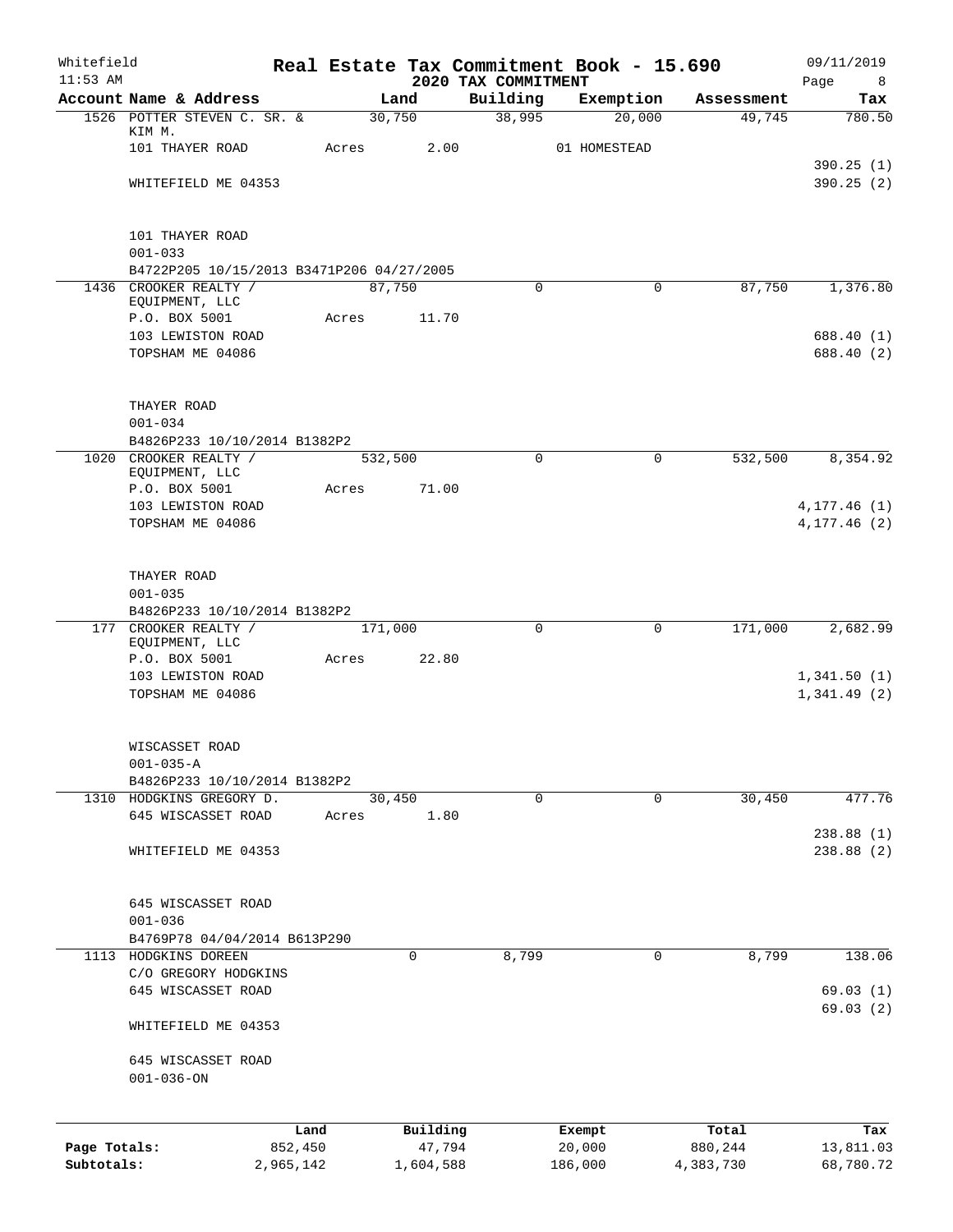| Whitefield<br>$11:53$ AM |                                                               |                       |                | 2020 TAX COMMITMENT | Real Estate Tax Commitment Book - 15.690 |            | 09/11/2019<br>Page<br>9  |
|--------------------------|---------------------------------------------------------------|-----------------------|----------------|---------------------|------------------------------------------|------------|--------------------------|
|                          | Account Name & Address                                        |                       | Land           | Building            | Exemption                                | Assessment | Tax                      |
|                          | 1227 LINCOLN LEROY & ROXANNE<br>635 WISCASSET ROAD            | Acres                 | 30,000<br>0.91 | $\overline{59,365}$ | $\overline{20,000}$<br>01 HOMESTEAD      | 69,365     | 1,088.34                 |
|                          | WHITEFIELD ME 04353                                           |                       |                |                     |                                          |            | 544.17(1)<br>544.17(2)   |
|                          | 635 WISCASSET ROAD<br>$001 - 037$<br>B1336P347                |                       |                |                     |                                          |            |                          |
|                          | 914 MCDONALD STEVEN P.<br>581 WISCASSET ROAD                  | 64,995<br>Acres 47.30 |                | 83,040              | $\mathbf 0$                              | 148,035    | 2,322.67                 |
|                          |                                                               |                       |                |                     |                                          |            | 1, 161.34(1)             |
|                          | WHITEFIELD ME 04353                                           |                       |                |                     |                                          |            | 1, 161.33(2)             |
|                          | 581 WISCASSET ROAD<br>$001 - 038$<br>B2617P266                |                       |                |                     |                                          |            |                          |
|                          | 117 LANE, BONNIE E                                            |                       | 32,850         | 70,072              | 0                                        | 102,922    | 1,614.85                 |
|                          | P.O. BOX 51                                                   | Acres                 | 3.40           |                     |                                          |            | 807.43(1)                |
|                          | EDGECOMB ME 04556 0051                                        |                       |                |                     |                                          |            | 807.42(2)                |
|                          | 625 WISCASSET ROAD<br>$001 - 038 - A$                         |                       |                |                     |                                          |            |                          |
|                          | B4980P60 02/22/2016 B4512P236 04/13/2012 B2574P160            |                       |                |                     |                                          |            |                          |
|                          | 272 PEASLEE ROBERT L. &<br>RONDA L.                           | 39,250                |                | 70,088              | 0                                        | 109,338    | 1,715.51                 |
|                          | 615 WISCASSET ROAD                                            | Acres                 | 10.00          |                     |                                          |            | 857.76 (1)               |
|                          | WHITEFIELD ME 04353                                           |                       |                |                     |                                          |            | 857.75 (2)               |
|                          | 615 WISCASSET ROAD<br>$001 - 038 - B$                         |                       |                |                     |                                          |            |                          |
|                          | B4512P235 04/13/2012 B2551P96<br>207 HARRISON, CASEY M        | 35,810                |                | 71,110              | 0                                        | 106,920    | 1,677.57                 |
|                          | 605 WISCASSET ROAD                                            | Acres                 | 5.70           |                     |                                          |            |                          |
|                          | Whitefield Maine 04353                                        |                       |                |                     |                                          |            | 838.79 (1)<br>838.78 (2) |
|                          | 605 WISCASSET ROAD<br>$001 - 038 - C$<br>B5143P299 06/09/2017 |                       |                |                     |                                          |            |                          |
|                          | 1138 MILLER, KURT E JR                                        | 24,950                |                | $\Omega$            | $\Omega$                                 | 24,950     | 391.47                   |
|                          | 6 CLARK LANE                                                  | Acres                 | 4.80           |                     |                                          |            | 195.74(1)                |
|                          | WHITEFIELD ME 04353                                           |                       |                |                     |                                          |            | 195.73(2)                |
|                          | 563 WISCASSET ROAD<br>$001 - 038 - D$                         |                       |                |                     |                                          |            |                          |
|                          | B4202P315 09/22/2009 B3983P272 03/31/2008                     |                       |                |                     |                                          |            |                          |
|                          |                                                               |                       |                |                     |                                          |            |                          |
|                          |                                                               |                       |                |                     |                                          |            |                          |

|              | Land      | Building  | Exempt  | Total     | Tax       |
|--------------|-----------|-----------|---------|-----------|-----------|
| Page Totals: | 227,855   | 353,675   | 20,000  | 561,530   | 8,810.41  |
| Subtotals:   | 3,192,997 | 1,958,263 | 206,000 | 4,945,260 | 77,591.13 |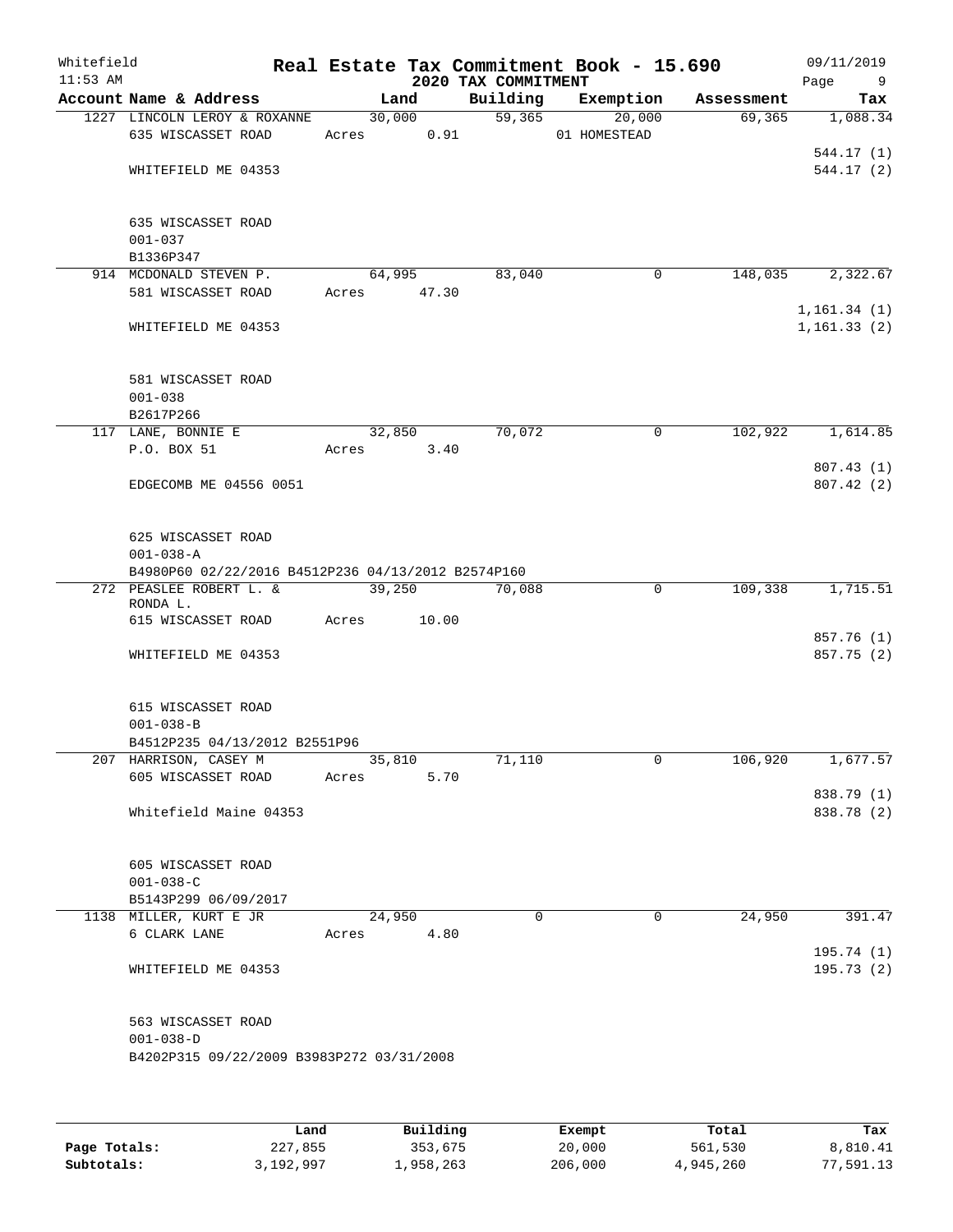| Whitefield<br>$11:53$ AM |                                                    |       |             |      | 2020 TAX COMMITMENT | Real Estate Tax Commitment Book - 15.690 |            | 09/11/2019<br>Page | 10  |
|--------------------------|----------------------------------------------------|-------|-------------|------|---------------------|------------------------------------------|------------|--------------------|-----|
|                          | Account Name & Address                             |       | Land        |      | Building            | Exemption                                | Assessment |                    | Tax |
|                          | 523 JEWETT MICHAEL                                 |       | 30,750      |      | 258,679             | 20,000                                   | 269,429    | 4,227.34           |     |
|                          | 571 WISCASSET ROAD                                 | Acres |             | 2.00 |                     | 01 HOMESTEAD                             |            |                    |     |
|                          |                                                    |       |             |      |                     |                                          |            | 2,113.67(1)        |     |
|                          | WHITEFIELD ME 04353                                |       |             |      |                     |                                          |            | 2, 113.67 (2)      |     |
|                          |                                                    |       |             |      |                     |                                          |            |                    |     |
|                          |                                                    |       |             |      |                     |                                          |            |                    |     |
|                          | 571 WISCASSET ROAD                                 |       |             |      |                     |                                          |            |                    |     |
|                          | $001 - 039$                                        |       |             |      |                     |                                          |            |                    |     |
| 1657                     | KYPRAGORAS ANDROS D.                               |       | 34,260      |      | 91,304              | 20,000                                   | 105,564    | 1,656.30           |     |
|                          | 541 WISCASSET ROAD                                 | Acres |             | 4.34 |                     | 01 HOMESTEAD                             |            |                    |     |
|                          |                                                    |       |             |      |                     |                                          |            | 828.15(1)          |     |
|                          | WHITEFIELD ME 04353                                |       |             |      |                     |                                          |            | 828.15(2)          |     |
|                          |                                                    |       |             |      |                     |                                          |            |                    |     |
|                          |                                                    |       |             |      |                     |                                          |            |                    |     |
|                          | 541 WISCASSET ROAD                                 |       |             |      |                     |                                          |            |                    |     |
|                          | $001 - 040$                                        |       |             |      |                     |                                          |            |                    |     |
|                          | B3728P8 08/23/2006                                 |       |             |      |                     |                                          |            |                    |     |
|                          | 766 JEWETT BENJAMIN M.                             |       | 32,250      |      | 254,059             | 20,000                                   | 266,309    | 4,178.39           |     |
|                          | 573 WISCASSET ROAD                                 | Acres |             | 3.00 |                     | 01 HOMESTEAD                             |            |                    |     |
|                          |                                                    |       |             |      |                     |                                          |            | 2,089.20(1)        |     |
|                          | WHITEFIELD ME 04353                                |       |             |      |                     |                                          |            | 2,089.19(2)        |     |
|                          |                                                    |       |             |      |                     |                                          |            |                    |     |
|                          |                                                    |       |             |      |                     |                                          |            |                    |     |
|                          | 573 WISCASSET ROAD                                 |       |             |      |                     |                                          |            |                    |     |
|                          | $001 - 040 - A$                                    |       |             |      |                     |                                          |            |                    |     |
|                          | B3446P273 02/28/2005 B3442P41                      |       |             |      |                     |                                          |            |                    |     |
|                          | 1154 GOULD LUCAS D.                                |       | 30,150      |      | 104,274             | 0                                        | 134,424    | 2,109.11           |     |
|                          | 575 WISCASSET ROAD                                 | Acres |             | 1.60 |                     |                                          |            |                    |     |
|                          |                                                    |       |             |      |                     |                                          |            | 1,054.56(1)        |     |
|                          | WHITEFIELD ME 04353                                |       |             |      |                     |                                          |            | 1,054.55(2)        |     |
|                          |                                                    |       |             |      |                     |                                          |            |                    |     |
|                          | 575 WISCASSET ROAD                                 |       |             |      |                     |                                          |            |                    |     |
|                          | $001 - 040 - B$                                    |       |             |      |                     |                                          |            |                    |     |
|                          | B4715P132 09/25/2013 B4337P91 10/29/2010 B4275P168 |       |             |      |                     |                                          |            |                    |     |
|                          | 05/11/2010 B4007P173 05/23/2008 B3236P69           |       |             |      |                     |                                          |            |                    |     |
|                          | 1719 JEWETT BENJAMIN M.                            |       | 26,130      |      | $\mathbf 0$         | 0                                        | 26,130     | 409.98             |     |
|                          | 573 WISCASSET ROAD                                 | Acres |             | 6.10 |                     |                                          |            |                    |     |
|                          |                                                    |       |             |      |                     |                                          |            | 204.99(1)          |     |
|                          | WHITEFIELD ME 04353                                |       |             |      |                     |                                          |            | 204.99(2)          |     |
|                          |                                                    |       |             |      |                     |                                          |            |                    |     |
|                          |                                                    |       |             |      |                     |                                          |            |                    |     |
|                          | WISCASSET ROAD                                     |       |             |      |                     |                                          |            |                    |     |
|                          | $001 - 040 - C$                                    |       |             |      |                     |                                          |            |                    |     |
|                          | B5236P190 02/27/2018 B3442P41                      |       |             |      |                     |                                          |            |                    |     |
|                          | 1757 GALVIN EDWARD D.,                             |       | 65,240      |      | $\Omega$            | $\Omega$                                 | 65,240     | 1,023.62           |     |
|                          | TRUSTEE                                            |       |             |      |                     |                                          |            |                    |     |
|                          | * REVOCABLE TRUST                                  |       | Acres 66.98 |      |                     |                                          |            |                    |     |
|                          | 52 OCEAN DRIVE                                     |       |             |      |                     |                                          |            | 511.81(1)          |     |
|                          |                                                    |       |             |      |                     |                                          |            | 511.81(2)          |     |
|                          | BRUNSWICK ME 04011                                 |       |             |      |                     |                                          |            |                    |     |
|                          |                                                    |       |             |      |                     |                                          |            |                    |     |
|                          | WISCASSET ROAD                                     |       |             |      |                     |                                          |            |                    |     |
|                          | $001 - 040 - D$                                    |       |             |      |                     |                                          |            |                    |     |
|                          | B3968P79 07/23/2008 B3507P110 06/28/2005           |       |             |      |                     |                                          |            |                    |     |
|                          |                                                    |       |             |      |                     |                                          |            |                    |     |

|              | Land      | Building  | Exempt  | Total     | Tax       |
|--------------|-----------|-----------|---------|-----------|-----------|
| Page Totals: | 218,780   | 708,316   | 60,000  | 867,096   | 13,604.74 |
| Subtotals:   | 3,411,777 | 2,666,579 | 266,000 | 5,812,356 | 91,195.87 |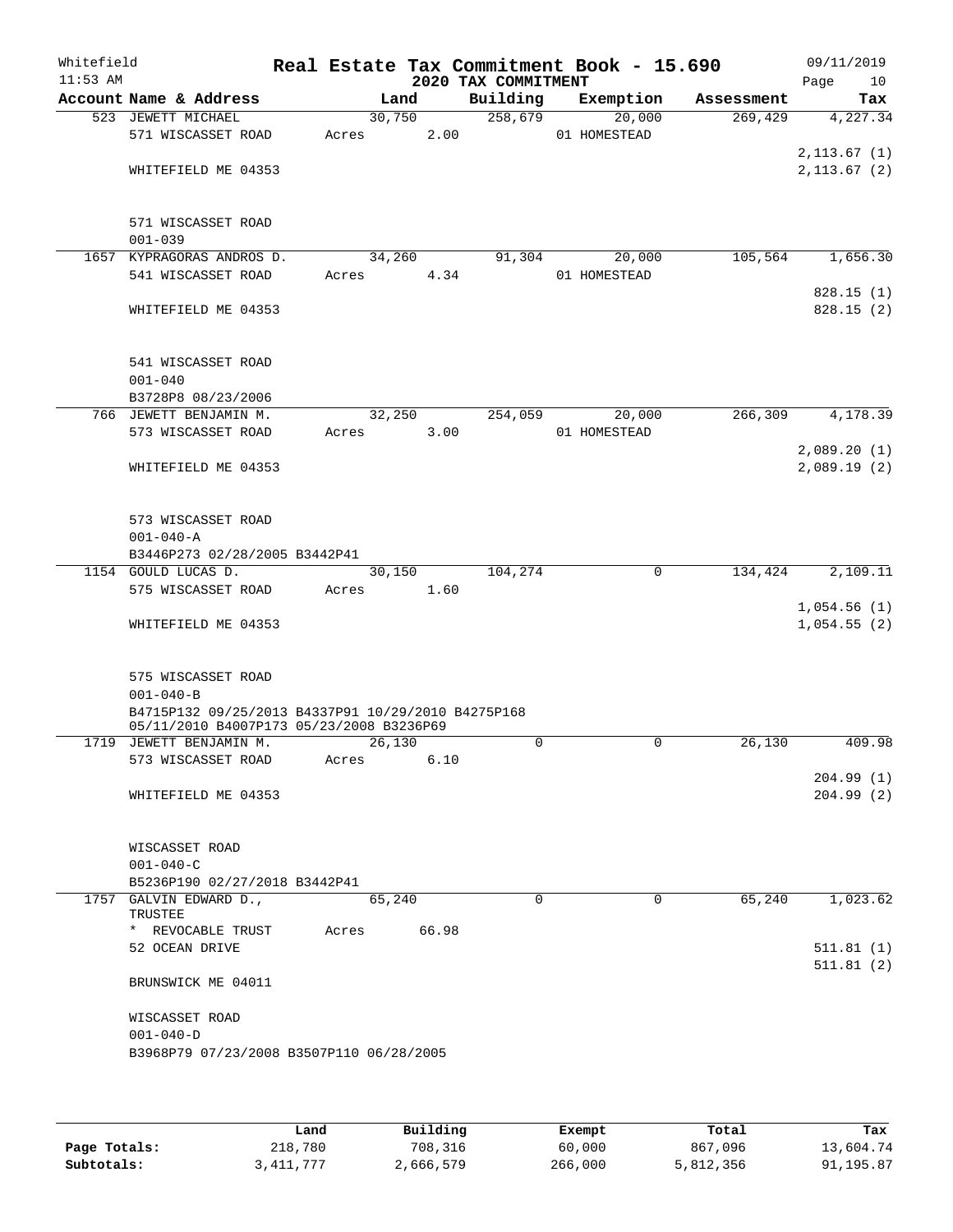| Whitefield   |                                                                                               |           |       |                |             |                     | Real Estate Tax Commitment Book - 15.690 |                     | 09/11/2019      |
|--------------|-----------------------------------------------------------------------------------------------|-----------|-------|----------------|-------------|---------------------|------------------------------------------|---------------------|-----------------|
| $11:53$ AM   | Account Name & Address                                                                        |           |       |                |             | 2020 TAX COMMITMENT |                                          | Assessment          | Page<br>11      |
|              | 362 SHEEPSCOT HOLLOW, LLC                                                                     |           |       | Land<br>62,000 |             | Building<br>364,665 | Exemption                                | 426,665<br>$\Omega$ | Tax<br>6,694.37 |
|              | 28 NILSEN LANE                                                                                |           | Acres |                | 35.00       |                     |                                          |                     |                 |
|              |                                                                                               |           |       |                |             |                     |                                          |                     | 3,347.19(1)     |
|              | WHITEFIELD ME 04353                                                                           |           |       |                |             |                     |                                          |                     | 3,347.18(2)     |
|              |                                                                                               |           |       |                |             |                     |                                          |                     |                 |
|              |                                                                                               |           |       |                |             |                     |                                          |                     |                 |
|              | 28 NILSEN LANE                                                                                |           |       |                |             |                     |                                          |                     |                 |
|              | $001 - 041$<br>B4743P302 12/19/2013 B4701P240 08/20/2013 B4411P141                            |           |       |                |             |                     |                                          |                     |                 |
|              | 06/22/2011 B4121P94 09/25/2008 B3358P213 09/03/2004                                           |           |       |                |             |                     |                                          |                     |                 |
|              | 1600 OAKES DWIGHT A. &                                                                        |           |       | 9,820          |             | $\Omega$            |                                          | $\Omega$<br>9,820   | 154.08          |
|              | CYNTHIA                                                                                       |           |       |                |             |                     |                                          |                     |                 |
|              | 488 WISCASSET ROAD                                                                            |           | Acres |                | 7.90        |                     |                                          |                     | 77.04(1)        |
|              | WHITEFIELD ME 04353                                                                           |           |       |                |             |                     |                                          |                     | 77.04(2)        |
|              |                                                                                               |           |       |                |             |                     |                                          |                     |                 |
|              |                                                                                               |           |       |                |             |                     |                                          |                     |                 |
|              | WISCASSET ROAD                                                                                |           |       |                |             |                     |                                          |                     |                 |
|              | $001 - 043$                                                                                   |           |       |                |             |                     |                                          |                     |                 |
|              | B1186P29                                                                                      |           |       |                |             |                     |                                          |                     |                 |
|              | 839 OAKES DWIGHT A. &<br>CYNTHIA                                                              |           |       | 62,000         |             | 7,426               | 26,000                                   | 43,426              | 681.35          |
|              | 488 WISCASSET ROAD                                                                            |           | Acres |                | 35.00       |                     | 01 HOMESTEAD                             |                     |                 |
|              |                                                                                               |           |       |                |             |                     | 05 VET EXEMPTION                         |                     | 340.68(1)       |
|              | WHITEFIELD ME 04353                                                                           |           |       |                |             |                     |                                          |                     | 340.67(2)       |
|              |                                                                                               |           |       |                |             |                     |                                          |                     |                 |
|              |                                                                                               |           |       |                |             |                     |                                          |                     |                 |
|              | 488 WISCASSET ROAD                                                                            |           |       |                |             |                     |                                          |                     |                 |
|              | $001 - 044$                                                                                   |           |       |                |             |                     |                                          |                     |                 |
|              | B1186P29                                                                                      |           |       |                |             |                     |                                          |                     |                 |
|              | 481 ZEEB, NOEL C                                                                              |           | Acres | 16,620         | 16.40       | $\Omega$            |                                          | 16,620<br>0         | 260.77          |
|              | ZEEB, PETER J<br><b>36 LONGFELLOW AVENUE</b>                                                  |           |       |                |             |                     |                                          |                     | 130.39(1)       |
|              |                                                                                               |           |       |                |             |                     |                                          |                     | 130.38(2)       |
|              | BRUNSWICK ME 04011                                                                            |           |       |                |             |                     |                                          |                     |                 |
|              |                                                                                               |           |       |                |             |                     |                                          |                     |                 |
|              | WISCASSET ROAD                                                                                |           |       |                |             |                     |                                          |                     |                 |
|              | $001 - 045$                                                                                   |           |       |                |             |                     |                                          |                     |                 |
|              | B5023P64 06/28/2016 B5023P58 06/28/2016 B2593P17                                              |           |       |                |             |                     |                                          |                     |                 |
|              | 1316 CYRUS CATHERINE & ZEEB                                                                   |           |       | 56,800         |             | 78,813              |                                          | 135,613<br>0        | 2,127.77        |
|              | * HOLLY C, TRUSTEE * & Acres<br>ROBERT C (TENANTS/COMM                                        |           |       |                | 27.00       |                     |                                          |                     |                 |
|              | <b>36 LONGFELLOW AVENUE</b>                                                                   |           |       |                |             |                     |                                          |                     | 1,063.89(1)     |
|              |                                                                                               |           |       |                |             |                     |                                          |                     | 1,063.88(2)     |
|              | BRUNSWICK ME 04011                                                                            |           |       |                |             |                     |                                          |                     |                 |
|              |                                                                                               |           |       |                |             |                     |                                          |                     |                 |
|              | 96 SWEET FERN LANE                                                                            |           |       |                |             |                     |                                          |                     |                 |
|              | $001 - 046$                                                                                   |           |       |                |             |                     |                                          |                     |                 |
|              | B2593P17                                                                                      |           |       |                |             |                     |                                          |                     |                 |
|              | 962 ZEEB, NOEL C                                                                              |           |       | 61,750         | 60.00       | 0                   |                                          | 61,750<br>0         | 968.86          |
|              | ZEEB, PETER J<br>32 SODEN STREET                                                              |           | Acres |                |             |                     |                                          |                     | 484.43 (1)      |
|              |                                                                                               |           |       |                |             |                     |                                          |                     | 484.43 (2)      |
|              | CAMBRIDGE MA 02139                                                                            |           |       |                |             |                     |                                          |                     |                 |
|              |                                                                                               |           |       |                |             |                     |                                          |                     |                 |
|              | WISCASSET ROAD                                                                                |           |       |                |             |                     |                                          |                     |                 |
|              | $001 - 048$                                                                                   |           |       |                |             |                     |                                          |                     |                 |
|              | B5023P60 06/28/2016 B5023P56 06/28/2016 B4435P133<br>09/01/2011 B4295P307 07/15/2010 B2593P20 |           |       |                |             |                     |                                          |                     |                 |
|              |                                                                                               | Land      |       |                | Building    |                     | Exempt                                   | Total               | Tax             |
| Page Totals: |                                                                                               | 268,990   |       |                | 450,904     |                     | 26,000                                   | 693,894             | 10,887.20       |
| Subtotals:   |                                                                                               | 3,680,767 |       |                | 3, 117, 483 |                     | 292,000                                  | 6,506,250           | 102,083.07      |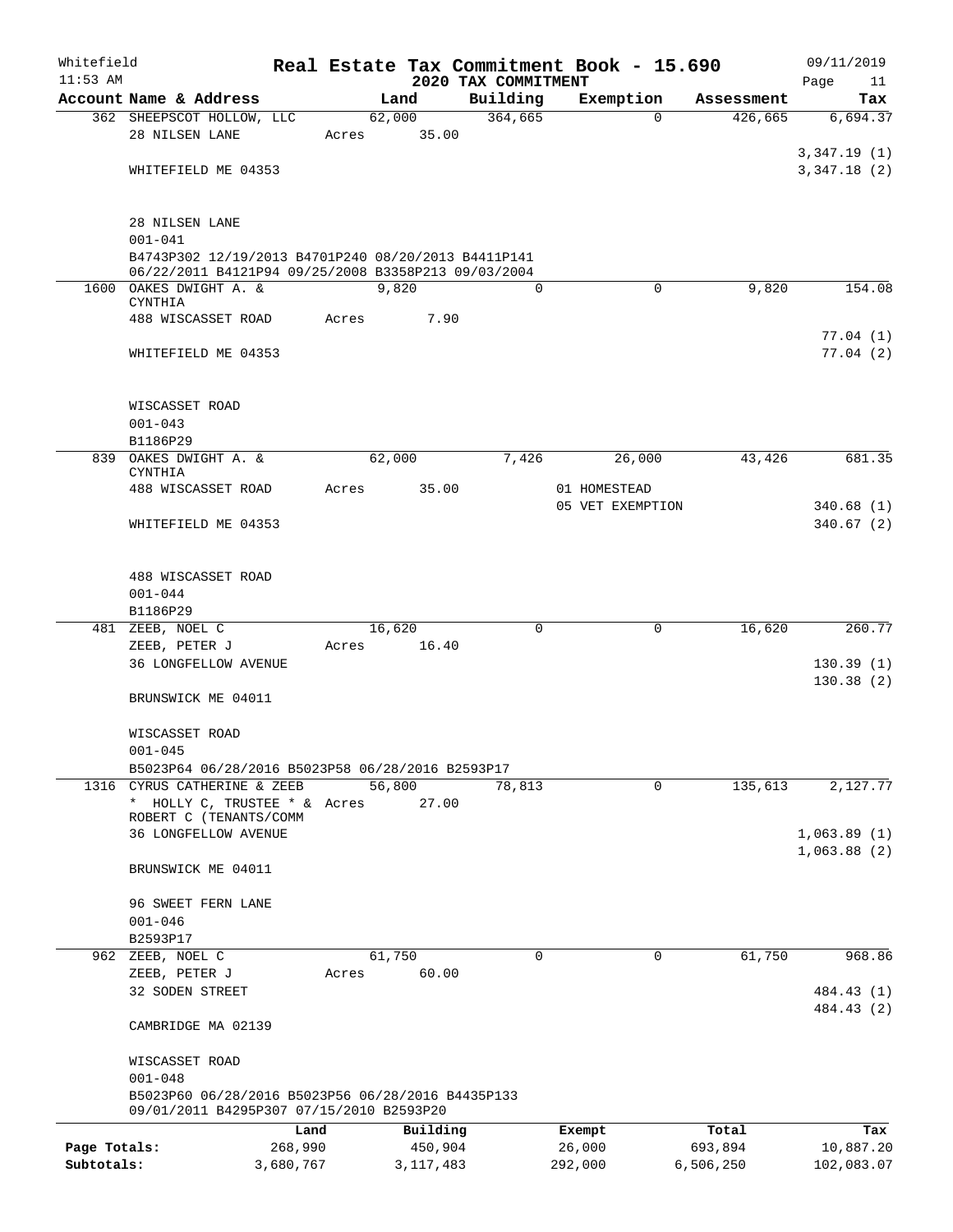| Whitefield |                                                                            |       |        |       |                     | Real Estate Tax Commitment Book - 15.690 |            |      | 09/11/2019   |
|------------|----------------------------------------------------------------------------|-------|--------|-------|---------------------|------------------------------------------|------------|------|--------------|
| $11:53$ AM |                                                                            |       |        |       | 2020 TAX COMMITMENT |                                          |            | Page | 12           |
|            | Account Name & Address                                                     |       | Land   |       | Building            | Exemption                                | Assessment |      | Tax          |
|            | 1597 ZEEB, NOEL C                                                          |       | 28,400 |       | $\Omega$            | $\Omega$                                 | 28,400     |      | 445.60       |
|            | ZEEB, PETER J                                                              | Acres |        | 26.00 |                     |                                          |            |      |              |
|            | 32 SODEN STREET                                                            |       |        |       |                     |                                          |            |      | 222.80 (1)   |
|            |                                                                            |       |        |       |                     |                                          |            |      | 222.80(2)    |
|            | CAMBRIDGE MA 02139                                                         |       |        |       |                     |                                          |            |      |              |
|            |                                                                            |       |        |       |                     |                                          |            |      |              |
|            | ON SHEEPSCOT RIVER                                                         |       |        |       |                     |                                          |            |      |              |
|            | $001 - 049$                                                                |       |        |       |                     |                                          |            |      |              |
|            | B5023P60 06/28/2016 B5023P56 06/28/2016 B4435P133                          |       |        |       |                     |                                          |            |      |              |
|            | 09/01/2011 B4295P307 07/15/2010 B2593P20                                   |       |        |       |                     |                                          |            |      |              |
|            | 1631 NEWTON DAVID R.,                                                      |       | 16,540 |       | $\Omega$            | $\Omega$                                 | 16,540     |      | 259.51       |
|            | TRUSTEE                                                                    |       |        |       |                     |                                          |            |      |              |
|            | * NEWTON FAMILY REAL<br>EST. TRUST                                         | Acres |        | 16.30 |                     |                                          |            |      |              |
|            | 40 HIGH STREET, APT.#1                                                     |       |        |       |                     |                                          |            |      | 129.76(1)    |
|            |                                                                            |       |        |       |                     |                                          |            |      | 129.75(2)    |
|            | ANDOVER MA 01810                                                           |       |        |       |                     |                                          |            |      |              |
|            |                                                                            |       |        |       |                     |                                          |            |      |              |
|            | WISCASSET ROAD                                                             |       |        |       |                     |                                          |            |      |              |
|            | $001 - 050$                                                                |       |        |       |                     |                                          |            |      |              |
|            | B5136P104 05/17/2017 B4663P73 05/16/2013 B2610P245                         |       |        |       |                     |                                          |            |      |              |
| 411        | NEWTON DAVID R.                                                            |       | 54,850 |       | 150,853             | 0                                        | 205,703    |      | 3,227.48     |
|            | TRUSTEE,                                                                   |       |        |       |                     |                                          |            |      |              |
|            | NEWTON FAMILY REAL<br>ESTATE TRUST                                         | Acres |        | 24.00 |                     |                                          |            |      |              |
|            | 40 HIGH STREET, APT #1                                                     |       |        |       |                     |                                          |            |      | 1,613.74(1)  |
|            |                                                                            |       |        |       |                     |                                          |            |      | 1,613.74(2)  |
|            | ANDOVER MA 01810                                                           |       |        |       |                     |                                          |            |      |              |
|            |                                                                            |       |        |       |                     |                                          |            |      |              |
|            | 158 SWEET FERN LANE                                                        |       |        |       |                     |                                          |            |      |              |
|            | $001 - 051$                                                                |       |        |       |                     |                                          |            |      |              |
|            | B5136P103 05/17/2017 B4521P87 05/10/2012 B2610P245                         |       |        |       |                     |                                          |            |      |              |
|            | 99 HODGKINS, GREGORY D.,                                                   |       | 33,450 |       | 132,099             | 20,000                                   | 145,549    |      | 2,283.66     |
|            | DARYL L., DOREEN L.                                                        |       |        |       |                     |                                          |            |      |              |
|            | SAWYER, CHERYL H                                                           | Acres |        | 3.80  |                     | 01 HOMESTEAD                             |            |      |              |
|            | 645 WISCASSET ROAD                                                         |       |        |       |                     |                                          |            |      | 1,141.83(1)  |
|            |                                                                            |       |        |       |                     |                                          |            |      | 1, 141.83(2) |
|            | WHITEFIELD ME 04353                                                        |       |        |       |                     |                                          |            |      |              |
|            |                                                                            |       |        |       |                     |                                          |            |      |              |
|            | 652 WISCASSET ROAD                                                         |       |        |       |                     |                                          |            |      |              |
|            | $001 - 052$                                                                |       |        |       |                     |                                          |            |      |              |
|            | B5005P114 05/17/2016 B4856P109 01/22/2015 B4810P50                         |       |        |       |                     |                                          |            |      |              |
|            | 08/19/2014 B1434P199                                                       |       |        |       |                     |                                          |            |      |              |
|            | 1656 HODGKINS, GREGORY D.,                                                 |       | 15,020 |       | $\Omega$            | $\Omega$                                 | 15,020     |      | 235.66       |
|            | DARYL L., DOREEN L.                                                        |       |        |       |                     |                                          |            |      |              |
|            | SAWYER, CHERYL H                                                           | Acres |        | 14.40 |                     |                                          |            |      |              |
|            | 645 WISCASSET ROAD                                                         |       |        |       |                     |                                          |            |      | 117.83(1)    |
|            |                                                                            |       |        |       |                     |                                          |            |      | 117.83(2)    |
|            | WHITEFIELD ME 04353                                                        |       |        |       |                     |                                          |            |      |              |
|            |                                                                            |       |        |       |                     |                                          |            |      |              |
|            | WISCASSET ROAD                                                             |       |        |       |                     |                                          |            |      |              |
|            | $001 - 053$                                                                |       |        |       |                     |                                          |            |      |              |
|            | B5005P114 05/17/2016 B4856P109 01/22/2015 B4810P50<br>08/19/2014 B2169P162 |       |        |       |                     |                                          |            |      |              |
|            |                                                                            |       |        |       |                     |                                          |            |      |              |

|              | Land      | Building  | Exempt  | Total     | Tax        |
|--------------|-----------|-----------|---------|-----------|------------|
| Page Totals: | 148,260   | 282,952   | 20,000  | 411,212   | 6,451.91   |
| Subtotals:   | 3,829,027 | 3,400,435 | 312,000 | 6,917,462 | 108,534.98 |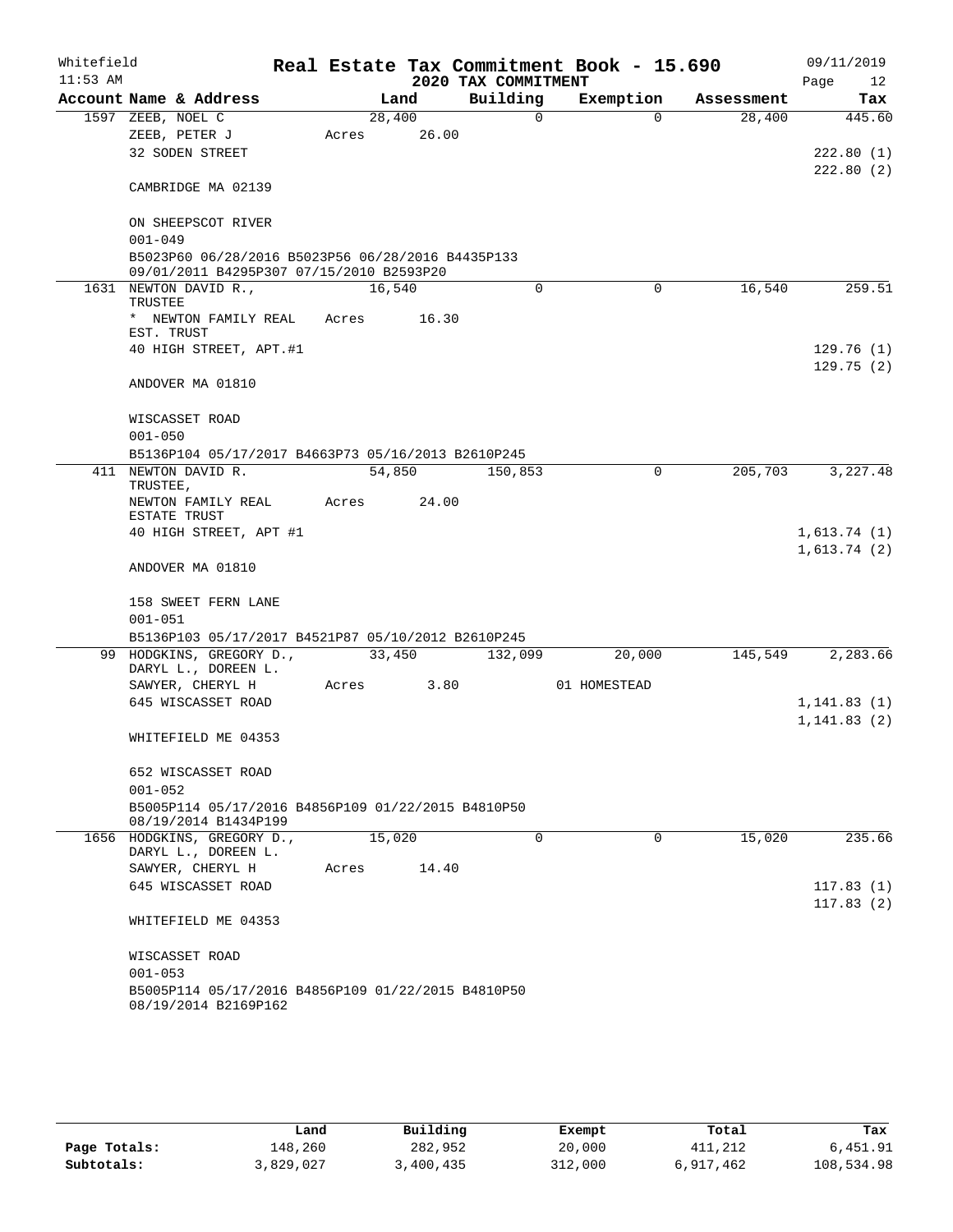| Whitefield<br>$11:53$ AM   |                                                                            |                      |        |                      | 2020 TAX COMMITMENT | Real Estate Tax Commitment Book - 15.690 |                      | 09/11/2019                 |
|----------------------------|----------------------------------------------------------------------------|----------------------|--------|----------------------|---------------------|------------------------------------------|----------------------|----------------------------|
|                            | Account Name & Address                                                     |                      | Land   |                      | Building            | Exemption                                | Assessment           | Page<br>13<br>Tax          |
|                            | 870 HODGKINS, GREGORY D.,<br>DARYL L., DOREEN L.                           |                      | 14,468 |                      | $\mathbf 0$         |                                          | $\Omega$<br>14,468   | 227.00                     |
|                            | SAWYER, CHERYL H<br>645 WISCASSET ROAD                                     | Acres                |        | 7.46                 |                     |                                          |                      | 113.50(1)                  |
|                            | WHITEFIELD ME 04353                                                        |                      |        |                      |                     |                                          |                      | 113.50(2)                  |
|                            | WISCASSET ROAD<br>$001 - 054$                                              |                      |        |                      |                     |                                          |                      |                            |
|                            | B5005P114 05/17/2016 B4856P109 01/22/2015 B4810P50<br>08/19/2014 B2169P162 |                      |        |                      |                     |                                          |                      |                            |
|                            | 497 HODGKINS, GREGORY D.,<br>DARYL L., DOREEN L.                           |                      | 22,550 |                      | 0                   |                                          | 22,550<br>0          | 353.81                     |
|                            | SAWYER, CHERYL H<br>645 WISCASSET ROAD                                     | Acres                |        | 3.20                 |                     |                                          |                      | 176.91(1)<br>176.90(2)     |
|                            | WHITEFIELD ME 04353                                                        |                      |        |                      |                     |                                          |                      |                            |
|                            | WISCASSET ROAD<br>$001 - 055$                                              |                      |        |                      |                     |                                          |                      |                            |
|                            | B5005P114 05/17/2016 B4856P109 01/22/2015 B4810P50<br>08/19/2014 B2169P162 |                      |        |                      |                     |                                          |                      |                            |
|                            | 750 LINCOLN ERNESTINE B.                                                   |                      | 30,000 |                      | 79,220              | 26,000                                   | 83,220               | 1,305.72                   |
|                            | 692 WISCASSET ROAD                                                         | Acres                |        | 1.00                 |                     | 01 HOMESTEAD<br>05 VET EXEMPTION         |                      | 652.86(1)                  |
|                            | WHITEFIELD ME 04353                                                        |                      |        |                      |                     |                                          |                      | 652.86 (2)                 |
|                            | 692 WISCASSET ROAD<br>$001 - 056$                                          |                      |        |                      |                     |                                          |                      |                            |
|                            | 1180 WHITMORE JOSEPH D.                                                    |                      | 36,034 |                      | 0                   |                                          | $\Omega$<br>36,034   | 565.37                     |
|                            | 516 RIVER ROAD                                                             | Acres                |        | 18.48                |                     |                                          |                      | 282.69(1)                  |
|                            | LEBANON ME 04027                                                           |                      |        |                      |                     |                                          |                      | 282.68(2)                  |
|                            | WISCASSET ROAD<br>$001 - 057 - 001$                                        |                      |        |                      |                     |                                          |                      |                            |
|                            | B4951P159 11/20/2015 B4951P157 11/20/2015 B1244P211                        |                      |        |                      |                     |                                          |                      |                            |
|                            | 231 GALLUP C.WESTCOTT, III                                                 |                      | 42,370 |                      | 206,733             |                                          | 249,103<br>0         | 3,908.43                   |
|                            | GALLUP C.WESTCOTT,<br>SUSAN M                                              | Acres                |        | 13.90                |                     |                                          |                      |                            |
|                            | 714 WISCASSET ROAD                                                         |                      |        |                      |                     |                                          |                      | 1,954.22(1)<br>1,954.21(2) |
|                            | WHITEFIELD ME 04353                                                        |                      |        |                      |                     |                                          |                      |                            |
|                            | 714 WISCASSET ROAD<br>$001 - 057 - 004$                                    |                      |        |                      |                     |                                          |                      |                            |
|                            | B3754P267 10/12/2006                                                       |                      |        |                      |                     |                                          |                      |                            |
|                            | 1018 GALLUP C. WESTCOTT, III<br>GALLUP C. WESTCOTT,<br>SUSAN M             | Acres                | 37,370 | 13.90                | 0                   |                                          | 37,370<br>0          | 586.34                     |
|                            | 714 WISCASSET ROAD                                                         |                      |        |                      |                     |                                          |                      | 293.17(1)<br>293.17(2)     |
|                            | WHITEFIELD ME 04353                                                        |                      |        |                      |                     |                                          |                      |                            |
|                            | WISCASSET ROAD<br>$001 - 058$                                              |                      |        |                      |                     |                                          |                      |                            |
|                            | B3754P267 10/12/2006                                                       |                      |        |                      |                     |                                          |                      |                            |
|                            |                                                                            | Land                 |        | Building             |                     | Exempt                                   | Total                | Tax                        |
| Page Totals:<br>Subtotals: |                                                                            | 182,792<br>4,011,819 |        | 285,953<br>3,686,388 |                     | 26,000<br>338,000                        | 442,745<br>7,360,207 | 6,946.67<br>115,481.65     |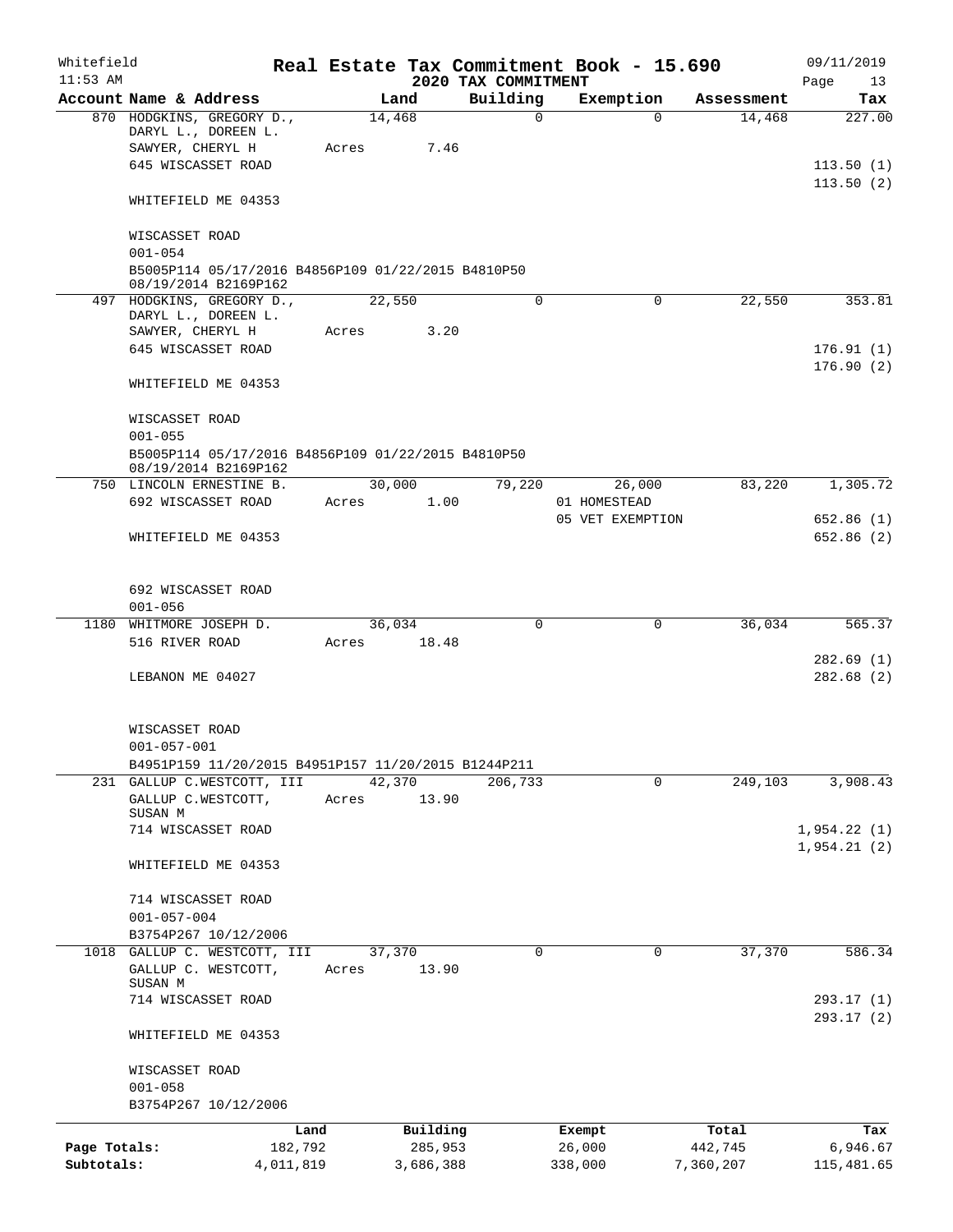| Whitefield<br>$11:53$ AM |                                                     |           |            |           | 2020 TAX COMMITMENT | Real Estate Tax Commitment Book - 15.690 |            | 09/11/2019<br>Page<br>14 |
|--------------------------|-----------------------------------------------------|-----------|------------|-----------|---------------------|------------------------------------------|------------|--------------------------|
|                          | Account Name & Address                              |           | Land       |           | Building            | Exemption                                | Assessment | Tax                      |
|                          | 175 WALLACE DONNA J.                                |           | 8,000      |           | $\mathbf 0$         | $\Omega$                                 | 8,000      | 125.52                   |
|                          | 2271 ALNA ROAD                                      |           | Acres      | 2.00      |                     |                                          |            |                          |
|                          |                                                     |           |            |           |                     |                                          |            | 62.76(1)                 |
|                          | ALNA ME 04535                                       |           |            |           |                     |                                          |            | 62.76(2)                 |
|                          |                                                     |           |            |           |                     |                                          |            |                          |
|                          |                                                     |           |            |           |                     |                                          |            |                          |
|                          | PETTICOAT ACRES LANE                                |           |            |           |                     |                                          |            |                          |
|                          | $001 - 058 - A$                                     |           |            |           |                     |                                          |            |                          |
|                          | B2749P74 10/22/2001                                 |           |            |           |                     |                                          |            |                          |
|                          | 1428 PIPKIN RICHARD & IDA<br>HEIRS                  |           | 9,500      |           | 0                   | 0                                        | 9,500      | 149.05                   |
|                          | * PATRICK A. THAYER                                 |           | Acres 3.00 |           |                     |                                          |            |                          |
|                          | 8 PETTICOAT ACRES LANE                              |           |            |           |                     |                                          |            | 74.53(1)                 |
|                          |                                                     |           |            |           |                     |                                          |            | 74.52(2)                 |
|                          | WHITEFIELD ME 04353                                 |           |            |           |                     |                                          |            |                          |
|                          |                                                     |           |            |           |                     |                                          |            |                          |
|                          | PETTICOAT ACRES LANE                                |           |            |           |                     |                                          |            |                          |
|                          | $001 - 058 - B$                                     |           |            |           |                     |                                          |            |                          |
|                          | B4922P108 08/26/2015 B4560P115 08/16/2012 B589P301  |           |            |           |                     |                                          |            |                          |
|                          | 285 THAYER PATRICK A. &                             |           | 38,930     |           | 55,093              | 20,000                                   | 74,023     | 1,161.42                 |
|                          | SARAMAE E. EDGERLY                                  |           |            |           |                     |                                          |            |                          |
|                          | 12 PETTICOAT ACRES LANE Acres 9.60                  |           |            |           |                     | 01 HOMESTEAD                             |            |                          |
|                          |                                                     |           |            |           |                     |                                          |            | 580.71 (1)               |
|                          | WHITEFIELD ME 04353                                 |           |            |           |                     |                                          |            | 580.71 (2)               |
|                          |                                                     |           |            |           |                     |                                          |            |                          |
|                          |                                                     |           |            |           |                     |                                          |            |                          |
|                          | 12 PETTICOAT ACRES LANE                             |           |            |           |                     |                                          |            |                          |
|                          | $001 - 058 - C$                                     |           |            |           |                     |                                          |            |                          |
|                          | B4011P263 05/31/2008                                |           |            |           |                     |                                          |            |                          |
|                          | 1215 BENT SUSAN Y.                                  |           | 30,300     |           | 74,581              | 0                                        |            | 104,881 1,645.58         |
|                          | PO BOX 63                                           |           | Acres 1.70 |           |                     |                                          |            |                          |
|                          | NOBLEBORO ME 04555                                  |           |            |           |                     |                                          |            | 822.79 (1)<br>822.79 (2) |
|                          |                                                     |           |            |           |                     |                                          |            |                          |
|                          |                                                     |           |            |           |                     |                                          |            |                          |
|                          | 754 WISCASSET ROAD                                  |           |            |           |                     |                                          |            |                          |
|                          | $001 - 058 - D$                                     |           |            |           |                     |                                          |            |                          |
|                          | B4867P223 03/13/2015 B4657P160 05/03/2013 B4539P115 |           |            |           |                     |                                          |            |                          |
|                          | 06/25/2012 B2516P286                                |           |            |           |                     |                                          |            |                          |
|                          | 1816 THAYER II HALLIS A.                            |           | 31,590     |           | 85,675              | 20,000                                   | 97,265     | 1,526.09                 |
|                          | 7 PETTICOAT ACRES LANE                              | Acres     |            | 2.56      |                     | 01 HOMESTEAD                             |            |                          |
|                          |                                                     |           |            |           |                     |                                          |            | 763.05(1)                |
|                          | WHITEFIELD ME 04353                                 |           |            |           |                     |                                          |            | 763.04(2)                |
|                          |                                                     |           |            |           |                     |                                          |            |                          |
|                          |                                                     |           |            |           |                     |                                          |            |                          |
|                          | 7 PETTICOAT ACRES LANE                              |           |            |           |                     |                                          |            |                          |
|                          | $001 - 058 - E$                                     |           |            |           |                     |                                          |            |                          |
|                          | B4786P70 06/05/2014 B4011P259 05/31/2008            |           |            |           |                     |                                          |            |                          |
|                          | 1646 THAYER HALLIS A. (1st)<br>& GAIL C.            |           | 30,450     |           | 51,257              | 20,000                                   | 61,707     | 968.18                   |
|                          | 778 WISCASSET ROAD                                  | Acres     |            | 1.80      |                     | 01 HOMESTEAD                             |            |                          |
|                          |                                                     |           |            |           |                     |                                          |            | 484.09 (1)               |
|                          | WHITEFIELD ME 04353                                 |           |            |           |                     |                                          |            | 484.09 (2)               |
|                          |                                                     |           |            |           |                     |                                          |            |                          |
|                          |                                                     |           |            |           |                     |                                          |            |                          |
|                          | 778 WISCASSET ROAD                                  |           |            |           |                     |                                          |            |                          |
|                          | $001 - 059$                                         |           |            |           |                     |                                          |            |                          |
|                          | B4782P276 05/28/2014                                |           |            |           |                     |                                          |            |                          |
|                          |                                                     |           |            |           |                     |                                          |            |                          |
|                          |                                                     | Land      |            | Building  |                     | Exempt                                   | Total      | Tax                      |
| Page Totals:             |                                                     | 148,770   |            | 266,606   |                     | 60,000                                   | 355,376    | 5,575.84                 |
| Subtotals:               |                                                     | 4,160,589 |            | 3,952,994 |                     | 398,000                                  | 7,715,583  | 121,057.49               |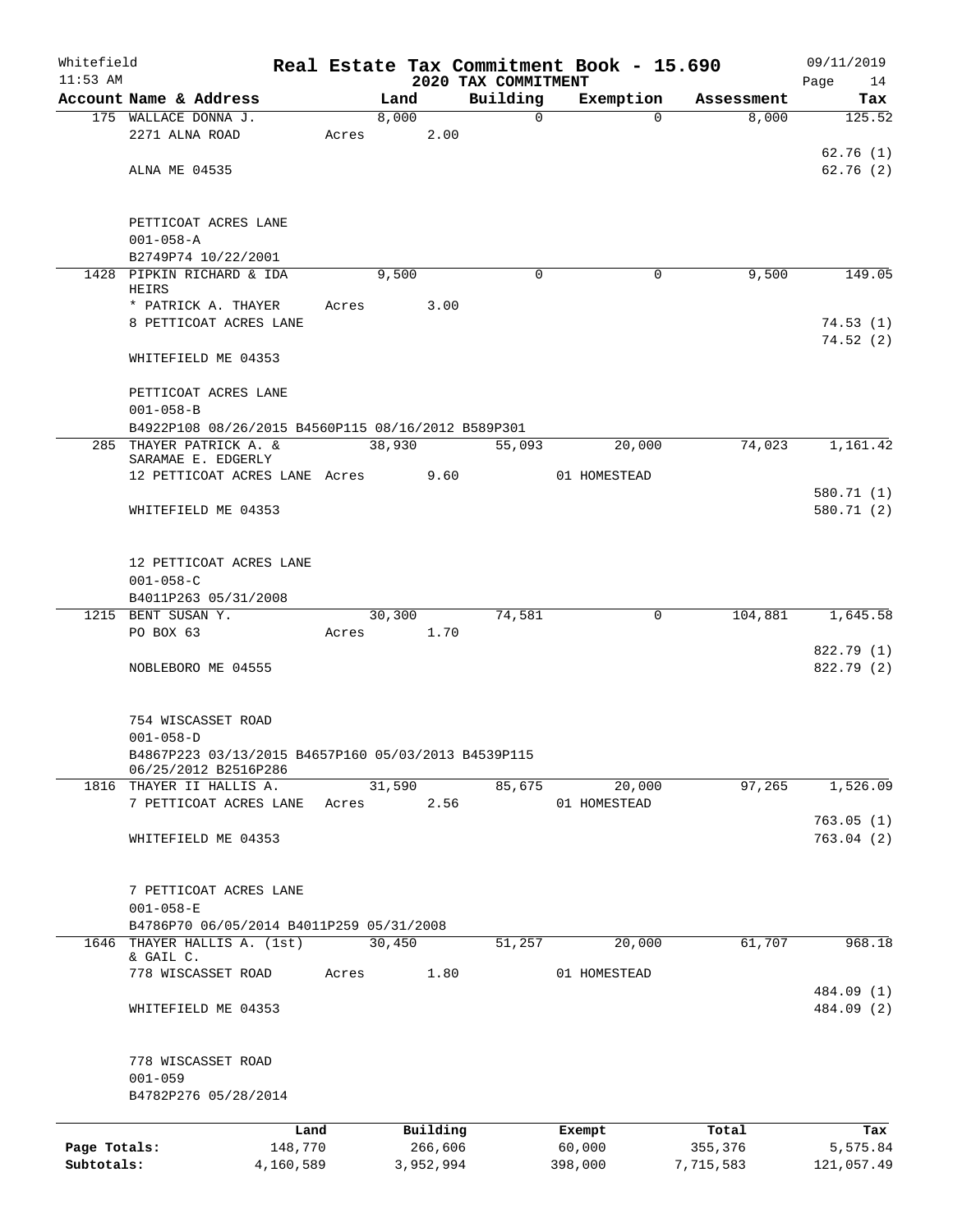| Whitefield<br>$11:53$ AM |                                                                  |                      |            |                    | 2020 TAX COMMITMENT | Real Estate Tax Commitment Book - 15.690 |                     | 09/11/2019<br>Page<br>15 |
|--------------------------|------------------------------------------------------------------|----------------------|------------|--------------------|---------------------|------------------------------------------|---------------------|--------------------------|
|                          | Account Name & Address                                           |                      | Land       |                    | Building            | Exemption                                | Assessment          | Tax                      |
|                          | 670 LANK LINDA                                                   |                      | 20,000     |                    | $\mathbf 0$         | $\Omega$                                 | 20,000              | 313.80                   |
|                          | 41 FOURTH STREET                                                 |                      | Acres      | 1.50               |                     |                                          |                     |                          |
|                          |                                                                  |                      |            |                    |                     |                                          |                     | 156.90(1)                |
|                          | BRISTOL CT 06010                                                 |                      |            |                    |                     |                                          |                     | 156.90(2)                |
|                          | WISCASSET ROAD<br>$001 - 060$                                    |                      |            |                    |                     |                                          |                     |                          |
| 1112                     | CENTRAL MAINE POWER                                              |                      | 153,000    |                    | $\mathbf 0$         | 0                                        | 153,000             | 2,400.57                 |
|                          | C/O AVANGRID MANAGEMENT Acres<br>CO.- LOCAL TAX                  |                      |            | 51.00              |                     |                                          |                     |                          |
|                          | ONE CITY CENTER,<br>FLOOR                                        | 5TH                  |            |                    |                     |                                          |                     | 1,200.29(1)              |
|                          | PORTLAND ME 04101                                                |                      |            |                    |                     |                                          |                     | 1,200.28(2)              |
|                          | WISCASSET ROAD                                                   |                      |            |                    |                     |                                          |                     |                          |
|                          | $001 - 061$                                                      |                      |            |                    |                     |                                          |                     |                          |
| 1517                     | CENTRAL MAINE POWER<br>C/O AVANGRID MANAGEMENT<br>CO.- LOCAL TAX |                      | 12,086,424 |                    | 0                   | 0                                        | 12,086,424          | 189,635.99               |
|                          | ONE CITY CENTER, 5TH<br><b>FLOOR</b>                             |                      |            |                    |                     |                                          |                     | 94,818.00                |
|                          | PORTLAND ME 04101                                                |                      |            |                    |                     |                                          |                     | 94,817.99                |
|                          | WISCASSET ROAD                                                   |                      |            |                    |                     |                                          |                     |                          |
|                          | $001 - 061 - ON$                                                 |                      |            |                    |                     |                                          |                     |                          |
|                          | 781 CONTRERAS MARIA                                              |                      | 25,250     |                    | $\mathbf 0$         | 0                                        | 25,250              | 396.17                   |
|                          | PO BOX 1028                                                      |                      | Acres      | 5.00               |                     |                                          |                     | 198.09(1)                |
|                          | HILLSBOROUGH NC 27278                                            |                      |            |                    |                     |                                          |                     | 198.08(2)                |
|                          | WISCASSET ROAD                                                   |                      |            |                    |                     |                                          |                     |                          |
|                          | $001 - 062$                                                      |                      |            |                    |                     |                                          |                     |                          |
|                          | B2390P75                                                         |                      |            |                    |                     |                                          |                     |                          |
|                          | 494 WISCASSET AND QUEBEC<br>RAILROAD                             |                      | 29,081     |                    | $\mathbf 0$         | 0                                        | 29,081              | 456.28                   |
|                          | C/O LES FOSSEL,<br>TREASURER                                     |                      | Acres      | 34.74              |                     |                                          |                     |                          |
|                          | P.O. BOX 525                                                     |                      |            |                    |                     |                                          |                     | 228.14(1)                |
|                          | ALNA ME 04535                                                    |                      |            |                    |                     |                                          |                     | 228.14(2)                |
|                          | NARROW GAGE RAILROAD                                             |                      |            |                    |                     |                                          |                     |                          |
|                          | $001 - 099 - RR$                                                 |                      |            |                    |                     |                                          |                     |                          |
|                          | B2787P91<br>764 LIPP REV. FREDRICK                               |                      | 30,000     |                    | 67,048              | 0                                        | 97,048              | 1,522.68                 |
|                          | 643 HEAD TIDE ROAD                                               |                      | Acres      | 0.69               |                     |                                          |                     |                          |
|                          | WHITEFIELD ME 04353                                              |                      |            |                    |                     |                                          |                     | 761.34(1)<br>761.34(2)   |
|                          | 643 HEAD TIDE ROAD<br>$002 - 001$                                |                      |            |                    |                     |                                          |                     |                          |
|                          | B1554P269                                                        |                      |            |                    |                     |                                          |                     |                          |
|                          |                                                                  |                      |            |                    |                     |                                          |                     |                          |
| Page Totals:             |                                                                  | Land<br>12, 343, 755 |            | Building<br>67,048 |                     | Exempt<br>0                              | Total<br>12,410,803 | Tax<br>194,725.49        |
|                          |                                                                  |                      |            |                    |                     |                                          |                     |                          |

**Subtotals:** 16,504,344 4,020,042 398,000 20,126,386 315,782.98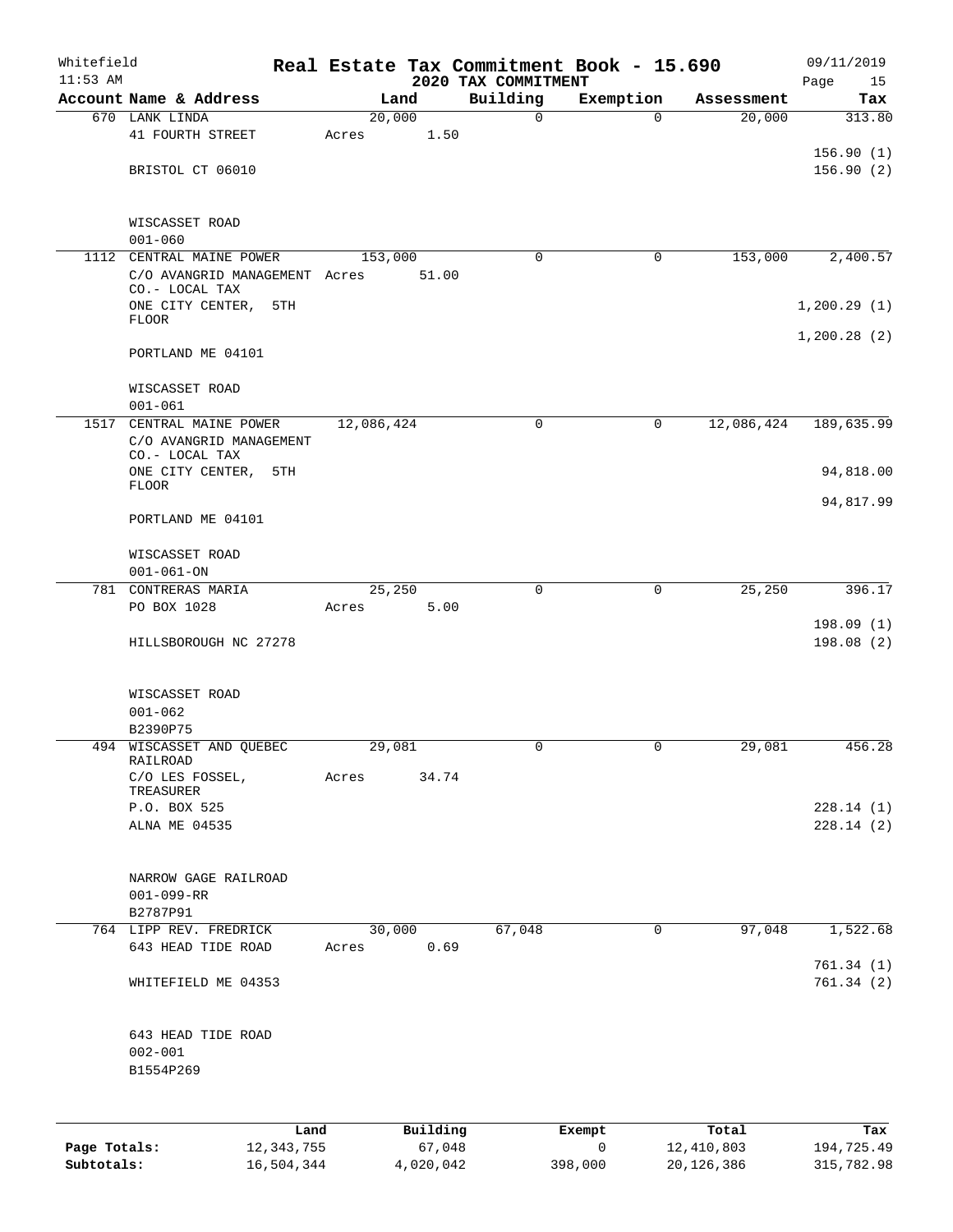| Whitefield<br>$11:53$ AM |                                                   |       |        | 2020 TAX COMMITMENT | Real Estate Tax Commitment Book - 15.690 |            | 09/11/2019<br>Page<br>16 |
|--------------------------|---------------------------------------------------|-------|--------|---------------------|------------------------------------------|------------|--------------------------|
|                          | Account Name & Address                            |       | Land   | Building            | Exemption                                | Assessment | Tax                      |
|                          | 438 LIPP REV. FREDRICK                            |       | 11,420 | $\mathbf 0$         | $\Omega$                                 | 11,420     | 179.18                   |
|                          | 643 HEAD TIDE ROAD                                | Acres | 9.90   |                     |                                          |            |                          |
|                          |                                                   |       |        |                     |                                          |            | 89.59(1)                 |
|                          | WHITEFIELD ME 04353                               |       |        |                     |                                          |            | 89.59(2)                 |
|                          |                                                   |       |        |                     |                                          |            |                          |
|                          |                                                   |       |        |                     |                                          |            |                          |
|                          | HEAD TIDE ROAD                                    |       |        |                     |                                          |            |                          |
|                          | $002 - 002$<br>B1554P269                          |       |        |                     |                                          |            |                          |
|                          | 309 LIPP REV. FREDRICK                            |       | 3,150  | $\mathbf 0$         | 0                                        | 3,150      | 49.42                    |
|                          | 643 HEAD TIDE ROAD                                | Acres | 2.10   |                     |                                          |            |                          |
|                          |                                                   |       |        |                     |                                          |            | 24.71 (1)                |
|                          | WHITEFIELD ME 04353                               |       |        |                     |                                          |            | 24.71 (2)                |
|                          |                                                   |       |        |                     |                                          |            |                          |
|                          |                                                   |       |        |                     |                                          |            |                          |
|                          | HEAD TIDE ROAD                                    |       |        |                     |                                          |            |                          |
|                          | $002 - 003$                                       |       |        |                     |                                          |            |                          |
|                          | B1554P267                                         |       |        |                     |                                          |            |                          |
|                          | 1087 LIPP REV. FREDRICK                           |       | 8,300  | 0                   | 0                                        | 8,300      | 130.23                   |
|                          | 643 HEAD TIDE ROAD                                | Acres | 2.20   |                     |                                          |            |                          |
|                          | WHITEFIELD ME 04353                               |       |        |                     |                                          |            | 65.12(1)<br>65.11(2)     |
|                          |                                                   |       |        |                     |                                          |            |                          |
|                          |                                                   |       |        |                     |                                          |            |                          |
|                          | HEAD TIDE ROAD                                    |       |        |                     |                                          |            |                          |
|                          | $002 - 003 - A$                                   |       |        |                     |                                          |            |                          |
|                          | B1554P267                                         |       |        |                     |                                          |            |                          |
|                          | 1442 WRIGHT VIRGINIA B.                           |       | 45,050 | 55,812              | 20,000                                   | 80,862     | 1,268.72                 |
|                          | 593 HEAD TIDE ROAD                                | Acres | 11.00  |                     | 01 HOMESTEAD                             |            |                          |
|                          |                                                   |       |        |                     |                                          |            | 634.36(1)                |
|                          | WHITEFIELD ME 04353                               |       |        |                     |                                          |            | 634.36(2)                |
|                          |                                                   |       |        |                     |                                          |            |                          |
|                          | 593 HEAD TIDE ROAD                                |       |        |                     |                                          |            |                          |
|                          | $002 - 005$                                       |       |        |                     |                                          |            |                          |
|                          | B4114P166 03/18/2009 B3635P280 02/16/2006 B774P69 |       |        |                     |                                          |            |                          |
|                          | 571 HILLMAN CHERYL A. &                           |       | 30,750 | 117,545             | 20,000                                   | 128,295    | 2,012.95                 |
|                          | JEFFREY A.                                        |       |        |                     |                                          |            |                          |
|                          | 591 HEAD TIDE ROAD                                | Acres | 2.00   |                     | 01 HOMESTEAD                             |            |                          |
|                          |                                                   |       |        |                     |                                          |            | 1,006.48(1)              |
|                          | WHITEFIELD ME 04353                               |       |        |                     |                                          |            | 1,006.47(2)              |
|                          |                                                   |       |        |                     |                                          |            |                          |
|                          | 591 HEAD TIDE ROAD                                |       |        |                     |                                          |            |                          |
|                          | $002 - 005 - A$                                   |       |        |                     |                                          |            |                          |
|                          | B2124P196                                         |       |        |                     |                                          |            |                          |
|                          | 1691 LACKEY REBECCA WRIGHT                        |       | 32,250 | 78,885              | 20,000                                   | 91,135     | 1,429.91                 |
|                          | * & FRANK W.                                      | Acres | 3.00   |                     | 01 HOMESTEAD                             |            |                          |
|                          | 603 HEAD TIDE ROAD                                |       |        |                     |                                          |            | 714.96(1)                |
|                          |                                                   |       |        |                     |                                          |            | 714.95(2)                |
|                          | WHITEFIELD ME 04353                               |       |        |                     |                                          |            |                          |
|                          |                                                   |       |        |                     |                                          |            |                          |
|                          | 603 HEAD TIDE ROAD                                |       |        |                     |                                          |            |                          |
|                          | $002 - 005 - B$                                   |       |        |                     |                                          |            |                          |
|                          | B3023P250                                         |       |        |                     |                                          |            |                          |
|                          |                                                   |       |        |                     |                                          |            |                          |
|                          |                                                   |       |        |                     |                                          |            |                          |
|                          |                                                   |       |        |                     |                                          |            |                          |

|              | Land       | Building  | Exempt  | Total      | Tax        |
|--------------|------------|-----------|---------|------------|------------|
| Page Totals: | 130,920    | 252,242   | 60,000  | 323,162    | 5,070.41   |
| Subtotals:   | 16,635,264 | 4,272,284 | 458,000 | 20,449,548 | 320,853.39 |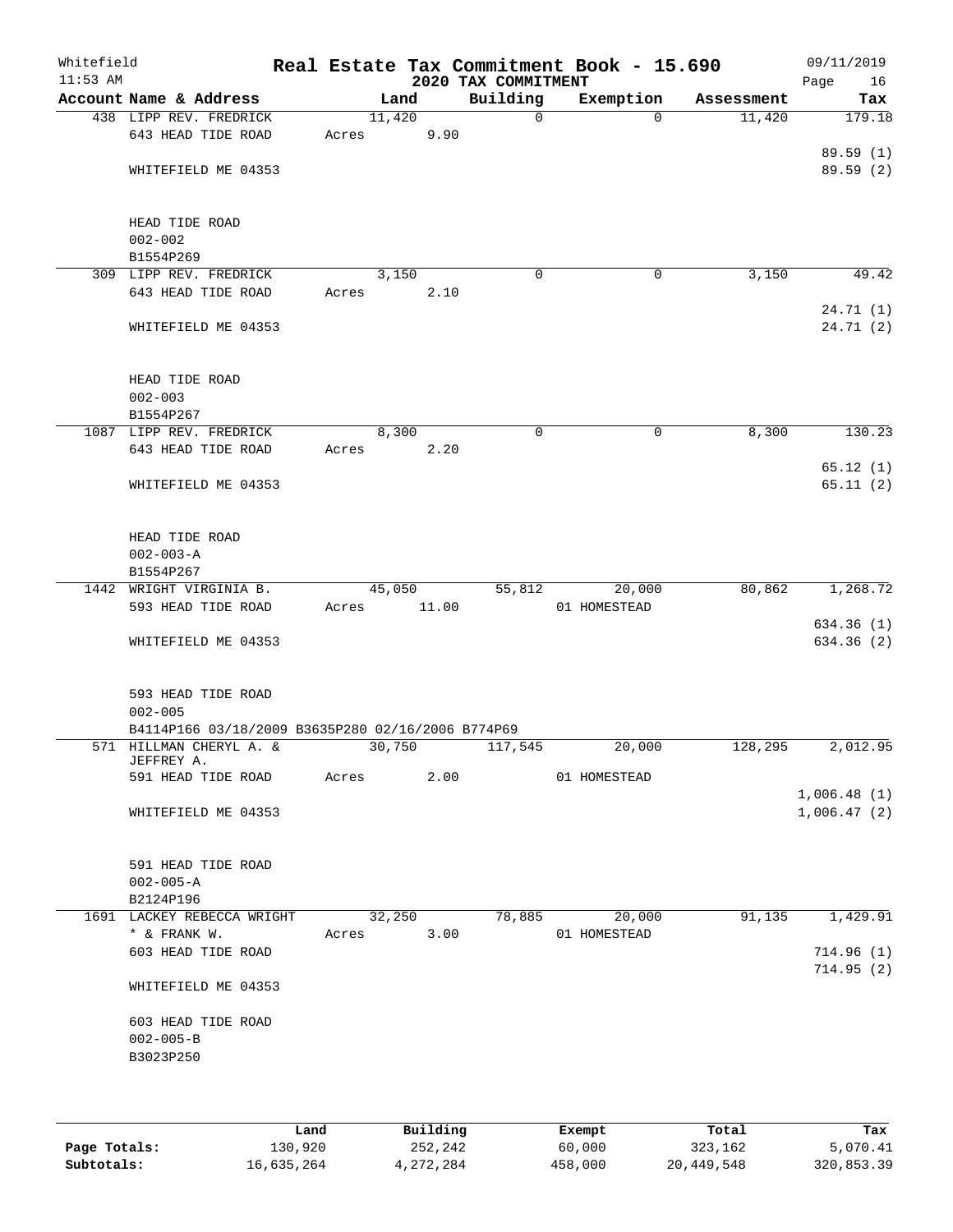| Whitefield<br>$11:53$ AM |                                                          |       |          | 2020 TAX COMMITMENT | Real Estate Tax Commitment Book - 15.690 |            | 09/11/2019                 |
|--------------------------|----------------------------------------------------------|-------|----------|---------------------|------------------------------------------|------------|----------------------------|
|                          | Account Name & Address                                   |       | Land     | Building            | Exemption                                | Assessment | Page<br>17<br>Tax          |
|                          | 78 DERECKTOR ELIZABETH &                                 |       | 47,633   | 76,222              | $\mathbf{0}$                             | 123,855    | 1,943.28                   |
|                          | PETER BROWN                                              |       |          |                     |                                          |            |                            |
|                          | 557 HEAD TIDE ROAD                                       | Acres | 25.70    |                     |                                          |            |                            |
|                          | WHITEFIELD ME 04353                                      |       |          |                     |                                          |            | 971.64(1)<br>971.64(2)     |
|                          |                                                          |       |          |                     |                                          |            |                            |
|                          |                                                          |       |          |                     |                                          |            |                            |
|                          | 557 HEAD TIDE ROAD                                       |       |          |                     |                                          |            |                            |
|                          | $002 - 006$                                              |       |          |                     |                                          |            |                            |
|                          | B4024P194 07/02/2008 B1554P273<br>1798 LIPP KIMBERLY A & |       | 35,210   | $\Omega$            | 0                                        | 35,210     | 552.44                     |
|                          | FREDERICK L.                                             |       |          |                     |                                          |            |                            |
|                          | 5 GLOUCESTER HILL ROAD Acres                             |       | 11.20    |                     |                                          |            |                            |
|                          |                                                          |       |          |                     |                                          |            | 276.22(1)                  |
|                          | NEW GLOUCESTER ME 04260                                  |       |          |                     |                                          |            | 276.22(2)                  |
|                          |                                                          |       |          |                     |                                          |            |                            |
|                          | HEAD TIDE ROAD<br>$002 - 006 - A$                        |       |          |                     |                                          |            |                            |
|                          | B3887P124 07/31/2007                                     |       |          |                     |                                          |            |                            |
|                          | 1635 LIGHTFOOT ROBERT B. &                               |       | 54,200   | 120,995             | 20,000                                   | 155,195    | 2,435.01                   |
|                          | SUSAN WALKER                                             |       |          |                     |                                          |            |                            |
|                          | 547 HEAD TIDE ROAD                                       | Acres | 23.00    |                     | 01 HOMESTEAD                             |            | 1, 217.51(1)               |
|                          | WHITEFIELD ME 04353                                      |       |          |                     |                                          |            | 1, 217.50(2)               |
|                          |                                                          |       |          |                     |                                          |            |                            |
|                          | 547 HEAD TIDE ROAD                                       |       |          |                     |                                          |            |                            |
|                          | $002 - 007$                                              |       |          |                     |                                          |            |                            |
|                          | B4346P273 11/30/2010 B2078P336 08/03/1995                |       |          |                     |                                          |            |                            |
|                          | 335 TRASK AUSTIN & COLEEN                                |       | 51,323   | $\Omega$            | 0                                        | 51,323     | 805.26                     |
|                          | 1647 ALNA ROAD                                           | Acres | 41.65    |                     |                                          |            | 402.63(1)                  |
|                          | ALNA ME 04535                                            |       |          |                     |                                          |            | 402.63(2)                  |
|                          |                                                          |       |          |                     |                                          |            |                            |
|                          |                                                          |       |          |                     |                                          |            |                            |
|                          | HOLLYWOOD BOULEVARD<br>$002 - 008$                       |       |          |                     |                                          |            |                            |
| 487                      | MCGRATH THOMAS E. &                                      |       | 30,750   | 182,161             | 0                                        | 212,911    | 3,340.57                   |
|                          | PATRICIA J.                                              |       |          |                     |                                          |            |                            |
|                          | 15 HOLLYWOOD BOULEVARD                                   | Acres | 2.00     |                     |                                          |            |                            |
|                          | WHITEFIELD ME 04353                                      |       |          |                     |                                          |            | 1,670.29(1)<br>1,670.28(2) |
|                          |                                                          |       |          |                     |                                          |            |                            |
|                          |                                                          |       |          |                     |                                          |            |                            |
|                          | 15 HOLLYWOOD BOULEVARD                                   |       |          |                     |                                          |            |                            |
|                          | $002 - 008 - A$<br>B3010P201                             |       |          |                     |                                          |            |                            |
|                          | 946 HOUGHTON GEOFFREY                                    |       | 37,906   | $\mathbf 0$         | 0                                        | 37,906     | 594.75                     |
|                          | 522 HEAD TIDE ROAD                                       | Acres | 30.92    |                     |                                          |            |                            |
|                          |                                                          |       |          |                     |                                          |            | 297.38 (1)                 |
|                          | WHITEFIELD ME 04353                                      |       |          |                     |                                          |            | 297.37 (2)                 |
|                          |                                                          |       |          |                     |                                          |            |                            |
|                          | HEAD TIDE ROAD<br>$002 - 009$                            |       |          |                     |                                          |            |                            |
|                          | B3837P173 04/13/2007 B2626P251                           |       |          |                     |                                          |            |                            |
|                          |                                                          |       |          |                     |                                          |            |                            |
|                          |                                                          | Land  | Building |                     | Exempt                                   | Total      | Tax                        |
| Page Totals:             | 257,022                                                  |       | 379,378  |                     | 20,000                                   | 616,400    | 9,671.31                   |

**Subtotals:** 16,892,286 4,651,662 478,000 21,065,948 330,524.70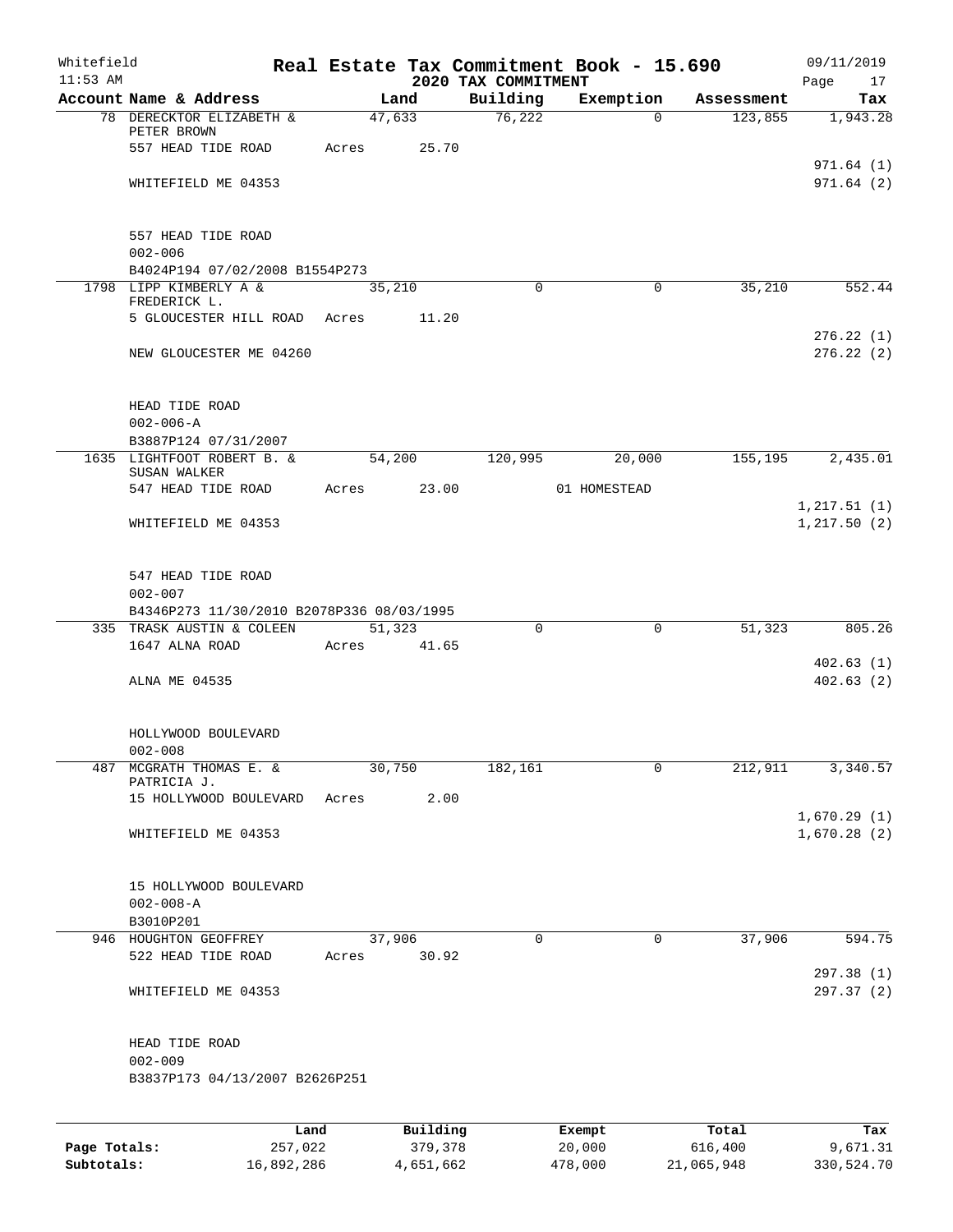| Whitefield<br>$11:53$ AM |                                                 |        |           | 2020 TAX COMMITMENT | Real Estate Tax Commitment Book - 15.690 |              | 09/11/2019<br>18<br>Page |
|--------------------------|-------------------------------------------------|--------|-----------|---------------------|------------------------------------------|--------------|--------------------------|
|                          | Account Name & Address                          |        | Land      | Building            | Exemption                                | Assessment   | Tax                      |
|                          | 92 HOUGHTON GEOFFREY P                          |        | 53,600    | 95, 245             | 20,000                                   | 128,845      | 2,021.58                 |
|                          | HOUGHTON, JAMIE                                 | Acres  | 5.40      |                     | 01 HOMESTEAD                             |              |                          |
|                          | 522 HEAD TIDE ROAD                              |        |           |                     |                                          |              | 1,010.79(1)              |
|                          |                                                 |        |           |                     |                                          |              | 1,010.79(2)              |
|                          | WHITEFIELD ME 04353                             |        |           |                     |                                          |              |                          |
|                          |                                                 |        |           |                     |                                          |              |                          |
|                          | 522 HEAD RIDE ROAD                              |        |           |                     |                                          |              |                          |
|                          | $002 - 009 - A$                                 |        |           |                     |                                          |              |                          |
|                          | B5189P177 10/12/2017                            |        |           |                     |                                          |              |                          |
|                          | 1077 KING EILEEN E.                             |        | 2,100     | $\mathbf 0$         | 0                                        | 2,100        | 32.95                    |
|                          | P.O. BOX 26                                     | Acres  | 1.40      |                     |                                          |              |                          |
|                          |                                                 |        |           |                     |                                          |              | 16.48(1)                 |
|                          | WEST BOOTHBAY HARBOR ME<br>04575                |        |           |                     |                                          |              | 16.47(2)                 |
|                          |                                                 |        |           |                     |                                          |              |                          |
|                          |                                                 |        |           |                     |                                          |              |                          |
|                          | HEAD TIDE ROAD                                  |        |           |                     |                                          |              |                          |
|                          | $002 - 010$                                     |        |           |                     |                                          |              |                          |
|                          | B4140P70 05/12/2009 B2078P336                   |        |           |                     |                                          |              |                          |
|                          | 1475 DERECKTOR ELIZABETH &                      | 14,411 |           | $\Omega$            | 0                                        | 14,411       | 226.11                   |
|                          | PETER BROWN                                     |        |           |                     |                                          |              |                          |
|                          | 557 HEAD TIDE ROAD                              | Acres  | 42.80     |                     |                                          |              |                          |
|                          |                                                 |        |           |                     |                                          |              | 113.06(1)                |
|                          | WHITEFIELD ME 04353                             |        |           |                     |                                          |              | 113.05(2)                |
|                          |                                                 |        |           |                     |                                          |              |                          |
|                          |                                                 |        |           |                     |                                          |              |                          |
|                          | HEAD TIDE ROAD                                  |        |           |                     |                                          |              |                          |
|                          | $002 - 011$                                     |        |           |                     |                                          |              |                          |
|                          | B4024P194 07/02/2008<br>1800 LIPP KIMBERLY A. & |        | 41,280    | $\mathbf 0$         | 0                                        | 41,280       | 647.68                   |
|                          | FREDERICK L.                                    |        |           |                     |                                          |              |                          |
|                          | 5 GLOUCESTER HILL ROAD Acres 26.20              |        |           |                     |                                          |              |                          |
|                          |                                                 |        |           |                     |                                          |              | 323.84(1)                |
|                          | NEW GLOUCESTER ME 04260                         |        |           |                     |                                          |              | 323.84(2)                |
|                          |                                                 |        |           |                     |                                          |              |                          |
|                          |                                                 |        |           |                     |                                          |              |                          |
|                          | HEAD TIDE ROAD                                  |        |           |                     |                                          |              |                          |
|                          | $002 - 011 - A$                                 |        |           |                     |                                          |              |                          |
|                          | B3887P124 07/31/2007                            |        |           |                     |                                          |              |                          |
|                          | 1811 DALKE WILLIAM F. III &                     |        | 20,150    | $\Omega$            | $\Omega$                                 | 20,150       | 316.15                   |
|                          | SYLVIA S.<br>238 HOLLYWOOD BOULEVARD Acres      |        | 21.00     |                     |                                          |              |                          |
|                          |                                                 |        |           |                     |                                          |              | 158.08(1)                |
|                          | WHITEFIELD ME 04353                             |        |           |                     |                                          |              | 158.07(2)                |
|                          |                                                 |        |           |                     |                                          |              |                          |
|                          |                                                 |        |           |                     |                                          |              |                          |
|                          | HEAD TIDE ROAD                                  |        |           |                     |                                          |              |                          |
|                          | $002 - 011 - B$                                 |        |           |                     |                                          |              |                          |
|                          | B3898P274 08/10/2007                            |        |           |                     |                                          |              |                          |
|                          | 1175 THOMAS LORANCE & GARY                      |        | 37,900    | $\mathbf 0$         | 0                                        | 37,900       | 594.65                   |
|                          | WALTZ                                           |        |           |                     |                                          |              |                          |
|                          | P.O. BOX 523                                    | Acres  | 21.00     |                     |                                          |              |                          |
|                          |                                                 |        |           |                     |                                          |              | 297.33 (1)               |
|                          | BOOTHBAY ME 04537                               |        |           |                     |                                          |              | 297.32 (2)               |
|                          |                                                 |        |           |                     |                                          |              |                          |
|                          |                                                 |        |           |                     |                                          |              |                          |
|                          | HOLLYWOOD BOULEVARD                             |        |           |                     |                                          |              |                          |
|                          | $002 - 012$                                     |        |           |                     |                                          |              |                          |
|                          | B3984P28 03/31/2008                             |        |           |                     |                                          |              |                          |
|                          | Land                                            |        | Building  |                     | Exempt                                   | Total        | Tax                      |
| Page Totals:             | 169,441                                         |        | 95,245    |                     | 20,000                                   | 244,686      | 3,839.12                 |
| Subtotals:               | 17,061,727                                      |        | 4,746,907 |                     | 498,000                                  | 21, 310, 634 | 334, 363.82              |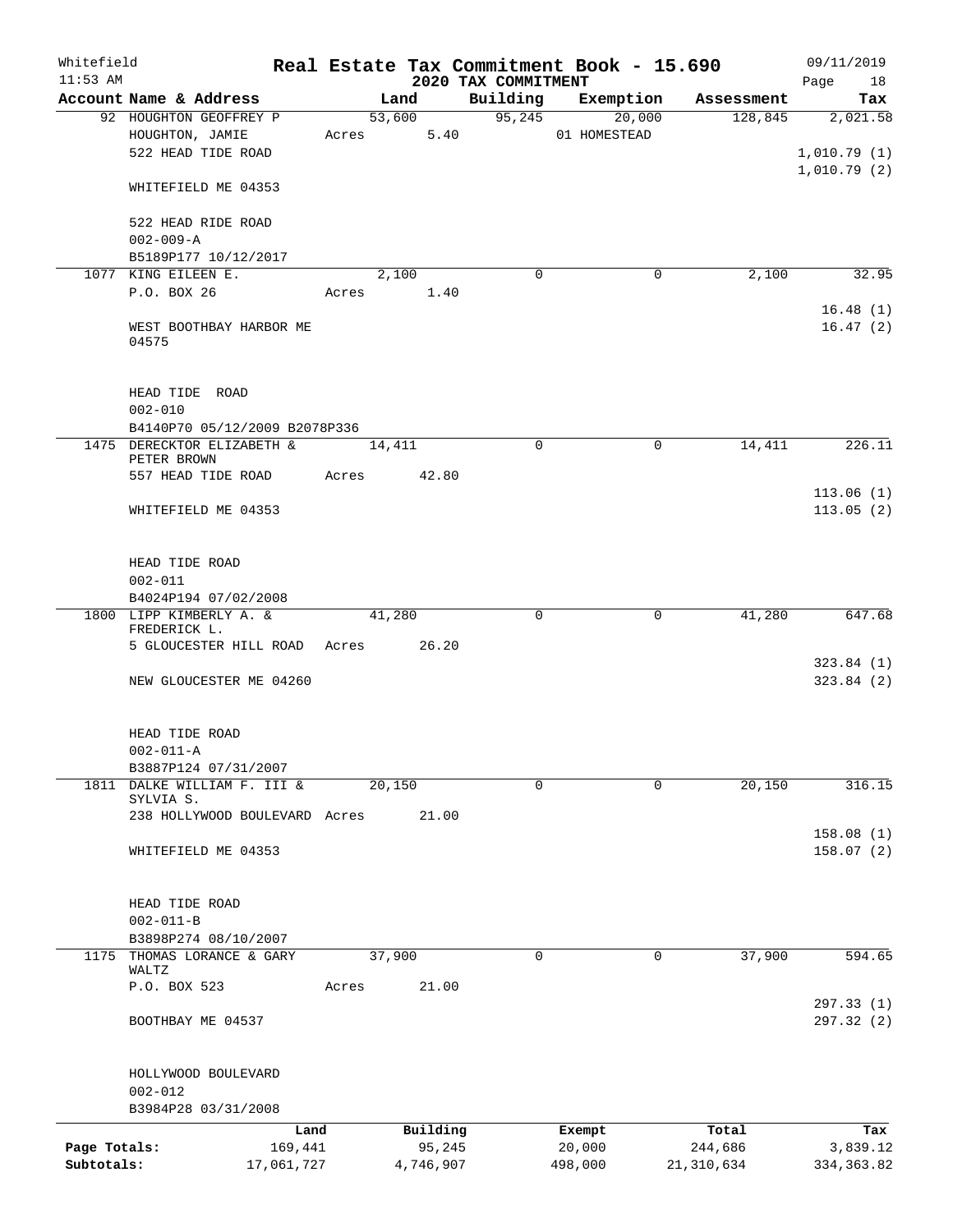| Whitefield   |                                                    |       |             |                                 | Real Estate Tax Commitment Book - 15.690 |                        | 09/11/2019             |
|--------------|----------------------------------------------------|-------|-------------|---------------------------------|------------------------------------------|------------------------|------------------------|
| $11:53$ AM   | Account Name & Address                             |       | Land        | 2020 TAX COMMITMENT<br>Building | Exemption                                | Assessment             | Page<br>19             |
|              | 279 WALTZ GARY A.                                  |       | 30,735      |                                 | 88,833<br>20,000                         | 99,568                 | Tax<br>1,562.22        |
|              | WALTZ GWENDOLYN E.                                 |       | Acres 1.99  |                                 | 01 HOMESTEAD                             |                        |                        |
|              | 297 HOLLYWOOD BOULEVARD                            |       |             |                                 |                                          |                        | 781.11 (1)             |
|              |                                                    |       |             |                                 |                                          |                        | 781.11(2)              |
|              | WHITEFIELD ME 04353                                |       |             |                                 |                                          |                        |                        |
|              | 297 HOLLYWOOD BOULEVARD                            |       |             |                                 |                                          |                        |                        |
|              | $002 - 012 - A$                                    |       |             |                                 |                                          |                        |                        |
|              | B4511P240 04/10/2012 B1944P94                      |       |             |                                 |                                          |                        |                        |
|              | 1533 WALTZ GARY A. &                               |       | 30,735      | 29,850                          |                                          | 60,585<br>$\mathbf 0$  | 950.58                 |
|              | GWENDOLYN E.                                       |       |             |                                 |                                          |                        |                        |
|              | 297 HOLLYWOOD BOULEVARD Acres 1.99                 |       |             |                                 |                                          |                        |                        |
|              | WHITEFIELD ME 04353                                |       |             |                                 |                                          |                        | 475.29(1)<br>475.29(2) |
|              |                                                    |       |             |                                 |                                          |                        |                        |
|              | 291 HOLLYWOOD BOULEVARD<br>$002 - 012 - B$         |       |             |                                 |                                          |                        |                        |
|              | B5325P248 11/06/2018 B4511P238 04/10/2012 B1944P93 |       |             |                                 |                                          |                        |                        |
|              | 451 SANBORN KEITH D. &                             |       |             | 47,900 173,267                  |                                          | 26,000<br>195,167      | 3,062.17               |
|              | ROSEMARY L.                                        |       |             |                                 |                                          |                        |                        |
|              | 620 HEAD TIDE ROAD                                 |       | Acres 21.00 |                                 | 01 HOMESTEAD                             |                        |                        |
|              |                                                    |       |             |                                 | 07 NMR VET & WIDOW                       |                        | 1,531.09(1)            |
|              | WHITEFIELD ME 04353                                |       |             |                                 |                                          |                        | 1,531.08(2)            |
|              | 620 HEAD TIDE ROAD                                 |       |             |                                 |                                          |                        |                        |
|              | $002 - 012 - C$                                    |       |             |                                 |                                          |                        |                        |
|              | B3839P246 04/17/2007 B2801P12                      |       |             |                                 |                                          |                        |                        |
|              | 1319 WRIGHT BARBARA L. HEIRS                       |       | 32,250      | 35,896                          |                                          | $\mathsf{O}$<br>68,146 | 1,069.21               |
|              | TINA M. GOLDEN - PERS<br><b>REP</b>                |       | Acres 3.00  |                                 |                                          |                        |                        |
|              | 41 GOLDEN APPLE DRIVE                              |       |             |                                 |                                          |                        | 534.61(1)              |
|              | #10                                                |       |             |                                 |                                          |                        | 534.60(2)              |
|              | WISCASSET ME 04578                                 |       |             |                                 |                                          |                        |                        |
|              | 307 HOLLYWOOD BOULEVARD                            |       |             |                                 |                                          |                        |                        |
|              | $002 - 012 - D$                                    |       |             |                                 |                                          |                        |                        |
|              | B4644P77 B1395P30                                  |       |             |                                 |                                          |                        |                        |
|              | 1055 LIPP REV. FREDRICK                            |       | 36,690      | 41,063                          |                                          | 77,753<br>0            | 1,219.94               |
|              | 643 HEAD TIDE ROAD                                 | Acres | 6.80        |                                 |                                          |                        |                        |
|              |                                                    |       |             |                                 |                                          |                        | 609.97(1)              |
|              | WHITEFIELD ME 04353                                |       |             |                                 |                                          |                        | 609.97(2)              |
|              | 640 HEAD TIDE ROAD                                 |       |             |                                 |                                          |                        |                        |
|              | $002 - 013$                                        |       |             |                                 |                                          |                        |                        |
|              | B1554P271                                          |       |             |                                 |                                          |                        |                        |
|              | 894 JONES BAMBI A. &                               |       | 64,750      | $\Omega$                        |                                          | 64,750<br>0            | 1,015.93               |
|              | * DAVID H. MOSKOVITZ                               | Acres | 66.00       |                                 |                                          |                        |                        |
|              | 204 HOLLYWOOD BOULEVARD                            |       |             |                                 |                                          |                        | 507.97(1)              |
|              | WHITEFIELD ME 04353                                |       |             |                                 |                                          |                        | 507.96(2)              |
|              | HOLLYWOOD BOULEVARD                                |       |             |                                 |                                          |                        |                        |
|              | $002 - 014$                                        |       |             |                                 |                                          |                        |                        |
|              | B4386P113 03/25/2011 B2775P225                     |       |             |                                 |                                          |                        |                        |
|              | Land                                               |       | Building    |                                 | Exempt                                   | Total                  | Tax                    |
| Page Totals: | 243,060                                            |       | 368,909     |                                 | 46,000                                   | 565,969                | 8,880.05               |
| Subtotals:   | 17,304,787                                         |       | 5, 115, 816 |                                 | 544,000                                  | 21,876,603             | 343, 243.87            |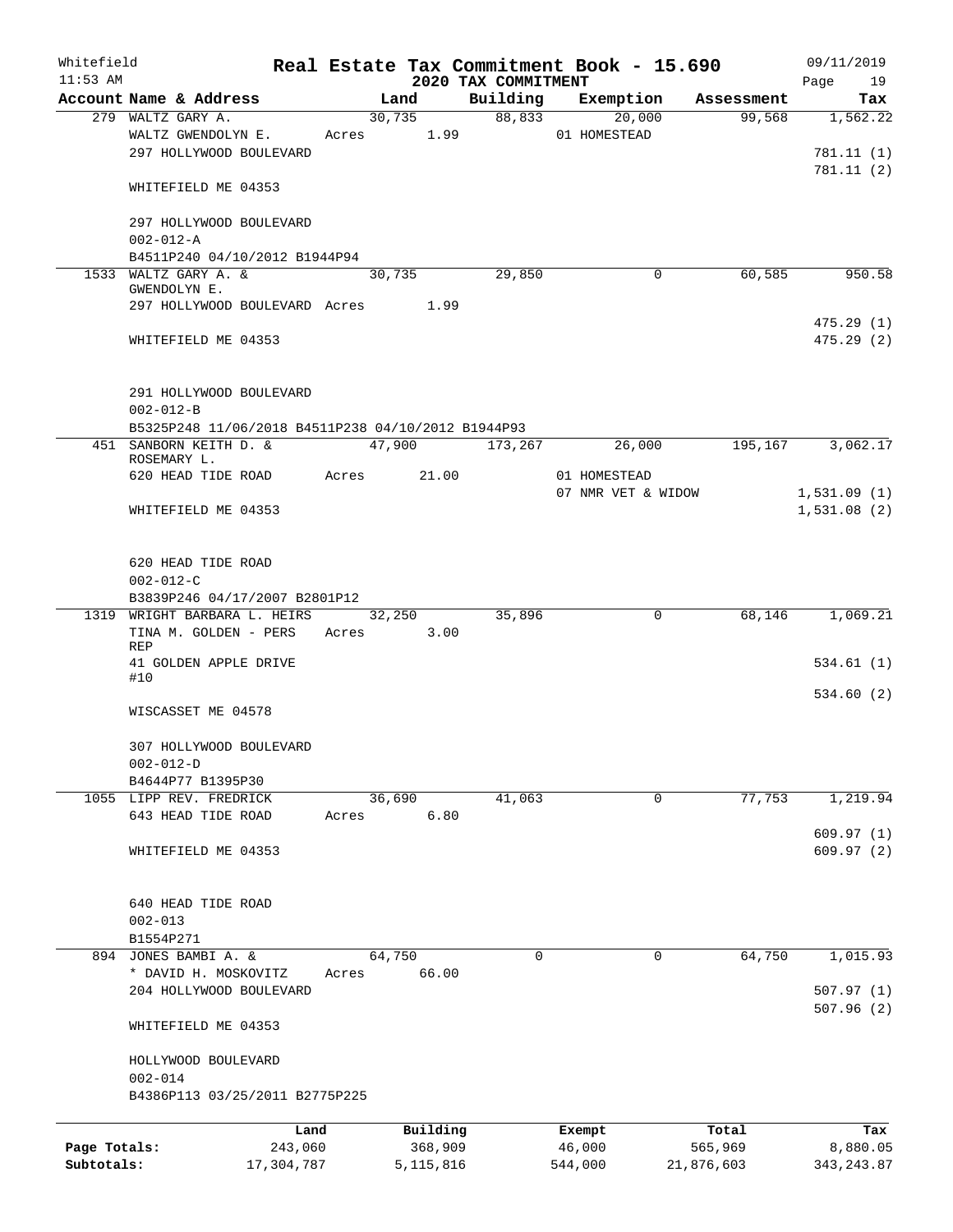| Whitefield<br>$11:53$ AM |                                                                 |       |                              | 2020 TAX COMMITMENT | Real Estate Tax Commitment Book - 15.690 |            | 09/11/2019<br>20<br>Page   |
|--------------------------|-----------------------------------------------------------------|-------|------------------------------|---------------------|------------------------------------------|------------|----------------------------|
|                          | Account Name & Address                                          |       | Land                         | Building            | Exemption                                | Assessment | Tax                        |
|                          | 431 NIELSEN LIANNA C.<br>193 HOLLYWOOD BLVD.                    | Acres | 49,244<br>38.45              | 144,559             | $\Omega$                                 | 193,803    | 3,040.77                   |
|                          | WHITEFIELD ME 04353                                             |       |                              |                     |                                          |            | 1,520.39(1)<br>1,520.38(2) |
|                          | 193 HOLLYWOOD BOULEVARD<br>$002 - 018$                          |       |                              |                     |                                          |            |                            |
|                          | B3920P3 10/10/2007                                              |       |                              |                     |                                          |            |                            |
|                          | 1142 MOSKOVITZ DAVID &                                          |       | 80,268                       | 257,755             | 20,000                                   | 318,023    | 4,989.78                   |
|                          | * JONES BARBARA A.                                              | Acres | 112.00                       |                     | 01 HOMESTEAD                             |            |                            |
|                          | 204 HOLLYWOOD BOULEVARD                                         |       |                              |                     |                                          |            | 2,494.89(1)<br>2,494.89(2) |
|                          | WHITEFIELD ME 04353                                             |       |                              |                     |                                          |            |                            |
|                          | 204 HOLLYWOOD BOULEVARD<br>$002 - 021$                          |       |                              |                     |                                          |            |                            |
|                          | B1680P19                                                        |       |                              |                     |                                          |            |                            |
|                          | 283 DALKE WILLIAM & SYLVIA                                      |       | 35,330                       | 104,204             | 20,000                                   | 119,534    | 1,875.49                   |
|                          | 238 HOLLYWOOD BOULEVARD Acres                                   |       | 5.10                         |                     | 01 HOMESTEAD                             |            | 937.75 (1)                 |
|                          | WHITEFIELD ME 04353                                             |       |                              |                     |                                          |            | 937.74 (2)                 |
|                          | 238 HOLLYWOOD BOULEVARD<br>$002 - 021 - A$                      |       |                              |                     |                                          |            |                            |
|                          | B1951P232                                                       |       |                              |                     |                                          |            |                            |
|                          | 1783 CIFIRINO, CAROLE A<br>WRIGHT, DAVID W                      | Acres | $\overline{40,850}$<br>12.00 | 115,174             | 20,000<br>01 HOMESTEAD                   | 136,024    | 2,134.22                   |
|                          | 256 HOLLYWOOD BOULEVARD                                         |       |                              |                     |                                          |            | 1,067.11(1)<br>1,067.11(2) |
|                          | WHITEFIELD ME 04353                                             |       |                              |                     |                                          |            |                            |
|                          | 256 HOLLYWOOD BOULEVARD<br>$002 - 022$                          |       |                              |                     |                                          |            |                            |
|                          | B5103P227 02/01/2017 B5092P94 12/29/2016 B5092P96<br>12/29/2016 |       |                              |                     |                                          |            |                            |
|                          | 1649 MIETE JR., PAUL H<br>MIETE JR., SHIRLEY E                  |       | 14,700                       | 0                   | $\mathsf{O}$                             | 14,700     | 230.64                     |
|                          | 328 W. ALNA ROAD                                                | Acres | 14.00                        |                     |                                          |            | 115.32(1)<br>115.32(2)     |
|                          | WISCASSET ME 04578                                              |       |                              |                     |                                          |            |                            |
|                          | HOLLYWOOD BOULEVARD                                             |       |                              |                     |                                          |            |                            |
|                          | $002 - 022 - A$                                                 |       |                              |                     |                                          |            |                            |
|                          | B2032P252                                                       |       |                              |                     |                                          |            |                            |
| 1900                     | MOSKOVITZ, DAVID H<br>JONES, BARBARA A                          |       | 78,912<br>206.00             | $\Omega$            | 0                                        | 78,912     | 1,238.13                   |
|                          | 204 HOLLYWOOD BLVD                                              | Acres |                              |                     |                                          |            | 619.07(1)<br>619.06(2)     |
|                          | WHITEFIELD ME 04353                                             |       |                              |                     |                                          |            |                            |
|                          | HOLLYWOOD BOULEVARD                                             |       |                              |                     |                                          |            |                            |
|                          | $002 - 022 - B$                                                 |       |                              |                     |                                          |            |                            |
|                          | B5092P96 12/29/2016                                             |       |                              |                     |                                          |            |                            |
|                          | Land                                                            |       | Building                     |                     | Exempt                                   | Total      | Tax                        |

|              | -------    |           | _______ | ------     | -------    |
|--------------|------------|-----------|---------|------------|------------|
| Page Totals: | 299,304    | 621,692   | 60,000  | 860,996    | 13,509.03  |
| Subtotals:   | 17,604,091 | 5,737,508 | 604,000 | 22,737,599 | 356,752.90 |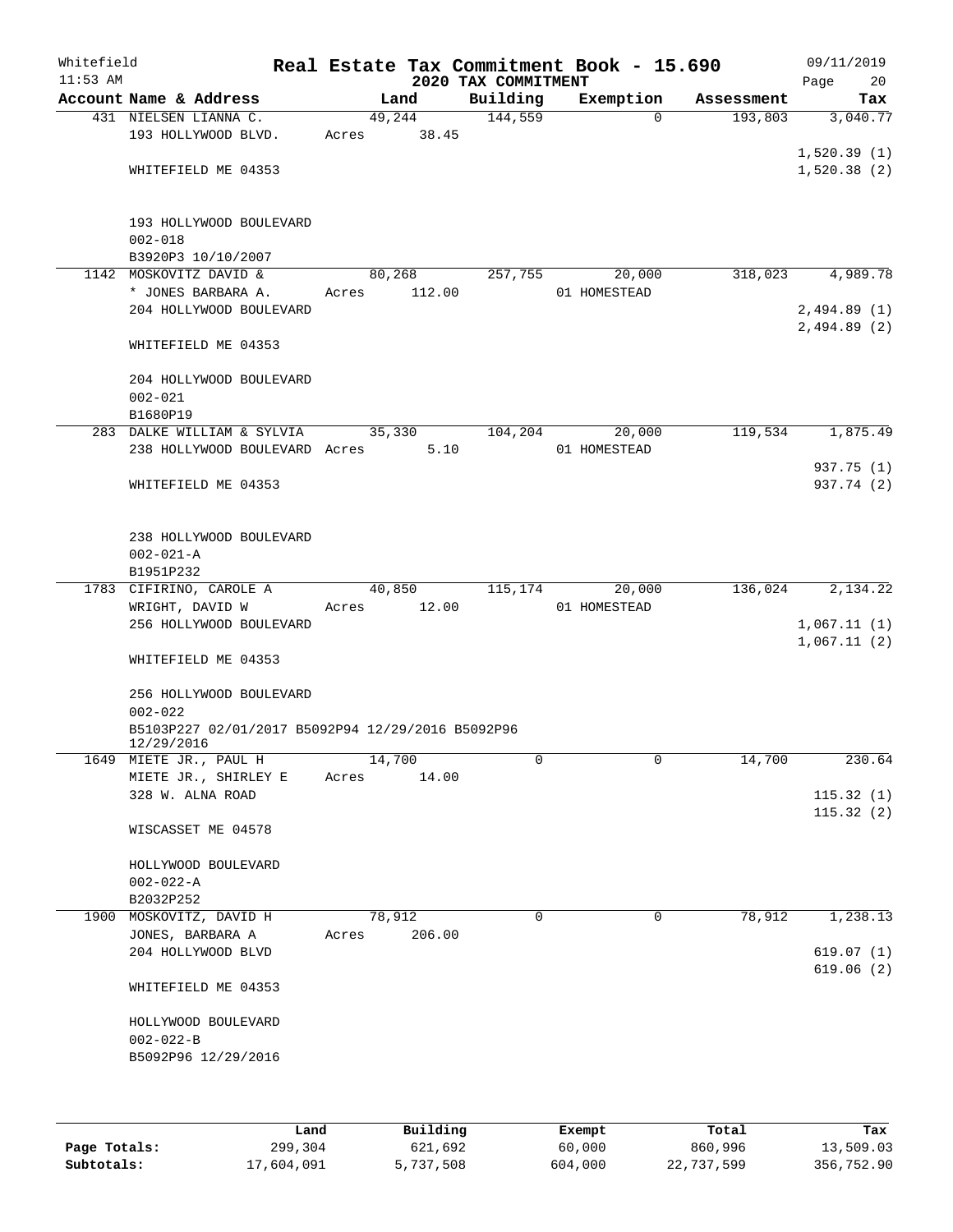| Whitefield<br>$11:53$ AM |                                                          |       |        | 2020 TAX COMMITMENT | Real Estate Tax Commitment Book - 15.690 |            | 09/11/2019<br>Page<br>21 |
|--------------------------|----------------------------------------------------------|-------|--------|---------------------|------------------------------------------|------------|--------------------------|
|                          | Account Name & Address                                   |       | Land   | Building            | Exemption                                | Assessment | Tax                      |
|                          | 978 BROWN FAMILY<br>IRREVOCABLE TRUST                    |       | 7,580  | $\mathbf 0$         | $\Omega$                                 | 7,580      | 118.93                   |
|                          | BROWN, DAVID G &<br>PRUDENCE J                           | Acres | 5.10   |                     |                                          |            |                          |
|                          | 450 NASH ROAD                                            |       |        |                     |                                          |            | 59.47(1)                 |
|                          | PITTSTON ME 04345                                        |       |        |                     |                                          |            | 59.46(2)                 |
|                          | PITTSTON TOWN LINE<br>$003 - 001$                        |       |        |                     |                                          |            |                          |
|                          | 657 EASTMAN JR. GEORGE M.                                |       | 13,100 | $\mathbf 0$         | $\mathbf 0$                              | 13,100     | 205.54                   |
|                          | 468 NASH ROAD                                            | Acres | 12.00  |                     |                                          |            |                          |
|                          | PITTSTON ME 04345                                        |       |        |                     |                                          |            | 102.77(1)<br>102.77(2)   |
|                          | PITTSTON TOWN LINE                                       |       |        |                     |                                          |            |                          |
|                          | $003 - 002$                                              |       |        |                     |                                          |            |                          |
| 1790                     | CHADWICK LYNN<br>491 NASH ROAD                           | Acres | 26,450 | $\mathbf 0$<br>6.50 | $\mathbf 0$                              | 26,450     | 415.00                   |
|                          |                                                          |       |        |                     |                                          |            | 207.50(1)                |
|                          | PITTSTON ME 04345                                        |       |        |                     |                                          |            | 207.50(2)                |
|                          | PITTSTON TOWN LINE<br>$003 - 003$                        |       |        |                     |                                          |            |                          |
|                          | B3766P306 10/04/2006                                     |       |        |                     |                                          |            |                          |
|                          | 1612 FOYE THERESA                                        |       | 8,860  | 0                   | 0                                        | 8,860      | 139.01                   |
|                          | 126 OLD COUNTY ROAD                                      | Acres | 6.70   |                     |                                          |            |                          |
|                          |                                                          |       |        |                     |                                          |            | 69.51(1)                 |
|                          | PITTSTON ME 04345                                        |       |        |                     |                                          |            | 69.50(2)                 |
|                          | PITTSTON TOWN LINE<br>$003 - 003 - A$                    |       |        |                     |                                          |            |                          |
|                          | B3766P106 10/20/2006 B3748P164 09/28/2006 B1709P296      |       |        |                     |                                          |            |                          |
|                          | 1479 HANNA LAURA VERONICA                                |       | 41,150 | 0                   | 0                                        | 41,150     | 645.64                   |
|                          | C/O BEVERLY J CHARLES<br>135 COUNTY LINE ROAD            | Acres | 26.00  |                     |                                          |            | 322.82(1)                |
|                          |                                                          |       |        |                     |                                          |            | 322.82(2)                |
|                          | REIGELSVILLE PA 18077                                    |       |        |                     |                                          |            |                          |
|                          | PITTSTON TOWN LINE                                       |       |        |                     |                                          |            |                          |
|                          | $003 - 004$<br>B4976P222 02/08/2016 B4976P219 02/08/2016 |       |        |                     |                                          |            |                          |
|                          | 1084 ORTIZ EDUARDO E. &                                  |       | 63,250 | $\Omega$            | $\Omega$                                 | 63,250     | 992.39                   |
|                          | CHERYL J.                                                |       |        |                     |                                          |            |                          |
|                          | 575 NASH ROAD                                            | Acres | 63.00  |                     |                                          |            |                          |
|                          |                                                          |       |        |                     |                                          |            | 496.20 (1)               |
|                          | PITTSTON ME 04345                                        |       |        |                     |                                          |            | 496.19 (2)               |
|                          | PITTSTON TOWN LINE,<br>$003 - 005$                       |       |        |                     |                                          |            |                          |
|                          | B4090P260 01/23/2009 B2447P106                           |       |        |                     |                                          |            |                          |
|                          |                                                          |       |        |                     |                                          |            |                          |

|              | Land       | Building  | Exempt  | Total      | Tax          |
|--------------|------------|-----------|---------|------------|--------------|
| Page Totals: | 160,390    |           |         | 160,390    | 2,516.51     |
| Subtotals:   | 17,764,481 | 5,737,508 | 604,000 | 22,897,989 | 359, 269. 41 |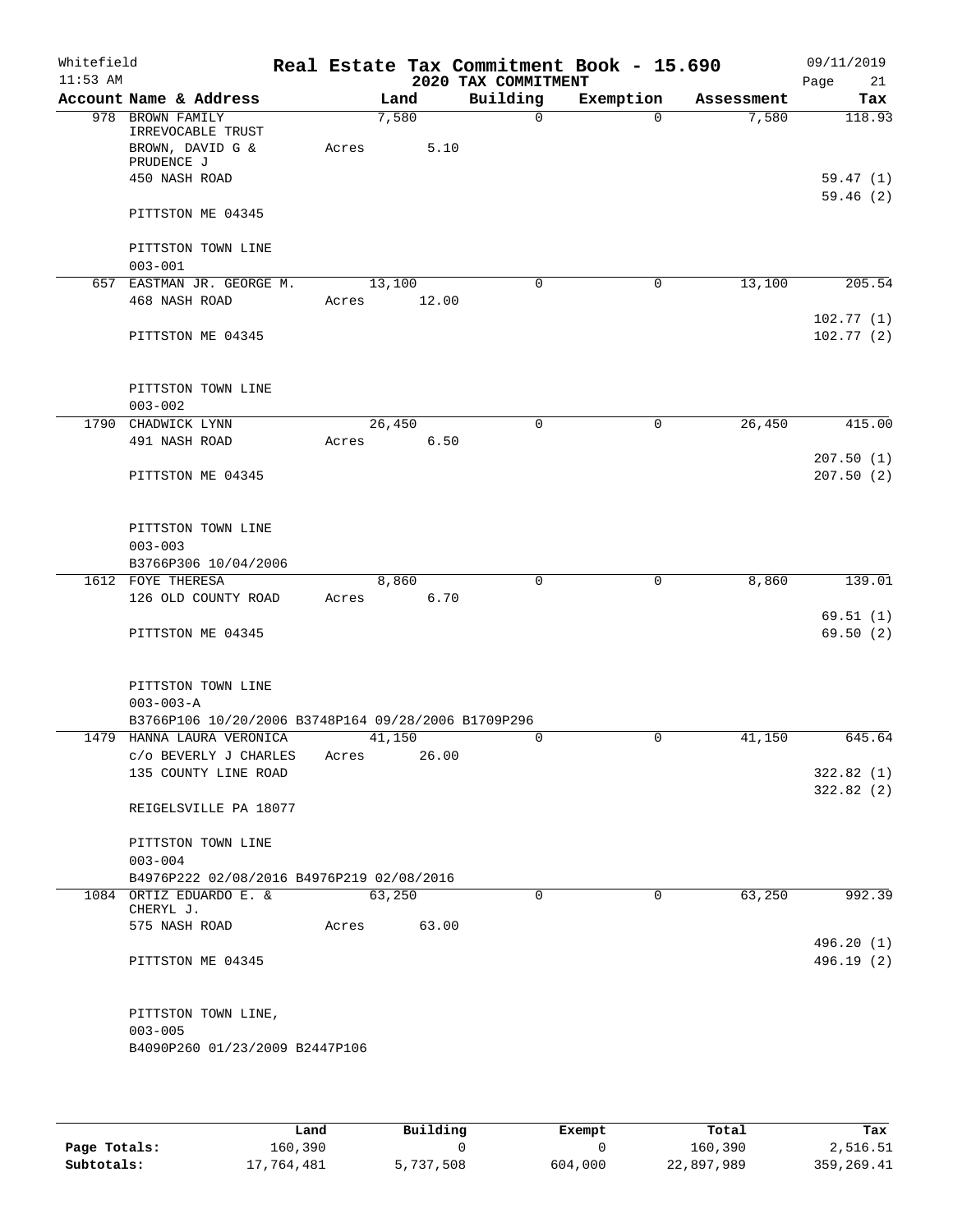| Whitefield<br>$11:53$ AM |                                                              |                 |       | 2020 TAX COMMITMENT | Real Estate Tax Commitment Book - 15.690 |            | 09/11/2019<br>Page<br>22 |
|--------------------------|--------------------------------------------------------------|-----------------|-------|---------------------|------------------------------------------|------------|--------------------------|
|                          | Account Name & Address                                       | Land            |       | Building            | Exemption                                | Assessment | Tax                      |
|                          | 1334 SYMES DAVID & REBECCA<br>605 NASH ROAD                  | 24,008<br>Acres | 59.30 | $\mathbf 0$         | $\Omega$                                 | 24,008     | 376.69                   |
|                          | PITTSTON ME 04345                                            |                 |       |                     |                                          |            | 188.35(1)<br>188.34(2)   |
|                          | RADDEN LANE<br>$003 - 006$                                   |                 |       |                     |                                          |            |                          |
|                          | B2566P95<br>241 CHADWICK JR. LAWRENCE                        | 25,650          |       | $\mathbf 0$         | 0                                        | 25,650     | 402.45                   |
|                          | J., ROBERT                                                   |                 |       |                     |                                          |            |                          |
|                          | * THERESA A. FOYE<br>34 CHADWICK LANE                        | Acres           | 5.50  |                     |                                          |            | 201.23(1)<br>201.22(2)   |
|                          | PITTSTON ME 04345                                            |                 |       |                     |                                          |            |                          |
|                          | RADDEN LANE<br>$003 - 007$                                   |                 |       |                     |                                          |            |                          |
|                          | B1709P294<br>1601 STADE HILDA M. & HAROLD                    |                 | 360   | $\mathbf 0$         | $\mathbf 0$                              | 360        | 5.65                     |
|                          | 1309 EAST PITTSTON ROAD Acres                                |                 | 0.24  |                     |                                          |            |                          |
|                          | PITTSTON ME 04345                                            |                 |       |                     |                                          |            | 2.83(1)<br>2.82(2)       |
|                          | PITTSTON ROAD<br>$003 - 008$                                 |                 |       |                     |                                          |            |                          |
|                          | B2458P96                                                     |                 |       |                     |                                          |            |                          |
|                          | 752 STADE HILDA M. & HAROLD<br>1309 EAST PITTSTON ROAD Acres | 1,500           | 1.00  | 0                   | 0                                        | 1,500      | 23.54                    |
|                          | PITTSTON ME 04345                                            |                 |       |                     |                                          |            | 11.77(1)<br>11.77(2)     |
|                          | BRIGID LANE<br>$003 - 008 - A$<br>B2458P96                   |                 |       |                     |                                          |            |                          |
|                          | 343 BARON JR., ERNEST F                                      | 15,000          |       | 41,645              | 0                                        | 56,645     | 888.76                   |
|                          | BARON JR., JENNIFER E                                        | Acres           | 0.38  |                     |                                          |            |                          |
|                          | 1307 EAST PITTSTON ROAD                                      |                 |       |                     |                                          |            | 444.38 (1)<br>444.38 (2) |
|                          | PITTSTON ME 04345                                            |                 |       |                     |                                          |            |                          |
|                          | 420 PITTSTON ROAD<br>$003 - 008 - B$                         |                 |       |                     |                                          |            |                          |
|                          | B2096P131                                                    |                 |       |                     |                                          |            |                          |
|                          | 569 KALCENKO ALEXANDER                                       | 36,450          |       | 2,871               | 0                                        | 39,321     | 616.95                   |
|                          | 1652 PUTNAM AVENUE                                           | Acres           | 6.50  |                     |                                          |            |                          |
|                          | Apt. 3R<br>FLUSHING NY 11385                                 |                 |       |                     |                                          |            | 308.48(1)<br>308.47(2)   |
|                          | PITTSTON ROAD<br>$003 - 009$<br>B2942P221                    |                 |       |                     |                                          |            |                          |
|                          |                                                              |                 |       |                     |                                          |            |                          |

|              | Land       | Building  | Exempt  | Total      | Tax        |
|--------------|------------|-----------|---------|------------|------------|
| Page Totals: | 102,968    | 44,516    |         | 147,484    | 2,314.04   |
| Subtotals:   | 17,867,449 | 5,782,024 | 604,000 | 23,045,473 | 361,583.45 |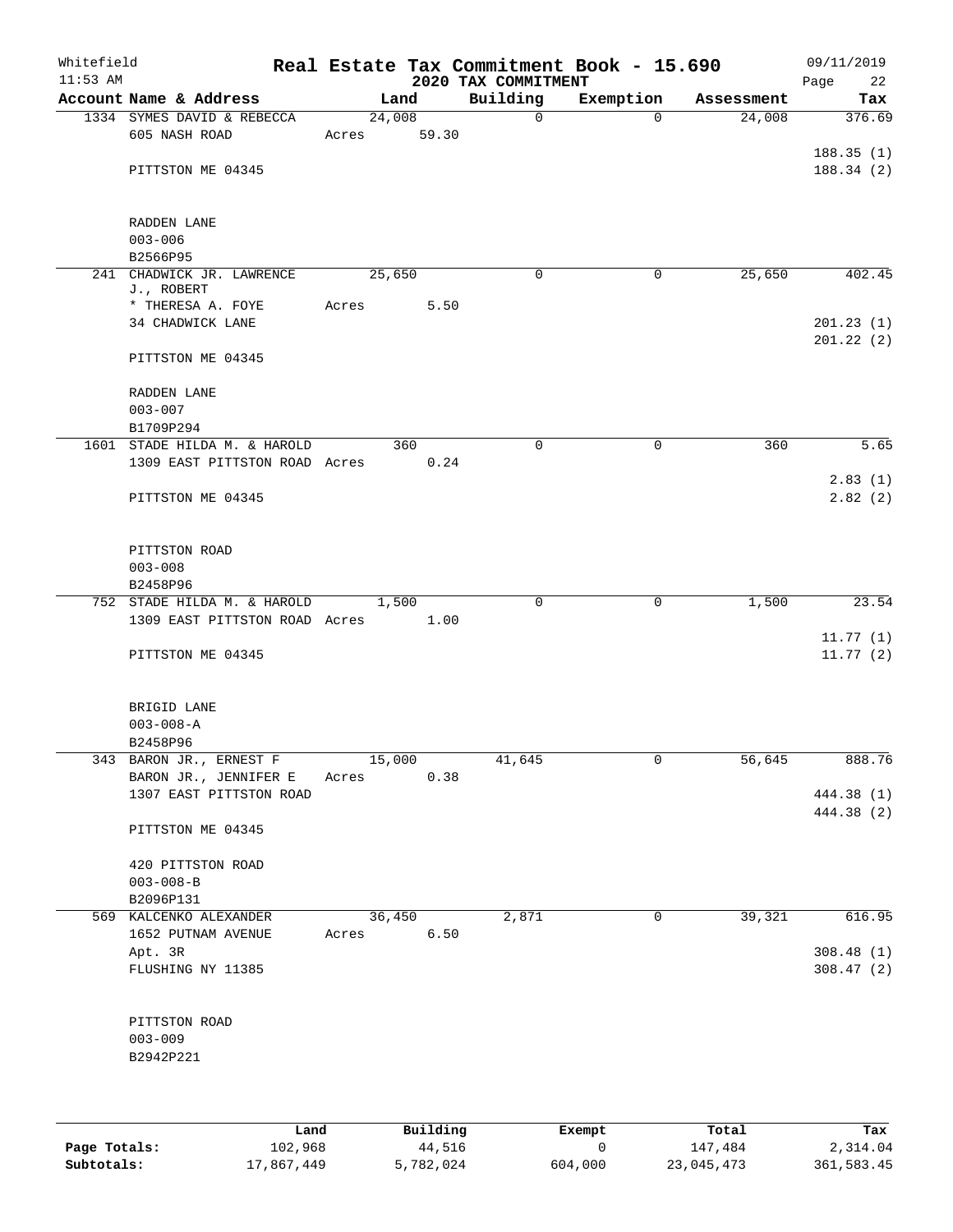| Whitefield   |                                                                     |       |        |           |                                 | Real Estate Tax Commitment Book - 15.690 |            | 09/11/2019                 |
|--------------|---------------------------------------------------------------------|-------|--------|-----------|---------------------------------|------------------------------------------|------------|----------------------------|
| $11:53$ AM   | Account Name & Address                                              |       | Land   |           | 2020 TAX COMMITMENT<br>Building | Exemption                                | Assessment | Page<br>23<br>Tax          |
|              | 1382 KALCENKO ALEX & GLADYS                                         |       | 33,900 |           | 87,727                          | $\Omega$                                 | 121,627    | 1,908.33                   |
|              | 1652 PUTNAM AVENUE                                                  |       | Acres  | 4.10      |                                 |                                          |            |                            |
|              | apt. 3R                                                             |       |        |           |                                 |                                          |            | 954.17 (1)                 |
|              | FLUSHING NY 11385                                                   |       |        |           |                                 |                                          |            | 954.16(2)                  |
|              |                                                                     |       |        |           |                                 |                                          |            |                            |
|              | 380 PITTSTON ROAD                                                   |       |        |           |                                 |                                          |            |                            |
|              | $003 - 009 - A$                                                     |       |        |           |                                 |                                          |            |                            |
|              | 954 SOULE GEOFFREY B.                                               |       | 36,690 |           | 95,733                          | 0                                        | 132,423    | 2,077.72                   |
|              | SAUNDERS MORGAN D.                                                  |       | Acres  | 6.80      |                                 |                                          |            |                            |
|              | 390 PITTSTON ROAD                                                   |       |        |           |                                 |                                          |            | 1,038.86(1)<br>1,038.86(2) |
|              | WHITEFIELD ME 04353                                                 |       |        |           |                                 |                                          |            |                            |
|              |                                                                     |       |        |           |                                 |                                          |            |                            |
|              | 390 PITTSTON ROAD                                                   |       |        |           |                                 |                                          |            |                            |
|              | $003 - 009 - B$                                                     |       |        |           |                                 |                                          |            |                            |
|              | B5248P80 04/19/2018<br>719 KAKASENKO LYDIA                          |       | 40,500 |           | $\Omega$                        | 0                                        | 40,500     | 635.44                     |
|              | 189 CAMDEN HILL ROAD #2 Acres 25.00                                 |       |        |           |                                 |                                          |            |                            |
|              |                                                                     |       |        |           |                                 |                                          |            | 317.72(1)                  |
|              | NEW MILFORD CT 06776                                                |       |        |           |                                 |                                          |            | 317.72 (2)                 |
|              |                                                                     |       |        |           |                                 |                                          |            |                            |
|              | PITTSTON ROAD                                                       |       |        |           |                                 |                                          |            |                            |
|              | $003 - 010$                                                         |       |        |           |                                 |                                          |            |                            |
|              | B4927P50 09/10/2015 B2311P335                                       |       |        |           |                                 |                                          |            |                            |
|              | 1124 DYER III ISAAC W.,<br>ISAAC C                                  |       | 72,850 |           | 178,062                         | $\mathbf 0$                              | 250,912    | 3,936.81                   |
|              | DYER III ISAAC W., ERIC Acres 62.20                                 |       |        |           |                                 |                                          |            |                            |
|              | W                                                                   |       |        |           |                                 |                                          |            |                            |
|              | 20 UPPER NARROWS LANE                                               |       |        |           |                                 |                                          |            | 1,968.41(1)                |
|              | WINTHROP ME 04364                                                   |       |        |           |                                 |                                          |            | 1,968.40(2)                |
|              |                                                                     |       |        |           |                                 |                                          |            |                            |
|              | 338 PITTSTON ROAD                                                   |       |        |           |                                 |                                          |            |                            |
|              | $003 - 011$                                                         |       |        |           |                                 |                                          |            |                            |
|              | B2972P13<br>812 BERRY JONATHAN &                                    |       | 42,266 |           | 87,177                          |                                          | 129,443    | 2,030.96                   |
|              | JESSICA                                                             |       |        |           |                                 |                                          |            |                            |
|              | 335 PITTSTON ROAD                                                   | Acres |        | 13.77     |                                 |                                          |            |                            |
|              |                                                                     |       |        |           |                                 |                                          |            | 1,015.48(1)<br>1,015.48(2) |
|              | WHITEFIELD ME 04353                                                 |       |        |           |                                 |                                          |            |                            |
|              |                                                                     |       |        |           |                                 |                                          |            |                            |
|              | 335 PITTSTON ROAD                                                   |       |        |           |                                 |                                          |            |                            |
|              | $003 - 012$                                                         |       |        |           |                                 |                                          |            |                            |
|              | B4285P252 06/14/2010 B1083P269 10/19/1981<br>665 DYER III ISAAC W., |       | 67,725 |           | 0                               | $\mathbf 0$                              | 67,725     | 1,062.61                   |
|              | ISAAC C                                                             |       |        |           |                                 |                                          |            |                            |
|              | DYER III ISAAC W., ERIC Acres<br>W                                  |       |        | 71.95     |                                 |                                          |            |                            |
|              | 20 UPPER NARROWS LANE                                               |       |        |           |                                 |                                          |            | 531.31(1)                  |
|              |                                                                     |       |        |           |                                 |                                          |            | 531.30(2)                  |
|              | WINTHROP ME 04364                                                   |       |        |           |                                 |                                          |            |                            |
|              |                                                                     |       |        |           |                                 |                                          |            |                            |
|              | HEMLOCK LANE<br>$003 - 013$                                         |       |        |           |                                 |                                          |            |                            |
|              | B2972P13                                                            |       |        |           |                                 |                                          |            |                            |
|              |                                                                     |       |        |           |                                 |                                          |            |                            |
|              | Land                                                                |       |        | Building  |                                 | Exempt                                   | Total      | Tax                        |
| Page Totals: | 293,931                                                             |       |        | 448,699   |                                 | 0                                        | 742,630    | 11,651.87                  |
| Subtotals:   | 18, 161, 380                                                        |       |        | 6,230,723 |                                 | 604,000                                  | 23,788,103 | 373, 235.32                |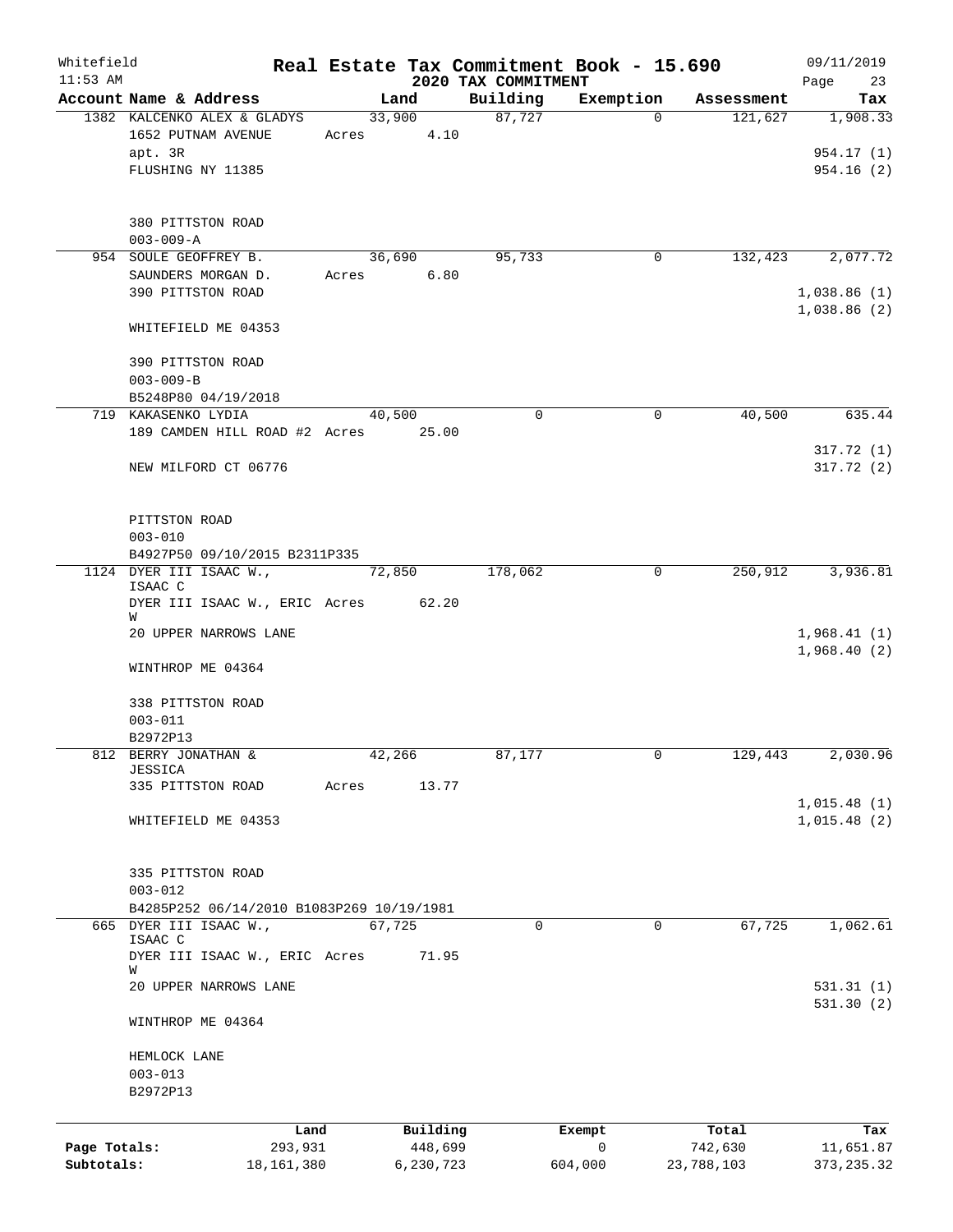| Whitefield<br>$11:53$ AM |                                                                                         |                 |             | 2020 TAX COMMITMENT | Real Estate Tax Commitment Book - 15.690   |            | 09/11/2019<br>Page<br>24 |
|--------------------------|-----------------------------------------------------------------------------------------|-----------------|-------------|---------------------|--------------------------------------------|------------|--------------------------|
|                          | Account Name & Address                                                                  |                 | Land        | Building            | Exemption                                  | Assessment | Tax                      |
|                          | 557 JONES EMILY<br>295 PITTSTON ROAD                                                    | 40,750<br>Acres | 2.00        | 21,526              | 26,000<br>05 VET EXEMPTION<br>01 HOMESTEAD | 36,276     | 569.17<br>284.59(1)      |
|                          | WHITEFIELD ME 04353                                                                     |                 |             |                     |                                            |            | 284.58(2)                |
|                          | 295 PITTSTON ROAD<br>$003 - 014$                                                        |                 |             |                     |                                            |            |                          |
|                          | 1314 BROWN LLOYD<br>PO BOX 72                                                           |                 | 0           | 9,600               | $\mathbf 0$                                | 9,600      | 150.62                   |
|                          | WHITEFIELD ME 04353                                                                     |                 |             |                     |                                            |            | 75.31(1)<br>75.31(2)     |
|                          | 295 PITTSTON ROAD<br>$003 - 014 - AON$                                                  |                 |             |                     |                                            |            |                          |
|                          | 357 PEASLEE DONALD C. &<br>GEORGIA                                                      |                 | $\mathbf 0$ | 50,102              | 20,000                                     | 30,102     | 472.30                   |
|                          | P.O. BOX 72                                                                             |                 |             |                     | 01 HOMESTEAD                               |            | 236.15(1)                |
|                          | WHITEFIELD ME 04353                                                                     |                 |             |                     |                                            |            | 236.15(2)                |
|                          | 291 PITTSTON ROAD<br>$003 - 014 - ON$                                                   |                 |             |                     |                                            |            |                          |
|                          | 168 STEVENS WILLIAM R.                                                                  | 30,000          |             | 92,708              | $\mathbf 0$                                | 122,708    | 1,925.29                 |
|                          | 439 EAGLE LANE                                                                          | Acres           | 1.18        |                     |                                            |            | 962.65(1)                |
|                          | VACAVILLE CA 95687                                                                      |                 |             |                     |                                            |            | 962.64(2)                |
|                          | 285 PITTSTON ROAD<br>$003 - 015$<br>B4869P111 03/19/2015 B4718P134 10/02/2013 B2167P294 |                 |             |                     |                                            |            |                          |
|                          | 455 ACKERMAN JULIA H.                                                                   | 30,450          |             | 102,561             | 20,000                                     | 113,011    | 1,773.14                 |
|                          | 263 PITTSTON ROAD                                                                       | Acres           | 1.80        |                     | 01 HOMESTEAD                               |            | 886.57 (1)               |
|                          | WHITEFIELD ME 04353                                                                     |                 |             |                     |                                            |            | 886.57 (2)               |
|                          | 263 PITTSTON ROAD<br>$003 - 016$                                                        |                 |             |                     |                                            |            |                          |
|                          | 373 DANCER LOUISE P.<br>9 TROTTER LANE                                                  | 42,210<br>Acres | 13.70       | 19,104              | 26,000<br>05 VET EXEMPTION                 | 35,314     | 554.08                   |
|                          | WHITEFIELD ME 04353                                                                     |                 |             |                     | 01 HOMESTEAD                               |            | 277.04(1)<br>277.04(2)   |
|                          | 9 TROTTER LANE<br>$003 - 017$<br>B1718P149 05/21/1970                                   |                 |             |                     |                                            |            |                          |
|                          |                                                                                         |                 |             |                     |                                            |            |                          |

|              | Land       | Building  | Exempt  | Total        | Tax        |
|--------------|------------|-----------|---------|--------------|------------|
| Page Totals: | 143,410    | 295,601   | 92,000  | 347,011      | 5,444.60   |
| Subtotals:   | 18,304,790 | 6,526,324 | 696,000 | 24, 135, 114 | 378,679.92 |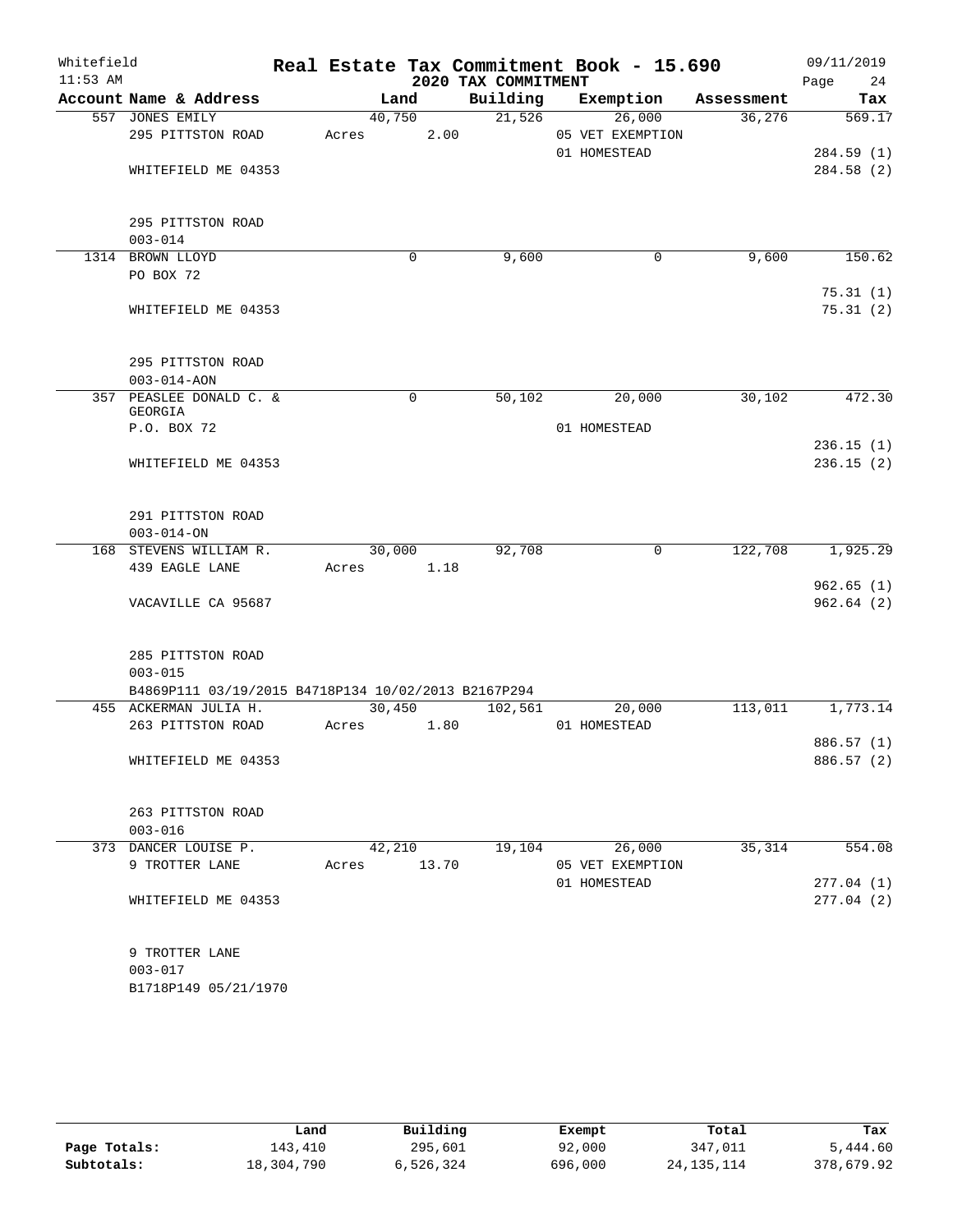| Whitefield |                   |                                         |       |                     |                                                      |          | Real Estate Tax Commitment Book - 15.690 |            | 09/11/2019             |          |
|------------|-------------------|-----------------------------------------|-------|---------------------|------------------------------------------------------|----------|------------------------------------------|------------|------------------------|----------|
| $11:53$ AM |                   |                                         |       |                     | 2020 TAX COMMITMENT                                  |          |                                          |            | Page                   | 25       |
|            |                   | Account Name & Address                  |       | Land                | Building                                             |          | Exemption                                | Assessment |                        | Tax      |
|            |                   | 1164 WILLARD BILLIE G.                  |       | 30,750              | 61,214                                               |          | 20,000                                   | 71,964     |                        | 1,129.12 |
|            |                   | 261 PITTSTON ROAD                       | Acres | 2.00                |                                                      |          | 01 HOMESTEAD                             |            |                        |          |
|            |                   |                                         |       |                     |                                                      |          |                                          |            | 564.56(1)              |          |
|            |                   | WHITEFIELD ME 04353                     |       |                     |                                                      |          |                                          |            | 564.56(2)              |          |
|            |                   |                                         |       |                     |                                                      |          |                                          |            |                        |          |
|            |                   | 261 PITTSTON ROAD                       |       |                     |                                                      |          |                                          |            |                        |          |
|            | $003 - 017 - A$   |                                         |       |                     |                                                      |          |                                          |            |                        |          |
|            |                   |                                         |       |                     | B4978P138 02/16/2016 B4510P197 04/06/2012 B4264P282  |          |                                          |            |                        |          |
|            | B2873P37          |                                         |       |                     | 04/02/2010 B4254P134 03/02/2010 B4058P295 10/07/2008 |          |                                          |            |                        |          |
|            |                   | 726 DANCER, BETHANY A                   |       | 30,000              | 22,731                                               |          | 20,000                                   | 32,731     |                        | 513.55   |
|            |                   | 3 TROTTER LANE                          | Acres | 1.20                |                                                      |          | 01 HOMESTEAD                             |            |                        |          |
|            |                   |                                         |       |                     |                                                      |          |                                          |            | 256.78(1)              |          |
|            |                   | WHITEFIELD ME 04353                     |       |                     |                                                      |          |                                          |            | 256.77(2)              |          |
|            |                   |                                         |       |                     |                                                      |          |                                          |            |                        |          |
|            | 3 TROTTER LANE    |                                         |       |                     |                                                      |          |                                          |            |                        |          |
|            | $003 - 018$       |                                         |       |                     |                                                      |          |                                          |            |                        |          |
|            |                   | B5320P76 10/26/2018 B3418P99 12/20/2004 |       |                     |                                                      |          |                                          |            |                        |          |
|            |                   | 1321 FAIRSERVICE MICHAEL O.             |       | 30,840              | 167,160                                              |          | 0                                        | 198,000    |                        | 3,106.62 |
|            | JR.               |                                         |       |                     |                                                      |          |                                          |            |                        |          |
|            |                   | 25 HEMLOCK LANE                         | Acres | 2.06                |                                                      |          |                                          |            | 1,553.31(1)            |          |
|            |                   | WHITEFIELD ME 04353                     |       |                     |                                                      |          |                                          |            | 1,553.31(2)            |          |
|            |                   |                                         |       |                     |                                                      |          |                                          |            |                        |          |
|            |                   |                                         |       |                     |                                                      |          |                                          |            |                        |          |
|            |                   | 25 HEMLOCK LANE                         |       |                     |                                                      |          |                                          |            |                        |          |
|            | $003 - 019$       |                                         |       |                     |                                                      |          |                                          |            |                        |          |
|            |                   | B4790P120 06/17/2014 B2410P136          |       |                     |                                                      |          |                                          |            |                        |          |
|            |                   | 22 SHEEPSCOT HOLLOW, LLC                |       | $\overline{48,10}0$ |                                                      | $\Omega$ | $\mathbf 0$                              | 48,100     |                        | 754.69   |
|            |                   | 28 NILSEN LANE                          | Acres | 29.00               |                                                      |          |                                          |            |                        |          |
|            |                   | WHITEFIELD ME 04353                     |       |                     |                                                      |          |                                          |            | 377.35(1)<br>377.34(2) |          |
|            |                   |                                         |       |                     |                                                      |          |                                          |            |                        |          |
|            |                   |                                         |       |                     |                                                      |          |                                          |            |                        |          |
|            | NILSEN LANE       |                                         |       |                     |                                                      |          |                                          |            |                        |          |
|            | $004 - 001$       |                                         |       |                     |                                                      |          |                                          |            |                        |          |
|            |                   |                                         |       |                     | B4743P302 12/19/2013 B4411P141 06/22/2011 B4121P94   |          |                                          |            |                        |          |
|            | 818 HARDMAN DAVID | 09/25/2008 B3358P213 09/03/2004         |       | 30,195              | 143,588                                              |          | 20,000                                   | 153,783    |                        | 2,412.86 |
|            |                   | 10 NILSEN LANE                          | Acres | 1.63                |                                                      |          | 01 HOMESTEAD                             |            |                        |          |
|            |                   |                                         |       |                     |                                                      |          |                                          |            | 1,206.43(1)            |          |
|            |                   | WHITEFIELD ME 04353                     |       |                     |                                                      |          |                                          |            | 1, 206.43(2)           |          |
|            |                   |                                         |       |                     |                                                      |          |                                          |            |                        |          |
|            |                   |                                         |       |                     |                                                      |          |                                          |            |                        |          |
|            | 10 NILSEN LANE    |                                         |       |                     |                                                      |          |                                          |            |                        |          |
|            | $004 - 001 - A$   |                                         |       |                     |                                                      |          |                                          |            |                        |          |
|            |                   | B4781P203 05/22/2014 B2008P249          |       |                     |                                                      |          |                                          |            |                        |          |

|              | Land       | Building  | Exempt  | Total      | Tax        |
|--------------|------------|-----------|---------|------------|------------|
| Page Totals: | 169.885    | 394,693   | 60,000  | 504,578    | 7,916.84   |
| Subtotals:   | 18,474,675 | 6,921,017 | 756,000 | 24,639,692 | 386,596.76 |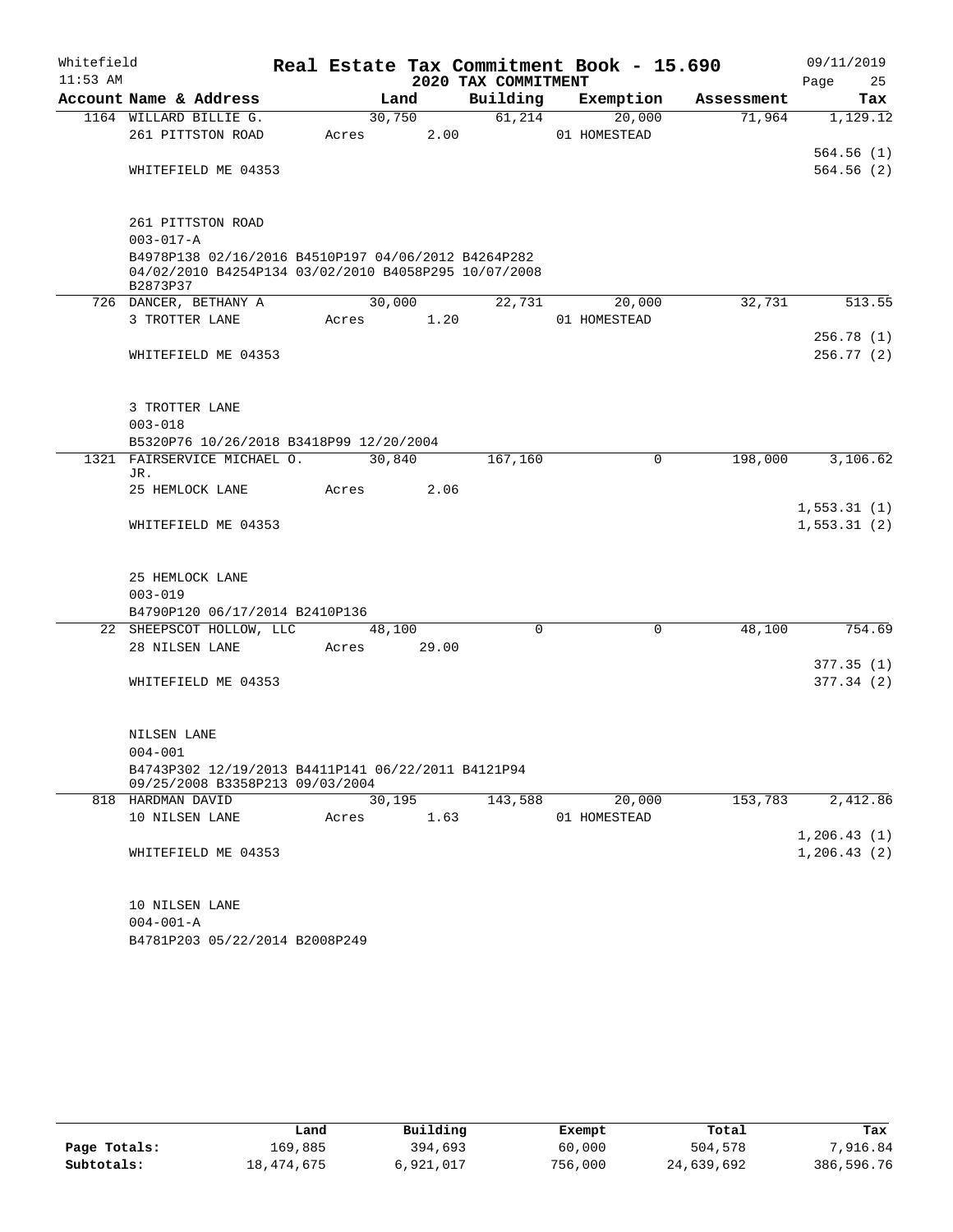| Whitefield   |                                                                |            |       |           |          | Real Estate Tax Commitment Book - 15.690 |              |           |            | 09/11/2019        |
|--------------|----------------------------------------------------------------|------------|-------|-----------|----------|------------------------------------------|--------------|-----------|------------|-------------------|
| $11:53$ AM   | Account Name & Address                                         |            |       | Land      |          | 2020 TAX COMMITMENT<br>Building          |              | Exemption | Assessment | 26<br>Page<br>Tax |
|              | 1356 PRESBY, HEATHER L                                         |            |       | 30,480    |          | 102,651                                  |              | $\Omega$  | 133, 131   | 2,088.83          |
|              | 432 WISCASSET ROAD                                             |            | Acres |           | 1.82     |                                          |              |           |            |                   |
|              |                                                                |            |       |           |          |                                          |              |           |            | 1,044.42(1)       |
|              | WHITEFIELD ME 04353                                            |            |       |           |          |                                          |              |           |            | 1,044.41(2)       |
|              |                                                                |            |       |           |          |                                          |              |           |            |                   |
|              |                                                                |            |       |           |          |                                          |              |           |            |                   |
|              | 432 WISCASSET ROAD<br>$004 - 002$                              |            |       |           |          |                                          |              |           |            |                   |
|              | B5357P176 02/27/2019 B5113P104 03/10/2017 B4734P97             |            |       |           |          |                                          |              |           |            |                   |
|              | 11/19/2013 B4734P95 11/19/2013 B4729P257 11/05/2013            |            |       |           |          |                                          |              |           |            |                   |
|              | B4642P306 03/22/2013 B2592P256 07/21/2000<br>502 HARDMAN DAVID |            |       | 20,000    |          | 29,622                                   |              | 0         | 49,622     | 778.57            |
|              | 10 NILSEN LANE                                                 |            | Acres |           | 1.10     |                                          |              |           |            |                   |
|              |                                                                |            |       |           |          |                                          |              |           |            | 389.29 (1)        |
|              | WHITEFIELD ME 04353                                            |            |       |           |          |                                          |              |           |            | 389.28 (2)        |
|              |                                                                |            |       |           |          |                                          |              |           |            |                   |
|              |                                                                |            |       |           |          |                                          |              |           |            |                   |
|              | 444 WISCASSET ROAD                                             |            |       |           |          |                                          |              |           |            |                   |
|              | $004 - 002 - A$<br>B4512P237 04/13/2012 B2008P249              |            |       |           |          |                                          |              |           |            |                   |
|              | 1263 LEWIS BRYANT & CANDACE                                    |            |       | 30,000    |          | 65,437                                   |              | 20,000    | 75,437     | 1,183.61          |
|              | 420 WISCASSET ROAD                                             |            | Acres |           | 1.10     |                                          | 01 HOMESTEAD |           |            |                   |
|              |                                                                |            |       |           |          |                                          |              |           |            | 591.81(1)         |
|              | WHITEFIELD ME 04353                                            |            |       |           |          |                                          |              |           |            | 591.80 (2)        |
|              |                                                                |            |       |           |          |                                          |              |           |            |                   |
|              |                                                                |            |       |           |          |                                          |              |           |            |                   |
|              | 420 WISCASSET ROAD<br>$004 - 003$                              |            |       |           |          |                                          |              |           |            |                   |
|              | B4827P181 10/14/2014 B4819P306 09/19/2014 B4740P162            |            |       |           |          |                                          |              |           |            |                   |
|              | 12/10/2013 B4091P101 01/26/2009                                |            |       |           |          |                                          |              |           |            |                   |
|              | 1432 JOSLYN WENDY                                              |            |       | 30,000    |          | 15,111                                   |              | 20,000    | 25,111     | 393.99            |
|              | 416 WISCASSET ROAD                                             |            | Acres |           | 1.30     |                                          | 01 HOMESTEAD |           |            |                   |
|              | WHITEFIELD ME 04353                                            |            |       |           |          |                                          |              |           |            | 197.00(1)         |
|              |                                                                |            |       |           |          |                                          |              |           |            | 196.99(2)         |
|              |                                                                |            |       |           |          |                                          |              |           |            |                   |
|              | 416 WISCASSET ROAD                                             |            |       |           |          |                                          |              |           |            |                   |
|              | $004 - 003 - A$                                                |            |       |           |          |                                          |              |           |            |                   |
| 512          | WEISS ANN E. AS TRUSTEE                                        |            |       | 7,740     |          | $\mathbf 0$                              |              | 0         | 7,740      | 121.44            |
|              | ΟF<br>* ANN E. WEISS LIVING                                    |            | Acres |           | 5.30     |                                          |              |           |            |                   |
|              | TRUST                                                          |            |       |           |          |                                          |              |           |            |                   |
|              | 403 WISCASSET ROAD                                             |            |       |           |          |                                          |              |           |            | 60.72(1)          |
|              |                                                                |            |       |           |          |                                          |              |           |            | 60.72(2)          |
|              | WHITEFIELD ME 04353                                            |            |       |           |          |                                          |              |           |            |                   |
|              | WISCASSET ROAD                                                 |            |       |           |          |                                          |              |           |            |                   |
|              | $004 - 004$                                                    |            |       |           |          |                                          |              |           |            |                   |
|              | B2604P275                                                      |            |       |           |          |                                          |              |           |            |                   |
|              | 126 CENTRAL MAINE POWER                                        |            |       | 147,000   |          | 0                                        |              | 0         | 147,000    | 2,306.43          |
|              | C/O AVANGRID MANAGEMENT Acres                                  |            |       |           | 49.00    |                                          |              |           |            |                   |
|              | CO.- LOCAL TAX                                                 |            |       |           |          |                                          |              |           |            |                   |
|              | ONE CITY CENTER,<br>FLOOR                                      | 5TH        |       |           |          |                                          |              |           |            | 1, 153.22(1)      |
|              |                                                                |            |       |           |          |                                          |              |           |            | 1, 153.21(2)      |
|              | PORTLAND ME 04101                                              |            |       |           |          |                                          |              |           |            |                   |
|              |                                                                |            |       |           |          |                                          |              |           |            |                   |
|              | WISCASSET ROAD                                                 |            |       |           |          |                                          |              |           |            |                   |
|              | $004 - 005$                                                    |            |       |           |          |                                          |              |           |            |                   |
|              |                                                                | Land       |       |           | Building |                                          | Exempt       |           | Total      | Tax               |
| Page Totals: |                                                                | 265,220    |       |           | 212,821  |                                          | 40,000       |           | 438,041    | 6,872.87          |
| Subtotals:   |                                                                | 18,739,895 |       | 7,133,838 |          |                                          | 796,000      |           | 25,077,733 | 393,469.63        |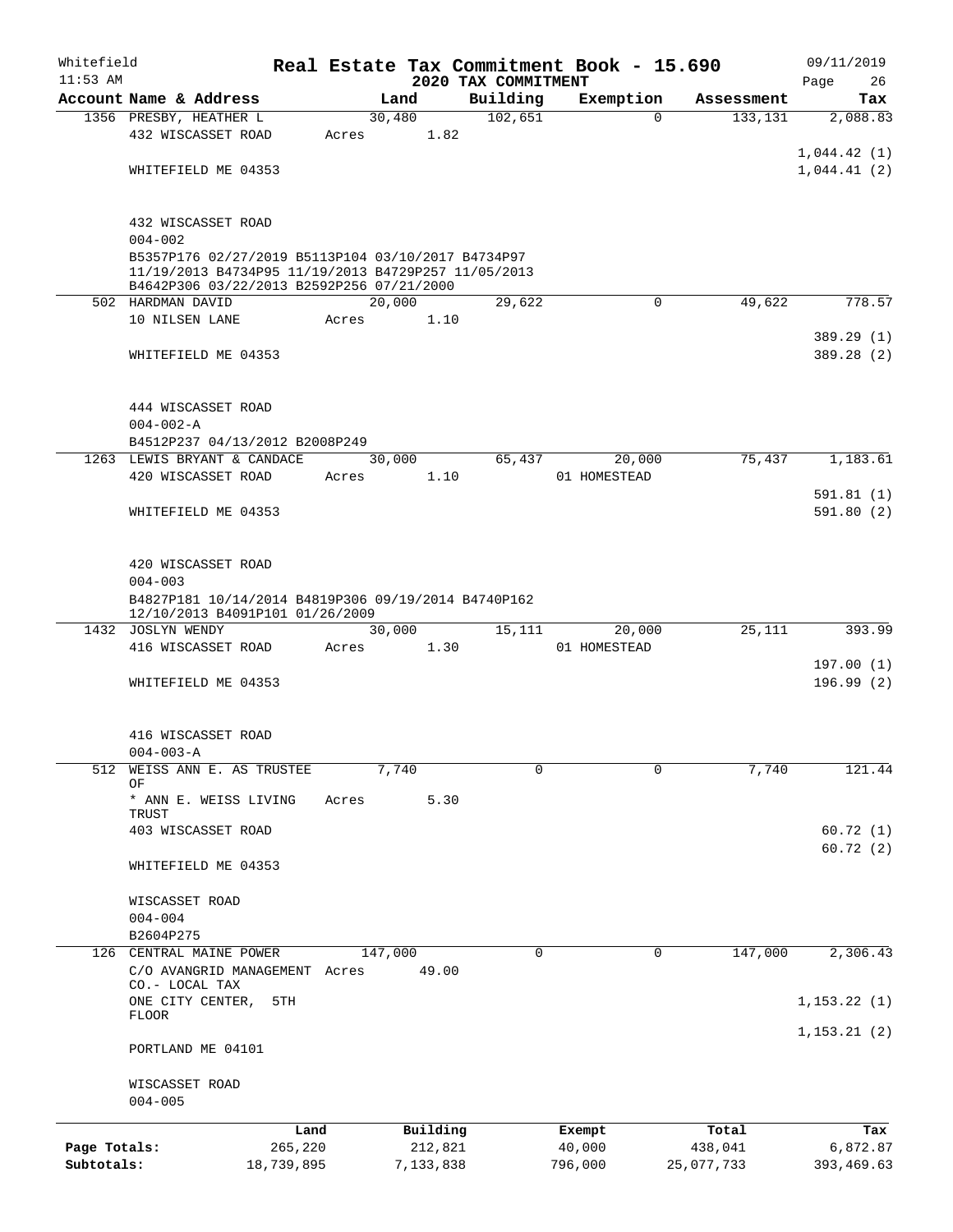| Whitefield<br>$11:53$ AM |                                                                   |            |         |             | 2020 TAX COMMITMENT | Real Estate Tax Commitment Book - 15.690 |            | 09/11/2019<br>Page<br>27 |
|--------------------------|-------------------------------------------------------------------|------------|---------|-------------|---------------------|------------------------------------------|------------|--------------------------|
|                          | Account Name & Address                                            |            |         | Land        | Building            | Exemption                                | Assessment | Tax                      |
|                          | 372 CHIAPPINI WALTER R. &                                         |            | 157,571 |             | 104,019             | $\Omega$                                 | 261,590    | 4,104.35                 |
|                          | VIRGINIA L. STANLEY                                               |            |         |             |                     |                                          |            |                          |
|                          | 491 WISCASSET ROAD                                                |            | Acres   | 229.50      |                     |                                          |            | 2,052.18(1)              |
|                          | WHITEFIELD ME 04353                                               |            |         |             |                     |                                          |            | 2,052.17(2)              |
|                          |                                                                   |            |         |             |                     |                                          |            |                          |
|                          |                                                                   |            |         |             |                     |                                          |            |                          |
|                          | 495 WISCASSET ROAD                                                |            |         |             |                     |                                          |            |                          |
|                          | $004 - 006$                                                       |            |         |             |                     |                                          |            |                          |
|                          | B4721P124 10/09/2013 B3287P193 05/14/2004<br>1722 MINER ANDREW C. |            | 30,000  |             |                     |                                          | 108,449    | 1,701.56                 |
|                          | 503 WISCASSET ROAD                                                |            | Acres   | 1.50        | 98,449              | 20,000<br>01 HOMESTEAD                   |            |                          |
|                          |                                                                   |            |         |             |                     |                                          |            | 850.78 (1)               |
|                          | WHITEFIELD ME 04353                                               |            |         |             |                     |                                          |            | 850.78 (2)               |
|                          |                                                                   |            |         |             |                     |                                          |            |                          |
|                          |                                                                   |            |         |             |                     |                                          |            |                          |
|                          | 503 WISCASSET ROAD                                                |            |         |             |                     |                                          |            |                          |
|                          | $004 - 006 - A$                                                   |            |         |             |                     |                                          |            |                          |
|                          | B4712P144 09/18/2013                                              |            |         |             |                     |                                          |            |                          |
|                          | 1723 CHIAPPINI WALTER R.<br>491 WISCASSET ROAD                    |            |         | $\mathbf 0$ | 169,560             | 20,000<br>01 HOMESTEAD                   | 149,560    | 2,346.60                 |
|                          |                                                                   |            |         |             |                     |                                          |            | 1, 173.30(1)             |
|                          | WHITEFIELD ME 04353                                               |            |         |             |                     |                                          |            | 1, 173.30(2)             |
|                          |                                                                   |            |         |             |                     |                                          |            |                          |
|                          |                                                                   |            |         |             |                     |                                          |            |                          |
|                          | 491 WISCASSET ROAD                                                |            |         |             |                     |                                          |            |                          |
|                          | $004 - 006 - ON - 2$                                              |            |         |             |                     |                                          |            |                          |
|                          | 879 MOUROVIC JOHN L. &<br>JUDITH A.                               |            | 50,330  |             | 188,758             | 20,000                                   | 219,088    | 3,437.49                 |
|                          | PEPPER                                                            |            | Acres   | 17.60       |                     | 01 HOMESTEAD                             |            |                          |
|                          | 402 WISCASSET ROAD                                                |            |         |             |                     |                                          |            | 1,718.75(1)              |
|                          |                                                                   |            |         |             |                     |                                          |            | 1,718.74(2)              |
|                          | WHITEFIELD ME 04353                                               |            |         |             |                     |                                          |            |                          |
|                          |                                                                   |            |         |             |                     |                                          |            |                          |
|                          | 402 WISCASSET ROAD                                                |            |         |             |                     |                                          |            |                          |
|                          | $004 - 007$<br>B3746P62 09/14/2006 B3746P60 08/08/2006            |            |         |             |                     |                                          |            |                          |
| 629                      | WEISS LIVING TRUST ANN                                            |            | 37,330  |             | 143,141             | 20,000                                   | 160,471    | 2,517.79                 |
|                          | Е.                                                                |            |         |             |                     |                                          |            |                          |
|                          | ANN WEISS, TRUSTEE                                                |            | Acres   | 7.60        |                     | 01 HOMESTEAD                             |            |                          |
|                          | 403 WISCASSET ROAD                                                |            |         |             |                     |                                          |            | 1, 258.90(1)             |
|                          |                                                                   |            |         |             |                     |                                          |            | 1,258.89(2)              |
|                          | WHITEFIELD ME 04353                                               |            |         |             |                     |                                          |            |                          |
|                          | 403 WISCASSET ROAD                                                |            |         |             |                     |                                          |            |                          |
|                          | $004 - 008$                                                       |            |         |             |                     |                                          |            |                          |
|                          | B1574P122                                                         |            |         |             |                     |                                          |            |                          |
| 1260                     | WEISS LIVING TRUST ANN                                            |            | 9,100   |             | 0                   | 0                                        | 9,100      | 142.78                   |
|                          | Ε.                                                                |            |         |             |                     |                                          |            |                          |
|                          | * ANN WEISS, TRUSTEE<br>403 WISCASSET ROAD                        |            | Acres   | 7.00        |                     |                                          |            | 71.39(1)                 |
|                          |                                                                   |            |         |             |                     |                                          |            | 71.39(2)                 |
|                          | WHITEFIELD ME 04353                                               |            |         |             |                     |                                          |            |                          |
|                          |                                                                   |            |         |             |                     |                                          |            |                          |
|                          | WISCASSET ROAD                                                    |            |         |             |                     |                                          |            |                          |
|                          | $004 - 009$                                                       |            |         |             |                     |                                          |            |                          |
|                          | B1574P122                                                         |            |         |             |                     |                                          |            |                          |
|                          |                                                                   |            |         |             |                     |                                          |            |                          |
|                          |                                                                   | Land       |         | Building    |                     | Exempt                                   | Total      | Tax                      |
| Page Totals:             |                                                                   | 284,331    |         | 703,927     |                     | 80,000                                   | 908,258    | 14,250.57                |
| Subtotals:               |                                                                   | 19,024,226 |         | 7,837,765   |                     | 876,000                                  | 25,985,991 | 407,720.20               |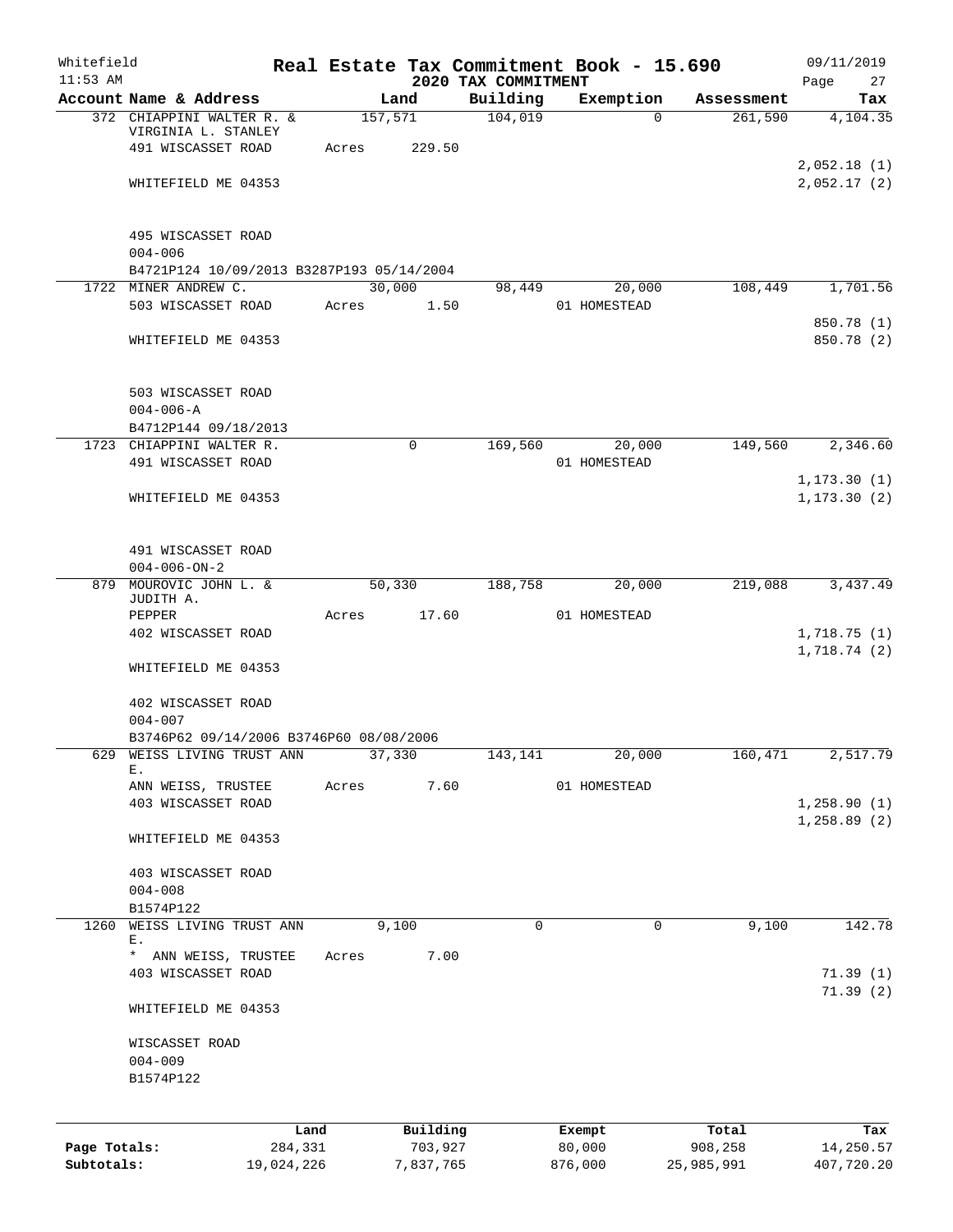| Whitefield<br>$11:53$ AM |                      |                               |       |                 | 2020 TAX COMMITMENT | Real Estate Tax Commitment Book - 15.690 |            | 09/11/2019<br>Page<br>28 |
|--------------------------|----------------------|-------------------------------|-------|-----------------|---------------------|------------------------------------------|------------|--------------------------|
|                          |                      | Account Name & Address        |       | Land            | Building            | Exemption                                | Assessment | Tax                      |
|                          | <b>JOANNE</b>        | 1421 STENECK ROBERT S. &      |       | 44,570          | 163,949             | 20,000                                   | 188,519    | 2,957.86                 |
|                          |                      | 390 WISCASSET ROAD            | Acres | 10.40           |                     | 01 HOMESTEAD                             |            |                          |
|                          |                      |                               |       |                 |                     |                                          |            | 1,478.93(1)              |
|                          |                      | WHITEFIELD ME 04353           |       |                 |                     |                                          |            | 1,478.93(2)              |
|                          |                      | 390 WISCASSET ROAD            |       |                 |                     |                                          |            |                          |
|                          | $004 - 010$          |                               |       |                 |                     |                                          |            |                          |
|                          | 771 DAVEY REGINA A.  | 89 SHAMROCK AVENUE            | Acres | 38,848<br>14.00 | 136,301             | $\mathbf 0$                              | 175,149    | 2,748.09                 |
|                          |                      |                               |       |                 |                     |                                          |            | 1,374.05(1)              |
|                          |                      | DAMARISCOTTA ME 04543         |       |                 |                     |                                          |            | 1,374.04(2)              |
|                          |                      | 381 WISCASSET ROAD            |       |                 |                     |                                          |            |                          |
|                          | $004 - 011$          |                               |       |                 |                     |                                          |            |                          |
|                          |                      | B4306P89 08/17/2010 B2206P300 |       |                 |                     |                                          |            |                          |
|                          | 1514 DAVEY REGINA A. |                               |       | 17,528          | $\mathbf 0$         | $\mathbf 0$                              | 17,528     | 275.01                   |
|                          |                      | 89 SHAMROCK LANE              | Acres | 48.00           |                     |                                          |            |                          |
|                          |                      | DAMARISCOTTA ME 04543         |       |                 |                     |                                          |            | 137.51(1)<br>137.50(2)   |
|                          |                      |                               |       |                 |                     |                                          |            |                          |
|                          | CROCKER AVENUE       |                               |       |                 |                     |                                          |            |                          |
|                          | $004 - 012$          |                               |       |                 |                     |                                          |            |                          |
|                          | B2206P300            |                               |       |                 |                     |                                          |            |                          |
|                          |                      | 1401 STENECK ROBERT S. &      |       | 44,410          | 16,898              | 0                                        | 61,308     | 961.92                   |
|                          | <b>JOANNE</b>        | 390 WISCASSET ROAD            | Acres | 10.20           |                     |                                          |            |                          |
|                          |                      |                               |       |                 |                     |                                          |            | 480.96 (1)               |
|                          |                      | WHITEFIELD ME 04353           |       |                 |                     |                                          |            | 480.96 (2)               |
|                          |                      |                               |       |                 |                     |                                          |            |                          |
|                          |                      | 370 WISCASSET ROAD            |       |                 |                     |                                          |            |                          |
|                          | $004 - 013$          |                               |       |                 |                     |                                          |            | 2,097.11                 |
|                          | SANDRA BROWN         | 1250 MATTUCCI RICHARD &       |       | 60,250          | 93,409              | 20,000                                   | 133,659    |                          |
|                          |                      | 373 WISCASSET ROAD            | Acres | 40.00           |                     | 01 HOMESTEAD                             |            |                          |
|                          |                      |                               |       |                 |                     |                                          |            | 1,048.56(1)              |
|                          |                      | WHITEFIELD ME 04353           |       |                 |                     |                                          |            | 1,048.55(2)              |
|                          |                      | 373 WISCASSET ROAD            |       |                 |                     |                                          |            |                          |
|                          | $004 - 014$          |                               |       |                 |                     |                                          |            |                          |
| 867                      | SANDRA BROWN         | MATTUCCI RICHARD &            |       | 24,700          | $\mathbf 0$         | $\mathbf 0$                              | 24,700     | 387.54                   |
|                          |                      | 373 WISCASSET ROAD            | Acres | 28.00           |                     |                                          |            |                          |
|                          |                      |                               |       |                 |                     |                                          |            | 193.77(1)                |
|                          |                      | WHITEFIELD ME 04353           |       |                 |                     |                                          |            | 193.77 (2)               |
|                          | WISCASSET ROAD       |                               |       |                 |                     |                                          |            |                          |
|                          | $004 - 015$          |                               |       |                 |                     |                                          |            |                          |
|                          |                      |                               |       |                 |                     |                                          |            |                          |

|              | Land         | Building  | Exempt  | Total      | Tax          |
|--------------|--------------|-----------|---------|------------|--------------|
| Page Totals: | 230,306      | 410,557   | 40,000  | 600,863    | 9,427.53     |
| Subtotals:   | 19, 254, 532 | 3,248,322 | 916,000 | 26,586,854 | 417, 147, 73 |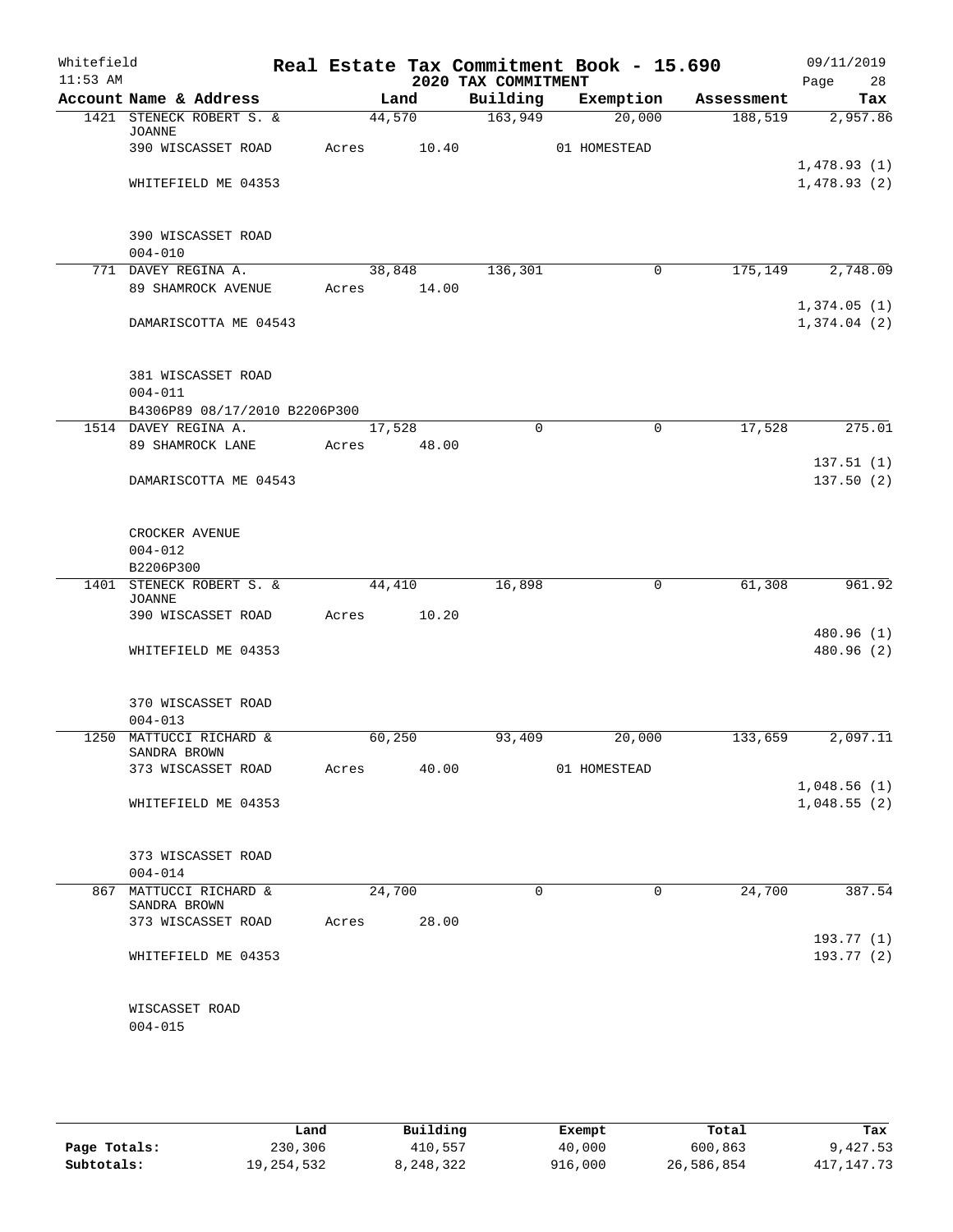| Whitefield<br>$11:53$ AM |                                                                                                            |        |        | 2020 TAX COMMITMENT | Real Estate Tax Commitment Book - 15.690 |            | 09/11/2019<br>29<br>Page     |
|--------------------------|------------------------------------------------------------------------------------------------------------|--------|--------|---------------------|------------------------------------------|------------|------------------------------|
|                          | Account Name & Address                                                                                     |        | Land   | Building            | Exemption                                | Assessment | Tax                          |
|                          | 1413 STENECK ROBERT S. &                                                                                   | 6,600  |        | $\Omega$            | $\Omega$                                 | 6,600      | 103.55                       |
|                          | <b>JOANNE</b>                                                                                              |        |        |                     |                                          |            |                              |
|                          | 390 WISCASSET ROAD                                                                                         | Acres  | 4.40   |                     |                                          |            | 51.78(1)                     |
|                          | WHITEFIELD ME 04353                                                                                        |        |        |                     |                                          |            | 51.77(2)                     |
|                          |                                                                                                            |        |        |                     |                                          |            |                              |
|                          |                                                                                                            |        |        |                     |                                          |            |                              |
|                          | CROCKER AVENUE                                                                                             |        |        |                     |                                          |            |                              |
|                          | $004 - 015 - 001$                                                                                          |        |        |                     |                                          |            |                              |
|                          | 1119 DELVECCHIO JOHN R. &                                                                                  | 52,900 |        | 152,301             | 20,000                                   | 185,201    | 2,905.80                     |
|                          | * BARBARA W.<br>358 WISCASSET ROAD                                                                         | Acres  | 21.00  |                     | 01 HOMESTEAD                             |            | 1,452.90(1)                  |
|                          |                                                                                                            |        |        |                     |                                          |            | 1,452.90(2)                  |
|                          | WHITEFIELD ME 04353                                                                                        |        |        |                     |                                          |            |                              |
|                          |                                                                                                            |        |        |                     |                                          |            |                              |
|                          | 358 WISCASSET ROAD                                                                                         |        |        |                     |                                          |            |                              |
|                          | $004 - 016$                                                                                                |        |        |                     |                                          |            |                              |
|                          | B1450P171                                                                                                  |        |        |                     |                                          |            |                              |
|                          | 1060 FOSTER ROBERT F &<br>ALBERTA                                                                          | 31,450 |        | $\mathbf 0$         | 0                                        | 31,450     | 493.45                       |
|                          | P O BOX 31                                                                                                 | Acres  | 6.50   |                     |                                          |            |                              |
|                          |                                                                                                            |        |        |                     |                                          |            | 246.73(1)                    |
|                          | SOUTHPORT ME 04576                                                                                         |        |        |                     |                                          |            | 246.72(2)                    |
|                          |                                                                                                            |        |        |                     |                                          |            |                              |
|                          | WISCASSET ROAD                                                                                             |        |        |                     |                                          |            |                              |
|                          | $004 - 017$                                                                                                |        |        |                     |                                          |            |                              |
|                          | 1391 DENHAM ROY                                                                                            | 54,842 |        | 116,888             | 20,000                                   | 151,730    | 2,380.64                     |
|                          | 309 WISCASSET ROAD                                                                                         | Acres  | 31.68  |                     | 01 HOMESTEAD                             |            |                              |
|                          |                                                                                                            |        |        |                     |                                          |            | 1, 190.32(1)                 |
|                          | WHITEFIELD ME 04353                                                                                        |        |        |                     |                                          |            | 1, 190.32(2)                 |
|                          |                                                                                                            |        |        |                     |                                          |            |                              |
|                          | 309 WISCASSET ROAD                                                                                         |        |        |                     |                                          |            |                              |
|                          | $004 - 018$                                                                                                |        |        |                     |                                          |            |                              |
|                          | B3150P60                                                                                                   |        |        |                     |                                          |            |                              |
|                          | 530 THOMAS, JOSH P                                                                                         | 41,690 |        | 231,290             | 0                                        | 272,980    | 4,283.06                     |
|                          | THOMAS, ZOE B                                                                                              | Acres  | 13.05  |                     |                                          |            |                              |
|                          | 10 MISTY MOUNTAIN LANE                                                                                     |        |        |                     |                                          |            | 2, 141.53(1)<br>2, 141.53(2) |
|                          | WHITEFIELD ME 04353                                                                                        |        |        |                     |                                          |            |                              |
|                          |                                                                                                            |        |        |                     |                                          |            |                              |
|                          | 10 MISTY MOUNTAIN LANE                                                                                     |        |        |                     |                                          |            |                              |
|                          | $004 - 018 - A$                                                                                            |        |        |                     |                                          |            |                              |
|                          | B5310P113 10/01/2018 B4727P190 10/29/2013 B4505P135<br>03/19/2012 B4412P35 06/24/2011 B3583P134 11/03/2005 |        |        |                     |                                          |            |                              |
|                          | 1761 MARPLE KEITH                                                                                          |        | 36,034 | 142,813             | 20,000                                   | 158,847    | 2,492.31                     |
|                          | MARPLE YINTUNG                                                                                             | Acres  | 5.98   |                     | 01 HOMESTEAD                             |            |                              |
|                          | 55 MISTY MOUNTAIN LANE                                                                                     |        |        |                     |                                          |            | 1,246.16(1)                  |
|                          |                                                                                                            |        |        |                     |                                          |            | 1,246.15(2)                  |
|                          | WHITEFIELD ME 04353                                                                                        |        |        |                     |                                          |            |                              |
|                          | 55 MISTY MOUNTAIN LANE                                                                                     |        |        |                     |                                          |            |                              |
|                          | $004 - 018 - B$                                                                                            |        |        |                     |                                          |            |                              |
|                          | B4891P28 06/02/2015 B4258P35 06/15/2010 B4197P118                                                          |        |        |                     |                                          |            |                              |
|                          | 08/25/2009 B3660P29 03/11/2006                                                                             |        |        |                     |                                          |            |                              |
|                          |                                                                                                            |        |        |                     |                                          |            |                              |
|                          |                                                                                                            |        |        |                     |                                          |            |                              |

|              | Land       | Building  | Exempt  | Total      | Tax        |
|--------------|------------|-----------|---------|------------|------------|
| Page Totals: | 223,516    | 643,292   | 60,000  | 806,808    | 12,658.81  |
| Subtotals:   | 19,478,048 | 8,891,614 | 976,000 | 27,393,662 | 429,806.54 |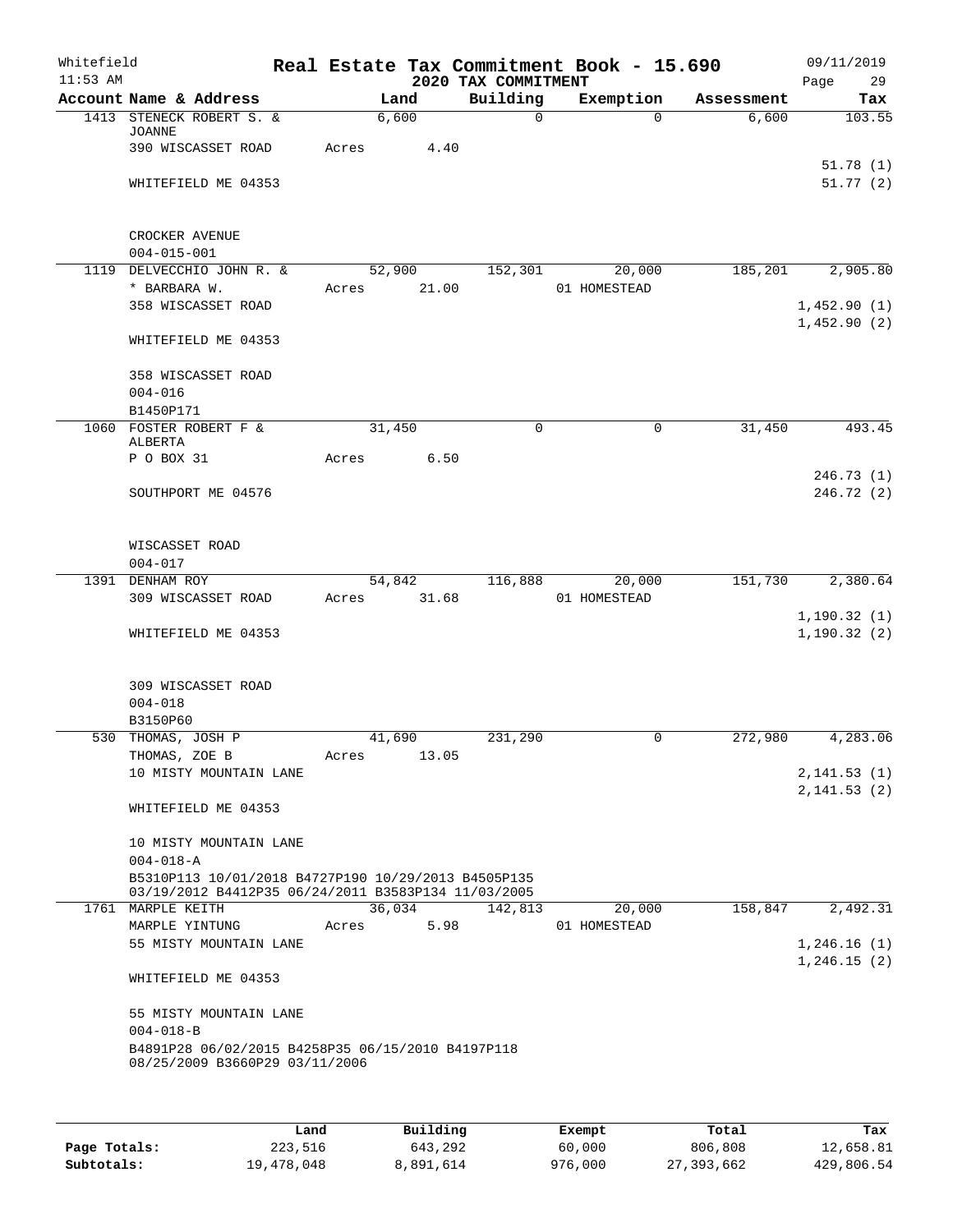| Whitefield   |                                                                                                      |            |       |           |                                 | Real Estate Tax Commitment Book - 15.690 |            | 09/11/2019             |
|--------------|------------------------------------------------------------------------------------------------------|------------|-------|-----------|---------------------------------|------------------------------------------|------------|------------------------|
| $11:53$ AM   | Account Name & Address                                                                               |            |       | Land      | 2020 TAX COMMITMENT<br>Building | Exemption                                | Assessment | Page<br>30<br>Tax      |
|              | 1824 FOURNIER ROBERT &                                                                               |            |       | 27,826    | 37,449                          | $\Omega$                                 | 65,275     | 1,024.16               |
|              | SHARON                                                                                               |            |       |           |                                 |                                          |            |                        |
|              | 143 HAYDEN ROWE STREET                                                                               |            | Acres | 8.22      |                                 |                                          |            |                        |
|              | HOPKINGON MA 01748                                                                                   |            |       |           |                                 |                                          |            | 512.08(1)<br>512.08(2) |
|              |                                                                                                      |            |       |           |                                 |                                          |            |                        |
|              | 47 MISTY MOUNTAIN LANE                                                                               |            |       |           |                                 |                                          |            |                        |
|              | $004 - 018 - C$                                                                                      |            |       |           |                                 |                                          |            |                        |
|              | B4076P177 11/21/2008                                                                                 |            |       |           |                                 |                                          |            |                        |
|              | 354 MCCORMICK JEFFREY T.<br>KNOWLTON BOBBI-LYNN                                                      |            |       | 10,828    | $\Omega$                        | $\mathbf 0$                              | 10,828     | 169.89                 |
|              | 10 MISTY MOUNTAIN LANE                                                                               |            | Acres | 9.16      |                                 |                                          |            | 84.95(1)               |
|              |                                                                                                      |            |       |           |                                 |                                          |            | 84.94 (2)              |
|              | WHITEFIELD ME 04353                                                                                  |            |       |           |                                 |                                          |            |                        |
|              | WISCASSET ROAD                                                                                       |            |       |           |                                 |                                          |            |                        |
|              | $004 - 019$<br>B5321P312 10/31/2018 B4505P135 03/23/2012 B4412P35<br>06/23/2011 B3583P134 11/03/2005 |            |       |           |                                 |                                          |            |                        |
|              | 46 PENNOCK CHRISTOPHER &<br>KRISTIN                                                                  |            |       | 41,450    | 67,913                          | 20,000                                   | 89,363     | 1,402.11               |
|              | 292 WISCASSET ROAD                                                                                   |            | Acres | 6.50      |                                 | 01 HOMESTEAD                             |            |                        |
|              |                                                                                                      |            |       |           |                                 |                                          |            | 701.06(1)              |
|              | WHITEFIELD ME 04353                                                                                  |            |       |           |                                 |                                          |            | 701.05(2)              |
|              | 292 WISCASSET ROAD                                                                                   |            |       |           |                                 |                                          |            |                        |
|              | $004 - 020$                                                                                          |            |       |           |                                 |                                          |            |                        |
|              | B3040P160                                                                                            |            |       |           |                                 |                                          |            |                        |
|              | 447 PENNOCK KRISTIN L. &                                                                             |            |       | 31,690    | $\Omega$                        | $\mathbf 0$                              | 31,690     | 497.22                 |
|              | CHRISTOPHER R.<br>WILLIAMSON NATALIE                                                                 |            | Acres | 6.80      |                                 |                                          |            |                        |
|              | 292 WISCASSET ROAD                                                                                   |            |       |           |                                 |                                          |            | 248.61(1)              |
|              |                                                                                                      |            |       |           |                                 |                                          |            | 248.61(2)              |
|              | WHITEFIELD ME 04353                                                                                  |            |       |           |                                 |                                          |            |                        |
|              | WISCASSET ROAD                                                                                       |            |       |           |                                 |                                          |            |                        |
|              | $004 - 021$                                                                                          |            |       |           |                                 |                                          |            |                        |
|              | B4841P288 11/26/2014 B2335P290                                                                       |            |       |           |                                 |                                          |            |                        |
|              | 124 CAMPBELL JR. NEILAND N.                                                                          |            |       | 41,210    | 180,419                         | 20,000                                   | 201,629    | 3,163.56               |
|              | 286 WISCASSET ROAD                                                                                   |            | Acres | 6.20      |                                 | 01 HOMESTEAD                             |            | 1,581.78(1)            |
|              | WHITEFIELD ME 04353                                                                                  |            |       |           |                                 |                                          |            | 1,581.78(2)            |
|              |                                                                                                      |            |       |           |                                 |                                          |            |                        |
|              | 286 WISCASSET ROAD                                                                                   |            |       |           |                                 |                                          |            |                        |
|              | $004 - 022$                                                                                          |            |       |           |                                 |                                          |            |                        |
|              | B4689P317 07/23/2013 B2772P134                                                                       |            |       |           |                                 |                                          |            |                        |
| 1071         | MORGAN MARY A.                                                                                       |            |       | 53,750    | 63,250                          | 20,000                                   | 97,000     | 1,521.93               |
|              | 266 WISCASSET ROAD                                                                                   |            | Acres | 30.00     |                                 | 01 HOMESTEAD                             |            |                        |
|              | WHITEFIELD ME 04353                                                                                  |            |       |           |                                 |                                          |            | 760.97(1)<br>760.96(2) |
|              |                                                                                                      |            |       |           |                                 |                                          |            |                        |
|              | 266 WISCASSET ROAD                                                                                   |            |       |           |                                 |                                          |            |                        |
|              | $004 - 023$<br>B2437P47                                                                              |            |       |           |                                 |                                          |            |                        |
|              |                                                                                                      | Land       |       | Building  |                                 | Exempt                                   | Total      | Tax                    |
| Page Totals: |                                                                                                      | 206,754    |       | 349,031   |                                 | 60,000                                   | 495,785    | 7,778.87               |
| Subtotals:   |                                                                                                      | 19,684,802 |       | 9,240,645 |                                 | 1,036,000                                | 27,889,447 | 437,585.41             |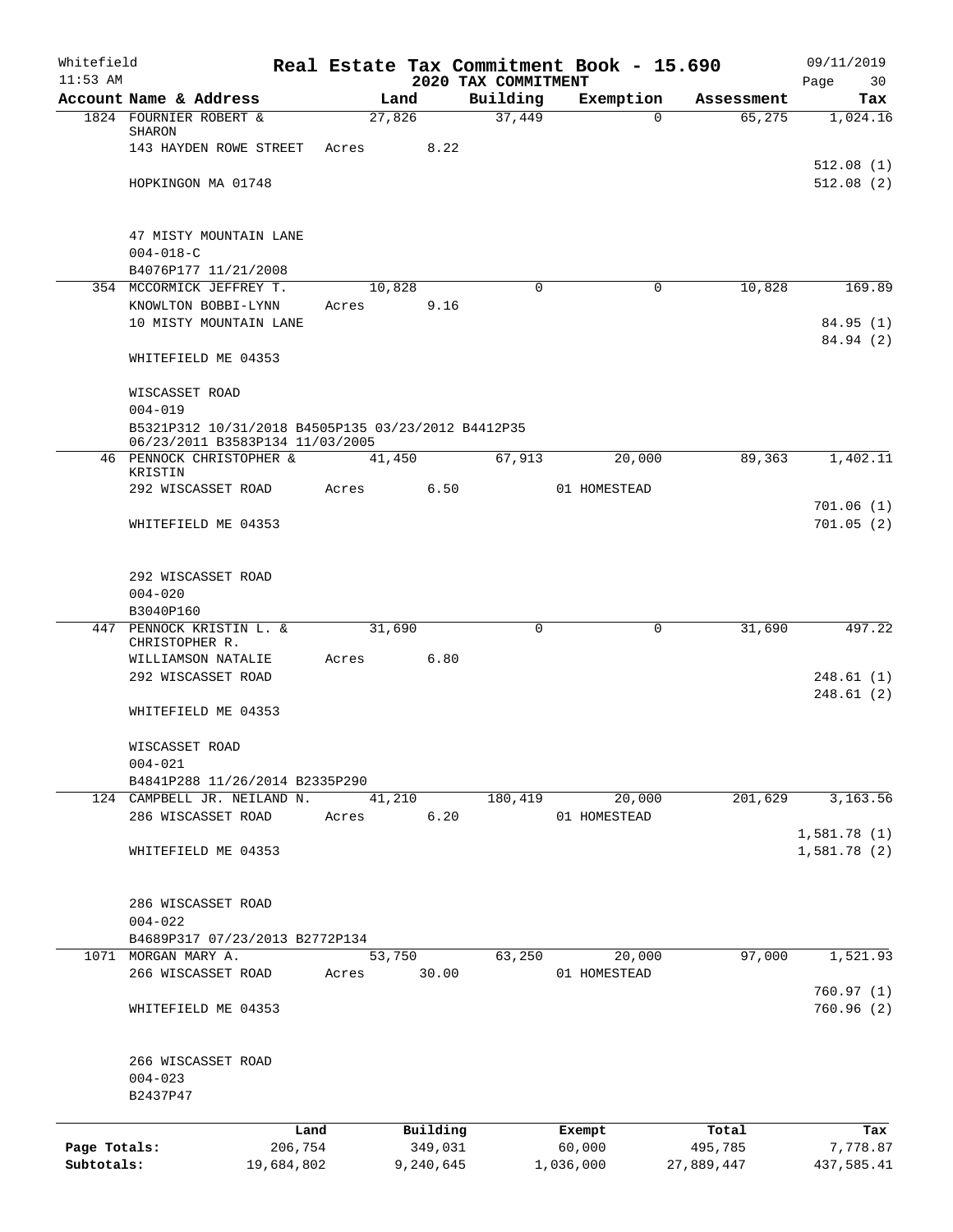| Whitefield<br>$11:53$ AM |                                                          |       |                 | 2020 TAX COMMITMENT | Real Estate Tax Commitment Book - 15.690   |            | 09/11/2019<br>Page<br>31 |
|--------------------------|----------------------------------------------------------|-------|-----------------|---------------------|--------------------------------------------|------------|--------------------------|
|                          | Account Name & Address                                   |       | Land            | Building            | Exemption                                  | Assessment | Tax                      |
|                          | 181 MORGAN MARY A.                                       |       | 30,750          | 72,608              | $\Omega$                                   | 103,358    | 1,621.69                 |
|                          | 266 WISCASSET ROAD                                       | Acres | 2.00            |                     |                                            |            |                          |
|                          |                                                          |       |                 |                     |                                            |            | 810.85(1)                |
|                          | WHITEFIELD ME 04353                                      |       |                 |                     |                                            |            | 810.84 (2)               |
|                          | 268 WISCASSET ROAD                                       |       |                 |                     |                                            |            |                          |
|                          | $004 - 023 - A$                                          |       |                 |                     |                                            |            |                          |
|                          | B1388P134                                                |       |                 |                     |                                            |            |                          |
|                          | 942 MANCHESTER MARTHA J.                                 |       | 51,550          | 0                   | 0                                          | 51,550     | 808.82                   |
|                          | 77 MILL ROAD                                             | Acres | 42.00           |                     |                                            |            |                          |
|                          | EDGECOMB ME 04556                                        |       |                 |                     |                                            |            | 404.41(1)<br>404.41(2)   |
|                          |                                                          |       |                 |                     |                                            |            |                          |
|                          | WISCASSET ROAD                                           |       |                 |                     |                                            |            |                          |
|                          | $004 - 024$                                              |       |                 |                     |                                            |            |                          |
|                          | B2063P211<br>118 XAVIER MYRIAM M.                        |       | 31,500          | 73,912              | 20,000                                     | 85,412     | 1,340.11                 |
|                          | 253 WISCASSET ROAD                                       | Acres | 2.50            |                     | 01 HOMESTEAD                               |            |                          |
|                          |                                                          |       |                 |                     |                                            |            | 670.06(1)                |
|                          | WHITEFIELD ME 04353                                      |       |                 |                     |                                            |            | 670.05(2)                |
|                          | 253 WISCASSET ROAD                                       |       |                 |                     |                                            |            |                          |
|                          | $004 - 024 - A$                                          |       |                 |                     |                                            |            |                          |
|                          | B4007P121 05/20/2008                                     |       |                 |                     |                                            |            |                          |
|                          | 529 MANCHESTER MARTHA J.                                 |       | 5,700           | $\Omega$            | $\mathbf 0$                                | 5,700      | 89.43                    |
|                          | 77 MILL ROAD                                             | Acres | 3.80            |                     |                                            |            |                          |
|                          |                                                          |       |                 |                     |                                            |            | 44.72 (1)                |
|                          | EDGECOMB ME 04556                                        |       |                 |                     |                                            |            | 44.71 (2)                |
|                          | WISCASSET ROAD                                           |       |                 |                     |                                            |            |                          |
|                          | $004 - 025$                                              |       |                 |                     |                                            |            |                          |
|                          | B2063P211                                                |       |                 |                     |                                            |            |                          |
|                          | 785 VILLENEUVE WILLIAM J. &<br>JUDITH M.<br>10 FAWN LANE | Acres | 82,525<br>45.00 | 138,110             | 20,000<br>01 HOMESTEAD                     | 200,635    | 3,147.96                 |
|                          |                                                          |       |                 |                     |                                            |            | 1,573.98(1)              |
|                          | WHITEFIELD ME 04353                                      |       |                 |                     |                                            |            | 1,573.98(2)              |
|                          | 10 FAWN LANE                                             |       |                 |                     |                                            |            |                          |
|                          | $004 - 026$                                              |       |                 |                     |                                            |            |                          |
|                          | B4213P46 10/19/2009 B1064P234 05/01/1981                 |       |                 |                     |                                            |            |                          |
|                          | 1318 KITTREDGE JOEL &                                    |       | 37,650          | 131,268             | 20,000                                     | 148,918    | 2,336.52                 |
|                          | NICOLETTE                                                |       |                 |                     |                                            |            |                          |
|                          | P O BOX 123                                              | Acres | 8.00            |                     | 01 HOMESTEAD                               |            | 1,168.26(1)              |
|                          | WHITEFIELD ME 04353                                      |       |                 |                     |                                            |            | 1,168.26(2)              |
|                          | 7 SPRUCE LANE                                            |       |                 |                     |                                            |            |                          |
|                          | $004 - 027$                                              |       |                 |                     |                                            |            |                          |
|                          | B4759P305 02/27/2014 B2208P84                            |       |                 |                     |                                            |            |                          |
|                          |                                                          |       |                 |                     |                                            |            |                          |
|                          |                                                          |       | <b>Duilding</b> |                     | $P$ <sub>rea</sub> $m$ $\sim$ <sup>4</sup> |            |                          |

|              | Land       | Building  | Exempt    | Total      | Tax        |
|--------------|------------|-----------|-----------|------------|------------|
| Page Totals: | 239,675    | 415,898   | 60,000    | 595,573    | 9,344.53   |
| Subtotals:   | 19,924,477 | 9,656,543 | 1,096,000 | 28,485,020 | 446,929.94 |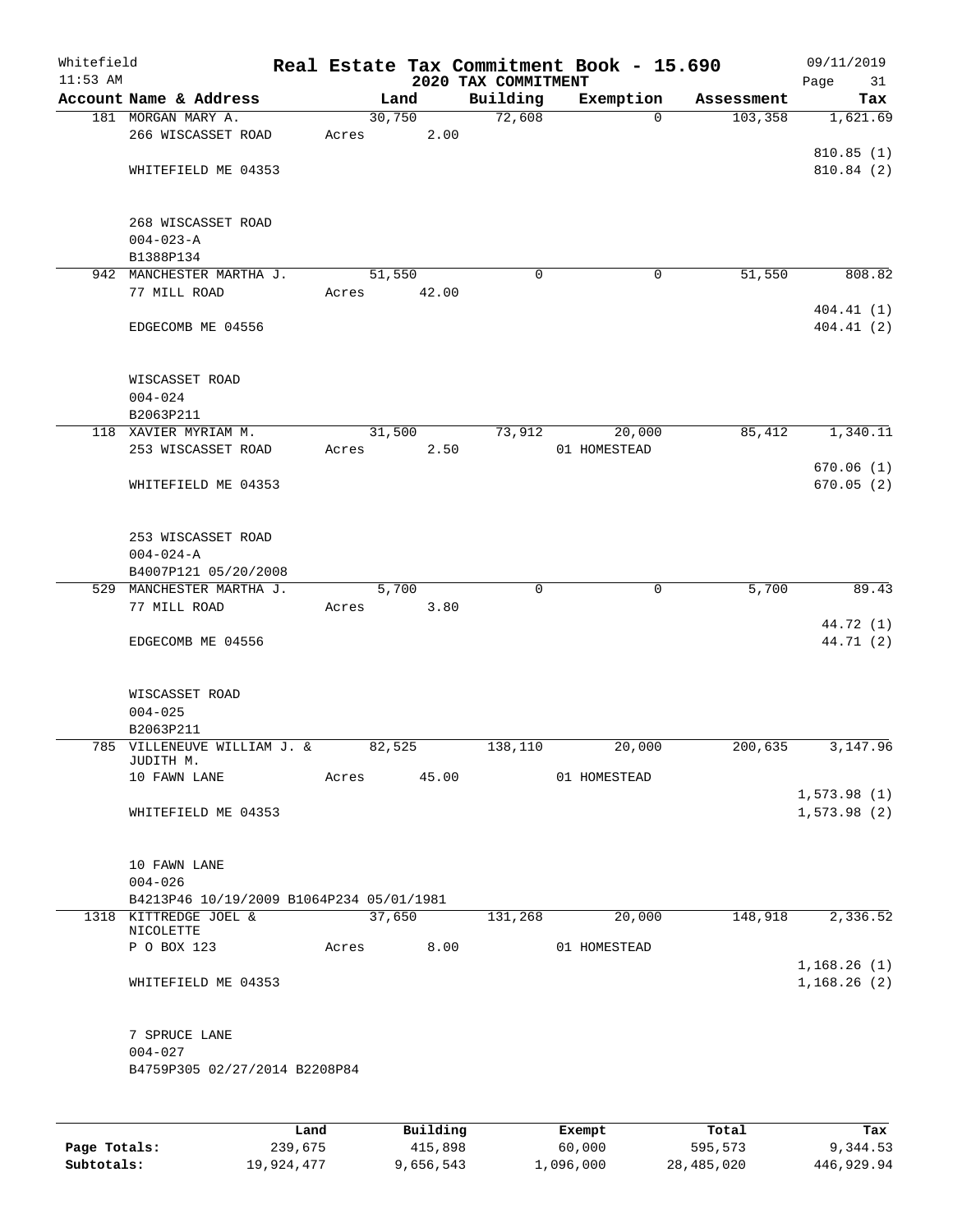| Whitefield<br>$11:53$ AM |                                                                             |              |       |                 | 2020 TAX COMMITMENT | Real Estate Tax Commitment Book - 15.690 |              | 09/11/2019<br>Page<br>32     |
|--------------------------|-----------------------------------------------------------------------------|--------------|-------|-----------------|---------------------|------------------------------------------|--------------|------------------------------|
|                          | Account Name & Address                                                      |              |       | Land            | Building            | Exemption                                | Assessment   | Tax                          |
|                          | 62 KITTREDGE JOEL C. &                                                      |              |       | 35,900          | 110,861             | $\Omega$                                 | 146,761      | 2,302.68                     |
|                          | NICOLETTE ANNE                                                              |              |       |                 |                     |                                          |              |                              |
|                          | P.O. BOX 123                                                                |              | Acres | 2.10            |                     |                                          |              |                              |
|                          | WHITEFIELD ME 04353                                                         |              |       |                 |                     |                                          |              | 1, 151.34(1)<br>1, 151.34(2) |
|                          |                                                                             |              |       |                 |                     |                                          |              |                              |
|                          |                                                                             |              |       |                 |                     |                                          |              |                              |
|                          | 9 SPRUCE LANE                                                               |              |       |                 |                     |                                          |              |                              |
|                          | $004 - 027 - B$                                                             |              |       |                 |                     |                                          |              |                              |
|                          | B4898P290 06/22/2015 B2480P97 06/29/1999                                    |              |       |                 |                     |                                          |              |                              |
|                          | 1052 TIMKO MARK<br>451 ERICO AVENUE                                         |              | Acres | 66,750<br>70.00 | 111,581             | $\Omega$                                 | 178,331      | 2,798.01                     |
|                          |                                                                             |              |       |                 |                     |                                          |              | 1,399.01(1)                  |
|                          | ELIZABETH NJ 07202                                                          |              |       |                 |                     |                                          |              | 1,399.00(2)                  |
|                          |                                                                             |              |       |                 |                     |                                          |              |                              |
|                          |                                                                             |              |       |                 |                     |                                          |              |                              |
|                          | 5 FAWN LANE                                                                 |              |       |                 |                     |                                          |              |                              |
|                          | $004 - 028$                                                                 |              |       |                 |                     |                                          |              |                              |
|                          | B4915P251 08/07/2015 B4319P249 09/22/2010 B2503P78<br>25 TOUSIGNANT DANIEL, |              |       | 35,000          | 88,517              | 0                                        | 123,517      | 1,937.98                     |
|                          | TRUSTEE                                                                     |              |       |                 |                     |                                          |              |                              |
|                          | GERAS JAMES SCOTT,                                                          |              | Acres | 1.50            |                     |                                          |              |                              |
|                          | <b>TRUSTEE</b><br>214 WISCASSET ROAD                                        |              |       |                 |                     |                                          |              | 968.99(1)                    |
|                          |                                                                             |              |       |                 |                     |                                          |              | 968.99(2)                    |
|                          | WHITEFIELD ME 04353                                                         |              |       |                 |                     |                                          |              |                              |
|                          |                                                                             |              |       |                 |                     |                                          |              |                              |
|                          | 214 WISCASSET ROAD                                                          |              |       |                 |                     |                                          |              |                              |
|                          | $004 - 029$                                                                 |              |       |                 |                     |                                          |              |                              |
|                          | B4892P58 06/03/2015 B3877P76 07/09/2007 B3855P302<br>05/25/2007             |              |       |                 |                     |                                          |              |                              |
|                          | 1537 CHASE RICHARD R.                                                       |              |       | 42,650          | 1,933               | $\Omega$                                 | 44,583       | 699.51                       |
|                          | 175 WISCASSET ROAD                                                          |              | Acres | 8.00            |                     |                                          |              |                              |
|                          |                                                                             |              |       |                 |                     |                                          |              | 349.76 (1)                   |
|                          | WHITEFIELD ME 04353                                                         |              |       |                 |                     |                                          |              | 349.75 (2)                   |
|                          |                                                                             |              |       |                 |                     |                                          |              |                              |
|                          | 164 WISCASSET ROAD                                                          |              |       |                 |                     |                                          |              |                              |
|                          | $004 - 030$                                                                 |              |       |                 |                     |                                          |              |                              |
|                          | B4296P1 07/15/2010 B1433P280                                                |              |       |                 |                     |                                          |              |                              |
|                          | 274 CHASE RICHARD R.                                                        |              |       | 86,250          | 83,774              | 26,000                                   | 144,024      | 2,259.74                     |
|                          | 175 WISCASSET ROAD                                                          |              | Acres | 89.00           |                     | 01 HOMESTEAD                             |              |                              |
|                          | WHITEFIELD ME 04353                                                         |              |       |                 |                     | 05 VET EXEMPTION                         |              | 1,129.87(1)<br>1, 129.87(2)  |
|                          |                                                                             |              |       |                 |                     |                                          |              |                              |
|                          |                                                                             |              |       |                 |                     |                                          |              |                              |
|                          | 175 WISCASSET ROAD                                                          |              |       |                 |                     |                                          |              |                              |
|                          | $004 - 031$                                                                 |              |       |                 |                     |                                          |              |                              |
|                          | B1433P280                                                                   |              |       |                 |                     |                                          |              |                              |
| 1641                     | GRADY STEVEN J.<br>8 JEWETT LANE                                            |              |       | 33,170          | 0                   | 0                                        | 33,170       | 520.44                       |
|                          |                                                                             |              | Acres | 14.90           |                     |                                          |              | 260.22(1)                    |
|                          | WHITEFIELD ME 04353                                                         |              |       |                 |                     |                                          |              | 260.22(2)                    |
|                          |                                                                             |              |       |                 |                     |                                          |              |                              |
|                          |                                                                             |              |       |                 |                     |                                          |              |                              |
|                          | CROCKER AVENUE                                                              |              |       |                 |                     |                                          |              |                              |
|                          | $004 - 032$                                                                 |              |       |                 |                     |                                          |              |                              |
|                          | B4826P78 10/08/2014 B4620P10 01/22/2013 B3465P137<br>04/14/2005             |              |       |                 |                     |                                          |              |                              |
|                          |                                                                             | Land         |       | Building        |                     | Exempt                                   | Total        | Tax                          |
| Page Totals:             |                                                                             | 299,720      |       | 396,666         |                     | 26,000                                   | 670,386      | 10,518.36                    |
| Subtotals:               |                                                                             | 20, 224, 197 |       | 10,053,209      |                     | 1,122,000                                | 29, 155, 406 | 457, 448.30                  |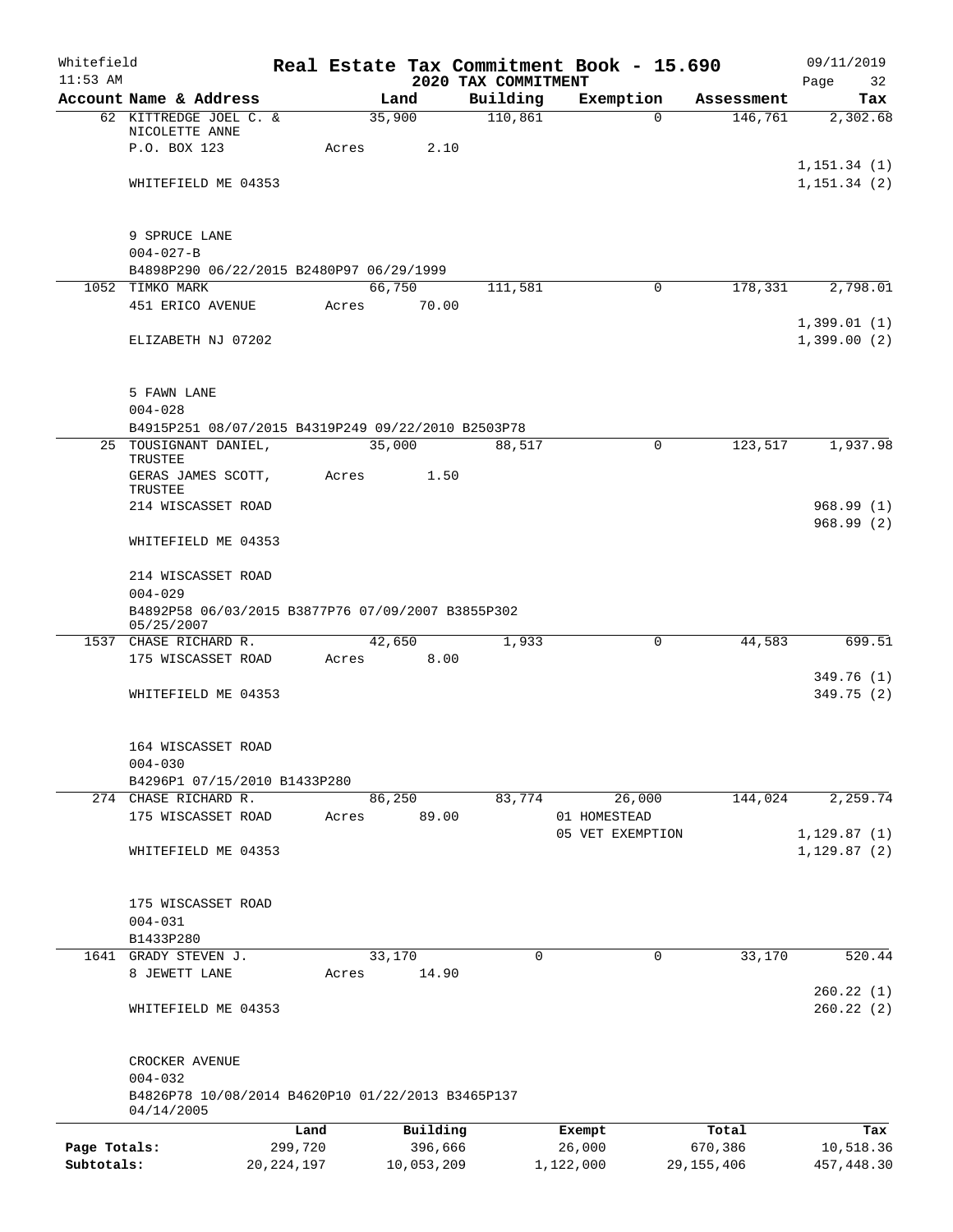| Whitefield<br>$11:53$ AM |                                           |       |        |       | 2020 TAX COMMITMENT | Real Estate Tax Commitment Book - 15.690 |            | 09/11/2019<br>Page<br>33 |
|--------------------------|-------------------------------------------|-------|--------|-------|---------------------|------------------------------------------|------------|--------------------------|
|                          | Account Name & Address                    |       | Land   |       | Building            | Exemption                                | Assessment | Tax                      |
|                          | 1522 CHASE ROBERTA                        |       | 4,800  |       | $\mathbf 0$         | $\Omega$                                 | 4,800      | 75.31                    |
|                          | 79 WISCASSET ROAD                         | Acres |        | 3.20  |                     |                                          |            |                          |
|                          |                                           |       |        |       |                     |                                          |            | 37.66(1)                 |
|                          | WHITEFIELD ME 04353                       |       |        |       |                     |                                          |            | 37.65(2)                 |
|                          | CROCKER AVENUE                            |       |        |       |                     |                                          |            |                          |
|                          | $004 - 033$                               |       |        |       |                     |                                          |            |                          |
|                          | B2837P130                                 |       |        |       |                     |                                          |            |                          |
|                          | 1390 CHASE ROBERTA                        |       | 4,800  |       | $\mathbf 0$         | 0                                        | 4,800      | 75.31                    |
|                          | 79 WISCASSET ROAD                         | Acres |        | 3.20  |                     |                                          |            | 37.66(1)                 |
|                          | WHITEFIELD ME 04353                       |       |        |       |                     |                                          |            | 37.65(2)                 |
|                          | CROCKER AVENUE                            |       |        |       |                     |                                          |            |                          |
|                          | $004 - 034$                               |       |        |       |                     |                                          |            |                          |
|                          | B1517P149                                 |       |        |       |                     |                                          |            |                          |
|                          | 407 CHASE ROBERTA                         |       | 13,020 |       | 0                   | 0                                        | 13,020     | 204.28                   |
|                          | 79 WISCASSET ROAD                         | Acres |        | 11.90 |                     |                                          |            |                          |
|                          |                                           |       |        |       |                     |                                          |            | 102.14(1)                |
|                          | WHITEFIELD ME 04353                       |       |        |       |                     |                                          |            | 102.14(2)                |
|                          | CROCKER AVENUE                            |       |        |       |                     |                                          |            |                          |
|                          | $004 - 035$                               |       |        |       |                     |                                          |            |                          |
|                          | B1517P149                                 |       |        |       |                     |                                          |            |                          |
|                          | 1270 ROGERS, WILLIAM                      |       | 28,450 |       | 3,500               | 0                                        | 31,950     | 501.30                   |
|                          | P.O. BOX 57                               | Acres |        | 9.00  |                     |                                          |            |                          |
|                          | NEW VINEYARD ME 04956                     |       |        |       |                     |                                          |            | 250.65(1)<br>250.65(2)   |
|                          |                                           |       |        |       |                     |                                          |            |                          |
|                          | CROCKER AVENUE                            |       |        |       |                     |                                          |            |                          |
|                          | $004 - 036$<br>B5202P6 11/10/2017         |       |        |       |                     |                                          |            |                          |
|                          | 1905 HUBER, WILBUR ROSS, II.              |       | 28,450 |       | 0                   | 0                                        | 28,450     | 446.38                   |
|                          | 34 CHEWONKI NECK ROAD                     | Acres |        | 9.00  |                     |                                          |            |                          |
|                          |                                           |       |        |       |                     |                                          |            | 223.19(1)                |
|                          | WISCASSET ME 04578                        |       |        |       |                     |                                          |            | 223.19(2)                |
|                          | CROCKER AVENUE                            |       |        |       |                     |                                          |            |                          |
|                          | $004 - 036 - 001$                         |       |        |       |                     |                                          |            |                          |
|                          | B5001P40 05/05/2016                       |       |        |       |                     |                                          |            |                          |
|                          | 1190 GRADY STEVEN J.                      |       | 16,250 |       | $\Omega$            | 0                                        | 16,250     | 254.96                   |
|                          | 8 JEWETT LANE                             | Acres |        | 15.00 |                     |                                          |            |                          |
|                          |                                           |       |        |       |                     |                                          |            | 127.48(1)                |
|                          | WHITEFIELD ME 04353                       |       |        |       |                     |                                          |            | 127.48(2)                |
|                          | CROCKER AVENUE                            |       |        |       |                     |                                          |            |                          |
|                          | $004 - 037$                               |       |        |       |                     |                                          |            |                          |
|                          | B4882P226 05/04/2015 B2540P325 02/14/2000 |       |        |       |                     |                                          |            |                          |
|                          |                                           |       |        |       |                     |                                          |            |                          |
|                          |                                           |       |        |       |                     |                                          |            |                          |

|              | Land         | Building   | Exempt    | Total        | Tax        |
|--------------|--------------|------------|-----------|--------------|------------|
| Page Totals: | 95,770       | 3,500      |           | 99,270       | 1,557.54   |
| Subtotals:   | 20, 319, 967 | 10,056,709 | 1,122,000 | 29, 254, 676 | 459,005.84 |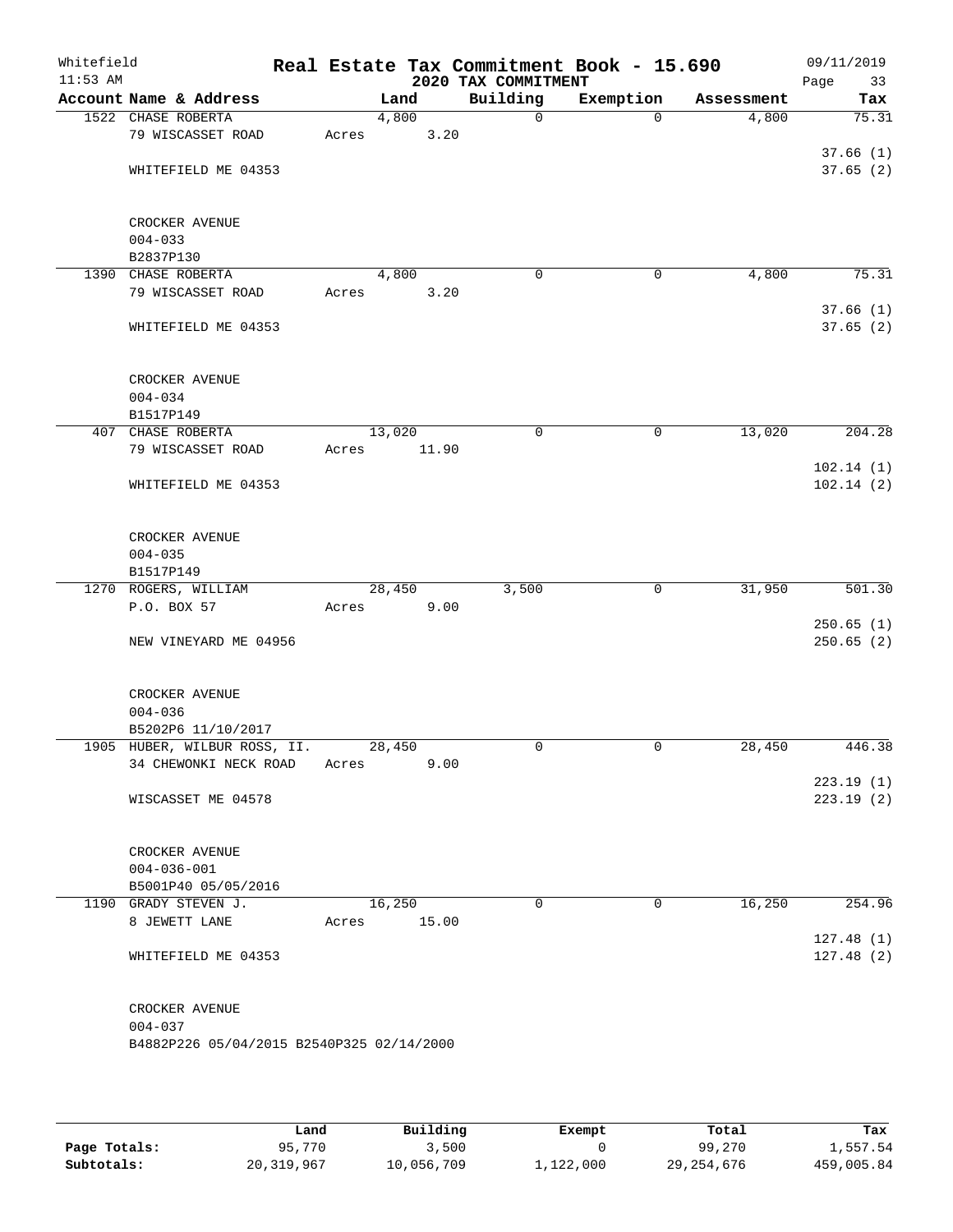| Whitefield<br>$11:53$ AM |                                                     |        |          |                                 | Real Estate Tax Commitment Book - 15.690 |            | 09/11/2019        |
|--------------------------|-----------------------------------------------------|--------|----------|---------------------------------|------------------------------------------|------------|-------------------|
|                          | Account Name & Address                              |        | Land     | 2020 TAX COMMITMENT<br>Building | Exemption                                | Assessment | 34<br>Page<br>Tax |
|                          | 910 CEDERLUND GREG                                  | 31,650 |          | 0                               | $\Omega$                                 | 31,650     | 496.59            |
|                          | 28 TRAILS END                                       | Acres  | 13.00    |                                 |                                          |            |                   |
|                          |                                                     |        |          |                                 |                                          |            | 248.30(1)         |
|                          | FREEPORT ME 04032                                   |        |          |                                 |                                          |            | 248.29(2)         |
|                          |                                                     |        |          |                                 |                                          |            |                   |
|                          | CROCKER AVENUE                                      |        |          |                                 |                                          |            |                   |
|                          | $004 - 038$                                         |        |          |                                 |                                          |            |                   |
|                          | B1630P331                                           |        |          |                                 |                                          |            |                   |
|                          | 518 CHASE RICHARD R.                                |        | 37,562   | $\Omega$                        | 0                                        | 37,562     | 589.35            |
|                          | 175 WISCASSET ROAD                                  | Acres  | 20.48    |                                 |                                          |            |                   |
|                          |                                                     |        |          |                                 |                                          |            | 294.68(1)         |
|                          | WHITEFIELD ME 04353                                 |        |          |                                 |                                          |            | 294.67 (2)        |
|                          | CROCKER AVENUE                                      |        |          |                                 |                                          |            |                   |
|                          | $004 - 039$                                         |        |          |                                 |                                          |            |                   |
|                          | B5097P268 12/27/2016 B4296P2 07/15/2010 B1433P280   |        |          |                                 |                                          |            |                   |
|                          | 666 CHASE KEITH F. JR. &                            | 33,250 |          | 0                               | $\mathbf 0$                              | 33,250     | 521.69            |
|                          | MARTHA                                              |        |          |                                 |                                          |            |                   |
|                          | 21 ARBOR HILLS DRIVE                                | Acres  | 15.00    |                                 |                                          |            |                   |
|                          |                                                     |        |          |                                 |                                          |            | 260.85(1)         |
|                          | KINGSTON MA 02364                                   |        |          |                                 |                                          |            | 260.84(2)         |
|                          | CROCKER AVENUE                                      |        |          |                                 |                                          |            |                   |
|                          | $004 - 039 - A$                                     |        |          |                                 |                                          |            |                   |
| 358                      | KELLEY EUGENE W & JAMES                             | 56,935 |          | 0                               | 0                                        | 56,935     | 893.31            |
|                          | W.                                                  |        |          |                                 |                                          |            |                   |
|                          | 226 ATLANTIC AVENUE                                 | Acres  | 50.37    |                                 |                                          |            |                   |
|                          |                                                     |        |          |                                 |                                          |            | 446.66(1)         |
|                          | BOOTHBAY HARBOR ME<br>04538                         |        |          |                                 |                                          |            | 446.65(2)         |
|                          | CROCKER AVENUE NORTH                                |        |          |                                 |                                          |            |                   |
|                          | $004 - 041$                                         |        |          |                                 |                                          |            |                   |
|                          | B4295P316 07/15/2010 B4278P252 05/21/2010 B2229P13  |        |          |                                 |                                          |            |                   |
|                          | 77 KELLEY EUGENE W. &                               | 97,250 |          | 0                               | $\mathbf 0$                              | 97,250     | 1,525.85          |
|                          | JAMES W.                                            |        |          |                                 |                                          |            |                   |
|                          | 226 ATLANTIC AVENUE                                 | Acres  | 131.00   |                                 |                                          |            |                   |
|                          |                                                     |        |          |                                 |                                          |            | 762.93(1)         |
|                          | BOOTHBAY HARBOR ME                                  |        |          |                                 |                                          |            | 762.92(2)         |
|                          | 04538                                               |        |          |                                 |                                          |            |                   |
|                          | CROCKER AVENUE                                      |        |          |                                 |                                          |            |                   |
|                          | $004 - 042$                                         |        |          |                                 |                                          |            |                   |
|                          | B4884P290 05/12/2015                                |        |          |                                 |                                          |            |                   |
|                          | 928 CHASE RICHARD R.                                | 12,300 |          | $\Omega$                        | 0                                        | 12,300     | 192.99            |
|                          | 175 WISCASSET ROAD                                  | Acres  | 11.00    |                                 |                                          |            |                   |
|                          |                                                     |        |          |                                 |                                          |            | 96.50(1)          |
|                          | WHITEFIELD ME 04353                                 |        |          |                                 |                                          |            | 96.49(2)          |
|                          | CROCKER AVENUE                                      |        |          |                                 |                                          |            |                   |
|                          | $004 - 043$                                         |        |          |                                 |                                          |            |                   |
|                          | B5097P267 12/27/2016 B4295P320 07/15/2010 B1433P280 |        |          |                                 |                                          |            |                   |
|                          |                                                     |        |          |                                 |                                          |            |                   |
|                          | Land                                                |        | Building |                                 | Exempt                                   | Total      | Tax               |
| Page Totals:             | 268,947                                             |        |          | 0                               | 0                                        | 268,947    | 4,219.78          |

**Subtotals:** 20,588,914 10,056,709 1,122,000 29,523,623 463,225.62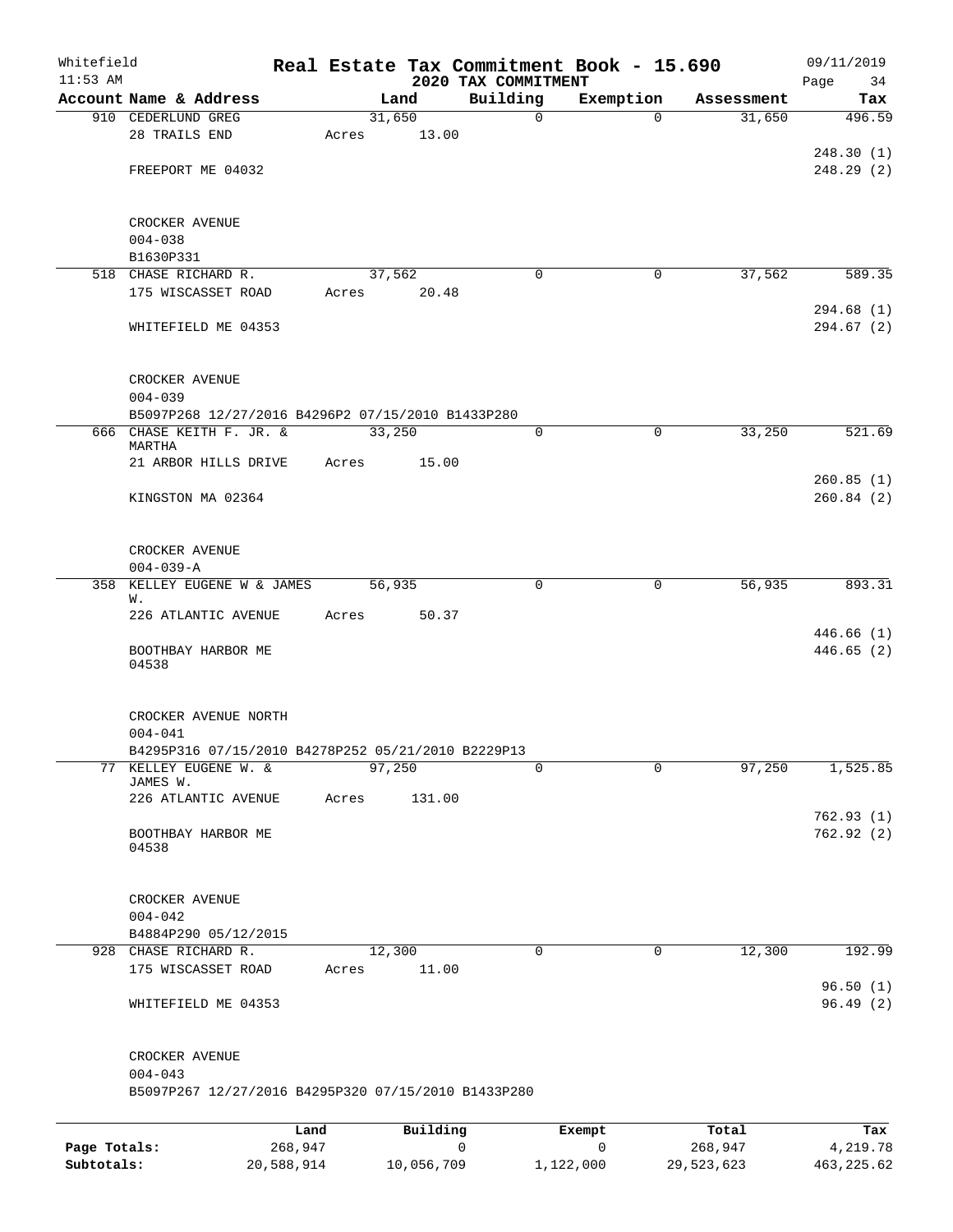| Whitefield   |                                           |            |                  |                         | Real Estate Tax Commitment Book - 15.690 |              | 09/11/2019             |
|--------------|-------------------------------------------|------------|------------------|-------------------------|------------------------------------------|--------------|------------------------|
| $11:53$ AM   |                                           |            |                  | 2020 TAX COMMITMENT     |                                          |              | Page<br>35             |
|              | Account Name & Address                    |            | Land<br>104, 250 | Building<br>$\mathbf 0$ | Exemption<br>$\Omega$                    | Assessment   | Tax                    |
|              | 832 CHASE ROBERTA<br>79 WISCASSET ROAD    | Acres      | 145.00           |                         |                                          | 104,250      | 1,635.68               |
|              |                                           |            |                  |                         |                                          |              | 817.84 (1)             |
|              | WHITEFIELD ME 04353                       |            |                  |                         |                                          |              | 817.84 (2)             |
|              |                                           |            |                  |                         |                                          |              |                        |
|              | CROCKER AVENUE                            |            |                  |                         |                                          |              |                        |
|              | $004 - 044$                               |            |                  |                         |                                          |              |                        |
|              | B1517P146                                 |            |                  |                         |                                          |              |                        |
|              | 1638 KEEP WESLEY R. &                     |            | 36,050           | 98,496                  | 20,000                                   | 114,546      | 1,797.23               |
|              | CONSTANCE L.                              |            |                  |                         |                                          |              |                        |
|              | 276 PITTSTON ROAD                         | Acres      | 6.00             |                         | 01 HOMESTEAD                             |              | 898.62 (1)             |
|              | WHITEFIELD ME 04353                       |            |                  |                         |                                          |              | 898.61 (2)             |
|              |                                           |            |                  |                         |                                          |              |                        |
|              | 276 PITTSTON ROAD                         |            |                  |                         |                                          |              |                        |
|              | $004 - 044 - A$                           |            |                  |                         |                                          |              |                        |
|              | B3313P238 06/22/2004                      |            |                  |                         |                                          |              |                        |
|              | 1232 DYER III ISAAC W.,<br>ISAAC C        |            | 76,750           | 0                       | $\mathbf 0$                              | 76,750       | 1,204.21               |
|              | DYER III ISAAC W., ERIC Acres<br>W        |            | 90.00            |                         |                                          |              |                        |
|              | 20 UPPER NARROWS LANE                     |            |                  |                         |                                          |              | 602.11(1)<br>602.10(2) |
|              | WINTHROP ME 04364                         |            |                  |                         |                                          |              |                        |
|              | HEMLOCK LANE                              |            |                  |                         |                                          |              |                        |
|              | $004 - 044 - B$                           |            |                  |                         |                                          |              |                        |
|              | B2972P13                                  |            |                  |                         |                                          |              |                        |
|              | 658 RAFTERY RYAN P. & GRACE               |            | 20,150           | 0                       | 0                                        | 20,150       | 316.15                 |
|              | Т.<br>7903 WELLINGTON ROAD                | Acres      | 1.60             |                         |                                          |              |                        |
|              |                                           |            |                  |                         |                                          |              | 158.08(1)              |
|              | ALEXANDRIA VA 22308                       |            |                  |                         |                                          |              | 158.07(2)              |
|              | PITTSTON ROAD                             |            |                  |                         |                                          |              |                        |
|              | $004 - 044 - B - 1$                       |            |                  |                         |                                          |              |                        |
|              | B4370P251 02/01/2011 B2823P205            |            |                  |                         |                                          |              |                        |
|              | 1455 RAFTERY RYAN P. & GRACE              |            | 38,150           | $\mathbf 0$             | $\mathbf 0$                              | 38,150       | 598.57                 |
|              | Т.                                        |            |                  |                         |                                          |              |                        |
|              | 7903 WELLINGTON ROAD                      | Acres      | 13.60            |                         |                                          |              |                        |
|              |                                           |            |                  |                         |                                          |              | 299.29(1)              |
|              | ALEXANDRIA VA 22308                       |            |                  |                         |                                          |              | 299.28(2)              |
|              | PITTSTON ROAD                             |            |                  |                         |                                          |              |                        |
|              | $004 - 044 - B - 2$                       |            |                  |                         |                                          |              |                        |
|              | B4370P251 02/01/2011 B2823P205            |            |                  |                         |                                          |              |                        |
|              | 120 CHASE RICHARD R.                      |            | 35,750           | $\Omega$                | $\Omega$                                 | 35,750       | 560.92                 |
|              | 175 WISCASSET ROAD                        | Acres      | 45.00            |                         |                                          |              |                        |
|              |                                           |            |                  |                         |                                          |              | 280.46(1)              |
|              | WHITEFIELD ME 04353                       |            |                  |                         |                                          |              | 280.46(2)              |
|              | CROCKER AVENUE                            |            |                  |                         |                                          |              |                        |
|              | $004 - 044 - C$                           |            |                  |                         |                                          |              |                        |
|              | B5097P266 12/27/2016 B4295P319 07/15/2010 |            |                  |                         |                                          |              |                        |
|              |                                           | Land       | Building         |                         | Exempt                                   | Total        | Tax                    |
| Page Totals: |                                           | 311,100    | 98,496           |                         | 20,000                                   | 389,596      | 6,112.76               |
| Subtotals:   |                                           | 20,900,014 | 10, 155, 205     |                         | 1,142,000                                | 29, 913, 219 | 469, 338.38            |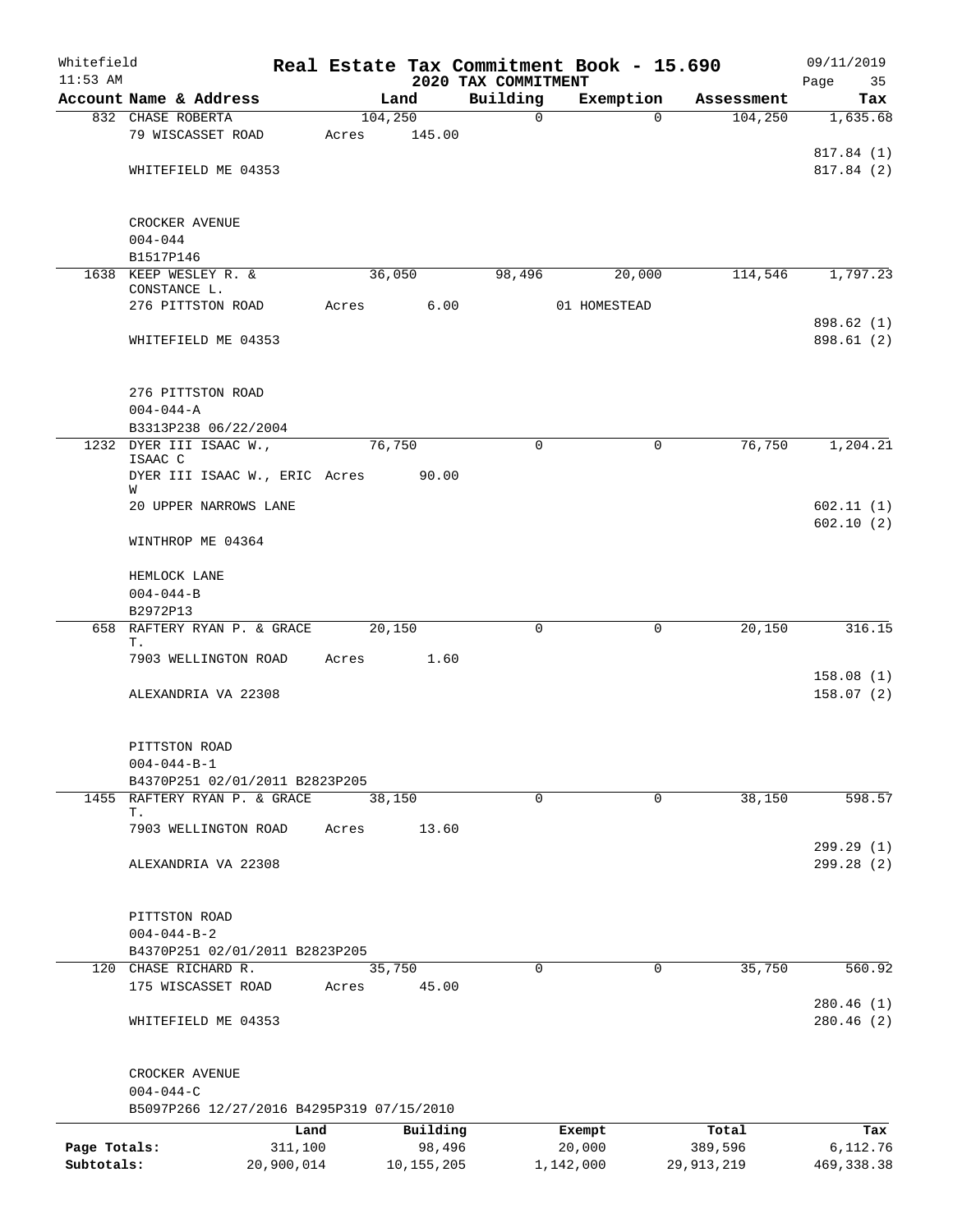| Whitefield<br>$11:53$ AM |                                                  |       |        |             | 2020 TAX COMMITMENT | Real Estate Tax Commitment Book - 15.690 |            | 09/11/2019<br>Page<br>36 |
|--------------------------|--------------------------------------------------|-------|--------|-------------|---------------------|------------------------------------------|------------|--------------------------|
|                          | Account Name & Address                           |       | Land   |             | Building            | Exemption                                | Assessment | Tax                      |
|                          | 1010 GREGORY ALAN                                |       | 36,690 |             | 78,293              | $\Omega$                                 | 114,983    | 1,804.08                 |
|                          | GREGORY WENDY L                                  |       | Acres  | 6.80        |                     |                                          |            |                          |
|                          | 238 PITTSTON ROAD                                |       |        |             |                     |                                          |            | 902.04(1)                |
|                          |                                                  |       |        |             |                     |                                          |            | 902.04(2)                |
|                          | WHITEFIELD ME 04353                              |       |        |             |                     |                                          |            |                          |
|                          |                                                  |       |        |             |                     |                                          |            |                          |
|                          | 238 PITTSTON ROAD                                |       |        |             |                     |                                          |            |                          |
|                          | $004 - 044 - D$<br>B4894P25 06/09/2015 B2941P179 |       |        |             |                     |                                          |            |                          |
|                          | 776 BUCKINGHAM, TERRI ANN                        |       | 6,150  |             | $\mathbf 0$         | $\mathbf 0$                              | 6,150      | 96.49                    |
|                          | P. O. BOX 592                                    | Acres |        | 4.10        |                     |                                          |            |                          |
|                          |                                                  |       |        |             |                     |                                          |            | 48.25(1)                 |
|                          | MANCHESTER ME 04351                              |       |        |             |                     |                                          |            | 48.24 (2)                |
|                          |                                                  |       |        |             |                     |                                          |            |                          |
|                          |                                                  |       |        |             |                     |                                          |            |                          |
|                          | PITTSTON ROAD                                    |       |        |             |                     |                                          |            |                          |
|                          | $004 - 044 - E$                                  |       |        |             |                     |                                          |            |                          |
|                          | B5058P210 08/23/2016 B5009P31 05/10/2016 B1932P6 |       |        |             |                     |                                          |            |                          |
|                          | 1904 GRADY, STEVEN J                             |       | 33,250 |             | 0                   | $\mathbf 0$                              | 33,250     | 521.69                   |
|                          | 8 JEWITT LANE                                    |       |        | Acres 15.00 |                     |                                          |            |                          |
|                          |                                                  |       |        |             |                     |                                          |            | 260.85(1)                |
|                          | WHITEFIELD ME 04353                              |       |        |             |                     |                                          |            | 260.84(2)                |
|                          |                                                  |       |        |             |                     |                                          |            |                          |
|                          | CROCKER AVENUE                                   |       |        |             |                     |                                          |            |                          |
|                          | $004 - 044 - F$                                  |       |        |             |                     |                                          |            |                          |
|                          | B5086P284 12/10/2016 B296P337 03/25/1895         |       |        |             |                     |                                          |            |                          |
|                          | 448 HELM, GREG A                                 |       | 37,226 |             | 117,585             | $\overline{0}$                           | 154,811    | 2,428.98                 |
|                          | 29 FREEMONT STREET, APT Acres                    |       |        | 7.47        |                     |                                          |            |                          |
|                          | 2                                                |       |        |             |                     |                                          |            |                          |
|                          |                                                  |       |        |             |                     |                                          |            | 1, 214.49(1)             |
|                          | GARDINER ME 04345                                |       |        |             |                     |                                          |            | 1, 214.49(2)             |
|                          |                                                  |       |        |             |                     |                                          |            |                          |
|                          | 184 PITTSTON ROAD                                |       |        |             |                     |                                          |            |                          |
|                          | $004 - 045$                                      |       |        |             |                     |                                          |            |                          |
|                          | B5078P267 11/22/2016 B5005P316 05/20/2016        |       |        |             |                     |                                          |            |                          |
|                          | 699 DANIELS VIVIAN S. &                          |       | 51,500 |             | 32,595              | 20,000                                   | 64,095     | 1,005.65                 |
|                          | GRACE                                            |       |        |             |                     |                                          |            |                          |
|                          | 204 PITTSTON ROAD                                |       | Acres  | 4.00        |                     | 01 HOMESTEAD                             |            |                          |
|                          |                                                  |       |        |             |                     |                                          |            | 502.83(1)                |
|                          | WHITEFIELD ME 04353                              |       |        |             |                     |                                          |            | 502.82(2)                |
|                          |                                                  |       |        |             |                     |                                          |            |                          |
|                          | 204 PITTSTON ROAD                                |       |        |             |                     |                                          |            |                          |
|                          | $004 - 046$                                      |       |        |             |                     |                                          |            |                          |
|                          | 1140 DANIELS DALE                                |       |        | $\Omega$    | 8,722               | 8,722                                    | $\Omega$   | 0.00                     |
|                          | 210 PITTSTON ROAD                                |       |        |             |                     | 01 HOMESTEAD                             |            |                          |
|                          |                                                  |       |        |             |                     |                                          |            |                          |
|                          | WHITEFIELD ME 04353                              |       |        |             |                     |                                          |            |                          |
|                          |                                                  |       |        |             |                     |                                          |            |                          |
|                          |                                                  |       |        |             |                     |                                          |            |                          |
|                          | 210 PITTSTON ROAD                                |       |        |             |                     |                                          |            |                          |
|                          | $004 - 046 - ON$                                 |       |        |             |                     |                                          |            |                          |
|                          |                                                  |       |        |             |                     |                                          |            |                          |
|                          |                                                  |       |        |             |                     |                                          |            |                          |
|                          |                                                  |       |        |             |                     |                                          |            |                          |

|              | Land       | Building   | Exempt    | Total      | Tax        |
|--------------|------------|------------|-----------|------------|------------|
| Page Totals: | 164,816    | 237,195    | 28,722    | 373,289    | 5,856.89   |
| Subtotals:   | 21,064,830 | 10,392,400 | 1,170,722 | 30,286,508 | 475,195.27 |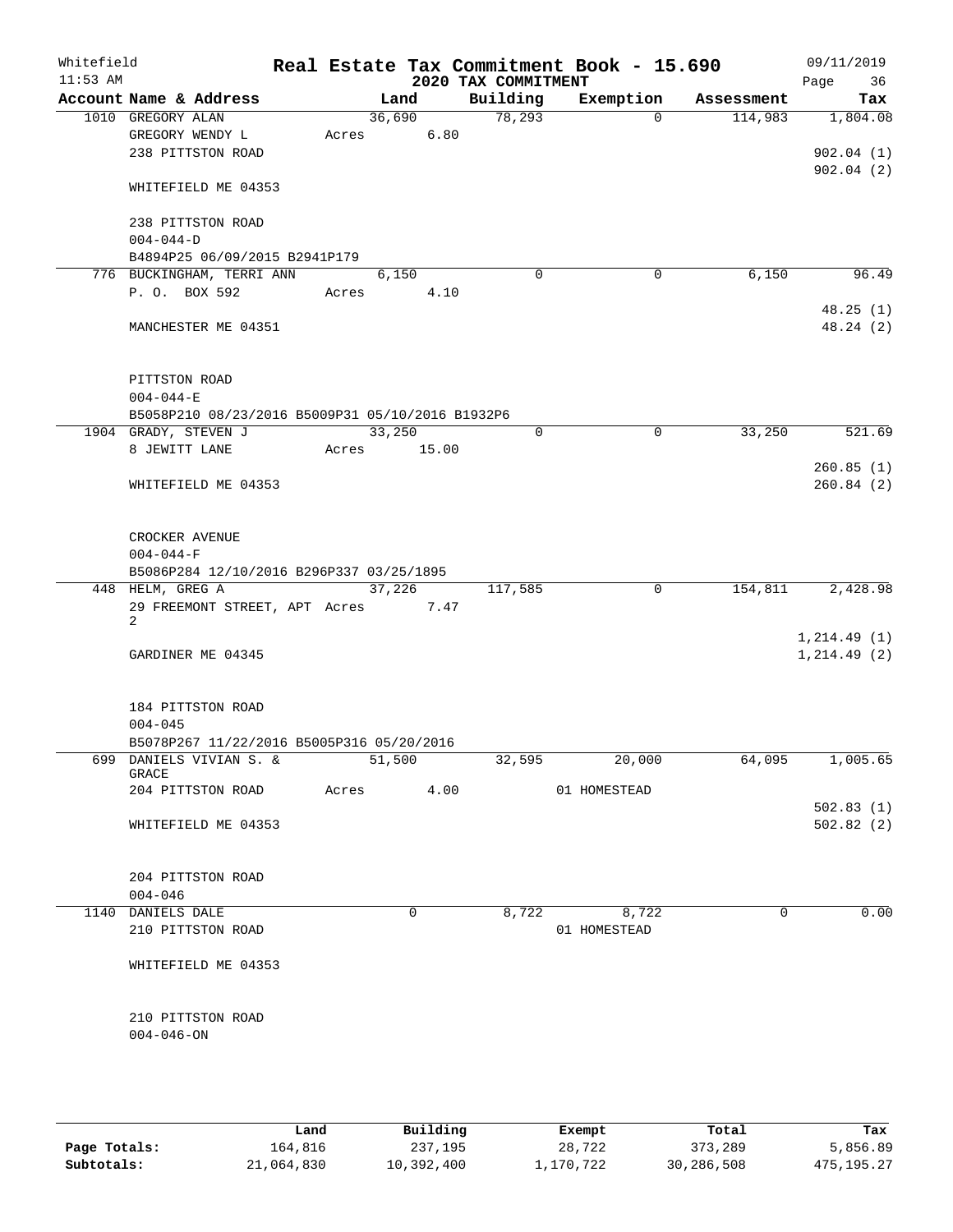| Whitefield |                                                   |        |        |                     | Real Estate Tax Commitment Book - 15.690 |            | 09/11/2019  |
|------------|---------------------------------------------------|--------|--------|---------------------|------------------------------------------|------------|-------------|
| $11:53$ AM |                                                   |        |        | 2020 TAX COMMITMENT |                                          |            | 37<br>Page  |
|            | Account Name & Address                            | Land   |        | Building            | Exemption                                | Assessment | Tax         |
|            | 1258 SULLIVAN JR MICHAEL G.<br>& MARLENE          | 40,150 |        | 29,593              | $\Omega$                                 | 69,743     | 1,094.27    |
|            | 222 PITTSTON ROAD                                 | Acres  | 1.60   |                     |                                          |            | 547.14(1)   |
|            | WHITEFIELD ME 04353                               |        |        |                     |                                          |            | 547.13(2)   |
|            | 218 PITTSTON ROAD<br>$004 - 047$                  |        |        |                     |                                          |            |             |
|            | B1915P12                                          |        |        |                     |                                          |            |             |
|            | 1058 SULLIVAN JR. MICHAEL G.<br>& MARLENE         |        | 0      | 22,632              | 22,632                                   | $\Omega$   | 0.00        |
|            | 222 PITTSTON ROAD                                 |        |        |                     | 01 HOMESTEAD<br>05 VET EXEMPTION         |            |             |
|            | WHITEFIELD ME 04353                               |        |        |                     |                                          |            |             |
|            |                                                   |        |        |                     |                                          |            |             |
|            | 222 PITTSTON ROAD<br>$004 - 047 - ON$             |        |        |                     |                                          |            |             |
|            | 958 DENHAM ARTHUR & ELAINE                        |        | 32,550 | 58,336              | 26,000                                   | 64,886     | 1,018.06    |
|            | 230 PITTSTON ROAD                                 | Acres  | 3.20   |                     | 05 VET EXEMPTION<br>01 HOMESTEAD         |            | 509.03(1)   |
|            | WHITEFIELD ME 04353                               |        |        |                     |                                          |            | 509.03(2)   |
|            | 230 PITTSTON ROAD                                 |        |        |                     |                                          |            |             |
|            | $004 - 048$                                       |        |        |                     |                                          |            |             |
| 1618       | DAXLAND-DRIFT ROAD<br>REALTY TRUST                | 59,565 |        | 202,040             | 0                                        | 261,605    | 4,104.58    |
|            | KARL & MARY LOU DAXLAND Acres<br>TRUSTEES         |        | 25.10  |                     |                                          |            |             |
|            | P. O. BOX 3420                                    |        |        |                     |                                          |            | 2,052.29(1) |
|            | 922 DRIFT ROAD                                    |        |        |                     |                                          |            | 2,052.29(2) |
|            | WESTPORT MA 02790                                 |        |        |                     |                                          |            |             |
|            | 527 HEAD TIDE ROAD                                |        |        |                     |                                          |            |             |
|            | $005 - 001$                                       |        |        |                     |                                          |            |             |
|            | B5102P209 11/03/2016 B4586P40 10/29/2012 B1296P52 |        |        |                     | $\Omega$                                 |            |             |
|            | 1882 BERGERON MARK D. &<br>MARIE A.               | 22,250 |        | 0                   |                                          | 22,250     | 349.10      |
|            | 109 APPLE RIDGE ROAD                              | Acres  | 2.50   |                     |                                          |            | 174.55(1)   |
|            | WEST SPRINGFIELD MA                               |        |        |                     |                                          |            | 174.55(2)   |
|            | 01089                                             |        |        |                     |                                          |            |             |
|            | HEAD TIDE ROAD                                    |        |        |                     |                                          |            |             |
|            | $005 - 001 - A$                                   |        |        |                     |                                          |            |             |
|            | B5102P214 11/10/2016 B4971P100 01/22/2016         |        |        |                     |                                          |            |             |

|              | Land       | Building   | Exempt    | Total      | Tax        |
|--------------|------------|------------|-----------|------------|------------|
| Page Totals: | 154.515    | 312,601    | 48,632    | 418,484    | 6,566.01   |
| Subtotals:   | 21,219,345 | 10,705,001 | 1,219,354 | 30,704,992 | 481,761.28 |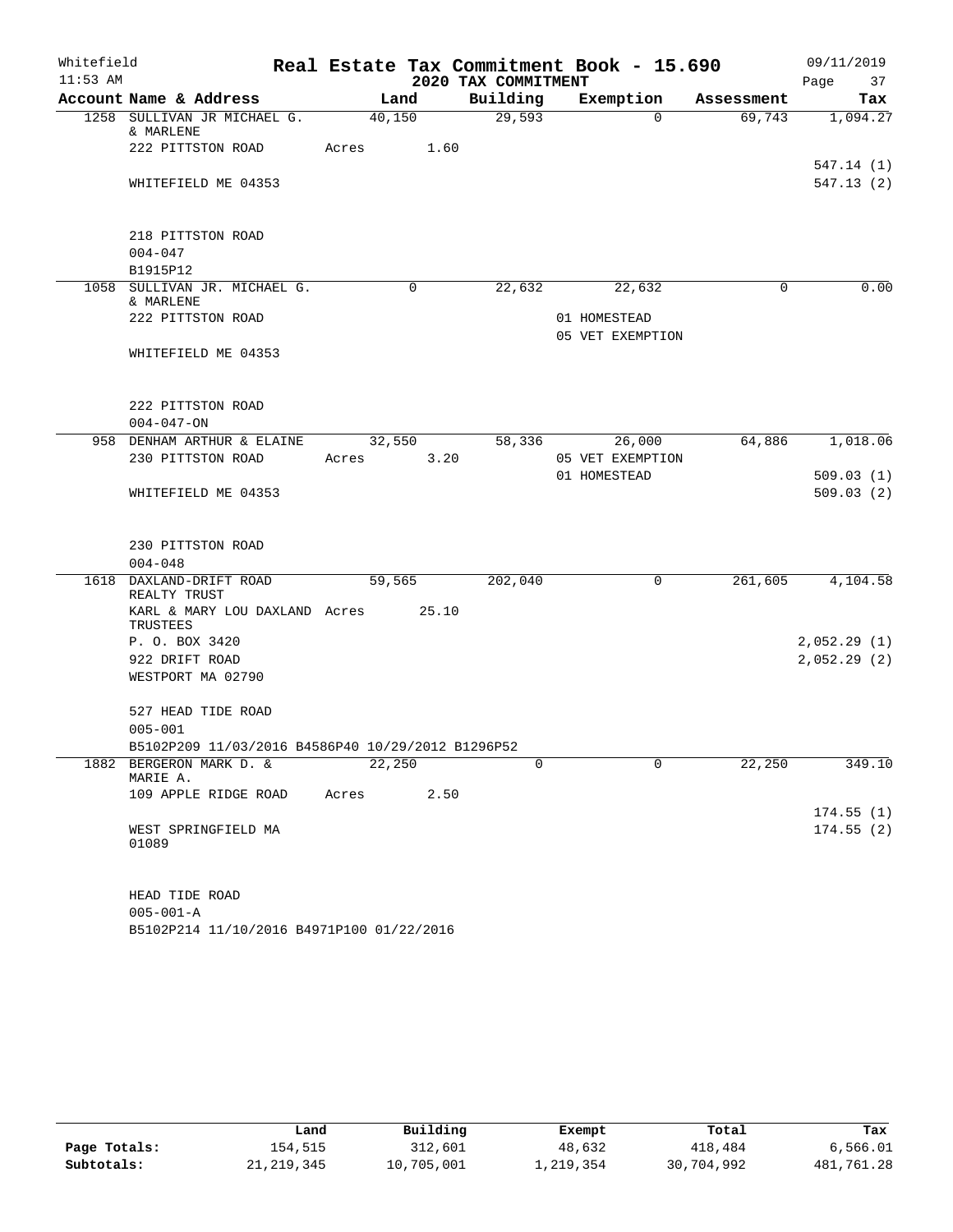| Whitefield<br>$11:53$ AM |                                                                                            |              |             |                 | 2020 TAX COMMITMENT | Real Estate Tax Commitment Book - 15.690 |              | 09/11/2019<br>Page<br>38     |
|--------------------------|--------------------------------------------------------------------------------------------|--------------|-------------|-----------------|---------------------|------------------------------------------|--------------|------------------------------|
|                          | Account Name & Address                                                                     |              |             | Land            | Building            | Exemption                                | Assessment   | Tax                          |
|                          | 1292 SLAYMAN CLIFFORD L.<br>REVOCABLE TRUST<br>C/O- CLIFFORD L.<br>SLAYMAN<br>5 BRIAR LANE |              | Acres       | 40,500<br>25.00 | $\mathsf{O}$        | $\Omega$                                 | 40,500       | 635.44<br>317.72(1)          |
|                          | HAMDEN CT 06511                                                                            |              |             |                 |                     |                                          |              | 317.72 (2)                   |
|                          | HEAD TIDE ROAD<br>$005 - 002$<br>B5255P117 05/04/2018                                      |              |             |                 |                     |                                          |              |                              |
|                          | 1211 HUNNIBELL SHERRILL                                                                    |              |             | 49,050          | 79,318              | 0                                        | 128,368      | 2,014.09                     |
|                          | 95 CHESTNUT STREET                                                                         |              | Acres 16.00 |                 |                     |                                          |              | 1,007.05(1)                  |
|                          | REHOBOTH MA 02769                                                                          |              |             |                 |                     |                                          |              | 1,007.04(2)                  |
|                          | 461 HEAD TIDE ROAD<br>$005 - 003$                                                          |              |             |                 |                     |                                          |              |                              |
|                          | B2164P257<br>486 TALACKO LYNN J. &                                                         |              |             | 47,802          | 171,811             | 20,000                                   | 199,613      | 3,131.93                     |
|                          | DEBORAH H.                                                                                 |              |             |                 |                     |                                          |              |                              |
|                          | 425 HEAD TIDE ROAD                                                                         |              | Acres       | 14.44           |                     | 01 HOMESTEAD                             |              |                              |
|                          | WHITEFIELD ME 04353                                                                        |              |             |                 |                     |                                          |              | 1,565.97(1)<br>1,565.96(2)   |
|                          | 425 HEAD TIDE ROAD<br>$005 - 004$<br>B4024P111 06/26/2008 B1605P175                        |              |             |                 |                     |                                          |              |                              |
| 1247                     | HITZ KYLEE L. & VANESSA                                                                    |              |             | 38,298          | $\Omega$            | $\mathbf 0$                              | 38,298       | 600.90                       |
|                          | Α.                                                                                         |              |             |                 |                     |                                          |              |                              |
|                          | * HUNNIBELL                                                                                |              | Acres       | 15.06           |                     |                                          |              |                              |
|                          | 95 CHESTNUT STREET<br>REHOBOTH MA 02769                                                    |              |             |                 |                     |                                          |              | 300.45(1)<br>300.45(2)       |
|                          | HEAD TIDE ROAD<br>$005 - 004 - A$                                                          |              |             |                 |                     |                                          |              |                              |
|                          | B3179P2                                                                                    |              |             |                 |                     |                                          |              |                              |
| 57                       | TOWNSEND DANIEL S. &<br>KARYN V.                                                           |              |             | 56,826<br>27.04 | 110,744             | $\mathbf 0$                              | 167,570      | 2,629.17                     |
|                          | 411 HEAD TIDE ROAD                                                                         |              | Acres       |                 |                     |                                          |              | 1,314.59(1)                  |
|                          | WHITEFIELD ME 04353                                                                        |              |             |                 |                     |                                          |              | 1,314.58(2)                  |
|                          | 411 HEAD TIDE ROAD<br>$005 - 005$<br>B2364P281                                             |              |             |                 |                     |                                          |              |                              |
|                          | 834 HAVEN GREGORY W.                                                                       |              |             | 30,000          | 122,636             | 0                                        | 152,636      | 2,394.86                     |
|                          | 373 HEAD TIDE ROAD                                                                         |              | Acres       | 0.55            |                     |                                          |              |                              |
|                          | WHITEFIELD ME 04353                                                                        |              |             |                 |                     |                                          |              | 1, 197.43(1)<br>1, 197.43(2) |
|                          | 373 HEAD TIDE ROAD<br>$005 - 007$                                                          |              |             |                 |                     |                                          |              |                              |
|                          | B3760P153 10/19/2006                                                                       |              |             |                 |                     |                                          |              |                              |
|                          |                                                                                            | Land         |             | Building        |                     | Exempt                                   | Total        | Tax                          |
| Page Totals:             |                                                                                            | 262,476      |             | 484,509         |                     | 20,000                                   | 726,985      | 11,406.39                    |
| Subtotals:               |                                                                                            | 21, 481, 821 |             | 11,189,510      |                     | 1,239,354                                | 31, 431, 977 | 493,167.67                   |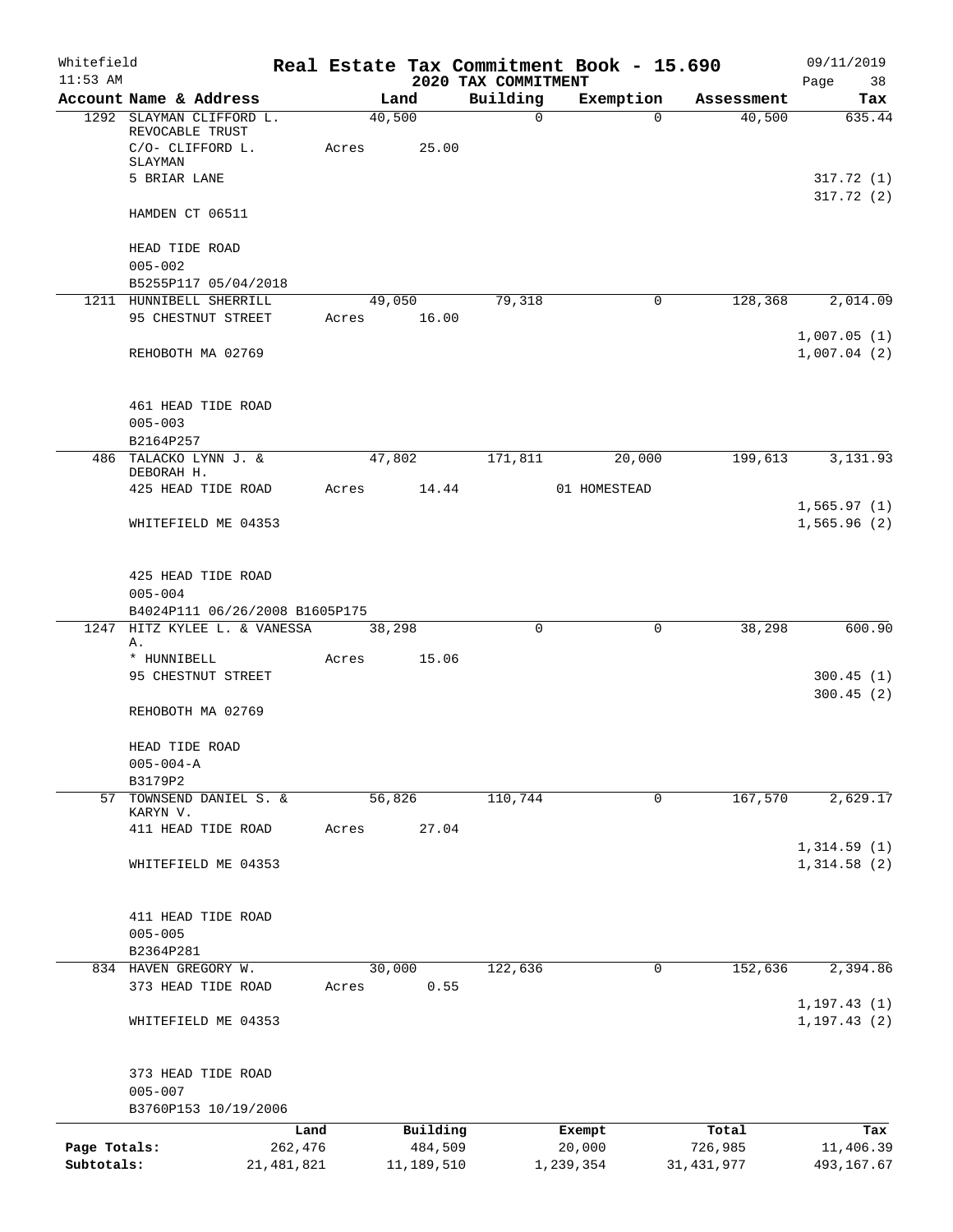| Whitefield<br>$11:53$ AM |                                                         |             |        |                                 | Real Estate Tax Commitment Book - 15.690 |            | 09/11/2019                 |
|--------------------------|---------------------------------------------------------|-------------|--------|---------------------------------|------------------------------------------|------------|----------------------------|
|                          | Account Name & Address                                  |             | Land   | 2020 TAX COMMITMENT<br>Building | Exemption                                | Assessment | Page<br>39<br>Tax          |
|                          | 1395 KITTREDGE RIE                                      |             | 40,250 | 130,689                         | $\overline{20,000}$                      | 150,939    | 2,368.23                   |
|                          | 367 HEAD TIDE ROAD                                      | Acres       | 5.00   |                                 | 01 HOMESTEAD                             |            |                            |
|                          |                                                         |             |        |                                 |                                          |            | 1,184.12(1)                |
|                          | WHITEFIELD ME 04353                                     |             |        |                                 |                                          |            | 1,184.11(2)                |
|                          |                                                         |             |        |                                 |                                          |            |                            |
|                          |                                                         |             |        |                                 |                                          |            |                            |
|                          | 367 HEAD TIDE ROAD                                      |             |        |                                 |                                          |            |                            |
|                          | $005 - 007 - 001$                                       |             |        | 113,502                         | 20,000                                   |            |                            |
|                          | 574 DELISLE ROBERT, TRUSTEE<br>337 HEAD TIDE ROAD       | Acres 12.00 | 45,850 |                                 | 01 HOMESTEAD                             | 139,352    | 2,186.43                   |
|                          |                                                         |             |        |                                 |                                          |            | 1,093.22(1)                |
|                          | WHITEFIELD ME 04353                                     |             |        |                                 |                                          |            | 1,093.21(2)                |
|                          | 3701                                                    |             |        |                                 |                                          |            |                            |
|                          |                                                         |             |        |                                 |                                          |            |                            |
|                          |                                                         |             |        |                                 |                                          |            |                            |
|                          | 337 HEAD TIDE ROAD<br>$005 - 008$                       |             |        |                                 |                                          |            |                            |
|                          | B4941P121 10/21/2015 B2306P329                          |             |        |                                 |                                          |            |                            |
|                          | 1208 RUSSELL PHILIP &                                   |             | 56,150 | 95,879                          | 26,000                                   | 126,029    | 1,977.40                   |
|                          | BARBARA                                                 |             |        |                                 |                                          |            |                            |
|                          | 271 HEAD TIDE ROAD                                      | Acres 26.00 |        |                                 | 01 HOMESTEAD                             |            |                            |
|                          |                                                         |             |        |                                 | 05 VET EXEMPTION                         |            | 988.70 (1)                 |
|                          | WHITEFIELD ME 04353                                     |             |        |                                 |                                          |            | 988.70 (2)                 |
|                          |                                                         |             |        |                                 |                                          |            |                            |
|                          | 271 HEAD TIDE ROAD                                      |             |        |                                 |                                          |            |                            |
|                          | $005 - 009$                                             |             |        |                                 |                                          |            |                            |
|                          | 307 SIMPSON CHRISTOPHER P.                              | 46,890      |        | 209,376                         | 20,000                                   | 236,266    | 3,707.01                   |
|                          | & LAURIE                                                |             |        |                                 |                                          |            |                            |
|                          | 251 HEAD TIDE ROAD                                      | Acres       | 13.30  |                                 | 01 HOMESTEAD                             |            |                            |
|                          | WHITEFIELD ME 04353                                     |             |        |                                 |                                          |            | 1,853.51(1)<br>1,853.50(2) |
|                          |                                                         |             |        |                                 |                                          |            |                            |
|                          |                                                         |             |        |                                 |                                          |            |                            |
|                          | 251 HEAD TIDE ROAD                                      |             |        |                                 |                                          |            |                            |
|                          | $005 - 010$                                             |             |        |                                 |                                          |            |                            |
|                          | B1456P56                                                |             |        |                                 |                                          |            |                            |
|                          | 713 MASON CEDRIC L. &<br>BEVERLY                        | 63,300      |        | 95,323                          | 20,000                                   | 138,623    | 2,174.99                   |
|                          | 241 HEAD TIDE ROAD Acres 37.00 01 HOMESTEAD             |             |        |                                 |                                          |            |                            |
|                          |                                                         |             |        |                                 |                                          |            | 1,087.50(1)                |
|                          | WHITEFIELD ME 04353                                     |             |        |                                 |                                          |            | 1,087.49(2)                |
|                          |                                                         |             |        |                                 |                                          |            |                            |
|                          |                                                         |             |        |                                 |                                          |            |                            |
|                          | 241 HEAD TIDE ROAD                                      |             |        |                                 |                                          |            |                            |
|                          | $005 - 011$                                             |             | 20,600 | $\Omega$                        | $\overline{0}$                           |            | 20,600 323.21              |
|                          | 1434 BUSHNELL MICHAEL<br>16 SHERBROOKE DRIVE Acres 1.90 |             |        |                                 |                                          |            |                            |
|                          |                                                         |             |        |                                 |                                          |            | 161.61(1)                  |
|                          | PRINCETON JCT. NJ 08550                                 |             |        |                                 |                                          |            | 161.60(2)                  |
|                          |                                                         |             |        |                                 |                                          |            |                            |
|                          |                                                         |             |        |                                 |                                          |            |                            |
|                          | HEAD TIDE ROAD                                          |             |        |                                 |                                          |            |                            |
|                          | $005 - 012$                                             |             |        |                                 |                                          |            |                            |
|                          |                                                         |             |        |                                 |                                          |            |                            |

|              | Land       | Building   | Exempt    | Total        | Tax        |
|--------------|------------|------------|-----------|--------------|------------|
| Page Totals: | 273,040    | 644,769    | 106,000   | 811,809      | 12,737.27  |
| Subtotals:   | 21,754,861 | 11,834,279 | 1,345,354 | 32, 243, 786 | 505,904.94 |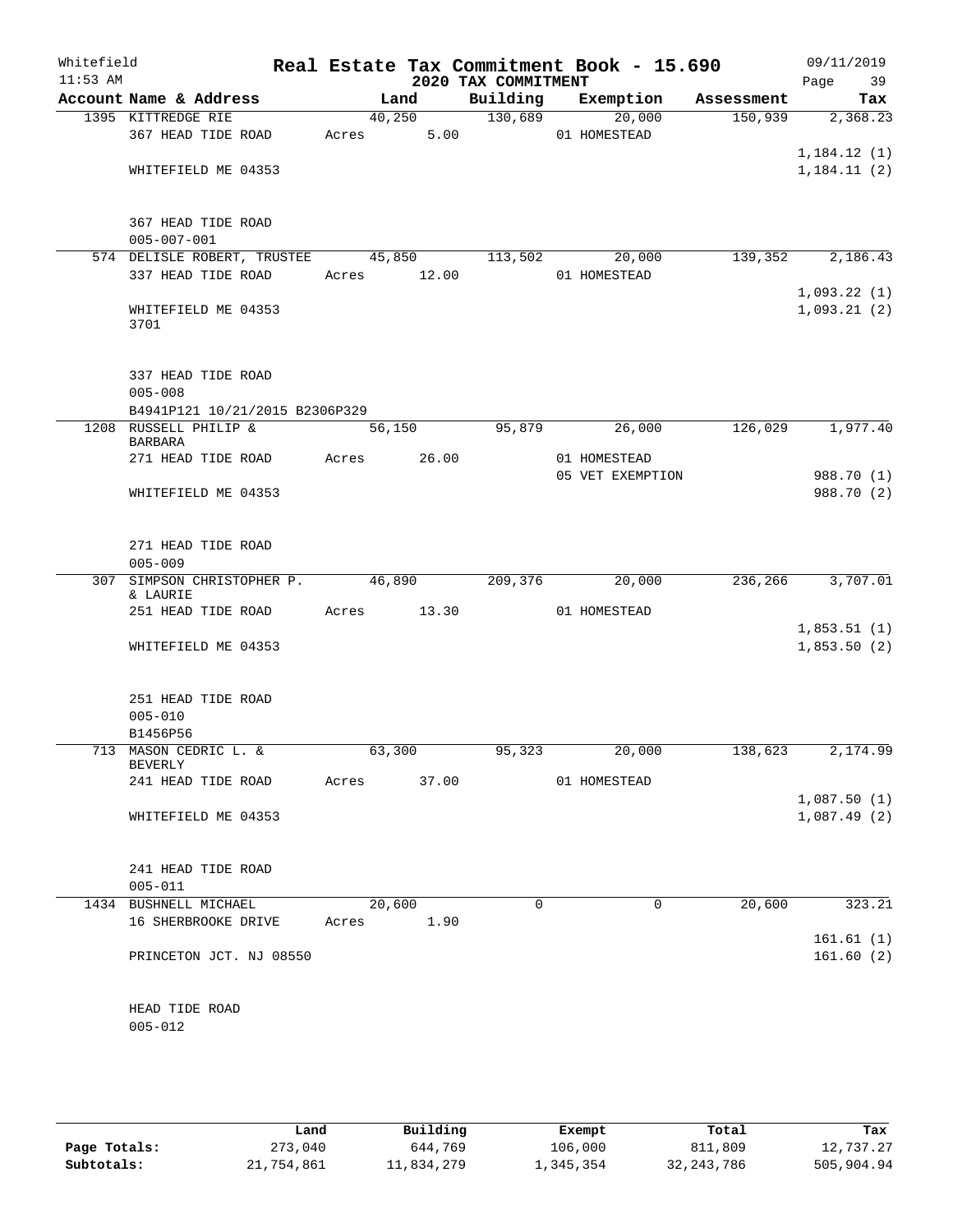| Whitefield<br>$11:53$ AM |                                                                                         |        |        | 2020 TAX COMMITMENT | Real Estate Tax Commitment Book - 15.690 |            | 09/11/2019<br>Page<br>40    |
|--------------------------|-----------------------------------------------------------------------------------------|--------|--------|---------------------|------------------------------------------|------------|-----------------------------|
|                          | Account Name & Address                                                                  |        | Land   | Building            | Exemption                                | Assessment | Tax                         |
|                          | 1339 LINCOLN CARROLL &<br>KATHLEEN                                                      | 30,000 |        | 65,173              | 20,000                                   | 75, 173    | 1,179.46                    |
|                          | 230 HEAD TIDE ROAD                                                                      | Acres  | 1.20   |                     | 01 HOMESTEAD                             |            | 589.73 (1)                  |
|                          | WHITEFIELD ME 04353                                                                     |        |        |                     |                                          |            | 589.73 (2)                  |
|                          | 230 HEAD TIDE ROAD<br>$005 - 013$                                                       |        |        |                     |                                          |            |                             |
|                          | 1192 RUSSELL PHILIP J. &<br><b>BARBARA</b>                                              | 76,750 |        | 0                   | $\mathbf 0$                              | 76,750     | 1,204.21                    |
|                          | 271 HEAD TIDE ROAD                                                                      | Acres  | 70.00  |                     |                                          |            |                             |
|                          | WHITEFIELD ME 04353                                                                     |        |        |                     |                                          |            | 602.11(1)<br>602.10(2)      |
|                          | HEAD TIDE ROAD<br>$005 - 014$                                                           |        |        |                     |                                          |            |                             |
|                          | 819 PIMENTAL M. ANTOINETTE                                                              |        | 30,000 |                     | 57,337<br>20,000                         | 67,337     | 1,056.52                    |
|                          | 246 HEAD TIDE ROAD                                                                      | Acres  | 0.99   |                     | 01 HOMESTEAD                             |            | 528.26(1)                   |
|                          | WHITEFIELD ME 04353                                                                     |        |        |                     |                                          |            | 528.26(2)                   |
|                          | 246 HEAD TIDE ROAD<br>$005 - 015$                                                       |        |        |                     |                                          |            |                             |
|                          | B2495P191                                                                               |        |        |                     |                                          |            |                             |
|                          | 1043 JOSLYN EVELYN & RODNEY                                                             |        | 53,100 |                     | 75,078<br>20,000                         | 108,178    | 1,697.31                    |
|                          | 266 HEAD TIDE ROAD                                                                      | Acres  | 29.00  |                     | 01 HOMESTEAD                             |            | 848.66 (1)                  |
|                          | WHITEFIELD ME 04353                                                                     |        |        |                     |                                          |            | 848.65 (2)                  |
|                          | 266 HEAD TIDE ROAD<br>$005 - 016$<br>B2185P334                                          |        |        |                     |                                          |            |                             |
|                          | 993 JOSLYN DANIEL & CHERYLE                                                             | 33,750 |        | 133,597             | 20,000                                   | 147,347    | 2,311.87                    |
|                          | 280 HEAD TIDE ROAD                                                                      | Acres  | 4.00   |                     | 01 HOMESTEAD                             |            |                             |
|                          | WHITEFIELD ME 04353                                                                     |        |        |                     |                                          |            | 1,155.94(1)<br>1, 155.93(2) |
|                          | 280 HEAD TIDE ROAD<br>$005 - 017$                                                       |        |        |                     |                                          |            |                             |
|                          | 472 DELISLE ROBERT,                                                                     | 20,300 |        | $\Omega$            | $\Omega$                                 | 20,300     | 318.51                      |
|                          | TRUSTEES<br>337 HEAD TIDE ROAD                                                          | Acres  | 1.70   |                     |                                          |            | 159.26(1)                   |
|                          | WHITEFIELD ME 04353<br>3701                                                             |        |        |                     |                                          |            | 159.25(2)                   |
|                          | HEAD TIDE ROAD<br>$005 - 018 - A$<br>B4941P121 10/21/2015 B4028P94 05/22/2008 B2306P329 |        |        |                     |                                          |            |                             |

|              | Land       | Building   | Exempt    | Total      | Tax        |
|--------------|------------|------------|-----------|------------|------------|
| Page Totals: | 243,900    | 331,185    | 80,000    | 495,085    | 7,767.88   |
| Subtotals:   | 21,998,761 | 12,165,464 | 1,425,354 | 32,738,871 | 513,672.82 |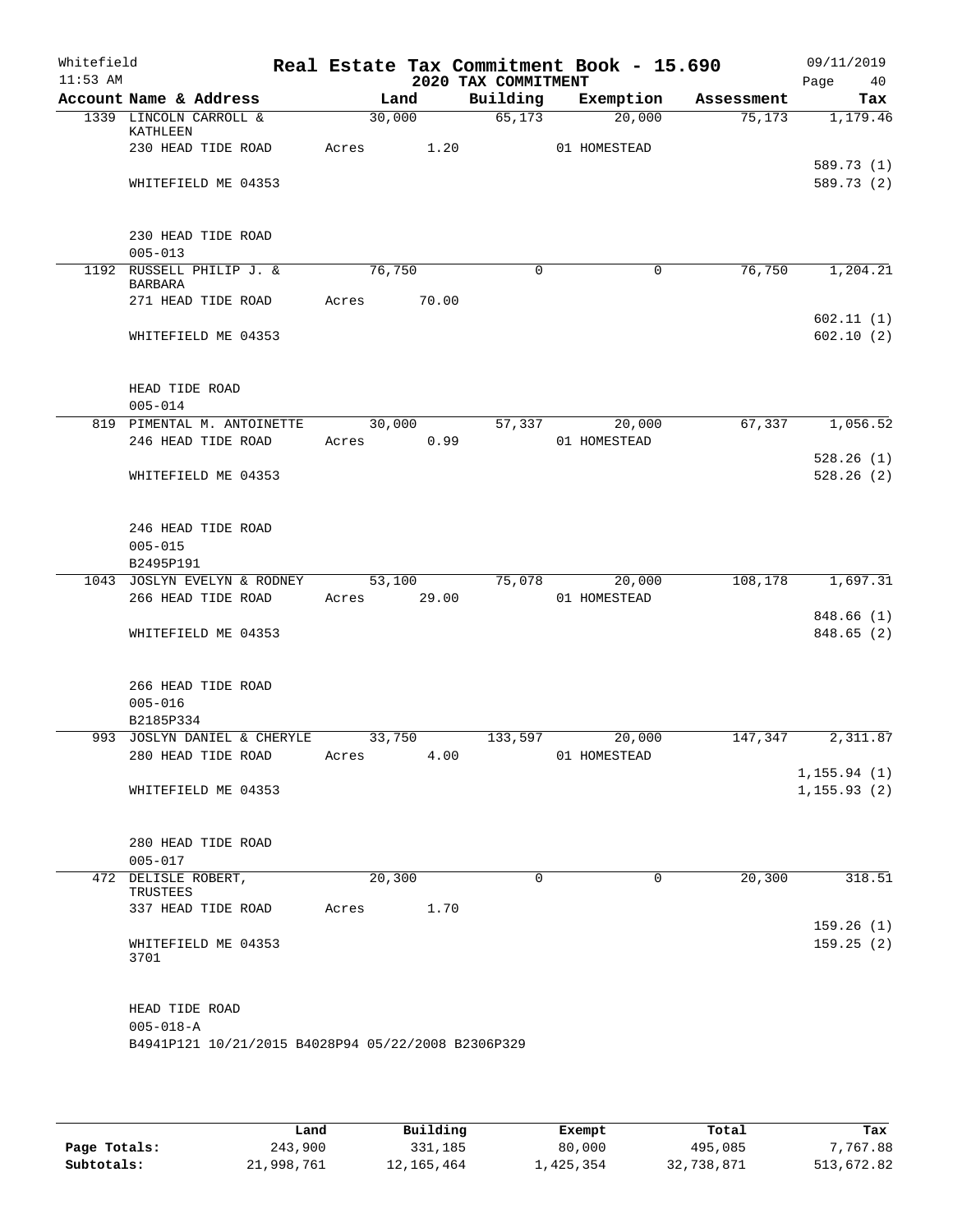| Whitefield<br>$11:53$ AM |                                                                                                 |       |                         | 2020 TAX COMMITMENT | Real Estate Tax Commitment Book - 15.690 |            | 09/11/2019<br>Page 41      |
|--------------------------|-------------------------------------------------------------------------------------------------|-------|-------------------------|---------------------|------------------------------------------|------------|----------------------------|
|                          | Account Name & Address                                                                          |       | Land                    | Building            | Exemption                                | Assessment | Tax                        |
|                          | 290 GERARDI CHRISTOPHER R.<br>& VICKIE                                                          |       | 79,750                  |                     | 66,234<br>20,000                         | 125,984    | 1,976.69                   |
|                          | 358 HEADTIDE ROAD                                                                               | Acres | 76.00                   |                     | 01 HOMESTEAD                             |            | 988.35(1)                  |
|                          | WHITEFIELD ME 04353                                                                             |       |                         |                     |                                          |            | 988.34 (2)                 |
|                          | 358 HEAD TIDE ROAD<br>$005 - 019$                                                               |       |                         |                     |                                          |            |                            |
|                          | B1705P75<br>1637 GERARDI, CHRISTOPHER R                                                         |       | 34,050                  | 47,657              | 0                                        | 81,707     | 1,281.98                   |
|                          | GERARDI, VICKIE A                                                                               |       | 4.20<br>Acres           |                     |                                          |            |                            |
|                          | 358 HEAD TIDE ROAD                                                                              |       |                         |                     |                                          |            | 640.99(1)<br>640.99(2)     |
|                          | WHITEFIELD ME 04353                                                                             |       |                         |                     |                                          |            |                            |
|                          | 378 HEAD TIDE ROAD<br>$005 - 020$                                                               |       |                         |                     |                                          |            |                            |
|                          | B5130P268 05/08/2017                                                                            |       |                         |                     |                                          |            |                            |
|                          | 422 KATHY HOWARD SPROUL GST<br>TRUST                                                            |       | 46,370                  | 145, 464            | 20,000                                   | 171,834    | 2,696.08                   |
|                          | SPROUL KATHY H. TRUSTEE Acres 18.90                                                             |       |                         |                     | 01 HOMESTEAD                             |            |                            |
|                          | 398 HEAD TIDE ROAD                                                                              |       |                         |                     |                                          |            | 1,348.04(1)<br>1,348.04(2) |
|                          | WHITEFIELD ME 04353                                                                             |       |                         |                     |                                          |            |                            |
|                          | 398 HEAD TIDE ROAD<br>$005 - 021$                                                               |       |                         |                     |                                          |            |                            |
|                          | B4593P255 11/15/2012 B4431P232 08/23/2011 B1686P284                                             |       |                         |                     |                                          |            |                            |
|                          | 1184 BEEDY STACIE A.<br>P.O. BOX 113                                                            |       | 35,322<br>5.09<br>Acres | 135,479             | 20,000<br>01 HOMESTEAD                   | 150,801    | 2,366.07                   |
|                          |                                                                                                 |       |                         |                     |                                          |            | 1, 183.04(1)               |
|                          | ALNA ME 04535                                                                                   |       |                         |                     |                                          |            | 1, 183.03(2)               |
|                          | 414 HEAD TIDE ROAD                                                                              |       |                         |                     |                                          |            |                            |
|                          | $005 - 021 - A$<br>B4093P21 01/29/2009 B2593P1                                                  |       |                         |                     |                                          |            |                            |
|                          | 106 MITMAN WILLIAM & KAREN                                                                      |       | 49,200                  | 96,175              | 20,000                                   | 125,375    | 1,967.13                   |
|                          | P.O. BOX 243                                                                                    | Acres | 23.00                   |                     | 01 HOMESTEAD                             |            |                            |
|                          |                                                                                                 |       |                         |                     |                                          |            | 983.57 (1)                 |
|                          | ALNA ME 04535                                                                                   |       |                         |                     |                                          |            | 983.56 (2)                 |
|                          | 442 HEAD TIDE ROAD                                                                              |       |                         |                     |                                          |            |                            |
|                          | $005 - 022$                                                                                     |       |                         |                     |                                          |            |                            |
|                          | B2067P124                                                                                       |       |                         |                     |                                          |            |                            |
|                          | 1593 MITMAN, KAREN                                                                              |       | 26,770                  | $\mathbf 0$         | $\mathbf 0$                              | 26,770     | 420.02                     |
|                          | PO BOX 243                                                                                      |       | 6.90<br>Acres           |                     |                                          |            |                            |
|                          | ALNA ME 04535                                                                                   |       |                         |                     |                                          |            | 210.01(1)<br>210.01(2)     |
|                          | 22 HOLLYWOOD BOULEVARD<br>$005 - 023$                                                           |       |                         |                     |                                          |            |                            |
|                          | B5066P236 10/19/2016 B4766P74 03/25/2014 B4697P152<br>07/30/2013 B4295P315 07/15/2010 B1319P251 |       |                         |                     |                                          |            |                            |
|                          |                                                                                                 | Land  | Building                |                     | Exempt                                   | Total      | Tax                        |

|              | Land       | Building   | Exempt    | Total      | Tax        |
|--------------|------------|------------|-----------|------------|------------|
| Page Totals: | 271,462    | 491,009    | 80,000    | 682,471    | 10,707.97  |
| Subtotals:   | 22,270,223 | 12,656,473 | 1,505,354 | 33,421,342 | 524,380.79 |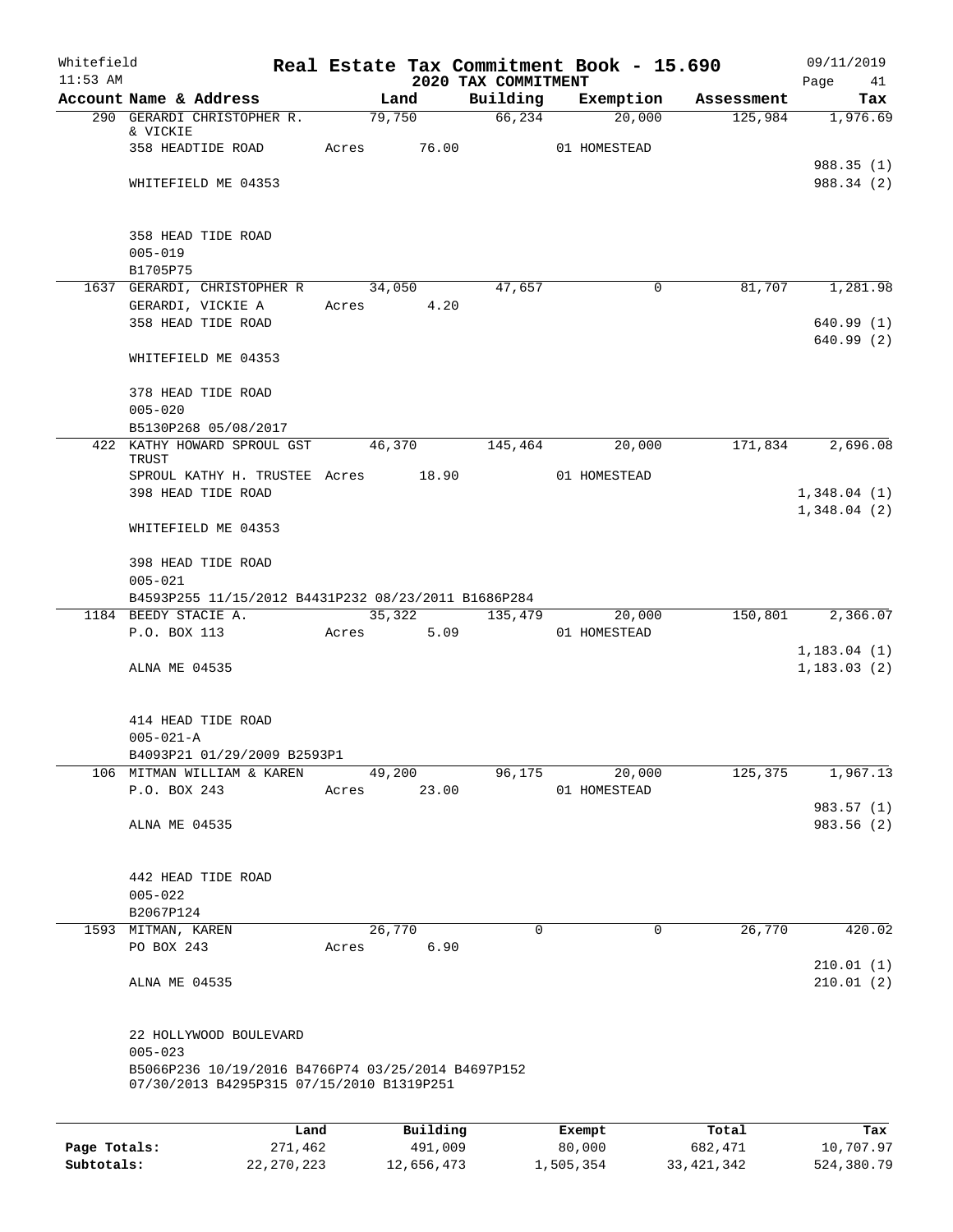| Whitefield |                                              | Real Estate Tax Commitment Book - 15.690 |       |                     |              |            | 09/11/2019                 |  |
|------------|----------------------------------------------|------------------------------------------|-------|---------------------|--------------|------------|----------------------------|--|
| $11:53$ AM |                                              |                                          |       | 2020 TAX COMMITMENT |              |            | Page 42                    |  |
|            | Account Name & Address                       |                                          | Land  | Building            | Exemption    | Assessment | Tax                        |  |
|            | 858 HAMILTON CHRISTOPHER C.<br>& PATRICIA M. | 24,650                                   |       | 3,595               | $\Omega$     | 28, 245    | 443.16                     |  |
|            | 6 SOUTH FOWLES LANE                          | Acres                                    | 4.60  |                     |              |            | 221.58(1)                  |  |
|            | WHITEFIELD ME 04353                          |                                          |       |                     |              |            | 221.58(2)                  |  |
|            | HOLLYWOOD BOUELVARD                          |                                          |       |                     |              |            |                            |  |
|            | $005 - 024$                                  |                                          |       |                     |              |            |                            |  |
|            | B2576P328                                    |                                          |       |                     |              |            |                            |  |
|            | 8 LEAR ROBERT A. &<br>CHRISTINE M.           | 31,650                                   |       | 129,634             | 20,000       | 141,284    | 2,216.75                   |  |
|            | 40 HOLLYWOOD BOULEVARD                       | Acres 2.60                               |       |                     | 01 HOMESTEAD |            |                            |  |
|            | WHITEFIELD ME 04353                          |                                          |       |                     |              |            | 1,108.38(1)<br>1,108.37(2) |  |
|            | 40 HOLLYWOOD BOULEVARD                       |                                          |       |                     |              |            |                            |  |
|            | $005 - 024 - A$                              |                                          |       |                     |              |            |                            |  |
|            | B1519P108                                    |                                          |       |                     |              |            |                            |  |
|            | 473 HAMILTON CHRISTOPHER C.<br>& PATRICIA M. | 52,125                                   |       | 87,929              | 20,000       | 120,054    | 1,883.65                   |  |
|            | 6 SOUTH FOWLES LANE                          | Acres                                    | 27.50 |                     | 01 HOMESTEAD |            | 941.83(1)                  |  |
|            | WHITEFIELD ME 04353                          |                                          |       |                     |              |            | 941.82(2)                  |  |
|            | 6 SOUTH FOWLES LANE                          |                                          |       |                     |              |            |                            |  |
|            | $005 - 025$<br>B2576P328                     |                                          |       |                     |              |            |                            |  |
|            | 1264 KILEY ELLEN & REIDY<br><b>CHARLES</b>   | 23,000                                   |       | $\Omega$            | $\mathbf 0$  | 23,000     | 360.87                     |  |
|            | PO BOX 693                                   | Acres                                    | 3.50  |                     |              |            |                            |  |
|            |                                              |                                          |       |                     |              |            | 180.44(1)                  |  |
|            | OLD GREENWICH CT<br>06870-0693               |                                          |       |                     |              |            | 180.43(2)                  |  |
|            | HOLLYWOOD BOULEVARD<br>$005 - 025 - A$       |                                          |       |                     |              |            |                            |  |
|            | B5263P132 06/01/2019                         |                                          |       |                     |              |            |                            |  |
|            | 758 KILEY ELLEN F.                           | 34,050                                   |       | 64,274              | 0            | 98,324     | 1,542.70                   |  |
|            | PO BOX 693                                   | Acres                                    | 4.20  |                     |              |            |                            |  |
|            |                                              |                                          |       |                     |              |            | 771.35(1)                  |  |
|            | OLD GREENWICH CT<br>06870-0693               |                                          |       |                     |              |            | 771.35(2)                  |  |
|            | 36 SOUTH FOWLES LANE<br>$005 - 026$          |                                          |       |                     |              |            |                            |  |
|            | B5263P132 06/01/2019                         |                                          |       |                     |              |            |                            |  |

|              | Land       | Building   | Exempt    | Total      | Tax        |
|--------------|------------|------------|-----------|------------|------------|
| Page Totals: | 165.475    | 285,432    | 40,000    | 410,907    | 6,447.13   |
| Subtotals:   | 22,435,698 | 12,941,905 | 1,545,354 | 33,832,249 | 530,827.92 |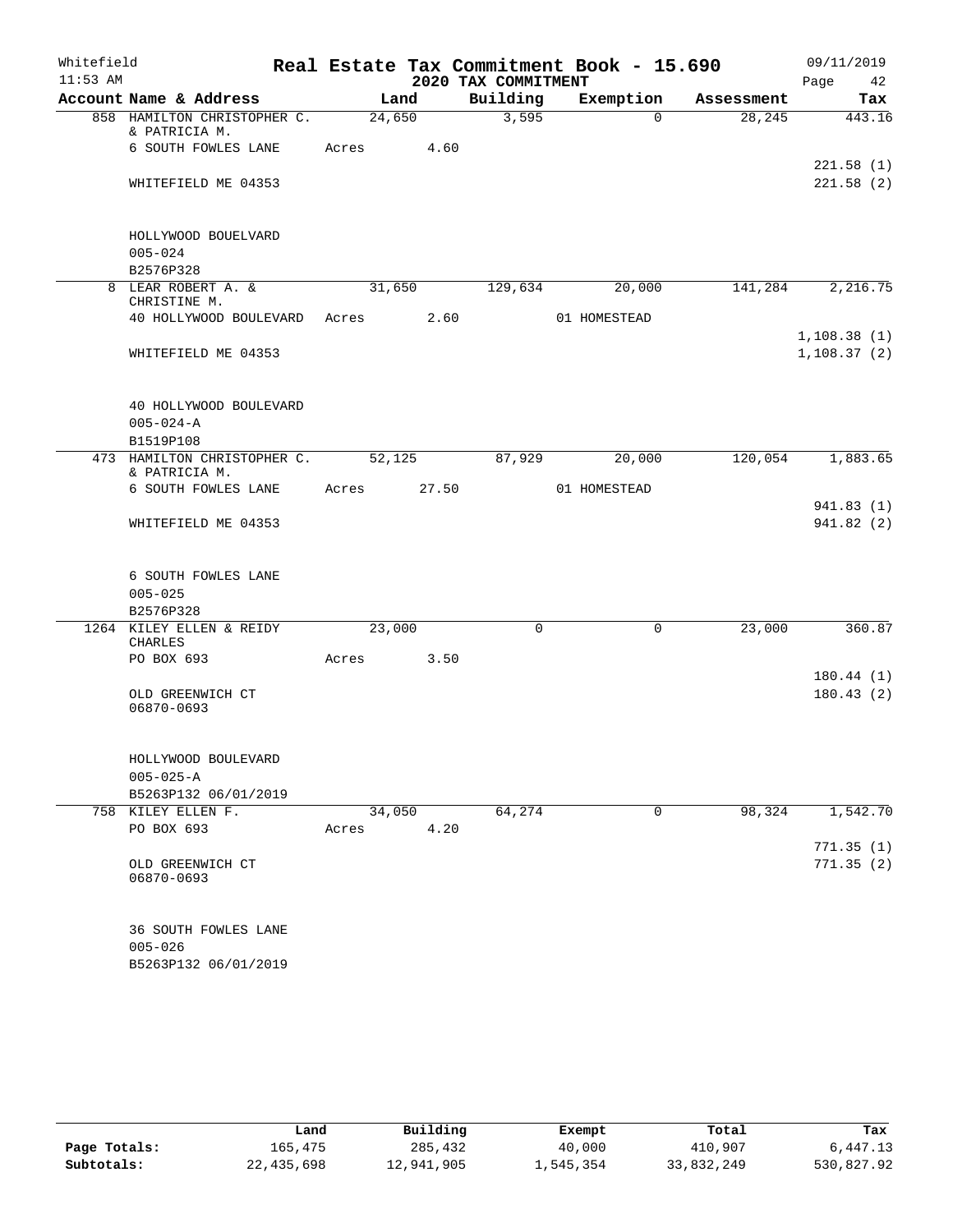| Whitefield<br>$11:53$ AM |                                           |       |        | 2020 TAX COMMITMENT | Real Estate Tax Commitment Book - 15.690 |            | 09/11/2019<br>Page<br>43 |
|--------------------------|-------------------------------------------|-------|--------|---------------------|------------------------------------------|------------|--------------------------|
|                          | Account Name & Address                    |       | Land   | Building            | Exemption                                | Assessment | Tax                      |
|                          | 1291 MITCHELL GERALD E. &                 |       | 30,000 | 24,027              | $\mathbf 0$                              | 54,027     | 847.68                   |
|                          | DONNA LEE                                 |       |        |                     |                                          |            |                          |
|                          | P. O. BOX 61                              | Acres | 1.20   |                     |                                          |            |                          |
|                          | <b>BATH ME 04530</b>                      |       |        |                     |                                          |            | 423.84(1)<br>423.84(2)   |
|                          |                                           |       |        |                     |                                          |            |                          |
|                          |                                           |       |        |                     |                                          |            |                          |
|                          | SOUTH FOWLES LANE                         |       |        |                     |                                          |            |                          |
|                          | $005 - 027$                               |       |        |                     |                                          |            |                          |
|                          | B922P2                                    |       |        |                     |                                          |            |                          |
|                          | 986 RUSSELL PHILIP J. &<br><b>BARBARA</b> |       | 8,460  | 0                   | 0                                        | 8,460      | 132.74                   |
|                          | 271 HEAD TIDE ROAD                        | Acres | 6.20   |                     |                                          |            |                          |
|                          |                                           |       |        |                     |                                          |            | 66.37(1)                 |
|                          | WHITEFIELD ME 04353                       |       |        |                     |                                          |            | 66.37(2)                 |
|                          | SO. FOWLES LANE                           |       |        |                     |                                          |            |                          |
|                          | $005 - 028$                               |       |        |                     |                                          |            |                          |
|                          | 1619 JONES BAMBI A. & DAVID               |       | 28,040 | $\Omega$            | $\mathbf 0$                              | 28,040     | 439.95                   |
|                          | * MOSKOVITZ                               | Acres | 88.00  |                     |                                          |            |                          |
|                          | 204 HOLLYWOOD BOULEVARD                   |       |        |                     |                                          |            | 219.98(1)                |
|                          | WHITEFIELD ME 04353                       |       |        |                     |                                          |            | 219.97(2)                |
|                          |                                           |       |        |                     |                                          |            |                          |
|                          | SO. FOWLES LANE                           |       |        |                     |                                          |            |                          |
|                          | $005 - 029$<br>B2632P212                  |       |        |                     |                                          |            |                          |
|                          | 222 MOSKOVITZ, DAVID                      |       | 14,812 | $\mathbf 0$         | 0                                        | 14,812     | 232.40                   |
|                          | JONES, BAMBI                              | Acres | 46.00  |                     |                                          |            |                          |
|                          | 204 HOLLYWOOD BOULEVARD                   |       |        |                     |                                          |            | 116.20(1)                |
|                          |                                           |       |        |                     |                                          |            | 116.20(2)                |
|                          | WHITEFIELD ME 04353                       |       |        |                     |                                          |            |                          |
|                          | SOUTH FOWLES LANE                         |       |        |                     |                                          |            |                          |
|                          | $005 - 031$                               |       |        |                     |                                          |            |                          |
|                          | B5260P251 05/26/2018 B5259P198 05/25/2018 |       |        |                     |                                          |            |                          |
|                          | 1019 KILEY ELLEN F.                       |       | 7,500  | 0                   | 0                                        | 7,500      | 117.68                   |
|                          | PO BOX 693                                | Acres | 5.00   |                     |                                          |            |                          |
|                          |                                           |       |        |                     |                                          |            | 58.84(1)                 |
|                          | OLD GREENWICH CT<br>06870-0693            |       |        |                     |                                          |            | 58.84(2)                 |
|                          |                                           |       |        |                     |                                          |            |                          |
|                          |                                           |       |        |                     |                                          |            |                          |
|                          | SO. FOWLES LANE                           |       |        |                     |                                          |            |                          |
|                          | $005 - 031 - A$<br>B5263P132 06/01/2019   |       |        |                     |                                          |            |                          |
|                          | 1586 OMAHONEY BRIAN J. &                  |       | 45,490 | 146,521             | 20,000                                   | 172,011    | 2,698.85                 |
|                          | * KRISTIN M. STONE                        | Acres | 17.80  |                     | 01 HOMESTEAD                             |            |                          |
|                          | 90 HOLLYWOOD BOULEVARD                    |       |        |                     |                                          |            | 1,349.43(1)              |
|                          | WHITEFIELD ME 04353                       |       |        |                     |                                          |            | 1,349.42(2)              |
|                          |                                           |       |        |                     |                                          |            |                          |
|                          | 90 HOLLYWOOD BOULEVARD                    |       |        |                     |                                          |            |                          |
|                          | $005 - 032$                               |       |        |                     |                                          |            |                          |
|                          | B3128P144                                 |       |        |                     |                                          |            |                          |
|                          |                                           |       |        |                     |                                          |            |                          |
|                          |                                           |       |        |                     |                                          |            |                          |
|                          |                                           |       |        |                     |                                          |            |                          |

|              | Land       | Building     | Exempt    | Total      | Tax        |
|--------------|------------|--------------|-----------|------------|------------|
| Page Totals: | 134,302    | 170,548      | 20,000    | 284,850    | 4,469.30   |
| Subtotals:   | 22,570,000 | 13, 112, 453 | 1,565,354 | 34,117,099 | 535,297.22 |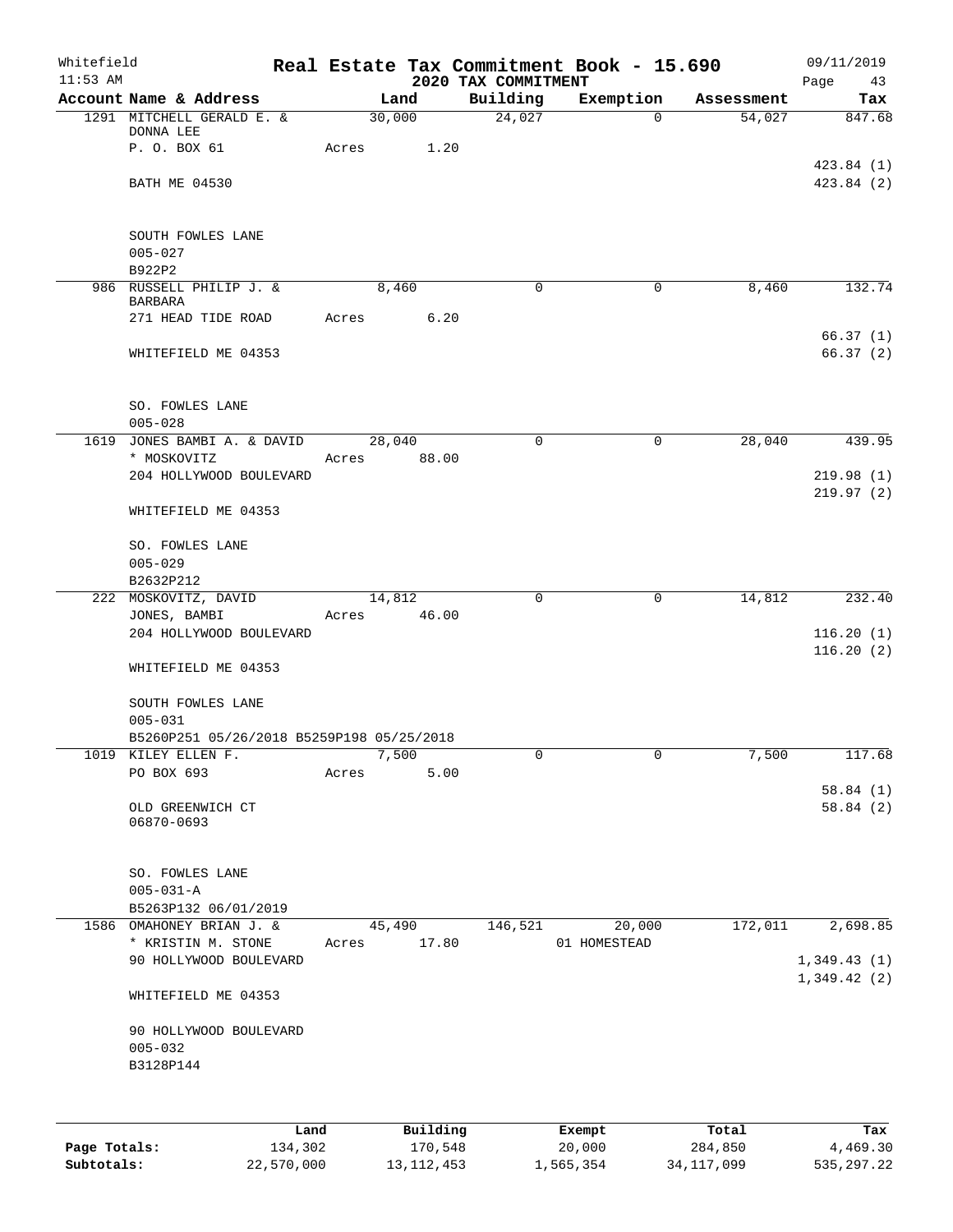| Whitefield<br>$11:53$ AM |                                                                           |       |        |            | 2020 TAX COMMITMENT | Real Estate Tax Commitment Book - 15.690 |            | 09/11/2019             |
|--------------------------|---------------------------------------------------------------------------|-------|--------|------------|---------------------|------------------------------------------|------------|------------------------|
|                          | Account Name & Address                                                    |       | Land   |            | Building            | Exemption                                | Assessment | Page<br>44<br>Tax      |
|                          | 701 YOUNGS WILLIAM M. &                                                   |       | 31,800 |            | 142,727             | $\Omega$                                 | 174,527    | 2,738.33               |
|                          | CAROL N.                                                                  |       |        |            |                     |                                          |            |                        |
|                          | 118 HOLLYWOOD BOULEVARD Acres                                             |       |        | 2.70       |                     |                                          |            |                        |
|                          |                                                                           |       |        |            |                     |                                          |            | 1,369.17(1)            |
|                          | WHITEFIELD ME 04353                                                       |       |        |            |                     |                                          |            | 1,369.16(2)            |
|                          | 118 HOLLYWOOD BOULEVARD                                                   |       |        |            |                     |                                          |            |                        |
|                          | $005 - 032 - A$                                                           |       |        |            |                     |                                          |            |                        |
|                          | B4969P121 01/15/2016 B4203P93 09/22/2009 B4203P91<br>09/22/2009 B2978P277 |       |        |            |                     |                                          |            |                        |
|                          | 280 JONES BAMBI A. &                                                      |       | 59,808 |            | $\mathbf 0$         | $\mathbf 0$                              | 59,808     | 938.39                 |
|                          | * MOSKOVITZ DAVID H.                                                      | Acres |        | 160.00     |                     |                                          |            |                        |
|                          | 204 HOLLYWOOD BOULEVARD                                                   |       |        |            |                     |                                          |            | 469.20(1)<br>469.19(2) |
|                          | WHITEFIELD ME 04353                                                       |       |        |            |                     |                                          |            |                        |
|                          | HOLLYWOOD BOULEVARD                                                       |       |        |            |                     |                                          |            |                        |
|                          | $005 - 032 - B$<br>B2040P29                                               |       |        |            |                     |                                          |            |                        |
|                          | 1913 THE JUDITH A. NIELSEN                                                |       | 31,050 |            | 121,733             | 0                                        | 152,783    | 2,397.17               |
|                          | TRUST                                                                     |       |        | 2.20       |                     |                                          |            |                        |
|                          | NEILSEN, PAUL (TRUSTEE) Acres<br>193 HOLLYWOOD BOULEVARD                  |       |        |            |                     |                                          |            | 1, 198.59(1)           |
|                          |                                                                           |       |        |            |                     |                                          |            | 1, 198.58(2)           |
|                          | WHITEFIELD ME 04353                                                       |       |        |            |                     |                                          |            |                        |
|                          | 21 SOUTH FOWLES LANE                                                      |       |        |            |                     |                                          |            |                        |
|                          | $005 - 032 - C$                                                           |       |        |            |                     |                                          |            |                        |
|                          | B5266P102 05/17/2018                                                      |       |        |            |                     |                                          |            |                        |
|                          | 1690 GORRILL STEPHEN W. &                                                 |       | 36,850 |            | 123,268             | 20,000                                   | 140,118    | 2,198.45               |
|                          | LOUISA R.<br>74 HOLLYWOOD BOULEVARD                                       | Acres |        | 7.00       |                     | 01 HOMESTEAD                             |            |                        |
|                          |                                                                           |       |        |            |                     |                                          |            | 1,099.23(1)            |
|                          | WHITEFIELD ME 04353                                                       |       |        |            |                     |                                          |            | 1,099.22(2)            |
|                          | 74 HOLLYWOOD BOULEVARD                                                    |       |        |            |                     |                                          |            |                        |
|                          | $005 - 032 - D$                                                           |       |        |            |                     |                                          |            |                        |
|                          | B2911P1                                                                   |       |        |            |                     |                                          |            |                        |
| 1469                     | SEIDMAN NANCY                                                             |       | 210    |            | 0                   | 0                                        | 210        | 3.29                   |
|                          | 9 CLEVELAND STREET                                                        | Acres |        | 0.14       |                     |                                          |            |                        |
|                          |                                                                           |       |        |            |                     |                                          |            | 1.65(1)                |
|                          | CAMBRIDGE MA 02138                                                        |       |        |            |                     |                                          |            | 1.64(2)                |
|                          | HOLLYWOOD BOULEVARD                                                       |       |        |            |                     |                                          |            |                        |
|                          | $005 - 033$                                                               |       |        |            |                     |                                          |            |                        |
|                          | B2910P304                                                                 |       |        |            |                     |                                          |            |                        |
| 1331                     | SEIDMAN NANCY                                                             |       | 27,090 |            | 0                   | 0                                        | 27,090     | 425.04                 |
|                          | 9 CLEVELAND STREET                                                        | Acres |        | 7.30       |                     |                                          |            |                        |
|                          |                                                                           |       |        |            |                     |                                          |            | 212.52(1)              |
|                          | CAMBRIDGE MA 02138                                                        |       |        |            |                     |                                          |            | 212.52(2)              |
|                          | HOLLYWOOD BOULEVARD                                                       |       |        |            |                     |                                          |            |                        |
|                          | $005 - 034$                                                               |       |        |            |                     |                                          |            |                        |
|                          | B2910P304                                                                 |       |        |            |                     |                                          |            |                        |
|                          | Land                                                                      |       |        | Building   |                     | Exempt                                   | Total      | Tax                    |
| Page Totals:             | 186,808                                                                   |       |        | 387,728    |                     | 20,000                                   | 554,536    | 8,700.67               |
| Subtotals:               | 22,756,808                                                                |       |        | 13,500,181 |                     | 1,585,354                                | 34,671,635 | 543,997.89             |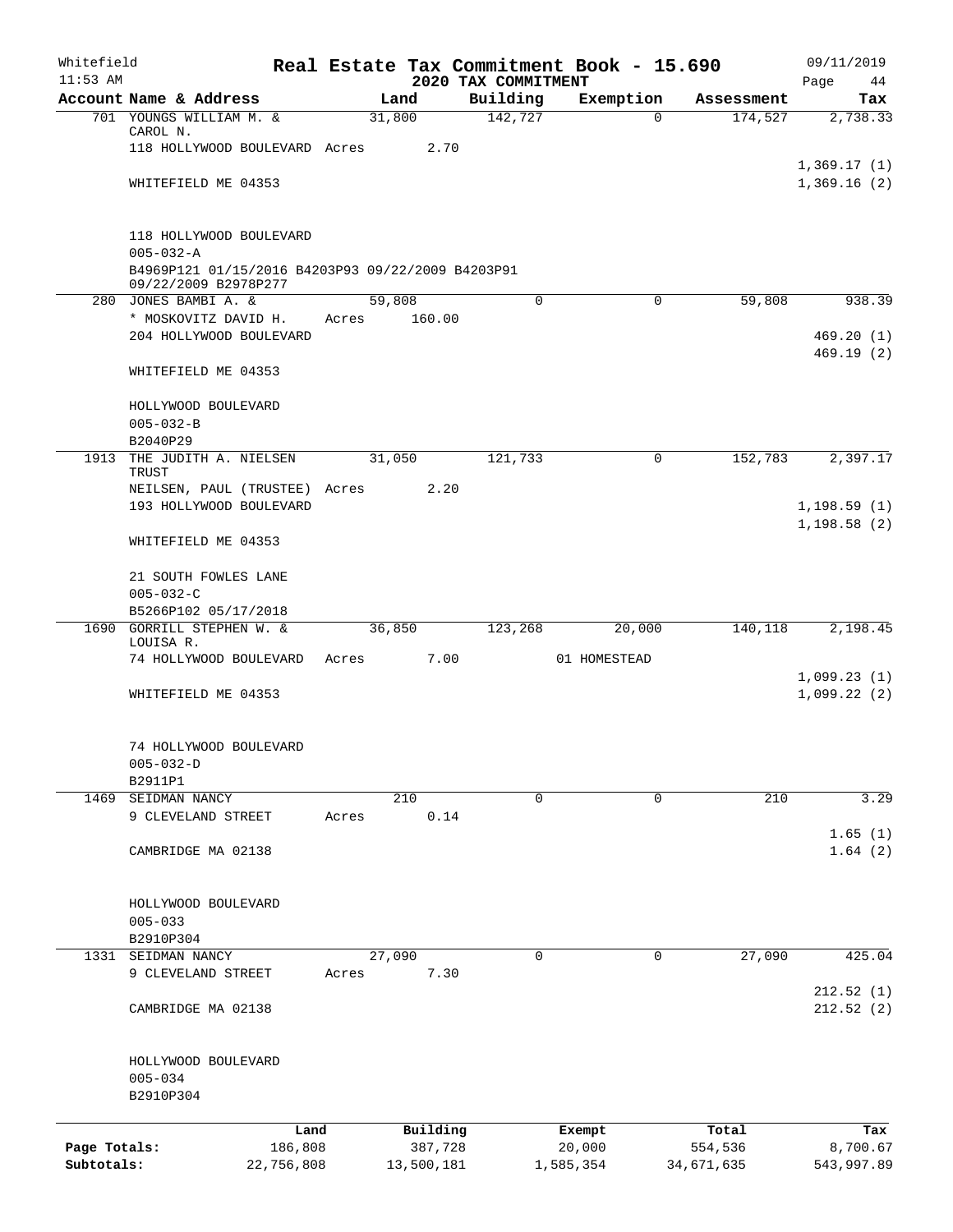| Whitefield   |                                                     |       |            |                                 | Real Estate Tax Commitment Book - 15.690 |            | 09/11/2019             |
|--------------|-----------------------------------------------------|-------|------------|---------------------------------|------------------------------------------|------------|------------------------|
| $11:53$ AM   | Account Name & Address                              |       | Land       | 2020 TAX COMMITMENT<br>Building | Exemption                                | Assessment | Page<br>45<br>Tax      |
|              | 1512 YUND PHILIP O.                                 |       | 42,746     | 104,383                         | 20,000                                   | 127,129    | 1,994.65               |
|              | 179 HOLLYWOOD BOULEVARD Acres 14.37                 |       |            |                                 | 01 HOMESTEAD                             |            |                        |
|              |                                                     |       |            |                                 |                                          |            | 997.33 (1)             |
|              | WHITEFIELD ME 04353                                 |       |            |                                 |                                          |            | 997.32 (2)             |
|              |                                                     |       |            |                                 |                                          |            |                        |
|              | 179 HOLLYWOOD BOULEVARD                             |       |            |                                 |                                          |            |                        |
|              | $005 - 034 - A$                                     |       |            |                                 |                                          |            |                        |
|              | B2270P44                                            |       |            |                                 |                                          |            |                        |
|              | 75 YUND PHILIP & SUSANNE                            |       | 22,250     | $\Omega$                        | 0                                        | 22,250     | 349.10                 |
|              | MEIDEL                                              |       |            |                                 |                                          |            |                        |
|              | 179 HOLLYWOOD BOULEVARD Acres                       |       | 3.00       |                                 |                                          |            |                        |
|              |                                                     |       |            |                                 |                                          |            | 174.55(1)              |
|              | WHITEFIELD ME 04353                                 |       |            |                                 |                                          |            | 174.55(2)              |
|              | HOLLYWOOD BOULEVARD<br>$005 - 034 - B$              |       |            |                                 |                                          |            |                        |
|              | B3910P100 09/09/2007 B2599P276                      |       |            |                                 |                                          |            |                        |
|              | 1626 POULIN ALICE L.                                |       | 31,350     | 135,297                         | 20,000                                   | 146,647    | 2,300.89               |
|              | 35 HOLLYWOOD BOULEVARD Acres                        |       | 2.40       |                                 | 01 HOMESTEAD                             |            |                        |
|              |                                                     |       |            |                                 |                                          |            | 1, 150.45(1)           |
|              | WHITEFIELD ME 04353                                 |       |            |                                 |                                          |            | 1, 150.44(2)           |
|              | 35 HOLLYWOOD BOULEVARD                              |       |            |                                 |                                          |            |                        |
|              | $005 - 034 - C$                                     |       |            |                                 |                                          |            |                        |
|              | B5169P91 08/09/2017 B2109P115                       |       |            |                                 |                                          |            |                        |
|              | 1552 SEIDMAN NANCY L.                               |       | 27,250     | $\Omega$                        | $\mathbf 0$                              | 27,250     | 427.55                 |
|              | 9 CLEVELAND STREET                                  | Acres | 7.50       |                                 |                                          |            |                        |
|              | CAMBRIDGE MA 02138                                  |       |            |                                 |                                          |            | 213.78(1)<br>213.77(2) |
|              | HOLLYWOOD BOULEVARD<br>$005 - 034 - D$<br>B3210P220 |       |            |                                 |                                          |            |                        |
| 943          | JONES BAMBI A. & DAVID                              |       | 32,008     | 0                               | 0                                        | 32,008     | 502.21                 |
|              | Н.                                                  |       |            |                                 |                                          |            |                        |
|              | * MOSKOVITZ                                         | Acres | 76.00      |                                 |                                          |            |                        |
|              | 204 HOLLYWOOD BOULEVARD                             |       |            |                                 |                                          |            | 251.11(1)<br>251.10(2) |
|              | WHITEFIELD ME 04353                                 |       |            |                                 |                                          |            |                        |
|              | HOLLYWOOD BOULEVARD                                 |       |            |                                 |                                          |            |                        |
|              | $005 - 035$                                         |       |            |                                 |                                          |            |                        |
|              | B2608P129                                           |       |            |                                 |                                          |            |                        |
|              | 1178 MOSKOVITZ DAVID H. &                           |       | 11,884     | $\mathbf 0$                     | $\mathbf 0$                              | 11,884     | 186.46                 |
|              | * JONES BAMBI A.                                    | Acres | 33.00      |                                 |                                          |            |                        |
|              | 204 HOLLYWOOD BOULEVARD                             |       |            |                                 |                                          |            | 93.23(1)               |
|              | WHITEFIELD ME 04353                                 |       |            |                                 |                                          |            | 93.23(2)               |
|              | HOLLYWOOD BOULEVARD                                 |       |            |                                 |                                          |            |                        |
|              | $005 - 036$                                         |       |            |                                 |                                          |            |                        |
|              | B2040P29                                            |       |            |                                 |                                          |            |                        |
|              |                                                     |       |            |                                 |                                          |            |                        |
|              | Land                                                |       | Building   |                                 | Exempt                                   | Total      | Tax                    |
| Page Totals: | 167,488                                             |       | 239,680    |                                 | 40,000                                   | 367,168    | 5,760.86               |
| Subtotals:   | 22,924,296                                          |       | 13,739,861 |                                 | 1,625,354                                | 35,038,803 | 549,758.75             |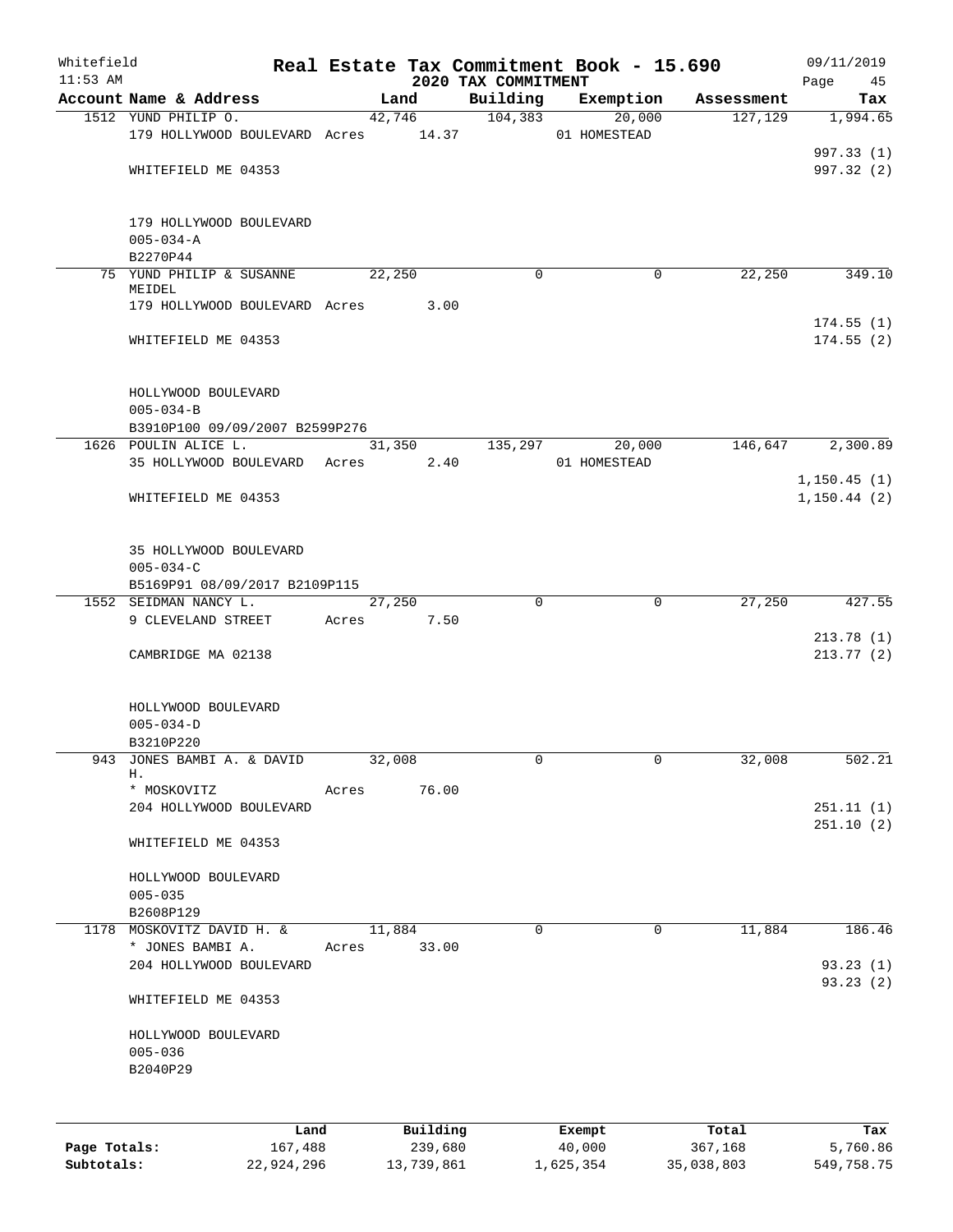| Whitefield<br>$11:53$ AM |                                                 |       |        |       | 2020 TAX COMMITMENT | Real Estate Tax Commitment Book - 15.690 |            | 09/11/2019<br>Page<br>46 |
|--------------------------|-------------------------------------------------|-------|--------|-------|---------------------|------------------------------------------|------------|--------------------------|
|                          | Account Name & Address                          |       | Land   |       | Building            | Exemption                                | Assessment | Tax                      |
|                          | 1132 JONES BAMBI A. &                           |       | 10,400 |       | $\mathsf{O}$        | $\Omega$                                 | 10,400     | 163.18                   |
|                          | * MOSKOVITZ DAVID H.<br>204 HOLLYWOOD BOULEVARD | Acres |        | 30.00 |                     |                                          |            | 81.59(1)                 |
|                          |                                                 |       |        |       |                     |                                          |            | 81.59(2)                 |
|                          | WHITEFIELD ME 04353                             |       |        |       |                     |                                          |            |                          |
|                          | HOLLYWOOD BLVD                                  |       |        |       |                     |                                          |            |                          |
|                          | $005 - 037$                                     |       |        |       |                     |                                          |            |                          |
|                          | B2040P33                                        |       |        |       |                     |                                          |            |                          |
|                          | 829 MOSKOVITZ DAVID H. &                        |       | 4,556  |       | $\mathbf 0$         | 0                                        | 4,556      | 71.48                    |
|                          | * JONES BAMBI A.                                | Acres |        | 13.00 |                     |                                          |            |                          |
|                          | 204 HOLLYWOOD BOULEVARD                         |       |        |       |                     |                                          |            | 35.74(1)<br>35.74(2)     |
|                          | WHITEFIELD ME 04353                             |       |        |       |                     |                                          |            |                          |
|                          | HOLLYWOOD BLVD                                  |       |        |       |                     |                                          |            |                          |
|                          | $005 - 038$                                     |       |        |       |                     |                                          |            |                          |
|                          | B2040P29                                        |       |        |       |                     |                                          |            |                          |
|                          | 927 FAIRSERVICE MICHAEL O.                      |       | 70,250 |       | 7,076               | 0                                        | 77,326     | 1,213.24                 |
|                          | &.                                              |       |        |       |                     |                                          |            |                          |
|                          | * CAROLYN                                       | Acres |        | 57.00 |                     |                                          |            |                          |
|                          | 17 HEMLOCK LANE                                 |       |        |       |                     |                                          |            | 606.62(1)                |
|                          | WHITEFIELD ME 04353                             |       |        |       |                     |                                          |            | 606.62(2)                |
|                          | 17 HEMLOCK LANE                                 |       |        |       |                     |                                          |            |                          |
|                          | $006 - 001$                                     |       |        |       |                     |                                          |            |                          |
|                          | B4538P159 06/22/2012 B1767P352                  |       |        |       |                     |                                          |            |                          |
|                          | 36 MCEVOY PAUL                                  |       | 77,645 |       | $\mathbf 0$         | $\mathbf 0$                              | 77,645     | 1,218.25                 |
|                          | 12 E CRISMAN ROAD                               | Acres |        | 91.79 |                     |                                          |            |                          |
|                          |                                                 |       |        |       |                     |                                          |            | 609.13(1)                |
|                          | HARDWICK NJ 07825 9696                          |       |        |       |                     |                                          |            | 609.12(2)                |
|                          | BRIGID LANE                                     |       |        |       |                     |                                          |            |                          |
|                          | $006 - 002$                                     |       |        |       |                     |                                          |            |                          |
|                          | B2616P40                                        |       |        |       |                     |                                          |            |                          |
|                          | 801 ELWELL MICHAEL H.                           |       | 30,900 |       | 146,502             | 20,000                                   | 157,402    | 2,469.64                 |
|                          | P.O. BOX 681                                    | Acres |        | 2.10  |                     | 01 HOMESTEAD                             |            |                          |
|                          |                                                 |       |        |       |                     |                                          |            | 1,234.82(1)              |
|                          | NEWCASTLE ME 04553                              |       |        |       |                     |                                          |            | 1, 234.82(2)             |
|                          | 44 BRIGID LANE                                  |       |        |       |                     |                                          |            |                          |
|                          | $006 - 002 - A$                                 |       |        |       |                     |                                          |            |                          |
|                          | B4772P154 04/22/2014 B3128P164                  |       |        |       |                     |                                          |            |                          |
|                          | 1006 MCEVOY PAUL                                |       | 20,750 |       | $\Omega$            | 0                                        | 20,750     | 325.57                   |
|                          | 12 E CRISMAN ROAD                               | Acres |        | 2.00  |                     |                                          |            |                          |
|                          | HARDWICK NJ 07825 9696                          |       |        |       |                     |                                          |            | 162.79(1)<br>162.78(2)   |
|                          | BRIGID LANE                                     |       |        |       |                     |                                          |            |                          |
|                          | $006 - 002 - B$                                 |       |        |       |                     |                                          |            |                          |
|                          | B2616P40                                        |       |        |       |                     |                                          |            |                          |
|                          |                                                 |       |        |       |                     |                                          |            |                          |
|                          |                                                 |       |        |       |                     |                                          |            |                          |
|                          |                                                 |       |        |       |                     |                                          |            |                          |

|              | Land         | Building   | Exempt    | Total      | Tax        |
|--------------|--------------|------------|-----------|------------|------------|
| Page Totals: | 214,501      | 153,578    | 20,000    | 348,079    | 5,461.36   |
| Subtotals:   | 23, 138, 797 | 13,893,439 | 1,645,354 | 35,386,882 | 555,220.11 |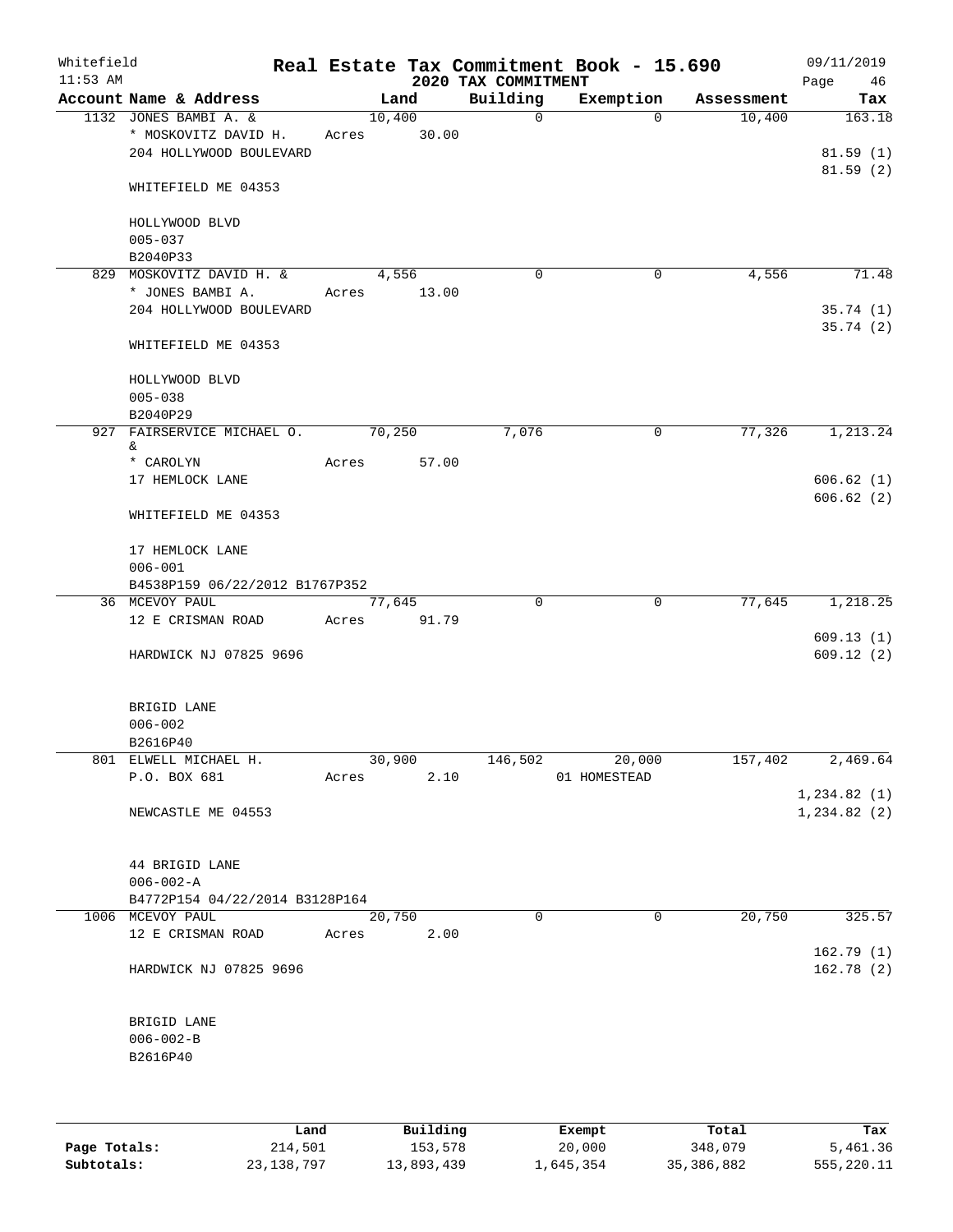| Whitefield   |                                                                   |                 |       |        |                     |                                 | Real Estate Tax Commitment Book - 15.690 |                       | 09/11/2019                 |
|--------------|-------------------------------------------------------------------|-----------------|-------|--------|---------------------|---------------------------------|------------------------------------------|-----------------------|----------------------------|
| $11:53$ AM   | Account Name & Address                                            |                 |       | Land   |                     | 2020 TAX COMMITMENT<br>Building | Exemption                                | Assessment            | Page<br>47<br>Tax          |
|              | 1873 WHEELER, DAVID A                                             |                 |       | 23,120 |                     | 0                               |                                          | 23,120<br>$\Omega$    | 362.75                     |
|              | PO BOX 307                                                        |                 | Acres |        | 3.58                |                                 |                                          |                       |                            |
|              |                                                                   |                 |       |        |                     |                                 |                                          |                       | 181.38(1)                  |
|              | DRESDEN ME 04342                                                  |                 |       |        |                     |                                 |                                          |                       | 181.37(2)                  |
|              |                                                                   |                 |       |        |                     |                                 |                                          |                       |                            |
|              | BRIDGID LANE                                                      |                 |       |        |                     |                                 |                                          |                       |                            |
|              | $006 - 002 - C$                                                   |                 |       |        |                     |                                 |                                          |                       |                            |
|              | B5324P276 11/06/2018 B4722P9 10/11/2013                           |                 |       |        |                     |                                 |                                          |                       |                            |
|              | 1718 ELWELL MICHAEL H.                                            |                 |       | 23,915 |                     | $\Omega$                        |                                          | 23,915<br>0           | 375.23                     |
|              | P.O. BOX 681                                                      |                 | Acres |        | 4.11                |                                 |                                          |                       |                            |
|              |                                                                   |                 |       |        |                     |                                 |                                          |                       | 187.62(1)                  |
|              | NEWCASTLE ME 04553                                                |                 |       |        |                     |                                 |                                          |                       | 187.61(2)                  |
|              | BRIGID LANE                                                       |                 |       |        |                     |                                 |                                          |                       |                            |
|              | $006 - 002 - D$                                                   |                 |       |        |                     |                                 |                                          |                       |                            |
|              | B4772P154 04/22/2014                                              |                 |       |        |                     |                                 |                                          |                       |                            |
| 1570         | WILLARD WILLIAM J. &                                              |                 |       | 30,610 |                     | $\mathbf 0$                     |                                          | $\mathbf 0$<br>30,610 | 480.27                     |
|              | PAULINE A. & WILLIAM H.                                           |                 |       |        |                     |                                 |                                          |                       |                            |
|              | 115 HANLEY ROAD                                                   |                 | Acres |        | 11.70               |                                 |                                          |                       |                            |
|              |                                                                   |                 |       |        |                     |                                 |                                          |                       | 240.14(1)                  |
|              | PITTSTON ME 04345                                                 |                 |       |        |                     |                                 |                                          |                       | 240.13(2)                  |
|              | PHILBRICK LANE                                                    |                 |       |        |                     |                                 |                                          |                       |                            |
|              | $006 - 003$                                                       |                 |       |        |                     |                                 |                                          |                       |                            |
|              | B4971P185 01/25/2016 B4343P206 09/29/2010 B2588P194<br>06/29/1983 |                 |       |        |                     |                                 |                                          |                       |                            |
|              | 1472 VALLIERES MELISSA P. &<br>GARY C.                            |                 |       | 40,050 |                     | 175,862                         | 20,000                                   | 195,912               | 3,073.86                   |
|              | 131 HANLEY ROAD                                                   |                 | Acres |        | 11.00               |                                 | 01 HOMESTEAD                             |                       |                            |
|              |                                                                   |                 |       |        |                     |                                 |                                          |                       | 1,536.93(1)                |
|              | PITTSTON ME 04345                                                 |                 |       |        |                     |                                 |                                          |                       | 1,536.93(2)                |
|              |                                                                   |                 |       |        |                     |                                 |                                          |                       |                            |
|              | 131 HANLEY ROAD,                                                  |                 |       |        |                     |                                 |                                          |                       |                            |
|              | $006 - 004$                                                       |                 |       |        |                     |                                 |                                          |                       |                            |
|              | B3650P314 03/23/2006                                              |                 |       |        |                     |                                 |                                          |                       |                            |
|              | 1069 FROEHLICH PETER E.                                           |                 |       | 59,600 |                     | 158,525                         | 20,000                                   | 198,125               | 3,108.58                   |
|              | 230 PHILBRICK LANE                                                |                 | Acres |        | 39.00               |                                 | 01 HOMESTEAD                             |                       |                            |
|              | WHITEFIELD ME 04353                                               |                 |       |        |                     |                                 |                                          |                       | 1,554.29(1)<br>1,554.29(2) |
|              |                                                                   |                 |       |        |                     |                                 |                                          |                       |                            |
|              | 230 PHILBRICK LANE                                                |                 |       |        |                     |                                 |                                          |                       |                            |
|              | $006 - 005$                                                       |                 |       |        |                     |                                 |                                          |                       |                            |
|              | B4389P293 04/06/2011 B1935P117 11/26/1993                         |                 |       |        |                     |                                 |                                          |                       |                            |
|              | 1280 KIMBALL CHRISTINE                                            |                 |       | 38,450 |                     | 52,915                          | 20,000                                   | 71,365                | 1,119.72                   |
|              | 172 PHILBRICK LANE                                                |                 | Acres |        | 9.00                |                                 | 01 HOMESTEAD                             |                       |                            |
|              | WHITEFIELD ME 04353                                               |                 |       |        |                     |                                 |                                          |                       | 559.86 (1)<br>559.86(2)    |
|              |                                                                   |                 |       |        |                     |                                 |                                          |                       |                            |
|              | 172 PHILBRICK LANE                                                |                 |       |        |                     |                                 |                                          |                       |                            |
|              | $006 - 006$                                                       |                 |       |        |                     |                                 |                                          |                       |                            |
|              | B1293P169                                                         |                 |       |        |                     |                                 |                                          |                       |                            |
|              |                                                                   |                 |       |        |                     |                                 |                                          |                       |                            |
| Page Totals: |                                                                   | Land<br>215,745 |       |        | Building<br>387,302 |                                 | Exempt<br>60,000                         | Total<br>543,047      | Tax<br>8,520.41            |
| Subtotals:   |                                                                   | 23, 354, 542    |       |        | 14,280,741          |                                 | 1,705,354                                | 35,929,929            | 563,740.52                 |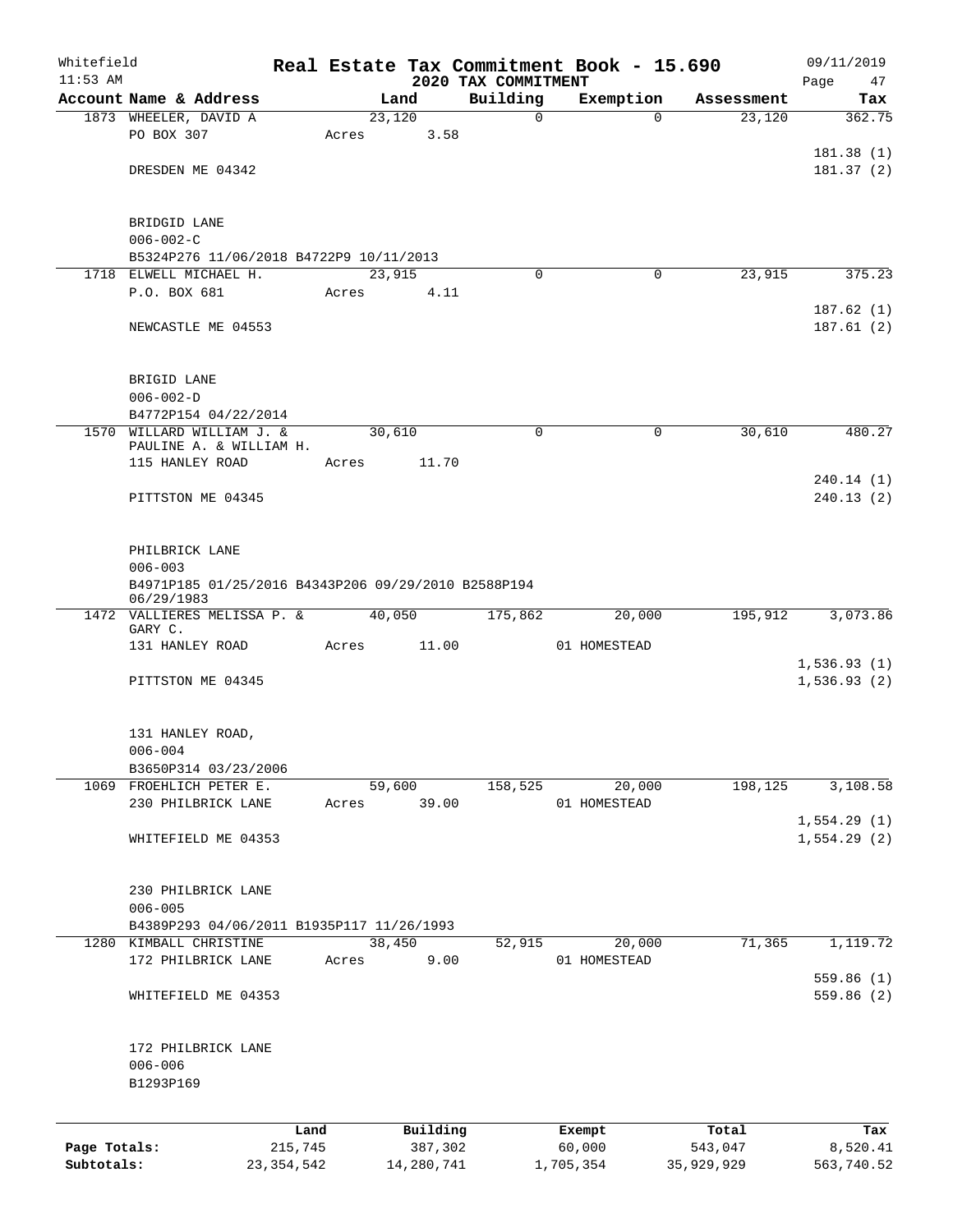| Whitefield |                                                                                                            |         |        |                     | Real Estate Tax Commitment Book - 15.690 |            | 09/11/2019                 |
|------------|------------------------------------------------------------------------------------------------------------|---------|--------|---------------------|------------------------------------------|------------|----------------------------|
| $11:53$ AM |                                                                                                            |         |        | 2020 TAX COMMITMENT |                                          |            | 48<br>Page                 |
|            | Account Name & Address                                                                                     |         | Land   | Building            | Exemption                                | Assessment | Tax                        |
|            | 194 HOLM KENNETH D. &<br>HILARY                                                                            | 90,185  |        | 216,708             | 20,000                                   | 286,893    | 4,501.35                   |
|            | 118 PHILBRICK LANE                                                                                         | Acres   | 96.87  |                     | 01 HOMESTEAD                             |            |                            |
|            | WHITEFIELD ME 04353                                                                                        |         |        |                     |                                          |            | 2,250.68(1)<br>2,250.67(2) |
|            | 118 PHILBRICK LANE<br>$006 - 007$                                                                          |         |        |                     |                                          |            |                            |
|            | B1766P85 04/09/1992                                                                                        |         |        |                     |                                          |            |                            |
|            | 1734 MIVILLE VICKY L.                                                                                      |         | 31,185 | 61,159              | 20,000                                   | 72,344     | 1,135.08                   |
|            | 148 PHILBRICK LANE                                                                                         | Acres   | 2.29   |                     | 01 HOMESTEAD                             |            |                            |
|            |                                                                                                            |         |        |                     |                                          |            | 567.54(1)                  |
|            | WHITEFIELD ME 04353                                                                                        |         |        |                     |                                          |            | 567.54(2)                  |
|            | 148 PHILBRICK LANE                                                                                         |         |        |                     |                                          |            |                            |
|            | $006 - 007 - A$                                                                                            |         |        |                     |                                          |            |                            |
|            | B3374P81 10/05/2004                                                                                        |         |        |                     |                                          |            |                            |
|            | 1562 HALL JR. GEORGE W. &<br>GEORGE W.                                                                     | 35,394  |        | 0                   | 0                                        | 35,394     | 555.33                     |
|            | 822 TOWNHOUSE ROAD                                                                                         | Acres   | 17.68  |                     |                                          |            |                            |
|            | WHITEFIELD ME 04353                                                                                        |         |        |                     |                                          |            | 277.67(1)<br>277.66(2)     |
|            | PHILBRICK LANE                                                                                             |         |        |                     |                                          |            |                            |
|            | $006 - 008$                                                                                                |         |        |                     |                                          |            |                            |
|            | 708 BARTLETT KENNETH A. &<br>KIMBERLY S.                                                                   | 35,250  |        | 134,267             | 20,000                                   | 149,517    | 2,345.92                   |
|            | 104 PHILBRICK LANE                                                                                         | Acres   | 5.00   |                     | 01 HOMESTEAD                             |            |                            |
|            |                                                                                                            |         |        |                     |                                          |            | 1,172.96(1)                |
|            | WHITEFIELD ME 04353                                                                                        |         |        |                     |                                          |            | 1, 172.96(2)               |
|            | 104 PHILBRICK LANE                                                                                         |         |        |                     |                                          |            |                            |
|            | $006 - 008 - A$                                                                                            |         |        |                     |                                          |            |                            |
|            | B4904P174 06/23/2015 B4941P140 10/21/2015 B4761P299<br>03/07/2014 B4757P144 02/18/2014 B3796P64 01/04/2007 |         |        |                     |                                          |            |                            |
|            | 531 KARASS EDWARD A. &<br>SUSAN                                                                            | 12, 236 |        | $\Omega$            | $\Omega$                                 | 12,236     | 191.98                     |
|            | 10797 NORTH BLAZING<br>STAR LANE                                                                           | Acres   | 10.92  |                     |                                          |            |                            |
|            |                                                                                                            |         |        |                     |                                          |            | 95.99(1)                   |
|            | BOISE ID 83714                                                                                             |         |        |                     |                                          |            | 95.99(2)                   |
|            | PHILBRICK LANE                                                                                             |         |        |                     |                                          |            |                            |
|            | $006 - 009$                                                                                                |         |        |                     |                                          |            |                            |
|            | B1446P250                                                                                                  |         |        |                     |                                          |            |                            |

|              | Land       | Building   | Exempt    | Total      | Tax        |
|--------------|------------|------------|-----------|------------|------------|
| Page Totals: | 204,250    | 412,134    | 60,000    | 556,384    | 8,729.66   |
| Subtotals:   | 23,558,792 | 14,692,875 | 1,765,354 | 36,486,313 | 572,470.18 |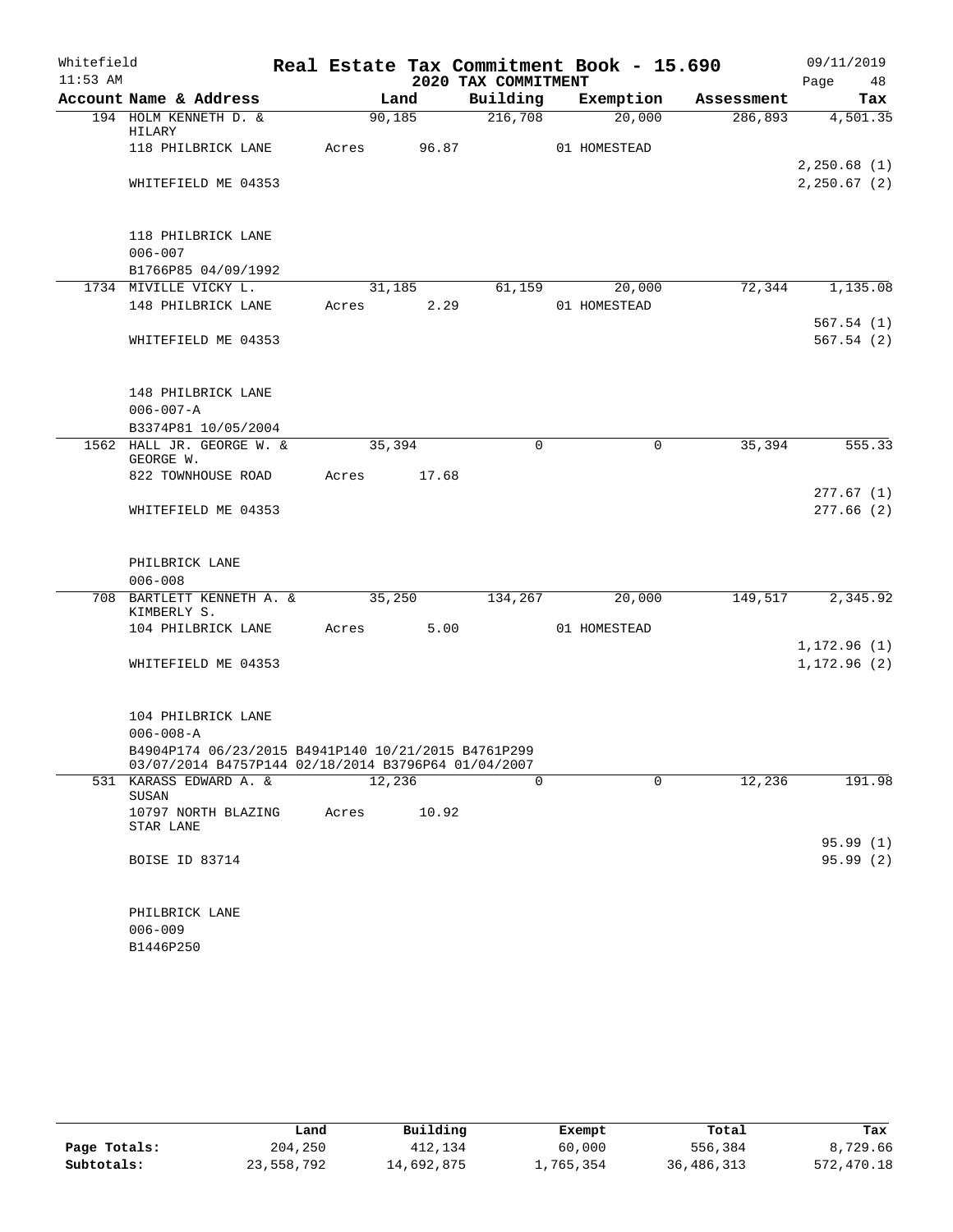| Whitefield<br>$11:53$ AM |                                                                                  |       |        |             | 2020 TAX COMMITMENT | Real Estate Tax Commitment Book - 15.690 |            | 09/11/2019<br>49<br>Page |
|--------------------------|----------------------------------------------------------------------------------|-------|--------|-------------|---------------------|------------------------------------------|------------|--------------------------|
|                          | Account Name & Address                                                           |       | Land   |             | Building            | Exemption                                | Assessment | Tax                      |
|                          | 678 MOREY DONALD D. & LOIS<br>G., TRUSTEES<br>* LIVING TRUST<br>5 PHILBRICK LANE | Acres | 69,800 | 96.50       | $\Omega$            | $\Omega$                                 | 69,800     | 1,095.16<br>547.58(1)    |
|                          | WHITEFIELD ME 04353                                                              |       |        |             |                     |                                          |            | 547.58 (2)               |
|                          | PHILBRICK LANE<br>$006 - 010$<br>B4268P10 04/12/2010                             |       |        |             |                     |                                          |            |                          |
|                          | 1481 WELLS FARGO BANK                                                            |       | 32,250 |             | 79,406              | 0                                        | 111,656    | 1,751.88                 |
|                          | 59 PHILBRICK LANE                                                                | Acres |        | 3.00        |                     |                                          |            |                          |
|                          | WHITEFIELD .E 04353                                                              |       |        |             |                     |                                          |            | 875.94 (1)<br>875.94 (2) |
|                          | 59 PHILBRICK LANE<br>$006 - 010 - A$                                             |       |        |             |                     |                                          |            |                          |
|                          | B4755P239 02/07/2014 B2576P8<br>1114 GRADY STEVEN J.                             |       | 74,500 |             | $\mathbf 0$         | $\mathbf 0$                              | 74,500     | 1,168.91                 |
|                          | 8 JEWETT LANE                                                                    | Acres |        | 85.50       |                     |                                          |            |                          |
|                          |                                                                                  |       |        |             |                     |                                          |            | 584.46(1)                |
|                          | WHITEFIELD ME 04353                                                              |       |        |             |                     |                                          |            | 584.45(2)                |
|                          | PHILBRICK LANE<br>$006 - 011$<br>B4951P237 11/20/2015 B2009P78                   |       |        |             |                     |                                          |            |                          |
|                          | 213 DURRELL GENE                                                                 |       | 13,100 |             | $\Omega$            | $\mathbf 0$                              | 13,100     | 205.54                   |
|                          | DURRELL TRACY                                                                    | Acres |        | 12.00       |                     |                                          |            |                          |
|                          | 213 HUNTS MEADOW ROAD                                                            |       |        |             |                     |                                          |            | 102.77(1)                |
|                          | PITTSTON ME 04345                                                                |       |        |             |                     |                                          |            | 102.77(2)                |
|                          | PHILBRICK LANE<br>$006 - 011 - A$                                                |       |        |             |                     |                                          |            |                          |
|                          | B5248P146 04/06/2018                                                             |       |        |             |                     |                                          |            |                          |
|                          | 432 HALL JR. GEORGE                                                              |       | 35,650 |             | 0                   | 0                                        | 35,650     | 559.35                   |
|                          | 822 TOWNHOUSE ROAD                                                               |       |        | Acres 18.00 |                     |                                          |            |                          |
|                          | WHITEFIELD ME 04353                                                              |       |        |             |                     |                                          |            | 279.68(1)<br>279.67(2)   |
|                          | PHILBRICK LANE<br>$006 - 011 - B$                                                |       |        |             |                     |                                          |            |                          |
|                          | B1417P148                                                                        |       |        |             |                     |                                          |            |                          |
|                          | 783 MONDINO MITCHELL & TARA                                                      |       | 50,790 |             | $\Omega$            | $\Omega$                                 | 50,790     | 796.90                   |
|                          | * LARRABEE JOHN                                                                  | Acres |        | 40.83       |                     |                                          |            |                          |
|                          | P O BOX 483                                                                      |       |        |             |                     |                                          |            | 398.45(1)                |
|                          | EAST FALMOUTH MA 02536                                                           |       |        |             |                     |                                          |            | 398.45(2)                |
|                          | PHILBRICK LANE<br>$006 - 012$                                                    |       |        |             |                     |                                          |            |                          |
|                          | B5141P157 05/30/2017 B1489P184                                                   |       |        |             |                     |                                          |            |                          |
|                          |                                                                                  |       |        |             |                     |                                          |            |                          |

|              | Land       | Building   | Exempt    | Total      | Tax        |
|--------------|------------|------------|-----------|------------|------------|
| Page Totals: | 276,090    | 79,406     |           | 355,496    | 5,577.74   |
| Subtotals:   | 23,834,882 | 14,772,281 | 1,765,354 | 36,841,809 | 578,047.92 |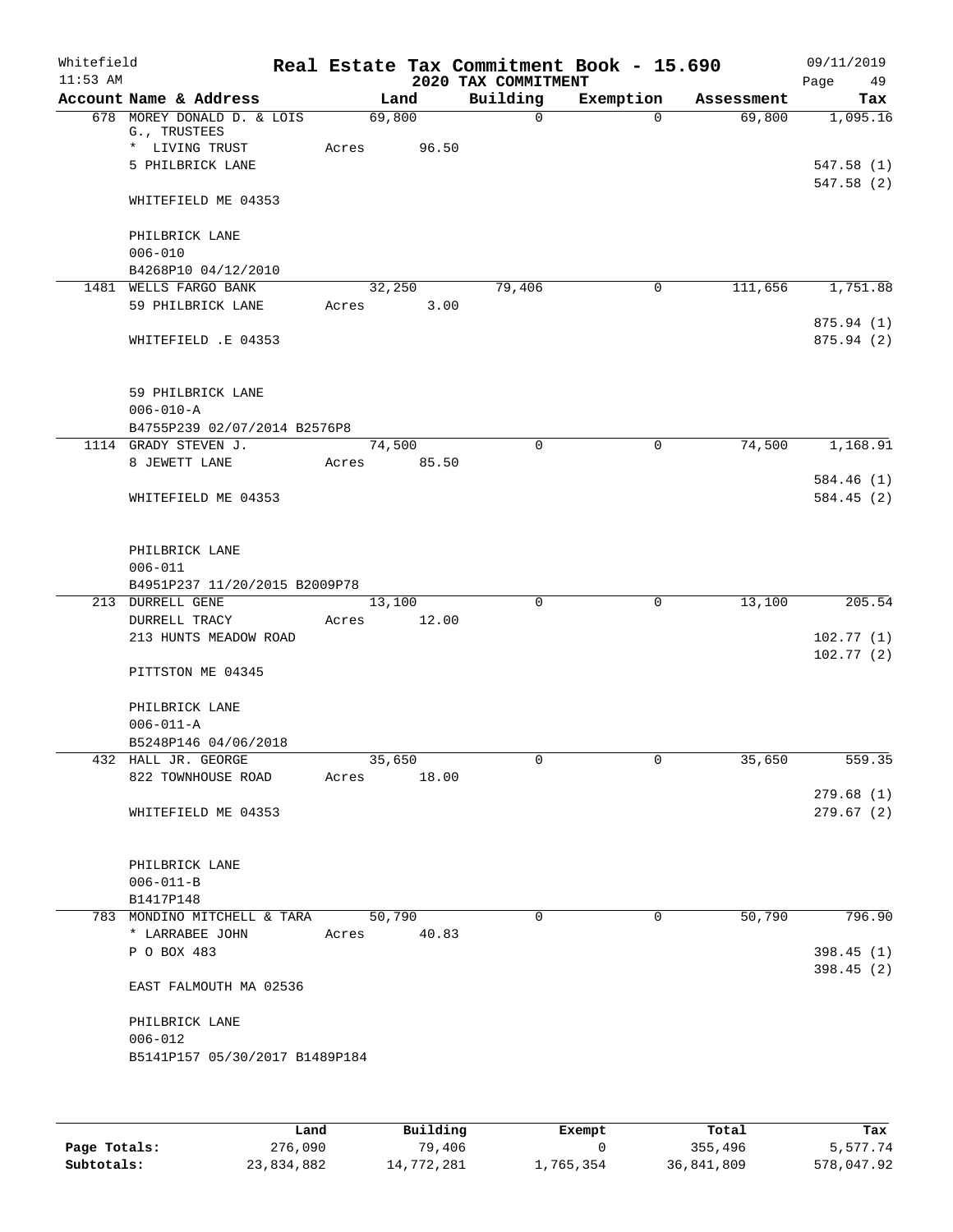| Whitefield<br>$11:53$ AM |                                                                      |       |          | 2020 TAX COMMITMENT | Real Estate Tax Commitment Book - 15.690 |            | 09/11/2019<br>Page<br>50 |
|--------------------------|----------------------------------------------------------------------|-------|----------|---------------------|------------------------------------------|------------|--------------------------|
|                          | Account Name & Address                                               |       | Land     | Building            | Exemption                                | Assessment | Tax                      |
|                          | 1577 HOLM HILARY H. TRUSTEE                                          |       | 23,750   | $\mathbf 0$         | $\Omega$                                 | 23,750     | 372.64                   |
|                          | * HILARY HOLM TRUST                                                  | Acres | 4.00     |                     |                                          |            |                          |
|                          | 118 PHILBRICK LANE                                                   |       |          |                     |                                          |            | 186.32(1)                |
|                          |                                                                      |       |          |                     |                                          |            | 186.32(2)                |
|                          | WHITEFIELD ME 04353                                                  |       |          |                     |                                          |            |                          |
|                          | PHILBRICK LANE                                                       |       |          |                     |                                          |            |                          |
|                          | $006 - 012 - A$                                                      |       |          |                     |                                          |            |                          |
|                          | B3383P297 10/19/2004                                                 |       |          |                     |                                          |            |                          |
|                          | 1170 TOWLE WILLIAM A.                                                |       | 60,796   | 34,003              | 0                                        | 94,799     | 1,487.40                 |
|                          | 95 SALMON FALLS ROAD                                                 | Acres | 40.84    |                     |                                          |            |                          |
|                          |                                                                      |       |          |                     |                                          |            | 743.70 (1)               |
|                          | ROCHESTER NH 03868                                                   |       |          |                     |                                          |            | 743.70 (2)               |
|                          |                                                                      |       |          |                     |                                          |            |                          |
|                          | 111 PHILBRICK LANE                                                   |       |          |                     |                                          |            |                          |
|                          | $006 - 012 - B$                                                      |       |          |                     |                                          |            |                          |
|                          | B1581P106                                                            |       |          |                     |                                          |            |                          |
|                          | 47 OBER JANET M.                                                     |       | 34,515   | 94,137              | 20,000                                   | 108,652    | 1,704.75                 |
|                          | 123 PHILBRICK LANE                                                   | Acres | 4.51     |                     | 01 HOMESTEAD                             |            |                          |
|                          |                                                                      |       |          |                     |                                          |            | 852.38 (1)               |
|                          | WHITEFIELD ME 04353                                                  |       |          |                     |                                          |            | 852.37 (2)               |
|                          | 123 PHILBRICK LANE                                                   |       |          |                     |                                          |            |                          |
|                          | $006 - 012 - C$                                                      |       |          |                     |                                          |            |                          |
|                          | B1799P57                                                             |       |          |                     |                                          |            |                          |
|                          | 650 GLOVER GEORGE JR.,                                               |       | 40,850   | 37,021              | $\mathbf 0$                              | 77,871     | 1,221.80                 |
|                          | DENISE M                                                             |       |          |                     |                                          |            |                          |
|                          | 13230 S.E. 256th STREET Acres                                        |       | 12.00    |                     |                                          |            |                          |
|                          |                                                                      |       |          |                     |                                          |            | 610.90(1)                |
|                          | KENT WA 98042                                                        |       |          |                     |                                          |            | 610.90(2)                |
|                          |                                                                      |       |          |                     |                                          |            |                          |
|                          | 189 PHILBRICK LANE<br>$006 - 013$                                    |       |          |                     |                                          |            |                          |
|                          |                                                                      |       |          |                     |                                          |            |                          |
|                          | B4767P34 03/28/2014 B3347P284 08/17/2004<br>544 JONES DONNA HAINES & |       | 68,750   | 3,771               | 0                                        | 72,521     | 1,137.85                 |
|                          | PHILIP                                                               |       |          |                     |                                          |            |                          |
|                          | P O BOX 481                                                          | Acres | 54.00    |                     |                                          |            |                          |
|                          |                                                                      |       |          |                     |                                          |            | 568.93(1)                |
|                          | BREWSTER MA 02631                                                    |       |          |                     |                                          |            | 568.92(2)                |
|                          |                                                                      |       |          |                     |                                          |            |                          |
|                          | PHILBRICK LANE<br>$006 - 014$                                        |       |          |                     |                                          |            |                          |
|                          | B1759P125                                                            |       |          |                     |                                          |            |                          |
|                          | 160 HALL IV GEORGE W.                                                |       | 30,290   | 0                   | $\mathbf 0$                              | 30,290     | 475.25                   |
|                          | 822 TOWNHOUSE ROAD                                                   | Acres | 11.30    |                     |                                          |            |                          |
|                          |                                                                      |       |          |                     |                                          |            | 237.63(1)                |
|                          | WHITEFIELD ME 04353                                                  |       |          |                     |                                          |            | 237.62(2)                |
|                          |                                                                      |       |          |                     |                                          |            |                          |
|                          | PHILBRICK LANE                                                       |       |          |                     |                                          |            |                          |
|                          | $006 - 015$                                                          |       |          |                     |                                          |            |                          |
|                          | B1635P29                                                             |       |          |                     |                                          |            |                          |
|                          |                                                                      |       |          |                     |                                          |            |                          |
|                          | Land                                                                 |       | Building |                     | Exempt                                   | Total      | Tax                      |
| Page Totals:             | 258,951                                                              |       | 168,932  |                     | 20,000                                   | 407,883    | 6,399.69                 |

**Subtotals:** 24,093,833 14,941,213 1,785,354 37,249,692 584,447.61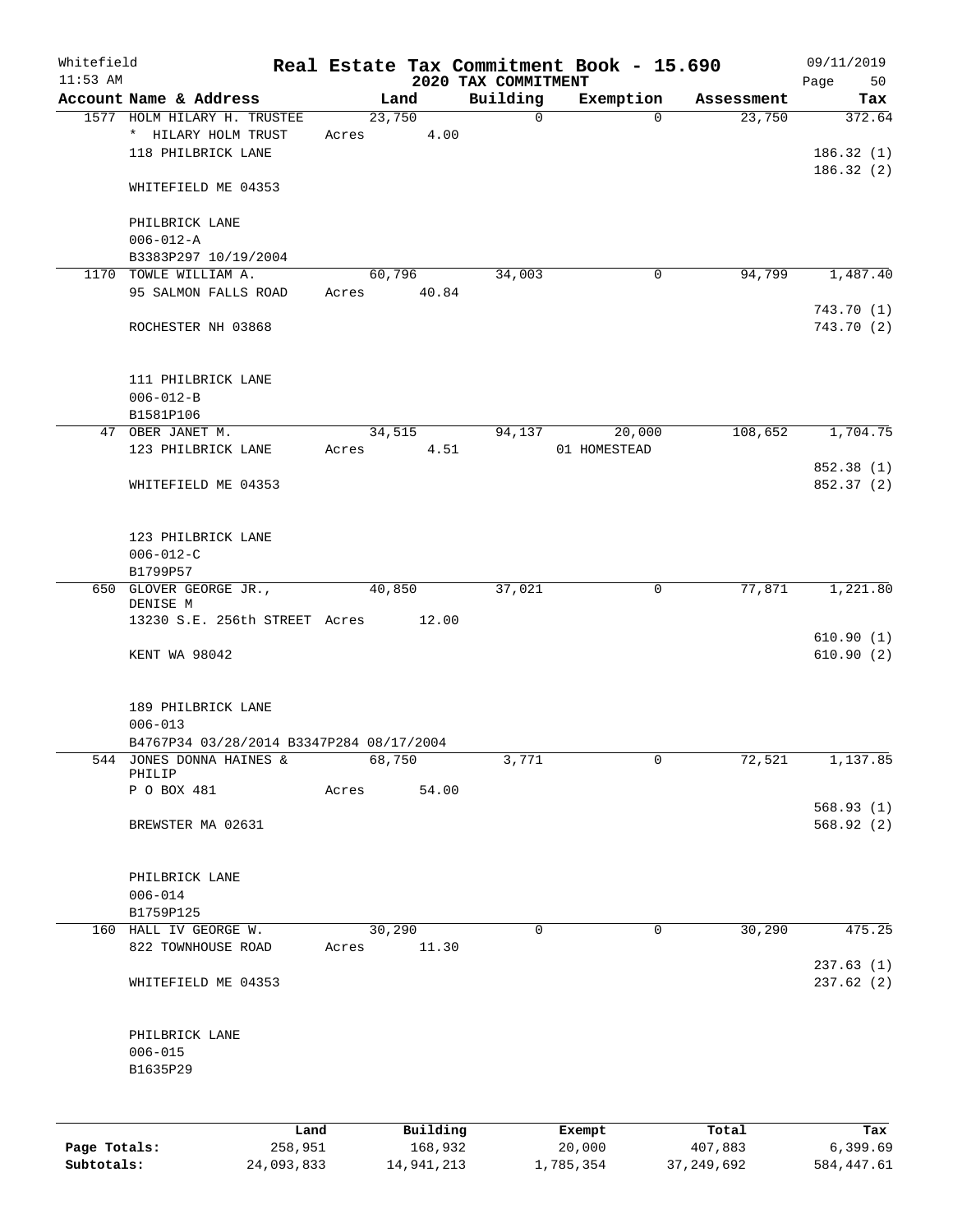| Whitefield<br>$11:53$ AM |                                                    |        |                | 2020 TAX COMMITMENT | Real Estate Tax Commitment Book - 15.690 |            | 09/11/2019<br>Page<br>51 |
|--------------------------|----------------------------------------------------|--------|----------------|---------------------|------------------------------------------|------------|--------------------------|
|                          | Account Name & Address                             |        | Land           | Building            | Exemption                                | Assessment | Tax                      |
|                          | 410 MCKEE-JENEC JACALYN A.                         | 21,500 |                | $\mathbf 0$         | $\Omega$                                 | 21,500     | 337.34                   |
|                          | 42 HANLEY ROAD                                     | Acres  | 2.50           |                     |                                          |            |                          |
|                          |                                                    |        |                |                     |                                          |            | 168.67(1)                |
|                          | PITTSTON ME 04345                                  |        |                |                     |                                          |            | 168.67(2)                |
|                          |                                                    |        |                |                     |                                          |            |                          |
|                          |                                                    |        |                |                     |                                          |            |                          |
|                          | PHILBRICK LANE                                     |        |                |                     |                                          |            |                          |
|                          | $006 - 016$                                        |        |                |                     |                                          |            |                          |
|                          | B2390P103 10/15/1998<br>327 SHEA ARLENE            | 20,800 |                | $\Omega$            | 0                                        | 20,800     | 326.35                   |
|                          | 73 HUNTS MEADOW ROAD                               | Acres  | 22.00          |                     |                                          |            |                          |
|                          |                                                    |        |                |                     |                                          |            | 163.18(1)                |
|                          | PITTSTON ME 04345                                  |        |                |                     |                                          |            | 163.17(2)                |
|                          |                                                    |        |                |                     |                                          |            |                          |
|                          |                                                    |        |                |                     |                                          |            |                          |
|                          | PHILBRICK LANE                                     |        |                |                     |                                          |            |                          |
|                          | $006 - 017$                                        |        |                |                     |                                          |            |                          |
|                          | 690 DAVIS ARTHUR K. &                              |        | 8,380          | $\mathbf 0$         | 0                                        | 8,380      | 131.48                   |
|                          | SHIRLEY M.                                         |        |                |                     |                                          |            |                          |
|                          | 87 HUNTS MEADOW ROAD                               | Acres  | 6.10           |                     |                                          |            |                          |
|                          |                                                    |        |                |                     |                                          |            | 65.74(1)                 |
|                          | PITTSTON ME 04345                                  |        |                |                     |                                          |            | 65.74 (2)                |
|                          |                                                    |        |                |                     |                                          |            |                          |
|                          |                                                    |        |                |                     |                                          |            |                          |
|                          | HUNTS MEADOW ROAD                                  |        |                |                     |                                          |            |                          |
|                          | $006 - 018$<br>B4729P244 11/05/2013 B1595P90       |        |                |                     |                                          |            |                          |
|                          | 1308 TRUDEAU, DEAN M                               |        | 49,850         | 117,191             | $\Omega$                                 | 167,041    | 2,620.87                 |
|                          | TRUDEAU, ELIZABETH C                               | Acres  | 24.00          |                     |                                          |            |                          |
|                          | 17 HEIDI LANE                                      |        |                |                     |                                          |            | 1,310.44(1)              |
|                          |                                                    |        |                |                     |                                          |            | 1,310.43(2)              |
|                          | WHITEFIELD ME 04353                                |        |                |                     |                                          |            |                          |
|                          |                                                    |        |                |                     |                                          |            |                          |
|                          | 19 HEIDI LANE                                      |        |                |                     |                                          |            |                          |
|                          | $006 - 019$                                        |        |                |                     |                                          |            |                          |
|                          | B5149P227 06/23/2017 B881P271                      |        |                |                     |                                          |            |                          |
|                          | 386 SHEA DIANE                                     | 35,100 |                | $\mathbf 0$         | 0                                        | 35,100     | 550.72                   |
|                          | 153 HUNTS MEADOW ROAD                              | Acres  | 44.00          |                     |                                          |            |                          |
|                          |                                                    |        |                |                     |                                          |            | 275.36(1)                |
|                          | PITTSTON ME 04345                                  |        |                |                     |                                          |            | 275.36(2)                |
|                          |                                                    |        |                |                     |                                          |            |                          |
|                          |                                                    |        |                |                     |                                          |            |                          |
|                          | SO. HUNTS MEADOW ROAD                              |        |                |                     |                                          |            |                          |
|                          | $006 - 020$                                        |        |                | 72,276              | 20,000                                   |            |                          |
|                          | 1683 FRASCONE, TERRI A<br>221 HUNTS MEADOW ROAD    | Acres  | 35,650<br>5.50 |                     | 01 HOMESTEAD                             | 87,926     | 1,379.56                 |
|                          |                                                    |        |                |                     |                                          |            | 689.78 (1)               |
|                          | PITTSTON ME 04345                                  |        |                |                     |                                          |            | 689.78 (2)               |
|                          |                                                    |        |                |                     |                                          |            |                          |
|                          |                                                    |        |                |                     |                                          |            |                          |
|                          | 221 SO. HUNTS MEADOW                               |        |                |                     |                                          |            |                          |
|                          | $006 - 021 - 1$                                    |        |                |                     |                                          |            |                          |
|                          | B5074P101 11/10/2016 B4696P23 08/05/2013 B2869P184 |        |                |                     |                                          |            |                          |
|                          |                                                    |        |                |                     |                                          |            |                          |
|                          |                                                    |        |                |                     |                                          |            |                          |
|                          |                                                    |        |                |                     |                                          |            |                          |

|              | Land         | Building   | Exempt    | Total      | Tax        |
|--------------|--------------|------------|-----------|------------|------------|
| Page Totals: | 171,280      | 189,467    | 20,000    | 340,747    | 5,346.32   |
| Subtotals:   | 24, 265, 113 | 15,130,680 | 1,805,354 | 37,590,439 | 589,793.93 |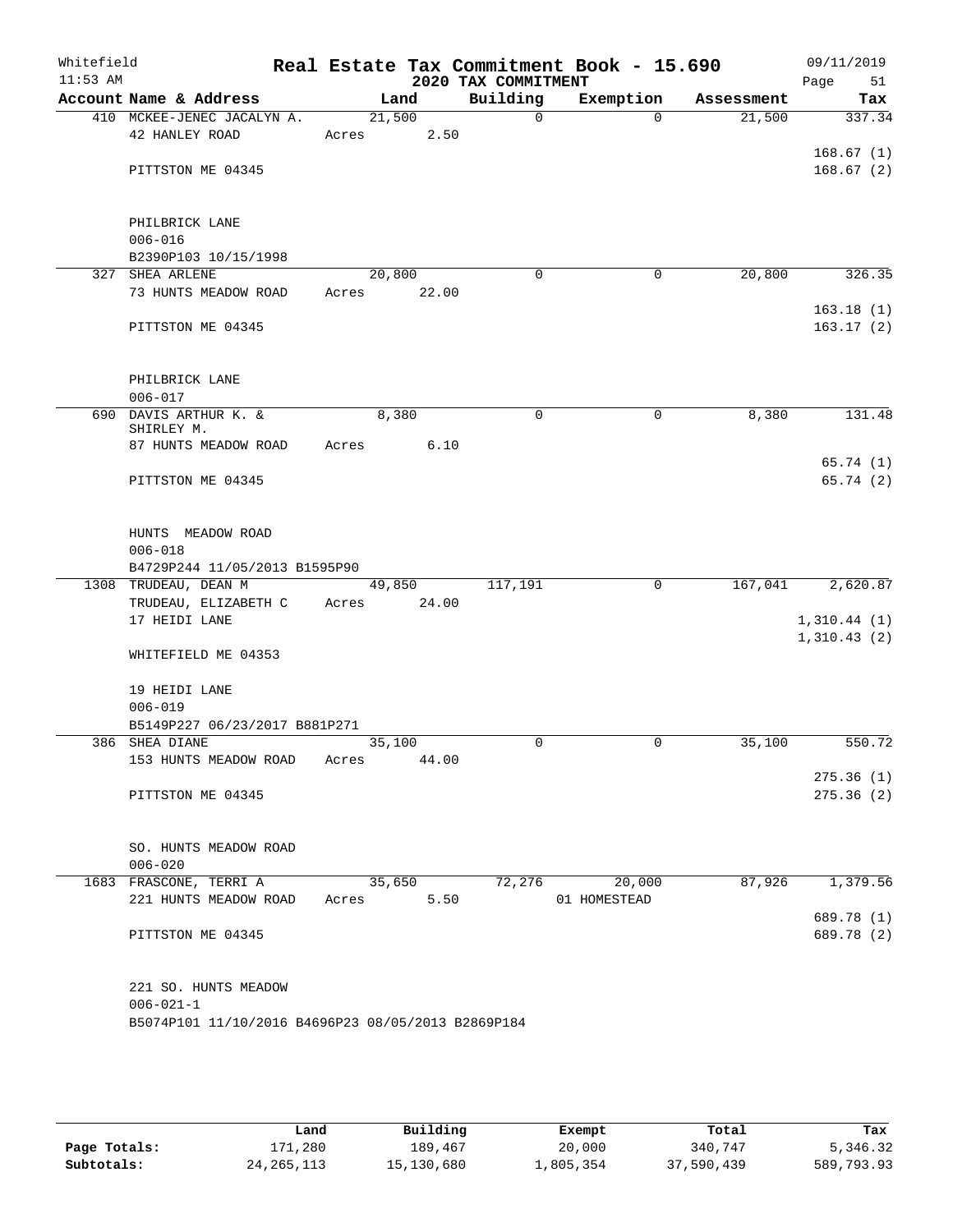| Whitefield<br>$11:53$ AM |                                                                             |         |              | 2020 TAX COMMITMENT |             | Real Estate Tax Commitment Book - 15.690 |            | 09/11/2019<br>Page<br>52 |
|--------------------------|-----------------------------------------------------------------------------|---------|--------------|---------------------|-------------|------------------------------------------|------------|--------------------------|
|                          | Account Name & Address                                                      |         | Land         | Building            |             | Exemption                                | Assessment | Tax                      |
|                          | 1684 DURRELL GENE A. & TRACY                                                |         | 35,490       |                     | 198,906     | $\Omega$                                 | 234,396    | 3,677.67                 |
|                          | 213 HUNTS MEADOW ROAD                                                       | Acres   |              | 5.30                |             |                                          |            |                          |
|                          |                                                                             |         |              |                     |             |                                          |            | 1,838.84(1)              |
|                          | PITTSTON ME 04345                                                           |         |              |                     |             |                                          |            | 1,838.83(2)              |
|                          |                                                                             |         |              |                     |             |                                          |            |                          |
|                          |                                                                             |         |              |                     |             |                                          |            |                          |
|                          | 213 SO. HUNTS MEADOW                                                        |         |              |                     |             |                                          |            |                          |
|                          | $006 - 021 - 2$                                                             |         |              |                     |             |                                          |            |                          |
|                          | B4704P209 08/28/2013 B4704P207 08/28/2013 B4298P304<br>07/26/2010 B2869P184 |         |              |                     |             |                                          |            |                          |
|                          | 1685 RIDEOUT RICHARD G.                                                     |         | 7,580        |                     | 0           | $\Omega$                                 | 7,580      | 118.93                   |
|                          | 211 HUNTS MEADOW ROAD                                                       | Acres   |              | 5.10                |             |                                          |            |                          |
|                          |                                                                             |         |              |                     |             |                                          |            | 59.47(1)                 |
|                          | PITTSTON ME 04345                                                           |         |              |                     |             |                                          |            | 59.46(2)                 |
|                          |                                                                             |         |              |                     |             |                                          |            |                          |
|                          |                                                                             |         |              |                     |             |                                          |            |                          |
|                          | 211 SO. HUNTS MEADOW                                                        |         |              |                     |             |                                          |            |                          |
|                          | $006 - 021 - 3$                                                             |         |              |                     |             |                                          |            |                          |
|                          | B2813P1<br>1686 VOGEL, EMILY ANN                                            |         | 7,200        |                     | $\mathbf 0$ | 0                                        | 7,200      | 112.97                   |
|                          | VOGEL, MATTHEW PHILLIP                                                      | Acres   |              | 4.80                |             |                                          |            |                          |
|                          | 205 HUNTS MEADOW ROAD                                                       |         |              |                     |             |                                          |            | 56.49(1)                 |
|                          |                                                                             |         |              |                     |             |                                          |            | 56.48(2)                 |
|                          | PITTSTON ME 04345                                                           |         |              |                     |             |                                          |            |                          |
|                          |                                                                             |         |              |                     |             |                                          |            |                          |
|                          | SO. HUNTS MEADOW ROAD                                                       |         |              |                     |             |                                          |            |                          |
|                          | $006 - 021 - 4$                                                             |         |              |                     |             |                                          |            |                          |
|                          | B5315P100 10/15/2018 B4704P79 08/27/2013 B3530P120                          |         |              |                     |             |                                          |            |                          |
|                          | 08/08/2005 B2906P283<br>1687 MARSTON, KALEB                                 |         | 6,900        |                     | $\mathbf 0$ | $\mathbf 0$                              | 6,900      | 108.26                   |
|                          | 190 HUNTS MEADOW ROAD                                                       | Acres   |              | 4.60                |             |                                          |            |                          |
|                          |                                                                             |         |              |                     |             |                                          |            | 54.13(1)                 |
|                          | PITTSTON ME 04345                                                           |         |              |                     |             |                                          |            | 54.13(2)                 |
|                          |                                                                             |         |              |                     |             |                                          |            |                          |
|                          |                                                                             |         |              |                     |             |                                          |            |                          |
|                          | SO. HUNTS MEADOW ROAD                                                       |         |              |                     |             |                                          |            |                          |
|                          | $006 - 021 - 5$                                                             |         |              |                     |             |                                          |            |                          |
|                          | B5143P27 05/30/2017 B4786P8 06/04/2014 B3917P267<br>08/27/2007              |         |              |                     |             |                                          |            |                          |
|                          | 1688 MARSTON ROBERT & MARY                                                  |         | 6,450        |                     | $\Omega$    | $\Omega$                                 | 6,450      | 101.20                   |
|                          | 183 HUNTS MEADOW ROAD                                                       | Acres   |              | 4.30                |             |                                          |            |                          |
|                          |                                                                             |         |              |                     |             |                                          |            | 50.60(1)                 |
|                          | PITTSTON ME 04345                                                           |         |              |                     |             |                                          |            | 50.60(2)                 |
|                          |                                                                             |         |              |                     |             |                                          |            |                          |
|                          |                                                                             |         |              |                     |             |                                          |            |                          |
|                          | SO. HUNTS MEADOW ROAD                                                       |         |              |                     |             |                                          |            |                          |
|                          | $006 - 021 - 6$                                                             |         |              |                     |             |                                          |            |                          |
|                          | B5312P100 09/25/2018 B2869P179                                              |         |              |                     |             |                                          |            |                          |
|                          | 1404 CROMWELL, RYAN<br>CHRISTOPER                                           |         | 37,712       |                     | 153,849     | 0                                        | 191,561    | 3,005.59                 |
|                          | BUMA, JAMIE MICHELA                                                         | Acres   | 20.78        |                     |             |                                          |            |                          |
|                          | 400 S. HUNTS MEADOW                                                         |         |              |                     |             |                                          |            | 1,502.80(1)              |
|                          | <b>ROAD</b>                                                                 |         |              |                     |             |                                          |            |                          |
|                          |                                                                             |         |              |                     |             |                                          |            | 1,502.79(2)              |
|                          | WHITEFIELD ME 04353                                                         |         |              |                     |             |                                          |            |                          |
|                          |                                                                             |         |              |                     |             |                                          |            |                          |
|                          | 400 SO. HUNTS MEADOW<br>$006 - 021 - A$                                     |         |              |                     |             |                                          |            |                          |
|                          | B5023P83 06/30/2016 B4915P42 08/06/2015 B3207P120                           |         |              |                     |             |                                          |            |                          |
|                          |                                                                             | Land    | Building     |                     |             | Exempt                                   | Total      | Tax                      |
| Page Totals:             |                                                                             | 101,332 | 352,755      |                     |             | $\mathbf 0$                              | 454,087    | 7,124.62                 |
| Subtotals:               | 24, 366, 445                                                                |         | 15, 483, 435 |                     |             | 1,805,354                                | 38,044,526 | 596,918.55               |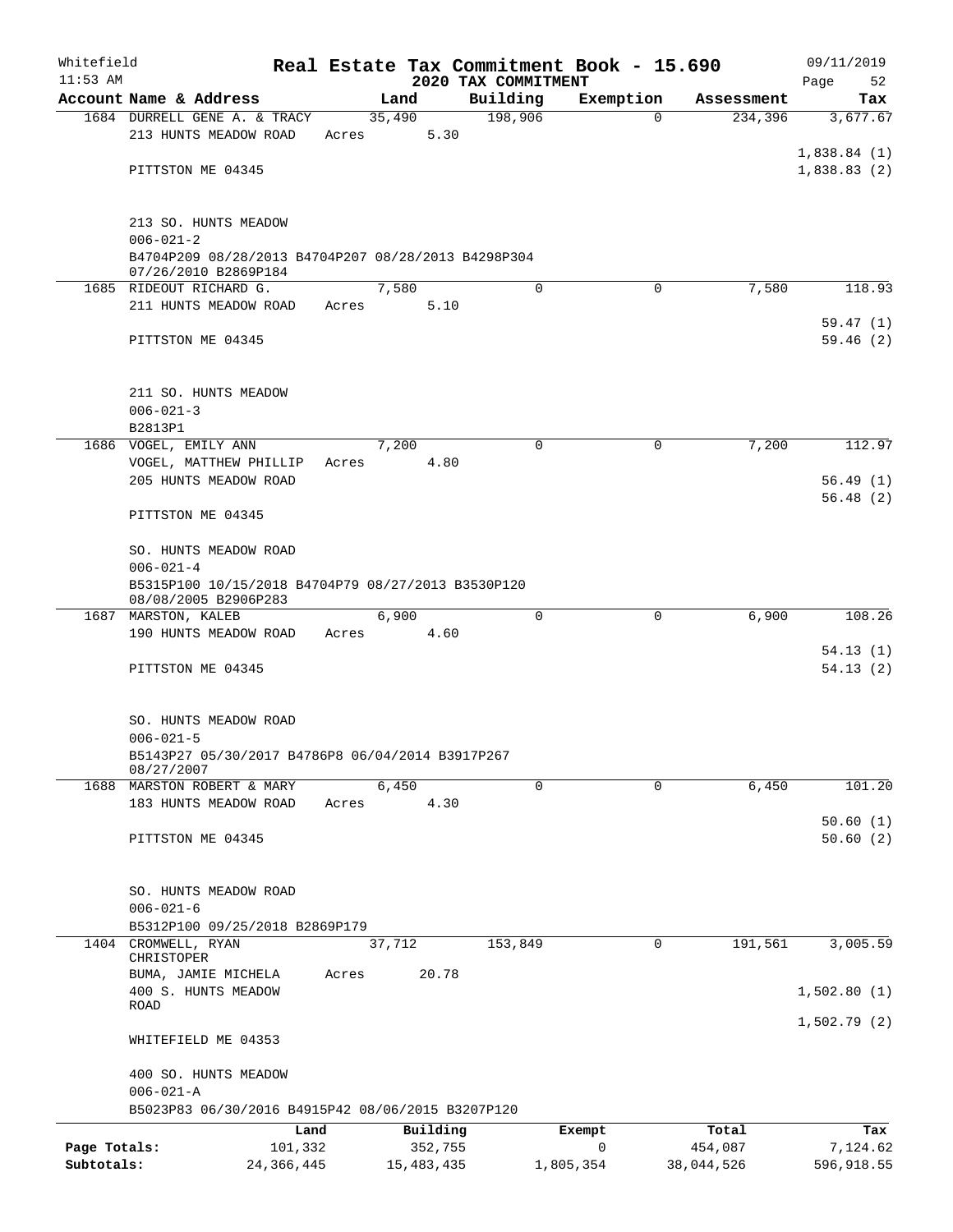| Whitefield   |                                                     |            |       |              |                                 | Real Estate Tax Commitment Book - 15.690 |            | 09/11/2019        |
|--------------|-----------------------------------------------------|------------|-------|--------------|---------------------------------|------------------------------------------|------------|-------------------|
| $11:53$ AM   | Account Name & Address                              |            |       | Land         | 2020 TAX COMMITMENT<br>Building | Exemption                                | Assessment | Page<br>53<br>Tax |
|              | 1848 WAKEFIELD ALEXANDER S.                         |            |       | 45,362       | 129,113                         | $\Omega$                                 | 174,475    | 2,737.51          |
|              | 20 IRISH LANE                                       |            | Acres | 17.64        |                                 |                                          |            |                   |
|              |                                                     |            |       |              |                                 |                                          |            | 1,368.76(1)       |
|              | PITTSTON ME 04345 3451                              |            |       |              |                                 |                                          |            | 1,368.75(2)       |
|              |                                                     |            |       |              |                                 |                                          |            |                   |
|              |                                                     |            |       |              |                                 |                                          |            |                   |
|              | 20 IRISH LANE                                       |            |       |              |                                 |                                          |            |                   |
|              | $006 - 021 - B$                                     |            |       |              |                                 |                                          |            |                   |
|              | B5165P163 08/02/2017<br>1881 BRILLANT, JEAN L       |            |       | 25,072       | 61,034                          | 20,000                                   | 66,106     | 1,037.20          |
|              | 905 DEPOT ST                                        |            | Acres | 1.59         |                                 | 01 HOMESTEAD                             |            |                   |
|              |                                                     |            |       |              |                                 |                                          |            | 518.60(1)         |
|              | UNION ME 04862                                      |            |       |              |                                 |                                          |            | 518.60(2)         |
|              |                                                     |            |       |              |                                 |                                          |            |                   |
|              |                                                     |            |       |              |                                 |                                          |            |                   |
|              | 7 IRISH LANE                                        |            |       |              |                                 |                                          |            |                   |
|              | $006 - 021 - C$                                     |            |       |              |                                 |                                          |            |                   |
|              | B5053P196 09/16/2016 B4843P77 12/02/2014 B4565P122  |            |       |              |                                 |                                          |            |                   |
|              | 08/31/2012<br>454 TOTMAN LYNN M.,                   |            |       | 42,247       | 186,894                         | 0                                        | 229,141    | 3,595.22          |
|              | TRUSTEE OF THE CAROL A                              |            |       |              |                                 |                                          |            |                   |
|              | FULTON                                              |            |       |              |                                 |                                          |            |                   |
|              | IRREVOCABLE TRUST                                   |            | Acres | 30.00        |                                 |                                          |            |                   |
|              | 1685 MAIN ROAD                                      |            |       |              |                                 |                                          |            | 1,797.61(1)       |
|              |                                                     |            |       |              |                                 |                                          |            | 1,797.61(2)       |
|              | PHIPPSBURG ME 04562                                 |            |       |              |                                 |                                          |            |                   |
|              | 390 SO. HUNTS MEADOW                                |            |       |              |                                 |                                          |            |                   |
|              | $006 - 022$                                         |            |       |              |                                 |                                          |            |                   |
|              | B4754P111 02/03/2014 B4754P108 02/03/2014 B4754P105 |            |       |              |                                 |                                          |            |                   |
|              | 02/03/2014 B4626P210 02/06/2013 B2219P211           |            |       |              |                                 |                                          |            |                   |
|              | 698 CORUM MICHAEL J., JR                            |            |       | 37,650       | 67,786                          | $\Omega$                                 | 105,436    | 1,654.29          |
|              | 221 PITTSTON ROAD                                   |            | Acres | 8.00         |                                 |                                          |            |                   |
|              |                                                     |            |       |              |                                 |                                          |            | 827.15(1)         |
|              | WHITEFIELD ME 04353                                 |            |       |              |                                 |                                          |            | 827.14(2)         |
|              |                                                     |            |       |              |                                 |                                          |            |                   |
|              | 221 PITTSTON ROAD                                   |            |       |              |                                 |                                          |            |                   |
|              | $007 - 001$                                         |            |       |              |                                 |                                          |            |                   |
|              | B5242P15 03/23/2018                                 |            |       |              |                                 |                                          |            |                   |
| 1501         | CURRAN JOSEPH F. &                                  |            |       | 30,750       | 154,202                         | 20,000                                   | 164,952    | 2,588.10          |
|              | STACIE M.                                           |            |       |              |                                 |                                          |            |                   |
|              | 215 PITTSTON ROAD                                   |            | Acres | 2.00         |                                 | 01 HOMESTEAD                             |            | 1, 294.05(1)      |
|              | WHITEFIELD ME 04353                                 |            |       |              |                                 |                                          |            | 1, 294.05(2)      |
|              |                                                     |            |       |              |                                 |                                          |            |                   |
|              |                                                     |            |       |              |                                 |                                          |            |                   |
|              | 215 PITTSTON ROAD                                   |            |       |              |                                 |                                          |            |                   |
|              | $007 - 001 - A$                                     |            |       |              |                                 |                                          |            |                   |
|              | B2857P128                                           |            |       |              |                                 |                                          |            |                   |
|              | 403 MARCUS PAUL                                     |            |       | 41,250       | 166,339                         | 20,000                                   | 187,589    | 2,943.27          |
|              | 185 PITTSTON ROAD                                   |            | Acres | 12.50        |                                 | 01 HOMESTEAD                             |            |                   |
|              |                                                     |            |       |              |                                 |                                          |            | 1,471.64(1)       |
|              | WHITEFIELD ME 04353                                 |            |       |              |                                 |                                          |            | 1,471.63(2)       |
|              |                                                     |            |       |              |                                 |                                          |            |                   |
|              | 185 PITTSTON ROAD                                   |            |       |              |                                 |                                          |            |                   |
|              | $007 - 002$                                         |            |       |              |                                 |                                          |            |                   |
|              | B3781P167 12/05/2006 B3698P93 06/29/2006            |            |       |              |                                 |                                          |            |                   |
|              |                                                     | Land       |       | Building     |                                 | Exempt                                   | Total      | Tax               |
| Page Totals: |                                                     | 222,331    |       | 765,368      |                                 | 60,000                                   | 927,699    | 14,555.59         |
| Subtotals:   |                                                     | 24,588,776 |       | 16, 248, 803 |                                 | 1,865,354                                | 38,972,225 | 611, 474.14       |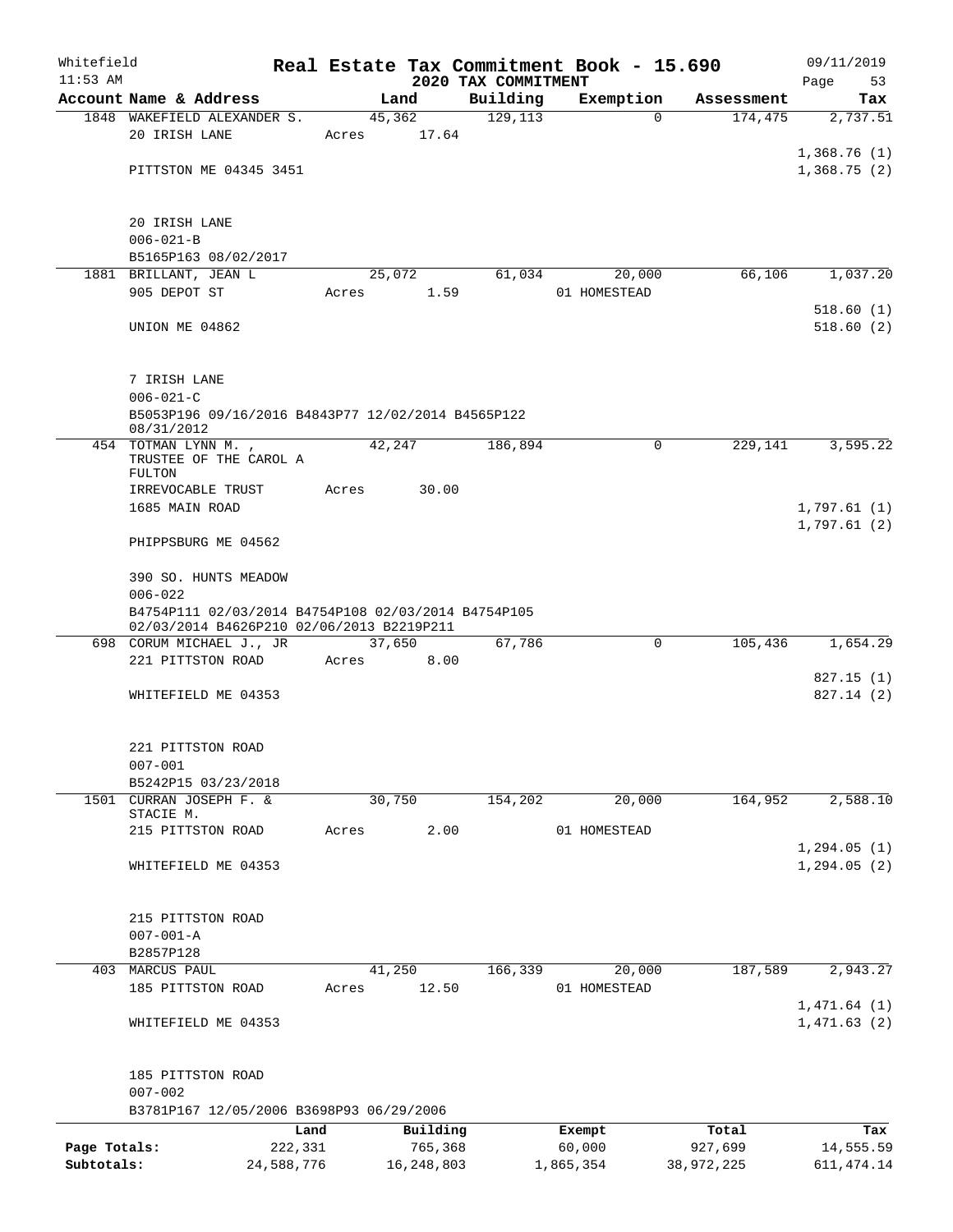| $11:53$ AM | Account Name & Address<br>275 GILMAN ROBERT F., JR. &<br>MARY, TRUSTEES<br>GILMAN LIVING TRUST<br>171 A PITTSTON ROAD                                                             | Land<br>32,250 |        | 2020 TAX COMMITMENT<br>Building<br>26, 283 | Real Estate Tax Commitment Book - 15.690<br>Exemption | Assessment | 54<br>Page<br>Tax          |
|------------|-----------------------------------------------------------------------------------------------------------------------------------------------------------------------------------|----------------|--------|--------------------------------------------|-------------------------------------------------------|------------|----------------------------|
|            |                                                                                                                                                                                   |                |        |                                            |                                                       |            |                            |
|            |                                                                                                                                                                                   |                |        |                                            |                                                       |            |                            |
|            |                                                                                                                                                                                   |                |        |                                            | $\Omega$                                              | 58,533     | 918.38                     |
|            |                                                                                                                                                                                   | Acres          | 3.00   |                                            |                                                       |            |                            |
|            |                                                                                                                                                                                   |                |        |                                            |                                                       |            | 459.19(1)                  |
|            | WHITEFIELD ME 04353                                                                                                                                                               |                |        |                                            |                                                       |            | 459.19(2)                  |
|            | 171 PITTSTON ROAD                                                                                                                                                                 |                |        |                                            |                                                       |            |                            |
|            | $007 - 003$                                                                                                                                                                       |                |        |                                            |                                                       |            |                            |
|            | B4065P148 10/21/2008                                                                                                                                                              |                |        |                                            |                                                       |            |                            |
|            | 1179 WEYMOUTH KITTYANNE F.                                                                                                                                                        | 32,850         |        | 156,814                                    | $\mathbf 0$                                           | 189,664    | 2,975.83                   |
|            | 161 PITTSTON ROAD                                                                                                                                                                 | Acres          | 3.40   |                                            |                                                       |            |                            |
|            |                                                                                                                                                                                   |                |        |                                            |                                                       |            | 1,487.92(1)                |
|            | WHITEFIELD ME 04353                                                                                                                                                               |                |        |                                            |                                                       |            | 1,487.91(2)                |
|            | 161 PITTSTON ROAD                                                                                                                                                                 |                |        |                                            |                                                       |            |                            |
|            | $007 - 004$                                                                                                                                                                       |                |        |                                            |                                                       |            |                            |
|            | B4762P61 03/10/2014 B4762P59 03/10/2014 B4730P275<br>11/08/2013 B4642P275 03/22/2013 B4619P3 01/17/2013<br>B4619P1 01/17/2013 B3726P32 08/16/2006 B3679P70<br>05/16/2006 B1218P71 |                |        |                                            |                                                       |            |                            |
|            | 1614 HOLM KENNETH & HILARY                                                                                                                                                        | 65,000         |        | $\mathbf 0$                                | $\mathbf 0$                                           | 65,000     | 1,019.85                   |
|            | 118 PHILBRICK LANE                                                                                                                                                                | Acres          | 102.00 |                                            |                                                       |            |                            |
|            | WHITEFIELD ME 04353                                                                                                                                                               |                |        |                                            |                                                       |            | 509.93(1)<br>509.92(2)     |
|            | PITTSTON ROAD                                                                                                                                                                     |                |        |                                            |                                                       |            |                            |
|            | $007 - 005$                                                                                                                                                                       |                |        |                                            |                                                       |            |                            |
|            | B1958P248                                                                                                                                                                         |                |        |                                            |                                                       |            |                            |
|            | 1072 MECK WATSON L & EDITH M                                                                                                                                                      | 105,750        |        | 137,010                                    | $\mathbf 0$                                           | 242,760    | 3,808.90                   |
|            | 980 MANOR LANE                                                                                                                                                                    | Acres          | 128.00 |                                            |                                                       |            |                            |
|            | SOUTHHAMPTON PA 18966                                                                                                                                                             |                |        |                                            |                                                       |            | 1,904.45(1)<br>1,904.45(2) |
|            | 136 PITTSTON ROAD                                                                                                                                                                 |                |        |                                            |                                                       |            |                            |
|            | $007 - 006$                                                                                                                                                                       |                |        |                                            |                                                       |            |                            |
|            | B1893P284                                                                                                                                                                         |                |        |                                            |                                                       |            |                            |
|            | 1602 CENTRAL MAINE POWER<br>C/O AVANGRID MANAGEMENT Acres                                                                                                                         | 63,000         | 21.00  | $\Omega$                                   | $\Omega$                                              | 63,000     | 988.47                     |
|            | CO.- LOCAL TAX<br>ONE CITY CENTER,<br>5TH                                                                                                                                         |                |        |                                            |                                                       |            | 494.24 (1)                 |
|            | <b>FLOOR</b>                                                                                                                                                                      |                |        |                                            |                                                       |            | 494.23 (2)                 |
|            | PORTLAND ME 04101                                                                                                                                                                 |                |        |                                            |                                                       |            |                            |
|            | WEST PITTSTON ROAD<br>$007 - 007$                                                                                                                                                 |                |        |                                            |                                                       |            |                            |

|              | Land       | Building   | Exempt    | Total      | Tax        |
|--------------|------------|------------|-----------|------------|------------|
| Page Totals: | 298,850    | 320,107    |           | 618,957    | 9,711.43   |
| Subtotals:   | 24,887,626 | 16,568,910 | ⊥,865,354 | 39,591,182 | 621,185.57 |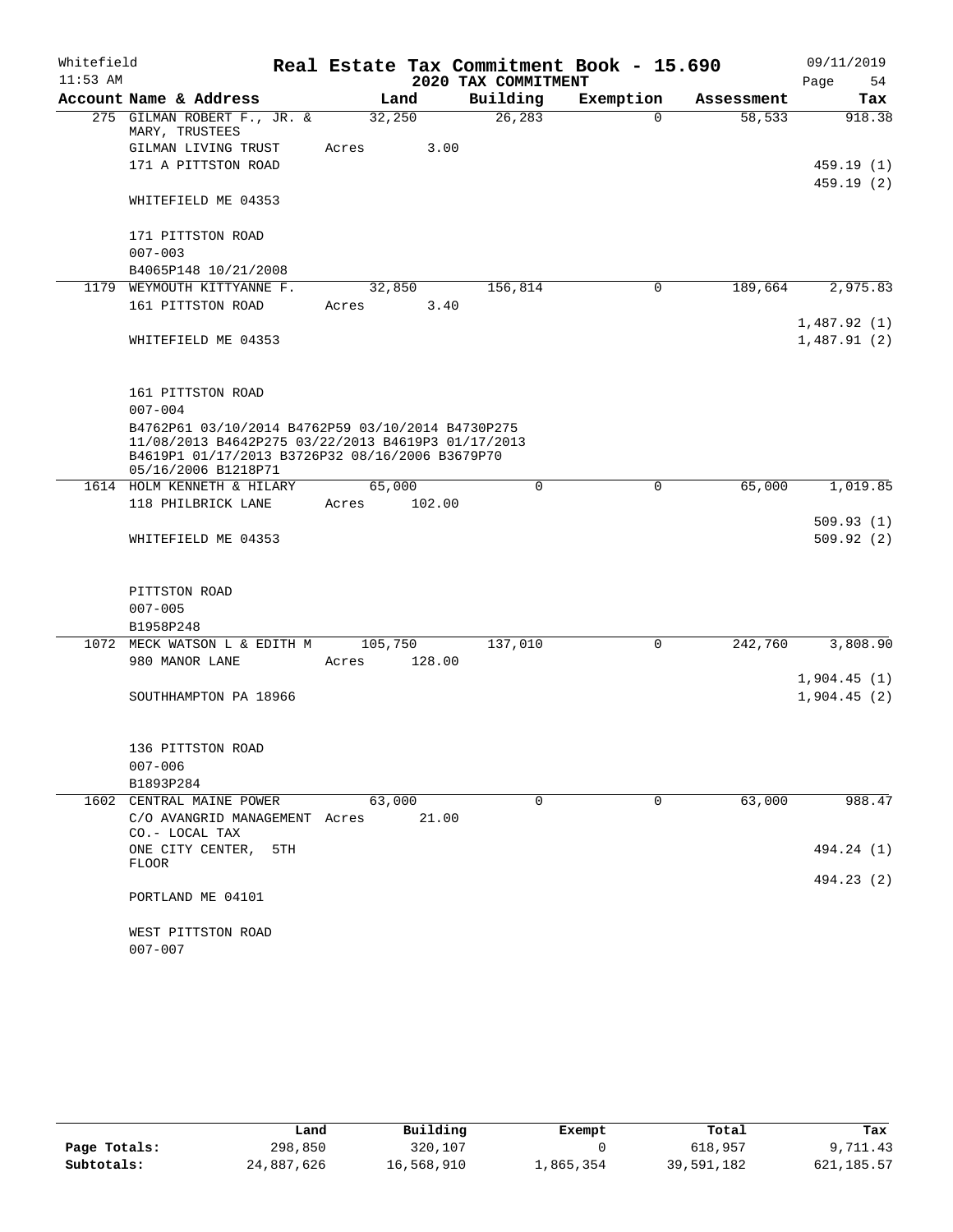| Whitefield<br>$11:53$ AM |                                                            |                  |       | 2020 TAX COMMITMENT | Real Estate Tax Commitment Book - 15.690 |            | 09/11/2019<br>55<br>Page   |
|--------------------------|------------------------------------------------------------|------------------|-------|---------------------|------------------------------------------|------------|----------------------------|
|                          | Account Name & Address                                     | Land             |       | Building            | Exemption                                | Assessment | Tax                        |
|                          | 1347 CENTRAL MAINE POWER<br>C/O UTILITY SHARED<br>SERVICES | 123,000<br>Acres | 41.00 | $\mathbf 0$         | $\Omega$                                 | 123,000    | 1,929.87                   |
|                          | 70 FARM VIEW DRIVE,<br>FREEPORT BLDG.                      |                  |       |                     |                                          |            | 964.94 (1)<br>964.93(2)    |
|                          | NEW GLOUCESTER ME 04260                                    |                  |       |                     |                                          |            |                            |
|                          | WEST PITTSTON ROAD<br>$007 - 008$                          |                  |       |                     |                                          |            |                            |
| 310                      | HART GREGORY M. & LISA                                     | 37,962           |       | 268, 305            | 26,000                                   | 280,267    | 4,397.39                   |
|                          | J.<br>11 CROCKER AVENUE NORTH Acres                        |                  | 8.39  |                     | 01 HOMESTEAD                             |            |                            |
|                          | WHITEFIELD ME 04353                                        |                  |       |                     | 05 VET EXEMPTION                         |            | 2,198.70(1)<br>2,198.69(2) |
|                          | 11 CROCKER AVENUE NORTH<br>$007 - 009$<br>B2857P269        |                  |       |                     |                                          |            |                            |
|                          | 428 BENNETT NANCY M.                                       | 30,850           |       | $\mathbf 0$         | 0                                        | 30,850     | 484.04                     |
|                          | 24 PLEASANT DRIVE                                          | Acres            | 12.00 |                     |                                          |            |                            |
|                          | BENTON STATION ME 04901                                    |                  |       |                     |                                          |            | 242.02(1)<br>242.02(2)     |
|                          | CROCKER AVENUE, NORTH<br>$007 - 010$<br>B566P343           |                  |       |                     |                                          |            |                            |
|                          | 1224 BENNETT NANCY M.                                      | 22,250           |       | $\mathbf 0$         | 0                                        | 22,250     | 349.10                     |
|                          | 24 PLEASANT DRIVE                                          | Acres            | 3.00  |                     |                                          |            |                            |
|                          | BENTON STATION ME 04901                                    |                  |       |                     |                                          |            | 174.55(1)<br>174.55(2)     |
|                          | CROCKER AVENUE, NORTH<br>$007 - 010 - A$<br>B566P343       |                  |       |                     |                                          |            |                            |
|                          | 1477 FRANDSEN DOROTHY M.                                   | 44,850           |       | 82,819              | 0                                        | 127,669    | 2,003.13                   |
|                          | 14 PITTSTON ROAD                                           | Acres            | 17.00 |                     |                                          |            |                            |
|                          | WHITEFIELD ME 04353                                        |                  |       |                     |                                          |            | 1,001.57(1)<br>1,001.56(2) |
|                          | 14 PITTSTON ROAD<br>$007 - 011$                            |                  |       |                     |                                          |            |                            |
|                          | B4178P55 07/22/2009 B2556P143                              |                  |       |                     |                                          |            |                            |
|                          | 525 HALL JR. GEORGE W. &<br>* PIACOPOLOS HAROLD            | 64,750<br>Acres  | 66.00 | $\mathbf 0$         | $\mathbf 0$                              | 64,750     | 1,015.93                   |
|                          | 822 TOWNHOUSE ROAD                                         |                  |       |                     |                                          |            | 507.97(1)<br>507.96(2)     |
|                          | WHITEFIELD ME 04353                                        |                  |       |                     |                                          |            |                            |
|                          | 48 PINE CREST LANE<br>$007 - 012$<br>B1572P147             |                  |       |                     |                                          |            |                            |
|                          |                                                            |                  |       |                     |                                          |            |                            |

|              | Land         | Building   | Exempt    | Total      | Tax        |
|--------------|--------------|------------|-----------|------------|------------|
| Page Totals: | 323,662      | 351,124    | 26,000    | 648,786    | 10,179.46  |
| Subtotals:   | 25, 211, 288 | 16,920,034 | 1,891,354 | 40,239,968 | 631,365.03 |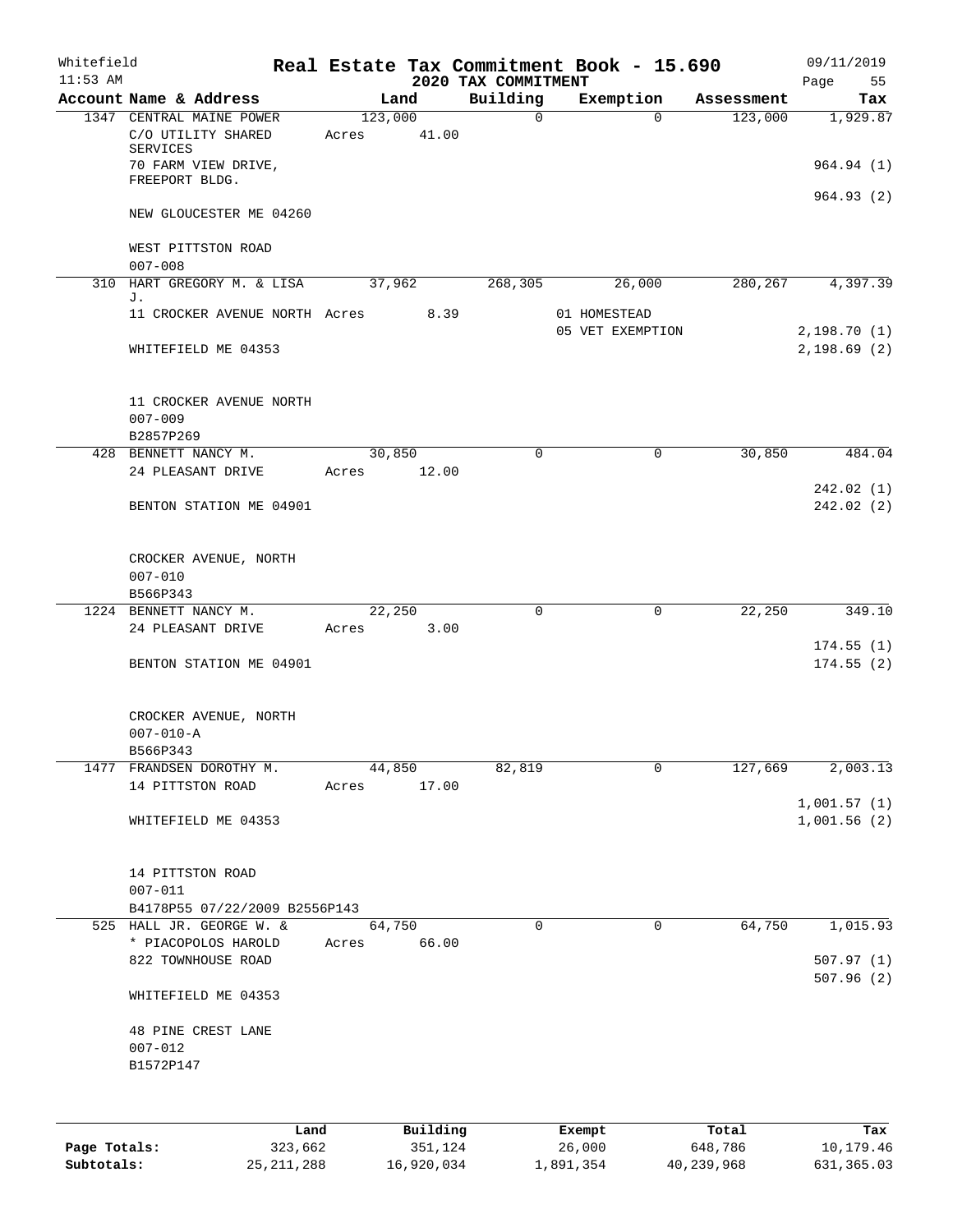| Whitefield   |                                                   |                 |                     | Real Estate Tax Commitment Book - 15.690 |                  |                  |                  | 09/11/2019        |
|--------------|---------------------------------------------------|-----------------|---------------------|------------------------------------------|------------------|------------------|------------------|-------------------|
| $11:53$ AM   | Account Name & Address                            |                 | Land                | 2020 TAX COMMITMENT<br>Building          |                  | Exemption        | Assessment       | Page<br>56<br>Tax |
|              | 446 SHEAFFER JOHNNA E. H.                         |                 | 4,500               | 0                                        |                  | $\Omega$         | 4,500            | 70.60             |
|              | 71 PINE CREST LANE                                | Acres           | 3.00                |                                          |                  |                  |                  |                   |
|              |                                                   |                 |                     |                                          |                  |                  |                  | 35.30(1)          |
|              | WHITEFIELD ME 04353                               |                 |                     |                                          |                  |                  |                  | 35.30(2)          |
|              |                                                   |                 |                     |                                          |                  |                  |                  |                   |
|              | 78 PINE CREST LANE                                |                 |                     |                                          |                  |                  |                  |                   |
|              | $007 - 013$                                       |                 |                     |                                          |                  |                  |                  |                   |
|              | B4222P209 11/16/2009 B2030P280                    |                 |                     |                                          |                  |                  |                  |                   |
|              | 298 DANCER HELLEN                                 |                 | 56,090              | 117,901                                  |                  | 26,000           | 147,991          | 2,321.98          |
|              | P.O. BOX 234                                      | Acres           | 33.60               |                                          |                  | 05 VET EXEMPTION |                  |                   |
|              |                                                   |                 |                     |                                          |                  | 01 HOMESTEAD     |                  | 1,160.99(1)       |
|              | WHITEFIELD ME 04353                               |                 |                     |                                          |                  |                  |                  | 1,160.99(2)       |
|              |                                                   |                 |                     |                                          |                  |                  |                  |                   |
|              | 21 VILLAGE VIEW LANE                              |                 |                     |                                          |                  |                  |                  |                   |
|              | $007 - 014$                                       |                 |                     |                                          |                  |                  |                  |                   |
|              | B465P579 05/02/1946                               |                 |                     | $\mathbf 0$                              |                  | $\mathbf 0$      |                  | 348.16            |
|              | 1845 HEATH JOSEPH R. &<br>ELIZABETH B.            |                 | 22,190              |                                          |                  |                  | 22,190           |                   |
|              | 17 VILLAGE VIEW LANE                              | Acres           | 2.96                |                                          |                  |                  |                  |                   |
|              |                                                   |                 |                     |                                          |                  |                  |                  | 174.08(1)         |
|              | WHITEFIELD ME 04353                               |                 |                     |                                          |                  |                  |                  | 174.08(2)         |
|              |                                                   |                 |                     |                                          |                  |                  |                  |                   |
|              | VILLAGE VIEW LANE                                 |                 |                     |                                          |                  |                  |                  |                   |
|              | $007 - 014 - A$                                   |                 |                     |                                          |                  |                  |                  |                   |
|              | B4134P50 05/01/2009                               |                 |                     |                                          |                  |                  |                  |                   |
| 1846         | HEATH JOSEPH R. &                                 |                 | 35,410              | 67,996                                   |                  | 0                | 103,406          | 1,622.44          |
|              | ELIZABETH B.<br>17 VILLAGE VIEW LANE              | Acres           | 5.20                |                                          |                  |                  |                  |                   |
|              |                                                   |                 |                     |                                          |                  |                  |                  | 811.22(1)         |
|              | WHITEFIELD ME 04353                               |                 |                     |                                          |                  |                  |                  | 811.22(2)         |
|              |                                                   |                 |                     |                                          |                  |                  |                  |                   |
|              | 17 VILLAGE VIEW LANE                              |                 |                     |                                          |                  |                  |                  |                   |
|              | $007 - 014 - B$                                   |                 |                     |                                          |                  |                  |                  |                   |
|              | B4185P149 08/05/2009                              |                 |                     |                                          |                  |                  |                  |                   |
| 1560         | SHEAFFER, LESTER EDWIN,                           |                 | 58,875              | 197,160                                  |                  | 20,000           | 236,035          | 3,703.39          |
|              | JR.<br>SHEAFFER, JOHNNA EDITH                     | Acres           | 22.50               |                                          |                  | 01 HOMESTEAD     |                  |                   |
|              | HARRIGAN                                          |                 |                     |                                          |                  |                  |                  |                   |
|              | 71 PINE CREST LANE                                |                 |                     |                                          |                  |                  |                  | 1,851.70(1)       |
|              | WHITEFIELD ME 04353                               |                 |                     |                                          |                  |                  |                  | 1,851.69(2)       |
|              |                                                   |                 |                     |                                          |                  |                  |                  |                   |
|              | 71 PINE CREST LANE                                |                 |                     |                                          |                  |                  |                  |                   |
|              | $007 - 015$                                       |                 |                     |                                          |                  |                  |                  |                   |
|              | B5122P226 03/22/2017 B4822P91 09/26/2014 B2669P96 |                 |                     |                                          |                  |                  |                  |                   |
|              | 158 SHEEPSCOT LINKS                               |                 | 36,370              | 86,870                                   |                  | 0                | 123,240          | 1,933.64          |
|              | 822 TOWNHOUSE ROAD                                | Acres           | 6.40                |                                          |                  |                  |                  | 966.82(1)         |
|              | WHITEFIELD ME 04353                               |                 |                     |                                          |                  |                  |                  | 966.82(2)         |
|              |                                                   |                 |                     |                                          |                  |                  |                  |                   |
|              |                                                   |                 |                     |                                          |                  |                  |                  |                   |
|              | TOWNHOUSE ROAD<br>$007 - 016$                     |                 |                     |                                          |                  |                  |                  |                   |
|              | B5345P121 01/14/2019 B2548P106                    |                 |                     |                                          |                  |                  |                  |                   |
|              |                                                   |                 |                     |                                          |                  |                  |                  |                   |
| Page Totals: |                                                   | Land<br>213,435 | Building<br>469,927 |                                          | Exempt<br>46,000 |                  | Total<br>637,362 | Tax<br>10,000.21  |
| Subtotals:   |                                                   | 25, 424, 723    | 17,389,961          |                                          | 1,937,354        |                  | 40,877,330       | 641, 365.24       |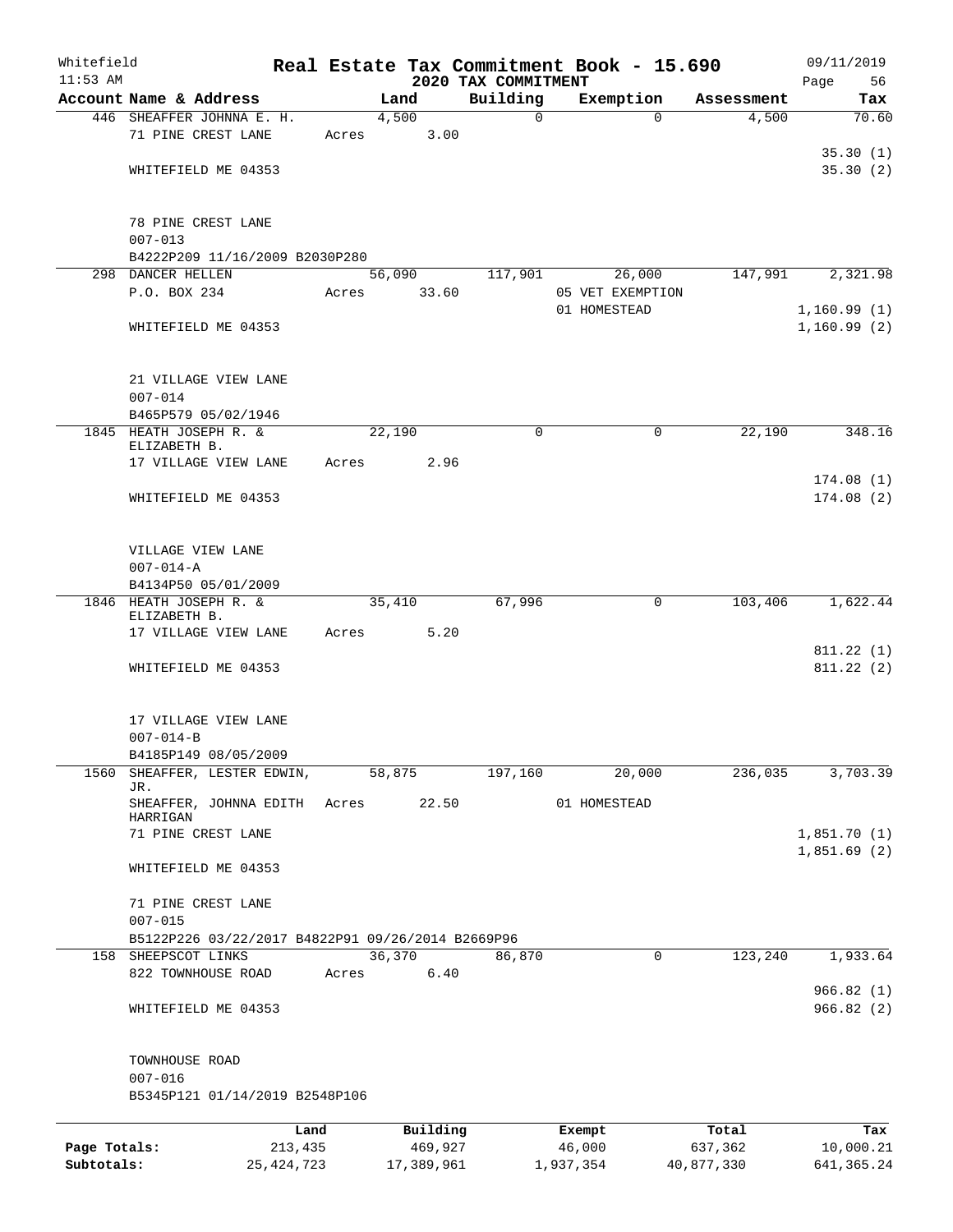| Whitefield<br>$11:53$ AM |                                                        |         |      | 2020 TAX COMMITMENT | Real Estate Tax Commitment Book - 15.690 |            | 09/11/2019<br>Page<br>57 |
|--------------------------|--------------------------------------------------------|---------|------|---------------------|------------------------------------------|------------|--------------------------|
|                          | Account Name & Address                                 | Land    |      | Building            | Exemption                                | Assessment | Tax                      |
|                          | 91 SHEEPSCOT LINKS                                     | 30,000  |      | 63,336              | $\Omega$                                 | 93,336     | 1,464.44                 |
|                          | 822 TOWNHOUSE ROAD                                     | Acres   | 1.10 |                     |                                          |            |                          |
|                          |                                                        |         |      |                     |                                          |            | 732.22(1)                |
|                          | WHITEFIELD ME 04353                                    |         |      |                     |                                          |            | 732.22(2)                |
|                          |                                                        |         |      |                     |                                          |            |                          |
|                          |                                                        |         |      |                     |                                          |            |                          |
|                          | 821 TOWNHOUSE ROAD                                     |         |      |                     |                                          |            |                          |
|                          | $007 - 017$                                            |         |      |                     |                                          |            |                          |
|                          | B2548P108<br>862 VOIGT PAUL D. & DEBORAH               | 30,000  |      |                     | 20,000                                   | 114,819    |                          |
|                          | 795 TOWNHOUSE ROAD                                     | Acres   | 1.10 | 104,819             | 01 HOMESTEAD                             |            | 1,801.51                 |
|                          |                                                        |         |      |                     |                                          |            | 900.76(1)                |
|                          | WHITEFIELD ME 04353                                    |         |      |                     |                                          |            | 900.75(2)                |
|                          |                                                        |         |      |                     |                                          |            |                          |
|                          |                                                        |         |      |                     |                                          |            |                          |
|                          | 795 TOWNHOUSE ROAD                                     |         |      |                     |                                          |            |                          |
|                          | $007 - 017 - A$                                        |         |      |                     |                                          |            |                          |
|                          | B1317P75                                               |         |      |                     |                                          |            |                          |
|                          | 436 SHEEPSCOT LINKS                                    | 114,395 |      | 0                   | 0                                        | 114,395    | 1,794.86                 |
|                          | 822 TOWNHOUSE ROAD                                     | Acres   | 5.00 |                     |                                          |            |                          |
|                          |                                                        |         |      |                     |                                          |            | 897.43 (1)               |
|                          | WHITEFIELD ME 04353                                    |         |      |                     |                                          |            | 897.43 (2)               |
|                          |                                                        |         |      |                     |                                          |            |                          |
|                          |                                                        |         |      |                     |                                          |            |                          |
|                          | TOWNHOUSE ROAD                                         |         |      |                     |                                          |            |                          |
|                          | $007 - 018$                                            |         |      |                     |                                          |            |                          |
|                          | B5345P121 01/14/2019 B2548P96                          |         |      |                     |                                          |            |                          |
|                          | 1228 TOWLE, WILLIAM C                                  | 33,900  |      | 252,256             | $\mathbf 0$                              | 286,156    | 4,489.79                 |
|                          | BALBO, SUZANNE E                                       | Acres   | 4.10 |                     |                                          |            |                          |
|                          | 737 TOWNHOUSE ROAD                                     |         |      |                     |                                          |            | 2, 244.90(1)             |
|                          |                                                        |         |      |                     |                                          |            | 2, 244.89(2)             |
|                          | WHITEFIELD ME 04353                                    |         |      |                     |                                          |            |                          |
|                          | 737 TOWNHOUSE ROAD                                     |         |      |                     |                                          |            |                          |
|                          | $007 - 018 - A$                                        |         |      |                     |                                          |            |                          |
|                          | B5275P299 01/14/2019 B5332P309 10/27/2018 B5240P132    |         |      |                     |                                          |            |                          |
|                          | 03/11/2018 B5043P32 08/11/2016                         |         |      |                     |                                          |            |                          |
|                          | 1357 BUMPS SHELDON & DIANNE                            | 35,842  |      | 89,822              | 0                                        | 125,664    | 1,971.67                 |
|                          | 1346 LAKEVIEW DRIVE                                    | Acres   | 5.74 |                     |                                          |            |                          |
|                          |                                                        |         |      |                     |                                          |            | 985.84 (1)               |
|                          | CHINA ME 04358                                         |         |      |                     |                                          |            | 985.83 (2)               |
|                          |                                                        |         |      |                     |                                          |            |                          |
|                          |                                                        |         |      |                     |                                          |            |                          |
|                          | 769 TOWNHOUSE ROAD                                     |         |      |                     |                                          |            |                          |
|                          | $007 - 018 - C$                                        |         |      |                     |                                          |            |                          |
|                          | B5345P114 01/14/2019 B2439P160<br>598 TOWLE, WILLIAM C | 20,840  |      | $\Omega$            | 0                                        | 20,840     | 326.98                   |
|                          | BALBO, SUZANNE E                                       | Acres   | 2.06 |                     |                                          |            |                          |
|                          | 737 TOWNHOUSE ROAD                                     |         |      |                     |                                          |            | 163.49(1)                |
|                          |                                                        |         |      |                     |                                          |            | 163.49(2)                |
|                          | WHITEFIELD ME 04353                                    |         |      |                     |                                          |            |                          |
|                          |                                                        |         |      |                     |                                          |            |                          |
|                          | TOWNHOUSE ROAD                                         |         |      |                     |                                          |            |                          |
|                          | $007 - 018 - D$                                        |         |      |                     |                                          |            |                          |
|                          | B5332P309 10/29/2018 B2439P158                         |         |      |                     |                                          |            |                          |
|                          |                                                        |         |      |                     |                                          |            |                          |
|                          |                                                        |         |      |                     |                                          |            |                          |
|                          |                                                        |         |      |                     |                                          |            |                          |

|              | Land       | Building   | Exempt    | Total      | Tax          |
|--------------|------------|------------|-----------|------------|--------------|
| Page Totals: | 264,977    | 510,233    | 20,000    | 755,210    | 11,849.25    |
| Subtotals:   | 25,689,700 | 17,900,194 | 1,957,354 | 41,632,540 | 653, 214, 49 |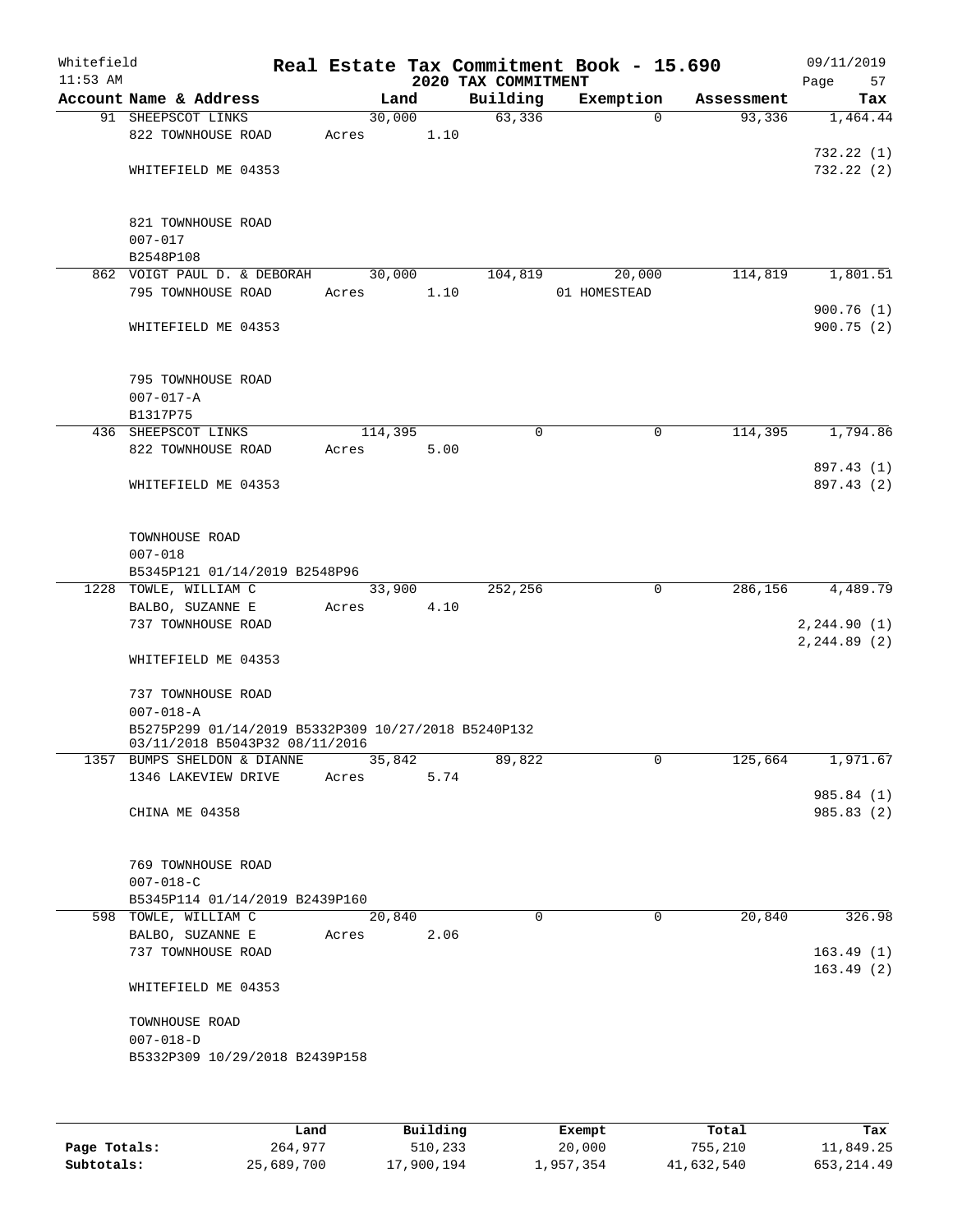| Whitefield   |                                           |            |       |        |            |                                 | Real Estate Tax Commitment Book - 15.690 |            | 09/11/2019              |
|--------------|-------------------------------------------|------------|-------|--------|------------|---------------------------------|------------------------------------------|------------|-------------------------|
| $11:53$ AM   | Account Name & Address                    |            |       | Land   |            | 2020 TAX COMMITMENT<br>Building | Exemption                                | Assessment | Page<br>58<br>Tax       |
|              | 1430 SHEEPSCOT LINKS                      |            |       | 20,900 |            | 0                               | $\Omega$                                 | 20,900     | 327.92                  |
|              | 822 TOWNHOUSE ROAD                        |            | Acres |        | 2.10       |                                 |                                          |            |                         |
|              |                                           |            |       |        |            |                                 |                                          |            | 163.96(1)               |
|              | WHITEFIELD ME 04353                       |            |       |        |            |                                 |                                          |            | 163.96(2)               |
|              | TOWNHOUSE ROAD                            |            |       |        |            |                                 |                                          |            |                         |
|              | $007 - 018 - E$                           |            |       |        |            |                                 |                                          |            |                         |
|              | B2548P102                                 |            |       |        |            |                                 |                                          |            |                         |
|              | 1921 HALL, GEORGE W IV                    |            |       | 34,106 |            | 0                               | 0                                        | 34,106     | 535.12                  |
|              | HALL, MARY ANN<br>822 TOWNHOUSE ROAD      |            | Acres |        | 16.07      |                                 |                                          |            | 267.56(1)               |
|              | WHITEFIELD ME 04353                       |            |       |        |            |                                 |                                          |            | 267.56(2)               |
|              |                                           |            |       |        |            |                                 |                                          |            |                         |
|              | TOWNHOUSE ROAD<br>$007 - 018 - F$         |            |       |        |            |                                 |                                          |            |                         |
|              | B5345P129 01/14/2019                      |            |       |        |            |                                 |                                          |            |                         |
|              | 1924 HALL, GEORGE W IV                    |            |       | 27,762 |            | $\mathbf 0$                     | $\mathbf 0$                              | 27,762     | 435.59                  |
|              | BUMPS, DIANNE &                           |            | Acres |        | 8.14       |                                 |                                          |            |                         |
|              | HALL-KARASS, SUSAN<br>822 TOWNHOUSE ROAD  |            |       |        |            |                                 |                                          |            | 217.80(1)               |
|              |                                           |            |       |        |            |                                 |                                          |            | 217.79(2)               |
|              | WHITEFIELD ME 04353                       |            |       |        |            |                                 |                                          |            |                         |
|              | TOWNHOUSE ROAD                            |            |       |        |            |                                 |                                          |            |                         |
|              | $007 - 018 - G$                           |            |       |        |            |                                 |                                          |            |                         |
|              | B5345P118 01/14/2019 B2439P156 03/11/1999 |            |       |        |            |                                 |                                          |            |                         |
| 1053         | KARASS EDWARD A. &<br>SUSAN               |            |       | 1,950  |            | 0                               | $\mathbf 0$                              | 1,950      | 30.60                   |
|              | 10797 NORTH BLAZING                       |            | Acres |        | 1.30       |                                 |                                          |            |                         |
|              | STAR LANE                                 |            |       |        |            |                                 |                                          |            | 15.30(1)                |
|              | BOISE ID 83714                            |            |       |        |            |                                 |                                          |            | 15.30(2)                |
|              |                                           |            |       |        |            |                                 |                                          |            |                         |
|              | TOWNHOUSE ROAD                            |            |       |        |            |                                 |                                          |            |                         |
|              | $007 - 019$<br>B1446P250                  |            |       |        |            |                                 |                                          |            |                         |
|              | 1122 SCHOFIELD MATTHEW J.                 |            |       | 34,200 |            | 131,432                         | $\mathbf 0$                              | 165,632    | 2,598.77                |
|              | RABBIN JESSICA R.                         |            | Acres |        | 4.30       |                                 |                                          |            |                         |
|              | 35 NORRIS STREET                          |            |       |        |            |                                 |                                          |            | 1, 299.39(1)            |
|              | CAMBRIDGE MA 02140                        |            |       |        |            |                                 |                                          |            | 1, 299.38(2)            |
|              | 721 TOWNHOUSE ROAD                        |            |       |        |            |                                 |                                          |            |                         |
|              | $007 - 021$                               |            |       |        |            |                                 |                                          |            |                         |
|              | B5279P28 07/11/2018                       |            |       |        |            |                                 |                                          |            |                         |
|              | 191 PEASLEE BARBARA H.<br>(ESTATE)        |            |       | 30,900 |            | 34,082                          | 0                                        | 64,982     | 1,019.57                |
|              | C/O- PHILLIP S. PEASLEE Acres             |            |       |        | 2.10       |                                 |                                          |            |                         |
|              | 699 TOWNHOUSE ROAD                        |            |       |        |            |                                 |                                          |            | 509.79(1)<br>509.78 (2) |
|              | WHITEFIELD ME 04353                       |            |       |        |            |                                 |                                          |            |                         |
|              | 699 TOWNHOUSE ROAD<br>$007 - 022$         |            |       |        |            |                                 |                                          |            |                         |
|              | B5113P58 03/13/2017 B977P97               |            |       |        |            |                                 |                                          |            |                         |
|              |                                           | Land       |       |        | Building   |                                 | Exempt                                   | Total      | Tax                     |
| Page Totals: |                                           | 149,818    |       |        | 165,514    |                                 | 0                                        | 315,332    | 4,947.57                |
| Subtotals:   |                                           | 25,839,518 |       |        | 18,065,708 |                                 | 1,957,354                                | 41,947,872 | 658,162.06              |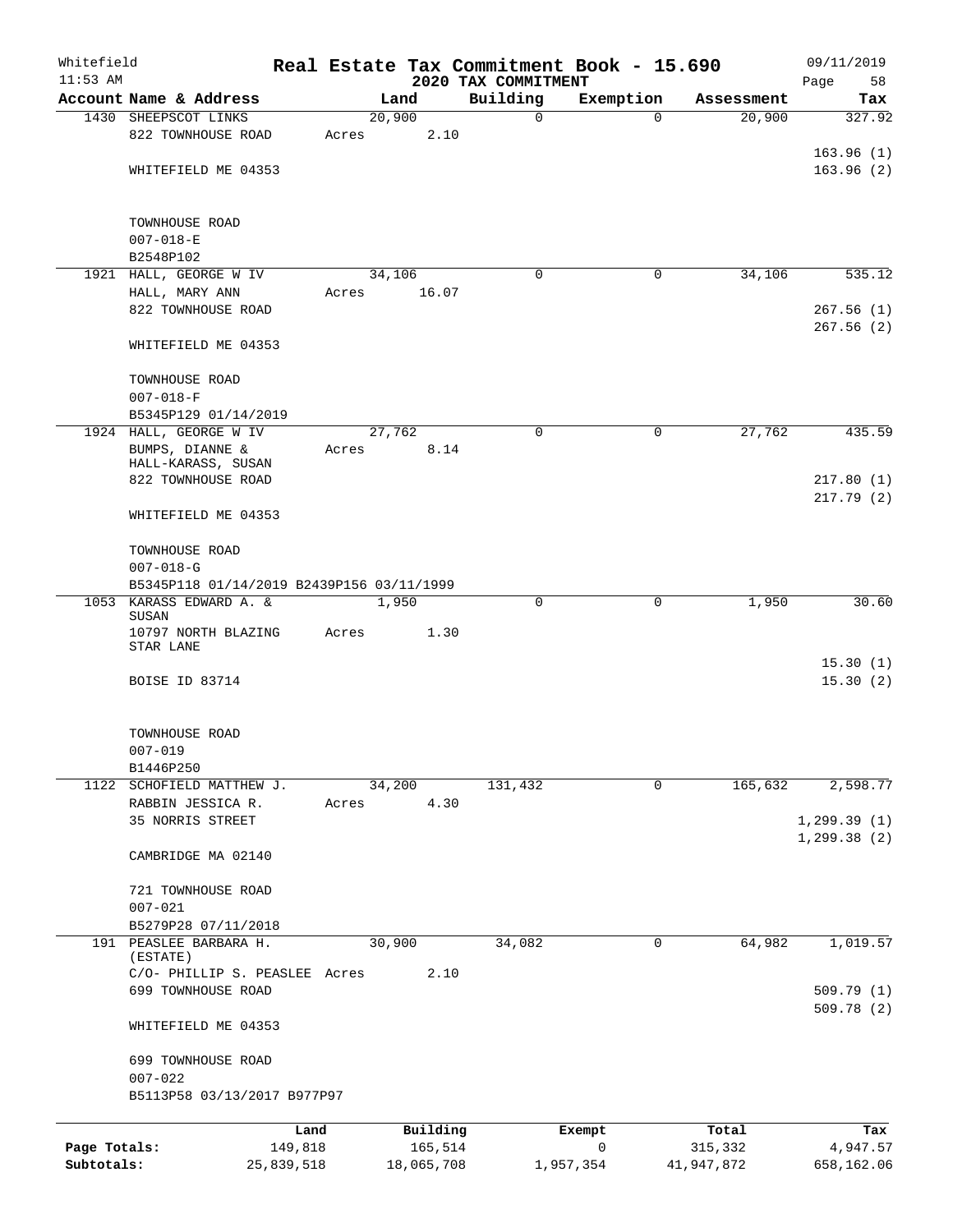| Whitefield<br>$11:53$ AM |                                                  |            |       |            | 2020 TAX COMMITMENT |           | Real Estate Tax Commitment Book - 15.690 |            | 09/11/2019        |
|--------------------------|--------------------------------------------------|------------|-------|------------|---------------------|-----------|------------------------------------------|------------|-------------------|
|                          | Account Name & Address                           |            |       | Land       | Building            |           | Exemption                                | Assessment | 59<br>Page<br>Tax |
|                          | 98 MOREY, TIMOTHY J                              |            |       | 35,410     | 159,240             |           | $\Omega$                                 | 194,650    | 3,054.06          |
|                          | MOREY, VICKY J                                   |            | Acres | 5.20       |                     |           |                                          |            |                   |
|                          | 695 TOWNHOUSE ROAD                               |            |       |            |                     |           |                                          |            | 1,527.03(1)       |
|                          |                                                  |            |       |            |                     |           |                                          |            | 1,527.03(2)       |
|                          | WHITEFIELD ME 04353                              |            |       |            |                     |           |                                          |            |                   |
|                          | 695 TOWNHOUSE ROAD                               |            |       |            |                     |           |                                          |            |                   |
|                          | $007 - 023$                                      |            |       |            |                     |           |                                          |            |                   |
|                          | B5060P94 09/30/2016 B5028P86 07/13/2016 B4268P10 |            |       |            |                     |           |                                          |            |                   |
|                          | 04/12/2010<br>1628 GIBSON-GRIFFIN BRIGID         |            |       | 30,000     | 146,452             |           | 20,000                                   | 156,452    | 2,454.73          |
|                          | 34 PHILBRICK LANE                                |            | Acres | 1.30       |                     |           | 01 HOMESTEAD                             |            |                   |
|                          |                                                  |            |       |            |                     |           |                                          |            | 1,227.37(1)       |
|                          | WHITEFIELD ME 04353                              |            |       |            |                     |           |                                          |            | 1,227.36(2)       |
|                          |                                                  |            |       |            |                     |           |                                          |            |                   |
|                          | 34 PHILBRICK LANE<br>$007 - 024$                 |            |       |            |                     |           |                                          |            |                   |
|                          | B4017P260 06/19/2008                             |            |       |            |                     |           |                                          |            |                   |
|                          | 1229 MOREY DONALD D. & LOIS                      |            |       | 34,800     | 166,728             |           | 26,000                                   | 175,528    | 2,754.03          |
|                          | G., TRUSTEES                                     |            |       |            |                     |           |                                          |            |                   |
|                          | * LIVING TRUST                                   |            | Acres | 4.70       |                     |           | 01 HOMESTEAD                             |            |                   |
|                          | 5 PHILBRICK LANE                                 |            |       |            |                     |           | 09 REV TRUST VET.                        |            | 1,377.02(1)       |
|                          |                                                  |            |       |            |                     |           |                                          |            | 1,377.01(2)       |
|                          | WHITEFIELD ME 04353                              |            |       |            |                     |           |                                          |            |                   |
|                          | 5 PHILBRICK LANE                                 |            |       |            |                     |           |                                          |            |                   |
|                          | $007 - 025$                                      |            |       |            |                     |           |                                          |            |                   |
|                          | B4268P10 04/12/2010                              |            |       |            |                     |           |                                          |            |                   |
|                          | 382 BURGESS JASON D. &<br>MICHELE A.             |            |       | 35,250     | 146,622             |           | 0                                        | 181,872    | 2,853.57          |
|                          | 29 PHILBRICK LANE                                |            | Acres | 5.00       |                     |           |                                          |            |                   |
|                          |                                                  |            |       |            |                     |           |                                          |            | 1,426.79(1)       |
|                          | WHITEFIELD ME 04353                              |            |       |            |                     |           |                                          |            | 1,426.78(2)       |
|                          | 29 PHILBRICK LANE                                |            |       |            |                     |           |                                          |            |                   |
|                          |                                                  |            |       |            |                     |           |                                          |            |                   |
|                          | $007 - 025 - A$<br>B3029P162 04/02/2003          |            |       |            |                     |           |                                          |            |                   |
|                          | 369 KING, GEORGE L                               |            |       | 27,500     | 10,199              |           | 0                                        | 37,699     | 591.50            |
|                          | 657 TOWNHOUSE ROAD                               |            | Acres | 0.53       |                     |           |                                          |            |                   |
|                          |                                                  |            |       |            |                     |           |                                          |            | 295.75(1)         |
|                          | WHITEFIELD ME 04353                              |            |       |            |                     |           |                                          |            | 295.75 (2)        |
|                          |                                                  |            |       |            |                     |           |                                          |            |                   |
|                          | 657 TOWNHOUSE ROAD                               |            |       |            |                     |           |                                          |            |                   |
|                          | $007 - 027$                                      |            |       |            |                     |           |                                          |            |                   |
|                          | B5206P135 03/21/2017                             |            |       |            |                     |           |                                          |            |                   |
| 113                      | TORSEY STEPHEN V. &<br>HOLLY R.                  |            |       | 43,786     | 62,654              |           | 26,000                                   | 80,440     | 1,262.10          |
|                          | 651 TOWNHOUSE ROAD                               |            | Acres | 15.67      |                     |           | 01 HOMESTEAD                             |            |                   |
|                          |                                                  |            |       |            |                     |           | 07 NMR VET & WIDOW                       |            | 631.05 (1)        |
|                          | WHITEFIELD ME 04353                              |            |       |            |                     |           |                                          |            | 631.05(2)         |
|                          |                                                  |            |       |            |                     |           |                                          |            |                   |
|                          | 651 TOWNHOUSE ROAD                               |            |       |            |                     |           |                                          |            |                   |
|                          | $007 - 028$<br>B2513P117                         |            |       |            |                     |           |                                          |            |                   |
|                          |                                                  |            |       |            |                     |           |                                          |            |                   |
|                          |                                                  | Land       |       | Building   |                     |           | Exempt                                   | Total      | Tax               |
| Page Totals:             |                                                  | 206,746    |       | 691,895    |                     |           | 72,000                                   | 826,641    | 12,969.99         |
| Subtotals:               |                                                  | 26,046,264 |       | 18,757,603 |                     | 2,029,354 |                                          | 42,774,513 | 671,132.05        |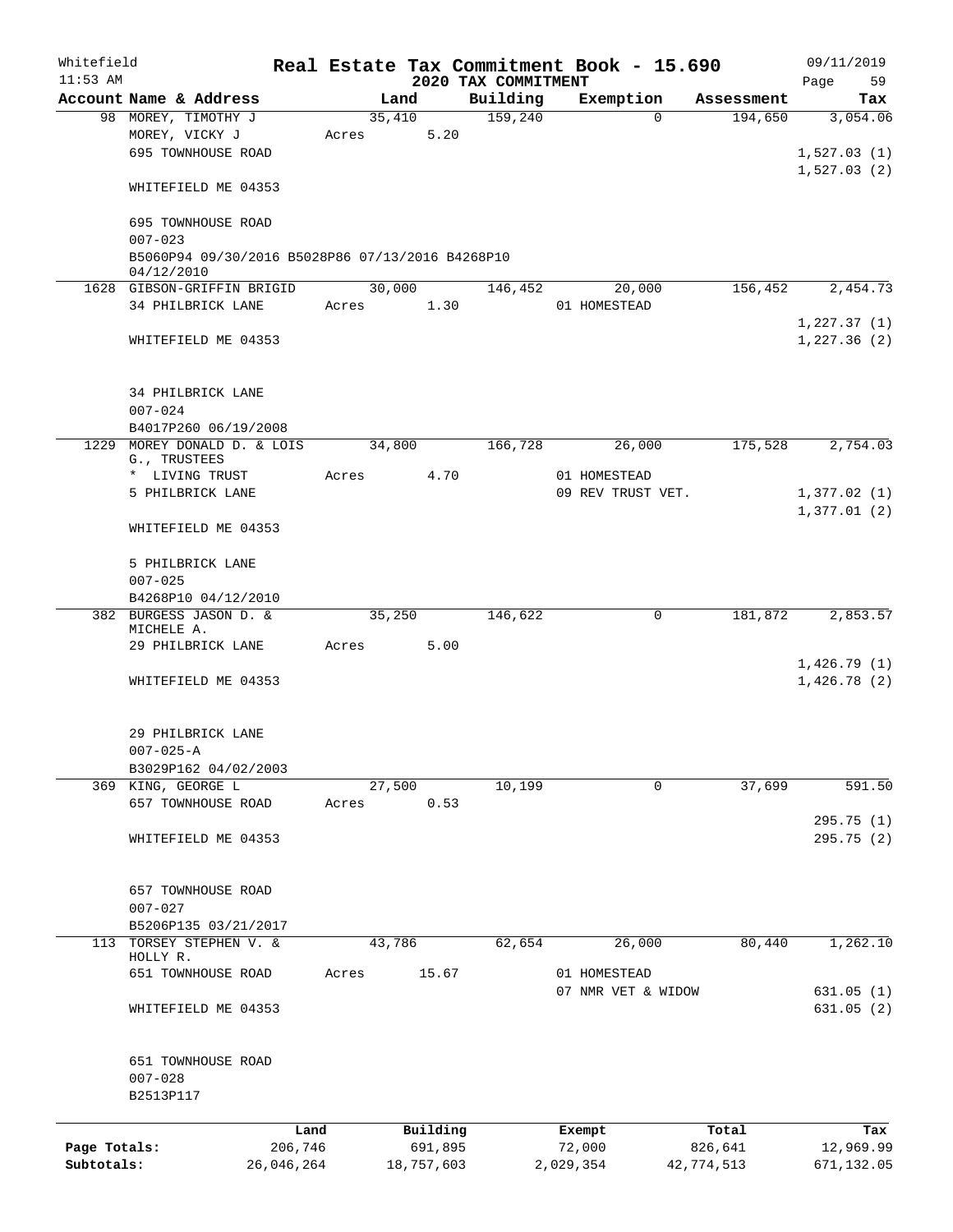| Whitefield<br>$11:53$ AM |                                           |         |        |            | 2020 TAX COMMITMENT | Real Estate Tax Commitment Book - 15.690 |              | 09/11/2019<br>Page<br>60 |
|--------------------------|-------------------------------------------|---------|--------|------------|---------------------|------------------------------------------|--------------|--------------------------|
|                          | Account Name & Address                    |         | Land   |            | Building            | Exemption                                | Assessment   | Tax                      |
|                          | 700 TIBBETTS BARRY J. &                   |         | 29,570 |            | $\mathsf{O}$        | $\Omega$                                 | 29,570       | 463.95                   |
|                          | <b>ELAINE</b>                             |         |        |            |                     |                                          |              |                          |
|                          | 61 TOWNHOUSE ROAD                         |         | Acres  | 10.40      |                     |                                          |              |                          |
|                          |                                           |         |        |            |                     |                                          |              | 231.98(1)                |
|                          | WHITEFIELD ME 04353                       |         |        |            |                     |                                          |              | 231.97(2)                |
|                          |                                           |         |        |            |                     |                                          |              |                          |
|                          | TOWNHOUSE ROAD<br>$007 - 029$             |         |        |            |                     |                                          |              |                          |
|                          | B1421P295                                 |         |        |            |                     |                                          |              |                          |
|                          | 577 BOYNTON MARY M. HEIRS                 |         | 30,000 |            | 600                 | 0                                        | 30,600       | 480.11                   |
|                          | * ROGER BOYNTON, JR.,                     |         | Acres  | 0.82       |                     |                                          |              |                          |
|                          | PER. REP.                                 |         |        |            |                     |                                          |              |                          |
|                          | 347 BOTTOM HILL ROAD                      |         |        |            |                     |                                          |              | 240.06(1)                |
|                          | AUGUSTA ME 04330                          |         |        |            |                     |                                          |              | 240.05(2)                |
|                          |                                           |         |        |            |                     |                                          |              |                          |
|                          | 638 TOWNHOUSE ROAD                        |         |        |            |                     |                                          |              |                          |
|                          | $007 - 030$                               |         |        |            |                     |                                          |              |                          |
|                          | B3932P234 11/13/2007                      |         |        |            |                     |                                          |              |                          |
|                          | 971 MERRILL OWEN B. & MONA                |         | 35,890 |            | 29,355              | $\mathbf 0$                              | 65,245       | 1,023.69                 |
|                          | 1773 APPLE COURT                          |         | Acres  | 5.80       |                     |                                          |              | 511.85(1)                |
|                          | HARLINGEN TX 78550                        |         |        |            |                     |                                          |              | 511.84(2)                |
|                          |                                           |         |        |            |                     |                                          |              |                          |
|                          |                                           |         |        |            |                     |                                          |              |                          |
|                          | <b>648 TOWNHOUSE ROAD</b>                 |         |        |            |                     |                                          |              |                          |
|                          | $007 - 031$<br>B1535P74                   |         |        |            |                     |                                          |              |                          |
|                          | 693 HALL IV GEORGE W.                     |         | 41,370 |            | 26,126              | 0                                        | 67,496       | 1,059.01                 |
|                          | 822 TOWNHOUSE ROAD                        |         | Acres  | 6.40       |                     |                                          |              |                          |
|                          |                                           |         |        |            |                     |                                          |              | 529.51(1)                |
|                          | WHITEFIELD ME 04353                       |         |        |            |                     |                                          |              | 529.50(2)                |
|                          |                                           |         |        |            |                     |                                          |              |                          |
|                          | 678 TOWNHOUSE ROAD                        |         |        |            |                     |                                          |              |                          |
|                          | $007 - 032$                               |         |        |            |                     |                                          |              |                          |
|                          | B4814P220 09/03/2014 B3395P125 11/17/2004 |         |        |            |                     |                                          |              |                          |
|                          | 1694 CHASE DAVID & BETTY                  |         | 51,956 |            | 129,077             | 0                                        | 181,033      | 2,840.41                 |
|                          | 23 MERRYMEETING DRIVE                     |         | Acres  | 34.00      |                     |                                          |              |                          |
|                          |                                           |         |        |            |                     |                                          |              | 1,420.21(1)              |
|                          | PORTLAND                                  |         |        |            |                     |                                          |              | 1,420.20(2)              |
|                          | ME 04103                                  |         |        |            |                     |                                          |              |                          |
|                          |                                           |         |        |            |                     |                                          |              |                          |
|                          | 26 SALMON POOL LANE                       |         |        |            |                     |                                          |              |                          |
|                          | $007 - 033$                               |         |        |            |                     |                                          |              |                          |
|                          | B2934P231                                 |         |        |            |                     |                                          |              |                          |
|                          | 566 SCHOFIELD MATTHEW J.                  |         | 63,820 |            | 11,303              | 0                                        | 75,123       | 1,178.68                 |
|                          | RABBAN JESSICA R.                         |         | Acres  | 37.80      |                     |                                          |              |                          |
|                          | 35 NORRIS STREET                          |         |        |            |                     |                                          |              | 589.34 (1)               |
|                          | CAMBRIDGE MA 02140                        |         |        |            |                     |                                          |              | 589.34 (2)               |
|                          |                                           |         |        |            |                     |                                          |              |                          |
|                          | TOWNHOUSE ROAD                            |         |        |            |                     |                                          |              |                          |
|                          | $007 - 033 - A$                           |         |        |            |                     |                                          |              |                          |
|                          | B5279P28 07/11/2018                       |         |        |            |                     |                                          |              |                          |
|                          |                                           |         |        |            |                     |                                          |              |                          |
|                          |                                           | Land    |        | Building   |                     | Exempt                                   | Total        | Tax                      |
| Page Totals:             |                                           | 252,606 |        | 196,461    |                     | $\mathsf{O}$                             | 449,067      | 7,045.85                 |
| Subtotals:               | 26, 298, 870                              |         |        | 18,954,064 |                     | 2,029,354                                | 43, 223, 580 | 678,177.90               |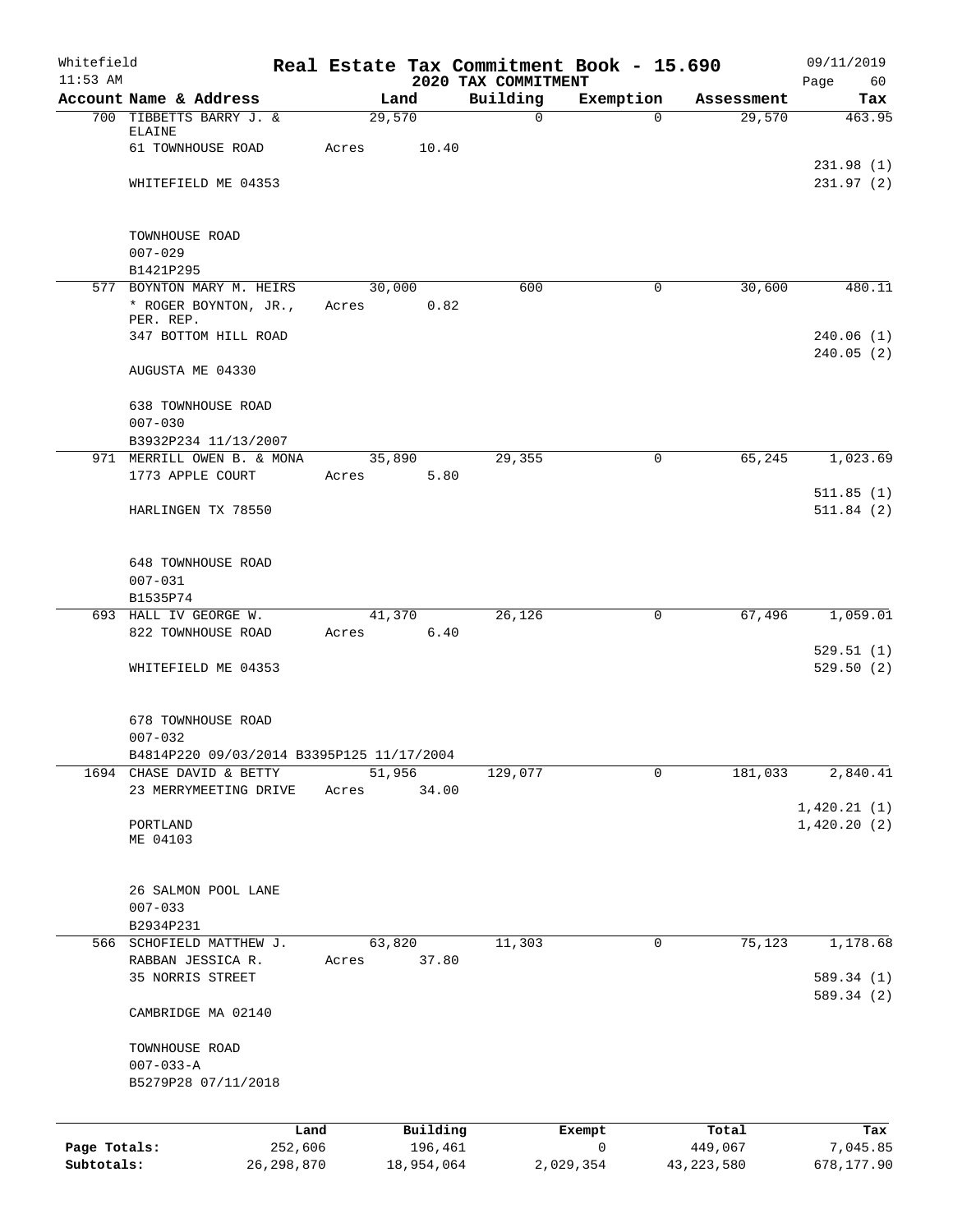| Whitefield<br>$11:53$ AM |                                                    |       |        | 2020 TAX COMMITMENT | Real Estate Tax Commitment Book - 15.690 |            | 09/11/2019        |
|--------------------------|----------------------------------------------------|-------|--------|---------------------|------------------------------------------|------------|-------------------|
|                          | Account Name & Address                             |       | Land   | Building            | Exemption                                | Assessment | Page<br>61<br>Tax |
|                          | 435 GARCIA SUZANNE H.                              |       | 39,506 | 91,278              | 20,000                                   | 110,784    | 1,738.20          |
|                          | 754 TOWNHOUSE ROAD                                 | Acres | 10.32  |                     | 01 HOMESTEAD                             |            |                   |
|                          |                                                    |       |        |                     |                                          |            | 869.10(1)         |
|                          | WHITEFIELD ME 04353                                |       |        |                     |                                          |            | 869.10(2)         |
|                          |                                                    |       |        |                     |                                          |            |                   |
|                          | 754 TOWNHOUSE ROAD                                 |       |        |                     |                                          |            |                   |
|                          | $007 - 034$                                        |       |        |                     |                                          |            |                   |
|                          | B1387P226                                          |       |        |                     |                                          |            |                   |
|                          | 1679 CREAMER, MARK A                               |       | 30,720 | 92,375              | 0                                        | 123,095    | 1,931.36          |
|                          | CREAMER, KIMBERLY L                                | Acres | 1.98   |                     |                                          |            |                   |
|                          | 768 TOWNHOUSE ROAD                                 |       |        |                     |                                          |            | 965.68(1)         |
|                          |                                                    |       |        |                     |                                          |            | 965.68(2)         |
|                          | WHITEFIELD ME 04353                                |       |        |                     |                                          |            |                   |
|                          | 768 TOWNHOUSE ROAD                                 |       |        |                     |                                          |            |                   |
|                          | $007 - 034 - A$                                    |       |        |                     |                                          |            |                   |
|                          | B5012P24 06/03/2016 B5004P166 05/05/2016 B5004P164 |       |        |                     |                                          |            |                   |
|                          | 05/05/2016 B4767P96 03/28/2014 B2880P204           |       |        |                     |                                          |            |                   |
|                          | 1117 PAUL GORDON A                                 |       | 30,000 | 67,490              | 20,000                                   | 77,490     | 1,215.82          |
|                          | 790 TOWNHOUSE ROAD                                 | Acres | 0.82   |                     | 01 HOMESTEAD                             |            |                   |
|                          |                                                    |       |        |                     |                                          |            | 607.91(1)         |
|                          | WHITEFIELD ME 04353                                |       |        |                     |                                          |            | 607.91(2)         |
|                          |                                                    |       |        |                     |                                          |            |                   |
|                          | 790 TOWNHOUSE ROAD                                 |       |        |                     |                                          |            |                   |
|                          | $007 - 035$                                        |       |        |                     |                                          |            |                   |
|                          | B3909P148 09/14/2007 B1845P129                     |       |        |                     |                                          |            |                   |
|                          | 278 SHEEPSCOT LINKS                                |       | 20,660 | $\mathbf 0$         | $\mathbf 0$                              | 20,660     | 324.16            |
|                          | 822 TOWNHOUSE ROAD                                 | Acres | 1.94   |                     |                                          |            |                   |
|                          |                                                    |       |        |                     |                                          |            | 162.08(1)         |
|                          | WHITEFIELD ME 04353                                |       |        |                     |                                          |            | 162.08(2)         |
|                          |                                                    |       |        |                     |                                          |            |                   |
|                          | TOWNHOUSE ROAD                                     |       |        |                     |                                          |            |                   |
|                          | $007 - 036$                                        |       |        |                     |                                          |            |                   |
|                          | B5345P125 01/14/2019 B3921P156 09/13/2007          |       |        |                     |                                          |            |                   |
|                          | 1923 HALL, GEORGE W IV                             |       | 34,250 | 0                   | 0                                        | 34,250     | 537.38            |
|                          | HALL, MARY ANN<br>822 TOWNHOUSE ROAD               | Acres | 10.00  |                     |                                          |            | 268.69(1)         |
|                          |                                                    |       |        |                     |                                          |            | 268.69(2)         |
|                          | WHITEFIELD ME 04353                                |       |        |                     |                                          |            |                   |
|                          | TOWNHOUSE ROAD                                     |       |        |                     |                                          |            |                   |
|                          | $007 - 036 - 1$                                    |       |        |                     |                                          |            |                   |
|                          | B5345P125 01/14/2019                               |       |        |                     |                                          |            |                   |
|                          | 237 SHEEPSCOT LINKS                                |       | 73,637 | 0                   | 0                                        | 73,637     | 1,155.36          |
|                          | 822 TOWNHOUSE ROAD                                 | Acres | 3.00   |                     |                                          |            |                   |
|                          |                                                    |       |        |                     |                                          |            | 577.68(1)         |
|                          | WHITEFIELD ME 04353                                |       |        |                     |                                          |            | 577.68(2)         |
|                          |                                                    |       |        |                     |                                          |            |                   |
|                          | TOWNHOUSE ROAD                                     |       |        |                     |                                          |            |                   |
|                          | $007 - 037$                                        |       |        |                     |                                          |            |                   |
|                          | B5345P111 01/14/2019 B2548P100                     |       |        |                     |                                          |            |                   |
|                          |                                                    |       |        |                     |                                          |            |                   |
|                          |                                                    |       |        |                     |                                          |            |                   |
|                          |                                                    |       |        |                     |                                          |            |                   |

|              | Land       | Building   | Exempt    | Total      | Tax        |
|--------------|------------|------------|-----------|------------|------------|
| Page Totals: | 228,773    | 251,143    | 40,000    | 439,916    | 6.902.28   |
| Subtotals:   | 26,527,643 | 19,205,207 | 2,069,354 | 43,663,496 | 685,080.18 |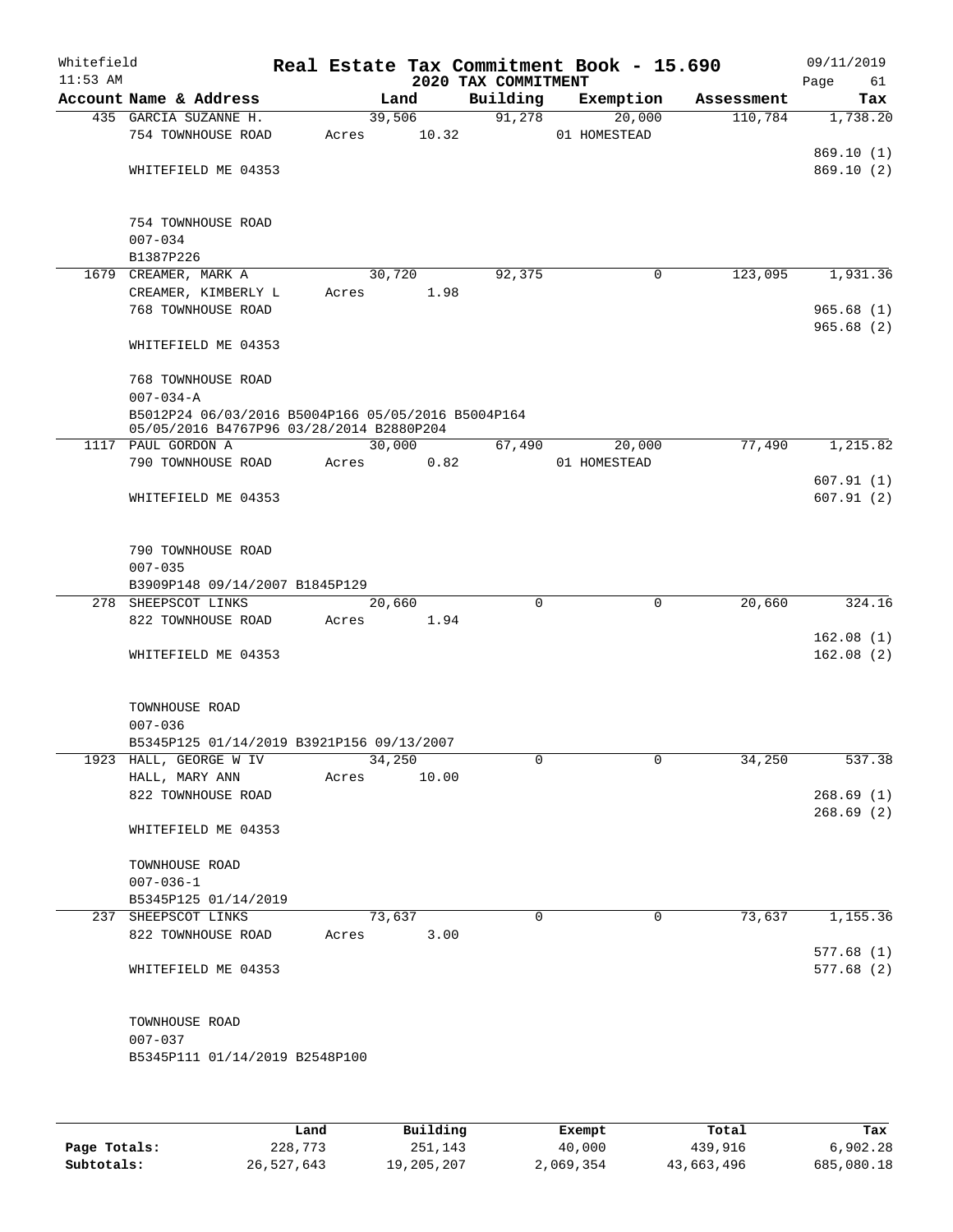| Whitefield<br>$11:53$ AM |                                                               |       |                         | 2020 TAX COMMITMENT | Real Estate Tax Commitment Book - 15.690 |            | 09/11/2019<br>Page<br>62 |
|--------------------------|---------------------------------------------------------------|-------|-------------------------|---------------------|------------------------------------------|------------|--------------------------|
|                          | Account Name & Address                                        |       | Land                    | Building            | Exemption                                | Assessment | Tax                      |
|                          | 999 HALL JR. GEORGE W. &<br>MARYANN                           |       | 39,335                  | 169,478             | 20,000                                   | 188,813    | 2,962.48                 |
|                          | 822 TOWNHOUSE ROAD                                            | Acres | 4.39                    |                     | 01 HOMESTEAD                             |            | 1,481.24(1)              |
|                          | WHITEFIELD ME 04353                                           |       |                         |                     |                                          |            | 1,481.24(2)              |
|                          | 822 TOWNHOUSE ROAD<br>$007 - 037 - A$                         |       |                         |                     |                                          |            |                          |
|                          | B5345P111 01/14/2019 B5345P106 01/14/2019                     |       |                         |                     |                                          |            |                          |
|                          | 1922 SHEEPSCOT LINKS<br>822 TOWNHOUSE ROAD                    |       | 22,879<br>Acres<br>1.00 | $\Omega$            | $\Omega$                                 | 22,879     | 358.97                   |
|                          | WHITEFIELD ME 04353                                           |       |                         |                     |                                          |            | 179.49(1)<br>179.48(2)   |
|                          | TOWNHOUSE ROAD<br>$007 - 037 - A - 1$<br>B5345P106 01/14/2019 |       |                         |                     |                                          |            |                          |
|                          | 1598 PAICOPOLOS JR. HAROLD<br>G. & DEBORAH                    |       | 35,900                  | 85,645              | 0                                        | 121,545    | 1,907.04                 |
|                          | 21 CRYSTAL DRIVE                                              | Acres | 2.10                    |                     |                                          |            |                          |
|                          | STONEHAM MA 02180                                             |       |                         |                     |                                          |            | 953.52(1)<br>953.52(2)   |
|                          |                                                               |       |                         |                     |                                          |            |                          |
|                          | 866 TOWNHOUSE ROAD<br>$007 - 038$                             |       |                         |                     |                                          |            |                          |
|                          | 1186 HARTMAN HERBERT & LUCY                                   |       | 35,600                  | 92,081              | 20,000                                   | 107,681    | 1,689.51                 |
|                          | 872 TOWNHOUSE ROAD                                            | Acres | 1.90                    |                     | 01 HOMESTEAD                             |            |                          |
|                          | WHITEFIELD ME 04353                                           |       |                         |                     |                                          |            | 844.76 (1)<br>844.75 (2) |
|                          | 872 TOWNHOUSE ROAD<br>$007 - 039$                             |       |                         |                     |                                          |            |                          |
|                          | 618 WISCASSET, WATERVILLE &                                   |       | 14,380                  | 0                   | 0                                        | 14,380     | 225.62                   |
|                          | FARMINGTON RAILWAY<br>MUSEUM                                  | Acres | 13.60                   |                     |                                          |            |                          |
|                          | P O BOX 242                                                   |       |                         |                     |                                          |            | 112.81(1)<br>112.81(2)   |
|                          | ALNA ME 04535                                                 |       |                         |                     |                                          |            |                          |
|                          | CORNER EAST RIVER ROAD<br>$007 - 040$                         |       |                         |                     |                                          |            |                          |
|                          | B2524P215                                                     |       |                         |                     |                                          |            |                          |
|                          | 733 FENDERSON MARK                                            |       | 45,201                  | 20,220              | 0                                        | 65,421     | 1,026.46                 |
|                          | P.O BOX 39                                                    | Acres | 24.54                   |                     |                                          |            |                          |
|                          | WHITEFIELD ME 04353                                           |       |                         |                     |                                          |            | 513.23(1)<br>513.23(2)   |
|                          | EAST RIVER ROAD                                               |       |                         |                     |                                          |            |                          |
|                          | $007 - 042$                                                   |       |                         |                     |                                          |            |                          |
|                          | B4538P161 06/22/2012 B1110P94                                 |       |                         |                     |                                          |            |                          |
|                          |                                                               |       |                         |                     |                                          |            |                          |

|              | Land       | Building   | Exempt    | Total        | Tax        |
|--------------|------------|------------|-----------|--------------|------------|
| Page Totals: | 193,295    | 367,424    | 40,000    | 520,719      | 8,170.08   |
| Subtotals:   | 26,720,938 | 19,572,631 | 2,109,354 | 44, 184, 215 | 693,250.26 |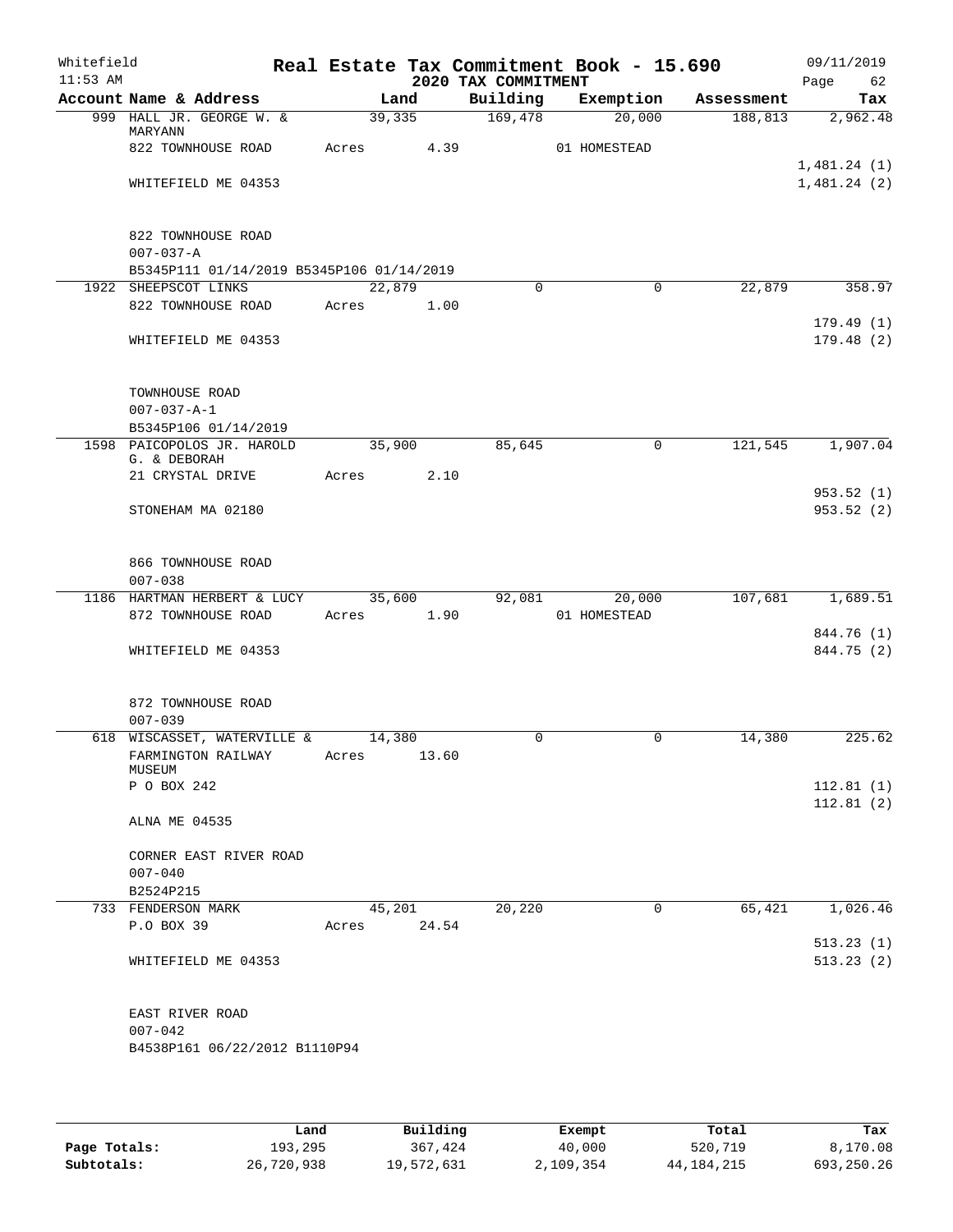| Whitefield<br>$11:53$ AM |                                           |       |        |          | 2020 TAX COMMITMENT | Real Estate Tax Commitment Book - 15.690 |            | 09/11/2019<br>Page<br>63 |
|--------------------------|-------------------------------------------|-------|--------|----------|---------------------|------------------------------------------|------------|--------------------------|
|                          | Account Name & Address                    |       | Land   |          | Building            | Exemption                                | Assessment | Tax                      |
|                          | 1121 CHASE FAYE P.                        |       |        | 34,200   | 100,501             | 26,000                                   | 108,701    | 1,705.52                 |
|                          | 845 EAST RIVER ROAD                       | Acres |        | 4.30     |                     | 05 VET EXEMPTION                         |            |                          |
|                          |                                           |       |        |          |                     | 01 HOMESTEAD                             |            | 852.76 (1)               |
|                          | WHITEFIELD ME 04353                       |       |        |          |                     |                                          |            | 852.76 (2)               |
|                          |                                           |       |        |          |                     |                                          |            |                          |
|                          | 845 EAST RIVER ROAD                       |       |        |          |                     |                                          |            |                          |
|                          | $007 - 045$                               |       |        |          |                     |                                          |            |                          |
|                          | B2522P144                                 |       |        |          |                     |                                          |            |                          |
|                          | 1402 CHASE FAYE P.                        |       | 10,250 |          | $\Omega$            | 0                                        | 10,250     | 160.82                   |
|                          | 845 EAST RIVER ROAD                       | Acres |        | 3.50     |                     |                                          |            |                          |
|                          |                                           |       |        |          |                     |                                          |            | 80.41(1)                 |
|                          | WHITEFIELD ME 04353                       |       |        |          |                     |                                          |            | 80.41(2)                 |
|                          | EAST RIVER ROAD                           |       |        |          |                     |                                          |            |                          |
|                          | $007 - 046$                               |       |        |          |                     |                                          |            |                          |
|                          | B2522P144                                 |       |        |          |                     |                                          |            |                          |
|                          | 306 FORD, JOSEPH K                        |       | 22,100 |          | 0                   | 0                                        | 22,100     | 346.75                   |
|                          | 795 BUNKER HILL ROAD                      |       |        |          |                     |                                          |            |                          |
|                          |                                           | Acres |        | 2.90     |                     |                                          |            |                          |
|                          |                                           |       |        |          |                     |                                          |            | 173.38(1)                |
|                          | JEFFERSON ME 04348                        |       |        |          |                     |                                          |            | 173.37(2)                |
|                          | EAST RIVER ROAD                           |       |        |          |                     |                                          |            |                          |
|                          | $007 - 047$                               |       |        |          |                     |                                          |            |                          |
|                          | B5280P293 06/23/2018 B4966P273 01/07/2016 |       |        |          |                     |                                          |            |                          |
|                          | 14 SACKS MARIE L. LIVING                  |       | 64,100 |          | 169,113             | 20,000                                   | 213, 213   | 3, 345. 31               |
|                          | TRUST                                     |       |        |          |                     |                                          |            |                          |
|                          | 749 EAST RIVER ROAD                       | Acres |        | 56.00    |                     | 01 HOMESTEAD                             |            | 1,672.66(1)              |
|                          | WHITEFIELD ME 04353                       |       |        |          |                     |                                          |            | 1,672.65(2)              |
|                          | 749 EAST RIVER ROAD                       |       |        |          |                     |                                          |            |                          |
|                          | $007 - 048$                               |       |        |          |                     |                                          |            |                          |
|                          | B1955P117                                 |       |        |          |                     |                                          |            |                          |
|                          | 630 FORD LORE H. IV & MEGAN               |       | 30,000 |          | 121,949             | 0                                        | 151,949    | 2,384.08                 |
|                          | М.                                        |       |        |          |                     |                                          |            |                          |
|                          | FORD JOSEPH K. & PAMELA Acres             |       |        | 0.87     |                     |                                          |            |                          |
|                          | 795 BUNKER HILL ROAD                      |       |        |          |                     |                                          |            | 1, 192.04(1)             |
|                          |                                           |       |        |          |                     |                                          |            | 1, 192.04(2)             |
|                          | JEFFERSON ME 04348                        |       |        |          |                     |                                          |            |                          |
|                          | 755 EAST RIVER ROAD                       |       |        |          |                     |                                          |            |                          |
|                          | $007 - 049$                               |       |        |          |                     |                                          |            |                          |
|                          | B5241P221 03/28/2018 B5241P218 03/28/2018 |       |        |          |                     |                                          |            |                          |
|                          | 66 GIOIA, JAMES                           |       | 27,385 |          | 0                   | 0                                        | 27,385     | 429.67                   |
|                          | 278 MAINE AVE.                            |       | Acres  | 3.09     |                     |                                          |            |                          |
|                          |                                           |       |        |          |                     |                                          |            | 214.84(1)                |
|                          | FARMINGDALE ME 04344                      |       |        |          |                     |                                          |            | 214.83(2)                |
|                          | EAST RIVER ROAD                           |       |        |          |                     |                                          |            |                          |
|                          | $007 - 050$                               |       |        |          |                     |                                          |            |                          |
|                          | B5128P177 04/26/2017                      |       |        |          |                     |                                          |            |                          |
|                          |                                           |       |        |          |                     |                                          |            |                          |
|                          | Land                                      |       |        | Building |                     | Exempt                                   | Total      | Tax                      |

|              | nana       | <b>DULLULLY</b> | LACIUPL   | TOLAT      | 1 d.X      |
|--------------|------------|-----------------|-----------|------------|------------|
| Page Totals: | 188,035    | 391,563         | 46,000    | 533,598    | 8,372.15   |
| Subtotals:   | 26,908,973 | 19,964,194      | 2,155,354 | 44,717,813 | 701,622.41 |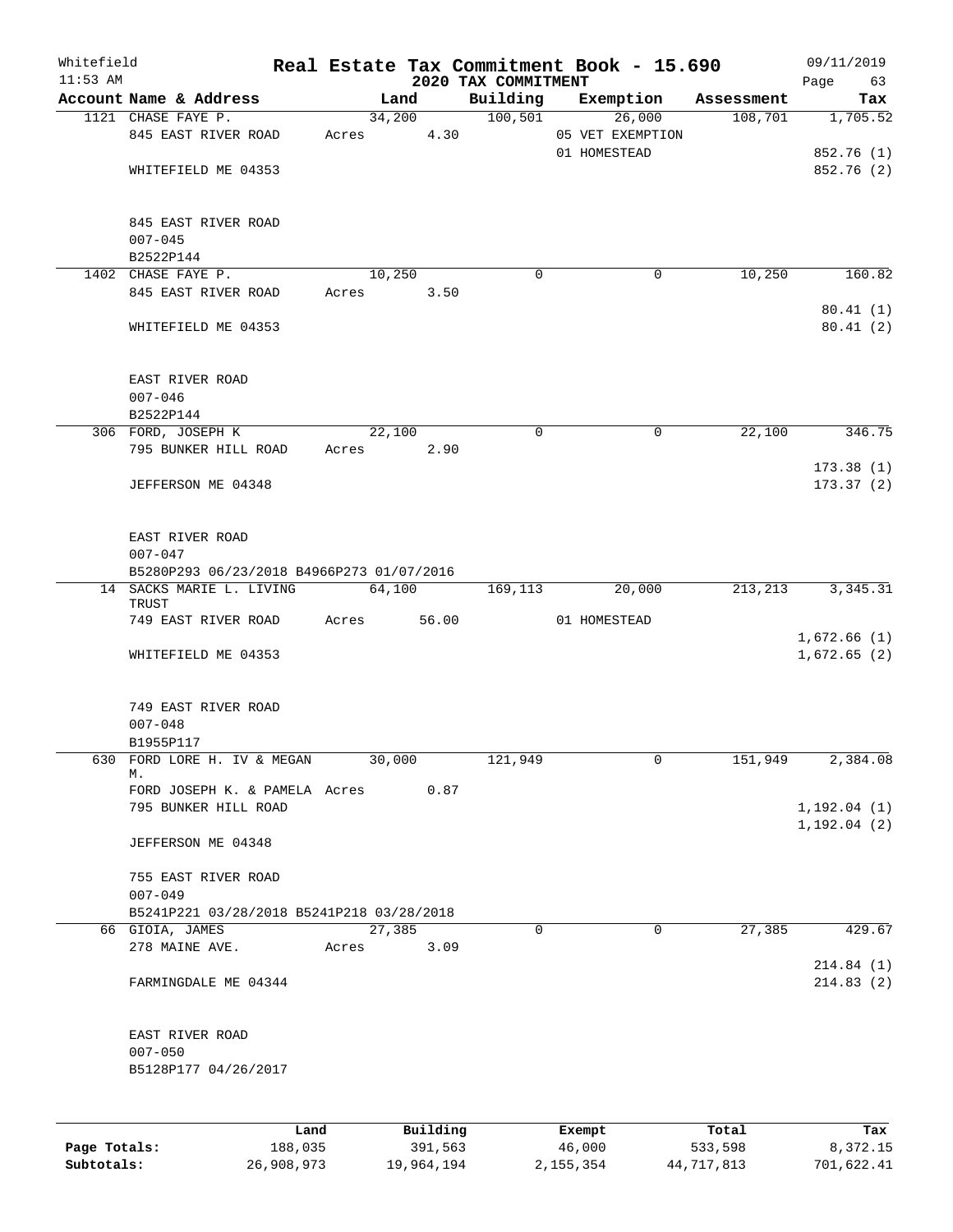| Whitefield<br>$11:53$ AM |                                                                        |            |       |              |                                 | Real Estate Tax Commitment Book - 15.690 |              | 09/11/2019                 |
|--------------------------|------------------------------------------------------------------------|------------|-------|--------------|---------------------------------|------------------------------------------|--------------|----------------------------|
|                          | Account Name & Address                                                 |            |       | Land         | 2020 TAX COMMITMENT<br>Building | Exemption                                | Assessment   | Page<br>64<br>Tax          |
|                          | 856 SACKS MARIE L. LIVING                                              |            |       | 1,290        |                                 | $\mathbf 0$<br>$\Omega$                  | 1,290        | 20.24                      |
|                          | TRUST<br>JULIAN & MARIE SACKS,<br>TRUSTEES                             |            | Acres | 0.86         |                                 |                                          |              |                            |
|                          | 749 EAST RIVER ROAD                                                    |            |       |              |                                 |                                          |              | 10.12(1)                   |
|                          | WHITEFIELD ME 04353                                                    |            |       |              |                                 |                                          |              | 10.12(2)                   |
|                          | EAST RIVER ROAD                                                        |            |       |              |                                 |                                          |              |                            |
|                          | $007 - 050 - A$                                                        |            |       |              |                                 |                                          |              |                            |
|                          | B2575P156                                                              |            |       |              |                                 |                                          |              |                            |
|                          | 822 GALLAGHER, SHAWN R                                                 |            |       | 37,625       | 131,002                         | 0                                        | 168,627      | 2,645.76                   |
|                          | BANCROFT, BANCROFT,<br>ELIZABETH                                       |            | Acres | 3.25         |                                 |                                          |              |                            |
|                          | 729 EAST RIVER ROAD                                                    |            |       |              |                                 |                                          |              | 1,322.88(1)<br>1,322.88(2) |
|                          | WHITEFIELD ME 04353                                                    |            |       |              |                                 |                                          |              |                            |
|                          | 729 EAST RIVER ROAD                                                    |            |       |              |                                 |                                          |              |                            |
|                          | $007 - 050 - B$<br>B4887P167 05/19/2015 B4523P270 05/16/2012 B3383P239 |            |       |              |                                 |                                          |              |                            |
|                          | 10/26/2004                                                             |            |       |              |                                 |                                          |              |                            |
|                          | 1036 WORKS DANIEL R.                                                   |            |       | 34,090       | 0                               | 0                                        | 34,090       | 534.87                     |
|                          | 33 OLDE HICKORY LANE                                                   |            | Acres | 9.80         |                                 |                                          |              | 267.44 (1)                 |
|                          | GREENE ME 04236                                                        |            |       |              |                                 |                                          |              | 267.43(2)                  |
|                          |                                                                        |            |       |              |                                 |                                          |              |                            |
|                          | EAST RIVER ROAD                                                        |            |       |              |                                 |                                          |              |                            |
|                          | $007 - 051$                                                            |            |       |              |                                 |                                          |              |                            |
|                          | B4839P192 10/20/2014 B1989P159                                         |            |       |              |                                 |                                          |              |                            |
|                          | 136 YODER, MOSE J                                                      |            |       | 62,750       | 52,651                          | 0                                        | 115,401      | 1,810.64                   |
|                          | YODER, ANNE M<br>712 EAST RIVER ROAD                                   |            | Acres | 62.00        |                                 |                                          |              | 905.32(1)                  |
|                          |                                                                        |            |       |              |                                 |                                          |              | 905.32(2)                  |
|                          | WHITEFIELD ME 04353                                                    |            |       |              |                                 |                                          |              |                            |
|                          | 712 EAST RIVER ROAD<br>$007 - 052$                                     |            |       |              |                                 |                                          |              |                            |
|                          | B5023P106 06/29/2016 B4839P139 10/20/2014 B2429P264                    |            |       |              |                                 |                                          |              |                            |
|                          | 3 MORSE LARRY J.                                                       |            |       | 30,000       | 128,261                         | 20,000                                   | 138,261      | 2,169.32                   |
|                          | 736 EAST RIVER ROAD                                                    |            | Acres | 1.50         |                                 | 01 HOMESTEAD                             |              |                            |
|                          |                                                                        |            |       |              |                                 |                                          |              | 1,084.66(1)                |
|                          | WHITEFIELD ME 04353                                                    |            |       |              |                                 |                                          |              | 1,084.66(2)                |
|                          | 736 EAST RIVER ROAD                                                    |            |       |              |                                 |                                          |              |                            |
|                          | $007 - 053$                                                            |            |       |              |                                 |                                          |              |                            |
|                          | B5115P90 08/25/2016 B2311P83                                           |            |       |              |                                 |                                          |              |                            |
|                          | 821 BROWN, LUCILLE D                                                   |            |       | 36,210       | 73,558                          | 0                                        | 109,768      | 1,722.26                   |
|                          | BROWN, SCOTT W                                                         |            | Acres | 6.20         |                                 |                                          |              |                            |
|                          | 509 HEATH ROAD                                                         |            |       |              |                                 |                                          |              | 861.13 (1)                 |
|                          | WHITEFIELD ME 04353                                                    |            |       |              |                                 |                                          |              | 861.13(2)                  |
|                          | 509 HEATH ROAD                                                         |            |       |              |                                 |                                          |              |                            |
|                          | $007 - 053 - A$<br>B5073P44 11/08/2016 B3642P131 03/03/2006 B2513P37   |            |       |              |                                 |                                          |              |                            |
|                          |                                                                        | Land       |       | Building     |                                 | Exempt                                   | Total        | Tax                        |
| Page Totals:             |                                                                        | 201,965    |       | 385,472      |                                 | 20,000                                   | 567,437      | 8,903.09                   |
| Subtotals:               |                                                                        | 27,110,938 |       | 20, 349, 666 |                                 | 2, 175, 354                              | 45, 285, 250 | 710,525.50                 |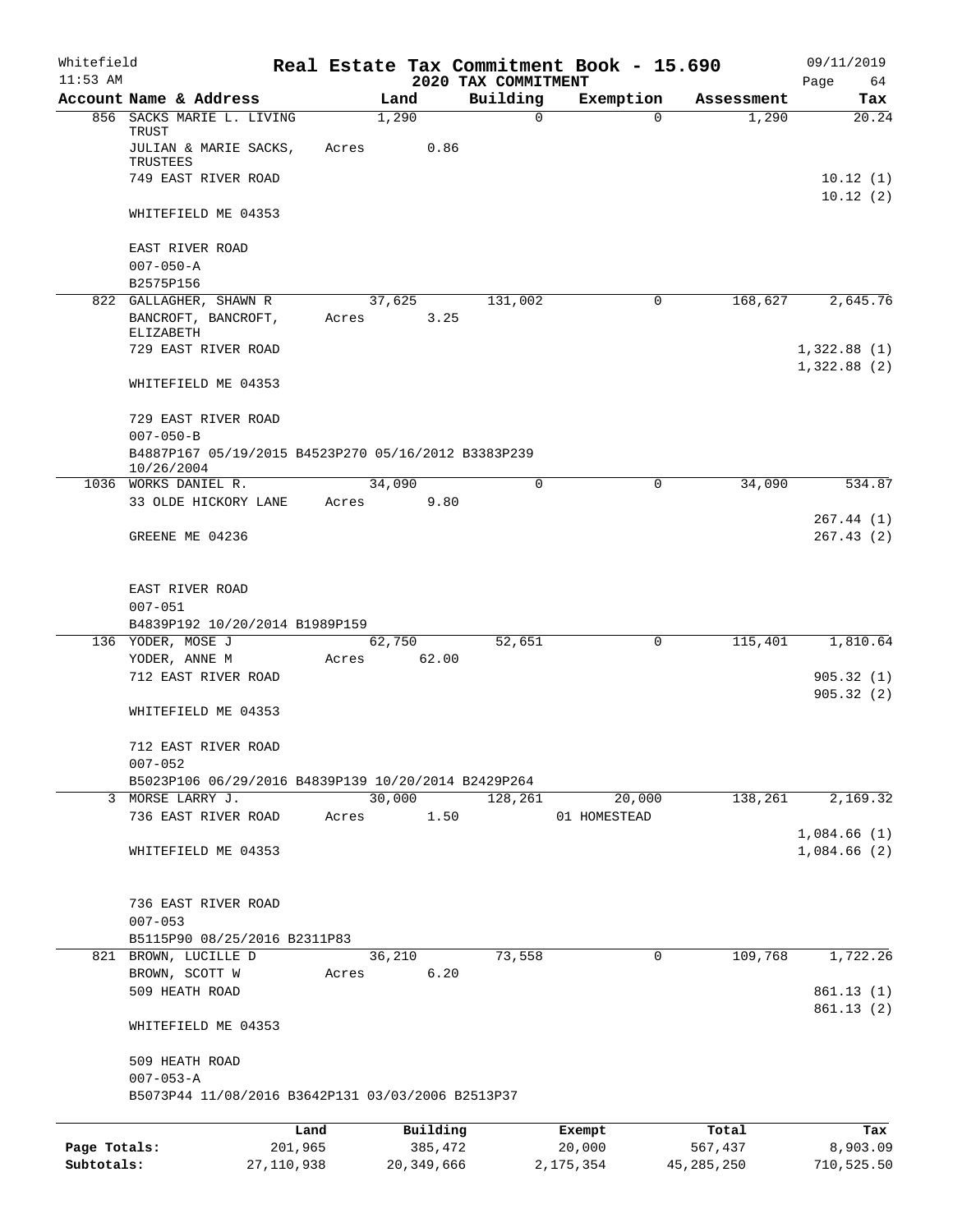| Whitefield<br>$11:53$ AM   |                                                                            |         |        |                       | 2020 TAX COMMITMENT  | Real Estate Tax Commitment Book - 15.690 |                       | 09/11/2019<br>65             |
|----------------------------|----------------------------------------------------------------------------|---------|--------|-----------------------|----------------------|------------------------------------------|-----------------------|------------------------------|
|                            | Account Name & Address                                                     |         | Land   |                       | Building             | Exemption                                | Assessment            | Page<br>Tax                  |
|                            | 1034 WILSON CHARLES R.                                                     |         | 36,386 |                       | 112,669              | $\Omega$                                 | 149,055               | 2,338.67                     |
|                            | SIMMONS REGINA A.<br>P.O. BOX 202                                          |         |        | Acres 6.42            |                      |                                          |                       | 1, 169.34(1)<br>1, 169.33(2) |
|                            | WHITEFIELD ME 04353                                                        |         |        |                       |                      |                                          |                       |                              |
|                            | 33 TOWNSEND BROOK LANE<br>$007 - 053 - B$                                  |         |        |                       |                      |                                          |                       |                              |
|                            | B5156P82 06/30/2017                                                        |         |        |                       |                      |                                          |                       |                              |
|                            | 1771 BUGGIA, LAWRENCE B.<br>(LIVING TRUST)                                 |         | 22,385 |                       | $\Omega$             | $\mathbf 0$                              | 22,385                | 351.22                       |
|                            | P.O. BOX 123                                                               |         | Acres  | 3.09                  |                      |                                          |                       |                              |
|                            |                                                                            |         |        |                       |                      |                                          |                       | 175.61(1)                    |
|                            | MONMOUTH ME 04259                                                          |         |        |                       |                      |                                          |                       | 175.61(2)                    |
|                            | EAST RIVER ROAD<br>$007 - 053 - C$                                         |         |        |                       |                      |                                          |                       |                              |
|                            | B5303P284 09/11/2018                                                       |         |        |                       |                      |                                          |                       |                              |
|                            | 1748 SEIDERS RAYMOND P. SR.                                                |         | 30,450 |                       | 69,537               | 20,000                                   | 79,987                | 1,255.00                     |
|                            | & JUDITH A.                                                                |         |        |                       |                      |                                          |                       |                              |
|                            | 8 TOWNSEND BROOK LANE                                                      |         |        | Acres 1.80            |                      | 01 HOMESTEAD                             |                       |                              |
|                            | WHITEFIELD ME 04353                                                        |         |        |                       |                      |                                          |                       | 627.50(1)<br>627.50(2)       |
|                            | 8 TOWNSEND BROOK LANE<br>$007 - 053 - D$                                   |         |        |                       |                      |                                          |                       |                              |
|                            | B3576P278 10/21/2005                                                       |         |        |                       |                      |                                          |                       |                              |
|                            | 1827 MORSE LARRY J.                                                        |         |        | 28,314                | 33,044               | 0                                        | 61,358                | 962.71                       |
|                            | 736 EAST RIVER ROAD                                                        |         |        | Acres 8.83            |                      |                                          |                       |                              |
|                            | WHITEFIELD ME 04353                                                        |         |        |                       |                      |                                          |                       | 481.36 (1)<br>481.35(2)      |
|                            | 748 EAST RIVER ROAD                                                        |         |        |                       |                      |                                          |                       |                              |
|                            | $007 - 053 - E$                                                            |         |        |                       |                      |                                          |                       |                              |
|                            | B5303P279 09/13/2018 B5166P209 07/24/2017 B5116P234                        |         |        |                       |                      |                                          |                       |                              |
| 1558                       | 02/16/2017 B4071P253 11/18/2008<br>SABAN JAMES W. &                        |         | 31,650 |                       | 62,359               | 20,000                                   | 74,009                | 1,161.20                     |
|                            | * BRANN AMY L.                                                             | Acres   |        | 2.60                  |                      | 01 HOMESTEAD                             |                       |                              |
|                            | 758 EAST RIVER ROAD                                                        |         |        |                       |                      |                                          |                       | 580.60(1)                    |
|                            | WHITEFIELD ME 04353                                                        |         |        |                       |                      |                                          |                       | 580.60(2)                    |
|                            | 758 EAST RIVER ROAD                                                        |         |        |                       |                      |                                          |                       |                              |
|                            | $007 - 054$                                                                |         |        |                       |                      |                                          |                       |                              |
|                            | B5241P223 03/28/2018 B2069P240<br>1161 HUTCHINS DONALD E. II &<br>LEONETTE |         | 32,280 |                       | $1\overline{13,790}$ | 20,000                                   | 126,070               | 1,978.04                     |
|                            | 770 EAST RIVER ROAD                                                        | Acres   |        | 3.02                  |                      | 01 HOMESTEAD                             |                       |                              |
|                            | WHITEFIELD ME 04353                                                        |         |        |                       |                      |                                          |                       | 989.02 (1)<br>989.02 (2)     |
|                            | 770 EAST RIVER ROAD                                                        |         |        |                       |                      |                                          |                       |                              |
|                            | $007 - 055$<br>B1592P74                                                    |         |        |                       |                      |                                          |                       |                              |
|                            |                                                                            |         |        |                       |                      |                                          |                       |                              |
|                            |                                                                            | Land    |        | Building              |                      | Exempt                                   | Total                 | Tax                          |
| Page Totals:<br>Subtotals: | 27, 292, 403                                                               | 181,465 |        | 391,399<br>20,741,065 |                      | 60,000<br>2, 235, 354                    | 512,864<br>45,798,114 | 8,046.84<br>718,572.34       |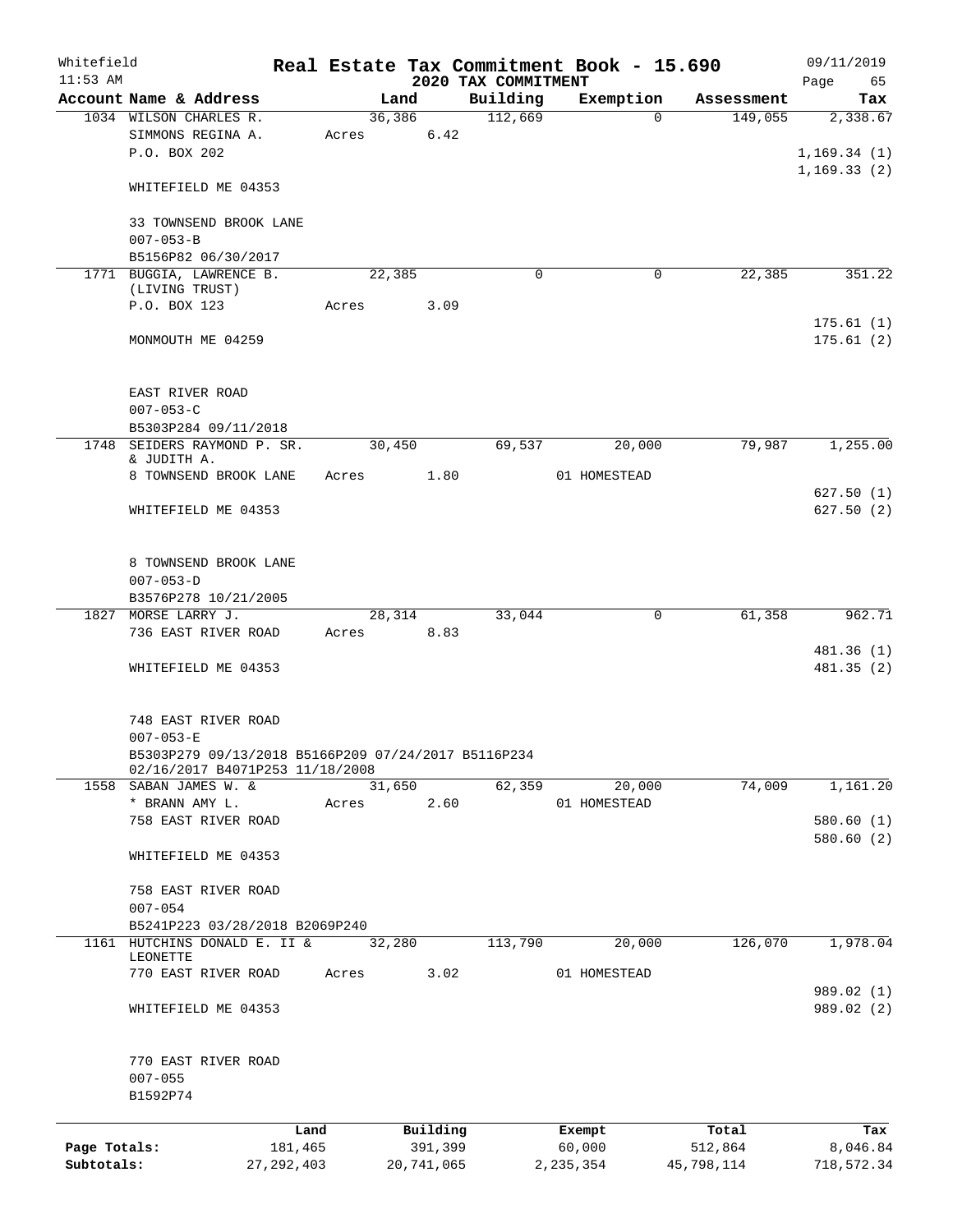| Whitefield<br>$11:53$ AM |                                         |        |        | 2020 TAX COMMITMENT | Real Estate Tax Commitment Book - 15.690 |            | 09/11/2019<br>Page<br>66   |
|--------------------------|-----------------------------------------|--------|--------|---------------------|------------------------------------------|------------|----------------------------|
|                          | Account Name & Address                  |        | Land   | Building            | Exemption                                | Assessment | Tax                        |
|                          | 304 SUMABAT PRISCILLA M.                |        | 30,000 | 58, 557             | 20,000                                   | 68,557     | 1,075.66                   |
|                          | 776 EAST RIVER ROAD                     | Acres  | 1.26   |                     | 01 HOMESTEAD                             |            |                            |
|                          |                                         |        |        |                     |                                          |            | 537.83(1)                  |
|                          | WHITEFIELD ME 04353                     |        |        |                     |                                          |            | 537.83 (2)                 |
|                          | 776 EAST RIVER ROAD                     |        |        |                     |                                          |            |                            |
|                          | $007 - 055 - A$                         |        |        |                     |                                          |            |                            |
|                          | B1633P170                               |        |        |                     |                                          |            |                            |
|                          | 1422 PIERPAN THOMAS E. &<br>JENNIFER A. |        | 42,578 | 186,683             | 26,000                                   | 203,261    | 3,189.17                   |
|                          | 563 HEATH ROAD                          | Acres  | 14.16  |                     | 01 HOMESTEAD                             |            |                            |
|                          |                                         |        |        |                     | 07 NMR VET & WIDOW                       |            | 1,594.59(1)                |
|                          | WHITEFIELD ME 04353                     |        |        |                     |                                          |            | 1,594.58(2)                |
|                          | 563 HEATH ROAD                          |        |        |                     |                                          |            |                            |
|                          | $007 - 056$                             |        |        |                     |                                          |            |                            |
|                          | B4662P95 05/14/2013 B3351P93 08/19/2004 |        |        |                     |                                          |            |                            |
|                          | 1732 CUSHING GEORGE D.                  |        | 34,560 | 202,033             | 20,000                                   | 216,593    | 3,398.34                   |
|                          | 545 HEATH ROAD                          | Acres  | 4.54   |                     | 01 HOMESTEAD                             |            |                            |
|                          |                                         |        |        |                     |                                          |            | 1,699.17(1)                |
|                          | WHITEFIELD ME 04353                     |        |        |                     |                                          |            | 1,699.17(2)                |
|                          | 545 HEATH ROAD                          |        |        |                     |                                          |            |                            |
|                          | $007 - 056 - A$                         |        |        |                     |                                          |            |                            |
|                          | B3345P205 08/19/2004                    |        |        |                     |                                          |            |                            |
|                          | 1335 LINCOLN GARY J.                    |        | 30,150 | 44,584              | 20,000                                   | 54,734     | 858.78                     |
|                          | 525 HEATH ROAD                          | Acres  | 1.60   |                     | 01 HOMESTEAD                             |            |                            |
|                          |                                         |        |        |                     |                                          |            | 429.39(1)                  |
|                          | WHITEFIELD ME 04353                     |        |        |                     |                                          |            | 429.39 (2)                 |
|                          | 525 HEATH ROAD                          |        |        |                     |                                          |            |                            |
|                          | $007 - 057$                             |        |        |                     |                                          |            |                            |
|                          | B1141P168                               |        |        |                     |                                          |            |                            |
|                          | 31 WESTBYE ELEANOR                      | 22,100 |        | 0                   | 0                                        | 22,100     | 346.75                     |
|                          | 486 HEATH ROAD                          | Acres  | 2.90   |                     |                                          |            |                            |
|                          |                                         |        |        |                     |                                          |            | 173.38(1)                  |
|                          | WHITEFIELD ME 04353                     |        |        |                     |                                          |            | 173.37(2)                  |
|                          | HEATH ROAD                              |        |        |                     |                                          |            |                            |
|                          | $007 - 058$                             |        |        |                     |                                          |            |                            |
|                          | B1947P211                               |        |        |                     |                                          |            |                            |
|                          | 645 GOULD DENNIS                        |        | 30,300 | 170,380             | 20,000                                   | 180,680    | 2,834.87                   |
|                          | 471 HEATH ROAD                          | Acres  | 1.70   |                     | 01 HOMESTEAD                             |            |                            |
|                          | WHITEFIELD ME 04353                     |        |        |                     |                                          |            | 1,417.44(1)<br>1,417.43(2) |
|                          |                                         |        |        |                     |                                          |            |                            |
|                          | 471 HEATH ROAD                          |        |        |                     |                                          |            |                            |
|                          | $007 - 059$                             |        |        |                     |                                          |            |                            |
|                          |                                         |        |        |                     |                                          |            |                            |

|              | Land       | Building   | Exempt    | Total      | Tax        |
|--------------|------------|------------|-----------|------------|------------|
| Page Totals: | 189,688    | 662,237    | 106,000   | 745,925    | 11,703.57  |
| Subtotals:   | 27,482,091 | 21,403,302 | 2,341,354 | 46,544,039 | 730,275.91 |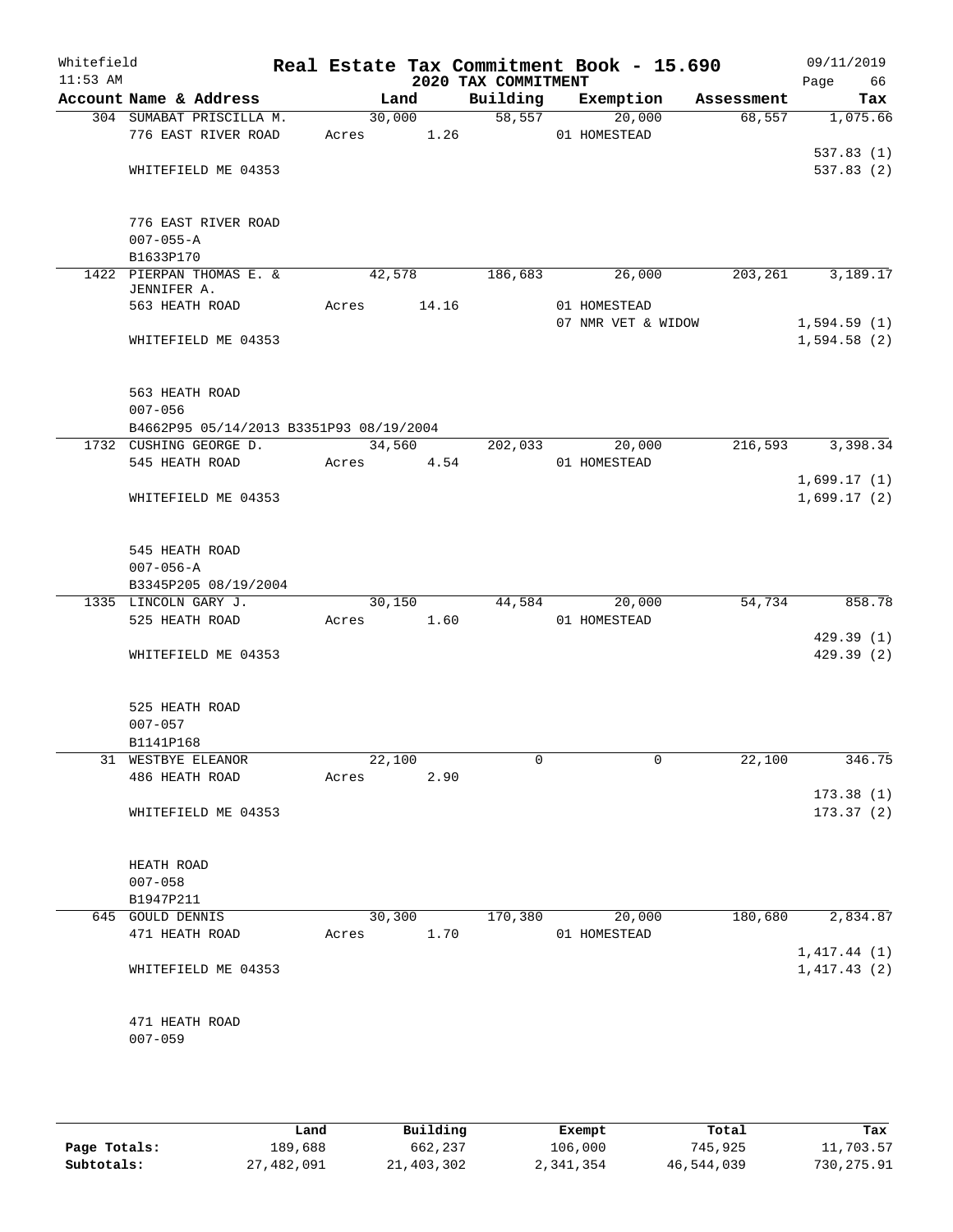| Whitefield<br>$11:53$ AM |                                                   |       |        |             | 2020 TAX COMMITMENT | Real Estate Tax Commitment Book - 15.690 |            | 09/11/2019<br>Page<br>67 |
|--------------------------|---------------------------------------------------|-------|--------|-------------|---------------------|------------------------------------------|------------|--------------------------|
|                          | Account Name & Address                            |       |        | Land        | Building            | Exemption                                | Assessment | Tax                      |
|                          | 1377 DETRAGLIA KATEY FORD<br>FAMILY TRUST         |       | 58,504 |             | $\mathbf 0$         | $\Omega$                                 | 58,504     | 917.93                   |
|                          | DETRAGLIA FRANK A.                                | Acres |        | 84.00       |                     |                                          |            |                          |
|                          | 17 PINE HILL LANE                                 |       |        |             |                     |                                          |            | 458.97 (1)               |
|                          |                                                   |       |        |             |                     |                                          |            | 458.96 (2)               |
|                          | SUDBURY MA 01776                                  |       |        |             |                     |                                          |            |                          |
|                          | HEATH ROAD<br>$007 - 060$                         |       |        |             |                     |                                          |            |                          |
|                          | B4739P38 12/04/2013 B4739P37 12/04/2013 B1346P330 |       |        |             |                     |                                          |            |                          |
|                          | 1328 HALL, MICHAEL S                              |       | 37,978 |             | 37,023              | $\Omega$                                 | 75,001     | 1,176.77                 |
|                          | HALL, TINA M                                      | Acres |        | 8.41        |                     |                                          |            |                          |
|                          | 65 W. WASHINGTON ROAD                             |       |        |             |                     |                                          |            | 588.39(1)                |
|                          |                                                   |       |        |             |                     |                                          |            | 588.38 (2)               |
|                          | WASHINGTON ME 04574                               |       |        |             |                     |                                          |            |                          |
|                          | 848 EAST RIVER ROAD                               |       |        |             |                     |                                          |            |                          |
|                          |                                                   |       |        |             |                     |                                          |            |                          |
|                          | $007 - 063$                                       |       |        |             |                     |                                          |            |                          |
|                          | B5322P110 10/23/2018 B5300P268 09/04/2018         |       |        |             |                     |                                          |            |                          |
|                          | 1219 BARNES ROBERT S. II                          |       |        | 34,810      | 2,000               | 0                                        | 36,810     | 577.55                   |
|                          | 868 EAST RIVER ROAD                               |       |        | Acres 16.95 |                     |                                          |            |                          |
|                          |                                                   |       |        |             |                     |                                          |            | 288.78 (1)               |
|                          | WHITEFIELD ME 04353                               |       |        |             |                     |                                          |            | 288.77 (2)               |
|                          | 868 EAST RIVER ROAD                               |       |        |             |                     |                                          |            |                          |
|                          | $007 - 064$                                       |       |        |             |                     |                                          |            |                          |
|                          | B4773P34 04/24/2014 B3983P271 03/31/2008          |       |        |             |                     |                                          |            |                          |
|                          | 193 HARMON ELIZABETH CHASE                        |       | 43,490 |             | 114,181             | 20,000                                   | 137,671    | 2,160.06                 |
|                          | 892 EAST RIVER ROAD                               | Acres |        | 15.30       |                     | 01 HOMESTEAD                             |            |                          |
|                          |                                                   |       |        |             |                     |                                          |            | 1,080.03(1)              |
|                          | WHITEFIELD ME 04353                               |       |        |             |                     |                                          |            | 1,080.03(2)              |
|                          |                                                   |       |        |             |                     |                                          |            |                          |
|                          | 892 EAST RIVER ROAD                               |       |        |             |                     |                                          |            |                          |
|                          | $007 - 065$                                       |       |        |             |                     |                                          |            |                          |
|                          | B1637P32                                          |       |        |             |                     |                                          |            |                          |
|                          | 1111 CAPEN GLENN A.                               |       | 30,000 |             | 68,344              | 20,000                                   | 78,344     | 1,229.22                 |
|                          | 910 EAST RIVER ROAD                               |       | Acres  | 1.00        |                     | 01 HOMESTEAD                             |            |                          |
|                          |                                                   |       |        |             |                     |                                          |            | 614.61(1)                |
|                          | WHITEFIELD ME 04353                               |       |        |             |                     |                                          |            | 614.61(2)                |
|                          | 910 EAST RIVER ROAD                               |       |        |             |                     |                                          |            |                          |
|                          | $007 - 066$                                       |       |        |             |                     |                                          |            |                          |
|                          | B2707P193                                         |       |        |             |                     |                                          |            |                          |
|                          | 974 MCGEE PROPERTIES, LLC                         |       | 45,000 |             | $\Omega$            | $\Omega$                                 | 45,000     | 706.05                   |
|                          | 537 HIGH STREET                                   | Acres |        | 6.00        |                     |                                          |            |                          |
|                          |                                                   |       |        |             |                     |                                          |            | 353.03(1)                |
|                          | WEST GARDINER ME 04345                            |       |        |             |                     |                                          |            | 353.02(2)                |
|                          |                                                   |       |        |             |                     |                                          |            |                          |
|                          | 36 HEAD TIDE ROAD                                 |       |        |             |                     |                                          |            |                          |
|                          | $007 - 067$                                       |       |        |             |                     |                                          |            |                          |
|                          | B5237P115 03/09/2018                              |       |        |             |                     |                                          |            |                          |
|                          |                                                   |       |        |             |                     |                                          |            |                          |
|                          |                                                   |       |        |             |                     |                                          |            |                          |
|                          |                                                   |       |        |             |                     |                                          |            |                          |

|              | Land       | Building   | Exempt    | Total      | Tax        |
|--------------|------------|------------|-----------|------------|------------|
| Page Totals: | 249,782    | 221,548    | 40,000    | 431,330    | 6,767.58   |
| Subtotals:   | 27,731,873 | 21,624,850 | 2,381,354 | 46,975,369 | 737,043.49 |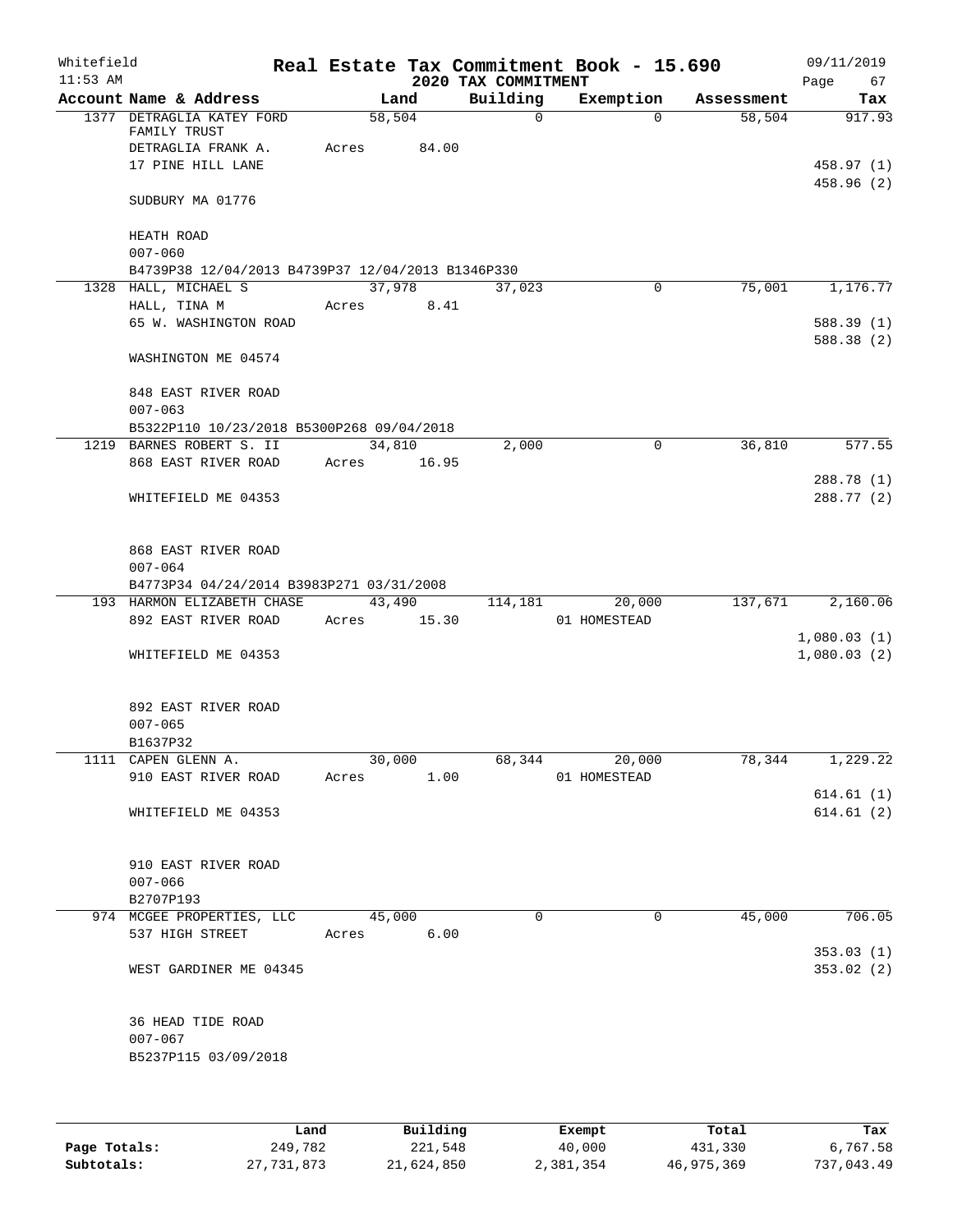| Whitefield   |                                     |            |       |              |      |                                 | Real Estate Tax Commitment Book - 15.690 |            | 09/11/2019                 |
|--------------|-------------------------------------|------------|-------|--------------|------|---------------------------------|------------------------------------------|------------|----------------------------|
| $11:53$ AM   | Account Name & Address              |            |       | Land         |      | 2020 TAX COMMITMENT<br>Building | Exemption                                | Assessment | Page<br>68<br>Tax          |
|              | 729 CONRAD ELIZABETH &              |            |       | 66,750       |      | 97,350                          | $\Omega$                                 | 164, 100   | 2,574.73                   |
|              | RICHARD                             |            |       |              |      |                                 |                                          |            |                            |
|              | 3 WASHINGTON COURT                  |            | Acres | 50.00        |      |                                 |                                          |            |                            |
|              | KENNEBUNKPORT ME 04046              |            |       |              |      |                                 |                                          |            | 1,287.37(1)<br>1,287.36(2) |
|              |                                     |            |       |              |      |                                 |                                          |            |                            |
|              |                                     |            |       |              |      |                                 |                                          |            |                            |
|              | 26 BOYNTON LANE<br>$007 - 068$      |            |       |              |      |                                 |                                          |            |                            |
|              | B3865P259 06/15/2007                |            |       |              |      |                                 |                                          |            |                            |
|              | 273 CONRAD RICHARD &                |            |       | 30,150       |      | 0                               | $\mathbf 0$                              | 30,150     | 473.05                     |
|              | ELIZABETH                           |            |       |              |      |                                 |                                          |            |                            |
|              | 3 WASHINGTON COURT                  |            | Acres |              | 1.60 |                                 |                                          |            | 236.53(1)                  |
|              | KENNEBUNKPORT ME 04046              |            |       |              |      |                                 |                                          |            | 236.52(2)                  |
|              |                                     |            |       |              |      |                                 |                                          |            |                            |
|              |                                     |            |       |              |      |                                 |                                          |            |                            |
|              | 2 BOYNTON LANE<br>$007 - 069$       |            |       |              |      |                                 |                                          |            |                            |
|              | B3914P43 09/26/2007                 |            |       |              |      |                                 |                                          |            |                            |
|              | 778 GOTTLIEB NOAH D. &              |            |       | 20,750       |      | 1,552                           | 0                                        | 22,302     | 349.92                     |
|              | ELIZABETH R.<br>94 HEAD TIDE ROAD   |            |       |              |      |                                 |                                          |            |                            |
|              |                                     |            | Acres |              | 2.00 |                                 |                                          |            | 174.96(1)                  |
|              | WHITEFIELD ME 04353                 |            |       |              |      |                                 |                                          |            | 174.96(2)                  |
|              |                                     |            |       |              |      |                                 |                                          |            |                            |
|              |                                     |            |       |              |      |                                 |                                          |            |                            |
|              | 94 HEAD TIDE ROAD<br>$007 - 070$    |            |       |              |      |                                 |                                          |            |                            |
|              | B3476P23 05/05/2005                 |            |       |              |      |                                 |                                          |            |                            |
|              | 1167 PERNICE, CHARLES A             |            |       | 60,900       |      | 190,845                         | $\mathbf 0$                              | 251,745    | 3,949.88                   |
|              | BUTTERFIELD, MOIRA WARD Acres       |            |       | 41.00        |      |                                 |                                          |            |                            |
|              | 313 RIVER ROAD                      |            |       |              |      |                                 |                                          |            | 1,974.94(1)<br>1,974.94(2) |
|              | NEWCASTLE ME 04553                  |            |       |              |      |                                 |                                          |            |                            |
|              |                                     |            |       |              |      |                                 |                                          |            |                            |
|              | 116 HEAD TIDE ROAD                  |            |       |              |      |                                 |                                          |            |                            |
|              | $007 - 071$<br>B5186P204 10/02/2017 |            |       |              |      |                                 |                                          |            |                            |
| 837          | CREAMER MARY E. (ESTATE             |            |       | 36,050       |      | 88,005                          | 0                                        | 124,055    | 1,946.42                   |
|              | OF)                                 |            |       |              |      |                                 |                                          |            |                            |
|              | C/O- BETTY A. GRADY                 |            | Acres |              | 6.00 |                                 |                                          |            |                            |
|              | 130 HEAD TIDE ROAD                  |            |       |              |      |                                 |                                          |            | 973.21(1)<br>973.21(2)     |
|              | WHITEFIELD ME 04353                 |            |       |              |      |                                 |                                          |            |                            |
|              |                                     |            |       |              |      |                                 |                                          |            |                            |
|              | 130 HEAD TIDE ROAD                  |            |       |              |      |                                 |                                          |            |                            |
|              | $007 - 072$<br>B5244P168 04/04/2018 |            |       |              |      |                                 |                                          |            |                            |
|              | 1640 GRADY STEVEN & JENNIFER        |            |       | 75,195       |      | 185,081                         | 20,000                                   | 240,276    | 3,769.93                   |
|              | 8 JEWETT LANE                       |            | Acres | 66.89        |      |                                 | 01 HOMESTEAD                             |            |                            |
|              |                                     |            |       |              |      |                                 |                                          |            | 1,884.97(1)                |
|              | WHITEFIELD ME 04353                 |            |       |              |      |                                 |                                          |            | 1,884.96 (2)               |
|              |                                     |            |       |              |      |                                 |                                          |            |                            |
|              | 8 JEWETT LANE                       |            |       |              |      |                                 |                                          |            |                            |
|              | $007 - 072 - A$                     |            |       |              |      |                                 |                                          |            |                            |
|              | B1220P152 12/05/1984                |            |       |              |      |                                 |                                          |            |                            |
|              |                                     | Land       |       | Building     |      |                                 | Exempt                                   | Total      | Tax                        |
| Page Totals: |                                     | 289,795    |       | 562,833      |      |                                 | 20,000                                   | 832,628    | 13,063.93                  |
| Subtotals:   |                                     | 28,021,668 |       | 22, 187, 683 |      |                                 | 2,401,354                                | 47,807,997 | 750,107.42                 |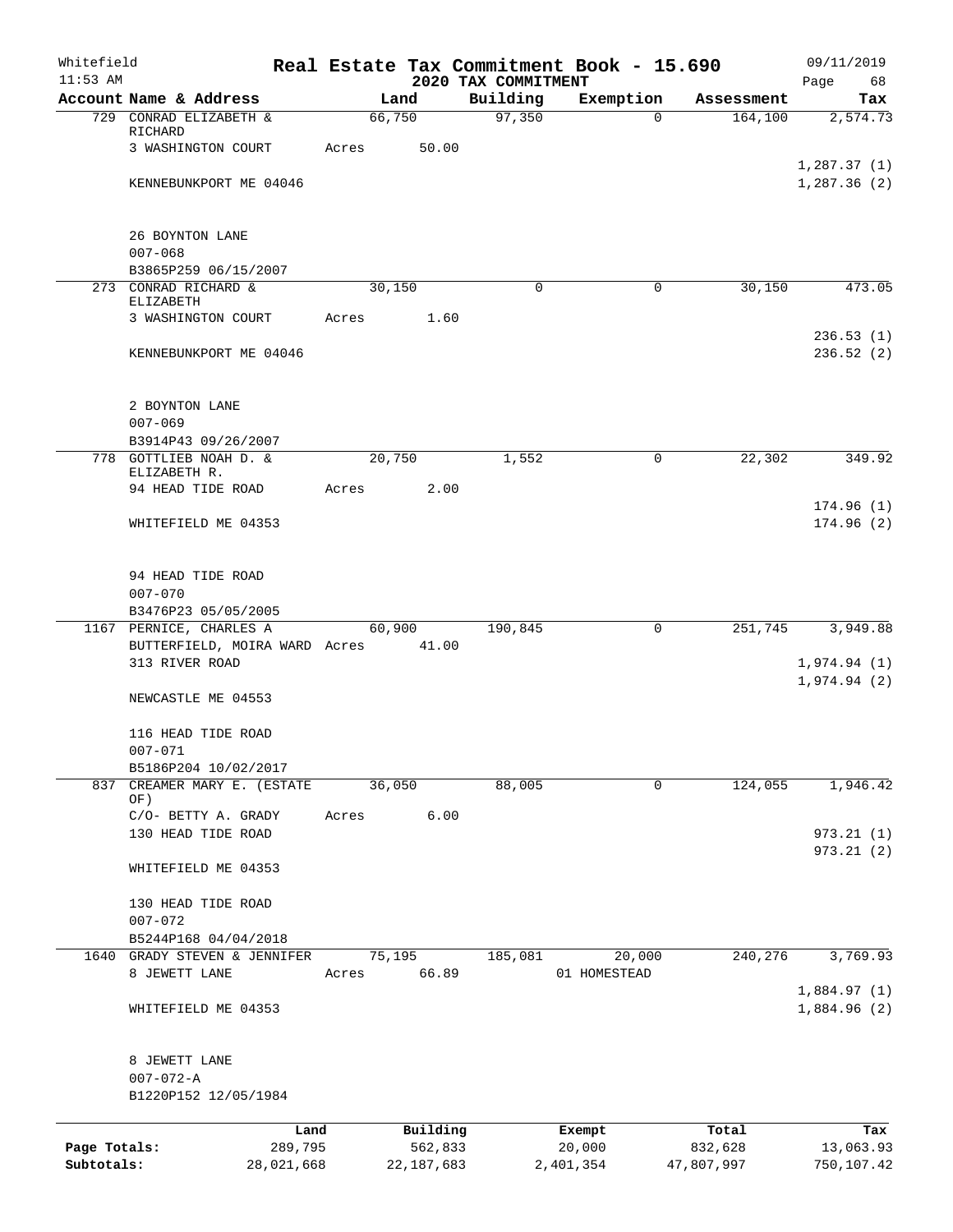| Whitefield<br>$11:53$ AM |                                           |       |             | 2020 TAX COMMITMENT | Real Estate Tax Commitment Book - 15.690 |            | 09/11/2019<br>Page<br>69 |
|--------------------------|-------------------------------------------|-------|-------------|---------------------|------------------------------------------|------------|--------------------------|
|                          | Account Name & Address                    |       | Land        | Building            | Exemption                                | Assessment | Tax                      |
|                          | 762 NILES ANN G.                          |       | 60,700      | 108,190             | 20,000                                   | 148,890    | 2,336.08                 |
|                          | 177 HEAD TIDE ROAD                        | Acres | 33.00       |                     | 01 HOMESTEAD                             |            |                          |
|                          |                                           |       |             |                     |                                          |            | 1,168.04(1)              |
|                          | WHITEFIELD ME 04353                       |       |             |                     |                                          |            | 1,168.04(2)              |
|                          |                                           |       |             |                     |                                          |            |                          |
|                          |                                           |       |             |                     |                                          |            |                          |
|                          | 177 HEAD TIDE ROAD                        |       |             |                     |                                          |            |                          |
|                          | $007 - 073$                               |       |             |                     |                                          |            |                          |
|                          | 641 CRISSMAN JAMES & LOUISA               |       | 48,250      | 149,105             | 0                                        | 197,355    | 3,096.50                 |
|                          | 3 BRIGHAM STREET                          | Acres | 15.00       |                     |                                          |            |                          |
|                          |                                           |       |             |                     |                                          |            | 1,548.25(1)              |
|                          | WATERTOWN MA 02472                        |       |             |                     |                                          |            | 1,548.25(2)              |
|                          |                                           |       |             |                     |                                          |            |                          |
|                          |                                           |       |             |                     |                                          |            |                          |
|                          | 149 HEAD TIDE ROAD                        |       |             |                     |                                          |            |                          |
|                          | $007 - 074$                               |       |             |                     |                                          |            |                          |
| 221                      | CREAMER MARY (ESTATE                      |       | 26,850      | $\mathbf 0$         | 0                                        | 26,850     | 421.28                   |
|                          | OF)                                       |       |             |                     |                                          |            |                          |
|                          | C/O- BETTY A. GRADY                       | Acres | 7.00        |                     |                                          |            |                          |
|                          | 130 HEAD TIDE ROAD                        |       |             |                     |                                          |            | 210.64(1)                |
|                          |                                           |       |             |                     |                                          |            | 210.64(2)                |
|                          | WHITEFIELD ME 04353                       |       |             |                     |                                          |            |                          |
|                          |                                           |       |             |                     |                                          |            |                          |
|                          | HEAD TIDE ROAD                            |       |             |                     |                                          |            |                          |
|                          | $007 - 075$                               |       |             |                     |                                          |            |                          |
|                          | B5244P168 04/04/2018 B5235P098 03/06/2018 |       |             |                     |                                          |            |                          |
|                          | 507 GOTTLIEB MARTHA J.                    |       | 41,370      | 73,318              | 20,000                                   | 94,688     | 1,485.65                 |
|                          | 93 HEAD TIDE ROAD                         | Acres | 6.40        |                     | 01 HOMESTEAD                             |            |                          |
|                          |                                           |       |             |                     |                                          |            | 742.83(1)                |
|                          | WHITEFIELD ME 04353                       |       |             |                     |                                          |            | 742.82(2)                |
|                          |                                           |       |             |                     |                                          |            |                          |
|                          |                                           |       |             |                     |                                          |            |                          |
|                          | 93 HEAD TIDE ROAD                         |       |             |                     |                                          |            |                          |
|                          | $007 - 076$                               |       |             |                     |                                          |            |                          |
|                          | B1915P47                                  |       |             |                     |                                          |            |                          |
|                          | 393 CHASE ROBERTA                         |       | 77,750      | 172,455             | 20,000                                   | 230,205    | 3,611.92                 |
|                          | 79 WISCASSET ROAD                         |       | Acres 72.00 |                     | 01 HOMESTEAD                             |            |                          |
|                          |                                           |       |             |                     |                                          |            | 1,805.96(1)              |
|                          | WHITEFIELD ME 04353                       |       |             |                     |                                          |            | 1,805.96(2)              |
|                          |                                           |       |             |                     |                                          |            |                          |
|                          |                                           |       |             |                     |                                          |            |                          |
|                          | 79 WISCASSET ROAD                         |       |             |                     |                                          |            |                          |
|                          | $007 - 077$                               |       |             |                     |                                          |            |                          |
|                          | B1517P144                                 |       |             |                     |                                          |            |                          |
|                          | 408 SHAW MICHAEL C & JEANNE               |       | 63,338      | 209,004             | 26,000                                   | 246,342    | 3,865.11                 |
|                          | D                                         |       |             |                     |                                          |            |                          |
|                          | 430 HEATH ROAD                            | Acres | 44.75       |                     | 07 NMR VET & WIDOW                       |            |                          |
|                          |                                           |       |             |                     | 01 HOMESTEAD                             |            | 1,932.56(1)              |
|                          | WHITEFIELD ME 04353                       |       |             |                     |                                          |            | 1,932.55(2)              |
|                          |                                           |       |             |                     |                                          |            |                          |
|                          |                                           |       |             |                     |                                          |            |                          |
|                          | 430 HEATH ROAD                            |       |             |                     |                                          |            |                          |
|                          | $008 - 001$                               |       |             |                     |                                          |            |                          |
|                          | B1298P194                                 |       |             |                     |                                          |            |                          |
|                          |                                           |       |             |                     |                                          |            |                          |
|                          |                                           |       |             |                     |                                          |            |                          |
|                          |                                           |       |             |                     |                                          |            |                          |

|              | Land       | Building   | Exempt    | Total      | Tax        |
|--------------|------------|------------|-----------|------------|------------|
| Page Totals: | 318,258    | 712,072    | 86,000    | 944,330    | 14,816.54  |
| Subtotals:   | 28,339,926 | 22,899,755 | 2,487,354 | 48,752,327 | 764,923.96 |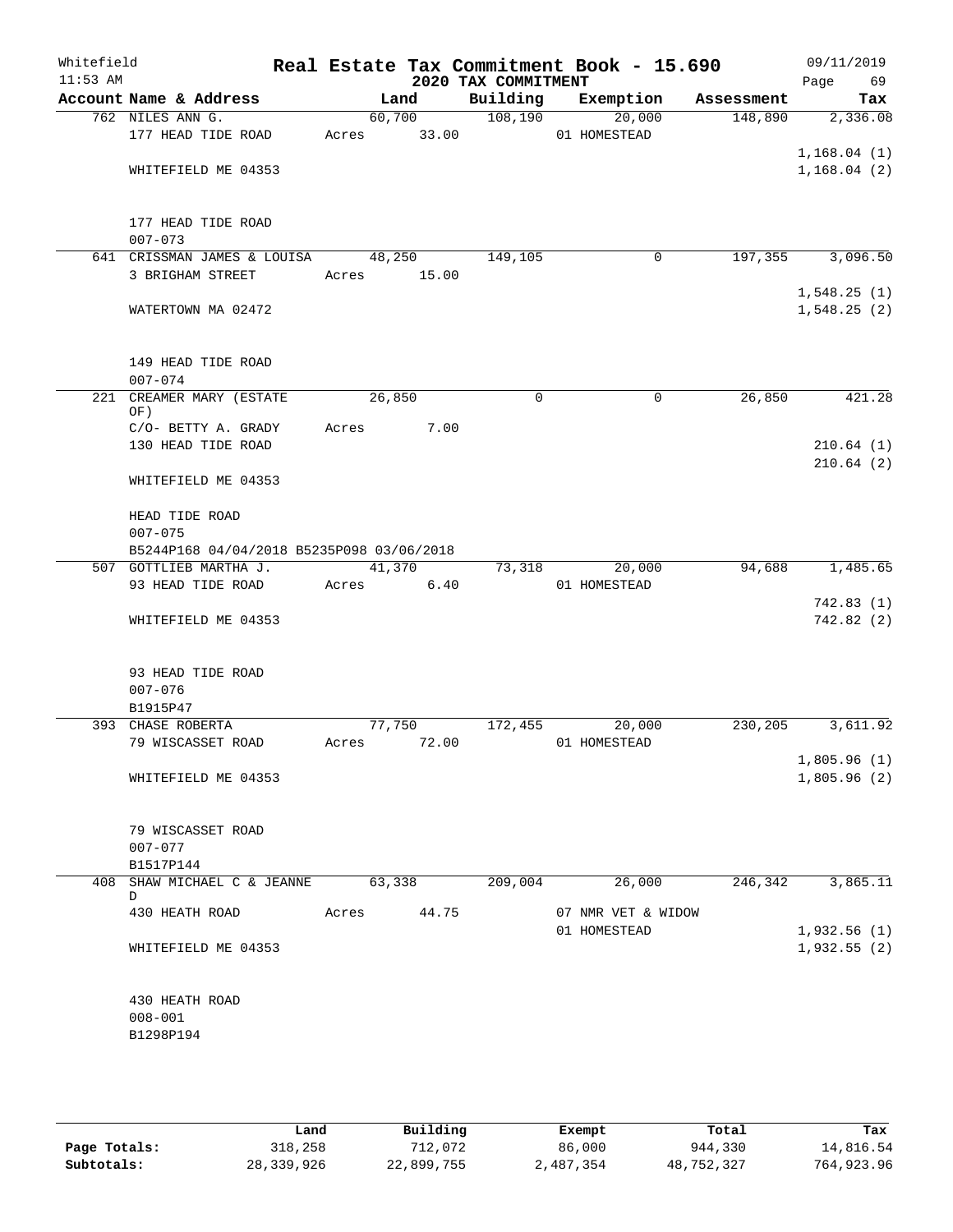| Whitefield<br>$11:53$ AM |                                                                |                 |        | 2020 TAX COMMITMENT | Real Estate Tax Commitment Book - 15.690 |            | 09/11/2019<br>70<br>Page   |
|--------------------------|----------------------------------------------------------------|-----------------|--------|---------------------|------------------------------------------|------------|----------------------------|
|                          | Account Name & Address                                         |                 | Land   | Building            | Exemption                                | Assessment | Tax                        |
|                          | 1207 ANDERSON ANTHONY J.                                       | 37,650          |        | 208, 249            | $\Omega$                                 | 245,899    | 3,858.16                   |
|                          | ANDERSON KENDRA E.                                             | Acres           | 8.00   |                     |                                          |            |                            |
|                          | 442 HEATH ROAD                                                 |                 |        |                     |                                          |            | 1,929.08(1)<br>1,929.08(2) |
|                          | WHITEFIELD ME 04353                                            |                 |        |                     |                                          |            |                            |
|                          | 442 HEATH ROAD                                                 |                 |        |                     |                                          |            |                            |
|                          | $008 - 001 - A$<br>B5343P194 01/02/2019                        |                 |        |                     |                                          |            |                            |
|                          | 94 WESTBYE ERIC F. &                                           | 107,890         |        | 132,392             | 20,000                                   | 220,282    | 3,456.22                   |
|                          | <b>ELEANOR</b>                                                 |                 |        |                     |                                          |            |                            |
|                          | 486 HEATH ROAD                                                 | Acres           | 132.28 |                     | 01 HOMESTEAD                             |            |                            |
|                          |                                                                |                 |        |                     |                                          |            | 1,728.11(1)                |
|                          | WHITEFIELD ME 04353                                            |                 |        |                     |                                          |            | 1,728.11(2)                |
|                          | 486 HEATH ROAD                                                 |                 |        |                     |                                          |            |                            |
|                          | $008 - 002$                                                    |                 |        |                     |                                          |            |                            |
|                          | B1947P213                                                      |                 |        |                     |                                          |            |                            |
|                          | 1708 GILHOOLEY EDWARD G.<br>187 SEVILLE BOULEVARD              | 51,618<br>Acres | 26.72  | 164,466             | 0                                        | 216,084    | 3,390.36                   |
|                          |                                                                |                 |        |                     |                                          |            | 1,695.18(1)                |
|                          | SAYVILLE NY 11782                                              |                 |        |                     |                                          |            | 1,695.18(2)                |
|                          | 444 HEATH ROAD                                                 |                 |        |                     |                                          |            |                            |
|                          | $008 - 002 - A$                                                |                 |        |                     |                                          |            |                            |
|                          | B4288P41 06/18/2010 B3819P59 03/01/2007 B3156P48<br>08/22/2003 |                 |        |                     |                                          |            |                            |
|                          | 1644 SMALL FRANK E. &                                          | 36,050          |        | 85,956              | 26,000                                   | 96,006     | 1,506.33                   |
|                          | MABELINE<br>506 HEATH ROAD                                     | Acres           | 6.00   |                     | 01 HOMESTEAD                             |            |                            |
|                          |                                                                |                 |        |                     | 05 VET EXEMPTION                         |            | 753.17(1)                  |
|                          | WHITEFIELD ME 04353                                            |                 |        |                     |                                          |            | 753.16(2)                  |
|                          |                                                                |                 |        |                     |                                          |            |                            |
|                          | 506 HEATH ROAD                                                 |                 |        |                     |                                          |            |                            |
|                          | $008 - 003$<br>1540 MILLER, JONI H                             |                 | 30,000 | 92,476              | 0                                        | 122,476    | 1,921.65                   |
|                          | MILLER, KATIE S                                                | Acres 1.30      |        |                     |                                          |            |                            |
|                          | 520 HEATH ROAD                                                 |                 |        |                     |                                          |            | 960.83(1)                  |
|                          |                                                                |                 |        |                     |                                          |            | 960.82(2)                  |
|                          | WHITEFIELD ME 04353                                            |                 |        |                     |                                          |            |                            |
|                          | 520 HEATH ROAD                                                 |                 |        |                     |                                          |            |                            |
|                          | $008 - 004$                                                    |                 |        |                     |                                          |            |                            |
|                          | B5177P14 09/06/2017                                            |                 |        |                     |                                          |            |                            |
|                          | 164 GRADY STEVEN & JENNIFER 36,754                             |                 |        | 0                   | 0                                        | 36,754     | 576.67                     |
|                          | 8 JEWETT LANE                                                  | Acres 45.89     |        |                     |                                          |            |                            |
|                          | WHITEFIELD ME 04353                                            |                 |        |                     |                                          |            | 288.34 (1)<br>288.33(2)    |
|                          |                                                                |                 |        |                     |                                          |            |                            |
|                          | JEWETT LANE<br>$008 - 005$                                     |                 |        |                     |                                          |            |                            |
|                          |                                                                |                 |        |                     |                                          |            |                            |
|                          |                                                                |                 |        |                     |                                          |            |                            |

|              | Land       | Building   | Exempt    | Total      | Tax        |
|--------------|------------|------------|-----------|------------|------------|
|              |            |            |           |            |            |
| Page Totals: | 299,962    | 683,539    | 46,000    | 937,501    | 14,709.39  |
| Subtotals:   | 28,639,888 | 23,583,294 | 2,533,354 | 49,689,828 | 779,633.35 |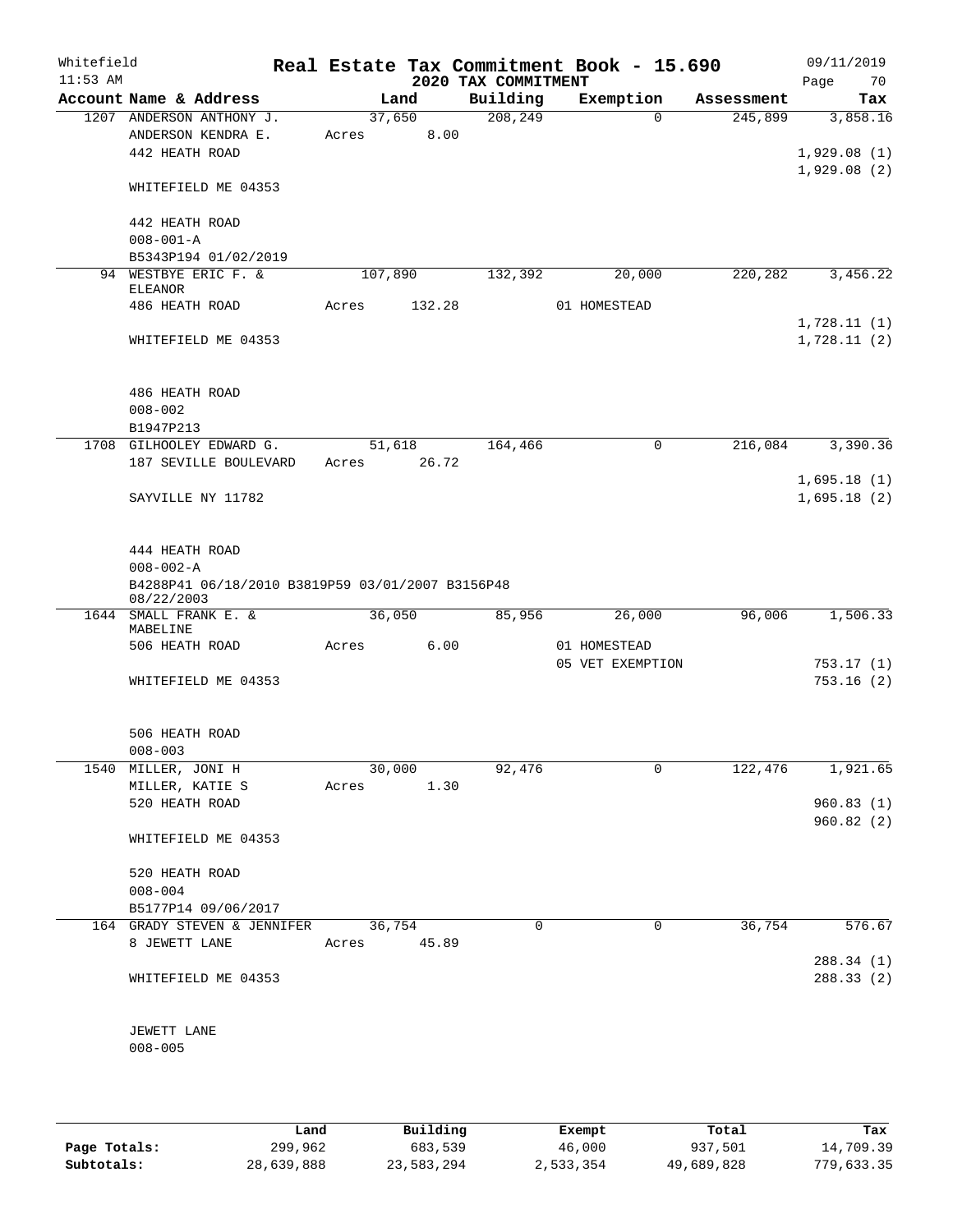| Whitefield<br>$11:53$ AM |                                           |      |        |             | 2020 TAX COMMITMENT | Real Estate Tax Commitment Book - 15.690 |            | 09/11/2019<br>Page<br>71 |
|--------------------------|-------------------------------------------|------|--------|-------------|---------------------|------------------------------------------|------------|--------------------------|
|                          | Account Name & Address                    |      |        | Land        | Building            | Exemption                                | Assessment | Tax                      |
|                          | 492 GRADY JAMISON A.                      |      |        | 37,250      | 131,173             | 20,000                                   | 148,423    | 2,328.76                 |
|                          | 8 JEWETT LANE                             |      |        | Acres 20.00 |                     | 01 HOMESTEAD                             |            |                          |
|                          |                                           |      |        |             |                     |                                          |            | 1, 164.38(1)             |
|                          | WHITEFIELD ME 04353                       |      |        |             |                     |                                          |            | 1, 164.38(2)             |
|                          | 64 JEWETT LANE<br>$008 - 005$             |      |        |             |                     |                                          |            |                          |
|                          | B4402P285 05/27/2011 B1531P268 02/09/1989 |      |        |             |                     |                                          |            |                          |
|                          | 1365 NEAL ANDREW & DEBORAH                |      | 12,860 |             | $\Omega$            | 0                                        | 12,860     | 201.77                   |
|                          | P. O. BOX 31                              |      | Acres  | 11.70       |                     |                                          |            |                          |
|                          | NEW VINEYARD ME 04956                     |      |        |             |                     |                                          |            | 100.89(1)<br>100.88(2)   |
|                          | JEWETT LANE                               |      |        |             |                     |                                          |            |                          |
|                          | $008 - 006$                               |      |        |             |                     |                                          |            |                          |
|                          | 1313 NENONEN DAVID A.                     |      | 45,700 |             | 0                   | 0                                        | 45,700     | 717.03                   |
|                          | 11 PEARL BROOK ROAD                       |      | Acres  | 33.00       |                     |                                          |            |                          |
|                          | W. TOWNSEND MA 01474                      |      |        |             |                     |                                          |            | 358.52(1)<br>358.51 (2)  |
|                          | JEWETT LANE                               |      |        |             |                     |                                          |            |                          |
|                          | $008 - 007$                               |      |        |             |                     |                                          |            |                          |
|                          | B2161P314<br>1012 DAUPHIN DONALD E.       |      | 49,200 |             | 15,065              | 0                                        | 64,265     | 1,008.32                 |
|                          | TRUSTEE<br>* OF DAUPHIN FAMILY            |      | Acres  | 23.00       |                     |                                          |            |                          |
|                          | TRUST                                     |      |        |             |                     |                                          |            |                          |
|                          | 14 SPRUCE STREET                          |      |        |             |                     |                                          |            | 504.16(1)<br>504.16(2)   |
|                          | <b>BATH ME 04530</b>                      |      |        |             |                     |                                          |            |                          |
|                          | 39 JEWETT LANE<br>$008 - 008$             |      |        |             |                     |                                          |            |                          |
|                          | B2453P151                                 |      |        |             |                     |                                          |            |                          |
|                          | 169 GRADY JENNIFER H.                     |      | 31,500 |             | 45,290              | 0                                        | 76,790     | 1,204.84                 |
|                          | GRADY STEVEN J.                           |      | Acres  | 2.50        |                     |                                          |            |                          |
|                          | 8 JEWETT LANE                             |      |        |             |                     |                                          |            | 602.42(1)<br>602.42(2)   |
|                          | WHITEFIELD ME 04353                       |      |        |             |                     |                                          |            |                          |
|                          | 39 JEWETT LANE<br>$008 - 008 - A$         |      |        |             |                     |                                          |            |                          |
|                          | B5157P24 06/21/2017                       |      |        |             |                     |                                          |            |                          |
|                          | 594 GRADY DARRYL C. &<br>JEANNE L.        |      | 39,850 |             | $\mathbf 0$         | $\overline{0}$                           | 39,850     | 625.25                   |
|                          | 181 HILTON ROAD                           |      | Acres  | 24.00       |                     |                                          |            |                          |
|                          | WHITEFIELD ME 04353                       |      |        |             |                     |                                          |            | 312.63(1)<br>312.62(2)   |
|                          | JEWETT LANE<br>$008 - 009$                |      |        |             |                     |                                          |            |                          |
|                          | B2524P7                                   |      |        |             |                     |                                          |            |                          |
|                          |                                           |      |        |             |                     |                                          |            |                          |
|                          |                                           | Land |        | Building    |                     | Exempt                                   | Total      | Tax                      |

|              | ⊥and       | Building   | Exempt    | Total      | тах        |
|--------------|------------|------------|-----------|------------|------------|
| Page Totals: | 216,360    | 191,528    | 20,000    | 387,888    | 6,085.97   |
| Subtotals:   | 28,856,248 | 23,774,822 | 2,553,354 | 50,077,716 | 785,719.32 |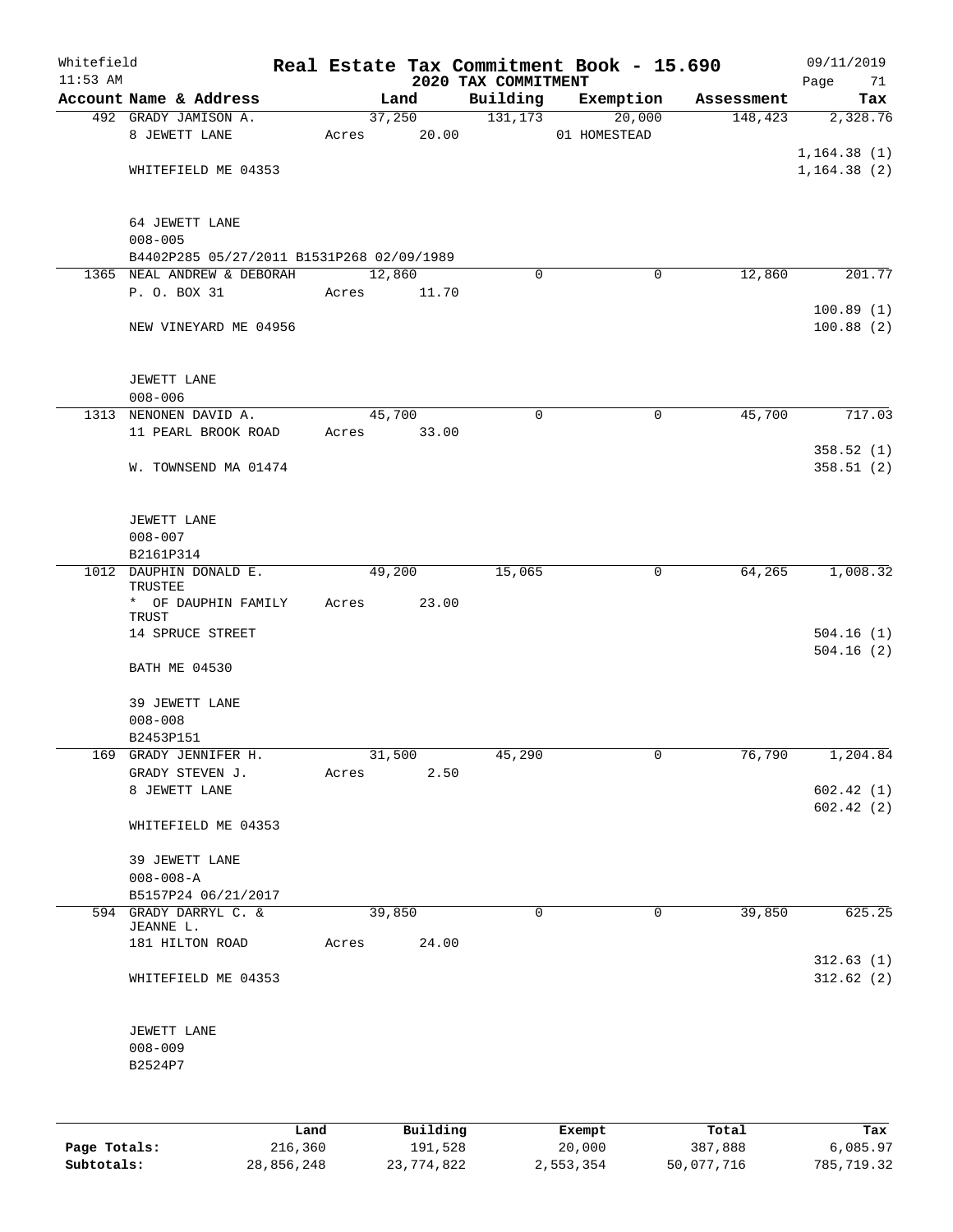| Whitefield<br>$11:53$ AM |                                                    |         |       |          | Real Estate Tax Commitment Book - 15.690<br>2020 TAX COMMITMENT |        |              |            | 09/11/2019<br>Page<br>72 |
|--------------------------|----------------------------------------------------|---------|-------|----------|-----------------------------------------------------------------|--------|--------------|------------|--------------------------|
|                          | Account Name & Address                             |         |       | Land     | Building                                                        |        | Exemption    | Assessment | Tax                      |
|                          | 751 GRADY JORDAN                                   |         |       | 32,250   | 138,939                                                         |        | $\Omega$     | 171,189    | 2,685.96                 |
|                          | GRADY, MERYL A                                     |         | Acres | 3.00     |                                                                 |        |              |            |                          |
|                          | 9 JEWETT LANE                                      |         |       |          |                                                                 |        |              |            | 1,342.98(1)              |
|                          |                                                    |         |       |          |                                                                 |        |              |            | 1,342.98(2)              |
|                          | WHITEFIELD ME 04353                                |         |       |          |                                                                 |        |              |            |                          |
|                          |                                                    |         |       |          |                                                                 |        |              |            |                          |
|                          | 9 JEWETT LANE                                      |         |       |          |                                                                 |        |              |            |                          |
|                          | $008 - 010$                                        |         |       |          |                                                                 |        |              |            |                          |
|                          | B5360P173 03/01/2019 B4770P51 04/11/2014 B3884P238 |         |       |          |                                                                 |        |              |            |                          |
|                          | 07/26/2007<br>1146 BRONN CLIFTON                   |         |       | 41,570   | $\Omega$                                                        |        | $\mathbf 0$  | 41,570     | 652.23                   |
|                          | 176 HEAD TIDE ROAD                                 |         | Acres | 12.90    |                                                                 |        |              |            |                          |
|                          |                                                    |         |       |          |                                                                 |        |              |            | 326.12(1)                |
|                          | WHITEFIELD ME 04353                                |         |       |          |                                                                 |        |              |            | 326.11(2)                |
|                          |                                                    |         |       |          |                                                                 |        |              |            |                          |
|                          |                                                    |         |       |          |                                                                 |        |              |            |                          |
|                          | HEAD TIDE ROAD                                     |         |       |          |                                                                 |        |              |            |                          |
|                          | $008 - 011$                                        |         |       |          |                                                                 |        |              |            |                          |
|                          | B5117P227 03/01/2017 B5076P84 11/09/2016 B2197P74  |         |       |          |                                                                 |        |              |            |                          |
| 287                      | MCLEAN JAMES A.                                    |         |       | 35,570   | 125,803                                                         |        | 20,000       | 141,373    | 2,218.14                 |
|                          | 11 GEOBE LANE                                      |         | Acres | 5.40     |                                                                 |        | 01 HOMESTEAD |            |                          |
|                          |                                                    |         |       |          |                                                                 |        |              |            | 1, 109.07(1)             |
|                          | WEST BATH ME 04530                                 |         |       |          |                                                                 |        |              |            | 1,109.07(2)              |
|                          |                                                    |         |       |          |                                                                 |        |              |            |                          |
|                          |                                                    |         |       |          |                                                                 |        |              |            |                          |
|                          | 168 HEAD TIDE ROAD                                 |         |       |          |                                                                 |        |              |            |                          |
|                          | $008 - 011 - A$                                    |         |       |          |                                                                 |        |              |            |                          |
|                          | B5245P223 04/09/2018                               |         |       |          |                                                                 |        |              |            |                          |
| 1541                     | BOND AARON J. & STACEY                             |         |       | 30,150   | 90,891                                                          |        | 20,000       | 101,041    | 1,585.33                 |
|                          | М.                                                 |         |       |          |                                                                 |        |              |            |                          |
|                          | 158 HEAD TIDE ROAD                                 |         | Acres | 1.60     |                                                                 |        | 01 HOMESTEAD |            |                          |
|                          |                                                    |         |       |          |                                                                 |        |              |            | 792.67(1)                |
|                          | WHITEFIELD ME 04353                                |         |       |          |                                                                 |        |              |            | 792.66(2)                |
|                          |                                                    |         |       |          |                                                                 |        |              |            |                          |
|                          |                                                    |         |       |          |                                                                 |        |              |            |                          |
|                          | 158 HEAD TIDE ROAD                                 |         |       |          |                                                                 |        |              |            |                          |
|                          | $008 - 011 - B$                                    |         |       |          |                                                                 |        |              |            |                          |
|                          | B2707P116 07/13/2000 B2559P119 04/27/2000          |         |       |          |                                                                 |        |              |            |                          |
| 1673                     | BRONN DONNA                                        |         |       | $\Omega$ | 13,111                                                          |        | $\mathbf 0$  | 13,111     | 205.71                   |
|                          | 43 ANGEL LINE LANE                                 |         |       |          |                                                                 |        |              |            |                          |
|                          |                                                    |         |       |          |                                                                 |        |              |            | 102.86(1)                |
|                          | WHITEFIELD ME 04353                                |         |       |          |                                                                 |        |              |            | 102.85(2)                |
|                          |                                                    |         |       |          |                                                                 |        |              |            |                          |
|                          | 43 ANGEL LINE LANE                                 |         |       |          |                                                                 |        |              |            |                          |
|                          | $008 - 011 - C$                                    |         |       |          |                                                                 |        |              |            |                          |
|                          | B2410P136                                          |         |       |          |                                                                 |        |              |            |                          |
| 847                      | BRONN CLIFTON G.                                   |         |       | 33,300   | 131,075                                                         |        | 20,000       | 144,375    | 2,265.24                 |
|                          | 176 HEAD TIDE ROAD                                 |         | Acres | 3.70     |                                                                 |        | 01 HOMESTEAD |            |                          |
|                          |                                                    |         |       |          |                                                                 |        |              |            | 1,132.62(1)              |
|                          | WHITEFIELD ME 04353                                |         |       |          |                                                                 |        |              |            | 1, 132.62(2)             |
|                          |                                                    |         |       |          |                                                                 |        |              |            |                          |
|                          |                                                    |         |       |          |                                                                 |        |              |            |                          |
|                          | 176 HEAD TIDE ROAD                                 |         |       |          |                                                                 |        |              |            |                          |
|                          | $008 - 012$                                        |         |       |          |                                                                 |        |              |            |                          |
|                          | B957P80                                            |         |       |          |                                                                 |        |              |            |                          |
|                          |                                                    |         |       |          |                                                                 |        |              |            |                          |
|                          |                                                    |         |       |          |                                                                 |        |              |            |                          |
|                          |                                                    | Land    |       | Building |                                                                 | Exempt |              | Total      | Tax                      |
| Page Totals:             |                                                    | 172,840 |       | 499,819  |                                                                 | 60,000 |              | 612,659    | 9,612.61                 |

**Subtotals:** 29,029,088 24,274,641 2,613,354 50,690,375 795,331.93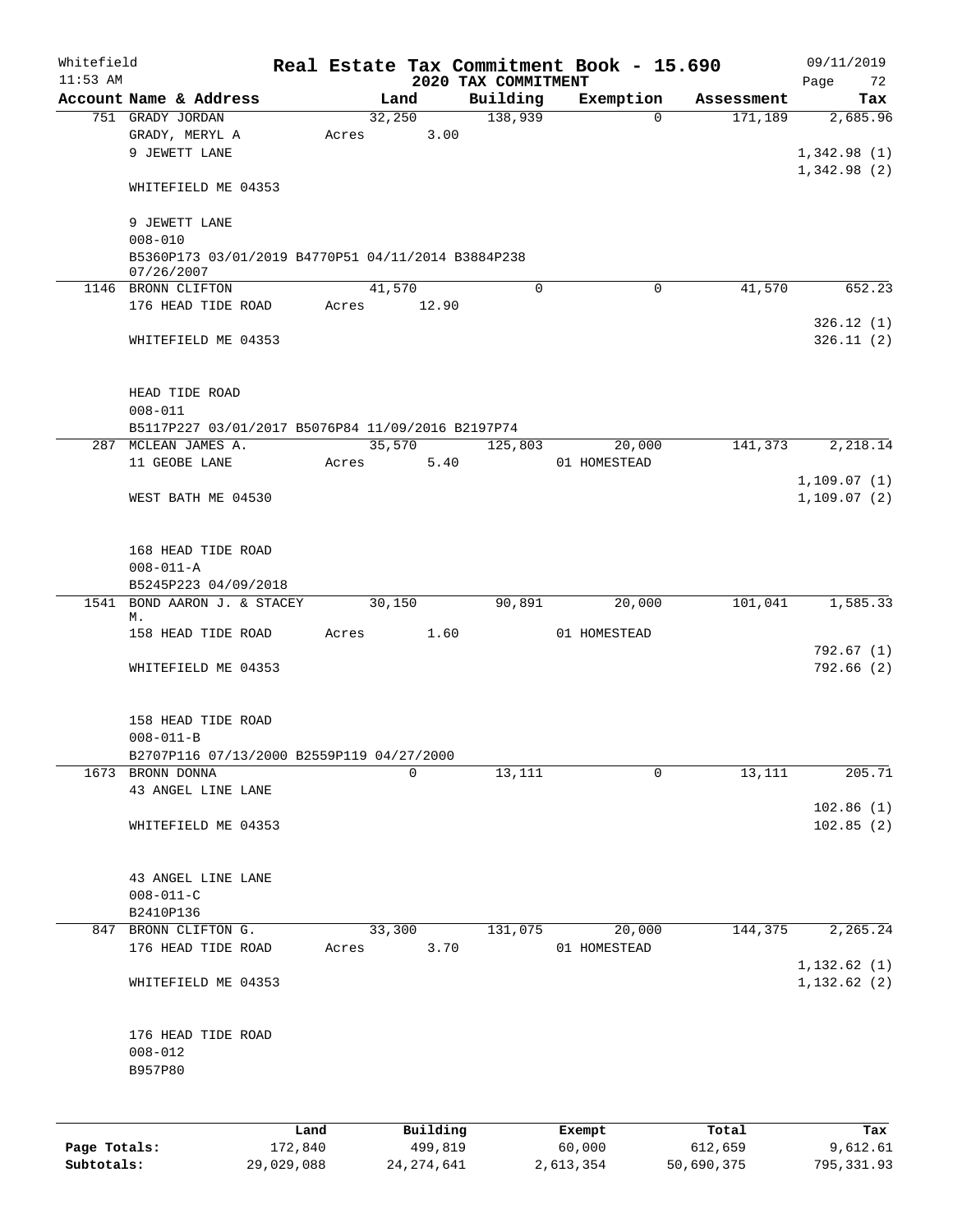| Whitefield<br>$11:53$ AM |                               |         |        | 2020 TAX COMMITMENT | Real Estate Tax Commitment Book - 15.690 |            | 09/11/2019<br>Page<br>73   |
|--------------------------|-------------------------------|---------|--------|---------------------|------------------------------------------|------------|----------------------------|
|                          | Account Name & Address        |         | Land   | Building            | Exemption                                | Assessment | Tax                        |
|                          | 739 JONES SCOTT V.            |         | 76,000 | 60,734              | 20,000                                   | 116,734    | 1,831.56                   |
|                          | 194 HEAD TIDE ROAD            | Acres   | 68.50  |                     | 01 HOMESTEAD                             |            |                            |
|                          |                               |         |        |                     |                                          |            | 915.78(1)                  |
|                          | WHITEFIELD ME 04353           |         |        |                     |                                          |            | 915.78(2)                  |
|                          |                               |         |        |                     |                                          |            |                            |
|                          |                               |         |        |                     |                                          |            |                            |
|                          | 194 HEAD TIDE ROAD            |         |        |                     |                                          |            |                            |
|                          | $008 - 013$                   |         |        |                     |                                          |            |                            |
|                          | B3415P62 12/15/2004           |         |        |                     |                                          |            |                            |
|                          | 1630 JONES SCOTT V            | 22,385  |        | $\mathbf 0$         | 0                                        | 22,385     | 351.22                     |
|                          | 194 HEAD TIDE ROAD            | Acres   | 3.09   |                     |                                          |            |                            |
|                          |                               |         |        |                     |                                          |            | 175.61(1)                  |
|                          | WHITEFIELD ME 04353           |         |        |                     |                                          |            | 175.61(2)                  |
|                          |                               |         |        |                     |                                          |            |                            |
|                          |                               |         |        |                     |                                          |            |                            |
|                          | HEAD TIDE ROAD                |         |        |                     |                                          |            |                            |
|                          | $008 - 014$                   |         |        |                     |                                          |            |                            |
|                          | B3415P62 12/15/2004 B1907P272 |         |        | 110,679             | 0                                        | 182,429    | 2,862.31                   |
|                          | 1261 VAN KLEECK PETER         | 71,750  |        |                     |                                          |            |                            |
|                          | 3 HARTFORD STREET             | Acres   | 60.00  |                     |                                          |            |                            |
|                          | DOVER MA 02030                |         |        |                     |                                          |            | 1,431.16(1)<br>1,431.15(2) |
|                          |                               |         |        |                     |                                          |            |                            |
|                          |                               |         |        |                     |                                          |            |                            |
|                          | 69 NO. FOWLES LANE            |         |        |                     |                                          |            |                            |
|                          | $008 - 015$                   |         |        |                     |                                          |            |                            |
|                          | B1313P168                     |         |        |                     |                                          |            |                            |
|                          | 1520 GRADY, STEVEN            | 104,750 |        | $\Omega$            | $\mathbf 0$                              | 104,750    | 1,643.53                   |
|                          | 8 JEWETT LANE                 | Acres   | 146.00 |                     |                                          |            |                            |
|                          |                               |         |        |                     |                                          |            | 821.77 (1)                 |
|                          | WHITEFIELD ME 04353           |         |        |                     |                                          |            | 821.76 (2)                 |
|                          |                               |         |        |                     |                                          |            |                            |
|                          |                               |         |        |                     |                                          |            |                            |
|                          | SO. WEARY POND LANE           |         |        |                     |                                          |            |                            |
|                          | $008 - 016$                   |         |        |                     |                                          |            |                            |
|                          | B5213P10 12/14/2017           |         |        |                     |                                          |            |                            |
|                          | 735 GETCHELL DANA             | 48,300  |        | $\mathbf 0$         | 0                                        | 48,300     | 757.83                     |
|                          | PO BOX 185                    | Acres   | 37.00  |                     |                                          |            |                            |
|                          |                               |         |        |                     |                                          |            | 378.92(1)                  |
|                          | WHITEFIELD ME 04353           |         |        |                     |                                          |            | 378.91(2)                  |
|                          |                               |         |        |                     |                                          |            |                            |
|                          |                               |         |        |                     |                                          |            |                            |
|                          | SO. WEARY POND LANE           |         |        |                     |                                          |            |                            |
|                          | $008 - 019$                   |         |        |                     |                                          |            |                            |
|                          | B2351P184                     |         |        |                     |                                          |            |                            |
|                          | 811 DAUPHIN KATHY ELLEN &     | 62,980  |        | 31,989              | 0                                        | 94,969     | 1,490.06                   |
|                          | HAROLD E.<br>5 NICHOLS STREET | Acres   | 52.46  |                     |                                          |            |                            |
|                          |                               |         |        |                     |                                          |            | 745.03(1)                  |
|                          | <b>BATH ME 04530</b>          |         |        |                     |                                          |            | 745.03(2)                  |
|                          |                               |         |        |                     |                                          |            |                            |
|                          |                               |         |        |                     |                                          |            |                            |
|                          | SO. WEARY POND LANE           |         |        |                     |                                          |            |                            |
|                          | $008 - 020$                   |         |        |                     |                                          |            |                            |
|                          | B3914P199 09/26/2007          |         |        |                     |                                          |            |                            |
|                          |                               |         |        |                     |                                          |            |                            |
|                          |                               |         |        |                     |                                          |            |                            |
|                          |                               |         |        |                     |                                          |            |                            |
|                          |                               |         |        |                     |                                          |            |                            |

|              | Land         | Building   | Exempt    | Total      | Tax          |
|--------------|--------------|------------|-----------|------------|--------------|
| Page Totals: | 386,165      | 203,402    | 20,000    | 569,567    | 8,936.51     |
| Subtotals:   | 29, 415, 253 | 24,478,043 | 2,633,354 | 51,259,942 | 804, 268, 44 |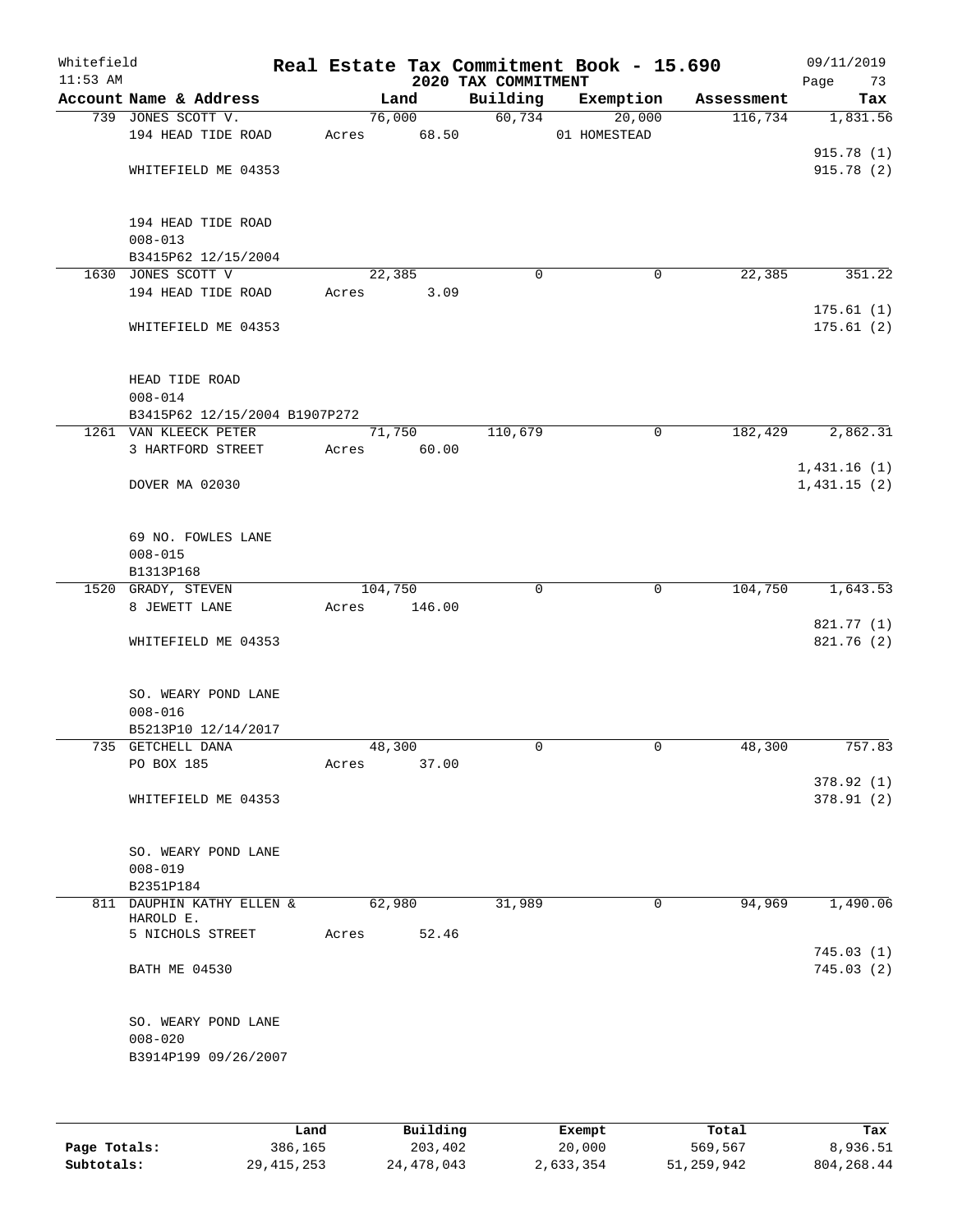| Whitefield<br>$11:53$ AM |                                                 |        |       | 2020 TAX COMMITMENT | Real Estate Tax Commitment Book - 15.690 |            | 09/11/2019<br>Page<br>74 |
|--------------------------|-------------------------------------------------|--------|-------|---------------------|------------------------------------------|------------|--------------------------|
|                          | Account Name & Address                          |        | Land  | Building            | Exemption                                | Assessment | Tax                      |
|                          | 493 MULLINS ANGELA M. &<br><b>BRIAN</b>         | 49,600 |       | $\mathbf 0$         | $\Omega$                                 | 49,600     | 778.22                   |
|                          | 115 MESSERVY DRIVE<br>EASLEY SC 29642           | Acres  | 39.00 |                     |                                          |            | 389.11 (1)<br>389.11(2)  |
|                          |                                                 |        |       |                     |                                          |            |                          |
|                          | SO. WEARY POND LANE<br>$008 - 022$<br>B1346P331 |        |       |                     |                                          |            |                          |
|                          | 409 GETCHELL DANA                               | 46,350 |       | $\Omega$            | 0                                        | 46,350     | 727.23                   |
|                          | P O BOX 185                                     | Acres  | 34.00 |                     |                                          |            |                          |
|                          | WHITEFIELD ME 04353                             |        |       |                     |                                          |            | 363.62(1)<br>363.61(2)   |
|                          | SO. WEARY POND LANE<br>$008 - 023$              |        |       |                     |                                          |            |                          |
|                          | 1342 GETCHELL DANA                              | 23,400 |       | $\mathbf 0$         | 0                                        | 23,400     | 367.15                   |
|                          | P O BOX 185                                     | Acres  | 26.00 |                     |                                          |            |                          |
|                          | WHITEFIELD ME 04353                             |        |       |                     |                                          |            | 183.58(1)<br>183.57(2)   |
|                          | SO. WEARY POND LANE<br>$008 - 024$              |        |       |                     |                                          |            |                          |
|                          | 885 GETCHELL DANA                               | 55,500 |       | 27,226              | 26,000                                   | 56,726     | 890.03                   |
|                          | P O BOX 185                                     | Acres  | 25.00 |                     | 07 NMR VET & WIDOW                       |            |                          |
|                          | WHITEFIELD ME 04353                             |        |       |                     | 01 HOMESTEAD                             |            | 445.02 (1)<br>445.01(2)  |
|                          | 173 SO. WEARY POND LANE<br>$008 - 025$          |        |       |                     |                                          |            |                          |
|                          | 159 HENDRIX PENNY & HENRY                       | 22,750 |       | 0                   | 0                                        | 22,750     | 356.95                   |
|                          | 7417 WILLOWBROOK ROAD                           | Acres  | 25.00 |                     |                                          |            | 178.48(1)                |
|                          | FAIRFAX STATION VA<br>22039                     |        |       |                     |                                          |            | 178.47(2)                |
|                          | STEARNS BROOK LANE<br>$008 - 026$               |        |       |                     |                                          |            |                          |
|                          | B2344P29                                        |        |       |                     |                                          |            |                          |
|                          | 40 HENDRIX PENNY K. &<br>HENRY J. II            | 29,250 |       | $\Omega$            | $\Omega$                                 | 29,250     | 458.93                   |
|                          | 7417 WILLOWBROOK ROAD                           | Acres  | 10.00 |                     |                                          |            | 229.47(1)                |
|                          | FAIRFAX STATION VA<br>22039                     |        |       |                     |                                          |            | 229.46(2)                |
|                          | STEARNS BROOK LANE<br>$008 - 027$               |        |       |                     |                                          |            |                          |
|                          | B2332P62                                        |        |       |                     |                                          |            |                          |

|              | Land       | Building   | Exempt    | Total      | Tax        |
|--------------|------------|------------|-----------|------------|------------|
| Page Totals: | 226,850    | 27,226     | 26,000    | 228,076    | 3,578.51   |
| Subtotals:   | 29,642,103 | 24,505,269 | 2,659,354 | 51,488,018 | 807,846.95 |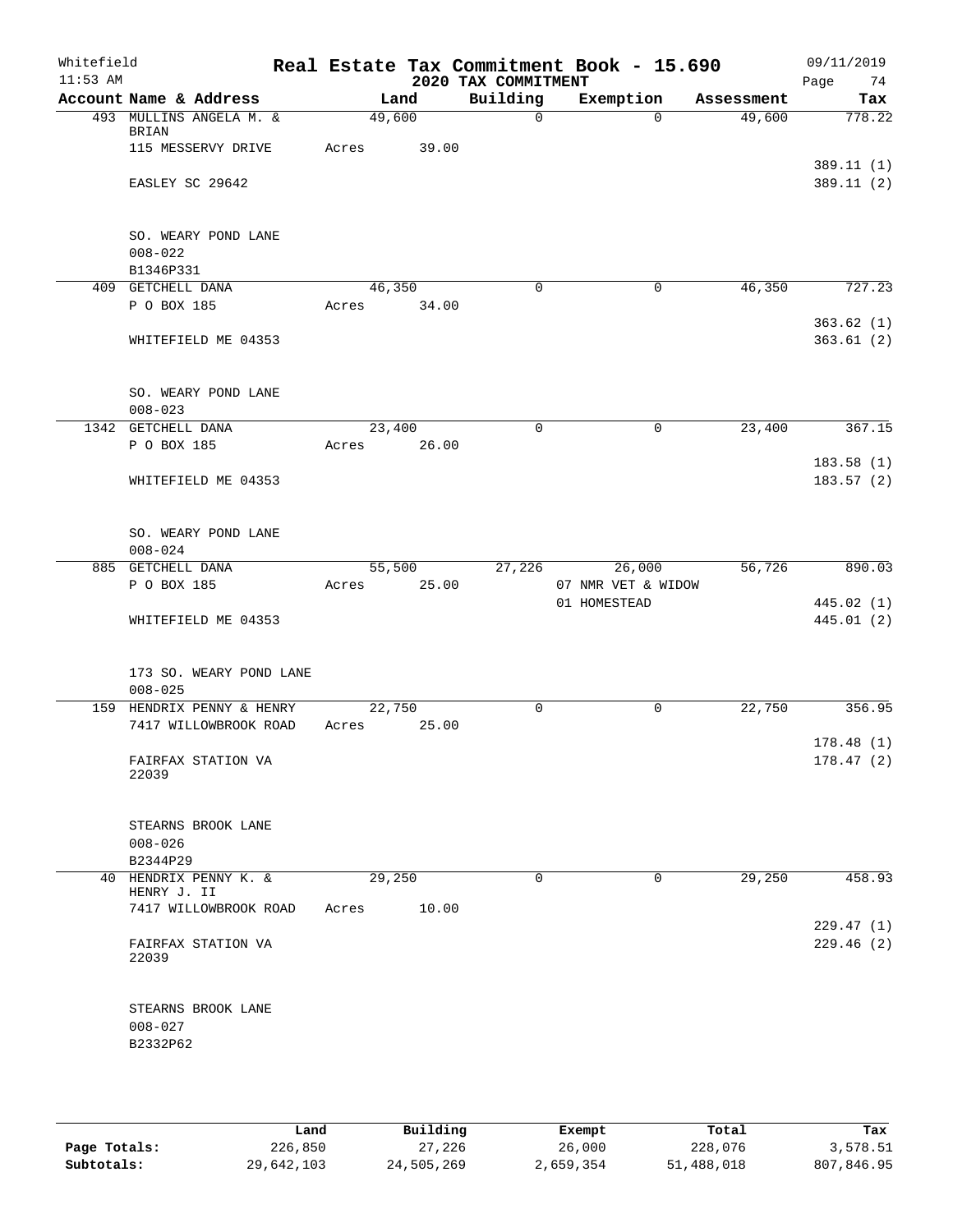| Whitefield |                                   |                                                                            |       |        |                     | Real Estate Tax Commitment Book - 15.690 |            |      | 09/11/2019             |
|------------|-----------------------------------|----------------------------------------------------------------------------|-------|--------|---------------------|------------------------------------------|------------|------|------------------------|
| $11:53$ AM |                                   |                                                                            |       |        | 2020 TAX COMMITMENT |                                          |            | Page | 75                     |
|            | Account Name & Address            |                                                                            |       | Land   | Building            | Exemption                                | Assessment |      | Tax                    |
|            | PENNY K.                          | 1444 HENDRIX HENRY J. II &                                                 |       | 43,336 | $\Omega$            | $\Omega$                                 | 43,336     |      | 679.94                 |
|            |                                   | 7417 WILLOWBROOK ROAD                                                      | Acres | 21.67  |                     |                                          |            |      |                        |
|            |                                   |                                                                            |       |        |                     |                                          |            |      | 339.97 (1)             |
|            | FAIRFAX STATION VA                |                                                                            |       |        |                     |                                          |            |      | 339.97(2)              |
|            | 22039                             |                                                                            |       |        |                     |                                          |            |      |                        |
|            |                                   |                                                                            |       |        |                     |                                          |            |      |                        |
|            | STEARNS BROOK ROAD                |                                                                            |       |        |                     |                                          |            |      |                        |
|            | $008 - 028$                       |                                                                            |       |        |                     |                                          |            |      |                        |
|            | B3867P84 06/19/2007               |                                                                            |       |        |                     |                                          |            |      |                        |
| 1015       |                                   | HENDRIX II HENRY J. &                                                      |       | 37,250 | 18,224              | 0                                        | 55,474     |      | 870.39                 |
|            | PENNY                             |                                                                            |       |        |                     |                                          |            |      |                        |
|            |                                   | 7417 WILLOWBROOK ROAD                                                      | Acres | 20.00  |                     |                                          |            |      |                        |
|            | FAIRFAX STATION VA                |                                                                            |       |        |                     |                                          |            |      | 435.20(1)<br>435.19(2) |
|            | 22039                             |                                                                            |       |        |                     |                                          |            |      |                        |
|            |                                   |                                                                            |       |        |                     |                                          |            |      |                        |
|            |                                   |                                                                            |       |        |                     |                                          |            |      |                        |
|            | STEARNS BROOK ROAD                |                                                                            |       |        |                     |                                          |            |      |                        |
|            | $008 - 029$                       | B2554P111 04/13/2000                                                       |       |        |                     |                                          |            |      |                        |
|            | 258 BURGE ROBERT                  |                                                                            |       | 4,672  | 0                   | 0                                        | 4,672      |      | 73.30                  |
|            | 33 WYMAN ROAD                     |                                                                            | Acres | 26.00  |                     |                                          |            |      |                        |
|            |                                   |                                                                            |       |        |                     |                                          |            |      | 36.65(1)               |
|            | LEXINGTON MA 02420                |                                                                            |       |        |                     |                                          |            |      | 36.65(2)               |
|            |                                   |                                                                            |       |        |                     |                                          |            |      |                        |
|            |                                   |                                                                            |       |        |                     |                                          |            |      |                        |
|            | STEARNS BROOK LANE<br>$008 - 030$ |                                                                            |       |        |                     |                                          |            |      |                        |
|            |                                   | B4723P302 10/18/2013 B4719P158 10/04/2013 B4613P51                         |       |        |                     |                                          |            |      |                        |
|            |                                   | 12/31/2012 B2573P267                                                       |       |        |                     |                                          |            |      |                        |
|            | 653 BURGE ROBERT                  |                                                                            |       | 4,864  | 0                   | 0                                        | 4,864      |      | 76.32                  |
|            | 33 WYMAN ROAD                     |                                                                            | Acres | 22.00  |                     |                                          |            |      |                        |
|            |                                   |                                                                            |       |        |                     |                                          |            |      | 38.16(1)               |
|            | LEXINGTON MA 02420                |                                                                            |       |        |                     |                                          |            |      | 38.16(2)               |
|            |                                   |                                                                            |       |        |                     |                                          |            |      |                        |
|            | STEARNS BROOK LANE                |                                                                            |       |        |                     |                                          |            |      |                        |
|            | $008 - 031$                       |                                                                            |       |        |                     |                                          |            |      |                        |
|            |                                   | B4723P302 10/18/2013 B4719P158 10/04/2013 B4613P51                         |       |        |                     |                                          |            |      |                        |
|            | 371 BURGE ROBERT                  | 12/31/2012 B2573P267                                                       |       | 94,092 | $\mathbf 0$         | 0                                        | 94,092     |      | 1,476.30               |
|            | 33 WYMAN ROAD                     |                                                                            | Acres | 269.00 |                     |                                          |            |      |                        |
|            |                                   |                                                                            |       |        |                     |                                          |            |      | 738.15(1)              |
|            | LEXINGTON MA 02420                |                                                                            |       |        |                     |                                          |            |      | 738.15(2)              |
|            |                                   |                                                                            |       |        |                     |                                          |            |      |                        |
|            |                                   |                                                                            |       |        |                     |                                          |            |      |                        |
|            | STEARNS BROOK LANE                |                                                                            |       |        |                     |                                          |            |      |                        |
|            | $008 - 032$                       |                                                                            |       |        |                     |                                          |            |      |                        |
|            |                                   | B4723P302 10/18/2013 B4719P158 10/04/2013 B4613P51<br>12/31/2012 B2215P307 |       |        |                     |                                          |            |      |                        |

|              | Land       | Building   | Exempt    | Total      | Tax        |
|--------------|------------|------------|-----------|------------|------------|
| Page Totals: | 184.214    | 18,224     |           | 202,438    | 3,176.25   |
| Subtotals:   | 29,826,317 | 24,523,493 | 2,659,354 | 51,690,456 | 811,023.20 |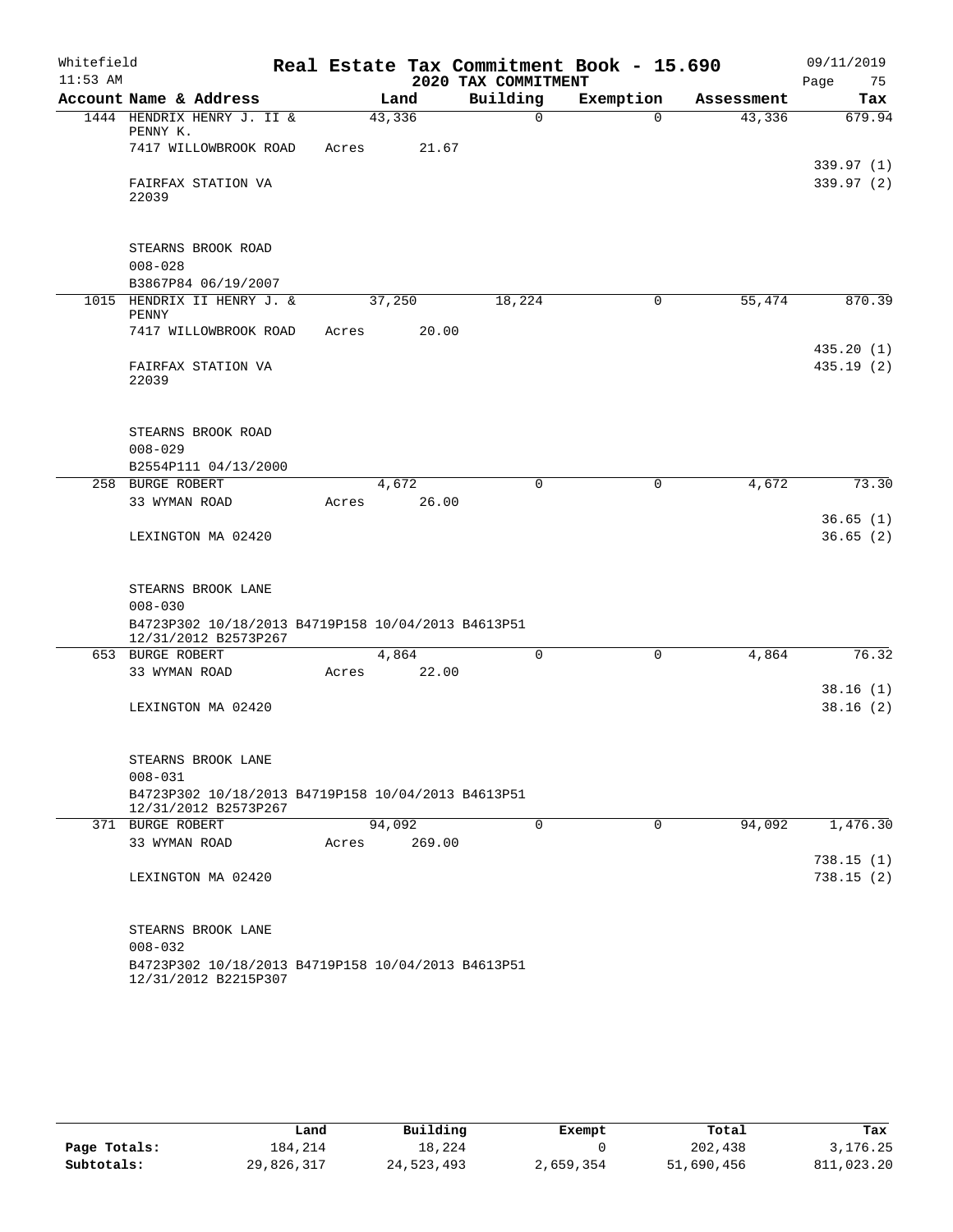| Whitefield<br>$11:53$ AM |                                                                            |            |       |                |                                 | Real Estate Tax Commitment Book - 15.690 |            | 09/11/2019             |
|--------------------------|----------------------------------------------------------------------------|------------|-------|----------------|---------------------------------|------------------------------------------|------------|------------------------|
|                          | Account Name & Address                                                     |            |       | Land           | 2020 TAX COMMITMENT<br>Building | Exemption                                | Assessment | Page<br>76<br>Tax      |
|                          | 248 GETCHELL DANA                                                          |            |       | 25,250         | $\mathbf 0$                     | $\Omega$                                 | 25,250     | 396.17                 |
|                          | P O BOX 185                                                                |            | Acres | 5.00           |                                 |                                          |            |                        |
|                          |                                                                            |            |       |                |                                 |                                          |            | 198.09(1)              |
|                          | WHITEFIELD ME 04353                                                        |            |       |                |                                 |                                          |            | 198.08(2)              |
|                          | STEARNS BROOK LANE                                                         |            |       |                |                                 |                                          |            |                        |
|                          | $008 - 033$                                                                |            |       |                |                                 |                                          |            |                        |
|                          | 144 BURGE ROBERT<br>33 WYMAN ROAD                                          |            | Acres | 4,656<br>14.00 | $\mathbf 0$                     | 0                                        | 4,656      | 73.05                  |
|                          |                                                                            |            |       |                |                                 |                                          |            | 36.53(1)               |
|                          | LEXINGTON MA 02420                                                         |            |       |                |                                 |                                          |            | 36.52(2)               |
|                          | STEARNS BROOK LANE<br>$008 - 034$                                          |            |       |                |                                 |                                          |            |                        |
|                          | B4723P302 10/18/2013 B4719P158 10/04/2013 B4613P51<br>12/31/2012 B2214P334 |            |       |                |                                 |                                          |            |                        |
|                          | 1405 BURGE ROBERT                                                          |            |       | 62,701         | 83,789                          | 0                                        | 146,490    | 2,298.43               |
|                          | 33 WYMAN ROAD                                                              |            | Acres | 73.00          |                                 |                                          |            |                        |
|                          |                                                                            |            |       |                |                                 |                                          |            | 1,149.22(1)            |
|                          | LEXINGTON MA 02420                                                         |            |       |                |                                 |                                          |            | 1, 149.21(2)           |
|                          | JEFFERSON TOWN LINE                                                        |            |       |                |                                 |                                          |            |                        |
|                          | $008 - 035$                                                                |            |       |                |                                 |                                          |            |                        |
|                          | B4723P302 10/18/2013 B4719P158 10/04/2013 B4613P51<br>12/31/2012 B2332P63  |            |       |                |                                 |                                          |            |                        |
|                          | 1652 RAUCH, MILLICENT FORD                                                 |            |       | 36,820         | 0                               | 0                                        | 36,820     | 577.71                 |
|                          | FORD, WILLIAM S. &<br>FORD, PETER L.                                       |            | Acres | 77.00          |                                 |                                          |            |                        |
|                          | 3 GETCHELL LANE                                                            |            |       |                |                                 |                                          |            | 288.86 (1)             |
|                          |                                                                            |            |       |                |                                 |                                          |            | 288.85 (2)             |
|                          | HALLOWELL ME 04347                                                         |            |       |                |                                 |                                          |            |                        |
|                          | JEFFERSON TOWN LINE                                                        |            |       |                |                                 |                                          |            |                        |
|                          | $008 - 036$                                                                |            |       |                |                                 |                                          |            |                        |
|                          | B5048P48 08/19/2016                                                        |            |       |                |                                 |                                          |            |                        |
|                          | 1568 BURGE ROBERT                                                          |            |       | 9,108          | $\mathbf 0$                     | 0                                        | 9,108      | 142.90                 |
|                          | 33 WYMAN ROAD                                                              |            | Acres | 23.00          |                                 |                                          |            | 71.45(1)               |
|                          | LEXINGTON MA 02420                                                         |            |       |                |                                 |                                          |            | 71.45(2)               |
|                          |                                                                            |            |       |                |                                 |                                          |            |                        |
|                          |                                                                            |            |       |                |                                 |                                          |            |                        |
|                          | SO. WEARY POND ROAD<br>$008 - 037$                                         |            |       |                |                                 |                                          |            |                        |
|                          | B4723P302 10/18/2013 B4719P158 10/04/2013 B4613P51                         |            |       |                |                                 |                                          |            |                        |
|                          | 12/31/2012 B2418P234                                                       |            |       |                |                                 |                                          |            |                        |
|                          | 266 TUTTLE ROBERT &<br>ANGELINE                                            |            |       | 39,200         | $\mathbf 0$                     | 0                                        | 39,200     | 615.05                 |
|                          | 31 SO. BAY ROAD                                                            |            | Acres | 23.00          |                                 |                                          |            |                        |
|                          | FRANKLIN ME 04634                                                          |            |       |                |                                 |                                          |            | 307.53(1)<br>307.52(2) |
|                          |                                                                            |            |       |                |                                 |                                          |            |                        |
|                          | SO. WEARY POND LANE                                                        |            |       |                |                                 |                                          |            |                        |
|                          | $008 - 038$                                                                |            |       |                |                                 |                                          |            |                        |
|                          | B2647P227                                                                  |            |       |                |                                 |                                          |            |                        |
|                          |                                                                            | Land       |       | Building       |                                 | Exempt                                   | Total      | Tax                    |
| Page Totals:             |                                                                            | 177,735    |       | 83,789         |                                 | 0                                        | 261,524    | 4,103.31               |
| Subtotals:               |                                                                            | 30,004,052 |       | 24,607,282     |                                 | 2,659,354                                | 51,951,980 | 815, 126.51            |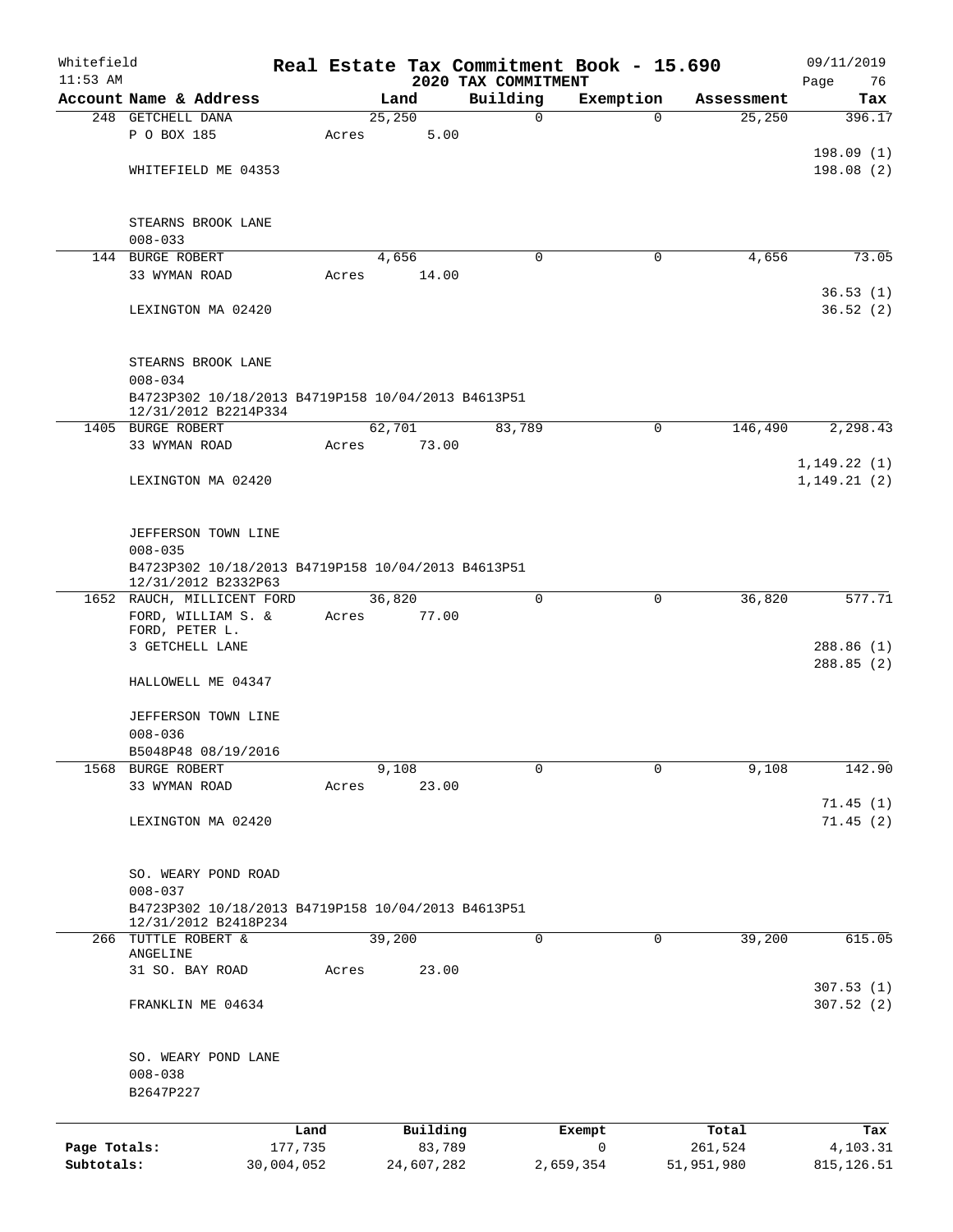| Account Name & Address<br>872 TUTTLE LISA<br>2 SO. WEARY POND LANE<br>WHITEFIELD ME 04353<br>2 SO. WEARY POND LANE<br>$008 - 039$<br>B2977P21 12/23/2002 B2977P19 12/23/2002<br>334 MORTON LUMBER, INC.<br>14 ELM STREET | Acres                                                                                            | Land<br>58,950<br>38.00                                                  |                                               | 2020 TAX COMMITMENT<br>Building<br>120,081 | Exemption<br>20,000<br>01 HOMESTEAD                     | Assessment<br>159,031 | Page<br>Tax<br>2,495.20<br>1,247.60(1)<br>1,247.60(2) |
|--------------------------------------------------------------------------------------------------------------------------------------------------------------------------------------------------------------------------|--------------------------------------------------------------------------------------------------|--------------------------------------------------------------------------|-----------------------------------------------|--------------------------------------------|---------------------------------------------------------|-----------------------|-------------------------------------------------------|
|                                                                                                                                                                                                                          |                                                                                                  |                                                                          |                                               |                                            |                                                         |                       |                                                       |
|                                                                                                                                                                                                                          |                                                                                                  |                                                                          |                                               |                                            |                                                         |                       |                                                       |
|                                                                                                                                                                                                                          |                                                                                                  |                                                                          |                                               |                                            |                                                         |                       |                                                       |
|                                                                                                                                                                                                                          |                                                                                                  |                                                                          |                                               |                                            |                                                         |                       |                                                       |
|                                                                                                                                                                                                                          |                                                                                                  |                                                                          |                                               |                                            |                                                         |                       |                                                       |
|                                                                                                                                                                                                                          |                                                                                                  |                                                                          |                                               |                                            |                                                         |                       |                                                       |
|                                                                                                                                                                                                                          |                                                                                                  |                                                                          |                                               |                                            |                                                         |                       |                                                       |
|                                                                                                                                                                                                                          |                                                                                                  | 165,485                                                                  |                                               | $\Omega$                                   | 0                                                       | 165,485               | 2,596.46                                              |
|                                                                                                                                                                                                                          | Acres                                                                                            | 537.00                                                                   |                                               |                                            |                                                         |                       |                                                       |
| BIDDEFORD ME 04005                                                                                                                                                                                                       |                                                                                                  |                                                                          |                                               |                                            |                                                         |                       | 1, 298.23(1)<br>1, 298.23(2)                          |
| SO. FOWLES LANE<br>$008 - 040$                                                                                                                                                                                           |                                                                                                  |                                                                          |                                               |                                            |                                                         |                       |                                                       |
| 737 VAN KLEECK PETER                                                                                                                                                                                                     |                                                                                                  |                                                                          |                                               | 0                                          | 0                                                       |                       | 433.83                                                |
| 3 HARTFORD STREET                                                                                                                                                                                                        | Acres                                                                                            |                                                                          |                                               |                                            |                                                         |                       |                                                       |
| DOVER MA 02030                                                                                                                                                                                                           |                                                                                                  |                                                                          |                                               |                                            |                                                         |                       | 216.92(1)<br>216.91(2)                                |
| SO. FOWLES LANE                                                                                                                                                                                                          |                                                                                                  |                                                                          |                                               |                                            |                                                         |                       |                                                       |
|                                                                                                                                                                                                                          |                                                                                                  |                                                                          |                                               |                                            |                                                         |                       |                                                       |
| 5 LAVERDIERE, ANDREW J                                                                                                                                                                                                   |                                                                                                  |                                                                          |                                               | $\Omega$                                   | $\mathbf 0$                                             | 20,300                | 318.51                                                |
|                                                                                                                                                                                                                          |                                                                                                  |                                                                          |                                               |                                            |                                                         |                       |                                                       |
| 246 HUNTS MEADOW ROAD                                                                                                                                                                                                    |                                                                                                  |                                                                          |                                               |                                            |                                                         |                       | 159.26(1)<br>159.25(2)                                |
| PITTSTON ME 04345                                                                                                                                                                                                        |                                                                                                  |                                                                          |                                               |                                            |                                                         |                       |                                                       |
| SO. HUNTS MEADOW ROAD<br>$009 - 001$                                                                                                                                                                                     |                                                                                                  |                                                                          |                                               |                                            |                                                         |                       |                                                       |
| 01/12/2006                                                                                                                                                                                                               |                                                                                                  |                                                                          |                                               |                                            |                                                         |                       |                                                       |
|                                                                                                                                                                                                                          |                                                                                                  |                                                                          |                                               |                                            |                                                         |                       | 339.69                                                |
|                                                                                                                                                                                                                          |                                                                                                  |                                                                          |                                               |                                            |                                                         |                       | 169.85(1)                                             |
| HARRIET ROAD                                                                                                                                                                                                             |                                                                                                  |                                                                          |                                               |                                            |                                                         |                       | 169.84(2)                                             |
| DALZELL SC 29040                                                                                                                                                                                                         |                                                                                                  |                                                                          |                                               |                                            |                                                         |                       |                                                       |
| PITTSTON TOWN LINE<br>$009 - 001 - A$                                                                                                                                                                                    |                                                                                                  |                                                                          |                                               |                                            |                                                         |                       |                                                       |
| B3329P305 07/09/2004                                                                                                                                                                                                     |                                                                                                  |                                                                          |                                               |                                            |                                                         |                       |                                                       |
| 1374 LEMIEUX, EARL R.                                                                                                                                                                                                    |                                                                                                  |                                                                          |                                               | 102,260                                    | 20,000                                                  |                       | 1,784.89                                              |
| LEMIEUX, ROBERT E. JR<br>377 SOUTH HUNTS MEADOW                                                                                                                                                                          |                                                                                                  |                                                                          |                                               |                                            |                                                         |                       | 892.45 (1)                                            |
| ROAD                                                                                                                                                                                                                     |                                                                                                  |                                                                          |                                               |                                            |                                                         |                       | 892.44 (2)                                            |
| WHITEFIELD ME 04353                                                                                                                                                                                                      |                                                                                                  |                                                                          |                                               |                                            |                                                         |                       |                                                       |
| 377 SO. HUNTS MEADOW<br>$009 - 002$                                                                                                                                                                                      |                                                                                                  |                                                                          |                                               |                                            |                                                         |                       |                                                       |
|                                                                                                                                                                                                                          | $008 - 041$<br>B1601P237<br>985 PHILLIPS CAREY R. &<br>* KATHERINE A. YATES<br>132 JAMES DAVISON | LAVERDIERE, CHRISTINE R Acres<br>Acres<br>B5335P142 12/22/2018 B2371P137 | 27,650<br>20,300<br>21,650<br>31,500<br>Acres | 8.00<br>1.70<br>2.60<br>2.50               | B4993P105 03/31/2016 B4993P103 03/31/2016 B3619P30<br>0 | 0<br>01 HOMESTEAD     | 27,650<br>21,650<br>113,760                           |

|              | Land         | Building   | Exempt    | Total      | Tax        |
|--------------|--------------|------------|-----------|------------|------------|
| Page Totals: | 325,535      | 222,341    | 40,000    | 507,876    | 7,968.58   |
| Subtotals:   | 30, 329, 587 | 24,829,623 | 2,699,354 | 52,459,856 | 823,095.09 |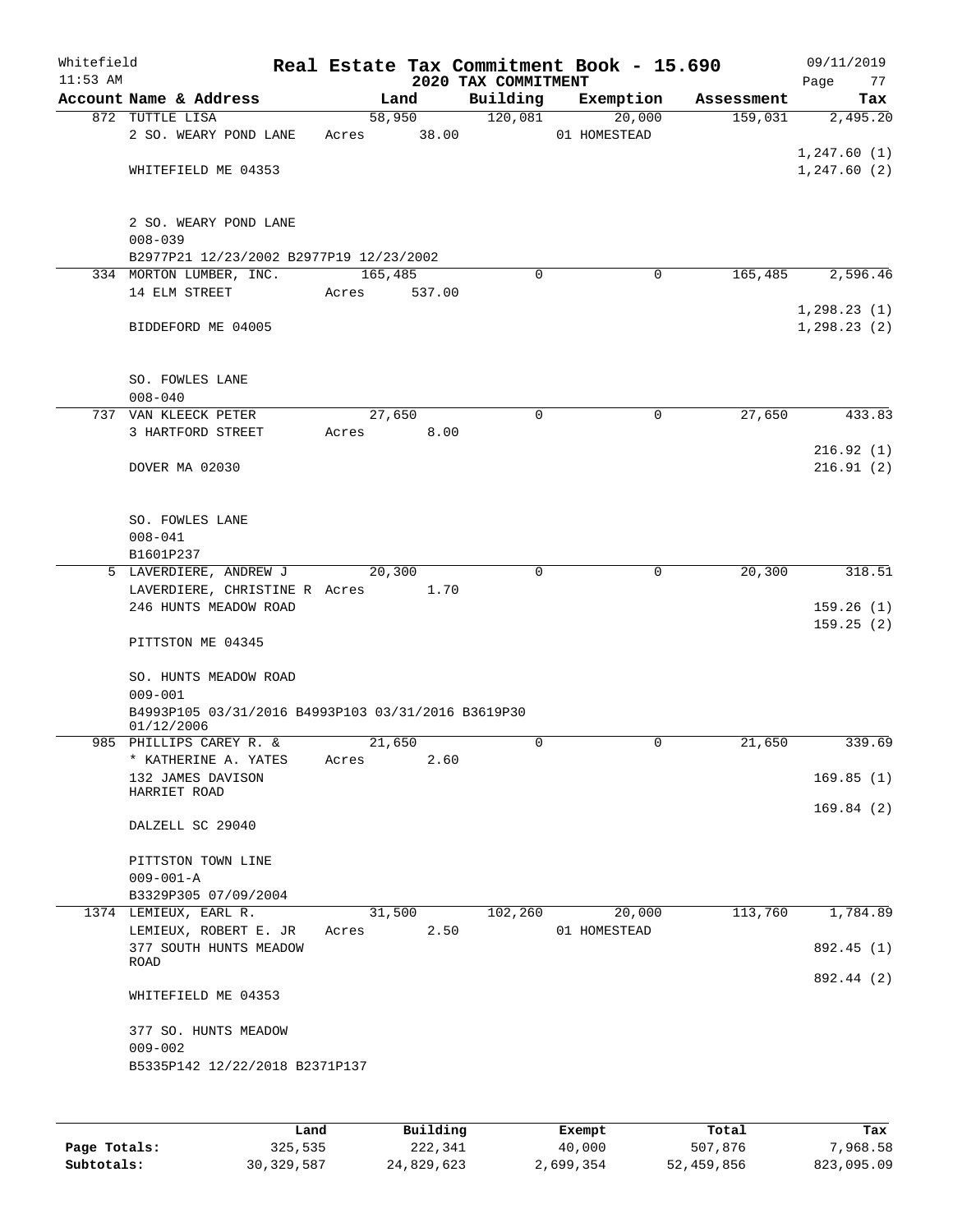| Whitefield |                                       |       |        |                     | Real Estate Tax Commitment Book - 15.690 |            | 09/11/2019  |
|------------|---------------------------------------|-------|--------|---------------------|------------------------------------------|------------|-------------|
| $11:53$ AM |                                       |       |        | 2020 TAX COMMITMENT |                                          |            | Page<br>78  |
|            | Account Name & Address                |       | Land   | Building            | Exemption                                | Assessment | Tax         |
|            | 1249 VAN LUNEN MARK                   |       | 38,850 | 141,091             | $\Omega$                                 | 179,941    | 2,823.27    |
|            | VAN LUNEN DEBORAH J.                  | Acres | 9.50   |                     |                                          |            |             |
|            | 359 SOUTH HUNTS MEADOW<br><b>ROAD</b> |       |        |                     |                                          |            | 1,411.64(1) |
|            |                                       |       |        |                     |                                          |            | 1,411.63(2) |
|            | WHITEFIELD ME 04353<br>3428           |       |        |                     |                                          |            |             |
|            | 359 SO. HUNTS MEADOW                  |       |        |                     |                                          |            |             |
|            | $009 - 003$                           |       |        |                     |                                          |            |             |
|            | B5145P210 07/10/2017                  |       |        |                     |                                          |            |             |
|            | 528 CAPUTO CORY                       |       | 33,650 | $\mathbf 0$         | $\mathbf 0$                              | 33,650     | 527.97      |
|            | 576 COOPERS MILLS ROAD                | Acres | 15.50  |                     |                                          |            |             |
|            |                                       |       |        |                     |                                          |            | 263.99(1)   |
|            | WINDSOR ME 04363                      |       |        |                     |                                          |            | 263.98(2)   |
|            | SO. HUNTS MEADOW ROAD                 |       |        |                     |                                          |            |             |
|            | $009 - 004$                           |       |        |                     |                                          |            |             |
|            | B4490P20 02/08/2012 B2570P9           |       |        |                     |                                          |            |             |
|            | 1322 WITHEE DAVID C. &<br>CAROLEE F.  |       | 44,450 | 212,124             | 20,000                                   | 236,574    | 3,711.85    |
|            | 325 SO. HUNTS MEADOW                  | Acres | 16.50  |                     | 01 HOMESTEAD                             |            |             |
|            | ROAD                                  |       |        |                     |                                          |            |             |
|            |                                       |       |        |                     |                                          |            | 1,855.93(1) |
|            | WHITEFIELD ME 04353                   |       |        |                     |                                          |            | 1,855.92(2) |
|            | 325 SO. HUNTS MEADOW                  |       |        |                     |                                          |            |             |
|            | $009 - 004 - A$                       |       |        |                     |                                          |            |             |
|            | B2588P65                              |       |        |                     |                                          |            |             |
|            | 1553 CAPUTO CURRY T. &<br>ANDREA      |       | 44,050 | 163,619             | 20,000                                   | 187,669    | 2,944.53    |
|            | * E. LANI                             | Acres | 16.00  |                     | 01 HOMESTEAD                             |            |             |
|            | 317 SO. HUNTS MEADOW<br><b>ROAD</b>   |       |        |                     |                                          |            | 1,472.27(1) |
|            |                                       |       |        |                     |                                          |            | 1,472.26(2) |
|            | WHITEFIELD ME 04353                   |       |        |                     |                                          |            |             |
|            | 317 SO. HUNTS MEADOW                  |       |        |                     |                                          |            |             |
|            | $009 - 004 - B$                       |       |        |                     |                                          |            |             |
|            | B4492P252 02/16/2012 B2677P197        |       |        |                     |                                          |            |             |
|            | 909 BUMFORD JASPER W.                 |       | 34,800 | 5,382               | 20,000                                   | 20,182     | 316.66      |
|            | 251 SO. HUNTS MEADOW<br>ROAD          | Acres | 4.70   |                     | 01 HOMESTEAD                             |            |             |
|            |                                       |       |        |                     |                                          |            | 158.33(1)   |
|            | WHITEFIELD ME 04353                   |       |        |                     |                                          |            | 158.33(2)   |
|            | 251 SO. HUNTS MEADOW                  |       |        |                     |                                          |            |             |
|            | $009 - 005 - A$                       |       |        |                     |                                          |            |             |

B4162P262 05/18/2009 B3976P58 03/06/2008 B1400P313

|              | Land       | Building   | Exempt    | Total      | Tax        |
|--------------|------------|------------|-----------|------------|------------|
| Page Totals: | 195,800    | 522,216    | 60,000    | 658,016    | 10,324.28  |
| Subtotals:   | 30,525,387 | 25,351,839 | 2,759,354 | 53,117,872 | 833,419.37 |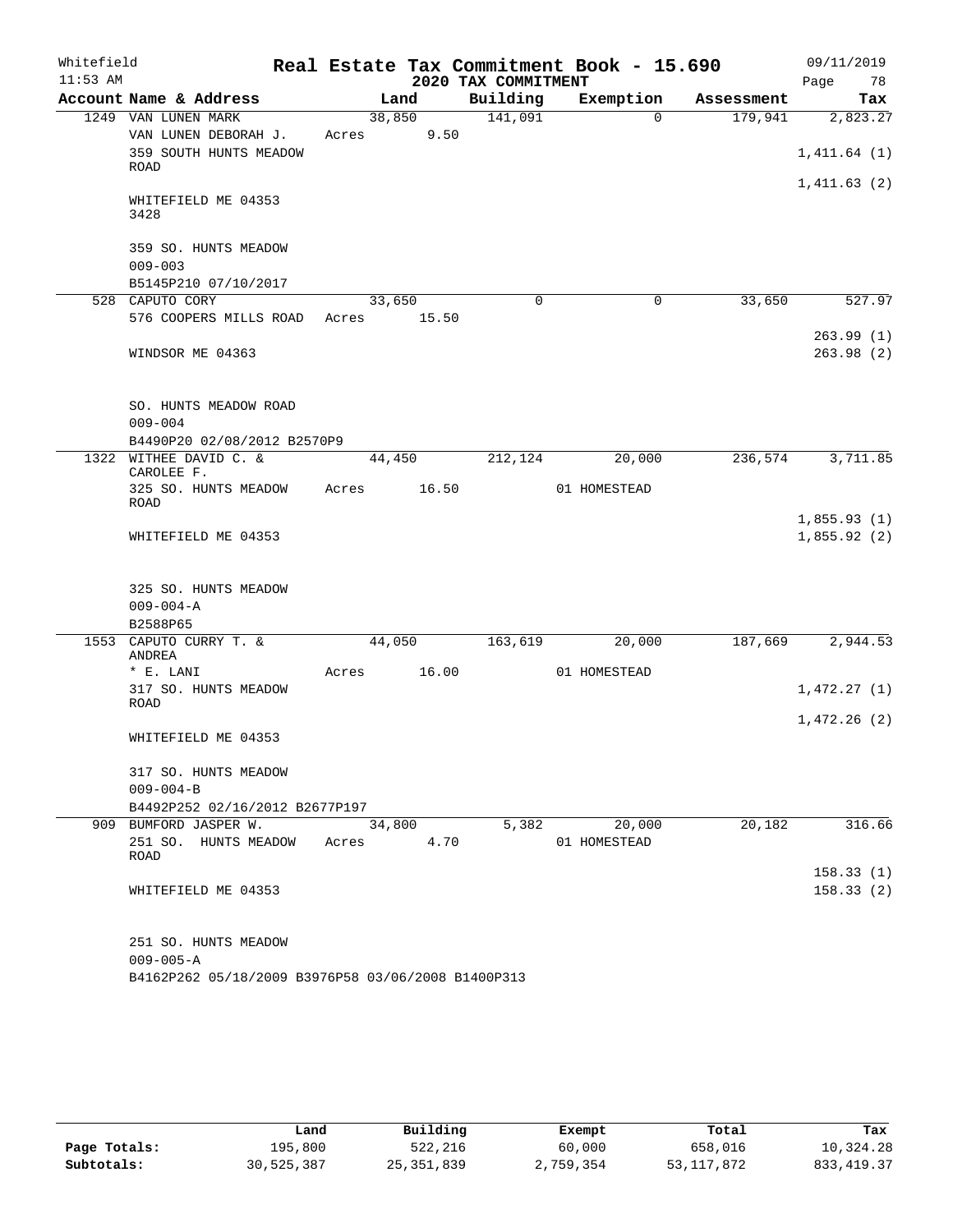| Whitefield<br>$11:53$ AM |                                                                                                                        |       |        | 2020 TAX COMMITMENT | Real Estate Tax Commitment Book - 15.690 |            | 09/11/2019<br>Page<br>79   |
|--------------------------|------------------------------------------------------------------------------------------------------------------------|-------|--------|---------------------|------------------------------------------|------------|----------------------------|
|                          | Account Name & Address                                                                                                 |       | Land   | Building            | Exemption                                | Assessment | Tax                        |
|                          | 1696 TRUMAN DEBRA E. &<br>ROBERT A.                                                                                    |       | 33,900 | 76,244              | 20,000                                   | 90,144     | 1,414.36                   |
|                          | 269 SO. HUNTS MEADOW<br>RD.                                                                                            | Acres | 4.10   |                     | 01 HOMESTEAD                             |            | 707.18(1)                  |
|                          | WHITEFIELD ME 04353                                                                                                    |       |        |                     |                                          |            | 707.18(2)                  |
|                          | 269 SO. HUNTS MEADOW<br>$009 - 005 - B$                                                                                |       |        |                     |                                          |            |                            |
|                          | B4760P19 02/28/2014 B4760P18 02/28/2014 B2839P49                                                                       |       |        |                     |                                          |            |                            |
|                          | 1030 ST. PETER CHARLES E JR<br>ESTATE OF                                                                               |       | 32,250 | 50,773              | $\mathbf 0$                              | 83,023     | 1,302.63                   |
|                          | C/O CYNTHIA STROUT,<br>PER. REP.                                                                                       | Acres | 3.00   |                     |                                          |            |                            |
|                          | 244 SO. HUNTS MEADOW<br><b>ROAD</b>                                                                                    |       |        |                     |                                          |            | 651.32(1)                  |
|                          | WHITEFIELD ME 04353                                                                                                    |       |        |                     |                                          |            | 651.31(2)                  |
|                          | 227 SO. HUNTS MEADOW<br>$009 - 006$                                                                                    |       |        |                     |                                          |            |                            |
|                          | B2726P222 08/30/2001                                                                                                   |       |        |                     |                                          |            |                            |
|                          | 1148 DEATON HERBERT                                                                                                    |       | 32,250 | 160,084             | 20,000                                   | 172,334    | 2,703.92                   |
|                          | 199 SO. HUNTS MEADOW<br><b>ROAD</b>                                                                                    | Acres | 3.00   |                     | 01 HOMESTEAD                             |            |                            |
|                          | WHITEFIELD ME 04353                                                                                                    |       |        |                     |                                          |            | 1,351.96(1)<br>1,351.96(2) |
|                          | 199 SO. HUNTS MEADOW                                                                                                   |       |        |                     |                                          |            |                            |
|                          | $009 - 006 - A$                                                                                                        |       |        |                     |                                          |            |                            |
|                          | B4613P19 12/31/2012 B4465P273 12/01/2011 B4426P141<br>08/08/2011 B4426P140 08/08/2011 B4159P88 06/17/2009<br>B1567P121 |       |        |                     |                                          |            |                            |
| 1389                     | ST. PETER RICHARD L.                                                                                                   |       | 40,000 | $\mathbf 0$         | $\mathbf 0$                              | 40,000     | 627.60                     |
|                          | ST. PETER KRISTEN R.                                                                                                   | Acres | 52.00  |                     |                                          |            |                            |
|                          | 44 ISLAND LANE                                                                                                         |       |        |                     |                                          |            | 313.80(1)                  |
|                          | LITCHFIELD ME 04350                                                                                                    |       |        |                     |                                          |            | 313.80(2)                  |
|                          | 207 SO. HUNTS MEADOW                                                                                                   |       |        |                     |                                          |            |                            |
|                          | $009 - 006 - B$<br>B5258P100 05/18/2018                                                                                |       |        |                     |                                          |            |                            |
|                          | 895 MEYER ERIC L.                                                                                                      |       | 4,549  | $\mathbf 0$         | 0                                        | 4,549      | 71.37                      |
|                          | 154 SOUTH HUNTS MEADOW<br>ROAD                                                                                         | Acres | 21.66  |                     |                                          |            |                            |
|                          |                                                                                                                        |       |        |                     |                                          |            | 35.69(1)                   |
|                          | WHITEFIELD ME 04353                                                                                                    |       |        |                     |                                          |            | 35.68(2)                   |
|                          | SO. HUNTS MEADOW ROAD                                                                                                  |       |        |                     |                                          |            |                            |
|                          | $009 - 007$                                                                                                            |       |        |                     |                                          |            |                            |
|                          | B4906P83 07/10/2015 B1682P35                                                                                           |       |        |                     |                                          |            |                            |

|              | Land       | Building   | Exempt    | Total      | Tax        |
|--------------|------------|------------|-----------|------------|------------|
| Page Totals: | 142,949    | 287,101    | 40,000    | 390,050    | 6,119.88   |
| Subtotals:   | 30,668,336 | 25,638,940 | 2,799,354 | 53,507,922 | 839,539.25 |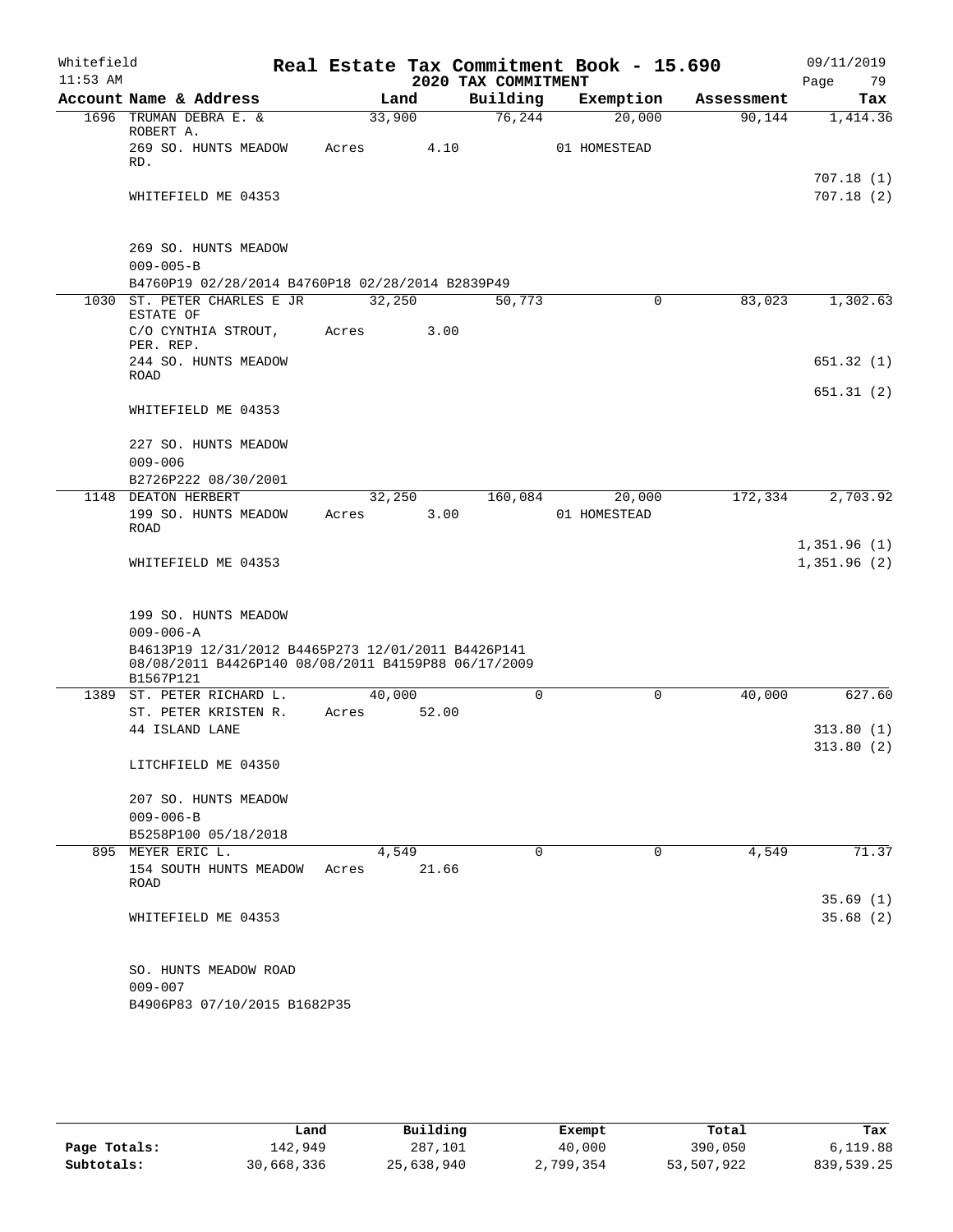| Whitefield |                                                                                           |       |                |                      | Real Estate Tax Commitment Book - 15.690 |            | 09/11/2019                   |
|------------|-------------------------------------------------------------------------------------------|-------|----------------|----------------------|------------------------------------------|------------|------------------------------|
| $11:53$ AM |                                                                                           |       |                | 2020 TAX COMMITMENT  |                                          |            | Page 80                      |
|            | Account Name & Address                                                                    |       | Land<br>37,250 | Building<br>$\Omega$ | Exemption<br>$\Omega$                    | Assessment | Tax<br>584.45                |
|            | 82 COLPITT CHRISTINE M.<br>104 SO. HUNTS MEADOW<br>ROAD                                   |       | Acres 20.00    |                      |                                          | 37,250     |                              |
|            | WHITEFIELD ME 04353                                                                       |       |                |                      |                                          |            | 292.23(1)<br>292.22(2)       |
|            | SO. HUNTS MEADOW ROAD<br>$009 - 007 - A$<br>B1682P39                                      |       |                |                      |                                          |            |                              |
|            | 646 COLPITT JR. THOMAS &<br>CHRISTINE                                                     |       | 38,130         | 140,215              | 20,000                                   | 158,345    | 2,484.43                     |
|            | 104 SO. HUNTS MEADOW<br>ROAD                                                              |       | Acres 8.60     |                      | 01 HOMESTEAD                             |            |                              |
|            | WHITEFIELD ME 04353                                                                       |       |                |                      |                                          |            | 1, 242.22(1)<br>1, 242.21(2) |
|            | 104 SO. HUNTS MEADOW<br>$009 - 008$                                                       |       |                |                      |                                          |            |                              |
|            | 1246 MEYER ERIC & PATRICIA<br>MCKENZIE                                                    |       | 37,000         | 144,483              | 20,000                                   | 161,483    | 2,533.67                     |
|            | 154 SO. HUNTS MEADOW<br>ROAD                                                              |       | Acres 19.00    |                      | 01 HOMESTEAD                             |            |                              |
|            | WHITEFIELD ME 04353                                                                       |       |                |                      |                                          |            | 1, 266.84(1)<br>1, 266.83(2) |
|            | 154 SO. HUNTS MEADOW<br>$009 - 009$<br>B4602P288 12/07/2012 B4529P179 05/31/2012 B211P419 |       |                |                      |                                          |            |                              |
|            | 395 MEYER, ERIC                                                                           |       | 47,900         | 130,607              | 0                                        | 178,507    | 2,800.77                     |
|            | 154 SOUTH HUNTS MEADOW Acres 21.00<br>ROAD                                                |       |                |                      |                                          |            |                              |
|            | WHITEFIELD ME 04353                                                                       |       |                |                      |                                          |            | 1,400.39(1)<br>1,400.38(2)   |
|            | SO. HUNTS MEADOW ROAD<br>$009 - 009 - A$                                                  |       |                |                      |                                          |            |                              |
| 592        | B5284P286 07/25/2018<br>COLPITT CHRISTINE M.                                              |       | 7,500          | 0                    | 0                                        | 7,500      | 117.68                       |
|            | 104 SO. HUNTS MEADOW<br>ROAD                                                              | Acres | 5.00           |                      |                                          |            |                              |
|            | WHITEFIELD ME 04353                                                                       |       |                |                      |                                          |            | 58.84(1)<br>58.84(2)         |
|            | SO. HUNTS MEADOW ROAD<br>$009 - 009 - B$<br>B1682P39                                      |       |                |                      |                                          |            |                              |

|              | Land       | Building   | Exempt    | Total      | Tax        |
|--------------|------------|------------|-----------|------------|------------|
| Page Totals: | 167,780    | 415,305    | 40,000    | 543,085    | 8,521.00   |
| Subtotals:   | 30,836,116 | 26,054,245 | 2,839,354 | 54,051,007 | 848,060.25 |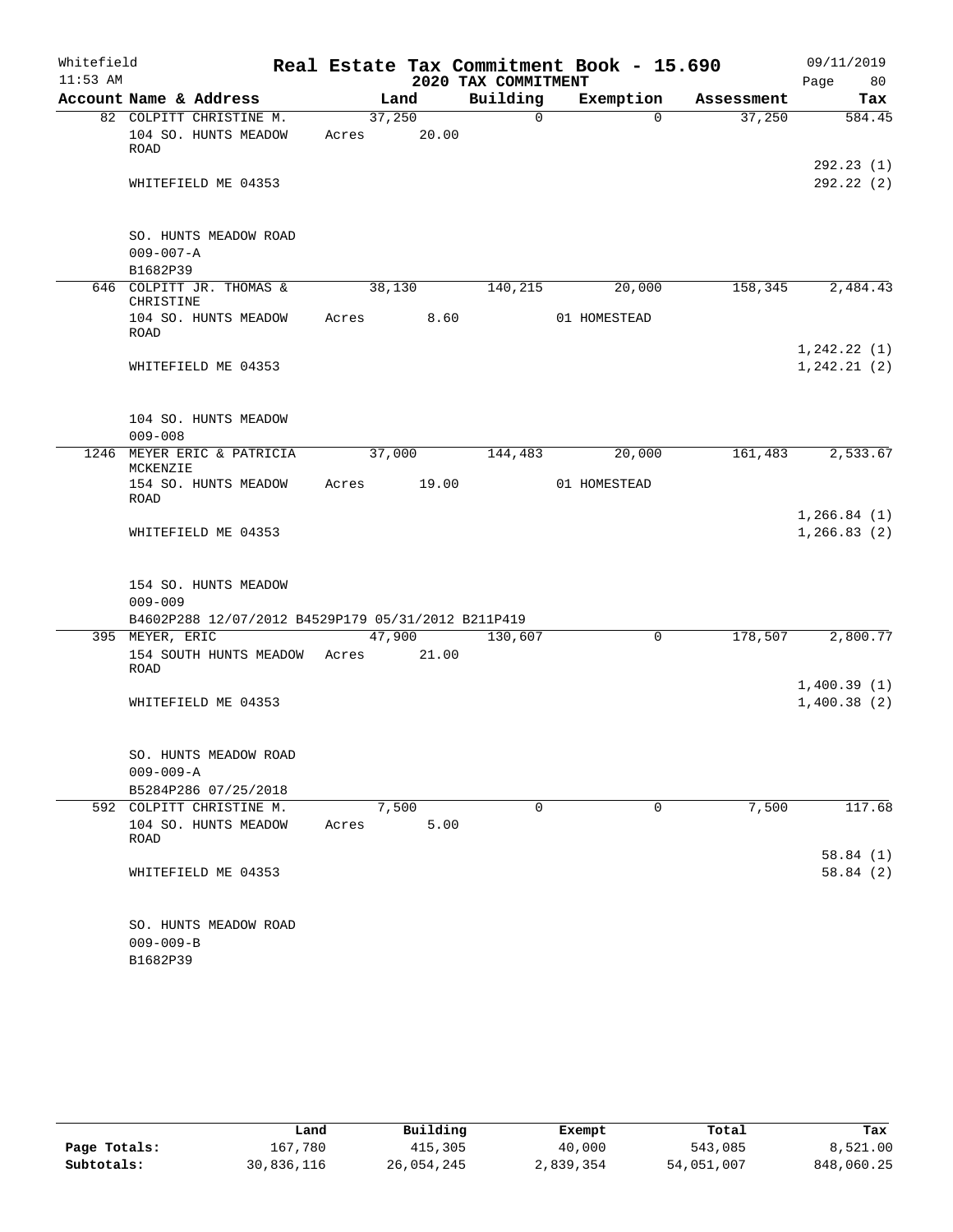| Whitefield<br>$11:53$ AM   |                                                                           |         |                       |                                 |                                  | Real Estate Tax Commitment Book - 15.690 |            | 09/11/2019              |
|----------------------------|---------------------------------------------------------------------------|---------|-----------------------|---------------------------------|----------------------------------|------------------------------------------|------------|-------------------------|
|                            | Account Name & Address                                                    |         | Land                  | 2020 TAX COMMITMENT<br>Building |                                  | Exemption                                | Assessment | Page<br>81<br>Tax       |
|                            | 355 LEVER LEO                                                             |         | 37,650                |                                 | 53, 573                          | 26,000                                   | 65,223     | 1,023.35                |
|                            | 200 SO. HUNTS MEADOW<br><b>ROAD</b>                                       |         | Acres 8.00            |                                 |                                  | 08 NON WD VET & WID                      |            |                         |
|                            | WHITEFIELD ME 04353                                                       |         |                       |                                 | 01 HOMESTEAD                     |                                          |            | 511.68(1)<br>511.67(2)  |
|                            |                                                                           |         |                       |                                 |                                  |                                          |            |                         |
|                            | 200 SO. HUNTS MEADOW<br>$009 - 010$                                       |         |                       |                                 |                                  |                                          |            |                         |
|                            | 792 SMITH EMERY P.<br>ST. PETER CYNTHIA P.                                |         | Acres 20.00           | 47,250 203,832 20,000           | 01 HOMESTEAD                     |                                          |            | 231,082 3,625.68        |
|                            | 244 SO. HUNTS MEADOW<br>ROAD                                              |         |                       |                                 |                                  |                                          |            | 1,812.84(1)             |
|                            | WHITEFIELD ME 04353                                                       |         |                       |                                 |                                  |                                          |            | 1,812.84(2)             |
|                            | 244 SO. HUNTS MEADOW                                                      |         |                       |                                 |                                  |                                          |            |                         |
|                            | $009 - 011$<br>B4545P116 07/16/2012 B4396P126 05/05/2011 B1422P311        |         |                       |                                 |                                  |                                          |            |                         |
|                            | 1498 STEWART GREGORY F. &                                                 |         | 51,800                | 217,872                         |                                  | 20,000                                   | 249,672    | 3,917.35                |
|                            | KATHY L.<br>173 ROONEY LANE                                               |         | Acres 27.00           |                                 | 01 HOMESTEAD                     |                                          |            |                         |
|                            |                                                                           |         |                       |                                 |                                  |                                          |            | 1,958.68(1)             |
|                            | WHITEFIELD ME 04353                                                       |         |                       |                                 |                                  |                                          |            | 1,958.67(2)             |
|                            | 173 ROONEY LANE<br>$009 - 012$                                            |         |                       |                                 |                                  |                                          |            |                         |
|                            | B4779P255 05/15/2014 B4105P11 02/25/2009 B2262P295                        |         |                       |                                 |                                  |                                          |            |                         |
|                            | 1423 PATTON STEPHEN B                                                     |         |                       | 45,330 117,397                  |                                  | 20,000                                   | 142,727    | 2, 239.39               |
|                            | HANNERS LISE<br>121 ROONEY LANE                                           |         | Acres 17.60           |                                 | 01 HOMESTEAD                     |                                          |            | 1, 119.70(1)            |
|                            | WHITEFIELD ME 04353                                                       |         |                       |                                 |                                  |                                          |            | 1, 119.69(2)            |
|                            | 121 ROONEY LANE                                                           |         |                       |                                 |                                  |                                          |            |                         |
|                            | $009 - 013$                                                               |         |                       |                                 |                                  |                                          |            |                         |
|                            | B4675P11 06/14/2013 B4674P23 06/12/2013 B4558P149<br>08/13/2012 B1333P116 |         |                       |                                 |                                  |                                          |            |                         |
|                            | 1852 COLPITT THOMAS JR                                                    |         | 22,100                |                                 | $\mathbf 0$                      | $\Omega$                                 | 22,100     | 346.75                  |
|                            | COLPITT CHRISTINE M.<br>104 SOUTH HUNTS MEADOW                            | Acres   | 24.00                 |                                 |                                  |                                          |            | 173.38(1)               |
|                            | ROAD<br>WHITEFIELD ME 04353                                               |         |                       |                                 |                                  |                                          |            | 173.37(2)               |
|                            | SO HUNTS MEADOW ROAD                                                      |         |                       |                                 |                                  |                                          |            |                         |
|                            | $009 - 013 - A$                                                           |         |                       |                                 |                                  |                                          |            |                         |
|                            | B4563P137 08/27/2012                                                      |         |                       |                                 |                                  |                                          |            |                         |
|                            | 1859 MCMORROW MICHAEL                                                     |         | 51,800                | 137,507                         |                                  | 26,000                                   | 163,307    | 2,562.29                |
|                            | MCMORROW DORIS JANE<br>139 ROONEY LANE                                    | Acres   | 27.00                 |                                 | 05 VET EXEMPTION<br>01 HOMESTEAD |                                          |            | 1,281.15(1)             |
|                            | WHITEFIELD ME 04353                                                       |         |                       |                                 |                                  |                                          |            | 1,281.14(2)             |
|                            | 139 ROONEY LANE                                                           |         |                       |                                 |                                  |                                          |            |                         |
|                            | $009 - 013 - B$<br>B4582P86 10/18/2012                                    |         |                       |                                 |                                  |                                          |            |                         |
|                            |                                                                           | Land    | Building              |                                 | Exempt                           | Total                                    |            | Tax                     |
| Page Totals:<br>Subtotals: | 31,092,046                                                                | 255,930 | 730,181<br>26,784,426 |                                 | 112,000<br>2,951,354             | 874,111<br>54, 925, 118                  |            | 13,714.81<br>861,775.06 |
|                            |                                                                           |         |                       |                                 |                                  |                                          |            |                         |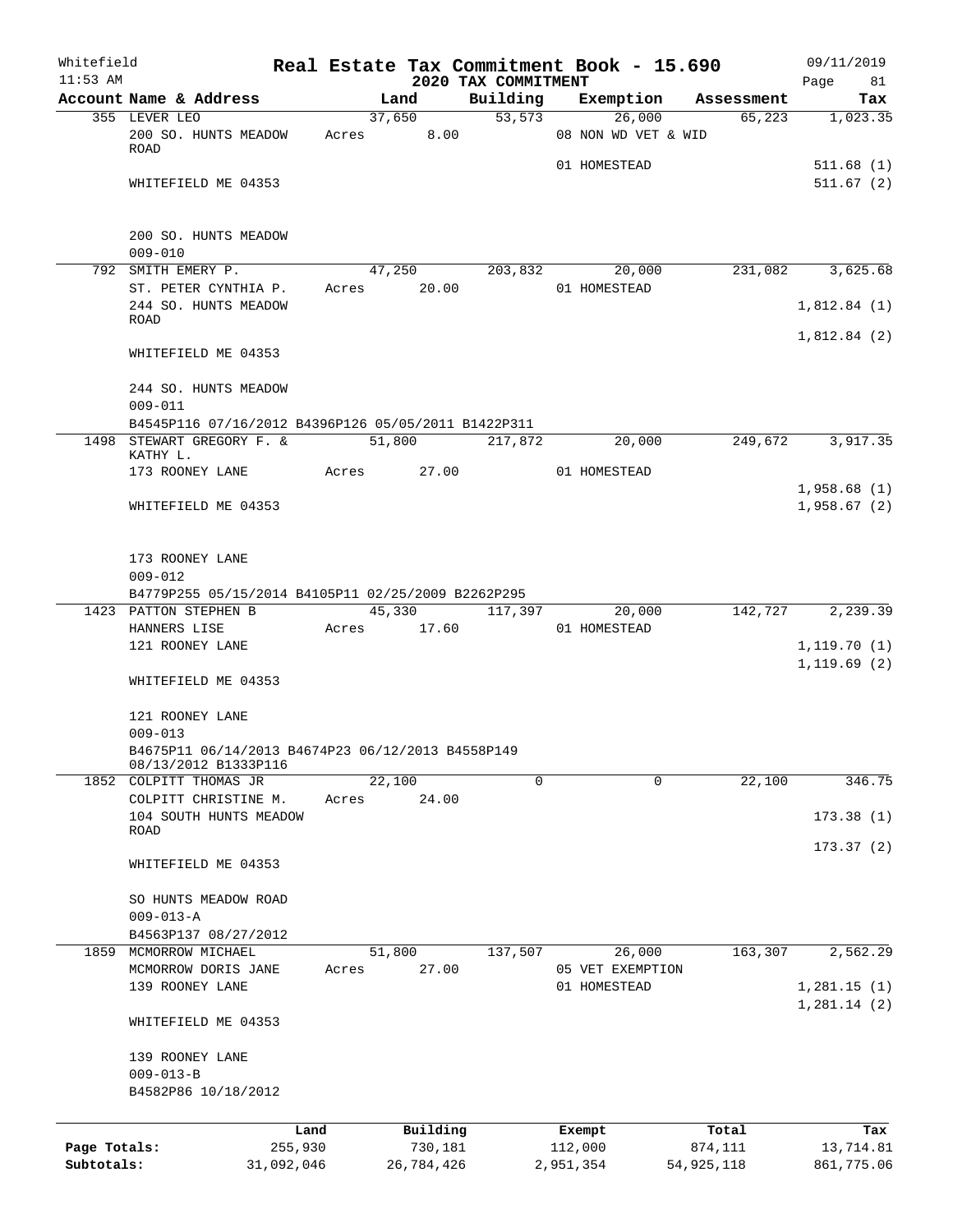| Whitefield<br>$11:53$ AM |                                                       |            |        |       | 2020 TAX COMMITMENT | Real Estate Tax Commitment Book - 15.690 |            | 09/11/2019<br>Page<br>82 |
|--------------------------|-------------------------------------------------------|------------|--------|-------|---------------------|------------------------------------------|------------|--------------------------|
|                          | Account Name & Address                                |            | Land   |       | Building            | Exemption                                | Assessment | Tax                      |
|                          | 860 THORNTON, ALAN T., JR.                            |            | 31,665 |       | 15,264              | $\Omega$                                 | 46,929     | 736.32                   |
|                          | THORNTON, MELISSA A                                   | Acres 2.61 |        |       |                     |                                          |            |                          |
|                          | 16 HENRY LANE                                         |            |        |       |                     |                                          |            | 368.16(1)                |
|                          | WHITEFIELD ME 04353                                   |            |        |       |                     |                                          |            | 368.16(2)                |
|                          | 26 BRANCH LANE                                        |            |        |       |                     |                                          |            |                          |
|                          | $009 - 015$                                           |            |        |       |                     |                                          |            |                          |
|                          | B5307P110 09/19/2018 B2545P188<br>15 MORIN PETER A. & |            | 37,706 |       | 93,750              | 20,000                                   | 111,456    | 1,748.74                 |
|                          | THERESA                                               |            |        |       |                     |                                          |            |                          |
|                          | 42 BRANCH LANE                                        | Acres      |        | 8.07  |                     | 01 HOMESTEAD                             |            |                          |
|                          |                                                       |            |        |       |                     |                                          |            | 874.37 (1)               |
|                          | WHITEFIELD ME 04353                                   |            |        |       |                     |                                          |            | 874.37(2)                |
|                          | 42 BRANCH LANE                                        |            |        |       |                     |                                          |            |                          |
|                          | $009 - 015 - A$                                       |            |        |       |                     |                                          |            |                          |
|                          | B3422P263 12/21/2004 B1238P17                         |            |        |       |                     |                                          |            |                          |
|                          | 1126 MORIN PETER A.<br>42 BRANCH LANE                 | Acres      | 14,500 | 13.75 | $\mathbf 0$         | $\mathbf 0$                              | 14,500     | 227.51                   |
|                          |                                                       |            |        |       |                     |                                          |            | 113.76(1)                |
|                          | WHITEFIELD ME 04353                                   |            |        |       |                     |                                          |            | 113.75(2)                |
|                          |                                                       |            |        |       |                     |                                          |            |                          |
|                          | BRANCH LANE                                           |            |        |       |                     |                                          |            |                          |
|                          | $009 - 016$                                           |            |        |       |                     |                                          |            |                          |
|                          | B1799P344                                             |            |        |       |                     |                                          |            |                          |
|                          | 1 PATTON STEPHEN B.                                   |            | 26,930 | 7.10  | 6,637               | 0                                        | 33,567     | 526.67                   |
|                          | HANNERS LISE<br>121 ROONEY LANE                       | Acres      |        |       |                     |                                          |            | 263.34(1)                |
|                          |                                                       |            |        |       |                     |                                          |            | 263.33(2)                |
|                          | WHITEFIELD ME 04353                                   |            |        |       |                     |                                          |            |                          |
|                          | ROONEY LANE                                           |            |        |       |                     |                                          |            |                          |
|                          | $009 - 017$                                           |            |        |       |                     |                                          |            |                          |
|                          | B4558P149 08/13/2012 B1333P116                        |            |        |       |                     |                                          |            |                          |
|                          | 1853 MORIN PETER                                      |            | 16,060 |       | 0                   | 0                                        | 16,060     | 251.98                   |
|                          | 42 BRANCH LANE                                        | Acres      |        | 15.70 |                     |                                          |            |                          |
|                          | WHITEFIELD ME 04353                                   |            |        |       |                     |                                          |            | 125.99(1)<br>125.99(2)   |
|                          |                                                       |            |        |       |                     |                                          |            |                          |
|                          | BRANCH LANE                                           |            |        |       |                     |                                          |            |                          |
|                          | $009 - 017 - A$                                       |            |        |       |                     |                                          |            |                          |
|                          | B4615P311 01/10/2013                                  |            |        |       |                     |                                          |            |                          |
|                          | 1745 HATCH JAMES                                      |            | 27,010 |       | $\Omega$            | 0                                        | 27,010     | 423.79                   |
|                          | JENNINGS PATRICIA                                     | Acres      |        | 7.20  |                     |                                          |            |                          |
|                          | 248 LOWER ROUND POND<br><b>ROAD</b>                   |            |        |       |                     |                                          |            | 211.90(1)                |
|                          |                                                       |            |        |       |                     |                                          |            | 211.89(2)                |
|                          | BRISTOL ME 04539                                      |            |        |       |                     |                                          |            |                          |
|                          | ROONEY ROAD                                           |            |        |       |                     |                                          |            |                          |
|                          | $009 - 017 - B$                                       |            |        |       |                     |                                          |            |                          |
|                          |                                                       |            |        |       |                     |                                          |            |                          |
|                          |                                                       |            |        |       |                     |                                          |            |                          |
|                          |                                                       |            |        |       |                     |                                          |            |                          |

|              | Land         | Building   | Exempt    | Total      | Tax        |
|--------------|--------------|------------|-----------|------------|------------|
| Page Totals: | 153,871      | 115,651    | 20,000    | 249,522    | 3,915.01   |
| Subtotals:   | 31, 245, 917 | 26,900,077 | 2,971,354 | 55,174,640 | 865,690.07 |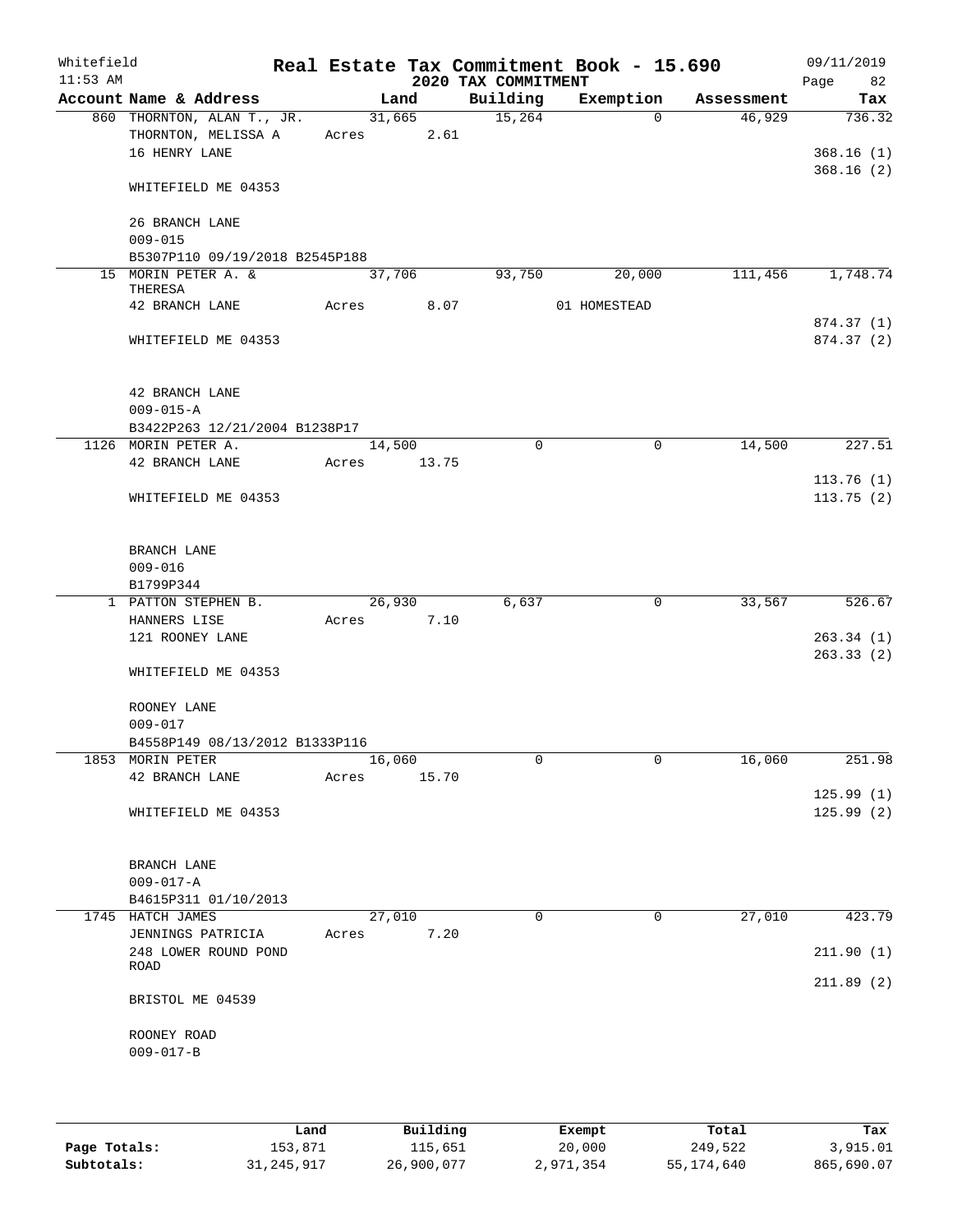| Whitefield<br>$11:53$ AM |                                                                             |       |        | 2020 TAX COMMITMENT | Real Estate Tax Commitment Book - 15.690 |            | 09/11/2019<br>83<br>Page   |
|--------------------------|-----------------------------------------------------------------------------|-------|--------|---------------------|------------------------------------------|------------|----------------------------|
|                          | Account Name & Address                                                      |       | Land   | Building            | Exemption                                | Assessment | Tax                        |
|                          | 1412 CUSHING RUTH                                                           |       | 19,500 | 0                   | $\Omega$                                 | 19,500     | 305.96                     |
|                          | 465 TOWNHOUSE ROAD                                                          | Acres | 20.00  |                     |                                          |            |                            |
|                          |                                                                             |       |        |                     |                                          |            | 152.98(1)                  |
|                          | WHITEFIELD ME 04353                                                         |       |        |                     |                                          |            | 152.98(2)                  |
|                          | BEHIND ROONEY LANE                                                          |       |        |                     |                                          |            |                            |
|                          | $009 - 018$                                                                 |       |        |                     |                                          |            |                            |
|                          | B5320P110 09/28/2018 B5236P192 03/06/2018 B4538P158<br>06/22/2012 B2288P162 |       |        |                     |                                          |            |                            |
|                          | 377 OBER FRANKLIN A.                                                        |       | 59,600 | 96,720              | 20,000                                   | 136,320    | 2,138.86                   |
|                          | 329 NO. HUNTS MEADOW<br><b>ROAD</b>                                         | Acres | 39.00  |                     | 01 HOMESTEAD                             |            |                            |
|                          | WHITEFIELD ME 04353                                                         |       |        |                     |                                          |            | 1,069.43(1)<br>1,069.43(2) |
|                          | 172 ROONEY LANE                                                             |       |        |                     |                                          |            |                            |
|                          | $009 - 019$                                                                 |       |        |                     |                                          |            |                            |
|                          | B1796P141                                                                   |       |        |                     |                                          |            |                            |
|                          | 76 SMITH EMERY P.                                                           |       | 47,500 | $\Omega$            | $\mathbf 0$                              | 47,500     | 745.28                     |
|                          | ST. PETER CYNTHIA P.                                                        | Acres | 67.00  |                     |                                          |            |                            |
|                          | 244 SO. HUNTS MEADOW<br><b>ROAD</b>                                         |       |        |                     |                                          |            | 372.64(1)                  |
|                          | WHITEFIELD ME 04353                                                         |       |        |                     |                                          |            | 372.64(2)                  |
|                          | SO. HUNTS MEADOW ROAD<br>$009 - 020$                                        |       |        |                     |                                          |            |                            |
|                          | B4545P116 07/16/2012 B4396P126 05/05/2011 B2085P61                          |       |        |                     |                                          |            |                            |
|                          | 463 POMERLEAU CONRAD &<br>STEPHANIE                                         |       | 26,000 | $\Omega$            | $\mathbf 0$                              | 26,000     | 407.94                     |
|                          | 282 SO. HUNTS MEADOW<br><b>ROAD</b>                                         | Acres | 30.00  |                     |                                          |            |                            |
|                          |                                                                             |       |        |                     |                                          |            | 203.97(1)                  |
|                          | WHITEFIELD ME 04353                                                         |       |        |                     |                                          |            | 203.97(2)                  |
|                          | ROONEY LANE                                                                 |       |        |                     |                                          |            |                            |
|                          | $009 - 021$                                                                 |       |        |                     |                                          |            |                            |
|                          | B4669P89 05/30/2013 B2665P303                                               |       |        |                     |                                          |            |                            |
|                          | 172 WHITE ROBIN                                                             |       | 44,050 | 50,012              | 20,000                                   | 74,062     | 1,162.03                   |
|                          | 264 SO. HUNTS MEADOW<br><b>ROAD</b>                                         | Acres | 16.00  |                     | 01 HOMESTEAD                             |            | 581.02 (1)                 |
|                          | WHITEFIELD ME 04353                                                         |       |        |                     |                                          |            | 581.01 (2)                 |
|                          | 264 SO. HUNTS MEADOW                                                        |       |        |                     |                                          |            |                            |
|                          | $009 - 022$                                                                 |       |        |                     |                                          |            |                            |
|                          | B4669P89 05/30/2013 B2817P147                                               |       |        |                     |                                          |            |                            |

|              | Land       | Building   | Exempt    | Total      | Tax        |
|--------------|------------|------------|-----------|------------|------------|
| Page Totals: | 196,650    | 146,732    | 40,000    | 303,382    | 4,760.07   |
| Subtotals:   | 31,442,567 | 27,046,809 | 3,011,354 | 55,478,022 | 870,450.14 |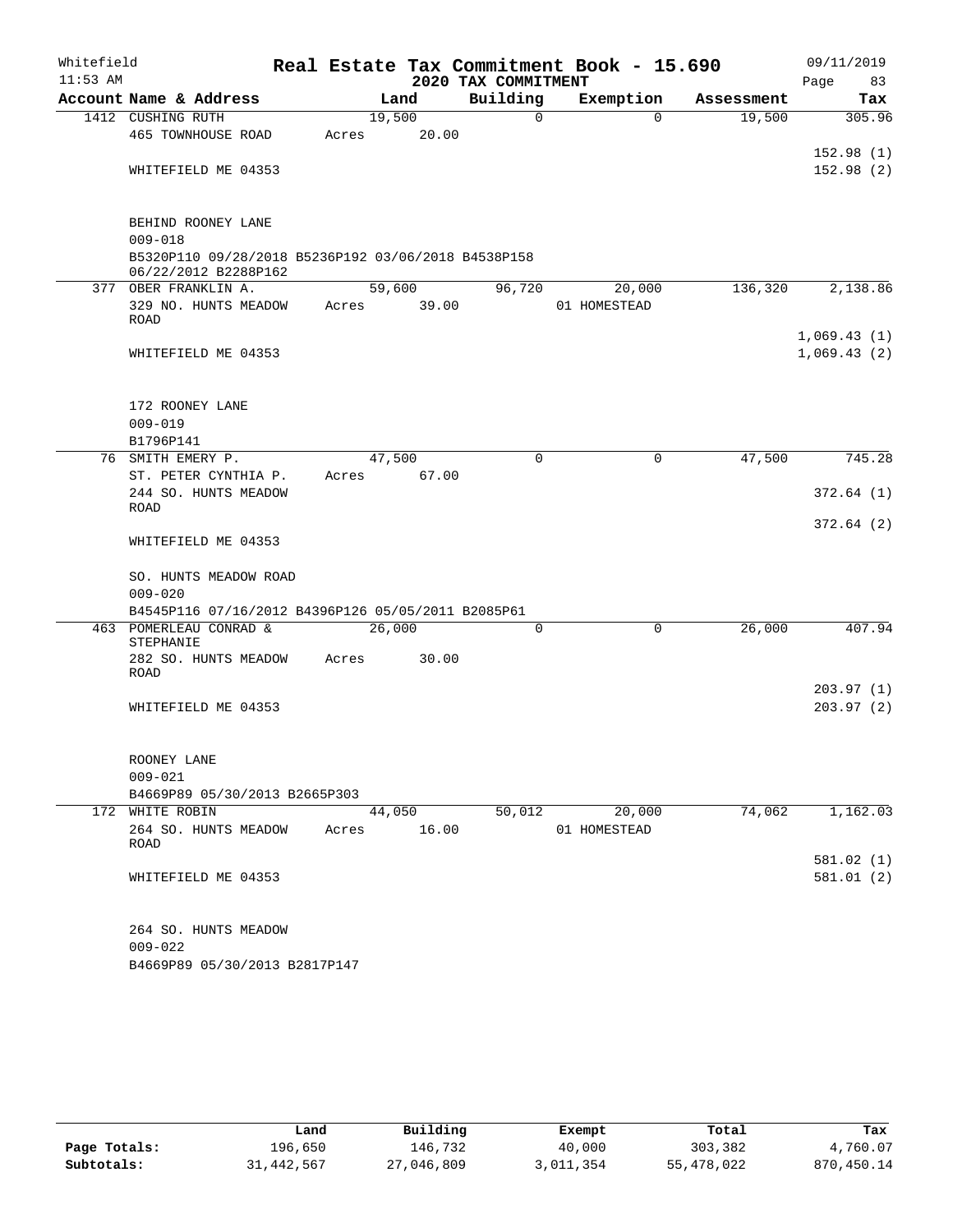| Whitefield<br>$11:53$ AM |                                                                                     |        |                 | 2020 TAX COMMITMENT | Real Estate Tax Commitment Book - 15.690 |            | 09/11/2019<br>Page<br>84      |
|--------------------------|-------------------------------------------------------------------------------------|--------|-----------------|---------------------|------------------------------------------|------------|-------------------------------|
|                          | Account Name & Address                                                              |        | Land            | Building            | Exemption                                | Assessment | Tax                           |
|                          | 1825 SMITH JORDAN N.<br>258 SO. HUNTS MEADOW<br><b>ROAD</b>                         | Acres  | 30,000<br>1.50  | 240, 211            | 20,000<br>01 HOMESTEAD                   | 250, 211   | 3,925.81                      |
|                          | WHITEFIELD ME 04353                                                                 |        |                 |                     |                                          |            | 1,962.91(1)<br>1,962.90(2)    |
|                          | 258 SO. HUNTS MEADOW<br>$009 - 022 - A$<br>B4872P172 04/01/2015 B4030P16 07/17/2008 |        |                 |                     |                                          |            |                               |
|                          | 312 ST.PETER CYNTHIA P. &                                                           | 25,786 |                 | 0                   | 0                                        | 25,786     | 404.58                        |
|                          | SMITH EMERY P.<br>244 SOUTH HUNTS MEADOW Acres                                      |        | 5.67            |                     |                                          |            |                               |
|                          | ROAD                                                                                |        |                 |                     |                                          |            |                               |
|                          | WHITEFIELD ME 04353                                                                 |        |                 |                     |                                          |            | 202.29(1)<br>202.29(2)        |
|                          | SO. HUNTS MEADOW ROAD<br>$009 - 022 - B$                                            |        |                 |                     |                                          |            |                               |
|                          | B4682P73 07/01/2013 B3667P57 04/21/2006<br>7 POMERLEAU CONRAD A.                    | 60,445 |                 | 0                   | 0                                        | 60,445     | 948.38                        |
|                          | STEPHANIE R.<br>282 SO. HUNTS MEADOW                                                | Acres  | 57.39           |                     |                                          |            | 474.19 (1)                    |
|                          | RD.                                                                                 |        |                 |                     |                                          |            | 474.19 (2)                    |
|                          | WHITEFIELD ME 04353                                                                 |        |                 |                     |                                          |            |                               |
|                          | SO. HUNTS MEADOW ROAD<br>$009 - 023$                                                |        |                 |                     |                                          |            |                               |
|                          | B2533P27                                                                            |        |                 |                     |                                          |            |                               |
|                          | 189 POMERLEAU CONRAD &<br>STEPHANIE                                                 | 87,555 |                 | 203,408             | 20,000                                   | 270,963    | 4,251.41                      |
|                          | 282 SO. HUNTS MEADOW<br>ROAD                                                        | Acres  | 91.61           |                     | 01 HOMESTEAD                             |            |                               |
|                          | WHITEFIELD ME 04353                                                                 |        |                 |                     |                                          |            | 2, 125.71(1)<br>2,125.70(2)   |
|                          | 282 SO. HUNTS MEADOW                                                                |        |                 |                     |                                          |            |                               |
|                          | $009 - 023 - A$                                                                     |        |                 |                     |                                          |            |                               |
|                          | B1527P350                                                                           |        |                 |                     |                                          |            |                               |
|                          | 921 DALEY PHYLLIS<br>342 SO. HUNTS MEADOW<br>ROAD                                   | Acres  | 87,250<br>91.00 | 92,488              | 20,000<br>01 HOMESTEAD                   | 159,738    | 2,506.29                      |
|                          | WHITEFIELD ME 04353                                                                 |        |                 |                     |                                          |            | 1, 253.15(1)<br>1, 253.14 (2) |
|                          | 342 SO. HUNTS MEADOW<br>$009 - 024$<br>B1405P305                                    |        |                 |                     |                                          |            |                               |

|              | Land       | Building   | Exempt    | Total      | Tax        |
|--------------|------------|------------|-----------|------------|------------|
| Page Totals: | 291,036    | 536,107    | 60,000    | 767,143    | 12,036.47  |
| Subtotals:   | 31,733,603 | 27,582,916 | 3,071,354 | 56,245,165 | 882,486.61 |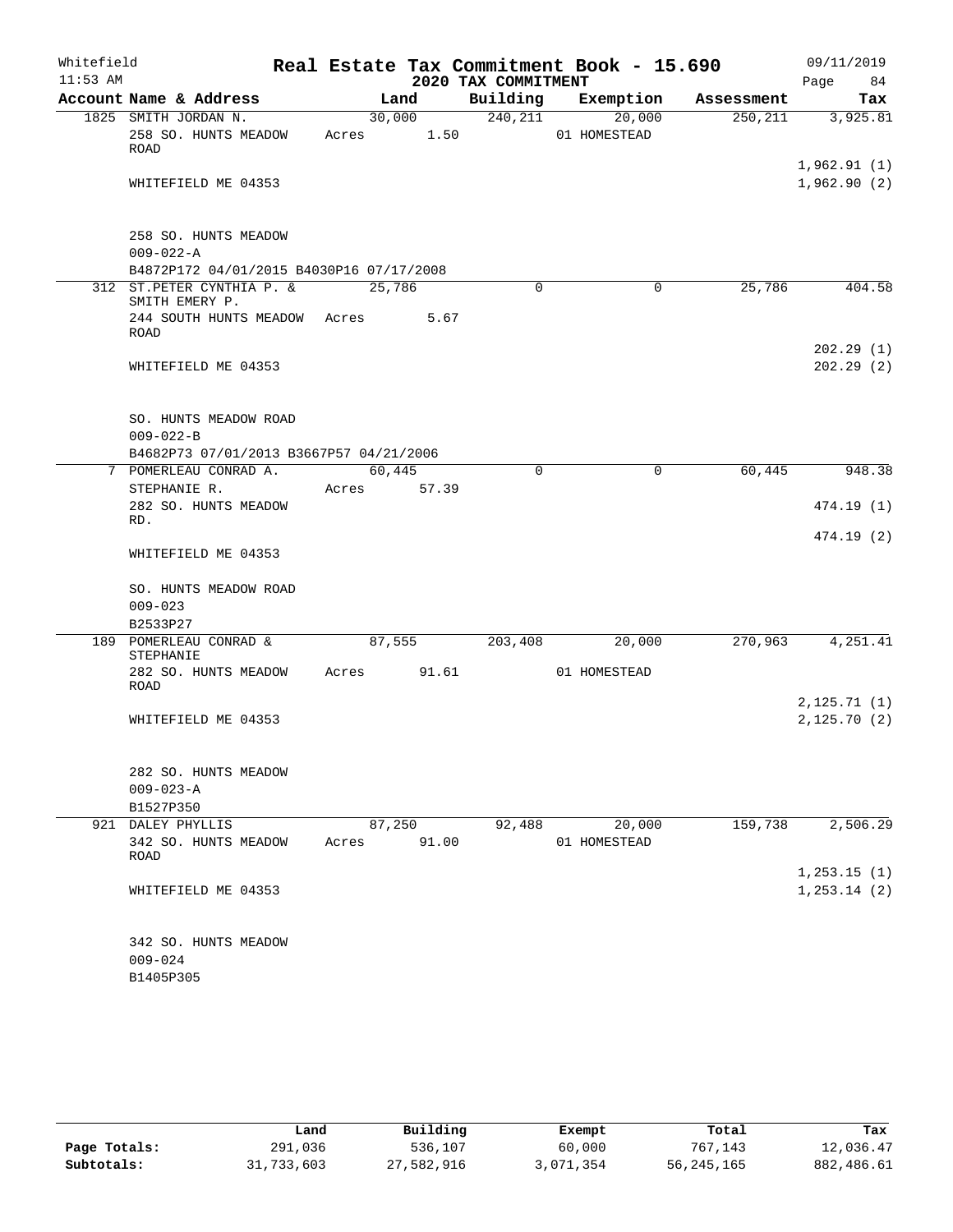| Whitefield                 |                                                                   |                       |                       |                                 | Real Estate Tax Commitment Book - 15.690 |                         | 09/11/2019                 |
|----------------------------|-------------------------------------------------------------------|-----------------------|-----------------------|---------------------------------|------------------------------------------|-------------------------|----------------------------|
| $11:53$ AM                 | Account Name & Address                                            |                       | Land                  | 2020 TAX COMMITMENT<br>Building | Exemption                                | Assessment              | Page<br>85<br>Tax          |
|                            | 541 BRYANT RANDALL B.                                             |                       | 32,250                | 122,560                         | 20,000                                   | 134,810                 | 2,115.17                   |
|                            | 354 SO. HUNTS MEADOW<br>ROAD                                      | Acres                 | 3.00                  |                                 | 01 HOMESTEAD                             |                         |                            |
|                            | WHITEFIELD ME 04353                                               |                       |                       |                                 |                                          |                         | 1,057.59(1)<br>1,057.58(2) |
|                            | 354 SO. HUNTS MEADOW<br>$009 - 025$                               |                       |                       |                                 |                                          |                         |                            |
|                            | B5068P185 10/19/2016 B4729P176 11/04/2013 B4068P241<br>10/30/2008 |                       |                       |                                 |                                          |                         |                            |
|                            | 798 TORSEY STEPHEN V. &<br>HOLLY R.                               |                       | 25,903                | $\mathbf 0$                     | $\mathbf 0$                              | 25,903                  | 406.42                     |
|                            | 651 TOWNHOUSE ROAD                                                | Acres                 | 29.85                 |                                 |                                          |                         | 203.21(1)                  |
|                            | WHITEFIELD ME 04353                                               |                       |                       |                                 |                                          |                         | 203.21(2)                  |
|                            | BACK OF TOWNHOUSE ROAD<br>$009 - 026$                             |                       |                       |                                 |                                          |                         |                            |
|                            | B4277P134 05/14/2010 B746P83                                      |                       |                       |                                 |                                          |                         |                            |
|                            | 1372 TIBBETTS BARRY J. &<br>ELAINE                                |                       | 1,500                 | $\Omega$                        | $\mathbf 0$                              | 1,500                   | 23.54                      |
|                            | 61 TOWNHOUSE ROAD                                                 | Acres                 | 1.00                  |                                 |                                          |                         | 11.77(1)                   |
|                            | WHITEFIELD ME 04353                                               |                       |                       |                                 |                                          |                         | 11.77(2)                   |
|                            | WEST OF CMP CORR<br>$009 - 027$                                   |                       |                       |                                 |                                          |                         |                            |
|                            | B4658P268 05/07/2013 B1421P295 09/11/1987                         |                       |                       |                                 |                                          |                         |                            |
| 1037                       | TORSEY STEPHEN V. &<br>HOLLY R.                                   |                       | 29,237                | $\mathbf 0$                     | $\Omega$                                 | 29,237                  | 458.73                     |
|                            | 651 TOWNHOUSE ROAD                                                | Acres                 | 34.98                 |                                 |                                          |                         | 229.37(1)                  |
|                            | WHITEFIELD ME 04353                                               |                       |                       |                                 |                                          |                         | 229.36(2)                  |
|                            | BACK OF TOWNHOUSE ROAD<br>$009 - 028$                             |                       |                       |                                 |                                          |                         |                            |
|                            | B2513P117                                                         |                       |                       |                                 |                                          |                         |                            |
|                            | 6 KELCH BYRON & KATHLEEN                                          |                       | 26,000                | $\mathbf 0$                     | 0                                        | 26,000                  | 407.94                     |
|                            | 493 WEST RIVER ROAD                                               | Acres                 | 30.00                 |                                 |                                          |                         | 203.97(1)                  |
|                            | PALATKA FL 32177                                                  |                       |                       |                                 |                                          |                         | 203.97(2)                  |
|                            | SOUTH HUNTS MEADOW ROAD<br>$009 - 029$                            |                       |                       |                                 |                                          |                         |                            |
|                            | B1729P195                                                         |                       |                       |                                 |                                          |                         |                            |
|                            | 1521 BENNE THOMAS & PAULA<br>587 TOWNHOUSE ROAD                   | Acres                 | 24,700<br>28.00       | $\mathbf 0$                     | 0                                        | 24,700                  | 387.54                     |
|                            | WHITEFIELD ME 04353                                               |                       |                       |                                 |                                          |                         | 193.77 (1)<br>193.77(2)    |
|                            | TOWNHOUSE ROAD<br>$009 - 030$                                     |                       |                       |                                 |                                          |                         |                            |
|                            | B4347P146 12/01/2010                                              |                       |                       |                                 |                                          |                         |                            |
|                            |                                                                   | Land                  | Building              |                                 | Exempt                                   | Total                   | Tax                        |
| Page Totals:<br>Subtotals: |                                                                   | 139,590<br>31,873,193 | 122,560<br>27,705,476 |                                 | 20,000<br>3,091,354                      | 242,150<br>56, 487, 315 | 3,799.34<br>886,285.95     |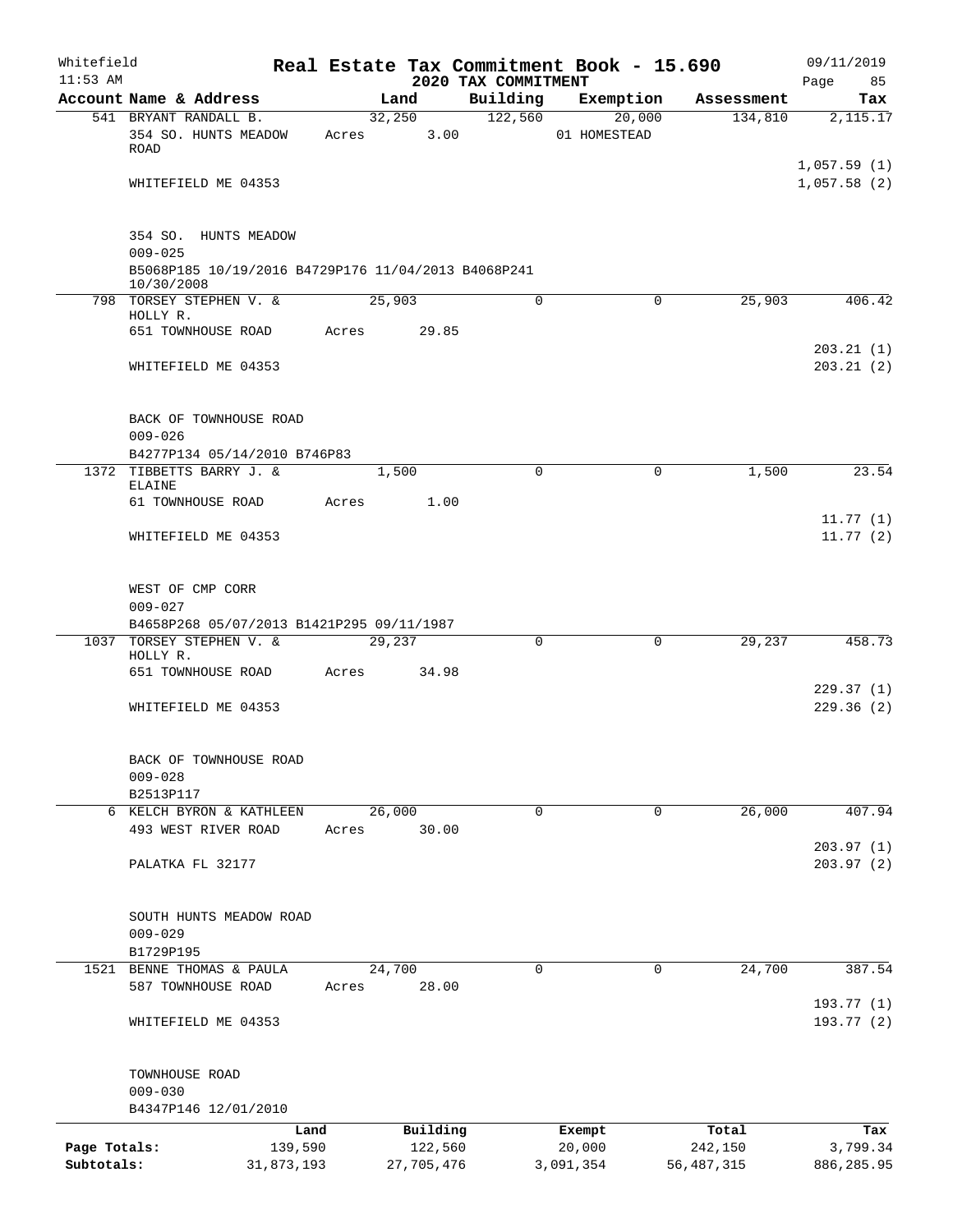| Whitefield<br>$11:53$ AM |                                                                  |       |          |                                 | Real Estate Tax Commitment Book - 15.690 |            | 09/11/2019             |
|--------------------------|------------------------------------------------------------------|-------|----------|---------------------------------|------------------------------------------|------------|------------------------|
|                          | Account Name & Address                                           |       | Land     | 2020 TAX COMMITMENT<br>Building | Exemption                                | Assessment | 86<br>Page<br>Tax      |
|                          | 295 PAGURKO JOHN J. III                                          |       | 23,400   | 0                               | $\mathbf 0$                              | 23,400     | 367.15                 |
|                          | 571 TOWNHOUSE ROAD                                               | Acres | 26.00    |                                 |                                          |            |                        |
|                          |                                                                  |       |          |                                 |                                          |            | 183.58(1)              |
|                          | WHITEFIELD ME 04353                                              |       |          |                                 |                                          |            | 183.57(2)              |
|                          |                                                                  |       |          |                                 |                                          |            |                        |
|                          | TOWNHOUSE ROAD                                                   |       |          |                                 |                                          |            |                        |
|                          | $009 - 031$<br>B3113P268                                         |       |          |                                 |                                          |            |                        |
|                          | 1623 BINNS DENNIS R. & JANET                                     |       | 13,740   | $\Omega$                        | 0                                        | 13,740     | 215.58                 |
|                          | 509 TOWNHOUSE ROAD                                               | Acres | 12.80    |                                 |                                          |            |                        |
|                          | WHITEFIELD ME 04353                                              |       |          |                                 |                                          |            | 107.79(1)<br>107.79(2) |
|                          |                                                                  |       |          |                                 |                                          |            |                        |
|                          | TOWNHOUSE ROAD, BACK<br>$009 - 032$                              |       |          |                                 |                                          |            |                        |
|                          | B2484P233                                                        |       |          |                                 |                                          |            |                        |
|                          | 1551 PATTON STEPHEN B.                                           |       | 25,890   | 0                               | 0                                        | 25,890     | 406.21                 |
|                          | HANNERS LISE A.                                                  | Acres | 5.80     |                                 |                                          |            |                        |
|                          | 121 ROONEY ROAD                                                  |       |          |                                 |                                          |            | 203.11(1)              |
|                          | WHITEFIELD ME 04353                                              |       |          |                                 |                                          |            | 203.10(2)              |
|                          | ROONEY LANE                                                      |       |          |                                 |                                          |            |                        |
|                          | $009 - 033$<br>B4843P298 12/04/2014 B2497P302                    |       |          |                                 |                                          |            |                        |
|                          | 1429 HATCH JAMES B.                                              |       | 1,575    | $\Omega$                        | $\mathbf 0$                              | 1,575      | 24.71                  |
|                          | * JENNINGS PATRICIA B.                                           | Acres | 1.05     |                                 |                                          |            |                        |
|                          | 248 LOWER ROUND POND<br>ROAD                                     |       |          |                                 |                                          |            | 12.36(1)               |
|                          | BRISTOL ME 04539 3214                                            |       |          |                                 |                                          |            | 12.35(2)               |
|                          | ROONEY LANE                                                      |       |          |                                 |                                          |            |                        |
|                          | $009 - 034$                                                      |       |          |                                 |                                          |            |                        |
| 1777                     | B2497P302                                                        |       |          |                                 | $\mathbf{0}$                             |            |                        |
|                          | SULLIVAN JEFFREY M. &<br>ANGELA L.                               |       | 31,200   | 190,555                         |                                          | 221,755    | 3,479.34               |
|                          | 91 ROONEY LANE                                                   | Acres | 2.30     |                                 |                                          |            | 1,739.67(1)            |
|                          | WHITEFIELD ME 04353                                              |       |          |                                 |                                          |            | 1,739.67(2)            |
|                          | 91 ROONEY LANE                                                   |       |          |                                 |                                          |            |                        |
|                          | $009 - 035 - A$                                                  |       |          |                                 |                                          |            |                        |
|                          | B4634P1 02/27/2013 B3790P72 12/21/2006                           |       |          |                                 |                                          |            |                        |
|                          | 1779 SULLIVAN JEFFREY M.                                         |       | 21,050   | $\mathbf 0$                     | $\mathbf 0$                              | 21,050     | 330.27                 |
|                          | 91 ROONEY LANE                                                   | Acres | 2.20     |                                 |                                          |            | 165.14(1)              |
|                          | WHITEFIELD ME 04353                                              |       |          |                                 |                                          |            | 165.13(2)              |
|                          | ROONEY LANE                                                      |       |          |                                 |                                          |            |                        |
|                          | $009 - 035 - B$                                                  |       |          |                                 |                                          |            |                        |
|                          | B4792P269 06/25/2014 B4490P197 02/09/2012 B3895P37<br>05/31/2007 |       |          |                                 |                                          |            |                        |
|                          |                                                                  |       |          |                                 |                                          |            |                        |
|                          | Land                                                             |       | Building |                                 | Exempt                                   | Total      | Tax                    |
| Page Totals:             | 116,855                                                          |       | 190,555  |                                 | 0                                        | 307,410    | 4,823.26               |

**Subtotals:** 31,990,048 27,896,031 3,091,354 56,794,725 891,109.21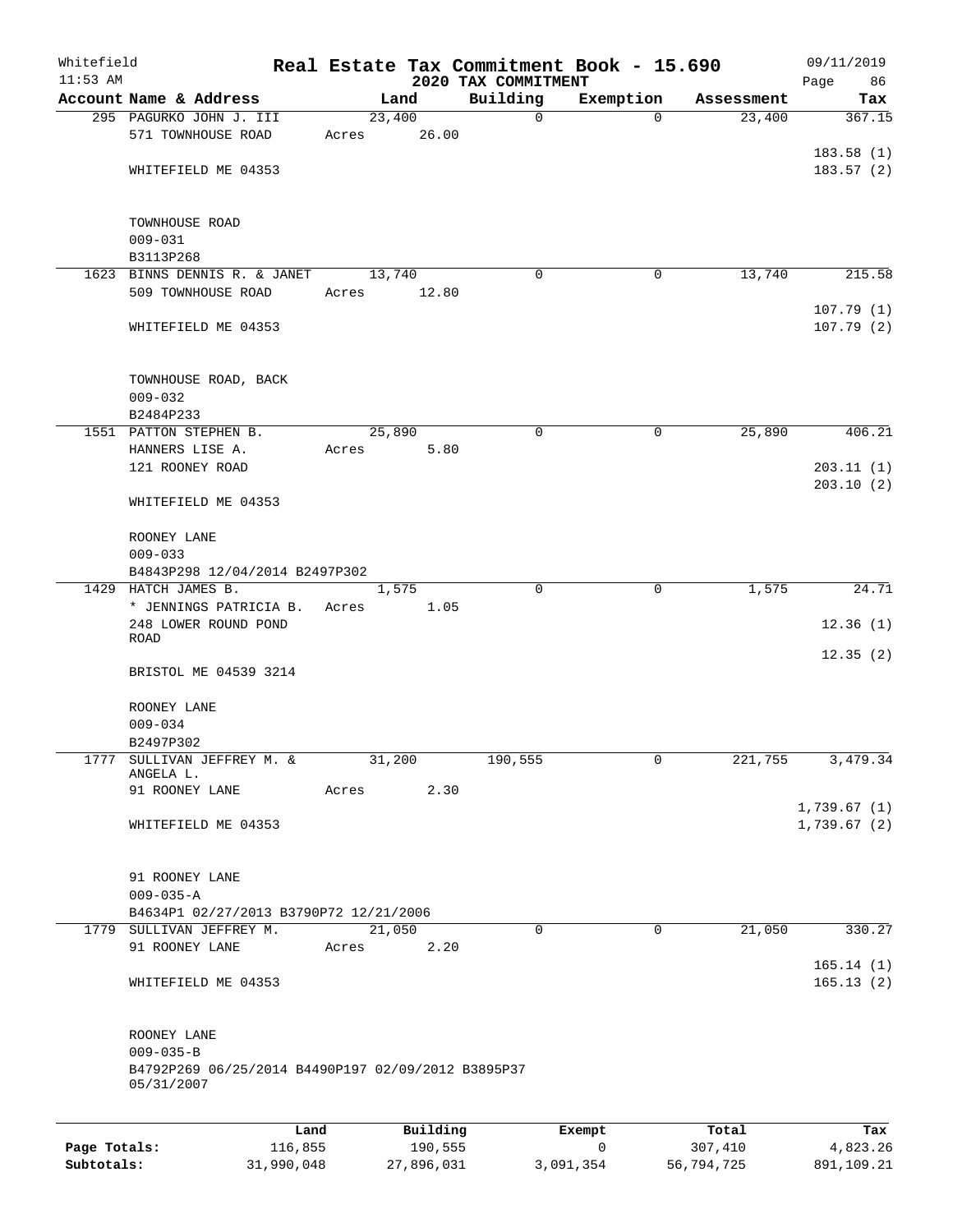| Whitefield<br>$11:53$ AM |                                                  |        |        | 2020 TAX COMMITMENT | Real Estate Tax Commitment Book - 15.690 |            | 09/11/2019<br>Page<br>87 |
|--------------------------|--------------------------------------------------|--------|--------|---------------------|------------------------------------------|------------|--------------------------|
|                          | Account Name & Address                           |        | Land   | Building            | Exemption                                | Assessment | Tax                      |
|                          | 284 KELCH BYRON & KATHLEEN                       | 43,090 |        | 25,029              | $\Omega$                                 | 68,119     | 1,068.79                 |
|                          | 493 WEST RIVER ROAD                              | Acres  | 14.80  |                     |                                          |            |                          |
|                          |                                                  |        |        |                     |                                          |            | 534.40(1)                |
|                          | PALATKA FL 32177                                 |        |        |                     |                                          |            | 534.39(2)                |
|                          |                                                  |        |        |                     |                                          |            |                          |
|                          |                                                  |        |        |                     |                                          |            |                          |
|                          | 611 TOWNHOUSE ROAD<br>$010 - 001$                |        |        |                     |                                          |            |                          |
|                          | B1729P195                                        |        |        |                     |                                          |            |                          |
|                          | 1648 BENNE THOMAS & PAULA                        | 45,330 |        | 59,059              | 20,000                                   | 84,389     | 1,324.06                 |
|                          | 587 TOWNHOUSE ROAD                               | Acres  | 17.60  |                     | 01 HOMESTEAD                             |            |                          |
|                          |                                                  |        |        |                     |                                          |            | 662.03(1)                |
|                          | WHITEFIELD ME 04353                              |        |        |                     |                                          |            | 662.03(2)                |
|                          |                                                  |        |        |                     |                                          |            |                          |
|                          |                                                  |        |        |                     |                                          |            |                          |
|                          | 587 TOWNHOUSE ROAD                               |        |        |                     |                                          |            |                          |
|                          | $010 - 002$                                      |        |        |                     |                                          |            |                          |
|                          | B4347P146 12/01/2010<br>1529 PAGURKO JOHN J. III |        | 52,450 | 10,170              | 0                                        | 62,620     | 982.51                   |
|                          | 571 TOWNHOUSE ROAD                               | Acres  | 28.00  |                     |                                          |            |                          |
|                          |                                                  |        |        |                     |                                          |            | 491.26 (1)               |
|                          | WHITEFIELD ME 04353                              |        |        |                     |                                          |            | 491.25(2)                |
|                          |                                                  |        |        |                     |                                          |            |                          |
|                          |                                                  |        |        |                     |                                          |            |                          |
|                          | 571 TOWNHOUSE ROAD                               |        |        |                     |                                          |            |                          |
|                          | $010 - 003$                                      |        |        |                     |                                          |            |                          |
|                          | B3113P268                                        |        |        |                     |                                          |            |                          |
|                          | 68 BURTON, ANDREW                                | 30,840 |        | 91,469              | 0                                        | 122,309    | 1,919.03                 |
|                          | BURTON, KIERSTEN                                 | Acres  | 2.06   |                     |                                          |            |                          |
|                          | 42 EAST RIVER ROAD                               |        |        |                     |                                          |            | 959.52(1)                |
|                          | WHITEFIELD ME 04353                              |        |        |                     |                                          |            | 959.51 (2)               |
|                          |                                                  |        |        |                     |                                          |            |                          |
|                          | 553 TOWNHOUSE ROAD                               |        |        |                     |                                          |            |                          |
|                          | $010 - 003 - A$                                  |        |        |                     |                                          |            |                          |
|                          | B5181P229 09/15/2017                             |        |        |                     |                                          |            |                          |
|                          | 774 CHASE RICHARD R. &                           | 30,000 |        | 5,644               | 0                                        | 35,644     | 559.25                   |
|                          | MAUREEN                                          |        |        |                     |                                          |            |                          |
|                          | 175 WISCASSET ROAD                               | Acres  | 1.30   |                     |                                          |            |                          |
|                          | WHITEFIELD ME 04353                              |        |        |                     |                                          |            | 279.63(1)<br>279.62(2)   |
|                          |                                                  |        |        |                     |                                          |            |                          |
|                          |                                                  |        |        |                     |                                          |            |                          |
|                          | 543 TOWNHOUSE ROAD                               |        |        |                     |                                          |            |                          |
|                          | $010 - 004$                                      |        |        |                     |                                          |            |                          |
|                          | B4295P318 07/15/2010                             |        |        |                     |                                          |            |                          |
|                          | 413 BINNS DENNIS & JANET                         | 79,750 |        | 184,914             | 20,000                                   | 244,664    | 3,838.78                 |
|                          | 509 TOWNHOUSE ROAD                               | Acres  | 70.00  |                     | 01 HOMESTEAD                             |            |                          |
|                          |                                                  |        |        |                     |                                          |            | 1,919.39(1)              |
|                          | WHITEFIELD ME 04353                              |        |        |                     |                                          |            | 1,919.39(2)              |
|                          |                                                  |        |        |                     |                                          |            |                          |
|                          |                                                  |        |        |                     |                                          |            |                          |
|                          | 509 TOWNHOUSE ROAD                               |        |        |                     |                                          |            |                          |
|                          | $010 - 005$                                      |        |        |                     |                                          |            |                          |
|                          | B748P103                                         |        |        |                     |                                          |            |                          |
|                          |                                                  |        |        |                     |                                          |            |                          |
|                          |                                                  |        |        |                     |                                          |            |                          |

|              | Land         | Building   | Exempt    | Total      | Tax        |
|--------------|--------------|------------|-----------|------------|------------|
| Page Totals: | 281,460      | 376,285    | 40,000    | 617,745    | 9,692.42   |
| Subtotals:   | 32, 271, 508 | 28,272,316 | 3,131,354 | 57,412,470 | 900,801.63 |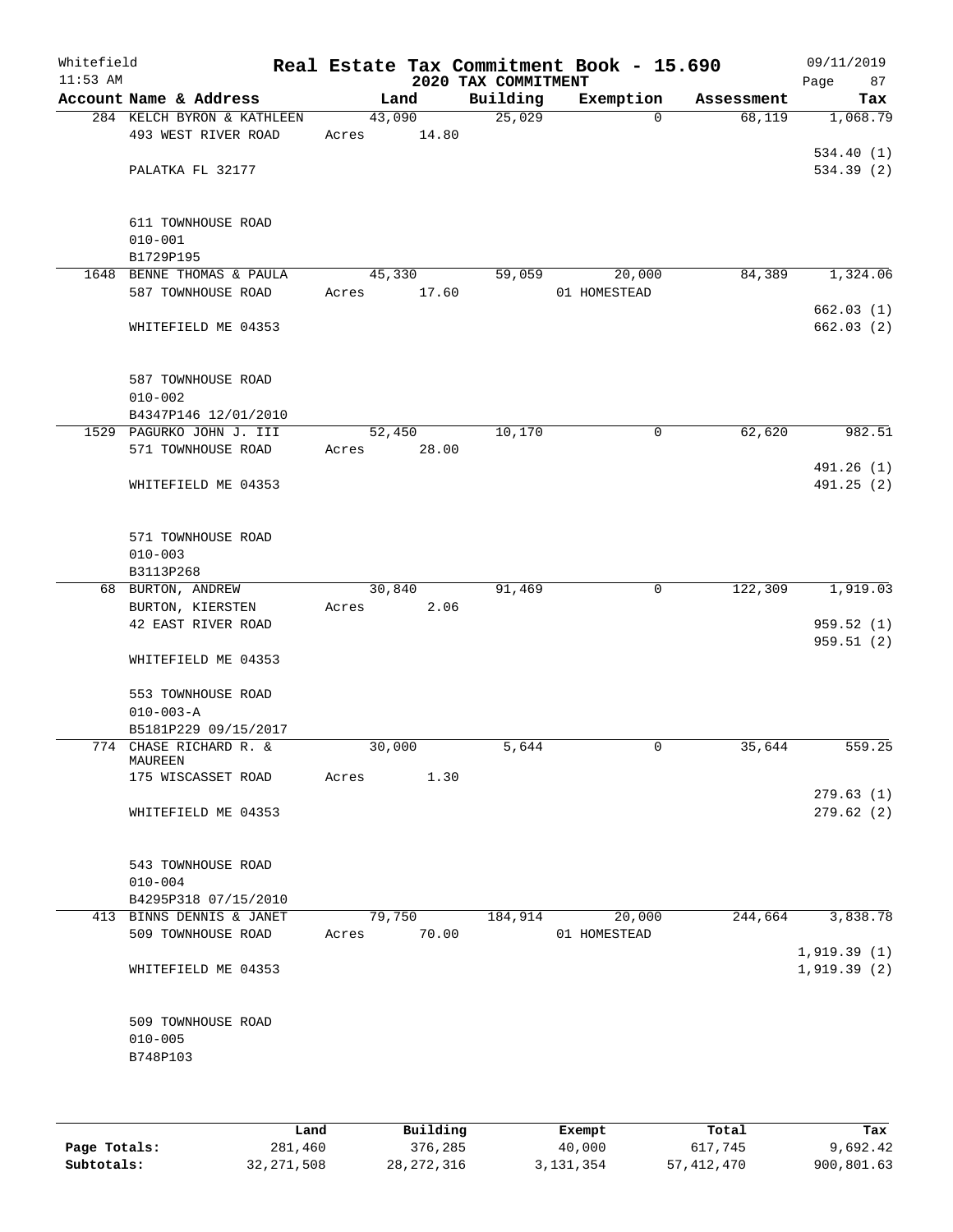| Account Name & Address<br>619 WILSON KENNETH &    |                                                                                                                                                                                                                | Land    | 2020 TAX COMMITMENT                                                                                      | Building Exemption Assessment                                           |                                                        | Page 88                               |
|---------------------------------------------------|----------------------------------------------------------------------------------------------------------------------------------------------------------------------------------------------------------------|---------|----------------------------------------------------------------------------------------------------------|-------------------------------------------------------------------------|--------------------------------------------------------|---------------------------------------|
|                                                   |                                                                                                                                                                                                                |         |                                                                                                          |                                                                         |                                                        | Tax                                   |
|                                                   |                                                                                                                                                                                                                | 30, 105 | $\overline{157,507}$                                                                                     | 20,000                                                                  | 167,612                                                | 2,629.83                              |
| ROXANNE<br>499 TOWNHOUSE ROAD                     |                                                                                                                                                                                                                |         |                                                                                                          | 01 HOMESTEAD                                                            |                                                        |                                       |
| WHITEFIELD ME 04353                               |                                                                                                                                                                                                                |         |                                                                                                          |                                                                         |                                                        | 1,314.92(1)<br>1,314.91(2)            |
| 499 TOWNHOUSE ROAD<br>$010 - 006$<br>B925P27      |                                                                                                                                                                                                                |         |                                                                                                          |                                                                         |                                                        |                                       |
| 1199 COCO ANTHONY & SABRINA                       |                                                                                                                                                                                                                |         | 4,768                                                                                                    | $\overline{0}$                                                          | 34,768                                                 | 545.51                                |
| 487 TOWNHOUSE ROAD                                |                                                                                                                                                                                                                |         |                                                                                                          |                                                                         |                                                        |                                       |
| WHITEFIELD ME 04353                               |                                                                                                                                                                                                                |         |                                                                                                          |                                                                         |                                                        | 272.76(1)<br>272.75(2)                |
| 493 TOWNHOUSE ROAD<br>$010 - 007$                 |                                                                                                                                                                                                                |         |                                                                                                          |                                                                         |                                                        |                                       |
|                                                   |                                                                                                                                                                                                                |         |                                                                                                          |                                                                         |                                                        |                                       |
|                                                   |                                                                                                                                                                                                                |         |                                                                                                          |                                                                         |                                                        | 829.53                                |
| 499 TOWNHOUSE ROAD                                |                                                                                                                                                                                                                |         |                                                                                                          |                                                                         |                                                        |                                       |
|                                                   |                                                                                                                                                                                                                |         |                                                                                                          |                                                                         |                                                        | 414.77 (1)                            |
| WHITEFIELD ME 04353                               |                                                                                                                                                                                                                |         |                                                                                                          |                                                                         |                                                        | 414.76 (2)                            |
| TOWNHOUSE ROAD<br>$010 - 008$                     |                                                                                                                                                                                                                |         |                                                                                                          |                                                                         |                                                        |                                       |
|                                                   |                                                                                                                                                                                                                |         |                                                                                                          |                                                                         |                                                        | 883.85                                |
| 465 TOWNHOUSE ROAD                                |                                                                                                                                                                                                                |         |                                                                                                          |                                                                         |                                                        | 441.93 (1)                            |
| WHITEFIELD ME 04353                               |                                                                                                                                                                                                                |         |                                                                                                          |                                                                         |                                                        | 441.92 (2)                            |
| 465 TOWNHOUSE ROAD<br>$010 - 008 - A$             |                                                                                                                                                                                                                |         |                                                                                                          |                                                                         |                                                        |                                       |
|                                                   |                                                                                                                                                                                                                |         |                                                                                                          |                                                                         |                                                        | 310.85                                |
|                                                   |                                                                                                                                                                                                                |         |                                                                                                          |                                                                         |                                                        |                                       |
| PERRY OH 44081                                    |                                                                                                                                                                                                                |         |                                                                                                          |                                                                         |                                                        | 155.43(1)<br>155.42(2)                |
| 477 TOWNHOUSE ROAD                                |                                                                                                                                                                                                                |         |                                                                                                          |                                                                         |                                                        |                                       |
|                                                   |                                                                                                                                                                                                                |         |                                                                                                          |                                                                         |                                                        |                                       |
| 487 TOWNHOUSE ROAD                                | Acres                                                                                                                                                                                                          | 2.00    |                                                                                                          |                                                                         |                                                        | 2,952.95                              |
| WHITEFIELD ME 04353                               |                                                                                                                                                                                                                |         |                                                                                                          |                                                                         |                                                        | 1,476.48(1)<br>1,476.47(2)            |
| 487 TOWNHOUSE ROAD<br>$010 - 008 - B$<br>B1844P89 |                                                                                                                                                                                                                |         |                                                                                                          |                                                                         |                                                        |                                       |
|                                                   | B3768P161 11/08/2006<br>878 WILSON ROXANNE R. &<br>KENNETH R.<br>B3966P39 02/15/2008<br>51 CUSHING RUTH ELLEN<br>1659 ARW PROPERTIES<br>4955 DAVIS ROAD<br>$010 - 008 - A - ON$<br>1294 COCO ANTHONY & SABRINA |         | 30,000<br>Acres 1.00<br>52,870<br>Acres 44.03<br>B5236P193 03/06/2018 B1548P22 04/22/1989<br>0<br>30,750 | Acres 1.57<br>$\mathbf 0$<br>33, 315<br>Acres 3.71<br>19,812<br>157,456 | $\mathbf 0$<br>43,017 20,000<br>01 HOMESTEAD<br>0<br>0 | 52,870<br>56,332<br>19,812<br>188,206 |

|              | Land       | Building   | Exempt    | Total      | Tax        |
|--------------|------------|------------|-----------|------------|------------|
| Page Totals: | 177,040    | 382,560    | 40,000    | 519,600    | 8,152.52   |
| Subtotals:   | 32,448,548 | 28,654,876 | 3,171,354 | 57,932,070 | 908,954.15 |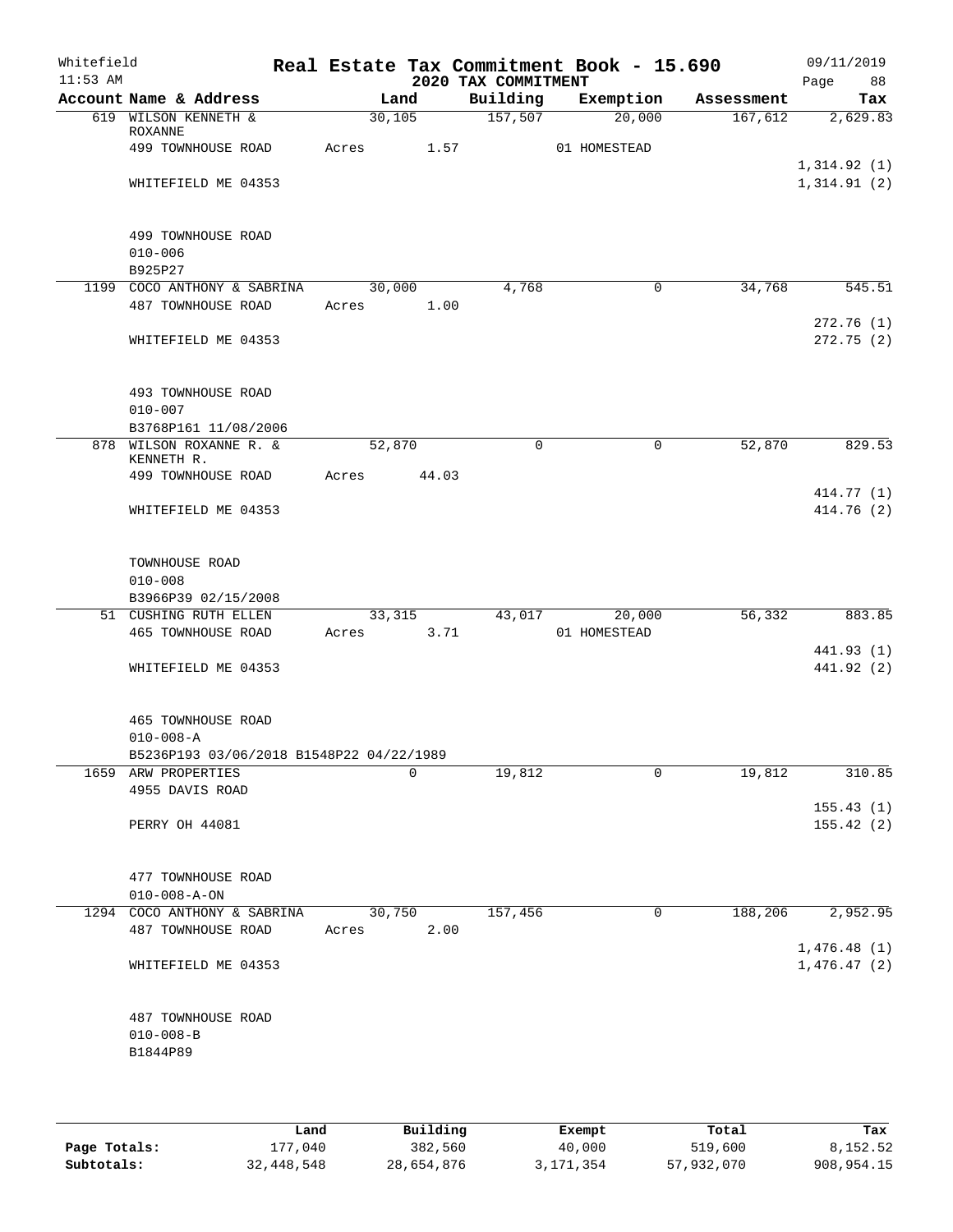| Whitefield<br>$11:53$ AM |                                                               |            |       |        |              |                                 | Real Estate Tax Commitment Book - 15.690 |            | 09/11/2019                 |
|--------------------------|---------------------------------------------------------------|------------|-------|--------|--------------|---------------------------------|------------------------------------------|------------|----------------------------|
|                          | Account Name & Address                                        |            |       | Land   |              | 2020 TAX COMMITMENT<br>Building | Exemption                                | Assessment | Page<br>89<br>Tax          |
|                          | 206 BINNS DENNIS R. & JANET                                   |            |       | 20,450 |              | 997                             | $\Omega$                                 | 21,447     | 336.50                     |
|                          | 509 TOWNHOUSE ROAD                                            |            | Acres |        | 1.80         |                                 |                                          |            |                            |
|                          |                                                               |            |       |        |              |                                 |                                          |            | 168.25(1)                  |
|                          | WHITEFIELD ME 04353                                           |            |       |        |              |                                 |                                          |            | 168.25(2)                  |
|                          |                                                               |            |       |        |              |                                 |                                          |            |                            |
|                          |                                                               |            |       |        |              |                                 |                                          |            |                            |
|                          | TOWNHOUSE ROAD<br>$010 - 008 - C$                             |            |       |        |              |                                 |                                          |            |                            |
|                          | B2484P233                                                     |            |       |        |              |                                 |                                          |            |                            |
| 1803                     | WILSON ANDREW R. &                                            |            |       | 37,706 |              | 195,166                         | 0                                        | 232,872    | 3,653.76                   |
|                          | JULIE A.                                                      |            |       |        |              |                                 |                                          |            |                            |
|                          | 485 TOWN HOUSE ROAD                                           |            | Acres |        | 8.07         |                                 |                                          |            |                            |
|                          | PERRY OH 44081 9406                                           |            |       |        |              |                                 |                                          |            | 1,826.88(1)<br>1,826.88(2) |
|                          |                                                               |            |       |        |              |                                 |                                          |            |                            |
|                          |                                                               |            |       |        |              |                                 |                                          |            |                            |
|                          | 485 TOWNHOUSE ROAD                                            |            |       |        |              |                                 |                                          |            |                            |
|                          | $010 - 008 - D$                                               |            |       |        |              |                                 |                                          |            |                            |
|                          | B3955P83 01/11/2008                                           |            |       |        |              |                                 |                                          |            |                            |
|                          | 1804 THOMPSON SILAS J. &                                      |            |       | 35,410 |              | 68,507                          | 20,000                                   | 83,917     | 1,316.66                   |
|                          | JENNIFER R.<br>481 TOWNHOUSE ROAD                             |            | Acres |        | 5.20         |                                 | 01 HOMESTEAD                             |            |                            |
|                          |                                                               |            |       |        |              |                                 |                                          |            | 658.33(1)                  |
|                          | WHITEFIELD ME 04353                                           |            |       |        |              |                                 |                                          |            | 658.33(2)                  |
|                          |                                                               |            |       |        |              |                                 |                                          |            |                            |
|                          |                                                               |            |       |        |              |                                 |                                          |            |                            |
|                          | 481 TOWNHOUSE ROAD                                            |            |       |        |              |                                 |                                          |            |                            |
|                          | $010 - 008 - E$                                               |            |       |        |              |                                 |                                          |            |                            |
|                          | B4312P206 09/03/2010 B3955P85 01/11/2008<br>1303 CUSHING RUTH |            |       | 44,500 |              | $\Omega$                        | 0                                        | 44,500     | 698.21                     |
|                          | 465 TOWNHOUSE ROAD                                            |            | Acres |        | 30.00        |                                 |                                          |            |                            |
|                          |                                                               |            |       |        |              |                                 |                                          |            | 349.11(1)                  |
|                          | WHITEFIELD ME 04353                                           |            |       |        |              |                                 |                                          |            | 349.10(2)                  |
|                          |                                                               |            |       |        |              |                                 |                                          |            |                            |
|                          |                                                               |            |       |        |              |                                 |                                          |            |                            |
|                          | 535 TOWNHOUSE ROAD                                            |            |       |        |              |                                 |                                          |            |                            |
|                          | $010 - 008 - G$<br>B5320P110 09/28/2018 B2288P162 11/14/1997  |            |       |        |              |                                 |                                          |            |                            |
| 1525                     | SZELOG THOMAS M. & LEE                                        |            |       | 75,235 |              | 115,844                         | 0                                        | 191,079    | 2,998.03                   |
|                          | ANN                                                           |            |       |        |              |                                 |                                          |            |                            |
|                          | P.O. BOX 36                                                   |            | Acres |        | 66.97        |                                 |                                          |            |                            |
|                          | WHITEFIELD ME 04353                                           |            |       |        |              |                                 |                                          |            | 1,499.02(1)<br>1,499.01(2) |
|                          |                                                               |            |       |        |              |                                 |                                          |            |                            |
|                          |                                                               |            |       |        |              |                                 |                                          |            |                            |
|                          | 453 TOWNHOUSE ROAD                                            |            |       |        |              |                                 |                                          |            |                            |
|                          | $010 - 009$                                                   |            |       |        |              |                                 |                                          |            |                            |
|                          | B2156P135                                                     |            |       |        |              |                                 |                                          |            |                            |
|                          | 671 GLEASON, TUCKER J                                         |            |       | 31,875 |              | 82,950                          | 0                                        | 114,825    | 1,801.60                   |
|                          | GLEASON, KELLY J                                              |            | Acres |        | 2.75         |                                 |                                          |            |                            |
|                          | 431 TOWNHOUSE ROAD                                            |            |       |        |              |                                 |                                          |            | 900.80(1)<br>900.80(2)     |
|                          | WHITEFIELD ME 04353                                           |            |       |        |              |                                 |                                          |            |                            |
|                          | 3409                                                          |            |       |        |              |                                 |                                          |            |                            |
|                          |                                                               |            |       |        |              |                                 |                                          |            |                            |
|                          | 431 TOWNHOUSE ROAD                                            |            |       |        |              |                                 |                                          |            |                            |
|                          | $010 - 009 - A$<br>B5169P071 08/15/2017                       |            |       |        |              |                                 |                                          |            |                            |
|                          |                                                               |            |       |        |              |                                 |                                          |            |                            |
|                          |                                                               | Land       |       |        | Building     |                                 | Exempt                                   | Total      | Tax                        |
| Page Totals:             |                                                               | 245,176    |       |        | 463,464      |                                 | 20,000                                   | 688,640    | 10,804.76                  |
| Subtotals:               |                                                               | 32,693,724 |       |        | 29, 118, 340 |                                 | 3, 191, 354                              | 58,620,710 | 919,758.91                 |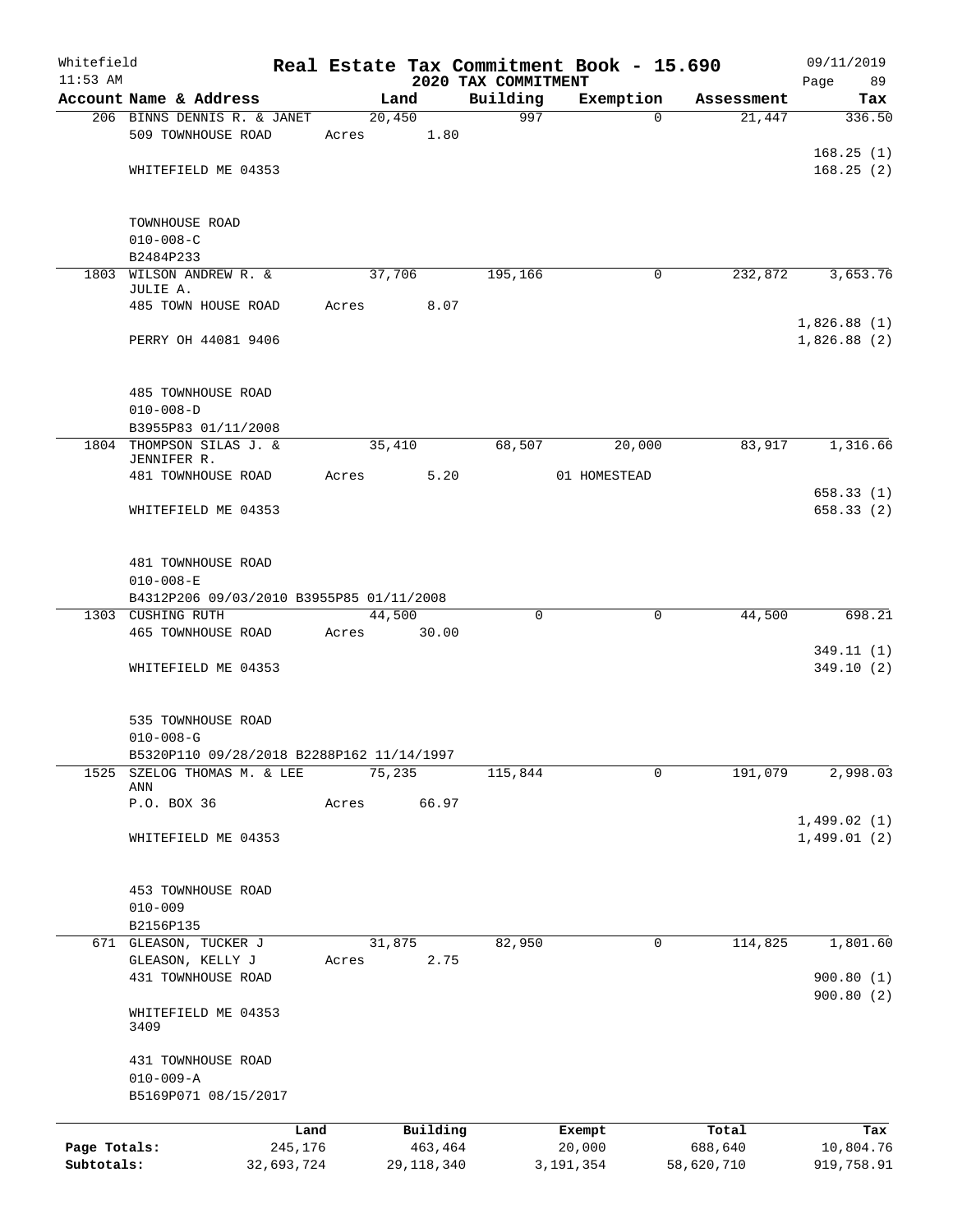| Whitefield |                                                                   |  |       |                 |                     | Real Estate Tax Commitment Book - 15.690 |            | 09/11/2019             |  |
|------------|-------------------------------------------------------------------|--|-------|-----------------|---------------------|------------------------------------------|------------|------------------------|--|
| $11:53$ AM |                                                                   |  |       |                 | 2020 TAX COMMITMENT |                                          |            | 90<br>Page             |  |
|            | Account Name & Address                                            |  |       | Land            | Building            | Exemption                                | Assessment | Tax                    |  |
|            | 12 21ST MORTGAGE<br>CORPORATION<br>C/O ELEANOR L.                 |  | Acres | 53,100<br>29.00 | 76,988              | $\Omega$                                 | 130,088    | 2,041.08               |  |
|            | <b>DOMINGUEZ</b>                                                  |  |       |                 |                     |                                          |            |                        |  |
|            | PO BOX 2412                                                       |  |       |                 |                     |                                          |            | 1,020.54(1)            |  |
|            | SOUTH PORTLAND ME 04116                                           |  |       |                 |                     |                                          |            | 1,020.54(2)            |  |
|            | 411 TOWNHOUSE ROAD<br>$010 - 010$                                 |  |       |                 |                     |                                          |            |                        |  |
|            | B5366P257 03/25/2019 B5329P308 10/12/2018 B1895P185               |  |       |                 |                     |                                          |            |                        |  |
|            | 1064 RIPLEY NANCY HEIRS                                           |  |       | 85,100          | 0                   | 0                                        | 85,100     | 1,335.22               |  |
|            | C/O IVA M. RIPLEY -<br>PERS REP                                   |  | Acres | 86.70           |                     |                                          |            |                        |  |
|            | 371 TOWNHOUSE ROAD                                                |  |       |                 |                     |                                          |            | 667.61 (1)             |  |
|            |                                                                   |  |       |                 |                     |                                          |            | 667.61(2)              |  |
|            | WHITEFIELD ME 04353                                               |  |       |                 |                     |                                          |            |                        |  |
|            | 5 BLUE GOOSE LANE                                                 |  |       |                 |                     |                                          |            |                        |  |
|            | $010 - 011$                                                       |  |       |                 |                     |                                          |            |                        |  |
|            | B4828P232 10/16/2014 B4773P33 04/24/2014 B956P231                 |  |       |                 |                     |                                          |            |                        |  |
|            | 1218 GOVE SHEILA I.<br>GOVE ROBERT L.                             |  | Acres | 30,000<br>1.50  | 26,989              | 0                                        | 56,989     | 894.16                 |  |
|            | 27 BAKER ROAD                                                     |  |       |                 |                     |                                          |            | 447.08 (1)             |  |
|            |                                                                   |  |       |                 |                     |                                          |            | 447.08 (2)             |  |
|            | WINDSOR ME 04363                                                  |  |       |                 |                     |                                          |            |                        |  |
|            | 353 TOWNHOUSE ROAD                                                |  |       |                 |                     |                                          |            |                        |  |
|            | $010 - 011 - A$                                                   |  |       |                 |                     |                                          |            |                        |  |
|            | B5134P86 05/10/2017 B4305P287 08/10/2010 B4038P77<br>08/07/2008   |  |       |                 |                     |                                          |            |                        |  |
|            | 1437 MANSFIELD BURTON H. &<br>KATHY                               |  |       | 30,885          | 34,974              | 20,000                                   | 45,859     | 719.53                 |  |
|            | 373 TOWNHOUSE ROAD                                                |  | Acres | 2.09            |                     | 01 HOMESTEAD                             |            | 359.77 (1)             |  |
|            | WHITEFIELD ME 04353                                               |  |       |                 |                     |                                          |            | 359.76 (2)             |  |
|            |                                                                   |  |       |                 |                     |                                          |            |                        |  |
|            | 373 TOWNHOUSE ROAD                                                |  |       |                 |                     |                                          |            |                        |  |
|            | $010 - 011 - B$                                                   |  |       |                 |                     |                                          |            |                        |  |
|            | B1803P112                                                         |  |       |                 |                     |                                          |            |                        |  |
|            | 1373 JOHNSON ROBERT                                               |  |       | 20,450          | 0                   | 0                                        | 20,450     | 320.86                 |  |
|            | 484 MAIN STREET                                                   |  | Acres | 1.80            |                     |                                          |            |                        |  |
|            | #16701<br>WORCESTER MA 01601                                      |  |       |                 |                     |                                          |            | 160.43(1)<br>160.43(2) |  |
|            |                                                                   |  |       |                 |                     |                                          |            |                        |  |
|            | TOWNHOUSE ROAD                                                    |  |       |                 |                     |                                          |            |                        |  |
|            | $010 - 011 - C$                                                   |  |       |                 |                     |                                          |            |                        |  |
|            | B4823P277 10/02/2014 B4542P124 07/03/2012 B3346P200<br>08/20/2004 |  |       |                 |                     |                                          |            |                        |  |

|              | Land       | Building     | Exempt    | Total      | Tax        |
|--------------|------------|--------------|-----------|------------|------------|
| Page Totals: | 219,535    | 138.951      | 20,000    | 338,486    | 5,310.85   |
| Subtotals:   | 32,913,259 | 29, 257, 291 | 3,211,354 | 58,959,196 | 925,069.76 |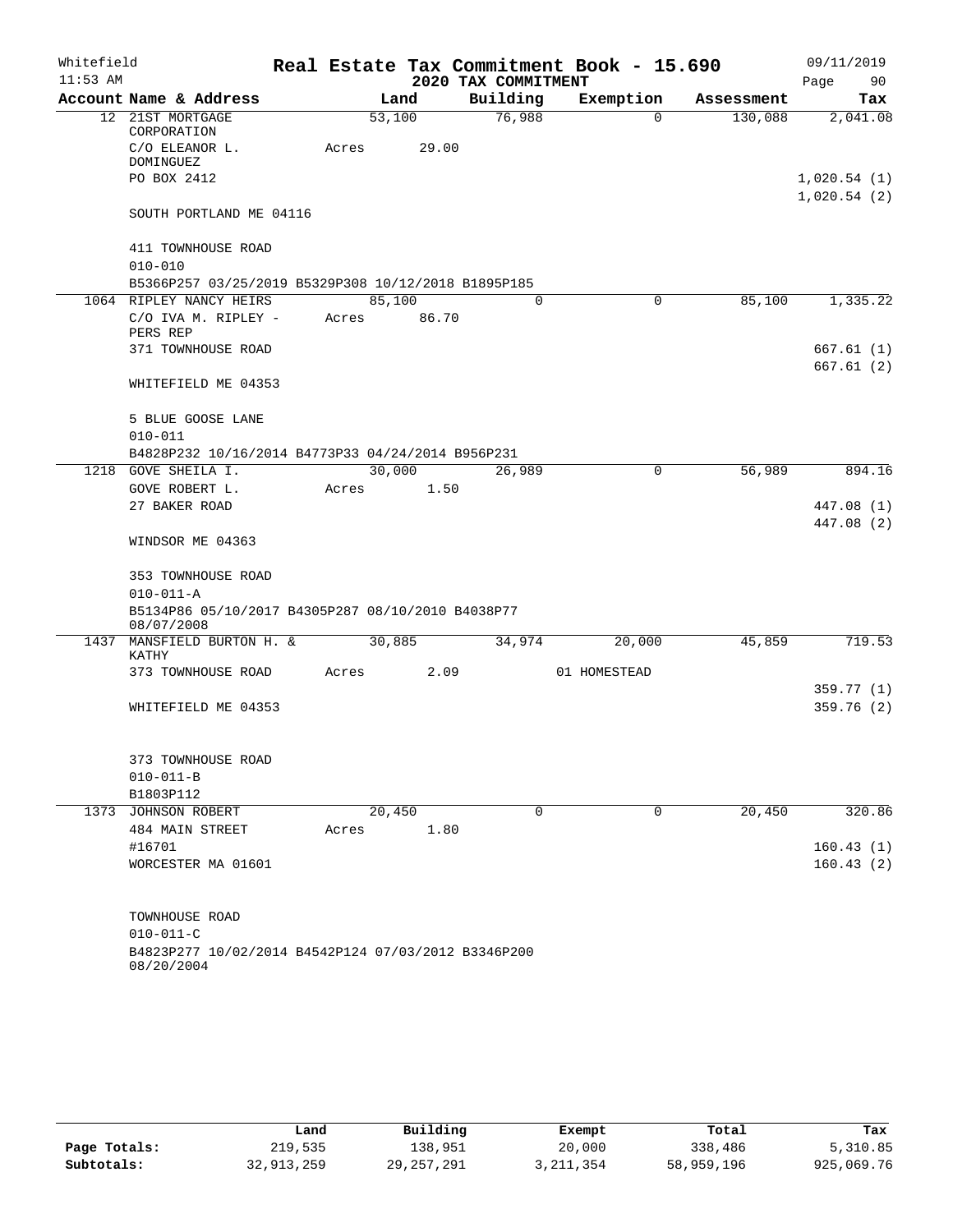| Whitefield |                                                                             |            |        |                     | Real Estate Tax Commitment Book - 15.690 |            | 09/11/2019               |
|------------|-----------------------------------------------------------------------------|------------|--------|---------------------|------------------------------------------|------------|--------------------------|
| $11:53$ AM |                                                                             |            |        | 2020 TAX COMMITMENT |                                          |            | Page 91                  |
|            | Account Name & Address                                                      |            | Land   |                     | Building Exemption                       | Assessment | Tax                      |
|            | 614 LIBBY DWAYNE P. &<br>SHERRY L.                                          |            | 31,665 | 8,772               | 20,000                                   | 20,437     | 320.66                   |
|            | 29 BLUE GOOSE LANE                                                          | Acres      | 2.61   |                     | 01 HOMESTEAD                             |            | 160.33(1)                |
|            | WHITEFIELD ME 04353                                                         |            |        |                     |                                          |            | 160.33(2)                |
|            | 29 BLUE GOOSE LANE                                                          |            |        |                     |                                          |            |                          |
|            | $010 - 011 - D$                                                             |            |        |                     |                                          |            |                          |
|            | B3288P4 05/13/2004                                                          |            |        |                     |                                          |            |                          |
|            | 385 MICHAUD SHANE B. &<br>RIPLEY, IVA                                       |            | 36,290 | 86,004              | 20,000                                   | 102,294    | 1,604.99                 |
|            | 371 TOWNHOUSE ROAD                                                          | Acres 6.30 |        |                     | 01 HOMESTEAD                             |            |                          |
|            | WHITEFIELD ME 04353                                                         |            |        |                     |                                          |            | 802.50(1)<br>802.49 (2)  |
|            | 371 TOWNHOUSE ROAD                                                          |            |        |                     |                                          |            |                          |
|            | $010 - 011 - E$<br>B2259P62                                                 |            |        |                     |                                          |            |                          |
|            | 349 RIDEOUT ARDELL M. &                                                     | 32,850     |        | 15,626              | $\mathbf 0$                              | 48,476     | 760.59                   |
|            | EMIL C.<br>* GERALD ALLEN & BRETT                                           | Acres      | 3.40   |                     |                                          |            |                          |
|            | GILLEY                                                                      |            |        |                     |                                          |            |                          |
|            | 380 TOWNHOUSE ROAD                                                          |            |        |                     |                                          |            | 380.30 (1)<br>380.29 (2) |
|            | WHITEFIELD ME 04353                                                         |            |        |                     |                                          |            |                          |
|            | 56 BLUE GOOSE LANE                                                          |            |        |                     |                                          |            |                          |
|            | $010 - 011 - F$                                                             |            |        |                     |                                          |            |                          |
|            | B5136P105 05/17/2017 B4444P268 10/03/2011 B2696P145<br>1826 MOULTON MARY L. |            | 35,250 | 14,302              | 20,000                                   | 29,552     | 463.67                   |
|            | 365 TOWNHOUSE ROAD                                                          | Acres      | 5.00   |                     | 01 HOMESTEAD                             |            |                          |
|            |                                                                             |            |        |                     |                                          |            | 231.84(1)                |
|            | WHITEFIELD ME 04353                                                         |            |        |                     |                                          |            | 231.83(2)                |
|            |                                                                             |            |        |                     |                                          |            |                          |
|            | 365 TOWNHOUSE ROAD                                                          |            |        |                     |                                          |            |                          |
|            | $010 - 011 - G$                                                             |            |        |                     |                                          |            |                          |
|            | B4224P292 11/20/2009                                                        |            |        | 45,064              |                                          |            |                          |
| 130        | RIDEOUT NICHOLAS A. &<br>MARY A.                                            | 36,210     |        |                     | $\mathbf 0$                              | 81,274     | 1,275.19                 |
|            | 33 BLUE GOOS LANE                                                           | Acres      | 6.20   |                     |                                          |            |                          |
|            | WHITEFIELD ME 04353                                                         |            |        |                     |                                          |            | 637.60 (1)<br>637.59(2)  |
|            | 33 BLUE GOOSE LANE                                                          |            |        |                     |                                          |            |                          |
|            | $010 - 012$                                                                 |            |        |                     |                                          |            |                          |

|              | Land       | Building     | Exempt      | Total        | Tax        |
|--------------|------------|--------------|-------------|--------------|------------|
| Page Totals: | 172,265    | 169.768      | 60,000      | 282,033      | 4,425.10   |
| Subtotals:   | 33,085,524 | 29, 427, 059 | 3, 271, 354 | 59, 241, 229 | 929,494.86 |

B4126P228 04/10/2009 B3791P288 12/22/2006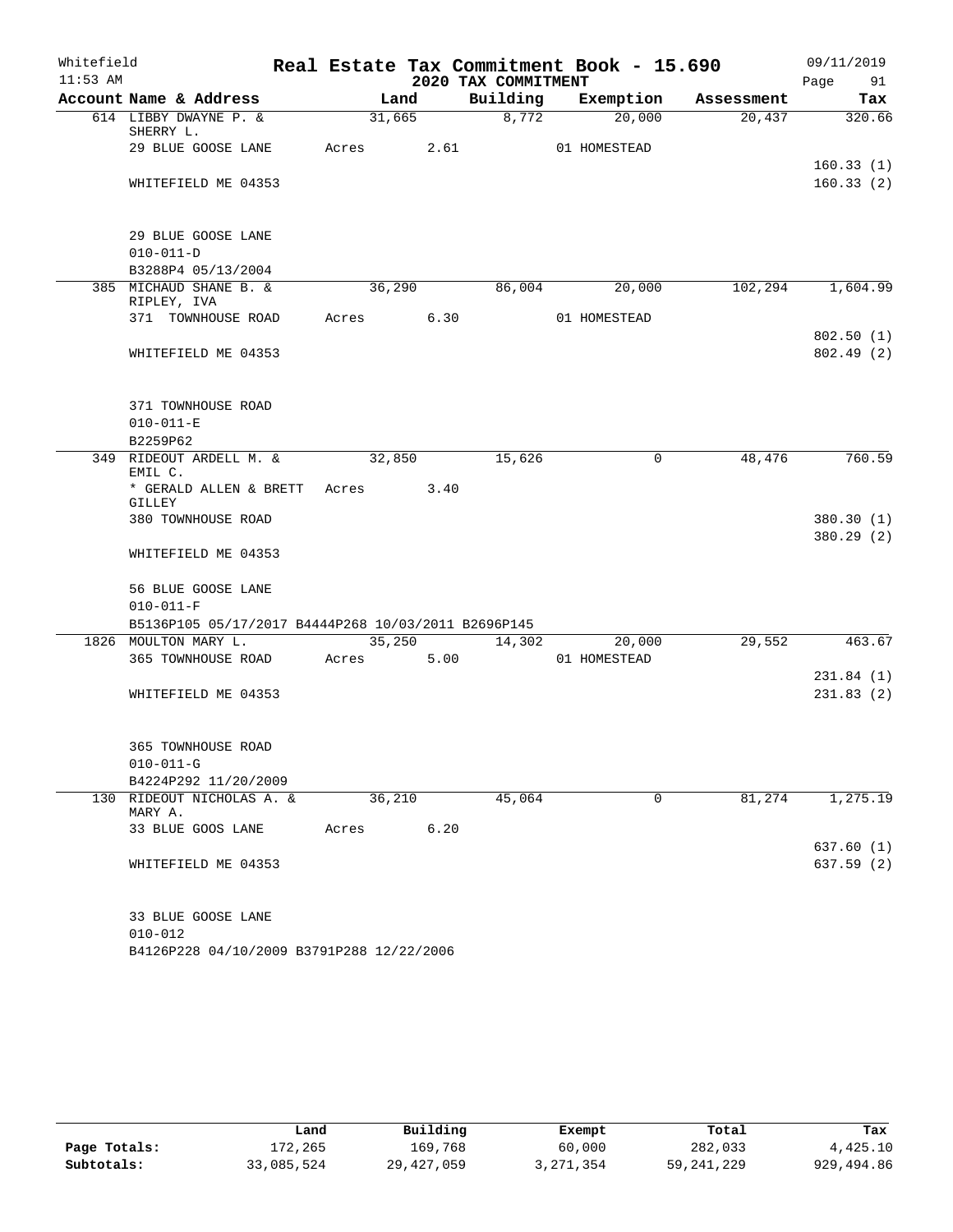| Whitefield<br>$11:53$ AM |                                                     |       |                | 2020 TAX COMMITMENT | Real Estate Tax Commitment Book - 15.690 |            | 09/11/2019<br>Page<br>92 |
|--------------------------|-----------------------------------------------------|-------|----------------|---------------------|------------------------------------------|------------|--------------------------|
|                          | Account Name & Address                              |       | Land           | Building            | Exemption                                | Assessment | Tax                      |
|                          | 1546 CHASE C. PATRICK &                             |       | 55,448         | 138,733             | 20,000                                   | 174, 181   | 2,732.90                 |
|                          | ROBIN<br>PO BOX 142                                 | Acres | 66.50          |                     | 01 HOMESTEAD                             |            |                          |
|                          |                                                     |       |                |                     |                                          |            | 1,366.45(1)              |
|                          | WHITEFIELD                                          |       |                |                     |                                          |            | 1,366.45(2)              |
|                          | ME 04353                                            |       |                |                     |                                          |            |                          |
|                          |                                                     |       |                |                     |                                          |            |                          |
|                          | 333 TOWNHOUSE ROAD                                  |       |                |                     |                                          |            |                          |
|                          | $010 - 014$                                         |       |                |                     |                                          |            |                          |
|                          | 1151 PRESCOTT CALVIN & WILMA                        |       | 37,450         | 112,250             | 26,000                                   | 123,700    | 1,940.85                 |
|                          | 21 EAST DEXTER LANE                                 | Acres | 14.00          |                     | 01 HOMESTEAD                             |            |                          |
|                          |                                                     |       |                |                     | 05 VET EXEMPTION                         |            | 970.43(1)                |
|                          | WHITEFIELD ME 04353                                 |       |                |                     |                                          |            | 970.42(2)                |
|                          |                                                     |       |                |                     |                                          |            |                          |
|                          |                                                     |       |                |                     |                                          |            |                          |
|                          | 21 EAST DEXTER LANE                                 |       |                |                     |                                          |            |                          |
|                          | $010 - 015$                                         |       |                |                     |                                          |            |                          |
|                          | B3734P192 09/06/2006                                |       |                |                     |                                          | 187,525    | 2,942.27                 |
|                          | 1414 RUSSO ALAN & LINDA                             |       | 44,570         | 162,955             | 20,000                                   |            |                          |
|                          | 332 TOWNHOUSE ROAD                                  | Acres | 10.40          |                     | 01 HOMESTEAD                             |            |                          |
|                          |                                                     |       |                |                     |                                          |            | 1,471.14(1)              |
|                          | WHITEFIELD ME 04353                                 |       |                |                     |                                          |            | 1,471.13(2)              |
|                          |                                                     |       |                |                     |                                          |            |                          |
|                          | 332 TOWNHOUSE ROAD                                  |       |                |                     |                                          |            |                          |
|                          | $010 - 016$                                         |       |                |                     |                                          |            |                          |
|                          | B2350P197                                           |       |                |                     |                                          |            |                          |
|                          | 542 JACQUES JOHN P. JR                              |       | 34,800         | 18,342              | 26,000                                   | 27,142     | 425.86                   |
|                          | 322 TOWNHOUSE ROAD                                  | Acres | 4.70           |                     | 05 VET EXEMPTION                         |            |                          |
|                          |                                                     |       |                |                     | 01 HOMESTEAD                             |            | 212.93(1)                |
|                          | WHITEFIELD ME 04353                                 |       |                |                     |                                          |            | 212.93(2)                |
|                          |                                                     |       |                |                     |                                          |            |                          |
|                          | 322 TOWNHOUSE ROAD                                  |       |                |                     |                                          |            |                          |
|                          | $010 - 016 - A$                                     |       |                |                     |                                          |            |                          |
|                          | B4313P151 09/08/2010 B1877P83                       |       |                |                     |                                          |            |                          |
|                          | 121 MACFARLAND, BRIAN                               |       | 38,750         | 17,048              | 0                                        | 55,798     | 875.47                   |
|                          | MACFARLAND, CHRISTINA                               | Acres | 4.00           |                     |                                          |            |                          |
|                          | 32 PENSION RIDGE ROAD                               |       |                |                     |                                          |            | 437.74 (1)               |
|                          |                                                     |       |                |                     |                                          |            | 437.73 (2)               |
|                          | BOOTHBAY ME 04537                                   |       |                |                     |                                          |            |                          |
|                          | 330 TOWNHOUSE ROAD                                  |       |                |                     |                                          |            |                          |
|                          | $010 - 016 - B$                                     |       |                |                     |                                          |            |                          |
|                          | B5186P168 09/29/2017                                |       |                |                     |                                          |            |                          |
|                          | 1326 LOMBARDI, CELINE                               |       | 47,194         | 403                 | 0                                        | 47,597     | 746.80                   |
|                          |                                                     |       |                |                     |                                          |            |                          |
|                          | AMBRIZ, JOSE                                        |       | 13.68<br>Acres |                     |                                          |            |                          |
|                          | 275 CLASSON AVENUE #103                             |       |                |                     |                                          |            | 373.40(1)                |
|                          | BROOKLYN NY 11238                                   |       |                |                     |                                          |            | 373.40(2)                |
|                          |                                                     |       |                |                     |                                          |            |                          |
|                          | 396 TOWNHOUSE ROAD                                  |       |                |                     |                                          |            |                          |
|                          | $010 - 017$                                         |       |                |                     |                                          |            |                          |
|                          | B5069P159 10/31/2016 B4828P232 10/16/2014 B1103P131 |       |                |                     |                                          |            |                          |
|                          |                                                     |       |                |                     |                                          |            |                          |
|                          |                                                     |       |                |                     |                                          |            |                          |

|              | Land         | Building   | Exempt    | Total      | Tax        |
|--------------|--------------|------------|-----------|------------|------------|
| Page Totals: | 258,212      | 449,731    | 92,000    | 615,943    | 9,664.15   |
| Subtotals:   | 33, 343, 736 | 29,876,790 | 3,363,354 | 59,857,172 | 939,159.01 |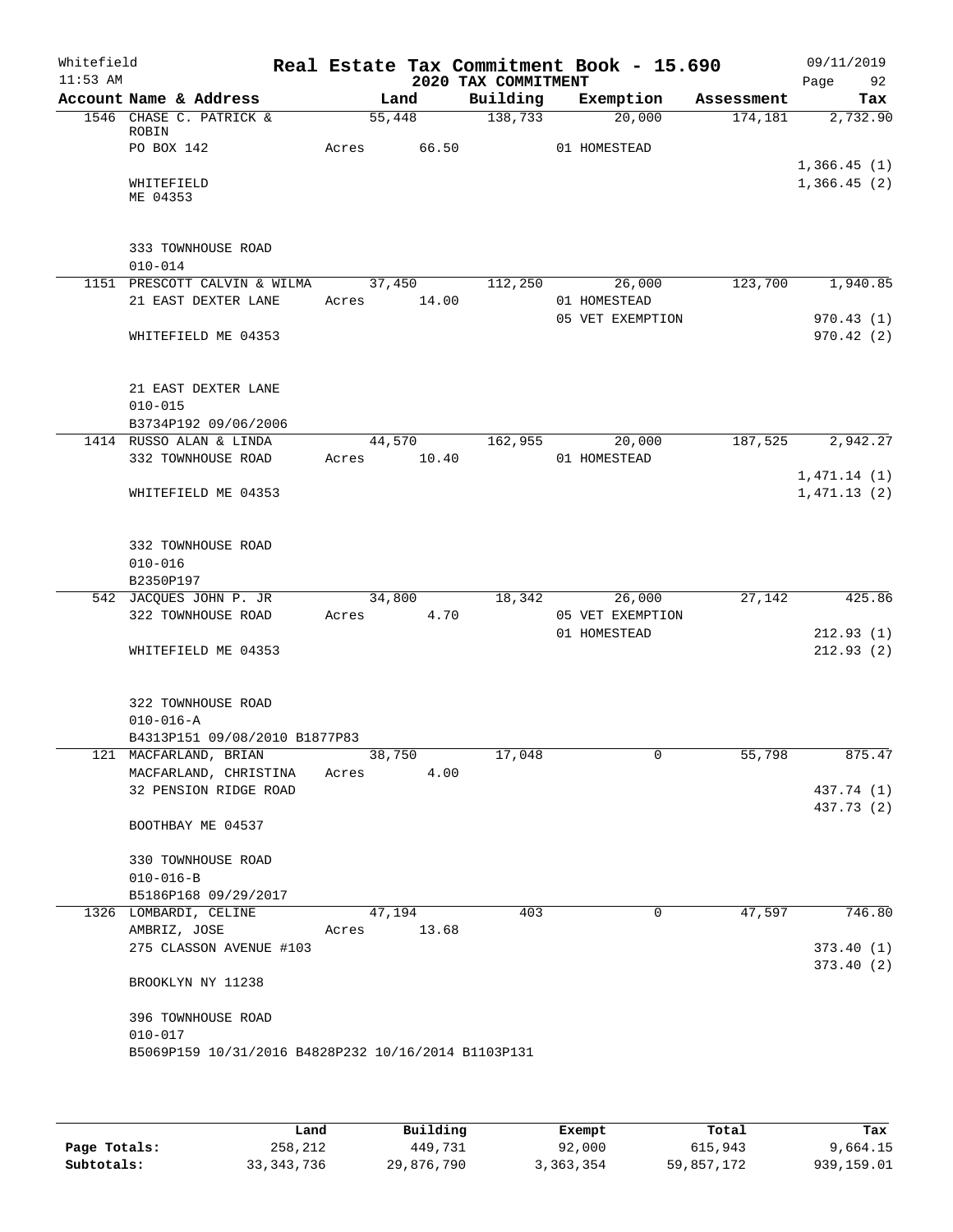| Whitefield<br>$11:53$ AM |                                                    |       |        | 2020 TAX COMMITMENT | Real Estate Tax Commitment Book - 15.690 |            | 09/11/2019<br>Page<br>93 |
|--------------------------|----------------------------------------------------|-------|--------|---------------------|------------------------------------------|------------|--------------------------|
|                          | Account Name & Address                             |       | Land   | Building            | Exemption                                | Assessment | Tax                      |
|                          | 469 RIDEOUT ARDELL M.                              |       | 30,000 | 81,038              | 20,000                                   | 91,038     | 1,428.39                 |
|                          | 380 TOWNHOUSE ROAD                                 | Acres | 1.50   |                     | 01 HOMESTEAD                             |            |                          |
|                          |                                                    |       |        |                     |                                          |            | 714.20(1)                |
|                          | WHITEFIELD ME 04353                                |       |        |                     |                                          |            | 714.19(2)                |
|                          | 380 TOWNHOUSE ROAD                                 |       |        |                     |                                          |            |                          |
|                          | $010 - 017 - A$                                    |       |        |                     |                                          |            |                          |
|                          | B2636P165                                          |       |        |                     |                                          |            |                          |
|                          | 683 HADDAD THOMAS & LEILA                          |       | 41,450 | 20,507              | 26,000                                   | 35,957     | 564.17                   |
|                          | 354 TOWNHOUSE ROAD                                 | Acres | 6.50   |                     | 01 HOMESTEAD                             |            |                          |
|                          |                                                    |       |        |                     | 05 VET EXEMPTION                         |            | 282.09(1)                |
|                          | WHITEFIELD ME 04353                                |       |        |                     |                                          |            | 282.08(2)                |
|                          | 354 TOWNHOUSE ROAD                                 |       |        |                     |                                          |            |                          |
|                          | $010 - 017 - B$                                    |       |        |                     |                                          |            |                          |
|                          | B2151P75                                           |       |        |                     |                                          |            |                          |
|                          | 1240 DIKET LINWOOD T.                              |       | 44,762 | 81,216              | 20,000                                   | 105,978    | 1,662.79                 |
|                          | 372 TOWNHOUSE ROAD                                 | Acres | 10.64  |                     | 01 HOMESTEAD                             |            |                          |
|                          |                                                    |       |        |                     |                                          |            | 831.40 (1)               |
|                          | WHITEFIELD ME 04353                                |       |        |                     |                                          |            | 831.39 (2)               |
|                          | 372 TOWNHOUSE ROAD                                 |       |        |                     |                                          |            |                          |
|                          | $010 - 017 - F$                                    |       |        |                     |                                          |            |                          |
|                          | B4096P73 02/05/2009 B2384P228                      |       |        |                     |                                          |            |                          |
|                          | 20 BRANN REGINALD                                  |       | 38,750 | 11,827              | 0                                        | 50, 577    | 793.55                   |
|                          | 239 NECK ROAD                                      | Acres | 4.00   |                     |                                          |            |                          |
|                          | WEST GARDINER ME 04345                             |       |        |                     |                                          |            | 396.78 (1)<br>396.77 (2) |
|                          |                                                    |       |        |                     |                                          |            |                          |
|                          | 410 TOWNHOUSE ROAD                                 |       |        |                     |                                          |            |                          |
|                          | $010 - 018$                                        |       |        |                     |                                          |            |                          |
|                          | B5126P127 04/20/2017<br>637 DAVIS MATTHEW A.       |       | 30,630 | 15,314              | 0                                        | 45,944     | 720.86                   |
|                          | 428 TOWNHOUSE ROAD                                 | Acres | 1.92   |                     |                                          |            |                          |
|                          |                                                    |       |        |                     |                                          |            | 360.43(1)                |
|                          | WHITEFIELD ME 04353                                |       |        |                     |                                          |            | 360.43(2)                |
|                          |                                                    |       |        |                     |                                          |            |                          |
|                          | 428 TOWNHOUSE ROAD<br>$010 - 019$                  |       |        |                     |                                          |            |                          |
|                          | B4769P89 04/04/2014 B4726P192 10/25/2013 B2240P318 |       |        |                     |                                          |            |                          |
|                          | 338 STONE FREDRICK C. &                            |       | 71,770 | 182,572             | 26,000                                   | 228, 342   | 3,582.69                 |
|                          | LAURIE D.                                          |       |        |                     |                                          |            |                          |
|                          | P O BOX 8                                          | Acres | 20.90  |                     | 01 HOMESTEAD                             |            |                          |
|                          |                                                    |       |        |                     | 07 NMR VET & WIDOW                       |            | 1,791.35(1)              |
|                          | WHITEFIELD ME 04353                                |       |        |                     |                                          |            | 1,791.34(2)              |
|                          | 450 TOWNHOUSE ROAD                                 |       |        |                     |                                          |            |                          |
|                          | $010 - 020$                                        |       |        |                     |                                          |            |                          |
|                          | B4707P131 09/05/2013 B1443P220                     |       |        |                     |                                          |            |                          |
|                          |                                                    |       |        |                     |                                          |            |                          |
|                          |                                                    |       |        |                     |                                          |            |                          |
|                          |                                                    |       |        |                     |                                          |            |                          |

|              | Land       | Building     | Exempt    | Total      | Tax          |
|--------------|------------|--------------|-----------|------------|--------------|
| Page Totals: | 257,362    | 392,474      | 92,000    | 557,836    | 8,752.45     |
| Subtotals:   | 33,601,098 | 30, 269, 264 | 3,455,354 | 60,415,008 | 947, 911, 46 |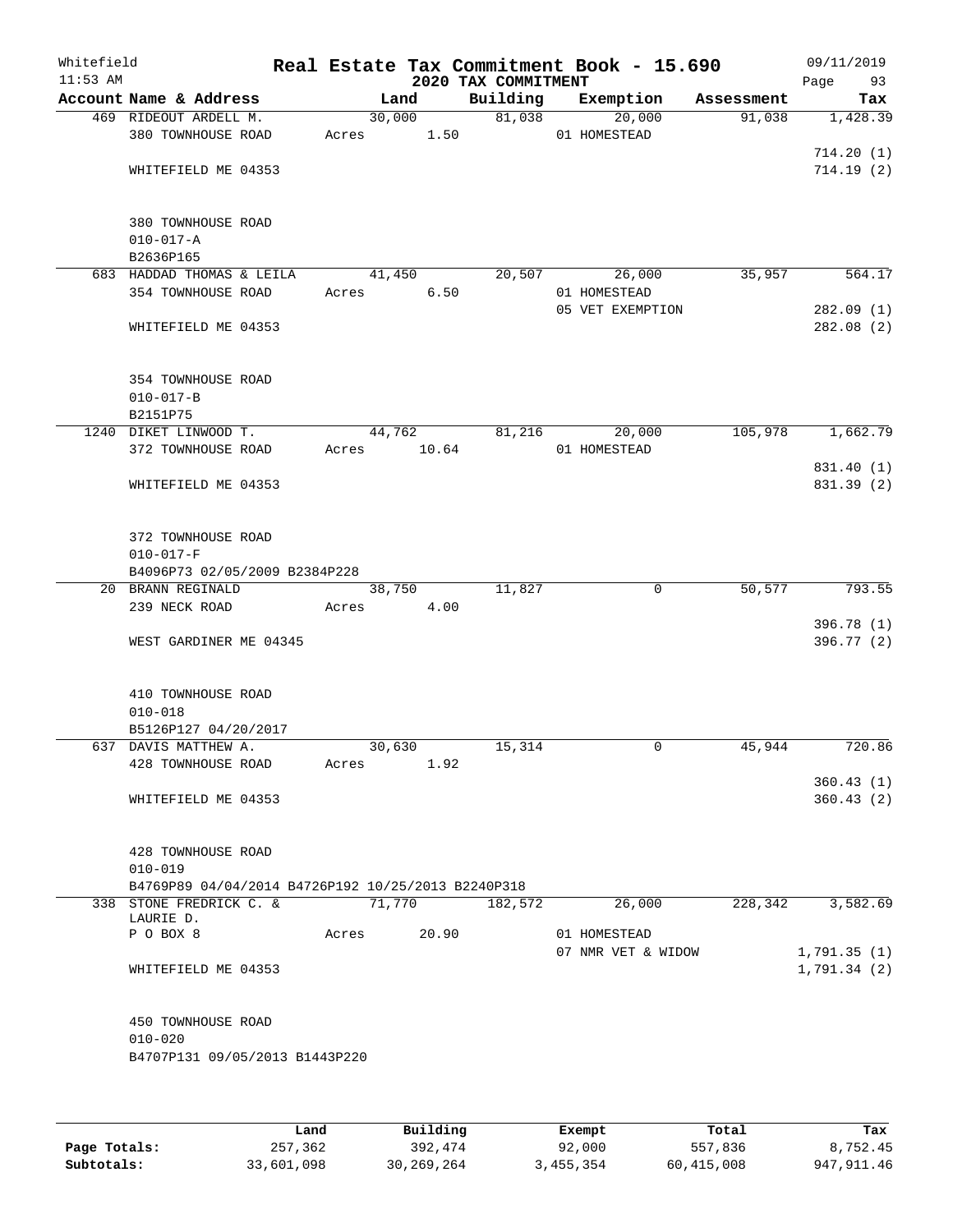| Whitefield   |                                                                                       |            |       |             |                                 | Real Estate Tax Commitment Book - 15.690 |              | 09/11/2019      |
|--------------|---------------------------------------------------------------------------------------|------------|-------|-------------|---------------------------------|------------------------------------------|--------------|-----------------|
| $11:53$ AM   | Account Name & Address                                                                |            |       | Land        | 2020 TAX COMMITMENT<br>Building | Exemption                                | Assessment   | Page<br>94      |
|              | 1451 CUSHING JONATHAN J.                                                              |            |       | 46,474      | 139, 143                        | 20,000                                   | 165,617      | Tax<br>2,598.53 |
|              | 470 TOWNHOUSE ROAD                                                                    |            |       | Acres 12.78 |                                 | 01 HOMESTEAD                             |              |                 |
|              |                                                                                       |            |       |             |                                 |                                          |              | 1, 299.27(1)    |
|              | WHITEFIELD ME 04353                                                                   |            |       |             |                                 |                                          |              | 1, 299.26(2)    |
|              |                                                                                       |            |       |             |                                 |                                          |              |                 |
|              | 470 TOWNHOUSE ROAD                                                                    |            |       |             |                                 |                                          |              |                 |
|              | $010 - 022$                                                                           |            |       |             |                                 |                                          |              |                 |
|              | B4890P249 06/01/2015 B4743P187 12/19/2014 B4230P19<br>12/01/2009 B2095P157 10/16/1995 |            |       |             |                                 |                                          |              |                 |
|              | 553 THOMPSON DARLENE                                                                  |            |       | 40,810      | 10,104                          | 26,000                                   | 24,914       | 390.90          |
|              | 478 TOWNHOUSE ROAD                                                                    |            | Acres | 5.70        |                                 | 01 HOMESTEAD                             |              |                 |
|              |                                                                                       |            |       |             |                                 | 07 NMR VET & WIDOW                       |              | 195.45(1)       |
|              | WHITEFIELD ME 04353                                                                   |            |       |             |                                 |                                          |              | 195.45(2)       |
|              | 478 TOWNHOUSE ROAD                                                                    |            |       |             |                                 |                                          |              |                 |
|              | $010 - 022 - A$                                                                       |            |       |             |                                 |                                          |              |                 |
|              | B1892P134                                                                             |            |       |             |                                 |                                          |              |                 |
|              | 769 COCO, ANTHONY F                                                                   |            |       | 40,666      | 103,017                         | 0                                        | 143,683      | 2, 254.39       |
|              | COCO, SABRINA D                                                                       |            | Acres | 5.52        |                                 |                                          |              |                 |
|              | 487 TOWNHOUSE ROAD                                                                    |            |       |             |                                 |                                          |              | 1, 127.20(1)    |
|              |                                                                                       |            |       |             |                                 |                                          |              | 1, 127.19(2)    |
|              | WHITEFIELD ME 04353                                                                   |            |       |             |                                 |                                          |              |                 |
|              |                                                                                       |            |       |             |                                 |                                          |              |                 |
|              | 486 TOWNHOUSE ROAD                                                                    |            |       |             |                                 |                                          |              |                 |
|              | $010 - 022 - B$                                                                       |            |       |             |                                 |                                          |              |                 |
|              | B5344P77 01/10/2019                                                                   |            |       |             |                                 |                                          |              |                 |
|              | 1333 COCO ANTHONY F. &<br>SABRINA D.                                                  |            |       | 40,250      | 59,608                          | 0                                        | 99,858       | 1,566.77        |
|              | 487 TOWNHOUSE ROAD                                                                    |            | Acres | 5.00        |                                 |                                          |              |                 |
|              |                                                                                       |            |       |             |                                 |                                          |              | 783.39(1)       |
|              | WHITEFIELD ME 04353                                                                   |            |       |             |                                 |                                          |              | 783.38 (2)      |
|              |                                                                                       |            |       |             |                                 |                                          |              |                 |
|              | 492 TOWNHOUSE ROAD                                                                    |            |       |             |                                 |                                          |              |                 |
|              | $010 - 023$                                                                           |            |       |             |                                 |                                          |              |                 |
|              | B4933P200 09/28/2016 B4212P85 10/15/2009 B2477P62<br>07/09/1999                       |            |       |             |                                 |                                          |              |                 |
|              | 1222 BEST GARY R. II &                                                                |            |       | 48,250      | 141,331                         | 20,000                                   | 169,581      | 2,660.73        |
|              | CHRISTINE                                                                             |            |       |             |                                 |                                          |              |                 |
|              | * GARDNER-BEST                                                                        |            | Acres | 15.00       |                                 | 01 HOMESTEAD                             |              |                 |
|              | 508 TOWNHOUSE ROAD                                                                    |            |       |             |                                 |                                          |              | 1,330.37(1)     |
|              | WHITEFIELD ME 04353                                                                   |            |       |             |                                 |                                          |              | 1,330.36(2)     |
|              |                                                                                       |            |       |             |                                 |                                          |              |                 |
|              | 508 TOWNHOUSE ROAD                                                                    |            |       |             |                                 |                                          |              |                 |
|              | $010 - 024$                                                                           |            |       |             |                                 |                                          |              |                 |
|              | B3386P166 10/29/2004                                                                  |            |       |             |                                 |                                          |              |                 |
| 1038         | MAYERS NATASHA                                                                        |            |       | 87,900      | 46,753                          | 20,000                                   | 114,653      | 1,798.91        |
|              | 538 TOWNHOUSE ROAD                                                                    |            | Acres | 22.50       |                                 | 01 HOMESTEAD                             |              |                 |
|              |                                                                                       |            |       |             |                                 |                                          |              | 899.46 (1)      |
|              | WHITEFIELD ME 04353                                                                   |            |       |             |                                 |                                          |              | 899.45 (2)      |
|              | 538 TOWNHOUSE ROAD                                                                    |            |       |             |                                 |                                          |              |                 |
|              | $010 - 026$                                                                           |            |       |             |                                 |                                          |              |                 |
|              | B2541P119                                                                             |            |       |             |                                 |                                          |              |                 |
|              |                                                                                       | Land       |       | Building    |                                 | Exempt                                   | Total        | Tax             |
| Page Totals: |                                                                                       | 304,350    |       | 499,956     |                                 | 86,000                                   | 718,306      | 11,270.23       |
| Subtotals:   |                                                                                       | 33,905,448 |       | 30,769,220  |                                 | 3,541,354                                | 61, 133, 314 | 959,181.69      |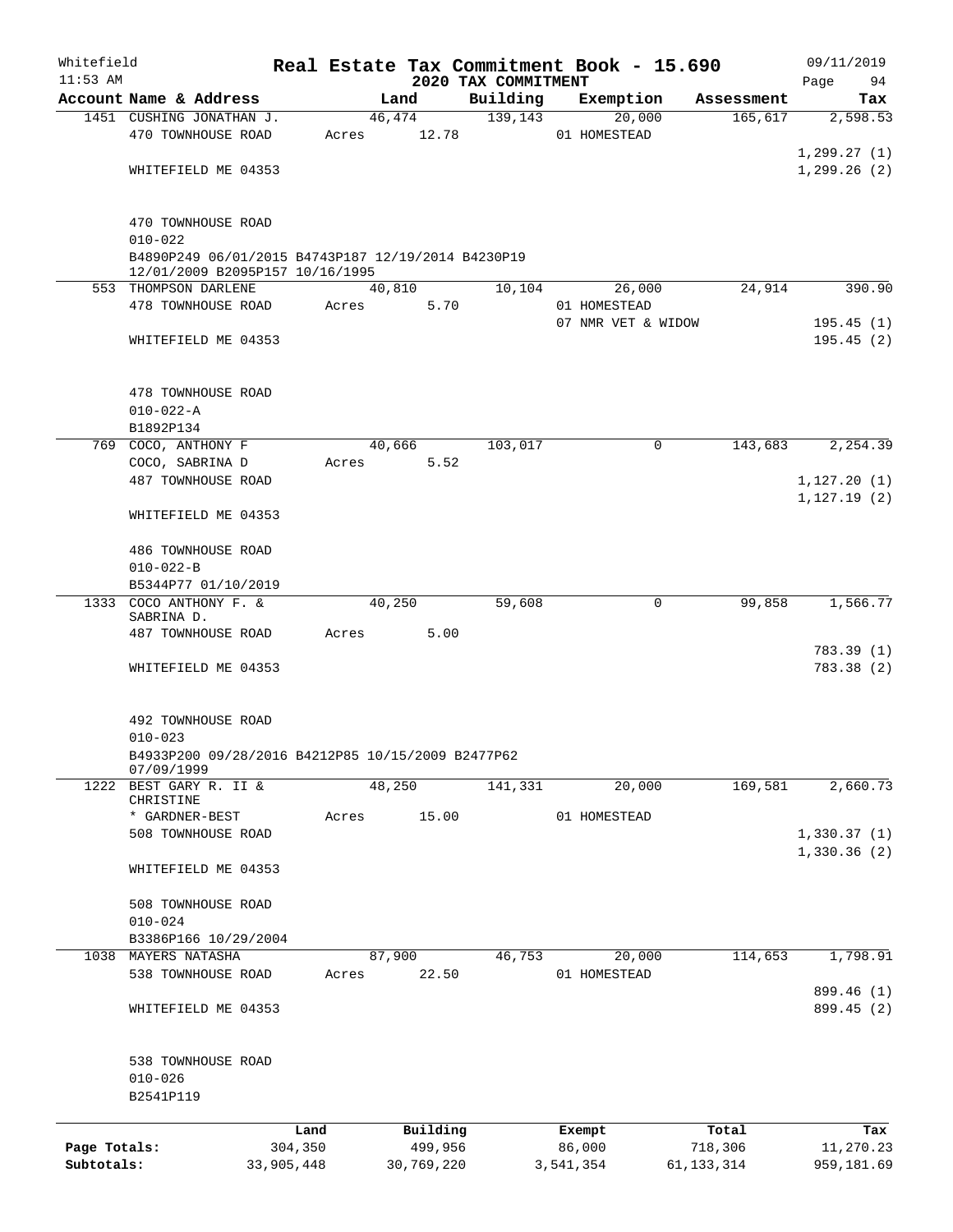| Whitefield<br>$11:53$ AM |                                                                                |        |       | 2020 TAX COMMITMENT | Real Estate Tax Commitment Book - 15.690 |            | 09/11/2019<br>Page<br>95    |
|--------------------------|--------------------------------------------------------------------------------|--------|-------|---------------------|------------------------------------------|------------|-----------------------------|
|                          | Account Name & Address                                                         |        | Land  | Building            | Exemption                                | Assessment | Tax                         |
|                          | 983 RITTERSHAUS GRETCHEN                                                       | 31,850 |       | $\mathbf 0$         | $\Omega$                                 | 31,850     | 499.73                      |
|                          | 5 ASHLEY DRIVE                                                                 | Acres  | 7.00  |                     |                                          |            |                             |
|                          |                                                                                |        |       |                     |                                          |            | 249.87(1)                   |
|                          | EAST FALMOUTH MA 02536                                                         |        |       |                     |                                          |            | 249.86 (2)                  |
|                          | TOWNHOUSE ROAD                                                                 |        |       |                     |                                          |            |                             |
|                          | $010 - 027$                                                                    |        |       |                     |                                          |            |                             |
| 1320                     | BALL THOMAS P. & VIOLET<br>R.                                                  | 40,730 |       | 134,465             | 6,000                                    | 169, 195   | 2,654.67                    |
|                          | 560 TOWNHOUSE ROAD                                                             | Acres  | 5.60  |                     | 05 VET EXEMPTION                         |            |                             |
|                          |                                                                                |        |       |                     |                                          |            | 1,327.34(1)                 |
|                          | WHITEFIELD ME 04353                                                            |        |       |                     |                                          |            | 1,327.33(2)                 |
|                          | 560 TOWNHOUSE ROAD                                                             |        |       |                     |                                          |            |                             |
|                          | $010 - 028$                                                                    |        |       |                     |                                          |            |                             |
|                          | B2595P61                                                                       |        |       |                     |                                          |            |                             |
|                          | 464 HOPPE DIANE B.                                                             | 44,250 |       | 109,955             | 0                                        | 154,205    | 2,419.48                    |
|                          | 572 TOWNHOUSE ROAD                                                             | Acres  | 10.00 |                     |                                          |            |                             |
|                          |                                                                                |        |       |                     |                                          |            | 1, 209.74(1)                |
|                          | WHITEFIELD ME 04353                                                            |        |       |                     |                                          |            | 1, 209.74(2)                |
|                          | 572 TOWNHOUSE ROAD<br>$010 - 028 - A$                                          |        |       |                     |                                          |            |                             |
|                          | B2469P127                                                                      |        |       |                     |                                          |            |                             |
|                          | 282 EKHOLM ERIK & JUDITH                                                       | 48,130 |       | 140,763             | 20,000                                   | 168,893    | 2,649.93                    |
|                          | 44 MERIGOLD FARM LANE                                                          | Acres  | 14.85 |                     | 01 HOMESTEAD                             |            |                             |
|                          | WHITEFIELD ME 04353                                                            |        |       |                     |                                          |            | 1,324.97(1)<br>1,324.96 (2) |
|                          | 44 MERIGOLD FARM LANE<br>$010 - 029$                                           |        |       |                     |                                          |            |                             |
|                          | 1096 EKHOLM SUSANNA M.                                                         | 41,450 |       | 1,412               | 0                                        | 42,862     | 672.50                      |
|                          | C/O ERIK EKHOLM                                                                | Acres  | 6.50  |                     |                                          |            |                             |
|                          | 44 MERIGOLD FARM LANE                                                          |        |       |                     |                                          |            | 336.25(1)                   |
|                          | WHITEFIELD ME 04353                                                            |        |       |                     |                                          |            | 336.25(2)                   |
|                          | 30 MERIGOLD FARM LANE                                                          |        |       |                     |                                          |            |                             |
|                          | $010 - 029 - A$                                                                |        |       |                     |                                          |            |                             |
|                          | B1828P108                                                                      |        |       |                     |                                          |            |                             |
|                          | 149 POSSEMATO, MARIO                                                           | 41,282 |       | 158,948             | 0                                        | 200, 230   | 3,141.61                    |
|                          | 1 STARVIEW DRIVE                                                               | Acres  | 6.29  |                     |                                          |            |                             |
|                          | HILLSBOROUGH NJ 08844                                                          |        |       |                     |                                          |            | 1,570.81(1)<br>1,570.80(2)  |
|                          | 632 TOWNHOUSE ROAD<br>$010 - 030$<br>B5189P222 10/13/2017 B5189P220 10/13/2017 |        |       |                     |                                          |            |                             |

|              | Land         | Building     | Exempt    | Total      | Tax         |
|--------------|--------------|--------------|-----------|------------|-------------|
| Page Totals: | 247,692      | 545,543      | 26,000    | 767,235    | 12,037.92   |
| Subtotals:   | 34, 153, 140 | 31, 314, 763 | 3,567,354 | 61,900,549 | 971, 219.61 |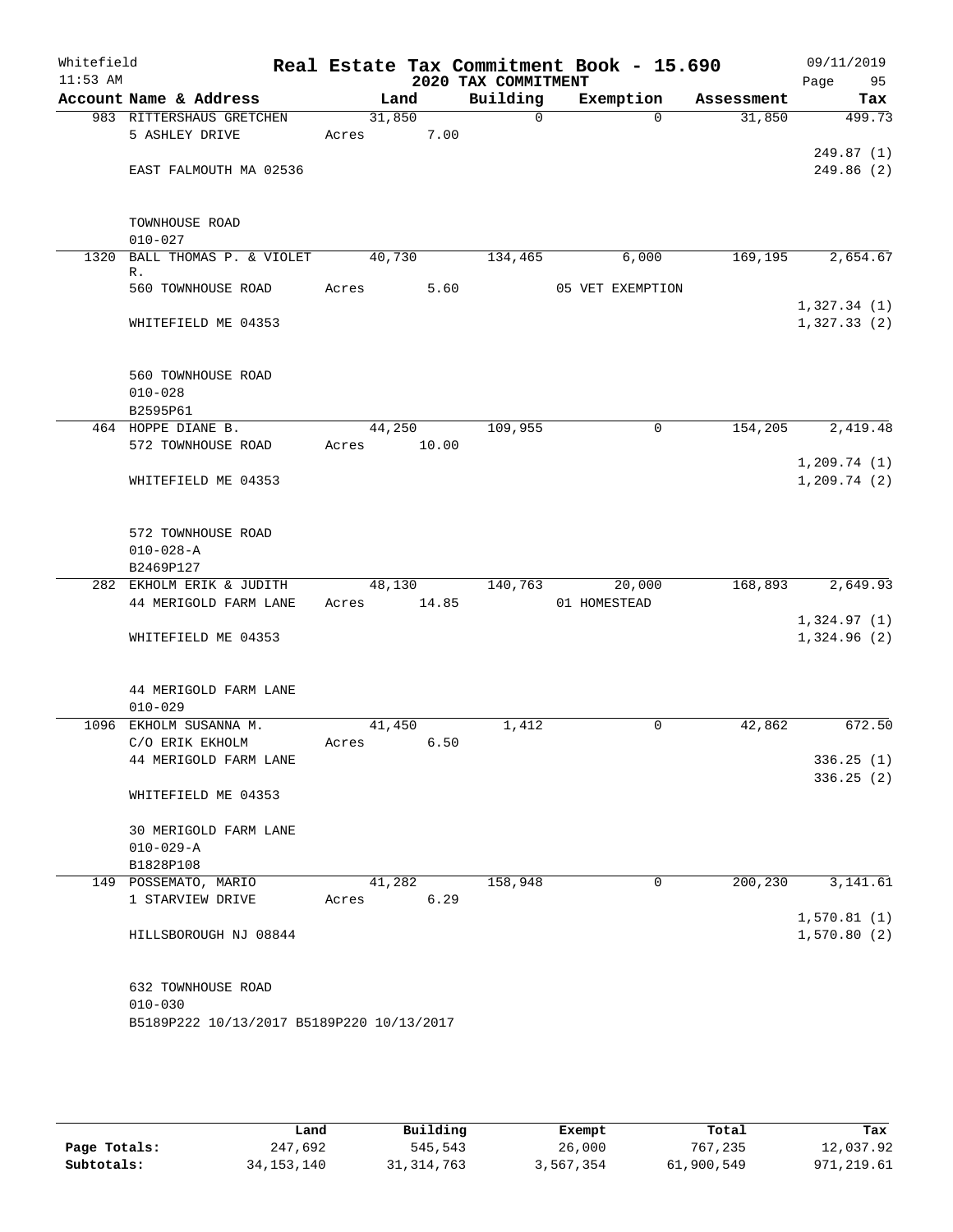| Whitefield<br>$11:53$ AM |                                                     |       |        |      | 2020 TAX COMMITMENT | Real Estate Tax Commitment Book - 15.690 |            | 09/11/2019<br>Page<br>96   |
|--------------------------|-----------------------------------------------------|-------|--------|------|---------------------|------------------------------------------|------------|----------------------------|
|                          | Account Name & Address                              |       | Land   |      | Building            | Exemption                                | Assessment | Tax                        |
|                          | 926 BUMPS GLENN                                     |       | 25,000 |      | 453                 | $\Omega$                                 | 25,453     | 399.36                     |
|                          | 21 FERRY ROAD                                       | Acres |        | 1.50 |                     |                                          |            |                            |
|                          |                                                     |       |        |      |                     |                                          |            | 199.68(1)                  |
|                          | SIDNEY ME 04330                                     |       |        |      |                     |                                          |            | 199.68(2)                  |
|                          |                                                     |       |        |      |                     |                                          |            |                            |
|                          |                                                     |       |        |      |                     |                                          |            |                            |
|                          | TOWNHOUSE ROAD<br>$010 - 030 - A$                   |       |        |      |                     |                                          |            |                            |
|                          | B4389P4 04/05/2011                                  |       |        |      |                     |                                          |            |                            |
|                          | 1713 RIDEOUT JERRY T. &                             |       | 31,065 |      | 272,502             | $\mathbf 0$                              | 303,567    | 4,762.97                   |
|                          | GEORGENE M.                                         |       |        |      |                     |                                          |            |                            |
|                          | 624 TOWNHOUSE ROAD                                  | Acres |        | 2.21 |                     |                                          |            |                            |
|                          |                                                     |       |        |      |                     |                                          |            | 2,381.49(1)                |
|                          | WHITEFIELD ME 04353                                 |       |        |      |                     |                                          |            | 2,381.48 (2)               |
|                          |                                                     |       |        |      |                     |                                          |            |                            |
|                          | 624 TOWNHOUSE ROAD                                  |       |        |      |                     |                                          |            |                            |
|                          | $010 - 030 - B$                                     |       |        |      |                     |                                          |            |                            |
|                          | B4704P234 08/28/2013 B3220P63 01/08/2004            |       |        |      |                     |                                          |            |                            |
|                          | 573 SABATINE ONOFRIO &                              |       | 88,250 |      | 95,026              | 20,000                                   | 163,276    | 2,561.80                   |
|                          | MILDRED                                             |       |        |      |                     |                                          |            |                            |
|                          | 661 EAST RIVER ROAD                                 | Acres | 83.00  |      |                     | 01 HOMESTEAD                             |            |                            |
|                          |                                                     |       |        |      |                     |                                          |            | 1,280.90(1)                |
|                          | WHITEFIELD ME 04353                                 |       |        |      |                     |                                          |            | 1,280.90(2)                |
|                          |                                                     |       |        |      |                     |                                          |            |                            |
|                          | 661 EAST RIVER ROAD                                 |       |        |      |                     |                                          |            |                            |
|                          | $010 - 031$                                         |       |        |      |                     |                                          |            |                            |
|                          | 250 HOSTETLER, DENNIS N                             |       | 70,450 |      | 237,803             | $\mathbf 0$                              | 308,253    | 4,836.49                   |
|                          | HOSTETLER, AMELIA L                                 | Acres | 48.00  |      |                     |                                          |            |                            |
|                          | 599 EAST RIVER ROAD                                 |       |        |      |                     |                                          |            | 2,418.25(1)                |
|                          |                                                     |       |        |      |                     |                                          |            | 2,418.24(2)                |
|                          | WHITEFIELD ME 04353                                 |       |        |      |                     |                                          |            |                            |
|                          |                                                     |       |        |      |                     |                                          |            |                            |
|                          | 599 EAST RIVER ROAD                                 |       |        |      |                     |                                          |            |                            |
|                          | $010 - 032$                                         |       |        |      |                     |                                          |            |                            |
|                          | B5088P30 12/16/2016 B2374P201                       |       |        |      |                     |                                          |            |                            |
|                          | 171 SELL LOUIS & CATHERINE                          |       | 55,519 |      | 131,888             | 20,000                                   | 167,407    | 2,626.62                   |
|                          | 571 EAST RIVER ROAD                                 | Acres | 46.00  |      |                     | 01 HOMESTEAD                             |            |                            |
|                          | WHITEFIELD ME 04353                                 |       |        |      |                     |                                          |            | 1,313.31(1)<br>1,313.31(2) |
|                          |                                                     |       |        |      |                     |                                          |            |                            |
|                          |                                                     |       |        |      |                     |                                          |            |                            |
|                          | 571 EAST RIVER ROAD                                 |       |        |      |                     |                                          |            |                            |
|                          | $010 - 033$                                         |       |        |      |                     |                                          |            |                            |
|                          | B2292P302                                           |       |        |      |                     |                                          |            |                            |
|                          | 1062 LEMAR JOHN F.                                  |       | 30,000 |      | 58,000              | $\mathbf 0$                              | 88,000     | 1,380.72                   |
|                          | C/O- MELODY CROCKER                                 | Acres |        | 0.70 |                     |                                          |            |                            |
|                          | P.O. BOX 61                                         |       |        |      |                     |                                          |            | 690.36(1)                  |
|                          | NORTH MONMOTH ME 04265                              |       |        |      |                     |                                          |            | 690.36(2)                  |
|                          |                                                     |       |        |      |                     |                                          |            |                            |
|                          |                                                     |       |        |      |                     |                                          |            |                            |
|                          | 549 EAST RIVER ROAD<br>$010 - 034$                  |       |        |      |                     |                                          |            |                            |
|                          | B5362P309 03/13/2019 B4649P274 04/09/2013 B4649P273 |       |        |      |                     |                                          |            |                            |
|                          | 04/09/2013 B4649P272 04/09/2013                     |       |        |      |                     |                                          |            |                            |
|                          |                                                     |       |        |      |                     |                                          |            |                            |
|                          |                                                     |       |        |      |                     |                                          |            |                            |
|                          |                                                     |       |        |      |                     |                                          |            |                            |

|              | Land       | Building   | Exempt    | Total      | Tax        |
|--------------|------------|------------|-----------|------------|------------|
| Page Totals: | 300,284    | 795,672    | 40,000    | 1,055,956  | 16,567.96  |
| Subtotals:   | 34,453,424 | 32,110,435 | 3,607,354 | 62,956,505 | 987,787.57 |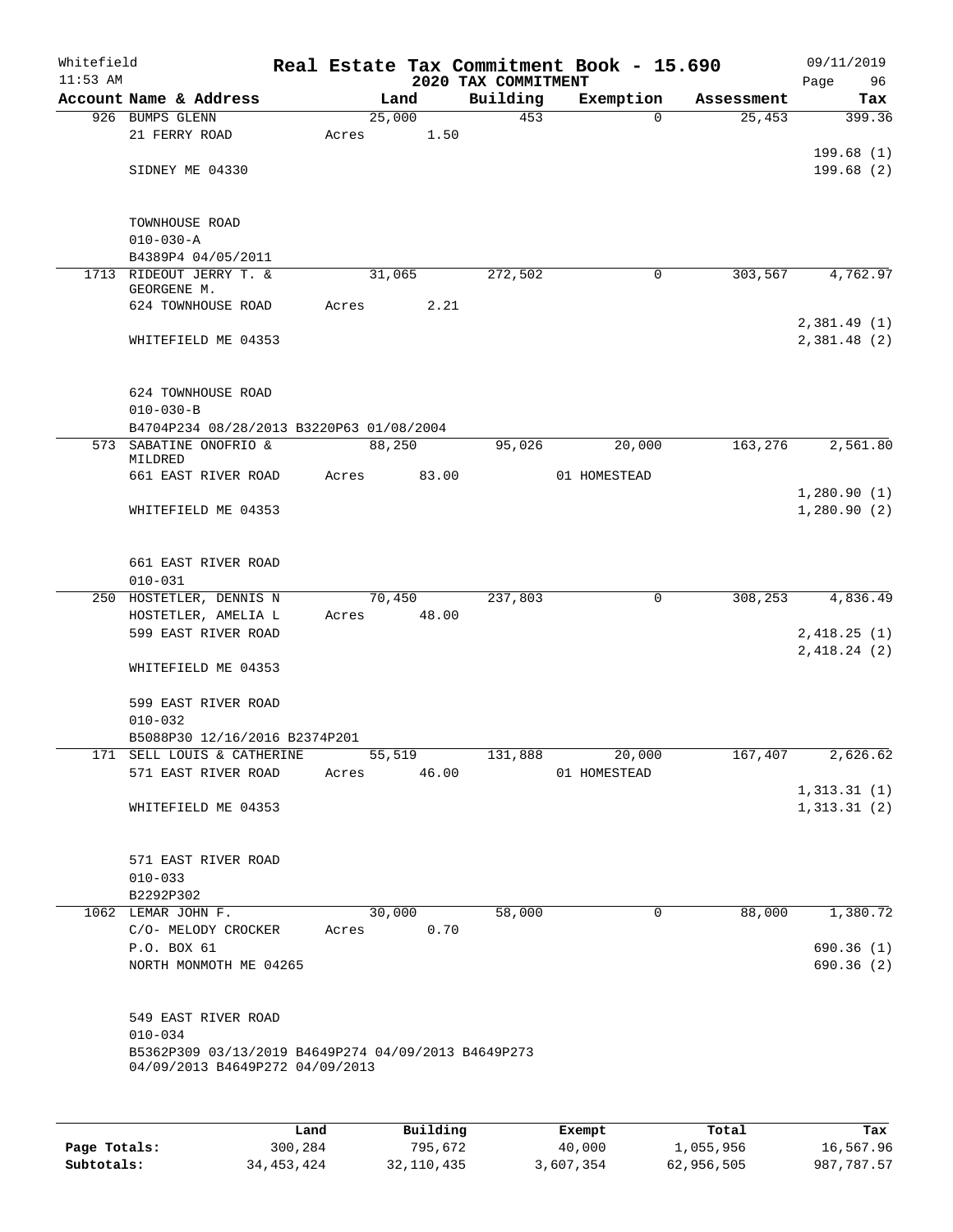| Whitefield<br>$11:53$ AM |                                          |            |            |                                 | Real Estate Tax Commitment Book - 15.690 |            | 09/11/2019        |
|--------------------------|------------------------------------------|------------|------------|---------------------------------|------------------------------------------|------------|-------------------|
|                          | Account Name & Address                   |            | Land       | 2020 TAX COMMITMENT<br>Building | Exemption                                | Assessment | Page<br>97<br>Tax |
|                          | 201 WHEELER MICHAEL F.                   |            | 20,000     | $\mathbf 0$                     | $\Omega$                                 | 20,000     | 313.80            |
|                          | 537 EAST RIVER ROAD                      | Acres      | 1.00       |                                 |                                          |            |                   |
|                          |                                          |            |            |                                 |                                          |            | 156.90(1)         |
|                          | WHITEFIELD ME 04353                      |            |            |                                 |                                          |            | 156.90(2)         |
|                          |                                          |            |            |                                 |                                          |            |                   |
|                          | EAST RIVER ROAD                          |            |            |                                 |                                          |            |                   |
|                          | $010 - 034 - A$                          |            |            |                                 |                                          |            |                   |
|                          | B1657P57                                 |            |            |                                 |                                          |            |                   |
|                          | 664 WHEELER MICHAEL F.                   |            | 47,900     | 49,735                          | 26,000                                   | 71,635     | 1,123.95          |
|                          | 537 EAST RIVER ROAD                      | Acres      | 21.00      |                                 | 01 HOMESTEAD                             |            |                   |
|                          |                                          |            |            |                                 | 05 VET EXEMPTION                         |            | 561.98(1)         |
|                          | WHITEFIELD ME 04353                      |            |            |                                 |                                          |            | 561.97(2)         |
|                          | 537 EAST RIVER ROAD                      |            |            |                                 |                                          |            |                   |
|                          | $010 - 035$                              |            |            |                                 |                                          |            |                   |
|                          | B4649P274 04/09/2013                     |            |            |                                 |                                          |            |                   |
| 1531                     | TORBERT JAMES R. &<br>THETA LIVING TRUST |            | 30,000     | 63,600                          | 20,000                                   | 73,600     | 1,154.78          |
|                          | 528 EAST RIVER ROAD                      | Acres      | 0.90       |                                 | 01 HOMESTEAD                             |            |                   |
|                          |                                          |            |            |                                 |                                          |            | 577.39(1)         |
|                          | WHITEFIELD ME 04353                      |            |            |                                 |                                          |            | 577.39(2)         |
|                          |                                          |            |            |                                 |                                          |            |                   |
|                          | 527 EAST RIVER ROAD                      |            |            |                                 |                                          |            |                   |
|                          | $010 - 036$                              |            |            |                                 |                                          |            |                   |
|                          | B4016P54 05/08/2008 B2399P318            |            |            |                                 |                                          |            |                   |
| 1456                     | TORBERT JAMES & THETA                    |            | 48,100     | 31,933                          | $\mathbf 0$                              | 80,033     | 1,255.72          |
|                          | LIVING TRUST<br>527 EAST RIVER ROAD      | Acres      | 29.00      |                                 |                                          |            |                   |
|                          |                                          |            |            |                                 |                                          |            | 627.86(1)         |
|                          | WHITEFIELD ME 04353                      |            |            |                                 |                                          |            | 627.86(2)         |
|                          |                                          |            |            |                                 |                                          |            |                   |
|                          | 511 EAST RIVER ROAD                      |            |            |                                 |                                          |            |                   |
|                          | $010 - 037$                              |            |            |                                 |                                          |            |                   |
|                          | B4016P54 05/08/2008                      |            |            |                                 |                                          |            |                   |
|                          | 1191 WATERS, III HENRY C                 |            | 55,500     | 80,748                          | $\mathbf 0$                              | 136,248    | 2,137.73          |
|                          | WATERS, BEATRIZ                          | Acres      | 25.00      |                                 |                                          |            |                   |
|                          | 2373 LAZY RIVER DRIVE                    |            |            |                                 |                                          |            | 1,068.87(1)       |
|                          | RALEIGH NC 27630                         |            |            |                                 |                                          |            | 1,068.86(2)       |
|                          |                                          |            |            |                                 |                                          |            |                   |
|                          | 485 EAST RIVER ROAD<br>$010 - 038$       |            |            |                                 |                                          |            |                   |
|                          | B4830P209 10/23/2014 B2163P355           |            |            |                                 |                                          |            |                   |
| 784                      | MORSE KATHERINE E. LIFE                  |            | 58,750     | 139,649                         | 20,000                                   | 178,399    | 2,799.08          |
|                          | <b>ESTATE</b>                            |            |            |                                 |                                          |            |                   |
|                          | CONDON PETER A. &<br>JERRETT C.          | Acres      | 30.00      |                                 | 01 HOMESTEAD                             |            |                   |
|                          | 461 EAST RIVER ROAD                      |            |            |                                 |                                          |            | 1,399.54(1)       |
|                          | WHITEFIELD ME 04353                      |            |            |                                 |                                          |            | 1,399.54(2)       |
|                          | 461 EAST RIVER ROAD                      |            |            |                                 |                                          |            |                   |
|                          | $010 - 039$<br>B4288P295 06/21/2010      |            |            |                                 |                                          |            |                   |
|                          |                                          | Land       | Building   |                                 | Exempt                                   | Total      | Tax               |
| Page Totals:             |                                          | 260,250    | 365,665    |                                 | 66,000                                   | 559,915    | 8,785.06          |
| Subtotals:               |                                          | 34,713,674 | 32,476,100 |                                 | 3,673,354                                | 63,516,420 | 996,572.63        |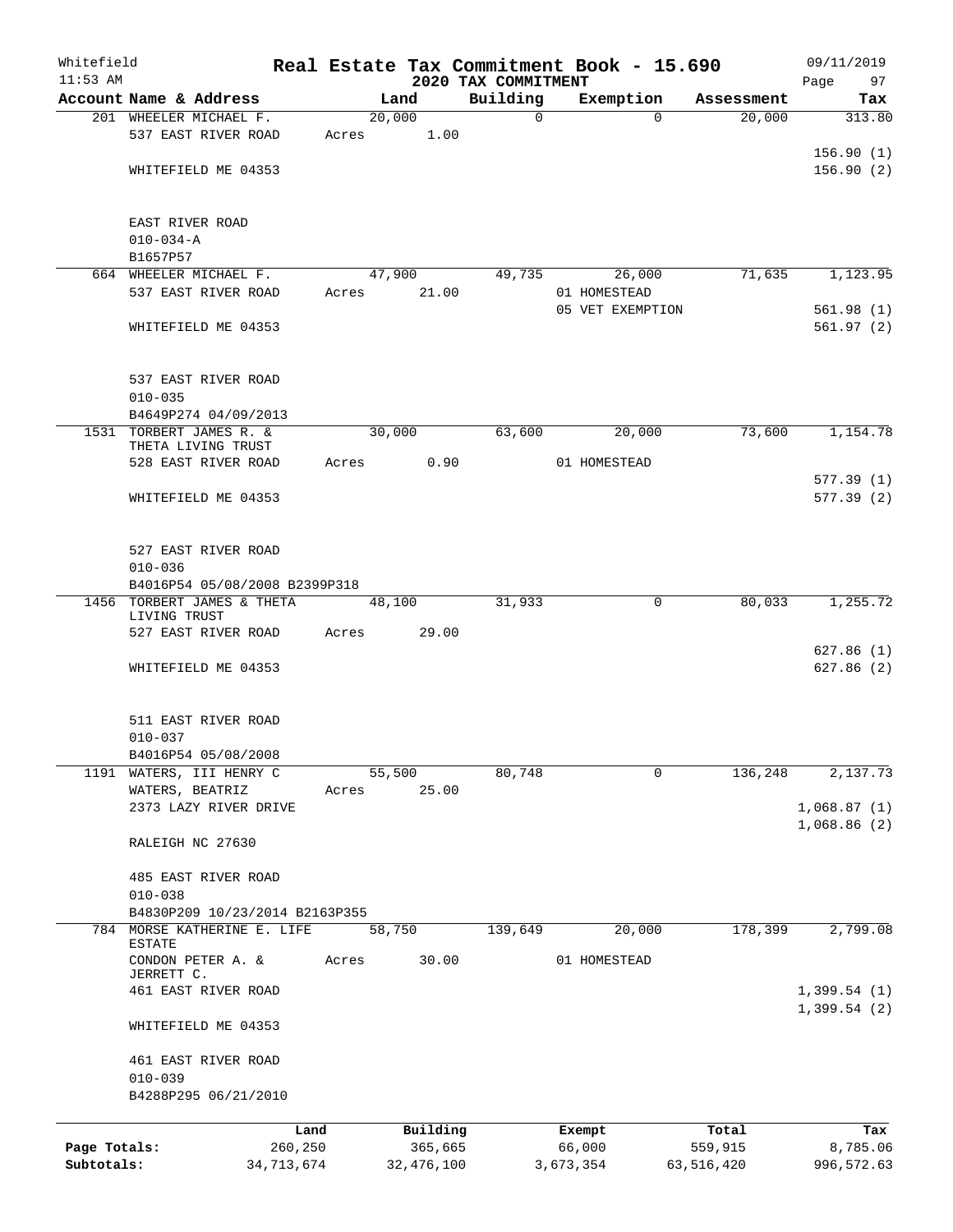| Whitefield<br>$11:53$ AM |                                                                  |       |                 | 2020 TAX COMMITMENT | Real Estate Tax Commitment Book - 15.690 |            | 09/11/2019<br>Page<br>98 |
|--------------------------|------------------------------------------------------------------|-------|-----------------|---------------------|------------------------------------------|------------|--------------------------|
|                          | Account Name & Address                                           |       | Land            | Building            | Exemption                                | Assessment | Tax                      |
|                          | 218 CONLEY GAIL P.<br>CONLEY STEPHEN<br>PO BOX 22                | Acres | 54,370<br>36.00 | 133,965             | 20,000<br>01 HOMESTEAD                   | 168, 335   | 2,641.18<br>1,320.59(1)  |
|                          | WHITEFIELD ME 04353                                              |       |                 |                     |                                          |            | 1,320.59(2)              |
|                          | 433 EAST RIVER ROAD<br>$010 - 040$                               |       |                 |                     |                                          |            |                          |
|                          | B4734P253 11/21/2013 B4628P193 02/12/2013 B3589P82<br>11/01/2005 |       |                 |                     |                                          |            |                          |
|                          | 638 BERRY ANDREW                                                 |       | 55,825          | 165,028             | 20,000                                   | 200,853    | 3,151.38                 |
|                          | P. . O BOX 120                                                   | Acres | 25.50           |                     | 01 HOMESTEAD                             |            | 1,575.69(1)              |
|                          | WHITEFIELD ME 04353                                              |       |                 |                     |                                          |            | 1,575.69(2)              |
|                          | 399 EAST RIVER ROAD<br>$010 - 041$                               |       |                 |                     |                                          |            |                          |
|                          | B1298P71                                                         |       |                 |                     |                                          |            |                          |
|                          | 1367 SMITH, STEPHEN                                              |       | 67,500          | 107,582             | 0                                        | 175,082    | 2,747.04                 |
|                          | SMITH, MILVA<br>P.O. BOX 38                                      | Acres | 51.50           |                     |                                          |            | 1,373.52(1)              |
|                          | WHITEFIELD ME 04353                                              |       |                 |                     |                                          |            | 1,373.52(2)              |
|                          | 357 EAST RIVER ROAD                                              |       |                 |                     |                                          |            |                          |
|                          | $010 - 042$                                                      |       |                 |                     |                                          |            |                          |
|                          | B5213P130 11/28/2017<br>1135 SMITH STEPHEN C.                    |       | 85,767          | $\mathbf 0$         | $\mathbf 0$                              | 85,767     | 1,345.68                 |
|                          | PO BOX 38                                                        | Acres | 134.00          |                     |                                          |            |                          |
|                          | WHITEFIELD ME 04353                                              |       |                 |                     |                                          |            | 672.84(1)<br>672.84 (2)  |
|                          | TOWN FARM LANE<br>$010 - 044$                                    |       |                 |                     |                                          |            |                          |
|                          | B4656P226 05/01/2013 B4656P224 05/01/2013 B1560P98<br>07/07/1989 |       |                 |                     |                                          |            |                          |
| 707                      | SMITH STEPHEN & MILVA                                            |       | 2,776           | 0                   | 0                                        | 2,776      | 43.56                    |
|                          | PO BOX 38                                                        | Acres | 8.62            |                     |                                          |            | 21.78(1)                 |
|                          | WHITEFIELD ME 04353                                              |       |                 |                     |                                          |            | 21.78(2)                 |
|                          | CORNER EAST RIVER &                                              |       |                 |                     |                                          |            |                          |
|                          | $010 - 045$                                                      |       |                 |                     |                                          |            |                          |
|                          | B4340P234 11/10/2010<br>1731 VITALIS NED A.                      |       | 23,780          | 0                   | $\mathbf 0$                              | 23,780     | 373.11                   |
|                          | P.O. BOX 2065                                                    | Acres | 4.02            |                     |                                          |            | 186.56 (1)               |
|                          | AUGUSTA ME 04338                                                 |       |                 |                     |                                          |            | 186.55(2)                |
|                          | EAST RIVER ROAD<br>$010 - 045 - A$<br>B3325P277 06/28/2004       |       |                 |                     |                                          |            |                          |
|                          |                                                                  |       |                 |                     |                                          |            |                          |
|                          |                                                                  | Land  | Building        |                     | Exempt                                   | Total      | Tax                      |
| Page Totals:             | 290,018                                                          |       | 406,575         |                     | 40,000                                   | 656,593    | 10,301.95                |

**Subtotals:** 35,003,692 32,882,675 3,713,354 64,173,013 1,006,874.58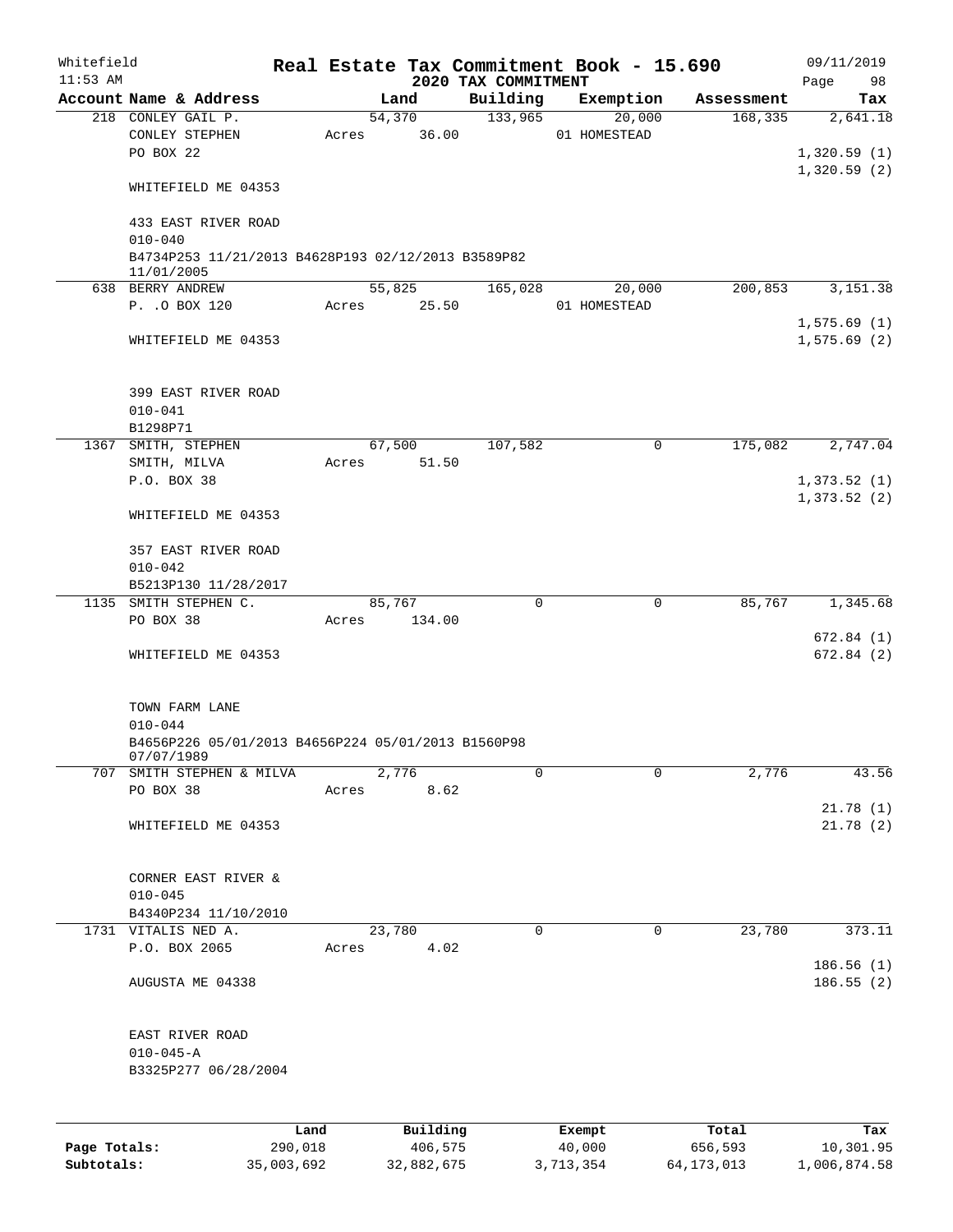| Whitefield |                                        |      |       |         |          | Real Estate Tax Commitment Book - 15.690 |              |                       |                   | 09/11/2019             |
|------------|----------------------------------------|------|-------|---------|----------|------------------------------------------|--------------|-----------------------|-------------------|------------------------|
| $11:53$ AM | Account Name & Address                 |      |       |         |          | 2020 TAX COMMITMENT<br>Building          |              |                       |                   | Page<br>99             |
|            | 1742 SMITH STEPHEN & MILVA             |      |       | Land    | 409      | $\mathbf 0$                              |              | Exemption<br>$\Omega$ | Assessment<br>409 | Tax<br>6.42            |
|            | PO BOX 38                              |      | Acres |         | 1.87     |                                          |              |                       |                   |                        |
|            |                                        |      |       |         |          |                                          |              |                       |                   | 3.21(1)                |
|            | WHITEFIELD ME 04353                    |      |       |         |          |                                          |              |                       |                   | 3.21(2)                |
|            |                                        |      |       |         |          |                                          |              |                       |                   |                        |
|            | TOWN FARM LANE                         |      |       |         |          |                                          |              |                       |                   |                        |
|            | $010 - 045 - B$                        |      |       |         |          |                                          |              |                       |                   |                        |
|            | B4340P234 11/01/2010 B3325P277 B867P86 |      |       |         |          |                                          |              |                       |                   |                        |
|            | 979 LINCOLN JR. MAHLON                 |      |       | 30, 300 |          | 76,454                                   |              | 26,000                | 80,754            | 1,267.03               |
|            | 394 EAST RIVER ROAD                    |      | Acres |         | 1.70     |                                          | 01 HOMESTEAD |                       |                   |                        |
|            | WHITEFIELD ME 04353                    |      |       |         |          |                                          |              | 05 VET EXEMPTION      |                   | 633.52(1)<br>633.51(2) |
|            |                                        |      |       |         |          |                                          |              |                       |                   |                        |
|            | 394 EAST RIVER ROAD                    |      |       |         |          |                                          |              |                       |                   |                        |
|            | $010 - 046$                            |      |       |         |          |                                          |              |                       |                   |                        |
|            | B1169P291                              |      |       |         |          |                                          |              |                       |                   |                        |
|            | 1523 BERRY ANDREW                      |      |       | 74,250  |          | 144,968                                  |              | 0                     | 219,218           | 3,439.53               |
|            | P. . O BOX 120                         |      | Acres |         | 65.00    |                                          |              |                       |                   |                        |
|            |                                        |      |       |         |          |                                          |              |                       |                   | 1,719.77(1)            |
|            | WHITEFIELD ME 04353                    |      |       |         |          |                                          |              |                       |                   | 1,719.76(2)            |
|            | 55 TOWN FARM LANE                      |      |       |         |          |                                          |              |                       |                   |                        |
|            | $010 - 047$                            |      |       |         |          |                                          |              |                       |                   |                        |
|            | B1298P71                               |      |       |         |          |                                          |              |                       |                   |                        |
|            | 1259 CONLEY GAIL P.                    |      |       | 22,550  |          | 0                                        |              | 0                     | 22,550            | 353.81                 |
|            | CONLEY STEPHEN                         |      | Acres |         | 54.00    |                                          |              |                       |                   |                        |
|            | PO BOX 22                              |      |       |         |          |                                          |              |                       |                   | 176.91(1)              |
|            |                                        |      |       |         |          |                                          |              |                       |                   | 176.90(2)              |
|            | WHITEFIELD ME 04353                    |      |       |         |          |                                          |              |                       |                   |                        |
|            | EAST RIVER ROAD                        |      |       |         |          |                                          |              |                       |                   |                        |
|            | $010 - 048$                            |      |       |         |          |                                          |              |                       |                   |                        |
|            | B4628P193 02/12/2013 B3589P82          |      |       |         |          |                                          |              |                       |                   |                        |
|            | 235 SMITH STEPHEN & MILVA              |      |       | 9,900   |          | 0                                        |              | 0                     | 9,900             | 155.33                 |
|            | PO BOX 38                              |      | Acres |         | 25.00    |                                          |              |                       |                   |                        |
|            |                                        |      |       |         |          |                                          |              |                       |                   | 77.67(1)<br>77.66(2)   |
|            | WHITEFIELD ME 04353                    |      |       |         |          |                                          |              |                       |                   |                        |
|            | EAST RIVER ROAD                        |      |       |         |          |                                          |              |                       |                   |                        |
|            | $010 - 049$                            |      |       |         |          |                                          |              |                       |                   |                        |
|            | B4340P234 11/10/2010 B423P496          |      |       |         |          |                                          |              |                       |                   |                        |
|            | 1032 CUNNINGHAM CLIFTON JR.            |      |       | 11,500  |          | $\Omega$                                 |              | $\Omega$              | 11,500            | 180.44                 |
|            | HEIRS                                  |      |       |         |          |                                          |              |                       |                   |                        |
|            | C/O JOANNE N.<br>CUNNINGHAM            |      | Acres |         | 10.00    |                                          |              |                       |                   |                        |
|            | 169A SOUTH STREET                      |      |       |         |          |                                          |              |                       |                   | 90.22(1)               |
|            | MARLBOROUGH MA 01742                   |      |       |         |          |                                          |              |                       |                   | 90.22(2)               |
|            | EAST RIVER ROAD                        |      |       |         |          |                                          |              |                       |                   |                        |
|            | $010 - 049 - A$                        |      |       |         |          |                                          |              |                       |                   |                        |
|            | B4419P224 07/19/2011                   |      |       |         |          |                                          |              |                       |                   |                        |
|            |                                        |      |       |         |          |                                          |              |                       |                   |                        |
|            |                                        | Land |       |         | Building |                                          | Exempt       |                       | Total             | Tax                    |

**Page Totals:** 148,909 221,422 26,000 344,331 5,402.56 **Subtotals:** 35,152,601 33,104,097 3,739,354 64,517,344 1,012,277.14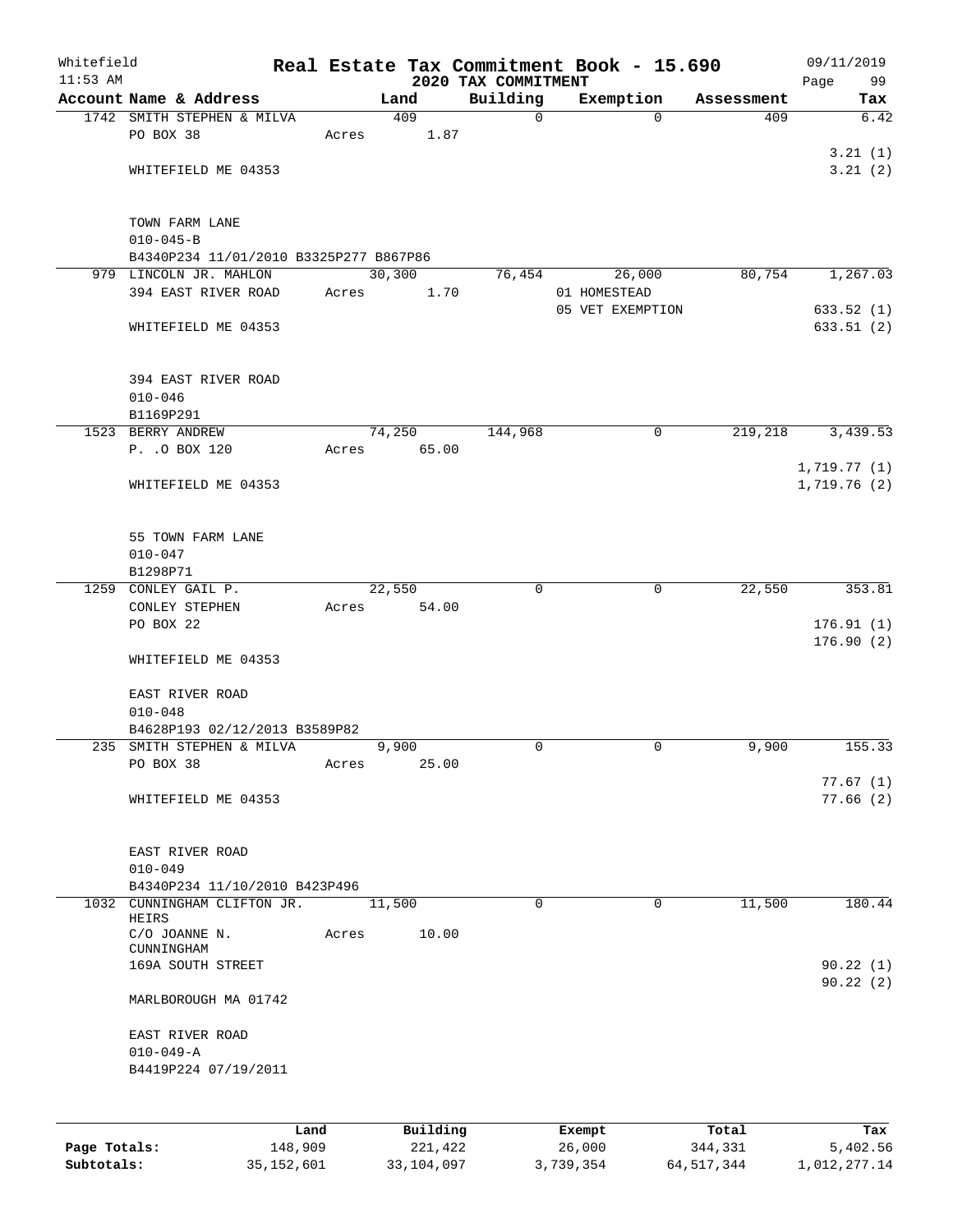| Whitefield<br>$11:53$ AM |                                                                                              |       |                 | 2020 TAX COMMITMENT | Real Estate Tax Commitment Book - 15.690 |            | 09/11/2019<br>100<br>Page  |
|--------------------------|----------------------------------------------------------------------------------------------|-------|-----------------|---------------------|------------------------------------------|------------|----------------------------|
|                          | Account Name & Address                                                                       |       | Land            | Building            | Exemption                                | Assessment | Tax                        |
|                          | 1304 MORSE KATHERINE E. LIFE<br>ESTATE<br>CONDON PETER A. &<br>JERRETT C.                    | Acres | 57,750<br>52.00 | $\mathbf 0$         | $\Omega$                                 | 57,750     | 906.10                     |
|                          | 461 EAST RIVER ROAD                                                                          |       |                 |                     |                                          |            | 453.05(1)<br>453.05(2)     |
|                          | WHITEFIELD ME 04353                                                                          |       |                 |                     |                                          |            |                            |
|                          | EAST RIVER ROAD<br>$010 - 050$                                                               |       |                 |                     |                                          |            |                            |
|                          | B4288P295 06/21/2010                                                                         |       |                 |                     |                                          |            |                            |
|                          | 423 CONDON JON M.                                                                            |       | 30,000 181,870  |                     | 20,000                                   | 191,870    | 3,010.44                   |
|                          | 466 EAST RIVER ROAD                                                                          | Acres | 1.50            |                     | 01 HOMESTEAD                             |            |                            |
|                          | WHITEFIELD ME 04353                                                                          |       |                 |                     |                                          |            | 1,505.22(1)<br>1,505.22(2) |
|                          | 466 EAST RIVER ROAD<br>$010 - 050 - A$<br>B4390P161 04/11/2011 B4383P169 03/15/2011 B2107P34 |       |                 |                     |                                          |            |                            |
|                          | 622 WATERS, III HENRY C                                                                      |       | 7,500           | $\Omega$            | $\Omega$                                 | 7,500      | 117.68                     |
|                          | WATERS, BEATRIZ                                                                              | Acres | 5.00            |                     |                                          |            |                            |
|                          | 2373 LAZY RIVER DRIVE                                                                        |       |                 |                     |                                          |            | 58.84(1)<br>58.84(2)       |
|                          | RALEIGH NC 27630                                                                             |       |                 |                     |                                          |            |                            |
|                          | EAST RIVER ROAD<br>$010 - 051$                                                               |       |                 |                     |                                          |            |                            |
|                          | B4830P209 10/23/2014 B2163P355                                                               |       |                 |                     |                                          |            |                            |
|                          | 1381 WATERS, III HENRY C                                                                     |       | 56,100          | 9,058               | 0                                        | 65,158     | 1,022.33                   |
|                          | WATERS, BEATRIZ<br>2373 LAZY RIVER DRIVE                                                     |       | Acres 49.00     |                     |                                          |            | 511.17(1)                  |
|                          | RALEIGH NC 27630                                                                             |       |                 |                     |                                          |            | 511.16(2)                  |
|                          | EAST RIVER ROAD<br>$010 - 052$                                                               |       |                 |                     |                                          |            |                            |
|                          | B4830P209 10/23/2014 B2163P355                                                               |       |                 |                     |                                          |            |                            |
|                          | 1255 RICCARDI-PERCY, RUFUS V                                                                 |       | 57,250          | $\Omega$            | $\Omega$                                 | 57,250     | 898.25                     |
|                          | RICCARDI-PERCY, ALICE T Acres<br>528 EAST RIVER ROAD                                         |       | 51.00           |                     |                                          |            | 449.13 (1)                 |
|                          | WHITEFIELD ME 04353                                                                          |       |                 |                     |                                          |            | 449.12 (2)                 |
|                          | EAST RIVER ROAD                                                                              |       |                 |                     |                                          |            |                            |
|                          | $010 - 053$                                                                                  |       |                 |                     |                                          |            |                            |
|                          | B5177P179 09/07/2017                                                                         |       |                 |                     |                                          |            |                            |
| 756                      | TORBERT JAMES R. &<br>THETA LIVING TRUST                                                     |       | 34,950          | 154,614             | $\mathbf 0$                              | 189,564    | 2,974.26                   |
|                          | 528 EAST RIVER ROAD                                                                          | Acres | 4.80            |                     |                                          |            | 1,487.13(1)                |
|                          | WHITEFIELD ME 04353                                                                          |       |                 |                     |                                          |            | 1,487.13(2)                |
|                          | 528 EAST RIVER ROAD<br>$010 - 055$                                                           |       |                 |                     |                                          |            |                            |
|                          | B4016P54 05/08/2008 B2236P124                                                                |       |                 |                     |                                          |            |                            |
|                          | Land                                                                                         |       | Building        |                     | Exempt                                   | Total      | Tax                        |
| Page Totals:             | 243,550                                                                                      |       | 345,542         |                     | 20,000                                   | 569,092    | 8,929.06                   |

**Subtotals:** 35,396,151 33,449,639 3,759,354 65,086,436 1,021,206.20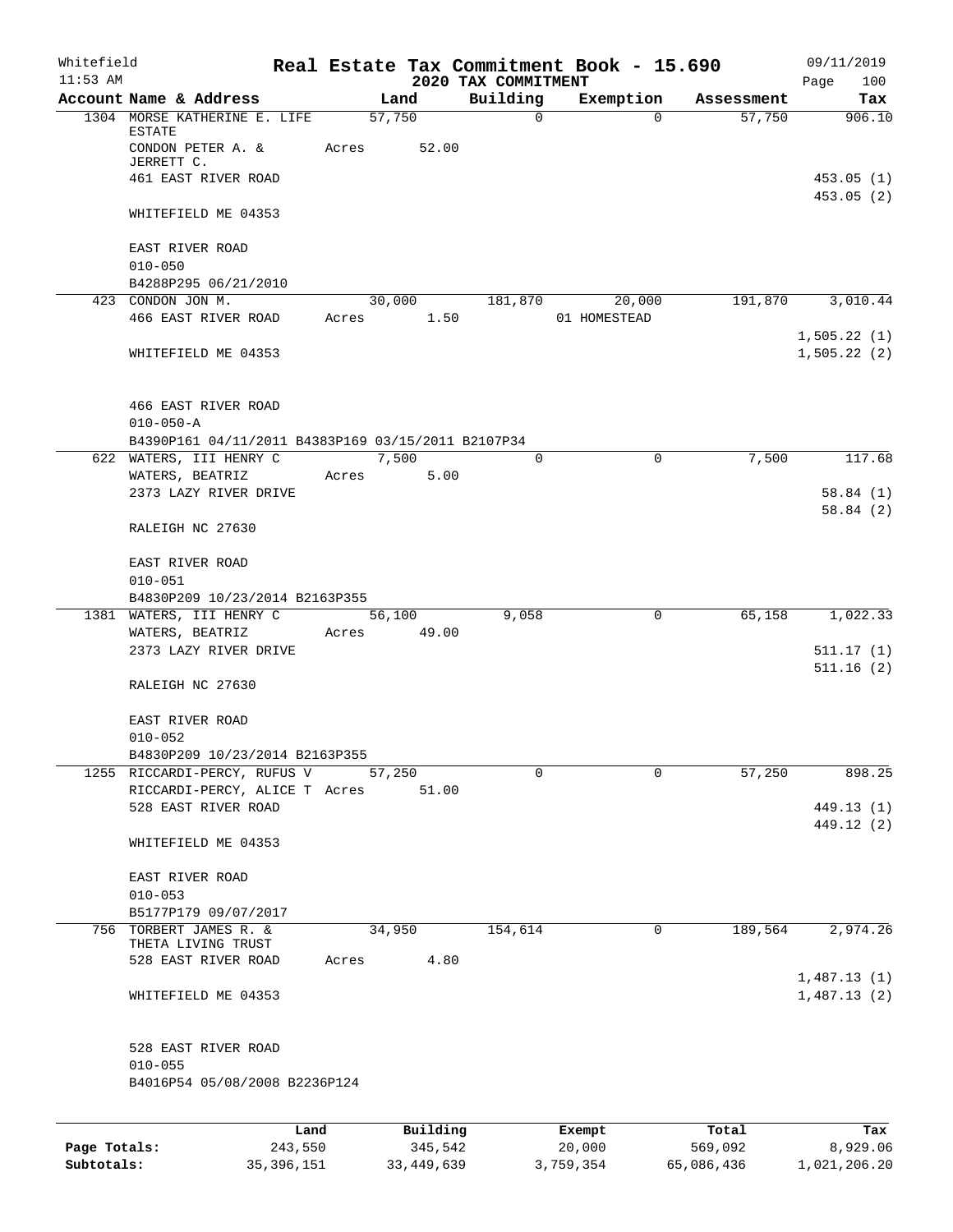| Whitefield<br>$11:53$ AM |                                         |       |        |             | 2020 TAX COMMITMENT | Real Estate Tax Commitment Book - 15.690 |            | 09/11/2019<br>101<br>Page |
|--------------------------|-----------------------------------------|-------|--------|-------------|---------------------|------------------------------------------|------------|---------------------------|
|                          | Account Name & Address                  |       | Land   |             | Building            | Exemption                                | Assessment | Tax                       |
|                          | 957 BERINSKY HELENE J.                  |       | 51,096 |             | $\Omega$            | $\Omega$                                 | 51,096     | 801.70                    |
|                          | 48 HILLCREST ROAD                       |       |        | Acres 82.00 |                     |                                          |            |                           |
|                          |                                         |       |        |             |                     |                                          |            | 400.85(1)                 |
|                          | WAKEFIELD RI 02879                      |       |        |             |                     |                                          |            | 400.85(2)                 |
|                          |                                         |       |        |             |                     |                                          |            |                           |
|                          |                                         |       |        |             |                     |                                          |            |                           |
|                          | EAST RIVER ROAD                         |       |        |             |                     |                                          |            |                           |
|                          | $010 - 056$                             |       |        |             |                     |                                          |            |                           |
|                          | 146 MITCHELL CHRISTI A.                 |       | 35,810 |             | 103,923             | 20,000                                   | 119,733    | 1,878.61                  |
|                          | 556 EAST RIVER ROAD                     | Acres |        | 5.70        |                     | 01 HOMESTEAD                             |            |                           |
|                          |                                         |       |        |             |                     |                                          |            | 939.31(1)<br>939.30(2)    |
|                          | WHITEFIELD ME 04353                     |       |        |             |                     |                                          |            |                           |
|                          |                                         |       |        |             |                     |                                          |            |                           |
|                          | 556 EAST RIVER ROAD                     |       |        |             |                     |                                          |            |                           |
|                          | $010 - 056 - A$                         |       |        |             |                     |                                          |            |                           |
|                          | B2462P292                               |       |        |             |                     |                                          |            |                           |
|                          | 901 YODER, NOAH D                       |       | 68,750 |             | 116,637             | $\mathbf 0$                              | 185,387    | 2,908.72                  |
|                          | YODER, MATTIE M                         | Acres |        | 54.00       |                     |                                          |            |                           |
|                          | 4230 U.S. HIGHWAY 11                    |       |        |             |                     |                                          |            | 1,454.36(1)               |
|                          |                                         |       |        |             |                     |                                          |            | 1,454.36(2)               |
|                          | DEKALB JUNCTION NY                      |       |        |             |                     |                                          |            |                           |
|                          | 13630                                   |       |        |             |                     |                                          |            |                           |
|                          |                                         |       |        |             |                     |                                          |            |                           |
|                          | 586 EAST RIVER ROAD                     |       |        |             |                     |                                          |            |                           |
|                          | $010 - 057$<br>B5170P113 08/16/2017     |       |        |             |                     |                                          |            |                           |
|                          | 1244 HOSTETLER, DENNIS N                |       | 28,600 |             | $\Omega$            | $\mathbf 0$                              | 28,600     | 448.73                    |
|                          | HOSTETLER, AMELIA L                     | Acres |        | 34.00       |                     |                                          |            |                           |
|                          | 599 EAST RIVER ROAD                     |       |        |             |                     |                                          |            | 224.37(1)                 |
|                          |                                         |       |        |             |                     |                                          |            | 224.36(2)                 |
|                          | WHITEFIELD ME 04353                     |       |        |             |                     |                                          |            |                           |
|                          |                                         |       |        |             |                     |                                          |            |                           |
|                          | EAST RIVER ROAD                         |       |        |             |                     |                                          |            |                           |
|                          | $010 - 058$                             |       |        |             |                     |                                          |            |                           |
|                          | B5088P30 12/16/2016 B2374P201           |       |        |             |                     |                                          |            |                           |
|                          | 212 HOSTETLER, DENNIS N                 |       | 48,690 |             | $\mathbf 0$         | 0                                        | 48,690     | 763.95                    |
|                          | HOSTETLER, AMELIA L                     | Acres |        | 37.60       |                     |                                          |            |                           |
|                          | 599 EAST RIVER ROAD                     |       |        |             |                     |                                          |            | 381.98 (1)                |
|                          |                                         |       |        |             |                     |                                          |            | 381.97 (2)                |
|                          | WHITEFIELD ME 04353                     |       |        |             |                     |                                          |            |                           |
|                          | EAST RIVER ROAD                         |       |        |             |                     |                                          |            |                           |
|                          | $010 - 059$                             |       |        |             |                     |                                          |            |                           |
|                          | B5088P30 12/16/2016 B2374P201           |       |        |             |                     |                                          |            |                           |
|                          | 950 JACKSON GLENDON                     |       | 36,290 |             | 13,845              | 0                                        | 50,135     | 786.62                    |
|                          | 9 HAIG PLACE, APT. #406 Acres           |       |        | 6.30        |                     |                                          |            |                           |
|                          |                                         |       |        |             |                     |                                          |            | 393.31 (1)                |
|                          | DUNEDIN FL 34698                        |       |        |             |                     |                                          |            | 393.31(2)                 |
|                          |                                         |       |        |             |                     |                                          |            |                           |
|                          |                                         |       |        |             |                     |                                          |            |                           |
|                          | 652 EAST RIVER ROAD                     |       |        |             |                     |                                          |            |                           |
|                          | $010 - 060$                             |       |        |             |                     |                                          |            |                           |
|                          | B4146P58 05/26/2009 B4083P60 12/31/2008 |       |        |             |                     |                                          |            |                           |
|                          |                                         |       |        |             |                     |                                          |            |                           |

|              | Land       | Building   | Exempt    | Total      | Tax          |
|--------------|------------|------------|-----------|------------|--------------|
| Page Totals: | 269,236    | 234,405    | 20,000    | 483,641    | 7,588.33     |
| Subtotals:   | 35,665,387 | 33,684,044 | 3,779,354 | 65,570,077 | 1,028,794.53 |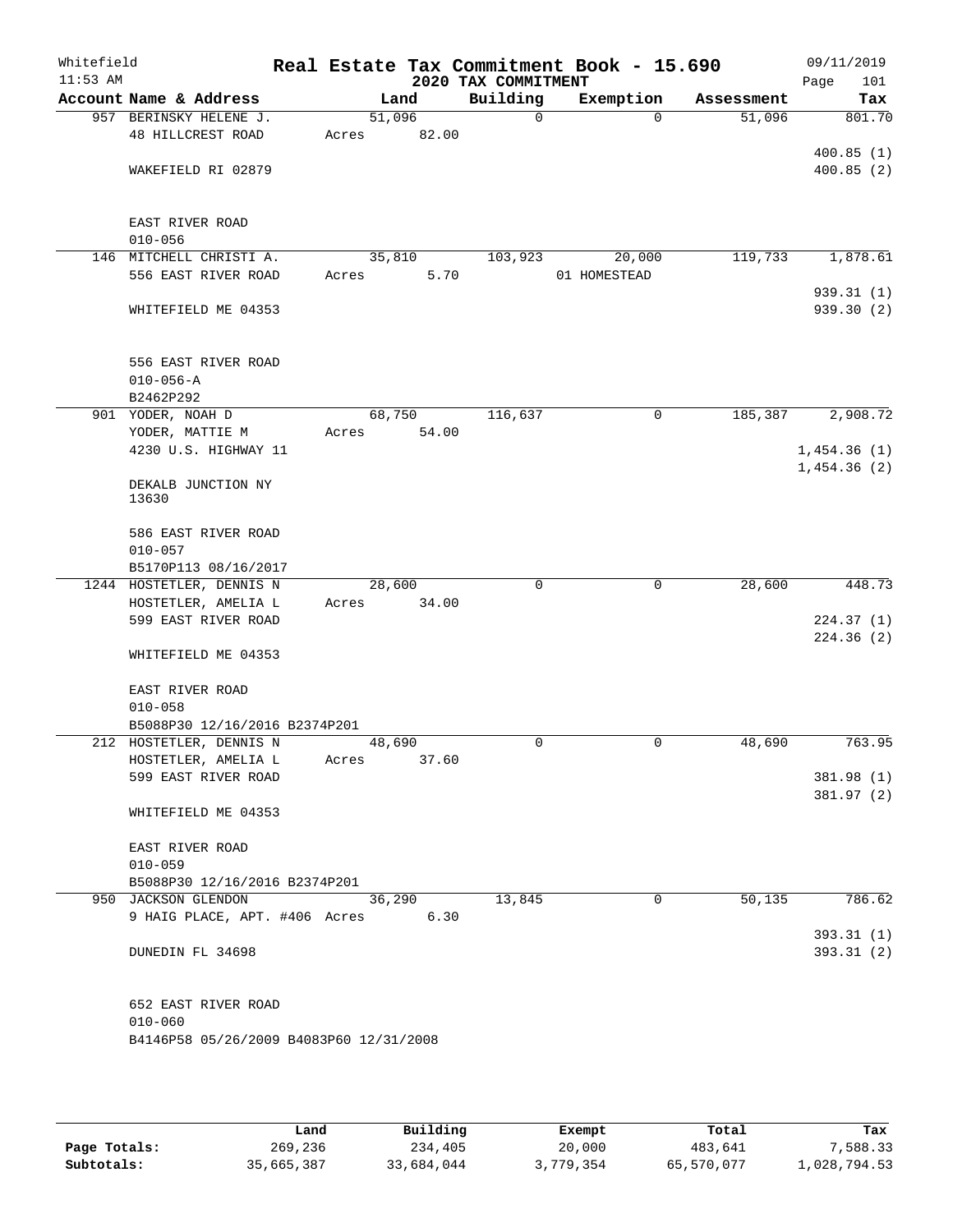| Whitefield<br>$11:53$ AM |                                           |                 |        | 2020 TAX COMMITMENT | Real Estate Tax Commitment Book - 15.690 |            | 09/11/2019<br>102<br>Page |
|--------------------------|-------------------------------------------|-----------------|--------|---------------------|------------------------------------------|------------|---------------------------|
|                          | Account Name & Address                    |                 | Land   | Building            | Exemption                                | Assessment | Tax                       |
|                          | 1332 JACKSON DAVID & ROSE                 |                 | 78,250 | 127,000             | 26,000                                   | 179,250    | 2,812.43                  |
|                          | 670 EAST RIVER ROAD                       | Acres           | 73.00  |                     | 01 HOMESTEAD                             |            |                           |
|                          |                                           |                 |        |                     | 05 VET EXEMPTION                         |            | 1,406.22(1)               |
|                          | WHITEFIELD ME 04353                       |                 |        |                     |                                          |            | 1,406.21(2)               |
|                          |                                           |                 |        |                     |                                          |            |                           |
|                          |                                           |                 |        |                     |                                          |            |                           |
|                          | 670 EAST RIVER ROAD                       |                 |        |                     |                                          |            |                           |
|                          | $010 - 061$                               |                 |        |                     |                                          |            |                           |
|                          | 1027 JACKSON GLENDON                      | 32,930          |        | $\mathbf 0$         | $\mathbf 0$                              | 32,930     | 516.67                    |
|                          | 9 HAIG PLACE, APT. #406 Acres 14.60       |                 |        |                     |                                          |            |                           |
|                          |                                           |                 |        |                     |                                          |            | 258.34(1)                 |
|                          | DUNEDIN FL 34698                          |                 |        |                     |                                          |            | 258.33(2)                 |
|                          |                                           |                 |        |                     |                                          |            |                           |
|                          |                                           |                 |        |                     |                                          |            |                           |
|                          | EAST RIVER ROAD                           |                 |        |                     |                                          |            |                           |
|                          | $010 - 062$                               |                 |        |                     |                                          |            |                           |
|                          | B4146P58 05/26/2009 B4083P60 12/31/2008   |                 |        |                     |                                          |            |                           |
|                          | 892 JACKSON DAVID W.                      |                 | 9,900  | $\mathbf 0$         | $\mathbf 0$                              | 9,900      | 155.33                    |
|                          | 670 EAST RIVER ROAD                       | Acres           | 8.00   |                     |                                          |            |                           |
|                          |                                           |                 |        |                     |                                          |            | 77.67(1)                  |
|                          | WHITEFIELD ME 04353                       |                 |        |                     |                                          |            | 77.66(2)                  |
|                          |                                           |                 |        |                     |                                          |            |                           |
|                          |                                           |                 |        |                     |                                          |            |                           |
|                          | EAST RIVER ROAD                           |                 |        |                     |                                          |            |                           |
|                          | $010 - 063$                               |                 |        |                     |                                          |            |                           |
|                          | B2445P19                                  |                 |        |                     |                                          |            |                           |
|                          | 805 JACKSON DAVID W.                      | 44,411          |        | 13,855              | 0                                        | 58,266     | 914.19                    |
|                          | 670 EAST RIVER ROAD                       | Acres 42.94     |        |                     |                                          |            |                           |
|                          |                                           |                 |        |                     |                                          |            | 457.10(1)                 |
|                          | WHITEFIELD ME 04353                       |                 |        |                     |                                          |            | 457.09 (2)                |
|                          |                                           |                 |        |                     |                                          |            |                           |
|                          | HEATH ROAD                                |                 |        |                     |                                          |            |                           |
|                          |                                           |                 |        |                     |                                          |            |                           |
|                          | $010 - 064$<br>997 JACKSON DANIEL R.      |                 |        | 151,684             | 20,000                                   | 162,524    | 2,550.00                  |
|                          | 419 HEATH ROAD                            | 30,840<br>Acres | 2.06   |                     | 01 HOMESTEAD                             |            |                           |
|                          |                                           |                 |        |                     |                                          |            | 1, 275.00(1)              |
|                          | WHITEFIELD ME 04353                       |                 |        |                     |                                          |            | 1, 275.00(2)              |
|                          | 3527                                      |                 |        |                     |                                          |            |                           |
|                          |                                           |                 |        |                     |                                          |            |                           |
|                          |                                           |                 |        |                     |                                          |            |                           |
|                          | 400 HEATH ROAD                            |                 |        |                     |                                          |            |                           |
|                          | $010 - 064 - A$                           |                 |        |                     |                                          |            |                           |
|                          | B4417P132 07/13/2011 B2568P245 06/15/2005 |                 |        |                     |                                          |            |                           |
|                          | 1452 JACKSON DAVID W.                     | 56,263          |        | 0                   | 0                                        | 56, 263    | 882.77                    |
|                          | 670 EAST RIVER ROAD                       | Acres           | 49.25  |                     |                                          |            |                           |
|                          |                                           |                 |        |                     |                                          |            | 441.39(1)                 |
|                          | WHITEFIELD ME 04353                       |                 |        |                     |                                          |            | 441.38 (2)                |
|                          |                                           |                 |        |                     |                                          |            |                           |
|                          |                                           |                 |        |                     |                                          |            |                           |
|                          | HEATH ROAD                                |                 |        |                     |                                          |            |                           |
|                          | $010 - 065$                               |                 |        |                     |                                          |            |                           |
|                          |                                           |                 |        |                     |                                          |            |                           |

|              | Land         | Building   | Exempt    | Total      | Tax          |
|--------------|--------------|------------|-----------|------------|--------------|
| Page Totals: | 252,594      | 292,539    | 46,000    | 499,133    | .831.39      |
| Subtotals:   | 35, 917, 981 | 33,976,583 | 3,825,354 | 66,069,210 | 1,036,625.92 |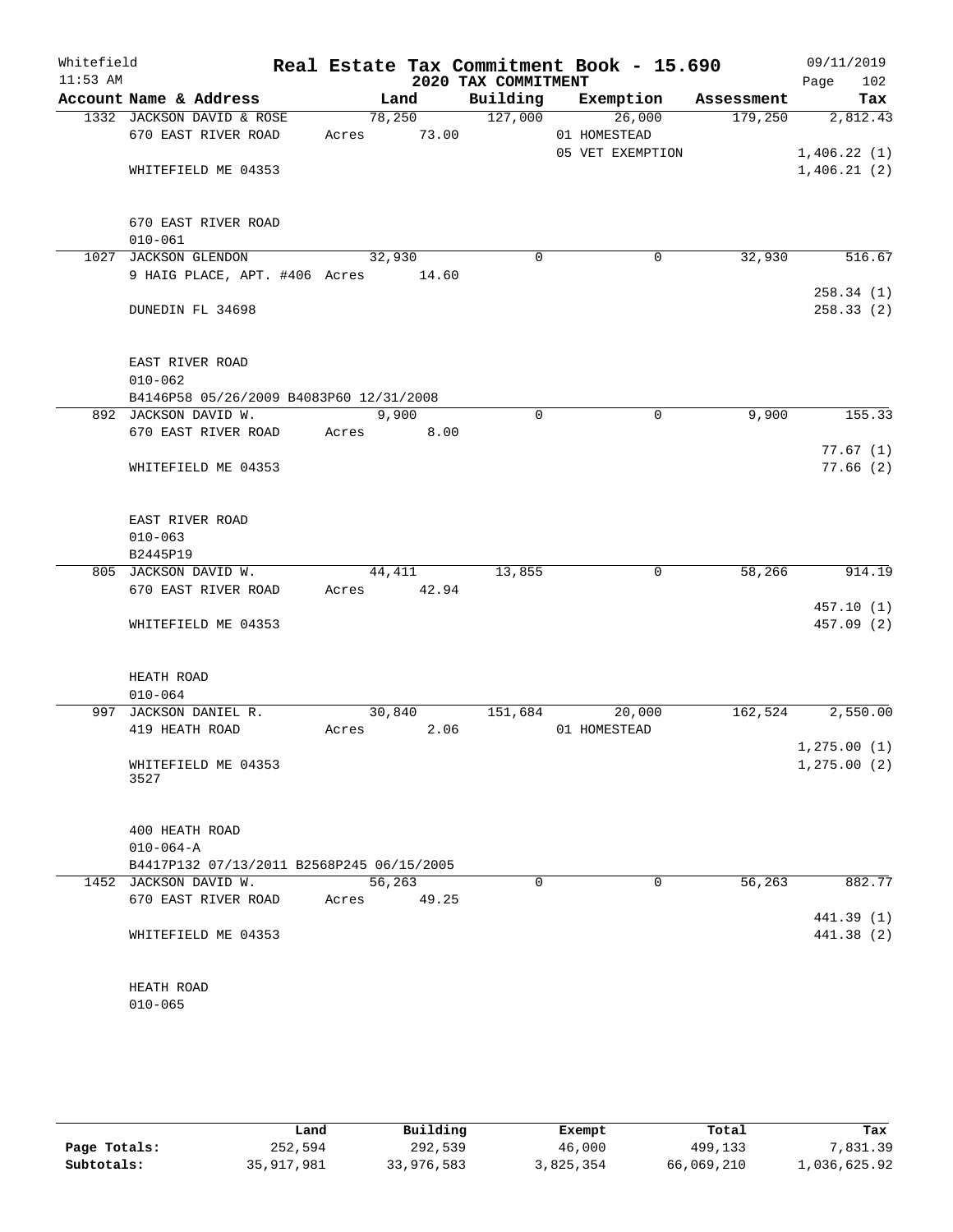| Whitefield<br>$11:53$ AM |                                                         |       |               | 2020 TAX COMMITMENT | Real Estate Tax Commitment Book - 15.690 |            | 09/11/2019<br>Page<br>103  |
|--------------------------|---------------------------------------------------------|-------|---------------|---------------------|------------------------------------------|------------|----------------------------|
|                          | Account Name & Address                                  |       | Land          | Building            | Exemption                                | Assessment | Tax                        |
|                          | 556 DELISLE CHRISTOPHER M.                              |       | 31,875        | 185,670             | $\Omega$                                 | 217,545    | 3,413.28                   |
|                          | & TARA R.                                               |       |               |                     |                                          |            |                            |
|                          | 377 HEATH ROAD                                          |       | 2.75<br>Acres |                     |                                          |            | 1,706.64(1)                |
|                          | WHITEFIELD ME 04353                                     |       |               |                     |                                          |            | 1,706.64(2)                |
|                          |                                                         |       |               |                     |                                          |            |                            |
|                          |                                                         |       |               |                     |                                          |            |                            |
|                          | 377 HEATH ROAD                                          |       |               |                     |                                          |            |                            |
|                          | $010 - 065 - A$                                         |       |               |                     |                                          |            |                            |
|                          | B3355P23 08/25/2004                                     |       |               |                     |                                          |            |                            |
|                          | 649 DELISLE, CHRISTOPHER                                |       | 43,750        | $\Omega$            | 0                                        | 43,750     | 686.44                     |
|                          | DELISLE, TARA<br>377 HEATH ROAD                         |       | Acres 30.00   |                     |                                          |            | 343.22(1)                  |
|                          |                                                         |       |               |                     |                                          |            | 343.22(2)                  |
|                          | WHITEFIELD ME 04353                                     |       |               |                     |                                          |            |                            |
|                          |                                                         |       |               |                     |                                          |            |                            |
|                          | HEATH ROAD                                              |       |               |                     |                                          |            |                            |
|                          | $011 - 001$                                             |       |               |                     |                                          |            |                            |
|                          | B5179P58 09/05/2017                                     |       |               |                     |                                          |            |                            |
|                          | 370 RADONIS KEITH & VALORI<br>J.                        |       | 66,100        | 302,978             | 20,000                                   | 349,078    | 5,477.03                   |
|                          | 295 HEATH ROAD                                          |       | Acres 49.00   |                     | 01 HOMESTEAD                             |            |                            |
|                          |                                                         |       |               |                     |                                          |            | 2,738.52(1)                |
|                          | WHITEFIELD ME 04353                                     |       |               |                     |                                          |            | 2,738.51(2)                |
|                          |                                                         |       |               |                     |                                          |            |                            |
|                          |                                                         |       |               |                     |                                          |            |                            |
|                          | 295 HEATH ROAD                                          |       |               |                     |                                          |            |                            |
|                          | $011 - 002$<br>B4989P42 03/24/2016 B2479P100 07/16/1999 |       |               |                     |                                          |            |                            |
|                          | 246 HEATH JOSEPH R. HEIRS                               |       | 43,100        | $\mathbf 0$         | $\overline{0}$                           | 43,100     | 676.24                     |
|                          | C/O CHERYL HEATH                                        |       | Acres 29.00   |                     |                                          |            |                            |
|                          | 42 HEATH ROAD                                           |       |               |                     |                                          |            | 338.12(1)                  |
|                          |                                                         |       |               |                     |                                          |            | 338.12(2)                  |
|                          | PITTSTON ME 04345                                       |       |               |                     |                                          |            |                            |
|                          |                                                         |       |               |                     |                                          |            |                            |
|                          | HEATH ROAD                                              |       |               |                     |                                          |            |                            |
|                          | $011 - 003$<br>145 MAGUIRE, ANN TRUST                   |       | 58,690        | 81,467              |                                          | 140, 157   | 2,199.06                   |
|                          | DATED FEB. 16,2018                                      |       |               |                     |                                          |            |                            |
|                          | C/O- ANN MARIE MAGUIRE, Acres 37.60                     |       |               |                     |                                          |            |                            |
|                          | TRUSTEE                                                 |       |               |                     |                                          |            |                            |
|                          | P.O. BOX 364                                            |       |               |                     |                                          |            | 1,099.53(1)<br>1,099.53(2) |
|                          | SWANS ISLAND ME 04685                                   |       |               |                     |                                          |            |                            |
|                          |                                                         |       |               |                     |                                          |            |                            |
|                          | 235 HEATH ROAD                                          |       |               |                     |                                          |            |                            |
|                          | $011 - 004$                                             |       |               |                     |                                          |            |                            |
|                          | B5252P047 04/24/2018                                    |       |               |                     |                                          |            |                            |
|                          | 1407 CONLEY GAIL P.                                     |       | 9,185         | $\Omega$            | $\mathbf 0$                              | 9,185      | 144.11                     |
|                          | CONLEY STEPHEN                                          | Acres | 16.50         |                     |                                          |            |                            |
|                          | PO BOX 22                                               |       |               |                     |                                          |            | 72.06(1)                   |
|                          | WHITEFIELD ME 04353                                     |       |               |                     |                                          |            | 72.05(2)                   |
|                          |                                                         |       |               |                     |                                          |            |                            |
|                          | OFF HEATH ROAD                                          |       |               |                     |                                          |            |                            |
|                          | $011 - 005$                                             |       |               |                     |                                          |            |                            |
|                          | B4628P193 02/12/2013 B3589P86 11/01/2005                |       |               |                     |                                          |            |                            |
|                          |                                                         |       |               |                     |                                          |            |                            |
|                          |                                                         | Land  | Building      |                     | Exempt                                   | Total      | Tax                        |
|                          |                                                         |       |               |                     |                                          |            |                            |

**Page Totals:** 252,700 570,115 20,000 802,815 12,596.16 **Subtotals:** 36,170,681 34,546,698 3,845,354 66,872,025 1,049,222.08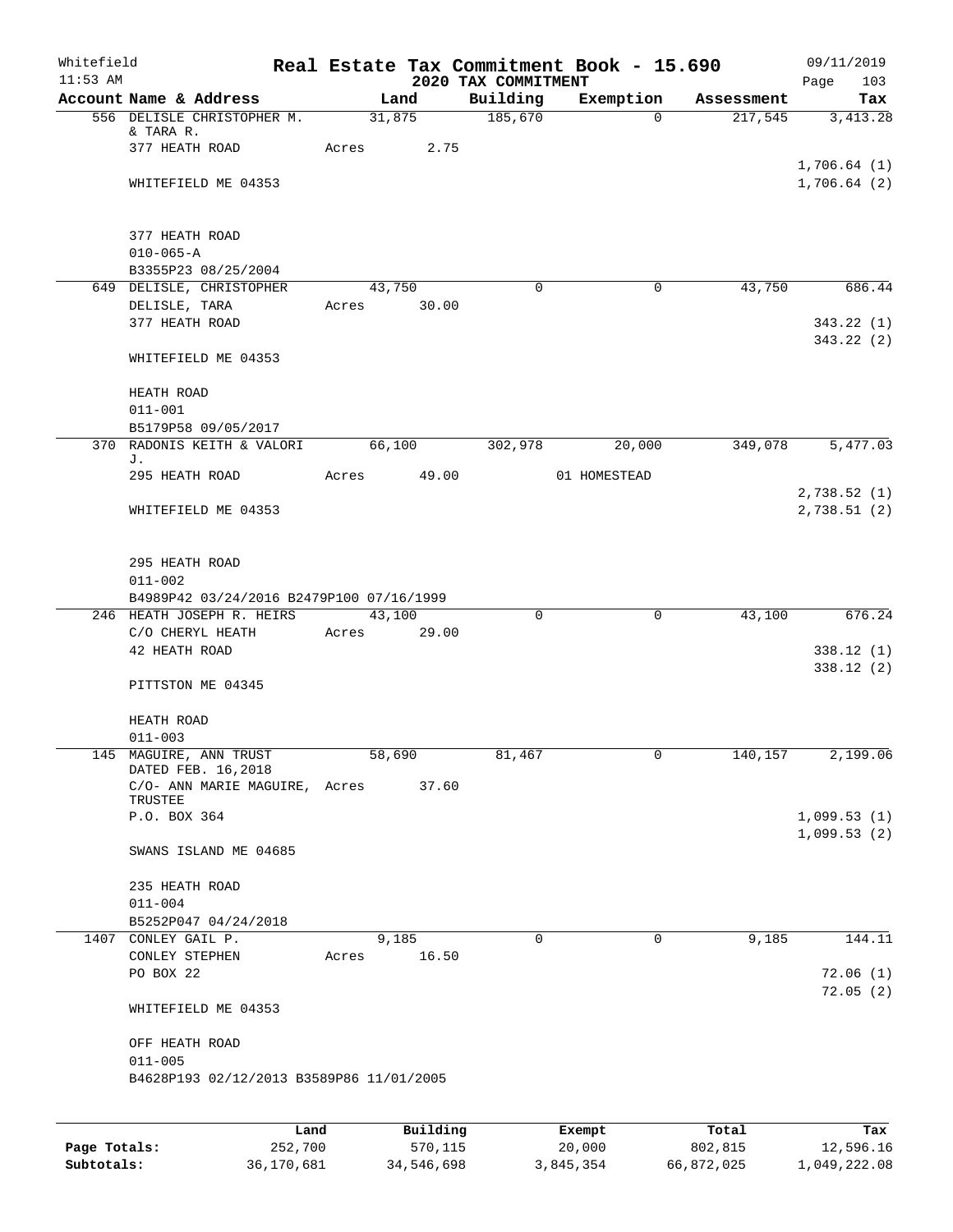| Whitefield   |                                                                    |      |       |                     |                                 | Real Estate Tax Commitment Book - 15.690 |                  | 09/11/2019               |  |  |
|--------------|--------------------------------------------------------------------|------|-------|---------------------|---------------------------------|------------------------------------------|------------------|--------------------------|--|--|
| $11:53$ AM   | Account Name & Address                                             |      |       | Land                | 2020 TAX COMMITMENT<br>Building | Exemption                                | Assessment       | Page<br>104<br>Tax       |  |  |
|              | 1653 UHL, RONALD A                                                 |      |       | 15,820              | $\mathbf 0$                     | $\Omega$                                 | 15,820           | 248.22                   |  |  |
|              | 39019 GOLDEN BEACH ROAD Acres                                      |      |       | 15.40               |                                 |                                          |                  |                          |  |  |
|              |                                                                    |      |       |                     |                                 |                                          |                  | 124.11(1)                |  |  |
|              | MECHANICSVILLE MD 20659                                            |      |       |                     |                                 |                                          |                  | 124.11(2)                |  |  |
|              |                                                                    |      |       |                     |                                 |                                          |                  |                          |  |  |
|              |                                                                    |      |       |                     |                                 |                                          |                  |                          |  |  |
|              | HILTON ROAD<br>$011 - 006$                                         |      |       |                     |                                 |                                          |                  |                          |  |  |
|              | B5174P31 08/22/2017 B5174P30 08/22/2017 B5174P29                   |      |       |                     |                                 |                                          |                  |                          |  |  |
|              | 08/22/2017 B805P226                                                |      |       |                     |                                 |                                          |                  |                          |  |  |
|              | 1569 VERRILL, DALE                                                 |      |       | 79,750              | $\Omega$                        | $\Omega$                                 | 79,750           | 1,251.28                 |  |  |
|              | P.O. BOX 299                                                       |      | Acres | 96.00               |                                 |                                          |                  | 625.64(1)                |  |  |
|              | SOUTH PARIS ME 04281                                               |      |       |                     |                                 |                                          |                  | 625.64(2)                |  |  |
|              |                                                                    |      |       |                     |                                 |                                          |                  |                          |  |  |
|              |                                                                    |      |       |                     |                                 |                                          |                  |                          |  |  |
|              | HEATH ROAD                                                         |      |       |                     |                                 |                                          |                  |                          |  |  |
|              | $011 - 007$                                                        |      |       |                     |                                 |                                          |                  |                          |  |  |
|              | B4934P85 10/01/2015 B3770P62 11/10/2006<br>998 NORTHWOODS FORESTRY |      |       | 37,442              | 92,880                          | 0                                        | 130,322          | 2,044.75                 |  |  |
|              | SERVICES, LLC                                                      |      |       |                     |                                 |                                          |                  |                          |  |  |
|              | 53 HEATH ROAD                                                      |      | Acres | 7.74                |                                 |                                          |                  |                          |  |  |
|              |                                                                    |      |       |                     |                                 |                                          |                  | 1,022.38(1)              |  |  |
|              | WHITEFIELD ME 04353                                                |      |       |                     |                                 |                                          |                  | 1,022.37(2)              |  |  |
|              |                                                                    |      |       |                     |                                 |                                          |                  |                          |  |  |
|              | 53 HEATH ROAD                                                      |      |       |                     |                                 |                                          |                  |                          |  |  |
|              | $011 - 010$                                                        |      |       |                     |                                 |                                          |                  |                          |  |  |
|              | B4813P123 08/29/2014                                               |      |       |                     |                                 |                                          |                  |                          |  |  |
|              | 154 PAULSON NANCY J.                                               |      |       | 34,500              | 141,645                         | 20,000                                   | 156,145          | 2,449.92                 |  |  |
|              | 137 HEATH ROAD                                                     |      | Acres | 4.50                |                                 | 01 HOMESTEAD                             |                  | 1,224.96(1)              |  |  |
|              | WHITEFIELD ME 04353                                                |      |       |                     |                                 |                                          |                  | 1,224.96(2)              |  |  |
|              |                                                                    |      |       |                     |                                 |                                          |                  |                          |  |  |
|              |                                                                    |      |       |                     |                                 |                                          |                  |                          |  |  |
|              | 137 HEATH ROAD                                                     |      |       |                     |                                 |                                          |                  |                          |  |  |
|              | $011 - 010 - A$                                                    |      |       |                     |                                 |                                          |                  |                          |  |  |
|              | B3541P1 08/22/2005<br>1406 SANBORN STEPHEN & CAROL                 |      |       | 24,875              | 0                               | $\mathbf 0$                              | 24,875           | 390.29                   |  |  |
|              | P.O. BOX 229                                                       |      | Acres | 4.75                |                                 |                                          |                  |                          |  |  |
|              |                                                                    |      |       |                     |                                 |                                          |                  | 195.15 (1)               |  |  |
|              | DRESDEN ME 04342                                                   |      |       |                     |                                 |                                          |                  | 195.14 (2)               |  |  |
|              |                                                                    |      |       |                     |                                 |                                          |                  |                          |  |  |
|              | HEATH ROAD                                                         |      |       |                     |                                 |                                          |                  |                          |  |  |
|              | $011 - 010 - B$                                                    |      |       |                     |                                 |                                          |                  |                          |  |  |
|              | B2688P50                                                           |      |       |                     |                                 |                                          |                  |                          |  |  |
| 313          | CHAPMAN KENNETH S. &                                               |      |       | 30,540              | 101,819                         | 26,000                                   | 106,359          | 1,668.77                 |  |  |
|              | PATRICIA M.<br>93 HEATH ROAD                                       |      | Acres | 1.86                |                                 | 01 HOMESTEAD                             |                  |                          |  |  |
|              |                                                                    |      |       |                     |                                 | 05 VET EXEMPTION                         |                  | 834.39 (1)               |  |  |
|              | WHITEFIELD ME 04353                                                |      |       |                     |                                 |                                          |                  | 834.38 (2)               |  |  |
|              |                                                                    |      |       |                     |                                 |                                          |                  |                          |  |  |
|              |                                                                    |      |       |                     |                                 |                                          |                  |                          |  |  |
|              | 93 HEATH ROAD                                                      |      |       |                     |                                 |                                          |                  |                          |  |  |
|              | $011 - 010 - C$<br>B2896P193                                       |      |       |                     |                                 |                                          |                  |                          |  |  |
|              |                                                                    |      |       |                     |                                 |                                          |                  |                          |  |  |
|              |                                                                    |      |       |                     |                                 |                                          |                  |                          |  |  |
| Page Totals: | 222,927                                                            | Land |       | Building<br>336,344 |                                 | Exempt<br>46,000                         | Total<br>513,271 | Tax                      |  |  |
| Subtotals:   | 36, 393, 608                                                       |      |       | 34,883,042          |                                 | 3,891,354                                | 67, 385, 296     | 8,053.23<br>1,057,275.31 |  |  |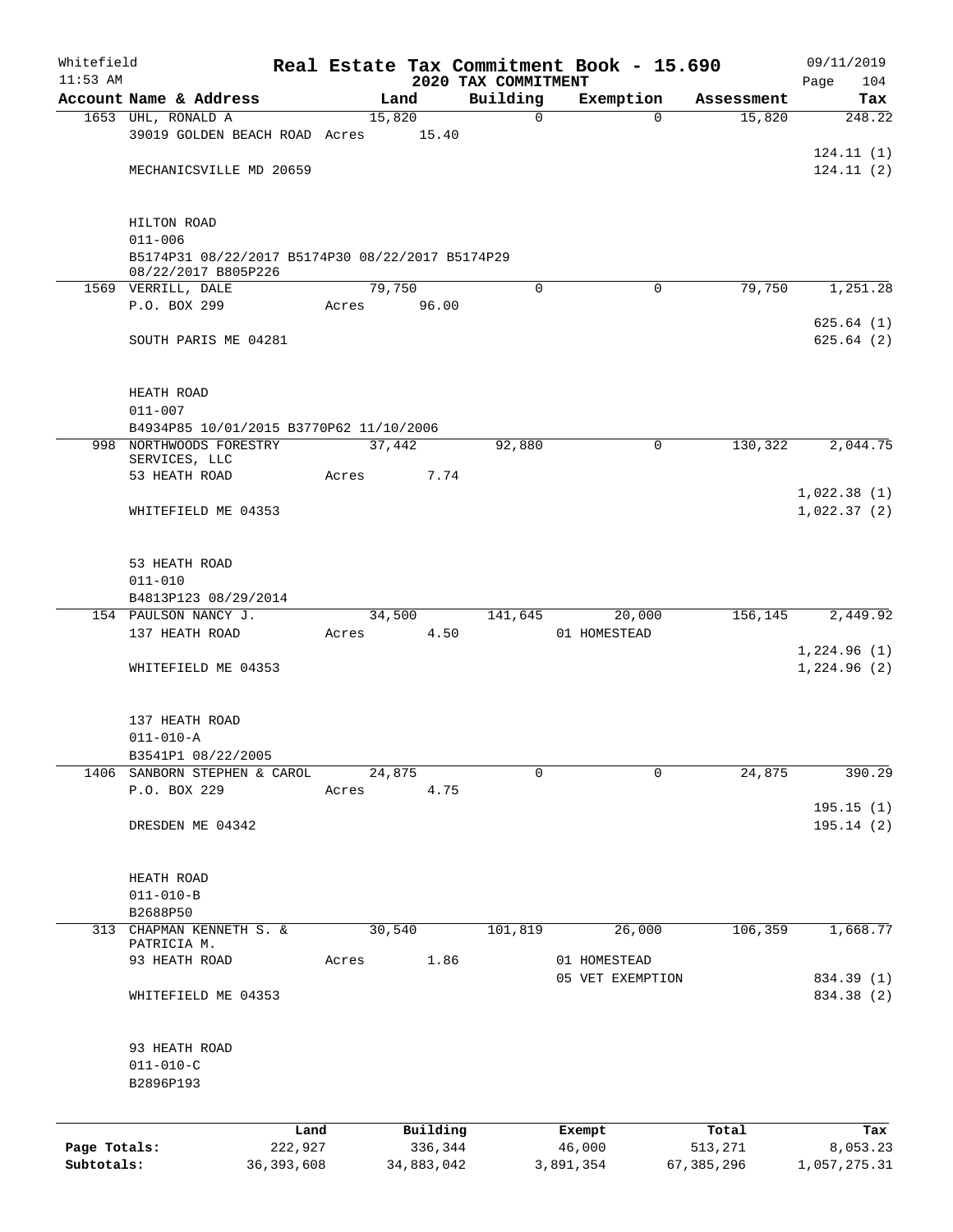| Whitefield<br>$11:53$ AM |                                                    |       |          | 2020 TAX COMMITMENT | Real Estate Tax Commitment Book - 15.690 |            | 09/11/2019<br>Page<br>105 |
|--------------------------|----------------------------------------------------|-------|----------|---------------------|------------------------------------------|------------|---------------------------|
|                          | Account Name & Address                             |       | Land     | Building            | Exemption                                | Assessment | Tax                       |
|                          | 1860 RICHARDS JONATHAN L. &                        |       | 25,562   | $\mathbf 0$         | $\Omega$                                 | 25,562     | 401.07                    |
|                          | MARLENE M.                                         |       |          |                     |                                          |            |                           |
|                          | 39 HEATH ROAD                                      | Acres | 5.39     |                     |                                          |            | 200.54(1)                 |
|                          | WHITEFIELD ME 04353                                |       |          |                     |                                          |            | 200.53(2)                 |
|                          |                                                    |       |          |                     |                                          |            |                           |
|                          |                                                    |       |          |                     |                                          |            |                           |
|                          | 39 HEATH ROAD                                      |       |          |                     |                                          |            |                           |
|                          | $011 - 010 - D$                                    |       |          |                     |                                          |            |                           |
|                          | B4291P4 06/28/2010<br>1876 RAFTERY RYAN P. & GRACE |       | 73,185   | $\Omega$            | 0                                        | 73,185     | 1,148.27                  |
|                          | Т.                                                 |       |          |                     |                                          |            |                           |
|                          | 7903 WELLINGTON ROAD                               | Acres | 82.87    |                     |                                          |            |                           |
|                          |                                                    |       |          |                     |                                          |            | 574.14(1)                 |
|                          | ALEXANDRIA VA 22308                                |       |          |                     |                                          |            | 574.13(2)                 |
|                          | 75 HEATH ROAD                                      |       |          |                     |                                          |            |                           |
|                          | $011 - 010 - E$                                    |       |          |                     |                                          |            |                           |
|                          | B4905P86 07/08/2015                                |       |          |                     |                                          |            |                           |
|                          | 1118 NYE CAROLINE P. &                             |       | 59,800   | 101,018             | 20,000                                   | 140,818    | 2,209.43                  |
|                          | CHRISTOPHER J. FRANCIS<br>156 HEATH ROAD           |       | 96.00    |                     | 01 HOMESTEAD                             |            |                           |
|                          |                                                    | Acres |          |                     |                                          |            | 1,104.72(1)               |
|                          | WHITEFIELD ME 04353                                |       |          |                     |                                          |            | 1, 104.71(2)              |
|                          |                                                    |       |          |                     |                                          |            |                           |
|                          | 156 HEATH ROAD<br>$011 - 012$                      |       |          |                     |                                          |            |                           |
|                          | B4676P251 06/19/2013 B4091P160 01/26/2009          |       |          |                     |                                          |            |                           |
|                          | 1022 MAGUIRE ANN MARIE                             |       | 62,795   | $\Omega$            | 0                                        | 62,795     | 985.25                    |
|                          | P. O. BOX 364                                      | Acres | 62.09    |                     |                                          |            |                           |
|                          |                                                    |       |          |                     |                                          |            | 492.63 (1)                |
|                          | SWANS ISLAND ME 04685                              |       |          |                     |                                          |            | 492.62 (2)                |
|                          | HEATH ROAD                                         |       |          |                     |                                          |            |                           |
|                          | $011 - 013$                                        |       |          |                     |                                          |            |                           |
| 1869                     | ROBINS CHRISTOPHER A                               |       | 48,368   | 169,388             | 0                                        | 217,756    | 3,416.59                  |
|                          | ROBINS CAROL P                                     | Acres | 21.72    |                     |                                          |            |                           |
|                          | 228 HEATH ROAD                                     |       |          |                     |                                          |            | 1,708.30(1)               |
|                          | WHITEFIELD ME 04353                                |       |          |                     |                                          |            | 1,708.29(2)               |
|                          | 228 HEATH ROAD                                     |       |          |                     |                                          |            |                           |
|                          | $011 - 013 - A$                                    |       |          |                     |                                          |            |                           |
|                          | B4546P48 07/17/2012                                |       |          |                     |                                          |            |                           |
|                          | 262 AASE H.TODD & DANIEL W.<br>RICHARDS            |       | 30,922   | 0                   | 0                                        | 30,922     | 485.17                    |
|                          | 4840 W MONTARA CIRCLE                              | Acres | 12.09    |                     |                                          |            | 242.59(1)                 |
|                          | LAS VEGAS NV 89121                                 |       |          |                     |                                          |            | 242.58 (2)                |
|                          | HEATH ROAD                                         |       |          |                     |                                          |            |                           |
|                          | $011 - 014$                                        |       |          |                     |                                          |            |                           |
|                          | B1647P20                                           |       |          |                     |                                          |            |                           |
|                          | Land                                               |       | Building |                     | Exempt                                   | Total      | Tax                       |
| Page Totals:             | 300,632                                            |       | 270,406  |                     | 20,000                                   | 551,038    | 8,645.78                  |

**Subtotals:** 36,694,240 35,153,448 3,911,354 67,936,334 1,065,921.09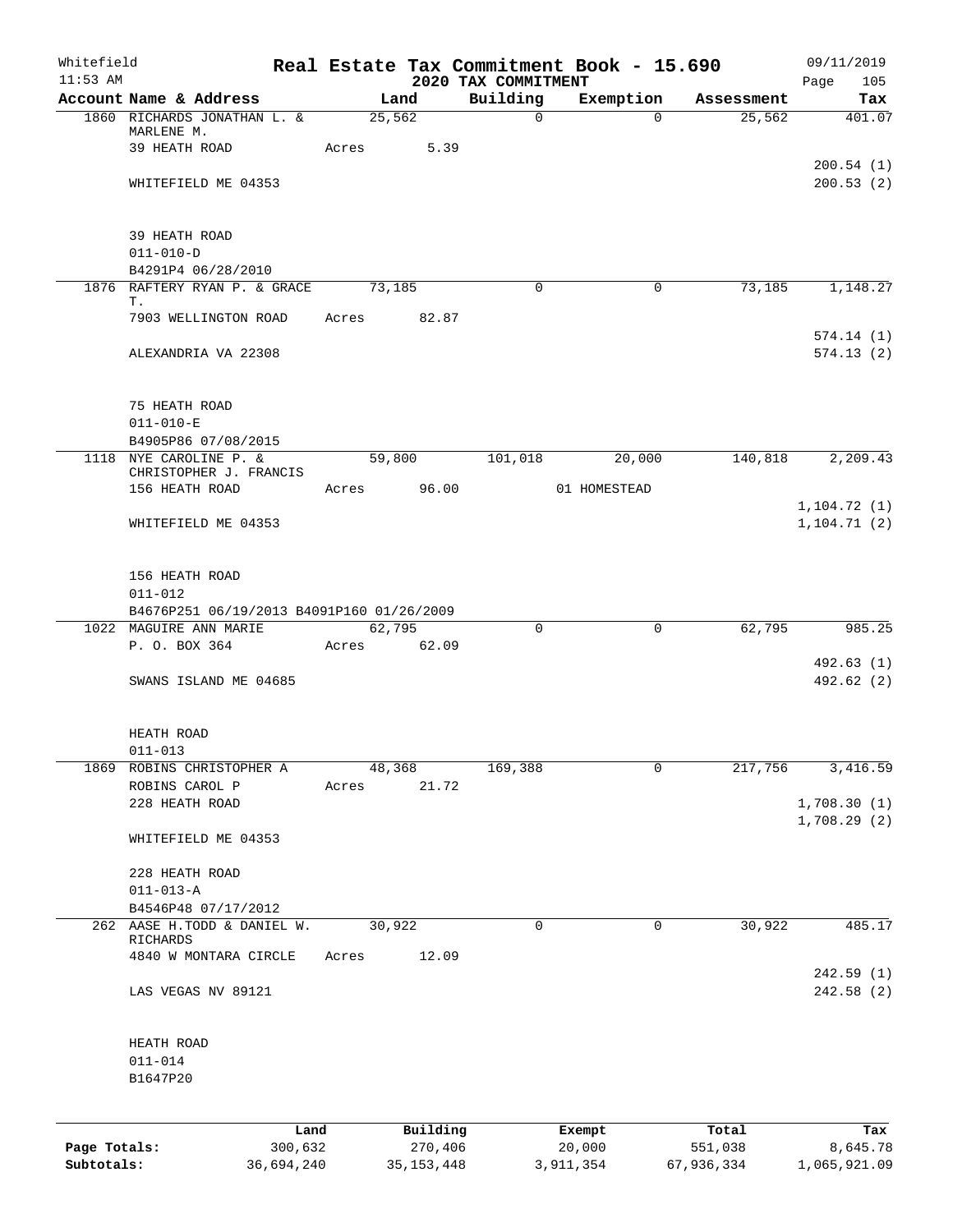| Whitefield   |                                                                      |         |       |         |          |                     |             | Real Estate Tax Commitment Book - 15.690 |             |            | 09/11/2019             |
|--------------|----------------------------------------------------------------------|---------|-------|---------|----------|---------------------|-------------|------------------------------------------|-------------|------------|------------------------|
| $11:53$ AM   | Account Name & Address                                               |         |       | Land    |          | 2020 TAX COMMITMENT | Building    | Exemption                                |             | Assessment | Page<br>106<br>Tax     |
|              | 1067 JAMES, GAIL                                                     |         |       | 20,945  |          |                     | $\mathbf 0$ |                                          | $\Omega$    | 20,945     | 328.63                 |
|              | 274 HEATH ROAD                                                       |         | Acres |         | 2.13     |                     |             |                                          |             |            |                        |
|              |                                                                      |         |       |         |          |                     |             |                                          |             |            | 164.32(1)              |
|              | Whitefield Maine 04353                                               |         |       |         |          |                     |             |                                          |             |            | 164.31(2)              |
|              |                                                                      |         |       |         |          |                     |             |                                          |             |            |                        |
|              |                                                                      |         |       |         |          |                     |             |                                          |             |            |                        |
|              | HEATH ROAD                                                           |         |       |         |          |                     |             |                                          |             |            |                        |
|              | $011 - 014 - A$<br>B5336P262 12/11/2018 B5308P245 08/31/2018 B4673P8 |         |       |         |          |                     |             |                                          |             |            |                        |
|              | 06/10/2013 B1694P56                                                  |         |       |         |          |                     |             |                                          |             |            |                        |
|              | 1273 BLAKE EARL C. & GALE M.                                         |         |       | 30,780  |          |                     | 104,870     |                                          | $\mathbf 0$ | 135,650    | 2,128.35               |
|              | 256 HEATH ROAD                                                       |         | Acres |         | 2.02     |                     |             |                                          |             |            |                        |
|              |                                                                      |         |       |         |          |                     |             |                                          |             |            | 1,064.18(1)            |
|              | WHITEFIELD ME 04353                                                  |         |       |         |          |                     |             |                                          |             |            | 1,064.17(2)            |
|              |                                                                      |         |       |         |          |                     |             |                                          |             |            |                        |
|              | 256 HEATH ROAD                                                       |         |       |         |          |                     |             |                                          |             |            |                        |
|              | $011 - 014 - B$                                                      |         |       |         |          |                     |             |                                          |             |            |                        |
|              | B4560P116 08/16/2012 B1985P242                                       |         |       |         |          |                     |             |                                          |             |            |                        |
|              | 1759 JAMES GAIL                                                      |         |       | 30,870  |          |                     | 5,606       | 20,000                                   |             | 16,476     | 258.51                 |
|              | 274 HEATH ROAD                                                       |         | Acres |         | 2.08     |                     |             | 01 HOMESTEAD                             |             |            |                        |
|              |                                                                      |         |       |         |          |                     |             |                                          |             |            | 129.26(1)<br>129.25(2) |
|              | WHITEFIELD ME 04353                                                  |         |       |         |          |                     |             |                                          |             |            |                        |
|              |                                                                      |         |       |         |          |                     |             |                                          |             |            |                        |
|              | 274 HEATH ROAD                                                       |         |       |         |          |                     |             |                                          |             |            |                        |
|              | $011 - 014 - C$                                                      |         |       |         |          |                     |             |                                          |             |            |                        |
|              | B3599P178 09/19/2005                                                 |         |       |         |          |                     |             |                                          |             |            |                        |
| 1495         | RADONIS KEITH & VALORI<br>J.                                         |         |       | 103,250 |          |                     | $\mathbf 0$ |                                          | $\mathbf 0$ | 103,250    | 1,619.99               |
|              | 295 HEATH ROAD                                                       |         | Acres |         | 143.00   |                     |             |                                          |             |            |                        |
|              |                                                                      |         |       |         |          |                     |             |                                          |             |            | 810.00(1)              |
|              | WHITEFIELD ME 04353                                                  |         |       |         |          |                     |             |                                          |             |            | 809.99 (2)             |
|              |                                                                      |         |       |         |          |                     |             |                                          |             |            |                        |
|              |                                                                      |         |       |         |          |                     |             |                                          |             |            |                        |
|              | HEATH ROAD<br>$011 - 015$                                            |         |       |         |          |                     |             |                                          |             |            |                        |
|              | B4989P42 03/24/2016 B2479P100                                        |         |       |         |          |                     |             |                                          |             |            |                        |
|              | 744 DELISLE, CHRISTOPHER                                             |         |       | 15,500  |          |                     | 0           |                                          | $\mathbf 0$ | 15,500     | 243.20                 |
|              | DELISLE, TARA                                                        |         | Acres |         | 15.00    |                     |             |                                          |             |            |                        |
|              | 377 HEATH ROAD                                                       |         |       |         |          |                     |             |                                          |             |            | 121.60(1)              |
|              |                                                                      |         |       |         |          |                     |             |                                          |             |            | 121.60(2)              |
|              | WHITEFIELD ME 04353                                                  |         |       |         |          |                     |             |                                          |             |            |                        |
|              | HEATH ROAD                                                           |         |       |         |          |                     |             |                                          |             |            |                        |
|              | $011 - 016$                                                          |         |       |         |          |                     |             |                                          |             |            |                        |
|              | B5179P60 09/05/2017                                                  |         |       |         |          |                     |             |                                          |             |            |                        |
|              | 696 HAYDEN, SCOTT D                                                  |         |       | 34,800  |          |                     | 265,657     |                                          | 0           | 300,457    | 4,714.17               |
|              | 26 HEATH ROAD                                                        |         | Acres |         | 4.70     |                     |             |                                          |             |            |                        |
|              |                                                                      |         |       |         |          |                     |             |                                          |             |            | 2,357.09(1)            |
|              | WHITEFIELD ME 04353                                                  |         |       |         |          |                     |             |                                          |             |            | 2,357.08(2)            |
|              |                                                                      |         |       |         |          |                     |             |                                          |             |            |                        |
|              | 388 HEATH ROAD                                                       |         |       |         |          |                     |             |                                          |             |            |                        |
|              | $011 - 017$                                                          |         |       |         |          |                     |             |                                          |             |            |                        |
|              | B5338P27 12/14/2018                                                  |         |       |         |          |                     |             |                                          |             |            |                        |
|              |                                                                      |         |       |         |          |                     |             |                                          |             |            |                        |
|              |                                                                      |         |       |         |          |                     |             |                                          |             |            |                        |
|              |                                                                      | Land    |       |         | Building |                     |             | Exempt                                   |             | Total      | Tax                    |
| Page Totals: |                                                                      | 236,145 |       |         | 376,133  |                     |             | 20,000                                   |             | 592,278    | 9,292.85               |

**Subtotals:** 36,930,385 35,529,581 3,931,354 68,528,612 1,075,213.94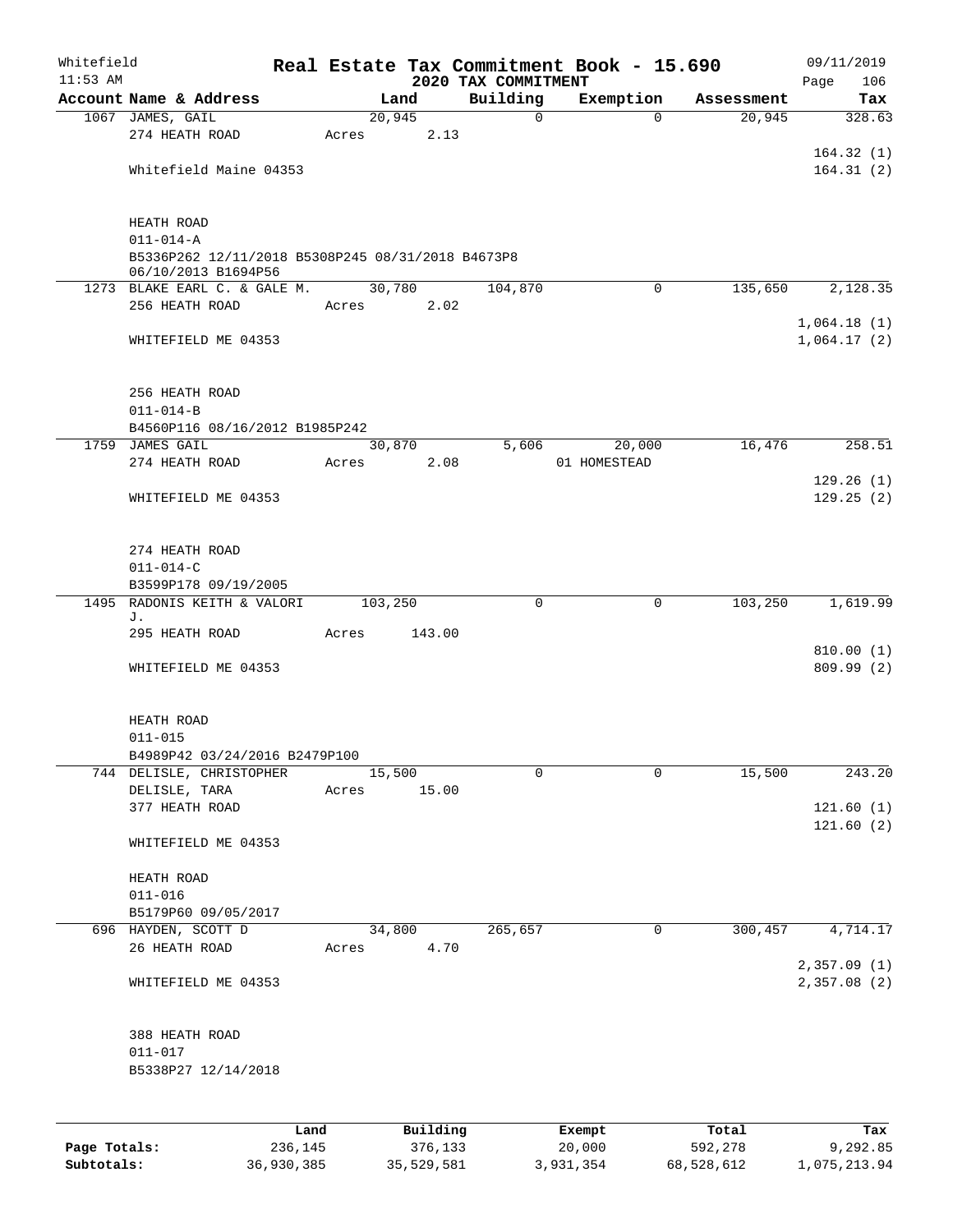| Whitefield<br>$11:53$ AM |                                                                           |        |        | 2020 TAX COMMITMENT | Real Estate Tax Commitment Book - 15.690 |            | 09/11/2019<br>Page<br>107 |
|--------------------------|---------------------------------------------------------------------------|--------|--------|---------------------|------------------------------------------|------------|---------------------------|
|                          | Account Name & Address                                                    |        | Land   | Building            | Exemption                                | Assessment | Tax                       |
|                          | 1459 HAYDEN, SCOTT D                                                      |        | 52,629 | $\mathsf{O}$        | $\Omega$                                 | 52,629     | 825.75                    |
|                          | 26 HEATH ROAD                                                             | Acres  | 43.66  |                     |                                          |            |                           |
|                          |                                                                           |        |        |                     |                                          |            | 412.88(1)                 |
|                          | WHITEFIELD ME 04353                                                       |        |        |                     |                                          |            | 412.87(2)                 |
|                          |                                                                           |        |        |                     |                                          |            |                           |
|                          | HEATH ROAD                                                                |        |        |                     |                                          |            |                           |
|                          | $011 - 017 - A$                                                           |        |        |                     |                                          |            |                           |
|                          | B5338P27 12/14/2018                                                       |        |        |                     |                                          |            |                           |
|                          | 397 DAUPHIN HAROLD E. &<br><b>KATHY</b>                                   |        | 31,570 | $\mathbf 0$         | 0                                        | 31,570     | 495.33                    |
|                          | 183 EAST RIVER ROAD                                                       | Acres  | 12.90  |                     |                                          |            |                           |
|                          |                                                                           |        |        |                     |                                          |            | 247.67(1)                 |
|                          | WHITEFIELD ME 04353<br>3537                                               |        |        |                     |                                          |            | 247.66(2)                 |
|                          |                                                                           |        |        |                     |                                          |            |                           |
|                          | NO. WEARY POND ROAD<br>$011 - 018$                                        |        |        |                     |                                          |            |                           |
|                          | B4680P52 06/27/2013 B4680P51 06/27/2013 B4664P208<br>05/21/2013 B3201P285 |        |        |                     |                                          |            |                           |
|                          | 1016 RADONIS KEITH & VALORI                                               | 15,500 |        | $\mathbf 0$         | $\mathbf 0$                              | 15,500     | 243.20                    |
|                          | J.                                                                        |        |        |                     |                                          |            |                           |
|                          | 295 HEATH ROAD                                                            | Acres  | 15.00  |                     |                                          |            |                           |
|                          |                                                                           |        |        |                     |                                          |            | 121.60(1)                 |
|                          | WHITEFIELD ME 04353                                                       |        |        |                     |                                          |            | 121.60(2)                 |
|                          | NO. WEARY POND ROAD                                                       |        |        |                     |                                          |            |                           |
|                          | $011 - 019$                                                               |        |        |                     |                                          |            |                           |
|                          | B4989P68 03/24/2016 B2610P167 10/26/2000                                  |        |        |                     |                                          |            |                           |
| 716                      | MARPLE ANTHONY F. &<br>MARIANNE                                           |        | 6,832  | 0                   | 0                                        | 6,832      | 107.19                    |
|                          | 340 HILTON ROAD                                                           | Acres  | 18.00  |                     |                                          |            |                           |
|                          |                                                                           |        |        |                     |                                          |            | 53.60(1)                  |
|                          | WHITEFIELD ME 04353                                                       |        |        |                     |                                          |            | 53.59(2)                  |
|                          |                                                                           |        |        |                     |                                          |            |                           |
|                          | HILTON ROAD                                                               |        |        |                     |                                          |            |                           |
|                          | $011 - 020$                                                               |        |        |                     |                                          |            |                           |
|                          | B1254P209                                                                 |        |        |                     |                                          |            |                           |
|                          | 1515 ELVIN CHARLES W. &<br>CHARLENE M.                                    |        | 37,042 | 0                   | 0                                        | 37,042     | 581.19                    |
|                          | 371 HILTON ROAD                                                           | Acres  | 19.74  |                     |                                          |            |                           |
|                          |                                                                           |        |        |                     |                                          |            | 290.60(1)                 |
|                          | WHITEFIELD ME 04353                                                       |        |        |                     |                                          |            | 290.59(2)                 |
|                          | HILTON ROAD                                                               |        |        |                     |                                          |            |                           |
|                          | $011 - 020 - A$                                                           |        |        |                     |                                          |            |                           |
|                          | B1254P213                                                                 |        |        |                     |                                          |            |                           |
|                          |                                                                           |        |        |                     |                                          |            |                           |

|              | Land       | Building   | Exempt    | Total      | Tax          |
|--------------|------------|------------|-----------|------------|--------------|
| Page Totals: | 143,573    |            |           | 143,573    | 2,252.66     |
| Subtotals:   | 37,073,958 | 35,529,581 | 3,931,354 | 68,672,185 | 1,077,466.60 |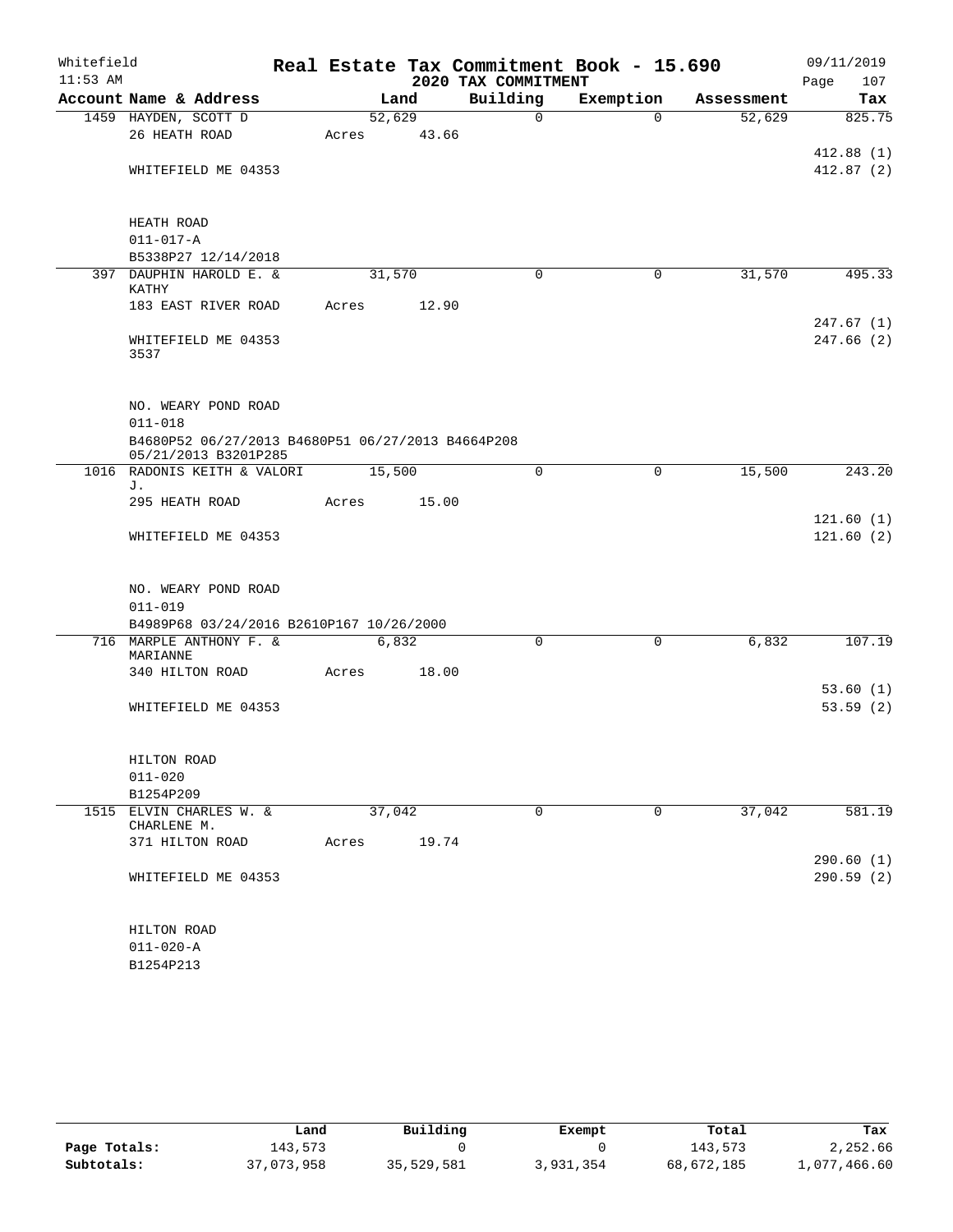| $11:53$ AM | Whitefield                                                                                                                       |             |        | Real Estate Tax Commitment Book - 15.690 |              |          |                           | 09/11/2019             |
|------------|----------------------------------------------------------------------------------------------------------------------------------|-------------|--------|------------------------------------------|--------------|----------|---------------------------|------------------------|
|            |                                                                                                                                  |             |        | 2020 TAX COMMITMENT                      |              |          |                           | Page<br>108            |
|            | Account Name & Address                                                                                                           |             | Land   | Building                                 | Exemption    |          | Assessment                | Tax                    |
|            | 1076 CHELLIS, JONATHAN W                                                                                                         |             | 39,818 | 178,910                                  |              | 20,000   | 198,728                   | 3,118.04               |
|            | CHELLIS, ELIZABETH F                                                                                                             | Acres 10.71 |        |                                          | 01 HOMESTEAD |          |                           |                        |
|            | 62 HEATH ROAD                                                                                                                    |             |        |                                          |              |          |                           | 1,559.02(1)            |
|            | WHITEFIELD ME 04353                                                                                                              |             |        |                                          |              |          |                           | 1,559.02(2)            |
|            | 62 HEATH ROAD                                                                                                                    |             |        |                                          |              |          |                           |                        |
|            | $011 - 020 - B$                                                                                                                  |             |        |                                          |              |          |                           |                        |
|            | B5197P214 10/20/2017                                                                                                             |             |        |                                          |              |          |                           |                        |
|            | 1081 MANCHESTER ROBERT S. &<br>LINDA K.                                                                                          |             | 50,175 | 131,689                                  |              | 6,000    | 175,864                   | 2,759.31               |
|            | PO BOX 4                                                                                                                         | Acres       | 24.50  |                                          |              |          | 12 VET $2-27-61 = 8-5-64$ |                        |
|            |                                                                                                                                  |             |        |                                          |              |          |                           | 1,379.66(1)            |
|            | WHITEFIELD ME 04353                                                                                                              |             |        |                                          |              |          |                           | 1,379.65(2)            |
|            | 100 NO. WEARY POND ROAD<br>$011 - 021$                                                                                           |             |        |                                          |              |          |                           |                        |
|            | B4906P320 07/13/2015 B4871P42 03/25/2015 B4763P290<br>03/13/2014 B4656P69 04/30/2013 B4290P143 06/25/2010<br>B4279P61 05/24/2010 |             |        |                                          |              |          |                           |                        |
|            | 786 GETCHELL DANA H.                                                                                                             |             | 45,050 | $\Omega$                                 |              | $\Omega$ | 45,050                    | 706.83                 |
|            | P.O. BOX 185                                                                                                                     | Acres       | 32.00  |                                          |              |          |                           |                        |
|            |                                                                                                                                  |             |        |                                          |              |          |                           | 353.42(1)              |
|            | WHITEFIELD ME 04353                                                                                                              |             |        |                                          |              |          |                           | 353.41(2)              |
|            | SO. WEARY POND LANE<br>$011 - 022$<br>B2701P64                                                                                   |             |        |                                          |              |          |                           |                        |
|            | 662 DAVEY REGINA ANN                                                                                                             |             | 41,150 | 0                                        |              | 0        | 41,150                    | 645.64                 |
|            | * NELSON ADAM RUSSELL                                                                                                            | Acres       | 26.00  |                                          |              |          |                           |                        |
|            | 159 QUAIL ROAD                                                                                                                   |             |        |                                          |              |          |                           | 322.82(1)<br>322.82(2) |
|            | BRISTOL ME 04539                                                                                                                 |             |        |                                          |              |          |                           |                        |
|            | NO. WEARY POND ROAD                                                                                                              |             |        |                                          |              |          |                           |                        |
|            | $011 - 023$                                                                                                                      |             |        |                                          |              |          |                           |                        |
|            | B5141P158 05/30/2017 B1332P108                                                                                                   |             |        | $\Omega$                                 |              |          |                           |                        |
|            | 1198 RADONIS KEITH & VALORI<br>J.                                                                                                |             | 26,850 |                                          |              | $\Omega$ | 26,850                    | 421.28                 |
|            | 295 HEATH ROAD                                                                                                                   | Acres       | 7.00   |                                          |              |          |                           |                        |
|            | WHITEFIELD ME 04353                                                                                                              |             |        |                                          |              |          |                           | 210.64(1)<br>210.64(2) |
|            | NO. WEARY POND ROAD<br>$011 - 025$<br>B4989P68 03/24/2016 B4400P137 03/20/2011 B2610P167                                         |             |        |                                          |              |          |                           |                        |

10/26/2000

|              | Land       | Building   | Exempt    | Total      | Tax          |
|--------------|------------|------------|-----------|------------|--------------|
| Page Totals: | 203,043    | 310,599    | 26,000    | 487,642    | 7,651.10     |
| Subtotals:   | 37,277,001 | 35,840,180 | 3,957,354 | 69,159,827 | 1,085,117.70 |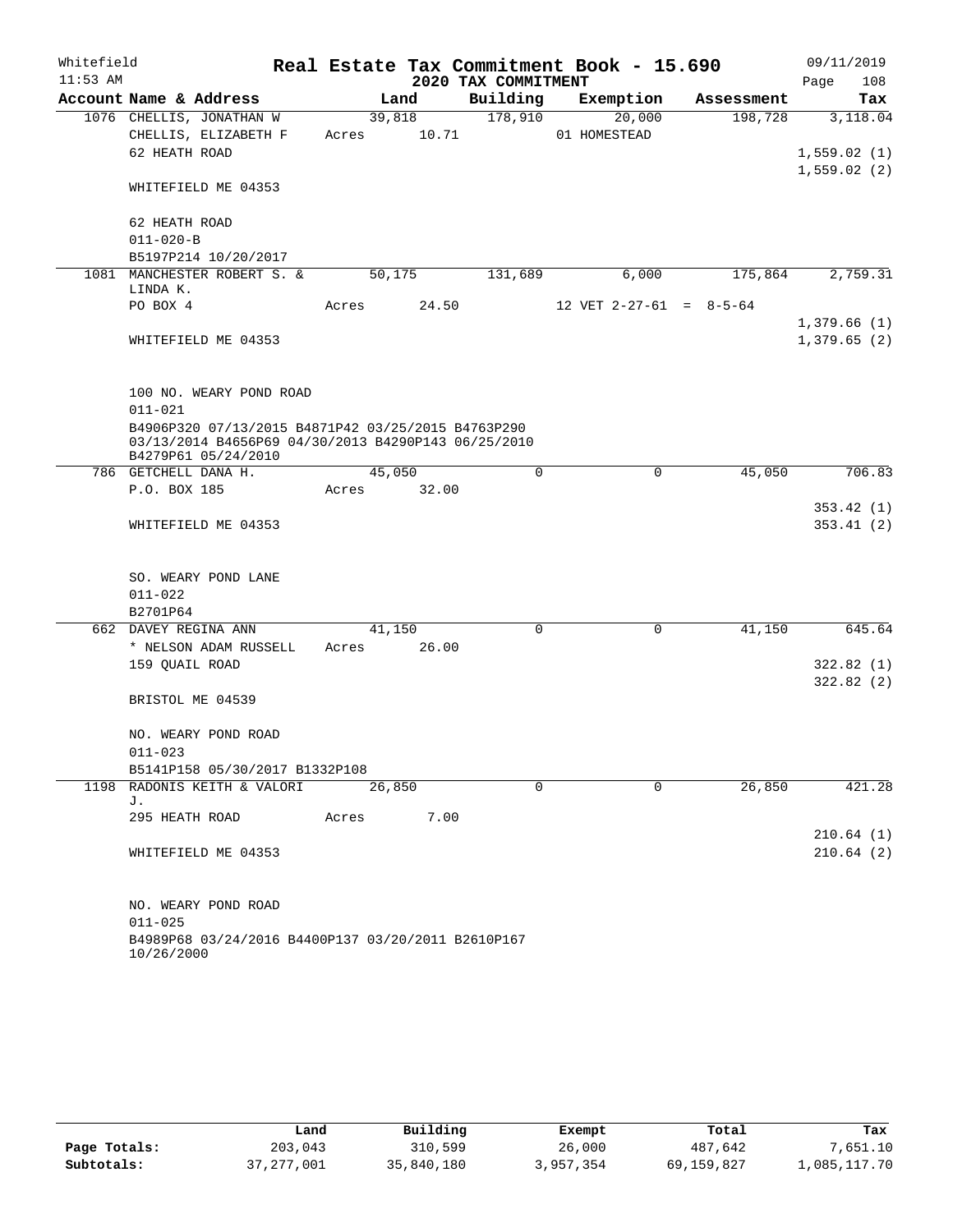| Whitefield<br>$11:53$ AM |                                                                           |         |                 | 2020 TAX COMMITMENT | Real Estate Tax Commitment Book - 15.690 |            | 09/11/2019<br>109<br>Page |
|--------------------------|---------------------------------------------------------------------------|---------|-----------------|---------------------|------------------------------------------|------------|---------------------------|
|                          | Account Name & Address                                                    |         | Land            | Building            | Exemption                                | Assessment | Tax                       |
|                          | 415 DAUPHIN HAROLD E. &<br>KATHY                                          |         | 26,130          | $\mathsf{O}$        | $\Omega$                                 | 26,130     | 409.98                    |
|                          | 183 EAST RIVER ROAD                                                       | Acres   | 6.10            |                     |                                          |            |                           |
|                          | WHITEFIELD ME 04353<br>3537                                               |         |                 |                     |                                          |            | 204.99(1)<br>204.99(2)    |
|                          |                                                                           |         |                 |                     |                                          |            |                           |
|                          | NO. WEARY POND ROAD<br>$011 - 026$                                        |         |                 |                     |                                          |            |                           |
|                          | B4680P52 06/27/2013 B4680P51 06/27/2013 B4664P208<br>05/21/2013 B3201P285 |         |                 |                     |                                          |            |                           |
|                          | 331 BRINZOW ALEXANDER<br>136 SMITH ROAD                                   | Acres   | 600<br>0.40     | $\mathbf 0$         | $\mathbf 0$                              | 600        | 9.41                      |
|                          |                                                                           |         |                 |                     |                                          |            | 4.71(1)                   |
|                          | FARMINGDALE ME 04344                                                      |         |                 |                     |                                          |            | 4.70(2)                   |
|                          | WEARY POND ROAD                                                           |         |                 |                     |                                          |            |                           |
|                          | $011 - 027$<br>B934P145                                                   |         |                 |                     |                                          |            |                           |
|                          | 88 GRADY, STEVEN J                                                        |         | 45,050          | 5,868               | 0                                        | 50,918     | 798.90                    |
|                          | 8 JEWETT LANE                                                             | Acres   | 32.00           |                     |                                          |            |                           |
|                          | WHITEFIELD ME 04353                                                       |         |                 |                     |                                          |            | 399.45(1)<br>399.45(2)    |
|                          |                                                                           |         |                 |                     |                                          |            |                           |
|                          | WEARY POND LANE - SOUTH<br>$011 - 028$                                    |         |                 |                     |                                          |            |                           |
|                          | B5073P226 11/08/2016 B3361P65 09/14/2004                                  |         |                 |                     |                                          |            |                           |
| 1311                     | CLARK DAVID S. & SHARON<br>L.                                             |         | 59,750          | 0                   | 0                                        | 59,750     | 937.48                    |
|                          | 151 MAIN STREET                                                           | Acres   | 56.00           |                     |                                          |            |                           |
|                          | WHITEFIELD ME 04353                                                       |         |                 |                     |                                          |            | 468.74 (1)<br>468.74 (2)  |
|                          | STEARNS BROOK ROAD                                                        |         |                 |                     |                                          |            |                           |
|                          | $011 - 029$                                                               |         |                 |                     |                                          |            |                           |
|                          | B3260P211                                                                 |         |                 |                     |                                          |            |                           |
|                          | 545 BEACH JAMES A.<br>116 PURINGTON AVE.                                  | Acres   | 47,620<br>83.00 | $\mathbf 0$         | 0                                        | 47,620     | 747.16                    |
|                          |                                                                           |         |                 |                     |                                          |            | 373.58(1)                 |
|                          | AUGUSTA ME 04330                                                          |         |                 |                     |                                          |            | 373.58 (2)                |
|                          | STERNS BROOK LANE<br>$011 - 030$                                          |         |                 |                     |                                          |            |                           |
|                          | B4490P52 02/08/2012 B2101P225                                             |         |                 |                     |                                          |            |                           |
| 1567                     | WOODBURY BRIAN                                                            |         | 49,600          | $\Omega$            | 0                                        | 49,600     | 778.22                    |
|                          | 1007 ALEXANDER REED<br><b>ROAD</b>                                        | Acres   | 39.00           |                     |                                          |            | 389.11 (1)                |
|                          | RICHMOND ME 04357                                                         |         |                 |                     |                                          |            | 389.11(2)                 |
|                          | STEARNS BROOK ROAD                                                        |         |                 |                     |                                          |            |                           |
|                          | $011 - 031$                                                               |         |                 |                     |                                          |            |                           |
|                          | B2152P336 06/07/1996 B1249P16 07/02/1985                                  | Land    | Building        |                     | Exempt                                   | Total      | Tax                       |
| Page Totals:             |                                                                           | 228,750 | 5,868           |                     | 0                                        | 234,618    | 3,681.15                  |
| Subtotals:               | 37,505,751                                                                |         | 35,846,048      |                     | 3,957,354                                | 69,394,445 | 1,088,798.85              |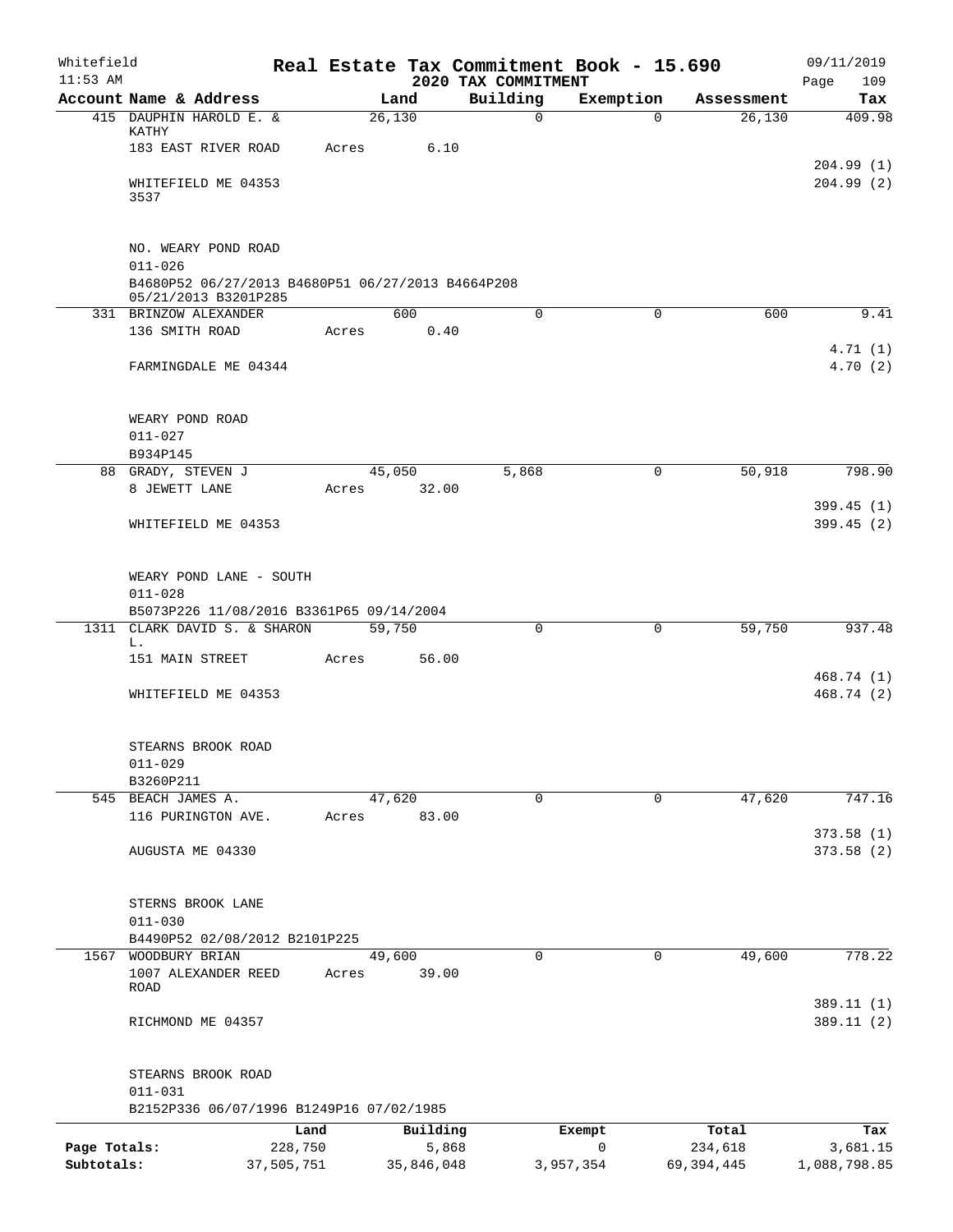| Whitefield<br>$11:53$ AM |                                                                                                             |       |        |       | 2020 TAX COMMITMENT | Real Estate Tax Commitment Book - 15.690 |            | 09/11/2019<br>Page<br>110 |
|--------------------------|-------------------------------------------------------------------------------------------------------------|-------|--------|-------|---------------------|------------------------------------------|------------|---------------------------|
|                          | Account Name & Address                                                                                      |       | Land   |       | Building            | Exemption                                | Assessment | Tax                       |
|                          | 1755 CAMPBELL DENNIST                                                                                       |       | 37,250 |       | 157,751             | $\mathbf 0$                              | 195,001    | 3,059.57                  |
|                          | 372 ATKINS ROAD                                                                                             | Acres |        | 7.50  |                     |                                          |            |                           |
|                          |                                                                                                             |       |        |       |                     |                                          |            | 1,529.79(1)               |
|                          | JEFFERSON ME 04348                                                                                          |       |        |       |                     |                                          |            | 1,529.78(2)               |
|                          |                                                                                                             |       |        |       |                     |                                          |            |                           |
|                          |                                                                                                             |       |        |       |                     |                                          |            |                           |
|                          | 372 STEARNS BROOK LANE                                                                                      |       |        |       |                     |                                          |            |                           |
|                          | $011 - 032 - 1$                                                                                             |       |        |       |                     |                                          |            |                           |
|                          | B3504P35 06/23/2005<br>642 ROLLINS KARA C. &                                                                |       | 26,850 |       | 166,534             | 20,000                                   | 173,384    | 2,720.39                  |
|                          | RONALD E.                                                                                                   |       |        |       |                     |                                          |            |                           |
|                          | 356 ATKINS ROAD                                                                                             | Acres |        | 7.00  |                     | 01 HOMESTEAD                             |            |                           |
|                          |                                                                                                             |       |        |       |                     |                                          |            | 1,360.20(1)               |
|                          | JEFFERSON ME 04348                                                                                          |       |        |       |                     |                                          |            | 1,360.19(2)               |
|                          |                                                                                                             |       |        |       |                     |                                          |            |                           |
|                          |                                                                                                             |       |        |       |                     |                                          |            |                           |
|                          | 356 STEARNS BROOK LN -                                                                                      |       |        |       |                     |                                          |            |                           |
|                          | $011 - 032 - 2$                                                                                             |       |        |       |                     |                                          |            |                           |
|                          | B4752P259 01/27/2014 B4752P253 01/27/2014 B4752P251<br>01/27/2014 B4237P155 12/29/2009 B4237P155 12/29/2009 |       |        |       |                     |                                          |            |                           |
|                          | B3630P48 02/01/2006 B3488P269 05/26/2005                                                                    |       |        |       |                     |                                          |            |                           |
|                          | 1756 ENGSTROM KRAIG JR.                                                                                     |       | 26,370 |       | 0                   | $\mathbf 0$                              | 26,370     | 413.75                    |
|                          | 39 COOKSON LANE                                                                                             | Acres |        | 6.40  |                     |                                          |            |                           |
|                          | WHITEFIELD ME 04353                                                                                         |       |        |       |                     |                                          |            | 206.88(1)<br>206.87(2)    |
|                          |                                                                                                             |       |        |       |                     |                                          |            |                           |
|                          |                                                                                                             |       |        |       |                     |                                          |            |                           |
|                          | STEARNS BROOK LANE                                                                                          |       |        |       |                     |                                          |            |                           |
|                          | $011 - 032 - 3$                                                                                             |       |        |       |                     |                                          |            |                           |
|                          | B3534P295 08/16/2005                                                                                        |       |        |       |                     |                                          |            |                           |
|                          | 1754 BASSETT JAMIE C. &                                                                                     |       | 36,050 |       | 0                   | 0                                        | 36,050     | 565.62                    |
|                          | TERRI J.<br>P.O. BOX 13                                                                                     |       |        | 18.50 |                     |                                          |            |                           |
|                          |                                                                                                             | Acres |        |       |                     |                                          |            | 282.81(1)                 |
|                          | JEFFERSON ME 04348                                                                                          |       |        |       |                     |                                          |            | 282.81(2)                 |
|                          |                                                                                                             |       |        |       |                     |                                          |            |                           |
|                          |                                                                                                             |       |        |       |                     |                                          |            |                           |
|                          | STEARNS BROOK LANE                                                                                          |       |        |       |                     |                                          |            |                           |
|                          | $011 - 032 - 4$                                                                                             |       |        |       |                     |                                          |            |                           |
|                          | B3483P69 05/16/2005                                                                                         |       |        |       |                     |                                          |            |                           |
|                          | 535 WOODBURY FREDERICK                                                                                      |       | 47,780 |       | 0                   | $\mathbf 0$                              | 47,780     | 749.67                    |
|                          | 348 POND ROAD                                                                                               | Acres |        | 36.20 |                     |                                          |            | 374.84(1)                 |
|                          | NEWCASTLE ME 04553                                                                                          |       |        |       |                     |                                          |            | 374.83(2)                 |
|                          |                                                                                                             |       |        |       |                     |                                          |            |                           |
|                          |                                                                                                             |       |        |       |                     |                                          |            |                           |
|                          | JEFFERSON LINE                                                                                              |       |        |       |                     |                                          |            |                           |
|                          | $011 - 033$                                                                                                 |       |        |       |                     |                                          |            |                           |
|                          | 34 MCDONOUGH MARY LEE                                                                                       |       | 32,450 |       | 0                   | 0                                        | 32,450     | 509.14                    |
|                          | 4010 GRADY SMITH ROAD                                                                                       | Acres |        | 14.00 |                     |                                          |            |                           |
|                          | LOGANVILLE GA 30052                                                                                         |       |        |       |                     |                                          |            | 254.57(1)<br>254.57(2)    |
|                          |                                                                                                             |       |        |       |                     |                                          |            |                           |
|                          |                                                                                                             |       |        |       |                     |                                          |            |                           |
|                          | HILTON ROAD                                                                                                 |       |        |       |                     |                                          |            |                           |
|                          | $011 - 035$                                                                                                 |       |        |       |                     |                                          |            |                           |
|                          |                                                                                                             |       |        |       |                     |                                          |            |                           |
|                          |                                                                                                             |       |        |       |                     |                                          |            |                           |
|                          |                                                                                                             |       |        |       |                     |                                          |            |                           |

|              | Land       | Building   | Exempt    | Total      | Tax          |
|--------------|------------|------------|-----------|------------|--------------|
| Page Totals: | 206,750    | 324,285    | 20,000    | 511,035    | 8,018.14     |
| Subtotals:   | 37,712,501 | 36,170,333 | 3,977,354 | 69,905,480 | 1,096,816.99 |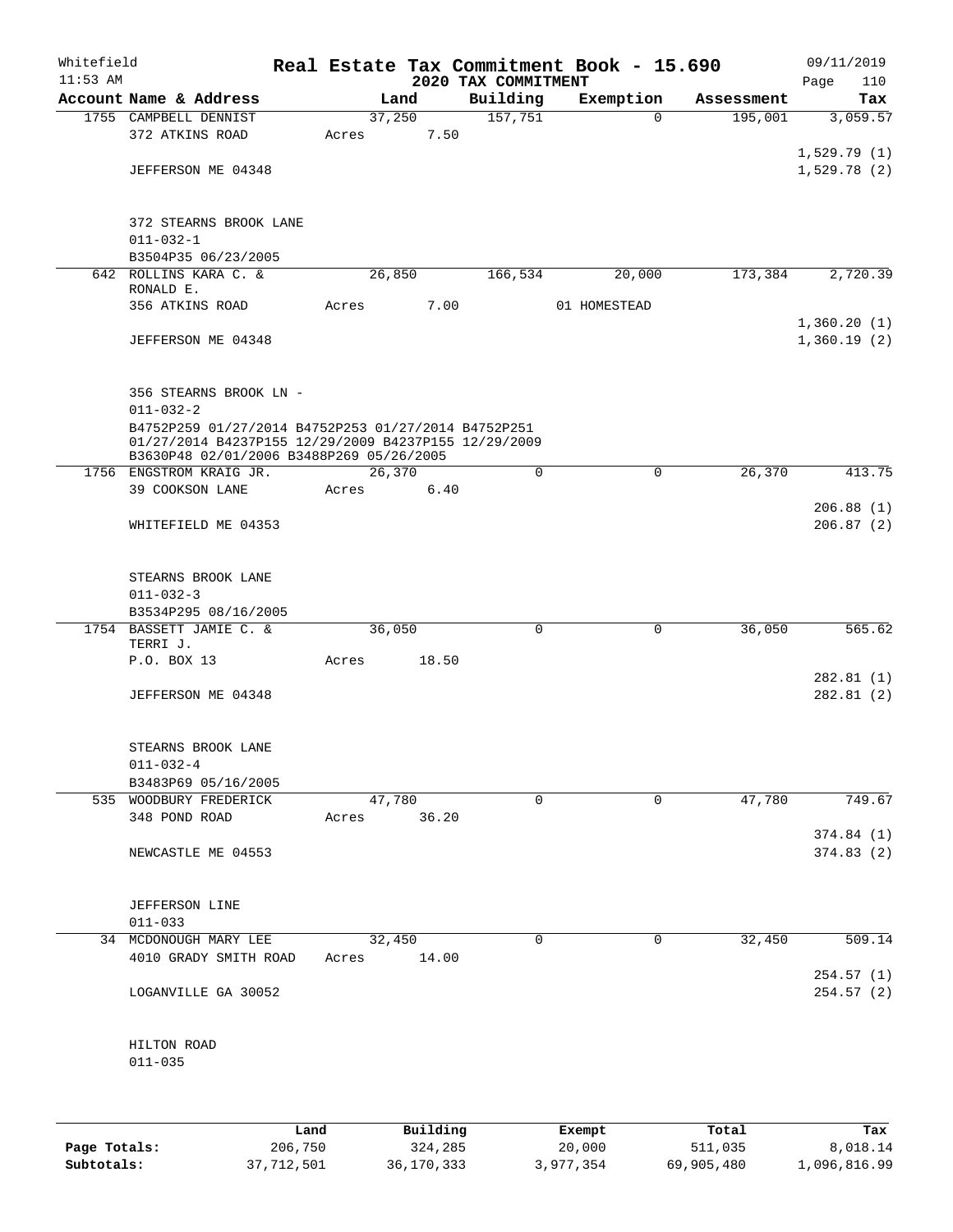| Whitefield   |                                                                     |                 |       |                     |                                 | Real Estate Tax Commitment Book - 15.690 |                              | 09/11/2019                 |
|--------------|---------------------------------------------------------------------|-----------------|-------|---------------------|---------------------------------|------------------------------------------|------------------------------|----------------------------|
| $11:53$ AM   | Account Name & Address                                              |                 |       | Land                | 2020 TAX COMMITMENT<br>Building | Exemption                                | Assessment                   | Page<br>111<br>Tax         |
|              | 251 BOYNTON ALBERT                                                  |                 |       | 70,150              | 0                               | $\Omega$                                 | 70,150                       | 1,100.65                   |
|              | 98 MILLS ROAD                                                       |                 | Acres | 80.00               |                                 |                                          |                              |                            |
|              |                                                                     |                 |       |                     |                                 |                                          |                              | 550.33(1)                  |
|              | WHITEFIELD ME 04353                                                 |                 |       |                     |                                 |                                          |                              | 550.32(2)                  |
|              | HILTON ROAD                                                         |                 |       |                     |                                 |                                          |                              |                            |
|              | $011 - 036$                                                         |                 |       |                     |                                 |                                          |                              |                            |
|              | B513P188 10/30/1953                                                 |                 |       |                     |                                 |                                          |                              |                            |
|              | 197 NILES SHANE H. & JODIE<br>L.                                    |                 |       | 31,500              | 78,039                          | 20,000                                   | 89,539                       | 1,404.87                   |
|              | 513 HILTON ROAD                                                     |                 | Acres | 2.50                |                                 | 01 HOMESTEAD                             |                              |                            |
|              | WHITEFIELD ME 04353                                                 |                 |       |                     |                                 |                                          |                              | 702.44(1)<br>702.43(2)     |
|              | 513 HILTON ROAD                                                     |                 |       |                     |                                 |                                          |                              |                            |
|              | $011 - 037$                                                         |                 |       |                     |                                 |                                          |                              |                            |
|              | B2086P91                                                            |                 |       |                     |                                 |                                          |                              |                            |
|              | 526 PALMER MICHAEL L.                                               |                 |       | 21,500              | 0                               | 0                                        | 21,500                       | 337.34                     |
|              | PO BOX 333                                                          |                 | Acres | 2.50                |                                 |                                          |                              |                            |
|              |                                                                     |                 |       |                     |                                 |                                          |                              | 168.67(1)                  |
|              | SO. CHINA ME 04358                                                  |                 |       |                     |                                 |                                          |                              | 168.67(2)                  |
|              | HILTON ROAD                                                         |                 |       |                     |                                 |                                          |                              |                            |
| 1152         | $011 - 038$                                                         |                 |       |                     |                                 |                                          |                              |                            |
|              | B4865P296 03/05/2015 B2139P192<br>SNYDER, CORINNA S. &              |                 |       | 39,278              | 0                               | 0                                        | 39,278                       | 616.27                     |
|              | ABIGAIL                                                             |                 |       |                     |                                 |                                          |                              |                            |
|              | CO-TRUSTEES OF N.                                                   |                 | Acres | 23.12               |                                 |                                          |                              |                            |
|              | WHITEFIELD RLTY TRUST<br>2122 ALBEMARLE TERRACE                     |                 |       |                     |                                 |                                          |                              | 308.14(1)                  |
|              |                                                                     |                 |       |                     |                                 |                                          |                              | 308.13(2)                  |
|              | BROOKLYN NY 11226 3906                                              |                 |       |                     |                                 |                                          |                              |                            |
|              | HILTON ROAD                                                         |                 |       |                     |                                 |                                          |                              |                            |
|              | $011 - 039$                                                         |                 |       |                     |                                 |                                          |                              |                            |
|              | B4971P276 01/25/2016 B2396P28 11/04/1998<br>579 TIBBETTS BRUCE C. & |                 |       | 45,170              | 126,628                         | 26,000                                   | 145,798                      | 2,287.57                   |
|              | JOAN B.                                                             |                 |       |                     |                                 |                                          |                              |                            |
|              | 421 HILTON ROAD                                                     |                 | Acres | 17.40               |                                 |                                          | 10 VET 8-24-1982 = 7-31-1984 |                            |
|              |                                                                     |                 |       |                     |                                 | 01 HOMESTEAD                             |                              | 1, 143.79(1)               |
|              | WHITEFIELD ME 04353                                                 |                 |       |                     |                                 |                                          |                              | 1, 143.78(2)               |
|              | 421 HILTON ROAD                                                     |                 |       |                     |                                 |                                          |                              |                            |
|              | $011 - 040$                                                         |                 |       |                     |                                 |                                          |                              |                            |
|              | B4076P283 12/08/2008 B4076P281 12/08/2008 B1388P119                 |                 |       |                     |                                 |                                          |                              |                            |
|              | 1017 ELVIN CHARLES W. &<br>CHARLENE M.                              |                 |       | 46,450              | 125,057                         | 20,000                                   | 151,507                      | 2,377.14                   |
|              | 371 HILTON ROAD                                                     |                 | Acres | 19.00               |                                 | 01 HOMESTEAD                             |                              |                            |
|              | WHITEFIELD ME 04353                                                 |                 |       |                     |                                 |                                          |                              | 1,188.57(1)<br>1,188.57(2) |
|              |                                                                     |                 |       |                     |                                 |                                          |                              |                            |
|              | 371 HILTON ROAD                                                     |                 |       |                     |                                 |                                          |                              |                            |
|              | $011 - 041$                                                         |                 |       |                     |                                 |                                          |                              |                            |
|              | B874P117                                                            |                 |       |                     |                                 |                                          |                              |                            |
| Page Totals: |                                                                     | Land<br>254,048 |       | Building<br>329,724 |                                 | Exempt<br>66,000                         | Total<br>517,772             | Tax<br>8,123.84            |
| Subtotals:   |                                                                     | 37,966,549      |       | 36,500,057          |                                 | 4,043,354                                | 70,423,252                   | 1,104,940.83               |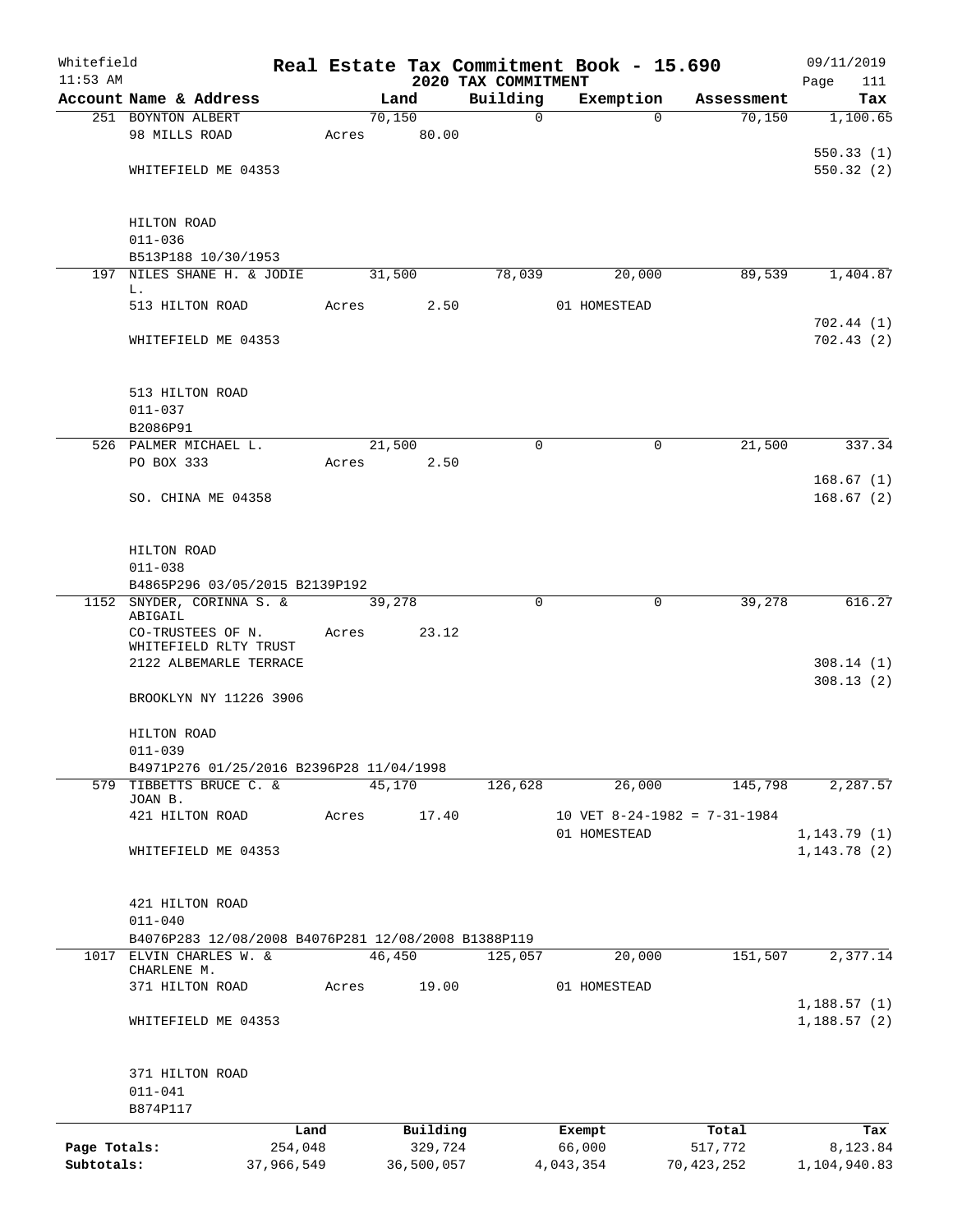| Whitefield<br>$11:53$ AM |                                                   |                 |        | 2020 TAX COMMITMENT | Real Estate Tax Commitment Book - 15.690 |            | 09/11/2019<br>Page<br>112    |
|--------------------------|---------------------------------------------------|-----------------|--------|---------------------|------------------------------------------|------------|------------------------------|
|                          | Account Name & Address                            |                 | Land   | Building            | Exemption                                | Assessment | Tax                          |
|                          | 1049 ELVIN CHARLES W. &                           | 31,626          |        | $\mathsf{O}$        | $\Omega$                                 | 31,626     | 496.21                       |
|                          | CHARLENE M.                                       |                 |        |                     |                                          |            |                              |
|                          | 371 HILTON ROAD                                   | Acres           | 12.97  |                     |                                          |            | 248.11(1)                    |
|                          | WHITEFIELD ME 04353                               |                 |        |                     |                                          |            | 248.10(2)                    |
|                          |                                                   |                 |        |                     |                                          |            |                              |
|                          |                                                   |                 |        |                     |                                          |            |                              |
|                          | HILTON ROAD<br>$011 - 042$                        |                 |        |                     |                                          |            |                              |
|                          | B1254P213                                         |                 |        |                     |                                          |            |                              |
|                          | 1499 MARPLE ANTHONY F. &                          | 109,409         |        | 166,189             | 20,000                                   | 255,598    | 4,010.33                     |
|                          | MARIANNE                                          |                 |        |                     |                                          |            |                              |
|                          | 340 HILTON ROAD                                   | Acres           | 204.00 |                     | 01 HOMESTEAD                             |            |                              |
|                          | WHITEFIELD ME 04353                               |                 |        |                     |                                          |            | 2,005.17(1)<br>2,005.16(2)   |
|                          |                                                   |                 |        |                     |                                          |            |                              |
|                          |                                                   |                 |        |                     |                                          |            |                              |
|                          | 340 HILTON ROAD                                   |                 |        |                     |                                          |            |                              |
|                          | $011 - 042 - A$                                   |                 |        |                     |                                          |            |                              |
|                          | B1221P226                                         |                 |        |                     |                                          |            |                              |
|                          | 470 WHITEFIELD REALTY TRUST                       | 64,150          |        | 81,372              | $\mathbf 0$                              | 145,522    | 2,283.24                     |
|                          | c/o SNYDER, CORINNA S.                            | Acres           | 46.00  |                     |                                          |            |                              |
|                          | 2122 ALBEMARLE TERRACE                            |                 |        |                     |                                          |            | 1, 141.62(1)<br>1, 141.62(2) |
|                          | BROOKLYN NY 11226 3906                            |                 |        |                     |                                          |            |                              |
|                          |                                                   |                 |        |                     |                                          |            |                              |
|                          | 484 HILTON ROAD                                   |                 |        |                     |                                          |            |                              |
|                          | $011 - 044$                                       |                 |        |                     |                                          |            |                              |
|                          | B4803P103 07/28/2014                              |                 |        |                     |                                          |            |                              |
|                          | 1080 ALLEN GEORGE C.<br>PROPERTY                  | 37,900          |        | 0                   | 0                                        | 37,900     | 594.65                       |
|                          | * TRUST                                           | Acres           | 21.00  |                     |                                          |            |                              |
|                          | PO BOX 536                                        |                 |        |                     |                                          |            | 297.33(1)                    |
|                          |                                                   |                 |        |                     |                                          |            | 297.32 (2)                   |
|                          | ELLSWORTH ME 04605                                |                 |        |                     |                                          |            |                              |
|                          |                                                   |                 |        |                     |                                          |            |                              |
|                          | HILTON ROAD                                       |                 |        |                     |                                          |            |                              |
|                          | $011 - 045$                                       |                 |        |                     |                                          |            |                              |
|                          | B2620P87                                          |                 |        |                     |                                          |            |                              |
|                          | 325 BOYNTON ALBERT<br>98 MILLS ROAD               | 34,746<br>Acres | 16.87  | 0                   | $\Omega$                                 | 34,746     | 545.16                       |
|                          |                                                   |                 |        |                     |                                          |            | 272.58 (1)                   |
|                          | WHITEFIELD ME 04353                               |                 |        |                     |                                          |            | 272.58(2)                    |
|                          |                                                   |                 |        |                     |                                          |            |                              |
|                          |                                                   |                 |        |                     |                                          |            |                              |
|                          | HILTON ROAD                                       |                 |        |                     |                                          |            |                              |
|                          | $011 - 046$                                       |                 |        |                     |                                          |            |                              |
|                          | 134 MURRAY SR. KENNETH<br>C/O RICHARD MURRAY, SR. |                 | 0      | 747                 | 0                                        | 747        | 11.72                        |
|                          | 19 DEANS LANE                                     |                 |        |                     |                                          |            | 5.86(1)                      |
|                          |                                                   |                 |        |                     |                                          |            | 5.86(2)                      |
|                          | BOWDOIN ME 04287                                  |                 |        |                     |                                          |            |                              |
|                          |                                                   |                 |        |                     |                                          |            |                              |
|                          | HILTON ROAD                                       |                 |        |                     |                                          |            |                              |
|                          | $011 - 046 - ON$                                  |                 |        |                     |                                          |            |                              |
|                          |                                                   |                 |        |                     |                                          |            |                              |
|                          |                                                   |                 |        |                     |                                          |            |                              |

|              | Land         | Building   | Exempt    | Total      | Tax             |
|--------------|--------------|------------|-----------|------------|-----------------|
| Page Totals: | 277,831      | 248,308    | 20,000    | 506,139    | 7,941.31        |
| Subtotals:   | 38, 244, 380 | 36,748,365 | 4,063,354 | 70,929,391 | 1, 112, 882. 14 |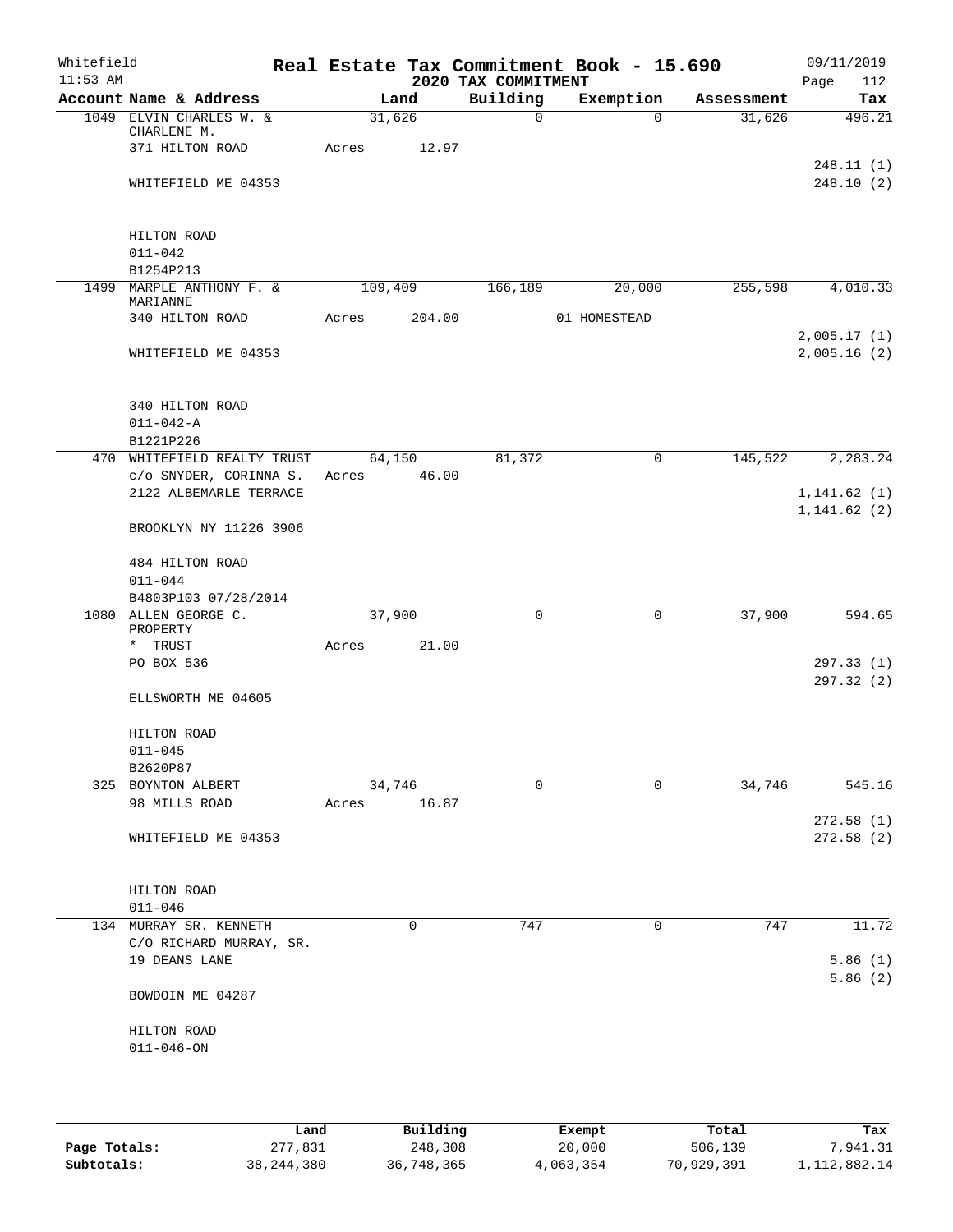| Whitefield |                                                                            |       |                             |       |          |  | Real Estate Tax Commitment Book - 15.690 |            | 09/11/2019   |  |
|------------|----------------------------------------------------------------------------|-------|-----------------------------|-------|----------|--|------------------------------------------|------------|--------------|--|
| $11:53$ AM |                                                                            |       | 2020 TAX COMMITMENT<br>Page |       |          |  |                                          |            |              |  |
|            | Account Name & Address                                                     |       | Land                        |       | Building |  | Exemption                                | Assessment | Tax          |  |
|            | 271 WALMER JACOB                                                           |       | 32,415                      |       | 96,797   |  | 26,000                                   | 103, 212   | 1,619.40     |  |
|            | 52 HEATH ROAD                                                              | Acres |                             | 3.11  |          |  | 01 HOMESTEAD                             |            |              |  |
|            |                                                                            |       |                             |       |          |  | 05 VET EXEMPTION                         |            | 809.70 (1)   |  |
|            | WHITEFIELD ME 04353                                                        |       |                             |       |          |  |                                          |            | 809.70(2)    |  |
|            |                                                                            |       |                             |       |          |  |                                          |            |              |  |
|            | 52 HEATH ROAD                                                              |       |                             |       |          |  |                                          |            |              |  |
|            | $011 - 047$                                                                |       |                             |       |          |  |                                          |            |              |  |
|            | B4816P138 09/09/2014 B4816P137 09/09/2014 B1871P131<br>1915 RIBEIRO, PAULA |       | 26,562                      |       | $\Omega$ |  | 0                                        | 26,562     | 416.76       |  |
|            | RIBEIRO, JOHN                                                              | Acres |                             | 6.64  |          |  |                                          |            |              |  |
|            | 204 DUNCASTER ROAD                                                         |       |                             |       |          |  |                                          |            | 208.38(1)    |  |
|            |                                                                            |       |                             |       |          |  |                                          |            | 208.38(2)    |  |
|            | BLOOMFIELD CT 06002                                                        |       |                             |       |          |  |                                          |            |              |  |
|            | HEATH ROAD                                                                 |       |                             |       |          |  |                                          |            |              |  |
|            | $011 - 17A - 1$                                                            |       |                             |       |          |  |                                          |            |              |  |
|            | B5205P166 11/22/2018                                                       |       |                             |       |          |  |                                          |            |              |  |
|            | 318 ANDERSON ERIN E &                                                      |       | 62,200                      |       | 116,479  |  | 20,000                                   | 158,679    | 2,489.67     |  |
|            | JOHNSON MICHAEL S 1/2                                                      |       |                             |       |          |  |                                          |            |              |  |
|            | <b>INT</b>                                                                 |       |                             |       |          |  |                                          |            |              |  |
|            | ANDERSON PATRICIA S & H Acres<br>BRADFORD 1/2 INT                          |       |                             | 43.00 |          |  | 01 HOMESTEAD                             |            |              |  |
|            | 67 SOUTH HUNTS MEADOW                                                      |       |                             |       |          |  |                                          |            | 1, 244.84(1) |  |
|            | ROAD                                                                       |       |                             |       |          |  |                                          |            | 1, 244.83(2) |  |
|            | WHITEFIELD ME 04353                                                        |       |                             |       |          |  |                                          |            |              |  |
|            | 67 SO. HUNTS MEADOW                                                        |       |                             |       |          |  |                                          |            |              |  |
|            | $012 - 001$                                                                |       |                             |       |          |  |                                          |            |              |  |
|            | B4497P255 03/02/2012 B2659P243                                             |       |                             |       |          |  |                                          |            |              |  |
|            | 503 MOONEY EDWIN C. &                                                      |       | 150                         |       | $\Omega$ |  | $\Omega$                                 | 150        | 2.35         |  |
|            | COLETTE                                                                    |       |                             |       |          |  |                                          |            |              |  |
|            | 49 JOYS POND LANE                                                          | Acres |                             | 1.50  |          |  |                                          |            |              |  |
|            |                                                                            |       |                             |       |          |  |                                          |            | 1.18(1)      |  |
|            | WHITEFIELD ME 04353                                                        |       |                             |       |          |  |                                          |            | 1.17(2)      |  |
|            |                                                                            |       |                             |       |          |  |                                          |            |              |  |
|            | GARDINER ROAD<br>$012 - 001 - A$                                           |       |                             |       |          |  |                                          |            |              |  |
| 1661       | MOONEY EDWIN C. &                                                          |       | 67,780                      |       | 243,967  |  | 20,000                                   | 291,747    | 4,577.51     |  |
|            | <b>COLETTE</b>                                                             |       |                             |       |          |  |                                          |            |              |  |
|            | 49 JOYS POND LANE                                                          | Acres |                             | 45.00 |          |  | 01 HOMESTEAD                             |            |              |  |
|            |                                                                            |       |                             |       |          |  |                                          |            | 2,288.76 (1) |  |
|            | WHITEFIELD ME 04353                                                        |       |                             |       |          |  |                                          |            | 2,288.75(2)  |  |
|            |                                                                            |       |                             |       |          |  |                                          |            |              |  |
|            | 49 JOYS POND LANE                                                          |       |                             |       |          |  |                                          |            |              |  |
|            | $012 - 001 - B$                                                            |       |                             |       |          |  |                                          |            |              |  |
|            | B1254P128                                                                  |       |                             |       |          |  |                                          |            |              |  |

|              | Land         | Building   | Exempt    | Total      | Tax          |
|--------------|--------------|------------|-----------|------------|--------------|
| Page Totals: | 189,107      | 457,243    | 66,000    | 580,350    | 9,105.69     |
| Subtotals:   | 38, 433, 487 | 37,205,608 | 4,129,354 | 71,509,741 | 1,121,987.83 |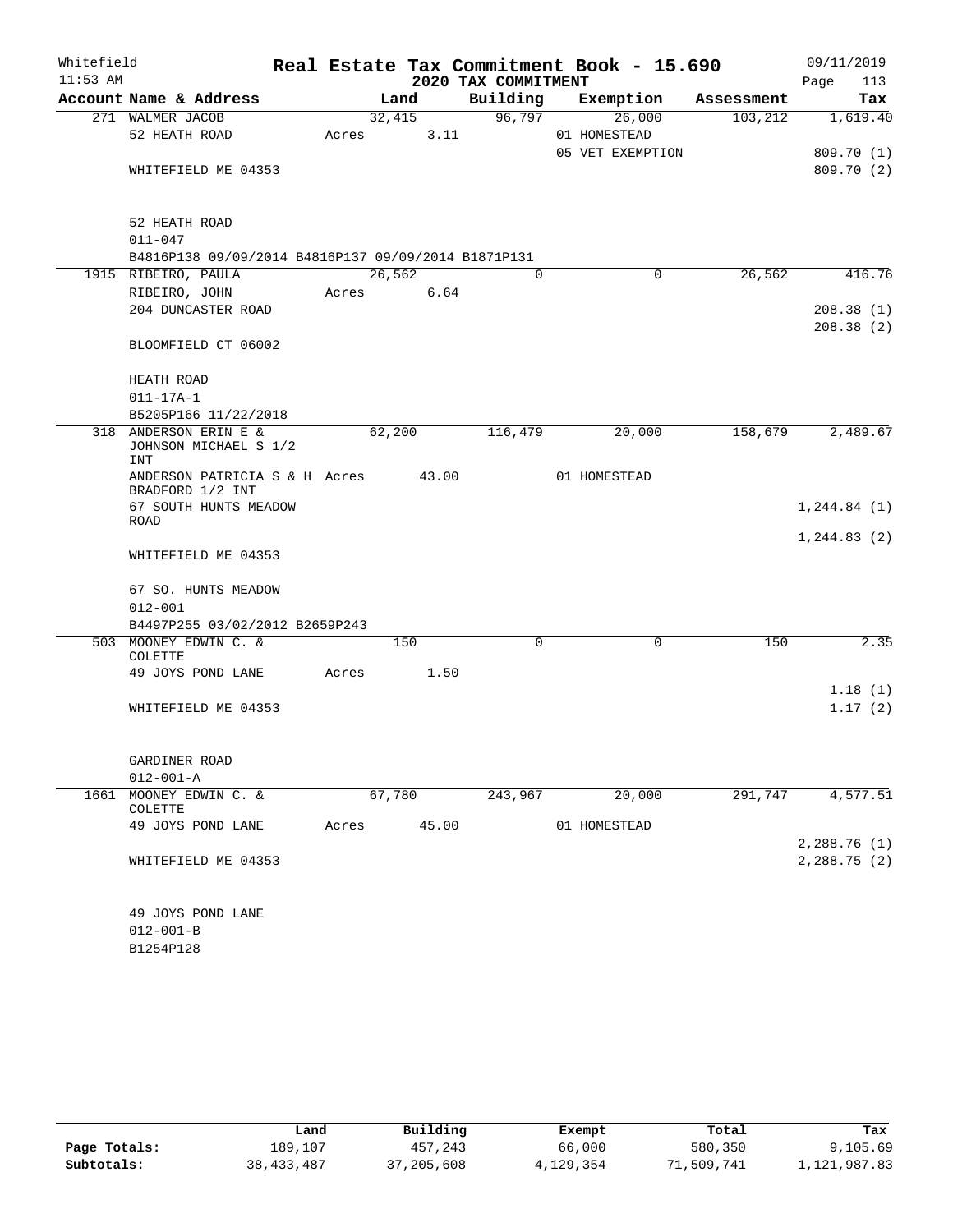| Whitefield   |                                                                                      |            |       |                |                                 | Real Estate Tax Commitment Book - 15.690 |            | 09/11/2019                 |
|--------------|--------------------------------------------------------------------------------------|------------|-------|----------------|---------------------------------|------------------------------------------|------------|----------------------------|
| $11:53$ AM   | Account Name & Address                                                               |            |       | Land           | 2020 TAX COMMITMENT<br>Building | Exemption                                | Assessment | 114<br>Page<br>Tax         |
|              | 1061 BESSEY BROCK A. & ERIN                                                          |            |       | 42,690         | 212,604                         | 20,000                                   | 235,294    | 3,691.76                   |
|              | Ε.<br>72 SO. HUNTS MEADOW                                                            |            |       | Acres 14.30    |                                 | 01 HOMESTEAD                             |            |                            |
|              | <b>ROAD</b>                                                                          |            |       |                |                                 |                                          |            | 1,845.88(1)                |
|              | WHITEFIELD ME 04353                                                                  |            |       |                |                                 |                                          |            | 1,845.88(2)                |
|              | 72 SO. HUNTS MEADOW                                                                  |            |       |                |                                 |                                          |            |                            |
|              | $012 - 002$                                                                          |            |       |                |                                 |                                          |            |                            |
|              | B4283P82 06/08/2010 B2595P247 09/01/2000                                             |            |       |                |                                 |                                          |            |                            |
|              | 919 ORLANDO JO ANN                                                                   |            |       |                |                                 | 61,680 172,221 20,000                    | 213,901    | 3,356.11                   |
|              | 11 RED FOX LANE                                                                      |            | Acres | 42.20          |                                 | 01 HOMESTEAD                             |            | 1,678.06(1)                |
|              | WHITEFIELD ME 04353                                                                  |            |       |                |                                 |                                          |            | 1,678.05(2)                |
|              | 11 RED FOX LANE                                                                      |            |       |                |                                 |                                          |            |                            |
|              | $012 - 003$                                                                          |            |       |                |                                 |                                          |            |                            |
|              | B4375P122 02/16/2011 B2024P33                                                        |            |       |                |                                 |                                          |            |                            |
|              | 1780 SPRAGUE NICHOLAS T.<br>SPRAGUE CHELSEA N.                                       |            | Acres | 30,450<br>1.80 | 149,417                         | $\Omega$                                 | 179,867    | 2,822.11                   |
|              | 10 HILLSIDE WAY                                                                      |            |       |                |                                 |                                          |            | 1,411.06(1)                |
|              | DRESDEN ME 04342                                                                     |            |       |                |                                 |                                          |            | 1,411.05(2)                |
|              | 26 RED FOX LANE                                                                      |            |       |                |                                 |                                          |            |                            |
|              | $012 - 003 - A$                                                                      |            |       |                |                                 |                                          |            |                            |
|              | B5138P235 05/25/2017                                                                 |            |       |                |                                 |                                          |            |                            |
|              | 613 FORD MARY LOUISE                                                                 |            |       | 31,050         |                                 | 66,414<br>20,000                         | 77,464     | 1,215.41                   |
|              | 18 SO. HUNTS MEADOW RD. Acres 1.95                                                   |            |       |                |                                 | 01 HOMESTEAD                             |            | 607.71(1)                  |
|              | WHITEFIELD ME 04353                                                                  |            |       |                |                                 |                                          |            | 607.70(2)                  |
|              | 18 S. HUNTS MEADOW ROAD                                                              |            |       |                |                                 |                                          |            |                            |
|              | $012 - 004$                                                                          |            |       |                |                                 |                                          |            |                            |
|              | B4743P292 12/19/2013 B4728P82 10/31/2013 B4306P81<br>08/17/2010 B1365P282 01/08/1987 |            |       |                |                                 |                                          |            |                            |
|              | 443 NEAL-PAAKKONEN, ALICE A                                                          |            |       | 32,700         | 116,666                         | 0                                        | 149,366    | 2,343.55                   |
|              | PAAKKONEN, ZACHARY M                                                                 |            | Acres | 3.30           |                                 |                                          |            |                            |
|              | 9 SOUTH HUNTS MEADOW<br>ROAD                                                         |            |       |                |                                 |                                          |            | 1, 171.78(1)               |
|              | WHITEFIELD ME 04353                                                                  |            |       |                |                                 |                                          |            | 1, 171. 77 (2)             |
|              |                                                                                      |            |       |                |                                 |                                          |            |                            |
|              | 9 SO. HUNTS MEADOW ROAD                                                              |            |       |                |                                 |                                          |            |                            |
|              | $012 - 005$<br>B5367P277 03/29/2019                                                  |            |       |                |                                 |                                          |            |                            |
|              | 695 CAMERON CHARLES E.                                                               |            |       | 30,000         | 146,981                         | 0                                        | 176,981    | 2,776.83                   |
|              | 9 SO. HUNTS MEADOW ROAD Acres                                                        |            |       | 0.86           |                                 |                                          |            |                            |
|              | WHITEFIELD ME 04353                                                                  |            |       |                |                                 |                                          |            | 1,388.42(1)<br>1,388.41(2) |
|              | 6 SO. HUNTS MEADOW ROAD<br>$012 - 006$                                               |            |       |                |                                 |                                          |            |                            |
|              | B4756P144 02/11/2014 B4385P170 03/23/2011 B4243P114<br>01/21/2010 B2042P246          |            |       |                |                                 |                                          |            |                            |
|              |                                                                                      | Land       |       | Building       |                                 | Exempt                                   | Total      | Tax                        |
| Page Totals: |                                                                                      | 228,570    |       | 864,303        |                                 | 60,000                                   | 1,032,873  | 16,205.77                  |
| Subtotals:   |                                                                                      | 38,662,057 |       | 38,069,911     |                                 | 4,189,354                                | 72,542,614 | 1,138,193.60               |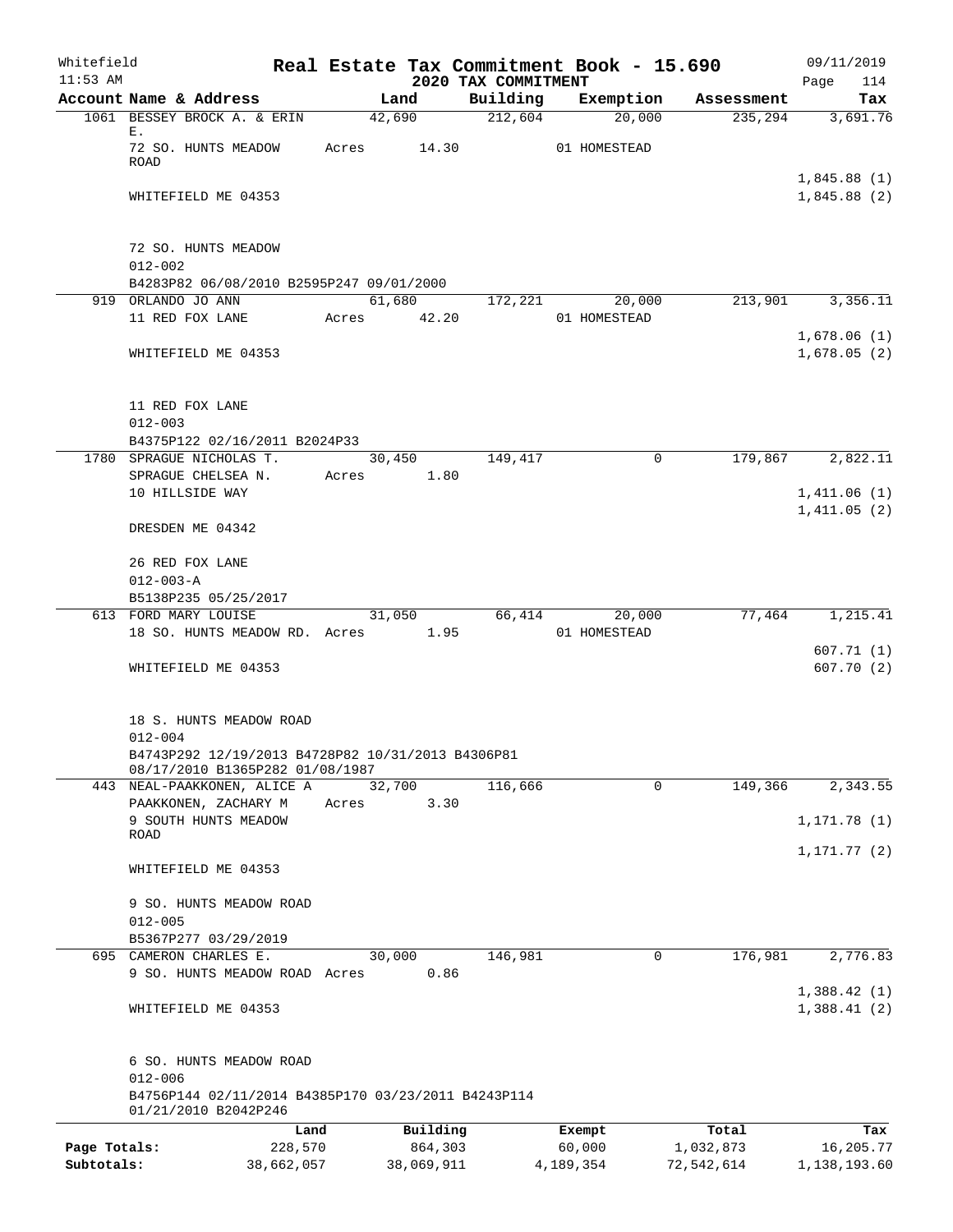| Whitefield<br>$11:53$ AM |                                          |       |                | Real Estate Tax Commitment Book - 15.690 |             |                                  |            | 09/11/2019               |
|--------------------------|------------------------------------------|-------|----------------|------------------------------------------|-------------|----------------------------------|------------|--------------------------|
|                          | Account Name & Address                   |       | Land           | 2020 TAX COMMITMENT<br>Building          |             | Exemption                        | Assessment | Page<br>115<br>Tax       |
|                          | 599 GROVER BRADFORD, ESTATE              |       | 1,035          | $\mathsf{O}$                             |             | $\Omega$                         | 1,035      | 16.24                    |
|                          | ΟF                                       |       |                |                                          |             |                                  |            |                          |
|                          | C/O- NANCY GROVER<br>16846 ONWARD DRIVE  | Acres | 0.69           |                                          |             |                                  |            | 8.12(1)                  |
|                          |                                          |       |                |                                          |             |                                  |            | 8.12(2)                  |
|                          | WESTFIELD IN 46074                       |       |                |                                          |             |                                  |            |                          |
|                          | GARDINER ROAD                            |       |                |                                          |             |                                  |            |                          |
|                          | $012 - 007$                              |       |                |                                          |             |                                  |            |                          |
|                          | B578P366<br>953 GROVER BRADFORD, ESTATE  |       | 660            | $\Omega$                                 |             | 0                                | 660        | 10.36                    |
|                          | ΟF                                       |       |                |                                          |             |                                  |            |                          |
|                          | C/O- NANCY GROVER                        | Acres | 0.44           |                                          |             |                                  |            |                          |
|                          | 16846 ONWARD DRIVE                       |       |                |                                          |             |                                  |            | 5.18(1)                  |
|                          | WESTFIELD IN 46074                       |       |                |                                          |             |                                  |            | 5.18(2)                  |
|                          | GARDINER ROAD                            |       |                |                                          |             |                                  |            |                          |
|                          | $012 - 008$                              |       |                |                                          |             |                                  |            |                          |
|                          | B578P366                                 |       |                |                                          |             |                                  |            |                          |
|                          | 1559 FREEMAN EDWARD & JOYCE              |       | 71,750         | 116,796                                  |             | 26,000                           | 162,546    | 2,550.35                 |
|                          | P O BOX 535                              | Acres | 60.00          |                                          |             | 05 VET EXEMPTION<br>01 HOMESTEAD |            | 1, 275.18(1)             |
|                          | GARDINER ME 04345                        |       |                |                                          |             |                                  |            | 1, 275.17 (2)            |
|                          | 577 GARDINER ROAD                        |       |                |                                          |             |                                  |            |                          |
|                          | $012 - 009$                              |       |                |                                          |             |                                  |            |                          |
|                          | 1844 DOOLEY EDWARD A. &                  |       | 22,085         | 0                                        |             | 0                                | 22,085     | 346.51                   |
|                          | VICTORIA A.                              |       |                |                                          |             |                                  |            |                          |
|                          | * TRUMAN-DOOLEY<br>811 EIGHTH TERRACE    | Acres | 2.89           |                                          |             |                                  |            | 173.26(1)                |
|                          |                                          |       |                |                                          |             |                                  |            | 173.25(2)                |
|                          | PALM BEACH GARDENS FL<br>33418           |       |                |                                          |             |                                  |            |                          |
|                          | JOYS POND LANE                           |       |                |                                          |             |                                  |            |                          |
|                          | $012 - 009 - A$                          |       |                |                                          |             |                                  |            |                          |
|                          | B4157P2 06/12/2009                       |       |                |                                          |             |                                  |            |                          |
|                          | 1850 FREEMAN STEVE A.<br>10 HUNTS MEADOW | Acres | 30,765<br>2.01 | 71,876                                   |             | 20,000<br>01 HOMESTEAD           | 82,641     | 1,296.64                 |
|                          |                                          |       |                |                                          |             |                                  |            | 648.32(1)                |
|                          | WHITEFIELD ME 04353                      |       |                |                                          |             |                                  |            | 648.32(2)                |
|                          | 10 HUNTS MEADOW ROAD                     |       |                |                                          |             |                                  |            |                          |
|                          | $012 - 009 - B$                          |       |                |                                          |             |                                  |            |                          |
|                          | B4251P93 02/17/2010                      |       |                |                                          |             |                                  |            |                          |
|                          | 48 FREEMAN KENNETH &<br>DOROTHY          |       | 31,260         | 75,475                                   |             | 20,000                           | 86,735     | 1,360.87                 |
|                          | 18 HUNTS MEADOW ROAD                     | Acres | 2.34           |                                          |             | 01 HOMESTEAD                     |            |                          |
|                          | WHITEFIELD ME 04353                      |       |                |                                          |             |                                  |            | 680.44 (1)<br>680.43 (2) |
|                          |                                          |       |                |                                          |             |                                  |            |                          |
|                          | 18 HUNTS MEADOW ROAD<br>$012 - 010$      |       |                |                                          |             |                                  |            |                          |
|                          | Land                                     |       | Building       |                                          | Exempt      |                                  | Total      | Tax                      |
| Page Totals:             | 157,555                                  |       | 264,147        |                                          | 66,000      |                                  | 355,702    | 5,580.97                 |
| Subtotals:               | 38,819,612                               |       | 38, 334, 058   |                                          | 4, 255, 354 |                                  | 72,898,316 | 1, 143, 774.57           |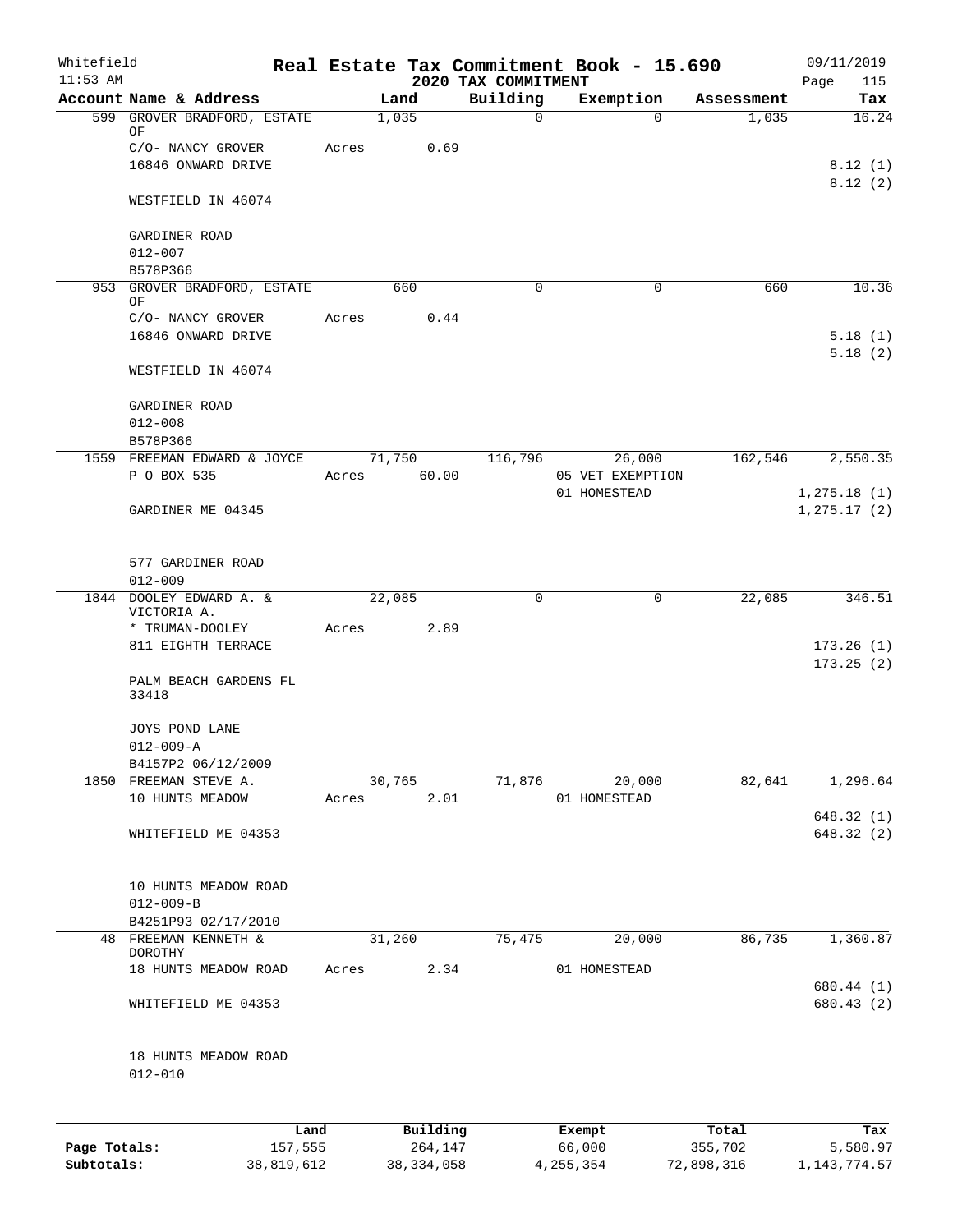| Whitefield   |                                                                                                  |            |             |        |            |                                 | Real Estate Tax Commitment Book - 15.690 |            | 09/11/2019                    |
|--------------|--------------------------------------------------------------------------------------------------|------------|-------------|--------|------------|---------------------------------|------------------------------------------|------------|-------------------------------|
| $11:53$ AM   | Account Name & Address                                                                           |            |             | Land   |            | 2020 TAX COMMITMENT<br>Building | Exemption                                | Assessment | 116<br>Page<br>Tax            |
|              | 450 LYSOBEY JEANNE                                                                               |            |             | 30,000 |            |                                 | 92,338<br>20,000                         | 102,338    | 1,605.68                      |
|              | 30 HUNTS MEADOW ROAD                                                                             |            | Acres 1.37  |        |            |                                 | 01 HOMESTEAD                             |            |                               |
|              |                                                                                                  |            |             |        |            |                                 |                                          |            | 802.84 (1)                    |
|              | WHITEFIELD ME 04353                                                                              |            |             |        |            |                                 |                                          |            | 802.84(2)                     |
|              |                                                                                                  |            |             |        |            |                                 |                                          |            |                               |
|              | <b>30 HUNTS MEADOW ROAD</b>                                                                      |            |             |        |            |                                 |                                          |            |                               |
|              | $012 - 011$                                                                                      |            |             |        |            |                                 |                                          |            |                               |
|              | B3873P41 06/21/2007                                                                              |            |             |        |            |                                 |                                          |            |                               |
|              | 125 MINOTY ROBERT D. &                                                                           |            |             | 30,000 |            | 85,074                          | 26,000                                   | 89,074     | 1,397.57                      |
|              | <b>NANCY</b>                                                                                     |            |             |        |            |                                 |                                          |            |                               |
|              | 40 HUNTS MEADOW ROAD                                                                             |            | Acres       |        | 0.89       |                                 | 01 HOMESTEAD<br>05 VET EXEMPTION         |            | 698.79 (1)                    |
|              | WHITEFIELD ME 04353                                                                              |            |             |        |            |                                 |                                          |            | 698.78 (2)                    |
|              |                                                                                                  |            |             |        |            |                                 |                                          |            |                               |
|              | 40 HUNTS MEADOW ROAD                                                                             |            |             |        |            |                                 |                                          |            |                               |
|              | $012 - 012$                                                                                      |            |             |        |            |                                 |                                          |            |                               |
|              | 30 FITZPATRICK JAMES E. &                                                                        |            |             | 38,460 |            | 125,452                         | 20,000                                   | 143,912    | 2,257.98                      |
|              | CAROLYN M                                                                                        |            |             |        |            |                                 |                                          |            |                               |
|              | 56 HUNTS MEADOW ROAD                                                                             |            | Acres 32.00 |        |            |                                 | 01 HOMESTEAD                             |            |                               |
|              |                                                                                                  |            |             |        |            |                                 |                                          |            | 1,128.99(1)                   |
|              | WHITEFIELD ME 04353                                                                              |            |             |        |            |                                 |                                          |            | 1, 128.99(2)                  |
|              | 56 HUNTS MEADOW ROAD                                                                             |            |             |        |            |                                 |                                          |            |                               |
|              | $012 - 013$                                                                                      |            |             |        |            |                                 |                                          |            |                               |
|              | B4097P4 02/09/2009 B1596P245                                                                     |            |             |        |            |                                 |                                          |            |                               |
|              | 820 STINSON, JUSTINE N                                                                           |            |             | 30,270 |            | 112,244                         | 0                                        | 142,514    | 2,236.04                      |
|              | 220 BEEDLE RD.                                                                                   |            | Acres       | 1.68   |            |                                 |                                          |            |                               |
|              |                                                                                                  |            |             |        |            |                                 |                                          |            | 1,118.02(1)                   |
|              | RICHMOND ME 04357                                                                                |            |             |        |            |                                 |                                          |            | 1, 118.02(2)                  |
|              |                                                                                                  |            |             |        |            |                                 |                                          |            |                               |
|              | 48 HUNTS MEADOW ROAD<br>$012 - 013 - A$                                                          |            |             |        |            |                                 |                                          |            |                               |
|              | B5115P17 03/09/2017 B5088P35 04/25/2016 B4654P217                                                |            |             |        |            |                                 |                                          |            |                               |
|              | 04/25/2013 B4488P237 02/02/2012 B4323P210 10/01/2010<br>B4279P38 05/24/2010 B3370P173 09/27/2004 |            |             |        |            |                                 |                                          |            |                               |
|              | 1575 GILBERT-BRUNELLE DIANN                                                                      |            |             | 33,000 |            | 54,528                          | 20,000                                   | 67,528     | 1,059.51                      |
|              | 64 HUNTS MEADOW ROAD                                                                             |            | Acres       |        | 3.50       |                                 | 01 HOMESTEAD                             |            |                               |
|              |                                                                                                  |            |             |        |            |                                 |                                          |            | 529.76(1)                     |
|              | WHITEFIELD ME 04353                                                                              |            |             |        |            |                                 |                                          |            | 529.75(2)                     |
|              |                                                                                                  |            |             |        |            |                                 |                                          |            |                               |
|              | 64 HUNTS MEADOW ROAD                                                                             |            |             |        |            |                                 |                                          |            |                               |
|              | $012 - 014$                                                                                      |            |             |        |            |                                 |                                          |            |                               |
|              | B4315P248 09/13/2010 B2195P128<br>724 MILLETT TIMOTHY A. &                                       |            |             | 31,800 |            | 132,721                         | 20,000                                   | 144,521    | 2,267.53                      |
|              | MARCIA                                                                                           |            |             |        |            |                                 |                                          |            |                               |
|              | 70 HUNTS MEADOW ROAD                                                                             |            | Acres       |        | 2.70       |                                 | 01 HOMESTEAD                             |            |                               |
|              | WHITEFIELD ME 04353                                                                              |            |             |        |            |                                 |                                          |            | 1, 133.77(1)<br>1, 133.76 (2) |
|              |                                                                                                  |            |             |        |            |                                 |                                          |            |                               |
|              | 70 HUNTS MEADOW ROAD                                                                             |            |             |        |            |                                 |                                          |            |                               |
|              | $012 - 014 - A$                                                                                  |            |             |        |            |                                 |                                          |            |                               |
|              | B1850P138                                                                                        |            |             |        |            |                                 |                                          |            |                               |
|              |                                                                                                  | Land       |             |        | Building   |                                 | Exempt                                   | Total      | Tax                           |
| Page Totals: |                                                                                                  | 193,530    |             |        | 602,357    |                                 | 106,000                                  | 689,887    | 10,824.31                     |
| Subtotals:   |                                                                                                  | 39,013,142 |             |        | 38,936,415 |                                 | 4,361,354                                | 73,588,203 | 1,154,598.88                  |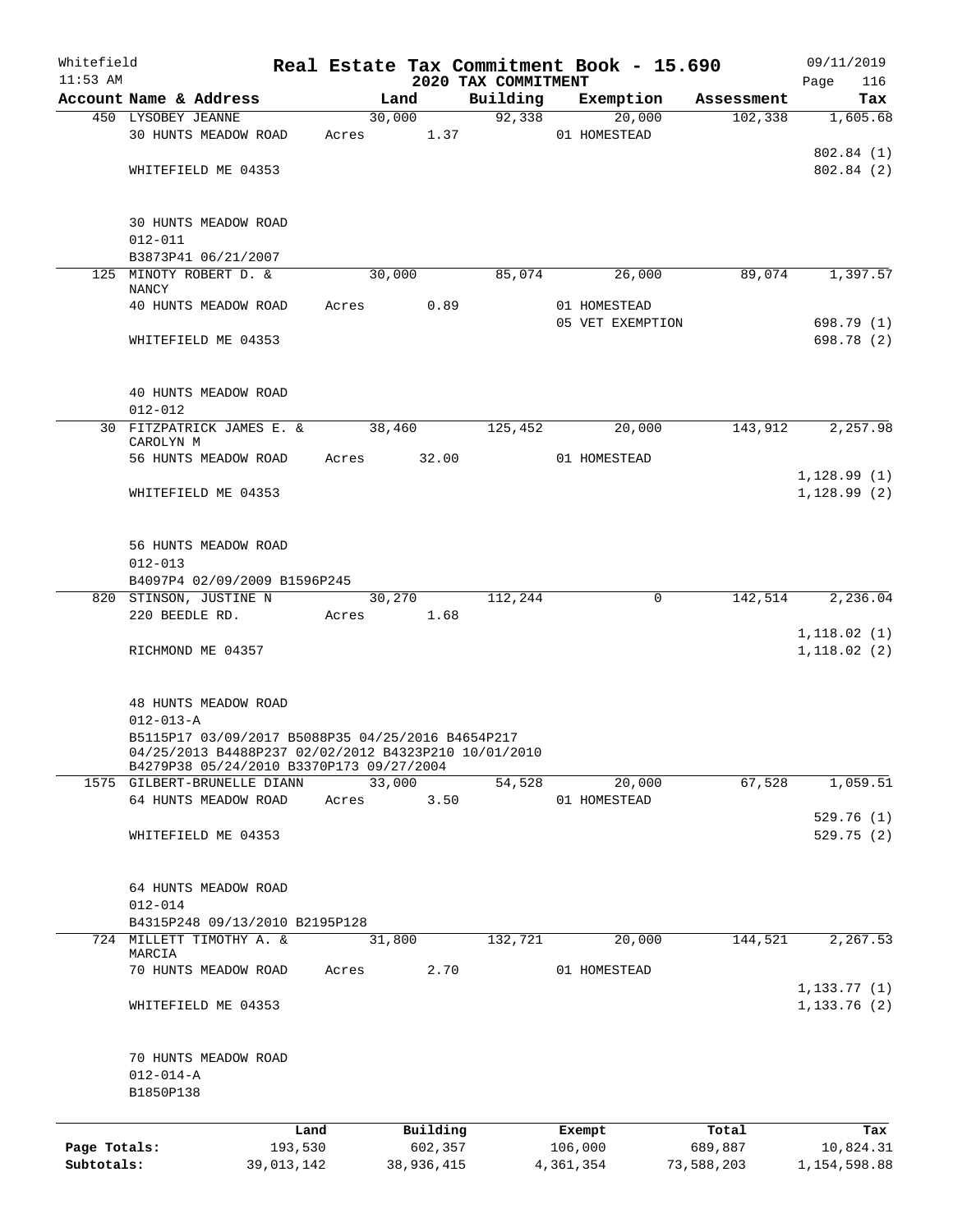| Whitefield<br>$11:53$ AM |                                                     |              |             |        |            | Real Estate Tax Commitment Book - 15.690<br>2020 TAX COMMITMENT |              |            | 09/11/2019<br>117<br>Page |
|--------------------------|-----------------------------------------------------|--------------|-------------|--------|------------|-----------------------------------------------------------------|--------------|------------|---------------------------|
|                          | Account Name & Address                              |              |             | Land   |            | Building                                                        | Exemption    | Assessment | Tax                       |
|                          | 1336 SURETTE, PETER B                               |              |             | 33,810 |            | 103,809                                                         | $\Omega$     | 137,619    | 2,159.24                  |
|                          | SURETTE, KERRY E                                    |              | Acres 4.04  |        |            |                                                                 |              |            |                           |
|                          | 636 GRAND RECENCY BLVD                              |              |             |        |            |                                                                 |              |            | 1,079.62(1)               |
|                          |                                                     |              |             |        |            |                                                                 |              |            | 1,079.62(2)               |
|                          | BRANDON FL 33510                                    |              |             |        |            |                                                                 |              |            |                           |
|                          |                                                     |              |             |        |            |                                                                 |              |            |                           |
|                          | 78 HUNTS MEADOW ROAD<br>$012 - 015 - A$             |              |             |        |            |                                                                 |              |            |                           |
|                          | B5002P197 04/26/2016 B4889P167 05/26/2015 B4866P282 |              |             |        |            |                                                                 |              |            |                           |
|                          | 03/10/2015 B3893P90 08/10/2007 B2551P258            |              |             |        |            |                                                                 |              |            |                           |
|                          | 1538 RICHARDS MARK & LYNN                           |              |             | 30,960 |            | 174,052                                                         | 20,000       |            | 185,012 2,902.84          |
|                          | 90 HUNTS MEADOW ROAD Acres                          |              |             |        | 2.14       |                                                                 | 01 HOMESTEAD |            |                           |
|                          |                                                     |              |             |        |            |                                                                 |              |            | 1,451.42(1)               |
|                          | WHITEFIELD ME 04353                                 |              |             |        |            |                                                                 |              |            | 1,451.42(2)               |
|                          |                                                     |              |             |        |            |                                                                 |              |            |                           |
|                          |                                                     |              |             |        |            |                                                                 |              |            |                           |
|                          | 90 HUNTS MEADOW ROAD                                |              |             |        |            |                                                                 |              |            |                           |
|                          | $012 - 015 - B$                                     |              |             |        |            |                                                                 |              |            |                           |
|                          | B1704P215<br>1457 MCLAUGHLIN ROBERT V. &            |              |             | 30,750 |            | 162,202                                                         | 20,000       | 172,952    | 2,713.62                  |
|                          | TERRIE                                              |              |             |        |            |                                                                 |              |            |                           |
|                          | 96 HUNTS MEADOW ROAD                                |              | Acres 2.00  |        |            |                                                                 | 01 HOMESTEAD |            |                           |
|                          |                                                     |              |             |        |            |                                                                 |              |            | 1,356.81(1)               |
|                          | WHITEFIELD ME 04353                                 |              |             |        |            |                                                                 |              |            | 1,356.81(2)               |
|                          |                                                     |              |             |        |            |                                                                 |              |            |                           |
|                          |                                                     |              |             |        |            |                                                                 |              |            |                           |
|                          | 96 HUNTS MEADOW ROAD                                |              |             |        |            |                                                                 |              |            |                           |
|                          | $012 - 015 - C$<br>B1762P239                        |              |             |        |            |                                                                 |              |            |                           |
|                          | 1330 BEAUMIER JAMES P.                              |              |             | 41,378 |            | 148,469                                                         | 20,000       | 169,847    | 2,664.90                  |
|                          | 98 HUNTS MEADOW ROAD                                |              | Acres 12.66 |        |            |                                                                 | 01 HOMESTEAD |            |                           |
|                          |                                                     |              |             |        |            |                                                                 |              |            | 1,332.45(1)               |
|                          | WHITEFIELD ME 04353                                 |              |             |        |            |                                                                 |              |            | 1,332.45(2)               |
|                          |                                                     |              |             |        |            |                                                                 |              |            |                           |
|                          |                                                     |              |             |        |            |                                                                 |              |            |                           |
|                          | 98 HUNTS MEADOW ROAD                                |              |             |        |            |                                                                 |              |            |                           |
|                          | $012 - 015 - D$                                     |              |             |        |            |                                                                 |              |            |                           |
|                          | B4158P104 06/12/2009 B3976P198 03/07/2008           |              |             |        |            |                                                                 |              |            |                           |
| 1410                     | WEBB JONATHAN W. & JUDY<br>Α.                       |              |             | 47,315 |            | $\mathbf 0$                                                     | 0            | 47,315     | 742.37                    |
|                          | 17 HEAVEN'S WAYNE LANE                              |              | Acres       |        | 51.13      |                                                                 |              |            |                           |
|                          |                                                     |              |             |        |            |                                                                 |              |            | 371.19(1)                 |
|                          | WHITEFIELD ME 04353                                 |              |             |        |            |                                                                 |              |            | 371.18(2)                 |
|                          |                                                     |              |             |        |            |                                                                 |              |            |                           |
|                          |                                                     |              |             |        |            |                                                                 |              |            |                           |
|                          | PITTSTON TOWN LINE                                  |              |             |        |            |                                                                 |              |            |                           |
|                          | $012 - 016$                                         |              |             |        |            |                                                                 |              |            |                           |
|                          | B2543P233                                           |              |             |        |            |                                                                 |              |            |                           |
| 1317                     | WEBB JONATHAN W. & JUDY<br>Α.                       |              |             | 34,478 |            | 0                                                               | 0            | 34,478     | 540.96                    |
|                          | 17 HEAVEN'S WAY LANE                                |              | Acres       |        | 31.12      |                                                                 |              |            |                           |
|                          |                                                     |              |             |        |            |                                                                 |              |            | 270.48(1)                 |
|                          | WHITEFIELD ME 04353                                 |              |             |        |            |                                                                 |              |            | 270.48(2)                 |
|                          |                                                     |              |             |        |            |                                                                 |              |            |                           |
|                          | HUNTS MEADOW ROAD                                   |              |             |        |            |                                                                 |              |            |                           |
|                          | $012 - 017$                                         |              |             |        |            |                                                                 |              |            |                           |
|                          | B2802P87                                            |              |             |        |            |                                                                 |              |            |                           |
|                          |                                                     | Land         |             |        | Building   |                                                                 | Exempt       | Total      | Tax                       |
| Page Totals:             |                                                     | 218,691      |             |        | 588,532    |                                                                 | 60,000       | 747,223    | 11,723.93                 |
| Subtotals:               |                                                     | 39, 231, 833 |             |        | 39,524,947 |                                                                 | 4, 421, 354  | 74,335,426 | 1,166,322.81              |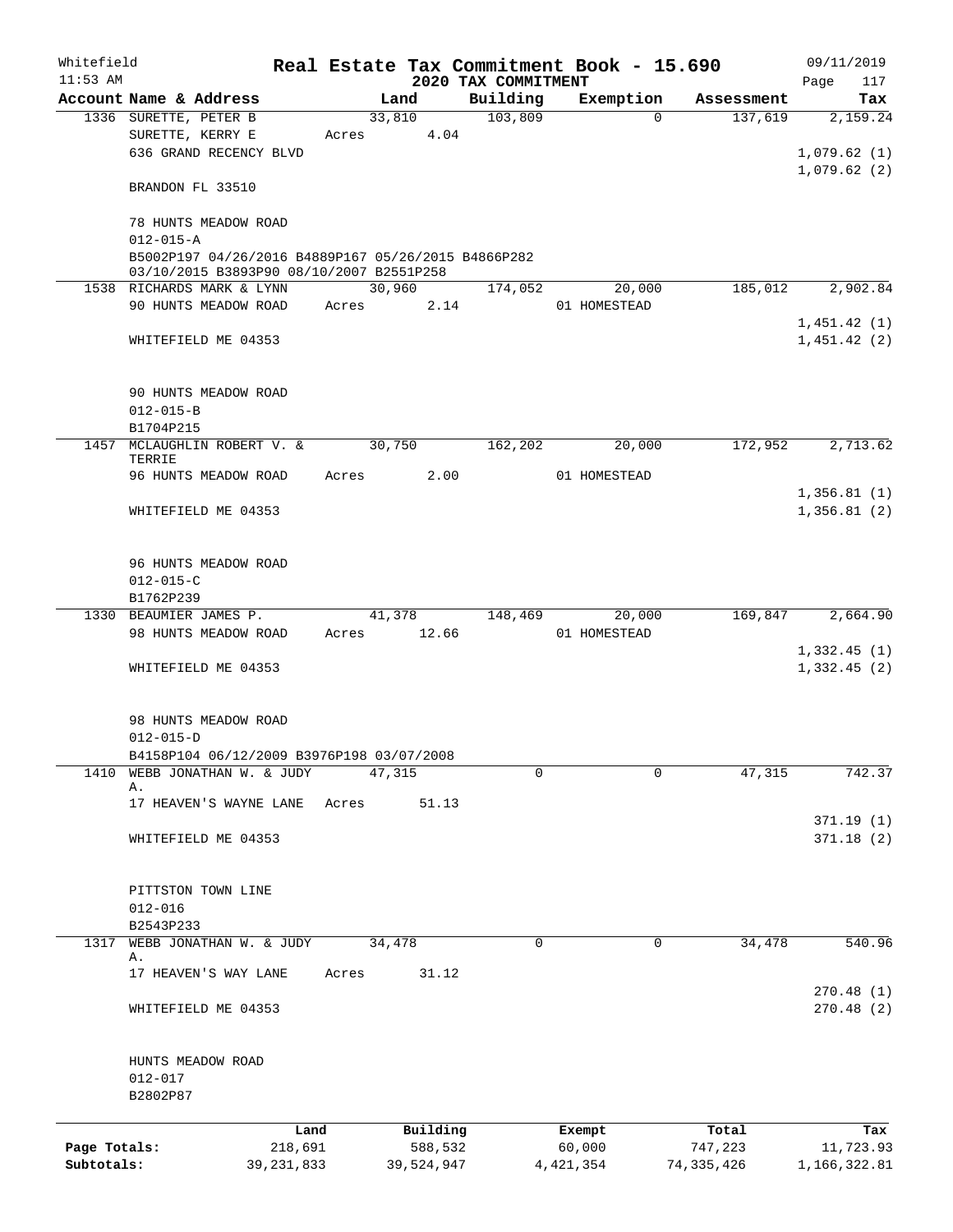| Whitefield   |                                                   |              |       |            |                                 | Real Estate Tax Commitment Book - 15.690 |            | 09/11/2019             |
|--------------|---------------------------------------------------|--------------|-------|------------|---------------------------------|------------------------------------------|------------|------------------------|
| $11:53$ AM   | Account Name & Address                            |              |       | Land       | 2020 TAX COMMITMENT<br>Building | Exemption                                | Assessment | Page<br>118<br>Tax     |
|              | 465 BOSSIE MICHELLE &                             |              |       | 35,970     | 20,111                          | $\Omega$                                 | 56,081     | 879.91                 |
|              | KENNETH                                           |              |       |            |                                 |                                          |            |                        |
|              | 120 HUNTS MEADOW ROAD                             |              | Acres | 5.90       |                                 |                                          |            |                        |
|              |                                                   |              |       |            |                                 |                                          |            | 439.96 (1)             |
|              | WHITEFIELD ME 04353                               |              |       |            |                                 |                                          |            | 439.95 (2)             |
|              | 120 HUNTS MEADOW ROAD                             |              |       |            |                                 |                                          |            |                        |
|              | $012 - 017 - A$                                   |              |       |            |                                 |                                          |            |                        |
|              | B5136P107 05/17/2017 B4403P2 05/31/2011 B2386P115 |              |       |            |                                 |                                          |            |                        |
|              | 60 LEWIS MARY G.                                  |              |       | 34,350     | 4,201                           | 20,000                                   | 18,551     | 291.07                 |
|              | 130 HUNTS MEADOW ROAD                             |              | Acres | 4.40       |                                 | 01 HOMESTEAD                             |            |                        |
|              |                                                   |              |       |            |                                 |                                          |            | 145.54(1)              |
|              | WHITEFIELD ME 04353                               |              |       |            |                                 |                                          |            | 145.53(2)              |
|              | 130 HUNTS MEADOW ROAD                             |              |       |            |                                 |                                          |            |                        |
|              | $012 - 017 - B$                                   |              |       |            |                                 |                                          |            |                        |
|              | B2046P272                                         |              |       |            |                                 |                                          |            |                        |
|              | 608 RACKLIFF BETHANY J.                           |              |       | 33,450     | 90,747                          | 20,000                                   | 104,197    | 1,634.85               |
|              | 140 HUNTS MEADOW ROAD                             |              | Acres | 3.80       |                                 | 01 HOMESTEAD                             |            |                        |
|              |                                                   |              |       |            |                                 |                                          |            | 817.43(1)<br>817.42(2) |
|              | WHITEFIELD ME 04353                               |              |       |            |                                 |                                          |            |                        |
|              | 140 HUNTS MEADOW ROAD                             |              |       |            |                                 |                                          |            |                        |
|              | $012 - 017 - C$                                   |              |       |            |                                 |                                          |            |                        |
|              | B4061P161 10/10/2008                              |              |       |            |                                 |                                          |            |                        |
| 1527         | CARLTON STEVEN F. &                               |              |       | 33,000     | 71,647                          | 20,000                                   | 84,647     | 1,328.11               |
|              | DIANNE M.<br>144 HUNTS MEADOW ROAD                |              | Acres | 3.50       |                                 | 01 HOMESTEAD                             |            |                        |
|              |                                                   |              |       |            |                                 |                                          |            | 664.06 (1)             |
|              | WHITEFIELD ME 04353                               |              |       |            |                                 |                                          |            | 664.05(2)              |
|              | 144 HUNTS MEADOW ROAD                             |              |       |            |                                 |                                          |            |                        |
|              | $012 - 017 - D$                                   |              |       |            |                                 |                                          |            |                        |
|              | B4998P18 02/16/2016 B4403P1 05/31/2011 B2366P332  |              |       |            |                                 |                                          |            |                        |
| 1282         | KALLOCH JEREMY S. &                               |              |       | 35,970     | 96,753                          | 20,000                                   | 112,723    | 1,768.62               |
|              | LISA WEBB-KALLOCH<br>110 HUNTS MEADOW ROAD        |              | Acres | 5.90       |                                 | 01 HOMESTEAD                             |            |                        |
|              |                                                   |              |       |            |                                 |                                          |            | 884.31 (1)             |
|              | WHITEFIELD ME 04353                               |              |       |            |                                 |                                          |            | 884.31 (2)             |
|              |                                                   |              |       |            |                                 |                                          |            |                        |
|              | 110 HUNTS MEADOW ROAD<br>$012 - 017 - E$          |              |       |            |                                 |                                          |            |                        |
|              | B4498P252 03/06/2012 B2603P299 09/28/2000         |              |       |            |                                 |                                          |            |                        |
|              | 1054 WEBB, JONATHAN W                             |              |       | 24,850     | 0                               | 0                                        | 24,850     | 389.90                 |
|              | WEBB, CAROLANN M                                  |              | Acres | 17.00      |                                 |                                          |            |                        |
|              | 17 HEAVENS WAY LANE                               |              |       |            |                                 |                                          |            | 194.95(1)              |
|              |                                                   |              |       |            |                                 |                                          |            | 194.95 (2)             |
|              | WHITEFIELD ME 04353                               |              |       |            |                                 |                                          |            |                        |
|              | HUNTS MEADOW ROAD                                 |              |       |            |                                 |                                          |            |                        |
|              | $012 - 018$                                       |              |       |            |                                 |                                          |            |                        |
|              | B5292P110 08/10/2018                              |              |       |            |                                 |                                          |            |                        |
|              |                                                   | Land         |       | Building   |                                 | Exempt                                   | Total      | Tax                    |
| Page Totals: |                                                   | 197,590      |       | 283,459    |                                 | 80,000                                   | 401,049    | 6,292.46               |
| Subtotals:   |                                                   | 39, 429, 423 |       | 39,808,406 |                                 | 4,501,354                                | 74,736,475 | 1, 172, 615.27         |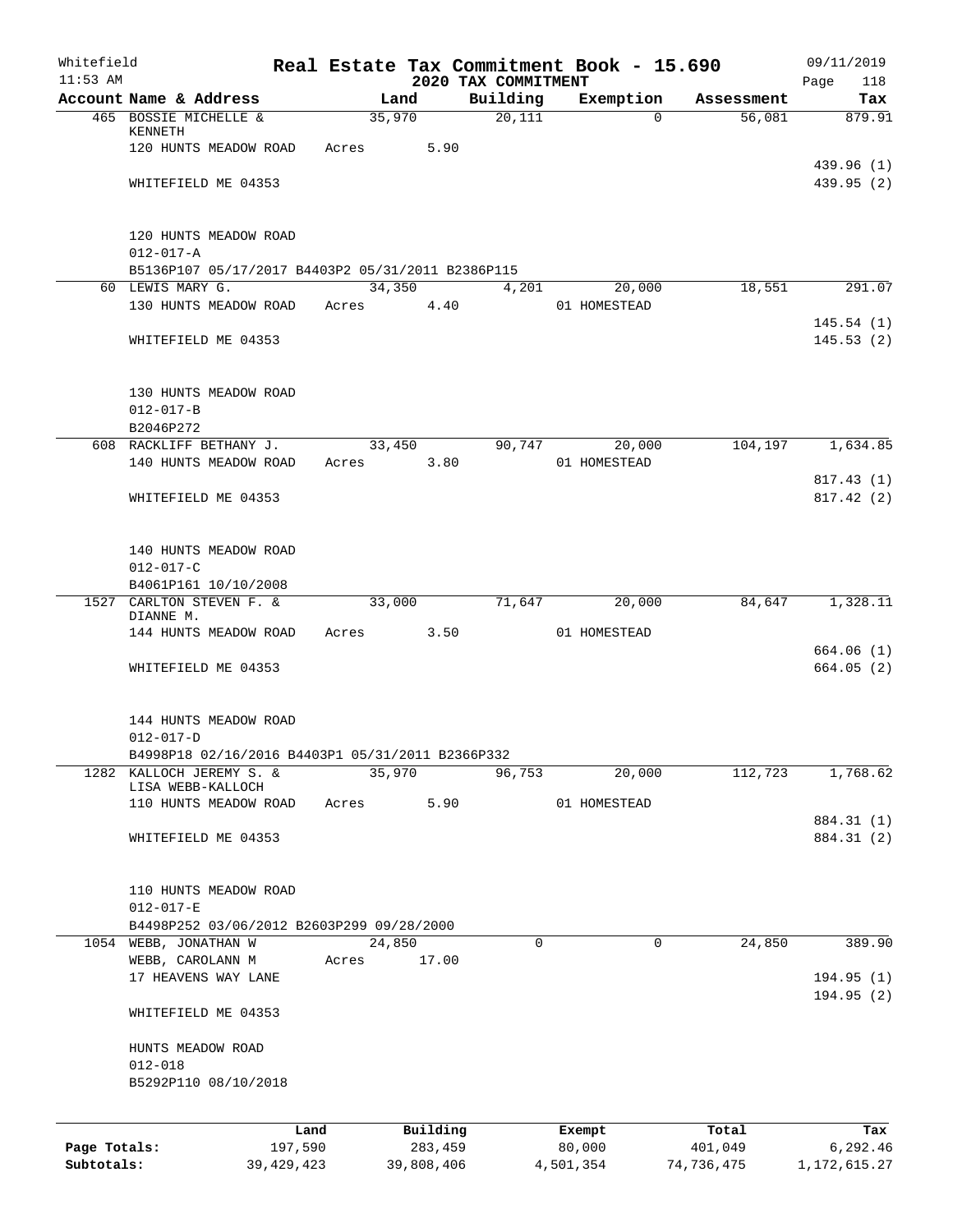| Whitefield<br>$11:53$ AM |                                  |              | 2020 TAX COMMITMENT | Real Estate Tax Commitment Book - 15.690 |                        | 09/11/2019<br>119        |
|--------------------------|----------------------------------|--------------|---------------------|------------------------------------------|------------------------|--------------------------|
|                          | Account Name & Address           | Land         | Building            | Exemption                                | Assessment             | Page<br>Tax              |
|                          | 633 WEBB JONATHAN W. & JUDY      | 36,930       | 133,242             | 20,000                                   | 150,172                | 2,356.20                 |
|                          | Α.                               |              |                     |                                          |                        |                          |
|                          | 17 HEAVEN'S WAY LANE             | Acres        | 7.10                | 01 HOMESTEAD                             |                        |                          |
|                          |                                  |              |                     |                                          |                        | 1, 178.10(1)             |
|                          | WHITEFIELD ME 04353              |              |                     |                                          |                        | 1, 178.10(2)             |
|                          | 17 HEAVEN'S WAY LANE             |              |                     |                                          |                        |                          |
|                          | $012 - 019$                      |              |                     |                                          |                        |                          |
|                          | B2802P87 02/04/2002              |              |                     |                                          |                        |                          |
|                          | 1449 PILLING JAMES A.            | 50,175       | 57,898              | 20,000                                   | 88,073                 | 1,381.87                 |
|                          | 57 ACORN LANE                    | Acres        | 24.50               | 01 HOMESTEAD                             |                        |                          |
|                          | WHITEFIELD ME 04353              |              |                     |                                          |                        | 690.94 (1)<br>690.93 (2) |
|                          |                                  |              |                     |                                          |                        |                          |
|                          | 57 ACORN LANE                    |              |                     |                                          |                        |                          |
|                          | $012 - 019 - A$<br>B2097P323     |              |                     |                                          |                        |                          |
|                          | 1724 CHAREST LAURIER F.          | 32,850       | 31,776              |                                          | $\mathsf{O}$<br>64,626 | 1,013.98                 |
|                          | 257 OAK HILL ROAD                | Acres        | 3.40                |                                          |                        |                          |
|                          |                                  |              |                     |                                          |                        | 506.99(1)                |
|                          | AUBURN ME 04210                  |              |                     |                                          |                        | 506.99(2)                |
|                          |                                  |              |                     |                                          |                        |                          |
|                          | 21 ACORN LANE                    |              |                     |                                          |                        |                          |
|                          | $012 - 019 - B$                  |              |                     |                                          |                        |                          |
|                          | B3297P142 05/26/2004             |              |                     |                                          |                        |                          |
|                          | 1379 KELLEY JAMES HEIRS          | 27,300       |                     | 0                                        | $\mathbf 0$<br>27,300  | 428.34                   |
|                          | C/O ADAM KELLEY,                 | Acres        | 32.00               |                                          |                        |                          |
|                          | PERSONAL REP.                    |              |                     |                                          |                        |                          |
|                          | 129 LYONS ROAD                   |              |                     |                                          |                        | 214.17(1)                |
|                          | MANCHESTER ME 04351<br>3116      |              |                     |                                          |                        | 214.17(2)                |
|                          | HUNTS MEADOW ROAD<br>$012 - 020$ |              |                     |                                          |                        |                          |
|                          | B2304P128 01/26/1998             |              |                     |                                          |                        |                          |
|                          | 127 KASELIS RICHARD M.           | 44,090       | 121,323             | 20,000                                   | 145,413                | 2,281.53                 |
|                          | 208 HUNTS MEADOW ROAD            | Acres        | 16.05               | 01 HOMESTEAD                             |                        |                          |
|                          |                                  |              |                     |                                          |                        | 1, 140.77(1)             |
|                          | WHITEFIELD ME 04353              |              |                     |                                          |                        | 1,140.76(2)              |
|                          | 208 HUNTS MEADOW ROAD            |              |                     |                                          |                        |                          |
|                          | $012 - 021$                      |              |                     |                                          |                        |                          |
|                          | B2854P82                         |              |                     |                                          |                        |                          |
|                          | 1483 MAYO MAE BELLE              | 36,290       | 93,235              | 20,000                                   | 109,525                | 1,718.45                 |
|                          | 222 HUNTS MEADOW ROAD            | Acres        | 6.30                | 01 HOMESTEAD                             |                        |                          |
|                          | WHITEFIELD ME 04353              |              |                     |                                          |                        | 859.23 (1)<br>859.22 (2) |
|                          |                                  |              |                     |                                          |                        |                          |
|                          | 222 HUNTS MEADOW ROAD            |              |                     |                                          |                        |                          |
|                          | $012 - 022$                      |              |                     |                                          |                        |                          |
|                          | B2861P4 05/24/2002               |              |                     |                                          |                        |                          |
|                          | Land                             |              | Building            | Exempt                                   | Total                  | Tax                      |
| Page Totals:             | 227,635                          |              | 437,474             | 80,000                                   | 585,109                | 9,180.37                 |
| Subtotals:               | 39,657,058                       | 40, 245, 880 |                     | 4,581,354                                | 75,321,584             | 1, 181, 795.64           |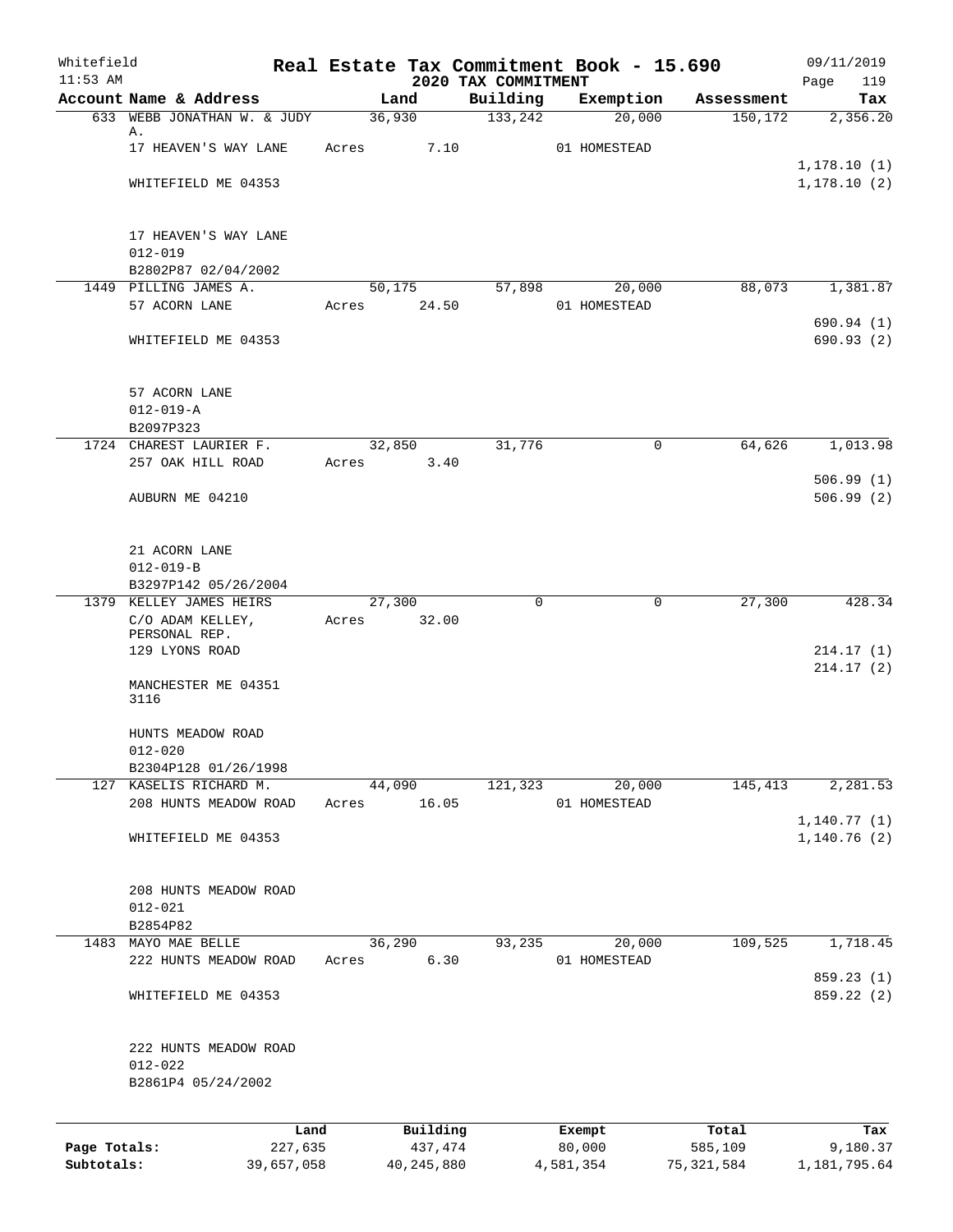| Whitefield                 |                                                                                                  |                       |       |                       |                         | Real Estate Tax Commitment Book - 15.690 |                         | 09/11/2019                 |
|----------------------------|--------------------------------------------------------------------------------------------------|-----------------------|-------|-----------------------|-------------------------|------------------------------------------|-------------------------|----------------------------|
| $11:53$ AM                 |                                                                                                  |                       |       |                       | 2020 TAX COMMITMENT     |                                          |                         | 120<br>Page                |
|                            | Account Name & Address<br>1363 WASHBURN JESSICA RAE                                              |                       |       | Land<br>36,130        | Building<br>$\mathbf 0$ | Exemption<br>$\Omega$                    | Assessment<br>36,130    | Tax<br>566.88              |
|                            | 8 WENTWORTH LANE                                                                                 |                       | Acres | 18.60                 |                         |                                          |                         |                            |
|                            |                                                                                                  |                       |       |                       |                         |                                          |                         | 283.44 (1)                 |
|                            | BAILEY ISLAND ME 04003                                                                           |                       |       |                       |                         |                                          |                         | 283.44 (2)                 |
|                            |                                                                                                  |                       |       |                       |                         |                                          |                         |                            |
|                            |                                                                                                  |                       |       |                       |                         |                                          |                         |                            |
|                            | HUNTS MEADOW ROAD                                                                                |                       |       |                       |                         |                                          |                         |                            |
|                            | $012 - 023$<br>B3757P278 11/26/2004                                                              |                       |       |                       |                         |                                          |                         |                            |
|                            | 1710 ALBEE AMANDA L. & ERIC                                                                      |                       |       | 39,730                | 142,442                 | 0                                        | 182,172                 | 2,858.28                   |
|                            | M. II                                                                                            |                       |       |                       |                         |                                          |                         |                            |
|                            | 230 HUNTS MEADOW ROAD                                                                            |                       | Acres | 10.60                 |                         |                                          |                         |                            |
|                            | WHITEFIELD ME 04353                                                                              |                       |       |                       |                         |                                          |                         | 1,429.14(1)<br>1,429.14(2) |
|                            |                                                                                                  |                       |       |                       |                         |                                          |                         |                            |
|                            |                                                                                                  |                       |       |                       |                         |                                          |                         |                            |
|                            | 230 HUNTS MEADOW ROAD                                                                            |                       |       |                       |                         |                                          |                         |                            |
|                            | $012 - 023 - C$                                                                                  |                       |       |                       |                         |                                          |                         |                            |
|                            | B4677P61 06/19/2013 B4677P59 06/19/2013 B4671P198                                                |                       |       |                       |                         |                                          |                         |                            |
|                            | 06/06/2013 B4664P229 05/21/2013 B4415P115 07/05/2011<br>B3213P203 12/29/2003 B3129P40 08/20/2003 |                       |       |                       |                         |                                          |                         |                            |
|                            | 1605 NORTON JODY M.                                                                              |                       |       | 66,800                | 153,866                 | 20,000                                   | 200,666                 | 3,148.45                   |
|                            | 299 HUNTS MEADOW ROAD                                                                            |                       | Acres | 50.10                 |                         | 01 HOMESTEAD                             |                         |                            |
|                            |                                                                                                  |                       |       |                       |                         |                                          |                         | 1,574.23(1)                |
|                            | WHITEFIELD ME 04353                                                                              |                       |       |                       |                         |                                          |                         | 1,574.22(2)                |
|                            |                                                                                                  |                       |       |                       |                         |                                          |                         |                            |
|                            | 299 HUNTS MEADOW ROAD                                                                            |                       |       |                       |                         |                                          |                         |                            |
|                            | $012 - 024$                                                                                      |                       |       |                       |                         |                                          |                         |                            |
|                            | B4543P47 07/05/2012 B2240P259                                                                    |                       |       |                       |                         |                                          |                         |                            |
| 367                        | KOOTZ JOHN P. & HEDEVIG                                                                          |                       |       | 83,000                | 201,885                 | $\mathbf 0$                              | 284,885                 | 4,469.85                   |
|                            | R.<br>233 HUNTS MEADOW ROAD                                                                      |                       | Acres | 40.00                 |                         |                                          |                         |                            |
|                            |                                                                                                  |                       |       |                       |                         |                                          |                         | 2, 234.93(1)               |
|                            | WHITEFIELD ME 04353                                                                              |                       |       |                       |                         |                                          |                         | 2, 234.92(2)               |
|                            |                                                                                                  |                       |       |                       |                         |                                          |                         |                            |
|                            |                                                                                                  |                       |       |                       |                         |                                          |                         |                            |
|                            | 233 HUNTS MEADOW ROAD                                                                            |                       |       |                       |                         |                                          |                         |                            |
|                            | $012 - 024 - A$<br>B3856P265 05/25/2007                                                          |                       |       |                       |                         |                                          |                         |                            |
|                            | 1220 PEDERSEN JOHN & BONNIE                                                                      |                       |       | 62,629                | 197,950                 | 20,000                                   | 240,579                 | 3,774.68                   |
|                            | 271 HUNTS MEADOW ROAD                                                                            |                       | Acres | 43.66                 |                         | 01 HOMESTEAD                             |                         |                            |
|                            |                                                                                                  |                       |       |                       |                         |                                          |                         | 1,887.34(1)                |
|                            | WHITEFIELD ME 04353                                                                              |                       |       |                       |                         |                                          |                         | 1,887.34(2)                |
|                            |                                                                                                  |                       |       |                       |                         |                                          |                         |                            |
|                            |                                                                                                  |                       |       |                       |                         |                                          |                         |                            |
|                            | 271 HUNTS MEADOW ROAD<br>$012 - 024 - B$                                                         |                       |       |                       |                         |                                          |                         |                            |
|                            | B4790P6 06/17/2014 B4786P169 06/05/2014 B4785P62                                                 |                       |       |                       |                         |                                          |                         |                            |
|                            | 06/03/2014 B4785P45 06/03/2014 B2293P154                                                         |                       |       |                       |                         |                                          |                         |                            |
|                            | 519 LANDMANN, SELBY W                                                                            |                       |       | 41,554                | 7,596                   | 0                                        | 49,150                  | 771.16                     |
|                            | 221 HUNTS MEADOW ROAD                                                                            |                       | Acres | 12.88                 |                         |                                          |                         |                            |
|                            | WHITEFIELD ME 04353                                                                              |                       |       |                       |                         |                                          |                         | 385.58(1)<br>385.58(2)     |
|                            |                                                                                                  |                       |       |                       |                         |                                          |                         |                            |
|                            |                                                                                                  |                       |       |                       |                         |                                          |                         |                            |
|                            | 221 HUNTS MEADOW ROAD                                                                            |                       |       |                       |                         |                                          |                         |                            |
|                            | $012 - 024 - C$                                                                                  |                       |       |                       |                         |                                          |                         |                            |
|                            | B5010P243 05/31/2016 B2926P240                                                                   |                       |       |                       |                         |                                          |                         |                            |
|                            |                                                                                                  | Land                  |       | Building              |                         | Exempt                                   | Total                   | Tax                        |
| Page Totals:<br>Subtotals: |                                                                                                  | 329,843<br>39,986,901 |       | 703,739<br>40,949,619 |                         | 40,000<br>4,621,354                      | 993,582<br>76, 315, 166 | 15,589.30<br>1,197,384.94  |
|                            |                                                                                                  |                       |       |                       |                         |                                          |                         |                            |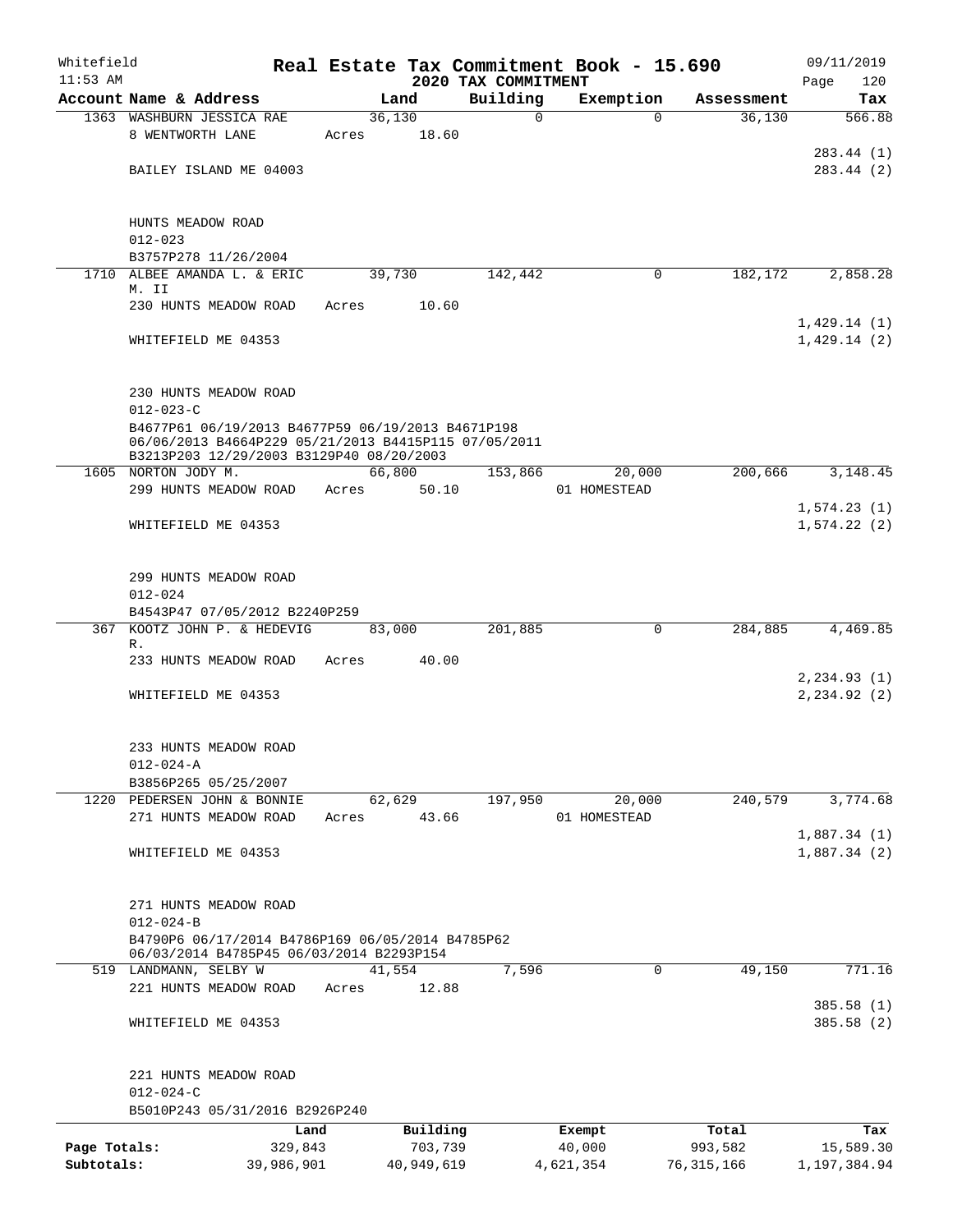| Whitefield<br>$11:53$ AM |                                                                       |       |        |       | 2020 TAX COMMITMENT | Real Estate Tax Commitment Book - 15.690 |            | 09/11/2019<br>Page<br>121 |
|--------------------------|-----------------------------------------------------------------------|-------|--------|-------|---------------------|------------------------------------------|------------|---------------------------|
|                          | Account Name & Address                                                |       | Land   |       | Building            | Exemption                                | Assessment | Tax                       |
|                          | 1702 BARTON JESSE<br>211 HUNTS MEADOW ROAD                            | Acres | 30,480 | 1.82  | 76,808              | 20,000<br>01 HOMESTEAD                   | 87,288     | 1,369.55                  |
|                          | WHITEFIELD ME 04353                                                   |       |        |       |                     |                                          |            | 684.78 (1)<br>684.77 (2)  |
|                          | 211 HUNTS MEADOW ROAD<br>$012 - 024 - D$                              |       |        |       |                     |                                          |            |                           |
|                          | 1867 DOWNS ROGER C., SR.                                              |       | 21,500 |       | $\mathbf 0$         | 0                                        | 21,500     | 337.34                    |
|                          | 327 HUNTS MEADOW ROAD                                                 | Acres |        | 2.50  |                     |                                          |            | 168.67(1)                 |
|                          | WHITEFIELD ME 04341                                                   |       |        |       |                     |                                          |            | 168.67(2)                 |
|                          | HUNTS MEADOW ROAD<br>$012 - 024 - E$                                  |       |        |       |                     |                                          |            |                           |
|                          | B5148P42 06/16/2017                                                   |       |        |       |                     |                                          |            |                           |
|                          | 1115 RIDEOUT, MARK R                                                  |       | 62,135 |       | 191,314             | 20,000                                   | 233,449    | 3,662.81                  |
|                          | RIDEOUT, SHANNON<br>32 HICKORY LANE                                   | Acres |        | 42.90 |                     | 01 HOMESTEAD                             |            | 1,831.41(1)               |
|                          |                                                                       |       |        |       |                     |                                          |            | 1,831.40(2)               |
|                          | WHITEFIELD ME 04353                                                   |       |        |       |                     |                                          |            |                           |
|                          | 32 HICKORY LANE                                                       |       |        |       |                     |                                          |            |                           |
|                          | $012 - 026$                                                           |       |        |       |                     |                                          |            |                           |
|                          | B5096P276 01/06/2017 B2478P326<br>214 RIDEOUT ROBERT L.               |       | 64,638 |       | 174,376             | 20,000                                   | 219,014    | 3,436.33                  |
|                          | 39 HICKORY LANE                                                       | Acres |        | 46.75 |                     | 01 HOMESTEAD                             |            |                           |
|                          |                                                                       |       |        |       |                     |                                          |            | 1,718.17(1)               |
|                          | WHITEFIELD ME 04353                                                   |       |        |       |                     |                                          |            | 1,718.16(2)               |
|                          | 39 HICKORY LANE<br>$012 - 026 - A$                                    |       |        |       |                     |                                          |            |                           |
|                          | B2280P71                                                              |       |        |       |                     |                                          |            |                           |
|                          | 1706 GARTHOFF JERRY & KELLEY                                          |       | 31,200 |       | 171,458             | 20,000                                   | 182,658    | 2,865.90                  |
|                          | 8 HICKORY LANE                                                        | Acres |        | 2.30  |                     | 01 HOMESTEAD                             |            |                           |
|                          |                                                                       |       |        |       |                     |                                          |            | 1,432.95(1)               |
|                          | WHITEFIELD ME 04353                                                   |       |        |       |                     |                                          |            | 1,432.95(2)               |
|                          | 8 HICKORY LANE<br>$012 - 026 - B$                                     |       |        |       |                     |                                          |            |                           |
|                          | B3069P31                                                              |       |        |       |                     |                                          |            |                           |
|                          | 1793 THE NORTH AMERICAN                                               |       | 30,825 |       | 169,886             | 0                                        | 200,711    | 3,149.16                  |
|                          | MISSION BOARD                                                         |       |        |       |                     |                                          |            |                           |
|                          | 4200 NORTH POINT<br>PARKWAY                                           | Acres |        | 2.05  |                     |                                          |            | 1,574.58(1)               |
|                          | ALPHARETTA GA 30022                                                   |       |        |       |                     |                                          |            | 1,574.58(2)               |
|                          | 11 HICKORY LANE                                                       |       |        |       |                     |                                          |            |                           |
|                          | $012 - 026 - C$<br>B5042P29 08/10/2016 B4619P304 01/22/2013 B4587P182 |       |        |       |                     |                                          |            |                           |
|                          | 10/31/2012 B3855P168 05/22/2007                                       |       |        |       |                     |                                          |            |                           |

|              | Land         | Building   | Exempt    | Total      | Tax          |
|--------------|--------------|------------|-----------|------------|--------------|
| Page Totals: | 240,778      | 783,842    | 80,000    | 944,620    | 14,821.09    |
| Subtotals:   | 40, 227, 679 | 41,733,461 | 4,701,354 | 77,259,786 | 1,212,206.03 |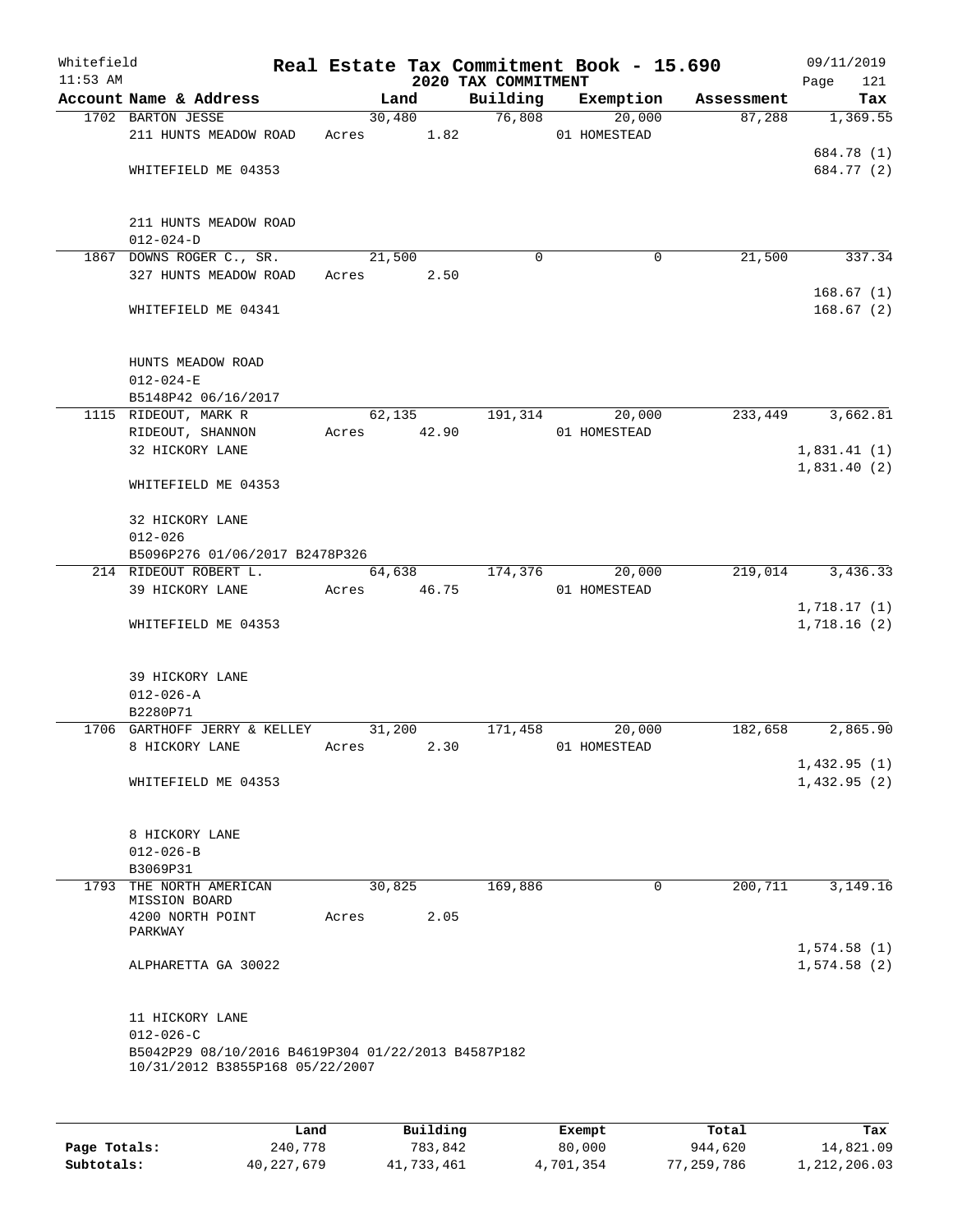| Whitefield<br>$11:53$ AM |                                         |              |       |              |                                 | Real Estate Tax Commitment Book - 15.690 |            | 09/11/2019              |
|--------------------------|-----------------------------------------|--------------|-------|--------------|---------------------------------|------------------------------------------|------------|-------------------------|
|                          | Account Name & Address                  |              |       | Land         | 2020 TAX COMMITMENT<br>Building | Exemption                                | Assessment | Page<br>122<br>Tax      |
|                          | 1674 RIDEOUT ROBERT                     |              |       | 39,018       | $\mathbf 0$                     | $\Omega$                                 | 39,018     | 612.19                  |
|                          | 39 HICKORY LANE                         |              | Acres | 22.72        |                                 |                                          |            |                         |
|                          |                                         |              |       |              |                                 |                                          |            | 306.10(1)               |
|                          | WHITEFIELD ME 04353                     |              |       |              |                                 |                                          |            | 306.09(2)               |
|                          |                                         |              |       |              |                                 |                                          |            |                         |
|                          |                                         |              |       |              |                                 |                                          |            |                         |
|                          | HUNTS MEADOW ROAD                       |              |       |              |                                 |                                          |            |                         |
|                          | $012 - 027$                             |              |       |              |                                 |                                          |            |                         |
|                          | B2039P134<br>178 HART, LISA M., TRUSTEE |              |       | 39,970       | 102,304                         | 20,000                                   | 122,274    | 1,918.48                |
|                          | OF PUFFER LINCOLN<br>REALTY TR          |              |       |              |                                 |                                          |            |                         |
|                          | 145 HEALEY TERRACE                      |              | Acres | 10.90        |                                 | 01 HOMESTEAD                             |            |                         |
|                          |                                         |              |       |              |                                 |                                          |            | 959.24(1)               |
|                          | BROCKTON MA 02301                       |              |       |              |                                 |                                          |            | 959.24(2)               |
|                          | 161 HUNTS MEADOW ROAD                   |              |       |              |                                 |                                          |            |                         |
|                          | $012 - 027 - A$                         |              |       |              |                                 |                                          |            |                         |
|                          | B5323P202 11/01/2018 B4100P1 02/13/2009 |              |       |              |                                 |                                          |            |                         |
|                          | 1021 DEBLOIS, MARIAH                    |              |       | 31,620       | 101,902                         | $\mathbf 0$                              | 133,522    | 2,094.96                |
|                          | MORIN, JOSHUA                           |              | Acres | 2.58         |                                 |                                          |            |                         |
|                          | 177 HUNTS MEADOW ROAD                   |              |       |              |                                 |                                          |            | 1,047.48(1)             |
|                          |                                         |              |       |              |                                 |                                          |            | 1,047.48(2)             |
|                          | Whitefield Maine 04353                  |              |       |              |                                 |                                          |            |                         |
|                          | 177 HUNTS MEADOW ROAD                   |              |       |              |                                 |                                          |            |                         |
|                          | $012 - 027 - B$                         |              |       |              |                                 |                                          |            |                         |
|                          | B5180P318 09/14/2017                    |              |       |              |                                 |                                          |            |                         |
|                          | 1387 BROCHU DONALD                      |              |       | 57,600       | 0                               | $\mathbf 0$                              | 57,600     | 903.74                  |
|                          | 860 WHITEFIELD ROAD                     |              | Acres | 51.70        |                                 |                                          |            |                         |
|                          | PITTSTON ME 04345                       |              |       |              |                                 |                                          |            | 451.87 (1)<br>451.87(2) |
|                          |                                         |              |       |              |                                 |                                          |            |                         |
|                          | CLOVER LANE                             |              |       |              |                                 |                                          |            |                         |
|                          | $012 - 028$                             |              |       |              |                                 |                                          |            |                         |
|                          | B4473P292 12/23/2011 B1130P283          |              |       |              |                                 |                                          |            |                         |
| 1528                     | CLARK DAVID S. & SHARON                 |              |       | 30,240       | 18,402                          | 0                                        | 48,642     | 763.19                  |
|                          | L.<br>151 MAIN STREET                   |              | Acres | 1.66         |                                 |                                          |            |                         |
|                          |                                         |              |       |              |                                 |                                          |            | 381.60 (1)              |
|                          | WHITEFIELD ME 04353                     |              |       |              |                                 |                                          |            | 381.59(2)               |
|                          |                                         |              |       |              |                                 |                                          |            |                         |
|                          |                                         |              |       |              |                                 |                                          |            |                         |
|                          | 139 HUNTS MEADOW ROAD                   |              |       |              |                                 |                                          |            |                         |
|                          | $012 - 028 - A$                         |              |       |              |                                 |                                          |            |                         |
| 104                      | B3019P2<br>ELWELL STEVEN C. & JOY       |              |       | 37,354       | 183,642                         | 20,000                                   | 200,996    | 3, 153.63               |
|                          | Н.                                      |              |       |              |                                 |                                          |            |                         |
|                          | 119 HUNTS MEADOW ROAD                   |              | Acres | 7.63         |                                 | 01 HOMESTEAD                             |            |                         |
|                          |                                         |              |       |              |                                 |                                          |            | 1,576.82(1)             |
|                          | WHITEFIELD ME 04353                     |              |       |              |                                 |                                          |            | 1,576.81(2)             |
|                          | 119 HUNTS MEADOW ROAD                   |              |       |              |                                 |                                          |            |                         |
|                          | $012 - 028 - B$                         |              |       |              |                                 |                                          |            |                         |
|                          | B1306P130                               |              |       |              |                                 |                                          |            |                         |
|                          |                                         | Land         |       | Building     |                                 | Exempt                                   | Total      | Tax                     |
| Page Totals:             |                                         | 235,802      |       | 406,250      |                                 | 40,000                                   | 602,052    | 9,446.19                |
| Subtotals:               |                                         | 40, 463, 481 |       | 42, 139, 711 |                                 | 4,741,354                                | 77,861,838 | 1, 221, 652.22          |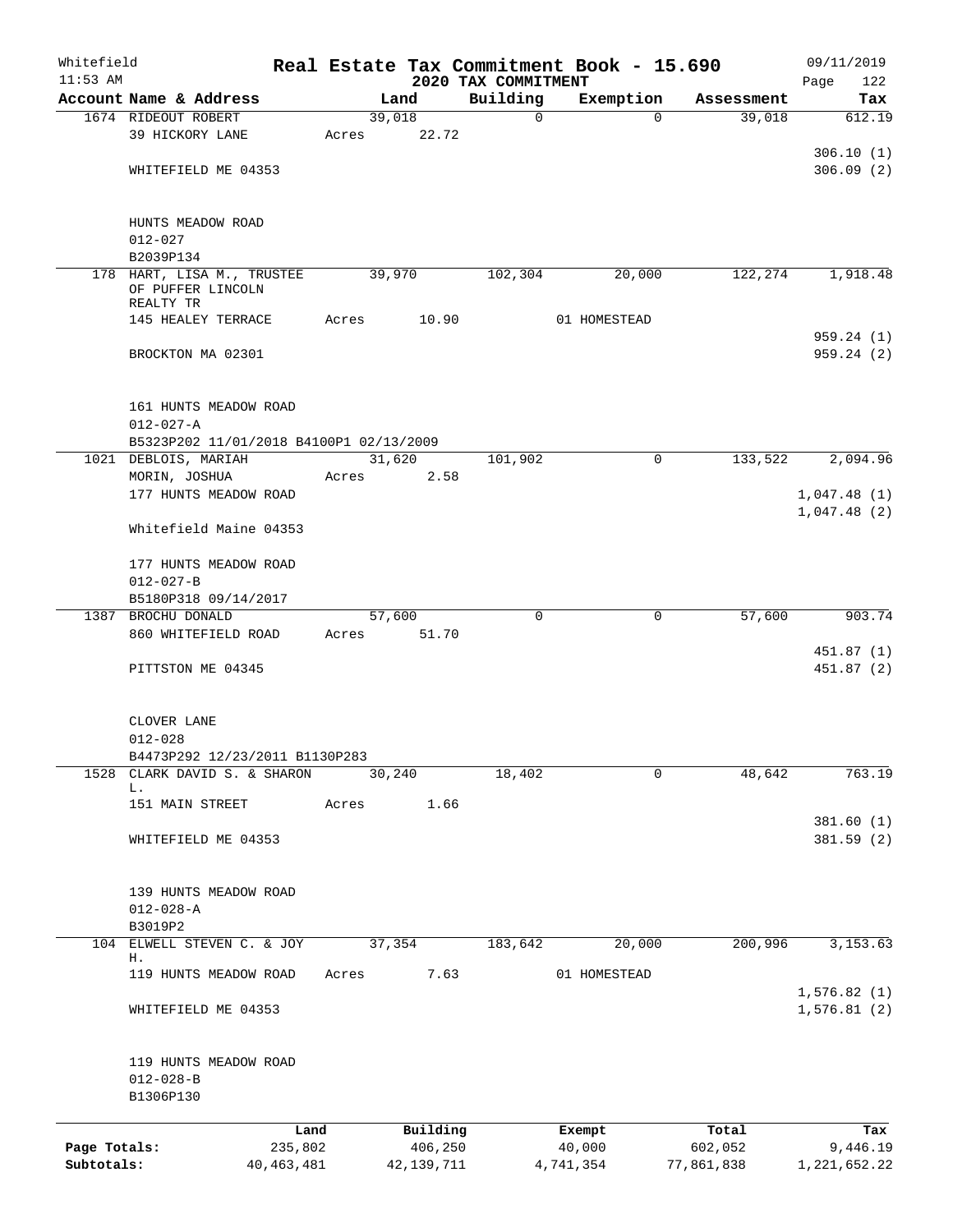| Whitefield<br>$11:53$ AM |                                                                               |       |                      |      | 2020 TAX COMMITMENT | Real Estate Tax Commitment Book - 15.690 |                       | 09/11/2019<br>Page<br>123    |
|--------------------------|-------------------------------------------------------------------------------|-------|----------------------|------|---------------------|------------------------------------------|-----------------------|------------------------------|
|                          | Account Name & Address                                                        |       | Land                 |      | Building            | Exemption                                | Assessment            | Tax                          |
|                          | 32 TRUSSELL DONNA K.<br>16 CLOVER LANE                                        |       | 37,674<br>Acres 8.03 |      | 144,672             | 20,000<br>01 HOMESTEAD                   | 162, 346              | 2,547.21                     |
|                          | WHITEFIELD ME 04353                                                           |       |                      |      |                     |                                          |                       | 1, 273.61(1)<br>1, 273.60(2) |
|                          | 16 CLOVER LANE<br>$012 - 028 - C$<br>B2289P290                                |       |                      |      |                     |                                          |                       |                              |
|                          | 888 ROY CONNIE M. & DANIEL                                                    |       | 30,720               |      | 145,150             | 20,000                                   | 155,870               | 2,445.60                     |
|                          | Ε.<br>34 CLOVER LANE                                                          |       | Acres 1.98           |      |                     | 01 HOMESTEAD                             |                       |                              |
|                          | WHITEFIELD ME 04353                                                           |       |                      |      |                     |                                          |                       | 1,222.80(1)<br>1,222.80(2)   |
|                          | 34 CLOVER LANE<br>$012 - 028 - D$<br>B2726P86                                 |       |                      |      |                     |                                          |                       |                              |
|                          | 661 HAGEN TINA E.                                                             |       | 30,000               |      |                     | 82,646<br>20,000                         | 92,646                | 1,453.62                     |
|                          | 36 CLOVER LANE                                                                |       | Acres 1.50           |      |                     | 01 HOMESTEAD                             |                       |                              |
|                          | WHITEFIELD ME 04353                                                           |       |                      |      |                     |                                          |                       | 726.81(1)<br>726.81(2)       |
|                          | 36 CLOVER LANE<br>$012 - 028 - E$<br>B5236P191 03/03/2018 B4062P65 10/15/2008 |       |                      |      |                     |                                          |                       |                              |
|                          | 647 RIDEOUT ROSEMARY L.                                                       |       | 30,000               |      | 19,288              |                                          | 49,288<br>$\mathbf 0$ | 773.33                       |
|                          | 28 CLOVER LANE                                                                |       | Acres                | 1.35 |                     |                                          |                       |                              |
|                          | WHITEFIELD ME 04353                                                           |       |                      |      |                     |                                          |                       | 386.67(1)<br>386.66(2)       |
|                          | 28 CLOVER LANE<br>$012 - 028 - F$                                             |       |                      |      |                     |                                          |                       |                              |
|                          | 1834 ROY DANIEL E. & CONNIE<br>М.                                             |       | 27,850               |      | $\mathbf 0$         |                                          | 27,850<br>0           | 436.97                       |
|                          | 34 COVER LANE                                                                 | Acres |                      | 8.25 |                     |                                          |                       |                              |
|                          | WHITEFIELD ME 04353                                                           |       |                      |      |                     |                                          |                       | 218.49(1)<br>218.48(2)       |
|                          | CLOVER LANE<br>$012 - 028 - G$                                                |       |                      |      |                     |                                          |                       |                              |
|                          | B2726P86 08/30/2001                                                           |       |                      |      |                     |                                          |                       |                              |
|                          | 1670 ASHLINE KEVIN<br>344 HOWE ROAD                                           |       | 32,265               | 3.01 | 16,910              |                                          | 49,175<br>0           | 771.56                       |
|                          |                                                                               |       | Acres                |      |                     |                                          |                       | 385.78 (1)                   |
|                          | WHITEFIELD ME 04353                                                           |       |                      |      |                     |                                          |                       | 385.78 (2)                   |
|                          | 68 CLOVER LANE                                                                |       |                      |      |                     |                                          |                       |                              |
|                          | $012 - 028 - H$                                                               |       |                      |      |                     |                                          |                       |                              |
|                          | B3081P206                                                                     |       |                      |      |                     |                                          |                       |                              |
|                          |                                                                               |       |                      |      |                     |                                          |                       |                              |
|                          |                                                                               |       |                      |      |                     |                                          |                       |                              |

|              | Land       | Building   | Exempt    | Total      | Tax          |
|--------------|------------|------------|-----------|------------|--------------|
| Page Totals: | 188,509    | 408,666    | 60,000    | 537,175    | 8,428.29     |
| Subtotals:   | 40,651,990 | 42,548,377 | 4,801,354 | 78,399,013 | 1,230,080.51 |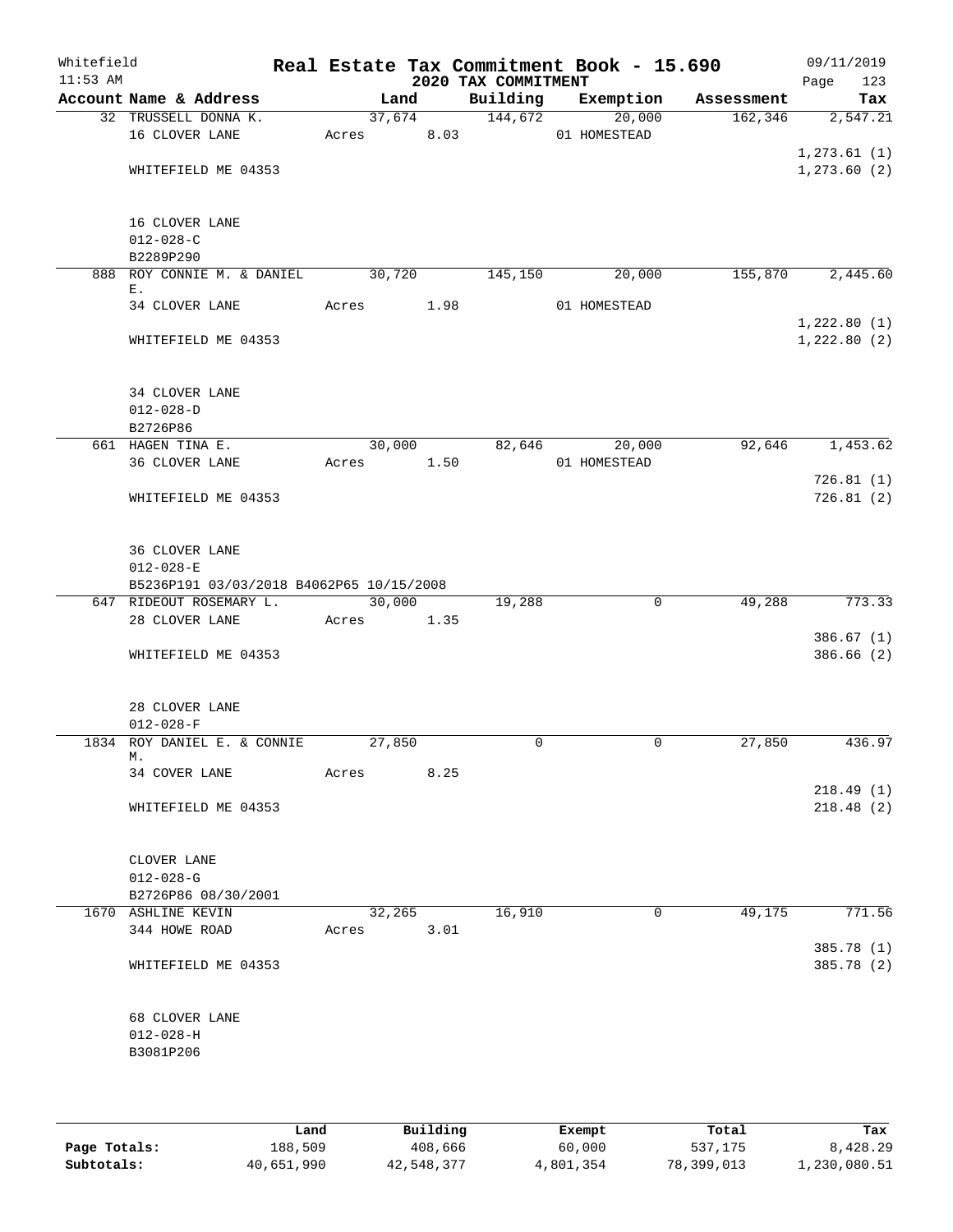| Whitefield |                                                  |       |                |          |                          | Real Estate Tax Commitment Book - 15.690 |                      | 09/11/2019    |
|------------|--------------------------------------------------|-------|----------------|----------|--------------------------|------------------------------------------|----------------------|---------------|
| $11:53$ AM |                                                  |       |                |          | 2020 TAX COMMITMENT      |                                          |                      | Page<br>124   |
|            | Account Name & Address<br>319 HOWARD MURRAY A. & |       | Land<br>32,410 |          | Building<br>$\mathsf{O}$ | Exemption<br>$\Omega$                    | Assessment<br>32,410 | Tax<br>508.51 |
|            | CLARISSA R.                                      |       |                |          |                          |                                          |                      |               |
|            | 41 MOOSEHEAD LANE                                | Acres |                | 13.95    |                          |                                          |                      |               |
|            |                                                  |       |                |          |                          |                                          |                      | 254.26(1)     |
|            | WHITEFIELD ME 04353                              |       |                |          |                          |                                          |                      | 254.25(2)     |
|            |                                                  |       |                |          |                          |                                          |                      |               |
|            | MOOSEHEAD LANE                                   |       |                |          |                          |                                          |                      |               |
|            | $012 - 029$                                      |       |                |          |                          |                                          |                      |               |
|            | B2619P41                                         |       |                |          |                          |                                          |                      |               |
|            | 1125 FEENEY THOMAS M.                            |       | 30,000         |          | 148,289                  | 0                                        | 178,289              | 2,797.35      |
|            | 81 HUNTS MEADOW ROAD                             | Acres |                | 1.50     |                          |                                          |                      |               |
|            |                                                  |       |                |          |                          |                                          |                      | 1,398.68(1)   |
|            | WHITEFIELD ME 04353                              |       |                |          |                          |                                          |                      | 1,398.67(2)   |
|            |                                                  |       |                |          |                          |                                          |                      |               |
|            | 81 HUNTS MEADOW ROAD                             |       |                |          |                          |                                          |                      |               |
|            | $012 - 029 - A$                                  |       |                |          |                          |                                          |                      |               |
|            | B4073P294 11/21/2008                             |       |                |          |                          |                                          |                      |               |
|            | 714 KEENEY TIMOTHY S. &                          |       | 30,000         |          | 168,735                  | 20,000                                   | 178,735              | 2,804.35      |
|            | KATHY JACOBS                                     |       |                |          |                          |                                          |                      |               |
|            | 91 HUNTS MEADOW ROAD                             | Acres |                | 1.50     |                          | 01 HOMESTEAD                             |                      |               |
|            |                                                  |       |                |          |                          |                                          |                      | 1,402.18(1)   |
|            | WHITEFIELD ME 04353                              |       |                |          |                          |                                          |                      | 1,402.17(2)   |
|            |                                                  |       |                |          |                          |                                          |                      |               |
|            | 91 HUNTS MEADOW ROAD                             |       |                |          |                          |                                          |                      |               |
|            | $012 - 029 - B$                                  |       |                |          |                          |                                          |                      |               |
|            | B2640P217 01/31/2001                             |       |                |          |                          |                                          |                      |               |
|            | 1271 GREEN DAVID W.                              |       |                | 30,000   | 163,172                  | $\mathbf 0$                              | 193,172              | 3,030.87      |
|            | 97 HUNTS MEADOW ROAD                             | Acres |                | 1.50     |                          |                                          |                      |               |
|            |                                                  |       |                |          |                          |                                          |                      | 1, 515.44(1)  |
|            | WHITEFIELD ME 04353                              |       |                |          |                          |                                          |                      | 1, 515.43(2)  |
|            |                                                  |       |                |          |                          |                                          |                      |               |
|            | 97 HUNTS MEADOW ROAD,                            |       |                |          |                          |                                          |                      |               |
|            | $012 - 029 - C$                                  |       |                |          |                          |                                          |                      |               |
|            | B4251P288 02/18/2010 B2714P230 08/21/2001        |       |                |          |                          |                                          |                      |               |
|            | 496 FEENEY THOMAS M.                             |       | 20,615         |          | 0                        | $\Omega$                                 | 20,615               | 323.45        |
|            | 81 HUNTS MEADOW ROAD                             | Acres |                | 1.91     |                          |                                          |                      |               |
|            |                                                  |       |                |          |                          |                                          |                      | 161.73(1)     |
|            | WHITEFIELD ME 04353                              |       |                |          |                          |                                          |                      | 161.72(2)     |
|            |                                                  |       |                |          |                          |                                          |                      |               |
|            |                                                  |       |                |          |                          |                                          |                      |               |
|            | HUNTS MEADOW ROAD                                |       |                |          |                          |                                          |                      |               |
|            | $012 - 029 - D$                                  |       |                |          |                          |                                          |                      |               |
|            | B4073P294 11/21/2008                             |       |                |          |                          |                                          |                      |               |
|            | 1288 THOMPSON GREGORY J.<br>23 MOOSEHEAD LANE    | Acres | 30,000         | 1.50     | 174,855                  | 20,000<br>01 HOMESTEAD                   | 184,855              | 2,900.37      |
|            |                                                  |       |                |          |                          |                                          |                      | 1,450.19(1)   |
|            | WHITEFIELD ME 04353                              |       |                |          |                          |                                          |                      | 1,450.18(2)   |
|            |                                                  |       |                |          |                          |                                          |                      |               |
|            |                                                  |       |                |          |                          |                                          |                      |               |
|            | 23 MOOSEHEAD LANE                                |       |                |          |                          |                                          |                      |               |
|            | $012 - 029 - E$                                  |       |                |          |                          |                                          |                      |               |
|            | B4865P70 03/03/2015 B2722P29                     |       |                |          |                          |                                          |                      |               |
|            |                                                  |       |                |          |                          |                                          |                      |               |
|            |                                                  |       |                |          |                          |                                          |                      |               |
|            |                                                  | Land  |                | Building |                          | Exempt                                   | Total                | Tax           |

|              | Land       | Building     | Exempt    | Total      | тах          |
|--------------|------------|--------------|-----------|------------|--------------|
| Page Totals: | 173,025    | 655,051      | 40,000    | 788,076    | 12,364.90    |
| Subtotals:   | 40,825,015 | 43, 203, 428 | 4,841,354 | 79,187,089 | 1,242,445.41 |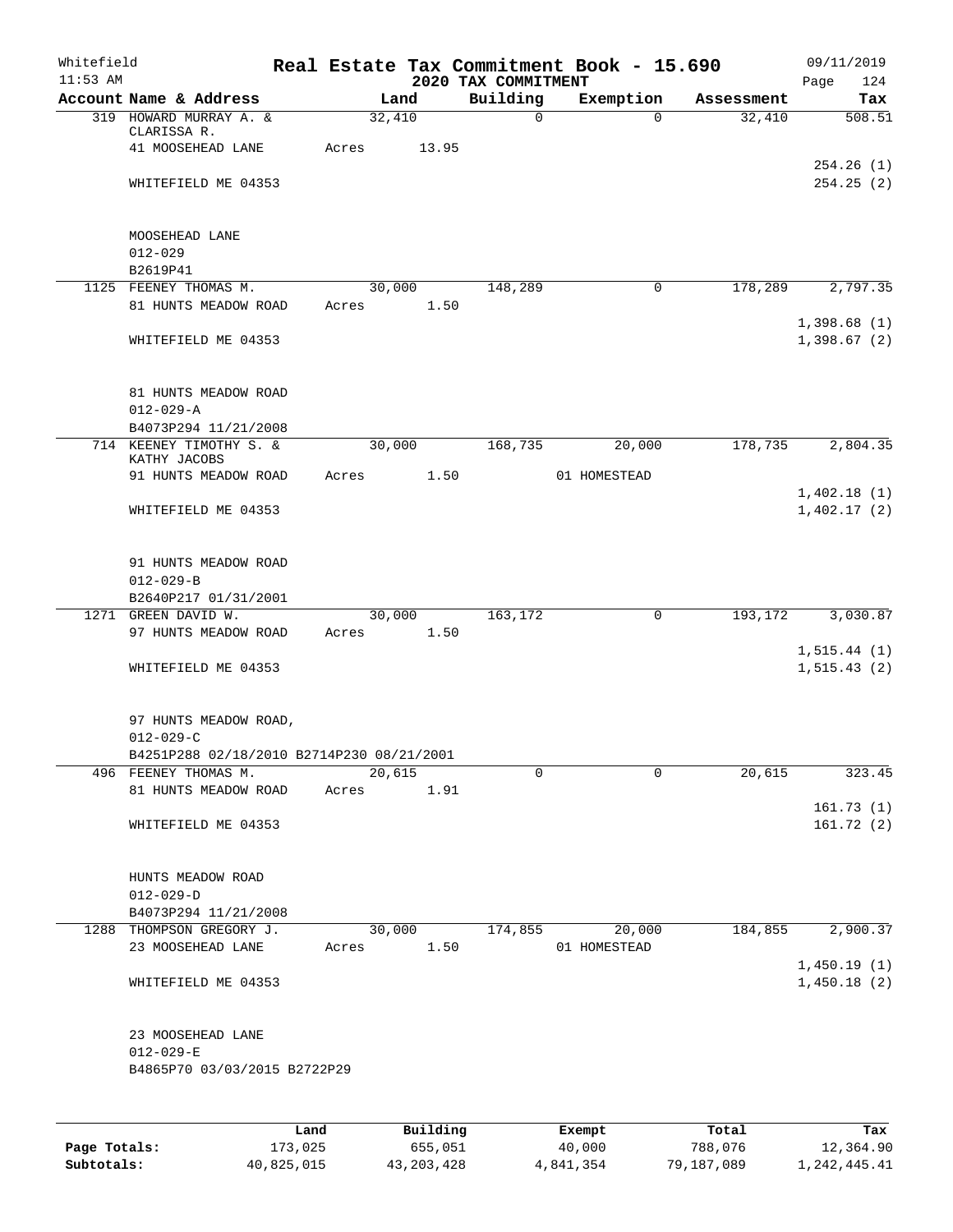| Whitefield |                                                                   |        |        |                     | Real Estate Tax Commitment Book - 15.690 |            | 09/11/2019                 |
|------------|-------------------------------------------------------------------|--------|--------|---------------------|------------------------------------------|------------|----------------------------|
| $11:53$ AM |                                                                   |        |        | 2020 TAX COMMITMENT |                                          |            | Page<br>125                |
|            | Account Name & Address                                            |        | Land   | Building            | Exemption                                | Assessment | Tax                        |
|            | 236 HOWARD MURRAY A. &<br>CLARISSA R.                             | 20,045 |        | $\mathbf 0$         | $\Omega$                                 | 20,045     | 314.51                     |
|            | 41 MOOSHEAD LANE                                                  | Acres  | 1.53   |                     |                                          |            |                            |
|            |                                                                   |        |        |                     |                                          |            | 157.26(1)                  |
|            | WHITEFIELD ME 04353                                               |        |        |                     |                                          |            | 157.25(2)                  |
|            |                                                                   |        |        |                     |                                          |            |                            |
|            | MOOSEHEAD LANE                                                    |        |        |                     |                                          |            |                            |
|            | $012 - 029 - F$                                                   |        |        |                     |                                          |            |                            |
|            | B2619P39                                                          |        |        |                     |                                          |            |                            |
|            | 1398 HOWARD MURRAY A. &<br>CLARISSA R                             | 30,330 |        | 262,229             | 20,000                                   | 272,559    | 4,276.45                   |
|            | 41 MOOSEHEAD LANE                                                 | Acres  | 1.72   |                     | 01 HOMESTEAD                             |            |                            |
|            |                                                                   |        |        |                     |                                          |            | 2,138.23(1)                |
|            | WHITEFIELD ME 04353                                               |        |        |                     |                                          |            | 2,138.22(2)                |
|            |                                                                   |        |        |                     |                                          |            |                            |
|            |                                                                   |        |        |                     |                                          |            |                            |
|            | 41 MOOSEHEAD LANE                                                 |        |        |                     |                                          |            |                            |
|            | $012 - 029 - G$<br>B2619P39                                       |        |        |                     |                                          |            |                            |
|            | 365 THOMPSON, GREGORY J                                           | 20,285 |        | $\Omega$            | 0                                        | 20,285     | 318.27                     |
|            | 23 MOOSEHEAD LANE                                                 | Acres  | 1.69   |                     |                                          |            |                            |
|            |                                                                   |        |        |                     |                                          |            | 159.14(1)                  |
|            | WHITEFIELD ME 04353                                               |        |        |                     |                                          |            | 159.13(2)                  |
|            |                                                                   |        |        |                     |                                          |            |                            |
|            |                                                                   |        |        |                     |                                          |            |                            |
|            | MOOSEHEAD LANE                                                    |        |        |                     |                                          |            |                            |
|            | $012 - 029 - H$                                                   |        |        |                     |                                          |            |                            |
|            | B5175P289 09/01/2017                                              |        |        |                     |                                          |            |                            |
|            | 1028 GREINER, JEFFREY S                                           |        | 30,120 | 146,578             | $\mathsf{O}$                             | 176,698    | 2,772.39                   |
|            | GREINER, KRISTA LEA                                               | Acres  | 1.58   |                     |                                          |            |                            |
|            | 98 LOBSTER COVE ROAD                                              |        |        |                     |                                          |            | 1,386.20(1)<br>1,386.19(2) |
|            | BOOTHBAY HARBOR ME                                                |        |        |                     |                                          |            |                            |
|            | 04838                                                             |        |        |                     |                                          |            |                            |
|            |                                                                   |        |        |                     |                                          |            |                            |
|            | 28 MOOSEHEAD LANE                                                 |        |        |                     |                                          |            |                            |
|            | $012 - 029 - I$                                                   |        |        |                     |                                          |            |                            |
|            | B5145P237 06/16/2017 B4612P125 01/04/2013 B3966P279<br>01/02/2008 |        |        |                     |                                          |            |                            |
|            | 253 BEAULIEU BRIAN & ERICA                                        | 30,000 |        | 146,578             | 20,000                                   | 156,578    | 2,456.71                   |
|            | MERRELL<br>38 MOOSEHEAD LANE                                      | Acres  | 1.50   |                     | 01 HOMESTEAD                             |            |                            |
|            |                                                                   |        |        |                     |                                          |            | 1,228.36(1)                |
|            | WHITEFIELD ME 04353                                               |        |        |                     |                                          |            | 1,228.35(2)                |
|            |                                                                   |        |        |                     |                                          |            |                            |
|            | 38 MOOSEHEAD LANE                                                 |        |        |                     |                                          |            |                            |
|            | $012 - 029 - J$                                                   |        |        |                     |                                          |            |                            |
|            | B4547P88 07/19/2012 B4478P184 01/04/2012 B3966P279                |        |        |                     |                                          |            |                            |
|            | 01/02/2008                                                        |        |        |                     |                                          |            |                            |

|              | Land       | Building   | Exempt    | Total      | Tax          |
|--------------|------------|------------|-----------|------------|--------------|
| Page Totals: | 130.780    | 555,385    | 40,000    | 646,165    | 10,138.33    |
| Subtotals:   | 40,955,795 | 43,758,813 | 4,881,354 | 79,833,254 | 1,252,583.74 |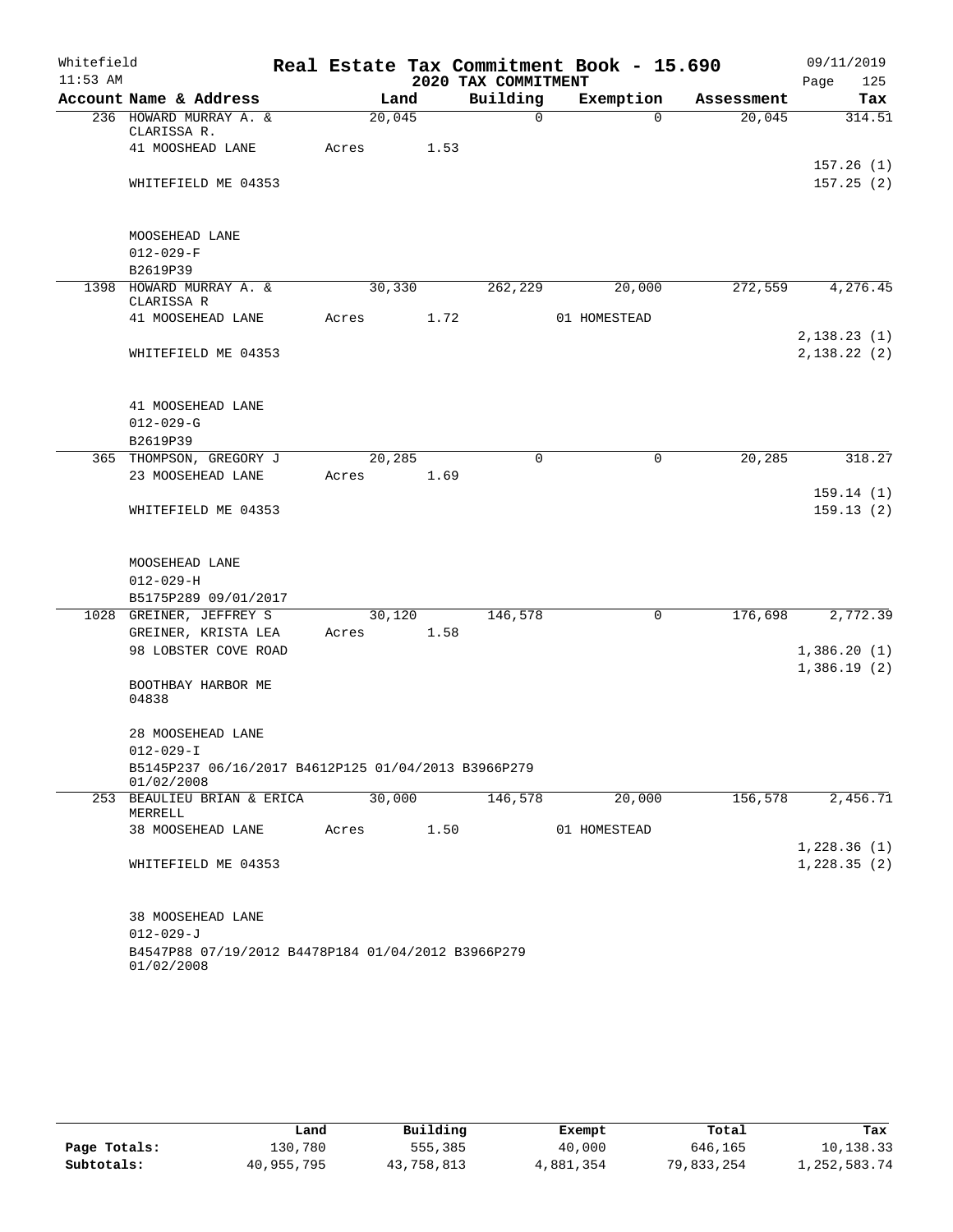| $11:53$ AM | Whitefield                                                                             |      |       |                | 2020 TAX COMMITMENT | Real Estate Tax Commitment Book - 15.690 |            | 09/11/2019<br>126<br>Page |
|------------|----------------------------------------------------------------------------------------|------|-------|----------------|---------------------|------------------------------------------|------------|---------------------------|
|            | Account Name & Address                                                                 |      |       | Land           | Building            | Exemption                                | Assessment | Tax                       |
|            | 652 SHOREY, DENA-LEE<br>SHOREY, BRIAN R<br>42 MOOSEHEAD LANE                           |      | Acres | 30,000<br>1.50 | 160,006             | $\Omega$                                 | 190,006    | 2,981.19<br>1,490.60(1)   |
|            | WHITEFIELD ME 04353                                                                    |      |       |                |                     |                                          |            | 1,490.59(2)               |
|            | 42 MOOSEHEAD LANE<br>$012 - 029 - K$                                                   |      |       |                |                     |                                          |            |                           |
|            | B5000P126 04/29/2016 B4634P245 03/01/2013 B4478P186<br>01/04/2012 B3966P279 01/02/2008 |      |       |                |                     |                                          |            |                           |
|            | 205 WEBB JONATHAN W. & JUDY<br>Α.                                                      |      |       | 21,500         | 31,536              | 0                                        | 53,036     | 832.13                    |
|            | 65 HUNTS MEADOW ROAD                                                                   |      | Acres | 2.50           |                     |                                          |            | 416.07(1)                 |
|            | WHITEFIELD ME 04353                                                                    |      |       |                |                     |                                          |            | 416.06(2)                 |
|            | 65 HUNTS MEADOW ROAD<br>$012 - 030$                                                    |      |       |                |                     |                                          |            |                           |
|            | B3222P129                                                                              |      |       |                |                     |                                          |            |                           |
|            | 597 LINCOLN CHAD<br>57 HUNTS MEADOW ROAD                                               |      | Acres | 30,900<br>2.10 | 79,359              | $\mathbf 0$                              | 110,259    | 1,729.96                  |
|            | WHITEFIELD ME 04353                                                                    |      |       |                |                     |                                          |            | 864.98 (1)<br>864.98 (2)  |
|            | 57 HUNTS MEADOW ROAD<br>$012 - 031$<br>B4258P122 03/15/2010 B3502P212 06/17/2005       |      |       |                |                     |                                          |            |                           |
|            | 311 GOMEZ HOLLY E.                                                                     |      |       | 30,000         | 77,324              | $\mathbf 0$                              | 107,324    | 1,683.91                  |
|            | 51 HUNTS MEADOW ROAD                                                                   |      | Acres | 0.93           |                     |                                          |            |                           |
|            | WHITEFIELD ME 04353                                                                    |      |       |                |                     |                                          |            | 841.96 (1)<br>841.95 (2)  |
|            | 51 HUNTS MEADOW ROAD<br>$012 - 032$                                                    |      |       |                |                     |                                          |            |                           |
|            | 166 LANDRY MARK E. &                                                                   |      |       | 31,815         |                     |                                          | 31,815     | 499.18                    |
|            | * WILLIAM E. ACKERSON<br>4 BOUCHER AVENUE                                              |      | Acres | 15.10          |                     |                                          |            | 249.59(1)<br>249.59(2)    |
|            | AUGUSTA ME 04330                                                                       |      |       |                |                     |                                          |            |                           |
|            | HUNTS MEADOW ROAD<br>$012 - 033$<br>B2058P146                                          |      |       |                |                     |                                          |            |                           |
|            | 344 TOWER KENNETH & MARY                                                               |      |       | 30,120         | 92,653              | 20,000                                   | 102,773    | 1,612.51                  |
|            | LOU<br>33 HUNTS MEADOW ROAD                                                            |      | Acres | 1.58           |                     | 01 HOMESTEAD                             |            |                           |
|            | WHITEFIELD ME 04353                                                                    |      |       |                |                     |                                          |            | 806.26(1)<br>806.25(2)    |
|            | 33 HUNTS MEADOW ROAD<br>$012 - 033 - A$<br>B1543P94                                    |      |       |                |                     |                                          |            |                           |
|            |                                                                                        | Land |       | Building       |                     | Exempt                                   | Total      | Tax                       |

|              | Land       | Building   | Exempt    | Total      | Tax          |
|--------------|------------|------------|-----------|------------|--------------|
| Page Totals: | 174,335    | 440,878    | 20,000    | 595,213    | 9,338.88     |
| Subtotals:   | 41,130,130 | 44,199,691 | 4,901,354 | 80,428,467 | 1,261,922.62 |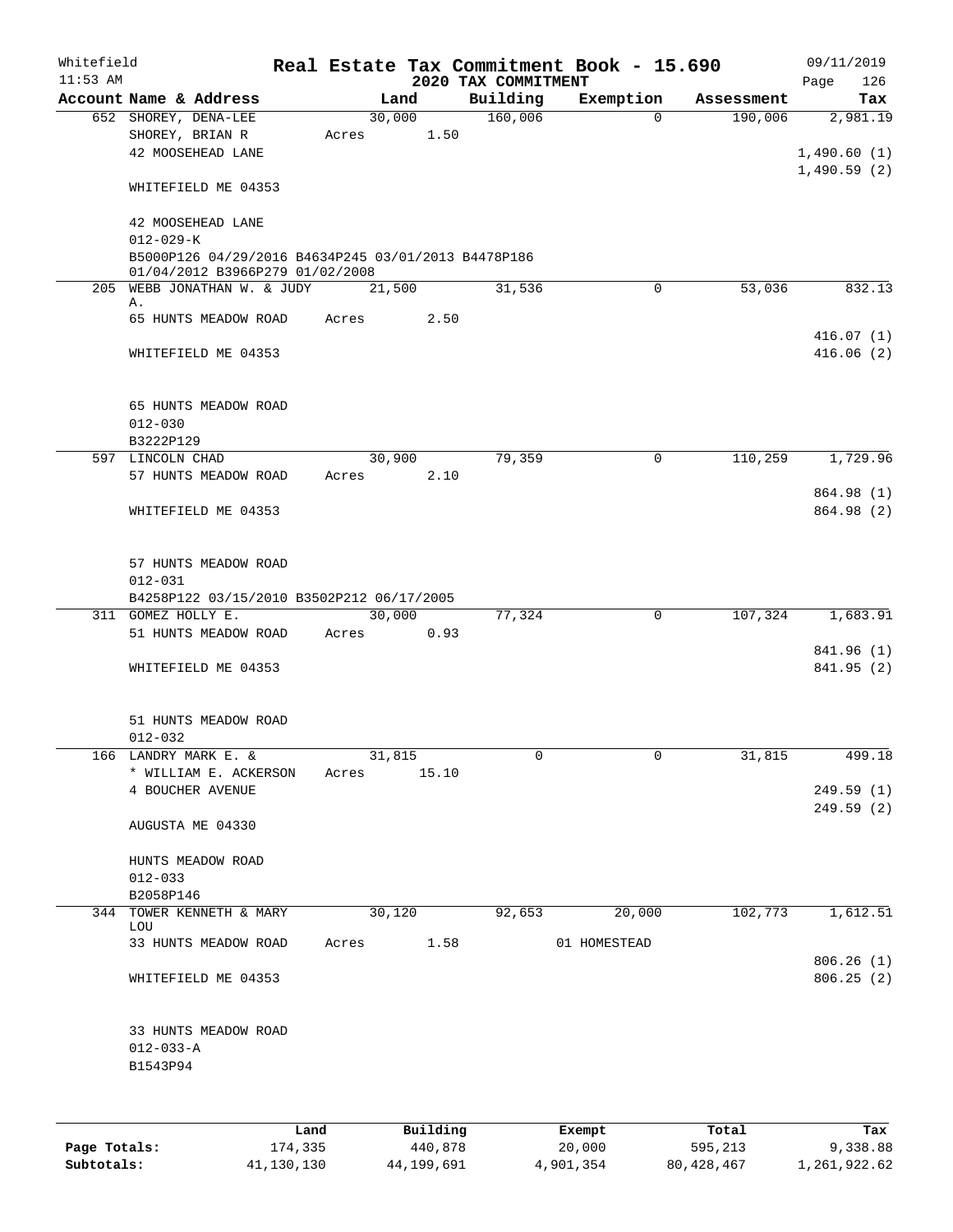| Whitefield<br>$11:53$ AM   |                                                                   |       |                       |                                 | Real Estate Tax Commitment Book - 15.690 |                       | 09/11/2019                  |
|----------------------------|-------------------------------------------------------------------|-------|-----------------------|---------------------------------|------------------------------------------|-----------------------|-----------------------------|
|                            | Account Name & Address                                            |       | Land                  | 2020 TAX COMMITMENT<br>Building | Exemption                                | Assessment            | Page<br>127<br>Tax          |
|                            | 547 PEIL ROBERT C. & SARAH                                        |       | 31,260                | 143,055                         | $\Omega$                                 | 174,315               | 2,735.00                    |
|                            | L.                                                                |       |                       |                                 |                                          |                       |                             |
|                            | 23 HUNTS MEADOW ROAD                                              | Acres | 2.34                  |                                 |                                          |                       | 1,367.50(1)                 |
|                            | WHITEFIELD ME 04353<br>3310                                       |       |                       |                                 |                                          |                       | 1,367.50(2)                 |
|                            |                                                                   |       |                       |                                 |                                          |                       |                             |
|                            | 23 HUNTS MEADOW ROAD<br>$012 - 033 - B$                           |       |                       |                                 |                                          |                       |                             |
|                            | B4882P270 05/05/2015 B4188P288 08/11/2009 B3874P257<br>07/03/2007 |       |                       |                                 |                                          |                       |                             |
|                            | 468 BEAULIEU DONNA B.                                             |       | 30,375                | 126,659                         | 20,000                                   | 137,034               | 2,150.06                    |
|                            | 43 HUNTS MEADOW ROAD                                              | Acres | 1.75                  |                                 | 01 HOMESTEAD                             |                       |                             |
|                            | WHITEFIELD ME 04353                                               |       |                       |                                 |                                          |                       | 1,075.03(1)<br>1,075.03(2)  |
|                            | 43 HUNTS MEADOW ROAD                                              |       |                       |                                 |                                          |                       |                             |
|                            | $012 - 033 - C$                                                   |       |                       |                                 |                                          |                       |                             |
|                            | B1642P324                                                         |       |                       |                                 |                                          |                       |                             |
|                            | 1099 HANSEN, CLAY W                                               |       | 32,085                | 167,780                         | 0                                        | 199,865               | 3,135.88                    |
|                            | SCHWARZ, SHEILA R<br>17 HUNTS MEADOW ROAD                         | Acres | 2.89                  |                                 |                                          |                       | 1,567.94(1)                 |
|                            |                                                                   |       |                       |                                 |                                          |                       | 1,567.94(2)                 |
|                            | WHITEFIELD ME 04353                                               |       |                       |                                 |                                          |                       |                             |
|                            | 17 HUNTS MEADOW ROAD                                              |       |                       |                                 |                                          |                       |                             |
|                            | $012 - 034$                                                       |       |                       |                                 |                                          |                       |                             |
|                            | B5280P107 07/13/2018                                              |       |                       |                                 |                                          |                       |                             |
|                            | 651 KNOX BOBBYJO L.                                               |       | 25,000                | 13,165                          | 0                                        | 38,165                | 598.81                      |
|                            | 527 GARDINER ROAD                                                 | Acres | 0.74                  |                                 |                                          |                       |                             |
|                            | WHITEFIELD ME 04353                                               |       |                       |                                 |                                          |                       | 299.41 (1)<br>299.40(2)     |
|                            | 527 GARDINER ROAD                                                 |       |                       |                                 |                                          |                       |                             |
|                            | $012 - 035$                                                       |       |                       |                                 |                                          |                       |                             |
|                            | B4615P246 01/09/2013 B4407P68 06/13/2011 B1533P164                |       |                       |                                 |                                          |                       |                             |
|                            | 923 TRUSSELL, STEPHEN L                                           |       | 31,050                | 8,800                           | 0                                        | 39,850                | 625.25                      |
|                            | 124 STAGE ROAD                                                    | Acres | 2.20                  |                                 |                                          |                       | 312.63(1)                   |
|                            | PITTSTON ME 04345                                                 |       |                       |                                 |                                          |                       | 312.62(2)                   |
|                            | 515 GARDINER ROAD                                                 |       |                       |                                 |                                          |                       |                             |
|                            | $012 - 036$                                                       |       |                       |                                 |                                          |                       |                             |
|                            | B5283P182 07/24/2018                                              |       |                       |                                 |                                          |                       |                             |
|                            | 1516 ACKERSON WILLIAM E. &<br>MARY K.                             |       | 32,250                | 152,012                         | 20,000                                   | 164,262               | 2,577.27                    |
|                            | 503 GARDINER ROAD                                                 | Acres | 3.00                  |                                 | 01 HOMESTEAD                             |                       |                             |
|                            | WHITEFIELD ME 04353                                               |       |                       |                                 |                                          |                       | 1,288.64(1)<br>1,288.63(2)  |
|                            | 503 GARDINER ROAD                                                 |       |                       |                                 |                                          |                       |                             |
|                            | $012 - 037$                                                       |       |                       |                                 |                                          |                       |                             |
|                            | B1876P343                                                         |       |                       |                                 |                                          |                       |                             |
|                            | Land                                                              |       | Building              |                                 | Exempt                                   | Total                 | Tax                         |
| Page Totals:<br>Subtotals: | 182,020<br>41, 312, 150                                           |       | 611,471<br>44,811,162 |                                 | 40,000<br>4,941,354                      | 753,491<br>81,181,958 | 11,822.27<br>1, 273, 744.89 |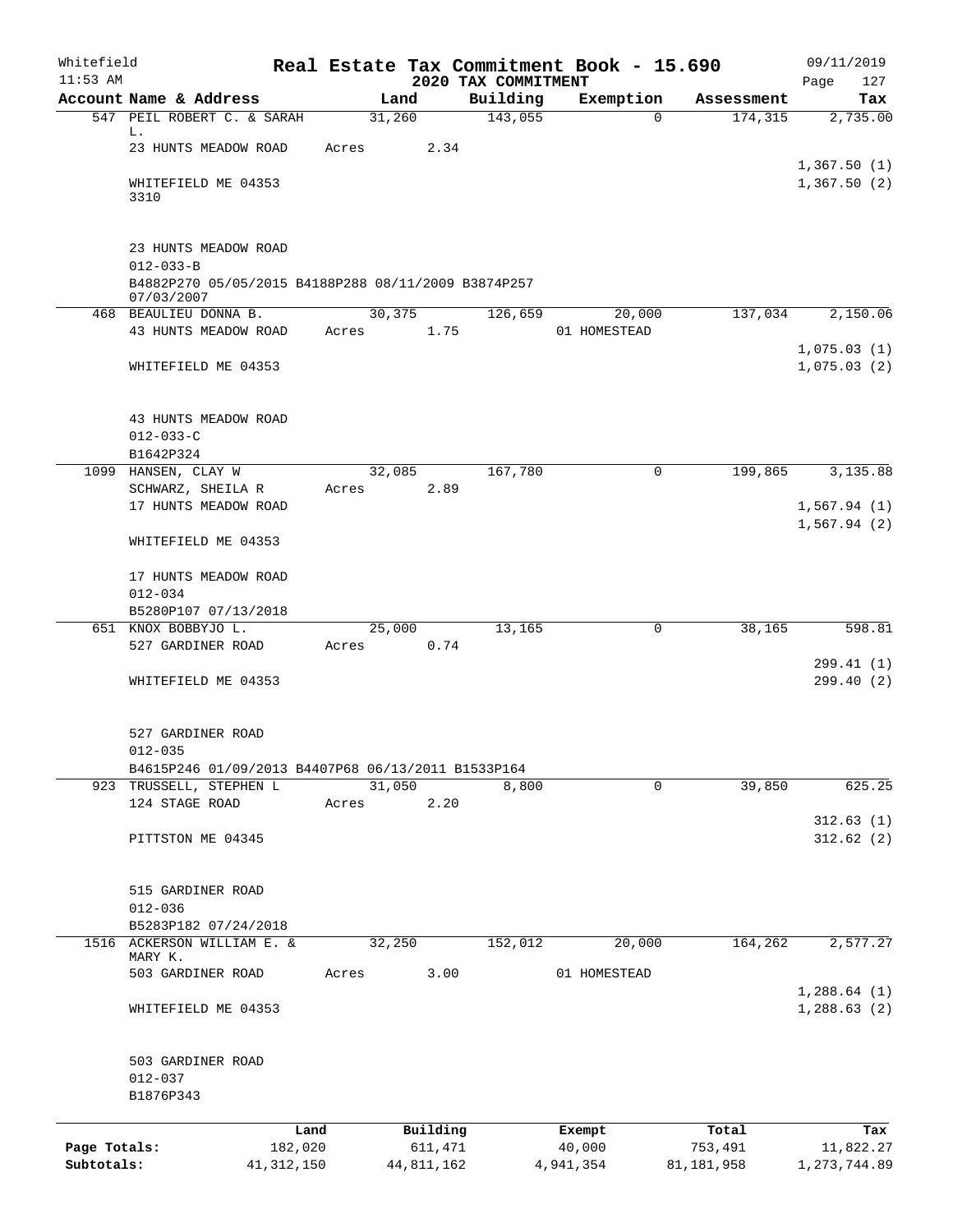| Whitefield<br>$11:53$ AM |                                                    |       |             | 2020 TAX COMMITMENT | Real Estate Tax Commitment Book - 15.690 |            | 09/11/2019<br>Page<br>128 |
|--------------------------|----------------------------------------------------|-------|-------------|---------------------|------------------------------------------|------------|---------------------------|
|                          | Account Name & Address                             |       | Land        | Building            | Exemption                                | Assessment | Tax                       |
|                          | 1187 SILVERIO MARK P.                              |       | 36,082      | 79,649              | $\mathbf 0$                              | 115,731    | 1,815.82                  |
|                          | 475 GARDINER ROAD                                  | Acres | 6.04        |                     |                                          |            |                           |
|                          |                                                    |       |             |                     |                                          |            | 907.91(1)                 |
|                          | WHITEFIELD ME 04353                                |       |             |                     |                                          |            | 907.91 (2)                |
|                          |                                                    |       |             |                     |                                          |            |                           |
|                          |                                                    |       |             |                     |                                          |            |                           |
|                          | 475 GARDINER ROAD<br>$012 - 038$                   |       |             |                     |                                          |            |                           |
|                          | B4785P43 06/03/2014 B2188P301                      |       |             |                     |                                          |            |                           |
|                          | 333 DEMERCHANT JEAN                                |       | 34,800      | 104,874             | 20,000                                   | 119,674    | 1,877.69                  |
|                          | 493 GARDINER ROAD                                  | Acres | 4.70        |                     | 01 HOMESTEAD                             |            |                           |
|                          |                                                    |       |             |                     |                                          |            | 938.85 (1)                |
|                          | WHITEFIELD ME 04353                                |       |             |                     |                                          |            | 938.84 (2)                |
|                          |                                                    |       |             |                     |                                          |            |                           |
|                          |                                                    |       |             |                     |                                          |            |                           |
|                          | 493 GARDINER ROAD                                  |       |             |                     |                                          |            |                           |
|                          | $012 - 038 - A$                                    |       |             |                     |                                          |            |                           |
|                          | B940P30                                            |       |             |                     |                                          |            |                           |
| 1582                     | BELL JAMES N. & DARLENE<br>D.                      |       | 32,445      | 171,933             | 20,000                                   | 184,378    | 2,892.89                  |
|                          | 467 GARDINER ROAD                                  | Acres | 3.13        |                     | 01 HOMESTEAD                             |            |                           |
|                          |                                                    |       |             |                     |                                          |            | 1,446.45(1)               |
|                          | WHITEFIELD ME 04353                                |       |             |                     |                                          |            | 1,446.44(2)               |
|                          |                                                    |       |             |                     |                                          |            |                           |
|                          |                                                    |       |             |                     |                                          |            |                           |
|                          | 467 GARDINER ROAD                                  |       |             |                     |                                          |            |                           |
|                          | $012 - 038 - B$                                    |       |             |                     |                                          |            |                           |
|                          | B3495P86 06/06/2005<br>458 DEMERCHANT (GRANDSOULT) |       | 23,825      | 0                   | 0                                        | 23,825     | 373.81                    |
|                          | KATHLEEN E.                                        |       |             |                     |                                          |            |                           |
|                          | 113 PINECREST ROAD                                 | Acres | 4.05        |                     |                                          |            |                           |
|                          |                                                    |       |             |                     |                                          |            | 186.91(1)                 |
|                          | PORTLAND ME 04102                                  |       |             |                     |                                          |            | 186.90(2)                 |
|                          |                                                    |       |             |                     |                                          |            |                           |
|                          |                                                    |       |             |                     |                                          |            |                           |
|                          | GARDINER ROAD<br>$012 - 038 - C$                   |       |             |                     |                                          |            |                           |
|                          | B4129P2 04/16/2009 B2186P338                       |       |             |                     |                                          |            |                           |
|                          | 162 MAGNUSEN DAVID M. &                            |       | 32,450      | 0                   | 0                                        | 32,450     | 509.14                    |
|                          | THERESA                                            |       |             |                     |                                          |            |                           |
|                          | 23 ROONEY LANE                                     |       | Acres 14.00 |                     |                                          |            |                           |
|                          |                                                    |       |             |                     |                                          |            | 254.57(1)                 |
|                          | WHITEFIELD ME 04353                                |       |             |                     |                                          |            | 254.57(2)                 |
|                          |                                                    |       |             |                     |                                          |            |                           |
|                          | GARDINER ROAD                                      |       |             |                     |                                          |            |                           |
|                          | $012 - 039$                                        |       |             |                     |                                          |            |                           |
|                          | 938 FREEMAN EDWARD & JOYCE                         |       | 29,410      | 0                   | 0                                        | 29,410     | 461.44                    |
|                          | P O BOX 535                                        | Acres | 10.20       |                     |                                          |            |                           |
|                          |                                                    |       |             |                     |                                          |            | 230.72 (1)                |
|                          | GARDINER ME 04345                                  |       |             |                     |                                          |            | 230.72 (2)                |
|                          |                                                    |       |             |                     |                                          |            |                           |
|                          |                                                    |       |             |                     |                                          |            |                           |
|                          | GARDINER ROAD                                      |       |             |                     |                                          |            |                           |
|                          | $012 - 039 - A$                                    |       |             |                     |                                          |            |                           |
|                          |                                                    |       |             |                     |                                          |            |                           |
|                          |                                                    |       |             |                     |                                          |            |                           |
|                          |                                                    |       |             |                     |                                          |            |                           |

|              | Land       | Building   | Exempt    | Total      | Tax          |
|--------------|------------|------------|-----------|------------|--------------|
| Page Totals: | 189,012    | 356,456    | 40,000    | 505,468    | 7,930.79     |
| Subtotals:   | 41,501,162 | 45,167,618 | 4,981,354 | 81,687,426 | 1,281,675.68 |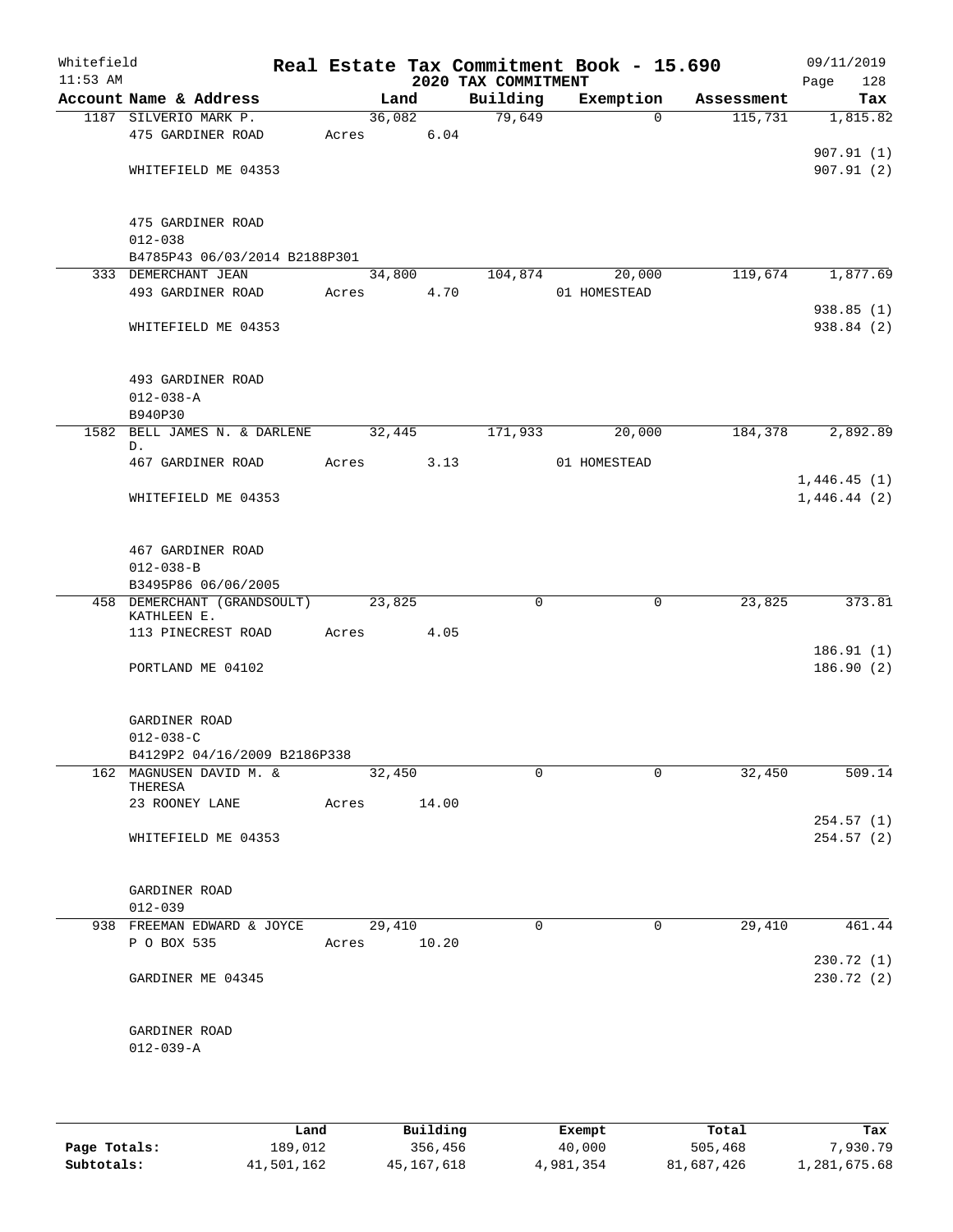| Whitefield<br>$11:53$ AM |                                                                       |            |        |             | 2020 TAX COMMITMENT | Real Estate Tax Commitment Book - 15.690 |              | 09/11/2019                   |
|--------------------------|-----------------------------------------------------------------------|------------|--------|-------------|---------------------|------------------------------------------|--------------|------------------------------|
|                          | Account Name & Address                                                |            | Land   |             | Building            | Exemption                                | Assessment   | Page<br>129<br>Tax           |
|                          | 1248 BUNTING WILLIAM H.                                               |            |        | 73,595      | 44,050              | 20,000                                   | 97,645       | 1,532.05                     |
|                          | 305 GARDINER ROAD                                                     |            |        | Acres 63.69 |                     | 01 HOMESTEAD                             |              |                              |
|                          |                                                                       |            |        |             |                     |                                          |              | 766.03(1)                    |
|                          | WHITEFIELD                                                            |            |        |             |                     |                                          |              | 766.02(2)                    |
|                          | ME 04353                                                              |            |        |             |                     |                                          |              |                              |
|                          |                                                                       |            |        |             |                     |                                          |              |                              |
|                          | 305 GARDINER ROAD                                                     |            |        |             |                     |                                          |              |                              |
|                          | $012 - 040$<br>B2570P150 06/13/2000 B1022P285 01/01/1980              |            |        |             |                     |                                          |              |                              |
|                          | 27 KAMINSKY CHRISTOPER J.                                             |            | 66,100 |             | 106,706             | 20,000                                   | 152,806      | 2,397.53                     |
|                          | & MARY C.                                                             |            |        |             |                     |                                          |              |                              |
|                          | 18 LIBBY LANE                                                         |            | Acres  | 49.00       |                     | 01 HOMESTEAD                             |              |                              |
|                          |                                                                       |            |        |             |                     |                                          |              | 1, 198.77(1)                 |
|                          | WHITEFIELD ME 04353                                                   |            |        |             |                     |                                          |              | 1,198.76(2)                  |
|                          |                                                                       |            |        |             |                     |                                          |              |                              |
|                          | 18 LIBBY LANE<br>$012 - 041$                                          |            |        |             |                     |                                          |              |                              |
|                          | B2536P275                                                             |            |        |             |                     |                                          |              |                              |
|                          | 1358 THORNTON THOMAS E. JR.                                           |            |        | 78,100      | 73,455              | 20,000                                   | 131,555      | 2,064.10                     |
|                          | 34 HENRY LANE                                                         |            |        | Acres 72.70 |                     | 01 HOMESTEAD                             |              |                              |
|                          |                                                                       |            |        |             |                     |                                          |              | 1,032.05(1)                  |
|                          | WHITEFIELD ME 04353                                                   |            |        |             |                     |                                          |              | 1,032.05(2)                  |
|                          |                                                                       |            |        |             |                     |                                          |              |                              |
|                          | 34 HENRY LANE<br>$012 - 042$                                          |            |        |             |                     |                                          |              |                              |
|                          | B5071P29 10/21/2016 B2657P57                                          |            |        |             |                     |                                          |              |                              |
|                          | 504 THORNTON THOMAS E. III                                            |            |        | 30,375      | 119,687             | 0                                        | 150,062      | 2,354.47                     |
|                          | & CHARLENE                                                            |            |        |             |                     |                                          |              |                              |
|                          | C/O CHARLENE CURRIE                                                   | Acres      |        | 1.75        |                     |                                          |              |                              |
|                          | 85 MITCHELL HILL                                                      |            |        |             |                     |                                          |              | 1, 177.24(1)<br>1, 177.23(2) |
|                          | SCARBOROUGH ME 04074                                                  |            |        |             |                     |                                          |              |                              |
|                          | 72 HENRY LANE                                                         |            |        |             |                     |                                          |              |                              |
|                          | $012 - 042 - A$                                                       |            |        |             |                     |                                          |              |                              |
|                          | B1433P31                                                              |            |        |             |                     |                                          |              |                              |
| 1711                     | THORNTON ALAN JR. &                                                   |            | 31,050 |             | 68,392              | 0                                        | 99,442       | 1,560.24                     |
|                          | MELISSA ANN<br>16 HENRY LANE                                          | Acres      |        | 2.20        |                     |                                          |              |                              |
|                          |                                                                       |            |        |             |                     |                                          |              | 780.12(1)                    |
|                          | WHITEFIELD ME 04353                                                   |            |        |             |                     |                                          |              | 780.12(2)                    |
|                          |                                                                       |            |        |             |                     |                                          |              |                              |
|                          | 16 HENRY LANE                                                         |            |        |             |                     |                                          |              |                              |
|                          | $012 - 042 - B$<br>B4196P308 09/03/2009 B4185P182 08/05/2009 B3125P14 |            |        |             |                     |                                          |              |                              |
|                          | 1906 THORNTON, GREGORY E                                              |            | 20,900 |             | 3,936               | 0                                        | 24,836       | 389.68                       |
|                          | 102 HENRY LANE                                                        | Acres      |        | 2.10        |                     |                                          |              |                              |
|                          |                                                                       |            |        |             |                     |                                          |              | 194.84 (1)                   |
|                          | WHITEFIELD ME 04353                                                   |            |        |             |                     |                                          |              | 194.84 (2)                   |
|                          |                                                                       |            |        |             |                     |                                          |              |                              |
|                          | 102 HENRY LANE<br>$012 - 042 - C$                                     |            |        |             |                     |                                          |              |                              |
|                          | B5071P29 10/21/2016                                                   |            |        |             |                     |                                          |              |                              |
|                          |                                                                       | Land       |        | Building    |                     | Exempt                                   | Total        | Tax                          |
| Page Totals:             |                                                                       | 300,120    |        | 416,226     |                     | 60,000                                   | 656,346      | 10,298.07                    |
| Subtotals:               |                                                                       | 41,801,282 |        | 45,583,844  |                     | 5,041,354                                | 82, 343, 772 | 1,291,973.75                 |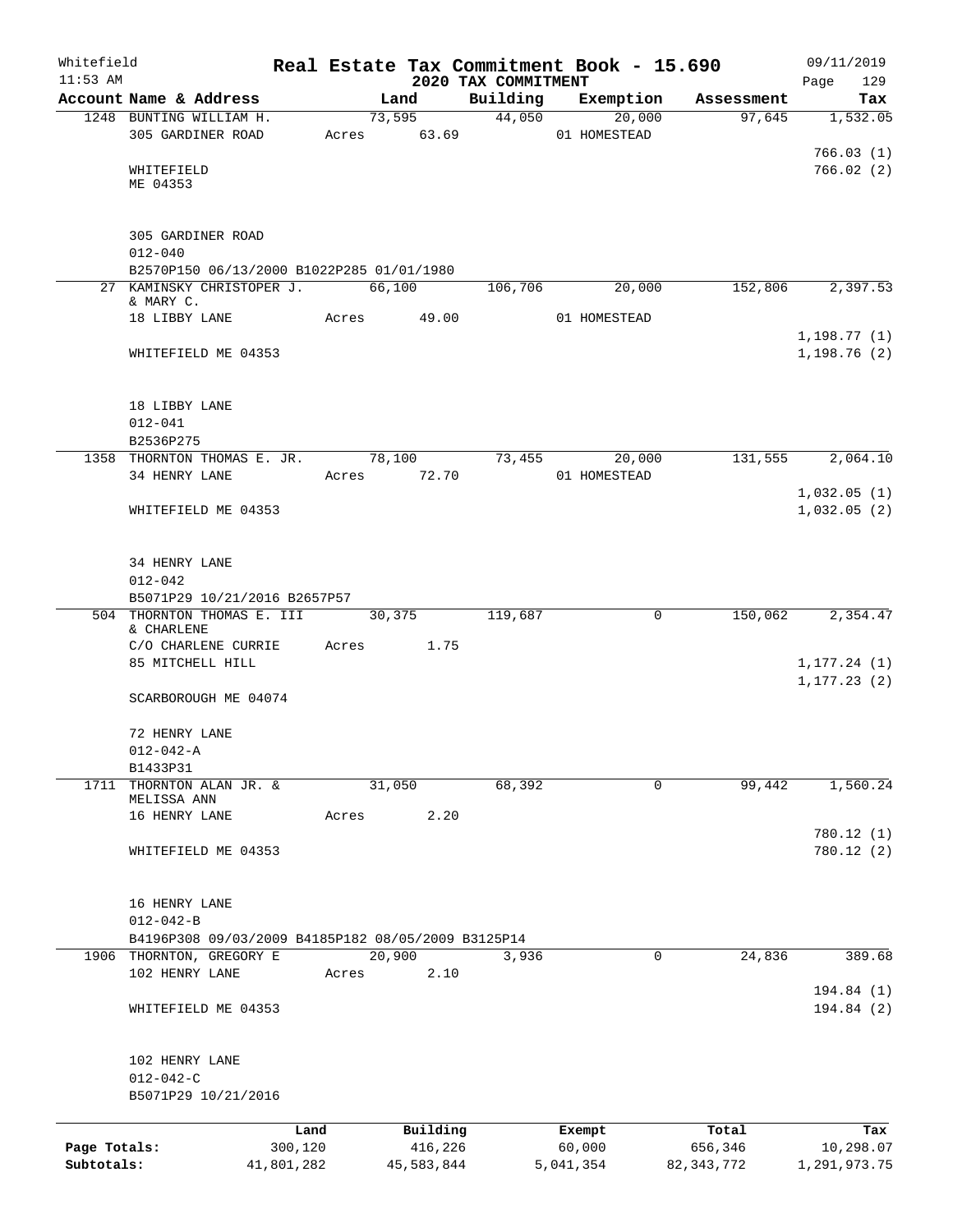| Whitefield<br>$11:53$ AM |                                                             |                     |        |        | 2020 TAX COMMITMENT     | Real Estate Tax Commitment Book - 15.690 |            | 09/11/2019<br>130<br>Page |
|--------------------------|-------------------------------------------------------------|---------------------|--------|--------|-------------------------|------------------------------------------|------------|---------------------------|
|                          | Account Name & Address                                      |                     | Land   |        | Building                | Exemption                                | Assessment | Tax                       |
|                          | 1268 MANSIR JR. PAUL A.                                     |                     | 30,000 |        | 78,228                  | $\Omega$                                 | 108,228    | 1,698.10                  |
|                          | 49 HENRY LANE                                               | Acres               |        | 1.32   |                         |                                          |            |                           |
|                          |                                                             |                     |        |        |                         |                                          |            | 849.05 (1)                |
|                          | WHITEFIELD ME 04353                                         |                     |        |        |                         |                                          |            | 849.05 (2)                |
|                          |                                                             |                     |        |        |                         |                                          |            |                           |
|                          | 13 HENRY LANE                                               |                     |        |        |                         |                                          |            |                           |
|                          | $012 - 043$                                                 |                     |        |        |                         |                                          |            |                           |
|                          | B4559P198 08/14/2012 B4345P197 11/24/2010 B4300P78          |                     |        |        |                         |                                          |            |                           |
|                          | 07/29/2010 B1992P85                                         |                     |        |        |                         |                                          |            |                           |
|                          | 1129 THORNTON ALAN T. &<br>JOYCE                            |                     | 30,900 |        | 68,975                  | 26,000                                   | 73,875     | 1,159.10                  |
|                          | 13 HENRY LANE                                               | Acres               |        | 2.10   |                         | 01 HOMESTEAD                             |            |                           |
|                          |                                                             |                     |        |        |                         | 05 VET EXEMPTION                         |            | 579.55(1)                 |
|                          | WHITEFIELD ME 04353                                         |                     |        |        |                         |                                          |            | 579.55(2)                 |
|                          |                                                             |                     |        |        |                         |                                          |            |                           |
|                          | 13 HENRY LANE                                               |                     |        |        |                         |                                          |            |                           |
|                          | $012 - 044$                                                 |                     |        |        |                         |                                          |            |                           |
|                          | 969 MILLER SAM & CAROLINA                                   |                     | 45,170 |        | 77,528                  | 0                                        | 122,698    | 1,925.13                  |
|                          | 205 GARDINER ROAD                                           | Acres               |        | 17.40  |                         |                                          |            |                           |
|                          |                                                             |                     |        |        |                         |                                          |            | 962.57 (1)                |
|                          | WHITEFIELD ME 04353                                         |                     |        |        |                         |                                          |            | 962.56(2)                 |
|                          |                                                             |                     |        |        |                         |                                          |            |                           |
|                          | 205 GARDINER ROAD                                           |                     |        |        |                         |                                          |            |                           |
|                          | $012 - 046$                                                 |                     |        |        |                         |                                          |            |                           |
|                          | B5220P039 01/05/2018                                        |                     |        |        |                         |                                          |            |                           |
|                          | 880 DAVIS, NICHOLAS R                                       |                     | 44,658 |        | 246,030                 | 0                                        | 290,688    | 4,560.89                  |
|                          | DAVIS, MEAGAN E                                             | Acres               |        | 16.76  |                         |                                          |            |                           |
|                          | P.O. BOX 290461                                             |                     |        |        |                         |                                          |            | 2,280.45(1)               |
|                          |                                                             |                     |        |        |                         |                                          |            | 2,280.44(2)               |
|                          | YIGO, GUAM 96929                                            |                     |        |        |                         |                                          |            |                           |
|                          | 167 GARDINER ROAD                                           |                     |        |        |                         |                                          |            |                           |
|                          | $012 - 047$                                                 |                     |        |        |                         |                                          |            |                           |
|                          | B5106P105 02/09/2017 B5106P103 02/01/2017 B4054P133         |                     |        |        |                         |                                          |            |                           |
|                          | 09/24/2008                                                  | $\overline{33,150}$ |        |        | 105,286                 | 20,000                                   |            |                           |
|                          | 54 BARNARD JAMES R.<br>P O BOX 18                           |                     |        |        | Acres 3.60 01 HOMESTEAD |                                          | 118,436    | 1,858.26                  |
|                          |                                                             |                     |        |        |                         |                                          |            | 929.13(1)                 |
|                          | WHITEFIELD ME 04353                                         |                     |        |        |                         |                                          |            | 929.13(2)                 |
|                          |                                                             |                     |        |        |                         |                                          |            |                           |
|                          |                                                             |                     |        |        |                         |                                          |            |                           |
|                          | 109 GARDINER ROAD                                           |                     |        |        |                         |                                          |            |                           |
|                          | $012 - 047 - A$<br>B4813P53 08/28/2014 B1170P105 12/05/1983 |                     |        |        |                         |                                          |            |                           |
|                          | 1295 JAMISON ROBERTA C. &                                   |                     |        | 35,842 | 110,858                 | 26,000                                   |            | $120,700$ 1,893.78        |
|                          | THOMAS A.                                                   |                     |        |        |                         |                                          |            |                           |
|                          | 143 GARDINER ROAD Acres 5.74                                |                     |        |        |                         | 01 HOMESTEAD                             |            |                           |
|                          |                                                             |                     |        |        |                         | 05 VET EXEMPTION                         |            | 946.89(1)                 |
|                          | WHITEFIELD ME 04353                                         |                     |        |        |                         |                                          |            | 946.89 (2)                |
|                          |                                                             |                     |        |        |                         |                                          |            |                           |
|                          | 143 GARDINER ROAD                                           |                     |        |        |                         |                                          |            |                           |
|                          | $012 - 047 - B$                                             |                     |        |        |                         |                                          |            |                           |
|                          | B4601P247 12/04/2012 B3793P310 12/21/2006 B1451P85          |                     |        |        |                         |                                          |            |                           |
|                          |                                                             |                     |        |        |                         |                                          |            |                           |

|              | Land       | Building   | Exempt    | Total      | Tax          |
|--------------|------------|------------|-----------|------------|--------------|
| Page Totals: | 219,720    | 686,905    | 72,000    | 834,625    | 13,095.26    |
| Subtotals:   | 42,021,002 | 46,270,749 | 5,113,354 | 83,178,397 | 1,305,069.01 |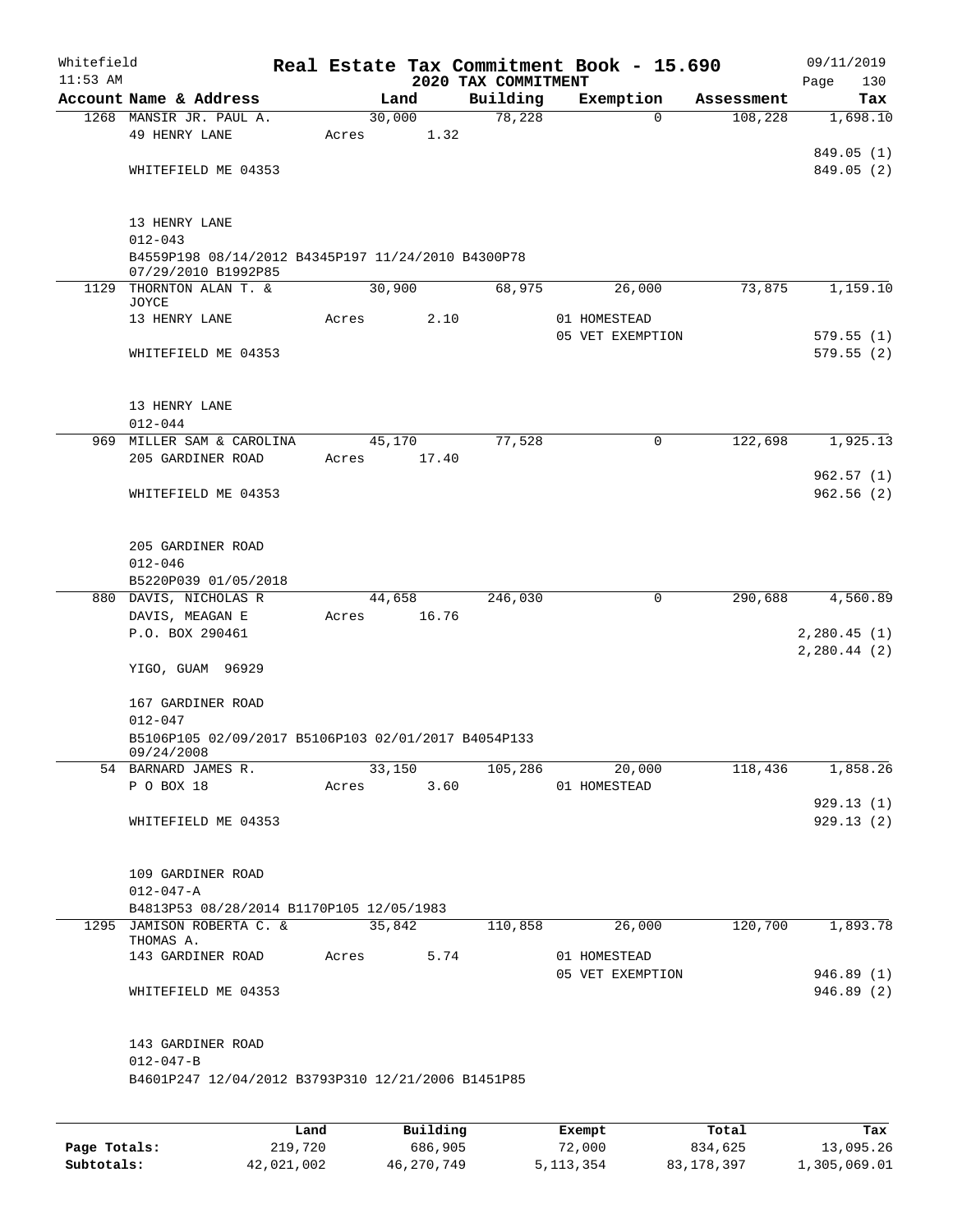| Whitefield<br>$11:53$ AM |                                                       |         |        | 2020 TAX COMMITMENT | Real Estate Tax Commitment Book - 15.690 |            | 09/11/2019<br>131<br>Page |
|--------------------------|-------------------------------------------------------|---------|--------|---------------------|------------------------------------------|------------|---------------------------|
|                          | Account Name & Address                                | Land    |        | Building            | Exemption                                | Assessment | Tax                       |
|                          | 794 ROSS BRYAN W. & ANGELA<br>М.                      | 30,000  |        | 72,233              | $\Omega$                                 | 102,233    | 1,604.04                  |
|                          | 145 GARDINER ROAD                                     | Acres   | 1.50   |                     |                                          |            |                           |
|                          | WHITEFIELD ME 04353                                   |         |        |                     |                                          |            | 802.02(1)<br>802.02(2)    |
|                          | 145 GARDINER ROAD<br>$012 - 047 - B - 1$<br>B3173P229 |         |        |                     |                                          |            |                           |
|                          | 1256 CENTRAL MAINE POWER                              | 372,000 |        | $\Omega$            | 0                                        | 372,000    | 5,836.68                  |
|                          | C/O AVANGRID MANAGEMENT Acres<br>CO.- LOCAL TAX       |         | 124.00 |                     |                                          |            |                           |
|                          | ONE CITY CENTER, 5TH<br><b>FLOOR</b>                  |         |        |                     |                                          |            | 2,918.34(1)               |
|                          | PORTLAND ME 04101                                     |         |        |                     |                                          |            | 2,918.34(2)               |
|                          |                                                       |         |        |                     |                                          |            |                           |
|                          | GARDINER ROAD                                         |         |        |                     |                                          |            |                           |
|                          | $012 - 048$<br>B467P454                               |         |        |                     |                                          |            |                           |
| 232                      | MONTAGNINO DOMENICK                                   | 37,970  |        | 60,490              | 20,000                                   | 78,460     | 1,231.04                  |
|                          | SCHOOL STREET VILLAGE<br>APARTMENTS                   | Acres   | 8.40   |                     | 01 HOMESTEAD                             |            |                           |
|                          | 170 SCHOOL STREET, APT<br>1B                          |         |        |                     |                                          |            | 615.52(1)                 |
|                          | WHITEFIELD ME 04353                                   |         |        |                     |                                          |            | 615.52(2)                 |
|                          | 168 GARDINER ROAD<br>$012 - 049$<br>B2641P280         |         |        |                     |                                          |            |                           |
|                          | 1026 KINNEY DOUGLAS A. &                              | 40,050  |        | 131,429             | 26,000                                   | 145,479    | 2,282.57                  |
|                          | EVELYN A.<br>102 DUNCAN ROAD                          | Acres   | 11.00  |                     | 01 HOMESTEAD                             |            |                           |
|                          |                                                       |         |        |                     | 05 VET EXEMPTION                         |            | 1, 141.29(1)              |
|                          | JEFFERSON ME 04348                                    |         |        |                     |                                          |            | 1, 141.28(2)              |
|                          | 116 GARDINER ROAD                                     |         |        |                     |                                          |            |                           |
|                          | $012 - 049 - A$                                       |         |        |                     |                                          |            |                           |
|                          | B2388P94                                              |         |        |                     |                                          |            |                           |
|                          | 617 FRANKLIN ROGER M. &<br>CAROL A.                   | 33,000  |        | 94,979              | 20,000                                   | 107,979    | 1,694.19                  |
|                          | 160 GARDINER ROAD                                     | Acres   | 3.50   |                     | 01 HOMESTEAD                             |            |                           |
|                          | WHITEFIELD ME 04353                                   |         |        |                     |                                          |            | 847.10 (1)<br>847.09 (2)  |
|                          | 160 GARDINER ROAD<br>$012 - 049 - B$<br>B2641P279     |         |        |                     |                                          |            |                           |

|              | Land       | Building   | Exempt    | Total      | Tax          |
|--------------|------------|------------|-----------|------------|--------------|
| Page Totals: | 513,020    | 359,131    | 66,000    | 806,151    | 12,648.52    |
| Subtotals:   | 42,534,022 | 46,629,880 | 5,179,354 | 83,984,548 | 1,317,717.53 |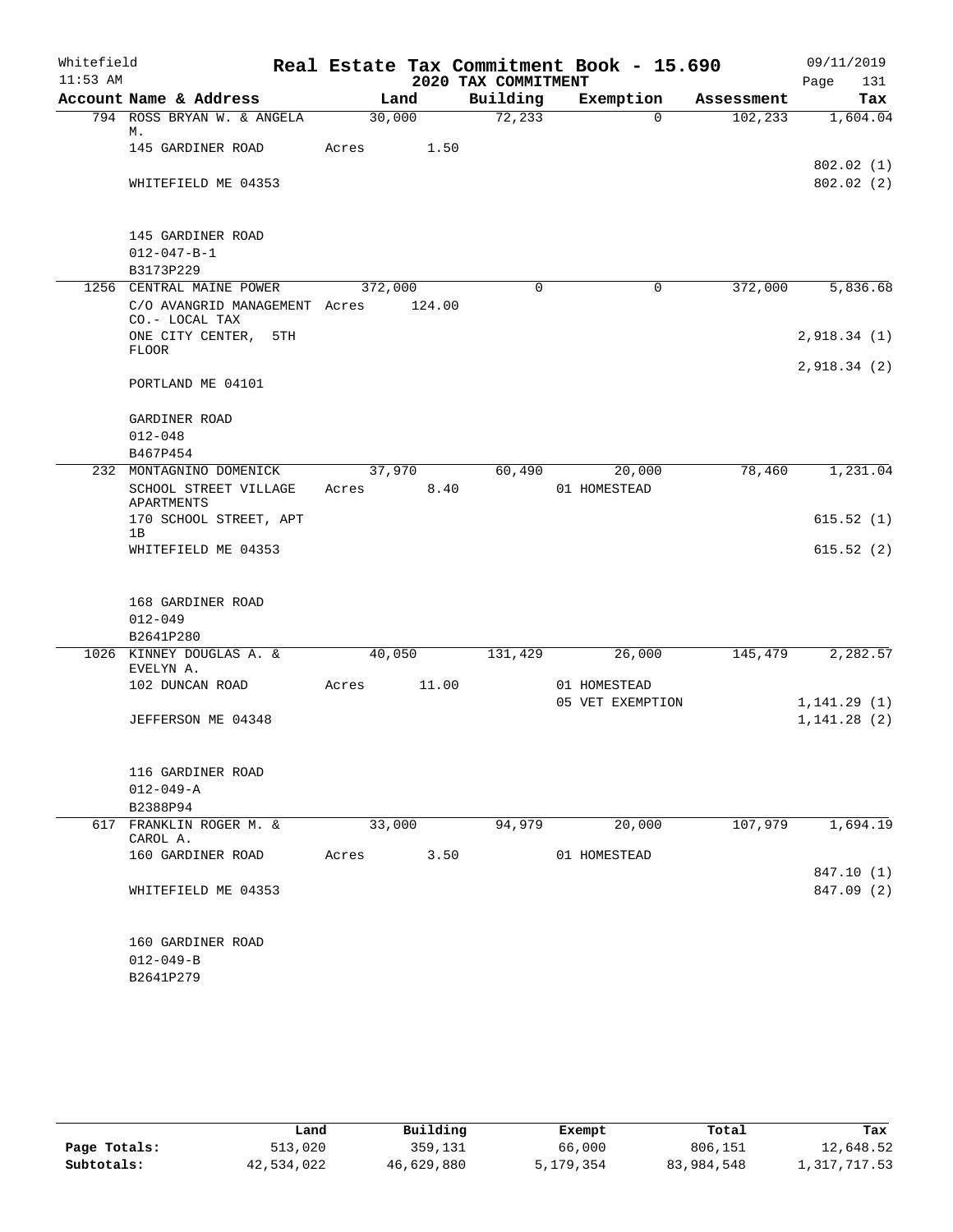| Whitefield   |                                              |        |               | Real Estate Tax Commitment Book - 15.690 |                        |                  | 09/11/2019               |
|--------------|----------------------------------------------|--------|---------------|------------------------------------------|------------------------|------------------|--------------------------|
| $11:53$ AM   | Account Name & Address                       |        | Land          | 2020 TAX COMMITMENT<br>Building          | Exemption              | Assessment       | Page<br>132              |
|              | 1299 MILLER SAM & CAROLINA                   | 54,800 |               | $\mathbf 0$                              | $\Omega$               | 54,800           | Tax<br>859.81            |
|              | 205 GARDINER ROAD                            | Acres  | 47.00         |                                          |                        |                  |                          |
|              |                                              |        |               |                                          |                        |                  | 429.91 (1)               |
|              | WHITEFIELD ME 04353                          |        |               |                                          |                        |                  | 429.90(2)                |
|              | GARDINER ROAD                                |        |               |                                          |                        |                  |                          |
|              | $012 - 050$                                  |        |               |                                          |                        |                  |                          |
|              | B5220P039 01/05/2018                         |        |               |                                          |                        |                  |                          |
|              | 45 NIEWOLA GLEN WILLIAM                      | 29,250 |               | 0                                        | 0                      | 29,250           | 458.93                   |
|              | 295 EAST DEERING ROAD                        | Acres  | 10.00         |                                          |                        |                  | 229.47(1)                |
|              | DEERING NH 03244                             |        |               |                                          |                        |                  | 229.46 (2)               |
|              | GARDINER ROAD                                |        |               |                                          |                        |                  |                          |
|              | $012 - 051$                                  |        |               |                                          |                        |                  |                          |
|              | B2222P243                                    |        |               |                                          |                        |                  |                          |
|              | 1417 BUNTING WILLIAM H.<br>305 GARDINER ROAD | 16,400 |               | $\mathbf 0$                              | $\mathbf 0$            | 16,400           | 257.32                   |
|              |                                              | Acres  | 41.00         |                                          |                        |                  | 128.66(1)                |
|              | WHITEFIELD<br>ME 04353                       |        |               |                                          |                        |                  | 128.66(2)                |
|              | GARDINER ROAD                                |        |               |                                          |                        |                  |                          |
|              | $012 - 052$                                  |        |               |                                          |                        |                  |                          |
|              | B2570P150 06/13/2000                         |        |               |                                          |                        |                  |                          |
|              | 1284 BUNTING WILLIAM H.                      | 18,384 |               | $\mathbf 0$                              | $\mathbf 0$            | 18,384           | 288.44                   |
|              | 305 GARDINER ROAD                            | Acres  | 48.00         |                                          |                        |                  |                          |
|              | WHITEFIELD<br>ME 04353                       |        |               |                                          |                        |                  | 144.22(1)<br>144.22(2)   |
|              | GARDINER ROAD                                |        |               |                                          |                        |                  |                          |
|              | $012 - 053$                                  |        |               |                                          |                        |                  |                          |
|              | B704P217                                     |        |               |                                          |                        |                  |                          |
| 1145         | TIBBETTS BARRY & ELAINE<br>61 TOWNHOUSE ROAD | Acres  | 3,000<br>2.00 | 0                                        | 0                      | 3,000            | 47.07                    |
|              |                                              |        |               |                                          |                        |                  | 23.54(1)                 |
|              | WHITEFIELD ME 04353                          |        |               |                                          |                        |                  | 23.53(2)                 |
|              | GARDINER ROAD                                |        |               |                                          |                        |                  |                          |
|              | $012 - 054$<br>B2198P17                      |        |               |                                          |                        |                  |                          |
|              | 788 BUNTING WILLIAM H.                       |        | 6,362         | 0                                        | $\mathbf 0$            | 6,362            | 99.82                    |
|              | 305 GARDINER ROAD                            | Acres  | 16.61         |                                          |                        |                  | 49.91 (1)                |
|              | WHITEFIELD<br>ME 04353                       |        |               |                                          |                        |                  | 49.91 (2)                |
|              | GARDINER ROAD                                |        |               |                                          |                        |                  |                          |
|              | $012 - 055$                                  |        |               |                                          |                        |                  |                          |
|              | B1390P343                                    |        |               |                                          |                        |                  |                          |
| Page Totals: | Land<br>128,196                              |        | Building      | 0                                        | Exempt<br>$\mathsf{O}$ | Total<br>128,196 | Tax                      |
| Subtotals:   | 42,662,218                                   |        | 46,629,880    |                                          | 5, 179, 354            | 84, 112, 744     | 2,011.39<br>1,319,728.92 |
|              |                                              |        |               |                                          |                        |                  |                          |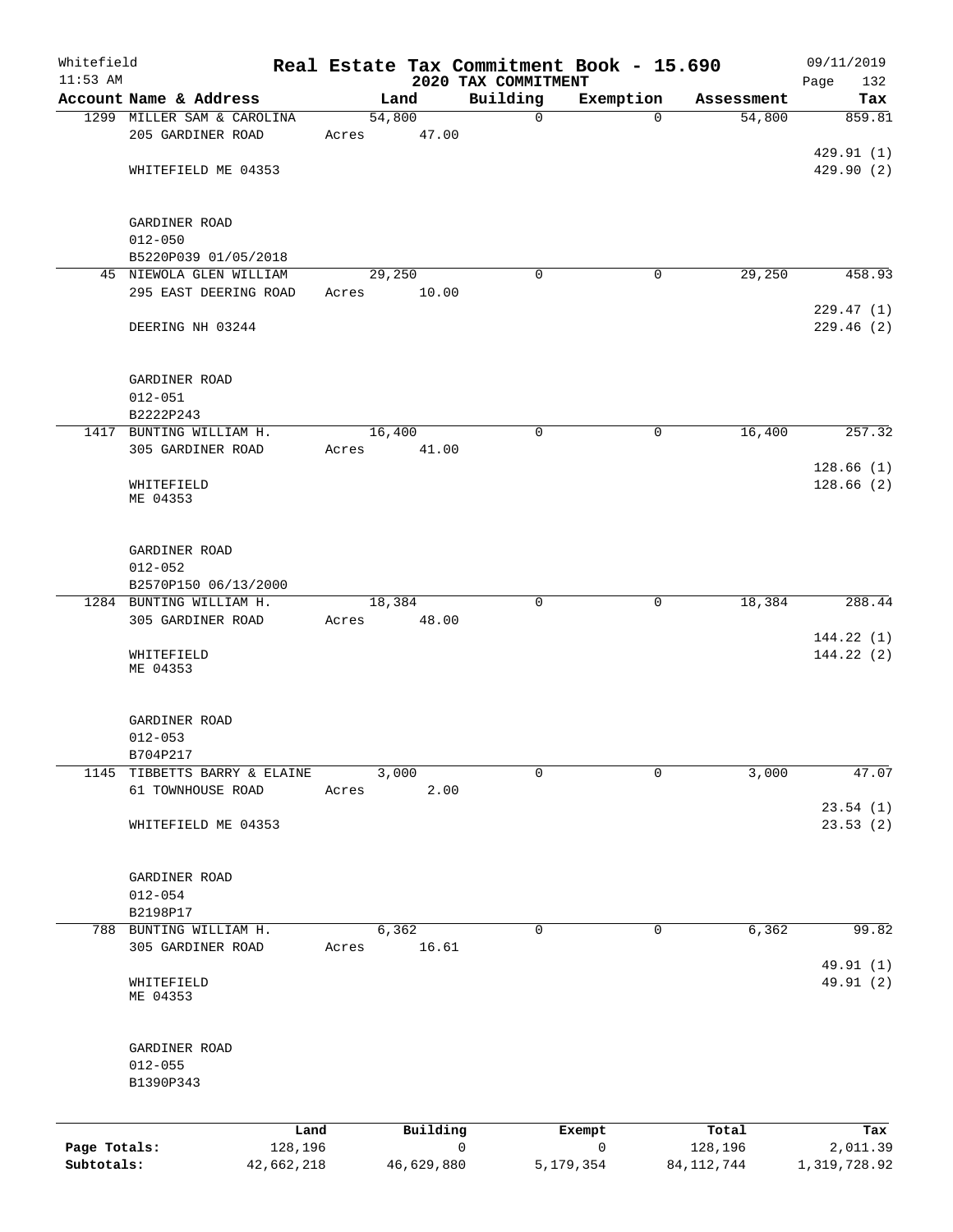| Whitefield<br>$11:53$ AM |                                                          | Real Estate Tax Commitment Book - 15.690 | 2020 TAX COMMITMENT |              |            | 09/11/2019<br>Page<br>133 |
|--------------------------|----------------------------------------------------------|------------------------------------------|---------------------|--------------|------------|---------------------------|
|                          | Account Name & Address                                   | Land                                     | Building            | Exemption    | Assessment | Tax                       |
|                          | 1877 THORNTON COREY J.<br>356 GARDINER ROAD              | 34,335<br>4.39<br>Acres                  | 15,595              | $\Omega$     | 49,930     | 783.40                    |
|                          | WHITEFIELD ME 04353                                      |                                          |                     |              |            | 391.70 (1)<br>391.70 (2)  |
|                          | 356 GARDINER ROAD                                        |                                          |                     |              |            |                           |
|                          | $012 - 055 - A$<br>B4968P132 01/12/2016                  |                                          |                     |              |            |                           |
|                          | 932 TIBBETTS BARRY & ELAINE                              | 7,820                                    | $\mathbf 0$         | $\mathbf 0$  | 7,820      | 122.70                    |
|                          | 61 TOWNHOUSE ROAD                                        | Acres<br>5.40                            |                     |              |            | 61.35(1)                  |
|                          | WHITEFIELD ME 04353                                      |                                          |                     |              |            | 61.35(2)                  |
|                          | DEXTER LANE                                              |                                          |                     |              |            |                           |
|                          | $012 - 057$                                              |                                          |                     |              |            |                           |
|                          | B2239P90                                                 |                                          |                     |              |            |                           |
|                          | 727 CHASE C. PATRICK<br>P.O. BOX 142                     | 1,877                                    | 0                   | 0            | 1,877      | 29.45                     |
|                          | WHITEFIELD ME 04353                                      | 4.90<br>Acres                            |                     |              |            | 14.73(1)<br>14.72(2)      |
|                          |                                                          |                                          |                     |              |            |                           |
|                          | DEXTER LANE                                              |                                          |                     |              |            |                           |
|                          | $012 - 058$<br>B3863P141 03/02/2007                      |                                          |                     |              |            |                           |
|                          | 245 HAY LISA M. & CHRISTINE<br>K. CARTER                 | 37,900                                   | 0                   | $\mathbf 0$  | 37,900     | 594.65                    |
|                          | 906 RECREATION DRIVE                                     | 21.00<br>Acres                           |                     |              |            |                           |
|                          | CORPUS CHRISTI TX 78418                                  |                                          |                     |              |            | 297.33(1)<br>297.32(2)    |
|                          |                                                          |                                          |                     |              |            |                           |
|                          | DEXTER LANE<br>$012 - 059$                               |                                          |                     |              |            |                           |
|                          | B4337P25 B3137P89 08/29/2003                             |                                          |                     |              |            |                           |
|                          | 939 MAGNUSEN DAVID M. &<br>THERESA                       | 93,525                                   | 0                   | $\mathsf{O}$ | 93,525     | 1,467.41                  |
|                          | 23 ROONEY LANE                                           | 123.55<br>Acres                          |                     |              |            |                           |
|                          |                                                          |                                          |                     |              |            | 733.71(1)                 |
|                          | WHITEFIELD ME 04353                                      |                                          |                     |              |            | 733.70(2)                 |
|                          | ROONEY LANE                                              |                                          |                     |              |            |                           |
|                          | $012 - 060$                                              |                                          |                     |              |            |                           |
|                          | 1360 RICHARDS DOUG & AMY D.                              | 42,618                                   | 192,858             | 20,000       | 215,476    | 3,380.82                  |
|                          | 62 ROONEY LANE                                           | Acres 14.21                              |                     | 01 HOMESTEAD |            | 1,690.41(1)               |
|                          | WHITEFIELD ME 04353                                      |                                          |                     |              |            | 1,690.41(2)               |
|                          | 62 ROONEY LANE                                           |                                          |                     |              |            |                           |
|                          | $012 - 061$<br>B4106P206 02/27/2009 B3371P185 09/24/2004 |                                          |                     |              |            |                           |
|                          |                                                          |                                          |                     |              |            |                           |
|                          |                                                          |                                          |                     |              |            |                           |

|              | Land       | Building   | Exempt    | Total      | Tax          |
|--------------|------------|------------|-----------|------------|--------------|
| Page Totals: | 218,075    | 208,453    | 20,000    | 406,528    | 6,378.43     |
| Subtotals:   | 42,880,293 | 46,838,333 | 5,199,354 | 84,519,272 | 1,326,107.35 |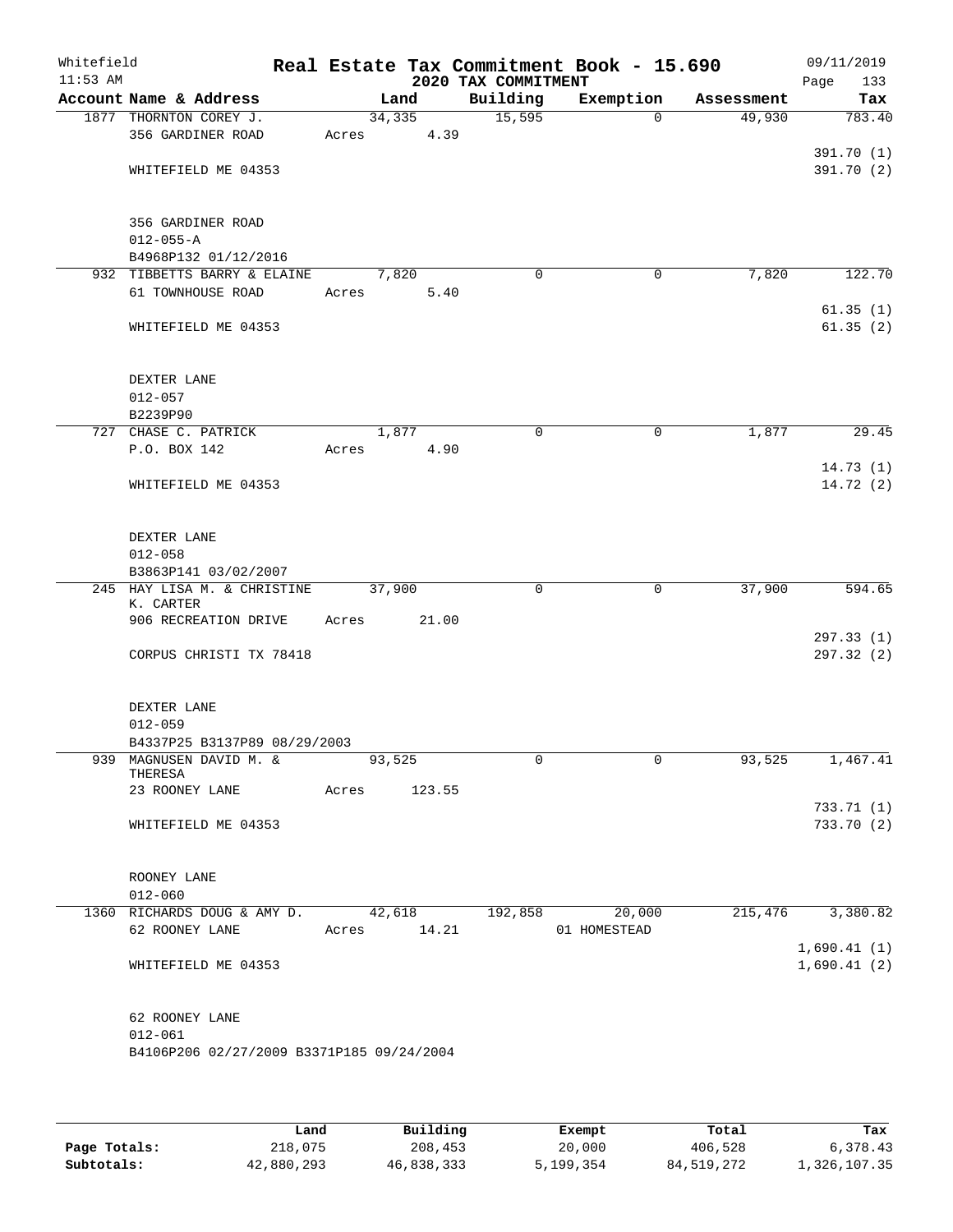| Whitefield<br>$11:53$ AM |                                                  |       |                       | 2020 TAX COMMITMENT |              | Real Estate Tax Commitment Book - 15.690 |            | 09/11/2019<br>Page<br>134  |
|--------------------------|--------------------------------------------------|-------|-----------------------|---------------------|--------------|------------------------------------------|------------|----------------------------|
|                          | Account Name & Address                           |       | Land                  |                     | Building     | Exemption                                | Assessment | Tax                        |
|                          | 1823 RICHARDS DOUGLAS E. &<br>PAMELA A.          |       | 32, 265               |                     | 93,745       | $\Omega$                                 | 126,010    | 1,977.10                   |
|                          | 42 ROONEY LANE                                   |       | Acres                 | 3.01                |              |                                          |            |                            |
|                          | WHITEFIELD ME 04353                              |       |                       |                     |              |                                          |            | 988.55 (1)<br>988.55 (2)   |
|                          |                                                  |       |                       |                     |              |                                          |            |                            |
|                          | 42 ROONEY LANE<br>$012 - 061 - A$                |       |                       |                     |              |                                          |            |                            |
|                          | B4021P12 06/26/2008                              |       |                       |                     |              |                                          |            |                            |
|                          | 1063 KATLER MAX R. & THERESA<br>L.               |       | 61,680                |                     | 143,369      | 20,000                                   | 185,049    | 2,903.42                   |
|                          | 45 ROONEY LANE                                   | Acres |                       | 42.20               |              | 01 HOMESTEAD                             |            |                            |
|                          | WHITEFIELD ME 04353                              |       |                       |                     |              |                                          |            | 1,451.71(1)<br>1,451.71(2) |
|                          |                                                  |       |                       |                     |              |                                          |            |                            |
|                          | 45 ROONEY LANE<br>$012 - 062$                    |       |                       |                     |              |                                          |            |                            |
|                          | B4076P7 12/01/2008                               |       |                       |                     |              |                                          |            |                            |
|                          | 922 MAGNUSEN DAVID M. &                          |       | 38,050                |                     | 97,649       | 20,000                                   | 115,699    | 1,815.32                   |
|                          | THERESA<br>23 ROONEY LANE                        |       | Acres                 | 8.50                |              | 01 HOMESTEAD                             |            |                            |
|                          |                                                  |       |                       |                     |              |                                          |            | 907.66(1)                  |
|                          | WHITEFIELD ME 04353                              |       |                       |                     |              |                                          |            | 907.66(2)                  |
|                          | 23 ROONEY LANE                                   |       |                       |                     |              |                                          |            |                            |
|                          | $012 - 063$                                      |       |                       |                     |              |                                          |            |                            |
|                          | 185 MAGNUSEN DAVID M. &<br>THERESA               |       | 750                   |                     | $\mathsf{O}$ | $\mathbf 0$                              | 750        | 11.77                      |
|                          | 23 ROONEY LANE                                   |       | Acres                 | 0.50                |              |                                          |            |                            |
|                          | WHITEFIELD ME 04353                              |       |                       |                     |              |                                          |            | 5.89(1)<br>5.88(2)         |
|                          |                                                  |       |                       |                     |              |                                          |            |                            |
|                          | GARDINER ROAD                                    |       |                       |                     |              |                                          |            |                            |
|                          | $012 - 064$                                      |       |                       |                     |              |                                          |            |                            |
|                          | 973 FREEMAN CATHY N.<br>P O BOX 781              |       | 41,410<br>Acres 12.70 |                     |              | 215,698<br>20,000<br>01 HOMESTEAD        |            | 237,108 3,720.22           |
|                          |                                                  |       |                       |                     |              |                                          |            | 1,860.11(1)                |
|                          | GARDINER ME 04345                                |       |                       |                     |              |                                          |            | 1,860.11(2)                |
|                          |                                                  |       |                       |                     |              |                                          |            |                            |
|                          | 440 GARDINER ROAD<br>$012 - 064 - A$             |       |                       |                     |              |                                          |            |                            |
|                          | B2244P58 06/04/1997                              |       |                       |                     |              |                                          |            |                            |
|                          | 1484 CHIARELL JULIE O.                           |       | 24,500                |                     | $\Omega$     | 0                                        | 24,500     | 384.41                     |
|                          | 490 GARDINER ROAD                                |       | Acres 4.50            |                     |              |                                          |            |                            |
|                          | WHITEFIELD ME 04353                              |       |                       |                     |              |                                          |            | 192.21 (1)<br>192.20 (2)   |
|                          |                                                  |       |                       |                     |              |                                          |            |                            |
|                          | GARDINER ROAD                                    |       |                       |                     |              |                                          |            |                            |
|                          | $012 - 065$                                      |       |                       |                     |              |                                          |            |                            |
|                          | B4277P90 05/18/2010 B3780P1 12/01/2006 B1626P325 |       |                       |                     |              |                                          |            |                            |
|                          |                                                  |       |                       |                     |              |                                          |            |                            |
|                          |                                                  |       |                       |                     |              |                                          |            |                            |

|              | Land       | Building   | Exempt    | Total      | Tax          |
|--------------|------------|------------|-----------|------------|--------------|
| Page Totals: | 198.655    | 550,461    | 60,000    | 689,116    | 10,812.24    |
| Subtotals:   | 43,078,948 | 47,388,794 | 5,259,354 | 85,208,388 | 1,336,919.59 |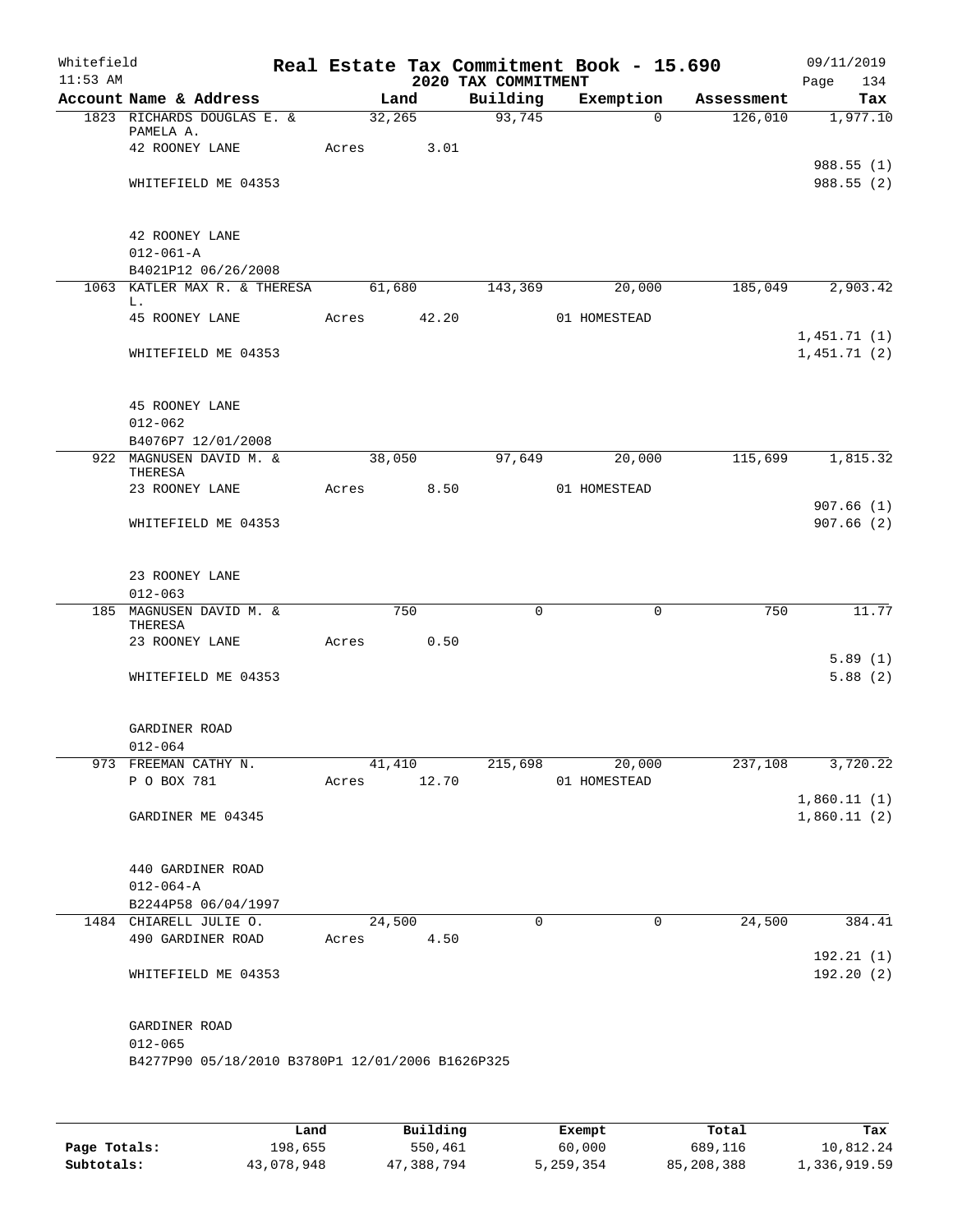| Whitefield   |                                                                 |              |        |            |                                 | Real Estate Tax Commitment Book - 15.690 |              | 09/11/2019                 |
|--------------|-----------------------------------------------------------------|--------------|--------|------------|---------------------------------|------------------------------------------|--------------|----------------------------|
| $11:53$ AM   | Account Name & Address                                          |              | Land   |            | 2020 TAX COMMITMENT<br>Building | Exemption                                | Assessment   | 135<br>Page<br>Tax         |
|              | 1737 CHIARELL JERALD J. &                                       |              | 36,250 |            | 170, 519                        | 20,000                                   | 186,769      | 2,930.41                   |
|              | JULIE O.                                                        |              |        |            |                                 |                                          |              |                            |
|              | 490 GARDINER ROAD                                               |              | Acres  | 6.25       |                                 | 01 HOMESTEAD                             |              |                            |
|              | WHITEFIELD ME 04353                                             |              |        |            |                                 |                                          |              | 1,465.21(1)<br>1,465.20(2) |
|              |                                                                 |              |        |            |                                 |                                          |              |                            |
|              |                                                                 |              |        |            |                                 |                                          |              |                            |
|              | 490 GARDINER ROAD<br>$012 - 065 - A$                            |              |        |            |                                 |                                          |              |                            |
|              | B3394P107 11/12/2004                                            |              |        |            |                                 |                                          |              |                            |
|              | 1738 CHIARELL JERALD J.                                         |              | 26,354 |            | $\Omega$                        |                                          | 26,354<br>0  | 413.49                     |
|              | 490 GARDINER ROAD                                               |              | Acres  | 6.38       |                                 |                                          |              |                            |
|              |                                                                 |              |        |            |                                 |                                          |              | 206.75(1)                  |
|              | WHITEFIELD ME 04353                                             |              |        |            |                                 |                                          |              | 206.74(2)                  |
|              | GARDINER ROAD                                                   |              |        |            |                                 |                                          |              |                            |
|              | $012 - 065 - B$                                                 |              |        |            |                                 |                                          |              |                            |
|              | B3394P110 11/12/2004                                            |              |        |            |                                 |                                          |              |                            |
|              | 42 CLIFFORD, BRIANA                                             |              | 31,500 |            | 113,077                         |                                          | 0<br>144,577 | 2, 268.41                  |
|              | 12 HATHORN ST.                                                  |              | Acres  | 2.50       |                                 |                                          |              |                            |
|              |                                                                 |              |        |            |                                 |                                          |              | 1, 134.21(1)               |
|              | RICHMOND ME 04357                                               |              |        |            |                                 |                                          |              | 1, 134.20(2)               |
|              | 530 GARDINER ROAD                                               |              |        |            |                                 |                                          |              |                            |
|              | $012 - 066$                                                     |              |        |            |                                 |                                          |              |                            |
|              | B5096P245 01/13/2017 B4815P4 09/04/2014 B1965P238<br>03/31/1994 |              |        |            |                                 |                                          |              |                            |
|              | 836 PRATT RICHARD L. &                                          |              | 24,500 |            | 0                               |                                          | 0<br>24,500  | 384.41                     |
|              | ELLEN<br>1690 STATE RTE. 129                                    |              | Acres  | 4.50       |                                 |                                          |              |                            |
|              |                                                                 |              |        |            |                                 |                                          |              | 192.21(1)                  |
|              | SO. BRISTOL ME 04568                                            |              |        |            |                                 |                                          |              | 192.20 (2)                 |
|              | GARDINER ROAD                                                   |              |        |            |                                 |                                          |              |                            |
|              | $012 - 066 - A$                                                 |              |        |            |                                 |                                          |              |                            |
|              | B1965P238                                                       |              |        |            |                                 |                                          |              |                            |
|              | 600 POPKIN MICHAEL                                              |              | 43,250 |            | 141,396                         |                                          | 184,646<br>0 | 2,897.10                   |
|              | P.O. BOX 21                                                     |              | Acres  | 15.00      |                                 |                                          |              |                            |
|              | WHITEFIELD ME 04353                                             |              |        |            |                                 |                                          |              | 1,448.55(1)<br>1,448.55(2) |
|              |                                                                 |              |        |            |                                 |                                          |              |                            |
|              | 44 HENRY LANE                                                   |              |        |            |                                 |                                          |              |                            |
|              | $012 - 067$<br>B1493P163                                        |              |        |            |                                 |                                          |              |                            |
|              | 317 KOLLER, BERTIE                                              |              | 35,378 |            | 108,725                         | 20,000                                   | 124,103      | 1,947.18                   |
|              | KOLLER, REBECCA                                                 |              | Acres  | 5.16       |                                 | 01 HOMESTEAD                             |              |                            |
|              | 137 HENRY LANE                                                  |              |        |            |                                 |                                          |              | 973.59(1)                  |
|              | WHITEFIELD ME 04353                                             |              |        |            |                                 |                                          |              | 973.59 (2)                 |
|              |                                                                 |              |        |            |                                 |                                          |              |                            |
|              | 137 HENRY LANE                                                  |              |        |            |                                 |                                          |              |                            |
|              | $012 - 068$<br>B5192P204 10/21/2017                             |              |        |            |                                 |                                          |              |                            |
|              |                                                                 |              |        |            |                                 |                                          |              |                            |
|              |                                                                 | Land         |        | Building   |                                 | Exempt                                   | Total        | Tax                        |
| Page Totals: |                                                                 | 197,232      |        | 533,717    |                                 | 40,000                                   | 690,949      | 10,841.00                  |
| Subtotals:   |                                                                 | 43, 276, 180 |        | 47,922,511 |                                 | 5,299,354                                | 85,899,337   | 1,347,760.59               |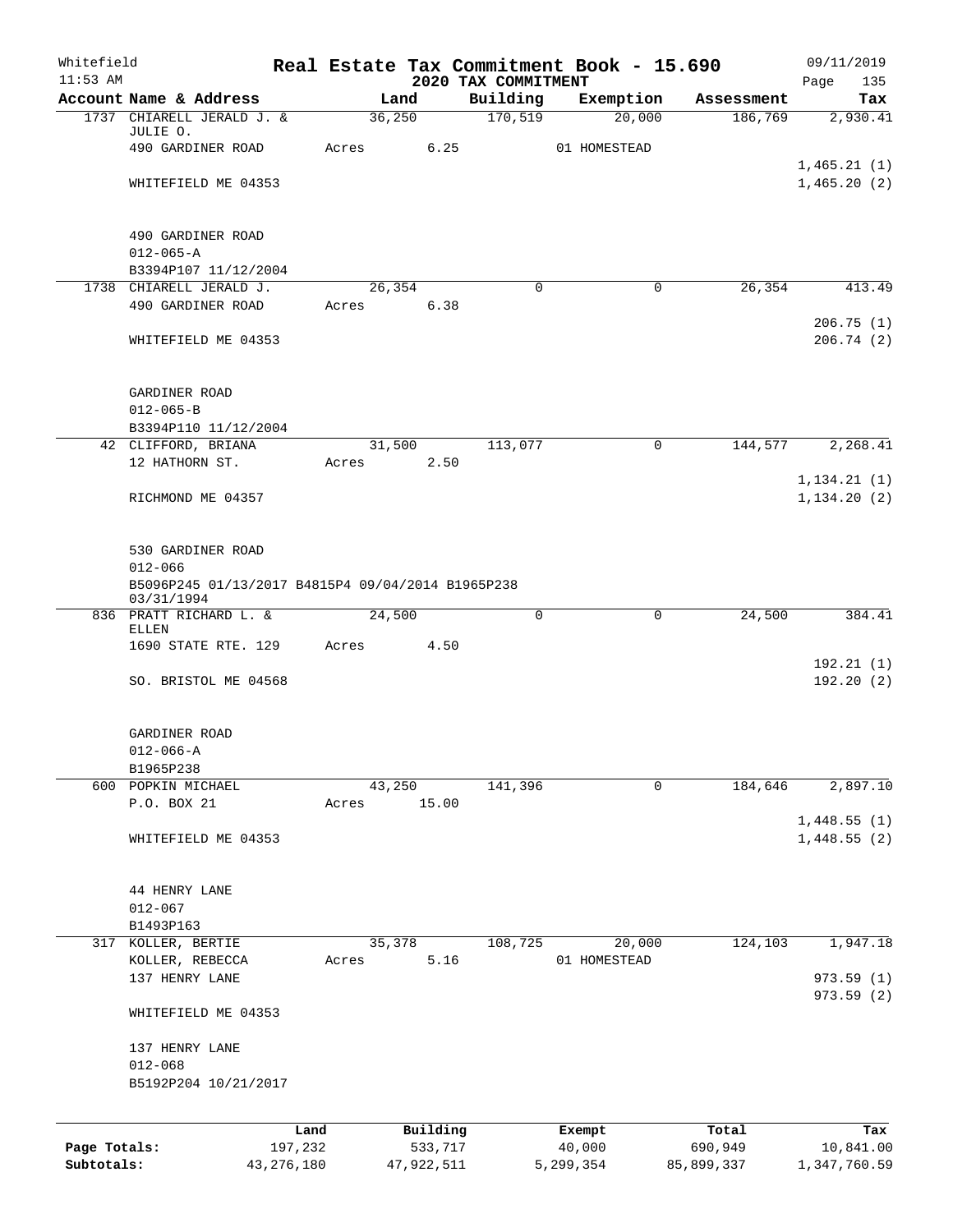| Whitefield<br>$11:53$ AM |                                     |                                           |                 |        | 2020 TAX COMMITMENT | Real Estate Tax Commitment Book - 15.690 |            | 09/11/2019<br>Page<br>136 |
|--------------------------|-------------------------------------|-------------------------------------------|-----------------|--------|---------------------|------------------------------------------|------------|---------------------------|
|                          | Account Name & Address              |                                           |                 | Land   | Building            | Exemption                                | Assessment | Tax                       |
|                          | 1289 CHASE C. PATRICK               |                                           | 11,030          |        | $\mathbf 0$         | $\Omega$                                 | 11,030     | 173.06                    |
|                          | P.O. BOX 142                        |                                           | Acres           | 28.80  |                     |                                          |            |                           |
|                          | WHITEFIELD ME 04353                 |                                           |                 |        |                     |                                          |            | 86.53(1)<br>86.53(2)      |
|                          |                                     |                                           |                 |        |                     |                                          |            |                           |
|                          | WEST DEXTER LANE                    |                                           |                 |        |                     |                                          |            |                           |
|                          | $013 - 002$                         |                                           |                 |        |                     |                                          |            |                           |
|                          |                                     | B3836P141 03/02/2007                      |                 |        |                     |                                          |            |                           |
|                          | 1797 CHASE ROBIN L. &<br>PATRICK C. |                                           | 30,330          |        | 23,204              | 0                                        | 53,534     | 839.95                    |
|                          | P.O. BOX 142                        |                                           | Acres           | 5.10   |                     |                                          |            |                           |
|                          |                                     |                                           |                 |        |                     |                                          |            | 419.98(1)                 |
|                          | WHITEFIELD ME 04353                 |                                           |                 |        |                     |                                          |            | 419.97(2)                 |
|                          | 5 WEST DEXTER LANE                  |                                           |                 |        |                     |                                          |            |                           |
|                          | $013 - 002 - A$                     |                                           |                 |        |                     |                                          |            |                           |
|                          |                                     | B4512P153 04/18/2012 B3863P164 03/02/2007 |                 |        |                     |                                          |            |                           |
|                          |                                     | 1210 TIBBETTS BARRY & ELAINE              | 55,515          |        | $\mathbf 0$         | $\mathbf 0$                              | 55,515     | 871.03                    |
|                          | 61 TOWNHOUSE ROAD                   |                                           | Acres           | 48.10  |                     |                                          |            | 435.52(1)                 |
|                          | WHITEFIELD ME 04353                 |                                           |                 |        |                     |                                          |            | 435.51(2)                 |
|                          |                                     |                                           |                 |        |                     |                                          |            |                           |
|                          | TOWNHOUSE ROAD                      |                                           |                 |        |                     |                                          |            |                           |
|                          | $013 - 003$                         |                                           |                 |        |                     |                                          |            |                           |
|                          | B2239P90                            |                                           |                 |        |                     |                                          |            |                           |
|                          | 61 TOWNHOUSE ROAD                   | 483 TIBBETTS BARRY & ELAINE               | 15,740<br>Acres | 15.30  | $\mathbf 0$         | $\mathbf 0$                              | 15,740     | 246.96                    |
|                          |                                     |                                           |                 |        |                     |                                          |            | 123.48(1)                 |
|                          | WHITEFIELD ME 04353                 |                                           |                 |        |                     |                                          |            | 123.48(2)                 |
|                          |                                     |                                           |                 |        |                     |                                          |            |                           |
|                          | TOWNHOUSE ROAD                      |                                           |                 |        |                     |                                          |            |                           |
|                          | $013 - 004$                         |                                           |                 |        |                     |                                          |            |                           |
|                          | B2198P17                            | 55 OAK HILL HOMESTEAD, LLC                | 171,600         |        | 270,326             | 0                                        |            |                           |
|                          |                                     | C/O- NORTHRUP, MATTHEW                    | Acres           | 182.70 |                     |                                          | 441,926    | $6,933.\overline{82}$     |
|                          | 266 TOWNHOUSE ROAD                  |                                           |                 |        |                     |                                          |            | 3,466.91(1)               |
|                          |                                     |                                           |                 |        |                     |                                          |            | 3,466.91(2)               |
|                          | WHITEFIELD ME 04353                 |                                           |                 |        |                     |                                          |            |                           |
|                          | 225 TOWNHOUSE ROAD                  |                                           |                 |        |                     |                                          |            |                           |
|                          | $013 - 005$                         |                                           |                 |        |                     |                                          |            |                           |
|                          |                                     | B5259P023 04/20/2018 B5195P126 10/26/2017 |                 |        |                     |                                          |            |                           |
|                          |                                     | 499 OAK HILL HOMESTEAD, LLC               | 10,000          |        | 93,838              | 0                                        | 103,838    | 1,629.22                  |
|                          |                                     | C/O- NORTHRUP, MATTHEW                    |                 |        |                     |                                          |            |                           |
|                          | 266 TOWNHOUSE ROAD                  |                                           |                 |        |                     |                                          |            | 814.61 (1)<br>814.61 (2)  |
|                          | WHITEFIELD ME 04353                 |                                           |                 |        |                     |                                          |            |                           |
|                          | 185 TOWNHOUSE ROAD                  |                                           |                 |        |                     |                                          |            |                           |
|                          | $013 - 005 - ON$                    |                                           |                 |        |                     |                                          |            |                           |
|                          |                                     | B5259P023 04/20/2018 B5195P126 10/26/2017 |                 |        |                     |                                          |            |                           |
|                          |                                     |                                           |                 |        |                     |                                          |            |                           |
|                          |                                     |                                           |                 |        |                     |                                          |            |                           |

|              | Land       | Building   | Exempt    | Total      | Tax          |
|--------------|------------|------------|-----------|------------|--------------|
| Page Totals: | 294,215    | 387,368    |           | 681,583    | 10,694.04    |
| Subtotals:   | 43,570,395 | 48,309,879 | 5,299,354 | 86,580,920 | 1,358,454.63 |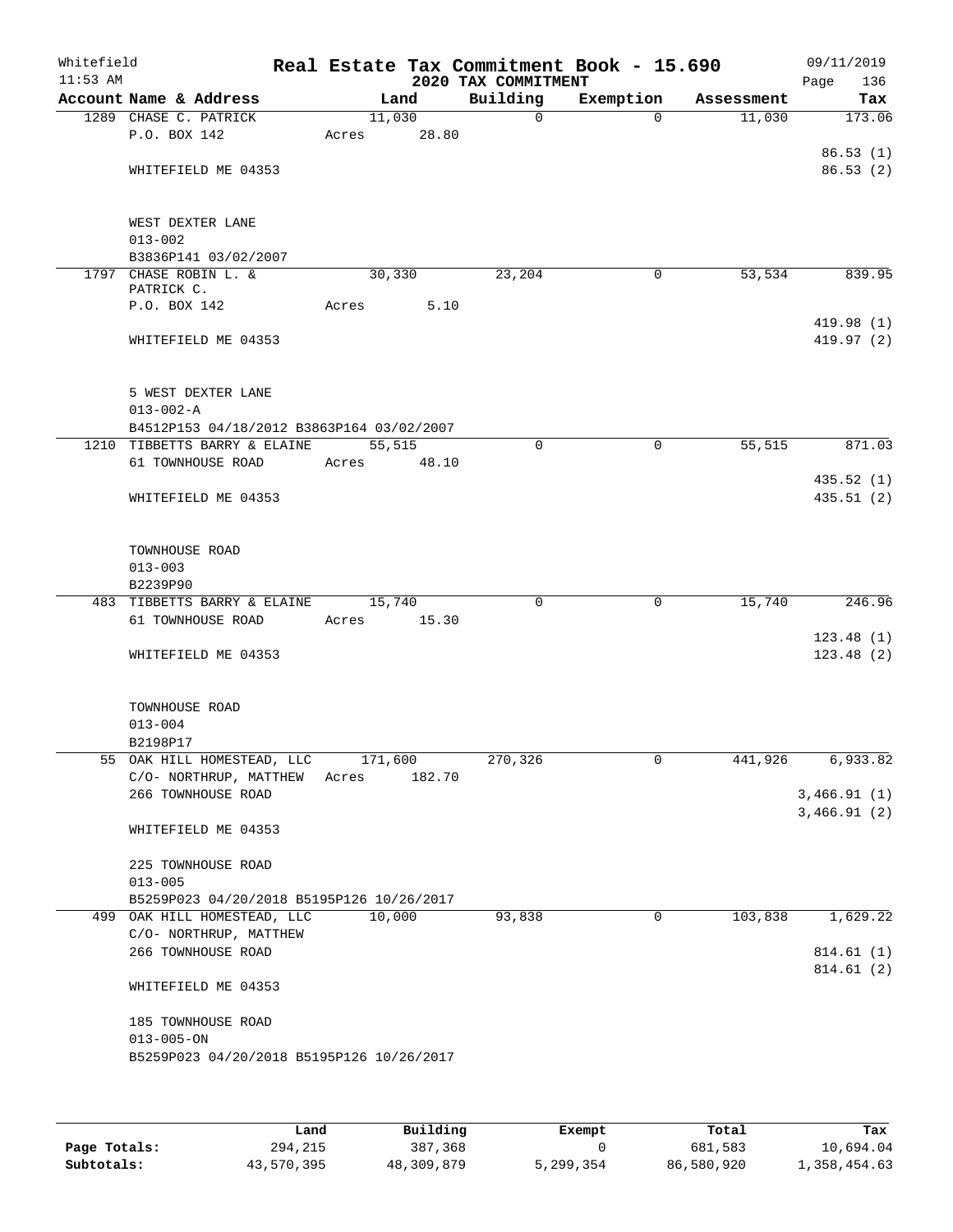| Whitefield   |                                                                  |       |            |                                 | Real Estate Tax Commitment Book - 15.690 |            | 09/11/2019                 |
|--------------|------------------------------------------------------------------|-------|------------|---------------------------------|------------------------------------------|------------|----------------------------|
| $11:53$ AM   | Account Name & Address                                           |       | Land       | 2020 TAX COMMITMENT<br>Building | Exemption                                | Assessment | Page<br>137<br>Tax         |
|              | 301 MILLER SAM & CAROLINA                                        |       | 4,350      | 0                               | $\Omega$                                 | 4,350      | 68.25                      |
|              | 205 GARDINER ROAD                                                | Acres | 2.90       |                                 |                                          |            |                            |
|              |                                                                  |       |            |                                 |                                          |            | 34.13(1)                   |
|              | WHITEFIELD ME 04353                                              |       |            |                                 |                                          |            | 34.12(2)                   |
|              |                                                                  |       |            |                                 |                                          |            |                            |
|              | GARDINER ROAD                                                    |       |            |                                 |                                          |            |                            |
|              | $013 - 006$                                                      |       |            |                                 |                                          |            |                            |
|              | B5220P039 01/05/2018                                             |       |            |                                 |                                          |            |                            |
|              | 830 WATSON-MOODY<br>ENTERPRISES, LLC                             |       | 73,250     | 359,488                         | 0                                        | 432,738    | 6,789.66                   |
|              | 163 TOWNHOUSE ROAD                                               | Acres | 63.00      |                                 |                                          |            |                            |
|              |                                                                  |       |            |                                 |                                          |            | 3,394.83(1)                |
|              | WHITEFIELD ME 04353                                              |       |            |                                 |                                          |            | 3,394.83(2)                |
|              | 163 TOWNHOUSE ROAD                                               |       |            |                                 |                                          |            |                            |
|              | $013 - 007$                                                      |       |            |                                 |                                          |            |                            |
|              | B4658P260 05/07/2013 B1421P295                                   |       |            |                                 |                                          |            |                            |
|              | 315 BANKS, LAUREL D                                              |       | 98,750     | 278,005                         | $\mathbf 0$                              | 376,755    | 5,911.29                   |
|              | 95 TOWNHOUSE ROAD                                                | Acres | 114.00     |                                 |                                          |            |                            |
|              |                                                                  |       |            |                                 |                                          |            | 2,955.65(1)                |
|              | WHITEFIELD ME 04353                                              |       |            |                                 |                                          |            | 2,955.64(2)                |
|              |                                                                  |       |            |                                 |                                          |            |                            |
|              | 95 TOWNHOUSE ROAD                                                |       |            |                                 |                                          |            |                            |
|              | $013 - 009 - A$                                                  |       |            |                                 |                                          |            |                            |
|              | B5373P165 04/17/2019 B4837P295 11/17/2014 B2216P310              |       |            |                                 |                                          |            |                            |
|              | 1350 TIBBETTS BARRY & ELAINE                                     |       | 30,000     | 150,114                         | 20,000                                   | 160,114    | 2,512.19                   |
|              | 61 TOWNHOUSE ROAD                                                | Acres | 1.50       |                                 | 01 HOMESTEAD                             |            |                            |
|              | WHITEFIELD ME 04353                                              |       |            |                                 |                                          |            | 1,256.10(1)<br>1,256.09(2) |
|              | 61 TOWNHOUSE ROAD                                                |       |            |                                 |                                          |            |                            |
|              | $013 - 010$                                                      |       |            |                                 |                                          |            |                            |
|              | B2198P18                                                         |       |            |                                 |                                          |            |                            |
| 709          | TIBBETTS BARRY J. &                                              |       | 8,140      | 0                               | 0                                        | 8,140      | 127.72                     |
|              | ELAINE                                                           |       |            |                                 |                                          |            |                            |
|              | 61 TOWNHOUSE ROAD                                                | Acres | 5.80       |                                 |                                          |            |                            |
|              |                                                                  |       |            |                                 |                                          |            | 63.86(1)                   |
|              | WHITEFIELD ME 04353                                              |       |            |                                 |                                          |            | 63.86(2)                   |
|              | OFF GARDINER ROAD                                                |       |            |                                 |                                          |            |                            |
|              | $013 - 011$                                                      |       |            |                                 |                                          |            |                            |
|              | B1420P156                                                        |       |            |                                 |                                          |            |                            |
|              | 1454 BOWDEN GEORGE W., JR.                                       |       | 41,770     | 5,337                           | 0                                        | 47,107     | 739.11                     |
|              | 9 EAST RIVER ROAD                                                | Acres | 19.40      |                                 |                                          |            |                            |
|              |                                                                  |       |            |                                 |                                          |            | 369.56(1)                  |
|              | WHITEFIELD ME 04353<br>3518                                      |       |            |                                 |                                          |            | 369.55(2)                  |
|              |                                                                  |       |            |                                 |                                          |            |                            |
|              | 45 TOWNHOUSE ROAD                                                |       |            |                                 |                                          |            |                            |
|              | $013 - 012$ A                                                    |       |            |                                 |                                          |            |                            |
|              | B4084P35 12/12/2008 B3820P273 03/07/2007 B3748P198<br>10/04/2006 |       |            |                                 |                                          |            |                            |
|              |                                                                  | Land  | Building   |                                 | Exempt                                   | Total      | Tax                        |
| Page Totals: | 256,260                                                          |       | 792,944    |                                 | 20,000                                   | 1,029,204  | 16, 148. 22                |
| Subtotals:   | 43,826,655                                                       |       | 49,102,823 |                                 | 5, 319, 354                              | 87,610,124 | 1,374,602.85               |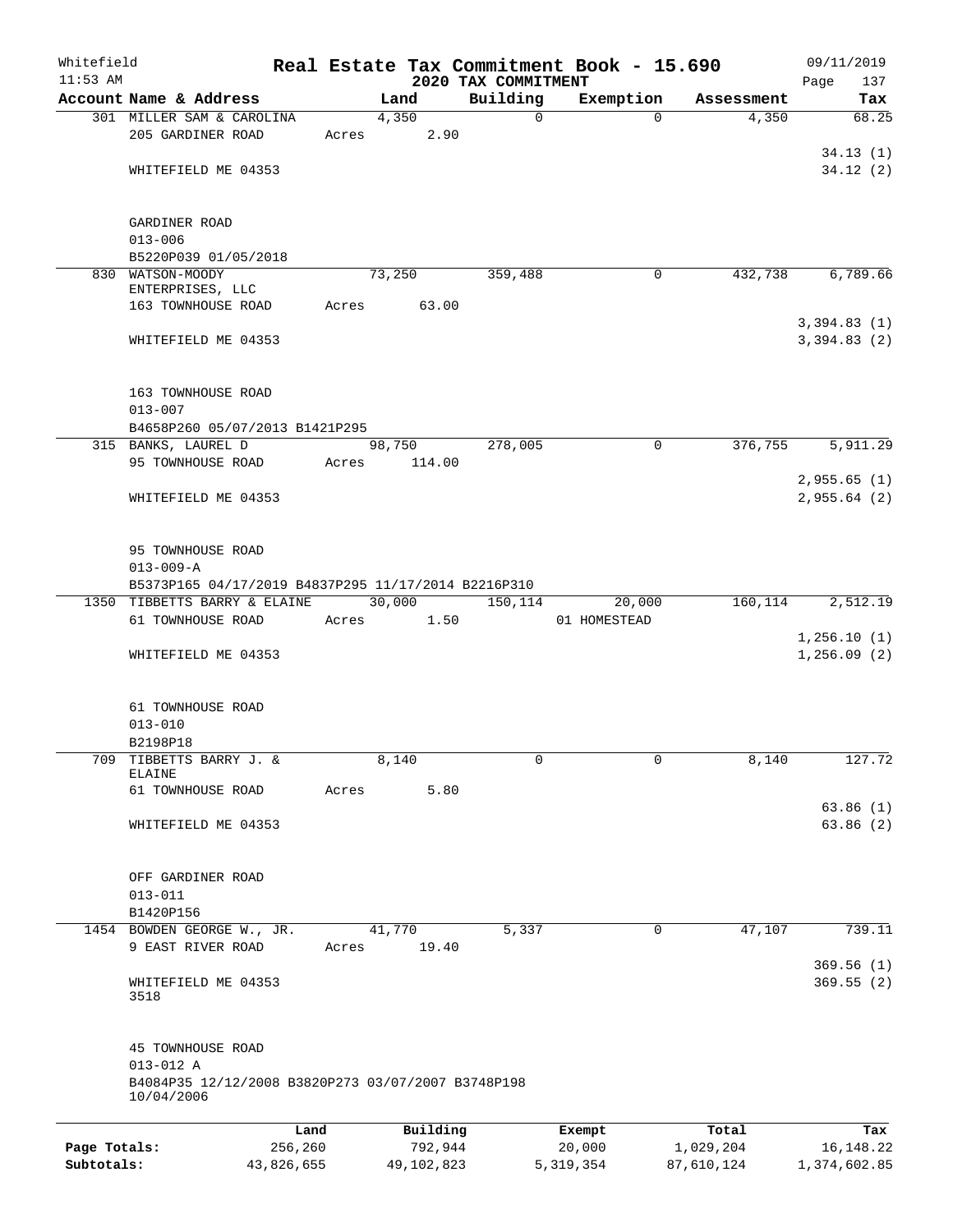| Whitefield   |                                                    |                 |                     |                                 | Real Estate Tax Commitment Book - 15.690 |                  | 09/11/2019         |
|--------------|----------------------------------------------------|-----------------|---------------------|---------------------------------|------------------------------------------|------------------|--------------------|
| $11:53$ AM   | Account Name & Address                             |                 |                     | 2020 TAX COMMITMENT<br>Building | Exemption                                | Assessment       | Page<br>138<br>Tax |
|              | 1838 BROWN LOIS                                    |                 | Land<br>27,330      | $\mathbf 0$                     | $\Omega$                                 | 27,330           | 428.81             |
|              | P O BOX 28                                         | Acres           | 7.60                |                                 |                                          |                  |                    |
|              |                                                    |                 |                     |                                 |                                          |                  | 214.41(1)          |
|              | WHITEFIELD ME 04353                                |                 |                     |                                 |                                          |                  | 214.40(2)          |
|              |                                                    |                 |                     |                                 |                                          |                  |                    |
|              | TOWNHOUSE ROAD                                     |                 |                     |                                 |                                          |                  |                    |
|              | $013 - 012 - D$                                    |                 |                     |                                 |                                          |                  |                    |
|              | B4084P38 01/02/2009                                |                 |                     |                                 |                                          |                  |                    |
|              | 1338 DOWLING JESSICA                               |                 | 33,420              | 115,207                         | $\mathbf 0$                              | 148,627          | 2,331.96           |
|              | 35 TOWNHOUSE ROAD                                  | Acres           | 3.78                |                                 |                                          |                  |                    |
|              |                                                    |                 |                     |                                 |                                          |                  | 1,165.98(1)        |
|              | WHITEFIELD ME 04353                                |                 |                     |                                 |                                          |                  | 1, 165.98(2)       |
|              | 35 TOWNHOUSE ROAD                                  |                 |                     |                                 |                                          |                  |                    |
|              | $013 - 013$                                        |                 |                     |                                 |                                          |                  |                    |
|              | B4768P233 04/02/2014 B4750P148 01/16/2014 B3407P81 |                 |                     |                                 |                                          |                  |                    |
|              | 12/09/2004<br>1189 VIGUE GARY                      |                 | 58,632              | 127,139                         | 20,000                                   | 165,771          | 2,600.95           |
|              | P O BOX 173                                        | Acres           | 37.51               |                                 | 01 HOMESTEAD                             |                  |                    |
|              |                                                    |                 |                     |                                 |                                          |                  | 1,300.48(1)        |
|              | WHITEFIELD ME 04353                                |                 |                     |                                 |                                          |                  | 1,300.47(2)        |
|              |                                                    |                 |                     |                                 |                                          |                  |                    |
|              | 256 GRAND ARMY ROAD                                |                 |                     |                                 |                                          |                  |                    |
|              | $013 - 014$                                        |                 |                     |                                 |                                          |                  |                    |
|              | B1739P76                                           |                 |                     |                                 |                                          |                  |                    |
| 1760         | VIGUE GARY M. & SHIRLEY                            |                 | 30,495              | 95,531                          | $\mathbf 0$                              | 126,026          | 1,977.35           |
|              | J. WARREN                                          |                 |                     |                                 |                                          |                  |                    |
|              | 29 TOWNHOUSE ROAD                                  | Acres           | 1.83                |                                 |                                          |                  |                    |
|              |                                                    |                 |                     |                                 |                                          |                  | 988.68 (1)         |
|              | WHITEFIELD ME 04353                                |                 |                     |                                 |                                          |                  | 988.67 (2)         |
|              |                                                    |                 |                     |                                 |                                          |                  |                    |
|              | 29 TOWNHOUSE ROAD                                  |                 |                     |                                 |                                          |                  |                    |
|              | $013 - 014 - A$                                    |                 |                     |                                 |                                          |                  |                    |
|              | B3626P229 01/20/2006                               |                 |                     |                                 |                                          |                  |                    |
|              | 1740 CHASE ABRAHAM D.                              |                 | 1,305               | 0                               | 0                                        | 1,305            | 20.48              |
|              | 67 AUGUSTA ROAD                                    | Acres           | 0.87                |                                 |                                          |                  |                    |
|              |                                                    |                 |                     |                                 |                                          |                  | 10.24(1)           |
|              | <b>JEFFERSON ME 04348 3896</b>                     |                 |                     |                                 |                                          |                  | 10.24(2)           |
|              |                                                    |                 |                     |                                 |                                          |                  |                    |
|              | GRAND ARMY ROAD                                    |                 |                     |                                 |                                          |                  |                    |
|              | $013 - 015$                                        |                 |                     |                                 |                                          |                  |                    |
|              | B5245P17 04/03/2018 B3391P203 02/01/2003           |                 |                     |                                 |                                          |                  |                    |
| 988          | GARDINER ROAD REALTY<br>TRUST (18)                 |                 | 30,000              | 8,415                           | $\mathbf 0$                              | 38,415           | 602.73             |
|              | C/O DAN BRINKLER                                   | Acres           | 1.10                |                                 |                                          |                  |                    |
|              | P.O. BOX 394                                       |                 |                     |                                 |                                          |                  | 301.37(1)          |
|              | NEWCASTLE ME 04553                                 |                 |                     |                                 |                                          |                  | 301.36(2)          |
|              |                                                    |                 |                     |                                 |                                          |                  |                    |
|              | 18 GARDINER ROAD                                   |                 |                     |                                 |                                          |                  |                    |
|              | $013 - 017$                                        |                 |                     |                                 |                                          |                  |                    |
|              | B3974P218 03/05/2008                               |                 |                     |                                 |                                          |                  |                    |
|              |                                                    |                 |                     |                                 |                                          |                  |                    |
| Page Totals: |                                                    | Land<br>181,182 | Building<br>346,292 |                                 | Exempt<br>20,000                         | Total<br>507,474 | Tax<br>7,962.28    |
| Subtotals:   |                                                    | 44,007,837      | 49, 449, 115        |                                 | 5, 339, 354                              | 88,117,598       | 1,382,565.13       |
|              |                                                    |                 |                     |                                 |                                          |                  |                    |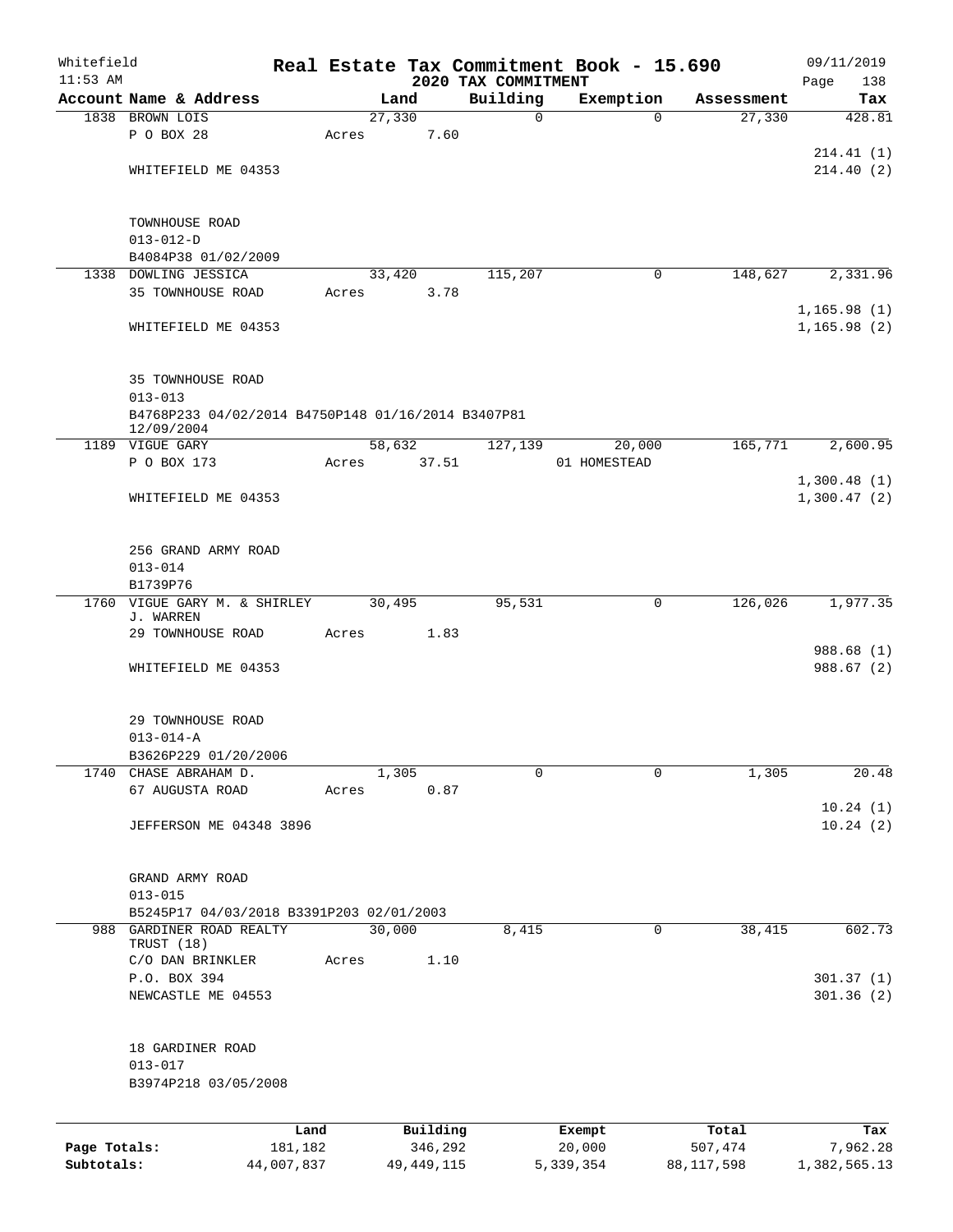| Whitefield   |                                                                |         |                |                                 | Real Estate Tax Commitment Book - 15.690 |            | 09/11/2019                 |
|--------------|----------------------------------------------------------------|---------|----------------|---------------------------------|------------------------------------------|------------|----------------------------|
| $11:53$ AM   | Account Name & Address                                         |         | Land           | 2020 TAX COMMITMENT<br>Building | Exemption                                | Assessment | Page<br>139<br>Tax         |
|              | 1323 FARLEY LAWRENCE P., SR                                    | 32,770  |                | $\mathbf 0$                     | $\Omega$                                 | 32,770     | 514.16                     |
|              | (ESTATE OF)<br>C/O- FARLEY LAWRENCE<br>$P.$ , JR               | Acres   | 14.40          |                                 |                                          |            |                            |
|              | 629 MARSTON ROAD                                               |         |                |                                 |                                          |            | 257.08(1)                  |
|              | GARDINER ME 04345                                              |         |                |                                 |                                          |            | 257.08(2)                  |
|              | GARDINER ROAD                                                  |         |                |                                 |                                          |            |                            |
|              | $013 - 018$                                                    |         |                |                                 |                                          |            |                            |
|              | B5230P134 02/05/2018                                           |         |                |                                 |                                          |            |                            |
|              | 286 PARLIN ROBERT S.                                           |         | 30,000         | 106,067                         | $\mathbf 0$                              | 136,067    | 2,134.89                   |
|              | 90 GARDINER ROAD                                               | Acres   | 1.00           |                                 |                                          |            | 1,067.45(1)                |
|              | WHITEFIELD ME 04353                                            |         |                |                                 |                                          |            | 1,067.44(2)                |
|              | 90 GARDINER ROAD                                               |         |                |                                 |                                          |            |                            |
|              | $013 - 019$                                                    |         |                |                                 |                                          |            |                            |
|              | B4789P37 06/16/2014 B4789P35 06/16/2014 B3427P27<br>02/04/2004 |         |                |                                 |                                          |            |                            |
|              | 1636 SILIN JAMES & ANN                                         | 84,275  |                | 115,486                         | 20,000                                   | 179,761    | 2,820.45                   |
|              | 17 GORMAN LANE                                                 | Acres   | 85.05          |                                 | 01 HOMESTEAD                             |            |                            |
|              | WHITEFIELD ME 04353                                            |         |                |                                 |                                          |            | 1,410.23(1)<br>1,410.22(2) |
|              |                                                                |         |                |                                 |                                          |            |                            |
|              | 17 GORMAN LANE<br>$013 - 020$                                  |         |                |                                 |                                          |            |                            |
|              | B1412P263                                                      |         |                |                                 |                                          |            |                            |
|              | 170 POPKIN MICHAEL                                             | 26,000  |                | 0                               | 0                                        | 26,000     | 407.94                     |
|              | P.O. BOX 21                                                    | Acres   | 30.00          |                                 |                                          |            |                            |
|              | WHITEFIELD ME 04353                                            |         |                |                                 |                                          |            | 203.97(1)<br>203.97 (2)    |
|              |                                                                |         |                |                                 |                                          |            |                            |
|              | <b>GORMAN LANE</b>                                             |         |                |                                 |                                          |            |                            |
|              | $013 - 020 - A$                                                |         |                |                                 |                                          |            |                            |
|              | B2028P278                                                      |         |                |                                 |                                          |            |                            |
|              | 418 SILIN JAMES & ANN<br>17 GORMAN LANE                        | Acres   | 32,910<br>3.44 | 129,106                         | 0                                        | 162,016    | 2,542.03                   |
|              |                                                                |         |                |                                 |                                          |            | 1, 271.02(1)               |
|              | WHITEFIELD ME 04353                                            |         |                |                                 |                                          |            | 1, 271.01(2)               |
|              | 51 GORMAN LANE                                                 |         |                |                                 |                                          |            |                            |
|              | $013 - 021$                                                    |         |                |                                 |                                          |            |                            |
|              | B1390P309                                                      |         |                |                                 |                                          |            |                            |
|              | 103 CENTRAL MAINE POWER<br>C/O AVANGRID MANAGEMENT Acres       | 46,800  | 15.60          | 0                               | 0                                        | 46,800     | 734.29                     |
|              | CO.- LOCAL TAX                                                 |         |                |                                 |                                          |            |                            |
|              | ONE CITY CENTER,<br>5TH<br><b>FLOOR</b>                        |         |                |                                 |                                          |            | 367.15(1)                  |
|              | PORTLAND ME 04101                                              |         |                |                                 |                                          |            | 367.14(2)                  |
|              | GARDINER ROAD                                                  |         |                |                                 |                                          |            |                            |
|              | $013 - 022$                                                    |         |                |                                 |                                          |            |                            |
|              |                                                                | Land    | Building       |                                 | Exempt                                   | Total      | Tax                        |
| Page Totals: |                                                                | 252,755 | 350,659        |                                 | 20,000                                   | 583,414    | 9,153.76                   |
| Subtotals:   | 44,260,592                                                     |         | 49,799,774     |                                 | 5,359,354                                | 88,701,012 | 1,391,718.89               |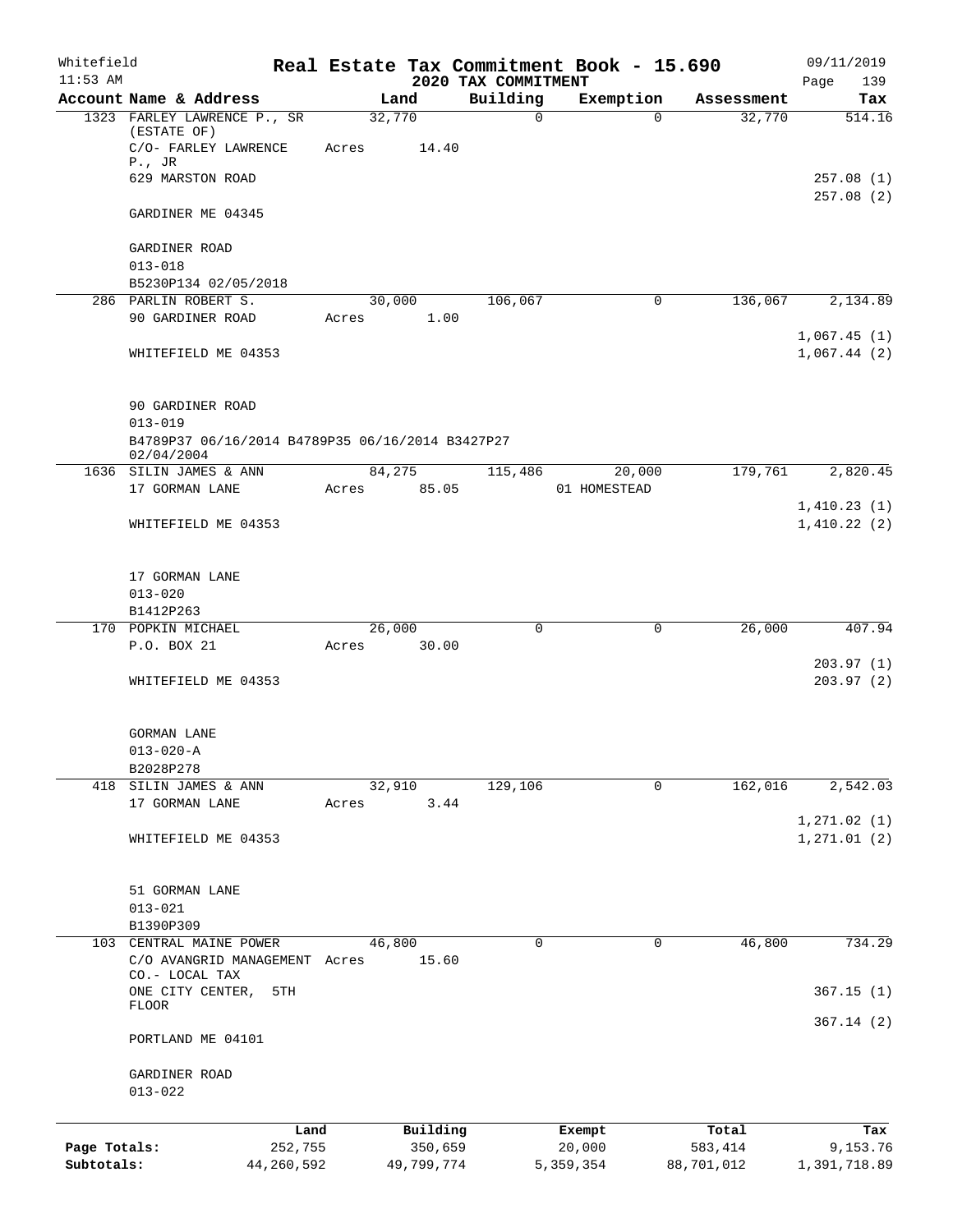| Whitefield<br>$11:53$ AM |                                                                                                                                                       | Real Estate Tax Commitment Book - 15.690 |                     | 2020 TAX COMMITMENT |                  |                        |                  | 09/11/2019<br>Page<br>140 |
|--------------------------|-------------------------------------------------------------------------------------------------------------------------------------------------------|------------------------------------------|---------------------|---------------------|------------------|------------------------|------------------|---------------------------|
|                          | Account Name & Address                                                                                                                                |                                          | Land                | Building            |                  | Exemption              | Assessment       | Tax                       |
|                          | 959 ACEDO STEPHEN F. &                                                                                                                                |                                          | 30,000              | 71,074              |                  | 20,000                 | 81,074           | 1,272.05                  |
|                          | CAROL P.<br>PO BOX 73                                                                                                                                 | Acres                                    | 1.40                |                     |                  | 01 HOMESTEAD           |                  |                           |
|                          |                                                                                                                                                       |                                          |                     |                     |                  |                        |                  | 636.03 (1)                |
|                          | WHITEFIELD ME 04353                                                                                                                                   |                                          |                     |                     |                  |                        |                  | 636.02(2)                 |
|                          |                                                                                                                                                       |                                          |                     |                     |                  |                        |                  |                           |
|                          | 67 GARDINER ROAD                                                                                                                                      |                                          |                     |                     |                  |                        |                  |                           |
|                          | $013 - 023$<br>B1633P191                                                                                                                              |                                          |                     |                     |                  |                        |                  |                           |
|                          | 874 STODDER JASON                                                                                                                                     |                                          | 30,000              | 73,388              |                  | 0                      | 103,388          | 1,622.16                  |
|                          | 3 HERITAGE LANE                                                                                                                                       | Acres                                    | 1.02                |                     |                  |                        |                  |                           |
|                          | WISCASSETT ME 04578                                                                                                                                   |                                          |                     |                     |                  |                        |                  | 811.08(1)<br>811.08(2)    |
|                          |                                                                                                                                                       |                                          |                     |                     |                  |                        |                  |                           |
|                          | 61 GARDINER ROAD                                                                                                                                      |                                          |                     |                     |                  |                        |                  |                           |
|                          | $013 - 024$                                                                                                                                           |                                          |                     |                     |                  |                        |                  |                           |
|                          | B5159P22 07/21/2017                                                                                                                                   |                                          |                     |                     |                  |                        |                  |                           |
|                          | 467 CROCKER DEANNE<br>P O BOX 98                                                                                                                      | Acres                                    | 38,114<br>8.58      | 123,733             |                  | 20,000<br>01 HOMESTEAD | 141,847          | 2,225.58                  |
|                          |                                                                                                                                                       |                                          |                     |                     |                  |                        |                  | 1, 112.79(1)              |
|                          | WHITEFIELD ME 04353                                                                                                                                   |                                          |                     |                     |                  |                        |                  | 1, 112.79(2)              |
|                          |                                                                                                                                                       |                                          |                     |                     |                  |                        |                  |                           |
|                          | 49 GARDINER ROAD<br>$013 - 025$                                                                                                                       |                                          |                     |                     |                  |                        |                  |                           |
|                          | 755 BERUBE, JAY R                                                                                                                                     |                                          | 30,030              | 86,950              |                  | 20,000                 | 96,980           | 1,521.62                  |
|                          | 43 GARDINER ROAD                                                                                                                                      | Acres                                    | 1.52                |                     |                  | 01 HOMESTEAD           |                  |                           |
|                          | WHITEFIELD ME 04353                                                                                                                                   |                                          |                     |                     |                  |                        |                  | 760.81(1)<br>760.81(2)    |
|                          |                                                                                                                                                       |                                          |                     |                     |                  |                        |                  |                           |
|                          | 43 GARDINER ROAD                                                                                                                                      |                                          |                     |                     |                  |                        |                  |                           |
|                          | $013 - 026$                                                                                                                                           |                                          |                     |                     |                  |                        |                  |                           |
|                          | B4992P156 04/04/2016 B4864P123 02/26/2015 B4853P184<br>01/09/2015 B4718P176 10/02/2013 B4517P53 B4241P75<br>01/13/2010 B4030P116 04/10/2008 B1775P274 |                                          |                     |                     |                  |                        |                  |                           |
| 1287                     | LOTHROP BERNAL &<br>DELORES                                                                                                                           |                                          | 31,050              | 60,456              |                  | 20,000                 | 71,506           | 1,121.93                  |
|                          | P.O. BOX 129                                                                                                                                          | Acres                                    | 2.20                |                     |                  | 01 HOMESTEAD           |                  |                           |
|                          |                                                                                                                                                       |                                          |                     |                     |                  |                        |                  | 560.97(1)                 |
|                          | WHITEFIELD ME 04353                                                                                                                                   |                                          |                     |                     |                  |                        |                  | 560.96(2)                 |
|                          | 17 GARDINER ROAD                                                                                                                                      |                                          |                     |                     |                  |                        |                  |                           |
|                          | $013 - 027$                                                                                                                                           |                                          |                     |                     |                  |                        |                  |                           |
|                          | 1616 CLOUTIER SHAWN S.                                                                                                                                |                                          | 30,000              | 70,293              |                  | 0                      | 100,293          | 1,573.60                  |
|                          | 255 GRAND ARMY ROAD                                                                                                                                   | Acres                                    | 0.86                |                     |                  |                        |                  | 786.80 (1)                |
|                          | WHITEFIELD ME 04353                                                                                                                                   |                                          |                     |                     |                  |                        |                  | 786.80 (2)                |
|                          |                                                                                                                                                       |                                          |                     |                     |                  |                        |                  |                           |
|                          | 255 GRAND ARMY ROAD<br>$013 - 029$                                                                                                                    |                                          |                     |                     |                  |                        |                  |                           |
|                          | B4779P159 05/14/2014 B4775P121 05/01/2014 B4775P118                                                                                                   |                                          |                     |                     |                  |                        |                  |                           |
|                          | 05/01/2014 B4775P115 05/01/2014 B4772P153 04/22/2014<br>B4752P248 01/27/2014                                                                          |                                          |                     |                     |                  |                        |                  |                           |
|                          |                                                                                                                                                       |                                          |                     |                     |                  |                        |                  |                           |
| Page Totals:             |                                                                                                                                                       | Land<br>189,194                          | Building<br>485,894 |                     | Exempt<br>80,000 |                        | Total<br>595,088 | Tax<br>9,336.94           |
|                          |                                                                                                                                                       |                                          |                     |                     |                  |                        |                  |                           |

**Subtotals:** 44,449,786 50,285,668 5,439,354 89,296,100 1,401,055.83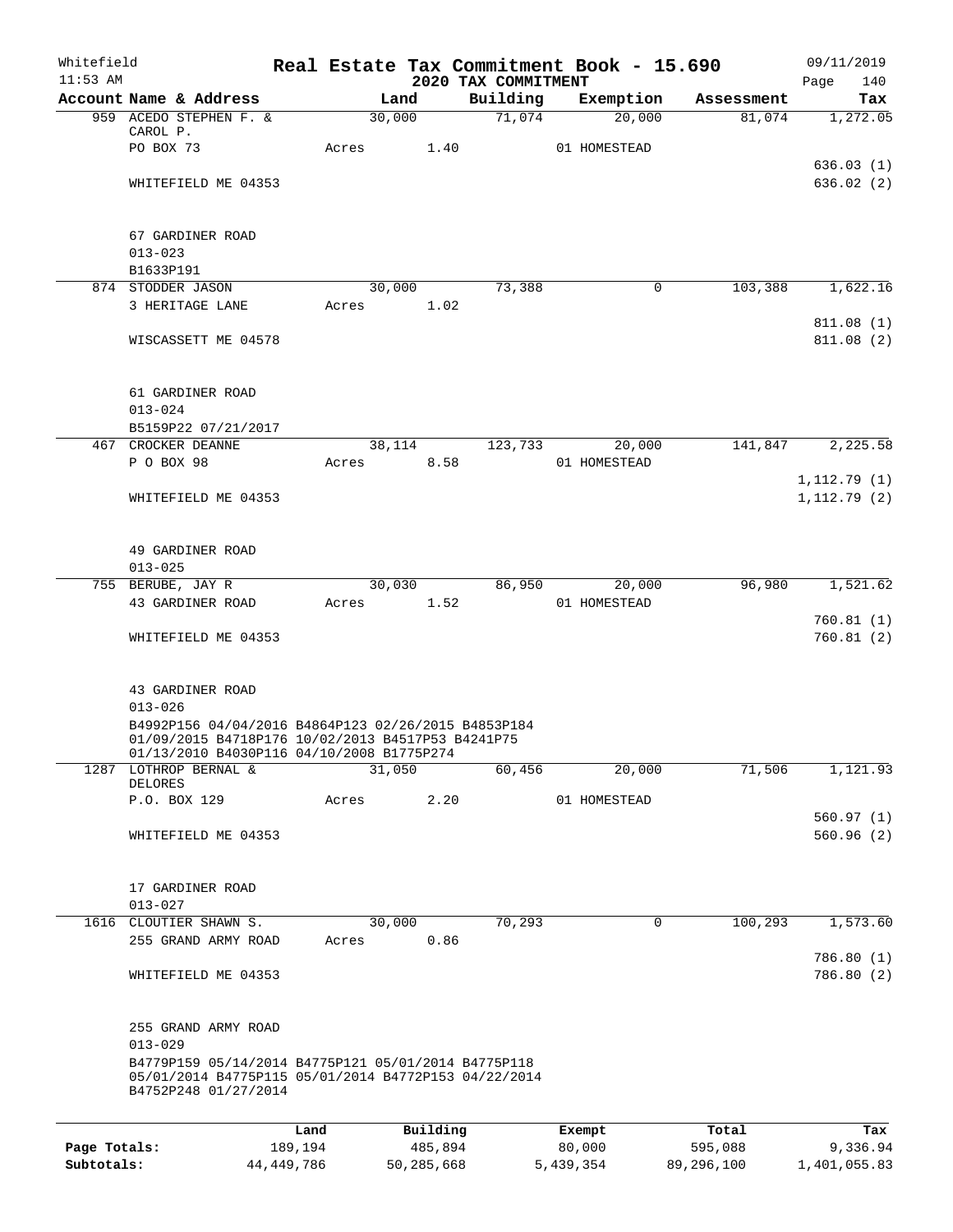| Whitefield<br>$11:53$ AM |                                                                                   |            |       |                     |         |                                 | Real Estate Tax Commitment Book - 15.690 |                    | 09/11/2019                 |
|--------------------------|-----------------------------------------------------------------------------------|------------|-------|---------------------|---------|---------------------------------|------------------------------------------|--------------------|----------------------------|
|                          | Account Name & Address                                                            |            |       | Land                |         | 2020 TAX COMMITMENT<br>Building | Exemption                                | Assessment         | 141<br>Page<br>Tax         |
|                          | 1482 CLOUTIER JR. ROSARIO G.                                                      |            |       | 30,000              |         | 97,996                          | 20,000                                   | 107,996            | 1,694.46                   |
|                          | &                                                                                 |            |       |                     |         |                                 |                                          |                    |                            |
|                          | * LINDA                                                                           |            | Acres |                     | 0.88    |                                 | 01 HOMESTEAD                             |                    |                            |
|                          | P O BOX 140                                                                       |            |       |                     |         |                                 |                                          |                    | 847.23 (1)<br>847.23 (2)   |
|                          | WHITEFIELD ME 04353                                                               |            |       |                     |         |                                 |                                          |                    |                            |
|                          | 247 GRAND ARMY ROAD<br>$013 - 030$                                                |            |       |                     |         |                                 |                                          |                    |                            |
|                          | 219 CROCKER RICHARD A. SR.<br>& SHERRI                                            |            |       | 25,650              |         | $\Omega$                        |                                          | 25,650<br>$\Omega$ | 402.45                     |
|                          | 34 CENTRAL STREET                                                                 |            | Acres |                     | 5.50    |                                 |                                          |                    |                            |
|                          | RANDOLPH ME 04346                                                                 |            |       |                     |         |                                 |                                          |                    | 201.23(1)<br>201.22(2)     |
|                          | GRAND ARMY ROAD                                                                   |            |       |                     |         |                                 |                                          |                    |                            |
|                          | $013 - 031$                                                                       |            |       |                     |         |                                 |                                          |                    |                            |
|                          | B3213P101<br>1581 ELDER JEROD M. &                                                |            |       | $3\overline{2,100}$ |         | 94,494                          | 20,000                                   | 106,594            | 1,672.46                   |
|                          | JULIANNA L.                                                                       |            |       |                     |         |                                 |                                          |                    |                            |
|                          | 8 VIGUE ROAD                                                                      |            | Acres |                     | 2.90    |                                 | 01 HOMESTEAD                             |                    |                            |
|                          | WHITEFIELD ME 04353                                                               |            |       |                     |         |                                 |                                          |                    | 836.23(1)<br>836.23(2)     |
|                          | 8 VIGUE ROAD<br>$013 - 032$<br>B4874P189 04/08/2015 B4711P108 09/16/2013 B4711P88 |            |       |                     |         |                                 |                                          |                    |                            |
|                          | 09/16/2013 B4010P284 05/30/2008<br>1463 VIGUE JEFFREY L. &                        |            |       | 93,150              |         | 135,899                         | 20,000                                   | 209,049            | 3,279.98                   |
|                          | BETHANY J.                                                                        |            |       |                     |         |                                 |                                          |                    |                            |
|                          | P O BOX 70                                                                        |            | Acres |                     | 102.80  |                                 | 01 HOMESTEAD                             |                    |                            |
|                          | WHITEFIELD ME 04353                                                               |            |       |                     |         |                                 |                                          |                    | 1,639.99(1)<br>1,639.99(2) |
|                          | 37 VIGUE ROAD                                                                     |            |       |                     |         |                                 |                                          |                    |                            |
|                          | $013 - 033$<br>B2129P65                                                           |            |       |                     |         |                                 |                                          |                    |                            |
|                          | 596 VIGUE DEAN A. & JEAN F.                                                       |            |       | 36,210              |         | 100,593                         | 20,000                                   | 116,803            | 1,832.64                   |
|                          | P.O. BOX 147                                                                      |            | Acres |                     | 6.20    |                                 | 01 HOMESTEAD                             |                    |                            |
|                          |                                                                                   |            |       |                     |         |                                 |                                          |                    | 916.32(1)                  |
|                          | WHITEFIELD ME 04353                                                               |            |       |                     |         |                                 |                                          |                    | 916.32(2)                  |
|                          | 127 GRAND ARMY ROAD<br>$013 - 033 - A$                                            |            |       |                     |         |                                 |                                          |                    |                            |
|                          | B1575P270<br>1324 FARRIS GREGORY                                                  |            |       | 33,600              |         | 188,446                         | 20,000                                   | 202,046            | 3,170.10                   |
|                          | 15 VIGUE ROAD                                                                     |            | Acres |                     | 3.90    |                                 | 01 HOMESTEAD                             |                    | 1,585.05(1)                |
|                          | WHITEFIELD ME 04353                                                               |            |       |                     |         |                                 |                                          |                    | 1,585.05(2)                |
|                          | 15 VIGUE ROAD<br>$013 - 034$                                                      |            |       |                     |         |                                 |                                          |                    |                            |
|                          |                                                                                   | Land       |       | Building            |         |                                 | Exempt                                   | Total              | Tax                        |
| Page Totals:             |                                                                                   | 250,710    |       |                     | 617,428 |                                 | 100,000                                  | 768,138            | 12,052.09                  |
| Subtotals:               |                                                                                   | 44,700,496 |       | 50,903,096          |         |                                 | 5,539,354                                | 90,064,238         | 1, 413, 107.92             |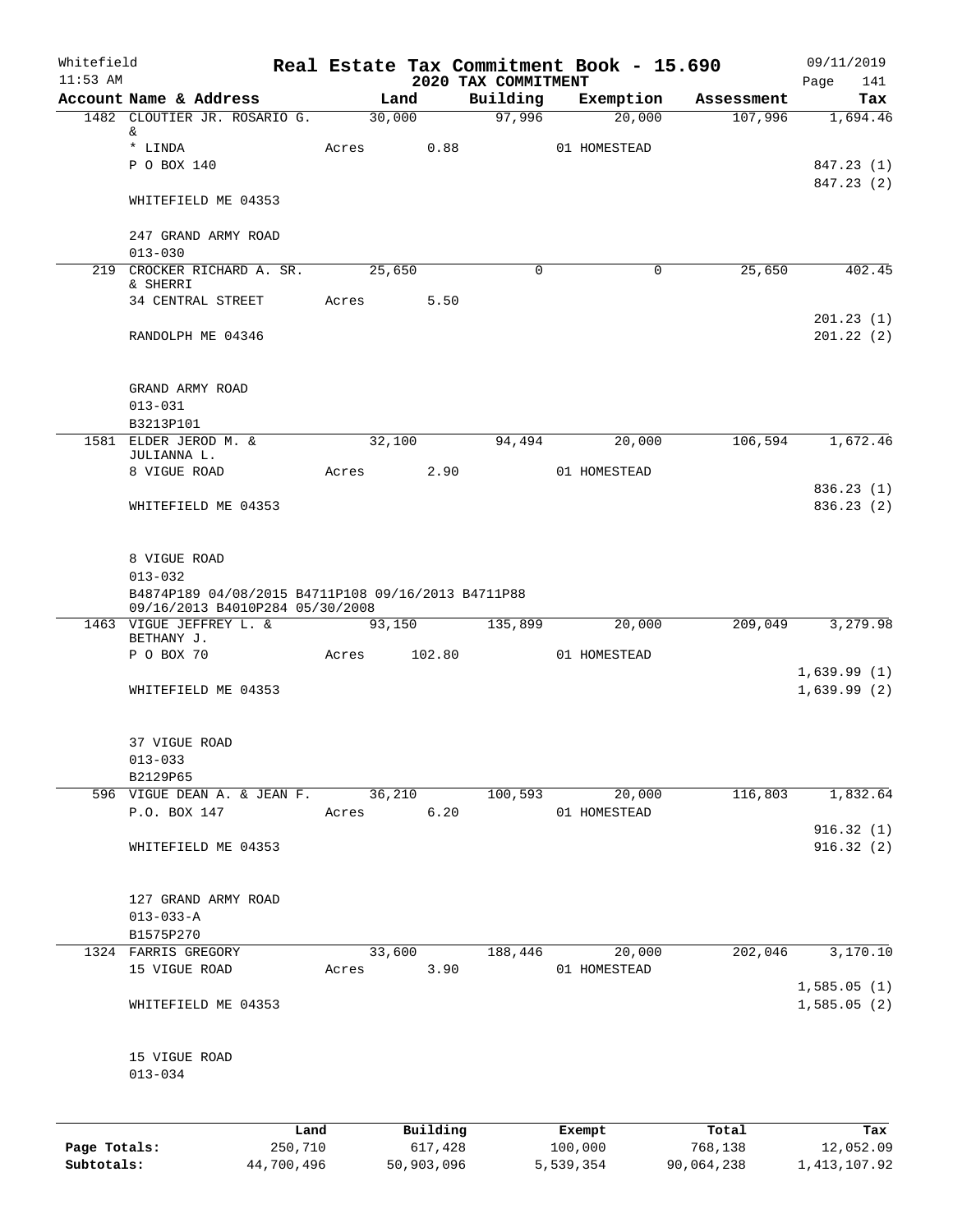| Whitefield<br>$11:53$ AM |                                                                                 |            |        |       | 2020 TAX COMMITMENT | Real Estate Tax Commitment Book - 15.690 |            | 09/11/2019<br>142<br>Page |
|--------------------------|---------------------------------------------------------------------------------|------------|--------|-------|---------------------|------------------------------------------|------------|---------------------------|
|                          | Account Name & Address                                                          |            | Land   |       | Building            | Exemption                                | Assessment | Tax                       |
|                          | 337 CAPPER APRIL MICHELLE                                                       |            | 30,000 |       | 95,616              | $\Omega$                                 | 125,616    | 1,970.92                  |
|                          | 221 GRAND ARMY ROAD                                                             |            | Acres  | 0.87  |                     |                                          |            |                           |
|                          |                                                                                 |            |        |       |                     |                                          |            | 985.46 (1)                |
|                          | WHITEFIELD ME 04353                                                             |            |        |       |                     |                                          |            | 985.46 (2)                |
|                          |                                                                                 |            |        |       |                     |                                          |            |                           |
|                          |                                                                                 |            |        |       |                     |                                          |            |                           |
|                          | 221 GRAND ARMY ROAD                                                             |            |        |       |                     |                                          |            |                           |
|                          | $013 - 035$                                                                     |            |        |       |                     |                                          |            |                           |
|                          | B4215P65 10/22/2009 B4209P314 10/08/2009 B2092P271<br>1214 WALDRON LEONARD A. & |            |        |       | 117,282             |                                          |            |                           |
|                          | HELEN                                                                           |            | 30,750 |       |                     | 26,000                                   | 122,032    | 1,914.68                  |
|                          | 107 GRAND ARMY ROAD                                                             | Acres      |        | 2.00  |                     | 01 HOMESTEAD                             |            |                           |
|                          |                                                                                 |            |        |       |                     | 05 VET EXEMPTION                         |            | 957.34 (1)                |
|                          | WHITEFIELD ME 04353                                                             |            |        |       |                     |                                          |            | 957.34 (2)                |
|                          |                                                                                 |            |        |       |                     |                                          |            |                           |
|                          |                                                                                 |            |        |       |                     |                                          |            |                           |
|                          | 107 GRAND ARMY ROAD                                                             |            |        |       |                     |                                          |            |                           |
|                          | $013 - 036$                                                                     |            |        |       |                     |                                          |            |                           |
|                          | B4756P231 02/12/2014 B2765P180                                                  |            |        |       |                     |                                          |            |                           |
|                          | 1128 MCCORMICK KAREN E.                                                         |            | 30,750 |       | 83,538              | $\mathbf 0$                              | 114,288    | 1,793.18                  |
|                          | P O BOX 164                                                                     | Acres      |        | 2.00  |                     |                                          |            |                           |
|                          |                                                                                 |            |        |       |                     |                                          |            | 896.59 (1)                |
|                          | WHITEFIELD ME 04353                                                             |            |        |       |                     |                                          |            | 896.59 (2)                |
|                          |                                                                                 |            |        |       |                     |                                          |            |                           |
|                          | 20 BENNER LANE                                                                  |            |        |       |                     |                                          |            |                           |
|                          | $013 - 037$                                                                     |            |        |       |                     |                                          |            |                           |
|                          | B4795P131 07/02/2014 B4771P73 04/16/2014 B2383P5                                |            |        |       |                     |                                          |            |                           |
|                          | 824 ELLIOTT DAVID C.                                                            |            | 60,525 |       | 0                   | 0                                        | 60,525     | 949.64                    |
|                          | 85 BENNER ROAD                                                                  | Acres      |        | 57.55 |                     |                                          |            |                           |
|                          |                                                                                 |            |        |       |                     |                                          |            | 474.82 (1)                |
|                          | WHITEFIELD ME 04353                                                             |            |        |       |                     |                                          |            | 474.82(2)                 |
|                          |                                                                                 |            |        |       |                     |                                          |            |                           |
|                          |                                                                                 |            |        |       |                     |                                          |            |                           |
|                          | BENNER LANE                                                                     |            |        |       |                     |                                          |            |                           |
|                          | $013 - 038$                                                                     |            |        |       |                     |                                          |            |                           |
|                          | B4819P192 09/18/2014 B4510P113 04/05/2012 B1334P57                              |            |        |       |                     |                                          |            |                           |
|                          | 1698 BRANN JAMES L. &                                                           |            | 30,675 |       | 189,672             | 20,000                                   | 200,347    | 3, 143. 44                |
|                          | SHANNON F.<br>P.O. BOX 75                                                       | Acres 1.95 |        |       |                     | 01 HOMESTEAD                             |            |                           |
|                          |                                                                                 |            |        |       |                     |                                          |            | 1,571.72(1)               |
|                          | WHITEFIELD ME 04353                                                             |            |        |       |                     |                                          |            | 1,571.72(2)               |
|                          |                                                                                 |            |        |       |                     |                                          |            |                           |
|                          |                                                                                 |            |        |       |                     |                                          |            |                           |
|                          | 30 BENNER LANE                                                                  |            |        |       |                     |                                          |            |                           |
|                          | $013 - 038 - A$                                                                 |            |        |       |                     |                                          |            |                           |
|                          | B2885P55                                                                        |            |        |       |                     |                                          |            |                           |
|                          | 425 HUTCHINSON SANFORD L. &                                                     |            | 56,800 |       | 88,883              | 20,000                                   | 125,683    | 1,971.97                  |
|                          | ALICE                                                                           |            |        |       |                     |                                          |            |                           |
|                          | P O BOX 90                                                                      |            | Acres  | 27.00 |                     | 01 HOMESTEAD                             |            |                           |
|                          |                                                                                 |            |        |       |                     |                                          |            | 985.99 (1)                |
|                          | WHITEFIELD ME 04353                                                             |            |        |       |                     |                                          |            | 985.98 (2)                |
|                          |                                                                                 |            |        |       |                     |                                          |            |                           |
|                          | 63 BENNER LANE                                                                  |            |        |       |                     |                                          |            |                           |
|                          | $013 - 039$                                                                     |            |        |       |                     |                                          |            |                           |
|                          | B4749P158 01/13/2014 B4749P149 01/13/2014 B1334P57                              |            |        |       |                     |                                          |            |                           |
|                          |                                                                                 |            |        |       |                     |                                          |            |                           |
|                          |                                                                                 |            |        |       |                     |                                          |            |                           |
|                          |                                                                                 |            |        |       |                     |                                          |            |                           |

|              | Land       | Building   | Exempt    | Total      | Tax          |
|--------------|------------|------------|-----------|------------|--------------|
| Page Totals: | 239,500    | 574,991    | 66,000    | 748,491    | 11,743.83    |
| Subtotals:   | 44,939,996 | 51,478,087 | 5,605,354 | 90,812,729 | 1,424,851.75 |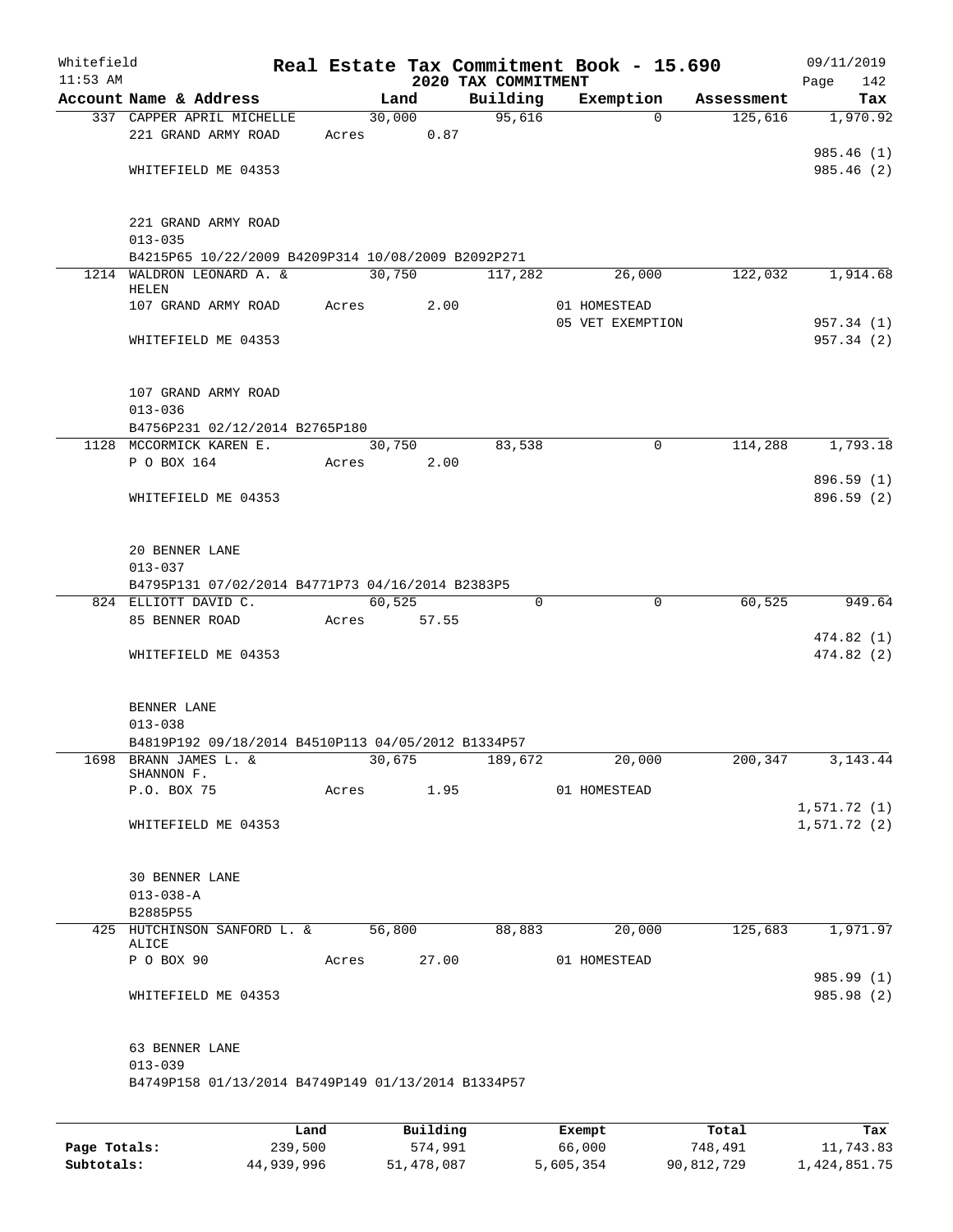| Whitefield<br>$11:53$ AM |                                                     |       |            |       | 2020 TAX COMMITMENT | Real Estate Tax Commitment Book - 15.690 |            | 09/11/2019<br>143<br>Page |
|--------------------------|-----------------------------------------------------|-------|------------|-------|---------------------|------------------------------------------|------------|---------------------------|
|                          | Account Name & Address                              |       | Land       |       | Building            | Exemption                                | Assessment | Tax                       |
|                          | 1547 POULIN ADAM                                    |       | 31,500     |       | 144, 124            | 20,000                                   | 155,624    | 2,441.74                  |
|                          | IBBITSON JENNA                                      |       | Acres 2.50 |       |                     | 01 HOMESTEAD                             |            |                           |
|                          | 19 BENNER LANE                                      |       |            |       |                     |                                          |            | 1,220.87(1)               |
|                          |                                                     |       |            |       |                     |                                          |            | 1,220.87(2)               |
|                          | WHITEFIELD ME 04353                                 |       |            |       |                     |                                          |            |                           |
|                          |                                                     |       |            |       |                     |                                          |            |                           |
|                          | 19 BENNER LANE                                      |       |            |       |                     |                                          |            |                           |
|                          | $013 - 040$                                         |       |            |       |                     |                                          |            |                           |
|                          | B4926P300 09/09/2015 B4585P104 10/25/2012 B2015P134 |       |            |       |                     |                                          |            |                           |
|                          | 289 CHASE, PETER E                                  |       | 1,500      |       | $\Omega$            | $\mathbf 0$                              | 1,500      | 23.54                     |
|                          | 1204 W. GAMBRELL STREET Acres 1.00                  |       |            |       |                     |                                          |            |                           |
|                          |                                                     |       |            |       |                     |                                          |            | 11.77(1)                  |
|                          | FORT WORTH TX 76115                                 |       |            |       |                     |                                          |            | 11.77(2)                  |
|                          |                                                     |       |            |       |                     |                                          |            |                           |
|                          |                                                     |       |            |       |                     |                                          |            |                           |
|                          | GRAND ARMY ROAD                                     |       |            |       |                     |                                          |            |                           |
|                          | $013 - 041$                                         |       |            |       |                     |                                          |            |                           |
|                          | B5317P229 10/22/2018 B5302P020 09/05/2018           |       |            |       |                     |                                          |            |                           |
|                          | 1660 BERRY ANDREW B. &                              |       | 37,550     |       | 113,719             | $\Omega$                                 | 151,269    | 2,373.41                  |
|                          | ELIZABETH A. MCLEAN                                 |       |            |       |                     |                                          |            |                           |
|                          | 55 GRAND ARMY ROAD                                  |       | Acres 3.20 |       |                     |                                          |            |                           |
|                          |                                                     |       |            |       |                     |                                          |            | 1,186.71(1)               |
|                          | WHITEFIELD ME 04353                                 |       |            |       |                     |                                          |            | 1,186.70(2)               |
|                          |                                                     |       |            |       |                     |                                          |            |                           |
|                          |                                                     |       |            |       |                     |                                          |            |                           |
|                          | 55 GRAND ARMY ROAD                                  |       |            |       |                     |                                          |            |                           |
|                          | $013 - 042$                                         |       |            |       |                     |                                          |            |                           |
|                          | 896 SENIOR, ROBERT H                                |       | 38,154     |       | 60,517              | 0                                        | 98,671     | 1,548.15                  |
|                          | PO BOX 68                                           |       | Acres 8.63 |       |                     |                                          |            |                           |
|                          |                                                     |       |            |       |                     |                                          |            | 774.08(1)                 |
|                          | WHITEFIELD ME 04353                                 |       |            |       |                     |                                          |            | 774.07(2)                 |
|                          |                                                     |       |            |       |                     |                                          |            |                           |
|                          |                                                     |       |            |       |                     |                                          |            |                           |
|                          | 45 EAST RIVER ROAD                                  |       |            |       |                     |                                          |            |                           |
|                          | $013 - 043$                                         |       |            |       |                     |                                          |            |                           |
|                          | B5021P25 06/24/2016 B4976P299 02/09/2016 B2200P56   |       |            |       |                     |                                          |            |                           |
|                          | 268 MCCORMICK STEVEN C. &<br>LANA                   |       | 33,675     |       | 138,996             | 20,000                                   | 152,671    | 2,395.41                  |
|                          | 39 EAST RIVER ROAD                                  | Acres |            | 3.95  |                     | 01 HOMESTEAD                             |            |                           |
|                          |                                                     |       |            |       |                     |                                          |            | 1,197.71 (1)              |
|                          | WHITEFIELD ME 04353                                 |       |            |       |                     |                                          |            | 1, 197.70(2)              |
|                          |                                                     |       |            |       |                     |                                          |            |                           |
|                          |                                                     |       |            |       |                     |                                          |            |                           |
|                          | 39 EAST RIVER ROAD                                  |       |            |       |                     |                                          |            |                           |
|                          | $013 - 043 - B$                                     |       |            |       |                     |                                          |            |                           |
|                          | B1686P302                                           |       |            |       |                     |                                          |            |                           |
|                          | 1102 ROGERS, DEBRA                                  |       | 43,550     |       | $\Omega$            | $\Omega$                                 | 43,550     | 683.30                    |
|                          | ROGERS, DANA                                        | Acres |            | 22.00 |                     |                                          |            |                           |
|                          | 17 ARLINGTON LANE                                   |       |            |       |                     |                                          |            | 341.65(1)                 |
|                          |                                                     |       |            |       |                     |                                          |            | 341.65(2)                 |
|                          | Whitefield Maine 04353                              |       |            |       |                     |                                          |            |                           |
|                          |                                                     |       |            |       |                     |                                          |            |                           |
|                          | ARLINGTON LANE                                      |       |            |       |                     |                                          |            |                           |
|                          | $013 - 043 - D$                                     |       |            |       |                     |                                          |            |                           |
|                          | B5366P240 03/19/2019                                |       |            |       |                     |                                          |            |                           |
|                          |                                                     |       |            |       |                     |                                          |            |                           |
|                          |                                                     |       |            |       |                     |                                          |            |                           |
|                          |                                                     |       |            |       |                     |                                          |            |                           |

|              | Land       | Building   | Exempt    | Total      | Tax          |
|--------------|------------|------------|-----------|------------|--------------|
| Page Totals: | 185,929    | 457,356    | 40,000    | 603,285    | 9,465.55     |
| Subtotals:   | 45,125,925 | 51,935,443 | 5,645,354 | 91,416,014 | 1,434,317.30 |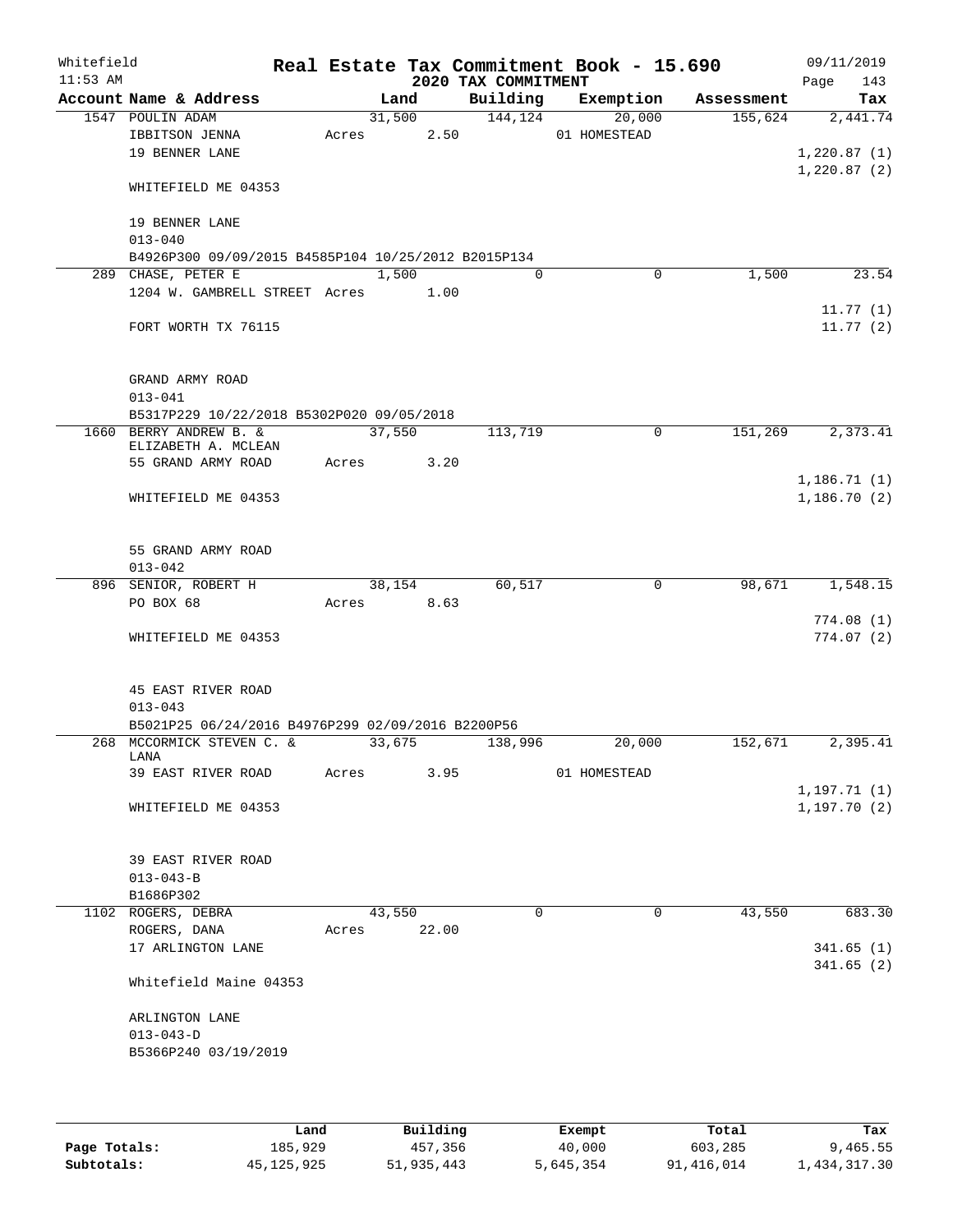| Whitefield<br>$11:53$ AM |                               |       |                    |      | 2020 TAX COMMITMENT  | Real Estate Tax Commitment Book - 15.690 |        | 09/11/2019<br>Page<br>144 |
|--------------------------|-------------------------------|-------|--------------------|------|----------------------|------------------------------------------|--------|---------------------------|
|                          | Account Name & Address        |       | Land               |      |                      | Building Exemption Assessment            |        | Tax                       |
|                          | 803 MALDOVAN GERALD R. &      |       | $\frac{37,650}{ }$ |      | $\overline{105,431}$ | 26,000                                   |        | 117,081 1,837.00          |
|                          | JUDITH A.                     |       |                    |      |                      |                                          |        |                           |
|                          | P.O. BOX 35                   |       | Acres 8.00         |      |                      | 01 HOMESTEAD<br>05 VET EXEMPTION         |        |                           |
|                          | WHITEFIELD ME 04353           |       |                    |      |                      |                                          |        | 918.50(1)<br>918.50(2)    |
|                          |                               |       |                    |      |                      |                                          |        |                           |
|                          | 27 EAST RIVER ROAD            |       |                    |      |                      |                                          |        |                           |
|                          | $013 - 043 - F$               |       |                    |      |                      |                                          |        |                           |
|                          | B4746P95 12/27/2013 B3184P94  |       |                    |      |                      |                                          |        |                           |
|                          | 933 ROGERS DEBRA G. & DANA    |       | 32,325             |      | 173,350              | 20,000                                   |        | 185,675 2,913.24          |
|                          | R.                            |       |                    |      |                      |                                          |        |                           |
|                          | 17 ARLINGTON LANE             |       | Acres 3.05         |      |                      | 01 HOMESTEAD                             |        |                           |
|                          |                               |       |                    |      |                      |                                          |        | 1,456.62(1)               |
|                          | WHITEFIELD ME 04353           |       |                    |      |                      |                                          |        | 1,456.62(2)               |
|                          | 17 ARLINGTON LANE             |       |                    |      |                      |                                          |        |                           |
|                          | $013 - 043 - G$               |       |                    |      |                      |                                          |        |                           |
|                          | B3924P312 10/18/2007 B2200P58 |       |                    |      |                      |                                          |        |                           |
|                          | 1580 SENIOR LYNN & ROBERT     |       |                    |      | 30,840 145,774       | 20,000                                   |        | 156,614 2,457.27          |
|                          | P.O. BOX 68                   |       | Acres 2.06         |      |                      | 01 HOMESTEAD                             |        |                           |
|                          |                               |       |                    |      |                      |                                          |        | 1,228.64(1)               |
|                          | WHITEFIELD ME 04353           |       |                    |      |                      |                                          |        | 1,228.63(2)               |
|                          |                               |       |                    |      |                      |                                          |        |                           |
|                          |                               |       |                    |      |                      |                                          |        |                           |
|                          | 55 EAST RIVER ROAD            |       |                    |      |                      |                                          |        |                           |
|                          | $013 - 043 - H$               |       |                    |      |                      |                                          |        |                           |
|                          | B2846P56                      |       |                    |      |                      |                                          |        |                           |
|                          | 81 SENIOR LYNN & ROBERT       |       | 20,750             |      | $\mathbf 0$          | $\mathbf 0$                              | 20,750 | 325.57                    |
|                          | P.O. BOX 68                   |       | Acres 2.00         |      |                      |                                          |        |                           |
|                          | WHITEFIELD ME 04353           |       |                    |      |                      |                                          |        | 162.79(1)<br>162.78(2)    |
|                          |                               |       |                    |      |                      |                                          |        |                           |
|                          | EAST RIVER ROAD               |       |                    |      |                      |                                          |        |                           |
|                          | $013 - 043 - K$               |       |                    |      |                      |                                          |        |                           |
|                          | B2846P56                      |       |                    |      |                      |                                          |        |                           |
|                          | 779 MAZEIKA, AUDREY L         |       | 6,500              |      | $\Omega$             | 0                                        | 6,500  | 101.99                    |
|                          | MAZEIKA, DAVID M              | Acres |                    | 1.00 |                      |                                          |        |                           |
|                          | 30 SOUTH MAIN STREET          |       |                    |      |                      |                                          |        | 51.00(1)                  |
|                          |                               |       |                    |      |                      |                                          |        | 50.99(2)                  |
|                          | PETERSHAM MA 01366            |       |                    |      |                      |                                          |        |                           |
|                          | GRAND ARMY ROAD               |       |                    |      |                      |                                          |        |                           |
|                          | $013 - 044$                   |       |                    |      |                      |                                          |        |                           |
|                          | B5270P45 04/20/2018           |       |                    |      |                      |                                          |        |                           |
|                          | 1573 CHASE TIMOTHY & MARTHA   |       | 480                |      | $\mathbf 0$          | 0                                        | 480    | 7.53                      |
|                          | P O BOX 78                    | Acres |                    | 0.32 |                      |                                          |        |                           |
|                          |                               |       |                    |      |                      |                                          |        | 3.77(1)                   |
|                          | WHITEFIELD ME 04353           |       |                    |      |                      |                                          |        | 3.76(2)                   |
|                          |                               |       |                    |      |                      |                                          |        |                           |
|                          | GRAND ARMY ROAD               |       |                    |      |                      |                                          |        |                           |
|                          | $013 - 044 - A$               |       |                    |      |                      |                                          |        |                           |
|                          |                               |       |                    |      |                      |                                          |        |                           |
|                          |                               |       |                    |      |                      |                                          |        |                           |
|                          |                               |       |                    |      |                      |                                          |        |                           |
|                          |                               |       |                    |      |                      |                                          |        |                           |

|              | Land         | Building   | Exempt    | Total      | Tax          |
|--------------|--------------|------------|-----------|------------|--------------|
| Page Totals: | 128,545      | 424,555    | 66,000    | 487,100    | 7,642.60     |
| Subtotals:   | 45, 254, 470 | 52,359,998 | 5,711,354 | 91,903,114 | 1,441,959.90 |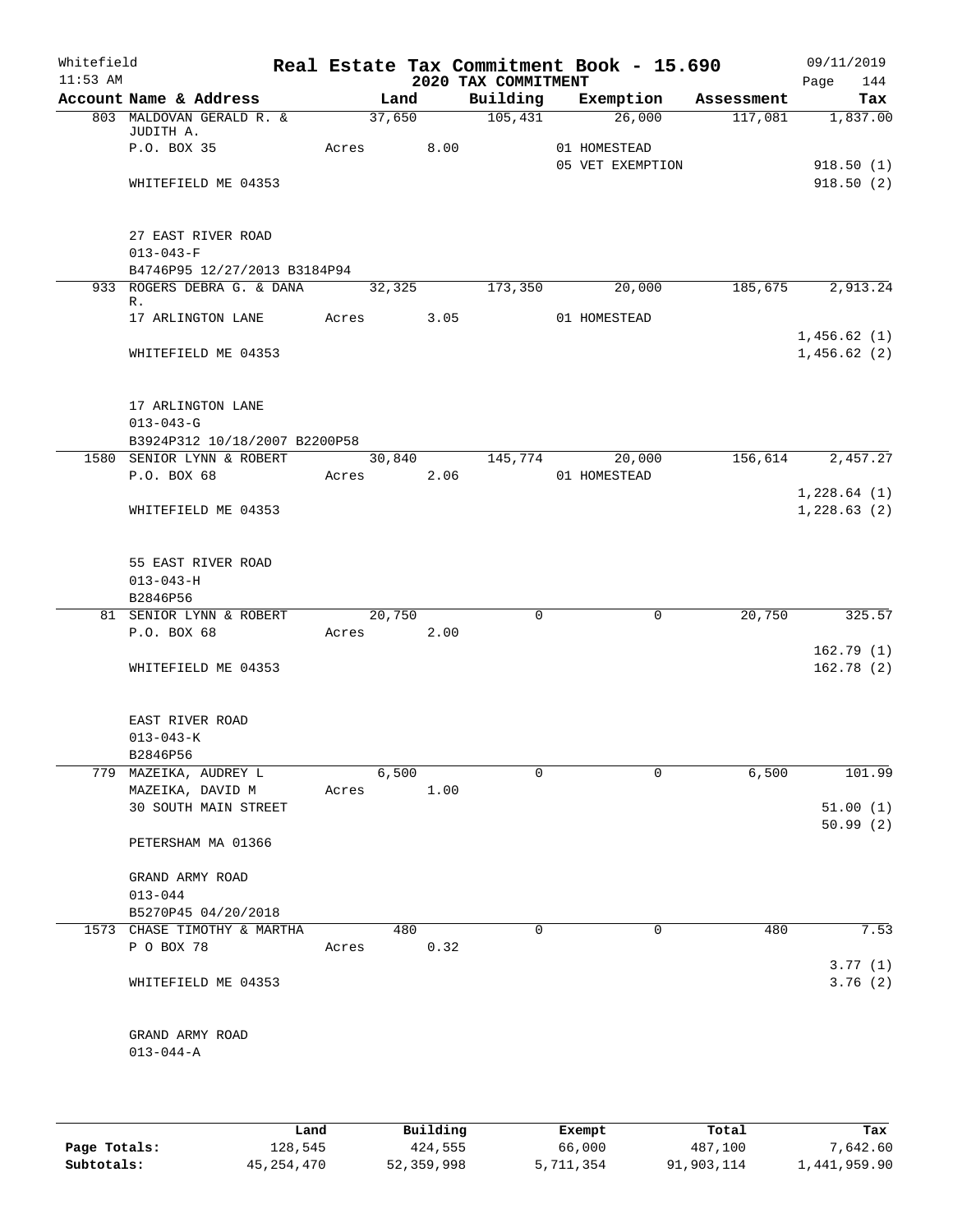| Whitefield |                                                                           |       |        |                     | Real Estate Tax Commitment Book - 15.690 |            | 09/11/2019   |
|------------|---------------------------------------------------------------------------|-------|--------|---------------------|------------------------------------------|------------|--------------|
| $11:53$ AM |                                                                           |       |        | 2020 TAX COMMITMENT |                                          |            | Page<br>145  |
|            | Account Name & Address                                                    |       | Land   | Building            | Exemption                                | Assessment | Tax          |
|            | 417 KELLER GORDON R. &                                                    |       | 40,330 | 119,043             | 20,000                                   | 139,373    | 2,186.76     |
|            | GENEVIEVE M. (TRUSTEES)<br>KELLER FAMILY TRUST                            | Acres | 5.10   |                     | 01 HOMESTEAD                             |            |              |
|            | 76 GRAND ARMY ROAD                                                        |       |        |                     |                                          |            | 1,093.38(1)  |
|            |                                                                           |       |        |                     |                                          |            | 1,093.38(2)  |
|            | WHITEFIELD ME 04353                                                       |       |        |                     |                                          |            |              |
|            | 76 GRAND ARMY ROAD                                                        |       |        |                     |                                          |            |              |
|            | $013 - 045$                                                               |       |        |                     |                                          |            |              |
|            | B5163P101 07/20/2017 B5146P228 06/08/2017 B4757P5<br>02/13/2014 B1630P160 |       |        |                     |                                          |            |              |
|            | 1181 KELLER GORDON R. &<br>GENEVIEVE M.                                   |       | 855    | 0                   | 0                                        | 855        | 13.41        |
|            | 76 GRAND ARMY ROAD                                                        | Acres | 0.57   |                     |                                          |            |              |
|            |                                                                           |       |        |                     |                                          |            | 6.71(1)      |
|            | WHITEFIELD ME 04353                                                       |       |        |                     |                                          |            | 6.70(2)      |
|            | GRAND ARMY ROAD                                                           |       |        |                     |                                          |            |              |
|            | $013 - 045 - A$                                                           |       |        |                     |                                          |            |              |
|            | B1630P160                                                                 |       |        |                     |                                          |            |              |
|            | 623 KELLER GORDON R. &                                                    |       | 20,900 | $\mathbf 0$         | 0                                        | 20,900     | 327.92       |
|            | GENEVIEVE M. (TRUSTEES)<br>KELLER FAMILY TRUST                            | Acres | 2.10   |                     |                                          |            |              |
|            | 76 GRAND ARMY ROAD                                                        |       |        |                     |                                          |            | 163.96(1)    |
|            |                                                                           |       |        |                     |                                          |            | 163.96(2)    |
|            | WHITEFIELD ME 04353                                                       |       |        |                     |                                          |            |              |
|            | 78 GRAND ARMY ROAD                                                        |       |        |                     |                                          |            |              |
|            | $013 - 046$                                                               |       |        |                     |                                          |            |              |
|            | B5146P226 06/08/2017 B4764P91 03/14/2014                                  |       |        |                     |                                          |            |              |
|            | 1202 TROYER ELI A.                                                        |       | 63,384 | 144,706             | 0                                        | 208,090    | 3,264.93     |
|            | TROYER ANNA D. &<br>CHRISTENA A.                                          | Acres | 73.50  |                     |                                          |            |              |
|            | 84 GRAND ARMY ROAD                                                        |       |        |                     |                                          |            | 1,632.47(1)  |
|            |                                                                           |       |        |                     |                                          |            | 1,632.46(2)  |
|            | WHITEFIELD ME 04353                                                       |       |        |                     |                                          |            |              |
|            | 84 GRAND ARMY ROAD                                                        |       |        |                     |                                          |            |              |
|            | $013 - 047$                                                               |       |        |                     |                                          |            |              |
|            | B5256P077 05/14/2018                                                      |       |        |                     |                                          |            |              |
|            | 1354 ATWOOD RONALD O.                                                     |       | 33,750 | 143,347             | 26,000                                   | 151,097    | 2,370.71     |
|            | PRISCILLA E.<br>P.O. BOX 7                                                | Acres | 4.00   |                     | 05 VET EXEMPTION                         |            |              |
|            |                                                                           |       |        |                     | 01 HOMESTEAD                             |            | 1,185.36(1)  |
|            | WHITEFIELD ME 04353                                                       |       |        |                     |                                          |            | 1, 185.35(2) |
|            |                                                                           |       |        |                     |                                          |            |              |
|            | 35 OXBOW LANE                                                             |       |        |                     |                                          |            |              |
|            | $013 - 047 - A$                                                           |       |        |                     |                                          |            |              |
|            | B2840P197                                                                 |       |        |                     |                                          |            |              |

|              | Land       | Building   | Exempt    | Total      | Tax          |
|--------------|------------|------------|-----------|------------|--------------|
| Page Totals: | 159.219    | 407,096    | 46,000    | 520,315    | 8,163.73     |
| Subtotals:   | 45,413,689 | 52,767,094 | 5,757,354 | 92,423,429 | 1,450,123.63 |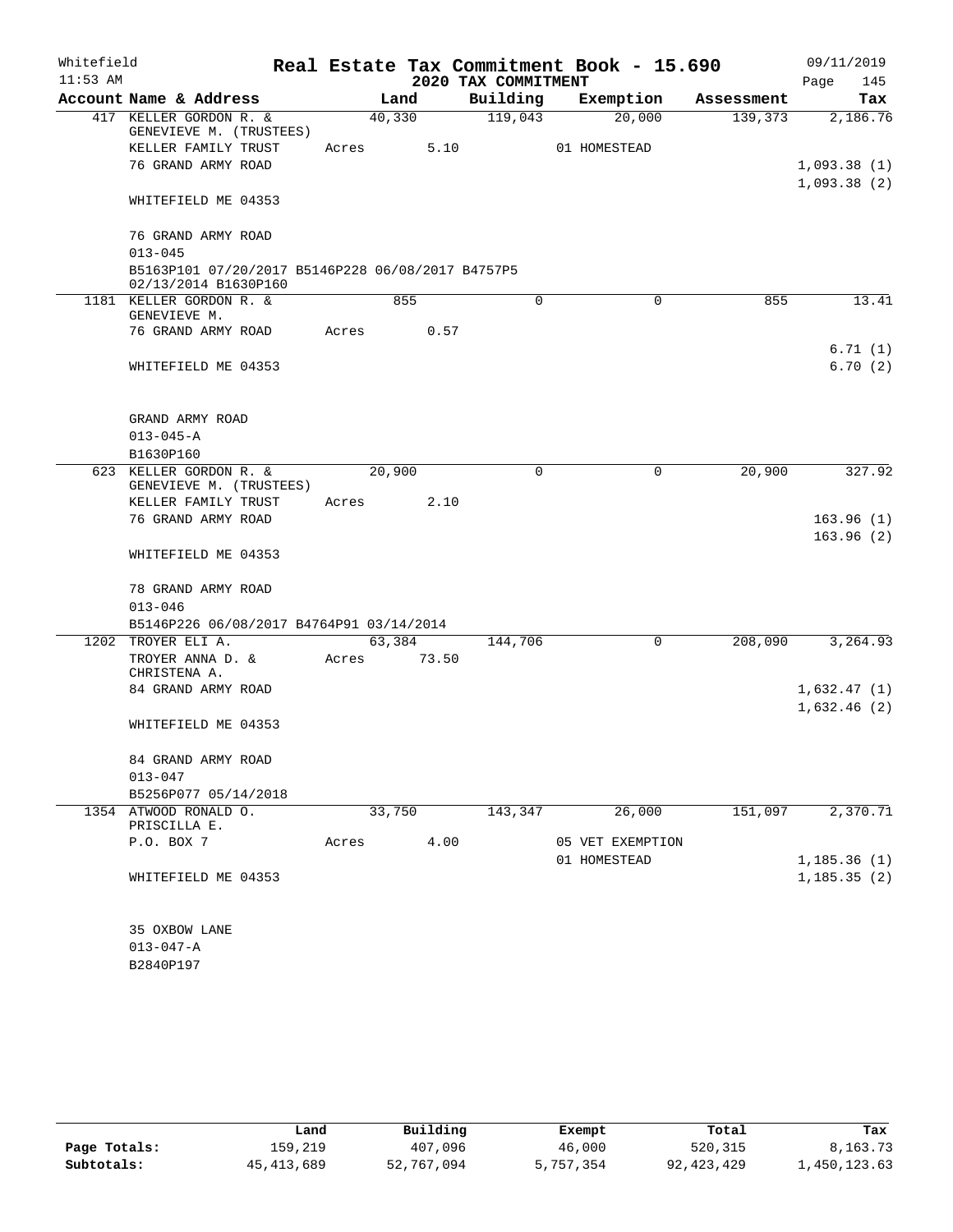| Whitefield<br>$11:53$ AM |                                                                                                             |                 |          |                                 | Real Estate Tax Commitment Book - 15.690 |            | 09/11/2019                 |
|--------------------------|-------------------------------------------------------------------------------------------------------------|-----------------|----------|---------------------------------|------------------------------------------|------------|----------------------------|
|                          | Account Name & Address                                                                                      | Land            |          | 2020 TAX COMMITMENT<br>Building | Exemption                                | Assessment | Page<br>146<br>Tax         |
|                          | 1510 SOOHEY THERESA S. &                                                                                    | 32,250          |          | 138,894                         | $\Omega$                                 | 171,144    | 2,685.25                   |
|                          | ROBERT<br>P.O. BOX 60                                                                                       | Acres           | 3.00     |                                 |                                          |            |                            |
|                          |                                                                                                             |                 |          |                                 |                                          |            | 1,342.63(1)                |
|                          | WHITEFIELD ME 04353                                                                                         |                 |          |                                 |                                          |            | 1,342.62(2)                |
|                          | 25 OXBOW LANE                                                                                               |                 |          |                                 |                                          |            |                            |
|                          | $013 - 047 - C$                                                                                             |                 |          |                                 |                                          |            |                            |
|                          | B5309P119 09/07/2018 B2393P7<br>1388 TIME WARNER CABLE                                                      | 20,000          |          | 114,875                         | 0                                        | 134,875    | 2,116.19                   |
|                          | C/O TAX DEPARTMENT                                                                                          | Acres           | 1.50     |                                 |                                          |            |                            |
|                          | P.O. BOX 7467                                                                                               |                 |          |                                 |                                          |            | 1,058.10(1)<br>1,058.09(2) |
|                          | CHARLOTTE NC 28241                                                                                          |                 |          |                                 |                                          |            |                            |
|                          | 122 GRAND ARMY ROAD<br>$013 - 047 - D$                                                                      |                 |          |                                 |                                          |            |                            |
|                          | B3728P184 07/31/2006                                                                                        |                 |          |                                 |                                          |            |                            |
|                          | 887 PLATAIS EDGAR A.                                                                                        | 35,370          |          | 41,361                          | $\mathbf 0$                              | 76,731     | 1, 203.91                  |
|                          | 635 PLEASANT STREET                                                                                         | Acres           | 5.15     |                                 |                                          |            | 601.96(1)                  |
|                          | STOUGHTON MA 02072                                                                                          |                 |          |                                 |                                          |            | 601.95(2)                  |
|                          | 84 OXBOW LANE                                                                                               |                 |          |                                 |                                          |            |                            |
|                          | $013 - 048$                                                                                                 |                 |          |                                 |                                          |            |                            |
|                          | B3647P312 03/13/2006<br>340 HAYDEN DAVID & BARBARA                                                          |                 |          |                                 |                                          | 124,982    | 1,960.97                   |
|                          | 192 GRAND ARMY ROAD                                                                                         | 33,450<br>Acres | 3.80     | 111,532                         | 20,000<br>01 HOMESTEAD                   |            |                            |
|                          |                                                                                                             |                 |          |                                 |                                          |            | 980.49 (1)                 |
|                          | WHITEFIELD ME 04353                                                                                         |                 |          |                                 |                                          |            | 980.48 (2)                 |
|                          | 192 GRAND ARMY ROAD                                                                                         |                 |          |                                 |                                          |            |                            |
|                          | $013 - 051$                                                                                                 |                 |          |                                 |                                          |            |                            |
|                          | B689P287<br>817 BOWDEN BRADLEY L.                                                                           | 42,314          |          | 0                               | 0                                        | 42,314     | 663.91                     |
|                          | PO BOX 91                                                                                                   | Acres           | 13.83    |                                 |                                          |            |                            |
|                          |                                                                                                             |                 |          |                                 |                                          |            | 331.96(1)                  |
|                          | WHITEFIELD ME 04353                                                                                         |                 |          |                                 |                                          |            | 331.95(2)                  |
|                          | TOWNHOUSE ROAD                                                                                              |                 |          |                                 |                                          |            |                            |
|                          | $013 - 054 - A$                                                                                             |                 |          |                                 |                                          |            |                            |
|                          | B4646P309 04/01/2013 B4224P287 11/20/2009 B4084P30<br>01/02/2009                                            |                 |          |                                 |                                          |            |                            |
|                          | 394 RIDGELL DANIEL                                                                                          | 74,865          |          | 332,640                         | $\mathbf 0$                              | 407,505    | 6,393.75                   |
|                          | 26460 THREE NOTCH ROAD                                                                                      | Acres           | 56.23    |                                 |                                          |            |                            |
|                          | MECHANICSVILLE MD 20659                                                                                     |                 |          |                                 |                                          |            | 3,196.88(1)<br>3,196.87(2) |
|                          | 98 TOWNHOUSE ROAD                                                                                           |                 |          |                                 |                                          |            |                            |
|                          | $013 - 055$                                                                                                 |                 |          |                                 |                                          |            |                            |
|                          | B5021P231 06/27/2016 B4698P285 08/13/2013 B4698P279<br>08/13/2013 B3375P289 10/08/2004 B3375P281 10/08/2004 |                 |          |                                 |                                          |            |                            |
|                          |                                                                                                             |                 |          |                                 |                                          |            |                            |
|                          |                                                                                                             | Land            | Building |                                 | Exempt                                   | Total      | Tax                        |
| Page Totals:             | 238,249                                                                                                     |                 | 739,302  |                                 | 20,000                                   | 957,551    | 15,023.98                  |

**Subtotals:** 45,651,938 53,506,396 5,777,354 93,380,980 1,465,147.61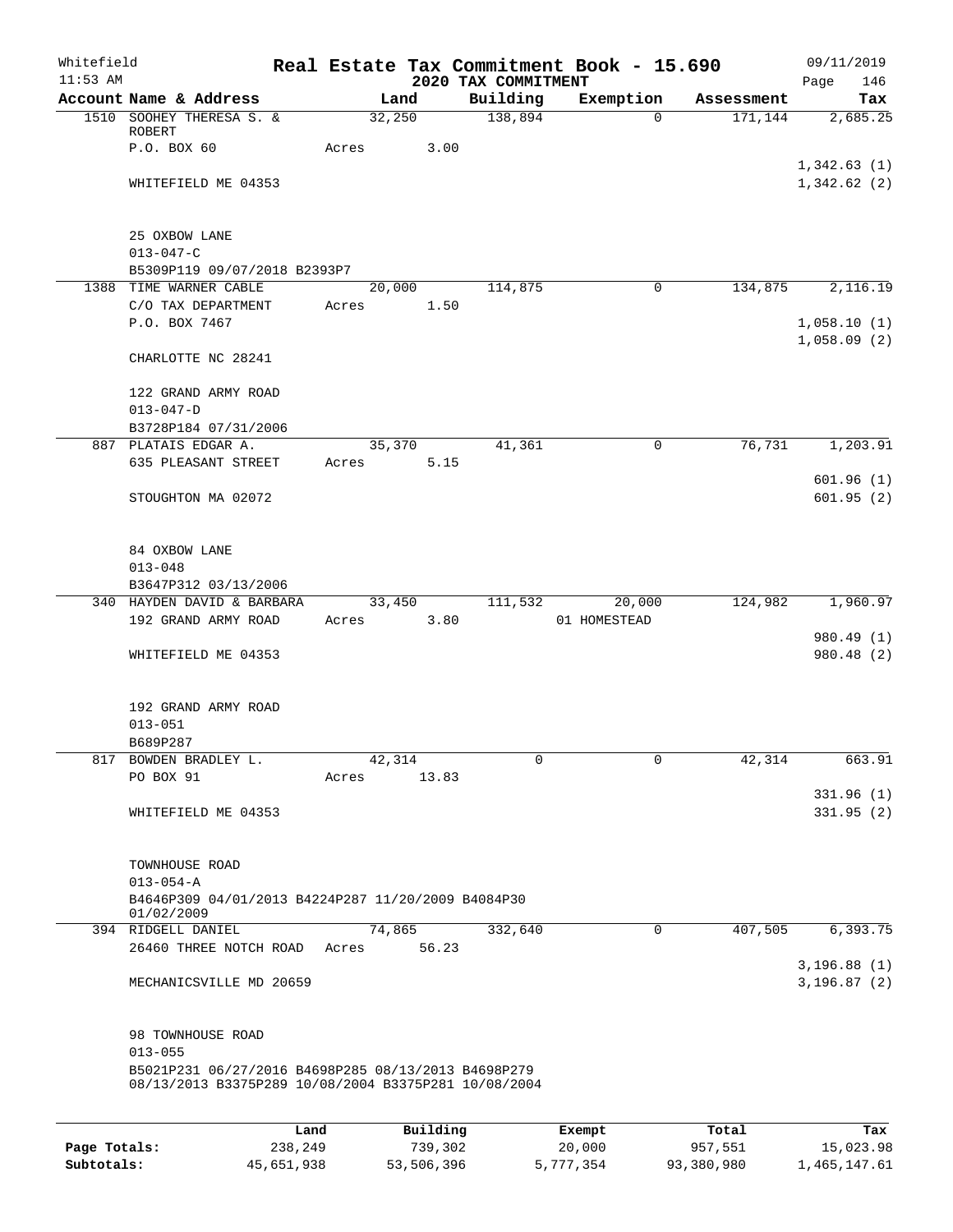| Whitefield<br>$11:53$ AM |                                           |        |       | 2020 TAX COMMITMENT | Real Estate Tax Commitment Book - 15.690 |            | 09/11/2019<br>Page<br>147 |
|--------------------------|-------------------------------------------|--------|-------|---------------------|------------------------------------------|------------|---------------------------|
|                          | Account Name & Address                    |        | Land  | Building            | Exemption                                | Assessment | Tax                       |
|                          | 1196 RIDGELL DANIEL                       | 25,855 |       | 164,510             | $\Omega$                                 | 190, 365   | 2,986.83                  |
|                          | 26460 THREE NOTCH ROAD                    | Acres  | 2.07  |                     |                                          |            |                           |
|                          |                                           |        |       |                     |                                          |            | 1,493.42(1)               |
|                          | MECHANICSVILLE MD 20659                   |        |       |                     |                                          |            | 1,493.41(2)               |
|                          |                                           |        |       |                     |                                          |            |                           |
|                          | 104 TOWNHOUSE ROAD                        |        |       |                     |                                          |            |                           |
|                          | $013 - 055 - A$                           |        |       |                     |                                          |            |                           |
|                          | B3375P289 10/08/2004 B3375P281            |        |       |                     |                                          |            |                           |
|                          | 797 MOORE AUSTIN J.                       | 36,322 |       | 202,642             | 20,000                                   | 218,964    | 3,435.55                  |
|                          | 62 TOWNHOUSE ROAD                         | Acres  | 6.34  |                     | 01 HOMESTEAD                             |            |                           |
|                          |                                           |        |       |                     |                                          |            | 1,717.78(1)               |
|                          | WHITEFIELD ME 04353                       |        |       |                     |                                          |            | 1,717.77(2)               |
|                          |                                           |        |       |                     |                                          |            |                           |
|                          |                                           |        |       |                     |                                          |            |                           |
|                          | 62 TOWNHOUSE ROAD<br>$013 - 055 - B$      |        |       |                     |                                          |            |                           |
|                          | B4064P5 10/23/2008 B2772P32 12/10/2001    |        |       |                     |                                          |            |                           |
|                          | 685 HOWELL RICHARD W. &                   | 96,100 |       | 123,917             | $\mathbf 0$                              | 220,017    | 3,452.07                  |
|                          | 114 TOWN HOUSE ROAD                       | Acres  | 60.20 |                     |                                          |            |                           |
|                          |                                           |        |       |                     |                                          |            | 1,726.04(1)               |
|                          | WHITEFIELD ME 04353                       |        |       |                     |                                          |            | 1,726.03(2)               |
|                          |                                           |        |       |                     |                                          |            |                           |
|                          |                                           |        |       |                     |                                          |            |                           |
|                          | 110 TOWNHOUSE ROAD                        |        |       |                     |                                          |            |                           |
|                          | $013 - 056$                               |        |       |                     |                                          |            |                           |
|                          | B5049P283 09/06/2016                      |        |       |                     |                                          |            |                           |
|                          | 1488 HOWELL RICHARD & SHARI               | 30,000 |       | 102,001             | 20,000                                   | 112,001    | 1,757.30                  |
|                          | 114 TOWNHOUSE ROAD                        | Acres  | 1.40  |                     | 01 HOMESTEAD                             |            |                           |
|                          |                                           |        |       |                     |                                          |            | 878.65(1)                 |
|                          | WHITEFIELD ME 04353                       |        |       |                     |                                          |            | 878.65(2)                 |
|                          |                                           |        |       |                     |                                          |            |                           |
|                          | 114 TOWNHOUSE ROAD                        |        |       |                     |                                          |            |                           |
|                          | $013 - 056 - A$<br>B1874P300              |        |       |                     |                                          |            |                           |
|                          |                                           |        | 0     | 79,502              | 0                                        |            | 1,247.39                  |
|                          | 1916 BURDICK, ASHLEY                      |        |       |                     |                                          | 79,502     |                           |
|                          | 121 TOWN HOUSE ROAD                       |        |       |                     |                                          |            |                           |
|                          | WHITEFIELD ME 04353                       |        |       |                     |                                          |            | 623.70 (1)<br>623.69(2)   |
|                          |                                           |        |       |                     |                                          |            |                           |
|                          |                                           |        |       |                     |                                          |            |                           |
|                          | 121 TOWN HOUSE ROAD                       |        |       |                     |                                          |            |                           |
|                          | $013 - 056 - ON$                          |        |       |                     |                                          |            |                           |
|                          | 559 TIBBETTS BARRY J. &<br>ELAINE         | 54,275 |       | 0                   | 0                                        | 54,275     | 851.57                    |
|                          | 61 TOWNHOUSE ROAD                         | Acres  | 38.50 |                     |                                          |            |                           |
|                          |                                           |        |       |                     |                                          |            | 425.79 (1)                |
|                          | WHITEFIELD ME 04353                       |        |       |                     |                                          |            | 425.78(2)                 |
|                          |                                           |        |       |                     |                                          |            |                           |
|                          |                                           |        |       |                     |                                          |            |                           |
|                          | TOWNHOUSE ROAD                            |        |       |                     |                                          |            |                           |
|                          | $013 - 057$                               |        |       |                     |                                          |            |                           |
|                          | B4658P266 05/07/2013 B1421P295 09/11/1987 |        |       |                     |                                          |            |                           |
|                          |                                           |        |       |                     |                                          |            |                           |
|                          |                                           |        |       |                     |                                          |            |                           |

|              | Land       | Building     | Exempt    | Total      | Tax          |
|--------------|------------|--------------|-----------|------------|--------------|
| Page Totals: | 242,552    | 672,572      | 40,000    | 875,124    | 13,730.71    |
| Subtotals:   | 45,894,490 | 54, 178, 968 | 5,817,354 | 94,256,104 | 1,478,878.32 |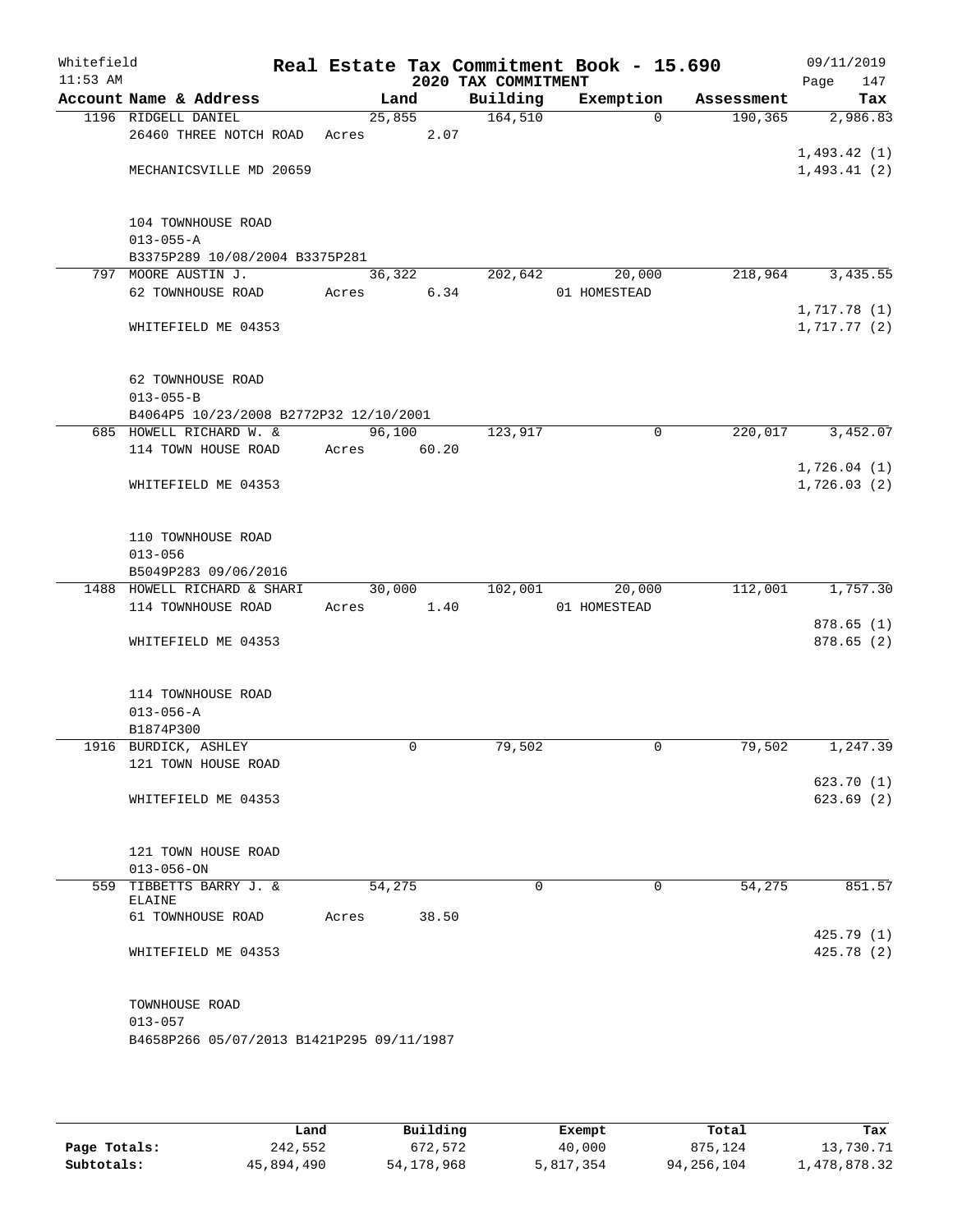| Whitefield<br>$11:53$ AM   |                                                          |       |                       | 2020 TAX COMMITMENT | Real Estate Tax Commitment Book - 15.690 |                       | 09/11/2019<br>148<br>Page  |
|----------------------------|----------------------------------------------------------|-------|-----------------------|---------------------|------------------------------------------|-----------------------|----------------------------|
|                            | Account Name & Address                                   |       | Land                  | Building            | Exemption                                | Assessment            | Tax                        |
|                            | 899 OAK HILL HOMESTEAD, LLC<br>C/O- NORTHRUP, MATTHEW    | Acres | 84,550<br>95.60       | $\mathbf 0$         | $\Omega$                                 | 84,550                | 1,326.59                   |
|                            | 266 TOWNHOUSE ROAD<br>WHITEFIELD ME 04353                |       |                       |                     |                                          |                       | 663.30(1)<br>663.29(2)     |
|                            | TOWNHOUSE ROAD                                           |       |                       |                     |                                          |                       |                            |
|                            | $013 - 058$<br>B5259P023 04/20/2018 B5195P126 10/26/2017 |       |                       |                     |                                          |                       |                            |
|                            | 1680 NORTHRUP MATTHEW L. &                               |       | 30,750                | 174,653             | 20,000                                   | 185,403               | 2,908.97                   |
|                            | HEATHER W.                                               |       |                       |                     |                                          |                       |                            |
|                            | 266 TOWNHOUSE ROAD                                       | Acres | 2.00                  |                     | 01 HOMESTEAD                             |                       | 1,454.49(1)                |
|                            | WHITEFIELD ME 04353                                      |       |                       |                     |                                          |                       | 1,454.48(2)                |
|                            | 266 TOWNHOUSE ROAD<br>$013 - 058 - A$                    |       |                       |                     |                                          |                       |                            |
|                            | B2919P292                                                |       |                       |                     |                                          |                       |                            |
|                            | 1545 TIBBETTS BARRY & ELAINE                             |       | 40,434                | 13,314              | 0                                        | 53,748                | 843.31                     |
|                            | 61 TOWNHOUSE ROAD                                        | Acres | 17.73                 |                     |                                          |                       |                            |
|                            |                                                          |       |                       |                     |                                          |                       | 421.66(1)                  |
|                            | WHITEFIELD ME 04353                                      |       |                       |                     |                                          |                       | 421.65(2)                  |
|                            | TOWNHOUSE ROAD                                           |       |                       |                     |                                          |                       |                            |
|                            | $013 - 059$                                              |       |                       |                     |                                          |                       |                            |
|                            | B2393P98                                                 |       |                       |                     |                                          |                       |                            |
|                            | 1808 POTTER JENNIFER E.<br>292 TOWNHOUSE ROAD            | Acres | 30,405<br>1.77        | 106,759             | 0                                        | 137,164               | 2,152.10<br>1,076.05(1)    |
|                            | WHITEFIELD ME 04353                                      |       |                       |                     |                                          |                       | 1,076.05(2)                |
|                            | 292 TOWNHOUSE ROAD<br>$013 - 059 - A$                    |       |                       |                     |                                          |                       |                            |
|                            | B4211P269 10/14/2009 B3975P246 03/10/2008                |       |                       |                     |                                          |                       |                            |
| 1033                       | BOTHFIELD DAVID & KARIN<br>M. SEIDEL                     |       | 41,210                | 0                   | 0                                        | 41,210                | 646.58                     |
|                            | 253 JONES ROAD                                           | Acres | 18.70                 |                     |                                          |                       |                            |
|                            | HYDE PARK VT 05655                                       |       |                       |                     |                                          |                       | 323.29(1)<br>323.29(2)     |
|                            | EAST RIVER ROAD                                          |       |                       |                     |                                          |                       |                            |
|                            | $013 - 061$                                              |       |                       |                     |                                          |                       |                            |
|                            | B4155P236 04/21/2009 B4134P263 04/21/2009 B3979P226      |       |                       |                     |                                          |                       |                            |
| 711                        | 03/06/2008 B3221P150<br>SMITH STEPHEN & MARY             |       | 50,170                | 160,001             | 20,000                                   | 190,171               | 2,983.78                   |
|                            | LOU<br>279 E. RIVER ROAD                                 | Acres | 17.40                 |                     | 01 HOMESTEAD                             |                       |                            |
|                            | WHITEFIELD ME 04353                                      |       |                       |                     |                                          |                       | 1,491.89(1)<br>1,491.89(2) |
|                            |                                                          |       |                       |                     |                                          |                       |                            |
|                            | 279 EAST RIVER ROAD<br>$013 - 062$                       |       |                       |                     |                                          |                       |                            |
|                            | B4087P167 01/13/2009                                     |       |                       |                     |                                          |                       |                            |
|                            | Land                                                     |       | Building              |                     | Exempt                                   | Total                 | Tax                        |
| Page Totals:<br>Subtotals: | 277,519<br>46,172,009                                    |       | 454,727<br>54,633,695 |                     | 40,000<br>5,857,354                      | 692,246<br>94,948,350 | 10,861.33<br>1,489,739.65  |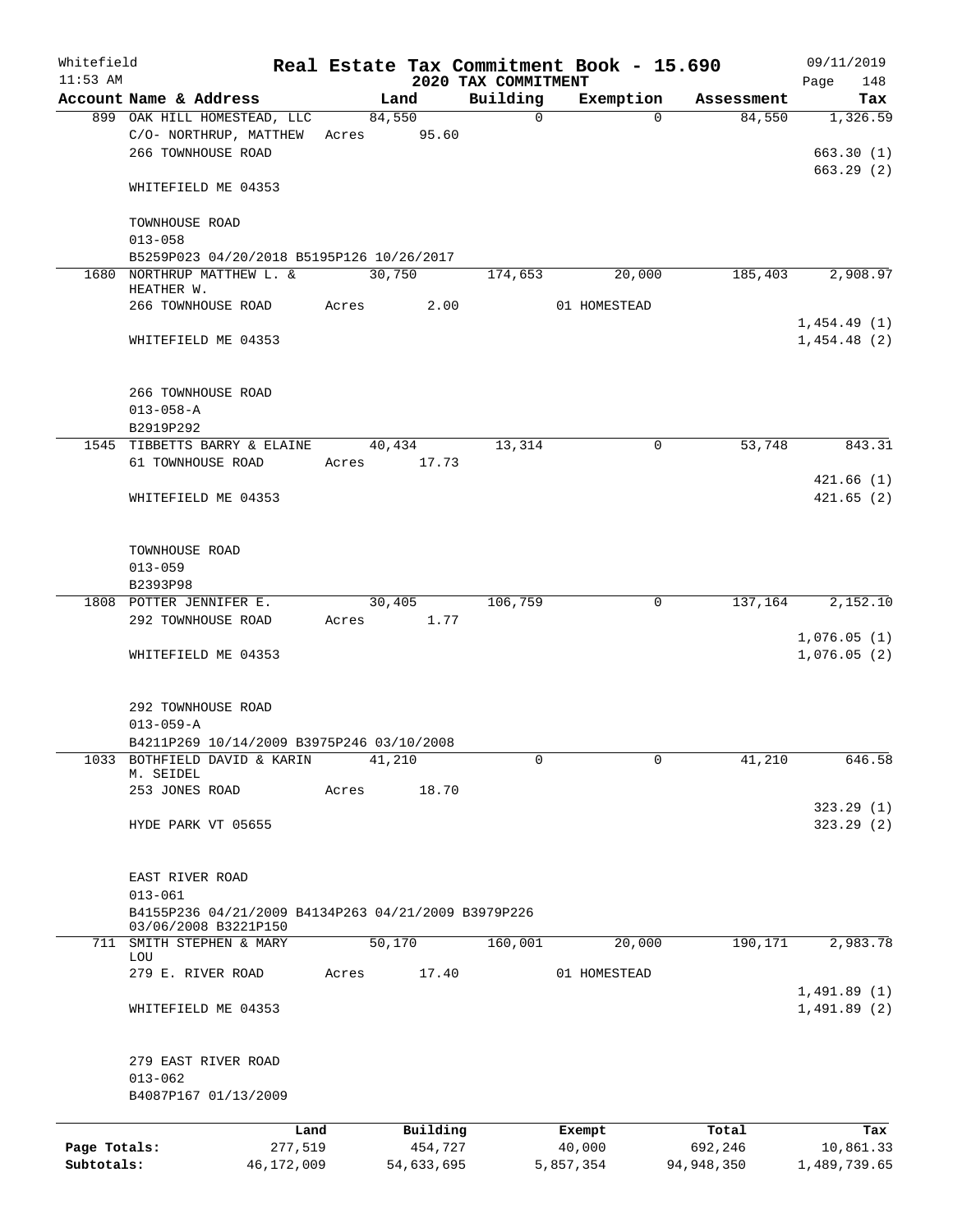| Whitefield<br>$11:53$ AM |                                                     |              |       |        |              |                                 | Real Estate Tax Commitment Book - 15.690 |            | 09/11/2019                 |
|--------------------------|-----------------------------------------------------|--------------|-------|--------|--------------|---------------------------------|------------------------------------------|------------|----------------------------|
|                          | Account Name & Address                              |              |       | Land   |              | 2020 TAX COMMITMENT<br>Building | Exemption                                | Assessment | Page<br>149<br>Tax         |
|                          | 550 ELLIS TRACY A                                   |              |       | 32,970 |              | 0                               | $\Omega$                                 | 32,970     | 517.30                     |
|                          | 27 MUNSEY AVENUE                                    |              | Acres |        | 8.40         |                                 |                                          |            |                            |
|                          | LIVERMORE FALLS ME<br>04254                         |              |       |        |              |                                 |                                          |            | 258.65(1)<br>258.65(2)     |
|                          | EAST RIVER ROAD                                     |              |       |        |              |                                 |                                          |            |                            |
|                          | $013 - 063$                                         |              |       |        |              |                                 |                                          |            |                            |
|                          | B4586P114 10/29/2012 B2162P14                       |              |       |        |              |                                 |                                          |            |                            |
|                          | 484 MASON KRISTIN M. &<br>JEFFERY J.                |              |       | 40,035 |              | 173,946                         | 20,000                                   | 193,981    | 3,043.56                   |
|                          | 235 EAST RIVER ROAD                                 |              | Acres |        | 9.00         |                                 | 01 HOMESTEAD                             |            | 1,521.78(1)                |
|                          | WHITEFIELD ME 04353                                 |              |       |        |              |                                 |                                          |            | 1,521.78(2)                |
|                          | 235 EAST RIVER ROAD                                 |              |       |        |              |                                 |                                          |            |                            |
|                          | $013 - 064$                                         |              |       |        |              |                                 |                                          |            |                            |
|                          | B3589P232 11/14/2005<br>1097 FOSTER JR. HARTFORD L. |              |       | 51,770 |              | 220,375                         | 20,000                                   | 252,145    | 3,956.16                   |
|                          | & SUSAN<br>211 EAST RIVER ROAD                      |              | Acres |        | 19.40        |                                 | 01 HOMESTEAD                             |            |                            |
|                          | WHITEFIELD ME 04353                                 |              |       |        |              |                                 |                                          |            | 1,978.08(1)<br>1,978.08(2) |
|                          | 211 EAST RIVER ROAD                                 |              |       |        |              |                                 |                                          |            |                            |
|                          | $013 - 065$<br>B1308P99                             |              |       |        |              |                                 |                                          |            |                            |
|                          | 336 DAUPHIN, HAROLD E                               |              |       | 42,410 |              | 139,558                         | 26,000                                   | 155,968    | 2,447.14                   |
|                          | DAUPHIN, KATHY E                                    |              | Acres |        | 7.70         |                                 | 05 VET EXEMPTION                         |            |                            |
|                          | 183 EAST RIVER ROAD                                 |              |       |        |              |                                 | 01 HOMESTEAD                             |            | 1,223.57(1)                |
|                          | WHITEFIELD ME 04353                                 |              |       |        |              |                                 |                                          |            | 1, 223.57(2)               |
|                          | 183 EAST RIVER ROAD<br>$013 - 066$                  |              |       |        |              |                                 |                                          |            |                            |
|                          | B5080P284 11/08/2016 B5034P166 07/27/2016           |              |       |        |              |                                 |                                          |            |                            |
|                          | 254 SMITH NATHAN M. &                               |              |       | 44,090 |              | 113,669                         | 20,000                                   | 137,759    | 2,161.44                   |
|                          | STEPHANIE<br>135 EAST RIVER ROAD                    |              | Acres |        | 9.80         |                                 | 01 HOMESTEAD                             |            |                            |
|                          |                                                     |              |       |        |              |                                 |                                          |            | 1,080.72(1)                |
|                          | WHITEFIELD ME 04353                                 |              |       |        |              |                                 |                                          |            | 1,080.72(2)                |
|                          | 135 EAST RIVER ROAD                                 |              |       |        |              |                                 |                                          |            |                            |
|                          | $013 - 067$<br>B4197P2 09/03/2009 B2347P343         |              |       |        |              |                                 |                                          |            |                            |
|                          | 1615 GAGE DAVID R. & JUDITH                         |              |       | 52,250 |              | 53,424                          | 0                                        | 105,674    | 1,658.03                   |
|                          | L. EPSTEIN<br>95 READE STREET                       |              | Acres |        | 20.00        |                                 |                                          |            |                            |
|                          |                                                     |              |       |        |              |                                 |                                          |            | 829.02 (1)                 |
|                          | NEW YORK NY 10013                                   |              |       |        |              |                                 |                                          |            | 829.01 (2)                 |
|                          | 81 EAST RIVER ROAD                                  |              |       |        |              |                                 |                                          |            |                            |
|                          | $013 - 068$<br>B3284P91 05/15/2001                  |              |       |        |              |                                 |                                          |            |                            |
|                          |                                                     | Land         |       |        | Building     |                                 | Exempt                                   | Total      | Tax                        |
| Page Totals:             |                                                     | 263,525      |       |        | 700,972      |                                 | 86,000                                   | 878,497    | 13,783.63                  |
| Subtotals:               |                                                     | 46, 435, 534 |       |        | 55, 334, 667 |                                 | 5,943,354                                | 95,826,847 | 1,503,523.28               |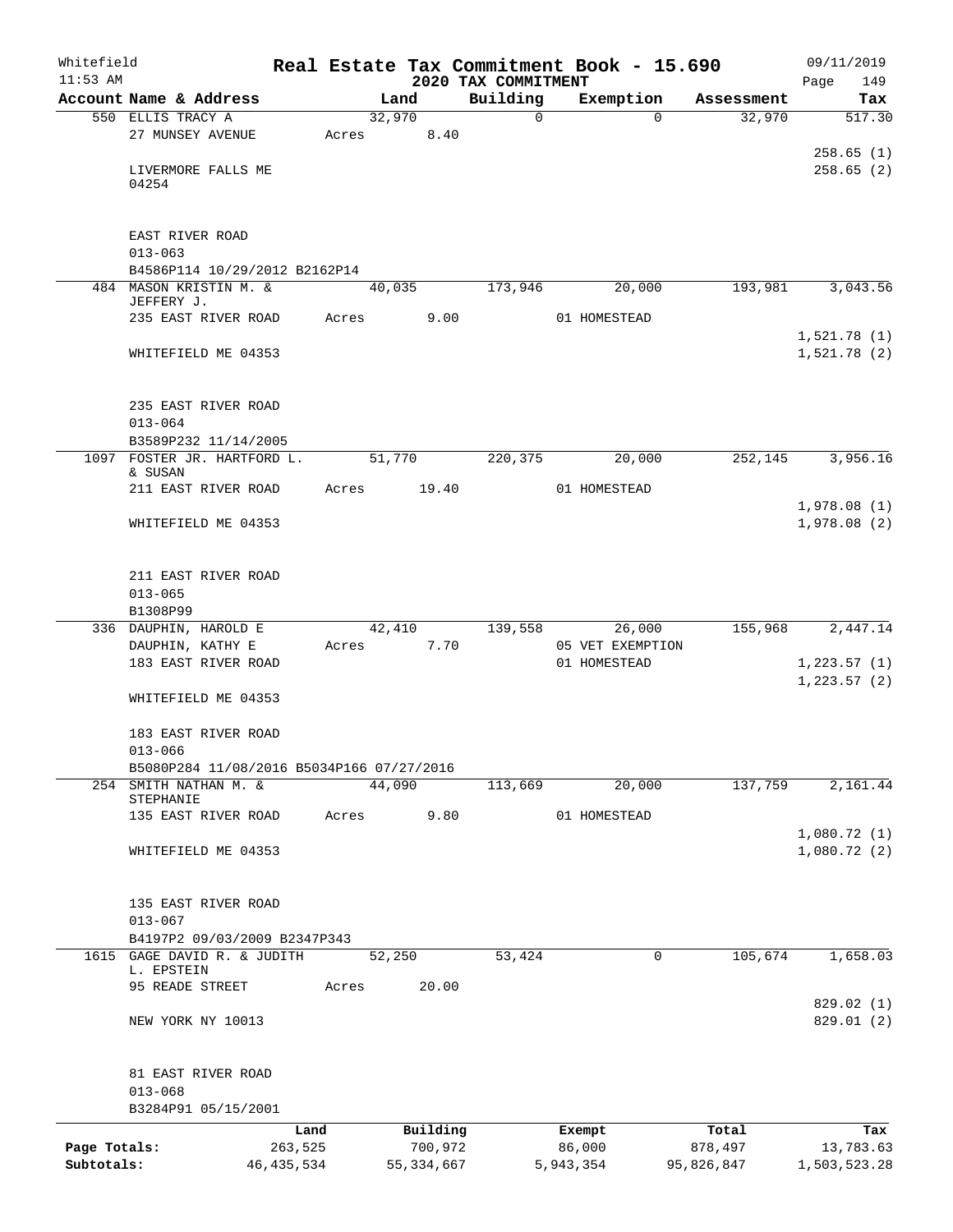| Whitefield   |                                                                           |            |        |              |                                 | Real Estate Tax Commitment Book - 15.690 |            | 09/11/2019         |
|--------------|---------------------------------------------------------------------------|------------|--------|--------------|---------------------------------|------------------------------------------|------------|--------------------|
| $11:53$ AM   | Account Name & Address                                                    |            |        | Land         | 2020 TAX COMMITMENT<br>Building | Exemption                                | Assessment | 150<br>Page<br>Tax |
|              | 1237 HARMON BENJAMIN T.                                                   |            |        | 45,554       | 42,983                          | $\Omega$                                 | 88,537     | 1,389.15           |
|              | 52 WILD WEST LANE                                                         |            | Acres  | 17.88        |                                 |                                          |            |                    |
|              |                                                                           |            |        |              |                                 |                                          |            | 694.58 (1)         |
|              | WHITEFIELD ME 04353                                                       |            |        |              |                                 |                                          |            | 694.57 (2)         |
|              |                                                                           |            |        |              |                                 |                                          |            |                    |
|              | 52 WILD WEST LANE                                                         |            |        |              |                                 |                                          |            |                    |
|              | $013 - 069$                                                               |            |        |              |                                 |                                          |            |                    |
|              | B4844P3 12/04/2014 B4764P102 03/14/2014 B4696P278<br>08/06/2013 B2233P123 |            |        |              |                                 |                                          |            |                    |
|              | 1134 HAINKE JR. HAROLD &                                                  |            |        | 34,500       | 126,399                         | 20,000                                   | 140,899    | 2,210.71           |
|              | SHERRY TASH                                                               |            |        |              |                                 |                                          |            |                    |
|              | P.O. BOX 208                                                              |            | Acres  | 4.50         |                                 | 01 HOMESTEAD                             |            | 1, 105.36(1)       |
|              | WHITEFIELD ME 04353                                                       |            |        |              |                                 |                                          |            | 1,105.35(2)        |
|              |                                                                           |            |        |              |                                 |                                          |            |                    |
|              |                                                                           |            |        |              |                                 |                                          |            |                    |
|              | 18 WILD WEST LANE<br>$013 - 069 - 001$                                    |            |        |              |                                 |                                          |            |                    |
|              | B1735P118 B1734P212 12/09/1991                                            |            |        |              |                                 |                                          |            |                    |
|              | 352 SMITH, NATHAN M                                                       |            |        | 25,274       | $\Omega$                        | 0                                        | 25,274     | 396.55             |
|              | SMITH, STEPHANIE K                                                        |            | Acres  | 5.03         |                                 |                                          |            |                    |
|              | 135 EAST RIVER ROAD                                                       |            |        |              |                                 |                                          |            | 198.28(1)          |
|              |                                                                           |            |        |              |                                 |                                          |            | 198.27(2)          |
|              | WHITEFIELD ME 04353                                                       |            |        |              |                                 |                                          |            |                    |
|              | EAST RIVER ROAD                                                           |            |        |              |                                 |                                          |            |                    |
|              | $013 - 069 - A$                                                           |            |        |              |                                 |                                          |            |                    |
|              | B5035P120 07/28/2016                                                      |            |        |              |                                 |                                          |            |                    |
|              | 1565 HAINKE, HAROLD J JR                                                  |            |        | 25,538       | 0                               | 0                                        | 25,538     | 400.69             |
|              | TASH, SHERRY                                                              |            | Acres  | 5.36         |                                 |                                          |            |                    |
|              | PO BOX 208                                                                |            |        |              |                                 |                                          |            | 200.35(1)          |
|              |                                                                           |            |        |              |                                 |                                          |            | 200.34(2)          |
|              | WHITEFIELD ME 04353                                                       |            |        |              |                                 |                                          |            |                    |
|              | EAST RIVER ROAD                                                           |            |        |              |                                 |                                          |            |                    |
|              | $013 - 069 - B$                                                           |            |        |              |                                 |                                          |            |                    |
|              | B5035P118 07/28/2016                                                      |            |        |              |                                 |                                          |            |                    |
|              | 4 GIBSON ROBERT III                                                       |            | 32,250 |              | 93,342                          | 0                                        | 125,592    | 1,970.54           |
|              | 1746 HARPSWELL ISLANDS                                                    |            | Acres  | 3.00         |                                 |                                          |            |                    |
|              | <b>ROAD</b>                                                               |            |        |              |                                 |                                          |            | 985.27 (1)         |
|              | ORRS ISLAND ME 04066                                                      |            |        |              |                                 |                                          |            | 985.27 (2)         |
|              |                                                                           |            |        |              |                                 |                                          |            |                    |
|              |                                                                           |            |        |              |                                 |                                          |            |                    |
|              | 180 EAST RIVER ROAD                                                       |            |        |              |                                 |                                          |            |                    |
|              | $013 - 070$                                                               |            |        |              |                                 |                                          |            |                    |
| 445          | FOSTER JR. HARTFORD L.<br>& SUSAN                                         |            | 27,050 |              | 0                               | 0                                        | 27,050     | 424.41             |
|              | 211 EAST RIVER ROAD                                                       |            | Acres  | 63.00        |                                 |                                          |            |                    |
|              |                                                                           |            |        |              |                                 |                                          |            | 212.21(1)          |
|              | WHITEFIELD ME 04353                                                       |            |        |              |                                 |                                          |            | 212.20(2)          |
|              |                                                                           |            |        |              |                                 |                                          |            |                    |
|              | EAST RIVER ROAD                                                           |            |        |              |                                 |                                          |            |                    |
|              | $013 - 071$                                                               |            |        |              |                                 |                                          |            |                    |
|              | B1308P99                                                                  |            |        |              |                                 |                                          |            |                    |
|              |                                                                           |            |        |              |                                 |                                          |            |                    |
|              |                                                                           | Land       |        | Building     |                                 | Exempt                                   | Total      | Tax                |
| Page Totals: |                                                                           | 190,166    |        | 262,724      |                                 | 20,000                                   | 432,890    | 6,792.05           |
| Subtotals:   |                                                                           | 46,625,700 |        | 55, 597, 391 |                                 | 5,963,354                                | 96,259,737 | 1,510,315.33       |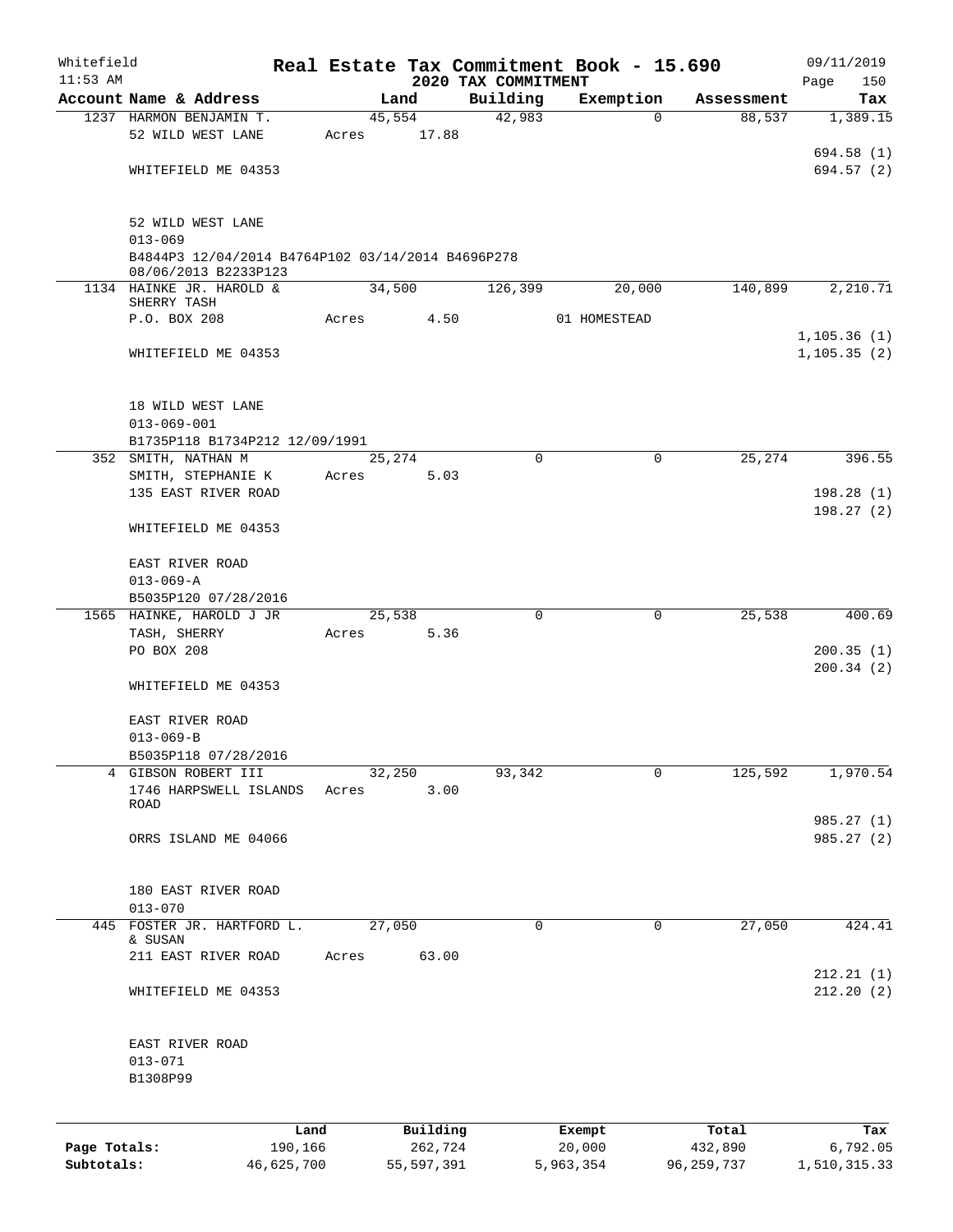| Whitefield<br>$11:53$ AM |                                                                            |       |        |             | 2020 TAX COMMITMENT | Real Estate Tax Commitment Book - 15.690 |            | Page                       | 09/11/2019<br>151      |
|--------------------------|----------------------------------------------------------------------------|-------|--------|-------------|---------------------|------------------------------------------|------------|----------------------------|------------------------|
|                          | Account Name & Address                                                     |       | Land   |             | Building            | Exemption                                | Assessment |                            | Tax                    |
|                          | 122 MASON KRISTIN M. &<br>JEFFREY J.                                       |       | 17,876 |             | $\mathbf 0$         | $\Omega$                                 | 17,876     |                            | 280.47                 |
|                          | 235 EAST RIVER ROAD                                                        | Acres |        | 37.00       |                     |                                          |            |                            |                        |
|                          | WHITEFIELD ME 04353                                                        |       |        |             |                     |                                          |            |                            | 140.24(1)<br>140.23(2) |
|                          | EAST RIVER ROAD<br>$013 - 072$                                             |       |        |             |                     |                                          |            |                            |                        |
|                          | B3614P34 12/29/2005 B3291P34 05/17/2004                                    |       |        |             |                     |                                          |            |                            |                        |
|                          | 1651 ELLIS TRACY A.                                                        |       | 94,241 |             | 71,886              | 0                                        | 166,127    |                            | 2,606.53               |
|                          | 27 MUNSEY AVENUE                                                           | Acres |        | 47.64       |                     |                                          |            |                            |                        |
|                          | LIVERMORE FALLS ME<br>04254                                                |       |        |             |                     |                                          |            | 1,303.27(1)<br>1,303.26(2) |                        |
|                          | 250 EAST RIVER ROAD<br>$013 - 073$                                         |       |        |             |                     |                                          |            |                            |                        |
|                          | B4696P174 08/06/2013 B4686P182 08/06/2013 B4586P114<br>10/29/2012 B2162P14 |       |        |             |                     |                                          |            |                            |                        |
|                          | 444 COOPER MITCHELL                                                        |       |        | $\mathbf 0$ | 8,653               | $\mathsf{O}$                             | 8,653      |                            | 135.77                 |
|                          | 250 EAST RIVER ROAD                                                        |       |        |             |                     |                                          |            |                            |                        |
|                          |                                                                            |       |        |             |                     |                                          |            |                            | 67.89(1)               |
|                          | WHITEFIELD ME 04353                                                        |       |        |             |                     |                                          |            |                            | 67.88(2)               |
|                          | 250 EAST RIVER ROAD                                                        |       |        |             |                     |                                          |            |                            |                        |
|                          | $013 - 073 - ON$                                                           |       |        |             |                     |                                          |            |                            |                        |
| 1120                     | SMITH STEPHEN & MARY<br>LOU                                                |       | 86,600 |             | $\mathbf 0$         | 0                                        | 86,600     |                            | 1,358.75               |
|                          | 279 E. RIVER ROAD                                                          | Acres |        | 109.70      |                     |                                          |            |                            |                        |
|                          | WHITEFIELD ME 04353                                                        |       |        |             |                     |                                          |            |                            | 679.38(1)<br>679.37(2) |
|                          | EAST RIVER ROAD                                                            |       |        |             |                     |                                          |            |                            |                        |
|                          | $013 - 075$                                                                |       |        |             |                     | $\mathbf 0$                              |            |                            |                        |
|                          | 1403 CONLEY GAIL P.<br>CONLEY STEPHEN                                      | Acres | 11,011 | 20.80       | 0                   |                                          | 11,011     |                            | 172.76                 |
|                          | PO BOX 22                                                                  |       |        |             |                     |                                          |            |                            | 86.38 (1)              |
|                          |                                                                            |       |        |             |                     |                                          |            |                            | 86.38 (2)              |
|                          | WHITEFIELD ME 04353                                                        |       |        |             |                     |                                          |            |                            |                        |
|                          | EAST RIVER ROAD                                                            |       |        |             |                     |                                          |            |                            |                        |
|                          | $013 - 076$                                                                |       |        |             |                     |                                          |            |                            |                        |
|                          | B4628P193 02/12/2013 B3589P82 11/01/2005                                   |       |        |             |                     |                                          |            |                            |                        |
|                          | 697 LONG, BRANDON                                                          |       | 27,250 |             | 64,453              | 6,000                                    | 85,703     |                            | 1,344.68               |
|                          | 321 HILTON ROAD                                                            | Acres |        | 3.00        |                     | 05 VET EXEMPTION                         |            |                            |                        |
|                          |                                                                            |       |        |             |                     |                                          |            |                            | 672.34(1)              |
|                          | WHITEFIELD ME 04353                                                        |       |        |             |                     |                                          |            |                            | 672.34(2)              |
|                          | 321 HILTON ROAD                                                            |       |        |             |                     |                                          |            |                            |                        |
|                          | $014 - 001$                                                                |       |        |             |                     |                                          |            |                            |                        |
|                          | B5090P158 12/27/2016                                                       |       |        |             |                     |                                          |            |                            |                        |
|                          |                                                                            |       |        |             |                     |                                          |            |                            |                        |
|                          |                                                                            |       |        |             |                     |                                          |            |                            |                        |

|              | Land       | Building   | Exempt    | Total      | Tax          |
|--------------|------------|------------|-----------|------------|--------------|
| Page Totals: | 236,978    | 144,992    | 6,000     | 375,970    | 5,898.96     |
| Subtotals:   | 46,862,678 | 55,742,383 | 5,969,354 | 96,635,707 | 1,516,214.29 |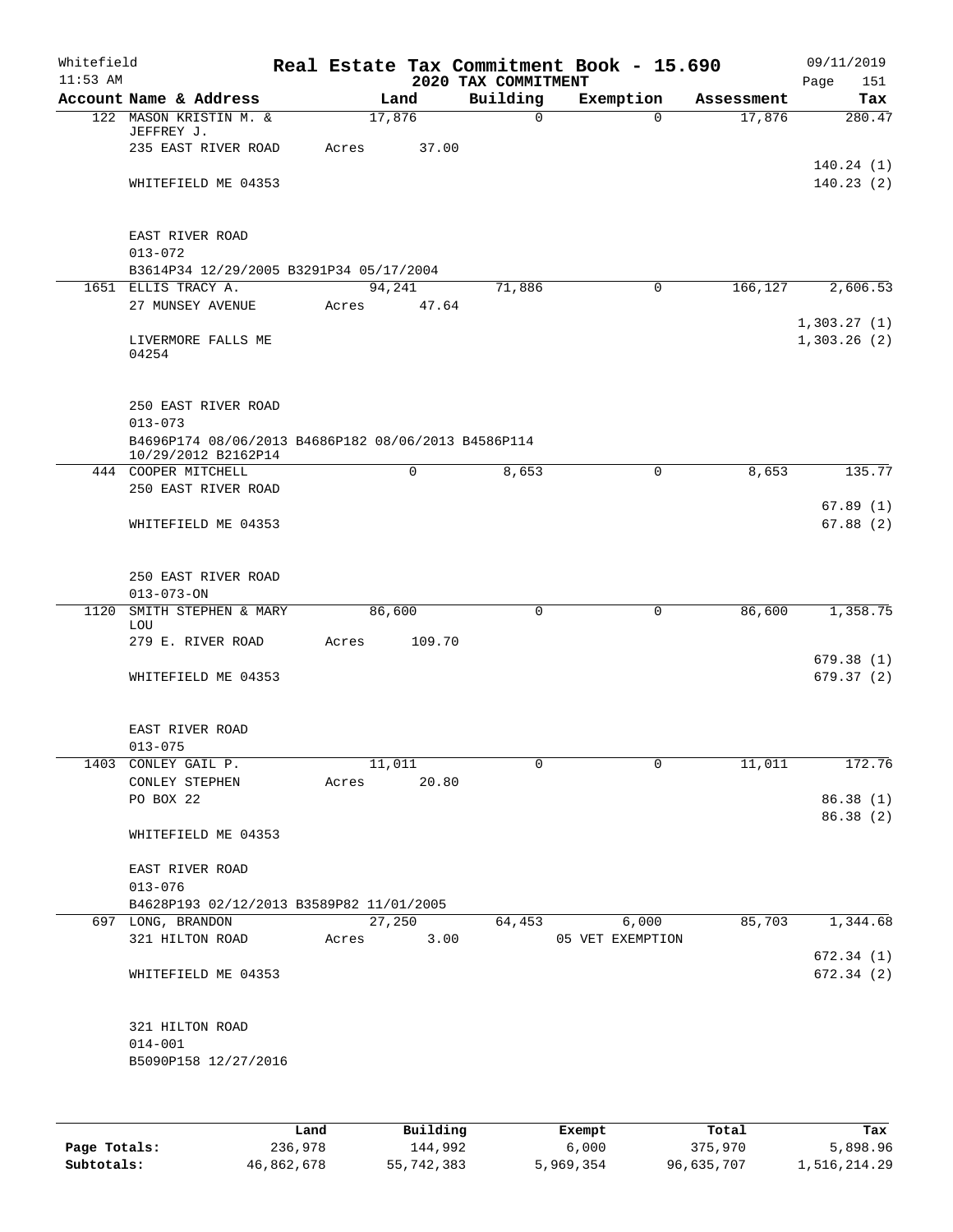| Whitefield<br>$11:53$ AM |                                                    |        |        | 2020 TAX COMMITMENT | Real Estate Tax Commitment Book - 15.690 |            | 09/11/2019<br>152<br>Page |
|--------------------------|----------------------------------------------------|--------|--------|---------------------|------------------------------------------|------------|---------------------------|
|                          | Account Name & Address                             |        | Land   | Building            | Exemption                                | Assessment | Tax                       |
|                          | 1009 SWIFT BRIAN & NANCY                           | 60,000 |        | 60,270              | $\Omega$                                 | 120,270    | 1,887.04                  |
|                          | P.O. BOX 88                                        | Acres  | 2.00   |                     |                                          |            |                           |
|                          |                                                    |        |        |                     |                                          |            | 943.52 (1)                |
|                          | WHITEFIELD ME 04353                                |        |        |                     |                                          |            | 943.52(2)                 |
|                          |                                                    |        |        |                     |                                          |            |                           |
|                          |                                                    |        |        |                     |                                          |            |                           |
|                          | 309 HILTON ROAD                                    |        |        |                     |                                          |            |                           |
|                          | $014 - 001 - B$                                    |        |        |                     |                                          |            |                           |
| 1578                     | SCIASCIA NICOLE M.                                 | 31,275 |        | 89,578              | $\mathbf 0$                              | 120,853    | 1,896.18                  |
|                          | 325 HILTON ROAD                                    | Acres  | 2.35   |                     |                                          |            |                           |
|                          |                                                    |        |        |                     |                                          |            | 948.09 (1)                |
|                          | WHITEFIELD ME 04353                                |        |        |                     |                                          |            | 948.09 (2)                |
|                          |                                                    |        |        |                     |                                          |            |                           |
|                          | 325 HILTON ROAD                                    |        |        |                     |                                          |            |                           |
|                          | $014 - 001 - C$                                    |        |        |                     |                                          |            |                           |
|                          | B4347P311 11/18/2010 B4285P279 06/14/2010 B3488P77 |        |        |                     |                                          |            |                           |
|                          | 05/27/2005                                         |        |        |                     |                                          |            |                           |
|                          | 826 MORIN TIM & JOAN                               |        | 32,460 | 147,772             | 20,000                                   | 160, 232   | 2,514.04                  |
|                          | PO BOX 34                                          | Acres  | 3.14   |                     | 01 HOMESTEAD                             |            |                           |
|                          |                                                    |        |        |                     |                                          |            | 1, 257.02(1)              |
|                          | WHITEFIELD ME 04353                                |        |        |                     |                                          |            | 1, 257.02(2)              |
|                          |                                                    |        |        |                     |                                          |            |                           |
|                          |                                                    |        |        |                     |                                          |            |                           |
|                          | 38 HEATH ROAD                                      |        |        |                     |                                          |            |                           |
|                          | $014 - 001 - D$                                    |        |        |                     |                                          |            |                           |
|                          | B1851P157                                          |        |        |                     |                                          |            |                           |
|                          | 366 BARTLETT KENNETH                               |        | 34,650 | 57,077              | 20,000                                   | 71,727     | 1,125.40                  |
|                          | 287 HILTON ROAD                                    | Acres  | 4.60   |                     | 01 HOMESTEAD                             |            |                           |
|                          | Whitefield Maine 04353                             |        |        |                     |                                          |            | 562.70(1)<br>562.70(2)    |
|                          |                                                    |        |        |                     |                                          |            |                           |
|                          |                                                    |        |        |                     |                                          |            |                           |
|                          | 287 HILTON ROAD                                    |        |        |                     |                                          |            |                           |
|                          | $014 - 002$                                        |        |        |                     |                                          |            |                           |
|                          | B5353P313 02/06/2019                               |        |        |                     |                                          |            |                           |
|                          | 242 MORIN TIMOTHY M.                               | 21,200 |        | $\mathbf 0$         | 0                                        | 21,200     | 332.63                    |
|                          | PO BOX 34                                          | Acres  | 2.30   |                     |                                          |            |                           |
|                          |                                                    |        |        |                     |                                          |            | 166.32(1)                 |
|                          | WHITEFIELD ME 04353                                |        |        |                     |                                          |            | 166.31(2)                 |
|                          |                                                    |        |        |                     |                                          |            |                           |
|                          |                                                    |        |        |                     |                                          |            |                           |
|                          | HEATH ROAD                                         |        |        |                     |                                          |            |                           |
|                          | $014 - 003$                                        |        |        |                     |                                          |            |                           |
|                          | B2430P86                                           |        |        |                     |                                          |            |                           |
|                          | 1035 FLANNERY, CHAD L                              |        | 31,200 | 186,395             | 0                                        | 217,595    | 3, 414.07                 |
|                          | FLANNERY, LOREAL<br>26 HEATH ROAD                  | Acres  | 2.30   |                     |                                          |            | 1,707.04(1)               |
|                          |                                                    |        |        |                     |                                          |            | 1,707.03(2)               |
|                          | WHITEFIELD ME 04353                                |        |        |                     |                                          |            |                           |
|                          |                                                    |        |        |                     |                                          |            |                           |
|                          | 26 HEATH ROAD                                      |        |        |                     |                                          |            |                           |
|                          | $014 - 003 - A$                                    |        |        |                     |                                          |            |                           |
|                          | B5337P248 12/14/2018                               |        |        |                     |                                          |            |                           |
|                          |                                                    |        |        |                     |                                          |            |                           |
|                          |                                                    |        |        |                     |                                          |            |                           |

|              | Land       | Building     | Exempt    | Total      | Tax          |
|--------------|------------|--------------|-----------|------------|--------------|
| Page Totals: | 210,785    | 541,092      | 40,000    | 711.877    | 11,169.36    |
| Subtotals:   | 47,073,463 | 56, 283, 475 | 6,009,354 | 97,347,584 | 1,527,383.65 |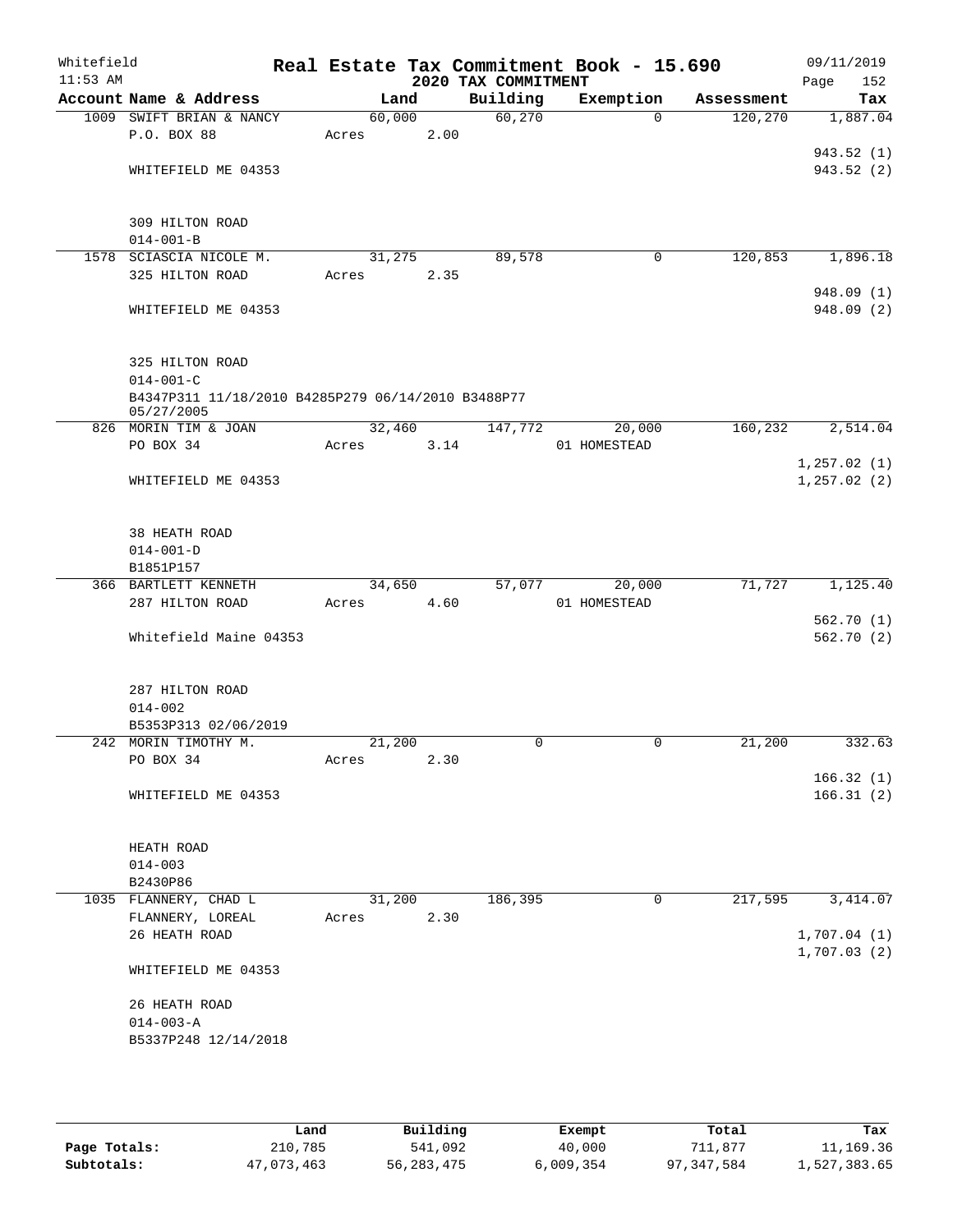| Whitefield<br>$11:53$ AM |                                                                                                       |            |             |            | 2020 TAX COMMITMENT | Real Estate Tax Commitment Book - 15.690 |                        | 09/11/2019<br>153<br>Page |
|--------------------------|-------------------------------------------------------------------------------------------------------|------------|-------------|------------|---------------------|------------------------------------------|------------------------|---------------------------|
|                          | Account Name & Address                                                                                |            | Land        |            | Building            | Exemption                                | Assessment             | Tax                       |
|                          | 1174 SHEPARD HEIDI M.,                                                                                |            | 31,050      |            | 185,829             | 26,000                                   | 190,879                | 2,994.89                  |
|                          | TRUSTEE<br>SHEPARD BRADFORD S., Acres                                                                 |            |             | 2.20       |                     | 01 HOMESTEAD                             |                        |                           |
|                          | TRUSTEE<br>27 HEATH ROAD                                                                              |            |             |            |                     | 09 REV TRUST VET.                        |                        | 1,497.45 (1)              |
|                          | WHITEFIELD ME 04353                                                                                   |            |             |            |                     |                                          |                        | 1,497.44(2)               |
|                          | 27 HEATH ROAD                                                                                         |            |             |            |                     |                                          |                        |                           |
|                          | $014 - 004$<br>B4747P107 01/02/2014 B4747P104 01/02/2014 B3954P266<br>01/10/2008 B2861P129 05/28/2002 |            |             |            |                     |                                          |                        |                           |
|                          | 277 KENOYER RONALD & PAMELA                                                                           |            | 20,600      |            | $\Omega$            |                                          | $\mathbf 0$<br>20,600  | 323.21                    |
|                          | 268 HILTON ROAD                                                                                       |            | Acres       | 1.90       |                     |                                          |                        |                           |
|                          | WHITEFIELD ME 04353                                                                                   |            |             |            |                     |                                          |                        | 161.61(1)<br>161.60(2)    |
|                          | HILTON ROAD<br>$014 - 004 - A$                                                                        |            |             |            |                     |                                          |                        |                           |
|                          | 748 SHEPARD BRADFORD S. &<br>HEIDI M.                                                                 |            | 33,014      |            | 0                   |                                          | 33,014<br>0            | 517.99                    |
|                          | 27 HEATH ROAD                                                                                         |            | Acres 40.79 |            |                     |                                          |                        |                           |
|                          | WHITEFIELD ME 04353                                                                                   |            |             |            |                     |                                          |                        | 259.00(1)<br>258.99(2)    |
|                          | HEATH ROAD<br>$014 - 005$                                                                             |            |             |            |                     |                                          |                        |                           |
|                          | B3954P266 01/10/2008 B2861P129                                                                        |            |             |            |                     |                                          |                        |                           |
|                          | 1543 STICKNEY GEORGE & WANDA                                                                          |            |             | 31,950     | 74,800              | 20,000                                   | 86,750                 | 1,361.11                  |
|                          | 247 HILTON ROAD                                                                                       |            | Acres       | 2.80       |                     | 01 HOMESTEAD                             |                        |                           |
|                          | WHITEFIELD ME 04353                                                                                   |            |             |            |                     |                                          |                        | 680.56 (1)<br>680.55(2)   |
|                          | 247 HILTON ROAD                                                                                       |            |             |            |                     |                                          |                        |                           |
|                          | $014 - 005 - A$                                                                                       |            |             |            |                     |                                          |                        |                           |
|                          | B3411P276 12/17/2004<br>110 BISHOP CHRISTOPHER S. &                                                   |            | 30,450      |            | 73,916              |                                          | $\mathbf 0$<br>104,366 | 1,637.50                  |
|                          | ANNE-DORA T.                                                                                          |            | Acres       | 1.80       |                     |                                          |                        |                           |
|                          | 239 HILTON ROAD                                                                                       |            |             |            |                     |                                          |                        | 818.75 (1)<br>818.75 (2)  |
|                          | WHITEFIELD ME 04353                                                                                   |            |             |            |                     |                                          |                        |                           |
|                          | 239 HILTON ROAD                                                                                       |            |             |            |                     |                                          |                        |                           |
|                          | $014 - 005 - B$<br>B3582P304 10/31/2005                                                               |            |             |            |                     |                                          |                        |                           |
|                          | 1645 PEASLEE JUANITA                                                                                  |            | 63,490      |            | 26,667              | 20,000                                   | 70,157                 | 1,100.76                  |
|                          | PO BOX 119                                                                                            |            | Acres       | 16.80      |                     | 01 HOMESTEAD                             |                        |                           |
|                          | WHITEFIELD ME 04353                                                                                   |            |             |            |                     |                                          |                        | 550.38(1)<br>550.38(2)    |
|                          | 37 MAPLE LANE                                                                                         |            |             |            |                     |                                          |                        |                           |
|                          | $014 - 006$                                                                                           |            |             |            |                     |                                          |                        |                           |
|                          | B2334P220                                                                                             |            |             |            |                     |                                          |                        |                           |
|                          |                                                                                                       | Land       |             | Building   |                     | Exempt                                   | Total                  | Tax                       |
| Page Totals:             |                                                                                                       | 210,554    |             | 361,212    |                     | 66,000                                   | 505,766                | 7,935.46                  |
| Subtotals:               |                                                                                                       | 47,284,017 |             | 56,644,687 |                     | 6,075,354                                | 97,853,350             | 1,535,319.11              |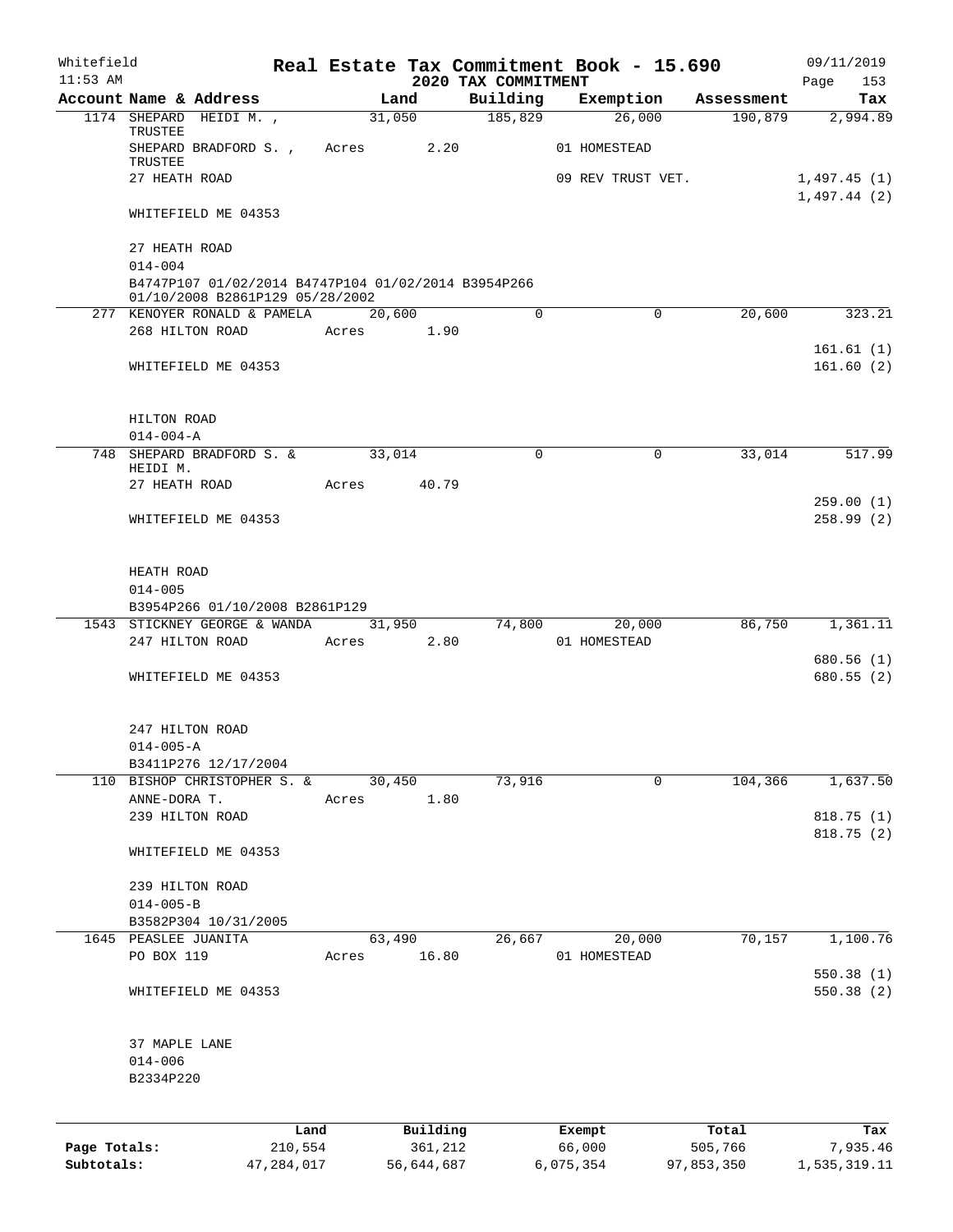| Whitefield<br>$11:53$ AM |                                                   |       |                      |                                 | Real Estate Tax Commitment Book - 15.690 |            | 09/11/2019         |
|--------------------------|---------------------------------------------------|-------|----------------------|---------------------------------|------------------------------------------|------------|--------------------|
|                          | Account Name & Address                            |       | Land                 | 2020 TAX COMMITMENT<br>Building | Exemption                                | Assessment | Page<br>154<br>Tax |
|                          | 179 BROWN DAVID R. & LOIS                         |       | 30,750               | 14,598                          | 20,000                                   | 25,348     | 397.71             |
|                          | $\mathbb{C}$ .                                    |       |                      |                                 |                                          |            |                    |
|                          | P O BOX 28                                        | Acres | 2.00                 |                                 | 01 HOMESTEAD                             |            |                    |
|                          |                                                   |       |                      |                                 |                                          |            | 198.86(1)          |
|                          | WHITEFIELD ME 04353                               |       |                      |                                 |                                          |            | 198.85(2)          |
|                          | 201 HILTON ROAD                                   |       |                      |                                 |                                          |            |                    |
|                          | $014 - 006 - A$                                   |       |                      |                                 |                                          |            |                    |
|                          | B1400P124                                         |       |                      |                                 |                                          |            |                    |
|                          | 353 MELVILLE EDWARD C. &                          |       | 30,375               | $\mathbf 0$                     | $\mathbf 0$                              | 30,375     | 476.58             |
|                          | MEGAN I.<br>207 HILTON ROAD                       | Acres | 1.75                 |                                 |                                          |            |                    |
|                          |                                                   |       |                      |                                 |                                          |            | 238.29(1)          |
|                          | WHITEFIELD ME 04353                               |       |                      |                                 |                                          |            | 238.29(2)          |
|                          | HILTON ROAD                                       |       |                      |                                 |                                          |            |                    |
|                          | $014 - 006 - B$                                   |       |                      |                                 |                                          |            |                    |
|                          | B4201P100 09/16/2009 B2447P236 04/08/1999         |       |                      |                                 |                                          |            |                    |
|                          | 257 ELLIOTT CARROLL MARSON                        |       | 30,855               | 11,021                          | 26,000                                   | 15,876     | 249.09             |
|                          | ELLIOTT JUDITH                                    | Acres | 2.07                 |                                 | 12 VET $2-27-61 = 8-5-64$                |            |                    |
|                          | 28 MAPLE LANE                                     |       |                      |                                 | 01 HOMESTEAD                             |            | 124.55(1)          |
|                          | WHITEFIELD ME 04353                               |       |                      |                                 |                                          |            | 124.54(2)          |
|                          | 28 MAPLE LANE                                     |       |                      |                                 |                                          |            |                    |
|                          | $014 - 006 - C$<br>B4605P256 12/14/2012 B2879P148 |       |                      |                                 |                                          |            |                    |
|                          | 176 PIAWLOCK LAURA E.                             |       | 30,525               | 136,462                         | 0                                        | 166,987    | 2,620.03           |
|                          | P O BOX 1337                                      |       | Acres 1.85           |                                 |                                          |            |                    |
|                          |                                                   |       |                      |                                 |                                          |            | 1,310.02(1)        |
|                          | WESTBROOK ME 04098 1337                           |       |                      |                                 |                                          |            | 1,310.01(2)        |
|                          | 29 BEECH LANE                                     |       |                      |                                 |                                          |            |                    |
|                          | $014 - 006 - D$                                   |       |                      |                                 |                                          |            |                    |
|                          | B4269P140 04/16/2010 B3271P216 04/16/2004         |       |                      |                                 |                                          |            |                    |
|                          | 944 WILSON ROBERT D.<br>P.O. BOX 61               |       | 36,626<br>Acres 6.72 | 10,380                          | 20,000<br>01 HOMESTEAD                   | 27,006     | 423.72             |
|                          |                                                   |       |                      |                                 |                                          |            | 211.86(1)          |
|                          | WHITEFIELD ME 04353                               |       |                      |                                 |                                          |            | 211.86(2)          |
|                          |                                                   |       |                      |                                 |                                          |            |                    |
|                          | <b>48 BEECH LANE</b>                              |       |                      |                                 |                                          |            |                    |
|                          | $014 - 006 - E$                                   |       |                      |                                 |                                          |            |                    |
|                          | B3592P185 11/18/2005                              |       |                      |                                 |                                          |            |                    |
|                          | 384 WILLIAMS HENRY F.                             |       | 33,705               | 15,195                          | 0                                        | 48,900     | 767.24             |
|                          | 15 MAPLE LANE                                     |       | Acres 3.97           |                                 |                                          |            |                    |
|                          |                                                   |       |                      |                                 |                                          |            | 383.62(1)          |
|                          | WHITEFIELD ME 04353                               |       |                      |                                 |                                          |            | 383.62(2)          |
|                          | 15 MAPLE LANE                                     |       |                      |                                 |                                          |            |                    |
|                          | $014 - 006 - F - A$                               |       |                      |                                 |                                          |            |                    |
|                          | B4172P136 07/10/2009 B2355P4                      |       |                      |                                 |                                          |            |                    |
|                          |                                                   | Land  | Building             |                                 | Exempt                                   | Total      | Tax                |
|                          |                                                   |       |                      |                                 |                                          |            |                    |

**Page Totals:** 192,836 187,656 66,000 314,492 4,934.37 **Subtotals:** 47,476,853 56,832,343 6,141,354 98,167,842 1,540,253.48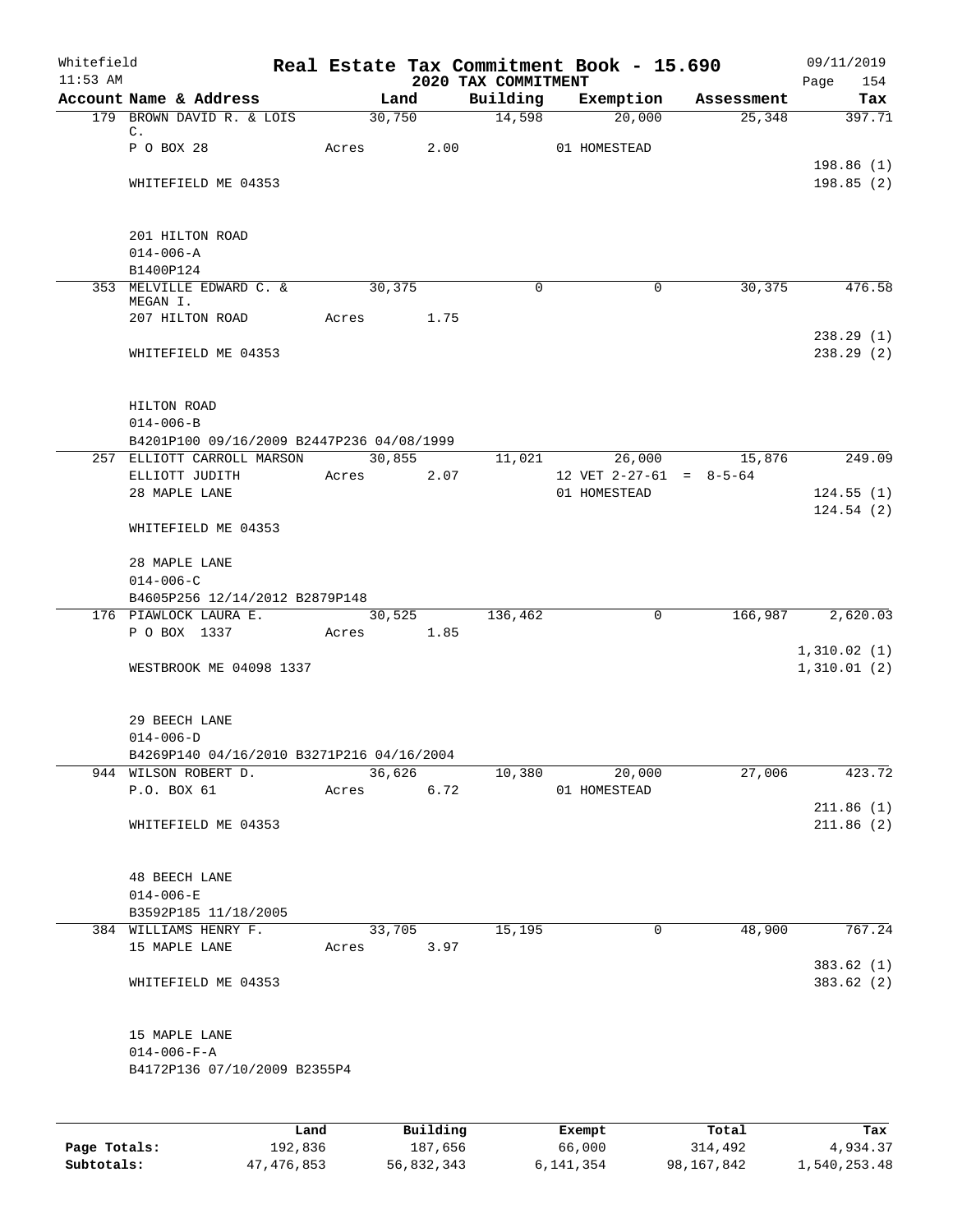| Whitefield<br>$11:53$ AM |                                           |       |        |            | 2020 TAX COMMITMENT | Real Estate Tax Commitment Book - 15.690 |            | 09/11/2019<br>Page<br>155 |
|--------------------------|-------------------------------------------|-------|--------|------------|---------------------|------------------------------------------|------------|---------------------------|
|                          | Account Name & Address                    |       |        | Land       | Building            | Exemption                                | Assessment | Tax                       |
|                          | 203 MILLER ALTA                           |       |        | 34,680     | 45,461              | $\Omega$                                 | 80,141     | 1,257.41                  |
|                          | 475 COMMON ROAD                           |       |        | Acres 4.62 |                     |                                          |            |                           |
|                          |                                           |       |        |            |                     |                                          |            | 628.71(1)                 |
|                          | DIXFIELD ME 04224                         |       |        |            |                     |                                          |            | 628.70 (2)                |
|                          |                                           |       |        |            |                     |                                          |            |                           |
|                          |                                           |       |        |            |                     |                                          |            |                           |
|                          | 225 HILTON ROAD                           |       |        |            |                     |                                          |            |                           |
|                          | $014 - 006 - F - B$                       |       |        |            |                     |                                          |            |                           |
|                          | B4787P51 06/09/2014 B2072P295             |       |        |            |                     |                                          |            |                           |
|                          | 1065 PEASLEE ROBERT L. &<br>RONDA L.      |       | 30,150 |            | 10,602              | $\mathbf 0$                              | 40,752     | 639.40                    |
|                          | PO BOX 66                                 | Acres |        | 1.60       |                     |                                          |            |                           |
|                          |                                           |       |        |            |                     |                                          |            | 319.70(1)                 |
|                          | WHITEFIELD ME 04353                       |       |        |            |                     |                                          |            | 319.70(2)                 |
|                          |                                           |       |        |            |                     |                                          |            |                           |
|                          | <b>30 BEECH LANE</b>                      |       |        |            |                     |                                          |            |                           |
|                          | $014 - 006 - G$                           |       |        |            |                     |                                          |            |                           |
|                          | B4937P205 10/09/2015 B2244P167            |       |        |            |                     |                                          |            |                           |
|                          | 39 PEASLEE TIMOTHY & JODY                 |       |        | 30,750     | 12,545              | $\mathbf 0$                              | 43,295     | 679.30                    |
|                          | R.                                        |       |        |            |                     |                                          |            |                           |
|                          | P.O. BOX 56                               | Acres |        | 2.00       |                     |                                          |            |                           |
|                          |                                           |       |        |            |                     |                                          |            | 339.65(1)                 |
|                          | WHITEFIELD ME 04353                       |       |        |            |                     |                                          |            | 339.65(2)                 |
|                          |                                           |       |        |            |                     |                                          |            |                           |
|                          | 32 BEECH LANE                             |       |        |            |                     |                                          |            |                           |
|                          | $014 - 006 - H$                           |       |        |            |                     |                                          |            |                           |
|                          | B4439P315 09/19/2011 B3371P294 09/30/2004 |       |        |            |                     |                                          |            |                           |
|                          | 627 MELVILLE EDWARD C. II                 |       |        | 31,125     | 71,321              | $\mathsf{O}$                             | 102,446    | 1,607.38                  |
|                          | MELVILLE MEGAN I                          |       |        | Acres 2.25 |                     |                                          |            |                           |
|                          | 207 HILTON ROAD                           |       |        |            |                     |                                          |            | 803.69(1)                 |
|                          |                                           |       |        |            |                     |                                          |            | 803.69(2)                 |
|                          | WHITEFIELD ME 04353                       |       |        |            |                     |                                          |            |                           |
|                          | 207 HILTON ROAD                           |       |        |            |                     |                                          |            |                           |
|                          | $014 - 006 - I$                           |       |        |            |                     |                                          |            |                           |
|                          | B4611P23 12/28/2012 B3317P81 06/15/2004   |       |        |            |                     |                                          |            |                           |
|                          | 1588 SMITH MARSHA L.                      |       | 30,870 |            | 16,786              | $\mathbf 0$                              | 47,656     | 747.72                    |
|                          | P.O. BOX 146                              | Acres |        | 2.08       |                     |                                          |            |                           |
|                          |                                           |       |        |            |                     |                                          |            | 373.86(1)                 |
|                          | WHITEFIELD ME 04353                       |       |        |            |                     |                                          |            | 373.86(2)                 |
|                          |                                           |       |        |            |                     |                                          |            |                           |
|                          |                                           |       |        |            |                     |                                          |            |                           |
|                          | 59 BEECH LANE                             |       |        |            |                     |                                          |            |                           |
|                          | $014 - 006 - J$                           |       |        |            |                     |                                          |            |                           |
|                          | B2326P233                                 |       |        |            |                     |                                          |            |                           |
|                          | 1809 RIDEOUT ERIC M.                      |       |        | 34,050     | 54,585              | 0                                        | 88,635     | 1,390.68                  |
|                          | 74 BEECH LANE                             |       |        | Acres 4.20 |                     |                                          |            |                           |
|                          |                                           |       |        |            |                     |                                          |            | 695.34 (1)                |
|                          | WHITEFIELD ME 04353                       |       |        |            |                     |                                          |            | 695.34 (2)                |
|                          |                                           |       |        |            |                     |                                          |            |                           |
|                          | 74 BEECH LANE                             |       |        |            |                     |                                          |            |                           |
|                          | $014 - 006 - K$                           |       |        |            |                     |                                          |            |                           |
|                          | B3978P200 03/14/2008                      |       |        |            |                     |                                          |            |                           |
|                          |                                           |       |        |            |                     |                                          |            |                           |
|                          |                                           | Land  |        | Building   |                     | Exempt                                   | Total      | Tax                       |

|              | .          | <u>DULLULUM</u> | <b>BY CITING</b> | ----       | $-0.0$       |
|--------------|------------|-----------------|------------------|------------|--------------|
| Page Totals: | 191,625    | 211,300         |                  | 402,925    | 6,321.89     |
| Subtotals:   | 47,668,478 | 57,043,643      | 6,141,354        | 98,570,767 | 1,546,575.37 |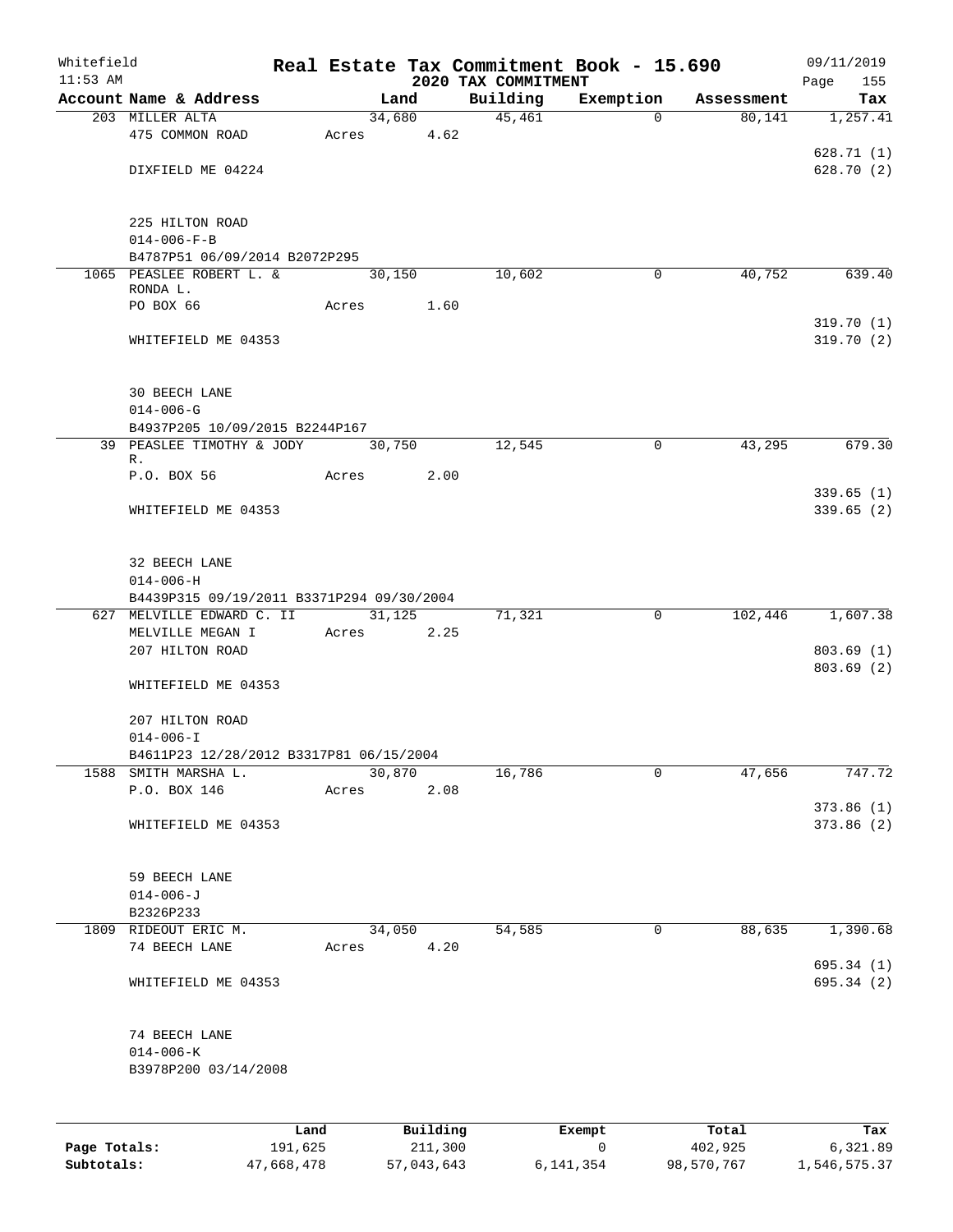| Whitefield |                                                                              |       |                |                                 | Real Estate Tax Commitment Book - 15.690 |                      | 09/11/2019             |
|------------|------------------------------------------------------------------------------|-------|----------------|---------------------------------|------------------------------------------|----------------------|------------------------|
| $11:53$ AM | Account Name & Address                                                       |       |                | 2020 TAX COMMITMENT<br>Building |                                          |                      | Page<br>156            |
|            | 1566 THERIAULT JOHN & ESTHER                                                 |       | Land<br>35,642 | $\mathbf 0$                     | Exemption<br>$\Omega$                    | Assessment<br>35,642 | Tax<br>559.22          |
|            | PO BOX 79                                                                    | Acres | 17.99          |                                 |                                          |                      |                        |
|            |                                                                              |       |                |                                 |                                          |                      | 279.61(1)              |
|            | WHITEFIELD ME 04353                                                          |       |                |                                 |                                          |                      | 279.61(2)              |
|            |                                                                              |       |                |                                 |                                          |                      |                        |
|            |                                                                              |       |                |                                 |                                          |                      |                        |
|            | HILTON ROAD                                                                  |       |                |                                 |                                          |                      |                        |
|            | $014 - 007$                                                                  |       |                |                                 |                                          |                      |                        |
|            | 1366 GRADY DARRYL & JEANNE                                                   |       | 35,258         | 10,634                          | 0                                        | 45,892               | 720.05                 |
|            | 181 HILTON ROAD-                                                             | Acres | 5.01           |                                 |                                          |                      |                        |
|            |                                                                              |       |                |                                 |                                          |                      | 360.03(1)              |
|            | WHITEFIELD ME 04353                                                          |       |                |                                 |                                          |                      | 360.02(2)              |
|            |                                                                              |       |                |                                 |                                          |                      |                        |
|            | 181 HILTON ROAD                                                              |       |                |                                 |                                          |                      |                        |
|            | $014 - 007 - A$                                                              |       |                |                                 |                                          |                      |                        |
|            | B3974P207 03/06/2008                                                         |       |                |                                 |                                          |                      |                        |
|            | 1265 HUTTER FRANCIS W.                                                       |       | 51,605         | 16,984                          | 20,000                                   | 48,589               | 762.36                 |
|            | PO BOX 46                                                                    | Acres | 26.70          |                                 | 01 HOMESTEAD                             |                      |                        |
|            |                                                                              |       |                |                                 |                                          |                      | 381.18(1)              |
|            | WHITEFIELD ME 04353                                                          |       |                |                                 |                                          |                      | 381.18(2)              |
|            |                                                                              |       |                |                                 |                                          |                      |                        |
|            |                                                                              |       |                |                                 |                                          |                      |                        |
|            | 147 HILTON ROAD                                                              |       |                |                                 |                                          |                      |                        |
|            | $014 - 008$                                                                  |       |                |                                 |                                          |                      |                        |
|            | B4119P171 03/27/2009 B4057P256 10/03/2008 B1806P145<br>419 PLIMPTON, TYLER S |       | 40,290         | 89,319                          | $\mathbf 0$                              | 129,609              | 2,033.57               |
|            | ANDERSON, KRISTEN LACres                                                     |       | 11.30          |                                 |                                          |                      |                        |
|            | 15 CYR ROAD                                                                  |       |                |                                 |                                          |                      | 1,016.79(1)            |
|            |                                                                              |       |                |                                 |                                          |                      | 1,016.78(2)            |
|            | DURHAM ME 04222                                                              |       |                |                                 |                                          |                      |                        |
|            |                                                                              |       |                |                                 |                                          |                      |                        |
|            | 135 HILTON ROAD                                                              |       |                |                                 |                                          |                      |                        |
|            | $014 - 008 - A$                                                              |       |                |                                 |                                          |                      |                        |
|            | B5183P248 09/18/2017                                                         |       |                |                                 |                                          |                      |                        |
|            | 869 STANTON AMY E.                                                           |       | 40,266         | $\mathbf 0$                     | 0                                        | 40,266               | 631.77                 |
|            | 90 HOCKOMOCK ROAD                                                            | Acres | 24.64          |                                 |                                          |                      |                        |
|            | WOOLWICH ME 04579                                                            |       |                |                                 |                                          |                      | 315.89(1)<br>315.88(2) |
|            |                                                                              |       |                |                                 |                                          |                      |                        |
|            |                                                                              |       |                |                                 |                                          |                      |                        |
|            | HILTON ROAD                                                                  |       |                |                                 |                                          |                      |                        |
|            | $014 - 009$                                                                  |       |                |                                 |                                          |                      |                        |
|            | B2954P141                                                                    |       |                |                                 |                                          |                      |                        |
|            | 1000 PRAY KAREN H.                                                           |       | 31,950         | 5,078                           | 20,000                                   | 17,028               | 267.17                 |
|            | PO BOX 183                                                                   | Acres | 2.80           |                                 | 01 HOMESTEAD                             |                      |                        |
|            |                                                                              |       |                |                                 |                                          |                      | 133.59(1)              |
|            | WHITEFIELD ME 04353                                                          |       |                |                                 |                                          |                      | 133.58 (2)             |
|            |                                                                              |       |                |                                 |                                          |                      |                        |
|            | 105 HILTON ROAD                                                              |       |                |                                 |                                          |                      |                        |
|            | $014 - 009 - A$                                                              |       |                |                                 |                                          |                      |                        |
|            | B2256P268                                                                    |       |                |                                 |                                          |                      |                        |
|            |                                                                              |       |                |                                 |                                          |                      |                        |
|            |                                                                              |       |                |                                 |                                          |                      |                        |
|            |                                                                              |       |                |                                 |                                          |                      |                        |

|              | Land       | Building     | Exempt    | Total      | Tax          |
|--------------|------------|--------------|-----------|------------|--------------|
| Page Totals: | 235,011    | 122,015      | 40,000    | 317,026    | 4,974.14     |
| Subtotals:   | 47,903,489 | 57, 165, 658 | 6,181,354 | 98,887,793 | 1,551,549.51 |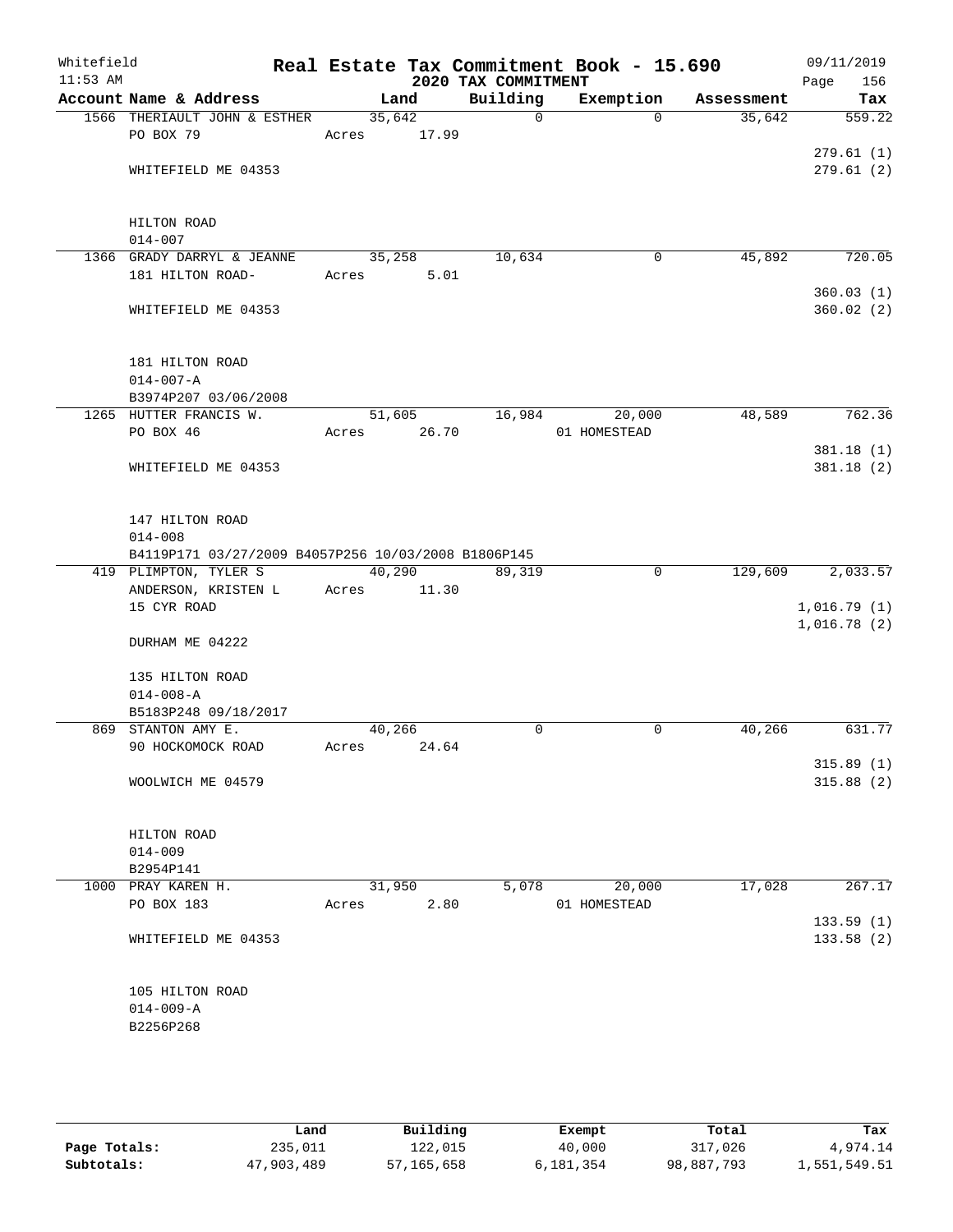| Whitefield   |                                                                                     |         |       |                |          |                     |          | Real Estate Tax Commitment Book - 15.690 |                      | 09/11/2019      |
|--------------|-------------------------------------------------------------------------------------|---------|-------|----------------|----------|---------------------|----------|------------------------------------------|----------------------|-----------------|
| $11:53$ AM   |                                                                                     |         |       |                |          | 2020 TAX COMMITMENT |          |                                          |                      | 157<br>Page     |
|              | Account Name & Address<br>1678 LEE NATHAN T. &                                      |         |       | Land<br>30,750 |          | Building<br>58,341  |          | Exemption<br>$\mathbf 0$                 | Assessment<br>89,091 | Tax<br>1,397.84 |
|              | * LUCINDA M. PERFETTO                                                               |         | Acres |                | 2.00     |                     |          |                                          |                      |                 |
|              | 121 HILTON ROAD                                                                     |         |       |                |          |                     |          |                                          |                      | 698.92 (1)      |
|              |                                                                                     |         |       |                |          |                     |          |                                          |                      |                 |
|              | WHITEFIELD ME 04353                                                                 |         |       |                |          |                     |          |                                          |                      | 698.92 (2)      |
|              |                                                                                     |         |       |                |          |                     |          |                                          |                      |                 |
|              | 121 HILTON ROAD                                                                     |         |       |                |          |                     |          |                                          |                      |                 |
|              | $014 - 009 - B$                                                                     |         |       |                |          |                     |          |                                          |                      |                 |
|              | B4738P1 12/02/2013 B2842P29 04/19/2002                                              |         |       |                |          |                     |          |                                          |                      |                 |
|              | 995 HEATH JR. HAROLD R. &                                                           |         |       | 30,000         |          | 63,674              |          | 20,000                                   | 73,674               | 1,155.95        |
|              | * CYNTHIA MARIE                                                                     |         | Acres |                | 1.14     |                     |          | 01 HOMESTEAD                             |                      |                 |
|              | PO BOX 132                                                                          |         |       |                |          |                     |          |                                          |                      | 577.98(1)       |
|              |                                                                                     |         |       |                |          |                     |          |                                          |                      | 577.97(2)       |
|              | WHITEFIELD ME 04353                                                                 |         |       |                |          |                     |          |                                          |                      |                 |
|              |                                                                                     |         |       |                |          |                     |          |                                          |                      |                 |
|              | 111 HILTON ROAD                                                                     |         |       |                |          |                     |          |                                          |                      |                 |
|              | $014 - 010$                                                                         |         |       |                |          |                     |          |                                          |                      |                 |
|              |                                                                                     |         |       |                |          |                     |          |                                          |                      |                 |
|              | B2124P40                                                                            |         |       | 39,970         |          | 2,151               |          | 0                                        | 42,121               | 660.88          |
|              | 1408 WILBUR WAYNE M.                                                                |         | Acres |                |          |                     |          |                                          |                      |                 |
|              | 34 FOURTH AVENUE                                                                    |         |       |                | 10.90    |                     |          |                                          |                      |                 |
|              |                                                                                     |         |       |                |          |                     |          |                                          |                      | 330.44(1)       |
|              | PITMAN NJ 08071                                                                     |         |       |                |          |                     |          |                                          |                      | 330.44(2)       |
|              |                                                                                     |         |       |                |          |                     |          |                                          |                      |                 |
|              | 96 EAST RIVER ROAD                                                                  |         |       |                |          |                     |          |                                          |                      |                 |
|              | $014 - 011$                                                                         |         |       |                |          |                     |          |                                          |                      |                 |
|              |                                                                                     |         |       |                |          |                     |          |                                          |                      |                 |
|              | B4896P190 06/16/2015 B4466P96 12/01/2011 B4289P212<br>06/23/2010 B760P43 01/19/1973 |         |       |                |          |                     |          |                                          |                      |                 |
| 1110         | WOODBURY KATHLEEN J. &                                                              |         |       | 66,850         |          | 68,285              |          | 20,000                                   | 115,135              | 1,806.47        |
|              | JOYCE L.                                                                            |         |       |                |          |                     |          |                                          |                      |                 |
|              | 100 EAST RIVER ROAD                                                                 |         | Acres |                | 21.00    |                     |          | 01 HOMESTEAD                             |                      |                 |
|              |                                                                                     |         |       |                |          |                     |          |                                          |                      | 903.24(1)       |
|              | WHITEFIELD ME 04353                                                                 |         |       |                |          |                     |          |                                          |                      | 903.23(2)       |
|              |                                                                                     |         |       |                |          |                     |          |                                          |                      |                 |
|              |                                                                                     |         |       |                |          |                     |          |                                          |                      |                 |
|              | 100 EAST RIVER ROAD                                                                 |         |       |                |          |                     |          |                                          |                      |                 |
|              | $014 - 012$                                                                         |         |       |                |          |                     |          |                                          |                      |                 |
|              | B3238P135                                                                           |         |       |                |          |                     |          |                                          |                      |                 |
|              | 375 MORANG DONALD W.                                                                |         |       | 36,754         |          | 90,196              |          | 26,000                                   | 100,950              | 1,583.91        |
|              | P.O. BOX 254                                                                        |         | Acres |                | 6.88     |                     |          | 01 HOMESTEAD                             |                      |                 |
|              |                                                                                     |         |       |                |          |                     |          | 05 VET EXEMPTION                         |                      | 791.96 (1)      |
|              | WHITEFIELD ME 04353                                                                 |         |       |                |          |                     |          |                                          |                      | 791.95 (2)      |
|              |                                                                                     |         |       |                |          |                     |          |                                          |                      |                 |
|              |                                                                                     |         |       |                |          |                     |          |                                          |                      |                 |
|              | 106 EAST RIVER ROAD                                                                 |         |       |                |          |                     |          |                                          |                      |                 |
|              | $014 - 013$                                                                         |         |       |                |          |                     |          |                                          |                      |                 |
|              | B4117P102 03/23/2009 B2296P112                                                      |         |       |                |          |                     |          |                                          |                      |                 |
|              | 228 HAINKE, HAROLD J                                                                |         |       | 33,250         |          |                     | $\Omega$ | $\mathbf 0$                              | 33,250               | 521.69          |
|              | TASH, SHERRY                                                                        |         | Acres |                | 15.00    |                     |          |                                          |                      |                 |
|              | PO BOX 208                                                                          |         |       |                |          |                     |          |                                          |                      | 260.85(1)       |
|              |                                                                                     |         |       |                |          |                     |          |                                          |                      | 260.84(2)       |
|              | WHITEFIELD ME 04353                                                                 |         |       |                |          |                     |          |                                          |                      |                 |
|              |                                                                                     |         |       |                |          |                     |          |                                          |                      |                 |
|              | EAST RIVER ROAD                                                                     |         |       |                |          |                     |          |                                          |                      |                 |
|              | $014 - 014$                                                                         |         |       |                |          |                     |          |                                          |                      |                 |
|              | B5070P237 11/01/2016                                                                |         |       |                |          |                     |          |                                          |                      |                 |
|              |                                                                                     |         |       |                |          |                     |          |                                          |                      |                 |
|              |                                                                                     |         |       |                |          |                     |          |                                          |                      |                 |
|              |                                                                                     |         |       |                |          |                     |          |                                          |                      |                 |
|              |                                                                                     | Land    |       |                | Building |                     |          | Exempt                                   | Total                | Tax             |
| Page Totals: |                                                                                     | 237,574 |       |                | 282,647  |                     |          | 66,000                                   | 454,221              | 7,126.74        |

**Subtotals:** 48,141,063 57,448,305 6,247,354 99,342,014 1,558,676.25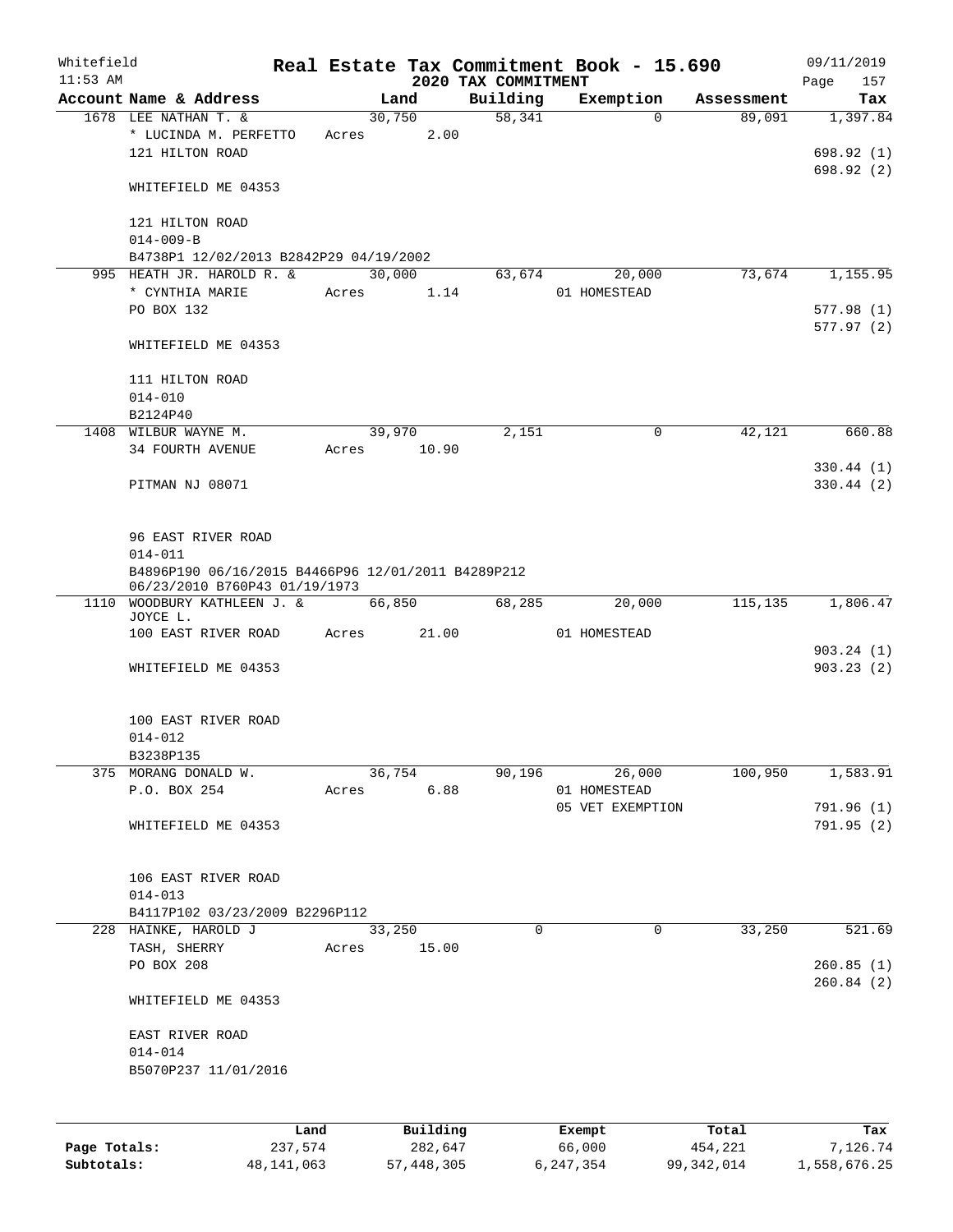| Whitefield<br>$11:53$ AM   |                                                                     |                         |       |                       | Real Estate Tax Commitment Book - 15.690 |                     |          |                       | 09/11/2019                 |
|----------------------------|---------------------------------------------------------------------|-------------------------|-------|-----------------------|------------------------------------------|---------------------|----------|-----------------------|----------------------------|
|                            | Account Name & Address                                              |                         |       | Land                  | 2020 TAX COMMITMENT<br>Building          | Exemption           |          | Assessment            | Page<br>158<br>Tax         |
|                            | 648 FLOGE MATTHEW C. &                                              |                         |       | 64,140                | 85,005                                   |                     | 20,000   | 129, 145              | 2,026.29                   |
|                            | SHERI A.                                                            |                         |       |                       |                                          |                     |          |                       |                            |
|                            | 54 JEFFERSON ROAD                                                   |                         | Acres | 30.60                 |                                          | 01 HOMESTEAD        |          |                       | 1,013.15(1)                |
|                            | WHITEFIELD ME 04353                                                 |                         |       |                       |                                          |                     |          |                       | 1,013.14(2)                |
|                            |                                                                     |                         |       |                       |                                          |                     |          |                       |                            |
|                            | 54 JEFFERSON ROAD<br>$014 - 015$                                    |                         |       |                       |                                          |                     |          |                       |                            |
|                            | B2826P221                                                           |                         |       |                       |                                          |                     |          |                       |                            |
|                            | 100 MINOTY PENNY L. aka                                             |                         |       | 30,000                | 44,171                                   |                     | 20,000   | 54,171                | 849.94                     |
|                            | BARTLETT, LORI<br>74 JEFFERSON ROAD                                 |                         |       | Acres 1.50            |                                          | 01 HOMESTEAD        |          |                       |                            |
|                            |                                                                     |                         |       |                       |                                          |                     |          |                       | 424.97 (1)                 |
|                            | WHITEFIELD ME 04353                                                 |                         |       |                       |                                          |                     |          |                       | 424.97 (2)                 |
|                            | 74 JEFFERSON ROAD                                                   |                         |       |                       |                                          |                     |          |                       |                            |
|                            | $014 - 016$                                                         |                         |       |                       |                                          |                     |          |                       |                            |
|                            | B3268P298 04/13/2004                                                |                         |       |                       |                                          |                     |          |                       |                            |
|                            | 640 WINCHENBACH TIFFANY M.<br>& MICHAEL                             |                         |       | 33,090                | $\Omega$                                 |                     | 0        | 33,090                | 519.18                     |
|                            | 88 JEFFERESON ROAD                                                  |                         | Acres | 14.80                 |                                          |                     |          |                       | 259.59(1)                  |
|                            | WHITEFIELD ME 04353                                                 |                         |       |                       |                                          |                     |          |                       | 259.59(2)                  |
|                            | <b>JEFFERSON ROAD</b>                                               |                         |       |                       |                                          |                     |          |                       |                            |
|                            | $014 - 017$                                                         |                         |       |                       |                                          |                     |          |                       |                            |
|                            | B4412P1 06/24/2011 B3961P76 01/31/2008                              |                         |       |                       |                                          |                     |          |                       |                            |
|                            | 1821 WINCHENBACH TIFFANY M.<br>& MICHAEL                            |                         |       | 45,570                | 121,352                                  |                     | 0        | 166,922               | 2,619.01                   |
|                            | 88 JEFFERSON ROAD                                                   |                         | Acres | 5.40                  |                                          |                     |          |                       |                            |
|                            | WHITEFIELD ME 04353                                                 |                         |       |                       |                                          |                     |          |                       | 1,309.51(1)<br>1,309.50(2) |
|                            | 88 JEFFERSON ROAD                                                   |                         |       |                       |                                          |                     |          |                       |                            |
|                            | $014 - 017 - A$<br>B4412P1 06/24/2011 B4411P318 06/24/2011 B4010P48 |                         |       |                       |                                          |                     |          |                       |                            |
|                            | 06/02/2008                                                          |                         |       |                       |                                          |                     |          |                       |                            |
|                            | 361 LINSCOTT HOLDINGS LLC                                           |                         |       | 18,216                | 0                                        |                     | 0        | 18,216                | 285.81                     |
|                            | 92 FARM POND LANE                                                   |                         | Acres | 46.00                 |                                          |                     |          |                       | 142.91(1)                  |
|                            | JEFFERSON ME 04348                                                  |                         |       |                       |                                          |                     |          |                       | 142.90(2)                  |
|                            | 172 JEFFERSON ROAD                                                  |                         |       |                       |                                          |                     |          |                       |                            |
|                            | $014 - 018$                                                         |                         |       |                       |                                          |                     |          |                       |                            |
|                            | B3932P11 11/05/2007 B1463P224                                       |                         |       |                       |                                          |                     |          |                       |                            |
|                            | 968 SADLER BARBARA                                                  |                         |       | 88,260                | $\Omega$                                 |                     | $\Omega$ | 88,260                | 1,384.80                   |
|                            | 137 WILLOWCREST                                                     |                         | Acres | 93.02                 |                                          |                     |          |                       | 692.40(1)                  |
|                            | WAXAHACHIE TX 75165                                                 |                         |       |                       |                                          |                     |          |                       | 692.40 (2)                 |
|                            | <b>JEFFERSON ROAD</b>                                               |                         |       |                       |                                          |                     |          |                       |                            |
|                            | $014 - 019$                                                         |                         |       |                       |                                          |                     |          |                       |                            |
|                            | B3174P317                                                           |                         |       |                       |                                          |                     |          |                       |                            |
|                            |                                                                     | Land                    |       | Building              |                                          | Exempt              |          | Total                 | Tax                        |
| Page Totals:<br>Subtotals: |                                                                     | 279,276<br>48, 420, 339 |       | 250,528<br>57,698,833 |                                          | 40,000<br>6,287,354 |          | 489,804<br>99,831,818 | 7,685.03<br>1,566,361.28   |
|                            |                                                                     |                         |       |                       |                                          |                     |          |                       |                            |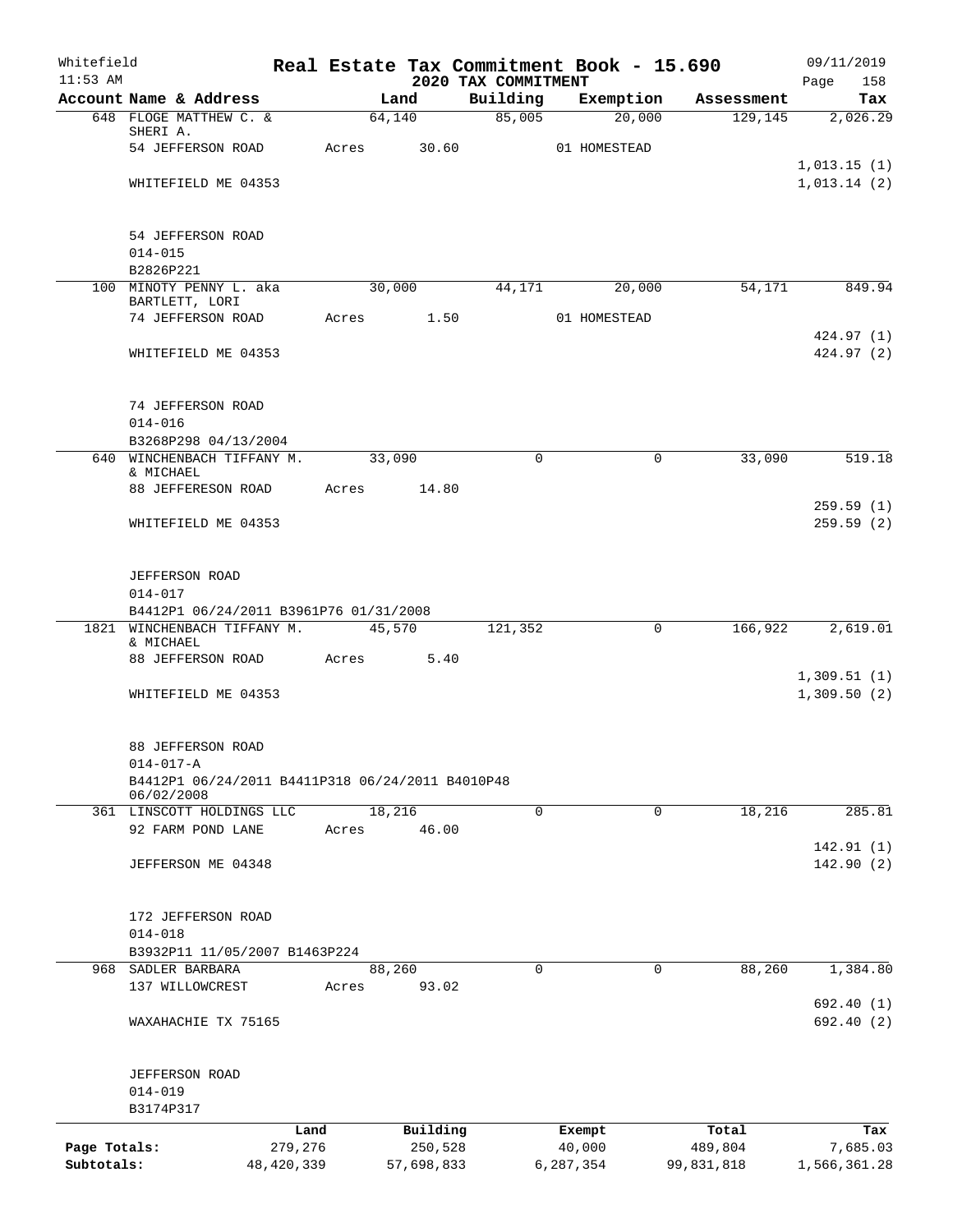| Whitefield<br>$11:53$ AM |                                                      |            |        |              | 2020 TAX COMMITMENT | Real Estate Tax Commitment Book - 15.690 |             |             | 09/11/2019<br>Page<br>159 |
|--------------------------|------------------------------------------------------|------------|--------|--------------|---------------------|------------------------------------------|-------------|-------------|---------------------------|
|                          | Account Name & Address                               |            |        | Land         | Building            | Exemption                                |             | Assessment  | Tax                       |
|                          | 1796 LASKEY STEPHEN E. &                             |            | 43,730 |              | 123,341             |                                          | 0           | 167,071     | 2,621.34                  |
|                          | TINA J.                                              |            |        |              |                     |                                          |             |             |                           |
|                          | 212 JEFFERSON ROAD                                   |            | Acres  | 15.60        |                     |                                          |             |             | 1,310.67(1)               |
|                          | WHITEFIELD ME 04353                                  |            |        |              |                     |                                          |             |             | 1,310.67(2)               |
|                          |                                                      |            |        |              |                     |                                          |             |             |                           |
|                          | 212 JEFFERSON ROAD                                   |            |        |              |                     |                                          |             |             |                           |
|                          | $014 - 019 - A$                                      |            |        |              |                     |                                          |             |             |                           |
|                          | B4382P131 03/11/2011 B3887P1 07/30/2007              |            |        |              |                     |                                          |             |             |                           |
|                          | 1400 NADEAU RINO                                     |            |        | $\mathbf 0$  | 1,820               |                                          | 1,820       | $\Omega$    | 0.00                      |
|                          | 198 JEFFERSON ROAD                                   |            |        |              |                     | 01 HOMESTEAD                             |             |             |                           |
|                          | WHITEFIELD ME 04353                                  |            |        |              |                     |                                          |             |             |                           |
|                          | 198 JEFFERSON ROAD                                   |            |        |              |                     |                                          |             |             |                           |
|                          | $014 - 019 - ON$                                     |            |        |              |                     |                                          |             |             |                           |
|                          | 677 ROSSO EDWIN A.                                   |            |        | 79,525       | 292,222             | 20,000                                   |             | 351,747     | 5,518.91                  |
|                          | 224 JEFFERSON ROAD                                   |            | Acres  | 25.00        |                     | 01 HOMESTEAD                             |             |             |                           |
|                          |                                                      |            |        |              |                     |                                          |             |             | 2,759.46(1)               |
|                          | WHITEFIELD ME 04353                                  |            |        |              |                     |                                          |             |             | 2,759.45(2)               |
|                          | 224 JEFFERSON ROAD                                   |            |        |              |                     |                                          |             |             |                           |
|                          | $014 - 020$                                          |            |        |              |                     |                                          |             |             |                           |
|                          | B4823P231 10/01/2014 B4753P47 01/28/2014 B2320P121   |            |        |              |                     |                                          |             |             |                           |
| 1116                     | TRIBBY-PERCY<br>IRREVOCABLE TRUST                    |            | 21,642 |              | 0                   |                                          | $\mathbf 0$ | 21,642      | 339.56                    |
|                          | C/O- JONATHAN & JULIANA Acres<br>HOFFMANN (TRUSTEES) |            |        | 44.00        |                     |                                          |             |             |                           |
|                          | 101 OLD MADDEN ROAD                                  |            |        |              |                     |                                          |             |             | 169.78(1)                 |
|                          | JEFFERSON ME 04348                                   |            |        |              |                     |                                          |             |             | 169.78(2)                 |
|                          |                                                      |            |        |              |                     |                                          |             |             |                           |
|                          | <b>JEFFERSON ROAD</b>                                |            |        |              |                     |                                          |             |             |                           |
|                          | $014 - 021$                                          |            |        |              |                     |                                          |             |             |                           |
|                          | B5363P307 02/11/2019<br>782 FERGUSSON SARA J. &      |            | 35,630 |              | 0                   |                                          | 0           | 35,630      | 559.03                    |
|                          | GEORGE                                               |            |        |              |                     |                                          |             |             |                           |
|                          | * ELIZABETH & COLIN                                  |            | Acres  | 82.00        |                     |                                          |             |             |                           |
|                          | FERGUSSON<br>341 JEFFERSON ROAD                      |            |        |              |                     |                                          |             |             | 279.52(1)                 |
|                          |                                                      |            |        |              |                     |                                          |             |             | 279.51 (2)                |
|                          | WHITEFIELD ME 04353                                  |            |        |              |                     |                                          |             |             |                           |
|                          | JEFFERSON ROAD                                       |            |        |              |                     |                                          |             |             |                           |
|                          | $014 - 022$                                          |            |        |              |                     |                                          |             |             |                           |
|                          | B1462P23                                             |            |        |              |                     |                                          |             |             |                           |
|                          | 1574 FERGUSSON SARA J.                               |            | 31,650 |              | 151,615             | 20,000                                   |             | 163,265     | 2,561.63                  |
|                          | 341 JEFFERSON ROAD                                   |            | Acres  | 2.60         |                     | 01 HOMESTEAD                             |             |             | 1,280.82(1)               |
|                          | WHITEFIELD ME 04353                                  |            |        |              |                     |                                          |             |             | 1,280.81(2)               |
|                          | 341 JEFFERSON ROAD                                   |            |        |              |                     |                                          |             |             |                           |
|                          | $014 - 022 - A$                                      |            |        |              |                     |                                          |             |             |                           |
|                          | B4906P293 07/13/2015 B1322P63                        |            |        |              |                     |                                          |             |             |                           |
|                          |                                                      | Land       |        | Building     |                     | Exempt                                   |             | Total       | Tax                       |
| Page Totals:             |                                                      | 212,177    |        | 568,998      |                     | 41,820                                   |             | 739,355     | 11,600.47                 |
| Subtotals:               |                                                      | 48,632,516 |        | 58, 267, 831 |                     | 6,329,174                                |             | 100,571,173 | 1,577,961.75              |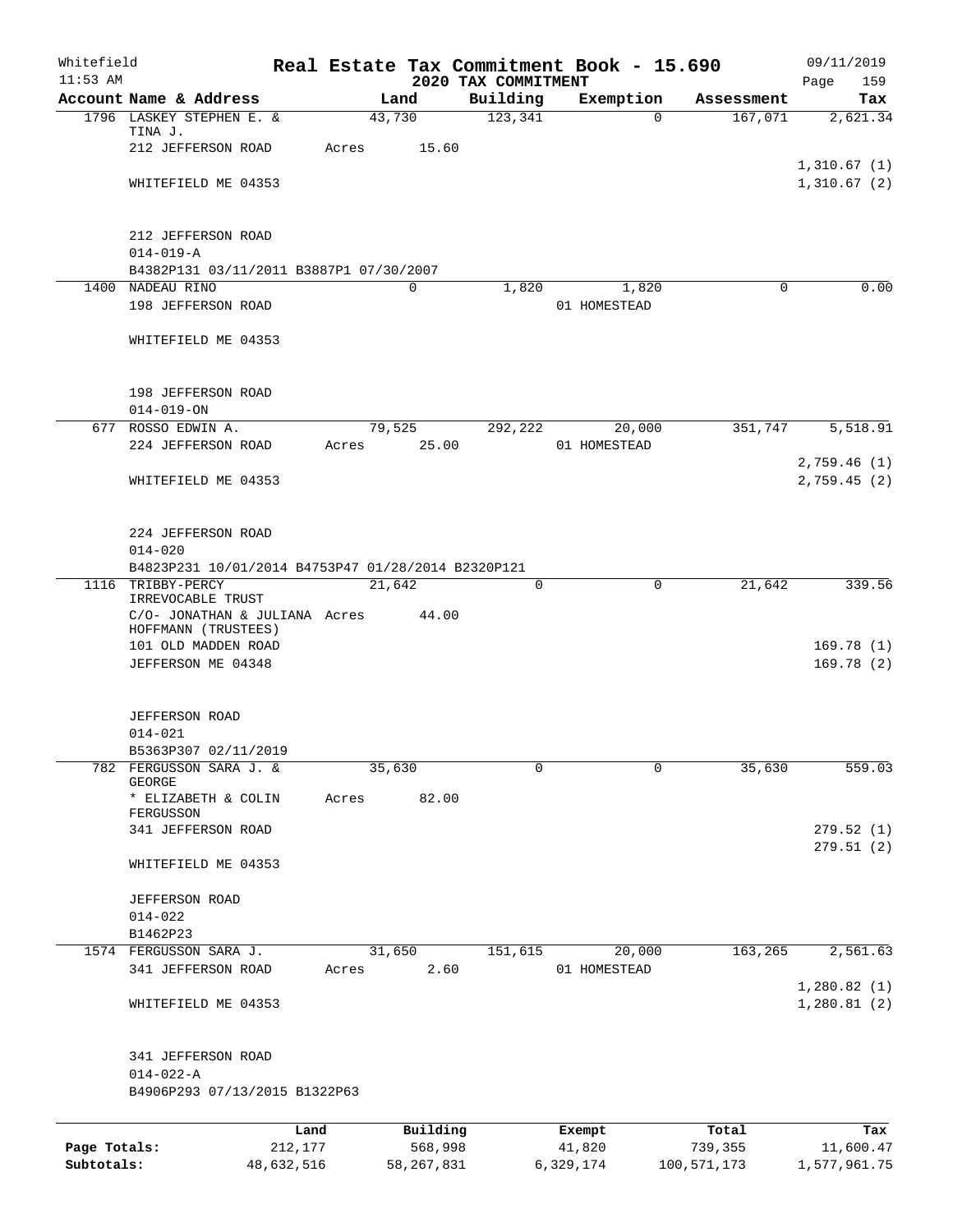| Whitefield |                                                                                                                                             |       |         |                     | Real Estate Tax Commitment Book - 15.690 |            | 09/11/2019                 |
|------------|---------------------------------------------------------------------------------------------------------------------------------------------|-------|---------|---------------------|------------------------------------------|------------|----------------------------|
| $11:53$ AM |                                                                                                                                             |       |         | 2020 TAX COMMITMENT |                                          |            | 160<br>Page                |
|            | Account Name & Address                                                                                                                      |       | Land    | Building            | Exemption                                | Assessment | Tax                        |
|            | 654 JORDAN DOUGLAS J. &                                                                                                                     |       | 73,255  | 100,787             | 20,000                                   | 154,042    | 2,416.92                   |
|            | JULIA A.                                                                                                                                    |       |         |                     |                                          |            |                            |
|            | PO BOX 223                                                                                                                                  | Acres | 63.01   |                     | 01 HOMESTEAD                             |            |                            |
|            | WHITEFIELD ME 04353                                                                                                                         |       |         |                     |                                          |            | 1,208.46(1)<br>1,208.46(2) |
|            |                                                                                                                                             |       |         |                     |                                          |            |                            |
|            | 243 JEFFERSON ROAD                                                                                                                          |       |         |                     |                                          |            |                            |
|            | $014 - 023$                                                                                                                                 |       |         |                     |                                          |            |                            |
|            | B2512P183                                                                                                                                   |       |         |                     |                                          |            |                            |
|            | 1556 ROSSO EDWIN                                                                                                                            |       | 114,862 | 0                   | $\Omega$                                 | 114,862    | 1,802.18                   |
|            | 224 JEFFERSON ROAD                                                                                                                          | Acres | 174.00  |                     |                                          |            |                            |
|            |                                                                                                                                             |       |         |                     |                                          |            | 901.09(1)                  |
|            | WHITEFIELD ME 04353                                                                                                                         |       |         |                     |                                          |            | 901.09(2)                  |
|            | 156 HILTON ROAD                                                                                                                             |       |         |                     |                                          |            |                            |
|            | $014 - 024$                                                                                                                                 |       |         |                     |                                          |            |                            |
|            | B2320P121                                                                                                                                   |       |         |                     |                                          |            |                            |
|            | 1160 LINSCOTT HOLDINGS LLC                                                                                                                  |       | 16,472  | 0                   | 0                                        | 16,472     | 258.45                     |
|            | 92 FARM POND LANE                                                                                                                           | Acres | 42.00   |                     |                                          |            |                            |
|            | JEFFERSON ME 04348                                                                                                                          |       |         |                     |                                          |            | 129.23(1)<br>129.22(2)     |
|            | <b>JEFFERSON ROAD</b>                                                                                                                       |       |         |                     |                                          |            |                            |
|            | $014 - 025$                                                                                                                                 |       |         |                     |                                          |            |                            |
|            | B3932P11 11/05/2007 B1463P224                                                                                                               |       |         |                     |                                          |            |                            |
|            | 303 GILMAN, TERRI A                                                                                                                         |       | 53,000  | 23,740              | 20,000                                   | 56,740     | 890.25                     |
|            | GILMAN, SARAH M                                                                                                                             | Acres | 5.00    |                     | 01 HOMESTEAD                             |            |                            |
|            | 97 JEFFERSON ROAD                                                                                                                           |       |         |                     |                                          |            | 445.13(1)                  |
|            | WHITEFIELD ME 04353                                                                                                                         |       |         |                     |                                          |            | 445.12 (2)                 |
|            | 97 JEFFERSON ROAD                                                                                                                           |       |         |                     |                                          |            |                            |
|            | $014 - 025 - A$                                                                                                                             |       |         |                     |                                          |            |                            |
|            | B4994P270 04/13/2016 B4974P45 01/27/2016 B4867P149<br>03/11/2015 B4844P276 12/05/2014 B4823P256 10/01/2014<br>B4441P60 09/21/2011 B1764P279 |       |         |                     |                                          |            |                            |
|            | 1448 FEDERAL NATIONAL<br>MORTGAGE ASSN.                                                                                                     |       | 30,000  | 132,105             | $\Omega$                                 | 162,105    | 2,543.43                   |
|            | 14221 DALLAS PARKWAY,<br>SUITE 1000                                                                                                         | Acres | 0.69    |                     |                                          |            |                            |
|            |                                                                                                                                             |       |         |                     |                                          |            | 1,271.72(1)                |
|            | DALLAS TX 75254                                                                                                                             |       |         |                     |                                          |            | 1, 271.71(2)               |
|            | 91 JEFFERSON ROAD                                                                                                                           |       |         |                     |                                          |            |                            |
|            | $014 - 026$                                                                                                                                 |       |         |                     |                                          |            |                            |

B5235P229 03/06/2018

|              | Land       | Building   | Exempt    | Total       | Tax          |
|--------------|------------|------------|-----------|-------------|--------------|
| Page Totals: | 287,589    | 256,632    | 40,000    | 504,221     | 7,911.23     |
| Subtotals:   | 48,920,105 | 58,524,463 | 6,369,174 | 101,075,394 | 1,585,872.98 |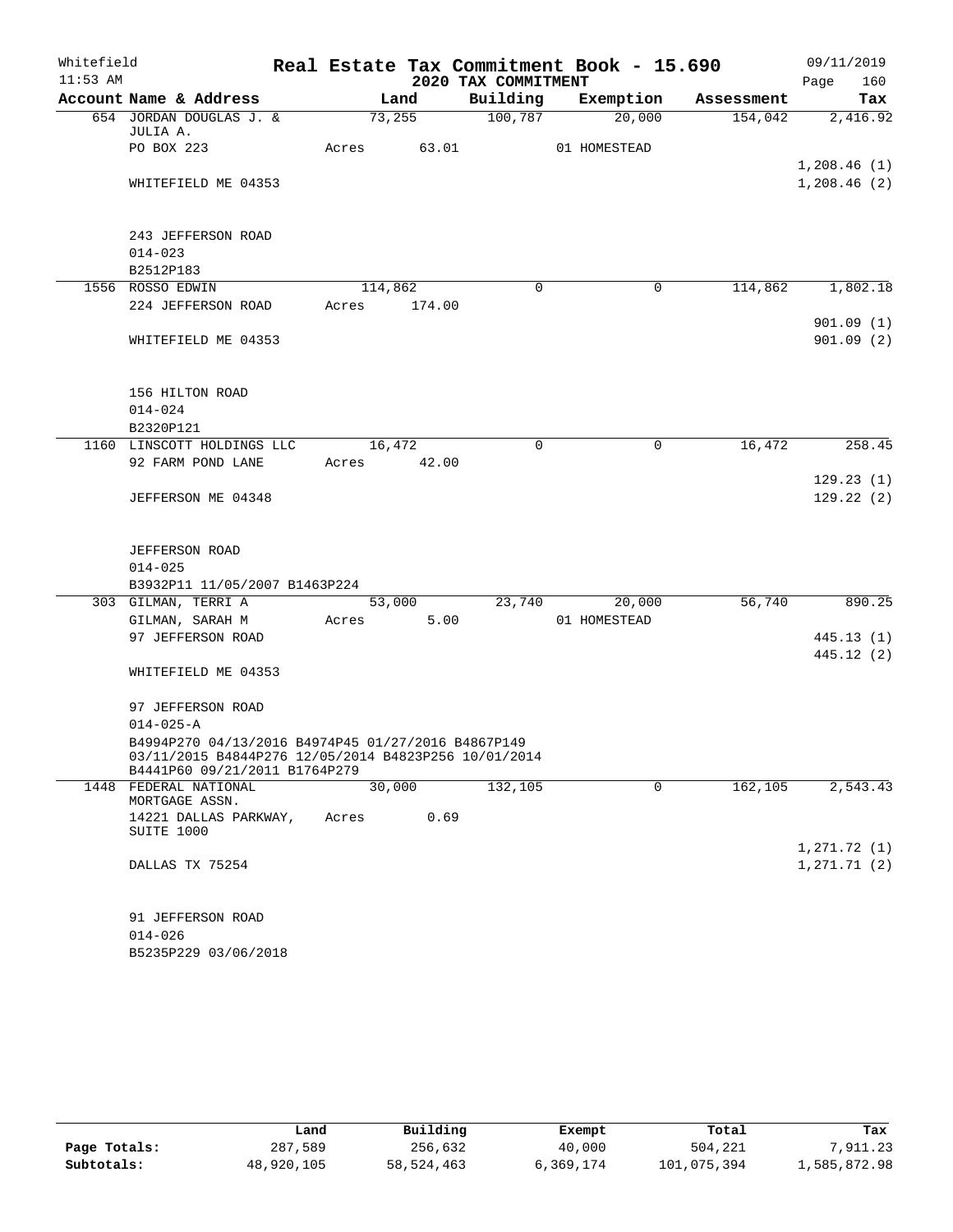| Whitefield<br>$11:53$ AM |                                                                                                     |       |        |       | 2020 TAX COMMITMENT |              | Real Estate Tax Commitment Book - 15.690 |            | 09/11/2019<br>Page<br>161 |
|--------------------------|-----------------------------------------------------------------------------------------------------|-------|--------|-------|---------------------|--------------|------------------------------------------|------------|---------------------------|
|                          | Account Name & Address                                                                              |       | Land   |       | Building            |              | Exemption                                | Assessment | Tax                       |
|                          | 326 LEMAR REALTY, LLC                                                                               |       | 26,210 |       |                     | $\mathsf{O}$ | $\Omega$                                 | 26,210     | 411.23                    |
|                          | P.O. BOX 598                                                                                        | Acres |        | 6.20  |                     |              |                                          |            |                           |
|                          |                                                                                                     |       |        |       |                     |              |                                          |            | 205.62(1)                 |
|                          | WISCASSET ME 04578                                                                                  |       |        |       |                     |              |                                          |            | 205.61(2)                 |
|                          | JEFFERSON ROAD                                                                                      |       |        |       |                     |              |                                          |            |                           |
|                          | $014 - 027$<br>B5291P066 08/30/2018 B5019P81 06/21/2016 B4772P104<br>04/22/2014 B4012P90 06/04/2008 |       |        |       |                     |              |                                          |            |                           |
|                          | 85 HOWE EDWARD & JESSE MAE                                                                          |       | 52,450 |       | 106,251             |              | 0                                        | 158,701    | 2,490.02                  |
|                          | * MACDOUGALL                                                                                        | Acres |        | 28.00 |                     |              |                                          |            |                           |
|                          | 122 HILTON ROAD                                                                                     |       |        |       |                     |              |                                          |            | 1, 245.01(1)              |
|                          |                                                                                                     |       |        |       |                     |              |                                          |            | 1, 245.01(2)              |
|                          | WHITEFIELD ME 04353                                                                                 |       |        |       |                     |              |                                          |            |                           |
|                          | 122 HILTON ROAD<br>$014 - 028$                                                                      |       |        |       |                     |              |                                          |            |                           |
|                          | B3707P165 07/19/2006                                                                                |       |        |       |                     |              |                                          |            |                           |
|                          | 514 THERIAULT JOHN & ESTHER                                                                         |       | 40,570 |       | 110,294             |              | 20,000                                   | 130,864    | 2,053.26                  |
|                          | P O BOX 79                                                                                          | Acres |        | 11.65 |                     |              | 01 HOMESTEAD                             |            |                           |
|                          |                                                                                                     |       |        |       |                     |              |                                          |            | 1,026.63(1)               |
|                          | WHITEFIELD ME 04353                                                                                 |       |        |       |                     |              |                                          |            | 1,026.63(2)               |
|                          |                                                                                                     |       |        |       |                     |              |                                          |            |                           |
|                          | 192 HILTON ROAD                                                                                     |       |        |       |                     |              |                                          |            |                           |
|                          | $014 - 030$                                                                                         |       |        |       |                     |              |                                          |            |                           |
| 1277                     | THERIAULT MARK A.                                                                                   |       | 37,930 |       | 83,911              |              | 20,000                                   | 101,841    | 1,597.89                  |
|                          | P.O. BOX 20                                                                                         | Acres |        | 8.35  |                     |              | 01 HOMESTEAD                             |            |                           |
|                          | WHITEFIELD ME 04353                                                                                 |       |        |       |                     |              |                                          |            | 798.95(1)<br>798.94 (2)   |
|                          |                                                                                                     |       |        |       |                     |              |                                          |            |                           |
|                          | 176 HILTON ROAD                                                                                     |       |        |       |                     |              |                                          |            |                           |
|                          | $014 - 030 - A$                                                                                     |       |        |       |                     |              |                                          |            |                           |
|                          | B3977P7 03/12/2008                                                                                  |       |        |       |                     |              |                                          |            |                           |
|                          | 64 PEASLEE EDWARD E. &<br>JOYCE                                                                     |       | 37,890 |       | 34,282              |              | 20,000                                   | 52,172     | 818.58                    |
|                          | P.O. BOX 116                                                                                        | Acres |        | 8.30  |                     |              | 01 HOMESTEAD                             |            |                           |
|                          | WHITEFIELD ME 04353                                                                                 |       |        |       |                     |              |                                          |            | 409.29(1)<br>409.29(2)    |
|                          |                                                                                                     |       |        |       |                     |              |                                          |            |                           |
|                          | 216 HILTON ROAD                                                                                     |       |        |       |                     |              |                                          |            |                           |
|                          | $014 - 031 - A$                                                                                     |       |        |       |                     |              |                                          |            |                           |
|                          | B1528P25                                                                                            |       |        |       |                     |              |                                          |            |                           |
|                          | 264 PEASLEE JOYCE & EDWARD                                                                          |       | 30,300 |       | 15,839              |              | $\mathbf 0$                              | 46,139     | 723.92                    |
|                          | P.O. BOX 116                                                                                        | Acres |        | 1.70  |                     |              |                                          |            |                           |
|                          |                                                                                                     |       |        |       |                     |              |                                          |            | 361.96(1)                 |
|                          | WHITEFIELD ME 04353                                                                                 |       |        |       |                     |              |                                          |            | 361.96(2)                 |
|                          |                                                                                                     |       |        |       |                     |              |                                          |            |                           |
|                          | 224 HILTON ROAD<br>$014 - 031 - B$                                                                  |       |        |       |                     |              |                                          |            |                           |
|                          | B3393P123 11/10/2004                                                                                |       |        |       |                     |              |                                          |            |                           |
|                          |                                                                                                     |       |        |       |                     |              |                                          |            |                           |
|                          |                                                                                                     |       |        |       |                     |              |                                          |            |                           |
|                          |                                                                                                     |       |        |       |                     |              |                                          |            |                           |

|              | Land       | Building   | Exempt    | Total       | Tax          |
|--------------|------------|------------|-----------|-------------|--------------|
| Page Totals: | 225,350    | 350,577    | 60,000    | 515,927     | 8,094.90     |
| Subtotals:   | 49,145,455 | 58,875,040 | 6,429,174 | 101,591,321 | 1,593,967.88 |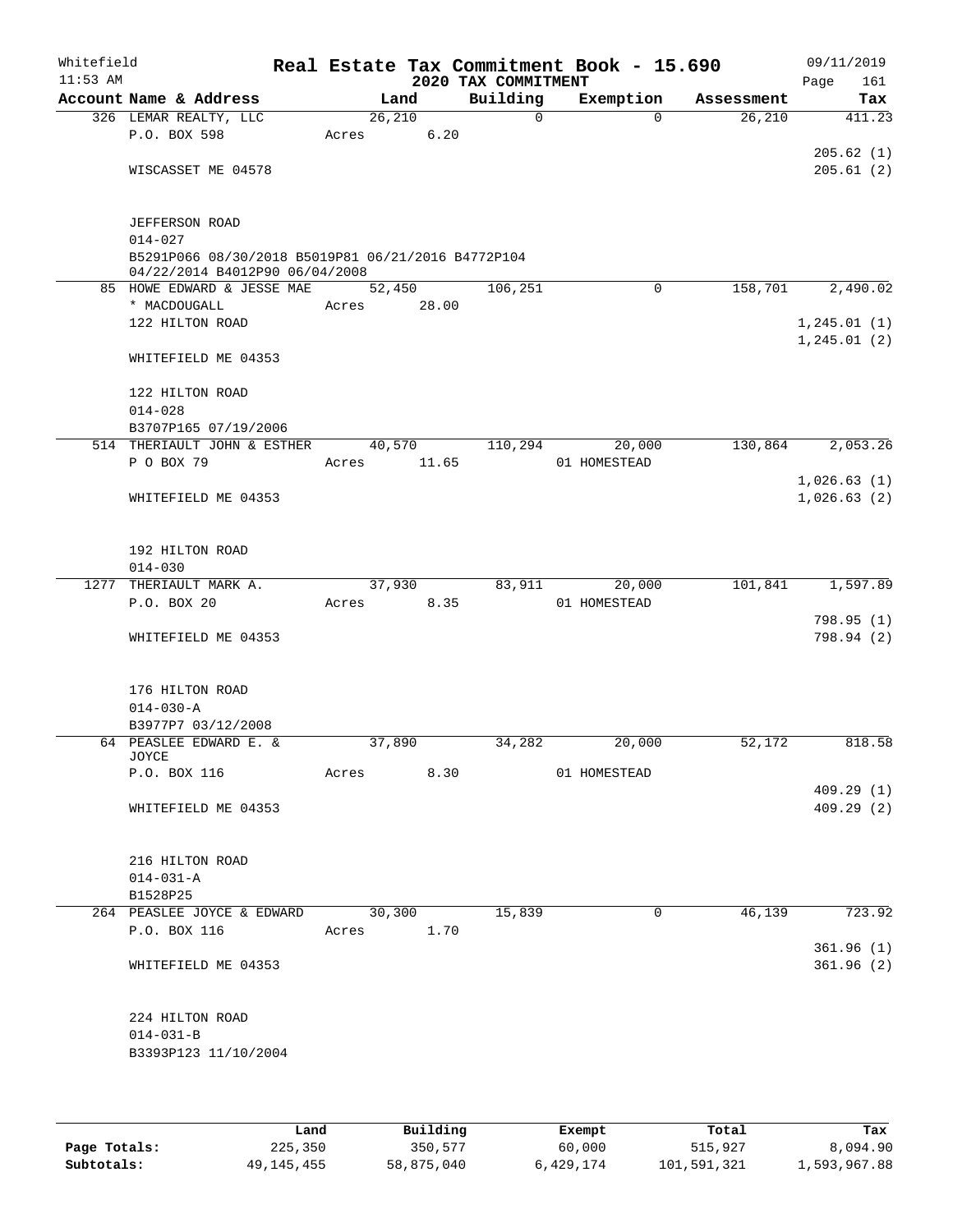| Whitefield<br>$11:53$ AM |                                                      |                 |       | 2020 TAX COMMITMENT | Real Estate Tax Commitment Book - 15.690 |            | 09/11/2019<br>Page<br>162 |
|--------------------------|------------------------------------------------------|-----------------|-------|---------------------|------------------------------------------|------------|---------------------------|
|                          | Account Name & Address                               |                 | Land  | Building            | Exemption                                | Assessment | Tax                       |
|                          | 501 CARVER, JONATHAN P                               | 48,472          |       | 167, 146            | $\Omega$                                 | 215,618    | 3,383.05                  |
|                          | 268 HILTON ROAD                                      | Acres           | 16.59 |                     |                                          |            |                           |
|                          |                                                      |                 |       |                     |                                          |            | 1,691.53(1)               |
|                          | WHITEFIELD ME 04353                                  |                 |       |                     |                                          |            | 1,691.52(2)               |
|                          |                                                      |                 |       |                     |                                          |            |                           |
|                          |                                                      |                 |       |                     |                                          |            |                           |
|                          | 268 HILTON ROAD                                      |                 |       |                     |                                          |            |                           |
|                          | $014 - 033$                                          |                 |       |                     |                                          |            |                           |
|                          | B5361P284 03/08/2019<br>1920 KENOYER RONALD & PAMELA |                 |       | $\mathbf 0$         | 0                                        | 30,157     | 473.16                    |
|                          | 268 HILTON ROAD                                      | 30,157<br>Acres | 11.79 |                     |                                          |            |                           |
|                          |                                                      |                 |       |                     |                                          |            | 236.58(1)                 |
|                          | WHITEFIELD ME 04353                                  |                 |       |                     |                                          |            | 236.58(2)                 |
|                          |                                                      |                 |       |                     |                                          |            |                           |
|                          |                                                      |                 |       |                     |                                          |            |                           |
|                          | HILTON ROAD                                          |                 |       |                     |                                          |            |                           |
|                          | $014 - 033 - 1$                                      |                 |       |                     |                                          |            |                           |
|                          | B5361P284 03/08/2019                                 |                 |       |                     |                                          |            |                           |
|                          | 1814 KENOYER RONALD & PAMELA                         |                 | 0     | 95,402              | 20,000                                   | 75,402     | 1,183.06                  |
|                          | 268 HILTON ROAD                                      |                 |       |                     | 01 HOMESTEAD                             |            |                           |
|                          |                                                      |                 |       |                     |                                          |            | 591.53(1)                 |
|                          | WHITEFIELD ME 04353                                  |                 |       |                     |                                          |            | 591.53(2)                 |
|                          |                                                      |                 |       |                     |                                          |            |                           |
|                          |                                                      |                 |       |                     |                                          |            |                           |
|                          | 254 HILTON ROAD                                      |                 |       |                     |                                          |            |                           |
|                          | $014 - 033 - ON$                                     |                 |       |                     |                                          |            |                           |
|                          | 43 TRIPP PATRICIA A.                                 | 41,650          |       | 95,710              | 20,000                                   | 117,360    | 1,841.38                  |
|                          | 422 HUNTS MEADOW ROAD                                | Acres           | 13.00 |                     | 01 HOMESTEAD                             |            |                           |
|                          |                                                      |                 |       |                     |                                          |            | 920.69(1)                 |
|                          | WHITEFIELD ME 04353                                  |                 |       |                     |                                          |            | 920.69(2)                 |
|                          |                                                      |                 |       |                     |                                          |            |                           |
|                          |                                                      |                 |       |                     |                                          |            |                           |
|                          | 422 HUNTS MEADOW ROAD                                |                 |       |                     |                                          |            |                           |
|                          | $015 - 004$                                          |                 |       |                     |                                          |            |                           |
|                          | B4341P129 11/15/2010 B3510P93 06/30/2005             |                 |       |                     |                                          |            |                           |
|                          | 225 YOUNG RICHARD K. &                               | 31,410          |       | $\mathbf 0$         | 0                                        | 31,410     | 492.82                    |
|                          | JENNIFER C.                                          |                 | 12.70 |                     |                                          |            |                           |
|                          | 468 HUNTS MEADOW ROAD                                | Acres           |       |                     |                                          |            | 246.41 (1)                |
|                          | WHITEFIELD ME 04353                                  |                 |       |                     |                                          |            | 246.41(2)                 |
|                          |                                                      |                 |       |                     |                                          |            |                           |
|                          |                                                      |                 |       |                     |                                          |            |                           |
|                          | MEAHER ROAD                                          |                 |       |                     |                                          |            |                           |
|                          | $015 - 004 - A$                                      |                 |       |                     |                                          |            |                           |
|                          | B4272P134 04/27/2010 B857P194 10/07/1975             |                 |       |                     |                                          |            |                           |
|                          | 688 YOUNG RICHARD K. &                               | 36,234          |       | $\Omega$            | $\Omega$                                 | 36,234     | 568.51                    |
|                          | JENNIFER C.                                          |                 |       |                     |                                          |            |                           |
|                          | 468 HUNTS MEADOW ROAD Acres                          |                 | 18.73 |                     |                                          |            |                           |
|                          |                                                      |                 |       |                     |                                          |            | 284.26(1)                 |
|                          | WHITEFIELD ME 04353                                  |                 |       |                     |                                          |            | 284.25(2)                 |
|                          |                                                      |                 |       |                     |                                          |            |                           |
|                          |                                                      |                 |       |                     |                                          |            |                           |
|                          | MEAHER LANE                                          |                 |       |                     |                                          |            |                           |
|                          | $015 - 005$                                          |                 |       |                     |                                          |            |                           |
|                          | B2245P94                                             |                 |       |                     |                                          |            |                           |
|                          |                                                      |                 |       |                     |                                          |            |                           |
|                          |                                                      |                 |       |                     |                                          |            |                           |

|              | Land         | Building     | Exempt    | Total       | Tax          |
|--------------|--------------|--------------|-----------|-------------|--------------|
| Page Totals: | 187,923      | 358,258      | 40,000    | 506,181     | 7,941.98     |
| Subtotals:   | 49, 333, 378 | 59, 233, 298 | 6,469,174 | 102,097,502 | 1,601,909.86 |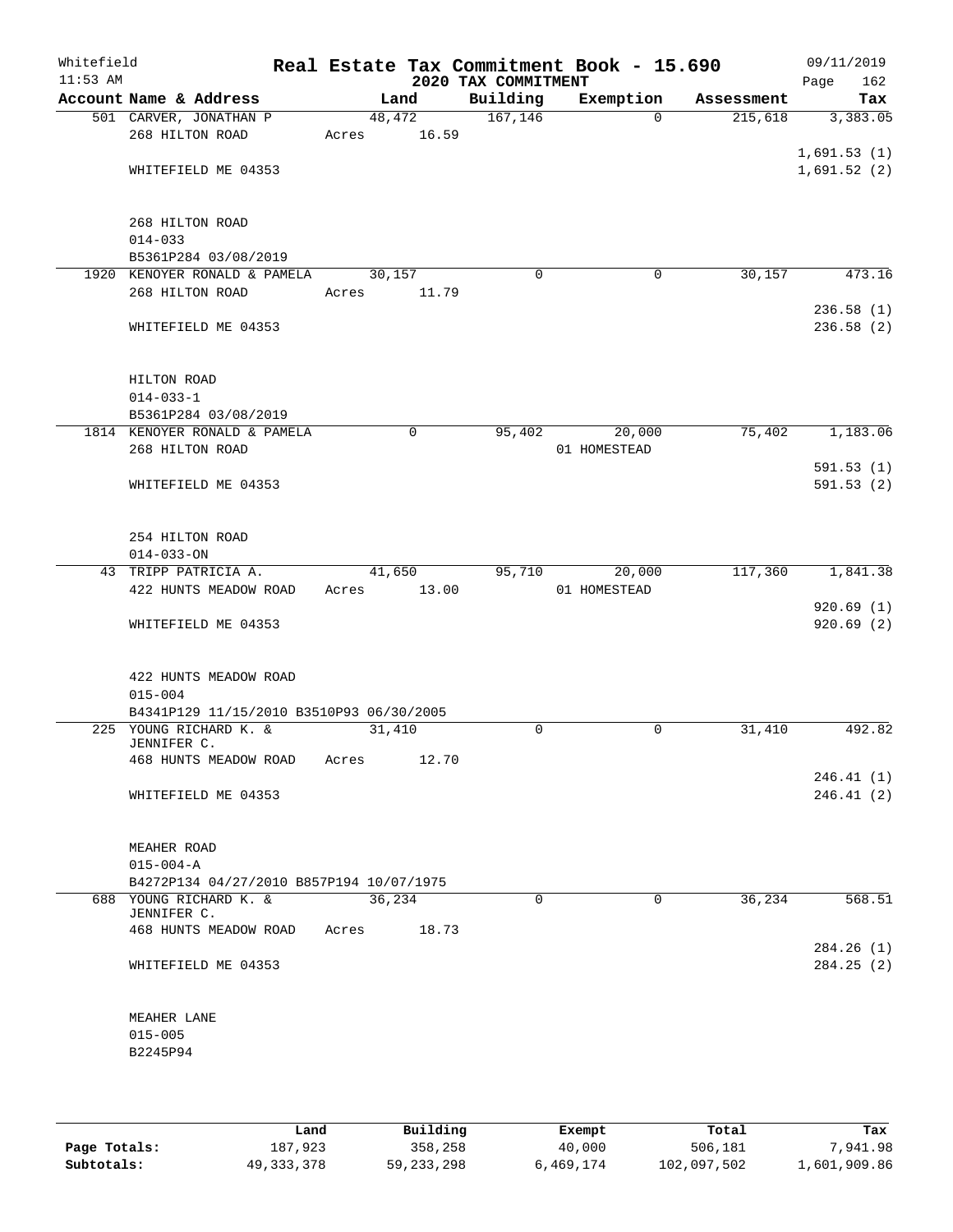| Whitefield |                                                    |        |        |                     | Real Estate Tax Commitment Book - 15.690 |            | 09/11/2019   |
|------------|----------------------------------------------------|--------|--------|---------------------|------------------------------------------|------------|--------------|
| $11:53$ AM |                                                    |        |        | 2020 TAX COMMITMENT |                                          |            | 163<br>Page  |
|            | Account Name & Address                             |        | Land   | Building            | Exemption                                | Assessment | Tax          |
|            | 1589 YOUNG RICHARD &<br><b>JENNIFER</b>            | 37,570 |        | 124,389             | 20,000                                   | 141,959    | 2,227.34     |
|            | 468 HUNTS MEADOW ROAD                              | Acres  | 7.90   |                     | 01 HOMESTEAD                             |            |              |
|            |                                                    |        |        |                     |                                          |            | 1, 113.67(1) |
|            | WHITEFIELD ME 04353                                |        |        |                     |                                          |            | 1, 113.67(2) |
|            |                                                    |        |        |                     |                                          |            |              |
|            |                                                    |        |        |                     |                                          |            |              |
|            | 468 HUNTS MEADOW ROAD                              |        |        |                     |                                          |            |              |
|            | $015 - 006$                                        |        |        |                     |                                          |            |              |
| 1509       | B4707P242 09/05/2013<br>WOODWORTH PHILIP W. &      | 33,180 |        | 83,820              | 20,000                                   | 97,000     | 1,521.93     |
|            | <b>JANICE</b>                                      |        |        |                     |                                          |            |              |
|            | 492 HUNTS MEADOW ROAD                              | Acres  | 3.62   |                     | 01 HOMESTEAD                             |            |              |
|            |                                                    |        |        |                     |                                          |            | 760.97(1)    |
|            | WHITEFIELD ME 04353                                |        |        |                     |                                          |            | 760.96(2)    |
|            |                                                    |        |        |                     |                                          |            |              |
|            |                                                    |        |        |                     |                                          |            |              |
|            | 492 HUNTS MEADOW ROAD<br>$015 - 007$               |        |        |                     |                                          |            |              |
|            | B1413P215                                          |        |        |                     |                                          |            |              |
|            | 639 EUGLEY JILL                                    |        | 32,160 | 97,675              | 0                                        | 129,835    | 2,037.11     |
|            | 18 MEAHER LANE                                     | Acres  | 2.94   |                     |                                          |            |              |
|            |                                                    |        |        |                     |                                          |            | 1,018.56(1)  |
|            | WHITEFIELD ME 04353                                |        |        |                     |                                          |            | 1,018.55(2)  |
|            |                                                    |        |        |                     |                                          |            |              |
|            |                                                    |        |        |                     |                                          |            |              |
|            | 18 MEAHER LANE<br>$015 - 007 - A$                  |        |        |                     |                                          |            |              |
|            | B4341P177 11/15/2010 B4141P246 05/18/2009 B3598P85 |        |        |                     |                                          |            |              |
|            | 11/04/2005                                         |        |        |                     |                                          |            |              |
|            | 775 MOOERS III EUGENE L. &                         | 30,300 |        | 80,069              | 20,000                                   | 90, 369    | 1,417.89     |
|            | ABIGAIL<br>498 HUNTS MEADOW ROAD                   | Acres  | 1.70   |                     | 01 HOMESTEAD                             |            |              |
|            |                                                    |        |        |                     |                                          |            | 708.95(1)    |
|            | WHITEFIELD ME 04353                                |        |        |                     |                                          |            | 708.94 (2)   |
|            |                                                    |        |        |                     |                                          |            |              |
|            |                                                    |        |        |                     |                                          |            |              |
|            | 498 HUNTS MEADOW ROAD                              |        |        |                     |                                          |            |              |
|            | $015 - 007 - C$                                    |        |        |                     |                                          |            |              |
|            | B2404P63<br>1241 STONE FREDRICK C. &               |        |        | $\mathbf 0$         |                                          |            |              |
|            | LAURIE D.                                          | 13,100 |        |                     | 0                                        | 13,100     | 205.54       |
|            | P O BOX 8                                          | Acres  | 12.00  |                     |                                          |            |              |
|            |                                                    |        |        |                     |                                          |            | 102.77(1)    |
|            | WHITEFIELD ME 04353                                |        |        |                     |                                          |            | 102.77(2)    |
|            |                                                    |        |        |                     |                                          |            |              |
|            |                                                    |        |        |                     |                                          |            |              |
|            | MEAHER LANE<br>$015 - 008$                         |        |        |                     |                                          |            |              |
|            | B4756P3 02/10/2014 B4707P141 09/05/2013 B4707P131  |        |        |                     |                                          |            |              |
|            | 09/05/2013 B1092P133                               |        |        |                     |                                          |            |              |

|              | Land       | Building   | Exempt    | Total       | Tax          |
|--------------|------------|------------|-----------|-------------|--------------|
| Page Totals: | 146,310    | 385,953    | 60,000    | 472,263     | 7,409.81     |
| Subtotals:   | 49,479,688 | 59,619,251 | 6,529,174 | 102,569,765 | 1,609,319.67 |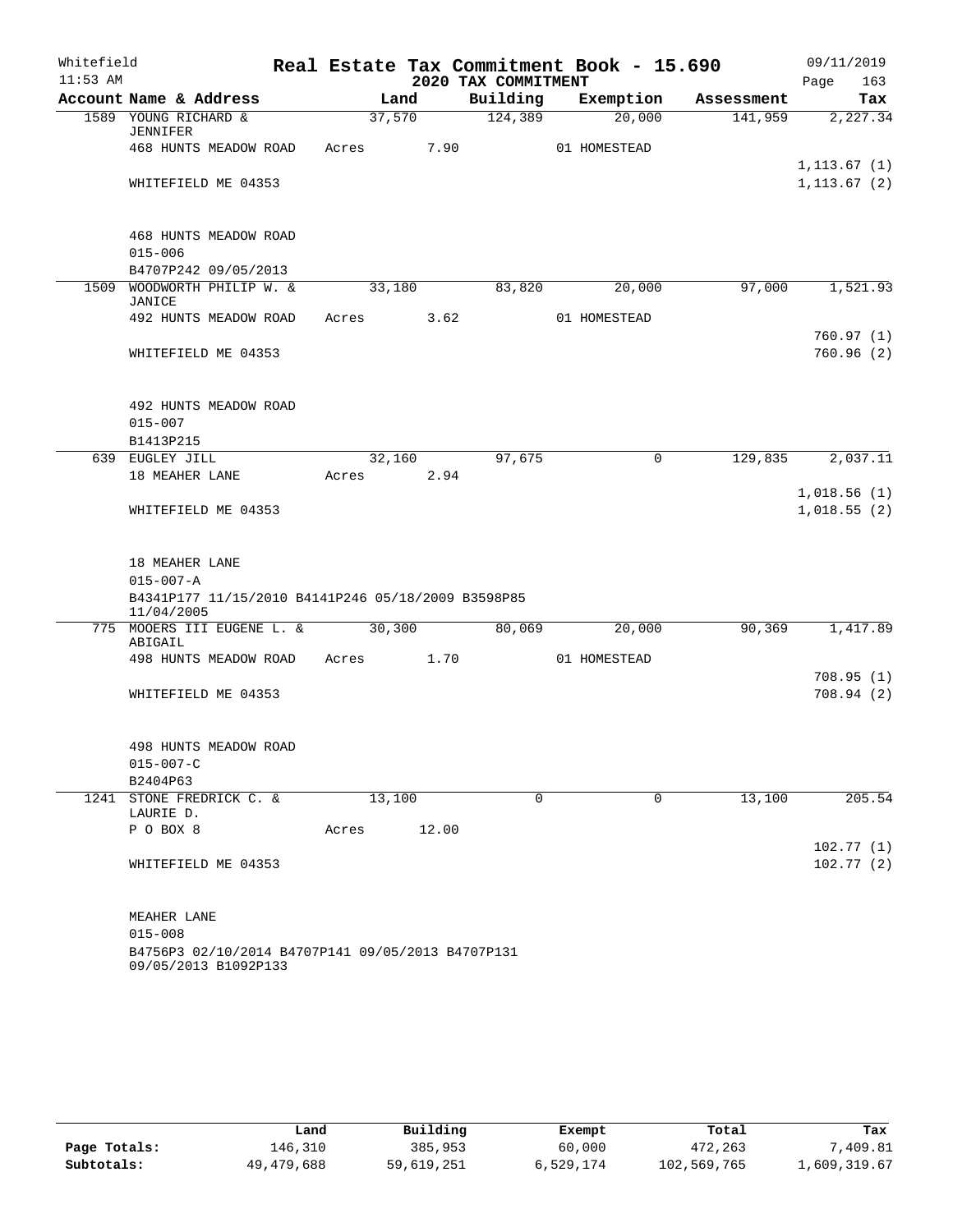| Whitefield   |                                               |                 |       |                     |                                 | Real Estate Tax Commitment Book - 15.690 |                  | 09/11/2019                 |
|--------------|-----------------------------------------------|-----------------|-------|---------------------|---------------------------------|------------------------------------------|------------------|----------------------------|
| $11:53$ AM   | Account Name & Address                        |                 |       | Land                | 2020 TAX COMMITMENT<br>Building | Exemption                                | Assessment       | 164<br>Page<br>Tax         |
|              | 886 BENNE STEPHEN III                         |                 |       | 137,086             | 144,726                         | 0                                        | 281,812          | 4,421.63                   |
|              | P O BOX 99                                    |                 | Acres | 365.90              |                                 |                                          |                  |                            |
|              |                                               |                 |       |                     |                                 |                                          |                  | 2, 210.82(1)               |
|              | WHITEFIELD ME 04353                           |                 |       |                     |                                 |                                          |                  | 2, 210.81(2)               |
|              | 316 HUNTS MEADOW ROAD                         |                 |       |                     |                                 |                                          |                  |                            |
|              | $015 - 010$                                   |                 |       |                     |                                 |                                          |                  |                            |
|              | B1030P199<br>1438 MAXELL. JOHN E.             |                 |       | 91,750              | 0                               | 0                                        | 91,750           | 1,439.56                   |
|              | MAXELL, ALISON L                              |                 | Acres | 120.00              |                                 |                                          |                  |                            |
|              | 262 NELSON ROAD                               |                 |       |                     |                                 |                                          |                  | 719.78(1)                  |
|              | CHELSEA ME 04330                              |                 |       |                     |                                 |                                          |                  | 719.78 (2)                 |
|              | MEAHER LANE                                   |                 |       |                     |                                 |                                          |                  |                            |
|              | $015 - 015$                                   |                 |       |                     |                                 |                                          |                  |                            |
|              | B5190P155 10/13/2017 B5190P152 10/13/2017     |                 |       |                     |                                 |                                          |                  |                            |
|              | 1866 HICKEY GARY, TAMMY,<br>MERTON L. & JULIA |                 |       | 53,500              | 0                               | $\mathbf 0$                              | 53,500           | 839.42                     |
|              | 16 WEST ROAD                                  |                 | Acres | 45.00               |                                 |                                          |                  |                            |
|              | WEST GARDINER ME 04345                        |                 |       |                     |                                 |                                          |                  | 419.71 (1)<br>419.71 (2)   |
|              |                                               |                 |       |                     |                                 |                                          |                  |                            |
|              | MEAHER LANE                                   |                 |       |                     |                                 |                                          |                  |                            |
|              | $015 - 015 - A$                               |                 |       |                     |                                 |                                          |                  |                            |
|              | B4368P146 01/27/2011                          |                 |       |                     |                                 |                                          |                  |                            |
|              | 19 SCHAU ROBERT C.                            |                 |       | 83,750              | 0                               | 0                                        | 83,750           | 1,314.04                   |
|              | 1554 MOORINGS DRIVE, 2B Acres                 |                 |       | 104.00              |                                 |                                          |                  | 657.02(1)                  |
|              | RESTON VA 20190                               |                 |       |                     |                                 |                                          |                  | 657.02(2)                  |
|              |                                               |                 |       |                     |                                 |                                          |                  |                            |
|              | MEAHER ROAD<br>$015 - 016$                    |                 |       |                     |                                 |                                          |                  |                            |
|              | B3213P99                                      |                 |       |                     |                                 |                                          |                  |                            |
|              | 552 COOMBS JAMES & HOLLY                      |                 |       | 480                 | 0                               | 0                                        | 480              | 7.53                       |
|              | HILL-COOMBS<br>131 HOLMES STREET              |                 | Acres | 0.32                |                                 |                                          |                  |                            |
|              |                                               |                 |       |                     |                                 |                                          |                  | 3.77(1)                    |
|              | ROCKLAND ME 04841                             |                 |       |                     |                                 |                                          |                  | 3.76(2)                    |
|              | MEAHER LANE                                   |                 |       |                     |                                 |                                          |                  |                            |
|              | $015 - 017$                                   |                 |       |                     |                                 |                                          |                  |                            |
|              | B3224P46                                      |                 |       |                     |                                 |                                          |                  |                            |
|              | 294 PARLIN MARK A.                            |                 |       | 42,954              | 125,763                         | 20,000                                   | 148,717          | 2,333.37                   |
|              | PARLIN KATHY B.                               |                 | Acres | 18.13               |                                 | 01 HOMESTEAD                             |                  |                            |
|              | 418 COOPER ROAD                               |                 |       |                     |                                 |                                          |                  | 1,166.69(1)<br>1,166.68(2) |
|              | WHITEFIELD ME 04353<br>3203                   |                 |       |                     |                                 |                                          |                  |                            |
|              | 418 COOPER ROAD                               |                 |       |                     |                                 |                                          |                  |                            |
|              | $015 - 018$                                   |                 |       |                     |                                 |                                          |                  |                            |
|              | B5140P43 05/31/2017                           |                 |       |                     |                                 |                                          |                  |                            |
|              |                                               |                 |       |                     |                                 |                                          |                  |                            |
| Page Totals: |                                               | Land<br>409,520 |       | Building<br>270,489 |                                 | Exempt<br>20,000                         | Total<br>660,009 | Tax<br>10,355.55           |
| Subtotals:   |                                               | 49,889,208      |       | 59,889,740          |                                 | 6,549,174                                | 103, 229, 774    | 1,619,675.22               |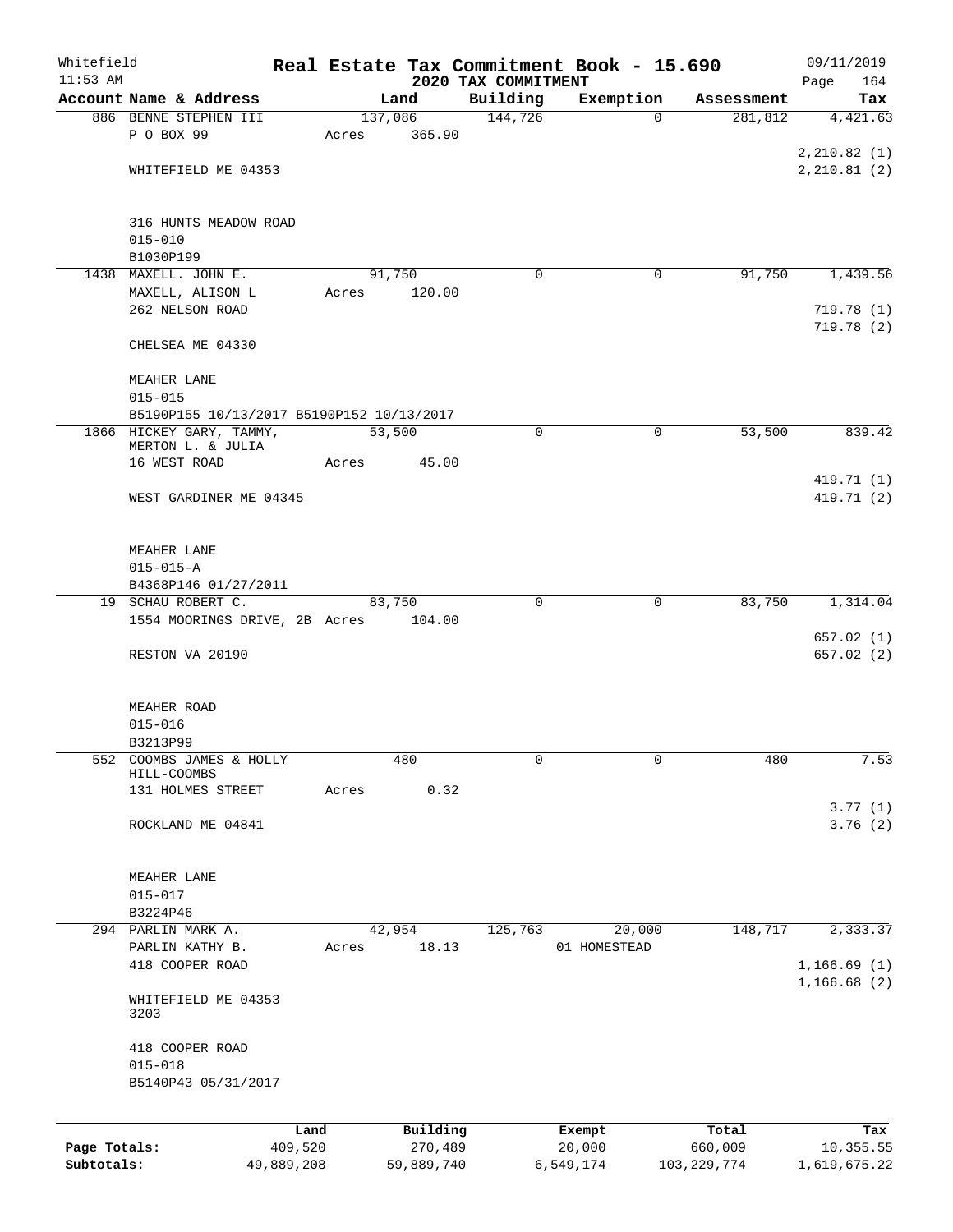| Whitefield<br>$11:53$ AM |                                                                                                              |       |                     | 2020 TAX COMMITMENT | Real Estate Tax Commitment Book - 15.690 |                  | 09/11/2019<br>Page<br>165 |
|--------------------------|--------------------------------------------------------------------------------------------------------------|-------|---------------------|---------------------|------------------------------------------|------------------|---------------------------|
|                          | Account Name & Address                                                                                       |       | Land                | Building            | Exemption                                | Assessment       | Tax                       |
|                          | 1105 CHIAPPINI WALTER R. &<br>* STANLEY VIRGINIA<br>491 WISCASSET ROAD                                       | Acres | 32,010<br>2.84      | 99,477              | $\Omega$                                 | 131,487          | 2,063.03<br>1,031.52(1)   |
|                          | WHITEFIELD ME 04353                                                                                          |       |                     |                     |                                          |                  | 1,031.51(2)               |
|                          | 414 COOPER ROAD<br>$015 - 018 - A$<br>B2804P137                                                              |       |                     |                     |                                          |                  |                           |
|                          | 731 MILLER KURT A. & LINDA<br>L.                                                                             |       | 1,500               | $\mathbf 0$         | $\mathbf 0$                              | 1,500            | 23.54                     |
|                          | 478 COOPER ROAD                                                                                              | Acres | 1.00                |                     |                                          |                  | 11.77(1)                  |
|                          | WHITEFIELD ME 04353                                                                                          |       |                     |                     |                                          |                  | 11.77(2)                  |
|                          | COOPER ROAD<br>$015 - 018 - B$<br>B2513P165                                                                  |       |                     |                     |                                          |                  |                           |
|                          | 1242 GRAZIOSO ABBY L.                                                                                        |       | 35,266              | 79,598              | 20,000                                   | 94,864           | 1,488.42                  |
|                          | GRAZIOSO, GREG E<br>454 COOPER ROAD                                                                          | Acres | 5.02                |                     | 01 HOMESTEAD                             |                  | 744.21 (1)                |
|                          | WHITEFIELD ME 04353                                                                                          |       |                     |                     |                                          |                  | 744.21 (2)                |
|                          | 454 COOPER ROAD<br>$015 - 018 - C$<br>B5104P258 02/02/2017 B4787P8 06/09/2014 B4787P6<br>06/09/2014 B2551P85 |       |                     |                     |                                          |                  |                           |
|                          | 488 RANKS JAMES M. & PAULA                                                                                   |       | 34,050              | 73,636              | 26,000                                   | 81,686           | 1,281.65                  |
|                          | L.<br>440 COOPER ROAD                                                                                        | Acres | 4.20                |                     | 01 HOMESTEAD<br>05 VET EXEMPTION         |                  | 640.83(1)                 |
|                          | WHITEFIELD ME 04353                                                                                          |       |                     |                     |                                          |                  | 640.82(2)                 |
|                          | 440 COOPER ROAD<br>$015 - 018 - D$<br>B2600P328                                                              |       |                     |                     |                                          |                  |                           |
|                          | 1275 TIMS, KEVIN J                                                                                           |       | 30,750              | 27,662              | $\Omega$                                 | 58,412           | 916.48                    |
|                          | PO BOX 106                                                                                                   | Acres | 2.00                |                     |                                          |                  | 458.24 (1)                |
|                          | SABATTUS ME 04280                                                                                            |       |                     |                     |                                          |                  | 458.24 (2)                |
|                          | 448 COOPER ROAD<br>$015 - 018 - E$<br>B5311P114 10/02/2018 B2707P42                                          |       |                     |                     |                                          |                  |                           |
|                          | 900 MILLER KURT A.                                                                                           |       | 30,300              | 39,861              | 20,000                                   | 50,161           | 787.03                    |
|                          | 478 COOPER ROAD                                                                                              | Acres | 1.70                |                     | 01 HOMESTEAD                             |                  | 393.52(1)                 |
|                          | WHITEFIELD ME 04353                                                                                          |       |                     |                     |                                          |                  | 393.51(2)                 |
|                          | 478 COOPER ROAD<br>$015 - 019$                                                                               |       |                     |                     |                                          |                  |                           |
|                          |                                                                                                              |       |                     |                     |                                          |                  |                           |
| Page Totals:             | 163,876                                                                                                      | Land  | Building<br>320,234 |                     | Exempt<br>66,000                         | Total<br>418,110 | Tax<br>6,560.15           |

**Subtotals:** 50,053,084 60,209,974 6,615,174 103,647,884 1,626,235.37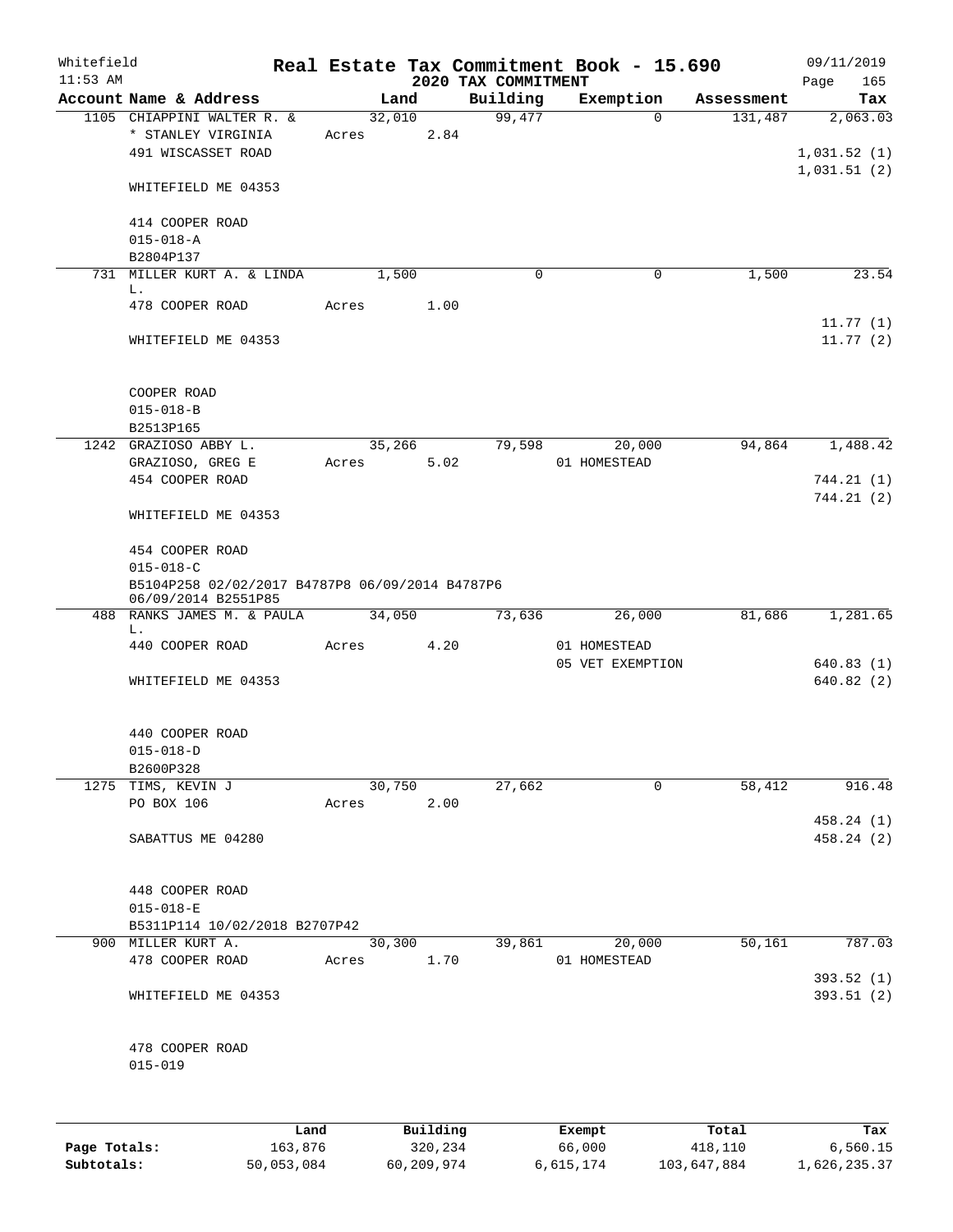| Whitefield   |                                                    |              |        |            |                         | Real Estate Tax Commitment Book - 15.690 |                                  | 09/11/2019    |
|--------------|----------------------------------------------------|--------------|--------|------------|-------------------------|------------------------------------------|----------------------------------|---------------|
| $11:53$ AM   |                                                    |              |        |            | 2020 TAX COMMITMENT     |                                          |                                  | 166<br>Page   |
|              | Account Name & Address<br>605 MILLER KURT & LINDA  |              | 31,850 | Land       | Building<br>$\mathbf 0$ | Exemption                                | Assessment<br>$\Omega$<br>31,850 | Tax<br>499.73 |
|              | 478 COOPER ROAD                                    | Acres        |        | 39.00      |                         |                                          |                                  |               |
|              |                                                    |              |        |            |                         |                                          |                                  | 249.87(1)     |
|              | WHITEFIELD ME 04353                                |              |        |            |                         |                                          |                                  | 249.86(2)     |
|              |                                                    |              |        |            |                         |                                          |                                  |               |
|              | COOPER ROAD                                        |              |        |            |                         |                                          |                                  |               |
|              | $015 - 020$                                        |              |        |            |                         |                                          |                                  |               |
|              | B1538P19                                           |              |        |            |                         |                                          |                                  |               |
|              | 1426 STODDARD JAMES L.                             |              | 30,750 |            | 104,637                 | 20,000                                   | 115,387                          | 1,810.42      |
|              | 472 COOPER ROAD                                    | Acres        |        | 2.00       |                         | 01 HOMESTEAD                             |                                  |               |
|              |                                                    |              |        |            |                         |                                          |                                  | 905.21(1)     |
|              | WHITEFIELD ME 04353                                |              |        |            |                         |                                          |                                  | 905.21(2)     |
|              | 472 COOPER ROAD                                    |              |        |            |                         |                                          |                                  |               |
|              | $015 - 020 - A$                                    |              |        |            |                         |                                          |                                  |               |
|              | B4098P289 02/11/2009 B2098P328                     |              |        |            |                         |                                          |                                  |               |
|              | 961 MILLER AARON, KURT, &<br>SCOTT                 |              | 46,026 |            | 21,923                  |                                          | 0<br>67,949                      | 1,066.12      |
|              | <b>JACKSON TRUDY</b>                               | Acres        |        | 18.47      |                         |                                          |                                  |               |
|              | 505 COOPER ROAD                                    |              |        |            |                         |                                          |                                  | 533.06(1)     |
|              | WHITEFIELD ME 04353                                |              |        |            |                         |                                          |                                  | 533.06(2)     |
|              | 516 COOPER ROAD                                    |              |        |            |                         |                                          |                                  |               |
|              | $015 - 020 - B$                                    |              |        |            |                         |                                          |                                  |               |
|              | B5356P257 02/05/2019                               |              |        |            |                         |                                          |                                  |               |
| 1802         | MILLER FRANCES G. &                                |              | 38,018 |            | 2,093                   | 0                                        | 40,111                           | 629.34        |
|              | ROBERTA C. WHITNEY &                               |              |        |            |                         |                                          |                                  |               |
|              | * WILLIAM E. BLUEHER                               | Acres        |        | 8.46       |                         |                                          |                                  |               |
|              | P.O. BOX 4603                                      |              |        |            |                         |                                          |                                  | 314.67(1)     |
|              |                                                    |              |        |            |                         |                                          |                                  | 314.67(2)     |
|              | AUGUSTA ME 04330                                   |              |        |            |                         |                                          |                                  |               |
|              | 514 COOPER ROAD                                    |              |        |            |                         |                                          |                                  |               |
|              | $015 - 020 - C$                                    |              |        |            |                         |                                          |                                  |               |
|              | B4205P311 09/30/2009 B4003P91 05/13/2008 B3894P128 |              |        |            |                         |                                          |                                  |               |
|              | 08/16/2007                                         |              |        |            |                         |                                          |                                  |               |
|              | 1008 ZOOK, BENJAMIN                                |              | 82,680 |            | 78,816                  |                                          | 161,496<br>0                     | 2,533.87      |
|              | ZOOK, ANNIE                                        | Acres        |        | 81.86      |                         |                                          |                                  |               |
|              | 2511 SOUTH BARD ROAD                               |              |        |            |                         |                                          |                                  | 1, 266.94(1)  |
|              | GLADWIN MI 48624                                   |              |        |            |                         |                                          |                                  | 1, 266.93(2)  |
|              |                                                    |              |        |            |                         |                                          |                                  |               |
|              | 544 COOPER ROAD                                    |              |        |            |                         |                                          |                                  |               |
|              | $015 - 021$                                        |              |        |            |                         |                                          |                                  |               |
|              | B5270P265 06/18/2018                               |              |        |            |                         |                                          |                                  |               |
|              | 163 PERKINS WILLIAM D. JR.<br>& AMY L.             |              | 31,455 |            | 133,144                 |                                          | 164,599<br>0                     | 2,582.56      |
|              | 604 COOPER ROAD                                    | Acres        |        | 2.47       |                         |                                          |                                  |               |
|              |                                                    |              |        |            |                         |                                          |                                  | 1, 291.28(1)  |
|              | WHITEFIELD ME 04353                                |              |        |            |                         |                                          |                                  | 1, 291.28(2)  |
|              | 604 COOPER ROAD                                    |              |        |            |                         |                                          |                                  |               |
|              | $015 - 021 - A$                                    |              |        |            |                         |                                          |                                  |               |
|              | B2399P19                                           |              |        |            |                         |                                          |                                  |               |
|              |                                                    | Land         |        | Building   |                         | Exempt                                   | Total                            | Tax           |
| Page Totals: |                                                    | 260,779      |        | 340,613    |                         | 20,000                                   | 581,392                          | 9,122.04      |
| Subtotals:   |                                                    | 50, 313, 863 |        | 60,550,587 |                         | 6,635,174                                | 104,229,276                      | 1,635,357.41  |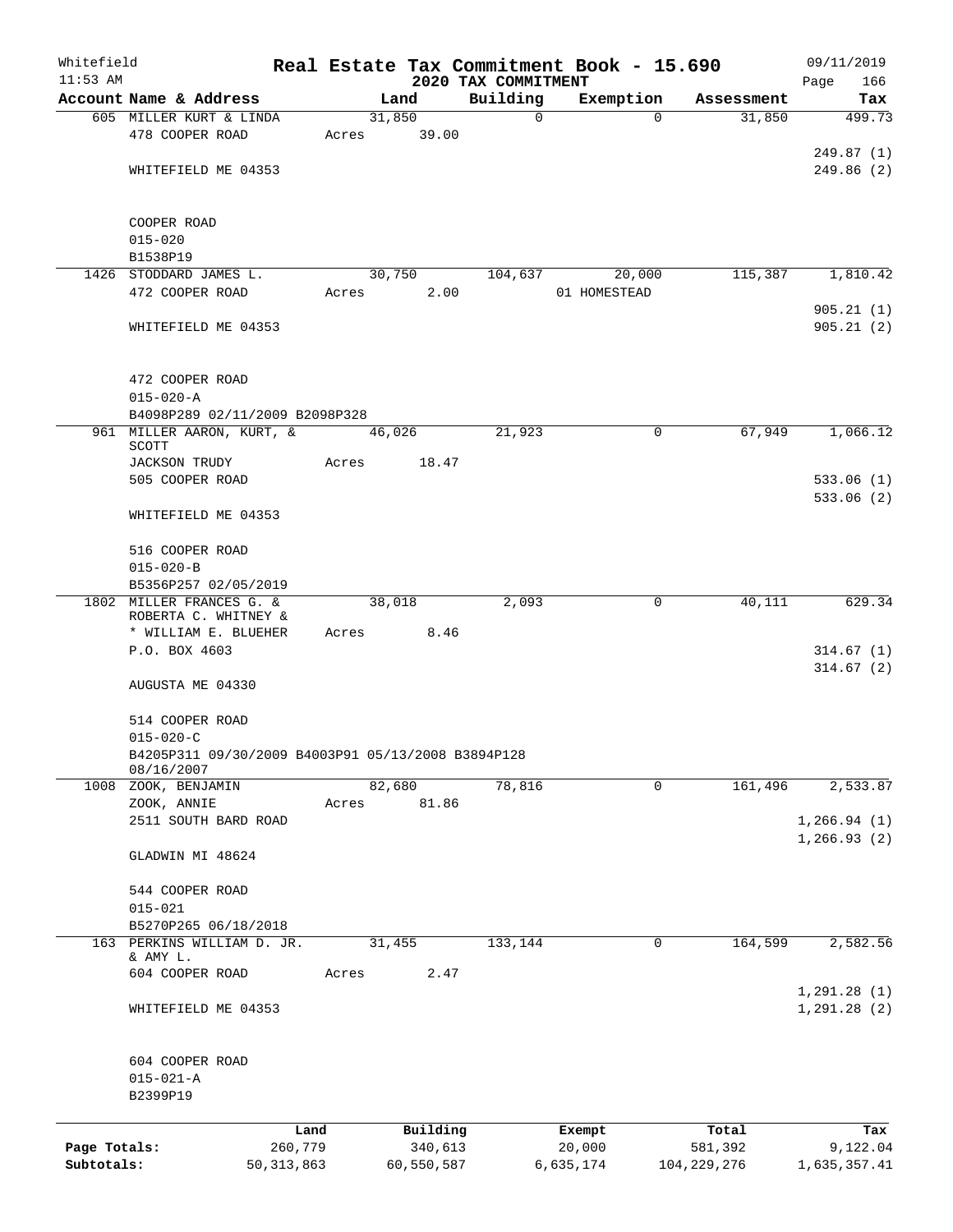| Whitefield<br>$11:53$ AM |                                                              |              |                 |                                 | Real Estate Tax Commitment Book - 15.690 |             | 09/11/2019             |
|--------------------------|--------------------------------------------------------------|--------------|-----------------|---------------------------------|------------------------------------------|-------------|------------------------|
|                          | Account Name & Address                                       |              | Land            | 2020 TAX COMMITMENT<br>Building | Exemption                                | Assessment  | 167<br>Page<br>Tax     |
|                          | 721 MILLER AARON, KURT &                                     |              | 52,288          | 85,932                          | $\Omega$                                 | 138,220     | 2,168.67               |
|                          | SCOTT                                                        |              |                 |                                 |                                          |             |                        |
|                          | <b>JACKSON TRUDY</b><br>505 COOPER ROAD                      | Acres        | 27.75           |                                 |                                          |             | 1,084.34(1)            |
|                          |                                                              |              |                 |                                 |                                          |             | 1,084.33(2)            |
|                          | WHITEFIELD ME 04353                                          |              |                 |                                 |                                          |             |                        |
|                          | 505 COOPER ROAD                                              |              |                 |                                 |                                          |             |                        |
|                          | $015 - 022$                                                  |              |                 |                                 |                                          |             |                        |
|                          | B5356P257 02/05/2019                                         |              |                 |                                 |                                          |             |                        |
|                          | 1874 MILLER JUSTIN A.<br>533 COOPER ROAD                     | Acres        | 30,750<br>2.00  | 9,068                           | 0                                        | 39,818      | 624.74                 |
|                          |                                                              |              |                 |                                 |                                          |             | 312.37(1)              |
|                          | WHITEFIELD ME 04353                                          |              |                 |                                 |                                          |             | 312.37(2)              |
|                          | 533 COOPER ROAD                                              |              |                 |                                 |                                          |             |                        |
|                          | $015 - 022 - 1$                                              |              |                 |                                 |                                          |             |                        |
|                          | B4807P1 08/11/2014 B4777P10 05/07/2014 B4777P8<br>05/07/2014 |              |                 |                                 |                                          |             |                        |
|                          | 1518 MILLER KURT E.                                          |              | 30,000          | 64,795                          | 0                                        | 94,795      | 1,487.33               |
|                          | 6 CLARK LANE                                                 | Acres        | 1.50            |                                 |                                          |             |                        |
|                          | WHITEFIELD ME 04353                                          |              |                 |                                 |                                          |             | 743.67(1)<br>743.66(2) |
|                          | 6 CLARK LANE                                                 |              |                 |                                 |                                          |             |                        |
|                          | $015 - 022 - A$                                              |              |                 |                                 |                                          |             |                        |
|                          | B2629P152                                                    |              |                 |                                 |                                          |             |                        |
|                          | 587 CUNNINGHAM PERCY                                         |              | 49,990          | 0                               | 0                                        | 49,990      | 784.34                 |
|                          | JR.TRUSTEE<br>76 CREST DRIVE                                 | Acres        | 39.60           |                                 |                                          |             |                        |
|                          |                                                              |              |                 |                                 |                                          |             | 392.17(1)              |
|                          | SOMERSWORTH NH 03878                                         |              |                 |                                 |                                          |             | 392.17(2)              |
|                          | COOPER ROAD                                                  |              |                 |                                 |                                          |             |                        |
|                          | $015 - 023$                                                  |              |                 |                                 |                                          |             |                        |
|                          | B3331P221 07/27/2004                                         |              |                 |                                 |                                          |             |                        |
|                          | 1133 HOAR GARY L.                                            |              | 43,170          | 37,476                          | 0                                        | 80,646      | 1,265.34               |
|                          | JELLISON, ELANA<br>46 NO. HUNTS MEADOW                       | Acres        | 14.90           |                                 |                                          |             | 632.67(1)              |
|                          | ROAD                                                         |              |                 |                                 |                                          |             | 632.67(2)              |
|                          | WHITEFIELD ME 04353                                          |              |                 |                                 |                                          |             |                        |
|                          | 46 NO. HUNTS MEADOW                                          |              |                 |                                 |                                          |             |                        |
|                          | $015 - 025$                                                  |              |                 |                                 |                                          |             |                        |
|                          | B5039P168 08/04/2016                                         |              |                 |                                 |                                          |             |                        |
| 348                      | HOAR GARY L.<br>JELLISON, ELANA                              | Acres        | 42,370<br>13.90 | 166,892                         | 20,000<br>01 HOMESTEAD                   | 189,262     | 2,969.52               |
|                          | 46 NO. HUNTS MEADOW                                          |              |                 |                                 |                                          |             | 1,484.76(1)            |
|                          | ROAD                                                         |              |                 |                                 |                                          |             | 1,484.76(2)            |
|                          | WHITEFIELD ME 04353                                          |              |                 |                                 |                                          |             |                        |
|                          | 46 NO. HUNTS MEADOW<br>$015 - 026$                           |              |                 |                                 |                                          |             |                        |
|                          | B5039P166 08/04/2016                                         |              |                 |                                 |                                          |             |                        |
|                          |                                                              | Land         | Building        |                                 | Exempt                                   | Total       | Tax                    |
| Page Totals:             |                                                              | 248,568      | 364,163         |                                 | 20,000                                   | 592,731     | 9,299.94               |
| Subtotals:               |                                                              | 50, 562, 431 | 60,914,750      |                                 | 6,655,174                                | 104,822,007 | 1,644,657.35           |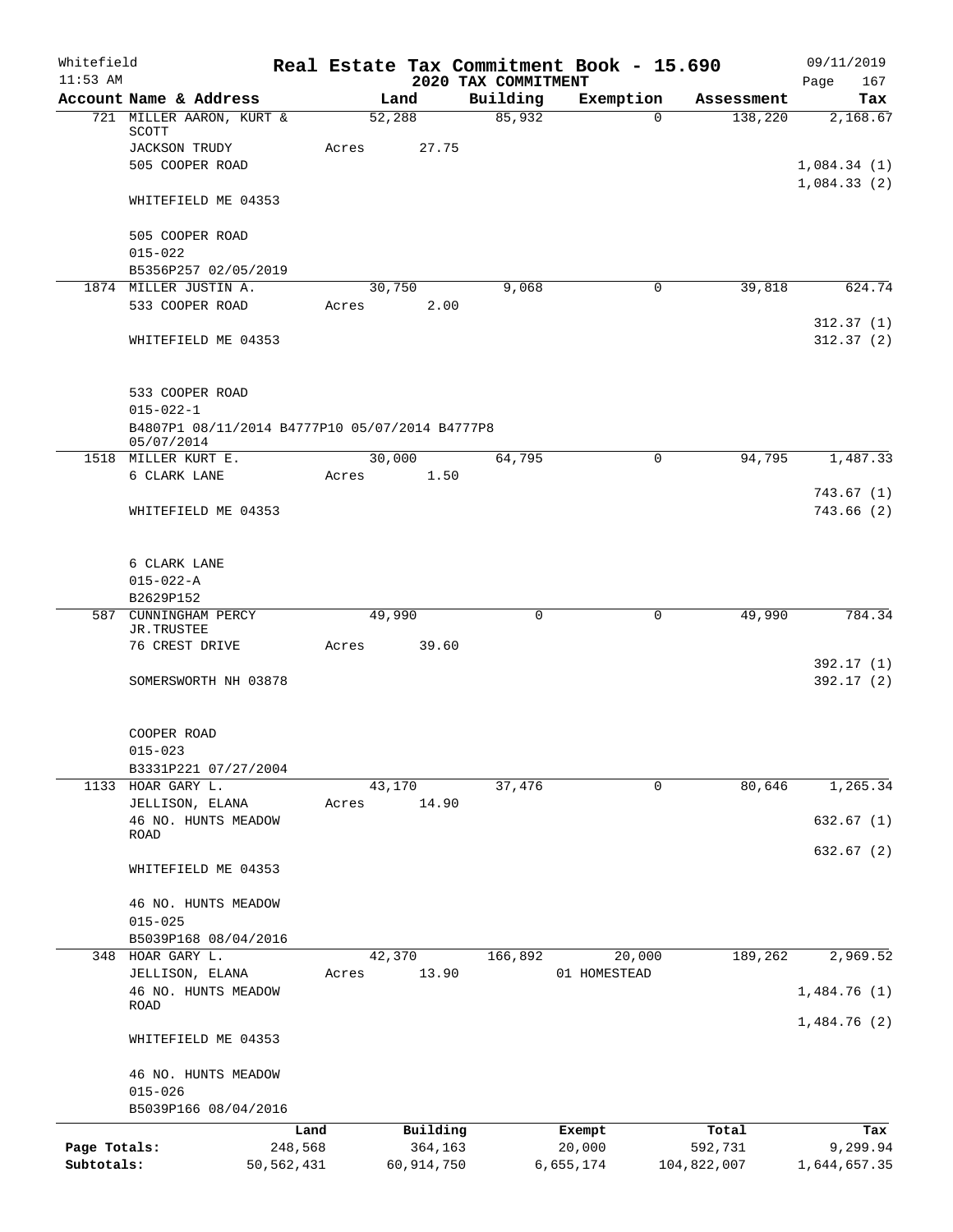| Whitefield   |                                                     |            |       |                 |                                 | Real Estate Tax Commitment Book - 15.690 |               | 09/11/2019         |
|--------------|-----------------------------------------------------|------------|-------|-----------------|---------------------------------|------------------------------------------|---------------|--------------------|
| $11:53$ AM   | Account Name & Address                              |            |       | Land            | 2020 TAX COMMITMENT<br>Building | Exemption                                | Assessment    | Page<br>168<br>Tax |
|              | 261 ROPER DAVID T. & KAREN                          |            |       | 58,713          | $\Omega$                        | $\Omega$                                 | 58,713        | 921.21             |
|              | М.                                                  |            |       |                 |                                 |                                          |               |                    |
|              | 268 COOPER ROAD                                     |            | Acres | 81.18           |                                 |                                          |               | 460.61(1)          |
|              | WHITEFIELD ME 04353                                 |            |       |                 |                                 |                                          |               | 460.60(2)          |
|              |                                                     |            |       |                 |                                 |                                          |               |                    |
|              |                                                     |            |       |                 |                                 |                                          |               |                    |
|              | NO. HUNTS MEADOW ROAD<br>$015 - 027$                |            |       |                 |                                 |                                          |               |                    |
|              | B1481P272                                           |            |       |                 |                                 |                                          |               |                    |
|              | 73 HALLOWELL ROPER BECKY                            |            |       | 30,795          | 123,412                         | 20,000                                   | 134,207       | 2,105.71           |
|              | S. & DAVID T. & KAREN<br>15 HALLOWELL LANE          |            | Acres | 2.03            |                                 | 01 HOMESTEAD                             |               |                    |
|              |                                                     |            |       |                 |                                 |                                          |               | 1,052.86(1)        |
|              | DAMARISCOTTA ME 04543                               |            |       |                 |                                 |                                          |               | 1,052.85(2)        |
|              |                                                     |            |       |                 |                                 |                                          |               |                    |
|              |                                                     |            |       |                 |                                 |                                          |               |                    |
|              | 68 NO. HUNTS MEADOW<br>$015 - 027 - A$              |            |       |                 |                                 |                                          |               |                    |
|              | B4340P244 11/12/2010                                |            |       |                 |                                 |                                          |               |                    |
|              | 1621 LUFKIN LESLIE C.                               |            |       | 101,500         | 36,252                          | 20,000                                   | 117,752       | 1,847.53           |
|              | 127 NO. HUNTS MEADOW                                |            | Acres | 119.50          |                                 | 01 HOMESTEAD                             |               |                    |
|              | <b>ROAD</b>                                         |            |       |                 |                                 |                                          |               | 923.77(1)          |
|              | WHITEFIELD ME 04353                                 |            |       |                 |                                 |                                          |               | 923.76(2)          |
|              |                                                     |            |       |                 |                                 |                                          |               |                    |
|              |                                                     |            |       |                 |                                 |                                          |               |                    |
|              | 127 NO. HUNTS MEADOW                                |            |       |                 |                                 |                                          |               |                    |
|              | $015 - 028$                                         |            |       |                 |                                 |                                          |               |                    |
|              | B2762P96<br>772 LUFKIN LESLIE C.                    |            |       | 20,000          | $\Omega$                        | $\mathbf 0$                              | 20,000        | 313.80             |
|              | 127 NO. HUNTS MEADOW                                |            | Acres | 1.50            |                                 |                                          |               |                    |
|              | <b>ROAD</b>                                         |            |       |                 |                                 |                                          |               |                    |
|              |                                                     |            |       |                 |                                 |                                          |               | 156.90(1)          |
|              | WHITEFIELD ME 04353                                 |            |       |                 |                                 |                                          |               | 156.90(2)          |
|              |                                                     |            |       |                 |                                 |                                          |               |                    |
|              | NO. HUNTS MEADOW ROAD                               |            |       |                 |                                 |                                          |               |                    |
|              | $015 - 028 - A$                                     |            |       |                 |                                 |                                          |               |                    |
|              | B3086P233                                           |            |       |                 |                                 |                                          |               |                    |
|              | 583 HOPKINS CLIFTON<br>377 WINDSOR NECK ROAD        |            | Acres | 49,600<br>39.00 | $\mathbf 0$                     | $\mathbf 0$                              | 49,600        | 778.22             |
|              |                                                     |            |       |                 |                                 |                                          |               | 389.11 (1)         |
|              | WINDSOR ME 04363                                    |            |       |                 |                                 |                                          |               | 389.11(2)          |
|              |                                                     |            |       |                 |                                 |                                          |               |                    |
|              |                                                     |            |       |                 |                                 |                                          |               |                    |
|              | NO. HUNTS MEADOW ROAD<br>$015 - 029$                |            |       |                 |                                 |                                          |               |                    |
|              | B4599P81 11/29/2012 B4459P255 11/15/2011 B2522P241  |            |       |                 |                                 |                                          |               |                    |
|              | 459 PEDERSEN, JOHN                                  |            |       | 30,000          | 71,984                          | 0                                        | 101,984       | 1,600.13           |
|              | PEDERSEN, BONNIE                                    |            | Acres | 0.86            |                                 |                                          |               |                    |
|              | P.O. BOX 983                                        |            |       |                 |                                 |                                          |               | 800.07(1)          |
|              |                                                     |            |       |                 |                                 |                                          |               | 800.06(2)          |
|              | GARDINER ME 04345                                   |            |       |                 |                                 |                                          |               |                    |
|              | 71 NO. HUNTS MEADOW                                 |            |       |                 |                                 |                                          |               |                    |
|              | $015 - 030$                                         |            |       |                 |                                 |                                          |               |                    |
|              | B5098P233 01/17/2017 B5094P304 09/30/2016 B3467P274 |            |       |                 |                                 |                                          |               |                    |
|              | 04/14/2005                                          | Land       |       | Building        |                                 | Exempt                                   | Total         | Tax                |
| Page Totals: |                                                     | 290,608    |       | 231,648         |                                 | 40,000                                   | 482,256       | 7,566.60           |
| Subtotals:   |                                                     | 50,853,039 |       | 61, 146, 398    |                                 | 6,695,174                                | 105, 304, 263 | 1,652,223.95       |
|              |                                                     |            |       |                 |                                 |                                          |               |                    |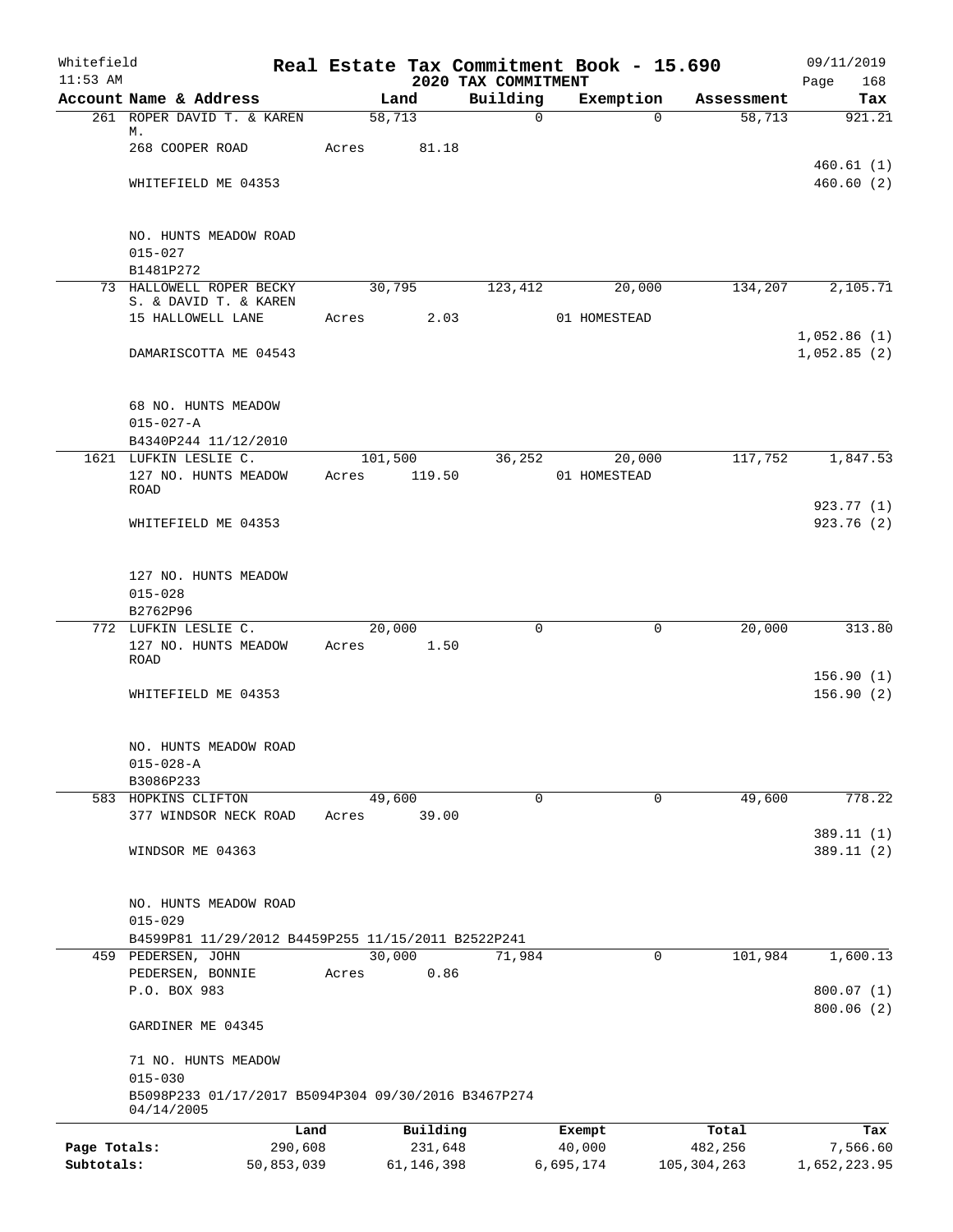| Whitefield<br>$11:53$ AM |                                                                    |              |       |            | 2020 TAX COMMITMENT | Real Estate Tax Commitment Book - 15.690 |             | 09/11/2019<br>Page<br>169 |
|--------------------------|--------------------------------------------------------------------|--------------|-------|------------|---------------------|------------------------------------------|-------------|---------------------------|
|                          | Account Name & Address                                             |              |       | Land       | Building            | Exemption                                | Assessment  | Tax                       |
|                          | 844 KEYES JR. LESTER J.                                            |              |       | 61,250     | $\mathbf 0$         | $\Omega$                                 | 61,250      | 961.01                    |
|                          | C/O PATRICK BOHMER                                                 |              | Acres | 59.00      |                     |                                          |             |                           |
|                          | 26010 BURBAGE CIRCLE                                               |              |       |            |                     |                                          |             | 480.51 (1)                |
|                          |                                                                    |              |       |            |                     |                                          |             | 480.50 (2)                |
|                          | CARY NC 27519 7045                                                 |              |       |            |                     |                                          |             |                           |
|                          |                                                                    |              |       |            |                     |                                          |             |                           |
|                          | NO. HUNTS MEADOW ROAD                                              |              |       |            |                     |                                          |             |                           |
|                          | $015 - 031$                                                        |              |       |            |                     |                                          |             |                           |
|                          | B757P185<br>522 DONOVAN WILLIAM J. II &                            |              |       | 37,570     | 137,560             | 20,000                                   | 155,130     | 2,433.99                  |
|                          | <b>JANET</b>                                                       |              |       |            |                     |                                          |             |                           |
|                          | PO BOX 821                                                         |              | Acres | 7.90       |                     | 01 HOMESTEAD                             |             |                           |
|                          |                                                                    |              |       |            |                     |                                          |             | 1, 217.00(1)              |
|                          | GARDINER ME 04345                                                  |              |       |            |                     |                                          |             | 1,216.99(2)               |
|                          |                                                                    |              |       |            |                     |                                          |             |                           |
|                          |                                                                    |              |       |            |                     |                                          |             |                           |
|                          | 25 NO. HUNTS MEADOW                                                |              |       |            |                     |                                          |             |                           |
|                          | $015 - 032$                                                        |              |       |            |                     |                                          |             |                           |
|                          | 441 NICHOLSON TRUST M<br><b>FRANCES</b>                            |              |       | 65,450     | 27,733              | 0                                        | 93,183      | 1,462.04                  |
|                          | C/O M. FRANCES                                                     |              | Acres | 48.00      |                     |                                          |             |                           |
|                          | HERBENICK                                                          |              |       |            |                     |                                          |             |                           |
|                          | 342 SOUND DRIVE                                                    |              |       |            |                     |                                          |             | 731.02(1)                 |
|                          |                                                                    |              |       |            |                     |                                          |             | 731.02(2)                 |
|                          | KEY LARGO FL 33037                                                 |              |       |            |                     |                                          |             |                           |
|                          | 7 NO. HUNTS MEADOW ROAD                                            |              |       |            |                     |                                          |             |                           |
|                          | $015 - 033$                                                        |              |       |            |                     |                                          |             |                           |
|                          | B1354P321                                                          |              |       |            |                     |                                          |             |                           |
|                          | 1235 ROPER DAVID & KAREN                                           |              |       | 35,650     | $\Omega$            | 0                                        | 35,650      | 559.35                    |
|                          | 268 COOPER ROAD                                                    |              | Acres | 25.00      |                     |                                          |             |                           |
|                          |                                                                    |              |       |            |                     |                                          |             | 279.68(1)                 |
|                          | WHITEFIELD ME 04353                                                |              |       |            |                     |                                          |             | 279.67(2)                 |
|                          |                                                                    |              |       |            |                     |                                          |             |                           |
|                          |                                                                    |              |       |            |                     |                                          |             |                           |
|                          | COOPER ROAD<br>$015 - 033 - A$                                     |              |       |            |                     |                                          |             |                           |
|                          | B2292P205                                                          |              |       |            |                     |                                          |             |                           |
| 1663                     | COSTA, DANIEL A                                                    |              |       | 25,740     | $\mathbf 0$         | 0                                        | 25,740      | 403.86                    |
|                          | 1110 CHEYENNE STREET                                               |              | Acres | 65.00      |                     |                                          |             |                           |
|                          |                                                                    |              |       |            |                     |                                          |             | 201.93(1)                 |
|                          | GOLDEN CO 80401 1126                                               |              |       |            |                     |                                          |             | 201.93(2)                 |
|                          |                                                                    |              |       |            |                     |                                          |             |                           |
|                          |                                                                    |              |       |            |                     |                                          |             |                           |
|                          | COOPER ROAD                                                        |              |       |            |                     |                                          |             |                           |
|                          | $015 - 034$<br>B5109P249 02/17/2017 B5095P303 09/29/2016 B5095P301 |              |       |            |                     |                                          |             |                           |
|                          | 09/14/2016 B657P332 08/21/1969                                     |              |       |            |                     |                                          |             |                           |
|                          | 1554 BURHOE LESLIE & KOLLER                                        |              |       | 45,700     | 19, 175             | 0                                        | 64,875      | 1,017.89                  |
|                          | BERTIE B.                                                          |              |       |            |                     |                                          |             |                           |
|                          | 164A HENRY LANE                                                    |              | Acres | 33.00      |                     |                                          |             |                           |
|                          | WHITEFIELD ME 04353                                                |              |       |            |                     |                                          |             | 508.95(1)<br>508.94(2)    |
|                          |                                                                    |              |       |            |                     |                                          |             |                           |
|                          |                                                                    |              |       |            |                     |                                          |             |                           |
|                          | 164 HENRY LANE                                                     |              |       |            |                     |                                          |             |                           |
|                          | $015 - 035$                                                        |              |       |            |                     |                                          |             |                           |
|                          | B4951P134 11/20/2015 B2890P307 07/26/2002 B2849P37                 |              |       |            |                     |                                          |             |                           |
|                          |                                                                    |              |       |            |                     |                                          |             |                           |
|                          |                                                                    | Land         |       | Building   |                     | Exempt                                   | Total       | Tax                       |
| Page Totals:             |                                                                    | 271,360      |       | 184,468    |                     | 20,000                                   | 435,828     | 6,838.14                  |
| Subtotals:               |                                                                    | 51, 124, 399 |       | 61,330,866 |                     | 6,715,174                                | 105,740,091 | 1,659,062.09              |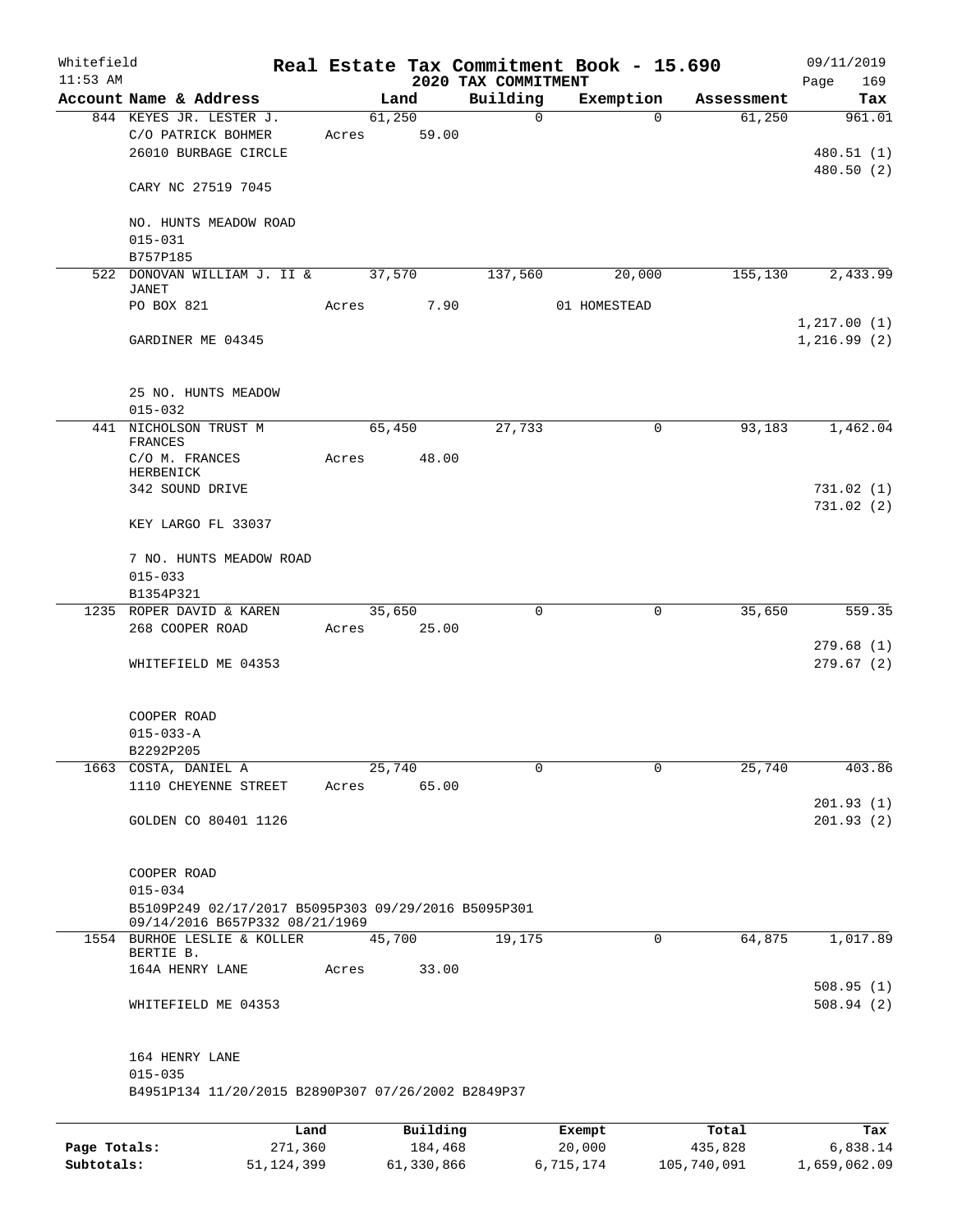| Whitefield<br>$11:53$ AM |                                                                   |                 |                     | 2020 TAX COMMITMENT | Real Estate Tax Commitment Book - 15.690 |                  | 09/11/2019         |
|--------------------------|-------------------------------------------------------------------|-----------------|---------------------|---------------------|------------------------------------------|------------------|--------------------|
|                          | Account Name & Address                                            |                 | Land                | Building            | Exemption                                | Assessment       | Page<br>170<br>Tax |
|                          | 704 KENNALLY JAMES M. &                                           |                 | 35,330              | 162, 125            | 26,000                                   | 171,455          | 2,690.13           |
|                          | CAROLE B.                                                         |                 |                     |                     |                                          |                  |                    |
|                          | 176 HENRY LANE                                                    |                 | 5.10<br>Acres       |                     | 01 HOMESTEAD<br>07 NMR VET & WIDOW       |                  | 1,345.07(1)        |
|                          | WHITEFIELD ME 04353                                               |                 |                     |                     |                                          |                  | 1,345.06(2)        |
|                          |                                                                   |                 |                     |                     |                                          |                  |                    |
|                          | 176 HENRY LANE                                                    |                 |                     |                     |                                          |                  |                    |
|                          | $015 - 035 - A$                                                   |                 |                     |                     |                                          |                  |                    |
|                          | B3508P27 06/29/2005                                               |                 |                     |                     |                                          |                  |                    |
|                          | 1794 POPE JOHN T. & ELISE K. 31,500<br>VOIGT                      |                 |                     | 90,300              | 20,000                                   | 101,800          | 1,597.24           |
|                          | 164 HENRY LANE                                                    |                 | Acres               | 2.50                | 01 HOMESTEAD                             |                  |                    |
|                          |                                                                   |                 |                     |                     |                                          |                  | 798.62(1)          |
|                          | WHITEFIELD ME 04353                                               |                 |                     |                     |                                          |                  | 798.62(2)          |
|                          | 164 HENRY LANE                                                    |                 |                     |                     |                                          |                  |                    |
|                          | $015 - 035 - B$                                                   |                 |                     |                     |                                          |                  |                    |
|                          | B3885P298 07/26/2007                                              |                 |                     |                     |                                          |                  |                    |
|                          | 1739 ROWLAND ROBERT S. &                                          |                 | 71,750              | 126,632             | 20,000                                   | 178,382          | 2,798.81           |
|                          | MARY JANE T.<br>182 HENRY LANE                                    |                 | Acres               | 60.00               | 01 HOMESTEAD                             |                  |                    |
|                          |                                                                   |                 |                     |                     |                                          |                  | 1,399.41(1)        |
|                          | WHITEFIELD ME 04353                                               |                 |                     |                     |                                          |                  | 1,399.40(2)        |
|                          | 182 HENRY LANE                                                    |                 |                     |                     |                                          |                  |                    |
|                          | $015 - 036 - A$                                                   |                 |                     |                     |                                          |                  |                    |
|                          | B3364P210 09/18/2004                                              |                 |                     |                     |                                          |                  |                    |
|                          | 114 ROPER DAVID T. & KAREN<br>М.                                  |                 | $\overline{53,750}$ | 162,179             | 20,000                                   |                  | 195,929 3,074.13   |
|                          | 268 COOPER ROAD                                                   |                 | Acres 30.00         |                     | 01 HOMESTEAD                             |                  |                    |
|                          |                                                                   |                 |                     |                     |                                          |                  | 1,537.07(1)        |
|                          | WHITEFIELD ME 04353                                               |                 |                     |                     |                                          |                  | 1,537.06(2)        |
|                          | 268 COOPER ROAD                                                   |                 |                     |                     |                                          |                  |                    |
|                          | $015 - 037$                                                       |                 |                     |                     |                                          |                  |                    |
| 1468                     | TIBBETTS BARRY J.                                                 |                 | 51,541              | 22,375              | 0                                        | 73,916           | 1,159.74           |
|                          | 61 TOWNHOUSE ROAD                                                 | Acres           | 56.50               |                     |                                          |                  |                    |
|                          |                                                                   |                 |                     |                     |                                          |                  | 579.87(1)          |
|                          | WHITEFIELD ME 04353                                               |                 |                     |                     |                                          |                  | 579.87 (2)         |
|                          | COOPER ROAD                                                       |                 |                     |                     |                                          |                  |                    |
|                          | $015 - 038$                                                       |                 |                     |                     |                                          |                  |                    |
|                          | B2224P6                                                           |                 |                     |                     |                                          |                  |                    |
|                          | 602 ARMSTRONG DONNA M.<br>340 COOPER ROAD                         |                 | 30,300<br>1.70      | 95,630              | 20,000                                   | 105,930          | 1,662.04           |
|                          |                                                                   | Acres           |                     |                     | 01 HOMESTEAD                             |                  | 831.02 (1)         |
|                          | WHITEFIELD ME 04353                                               |                 |                     |                     |                                          |                  | 831.02 (2)         |
|                          | 340 COOPER ROAD                                                   |                 |                     |                     |                                          |                  |                    |
|                          | $015 - 038 - A$                                                   |                 |                     |                     |                                          |                  |                    |
|                          | B4287P268 06/17/2010 B4287P268 06/18/2010 B2411P200<br>12/14/1998 |                 |                     |                     |                                          |                  |                    |
|                          |                                                                   |                 |                     |                     |                                          |                  |                    |
| Page Totals:             |                                                                   | Land<br>274,171 | Building<br>659,241 |                     | Exempt<br>106,000                        | Total<br>827,412 | Tax<br>12,982.09   |
|                          |                                                                   |                 |                     |                     |                                          |                  |                    |

**Subtotals:** 51,398,570 61,990,107 6,821,174 106,567,503 1,672,044.18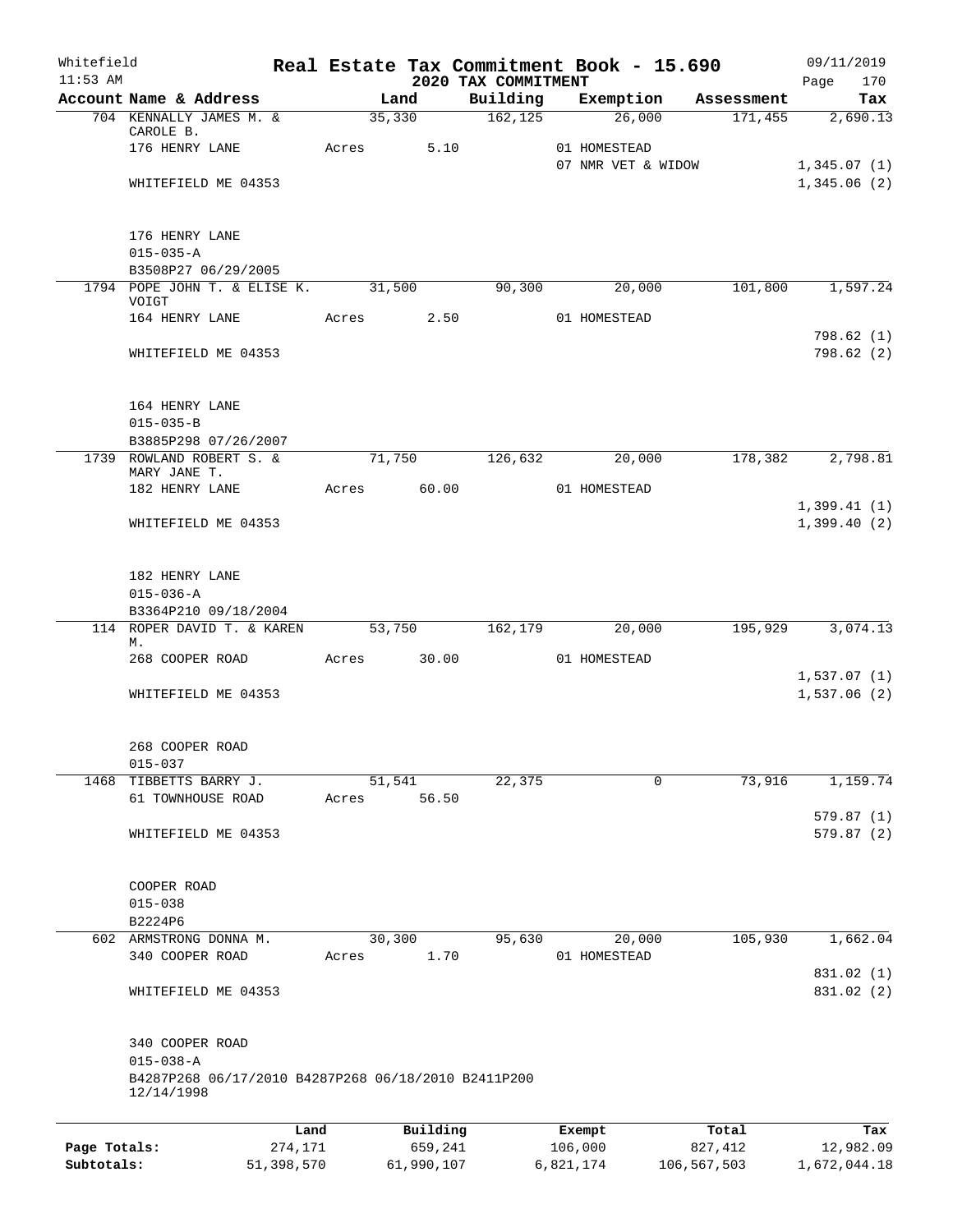| Whitefield   |                                                                                                           |            |       |                |                     |           | Real Estate Tax Commitment Book - 15.690 |                              | 09/11/2019      |
|--------------|-----------------------------------------------------------------------------------------------------------|------------|-------|----------------|---------------------|-----------|------------------------------------------|------------------------------|-----------------|
| $11:53$ AM   |                                                                                                           |            |       |                | 2020 TAX COMMITMENT |           |                                          |                              | 171<br>Page     |
|              | Account Name & Address<br>1048 SOUTHER HOPE E.                                                            |            |       | Land<br>34,725 | Building<br>146,055 |           | Exemption<br>20,000                      | Assessment<br>160,780        | Tax<br>2,522.64 |
|              | 360 COOPER ROAD                                                                                           |            |       | Acres 4.65     |                     |           | 01 HOMESTEAD                             |                              |                 |
|              |                                                                                                           |            |       |                |                     |           |                                          |                              | 1, 261.32(1)    |
|              | WHITEFIELD ME 04353                                                                                       |            |       |                |                     |           |                                          |                              | 1, 261.32(2)    |
|              |                                                                                                           |            |       |                |                     |           |                                          |                              |                 |
|              | 360 COOPER ROAD                                                                                           |            |       |                |                     |           |                                          |                              |                 |
|              | $015 - 039$                                                                                               |            |       |                |                     |           |                                          |                              |                 |
|              | B4329P97 10/15/2010 B3886P294 07/25/2007 B2714P224                                                        |            |       |                |                     |           |                                          |                              |                 |
|              | 192 MCLAUGHLIN FRANCIS L.                                                                                 |            |       | 35,100         | 77,750              |           | 26,000                                   | 86,850                       | 1,362.68        |
|              | IV & KIM M.                                                                                               |            |       |                |                     |           |                                          |                              |                 |
|              | 348 COOPER ROAD                                                                                           |            | Acres | 4.90           |                     |           | 01 HOMESTEAD                             | 10 VET 8-24-1982 = 7-31-1984 |                 |
|              |                                                                                                           |            |       |                |                     |           |                                          |                              | 681.34 (1)      |
|              | WHITEFIELD ME 04353                                                                                       |            |       |                |                     |           |                                          |                              | 681.34 (2)      |
|              | 348 COOPER ROAD                                                                                           |            |       |                |                     |           |                                          |                              |                 |
|              | $015 - 039 - A$                                                                                           |            |       |                |                     |           |                                          |                              |                 |
|              | B4464P210 11/29/2011 B3538P144 08/12/2006                                                                 |            |       |                |                     |           |                                          |                              |                 |
|              | 495 TAYLOR GLENN P. &                                                                                     |            |       | 30,930         | 93,873              |           | 20,000                                   | 104,803                      | 1,644.36        |
|              | TRACEY L.                                                                                                 |            |       |                |                     |           |                                          |                              |                 |
|              | 368 COOPER ROAD                                                                                           |            | Acres | 2.12           |                     |           | 01 HOMESTEAD                             |                              |                 |
|              |                                                                                                           |            |       |                |                     |           |                                          |                              | 822.18 (1)      |
|              | WHITEFIELD ME 04353                                                                                       |            |       |                |                     |           |                                          |                              | 822.18(2)       |
|              |                                                                                                           |            |       |                |                     |           |                                          |                              |                 |
|              | 368 COOPER ROAD<br>$015 - 040$                                                                            |            |       |                |                     |           |                                          |                              |                 |
|              | B4900P81 06/26/2015 B2754P275                                                                             |            |       |                |                     |           |                                          |                              |                 |
|              | 903 HAYWARD, RICHARD S                                                                                    |            |       | 30,570         | 48,374              |           | 0                                        | 78,944                       | 1,238.63        |
|              | HAYWARD, DARLENE A                                                                                        |            |       | Acres 1.88     |                     |           |                                          |                              |                 |
|              | <b>46 APPLE FARM</b>                                                                                      |            |       |                |                     |           |                                          |                              | 619.32(1)       |
|              | CROSSINGP.O. BOX 10078                                                                                    |            |       |                |                     |           |                                          |                              |                 |
|              |                                                                                                           |            |       |                |                     |           |                                          |                              | 619.31(2)       |
|              | WINTHROP ME 04364                                                                                         |            |       |                |                     |           |                                          |                              |                 |
|              | 382 COOPER ROAD                                                                                           |            |       |                |                     |           |                                          |                              |                 |
|              | $015 - 041$                                                                                               |            |       |                |                     |           |                                          |                              |                 |
|              | B5293P250 08/15/2018                                                                                      |            |       |                |                     |           |                                          |                              |                 |
|              | 584 FRANDSEN, BRUCE M                                                                                     |            |       | 30,300         | 107,673             |           | $\mathbf 0$                              | 137,973                      | 2,164.80        |
|              | RATCLIFF, HEATHER                                                                                         |            | Acres | 1.70           |                     |           |                                          |                              |                 |
|              | 14 PITTSTON ROAD                                                                                          |            |       |                |                     |           |                                          |                              | 1,082.40(1)     |
|              | WHITEFIELD ME 04353                                                                                       |            |       |                |                     |           |                                          |                              | 1,082.40(2)     |
|              | 386 COOPER ROAD                                                                                           |            |       |                |                     |           |                                          |                              |                 |
|              | $015 - 042$                                                                                               |            |       |                |                     |           |                                          |                              |                 |
|              | B5100P149 10/19/2016 B3556P229 09/19/2005                                                                 |            |       |                |                     |           |                                          |                              |                 |
|              | 513 HARTNETT, LISA L                                                                                      |            |       | 30,600         | 93,759              |           | 0                                        | 124,359                      | 1,951.19        |
|              | 1406 NORTH ROAD                                                                                           |            | Acres | 1.90           |                     |           |                                          |                              |                 |
|              |                                                                                                           |            |       |                |                     |           |                                          |                              | 975.60(1)       |
|              | MT. VERNON ME 04352                                                                                       |            |       |                |                     |           |                                          |                              | 975.59(2)       |
|              |                                                                                                           |            |       |                |                     |           |                                          |                              |                 |
|              | 487 HUNTS MEADOW ROAD                                                                                     |            |       |                |                     |           |                                          |                              |                 |
|              | $015 - 043$                                                                                               |            |       |                |                     |           |                                          |                              |                 |
|              | B4056P32 08/29/2016 B4958P47 12/14/2015 B4951P123<br>11/19/2015 B4914P282 08/05/2015 B4772P314 04/23/2014 |            |       |                |                     |           |                                          |                              |                 |
|              | B4764P215 03/18/2014 B2837P217                                                                            |            |       |                |                     |           |                                          |                              |                 |
|              |                                                                                                           | Land       |       | Building       |                     |           | Exempt                                   | Total                        | Tax             |
| Page Totals: |                                                                                                           | 192,225    |       | 567,484        |                     |           | 66,000                                   | 693,709                      | 10,884.30       |
| Subtotals:   |                                                                                                           | 51,590,795 |       | 62,557,591     |                     | 6,887,174 |                                          | 107, 261, 212                | 1,682,928.48    |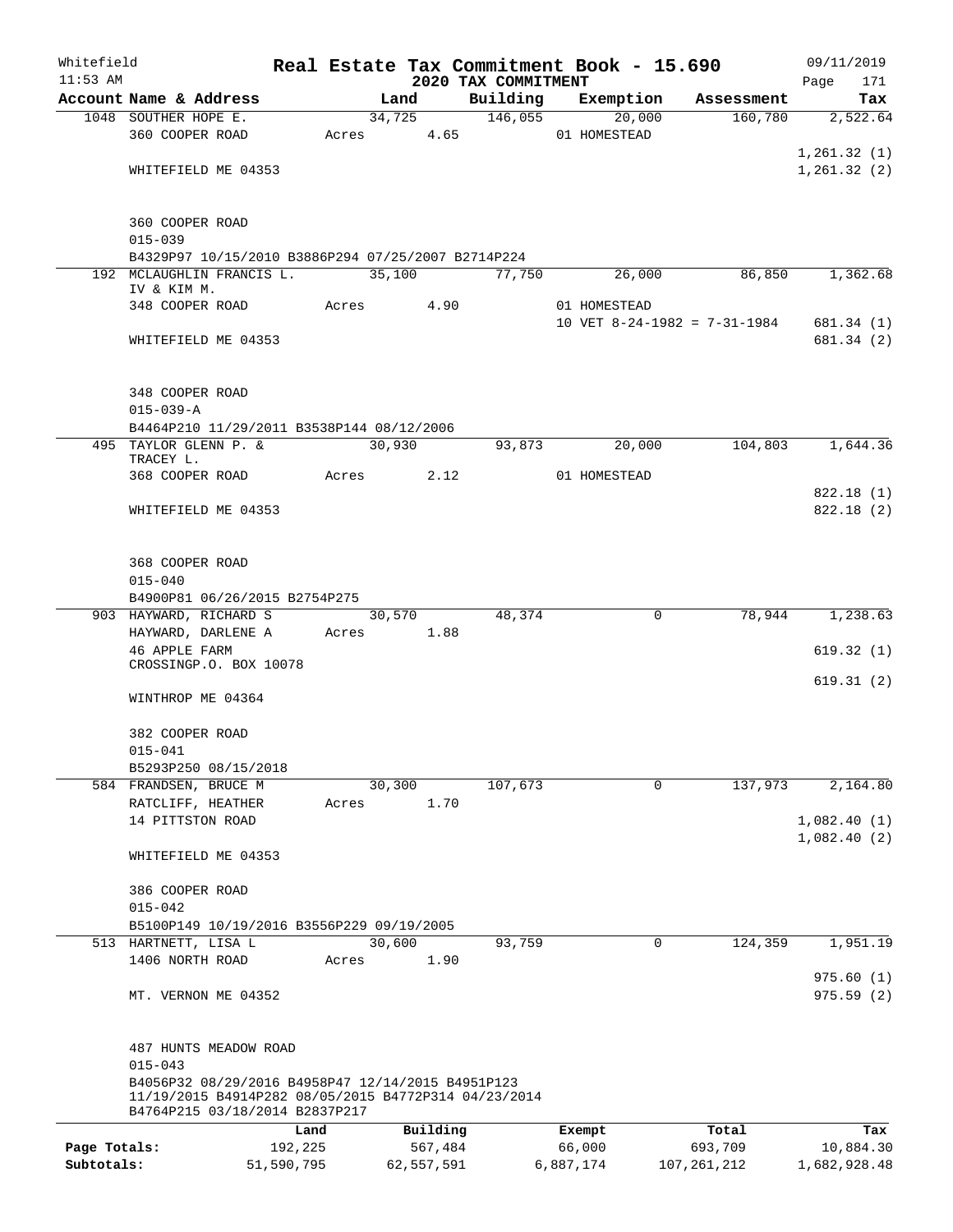| Whitefield<br>$11:53$ AM |                                         |       |        | 2020 TAX COMMITMENT | Real Estate Tax Commitment Book - 15.690 |            | 09/11/2019<br>Page<br>172 |
|--------------------------|-----------------------------------------|-------|--------|---------------------|------------------------------------------|------------|---------------------------|
|                          | Account Name & Address                  |       | Land   | Building            | Exemption                                | Assessment | Tax                       |
|                          | 1420 MELLOR DANIEL J. &<br>ANNIE LOUISE |       | 31,050 | 11,074              | $\Omega$                                 | 42,124     | 660.93                    |
|                          | 477 HUNTS MEADOW ROAD                   | Acres | 2.20   |                     |                                          |            |                           |
|                          |                                         |       |        |                     |                                          |            | 330.47(1)                 |
|                          | WHITEFIELD ME 04353                     |       |        |                     |                                          |            | 330.46(2)                 |
|                          | 477 HUNTS MEADOW ROAD                   |       |        |                     |                                          |            |                           |
|                          | $015 - 044$                             |       |        |                     |                                          |            |                           |
|                          | B4663P71 05/16/2013 B2899P82            |       |        |                     |                                          |            |                           |
|                          | 1005 MELLOR JOHN H.                     |       | 31,500 | 107,363             | 20,000                                   | 118,863    | 1,864.96                  |
|                          | PO BOX 48                               | Acres | 2.50   |                     | 01 HOMESTEAD                             |            |                           |
|                          | WHITEFIELD ME 04353                     |       |        |                     |                                          |            | 932.48 (1)<br>932.48 (2)  |
|                          |                                         |       |        |                     |                                          |            |                           |
|                          | 471 HUNTS MEADOW ROAD<br>$015 - 045$    |       |        |                     |                                          |            |                           |
|                          | B4468P144 12/07/2011 B1688P287          |       |        |                     |                                          |            |                           |
|                          | 226 ROBINSON LUCIA P.                   |       | 47,250 | 107,185             | $\mathbf 0$                              | 154,435    | 2,423.09                  |
|                          | 457 HUNTS MEADOW ROAD                   | Acres | 20.00  |                     |                                          |            |                           |
|                          |                                         |       |        |                     |                                          |            | 1, 211.55(1)              |
|                          | WHITEFIELD ME 04353                     |       |        |                     |                                          |            | 1, 211.54 (2)             |
|                          | 457 HUNTS MEADOW ROAD                   |       |        |                     |                                          |            |                           |
|                          | $015 - 046$                             |       |        |                     |                                          |            |                           |
|                          | 148 DEMERS FAMILY TRUST                 |       | 31,970 | $\Omega$            | $\mathbf 0$                              | 31,970     | 501.61                    |
|                          | JOSHUA, SUSAN, RONALD<br>TRUSTEES       | Acres | 13.40  |                     |                                          |            |                           |
|                          | 141 MAIN STREET                         |       |        |                     |                                          |            | 250.81(1)                 |
|                          |                                         |       |        |                     |                                          |            | 250.80(2)                 |
|                          | WHITEFIELD ME 04353                     |       |        |                     |                                          |            |                           |
|                          | HUNTS MEADOW ROAD                       |       |        |                     |                                          |            |                           |
|                          | $015 - 047$                             |       |        |                     |                                          |            |                           |
|                          | 1536 SPICER SUSAN & DAVID               |       | 87,250 | 137,852             | 20,000                                   | 205,102    | 3,218.05                  |
|                          | 373 HUNTS MEADOW ROAD                   | Acres | 91.00  |                     | 01 HOMESTEAD                             |            |                           |
|                          |                                         |       |        |                     |                                          |            | 1,609.03(1)               |
|                          | WHITEFIELD ME 04353                     |       |        |                     |                                          |            | 1,609.02(2)               |
|                          | 373 HUNTS MEADOW ROAD                   |       |        |                     |                                          |            |                           |
|                          | $015 - 048$                             |       |        |                     |                                          |            |                           |
|                          | B2048P335                               |       |        |                     |                                          |            |                           |
|                          | 511 DOWNS ROGER                         |       | 95,250 | 233,665             | 20,000                                   | 308,915    | 4,846.88                  |
|                          | 327 HUNTS MEADOW RD                     | Acres | 107.00 |                     | 01 HOMESTEAD                             |            |                           |
|                          |                                         |       |        |                     |                                          |            | 2,423.44(1)               |
|                          | WHITEFIELD<br>ME 04353                  |       |        |                     |                                          |            | 2,423.44(2)               |
|                          | 327 HUNTS MEADOW ROAD                   |       |        |                     |                                          |            |                           |
|                          | $015 - 049$                             |       |        |                     |                                          |            |                           |
|                          |                                         |       |        |                     |                                          |            |                           |

|              | Land       | Building   | Exempt    | Total       | Tax          |
|--------------|------------|------------|-----------|-------------|--------------|
| Page Totals: | 324,270    | 597,139    | 60,000    | 861,409     | 13,515.52    |
| Subtotals:   | 51,915,065 | 63,154,730 | 6,947,174 | 108,122,621 | l,696,444.00 |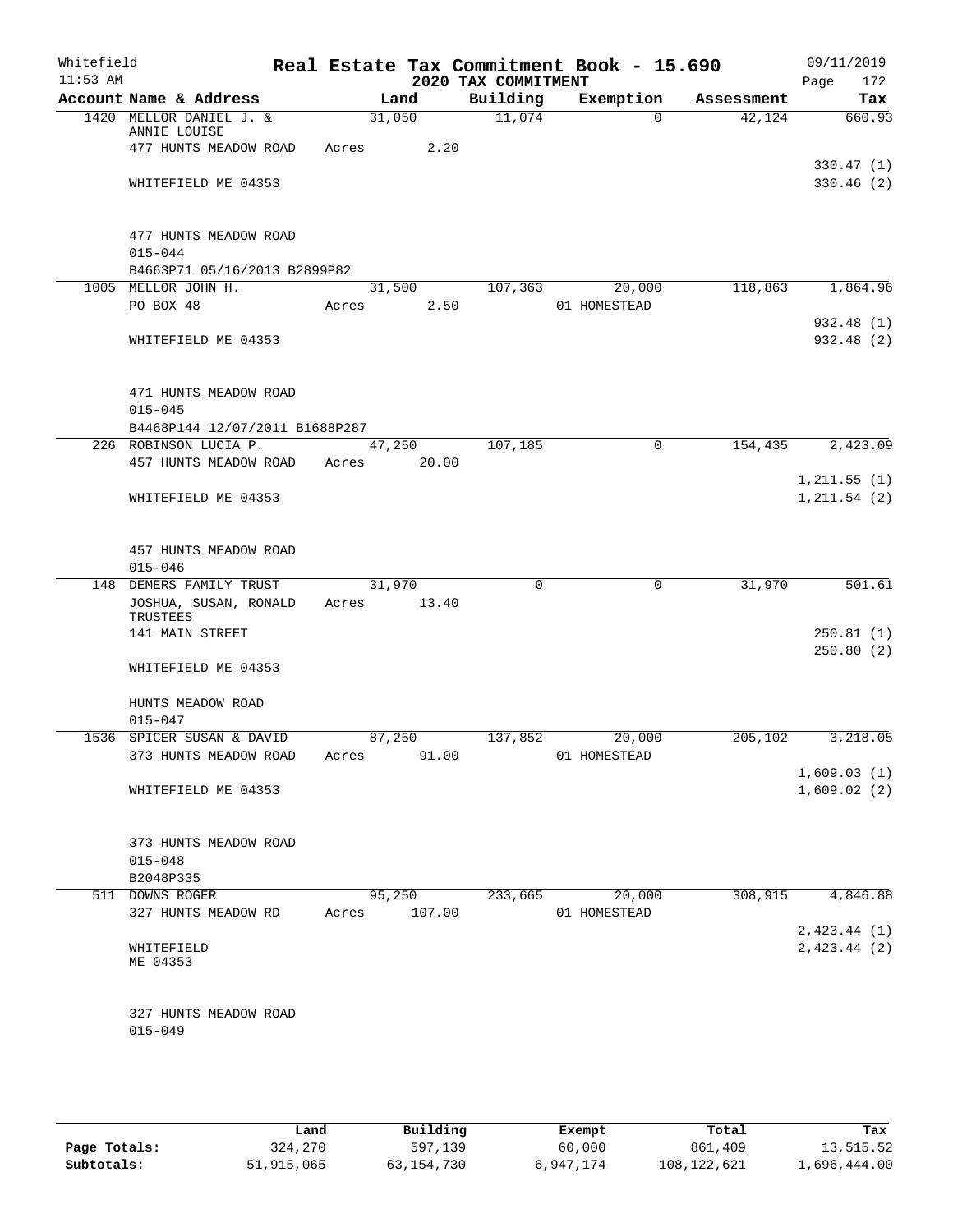| Whitefield   |                                                                  |            |       |        |            |                                 |          | Real Estate Tax Commitment Book - 15.690 |             | 09/11/2019                   |
|--------------|------------------------------------------------------------------|------------|-------|--------|------------|---------------------------------|----------|------------------------------------------|-------------|------------------------------|
| $11:53$ AM   | Account Name & Address                                           |            |       | Land   |            | 2020 TAX COMMITMENT<br>Building |          | Exemption                                | Assessment  | 173<br>Page<br>Tax           |
|              | 539 COUTTS CODY & PAMELA                                         |            |       | 30,750 |            | 15,308                          |          | $\Omega$                                 | 46,058      | 722.65                       |
|              | 281 HUNTS MEADOW ROAD                                            |            | Acres |        | 2.00       |                                 |          |                                          |             |                              |
|              | WHITEFIELD ME 04353                                              |            |       |        |            |                                 |          |                                          |             | 361.33(1)<br>361.32(2)       |
|              | 281 HUNTS MEADOW ROAD<br>$015 - 050$                             |            |       |        |            |                                 |          |                                          |             |                              |
|              | B4853P108 01/08/2015 B4458P170 11/14/2011 B4002P57<br>05/09/2008 |            |       |        |            |                                 |          |                                          |             |                              |
|              | 918 PELLECCHIA STEPHEN<br>DANIEL                                 |            |       | 39,490 |            | 172,586                         |          | 26,000                                   | 186,076     | 2,919.53                     |
|              | PELLECCHIA KATHLEEN M.<br>241 COOPER ROAD                        |            | Acres |        | 10.30      |                                 |          | 01 HOMESTEAD<br>05 VET EXEMPTION         |             | 1,459.77(1)<br>1,459.76(2)   |
|              | WHITEFIELD ME 04353                                              |            |       |        |            |                                 |          |                                          |             |                              |
|              | 241 COOPER ROAD<br>$015 - 051$                                   |            |       |        |            |                                 |          |                                          |             |                              |
|              | B5237P134 02/28/2018 B4846P27 12/10/2014 B2191P23                |            |       |        |            |                                 |          |                                          |             |                              |
|              | 105 SOOHEY ROBERT S. &<br>THERESA S.                             |            |       | 41,690 |            | 329,455                         |          | $\Omega$                                 | 371,145     | 5,823.27                     |
|              | PO BOX 60                                                        |            | Acres |        | 13.05      |                                 |          |                                          |             |                              |
|              | WHITEFIELD ME 04353                                              |            |       |        |            |                                 |          |                                          |             | 2,911.64(1)<br>2,911.63(2)   |
|              | 203 COOPER ROAD                                                  |            |       |        |            |                                 |          |                                          |             |                              |
|              | $015 - 051 - A$                                                  |            |       |        |            |                                 |          |                                          |             |                              |
|              | B2240P153                                                        |            |       |        |            |                                 |          |                                          |             |                              |
|              | 876 SOOHEY ROBERT S. &<br>THERESA S.                             |            |       | 26,770 |            |                                 | $\Omega$ | $\mathbf 0$                              | 26,770      | 420.02                       |
|              | PO BOX 60                                                        |            | Acres |        | 6.90       |                                 |          |                                          |             | 210.01(1)                    |
|              | WHITEFIELD ME 04353                                              |            |       |        |            |                                 |          |                                          |             | 210.01(2)                    |
|              | COOPER ROAD<br>$015 - 051 - B$                                   |            |       |        |            |                                 |          |                                          |             |                              |
|              | B4855P72 01/16/2015                                              |            |       |        |            |                                 |          |                                          |             |                              |
|              | 634 BROWN CAROLE A.                                              |            |       | 42,400 |            | 133,802                         |          | 20,000                                   | 156,202     | 2,450.81                     |
|              | BROWN, TIMOTHY M                                                 |            | Acres |        | 3.10       |                                 |          | 01 HOMESTEAD                             |             |                              |
|              | 34 CLARK LANE                                                    |            |       |        |            |                                 |          |                                          |             | 1, 225.41(1)<br>1, 225.40(2) |
|              | WHITEFIELD ME 04353                                              |            |       |        |            |                                 |          |                                          |             |                              |
|              | 34 CLARK LANE                                                    |            |       |        |            |                                 |          |                                          |             |                              |
|              | $015 - 052$                                                      |            |       |        |            |                                 |          |                                          |             |                              |
| 1370         | B5032P18 07/14/2016<br>BROWN TIMOTHY                             |            |       |        | 0          | 8,743                           |          | 0                                        | 8,743       | 137.18                       |
|              | 34 CLARK LANE                                                    |            |       |        |            |                                 |          |                                          |             |                              |
|              | WHITEFIELD ME 04353                                              |            |       |        |            |                                 |          |                                          |             | 68.59(1)<br>68.59 (2)        |
|              | 38 CLARK LANE<br>$015 - 052 - AON$                               |            |       |        |            |                                 |          |                                          |             |                              |
|              |                                                                  | Land       |       |        | Building   |                                 |          | Exempt                                   | Total       | Tax                          |
| Page Totals: |                                                                  | 181,100    |       |        | 659,894    |                                 |          | 46,000                                   | 794,994     | 12, 473.46                   |
| Subtotals:   |                                                                  | 52,096,165 |       |        | 63,814,624 |                                 |          | 6,993,174                                | 108,917,615 | 1,708,917.46                 |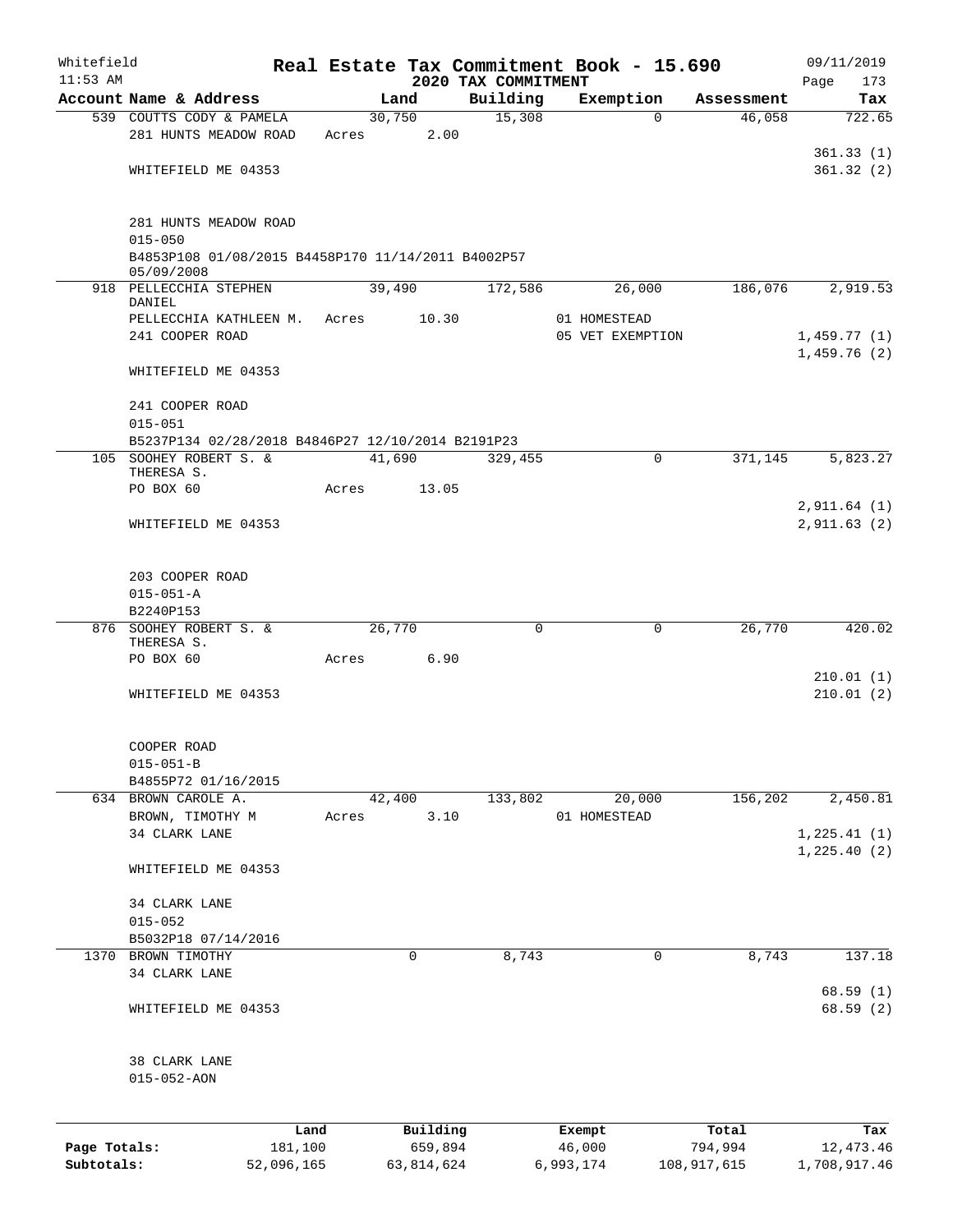| Whitefield<br>$11:53$ AM |                                                     |       |                 | 2020 TAX COMMITMENT | Real Estate Tax Commitment Book - 15.690 |            | 09/11/2019<br>Page<br>174 |
|--------------------------|-----------------------------------------------------|-------|-----------------|---------------------|------------------------------------------|------------|---------------------------|
|                          | Account Name & Address                              |       | Land            | Building            | Exemption                                | Assessment | Tax                       |
|                          | 1606 BROOKE WILLIAM W & GAIL                        |       | 27,090          |                     | $\mathbf 0$<br>$\Omega$                  | 27,090     | 425.04                    |
|                          | D.                                                  |       |                 |                     |                                          |            |                           |
|                          | 41 COOPER ROAD                                      | Acres | 7.30            |                     |                                          |            |                           |
|                          | WHITEFIELD ME 04353                                 |       |                 |                     |                                          |            | 212.52(1)<br>212.52(2)    |
|                          |                                                     |       |                 |                     |                                          |            |                           |
|                          |                                                     |       |                 |                     |                                          |            |                           |
|                          | COOPER ROAD                                         |       |                 |                     |                                          |            |                           |
|                          | $016 - 001$                                         |       |                 |                     |                                          |            |                           |
|                          | B1429P298                                           |       |                 |                     |                                          |            |                           |
|                          | 1278 BROOKE WILLIAM W. &<br>GAIL D.                 |       | 6,900           |                     | 0<br>0                                   | 6,900      | 108.26                    |
|                          | 41 COOPER ROAD                                      | Acres | 4.60            |                     |                                          |            |                           |
|                          |                                                     |       |                 |                     |                                          |            | 54.13(1)                  |
|                          | WHITEFIELD ME 04353                                 |       |                 |                     |                                          |            | 54.13(2)                  |
|                          |                                                     |       |                 |                     |                                          |            |                           |
|                          |                                                     |       |                 |                     |                                          |            |                           |
|                          | COOPER ROAD                                         |       |                 |                     |                                          |            |                           |
|                          | $016 - 002$                                         |       |                 |                     |                                          |            |                           |
|                          | B1429P298                                           |       |                 |                     |                                          |            |                           |
|                          | 1349 SHERWOOD, RANDOPLH<br>6117 ROCKAFELLA AVE      | Acres | 1,500<br>1.00   |                     | 0<br>0                                   | 1,500      | 23.54                     |
|                          |                                                     |       |                 |                     |                                          |            | 11.77(1)                  |
|                          | SARASOTA FL 34231                                   |       |                 |                     |                                          |            | 11.77(2)                  |
|                          |                                                     |       |                 |                     |                                          |            |                           |
|                          |                                                     |       |                 |                     |                                          |            |                           |
|                          | COOPER ROAD                                         |       |                 |                     |                                          |            |                           |
|                          | $016 - 003 - A$                                     |       |                 |                     |                                          |            |                           |
|                          | B5208P241 12/04/2017 B5208P239 09/19/2017 B5197P203 |       |                 |                     |                                          |            |                           |
|                          | 11/02/2017<br>442 KROOK PETER E. & GAIL             |       | 39,250          | 109,289             | 20,000                                   | 128,539    | 2,016.78                  |
|                          | 112 COOPER ROAD                                     | Acres | 10.00           |                     | 01 HOMESTEAD                             |            |                           |
|                          |                                                     |       |                 |                     |                                          |            | 1,008.39(1)               |
|                          | WHITEFIELD ME 04353                                 |       |                 |                     |                                          |            | 1,008.39(2)               |
|                          |                                                     |       |                 |                     |                                          |            |                           |
|                          |                                                     |       |                 |                     |                                          |            |                           |
|                          | 112 COOPER ROAD                                     |       |                 |                     |                                          |            |                           |
|                          | $016 - 004$                                         |       |                 |                     |                                          |            |                           |
|                          | B1698P332                                           |       |                 | 71,539              | 0                                        |            | 2,142.22                  |
|                          | 2 SHERWOOD RANDOLPH P.<br>6117 ROCKERFELLER AVE     | Acres | 64,995<br>47.30 |                     |                                          | 136,534    |                           |
|                          |                                                     |       |                 |                     |                                          |            | 1,071.11(1)               |
|                          | SARASOTA FL 34231 8215                              |       |                 |                     |                                          |            | 1,071.11(2)               |
|                          |                                                     |       |                 |                     |                                          |            |                           |
|                          |                                                     |       |                 |                     |                                          |            |                           |
|                          | 144 COOPER ROAD                                     |       |                 |                     |                                          |            |                           |
|                          | $016 - 005$                                         |       |                 |                     |                                          |            |                           |
|                          | B3326P61 07/01/2004 B2560P27                        |       |                 |                     |                                          |            |                           |
|                          | 291 RANSLOW CHRISTOPHER D.<br>6 WINDSOR TERRACE     |       | 24,230<br>4.32  |                     | 0<br>0                                   | 24,230     | 380.17                    |
|                          |                                                     | Acres |                 |                     |                                          |            | 190.09(1)                 |
|                          | FARMINGDALE ME 04344                                |       |                 |                     |                                          |            | 190.08(2)                 |
|                          |                                                     |       |                 |                     |                                          |            |                           |
|                          |                                                     |       |                 |                     |                                          |            |                           |
|                          | COOPER ROAD                                         |       |                 |                     |                                          |            |                           |
|                          | $016 - 006$                                         |       |                 |                     |                                          |            |                           |
|                          | B4123P46 04/03/2009 B1478P64 06/10/1988 B1232P107   |       |                 |                     |                                          |            |                           |
|                          |                                                     |       |                 |                     |                                          |            |                           |
|                          |                                                     | Land  | Building        |                     | Exempt                                   | Total      | Tax                       |

**Page Totals:** 163,965 180,828 20,000 324,793 5,096.01 **Subtotals:** 52,260,130 63,995,452 7,013,174 109,242,408 1,714,013.47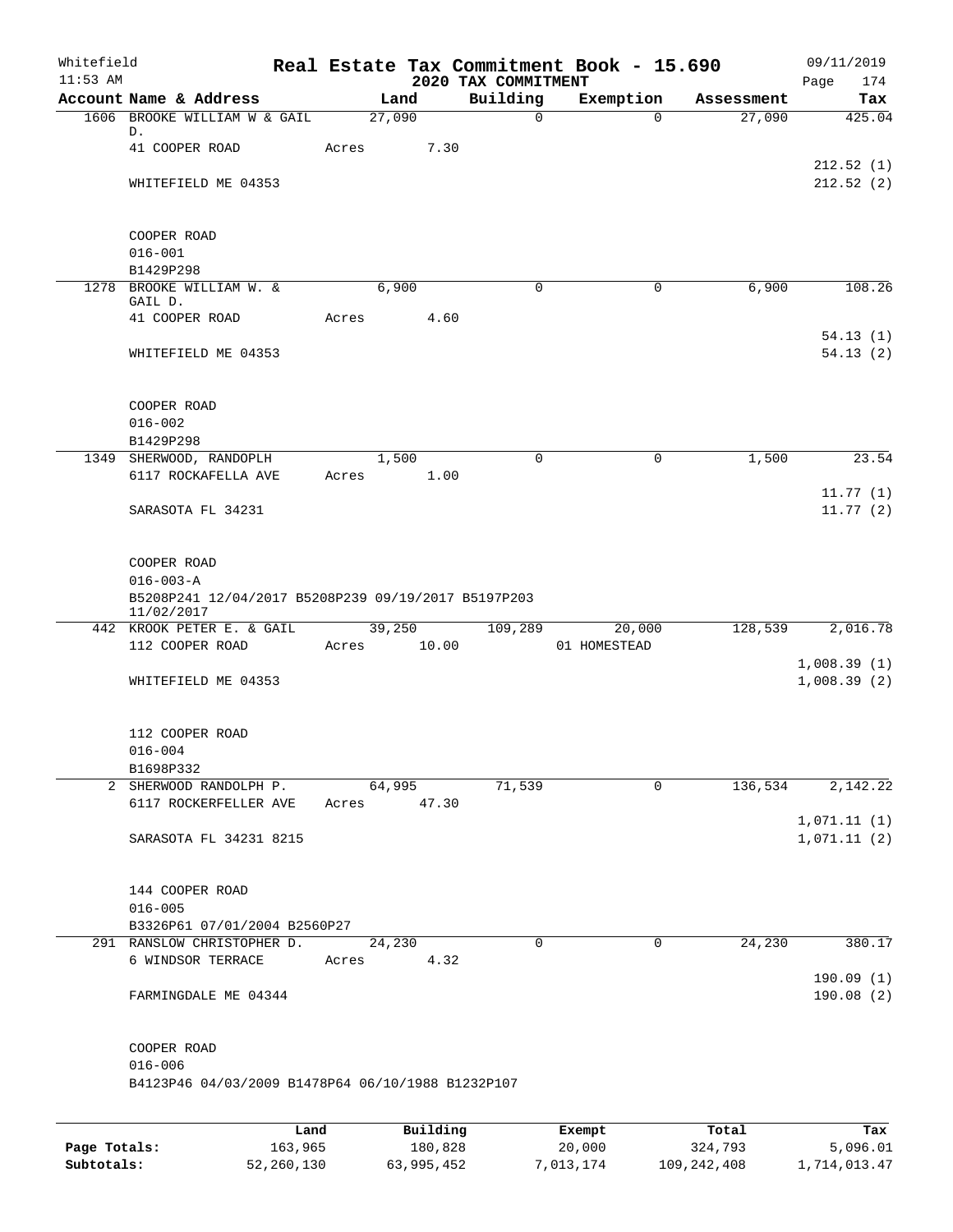| Whitefield<br>$11:53$ AM |                                                                 |            |                   | 2020 TAX COMMITMENT | Real Estate Tax Commitment Book - 15.690 |            | 09/11/2019<br>Page<br>175  |
|--------------------------|-----------------------------------------------------------------|------------|-------------------|---------------------|------------------------------------------|------------|----------------------------|
|                          | Account Name & Address                                          |            | Land              | Building            | Exemption                                | Assessment | Tax                        |
|                          | 1100 EDGAR-LARRABEE MARY L.<br>&                                | 33,750     |                   | 94,055              | 20,000                                   | 107,805    | 1,691.46                   |
|                          | * WARREN H. LARRABEE<br>176 COOPER ROAD                         | Acres      | 4.00              |                     | 01 HOMESTEAD                             |            | 845.73 (1)<br>845.73 (2)   |
|                          | WHITEFIELD ME 04353                                             |            |                   |                     |                                          |            |                            |
|                          | 176 COOPER ROAD<br>$016 - 006 - A$                              |            |                   |                     |                                          |            |                            |
|                          | B2980P299                                                       |            |                   |                     |                                          |            |                            |
|                          | 852 WRIGHT, HUGH H<br>WRIGHT, LUCILLE M<br>68 DEVINE ROAD       | Acres      | 192,220<br>125.44 | 94,443              | 20,000<br>01 HOMESTEAD                   | 266,663    | 4,183.94<br>2,091.97(1)    |
|                          | WHITEFIELD ME 04353                                             |            |                   |                     |                                          |            | 2,091.97(2)                |
|                          | 68 DEVINE ROAD                                                  |            |                   |                     |                                          |            |                            |
|                          | $016 - 007$<br>B3112P61                                         |            |                   |                     |                                          |            |                            |
|                          | 1712 PURINGTON JOHN &<br>CATHERINE J.                           | 41,684     |                   | 157,012             | 20,000                                   | 178,696    | 2,803.74                   |
|                          | 129 COOPER ROAD                                                 | Acres      | 31.34             |                     | 01 HOMESTEAD                             |            | 1,401.87(1)                |
|                          | WHITEFIELD ME 04353                                             |            |                   |                     |                                          |            | 1,401.87(2)                |
|                          | 129 COOPER ROAD<br>$016 - 007 - A$                              |            |                   |                     |                                          |            |                            |
|                          | B3783P262 12/11/2006                                            |            |                   |                     |                                          |            |                            |
|                          | 1782 PEASLEE, AMY M KEOHLING 30,660<br>32 DEVINE ROAD           | Acres 1.94 |                   | 221,950             | 20,000<br>01 HOMESTEAD                   | 232,610    | 3,649.65                   |
|                          | WHITEFIELD ME 04353                                             |            |                   |                     |                                          |            | 1,824.83(1)<br>1,824.82(2) |
|                          |                                                                 |            |                   |                     |                                          |            |                            |
|                          | 32 DEVINE ROAD<br>$016 - 007 - B$                               |            |                   |                     |                                          |            |                            |
|                          | B4888P24 05/20/2015 B4756P933 02/11/2014 B3822P45<br>03/12/2007 |            |                   |                     |                                          |            |                            |
|                          | 1805 WRIGHT LUCILLE                                             |            | $\Omega$          | 8,822               | 0                                        | 8,822      | 138.42                     |
|                          | PO BOX 170                                                      |            |                   |                     |                                          |            | 69.21(1)                   |
|                          | WHITEFIELD ME 04353                                             |            |                   |                     |                                          |            | 69.21(2)                   |
|                          | 32 PENNY LANE                                                   |            |                   |                     |                                          |            |                            |
|                          | $016 - 007 - ON - 1$                                            |            |                   |                     |                                          |            |                            |
|                          | 1858 WRIGHT LUCILLE<br>PO BOX 170                               |            | 0                 | 17,999              | 0                                        | 17,999     | 282.40                     |
|                          | WHITEFIELD ME 04353                                             |            |                   |                     |                                          |            | 141.20 (1)<br>141.20(2)    |
|                          | 49 PENNY LANE<br>$016 - 007 - ON - 2$                           |            |                   |                     |                                          |            |                            |
|                          |                                                                 |            |                   |                     |                                          |            |                            |

|              | Land       | Building   | Exempt    | Total       | Tax          |
|--------------|------------|------------|-----------|-------------|--------------|
| Page Totals: | 298,314    | 594,281    | 80,000    | 812,595     | 12,749.61    |
| Subtotals:   | 52,558,444 | 64,589,733 | 7,093,174 | 110,055,003 | 1,726,763.08 |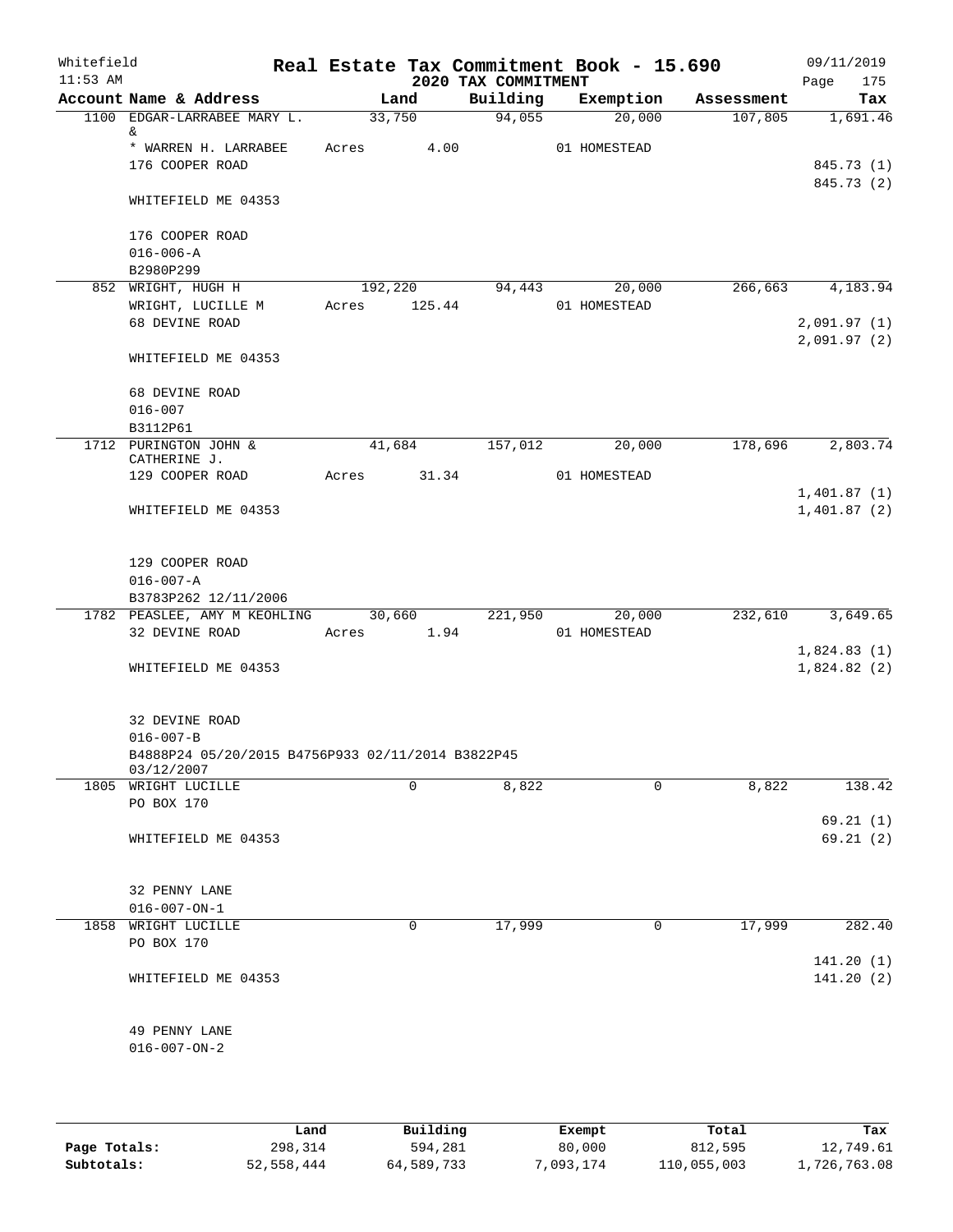| Whitefield<br>$11:53$ AM |                                                                          |       |             | 2020 TAX COMMITMENT | Real Estate Tax Commitment Book - 15.690 |            | 09/11/2019<br>176<br>Page |
|--------------------------|--------------------------------------------------------------------------|-------|-------------|---------------------|------------------------------------------|------------|---------------------------|
|                          | Account Name & Address                                                   |       | Land        | Building            | Exemption                                | Assessment | Tax                       |
|                          | 1878 WRIGHT LUCILLE                                                      |       | $\Omega$    | 11,687              | $\Omega$                                 | 11,687     | 183.37                    |
|                          | PO BOX 170                                                               |       |             |                     |                                          |            |                           |
|                          |                                                                          |       |             |                     |                                          |            | 91.69(1)                  |
|                          | WHITEFIELD ME 04353                                                      |       |             |                     |                                          |            | 91.68(2)                  |
|                          |                                                                          |       |             |                     |                                          |            |                           |
|                          |                                                                          |       |             |                     |                                          |            |                           |
|                          | 39 PENNY LANE                                                            |       |             |                     |                                          |            |                           |
|                          | $016 - 007 - ON - 3$<br>564 WILLETTE MARY BRENDA                         |       | 32,400      | 53,618              | 0                                        | 86,018     | 1,349.62                  |
|                          | 54 DEVINE ROAD                                                           | Acres | 3.10        |                     |                                          |            |                           |
|                          |                                                                          |       |             |                     |                                          |            | 674.81(1)                 |
|                          | WHITEFIELD ME 04353                                                      |       |             |                     |                                          |            | 674.81(2)                 |
|                          |                                                                          |       |             |                     |                                          |            |                           |
|                          |                                                                          |       |             |                     |                                          |            |                           |
|                          | 54 DEVINE ROAD                                                           |       |             |                     |                                          |            |                           |
|                          | $016 - 008$                                                              |       |             |                     |                                          |            |                           |
|                          | B2268P159                                                                |       |             |                     |                                          |            |                           |
|                          | 1193 GERRARD DANAL & ROBIN                                               |       | 30,900      | 61,187              | 0                                        | 92,087     | 1,444.85                  |
|                          | 78 DEVINE ROAD                                                           | Acres | 2.10        |                     |                                          |            |                           |
|                          |                                                                          |       |             |                     |                                          |            | 722.43(1)                 |
|                          | WHITEFIELD ME 04353                                                      |       |             |                     |                                          |            | 722.42(2)                 |
|                          |                                                                          |       |             |                     |                                          |            |                           |
|                          | 78 DEVINE ROAD                                                           |       |             |                     |                                          |            |                           |
|                          | $016 - 009$                                                              |       |             |                     |                                          |            |                           |
|                          | B2877P264                                                                |       |             |                     |                                          |            |                           |
|                          | 1301 MARTIN MICHAEL & TONYA                                              |       | 30,300      | 75,692              | 20,000                                   | 85,992     | 1,349.21                  |
|                          | 86 DEVINE ROAD                                                           | Acres | 1.70        |                     | 01 HOMESTEAD                             |            |                           |
|                          |                                                                          |       |             |                     |                                          |            | 674.61(1)                 |
|                          | WHITEFIELD ME 04353                                                      |       |             |                     |                                          |            | 674.60(2)                 |
|                          |                                                                          |       |             |                     |                                          |            |                           |
|                          |                                                                          |       |             |                     |                                          |            |                           |
|                          | 86 DEVINE ROAD                                                           |       |             |                     |                                          |            |                           |
|                          | $016 - 010$                                                              |       |             |                     |                                          |            |                           |
|                          | B4200P222 09/15/2009 B2375P179 08/28/1998<br>659 DUBE GERARD M. & SANDRA |       | 49,980      |                     |                                          | 146, 117   | 2,292.58                  |
|                          | Α.                                                                       |       |             | 116,137             | 20,000                                   |            |                           |
|                          | 116 DEVINE ROAD                                                          | Acres | 24.20       |                     | 01 HOMESTEAD                             |            |                           |
|                          |                                                                          |       |             |                     |                                          |            | 1, 146.29(1)              |
|                          | WHITEFIELD ME 04353                                                      |       |             |                     |                                          |            | 1, 146.29(2)              |
|                          |                                                                          |       |             |                     |                                          |            |                           |
|                          |                                                                          |       |             |                     |                                          |            |                           |
|                          | 116 DEVINE ROAD                                                          |       |             |                     |                                          |            |                           |
|                          | $016 - 011$                                                              |       |             |                     |                                          |            |                           |
|                          | B1418P167<br>1418 BURNS JOHN B. & MARTHA                                 |       | 60,250      | 151,060             | 20,000                                   | 191, 310   | 3,001.65                  |
|                          | 92 DEVINE ROAD                                                           |       | Acres 40.00 |                     | 01 HOMESTEAD                             |            |                           |
|                          |                                                                          |       |             |                     |                                          |            | 1,500.83(1)               |
|                          | WHITEFIELD ME 04353                                                      |       |             |                     |                                          |            | 1,500.82(2)               |
|                          |                                                                          |       |             |                     |                                          |            |                           |
|                          |                                                                          |       |             |                     |                                          |            |                           |
|                          | 92 DEVINE ROAD                                                           |       |             |                     |                                          |            |                           |
|                          | $016 - 012$                                                              |       |             |                     |                                          |            |                           |
|                          | B1443P347                                                                |       |             |                     |                                          |            |                           |
|                          |                                                                          |       |             |                     |                                          |            |                           |
|                          |                                                                          |       |             |                     |                                          |            |                           |

|              | Land       | Building   | Exempt    | Total       | Tax          |
|--------------|------------|------------|-----------|-------------|--------------|
| Page Totals: | 203,830    | 469,381    | 60,000    | 613,211     | 9,621.28     |
| Subtotals:   | 52,762,274 | 65,059,114 | 7,153,174 | 110,668,214 | 1,736,384.36 |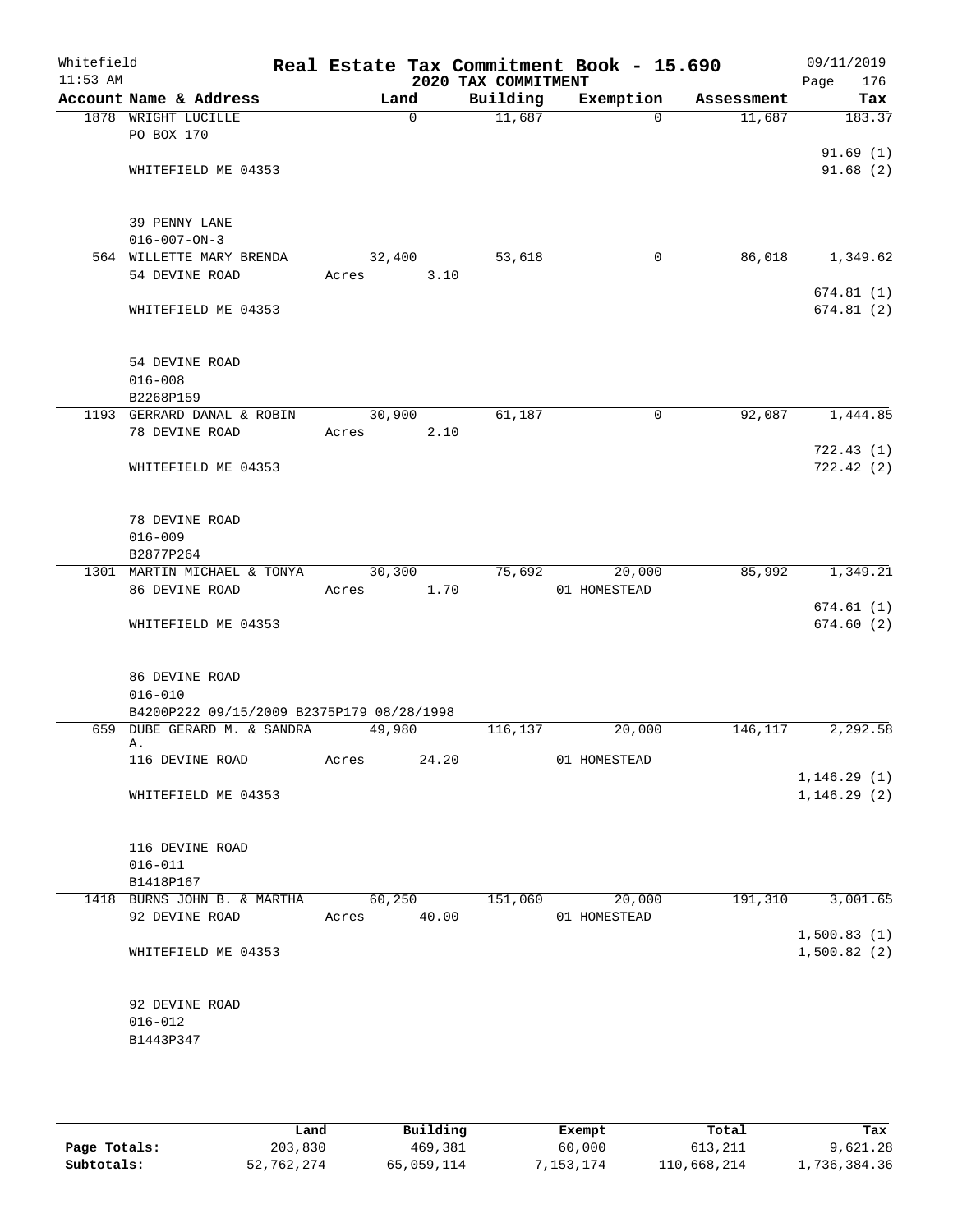| Whitefield |                                               |       |        |                     | Real Estate Tax Commitment Book - 15.690 |            | 09/11/2019                 |
|------------|-----------------------------------------------|-------|--------|---------------------|------------------------------------------|------------|----------------------------|
| $11:53$ AM |                                               |       |        | 2020 TAX COMMITMENT |                                          |            | Page<br>177                |
|            | Account Name & Address                        |       | Land   | Building            | Exemption                                | Assessment | Tax                        |
|            | 1286 RICHARDS VIOLET H.<br>IRREVOCABLE TRUST, |       | 33,075 | 25,778              | $\Omega$                                 | 58,853     | 923.40                     |
|            | DAWN DULAC & LEE E.<br>RICHARDS, TRUSTEES     | Acres | 3.55   |                     |                                          |            |                            |
|            | 188 DEVINE ROAD                               |       |        |                     |                                          |            | 461.70(1)                  |
|            |                                               |       |        |                     |                                          |            | 461.70 (2)                 |
|            | WHITEFIELD ME 04353                           |       |        |                     |                                          |            |                            |
|            | 170 DEVINE ROAD                               |       |        |                     |                                          |            |                            |
|            | $016 - 013$                                   |       |        |                     |                                          |            |                            |
|            | B4254P220 03/03/2010 B1019P158                |       |        |                     |                                          |            |                            |
|            | 439 PROKNEE CORPORATION                       |       | 19,500 | 0                   | 0                                        | 19,500     | 305.96                     |
|            | C/O LEE RICHARDS                              | Acres | 29.85  |                     |                                          |            |                            |
|            | 137 DEVINE ROAD                               |       |        |                     |                                          |            | 152.98(1)<br>152.98(2)     |
|            | WHITEFIELD ME 04353                           |       |        |                     |                                          |            |                            |
|            | DEVINE ROAD                                   |       |        |                     |                                          |            |                            |
|            | $016 - 013 - A$                               |       |        |                     |                                          |            |                            |
|            | B1254P269                                     |       |        |                     |                                          |            |                            |
|            | 632 RICHARDS KARL S. &<br>JUDITH              |       | 35,250 | 202,044             | 20,000                                   | 217,294    | 3,409.34                   |
|            | 204 DEVINE ROAD                               | Acres | 5.00   |                     | 01 HOMESTEAD                             |            |                            |
|            | WHITEFIELD ME 04353                           |       |        |                     |                                          |            | 1,704.67(1)<br>1,704.67(2) |
|            |                                               |       |        |                     |                                          |            |                            |
|            | 204 DEVINE ROAD<br>$016 - 013 - B$            |       |        |                     |                                          |            |                            |
|            | B1173P188                                     |       |        |                     |                                          |            |                            |
|            | 549 BENN THOMAS J. &                          |       | 31,725 | 155,731             | 20,000                                   | 167,456    | 2,627.38                   |
|            | <b>DELORES</b>                                |       |        |                     |                                          |            |                            |
|            | 208 DEVINE ROAD                               | Acres | 2.65   |                     | 01 HOMESTEAD                             |            |                            |
|            | WHITEFIELD ME 04353                           |       |        |                     |                                          |            | 1,313.69(1)<br>1,313.69(2) |
|            | 208 DEVINE ROAD                               |       |        |                     |                                          |            |                            |
|            | $016 - 013 - C$                               |       |        |                     |                                          |            |                            |
|            | B1664P222                                     |       |        |                     |                                          |            |                            |
| 1473       | RICHARDS KARL S. &<br><b>JUDITH</b>           |       | 21,545 | $\mathbf 0$         | $\mathbf 0$                              | 21,545     | 338.04                     |
|            | 204 DEVINE ROAD                               | Acres | 2.53   |                     |                                          |            |                            |
|            |                                               |       |        |                     |                                          |            | 169.02(1)                  |
|            | WHITEFIELD ME 04353                           |       |        |                     |                                          |            | 169.02(2)                  |
|            | DEVINE ROAD                                   |       |        |                     |                                          |            |                            |
|            | $016 - 013 - D$                               |       |        |                     |                                          |            |                            |
|            | B1173P188                                     |       |        |                     |                                          |            |                            |

|              | Land       | Building   | Exempt   | Total       | Tax          |
|--------------|------------|------------|----------|-------------|--------------|
| Page Totals: | 141,095    | 383,553    | 40,000   | 484,648     | 7,604.12     |
| Subtotals:   | 52,903,369 | 65,442,667 | .193.174 | 111,152,862 | .,743,988.48 |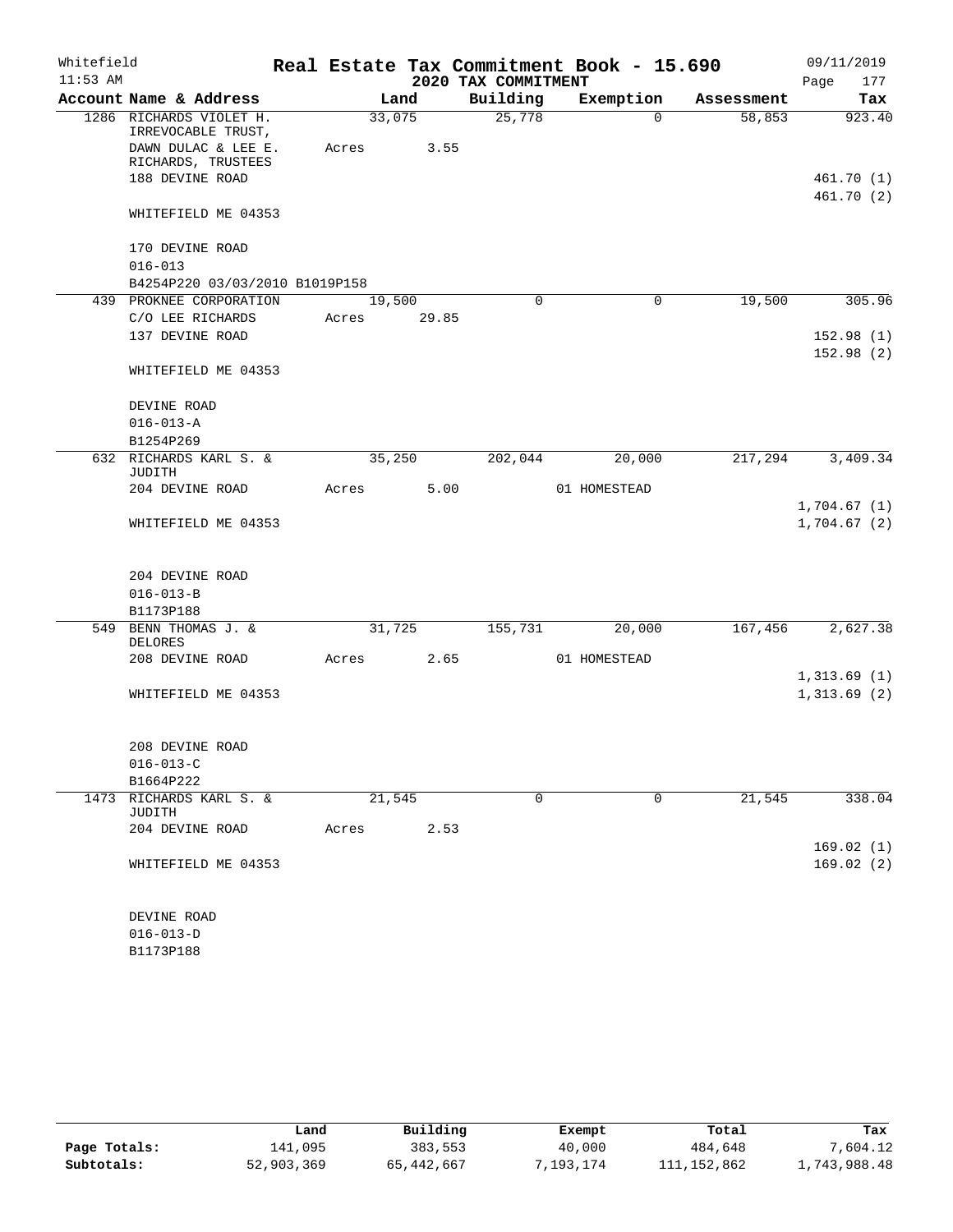| Whitefield<br>$11:53$ AM |                                            |         |             | 2020 TAX COMMITMENT | Real Estate Tax Commitment Book - 15.690 |             | 09/11/2019<br>Page<br>178  |
|--------------------------|--------------------------------------------|---------|-------------|---------------------|------------------------------------------|-------------|----------------------------|
|                          | Account Name & Address                     |         | Land        | Building            | Exemption                                | Assessment  | Tax                        |
|                          | 1223 RICHARDS KARL S. &                    |         | 51,880      | $\mathbf 0$         | $\Omega$                                 | 51,880      | 814.00                     |
|                          | JUDITH<br>204 DEVINE ROAD                  | Acres   | 55.80       |                     |                                          |             |                            |
|                          |                                            |         |             |                     |                                          |             | 407.00(1)                  |
|                          | WHITEFIELD ME 04353                        |         |             |                     |                                          |             | 407.00(2)                  |
|                          |                                            |         |             |                     |                                          |             |                            |
|                          |                                            |         |             |                     |                                          |             |                            |
|                          | DEVINE ROAD                                |         |             |                     |                                          |             |                            |
|                          | $016 - 013 - E$                            |         |             |                     |                                          |             |                            |
|                          | B1173P188<br>1213 RICHARDS JENNIFER W.     |         |             |                     | 35,370 176,367 20,000                    |             | 191,737 3,008.35           |
|                          | 134 DEVINE ROAD                            | Acres   | 5.15        |                     | 01 HOMESTEAD                             |             |                            |
|                          |                                            |         |             |                     |                                          |             | 1,504.18(1)                |
|                          | WHITEFIELD ME 04353                        |         |             |                     |                                          |             | 1,504.17(2)                |
|                          |                                            |         |             |                     |                                          |             |                            |
|                          |                                            |         |             |                     |                                          |             |                            |
|                          | 134 DEVINE ROAD                            |         |             |                     |                                          |             |                            |
|                          | $016 - 013 - F$<br>B2655P103               |         |             |                     |                                          |             |                            |
|                          | 1728 NOFTALL JENNIFER &                    | 35,274  |             | 189,207             | 20,000                                   | 204,481     | 3,208.31                   |
|                          | CHRISTOPHER                                |         |             |                     |                                          |             |                            |
|                          | 162 DEVINE ROAD                            |         | Acres 5.03  |                     | 01 HOMESTEAD                             |             |                            |
|                          |                                            |         |             |                     |                                          |             | 1,604.16(1)                |
|                          | WHITEFIELD ME 04353                        |         |             |                     |                                          |             | 1,604.15(2)                |
|                          |                                            |         |             |                     |                                          |             |                            |
|                          | 162 DEVINE ROAD                            |         |             |                     |                                          |             |                            |
|                          | $016 - 013 - G$                            |         |             |                     |                                          |             |                            |
|                          | B3317P24 06/27/2004 B3317P20 06/25/2004    |         |             |                     |                                          |             |                            |
|                          | 1729 DULAC DAWN & GILLES                   |         |             |                     | 43,466 189,257 20,000                    |             | 212,723 3,337.62           |
|                          | 188 DEVINE ROAD                            |         | Acres 15.27 |                     | 01 HOMESTEAD                             |             |                            |
|                          | WHITEFIELD ME 04353                        |         |             |                     |                                          |             | 1,668.81(1)<br>1,668.81(2) |
|                          |                                            |         |             |                     |                                          |             |                            |
|                          |                                            |         |             |                     |                                          |             |                            |
|                          | 188 DEVINE ROAD                            |         |             |                     |                                          |             |                            |
|                          | $016 - 013 - H$                            |         |             |                     |                                          |             |                            |
|                          | B3317P26 06/25/2004 B3317P22 06/25/2004    |         |             |                     |                                          |             |                            |
|                          | 1856 RICHARDS KARL S.<br>204 DEVINE ROAD   |         | 17,260      | 0                   | 0                                        | 17,260      | 270.81                     |
|                          |                                            | Acres   | 17.20       |                     |                                          |             | 135.41(1)                  |
|                          | WHITEFIELD ME 04353                        |         |             |                     |                                          |             | 135.40(2)                  |
|                          |                                            |         |             |                     |                                          |             |                            |
|                          |                                            |         |             |                     |                                          |             |                            |
|                          | DEVINE ROAD                                |         |             |                     |                                          |             |                            |
|                          | $016 - 013 - I$                            |         |             |                     |                                          |             |                            |
| 1857                     | B4254P226 03/03/2010<br>RICHARDS VIOLET H. |         | 17,260      | 0                   | $\mathbf 0$                              | 17,260      | 270.81                     |
|                          | IRREVOCABLE TRUST                          |         |             |                     |                                          |             |                            |
|                          | LEE E RICHARDS & JORDAN Acres              |         | 17.20       |                     |                                          |             |                            |
|                          | RICHARDS TRUSTEES<br>134 DEVINE ROAD       |         |             |                     |                                          |             | 135.41(1)                  |
|                          |                                            |         |             |                     |                                          |             | 135.40(2)                  |
|                          | WHITEFIELD ME 04353                        |         |             |                     |                                          |             |                            |
|                          |                                            |         |             |                     |                                          |             |                            |
|                          | DEVINE ROAD                                |         |             |                     |                                          |             |                            |
|                          | $016 - 013 - J$                            |         |             |                     |                                          |             |                            |
|                          | B4254P229 03/03/2010                       |         |             |                     |                                          |             |                            |
|                          |                                            | Land    | Building    |                     | Exempt                                   | Total       | Tax                        |
| Page Totals:             |                                            | 200,510 | 554,831     |                     | 60,000                                   | 695,341     | 10,909.90                  |
| Subtotals:               | 53, 103, 879                               |         | 65,997,498  |                     | 7,253,174                                | 111,848,203 | 1,754,898.38               |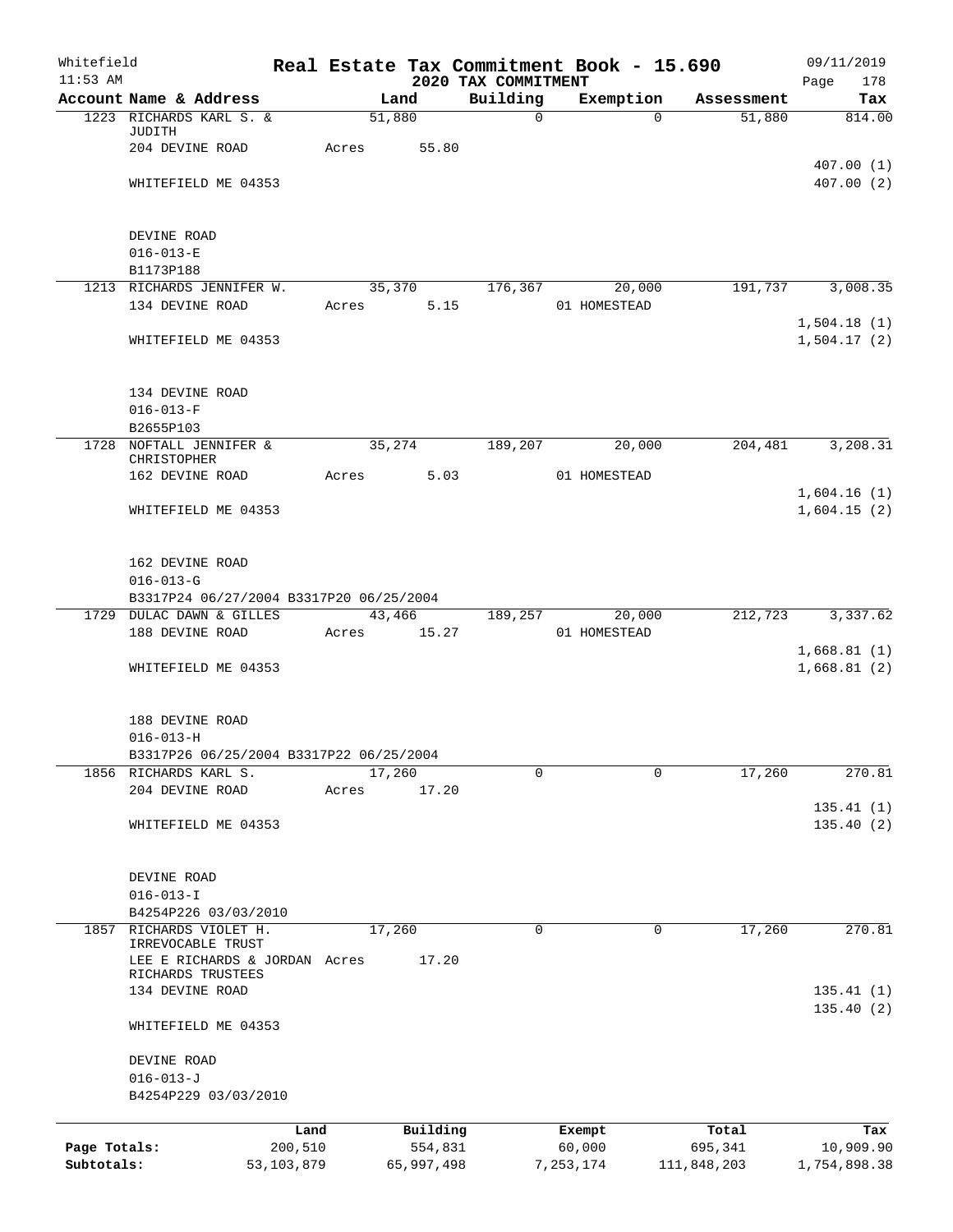| Whitefield |                                                                             |       |               |                                 | Real Estate Tax Commitment Book - 15.690 |            | 09/11/2019         |
|------------|-----------------------------------------------------------------------------|-------|---------------|---------------------------------|------------------------------------------|------------|--------------------|
| $11:53$ AM | Account Name & Address                                                      |       | Land          | 2020 TAX COMMITMENT<br>Building | Exemption                                | Assessment | 179<br>Page<br>Tax |
|            | 1147 RICHARDS LEE & JENNIFER                                                |       | 49,200        | 268,720                         | $\Omega$                                 | 317,920    | 4,988.16           |
|            | 137 DEVINE ROAD                                                             | Acres | 23.00         |                                 |                                          |            |                    |
|            |                                                                             |       |               |                                 |                                          |            | 2,494.08(1)        |
|            | WHITEFIELD ME 04353                                                         |       |               |                                 |                                          |            | 2,494.08(2)        |
|            | 137 DEVINE ROAD                                                             |       |               |                                 |                                          |            |                    |
|            | $016 - 014$                                                                 |       |               |                                 |                                          |            |                    |
|            | B2527P330                                                                   |       |               |                                 |                                          |            |                    |
|            | 288 RUSSO JANE A.                                                           |       | 60,150        | 111,287                         | 26,000                                   | 145,437    | 2,281.91           |
|            | 217 DEVINE ROAD                                                             | Acres | 50.00         |                                 | 01 HOMESTEAD                             |            |                    |
|            |                                                                             |       |               |                                 | 07 NMR VET & WIDOW                       |            | 1,140.96(1)        |
|            | WHITEFIELD ME 04353                                                         |       |               |                                 |                                          |            | 1, 140.95(2)       |
|            | 217 DEVINE ROAD                                                             |       |               |                                 |                                          |            |                    |
|            | $016 - 014 - A$                                                             |       |               |                                 |                                          |            |                    |
|            | B1131P290                                                                   |       |               |                                 |                                          |            |                    |
|            | 791 MCGEE STEVEN A.                                                         |       | 94,500        | 0                               | 0                                        | 94,500     | 1,482.71           |
|            | D/B/A STEVEN MCGEE<br>CONSTR.                                               |       | Acres 12.60   |                                 |                                          |            |                    |
|            | 537 HIGH STREET                                                             |       |               |                                 |                                          |            | 741.36(1)          |
|            |                                                                             |       |               |                                 |                                          |            | 741.35(2)          |
|            | W. GARDINER ME 04345                                                        |       |               |                                 |                                          |            |                    |
|            | BACK OF DEVINE ROAD                                                         |       |               |                                 |                                          |            |                    |
|            | $016 - 015$                                                                 |       |               |                                 |                                          |            |                    |
|            | B2317P54<br>1031 PICARD CHARLES & SANDRA                                    |       | 44,450        | 124,083                         | 26,000                                   | 142,533    | 2,236.34           |
|            | 121 DEVINE ROAD                                                             |       | Acres 16.50   |                                 | 01 HOMESTEAD                             |            |                    |
|            |                                                                             |       |               |                                 | 05 VET EXEMPTION                         |            | 1,118.17(1)        |
|            | WHITEFIELD ME 04353                                                         |       |               |                                 |                                          |            | 1,118.17(2)        |
|            | 121 DEVINE ROAD                                                             |       |               |                                 |                                          |            |                    |
|            | $016 - 016$                                                                 |       |               |                                 |                                          |            |                    |
|            | B1387P69                                                                    |       |               |                                 |                                          |            |                    |
|            | 934 PICARD SANDRA & CHARLES                                                 |       | 17,500        | 0                               | 0                                        | 17,500     | 274.58             |
|            | 121 DEVINE ROAD                                                             | Acres | 17.50         |                                 |                                          |            |                    |
|            |                                                                             |       |               |                                 |                                          |            | 137.29(1)          |
|            | WHITEFIELD ME 04353                                                         |       |               |                                 |                                          |            | 137.29(2)          |
|            | OFF DEVINE ROAD                                                             |       |               |                                 |                                          |            |                    |
|            | $016 - 017$                                                                 |       |               |                                 |                                          |            |                    |
|            | B2761P216                                                                   |       |               |                                 |                                          |            |                    |
|            | 1312 CENTRAL MAINE POWER<br>C/O AVANGRID MANAGEMENT Acres<br>CO.- LOCAL TAX |       | 5,400<br>1.80 | $\Omega$                        | $\Omega$                                 | 5,400      | 84.73              |
|            | ONE CITY CENTER, 5TH                                                        |       |               |                                 |                                          |            | 42.37(1)           |
|            | FLOOR                                                                       |       |               |                                 |                                          |            | 42.36(2)           |
|            | PORTLAND ME 04101                                                           |       |               |                                 |                                          |            |                    |
|            | COOPER ROAD<br>$016 - 018$                                                  |       |               |                                 |                                          |            |                    |
|            |                                                                             |       |               |                                 |                                          |            |                    |
|            |                                                                             |       | Land Building | <b>Exempt</b>                   |                                          | Total      | Tax                |

|              | Land         | Building   | Exempt    | Total       | Tax          |
|--------------|--------------|------------|-----------|-------------|--------------|
| Page Totals: | 271,200      | 504,090    | 52,000    | 723,290     | 11,348.43    |
| Subtotals:   | 53, 375, 079 | 66,501,588 | 7,305,174 | 112,571,493 | 1,766,246.81 |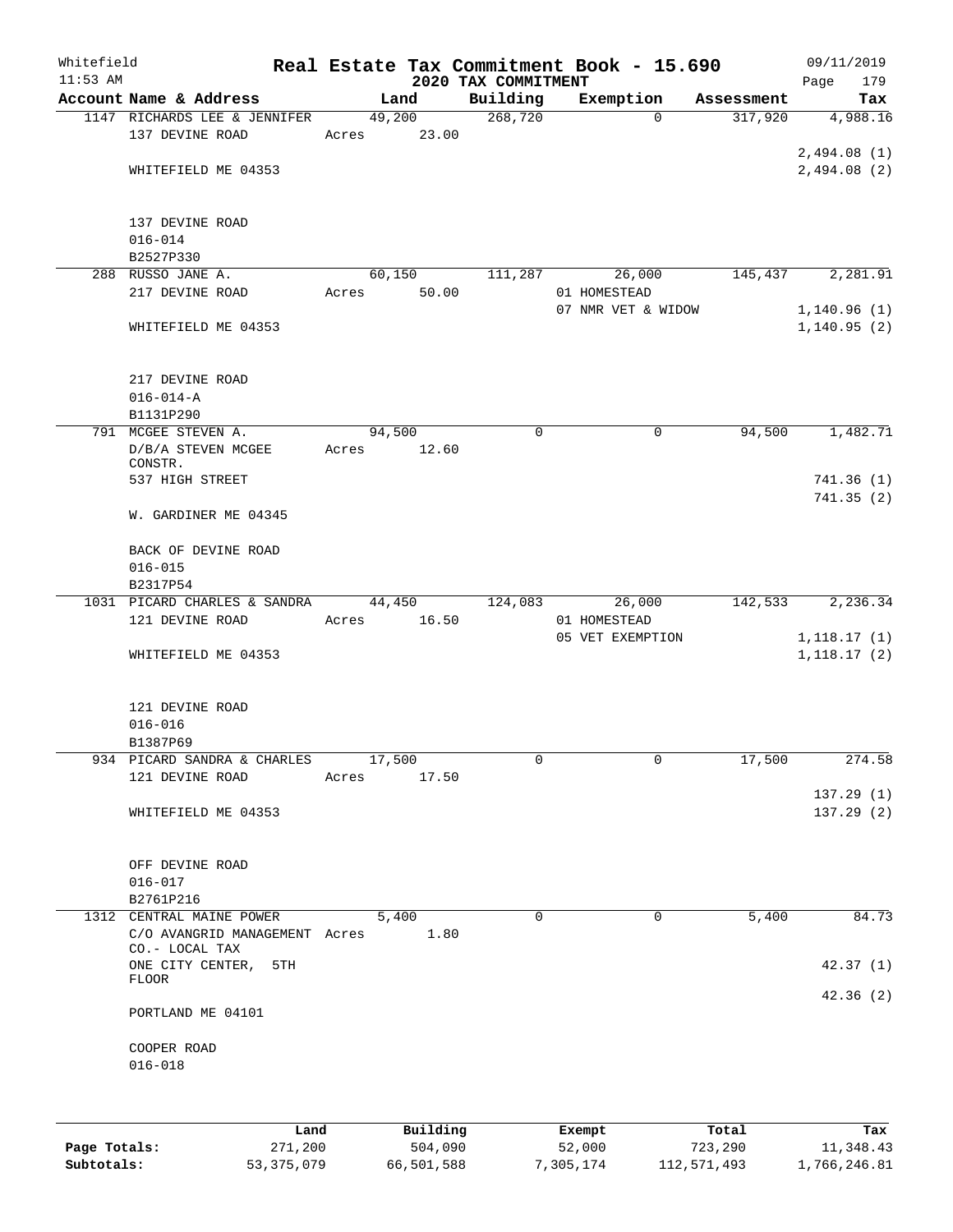| Whitefield<br>$11:53$ AM |                                |       |        | 2020 TAX COMMITMENT | Real Estate Tax Commitment Book - 15.690 |            | 09/11/2019<br>Page<br>180 |
|--------------------------|--------------------------------|-------|--------|---------------------|------------------------------------------|------------|---------------------------|
|                          | Account Name & Address         |       | Land   | Building            | Exemption                                | Assessment | Tax                       |
|                          | 247 MCGEE STEVEN A             |       | 11,820 | $\mathsf{O}$        | $\Omega$                                 | 11,820     | 185.46                    |
|                          | 537 HIGH STREET                | Acres | 10.40  |                     |                                          |            |                           |
|                          |                                |       |        |                     |                                          |            | 92.73(1)                  |
|                          | GARDINER ME 04345              |       |        |                     |                                          |            | 92.73(2)                  |
|                          |                                |       |        |                     |                                          |            |                           |
|                          |                                |       |        |                     |                                          |            |                           |
|                          | OFF DEVINE ROAD                |       |        |                     |                                          |            |                           |
|                          | $016 - 019$                    |       |        |                     |                                          |            |                           |
|                          | B4766P265 03/26/2014 B2761P216 |       |        |                     |                                          |            |                           |
|                          | 1595 GILBERT CHAD E.           |       | 30,120 | 75,224              | 20,000                                   | 85,344     | 1,339.05                  |
|                          | 81 DEVINE ROAD                 | Acres | 1.58   |                     | 01 HOMESTEAD                             |            |                           |
|                          |                                |       |        |                     |                                          |            | 669.53(1)                 |
|                          | WHITEFIELD ME 04353            |       |        |                     |                                          |            | 669.52 (2)                |
|                          |                                |       |        |                     |                                          |            |                           |
|                          |                                |       |        |                     |                                          |            |                           |
|                          | 81 DEVINE ROAD                 |       |        |                     |                                          |            |                           |
|                          | $016 - 020$                    |       |        |                     |                                          |            |                           |
|                          | B4515P260 04/25/2012 B2652P165 |       |        |                     |                                          |            |                           |
|                          | 378 COTE DAVID & HOLLY         |       | 36,370 | $\mathbf 0$         | 0                                        | 36,370     | 570.65                    |
|                          | P.O. BOX 17                    | Acres | 18.90  |                     |                                          |            |                           |
|                          |                                |       |        |                     |                                          |            | 285.33(1)                 |
|                          | WHITEFIELD ME 04353            |       |        |                     |                                          |            | 285.32 (2)                |
|                          |                                |       |        |                     |                                          |            |                           |
|                          |                                |       |        |                     |                                          |            |                           |
|                          | PARTRIDGE LANE                 |       |        |                     |                                          |            |                           |
|                          | $016 - 021$                    |       |        |                     |                                          |            |                           |
|                          | B3443P212 02/10/2005           |       |        |                     |                                          |            |                           |
|                          | 1169 COTE DAVID & HOLLY A.     |       | 33,900 | 102,036             | 20,000                                   | 115,936    | 1,819.04                  |
|                          | P.O. BOX 17                    | Acres | 4.10   |                     | 01 HOMESTEAD                             |            |                           |
|                          |                                |       |        |                     |                                          |            | 909.52(1)                 |
|                          | WHITEFIELD ME 04353            |       |        |                     |                                          |            | 909.52(2)                 |
|                          |                                |       |        |                     |                                          |            |                           |
|                          |                                |       |        |                     |                                          |            |                           |
|                          | 5 PARTRIDGE LANE               |       |        |                     |                                          |            |                           |
|                          | $016 - 021 - A$                |       |        |                     |                                          |            |                           |
|                          | B2992P138                      |       |        |                     |                                          |            |                           |
|                          | 1086 PARRINO RICHARD J. &      |       | 37,090 | 103,028             | 26,000                                   | 114,118    | 1,790.51                  |
|                          | CONNIE                         |       |        |                     |                                          |            |                           |
|                          | 55 DEVINE ROAD                 | Acres | 7.30   |                     | 01 HOMESTEAD                             |            |                           |
|                          |                                |       |        |                     | 07 NMR VET & WIDOW                       |            | 895.26(1)                 |
|                          | WHITEFIELD ME 04353            |       |        |                     |                                          |            | 895.25(2)                 |
|                          |                                |       |        |                     |                                          |            |                           |
|                          |                                |       |        |                     |                                          |            |                           |
|                          | 55 DEVINE ROAD                 |       |        |                     |                                          |            |                           |
|                          | $016 - 022$                    |       |        |                     |                                          |            |                           |
|                          | 987 PURINGTON JOHN &           |       | 18,550 | $\Omega$            | 0                                        | 18,550     | 291.05                    |
|                          | CATHERINE J.                   |       |        |                     |                                          |            |                           |
|                          | 129 COOPER ROAD                | Acres | 27.50  |                     |                                          |            |                           |
|                          |                                |       |        |                     |                                          |            | 145.53(1)                 |
|                          | WHITEFIELD ME 04353            |       |        |                     |                                          |            | 145.52(2)                 |
|                          |                                |       |        |                     |                                          |            |                           |
|                          |                                |       |        |                     |                                          |            |                           |
|                          | DEVINE ROAD                    |       |        |                     |                                          |            |                           |
|                          | $016 - 023$                    |       |        |                     |                                          |            |                           |
|                          | B3783P262 12/11/2006           |       |        |                     |                                          |            |                           |
|                          |                                |       |        |                     |                                          |            |                           |
|                          |                                |       |        |                     |                                          |            |                           |
|                          |                                |       |        |                     |                                          |            |                           |

|              | Land       | Building   | Exempt    | Total       | Tax          |
|--------------|------------|------------|-----------|-------------|--------------|
| Page Totals: | 167.850    | 280,288    | 66,000    | 382,138     | 5,995.76     |
| Subtotals:   | 53,542,929 | 66,781,876 | 7,371,174 | 112,953,631 | 1,772,242.57 |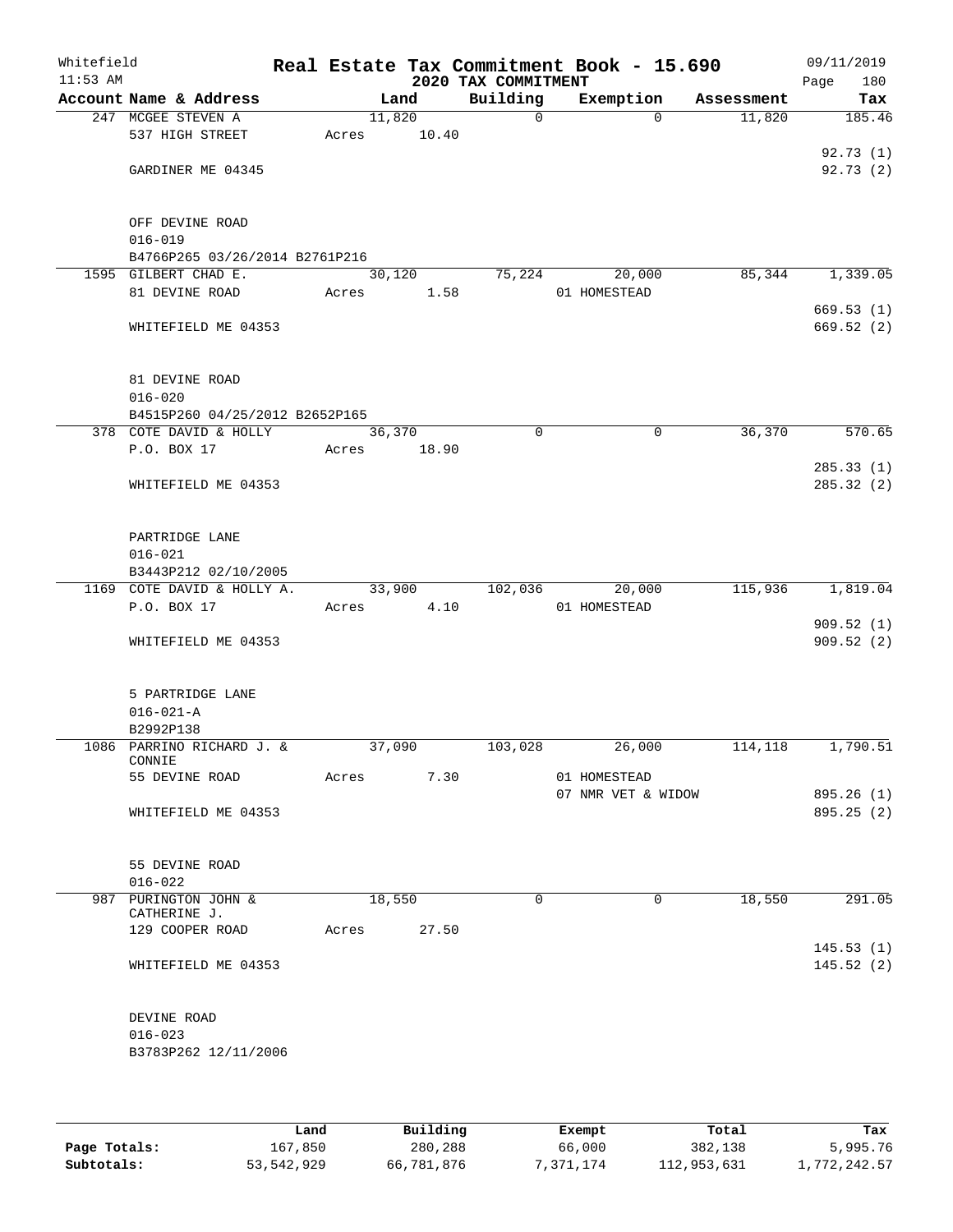| Whitefield<br>$11:53$ AM |                                               |             |            | 2020 TAX COMMITMENT | Real Estate Tax Commitment Book - 15.690 |             | 09/11/2019                    |
|--------------------------|-----------------------------------------------|-------------|------------|---------------------|------------------------------------------|-------------|-------------------------------|
|                          | Account Name & Address                        |             | Land       | Building            | Exemption                                | Assessment  | Page<br>181<br>Tax            |
|                          | 848 PURINGTON JOHN &                          | 15,340      |            | $\mathsf{O}$        | $\Omega$                                 | 15,340      | 240.68                        |
|                          | CATHERINE J.                                  |             |            |                     |                                          |             |                               |
|                          | 129 COOPER ROAD                               | Acres       | 14.80      |                     |                                          |             | 120.34(1)                     |
|                          | WHITEFIELD ME 04353                           |             |            |                     |                                          |             | 120.34(2)                     |
|                          |                                               |             |            |                     |                                          |             |                               |
|                          |                                               |             |            |                     |                                          |             |                               |
|                          | DEVINE ROAD<br>$016 - 024$                    |             |            |                     |                                          |             |                               |
|                          | B3783P262 12/11/2006                          |             |            |                     |                                          |             |                               |
|                          | 462 BROOKE WILLIAM W. &                       | 13,980      |            | 0                   | $\mathbf 0$                              | 13,980      | 219.35                        |
|                          | GAIL<br>41 COOPER ROAD                        | Acres       | 13.10      |                     |                                          |             |                               |
|                          |                                               |             |            |                     |                                          |             | 109.68(1)                     |
|                          | WHITEFIELD ME 04353                           |             |            |                     |                                          |             | 109.67(2)                     |
|                          |                                               |             |            |                     |                                          |             |                               |
|                          | COOPER ROAD                                   |             |            |                     |                                          |             |                               |
|                          | $016 - 025$                                   |             |            |                     |                                          |             |                               |
|                          | B1429P298                                     |             |            |                     |                                          |             |                               |
|                          | 712 BROOKE WILLIAM & GAIL                     |             | 60,900     | 151,852             | 20,000                                   | 192,752     | 3,024.28                      |
|                          | 41 COOPER ROAD                                | Acres 41.00 |            |                     | 01 HOMESTEAD                             |             |                               |
|                          | WHITEFIELD ME 04353                           |             |            |                     |                                          |             | 1, 512.14(1)<br>1, 512.14 (2) |
|                          |                                               |             |            |                     |                                          |             |                               |
|                          |                                               |             |            |                     |                                          |             |                               |
|                          | 41 COOPER ROAD                                |             |            |                     |                                          |             |                               |
|                          | $016 - 026$<br>B1429P298                      |             |            |                     |                                          |             |                               |
|                          | 1243 PRESCOTT TROY K.                         | 231,300     |            | 0                   | 0                                        | 231,300     | 3,629.10                      |
|                          | d/b/a SHEEPSCOT VALLEY                        | Acres       | 30.84      |                     |                                          |             |                               |
|                          | <b>BUILDERS</b>                               |             |            |                     |                                          |             |                               |
|                          | PO BOX 341<br>STE #1                          |             |            |                     |                                          |             | 1,814.55(1)<br>1,814.55(2)    |
|                          | SOUTH CHINA ME 04358                          |             |            |                     |                                          |             |                               |
|                          |                                               |             |            |                     |                                          |             |                               |
|                          | 40 VIGUE ROAD, PIT<br>$016 - 027$             |             |            |                     |                                          |             |                               |
|                          | B4687P206 07/17/2014 B2790P112                |             |            |                     |                                          |             |                               |
|                          | 972 PRESCOTT TROY K.                          | 18,750      |            | $\mathbf 0$         | $\mathbf 0$                              | 18,750      | 294.19                        |
|                          | d/b/a SHEEPSCOT VALLEY                        | Acres       | 2.50       |                     |                                          |             |                               |
|                          | <b>BUILDERS</b><br>PO BOX 341                 |             |            |                     |                                          |             | 147.10(1)                     |
|                          | STE #1                                        |             |            |                     |                                          |             | 147.09(2)                     |
|                          | SOUTH CHINA ME 04358                          |             |            |                     |                                          |             |                               |
|                          |                                               |             |            |                     |                                          |             |                               |
|                          | VIGUE ROAD<br>$016 - 028$                     |             |            |                     |                                          |             |                               |
|                          | B4687P206 07/17/2013 B2790P112                |             |            |                     |                                          |             |                               |
|                          | 1607 G & D GRAVEL, LLC                        | 36,930      |            | 84,183              | $\mathbf 0$                              | 121, 113    | 1,900.26                      |
|                          | 488 AUGUSTA ROAD                              | Acres       | 7.10       |                     |                                          |             |                               |
|                          | JEFFERSON ME 04348                            |             |            |                     |                                          |             | 950.13 (1)<br>950.13(2)       |
|                          |                                               |             |            |                     |                                          |             |                               |
|                          |                                               |             |            |                     |                                          |             |                               |
|                          | 116 VIGUE ROAD                                |             |            |                     |                                          |             |                               |
|                          | $016 - 029$<br>B4859P237 02/06/2015 B3291P143 |             |            |                     |                                          |             |                               |
|                          |                                               |             |            |                     |                                          |             |                               |
|                          |                                               | Land        | Building   |                     | Exempt                                   | Total       | Tax                           |
| Page Totals:             | 377,200                                       |             | 236,035    |                     | 20,000                                   | 593,235     | 9,307.86                      |
| Subtotals:               | 53,920,129                                    |             | 67,017,911 |                     | 7,391,174                                | 113,546,866 | 1,781,550.43                  |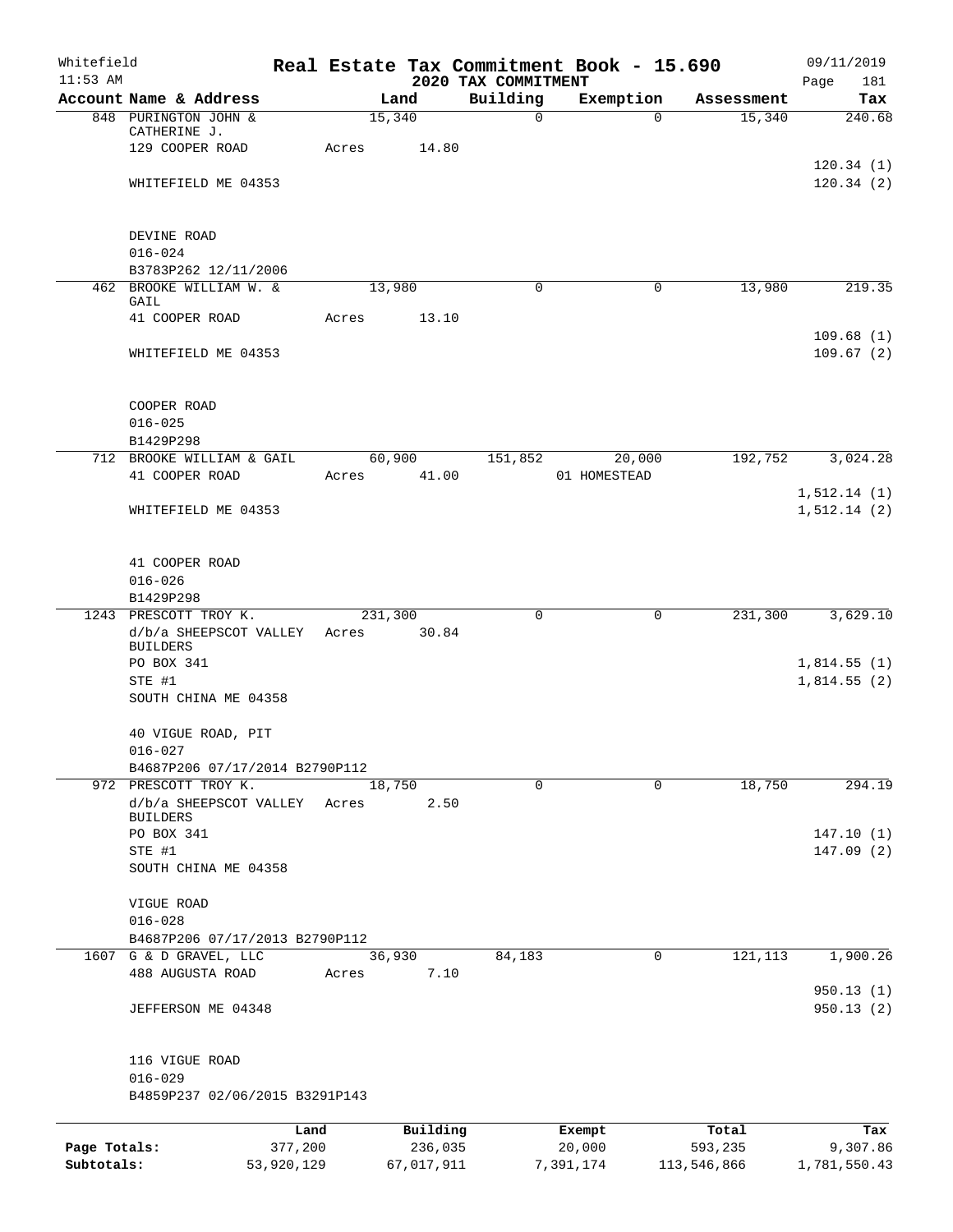| Whitefield                 |                                                                   |                       |       |         |                         |                                 | Real Estate Tax Commitment Book - 15.690 |                        | 09/11/2019                |
|----------------------------|-------------------------------------------------------------------|-----------------------|-------|---------|-------------------------|---------------------------------|------------------------------------------|------------------------|---------------------------|
| $11:53$ AM                 | Account Name & Address                                            |                       |       | Land    |                         | 2020 TAX COMMITMENT<br>Building | Exemption                                | Assessment             | 182<br>Page<br>Tax        |
|                            | 757 G & D GRAVEL, LLC                                             |                       |       | 31,650  |                         | 43,124                          | $\mathbf 0$                              | 74,774                 | 1,173.20                  |
|                            | 488 AUGUSTA ROAD                                                  |                       | Acres |         | 2.60                    |                                 |                                          |                        |                           |
|                            |                                                                   |                       |       |         |                         |                                 |                                          |                        | 586.60(1)                 |
|                            | JEFFERSON ME 04348                                                |                       |       |         |                         |                                 |                                          |                        | 586.60(2)                 |
|                            |                                                                   |                       |       |         |                         |                                 |                                          |                        |                           |
|                            | VIGUE ROAD<br>$016 - 029 - A$                                     |                       |       |         |                         |                                 |                                          |                        |                           |
|                            | B4859P287 02/06/2015 B3291P143                                    |                       |       |         |                         |                                 |                                          |                        |                           |
|                            | 1476 MCCRIMMON, CHRISTOPER M                                      |                       |       | 30,975  |                         | 102,960                         | 0                                        | 133,935                | 2,101.44                  |
|                            | MCCRIMMON, SARAH A                                                |                       | Acres |         | 2.15                    |                                 |                                          |                        |                           |
|                            | 132 VIGUE ROAD                                                    |                       |       |         |                         |                                 |                                          |                        | 1,050.72(1)               |
|                            | WHITEFIELD ME 04353                                               |                       |       |         |                         |                                 |                                          |                        | 1,050.72(2)               |
|                            | 132 VIGUE ROAD                                                    |                       |       |         |                         |                                 |                                          |                        |                           |
|                            | $016 - 030$                                                       |                       |       |         |                         |                                 |                                          |                        |                           |
|                            | B5027P307 07/13/2016 B4946P141 11/04/2015 B2408P111<br>12/07/1998 |                       |       |         |                         |                                 |                                          |                        |                           |
|                            | 204 FOX TORRANCE                                                  |                       |       | 30,975  |                         | 99,794                          | 0                                        | 130,769                | 2,051.77                  |
|                            | 152 VIGUE ROAD                                                    |                       | Acres |         | 2.15                    |                                 |                                          |                        |                           |
|                            |                                                                   |                       |       |         |                         |                                 |                                          |                        | 1,025.89(1)               |
|                            | WHITEFIELD ME 04353                                               |                       |       |         |                         |                                 |                                          |                        | 1,025.88(2)               |
|                            |                                                                   |                       |       |         |                         |                                 |                                          |                        |                           |
|                            | 152 VIGUE ROAD                                                    |                       |       |         |                         |                                 |                                          |                        |                           |
|                            | $016 - 031$                                                       |                       |       |         |                         |                                 |                                          |                        |                           |
|                            | B5234P187 03/02/2018                                              |                       |       |         |                         |                                 |                                          |                        |                           |
| 1535                       | MCCRAY MICHAEL C. &                                               |                       |       | 20,000  |                         | $\mathbf 0$                     | 0                                        | 20,000                 | 313.80                    |
|                            | TONIA J.<br>162 VIGUE ROAD                                        |                       | Acres |         | 1.00                    |                                 |                                          |                        |                           |
|                            |                                                                   |                       |       |         |                         |                                 |                                          |                        | 156.90(1)                 |
|                            | WHITEFIELD ME 04353                                               |                       |       |         |                         |                                 |                                          |                        | 156.90(2)                 |
|                            |                                                                   |                       |       |         |                         |                                 |                                          |                        |                           |
|                            | VIGUE ROAD<br>$016 - 032$                                         |                       |       |         |                         |                                 |                                          |                        |                           |
|                            | B2546P235                                                         |                       |       |         |                         |                                 |                                          |                        |                           |
| 689                        | MCCRAY MICHAEL C. &                                               |                       |       | 30,000  |                         | 97,538                          | 20,000                                   | 107,538                | 1,687.27                  |
|                            | TONIA<br>162 VIGUE ROAD                                           |                       | Acres |         | 1.50                    |                                 | 01 HOMESTEAD                             |                        |                           |
|                            |                                                                   |                       |       |         |                         |                                 |                                          |                        | 843.64 (1)                |
|                            | WHITEFIELD ME 04353                                               |                       |       |         |                         |                                 |                                          |                        | 843.63 (2)                |
|                            |                                                                   |                       |       |         |                         |                                 |                                          |                        |                           |
|                            | 162 VIGUE ROAD<br>$016 - 032 - A$                                 |                       |       |         |                         |                                 |                                          |                        |                           |
|                            | B1426P351                                                         |                       |       |         |                         |                                 |                                          |                        |                           |
|                            | 1433 PRESCOTT TROY K.                                             |                       |       | 446,250 |                         | 0                               | 0                                        | 446,250                | 7,001.66                  |
|                            | d/b/a SHEEPSCOT VALLEY<br><b>BUILDERS</b>                         |                       | Acres |         | 59.50                   |                                 |                                          |                        |                           |
|                            | PO BOX 341                                                        |                       |       |         |                         |                                 |                                          |                        | 3,500.83(1)               |
|                            | STE #1                                                            |                       |       |         |                         |                                 |                                          |                        | 3,500.83(2)               |
|                            | SOUTH CHINA ME 04358                                              |                       |       |         |                         |                                 |                                          |                        |                           |
|                            | 176 VIGUE ROAD                                                    |                       |       |         |                         |                                 |                                          |                        |                           |
|                            | $016 - 033$                                                       |                       |       |         |                         |                                 |                                          |                        |                           |
|                            | B4687P206 07/17/2014 B2790P112                                    |                       |       |         |                         |                                 |                                          |                        |                           |
|                            |                                                                   | Land                  |       |         | Building                |                                 | Exempt                                   | Total                  | Tax                       |
| Page Totals:<br>Subtotals: |                                                                   | 589,850<br>54,509,979 |       |         | 343,416<br>67, 361, 327 |                                 | 20,000<br>7, 411, 174                    | 913,266<br>114,460,132 | 14,329.14<br>1,795,879.57 |
|                            |                                                                   |                       |       |         |                         |                                 |                                          |                        |                           |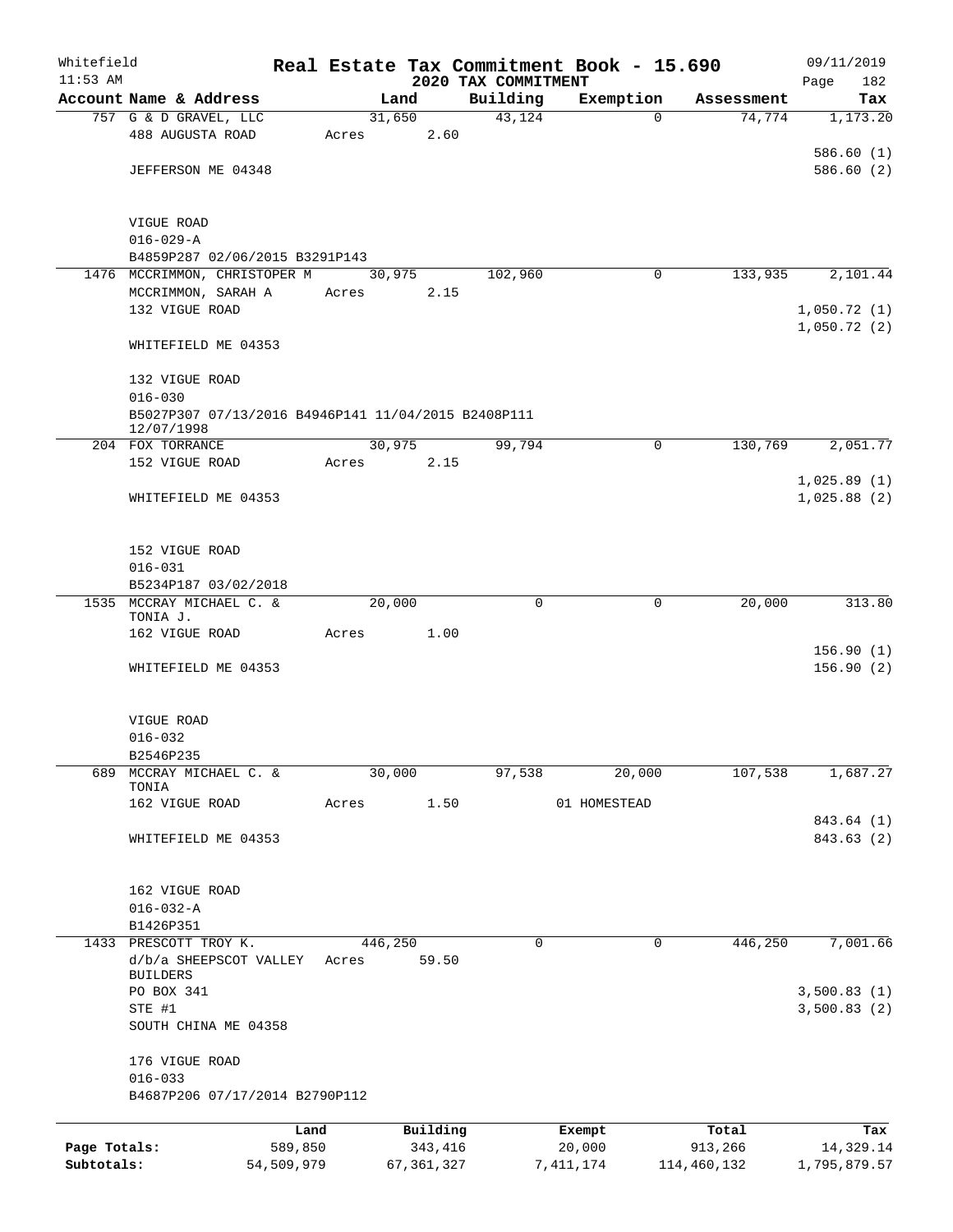| Whitefield |                                                                  |       |                |                                 | Real Estate Tax Commitment Book - 15.690 |            | 09/11/2019         |
|------------|------------------------------------------------------------------|-------|----------------|---------------------------------|------------------------------------------|------------|--------------------|
| $11:53$ AM | Account Name & Address                                           |       | Land           | 2020 TAX COMMITMENT<br>Building | Exemption                                | Assessment | Page<br>183<br>Tax |
|            | 1351 WADE DANNIE G & MARY E.                                     |       | 33, 345        | 150,965                         | 20,000                                   | 164,310    | 2,578.02           |
|            | 182 VIGUE ROAD                                                   | Acres | 3.73           |                                 | 01 HOMESTEAD                             |            |                    |
|            |                                                                  |       |                |                                 |                                          |            | 1,289.01(1)        |
|            | WHITEFIELD ME 04353                                              |       |                |                                 |                                          |            | 1,289.01(2)        |
|            |                                                                  |       |                |                                 |                                          |            |                    |
|            | 182 VIGUE ROAD                                                   |       |                |                                 |                                          |            |                    |
|            | $016 - 034$                                                      |       |                |                                 |                                          |            |                    |
|            | B1655P52                                                         |       |                |                                 |                                          |            |                    |
|            | 293 LABELLE MARK A.                                              |       | 47,991         | 12,250                          | 0                                        | 60,241     | 945.18             |
|            | 189 MILLS ROAD                                                   | Acres | 21.14          |                                 |                                          |            |                    |
|            |                                                                  |       |                |                                 |                                          |            | 472.59(1)          |
|            | WHITEFIELD ME 04353                                              |       |                |                                 |                                          |            | 472.59(2)          |
|            | VIGUE ROAD                                                       |       |                |                                 |                                          |            |                    |
|            | $016 - 035$                                                      |       |                |                                 |                                          |            |                    |
|            | B4261P174 03/23/2010 B4152P17 06/04/2009                         |       |                |                                 |                                          |            |                    |
|            | 1104 WEEKS ALAN                                                  |       | 30,540         | 63,000                          | 20,000                                   | 73,540     | 1,153.84           |
|            | 192 VIGUE ROAD                                                   | Acres | 1.86           |                                 | 01 HOMESTEAD                             |            |                    |
|            |                                                                  |       |                |                                 |                                          |            | 576.92(1)          |
|            | WHITEFIELD ME 04353                                              |       |                |                                 |                                          |            | 576.92(2)          |
|            |                                                                  |       |                |                                 |                                          |            |                    |
|            |                                                                  |       |                |                                 |                                          |            |                    |
|            | 192 VIGUE ROAD                                                   |       |                |                                 |                                          |            |                    |
|            | $016 - 035 - A$<br>B1472P107                                     |       |                |                                 |                                          |            |                    |
|            | 1162 PERRY BURT A.                                               |       | 31,800         | 168,529                         | 20,000                                   | 180,329    | 2,829.36           |
|            | 208 VIGUE ROAD                                                   | Acres | 2.70           |                                 | 01 HOMESTEAD                             |            |                    |
|            |                                                                  |       |                |                                 |                                          |            | 1,414.68(1)        |
|            | WHITEFIELD ME 04353                                              |       |                |                                 |                                          |            | 1,414.68(2)        |
|            |                                                                  |       |                |                                 |                                          |            |                    |
|            |                                                                  |       |                |                                 |                                          |            |                    |
|            | 208 VIGUE ROAD                                                   |       |                |                                 |                                          |            |                    |
|            | $016 - 036$                                                      |       |                |                                 |                                          |            |                    |
|            | B1410P155<br>1090 MULLENS LAUREL J. &                            |       | 31,200         | 91,458                          | 26,000                                   | 96,658     | 1,516.56           |
|            | * CUMMINGS RICHARD L.                                            | Acres | 2.30           |                                 | 01 HOMESTEAD                             |            |                    |
|            | SR.                                                              |       |                |                                 |                                          |            |                    |
|            | 234 VIGUE ROAD                                                   |       |                |                                 | 12 VET $2-27-61 = 8-5-64$                |            | 758.28(1)          |
|            | WHITEFIELD ME 04353                                              |       |                |                                 |                                          |            | 758.28(2)          |
|            |                                                                  |       |                |                                 |                                          |            |                    |
|            | 234 VIGUE ROAD                                                   |       |                |                                 |                                          |            |                    |
|            | $016 - 037$                                                      |       |                |                                 |                                          |            |                    |
|            | B2626P267 12/15/2000<br>244 MULLENS DEREK R.                     |       |                |                                 | $\Omega$                                 |            |                    |
|            | 25 WINDSOR NECK ROAD                                             | Acres | 30,105<br>1.57 | 11,060                          |                                          | 41,165     | 645.88             |
|            |                                                                  |       |                |                                 |                                          |            | 322.94(1)          |
|            | WINDSOR ME 04363                                                 |       |                |                                 |                                          |            | 322.94(2)          |
|            |                                                                  |       |                |                                 |                                          |            |                    |
|            | 226 VIGUE ROAD                                                   |       |                |                                 |                                          |            |                    |
|            | $016 - 037 - A$                                                  |       |                |                                 |                                          |            |                    |
|            | B4316P12 09/13/2010 B3984P230 04/02/2008 B3900P304<br>08/23/2007 |       |                |                                 |                                          |            |                    |
|            |                                                                  |       |                |                                 |                                          |            |                    |
|            | Land                                                             |       | Building       |                                 | Exempt                                   | Total      | Tax                |

**Page Totals:** 204,981 497,262 86,000 616,243 9,668.84 **Subtotals:** 54,714,960 67,858,589 7,497,174 115,076,375 1,805,548.41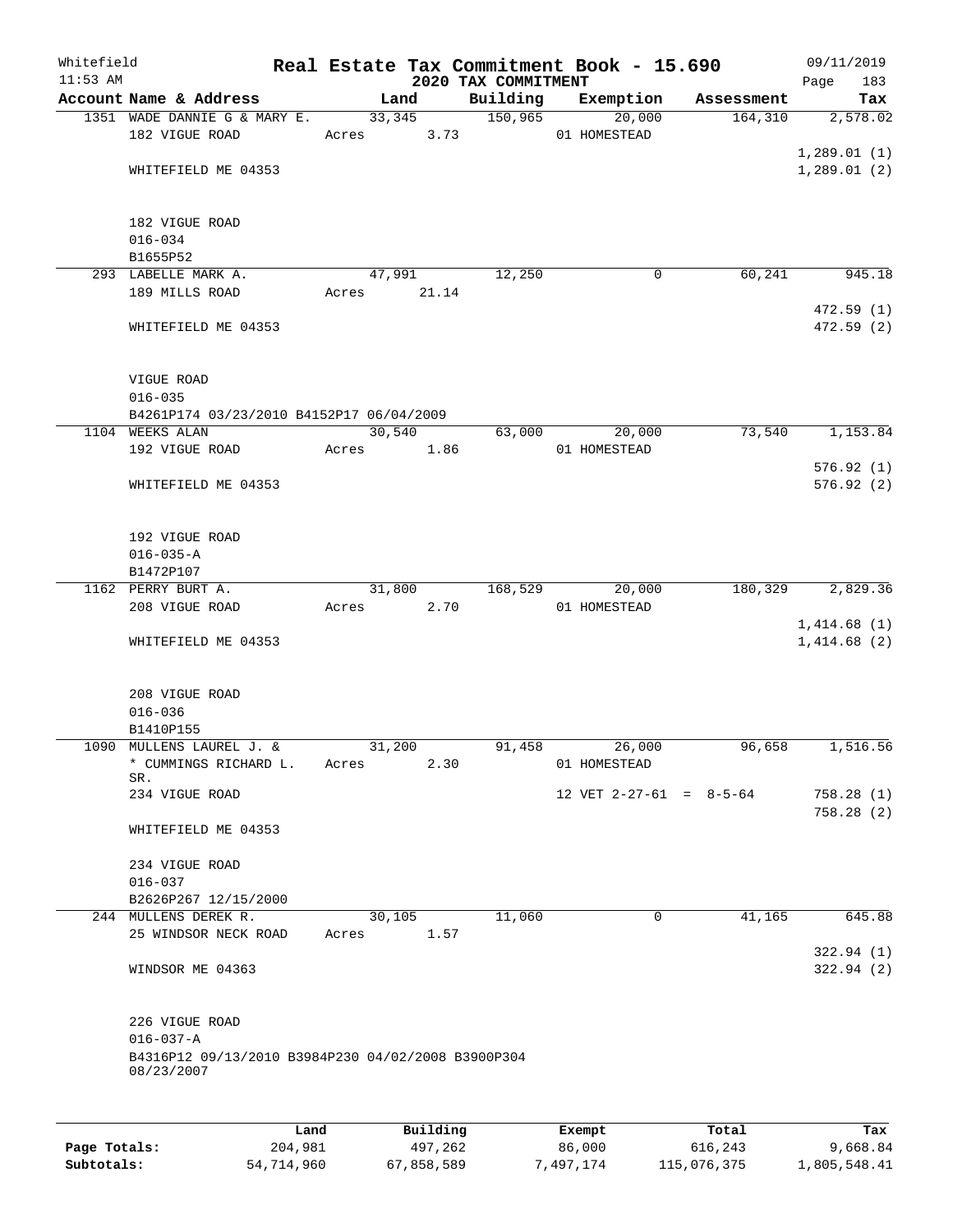| Whitefield |                                                   |         |                |                     | Real Estate Tax Commitment Book - 15.690 |            | 09/11/2019  |
|------------|---------------------------------------------------|---------|----------------|---------------------|------------------------------------------|------------|-------------|
| $11:53$ AM |                                                   |         |                | 2020 TAX COMMITMENT |                                          |            | 184<br>Page |
|            | Account Name & Address                            |         | Land           | Building            | Exemption                                | Assessment | Tax         |
|            | 815 MCGEE STEVEN A.                               | 269,925 |                | 0                   | $\Omega$                                 | 269,925    | 4,235.12    |
|            | DBA MCGEE CONSTRUCTION                            | Acres   | 35.99          |                     |                                          |            |             |
|            | 537 HIGH STREET                                   |         |                |                     |                                          |            | 2,117.56(1) |
|            | W. GARDINER ME 04345                              |         |                |                     |                                          |            | 2,117.56(2) |
|            | 256 VIGUE ROAD                                    |         |                |                     |                                          |            |             |
|            | $016 - 038$                                       |         |                |                     |                                          |            |             |
|            | B2317P54                                          |         |                |                     |                                          |            |             |
|            | 1863 REAL, MARGARET                               |         | 30,015         | 130,345             | 26,000                                   | 134,360    | 2,108.11    |
|            | REAL, RICKY                                       | Acres   | 1.51           |                     | 05 VET EXEMPTION                         |            |             |
|            | 246 VIGUE ROAD                                    |         |                |                     | 01 HOMESTEAD                             |            | 1,054.06(1) |
|            | Whitefield Maine 04353                            |         |                |                     |                                          |            | 1,054.05(2) |
|            | 246 VIGUE ROAD                                    |         |                |                     |                                          |            |             |
|            | $016 - 038 - A$                                   |         |                |                     |                                          |            |             |
|            | B5030P86 06/27/2016                               |         |                |                     |                                          |            |             |
| 416        | DELANO OSBORN M. LIFE<br><b>ESTATE</b>            | 113,050 |                | 75,079              | 0                                        | 188,129    | 2,951.74    |
|            | DELANO, LUKE                                      | Acres   | 18.50          |                     |                                          |            |             |
|            | 19 FINN BROOK LANE                                |         |                |                     |                                          |            | 1,475.87(1) |
|            |                                                   |         |                |                     |                                          |            | 1,475.87(2) |
|            | WHITEFIELD ME 04353                               |         |                |                     |                                          |            |             |
|            | 19 FINN BROOK LANE                                |         |                |                     |                                          |            |             |
|            | $016 - 039$                                       |         |                |                     |                                          |            |             |
|            | B4196P299 09/03/2009 B3659P45 04/10/2006 B453P414 |         |                |                     |                                          |            |             |
|            | 239 DELANO LUKE A.                                |         | 0              | 5,197               | 0                                        | 5,197      | 81.54       |
|            | 301 DEVINE ROAD                                   |         |                |                     |                                          |            |             |
|            |                                                   |         |                |                     |                                          |            | 40.77(1)    |
|            | WHITEFIELD ME 04353                               |         |                |                     |                                          |            | 40.77(2)    |
|            |                                                   |         |                |                     |                                          |            |             |
|            | 4 FINN BROOK LANE                                 |         |                |                     |                                          |            |             |
|            | $016 - 039 - ON$                                  |         |                |                     |                                          |            |             |
|            | 1511 SMITH, JENNIFER M                            | 30,705  |                | 56,977              | 0                                        | 87,682     | 1,375.73    |
|            | 75 PINE TREE ROAD                                 | Acres   | 1.97           |                     |                                          |            |             |
|            |                                                   |         |                |                     |                                          |            | 687.87 (1)  |
|            | LITCHFIELD ME 04350                               |         |                |                     |                                          |            | 687.86 (2)  |
|            |                                                   |         |                |                     |                                          |            |             |
|            |                                                   |         |                |                     |                                          |            |             |
|            | 5 STONE HOUSE COURT                               |         |                |                     |                                          |            |             |
|            | $016 - 040$                                       |         |                |                     |                                          |            |             |
|            | B5220P078 12/11/2017 B5213P287 12/11/2017         |         |                |                     |                                          | 239,366    | 3,755.65    |
|            | 37 MONROE CHRISTOPHER T.<br>42 STONE HOUSE COURT  | Acres   | 30,555<br>1.87 | 228,811             | 20,000<br>01 HOMESTEAD                   |            |             |
|            |                                                   |         |                |                     |                                          |            | 1,877.83(1) |
|            | WHITEFIELD ME 04353                               |         |                |                     |                                          |            | 1,877.82(2) |
|            |                                                   |         |                |                     |                                          |            |             |
|            | 42 STONE HOUSE COURT                              |         |                |                     |                                          |            |             |
|            | $016 - 040 - A$                                   |         |                |                     |                                          |            |             |
|            | B3724P203 08/16/2006                              |         |                |                     |                                          |            |             |
|            |                                                   |         |                |                     |                                          |            |             |
|            |                                                   |         |                |                     |                                          |            |             |

|              | Land       | Building   | Exempt    | Total       | Tax          |
|--------------|------------|------------|-----------|-------------|--------------|
| Page Totals: | 474,250    | 496,409    | 46,000    | 924,659     | 14,507.89    |
| Subtotals:   | 55,189,210 | 68,354,998 | 7,543,174 | 116,001,034 | 1,820,056.30 |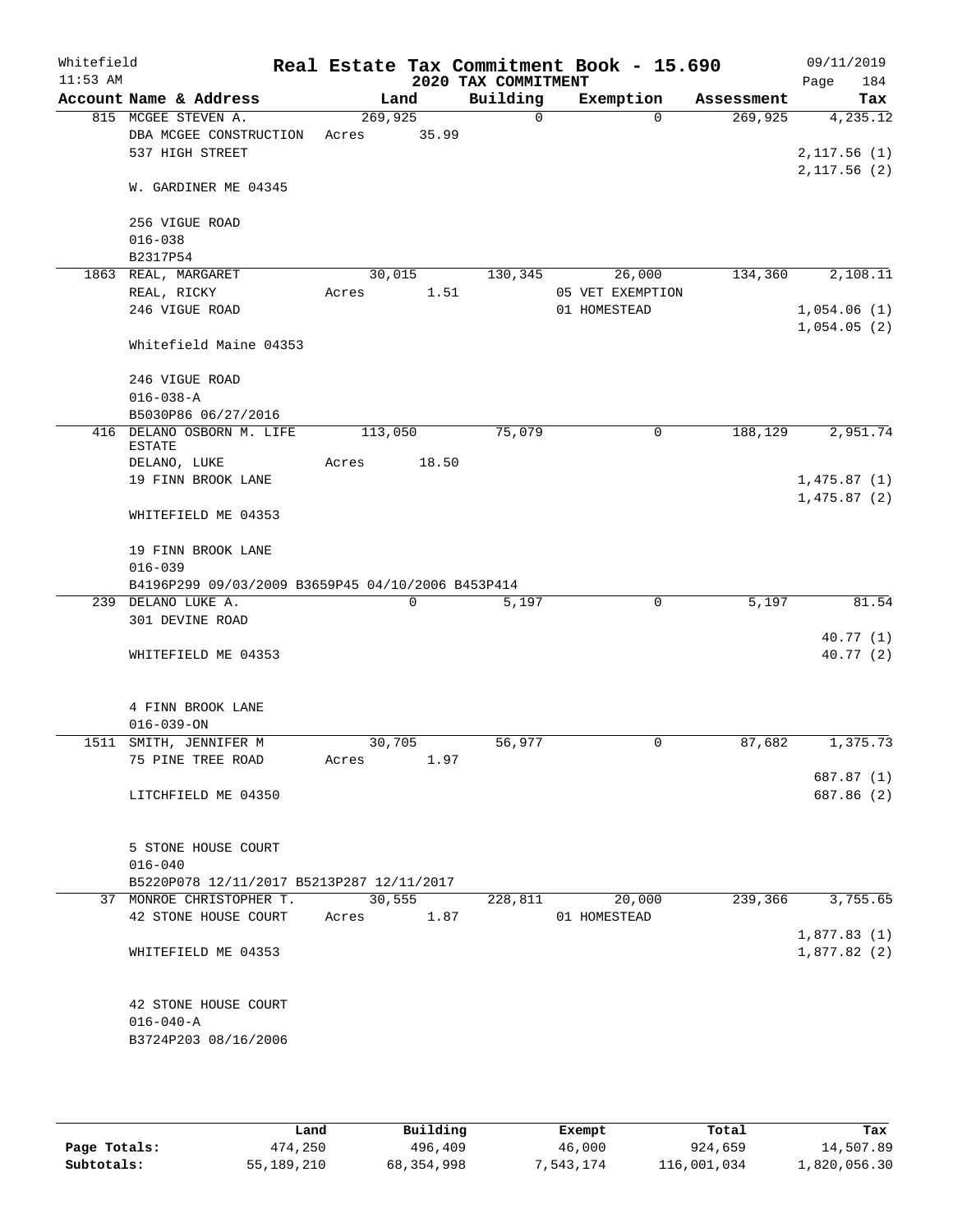| Whitefield<br>$11:53$ AM |                                                                                      |       |          | 2020 TAX COMMITMENT |             | Real Estate Tax Commitment Book - 15.690 |            | 09/11/2019<br>185<br>Page  |
|--------------------------|--------------------------------------------------------------------------------------|-------|----------|---------------------|-------------|------------------------------------------|------------|----------------------------|
|                          | Account Name & Address                                                               |       | Land     | Building            |             | Exemption                                | Assessment | Tax                        |
|                          | 209 MONROE CHRISTOPHER T                                                             |       | 20,030   |                     | $\mathbf 0$ | $\Omega$                                 | 20,030     | 314.27                     |
|                          | 42 STONE HOUSE COURT                                                                 | Acres |          | 1.52                |             |                                          |            |                            |
|                          |                                                                                      |       |          |                     |             |                                          |            | 157.14(1)                  |
|                          | WHITEFIELD ME 04353                                                                  |       |          |                     |             |                                          |            | 157.13(2)                  |
|                          |                                                                                      |       |          |                     |             |                                          |            |                            |
|                          | STONE HOUSE COURT                                                                    |       |          |                     |             |                                          |            |                            |
|                          | $016 - 040 - B$                                                                      |       |          |                     |             |                                          |            |                            |
|                          | B3724P203 08/16/2006                                                                 |       |          |                     |             |                                          |            |                            |
|                          | 161 MONROE CHRISTOPHER T.                                                            |       | 20,255   |                     | 0           | 0                                        | 20,255     | 317.80                     |
|                          | 42 STONE HOUSE COURT                                                                 | Acres |          | 1.67                |             |                                          |            |                            |
|                          |                                                                                      |       |          |                     |             |                                          |            | 158.90(1)                  |
|                          | WHITEFIELD ME 04353                                                                  |       |          |                     |             |                                          |            | 158.90(2)                  |
|                          | STONE HOUSE COURT                                                                    |       |          |                     |             |                                          |            |                            |
|                          | $016 - 040 - C$                                                                      |       |          |                     |             |                                          |            |                            |
|                          | B3724P224 08/16/2006                                                                 |       |          |                     |             |                                          |            |                            |
|                          | 83 GRASS JOSHUA A.                                                                   |       | 30,975   | 146,002             |             | $\mathsf{O}$                             | 176,977    | 2,776.77                   |
|                          |                                                                                      |       |          |                     |             |                                          |            |                            |
|                          | BLOOD, KASEY E                                                                       | Acres |          | 2.15                |             |                                          |            |                            |
|                          | 24 STONE HOUSE COURT                                                                 |       |          |                     |             |                                          |            | 1,388.39(1)                |
|                          | WHITEFIELD ME 04353                                                                  |       |          |                     |             |                                          |            | 1,388.38(2)                |
|                          | 24 STONE HOUSE COURT                                                                 |       |          |                     |             |                                          |            |                            |
|                          | $016 - 040 - D$                                                                      |       |          |                     |             |                                          |            |                            |
|                          | B5168P32 08/07/2017 B5148P101 06/19/2017 B4207P116<br>10/05/2009 B3916P46 10/01/2007 |       |          |                     |             |                                          |            |                            |
|                          | 849 DOYON MARC & BABY GLEN                                                           |       | 20,720   |                     | $\mathbf 0$ | 0                                        | 20,720     | 325.10                     |
|                          | 16 STONE HOUSE COURT                                                                 | Acres |          | 1.98                |             |                                          |            |                            |
|                          |                                                                                      |       |          |                     |             |                                          |            | 162.55(1)                  |
|                          | WHITEFIELD ME 04353                                                                  |       |          |                     |             |                                          |            | 162.55(2)                  |
|                          | STONE HOUSE COURT                                                                    |       |          |                     |             |                                          |            |                            |
|                          | $016 - 040 - E$                                                                      |       |          |                     |             |                                          |            |                            |
|                          |                                                                                      |       |          |                     |             |                                          |            |                            |
|                          | B4711P273 09/17/2013 B3550P125 08/29/2005                                            |       |          |                     |             |                                          |            |                            |
|                          | 780 DOYON MARC<br>16 STONE HOUSE COURT                                               |       | 33,660   | 157,970             |             | 20,000                                   | 171,630    | 2,692.87                   |
|                          |                                                                                      | Acres |          | 3.94                |             | 01 HOMESTEAD                             |            |                            |
|                          | WHITEFIELD ME 04353                                                                  |       |          |                     |             |                                          |            | 1,346.44(1)<br>1,346.43(2) |
|                          |                                                                                      |       |          |                     |             |                                          |            |                            |
|                          | 16 STONE HOUSE COURT                                                                 |       |          |                     |             |                                          |            |                            |
|                          | $016 - 040 - F$                                                                      |       |          |                     |             |                                          |            |                            |
|                          | B3929P140 10/31/2007                                                                 |       |          |                     |             |                                          |            |                            |
|                          | 940 YUSTAK LAURA ANN                                                                 |       | 30,270   | 179,210             |             | 20,000                                   | 189,480    | 2,972.94                   |
|                          | 8 STONE HOUSE COURT                                                                  | Acres |          | 1.68                |             | 01 HOMESTEAD                             |            | 1,486.47(1)                |
|                          | WHITEFIELD ME 04353                                                                  |       |          |                     |             |                                          |            | 1,486.47(2)                |
|                          |                                                                                      |       |          |                     |             |                                          |            |                            |
|                          | 8 STONE HOUSE COURT                                                                  |       |          |                     |             |                                          |            |                            |
|                          | $016 - 040 - G$                                                                      |       |          |                     |             |                                          |            |                            |
|                          | B4961P165 12/21/2015 B4799P161 07/15/2014 B4659P304<br>05/10/2013 B2559P264          |       |          |                     |             |                                          |            |                            |
|                          |                                                                                      |       |          |                     |             |                                          |            |                            |
|                          |                                                                                      | Land  | Building |                     |             | Exempt                                   | Total      | Tax                        |

|              | -----        | --------   | -------   | -----       | .            |
|--------------|--------------|------------|-----------|-------------|--------------|
| Page Totals: | 155,910      | 483,182    | 40,000    | 599,092     | 9,399.75     |
| Subtotals:   | 55, 345, 120 | 68,838,180 | 7,583,174 | 116,600,126 | 1,829,456.05 |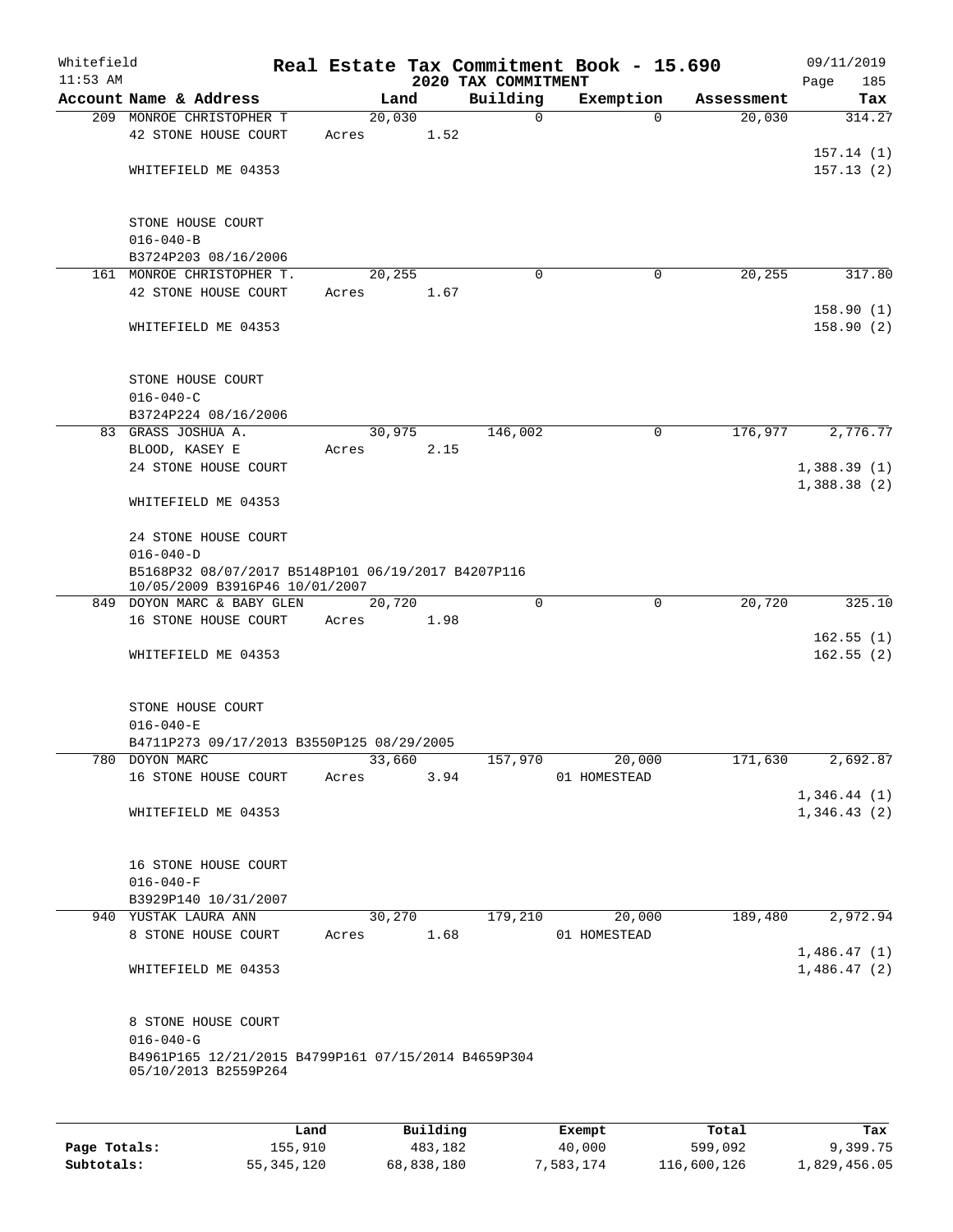| Whitefield<br>$11:53$ AM |                                                                                               |                  |        | 2020 TAX COMMITMENT | Real Estate Tax Commitment Book - 15.690   |            | 09/11/2019<br>186<br>Page              |
|--------------------------|-----------------------------------------------------------------------------------------------|------------------|--------|---------------------|--------------------------------------------|------------|----------------------------------------|
|                          | Account Name & Address                                                                        |                  | Land   | Building            | Exemption                                  | Assessment | Tax                                    |
|                          | 249 DUNN AVERY<br>333 VIGUE ROAD<br>WHITEFIELD ME 04353                                       | 130,010<br>Acres | 154.26 | 179,988             | 26,000<br>05 VET EXEMPTION<br>01 HOMESTEAD | 283,998    | 4,455.93<br>2,227.97(1)<br>2,227.96(2) |
|                          | 333 VIGUE ROAD<br>$016 - 041$<br>B3879P25 07/12/2007 B3469P55 04/21/2005 B2450P157            |                  |        |                     |                                            |            |                                        |
|                          | 1046 RUSSELL JAMES L.<br>345 VIGUE ROAD                                                       | 30,000<br>Acres  | 1.50   | 58,772              | 20,000<br>01 HOMESTEAD                     | 68,772     | 1,079.03                               |
|                          | WHITEFIELD ME 04353                                                                           |                  |        |                     |                                            |            | 539.52(1)<br>539.51 (2)                |
|                          | 345 VIGUE ROAD<br>$016 - 041 - A$<br>B2178P123                                                |                  |        |                     |                                            |            |                                        |
|                          | 631 RUSSELL MARGARET A.<br>PO BOX 238                                                         | 22,130           | 2.92   | 0                   | 0                                          | 22,130     | 347.22                                 |
|                          | E. WINTHROP ME 04343                                                                          | Acres            |        |                     |                                            |            | 173.61(1)<br>173.61(2)                 |
|                          | 345 VIGUE ROAD<br>$016 - 041 - B$<br>B1978P1                                                  |                  |        |                     |                                            |            |                                        |
|                          | 1209 SEELY TRUST<br>SEELY, DONALD C. &<br>SANDRA L. TRUSTEES<br>339 VIGUE ROAD                | 31,500<br>Acres  | 2.50   | 117,648             | 20,000<br>01 HOMESTEAD                     | 129,148    | 2,026.33<br>1,013.17(1)<br>1,013.16(2) |
|                          | WHITEFIELD ME 04353<br>339 VIGUE ROAD<br>$016 - 041 - C$<br>B5029P139 07/15/2016              |                  |        |                     |                                            |            |                                        |
|                          | 1751 RUSSELL ANN                                                                              | 21,515           |        | $\mathsf{O}$        | 0                                          | 21,515     | 337.57                                 |
|                          | 75 GREEN STREET<br>APT. #1<br>AUGUSTA ME 04330                                                | Acres            | 2.51   |                     |                                            |            | 168.79(1)<br>168.78(2)                 |
|                          | BENNER LANE<br>$016 - 041 - E$<br>B3520P163 06/28/2005                                        |                  |        |                     |                                            |            |                                        |
|                          | 1604 OAK HILL HOMESTEAD, LLC<br>C/O- NORTHRUP, MATTHEW<br>266 TOWNHOUSE ROAD                  | 110,450<br>Acres | 157.40 | $\Omega$            | $\Omega$                                   | 110,450    | 1,732.96<br>866.48 (1)<br>866.48 (2)   |
|                          | WHITEFIELD ME 04353<br>VIGUE ROAD<br>$016 - 042$<br>B5259P023 04/20/2018 B5195P126 10/26/2017 |                  |        |                     |                                            |            |                                        |

|              | Land       | Building   | Exempt    | Total       | Tax          |
|--------------|------------|------------|-----------|-------------|--------------|
| Page Totals: | 345,605    | 356,408    | 66,000    | 636,013     | 9,979.04     |
| Subtotals:   | 55,690,725 | 69,194,588 | 7,649,174 | 117,236,139 | 1,839,435.09 |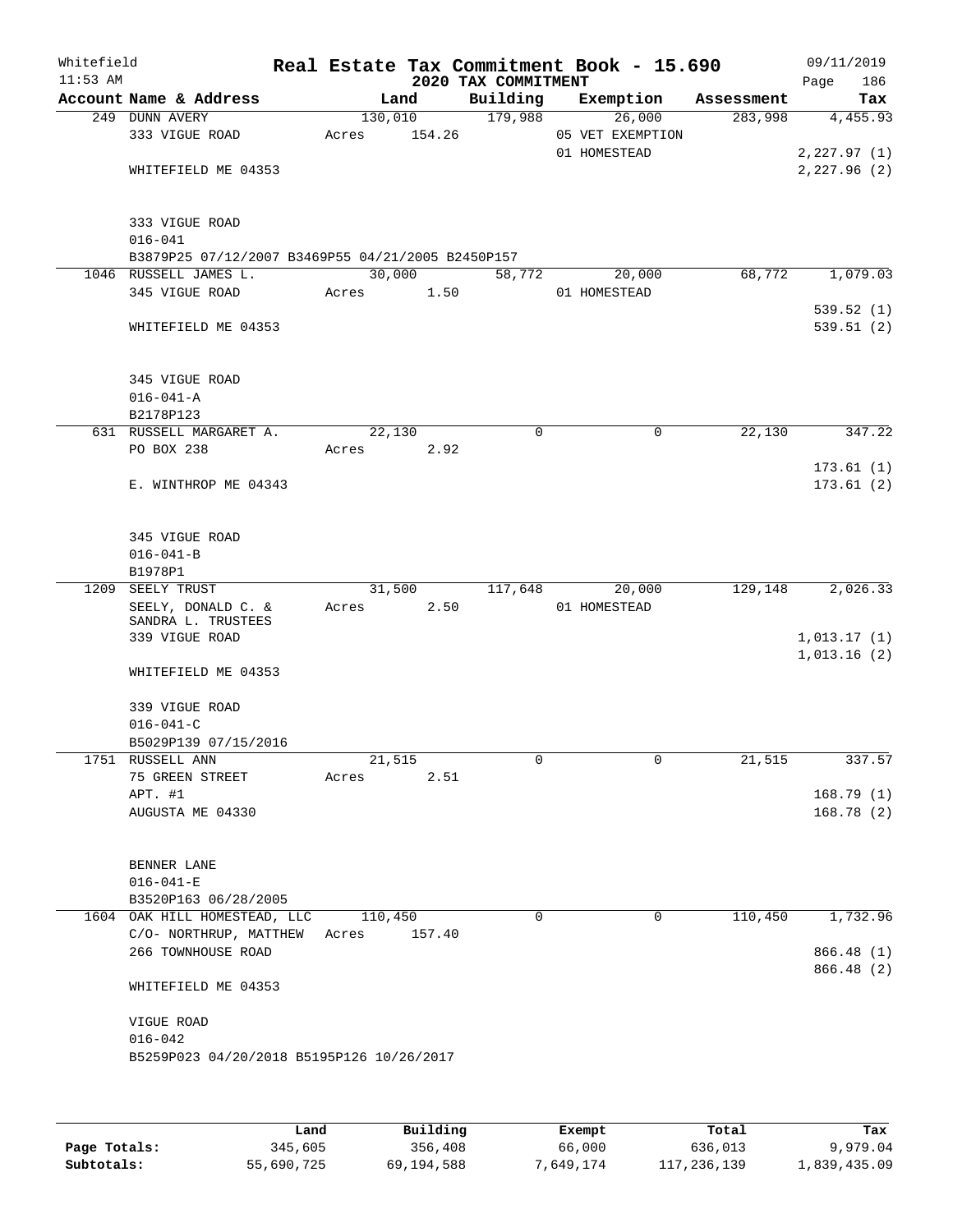| Whitefield<br>$11:53$ AM |                                                                   |        |        | 2020 TAX COMMITMENT | Real Estate Tax Commitment Book - 15.690 |            | 09/11/2019<br>Page<br>187 |
|--------------------------|-------------------------------------------------------------------|--------|--------|---------------------|------------------------------------------|------------|---------------------------|
|                          | Account Name & Address                                            |        | Land   | Building            | Exemption                                | Assessment | Tax                       |
|                          | 861 VIGUE, JEFFREY L                                              | 60,055 |        | $\Omega$            | $\Omega$                                 | 60,055     | 942.26                    |
|                          | VIGUE, BETHANY J                                                  | Acres  | 56.61  |                     |                                          |            |                           |
|                          | PO BOX 70                                                         |        |        |                     |                                          |            | 471.13(1)                 |
|                          |                                                                   |        |        |                     |                                          |            | 471.13(2)                 |
|                          | WHITEFIELD ME 04353                                               |        |        |                     |                                          |            |                           |
|                          |                                                                   |        |        |                     |                                          |            |                           |
|                          | VIGUE ROAD                                                        |        |        |                     |                                          |            |                           |
|                          | $016 - 043$                                                       |        |        |                     |                                          |            |                           |
|                          | B5085P277 12/13/2016 B3291P143 05/18/2004<br>17 SCHLOSSER STEPHEN | 33,945 |        | 13,478              | 20,000                                   | 27,423     | 430.27                    |
|                          | P.O. BOX 100                                                      | Acres  | 4.13   |                     | 01 HOMESTEAD                             |            |                           |
|                          |                                                                   |        |        |                     |                                          |            | 215.14(1)                 |
|                          | WHITEFIELD ME 04353                                               |        |        |                     |                                          |            | 215.13(2)                 |
|                          |                                                                   |        |        |                     |                                          |            |                           |
|                          |                                                                   |        |        |                     |                                          |            |                           |
|                          | 106 BENNER LANE                                                   |        |        |                     |                                          |            |                           |
|                          | $016 - 043 - A$                                                   |        |        |                     |                                          |            |                           |
|                          | B1448P173                                                         |        |        |                     |                                          |            |                           |
|                          | 233 CARTER SHANNON D.                                             |        | 33,945 | 134,490             | 20,000                                   | 148,435    | 2,328.95                  |
|                          | 128 BENNER LANE                                                   | Acres  | 4.13   |                     | 01 HOMESTEAD                             |            |                           |
|                          |                                                                   |        |        |                     |                                          |            | 1, 164.48(1)              |
|                          | WHITEFIELD ME 04353                                               |        |        |                     |                                          |            | 1, 164.47(2)              |
|                          |                                                                   |        |        |                     |                                          |            |                           |
|                          |                                                                   |        |        |                     |                                          |            |                           |
|                          | 128 BENNER LANE                                                   |        |        |                     |                                          |            |                           |
|                          | $016 - 043 - B$                                                   |        |        |                     |                                          |            |                           |
|                          | B3902P228 08/31/2007                                              |        |        |                     |                                          |            |                           |
|                          | 180 HENLEY JAMES E.                                               |        | 33,945 | 66,414              | 0                                        | 100, 359   | 1,574.63                  |
|                          | 106 BENNER LANE                                                   | Acres  | 4.13   |                     |                                          |            |                           |
|                          |                                                                   |        |        |                     |                                          |            | 787.32(1)                 |
|                          | WHITEFIELD ME 04353                                               |        |        |                     |                                          |            | 787.31(2)                 |
|                          |                                                                   |        |        |                     |                                          |            |                           |
|                          | 106 BENNER LANE                                                   |        |        |                     |                                          |            |                           |
|                          | $016 - 043 - C$                                                   |        |        |                     |                                          |            |                           |
|                          | B3073P47                                                          |        |        |                     |                                          |            |                           |
|                          | 738 WILLIAMSON GLENN A. &                                         | 39,762 |        | 100,089             | $\mathbf 0$                              | 139,851    | 2,194.26                  |
|                          | MERLENE A.                                                        |        |        |                     |                                          |            |                           |
|                          | 98 BENNER LANE                                                    | Acres  | 10.64  |                     |                                          |            |                           |
|                          |                                                                   |        |        |                     |                                          |            | 1,097.13(1)               |
|                          | WHITEFIELD ME 04353                                               |        |        |                     |                                          |            | 1,097.13(2)               |
|                          |                                                                   |        |        |                     |                                          |            |                           |
|                          |                                                                   |        |        |                     |                                          |            |                           |
|                          | 98 BENNER LANE                                                    |        |        |                     |                                          |            |                           |
|                          | $016 - 044$                                                       |        |        |                     |                                          |            |                           |
|                          | B3685P168 05/31/2006                                              |        |        |                     |                                          |            |                           |
|                          | 1534 DAVIDSON MAY B.                                              | 36,098 |        | 130,308             | 20,000                                   | 146,406    | 2,297.11                  |
|                          | 88 BENNER LANE                                                    | Acres  | 6.06   |                     | 01 HOMESTEAD                             |            |                           |
|                          |                                                                   |        |        |                     |                                          |            | 1,148.56(1)               |
|                          | WHITEFIELD ME 04353                                               |        |        |                     |                                          |            | 1,148.55(2)               |
|                          |                                                                   |        |        |                     |                                          |            |                           |
|                          | 88 BENNER LANE                                                    |        |        |                     |                                          |            |                           |
|                          | $016 - 044 - A$                                                   |        |        |                     |                                          |            |                           |
|                          | B4569P307 09/14/2012 B3358P28 09/09/2004                          |        |        |                     |                                          |            |                           |
|                          |                                                                   |        |        |                     |                                          |            |                           |
|                          |                                                                   |        |        |                     |                                          |            |                           |
|                          |                                                                   |        |        |                     |                                          |            |                           |

|              | Land       | Building   | Exempt    | Total       | Tax          |
|--------------|------------|------------|-----------|-------------|--------------|
| Page Totals: | 237,750    | 444,779    | 60,000    | 622,529     | 9,767.48     |
| Subtotals:   | 55,928,475 | 69,639,367 | 7,709,174 | 117,858,668 | 1,849,202.57 |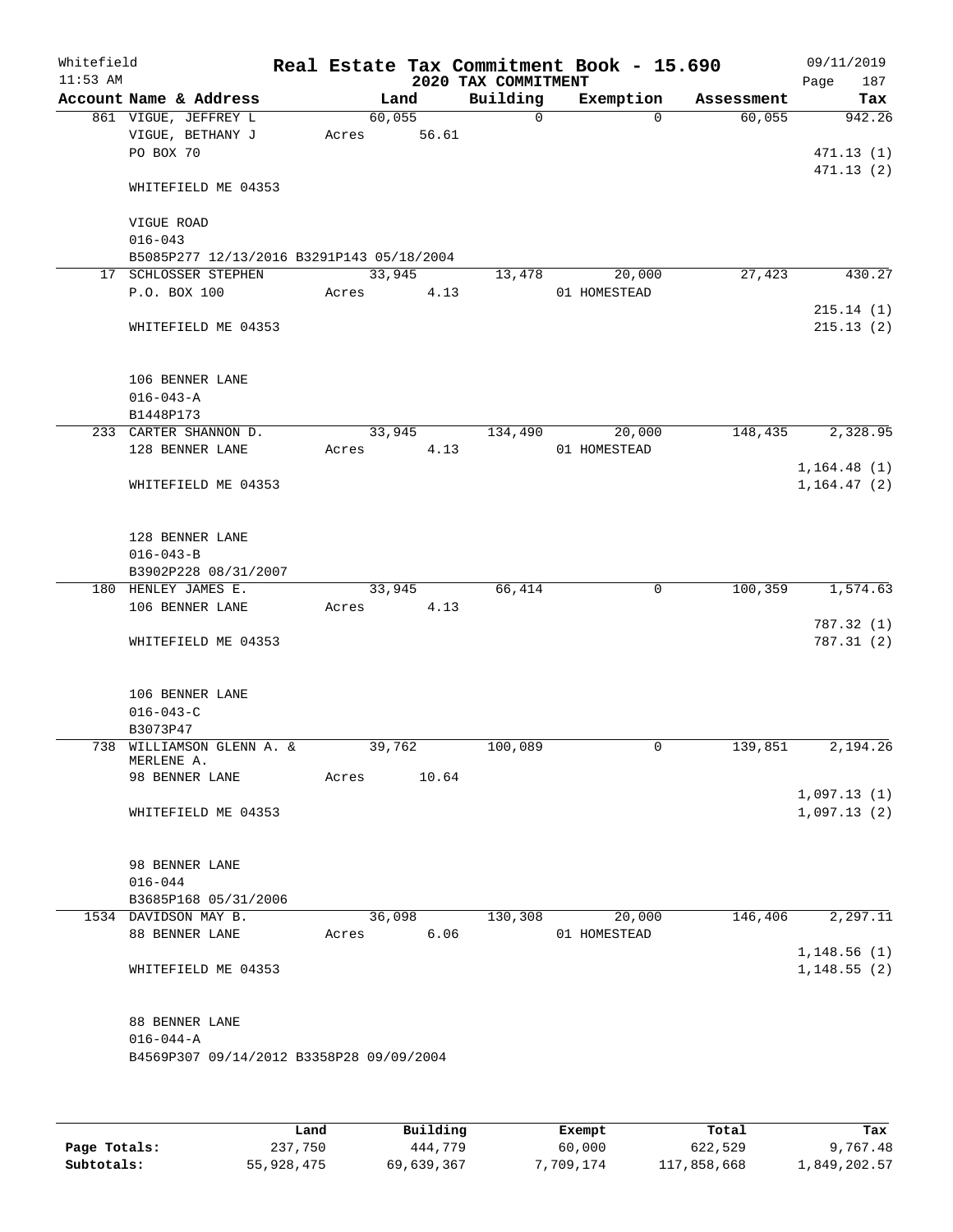| Whitefield   |                                                                                                            |            |       |            |          |                                 | Real Estate Tax Commitment Book - 15.690 |                       | 09/11/2019           |
|--------------|------------------------------------------------------------------------------------------------------------|------------|-------|------------|----------|---------------------------------|------------------------------------------|-----------------------|----------------------|
| $11:53$ AM   | Account Name & Address                                                                                     |            |       | Land       |          | 2020 TAX COMMITMENT<br>Building | Exemption                                |                       | 188<br>Page          |
|              | 376 POTTER JOHN E                                                                                          |            |       | 30,765     |          | 85,148                          | $\Omega$                                 | Assessment<br>115,913 | Tax<br>1,818.67      |
|              | 67 AUGUSTA ROAD                                                                                            |            | Acres |            | 2.01     |                                 |                                          |                       |                      |
|              |                                                                                                            |            |       |            |          |                                 |                                          |                       | 909.34(1)            |
|              | JEFFERSON ME 04348                                                                                         |            |       |            |          |                                 |                                          |                       | 909.33(2)            |
|              |                                                                                                            |            |       |            |          |                                 |                                          |                       |                      |
|              | 96 BENNER LANE                                                                                             |            |       |            |          |                                 |                                          |                       |                      |
|              | $016 - 045$                                                                                                |            |       |            |          |                                 |                                          |                       |                      |
|              | B5220P047 01/05/2018                                                                                       |            |       |            |          |                                 |                                          |                       |                      |
|              | 1158 CLARK SHARON L                                                                                        |            |       | 56,760     |          | $\Omega$                        | 0                                        | 56,760                | 890.56               |
|              | 151 MAIN ST                                                                                                |            | Acres |            | 50.02    |                                 |                                          |                       |                      |
|              |                                                                                                            |            |       |            |          |                                 |                                          |                       | 445.28 (1)           |
|              | WHITEFIELD ME 04353                                                                                        |            |       |            |          |                                 |                                          |                       | 445.28 (2)           |
|              |                                                                                                            |            |       |            |          |                                 |                                          |                       |                      |
|              | BENNER LANE                                                                                                |            |       |            |          |                                 |                                          |                       |                      |
|              | $016 - 047$                                                                                                |            |       |            |          |                                 |                                          |                       |                      |
|              | B4509P85 04/04/2012 B4466P137 12/01/2011 B1528P49                                                          |            |       |            |          |                                 |                                          |                       |                      |
|              | 1346 GRADY DANIEL<br>158 BENNER LANE                                                                       |            | Acres | 32,550     | 3.20     | 73,309                          | 20,000<br>01 HOMESTEAD                   | 85,859                | 1,347.13             |
|              |                                                                                                            |            |       |            |          |                                 |                                          |                       | 673.57(1)            |
|              | WHITEFIELD ME 04353                                                                                        |            |       |            |          |                                 |                                          |                       | 673.56(2)            |
|              |                                                                                                            |            |       |            |          |                                 |                                          |                       |                      |
|              |                                                                                                            |            |       |            |          |                                 |                                          |                       |                      |
|              | 158 BENNER LANE<br>$016 - 047 - A$                                                                         |            |       |            |          |                                 |                                          |                       |                      |
|              | B2183P311                                                                                                  |            |       |            |          |                                 |                                          |                       |                      |
|              | 1549 GRADY DANIEL M.                                                                                       |            |       | 9,004      |          | $\Omega$                        | $\mathbf 0$                              | 9,004                 | 141.27               |
|              | 158 BENNER LANE                                                                                            |            | Acres |            | 6.88     |                                 |                                          |                       |                      |
|              |                                                                                                            |            |       |            |          |                                 |                                          |                       | 70.64(1)             |
|              | WHITEFIELD ME 04353                                                                                        |            |       |            |          |                                 |                                          |                       | 70.63(2)             |
|              |                                                                                                            |            |       |            |          |                                 |                                          |                       |                      |
|              | BENNER LANE                                                                                                |            |       |            |          |                                 |                                          |                       |                      |
|              | $016 - 047 - B$                                                                                            |            |       |            |          |                                 |                                          |                       |                      |
|              | B2183P310<br>1467 BOYNTON DAVID A. &                                                                       |            |       | 34,980     |          | 57,661                          | 0                                        | 92,641                | 1,453.54             |
|              | MELISSA D.                                                                                                 |            |       |            |          |                                 |                                          |                       |                      |
|              | P.O. BOX 87                                                                                                |            | Acres |            | 4.82     |                                 |                                          |                       |                      |
|              |                                                                                                            |            |       |            |          |                                 |                                          |                       | 726.77 (1)           |
|              | WHITEFIELD ME 04353                                                                                        |            |       |            |          |                                 |                                          |                       | 726.77(2)            |
|              |                                                                                                            |            |       |            |          |                                 |                                          |                       |                      |
|              | 140 BENNER LANE                                                                                            |            |       |            |          |                                 |                                          |                       |                      |
|              | $016 - 047 - C$                                                                                            |            |       |            |          |                                 |                                          |                       |                      |
|              | B4964P25 10/30/2015 B4930P156 09/18/2015 B4754P178<br>02/03/2014 B4754P177 02/03/2014 B4538P160 06/22/2012 |            |       |            |          |                                 |                                          |                       |                      |
|              | B4335P163 11/01/2010 B2401P268 08/27/1998                                                                  |            |       |            |          |                                 |                                          |                       |                      |
|              | 1340 BOYNTON, DAVID A                                                                                      |            |       | 7,230      |          | 0                               | $\mathbf 0$                              | 7,230                 | 113.44               |
|              | BOYNTON, MELISSA D                                                                                         |            | Acres |            | 4.82     |                                 |                                          |                       |                      |
|              | 252 MILLS ROAD                                                                                             |            |       |            |          |                                 |                                          |                       | 56.72(1)<br>56.72(2) |
|              | WHITEFIELD ME 04353                                                                                        |            |       |            |          |                                 |                                          |                       |                      |
|              |                                                                                                            |            |       |            |          |                                 |                                          |                       |                      |
|              | BENNER LANE                                                                                                |            |       |            |          |                                 |                                          |                       |                      |
|              | $016 - 047 - D$<br>B5307P288 09/24/2018 B4335P163 11/01/2010 B4295P317                                     |            |       |            |          |                                 |                                          |                       |                      |
|              | 07/15/2010 B2401P270 08/27/1998                                                                            |            |       |            |          |                                 |                                          |                       |                      |
|              |                                                                                                            | Land       |       |            | Building |                                 |                                          | Total                 | Tax                  |
| Page Totals: |                                                                                                            | 171,289    |       |            | 216,118  |                                 | Exempt<br>20,000                         | 367,407               | 5,764.61             |
| Subtotals:   |                                                                                                            | 56,099,764 |       | 69,855,485 |          |                                 | 7,729,174                                | 118, 226, 075         | 1,854,967.18         |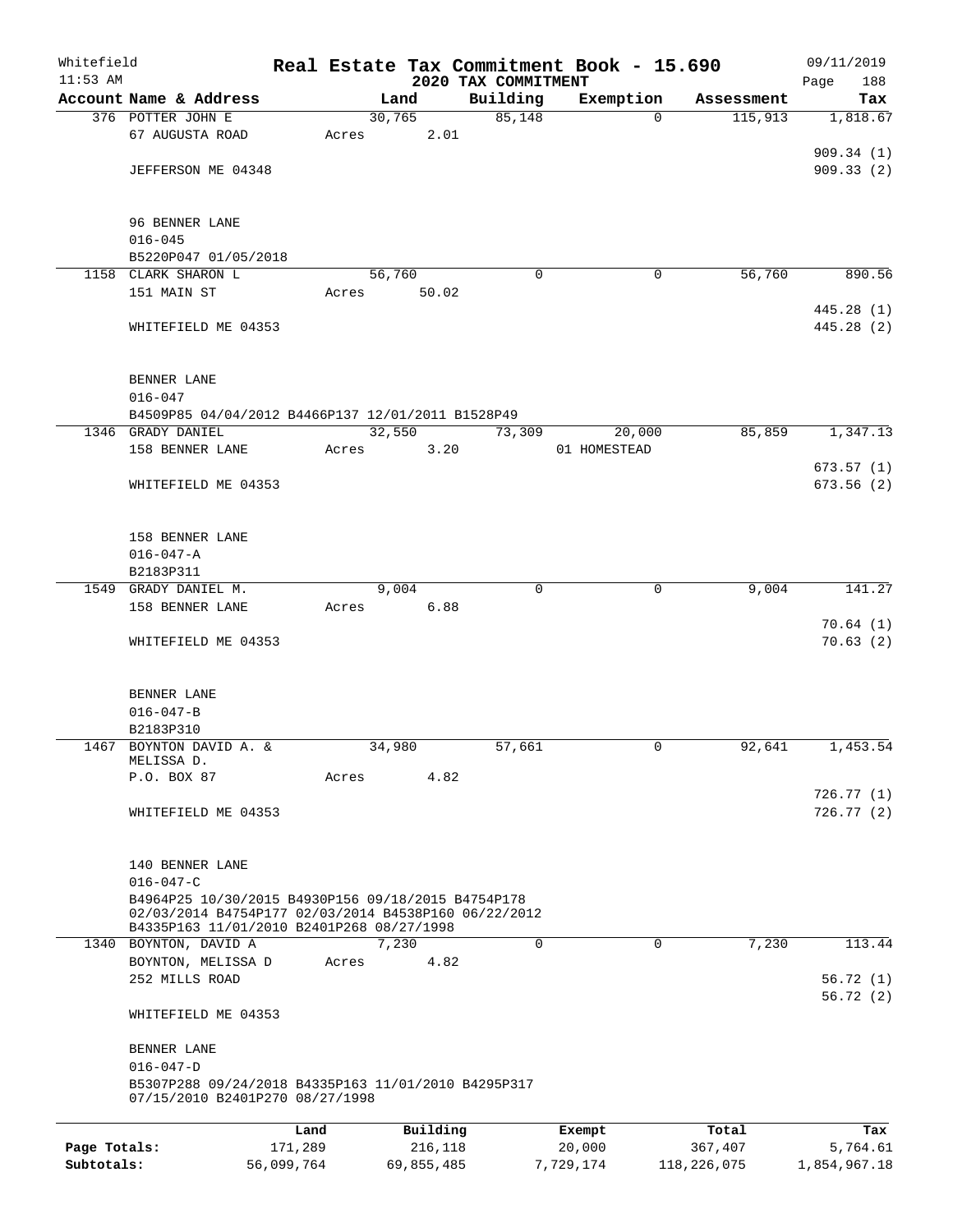| Whitefield<br>$11:53$ AM |                                                                                 |       |                     |          | 2020 TAX COMMITMENT | Real Estate Tax Commitment Book - 15.690 |            | 09/11/2019<br>Page<br>189  |
|--------------------------|---------------------------------------------------------------------------------|-------|---------------------|----------|---------------------|------------------------------------------|------------|----------------------------|
|                          | Account Name & Address                                                          |       | Land                |          | Building            | Exemption                                | Assessment | Tax                        |
|                          | 873 ROBBINS JONATHAN &<br>JUDITH                                                |       | 77,350              |          | $\mathbf 0$         | $\Omega$                                 | 77,350     | 1,213.62                   |
|                          | 223 BENNER LANE                                                                 | Acres |                     | 91.20    |                     |                                          |            | 606.81(1)                  |
|                          | WHITEFIELD ME 04353                                                             |       |                     |          |                     |                                          |            | 606.81(2)                  |
|                          | BENNER LANE                                                                     |       |                     |          |                     |                                          |            |                            |
|                          | $016 - 048$                                                                     |       |                     |          |                     |                                          |            |                            |
|                          | 1494 BOYNTON DAVID A.<br>MELISSA D.                                             |       | 48,250              |          | 129,564             | 20,000                                   | 157,814    | 2,476.10                   |
|                          | P.O. BOX 87                                                                     | Acres |                     | 15.00    |                     | 01 HOMESTEAD                             |            |                            |
|                          |                                                                                 |       |                     |          |                     |                                          |            | 1,238.05(1)                |
|                          | WHITEFIELD ME 04353                                                             |       |                     |          |                     |                                          |            | 1,238.05(2)                |
|                          | 251 BENNER LANE                                                                 |       |                     |          |                     |                                          |            |                            |
|                          | $016 - 049$<br>B4777P15 05/07/2014 B4235P314 12/22/2009 B2364P162<br>07/22/1998 |       |                     |          |                     |                                          |            |                            |
|                          | 883 ROBBINS JONATHAN &                                                          |       | 60,050              |          | 119, 126            | 26,000                                   | 153,176    | 2,403.33                   |
|                          | JUDITH<br>223 BENNER LANE                                                       | Acres |                     | 32.00    |                     | 01 HOMESTEAD                             |            |                            |
|                          | WHITEFIELD ME 04353                                                             |       |                     |          |                     | 07 NMR VET & WIDOW                       |            | 1,201.67(1)<br>1,201.66(2) |
|                          | 223 BENNER LANE                                                                 |       |                     |          |                     |                                          |            |                            |
|                          | $016 - 050$                                                                     |       |                     |          |                     |                                          |            |                            |
|                          | 296 BOYNTON ALBERT<br>98 MILLS ROAD                                             | Acres | $\overline{44,005}$ | 22.70    | $\mathbf 0$         | $\mathbf 0$                              | 44,005     | 690.44                     |
|                          |                                                                                 |       |                     |          |                     |                                          |            | 345.22(1)                  |
|                          | WHITEFIELD ME 04353                                                             |       |                     |          |                     |                                          |            | 345.22 (2)                 |
|                          | BENNER LANE                                                                     |       |                     |          |                     |                                          |            |                            |
|                          | $016 - 051$                                                                     |       |                     |          |                     |                                          |            |                            |
|                          | 1003 FARMER KAREN S.TRUST,                                                      |       | 43,850              |          | 185,343             | 0                                        | 229,193    | 3,596.04                   |
|                          | KAREN & CARROL TRUSTEES<br>FARMER CARROL D. TRUST,                              | Acres |                     | 9.50     |                     |                                          |            |                            |
|                          | CARROL & KAREN TRUSTEES<br>521 FENTON AVE. N.W.                                 |       |                     |          |                     |                                          |            | 1,798.02(1)                |
|                          |                                                                                 |       |                     |          |                     |                                          |            | 1,798.02(2)                |
|                          | PORT CHARLOTTE FL 33952                                                         |       |                     |          |                     |                                          |            |                            |
|                          | 129 BENNER LANE                                                                 |       |                     |          |                     |                                          |            |                            |
|                          | $016 - 052$                                                                     |       |                     |          |                     |                                          |            |                            |
|                          | B4772P136 04/22/2014                                                            |       |                     |          |                     |                                          |            |                            |
|                          | 904 ELLIOTT DAVID C.                                                            |       | 43,690              |          | 181,471             | 20,000                                   | 205,161    | 3,218.98                   |
|                          | 85 BENNER LANE                                                                  | Acres |                     | 9.30     |                     | 01 HOMESTEAD                             |            | 1,609.49(1)                |
|                          | WHITEFIELD ME 04353                                                             |       |                     |          |                     |                                          |            | 1,609.49(2)                |
|                          | 85 BENNER LANE                                                                  |       |                     |          |                     |                                          |            |                            |
|                          | $016 - 053$<br>B1283P106                                                        |       |                     |          |                     |                                          |            |                            |
|                          |                                                                                 |       |                     |          |                     |                                          |            |                            |
|                          | Land                                                                            |       |                     | Building |                     | Exempt                                   | Total      | Tax                        |

**Page Totals:** 317,195 615,504 66,000 866,699 13,598.51 **Subtotals:** 56,416,959 70,470,989 7,795,174 119,092,774 1,868,565.69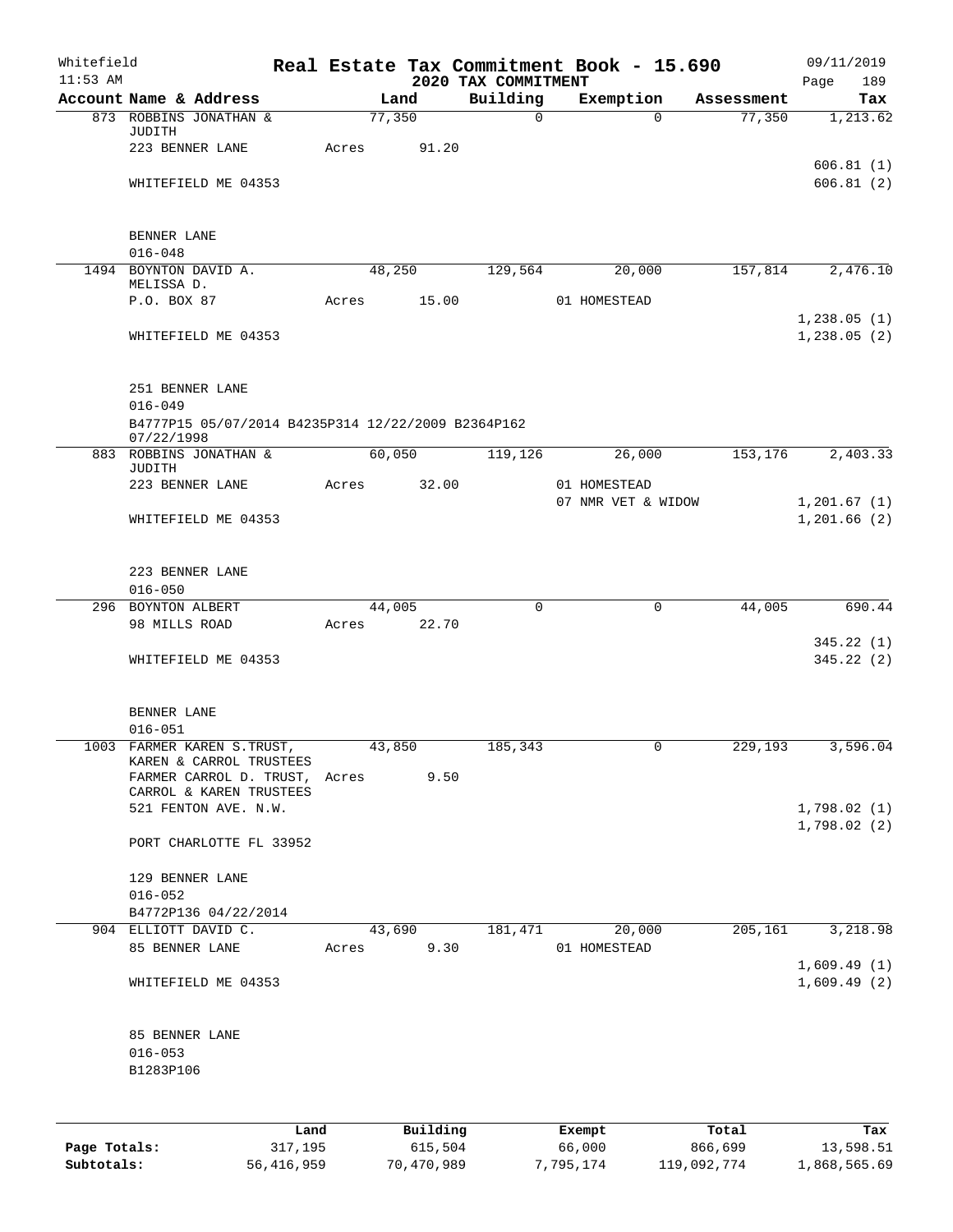| Whitefield   |                                                                 |         |        |          |                                 | Real Estate Tax Commitment Book - 15.690 |            | 09/11/2019             |
|--------------|-----------------------------------------------------------------|---------|--------|----------|---------------------------------|------------------------------------------|------------|------------------------|
| $11:53$ AM   | Account Name & Address                                          |         | Land   |          | 2020 TAX COMMITMENT<br>Building | Exemption                                | Assessment | Page<br>190<br>Tax     |
|              | 1364 BURNS, DANIEL T                                            |         | 59,400 |          | 75,673                          | $\Omega$                                 | 135,073    | 2,119.30               |
|              | (TRUSTEE)                                                       |         |        |          |                                 |                                          |            |                        |
|              | BURNS, DOROTHY L<br>$(\mbox{{\sc TRUSTEE}})$                    | Acres   |        | 31.00    |                                 |                                          |            |                        |
|              | 52 JEFFERSON ROAD                                               |         |        |          |                                 |                                          |            | 1,059.65(1)            |
|              |                                                                 |         |        |          |                                 |                                          |            | 1,059.65(2)            |
|              | WHITEFIELD ME 04353                                             |         |        |          |                                 |                                          |            |                        |
|              | 60 MILLS ROAD                                                   |         |        |          |                                 |                                          |            |                        |
|              | $017 - 001$                                                     |         |        |          |                                 |                                          |            |                        |
|              | B5028P189 02/11/2016                                            |         |        |          |                                 |                                          |            |                        |
|              | 1066 PEASE SHANNA                                               |         | 30,000 |          | 79,817                          | 0                                        | 109,817    | 1,723.03               |
|              | 9 DUNCAN ROAD                                                   | Acres   |        | 0.22     |                                 |                                          |            | 861.52(1)              |
|              | JEFFERSON ME 04348                                              |         |        |          |                                 |                                          |            | 861.51(2)              |
|              |                                                                 |         |        |          |                                 |                                          |            |                        |
|              | 92 MILLS ROAD                                                   |         |        |          |                                 |                                          |            |                        |
|              | $017 - 002$                                                     |         |        |          |                                 |                                          |            |                        |
|              | B3013P75                                                        |         |        |          |                                 |                                          |            |                        |
|              | 890 BOYNTON ALBERT                                              |         | 41,610 |          | 123,757                         | 26,000                                   | 139,367    | 2,186.67               |
|              | 98 MILLS ROAD                                                   | Acres   |        | 6.70     |                                 | 05 VET EXEMPTION                         |            |                        |
|              |                                                                 |         |        |          |                                 | 01 HOMESTEAD                             |            | 1,093.34(1)            |
|              | WHITEFIELD ME 04353                                             |         |        |          |                                 |                                          |            | 1,093.33(2)            |
|              | 98 MILLS ROAD                                                   |         |        |          |                                 |                                          |            |                        |
|              | $017 - 003$                                                     |         |        |          |                                 |                                          |            |                        |
|              | 186 SPEAR PAMELA R.                                             |         | 30,750 |          | 87,879                          | 0                                        | 118,629    | 1,861.29               |
|              | ALLEN PHILIP L.                                                 | Acres   |        | 2.00     |                                 |                                          |            |                        |
|              | 35 WOOD STREET                                                  |         |        |          |                                 |                                          |            | 930.65(1)              |
|              | APT. 111                                                        |         |        |          |                                 |                                          |            | 930.64(2)              |
|              | LEWISTON ME 04240                                               |         |        |          |                                 |                                          |            |                        |
|              | 104 MILLS ROAD                                                  |         |        |          |                                 |                                          |            |                        |
|              | $017 - 004$                                                     |         |        |          |                                 |                                          |            |                        |
|              | B4791P239 06/23/2014 B4791P237 06/23/2014 B2493P19              |         | 27,100 |          |                                 |                                          |            |                        |
|              | 976 AQUAFORTIS ASSOCIATES,<br>LLC                               |         |        |          | 18,126                          |                                          | 45,226     | 709.60                 |
|              | PO BOX 1024                                                     | Acres   |        | 2.90     |                                 |                                          |            |                        |
|              |                                                                 |         |        |          |                                 |                                          |            | 354.80(1)              |
|              | CAMDEN ME 04843                                                 |         |        |          |                                 |                                          |            | 354.80(2)              |
|              | MILLS ROAD                                                      |         |        |          |                                 |                                          |            |                        |
|              | $017 - 004 - A$                                                 |         |        |          |                                 |                                          |            |                        |
|              | B4275P85 04/13/2010 B4275P82 04/13/2010 B4078P110<br>12/08/2008 |         |        |          |                                 |                                          |            |                        |
|              | 1447 HENDERSON KRISTIAN P                                       |         | 31,005 |          | 87,938                          | 0                                        | 118,943    | 1,866.22               |
|              | MACOMBER GRACE P                                                | Acres   |        | 2.17     |                                 |                                          |            |                        |
|              | 160 MILLS ROAD                                                  |         |        |          |                                 |                                          |            | 933.11(1)<br>933.11(2) |
|              | WHITEFIELD ME 04353                                             |         |        |          |                                 |                                          |            |                        |
|              | 160 MILLS ROAD                                                  |         |        |          |                                 |                                          |            |                        |
|              | $017 - 005$<br>B4916P223 08/12/2015 B4253P4 02/25/2010 B4011P41 |         |        |          |                                 |                                          |            |                        |
|              | 06/03/2008 B3198P97 11/26/2003                                  |         |        |          |                                 |                                          |            |                        |
|              |                                                                 | Land    |        | Building |                                 | Exempt                                   | Total      | Tax                    |
| Page Totals: |                                                                 | 219,865 |        | 473,190  |                                 | 26,000                                   | 667,055    | 10,466.11              |

**Subtotals:** 56,636,824 70,944,179 7,821,174 119,759,829 1,879,031.80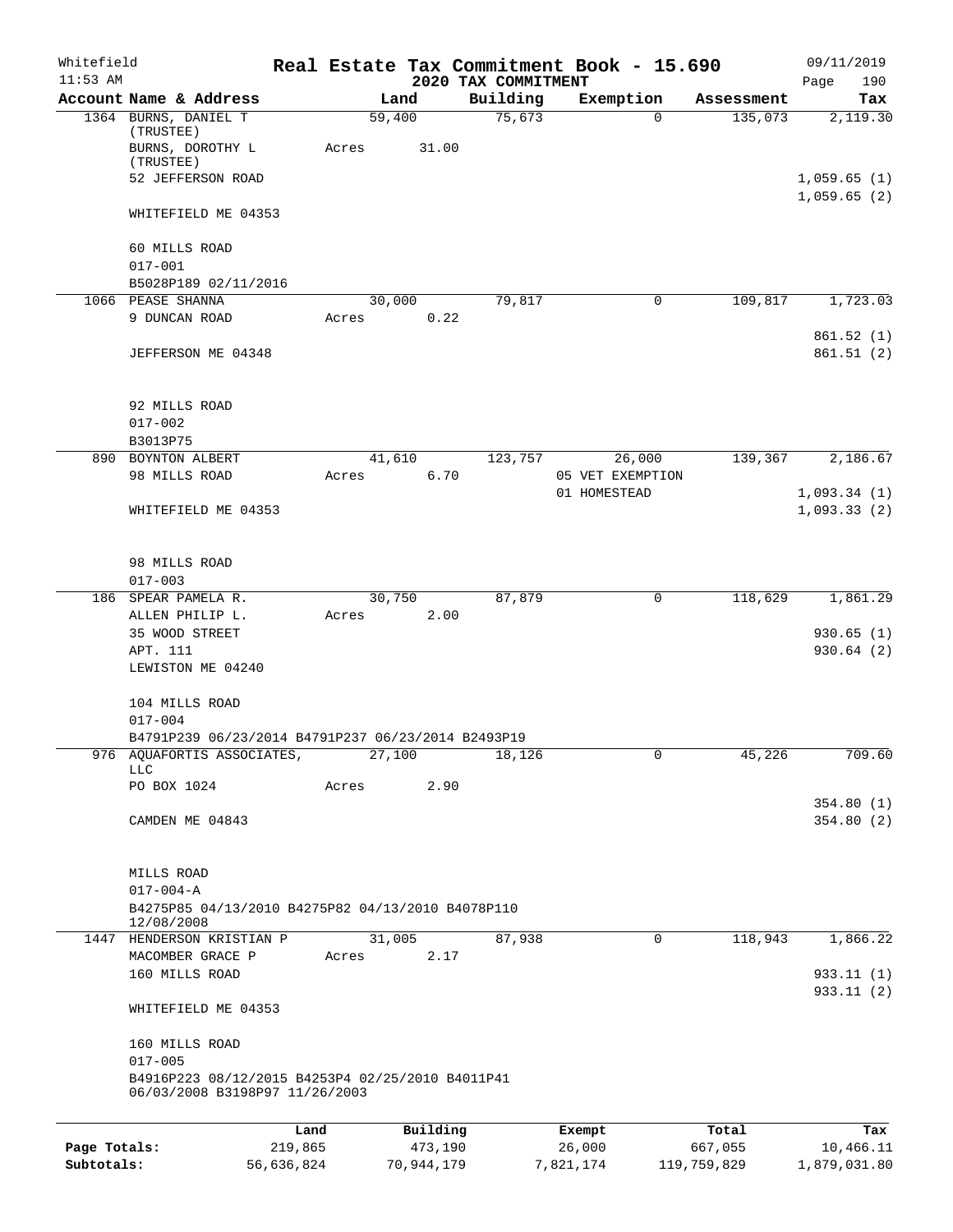| Whitefield<br>$11:53$ AM   |                                                                       |                       |       |        |                       | 2020 TAX COMMITMENT | Real Estate Tax Commitment Book - 15.690 |                        | 09/11/2019<br>191<br>Page |
|----------------------------|-----------------------------------------------------------------------|-----------------------|-------|--------|-----------------------|---------------------|------------------------------------------|------------------------|---------------------------|
|                            | Account Name & Address                                                |                       |       | Land   |                       | Building            | Exemption                                | Assessment             | Tax                       |
|                            | 551 STULTZ CHRISTOPHER R. &                                           |                       |       | 58,410 |                       | 238,206             | 26,000                                   | 270,616                | 4,245.97                  |
|                            | KAREN<br>P.O. BOX 11                                                  |                       | Acres |        | 27.70                 |                     | 01 HOMESTEAD                             |                        |                           |
|                            |                                                                       |                       |       |        |                       |                     | 07 NMR VET & WIDOW                       |                        | 2,122.99(1)               |
|                            | WHITEFIELD ME 04353                                                   |                       |       |        |                       |                     |                                          |                        | 2,122.98(2)               |
|                            | 172 MILLS ROAD                                                        |                       |       |        |                       |                     |                                          |                        |                           |
|                            | $017 - 005 - A$                                                       |                       |       |        |                       |                     |                                          |                        |                           |
|                            | B1330P321                                                             |                       |       |        |                       |                     |                                          |                        |                           |
|                            | 655 SHOREY LOUIS A & PAULA<br>Ρ                                       |                       |       | 58,425 |                       | 78,599              | 20,000                                   | 117,024                | 1,836.11                  |
|                            | 220 MILLS ROAD                                                        |                       | Acres |        | 29.50                 |                     | 01 HOMESTEAD                             |                        | 918.06(1)                 |
|                            | WHITEFIELD ME 04353                                                   |                       |       |        |                       |                     |                                          |                        | 918.05(2)                 |
|                            | 220 MILLS ROAD                                                        |                       |       |        |                       |                     |                                          |                        |                           |
|                            | $017 - 006$                                                           |                       |       |        |                       |                     |                                          |                        |                           |
|                            | B1615P111                                                             |                       |       |        |                       |                     |                                          |                        |                           |
|                            | 838 POLAND PETER D                                                    |                       |       | 30,000 |                       | 92,127              | 20,000                                   | 102,127                | 1,602.37                  |
|                            | 214 MILLS ROAD                                                        |                       | Acres |        | 0.68                  |                     | 01 HOMESTEAD                             |                        |                           |
|                            | WHITEFIELD ME 04353                                                   |                       |       |        |                       |                     |                                          |                        | 801.19(1)<br>801.18(2)    |
|                            | 214 MILLS ROAD                                                        |                       |       |        |                       |                     |                                          |                        |                           |
|                            | $017 - 006 - A$                                                       |                       |       |        |                       |                     |                                          |                        |                           |
|                            | B1853P161                                                             |                       |       |        |                       |                     |                                          |                        |                           |
|                            | 1050 MULLENS, WAYNE                                                   |                       |       | 29,750 |                       | 5,697               | 0                                        | 35,447                 | 556.16                    |
|                            | BARON, SHANNON MP<br>458 HOWE ROAD                                    |                       | Acres |        | 2.00                  |                     |                                          |                        | 278.08(1)                 |
|                            |                                                                       |                       |       |        |                       |                     |                                          |                        | 278.08(2)                 |
|                            | WHITEFIELD ME 04353                                                   |                       |       |        |                       |                     |                                          |                        |                           |
|                            | MILLS ROAD                                                            |                       |       |        |                       |                     |                                          |                        |                           |
|                            | $017 - 006 - B$                                                       |                       |       |        |                       |                     |                                          |                        |                           |
|                            | B5174P218 08/21/2017 B4172P68 07/10/2009 B4117P170                    |                       |       |        |                       |                     |                                          |                        |                           |
|                            | 03/27/2009 B4117P98 03/23/2009<br>947 MULLENS, WAYNE                  |                       |       | 30,750 |                       | 28,422              | 0                                        | 59,172                 | 928.41                    |
|                            | BARON, SHANNON MP                                                     |                       | Acres |        | 2.00                  |                     |                                          |                        |                           |
|                            | 458 HOWE ROAD                                                         |                       |       |        |                       |                     |                                          |                        | 464.21(1)                 |
|                            | WHITEFIELD ME 04353                                                   |                       |       |        |                       |                     |                                          |                        | 464.20(2)                 |
|                            | 208 MILLS ROAD                                                        |                       |       |        |                       |                     |                                          |                        |                           |
|                            | $017 - 006 - C$<br>B5174P218 08/21/2017 B4394P316 04/29/2011 B3645P64 |                       |       |        |                       |                     |                                          |                        |                           |
|                            | 10/06/2005                                                            |                       |       |        |                       |                     |                                          |                        |                           |
|                            | 603 BRANN LARRY & PAULINE<br>232 MILLS ROAD                           |                       | Acres | 40,000 | 0.99                  | 92,478              | 20,000<br>01 HOMESTEAD                   | 112,478                | 1,764.78                  |
|                            |                                                                       |                       |       |        |                       |                     |                                          |                        | 882.39 (1)                |
|                            | WHITEFIELD ME 04353                                                   |                       |       |        |                       |                     |                                          |                        | 882.39 (2)                |
|                            | 232 MILLS ROAD                                                        |                       |       |        |                       |                     |                                          |                        |                           |
|                            | $017 - 007$                                                           |                       |       |        |                       |                     |                                          |                        |                           |
|                            | B1086P27                                                              |                       |       |        |                       |                     |                                          |                        |                           |
|                            |                                                                       | Land                  |       |        | Building              |                     | Exempt                                   | Total                  | Tax                       |
| Page Totals:<br>Subtotals: |                                                                       | 247,335<br>56,884,159 |       |        | 535,529<br>71,479,708 |                     | 86,000<br>7,907,174                      | 696,864<br>120,456,693 | 10,933.80<br>1,889,965.60 |
|                            |                                                                       |                       |       |        |                       |                     |                                          |                        |                           |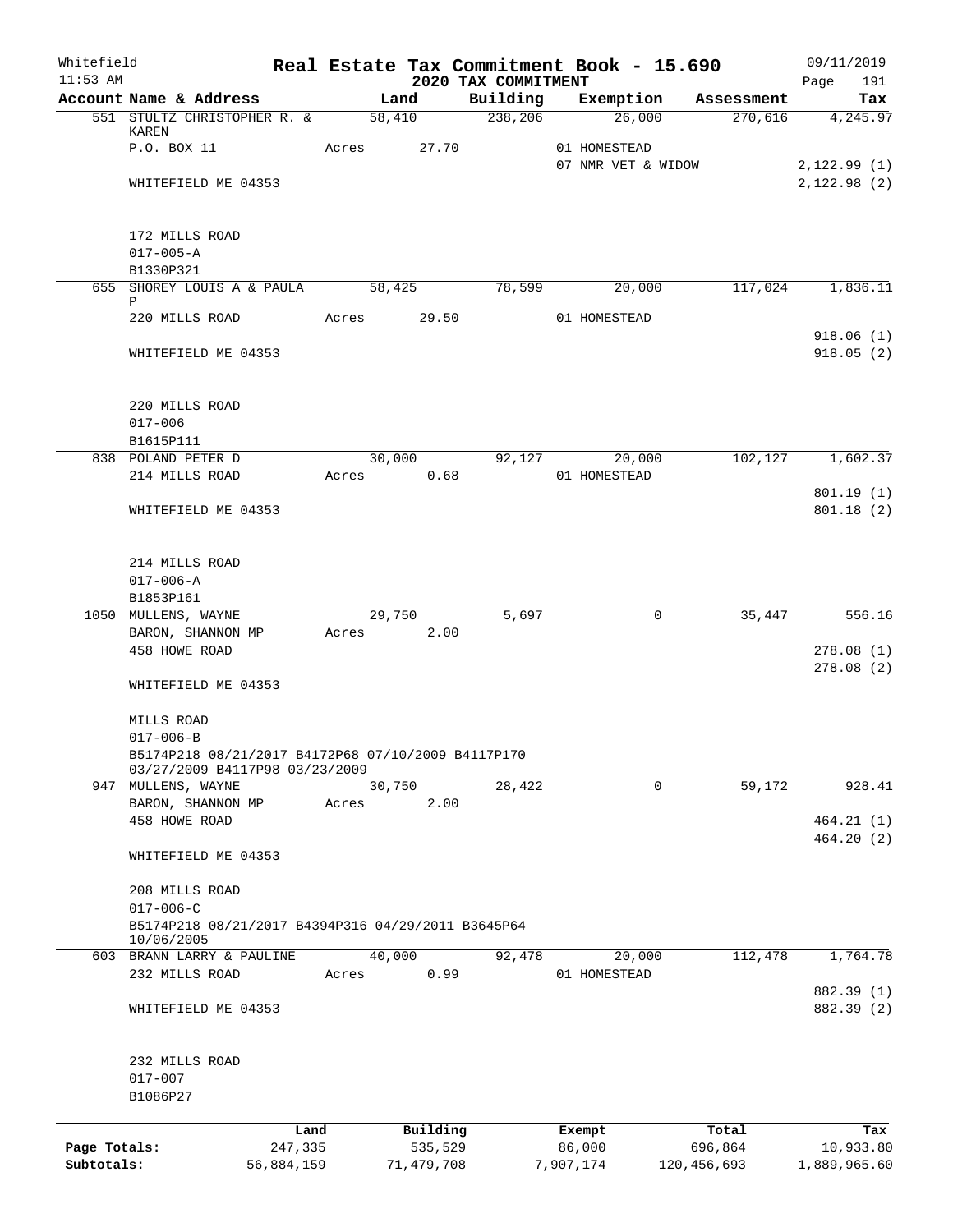| Whitefield<br>$11:53$ AM |                                                      |         |       |        |          | 2020 TAX COMMITMENT | Real Estate Tax Commitment Book - 15.690 |             |            | 09/11/2019<br>192<br>Page |
|--------------------------|------------------------------------------------------|---------|-------|--------|----------|---------------------|------------------------------------------|-------------|------------|---------------------------|
|                          | Account Name & Address                               |         |       | Land   |          | Building            | Exemption                                |             | Assessment | Tax                       |
|                          | 276 KING JERRY                                       |         |       | 40,410 |          | 168,340             |                                          | 20,000      | 188,750    | 2,961.49                  |
|                          | 272 MILLS ROAD                                       |         | Acres |        | 5.20     |                     | 01 HOMESTEAD                             |             |            |                           |
|                          |                                                      |         |       |        |          |                     |                                          |             |            | 1,480.75(1)               |
|                          | WHITEFIELD ME 04353                                  |         |       |        |          |                     |                                          |             |            | 1,480.74(2)               |
|                          |                                                      |         |       |        |          |                     |                                          |             |            |                           |
|                          |                                                      |         |       |        |          |                     |                                          |             |            |                           |
|                          | 272 MILLS ROAD                                       |         |       |        |          |                     |                                          |             |            |                           |
|                          | $017 - 008$                                          |         |       |        |          |                     |                                          |             |            |                           |
|                          | B4753P102 01/28/2014 B4753P96 01/28/2014 B2614P117   |         |       |        |          |                     |                                          |             |            |                           |
|                          | 1088 ANDERSON, PATRICIA S                            |         |       | 41,450 |          | 133,965             |                                          | 0           | 175,415    | 2,752.26                  |
|                          | ANDERSON, ERIN E                                     |         | Acres |        | 6.50     |                     |                                          |             |            |                           |
|                          | 919 DURHAM ROAD                                      |         |       |        |          |                     |                                          |             |            | 1,376.13(1)               |
|                          |                                                      |         |       |        |          |                     |                                          |             |            | 1,376.13(2)               |
|                          | MADISON CT 06443                                     |         |       |        |          |                     |                                          |             |            |                           |
|                          | 246 MILLS ROAD LOT 1                                 |         |       |        |          |                     |                                          |             |            |                           |
|                          | $017 - 008 - A$                                      |         |       |        |          |                     |                                          |             |            |                           |
|                          | B5104P157 02/01/2017 B5104P153 01/31/2017 B5052P308  |         |       |        |          |                     |                                          |             |            |                           |
|                          | 06/29/2016 B4415P159 07/06/2011 B4306P139 08/10/2010 |         |       |        |          |                     |                                          |             |            |                           |
|                          | B4284P47 03/26/2010 B2776P161                        |         |       |        |          |                     |                                          |             |            |                           |
|                          | 682 BOYD FAMILY TRUST                                |         |       | 31,210 |          | $\Omega$            |                                          | $\mathbf 0$ | 31,210     | 489.68                    |
|                          | C/o RICHARD W & JOANNA Acres                         |         |       |        | 6.20     |                     |                                          |             |            |                           |
|                          | A BOYD (TRUSTEES)<br>PO BOX 460905                   |         |       |        |          |                     |                                          |             |            | 244.84 (1)                |
|                          |                                                      |         |       |        |          |                     |                                          |             |            | 244.84 (2)                |
|                          | LEEDS UT 84746 0905                                  |         |       |        |          |                     |                                          |             |            |                           |
|                          |                                                      |         |       |        |          |                     |                                          |             |            |                           |
|                          | MILLS ROAD                                           |         |       |        |          |                     |                                          |             |            |                           |
|                          | $017 - 008 - B$                                      |         |       |        |          |                     |                                          |             |            |                           |
|                          | B5208P174 11/22/2017 B1612P164                       |         |       |        |          |                     |                                          |             |            |                           |
|                          | 1236 SKILLIN BARBARA A.                              |         |       | 30,810 |          | $\Omega$            |                                          | 0           | 30,810     | 483.41                    |
|                          | P.O. BOX 136                                         |         | Acres |        | 5.70     |                     |                                          |             |            |                           |
|                          |                                                      |         |       |        |          |                     |                                          |             |            | 241.71 (1)                |
|                          | WHITEFIELD ME 04353                                  |         |       |        |          |                     |                                          |             |            | 241.70 (2)                |
|                          |                                                      |         |       |        |          |                     |                                          |             |            |                           |
|                          |                                                      |         |       |        |          |                     |                                          |             |            |                           |
|                          | MILLS ROAD LOT 3                                     |         |       |        |          |                     |                                          |             |            |                           |
|                          | $017 - 008 - C$                                      |         |       |        |          |                     |                                          |             |            |                           |
|                          | B4571P279 09/20/2012 B2797P97                        |         |       |        |          |                     |                                          |             |            |                           |
|                          | 1561 BREMER BETSY E                                  |         |       | 40,930 |          | 137,126             |                                          | 26,000      | 152,056    | 2,385.76                  |
|                          | 316 MILLS ROAD                                       |         | Acres |        | 5.85     |                     | 05 VET EXEMPTION                         |             |            |                           |
|                          |                                                      |         |       |        |          |                     | 01 HOMESTEAD                             |             |            | 1,192.88(1)               |
|                          | WHITEFIELD ME 04353<br>3127                          |         |       |        |          |                     |                                          |             |            | 1, 192.88(2)              |
|                          |                                                      |         |       |        |          |                     |                                          |             |            |                           |
|                          |                                                      |         |       |        |          |                     |                                          |             |            |                           |
|                          | 316 MILLS ROAD                                       |         |       |        |          |                     |                                          |             |            |                           |
|                          | $017 - 009$                                          |         |       |        |          |                     |                                          |             |            |                           |
|                          | B5225P217 01/26/2018                                 |         |       |        |          |                     |                                          |             |            |                           |
|                          | 58 BASTON DIANA & ROGER                              |         |       | 31,050 |          | $\Omega$            |                                          | 0           | 31,050     | 487.17                    |
|                          | 287 MILLS ROAD                                       |         | Acres |        | 6.00     |                     |                                          |             |            |                           |
|                          |                                                      |         |       |        |          |                     |                                          |             |            | 243.59(1)                 |
|                          | WHITEFIELD ME 04353                                  |         |       |        |          |                     |                                          |             |            | 243.58(2)                 |
|                          |                                                      |         |       |        |          |                     |                                          |             |            |                           |
|                          |                                                      |         |       |        |          |                     |                                          |             |            |                           |
|                          | MILLS ROAD                                           |         |       |        |          |                     |                                          |             |            |                           |
|                          | $017 - 009 - A$                                      |         |       |        |          |                     |                                          |             |            |                           |
|                          | B4068P128 11/04/2008 B2951P140 11/14/2002            |         |       |        |          |                     |                                          |             |            |                           |
|                          |                                                      | Land    |       |        | Building |                     | Exempt                                   |             | Total      | Tax                       |
| Page Totals:             |                                                      | 215,860 |       |        | 439,431  |                     | 46,000                                   |             | 609,291    | 9,559.77                  |
|                          |                                                      |         |       |        |          |                     |                                          |             |            |                           |

**Subtotals:** 57,100,019 71,919,139 7,953,174 121,065,984 1,899,525.37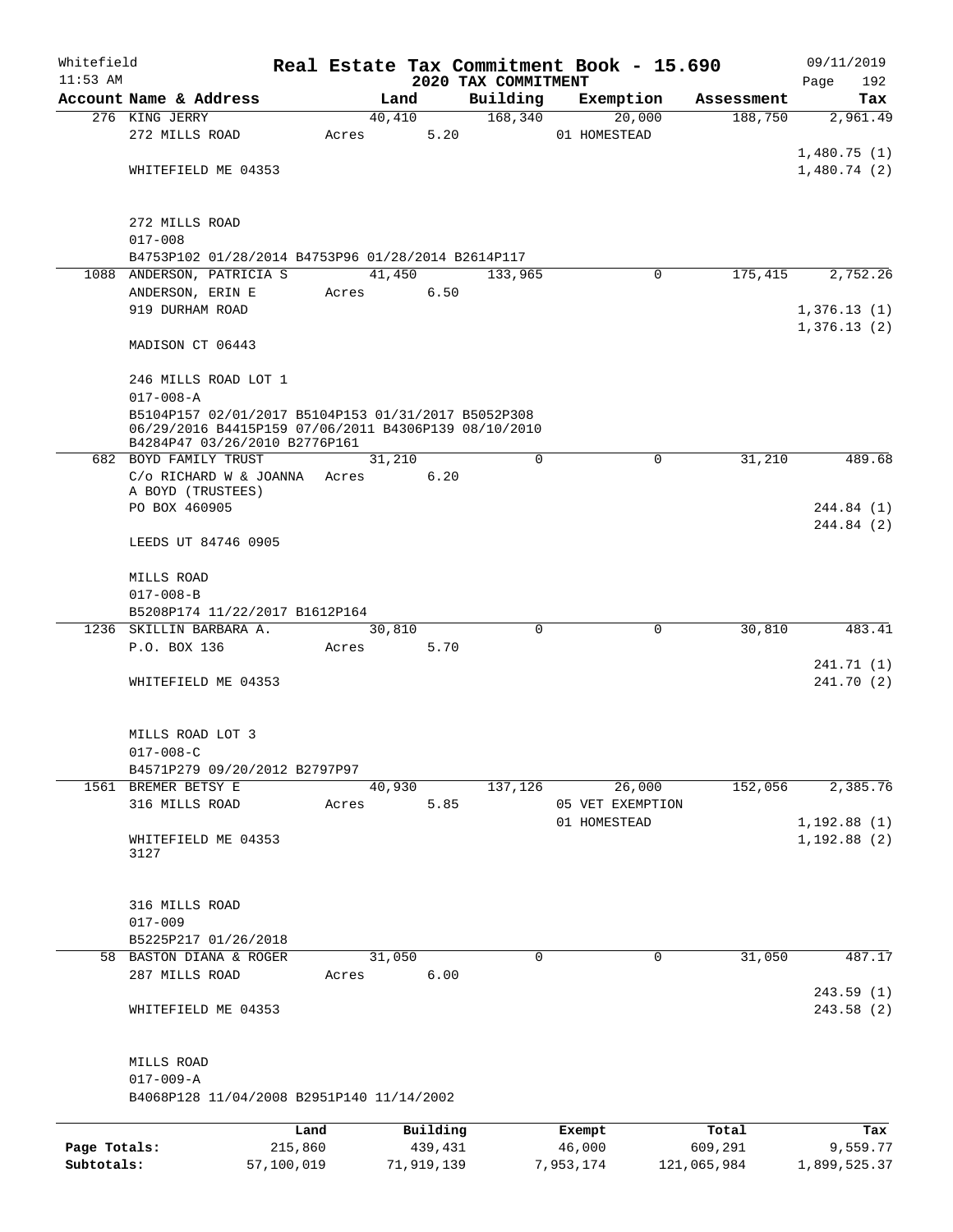| Whitefield<br>$11:53$ AM |                                           |            |       |                 | 2020 TAX COMMITMENT | Real Estate Tax Commitment Book - 15.690 |             | 09/11/2019<br>Page<br>193  |
|--------------------------|-------------------------------------------|------------|-------|-----------------|---------------------|------------------------------------------|-------------|----------------------------|
|                          | Account Name & Address                    |            |       | Land            | Building            | Exemption                                | Assessment  | Tax                        |
|                          | 260 BONENFANT BARBARA A. &                |            |       | 41,050          | 125, 113            | $\Omega$                                 | 166,163     | 2,607.10                   |
|                          | DANIEL<br>300 MILLS ROAD                  |            | Acres | 6.00            |                     |                                          |             |                            |
|                          |                                           |            |       |                 |                     |                                          |             | 1,303.55(1)                |
|                          | WHITEFIELD ME 04353                       |            |       |                 |                     |                                          |             | 1,303.55(2)                |
|                          | 300 MILLS ROAD                            |            |       |                 |                     |                                          |             |                            |
|                          | $017 - 009 - B$                           |            |       |                 |                     |                                          |             |                            |
|                          | B1898P185                                 |            |       |                 |                     |                                          |             |                            |
| 9                        | WEEKS DANIEL J. &<br>ELIZABETH A.         |            |       | 44,650          | 106,274             | 20,000                                   | 130,924     | 2,054.20                   |
|                          | 342 MILLS ROAD                            |            | Acres | 10.50           |                     | 01 HOMESTEAD                             |             |                            |
|                          | WHITEFIELD ME 04353                       |            |       |                 |                     |                                          |             | 1,027.10(1)<br>1,027.10(2) |
|                          | 342 MILLS ROAD                            |            |       |                 |                     |                                          |             |                            |
|                          | $017 - 010$                               |            |       |                 |                     |                                          |             |                            |
|                          | B5334P123 11/23/2018 B5292P252 08/14/2018 |            |       |                 |                     |                                          |             |                            |
|                          | 1919 WEEKS, JESSICA R                     |            |       | 25,250          | $\mathbf 0$         | 0                                        | 25,250      | 396.17                     |
|                          | MORSE, AARON<br>342 MILLS ROAD            |            | Acres | 5.00            |                     |                                          |             | 198.09(1)                  |
|                          | WHITEFIELD ME 04353                       |            |       |                 |                     |                                          |             | 198.08(2)                  |
|                          | ROUTE 128                                 |            |       |                 |                     |                                          |             |                            |
|                          | $017 - 010 - A$                           |            |       |                 |                     |                                          |             |                            |
|                          | B5334P123 11/23/2018                      |            |       |                 |                     |                                          |             |                            |
|                          | 453 PERKINS TERRY A. & PAUL               |            |       | 30,300          | 104,373             | 20,000                                   | 114,673     | 1,799.22                   |
|                          | Ε.<br>MONAHAN, APRIL P                    |            | Acres | 1.70            |                     | 01 HOMESTEAD                             |             |                            |
|                          | 358 MILLS ROAD                            |            |       |                 |                     |                                          |             | 899.61 (1)                 |
|                          | WHITEFIELD ME 04353                       |            |       |                 |                     |                                          |             | 899.61 (2)                 |
|                          | 358 MILLS ROAD                            |            |       |                 |                     |                                          |             |                            |
|                          | $017 - 011$                               |            |       |                 |                     |                                          |             |                            |
|                          | B5315P67 10/10/2018 B1586P311             |            |       |                 |                     |                                          |             |                            |
|                          | 129 ROLLINS RONALD W.<br>386 MILLS ROAD   |            | Acres | 56,800<br>27.00 | 72,225              | 26,000<br>01 HOMESTEAD                   | 103,025     | 1,616.46                   |
|                          |                                           |            |       |                 |                     | 05 VET EXEMPTION                         |             | 808.23 (1)                 |
|                          | WHITEFIELD ME 04353                       |            |       |                 |                     |                                          |             | 808.23 (2)                 |
|                          | 386 MILLS ROAD                            |            |       |                 |                     |                                          |             |                            |
|                          | $017 - 012$                               |            |       |                 |                     |                                          |             |                            |
| 1078                     | PRESCOTT EZELDA P.                        |            |       | 110,750         | 88,504              | 26,000                                   | 173,254     | 2,718.36                   |
|                          | TRUST<br>400 MILLS ROAD                   |            | Acres | 5.00            |                     | 01 HOMESTEAD                             |             |                            |
|                          |                                           |            |       |                 |                     | 09 REV TRUST VET.                        |             | 1,359.18(1)                |
|                          | WHITEFIELD ME 04353                       |            |       |                 |                     |                                          |             | 1,359.18(2)                |
|                          | 400 MILLS ROAD                            |            |       |                 |                     |                                          |             |                            |
|                          | $017 - 013$                               |            |       |                 |                     |                                          |             |                            |
|                          | B2862P282                                 |            |       |                 |                     |                                          |             |                            |
|                          |                                           | Land       |       | Building        |                     | Exempt                                   | Total       | Tax                        |
| Page Totals:             |                                           | 308,800    |       | 496,489         |                     | 92,000                                   | 713,289     | 11, 191.51                 |
| Subtotals:               |                                           | 57,408,819 |       | 72, 415, 628    |                     | 8,045,174                                | 121,779,273 | 1,910,716.88               |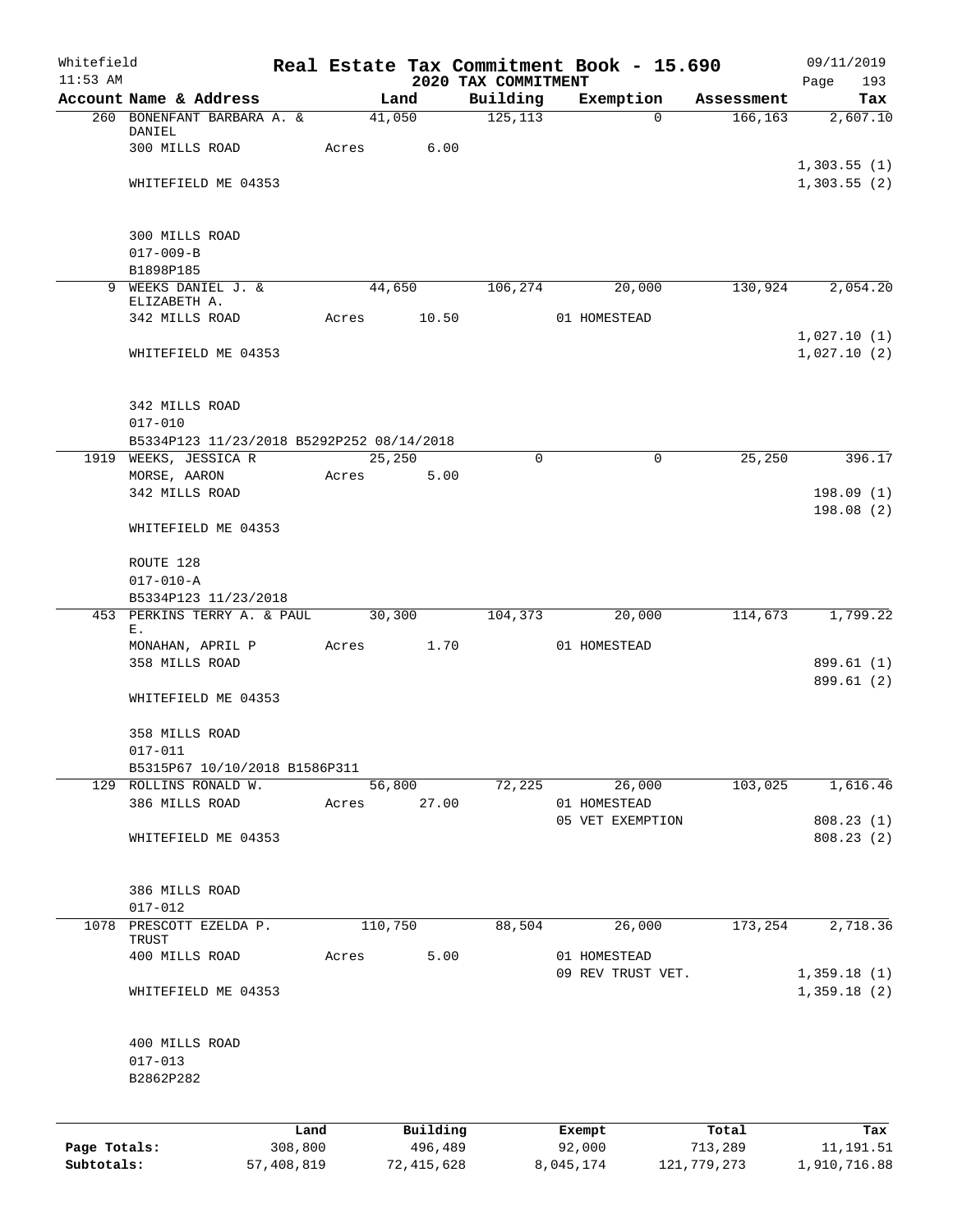| Whitefield   |                                                                            |       |          |                                 | Real Estate Tax Commitment Book - 15.690 |            | 09/11/2019         |
|--------------|----------------------------------------------------------------------------|-------|----------|---------------------------------|------------------------------------------|------------|--------------------|
| $11:53$ AM   | Account Name & Address                                                     |       | Land     | 2020 TAX COMMITMENT<br>Building | Exemption                                | Assessment | 194<br>Page<br>Tax |
|              | 907 BRADFORD, TAMMY I                                                      |       | 40,802   | 15,732                          | $\Omega$                                 | 56, 534    | 887.02             |
|              | <b>40 TRESTLE LANE</b>                                                     | Acres | 5.69     |                                 |                                          |            |                    |
|              |                                                                            |       |          |                                 |                                          |            | 443.51 (1)         |
|              | WHITEFIELD ME 04353                                                        |       |          |                                 |                                          |            | 443.51 (2)         |
|              |                                                                            |       |          |                                 |                                          |            |                    |
|              |                                                                            |       |          |                                 |                                          |            |                    |
|              | <b>40 TRESTLE LANE</b>                                                     |       |          |                                 |                                          |            |                    |
|              | $017 - 014$                                                                |       |          |                                 |                                          |            |                    |
|              | B5112P183 03/07/2017 B4663P63 05/16/2013 B4339P126<br>11/09/2010 B1059P222 |       |          |                                 |                                          |            |                    |
|              | 533 DIXON GWYN B.                                                          |       | 77,950   | 146,348                         | 26,000                                   | 198,298    | 3,111.30           |
|              | 151 SOUTH HOWE ROAD                                                        | Acres | 84.00    |                                 | 01 HOMESTEAD                             |            |                    |
|              |                                                                            |       |          |                                 | 05 VET EXEMPTION                         |            | 1,555.65(1)        |
|              | WHITEFIELD ME 04353                                                        |       |          |                                 |                                          |            | 1,555.65(2)        |
|              |                                                                            |       |          |                                 |                                          |            |                    |
|              |                                                                            |       |          |                                 |                                          |            |                    |
|              | 151 SOUTH HOWE ROAD                                                        |       |          |                                 |                                          |            |                    |
|              | $017 - 015$                                                                |       |          |                                 |                                          |            |                    |
|              | B919P27                                                                    |       |          |                                 |                                          |            |                    |
|              | 1325 NEWCOMBE PHILIP                                                       |       | 42,050   | 29,092                          | 20,000                                   | 51,142     | 802.42             |
|              | 127 SOUTH HOWE ROAD                                                        | Acres | 13.50    |                                 | 01 HOMESTEAD                             |            |                    |
|              |                                                                            |       |          |                                 |                                          |            | 401.21(1)          |
|              | WHITEFIELD ME 04353                                                        |       |          |                                 |                                          |            | 401.21(2)          |
|              |                                                                            |       |          |                                 |                                          |            |                    |
|              |                                                                            |       |          |                                 |                                          |            |                    |
|              | 127 SOUTH HOWE ROAD                                                        |       |          |                                 |                                          |            |                    |
|              | $017 - 017$<br>B1561P162                                                   |       |          |                                 |                                          |            |                    |
| 1508         | TURNER NATALIA E &                                                         |       | 31,950   | 113,673                         | 26,000                                   | 119,623    | 1,876.88           |
|              | ANTHONY                                                                    |       |          |                                 |                                          |            |                    |
|              | 103 SOUTH HOWE ROAD                                                        | Acres | 2.80     |                                 | 01 HOMESTEAD                             |            |                    |
|              |                                                                            |       |          |                                 | 05 VET EXEMPTION                         |            | 938.44 (1)         |
|              | WHITEFIELD ME 04353                                                        |       |          |                                 |                                          |            | 938.44 (2)         |
|              |                                                                            |       |          |                                 |                                          |            |                    |
|              |                                                                            |       |          |                                 |                                          |            |                    |
|              | 103 SOUTH HOWE ROAD                                                        |       |          |                                 |                                          |            |                    |
|              | $017 - 017 - A$<br>B1543P46                                                |       |          |                                 |                                          |            |                    |
| 67           | NEWCOMBE PHILIP                                                            |       | 2,550    | $\mathbf 0$                     | 0                                        | 2,550      | 40.01              |
|              | 127 SOUTH HOWE ROAD                                                        | Acres | 1.70     |                                 |                                          |            |                    |
|              |                                                                            |       |          |                                 |                                          |            | 20.01(1)           |
|              | WHITEFIELD ME 04353                                                        |       |          |                                 |                                          |            | 20.00(2)           |
|              |                                                                            |       |          |                                 |                                          |            |                    |
|              |                                                                            |       |          |                                 |                                          |            |                    |
|              | SOUTH HOWE ROAD                                                            |       |          |                                 |                                          |            |                    |
|              | $017 - 017 - B$                                                            |       |          |                                 |                                          |            |                    |
|              | B1561P162                                                                  |       |          |                                 |                                          |            |                    |
|              | 1622 BRANN GERALD L. & TONI                                                |       | 32,100   | 109,468                         | 26,000                                   | 115,568    | 1,813.26           |
|              | 113 SOUTH HOWE ROAD                                                        | Acres | 2.90     |                                 | 01 HOMESTEAD                             |            |                    |
|              |                                                                            |       |          |                                 | 05 VET EXEMPTION                         |            | 906.63(1)          |
|              | WHITEFIELD ME 04353                                                        |       |          |                                 |                                          |            | 906.63(2)          |
|              |                                                                            |       |          |                                 |                                          |            |                    |
|              | 113 SOUTH HOWE ROAD                                                        |       |          |                                 |                                          |            |                    |
|              | $017 - 017 - C$                                                            |       |          |                                 |                                          |            |                    |
|              | B1470P194                                                                  |       |          |                                 |                                          |            |                    |
|              |                                                                            |       |          |                                 |                                          |            |                    |
|              |                                                                            |       |          |                                 |                                          |            |                    |
|              |                                                                            |       |          |                                 |                                          |            |                    |
|              |                                                                            | Land  | Building |                                 | Exempt                                   | Total      | Tax                |
| Page Totals: | 227,402                                                                    |       | 414,313  |                                 | 98,000                                   | 543,715    | 8,530.89           |

**Subtotals:** 57,636,221 72,829,941 8,143,174 122,322,988 1,919,247.77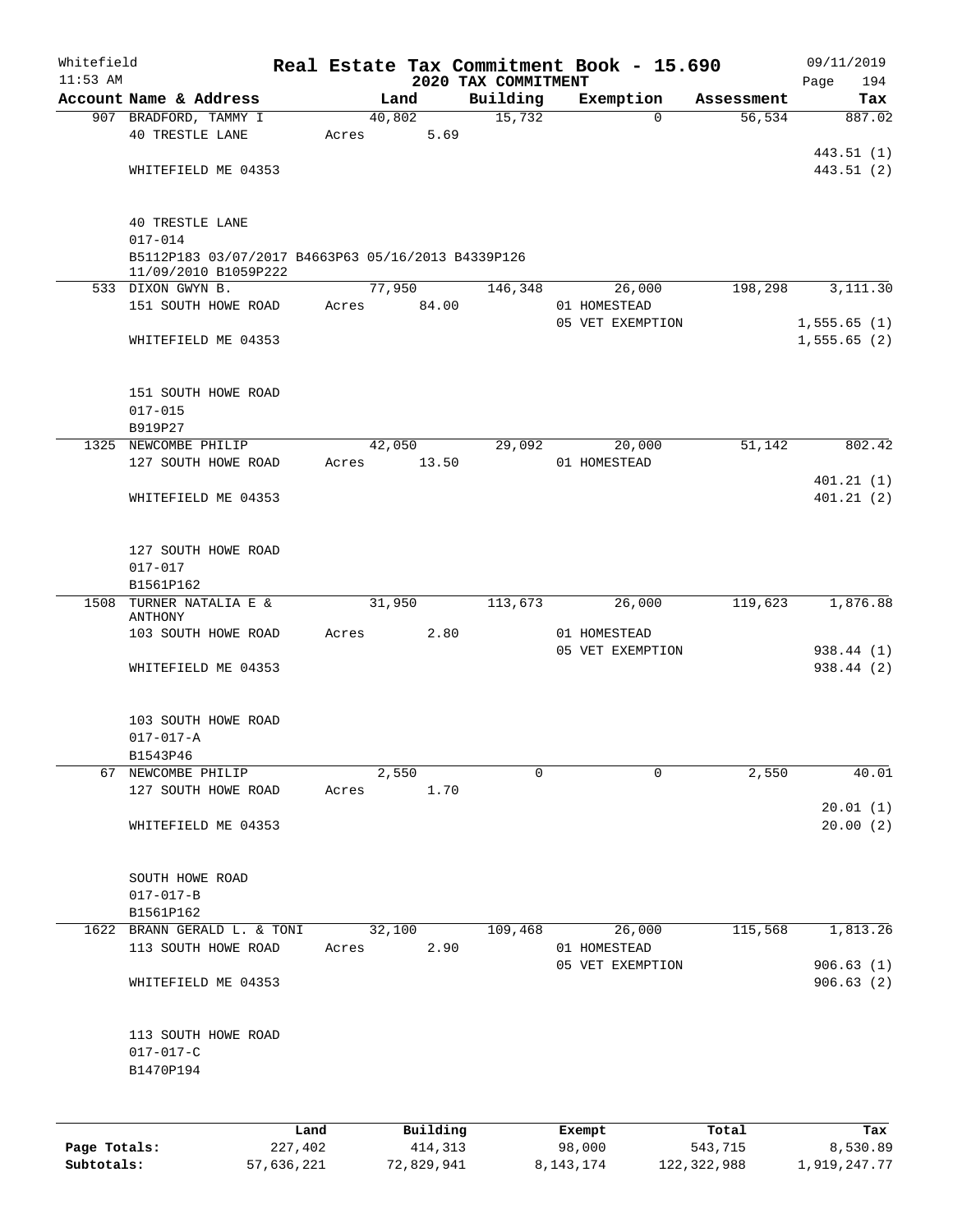| Whitefield<br>$11:53$ AM |                                                    |        |       | 2020 TAX COMMITMENT | Real Estate Tax Commitment Book - 15.690 |            | 09/11/2019<br>Page<br>195 |
|--------------------------|----------------------------------------------------|--------|-------|---------------------|------------------------------------------|------------|---------------------------|
|                          | Account Name & Address                             |        | Land  | Building            | Exemption                                | Assessment | Tax                       |
|                          | 1059 BILLS, ROBERT J                               | 49,450 |       | 54,408              | $\overline{20,000}$                      | 83,858     | 1,315.73                  |
|                          | BILLS, ANNE C                                      | Acres  | 20.00 |                     | 01 HOMESTEAD                             |            |                           |
|                          | 158 SOUTH HOWE ROAD                                |        |       |                     |                                          |            | 657.87 (1)                |
|                          | WHITEFIELD ME 04353                                |        |       |                     |                                          |            | 657.86 (2)                |
|                          | 158 SOUTH HOWE ROAD<br>$017 - 018$                 |        |       |                     |                                          |            |                           |
|                          | B4993P299 03/15/2016 B4805P31 08/01/2014 B1410P307 |        |       |                     |                                          |            |                           |
|                          | 198 BRANN BRUCE                                    | 31,500 |       | 20,313              | 20,000                                   | 31,813     | 499.15                    |
|                          | 132 SOUTH HOWE ROAD                                | Acres  | 2.50  |                     | 01 HOMESTEAD                             |            |                           |
|                          |                                                    |        |       |                     |                                          |            | 249.58 (1)                |
|                          | WHITEFIELD ME 04353                                |        |       |                     |                                          |            | 249.57(2)                 |
|                          | 132 SOUTH HOWE ROAD                                |        |       |                     |                                          |            |                           |
|                          | $017 - 018 - A$                                    |        |       |                     |                                          |            |                           |
|                          | 1435 BEST NORMAN                                   | 30,000 |       | 33,024              | 26,000                                   | 37,024     | 580.91                    |
|                          | 114 SOUTH HOWE ROAD                                | Acres  | 1.50  |                     | 01 HOMESTEAD                             |            |                           |
|                          |                                                    |        |       |                     | 05 VET EXEMPTION                         |            | 290.46(1)                 |
|                          | WHITEFIELD ME 04353                                |        |       |                     |                                          |            | 290.45(2)                 |
|                          | 114 SOUTH HOWE ROAD                                |        |       |                     |                                          |            |                           |
|                          | $017 - 018 - B$                                    |        |       |                     |                                          |            |                           |
|                          | 330 HOLMES DIANNA M.                               | 30,780 |       | 79,722              | 20,000                                   | 90, 502    | 1,419.98                  |
|                          | 106 SOUTH HOWE ROAD                                | Acres  | 2.02  |                     | 01 HOMESTEAD                             |            |                           |
|                          |                                                    |        |       |                     |                                          |            | 709.99 (1)                |
|                          | WHITEFIELD ME 04353                                |        |       |                     |                                          |            | 709.99 (2)                |
|                          | 106 SOUTH HOWE ROAD                                |        |       |                     |                                          |            |                           |
|                          | $017 - 018 - C$                                    |        |       |                     |                                          |            |                           |
|                          | B4399P245 05/17/2011 B2464P228                     |        |       |                     |                                          |            |                           |
|                          | 1233 PETERS RUSTY S. & LINDA<br>L                  | 30,000 |       | 77,777              | 20,000                                   | 87,777     | 1,377.22                  |
|                          | 100 SOUTH HOWE ROAD                                | Acres  | 1.50  |                     | 01 HOMESTEAD                             |            |                           |
|                          |                                                    |        |       |                     |                                          |            | 688.61 (1)                |
|                          | WHITEFIELD ME 04353                                |        |       |                     |                                          |            | 688.61 (2)                |
|                          | 100 SOUTH HOWE ROAD                                |        |       |                     |                                          |            |                           |
|                          | $017 - 018 - D$                                    |        |       |                     |                                          |            |                           |
|                          | B1308P69                                           |        |       |                     |                                          |            |                           |
|                          | 28 ARBOUR FRANKLIN F. SR.                          | 30,750 |       | 3,819               | 20,000                                   | 14,569     | 228.59                    |
|                          | PO BOX 183                                         | Acres  | 2.00  |                     | 01 HOMESTEAD                             |            |                           |
|                          |                                                    |        |       |                     |                                          |            | 114.30(1)                 |
|                          | COOPERS MILLS ME 04341                             |        |       |                     |                                          |            | 114.29(2)                 |
|                          | 136 SOUTH HOWE ROAD                                |        |       |                     |                                          |            |                           |
|                          | $017 - 019$                                        |        |       |                     |                                          |            |                           |
|                          | B2430P170                                          |        |       |                     |                                          |            |                           |
|                          |                                                    |        |       |                     |                                          |            |                           |
|                          |                                                    |        |       |                     |                                          |            |                           |

|              | Land       | Building   | Exempt    | Total       | Tax          |
|--------------|------------|------------|-----------|-------------|--------------|
| Page Totals: | 202,480    | 269,063    | 126,000   | 345,543     | 5,421.58     |
| Subtotals:   | 57,838,701 | 73,099,004 | 8,269,174 | 122,668,531 | l,924,669.35 |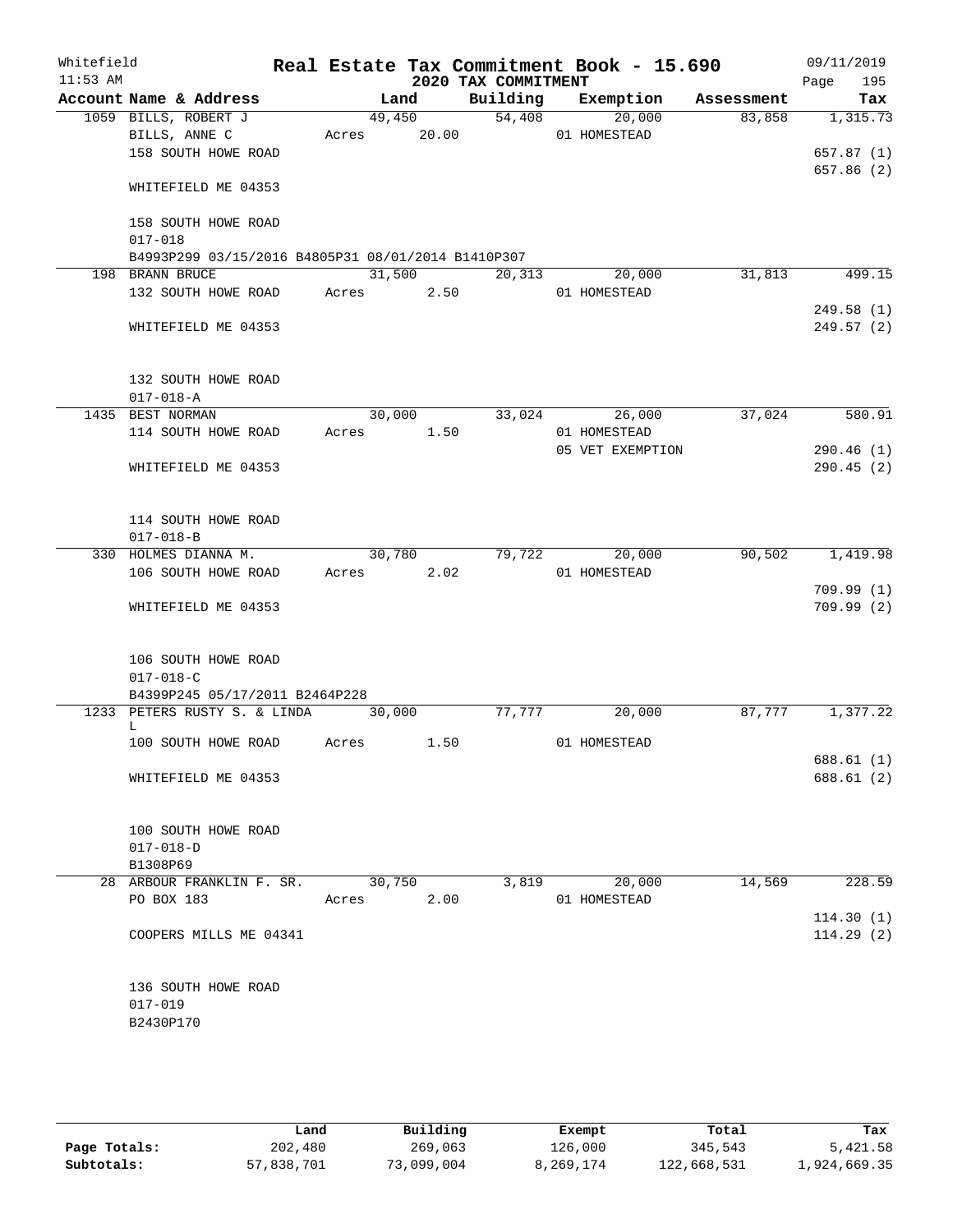| Building<br>Account Name & Address<br>Land<br>Exemption<br>Assessment<br>73,650<br>139,577<br>20,000<br>193,227<br>132 KIRKPATRICK MICHAEL E.<br>& ANITA<br>103 COOKSON LANE<br>17.00<br>Acres<br>01 HOMESTEAD<br>1, 515.87(1)<br>WHITEFIELD ME 04353<br>103 COOKSON LANE<br>$017 - 021$<br>B2073P316<br>898 KIRKPATRICK SHAWN A.<br>44,050<br>198,914<br>222,964<br>3,498.31<br>20,000<br>Acres 16.00<br>123 COOKSON LANE<br>01 HOMESTEAD<br>1,749.16(1)<br>WHITEFIELD ME 04353<br>123 COOKSON LANE<br>$017 - 021 - A$<br>B4262P271 03/26/2010 B2073P314<br>1592 KIRKPATRICK GWENDOLYN<br>0<br>69,999<br>$\mathsf{O}$<br>69,999<br>1,098.28<br>Α.<br>113 COOKSON LANE<br>549.14(1)<br>WHITEFIELD ME 04353<br>113 COOKSON LANE<br>$017 - 021 - ON$<br>1368 BOWDEN BRAD T.<br>3,000<br>$\mathbf 0$<br>0<br>3,000<br>369 MILLS ROAD<br>Acres<br>2.00<br>23.54(1)<br>WHITEFIELD ME 04353<br>COOKSON LANE, BACK<br>$017 - 023$<br>B4981P238 03/01/2016 B1119P132<br>588 D.F. PARTNERSHIP<br>27,690<br>$\overline{0}$<br>27,690<br>434.46<br>PO BOX 2683<br>32.60<br>Acres<br>BELLAIRE TX 77402<br>JEFFERSON TOWN LINE<br>$017 - 024$<br>B5086P271 12/12/2016 B5049P78 08/29/2016 B5025P287<br>07/07/2016 B2261P350<br>20,000<br>33,129<br>53,129<br>199 BARTLETT SAMUEL<br>0<br>833.59<br>387 MILLS ROAD<br>1.30<br>Acres<br>416.80(1)<br>WHITEFIELD ME 04353<br>393 MILLS ROAD<br>$017 - 025$<br>B4393P188 04/21/2011<br>$D_{11}$ in $A$ in $A$<br>$P$ <sub>i</sub> came <sup>t</sup><br>$T - + -1$ | Whitefield<br>$11:53$ AM |  | 2020 TAX COMMITMENT | Real Estate Tax Commitment Book - 15.690 | 09/11/2019<br>Page<br>196 |
|--------------------------------------------------------------------------------------------------------------------------------------------------------------------------------------------------------------------------------------------------------------------------------------------------------------------------------------------------------------------------------------------------------------------------------------------------------------------------------------------------------------------------------------------------------------------------------------------------------------------------------------------------------------------------------------------------------------------------------------------------------------------------------------------------------------------------------------------------------------------------------------------------------------------------------------------------------------------------------------------------------------------------------------------------------------------------------------------------------------------------------------------------------------------------------------------------------------------------------------------------------------------------------------------------------------------------------------------------------------------------------------------------------------------------------------------------------------------------------------------------|--------------------------|--|---------------------|------------------------------------------|---------------------------|
|                                                                                                                                                                                                                                                                                                                                                                                                                                                                                                                                                                                                                                                                                                                                                                                                                                                                                                                                                                                                                                                                                                                                                                                                                                                                                                                                                                                                                                                                                                  |                          |  |                     |                                          | Tax                       |
|                                                                                                                                                                                                                                                                                                                                                                                                                                                                                                                                                                                                                                                                                                                                                                                                                                                                                                                                                                                                                                                                                                                                                                                                                                                                                                                                                                                                                                                                                                  |                          |  |                     |                                          | 3,031.73                  |
|                                                                                                                                                                                                                                                                                                                                                                                                                                                                                                                                                                                                                                                                                                                                                                                                                                                                                                                                                                                                                                                                                                                                                                                                                                                                                                                                                                                                                                                                                                  |                          |  |                     |                                          |                           |
|                                                                                                                                                                                                                                                                                                                                                                                                                                                                                                                                                                                                                                                                                                                                                                                                                                                                                                                                                                                                                                                                                                                                                                                                                                                                                                                                                                                                                                                                                                  |                          |  |                     |                                          | 1,515.86(2)               |
|                                                                                                                                                                                                                                                                                                                                                                                                                                                                                                                                                                                                                                                                                                                                                                                                                                                                                                                                                                                                                                                                                                                                                                                                                                                                                                                                                                                                                                                                                                  |                          |  |                     |                                          |                           |
|                                                                                                                                                                                                                                                                                                                                                                                                                                                                                                                                                                                                                                                                                                                                                                                                                                                                                                                                                                                                                                                                                                                                                                                                                                                                                                                                                                                                                                                                                                  |                          |  |                     |                                          |                           |
|                                                                                                                                                                                                                                                                                                                                                                                                                                                                                                                                                                                                                                                                                                                                                                                                                                                                                                                                                                                                                                                                                                                                                                                                                                                                                                                                                                                                                                                                                                  |                          |  |                     |                                          |                           |
|                                                                                                                                                                                                                                                                                                                                                                                                                                                                                                                                                                                                                                                                                                                                                                                                                                                                                                                                                                                                                                                                                                                                                                                                                                                                                                                                                                                                                                                                                                  |                          |  |                     |                                          | 1,749.15(2)               |
|                                                                                                                                                                                                                                                                                                                                                                                                                                                                                                                                                                                                                                                                                                                                                                                                                                                                                                                                                                                                                                                                                                                                                                                                                                                                                                                                                                                                                                                                                                  |                          |  |                     |                                          |                           |
|                                                                                                                                                                                                                                                                                                                                                                                                                                                                                                                                                                                                                                                                                                                                                                                                                                                                                                                                                                                                                                                                                                                                                                                                                                                                                                                                                                                                                                                                                                  |                          |  |                     |                                          |                           |
|                                                                                                                                                                                                                                                                                                                                                                                                                                                                                                                                                                                                                                                                                                                                                                                                                                                                                                                                                                                                                                                                                                                                                                                                                                                                                                                                                                                                                                                                                                  |                          |  |                     |                                          |                           |
|                                                                                                                                                                                                                                                                                                                                                                                                                                                                                                                                                                                                                                                                                                                                                                                                                                                                                                                                                                                                                                                                                                                                                                                                                                                                                                                                                                                                                                                                                                  |                          |  |                     |                                          |                           |
|                                                                                                                                                                                                                                                                                                                                                                                                                                                                                                                                                                                                                                                                                                                                                                                                                                                                                                                                                                                                                                                                                                                                                                                                                                                                                                                                                                                                                                                                                                  |                          |  |                     |                                          | 549.14 (2)                |
|                                                                                                                                                                                                                                                                                                                                                                                                                                                                                                                                                                                                                                                                                                                                                                                                                                                                                                                                                                                                                                                                                                                                                                                                                                                                                                                                                                                                                                                                                                  |                          |  |                     |                                          |                           |
|                                                                                                                                                                                                                                                                                                                                                                                                                                                                                                                                                                                                                                                                                                                                                                                                                                                                                                                                                                                                                                                                                                                                                                                                                                                                                                                                                                                                                                                                                                  |                          |  |                     |                                          | 47.07                     |
|                                                                                                                                                                                                                                                                                                                                                                                                                                                                                                                                                                                                                                                                                                                                                                                                                                                                                                                                                                                                                                                                                                                                                                                                                                                                                                                                                                                                                                                                                                  |                          |  |                     |                                          |                           |
|                                                                                                                                                                                                                                                                                                                                                                                                                                                                                                                                                                                                                                                                                                                                                                                                                                                                                                                                                                                                                                                                                                                                                                                                                                                                                                                                                                                                                                                                                                  |                          |  |                     |                                          | 23.53(2)                  |
|                                                                                                                                                                                                                                                                                                                                                                                                                                                                                                                                                                                                                                                                                                                                                                                                                                                                                                                                                                                                                                                                                                                                                                                                                                                                                                                                                                                                                                                                                                  |                          |  |                     |                                          |                           |
|                                                                                                                                                                                                                                                                                                                                                                                                                                                                                                                                                                                                                                                                                                                                                                                                                                                                                                                                                                                                                                                                                                                                                                                                                                                                                                                                                                                                                                                                                                  |                          |  |                     |                                          |                           |
|                                                                                                                                                                                                                                                                                                                                                                                                                                                                                                                                                                                                                                                                                                                                                                                                                                                                                                                                                                                                                                                                                                                                                                                                                                                                                                                                                                                                                                                                                                  |                          |  |                     |                                          |                           |
|                                                                                                                                                                                                                                                                                                                                                                                                                                                                                                                                                                                                                                                                                                                                                                                                                                                                                                                                                                                                                                                                                                                                                                                                                                                                                                                                                                                                                                                                                                  |                          |  |                     |                                          | 217.23(1)<br>217.23(2)    |
|                                                                                                                                                                                                                                                                                                                                                                                                                                                                                                                                                                                                                                                                                                                                                                                                                                                                                                                                                                                                                                                                                                                                                                                                                                                                                                                                                                                                                                                                                                  |                          |  |                     |                                          |                           |
|                                                                                                                                                                                                                                                                                                                                                                                                                                                                                                                                                                                                                                                                                                                                                                                                                                                                                                                                                                                                                                                                                                                                                                                                                                                                                                                                                                                                                                                                                                  |                          |  |                     |                                          |                           |
|                                                                                                                                                                                                                                                                                                                                                                                                                                                                                                                                                                                                                                                                                                                                                                                                                                                                                                                                                                                                                                                                                                                                                                                                                                                                                                                                                                                                                                                                                                  |                          |  |                     |                                          |                           |
|                                                                                                                                                                                                                                                                                                                                                                                                                                                                                                                                                                                                                                                                                                                                                                                                                                                                                                                                                                                                                                                                                                                                                                                                                                                                                                                                                                                                                                                                                                  |                          |  |                     |                                          | 416.79(2)                 |
|                                                                                                                                                                                                                                                                                                                                                                                                                                                                                                                                                                                                                                                                                                                                                                                                                                                                                                                                                                                                                                                                                                                                                                                                                                                                                                                                                                                                                                                                                                  |                          |  |                     |                                          |                           |
|                                                                                                                                                                                                                                                                                                                                                                                                                                                                                                                                                                                                                                                                                                                                                                                                                                                                                                                                                                                                                                                                                                                                                                                                                                                                                                                                                                                                                                                                                                  |                          |  |                     |                                          |                           |

|              | Land       | Building   | Exempt    | Total         | Tax          |
|--------------|------------|------------|-----------|---------------|--------------|
| Page Totals: | 168,390    | 441,619    | 40,000    | 570,009       | 8,943.44     |
| Subtotals:   | 58,007,091 | 73,540,623 | 8,309,174 | 123, 238, 540 | 1,933,612.79 |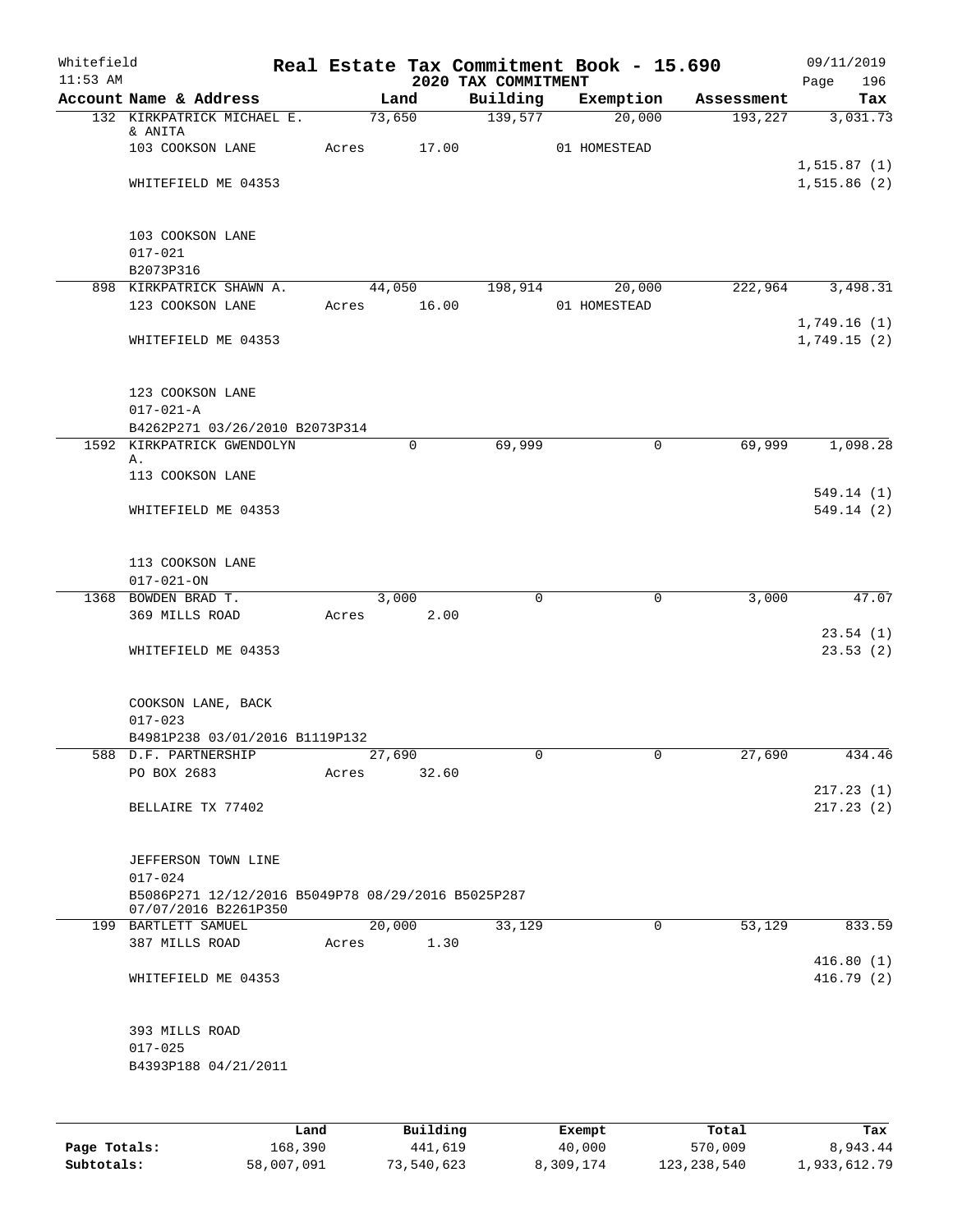| Whitefield   |                                                                   |         |                |                                 | Real Estate Tax Commitment Book - 15.690 |            | 09/11/2019         |
|--------------|-------------------------------------------------------------------|---------|----------------|---------------------------------|------------------------------------------|------------|--------------------|
| $11:53$ AM   | Account Name & Address                                            |         | Land           | 2020 TAX COMMITMENT<br>Building | Exemption                                | Assessment | 197<br>Page<br>Tax |
|              | 461 BARTLETT SAMUEL L                                             |         | 62,590         | $\mathbf 0$                     | $\Omega$                                 | 62,590     | 982.04             |
|              | 387 MILLS ROAD                                                    | Acres   | 97.18          |                                 |                                          |            |                    |
|              |                                                                   |         |                |                                 |                                          |            | 491.02 (1)         |
|              | WHITEFIELD ME 04353                                               |         |                |                                 |                                          |            | 491.02 (2)         |
|              | MILLS ROAD                                                        |         |                |                                 |                                          |            |                    |
|              | $017 - 026$                                                       |         |                |                                 |                                          |            |                    |
|              | B4393P188 04/21/2011 B2223P191                                    |         |                |                                 |                                          |            |                    |
|              | 1023 BARTLETT SAMUEL                                              |         | 30,150         | 157,559                         | 20,000                                   | 167,709    | 2,631.35           |
|              | 387 MILLS ROAD                                                    | Acres   | 1.60           |                                 | 01 HOMESTEAD                             |            | 1,315.68(1)        |
|              | WHITEFIELD ME 04353                                               |         |                |                                 |                                          |            | 1,315.67(2)        |
|              | 387 MILLS ROAD                                                    |         |                |                                 |                                          |            |                    |
|              | $017 - 027$                                                       |         |                |                                 |                                          |            |                    |
|              | B4824P174 10/03/2014 B4393P188 04/21/2011                         |         | 31,200         | 103,749                         | $\mathbf 0$                              | 134,949    | 2,117.35           |
|              | 736 LINCOLN AMY<br>BISHOP JARED                                   | Acres   | 2.30           |                                 |                                          |            |                    |
|              | 379 MILLS ROAD                                                    |         |                |                                 |                                          |            | 1,058.68(1)        |
|              |                                                                   |         |                |                                 |                                          |            | 1,058.67(2)        |
|              | WHITEFIELD ME 04353<br>3128                                       |         |                |                                 |                                          |            |                    |
|              | 379 MILLS ROAD<br>$017 - 028$                                     |         |                |                                 |                                          |            |                    |
|              | B4924P284 09/02/2015 B3660P169 04/14/2006 B2709P1<br>07/20/2001   |         |                |                                 |                                          |            |                    |
|              | 1361 EDGECOMB VICTOR B. &                                         |         | 30,000         | 46,985                          | 0                                        | 76,985     | 1,207.89           |
|              | ANN D.<br>130 BAILEY ROAD                                         | Acres   | 0.70           |                                 |                                          |            |                    |
|              |                                                                   |         |                |                                 |                                          |            | 603.95(1)          |
|              | ALNA ME 04535                                                     |         |                |                                 |                                          |            | 603.94(2)          |
|              | 363 MILLS ROAD                                                    |         |                |                                 |                                          |            |                    |
|              | $017 - 029$                                                       |         |                |                                 |                                          |            |                    |
|              | B4037P209 08/06/2008                                              |         |                |                                 |                                          |            |                    |
|              | 1183 POOLER, RONALD LEE, SR.<br>347 MILLS ROAD                    | Acres   | 41,322<br>6.34 | 25,189                          | 0                                        | 66,511     | 1,043.56           |
|              |                                                                   |         |                |                                 |                                          |            | 521.78(1)          |
|              | WHITEFIELD ME 04353                                               |         |                |                                 |                                          |            | 521.78(2)          |
|              | 347 MILLS ROAD                                                    |         |                |                                 |                                          |            |                    |
|              | $017 - 030$<br>B4969P146 12/15/2015 B4117P100 03/23/2009 B2669P31 |         |                |                                 |                                          |            |                    |
|              | 04/27/2001<br>1733 BOWDEN BRAD TOBEY                              |         | 35,100         | 88,563                          | 20,000                                   | 103,663    | 1,626.47           |
|              | 369 MILLS ROAD                                                    | Acres   | 4.90           |                                 | 01 HOMESTEAD                             |            |                    |
|              |                                                                   |         |                |                                 |                                          |            | 813.24 (1)         |
|              | WHITEFIELD ME 04353                                               |         |                |                                 |                                          |            | 813.23(2)          |
|              | 369 MILLS ROAD                                                    |         |                |                                 |                                          |            |                    |
|              | $017 - 030 - B$                                                   |         |                |                                 |                                          |            |                    |
|              | B4646P307 04/01/2013 B3349P184 08/12/2004                         |         |                |                                 |                                          |            |                    |
|              |                                                                   | Land    | Building       |                                 | Exempt                                   | Total      | Tax                |
| Page Totals: |                                                                   | 230,362 | 422,045        |                                 | 40,000                                   | 612,407    | 9,608.66           |

**Subtotals:** 58,237,453 73,962,668 8,349,174 123,850,947 1,943,221.45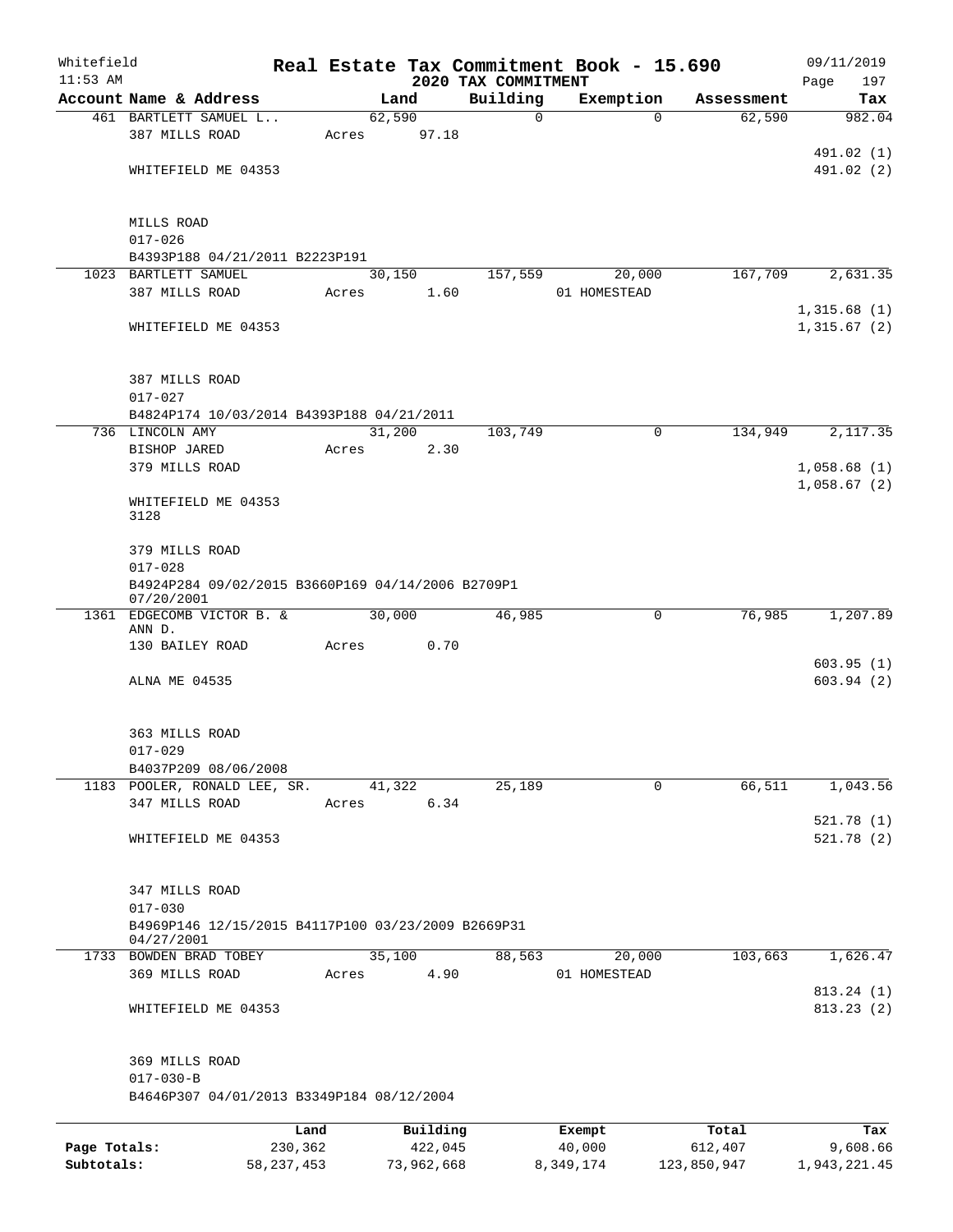| Whitefield<br>$11:53$ AM |                                           |         |       |                       | 2020 TAX COMMITMENT | Real Estate Tax Commitment Book - 15.690 |            | 09/11/2019<br>Page<br>198 |
|--------------------------|-------------------------------------------|---------|-------|-----------------------|---------------------|------------------------------------------|------------|---------------------------|
|                          | Account Name & Address                    |         |       | Land                  | Building            | Exemption                                | Assessment | Tax                       |
|                          | 1609 WEEKS DANIEL J. &                    |         |       | 30,450                | 52,742              | $\Omega$                                 | 83,192     | 1,305.28                  |
|                          | ELIZABETH A.                              |         |       |                       |                     |                                          |            |                           |
|                          | 342 MILLS ROAD                            |         | Acres | 1.80                  |                     |                                          |            | 652.64(1)                 |
|                          | WHITEFIELD ME 04353                       |         |       |                       |                     |                                          |            | 652.64 (2)                |
|                          |                                           |         |       |                       |                     |                                          |            |                           |
|                          |                                           |         |       |                       |                     |                                          |            |                           |
|                          | 337 MILLS ROAD                            |         |       |                       |                     |                                          |            |                           |
|                          | $017 - 031$                               |         |       |                       |                     |                                          |            |                           |
|                          | B4822P8 09/25/2014 B2894P107              |         |       |                       |                     |                                          |            |                           |
|                          | 1279 BREMER, BETSY E<br>316 MILLS ROAD    |         |       | 38,420<br>Acres 21.80 | 11,205              | 0                                        | 49,625     | 778.62                    |
|                          |                                           |         |       |                       |                     |                                          |            | 389.31 (1)                |
|                          | WHITEFIELD ME 04353                       |         |       |                       |                     |                                          |            | 389.31 (2)                |
|                          |                                           |         |       |                       |                     |                                          |            |                           |
|                          |                                           |         |       |                       |                     |                                          |            |                           |
|                          | MILLS ROAD                                |         |       |                       |                     |                                          |            |                           |
|                          | $017 - 032$                               |         |       |                       |                     |                                          |            |                           |
|                          | B5225P217 01/26/2018 B5107P240 02/22/2017 |         |       |                       |                     |                                          |            |                           |
|                          | 434 BONENFANT BARBARA A &<br>DANIEL       |         |       | 24,500                | $\Omega$            | $\mathbf 0$                              | 24,500     | 384.41                    |
|                          | 300 MILLS ROAD                            |         |       | Acres 4.50            |                     |                                          |            |                           |
|                          |                                           |         |       |                       |                     |                                          |            | 192.21(1)                 |
|                          | WHITEFIELD ME 04353                       |         |       |                       |                     |                                          |            | 192.20(2)                 |
|                          |                                           |         |       |                       |                     |                                          |            |                           |
|                          |                                           |         |       |                       |                     |                                          |            |                           |
|                          | MILLS ROAD                                |         |       |                       |                     |                                          |            |                           |
|                          | $017 - 032 - A$<br>B1898P185              |         |       |                       |                     |                                          |            |                           |
|                          | 1203 BASTON DIANA & ROGER                 |         |       |                       |                     | 31,380 74,044 20,000                     | 85,424     | 1,340.30                  |
|                          | 287 MILLS ROAD                            |         |       | Acres 2.42            |                     | 01 HOMESTEAD                             |            |                           |
|                          |                                           |         |       |                       |                     |                                          |            | 670.15(1)                 |
|                          | WHITEFIELD ME 04353                       |         |       |                       |                     |                                          |            | 670.15(2)                 |
|                          |                                           |         |       |                       |                     |                                          |            |                           |
|                          |                                           |         |       |                       |                     |                                          |            |                           |
|                          | 287 MILLS ROAD<br>$017 - 033$             |         |       |                       |                     |                                          |            |                           |
|                          | B4068P128 11/04/2008 B3028P132            |         |       |                       |                     |                                          |            |                           |
|                          | 1057 QUEMADO TAMMY M.                     |         |       | 30,000                | 68,296              | 20,000                                   | 78,296     | 1,228.46                  |
|                          | 36 SENOTT ROAD                            |         | Acres | 1.50                  |                     | 01 HOMESTEAD                             |            |                           |
|                          |                                           |         |       |                       |                     |                                          |            | 614.23(1)                 |
|                          | WHITEFIELD ME 04353                       |         |       |                       |                     |                                          |            | 614.23(2)                 |
|                          |                                           |         |       |                       |                     |                                          |            |                           |
|                          | 36 SENOTT ROAD                            |         |       |                       |                     |                                          |            |                           |
|                          | $017 - 034$                               |         |       |                       |                     |                                          |            |                           |
|                          | B2145P276                                 |         |       |                       |                     |                                          |            |                           |
|                          | 663 CROSBY, JOHN R                        |         |       | 35,650                | 131,077             | 0                                        | 166,727    | 2,615.95                  |
|                          | 19 LINDEN STREET                          |         | Acres | 5.50                  |                     |                                          |            |                           |
|                          |                                           |         |       |                       |                     |                                          |            | 1,307.98(1)               |
|                          | MARBLEHEAD MA 01945                       |         |       |                       |                     |                                          |            | 1,307.97(2)               |
|                          |                                           |         |       |                       |                     |                                          |            |                           |
|                          | 52 SENOTT ROAD                            |         |       |                       |                     |                                          |            |                           |
|                          | $017 - 035$                               |         |       |                       |                     |                                          |            |                           |
|                          | B5199P294 11/13/2017                      |         |       |                       |                     |                                          |            |                           |
|                          |                                           |         |       |                       |                     |                                          |            |                           |
|                          |                                           |         |       |                       |                     |                                          |            |                           |
|                          |                                           | Land    |       | Building              |                     | Exempt                                   | Total      | Tax                       |
| Page Totals:             |                                           | 190,400 |       | 337,364               |                     | 40,000                                   | 487,764    | 7,653.02                  |

**Subtotals:** 58,427,853 74,300,032 8,389,174 124,338,711 1,950,874.47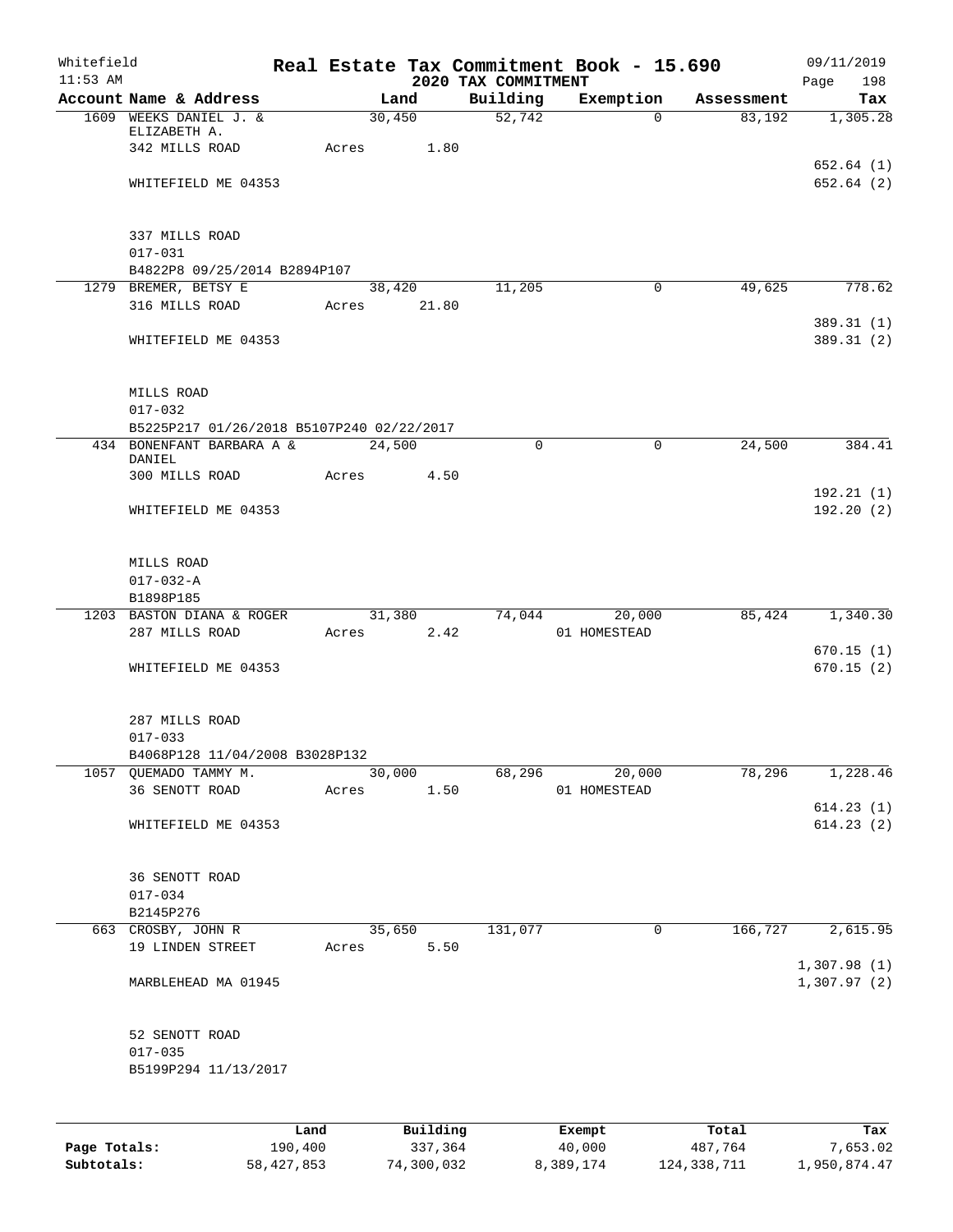| 09/11/2019<br>Page<br>199 |            | Real Estate Tax Commitment Book - 15.690 | 2020 TAX COMMITMENT |            |       |                                                                   | Whitefield<br>$11:53$ AM |
|---------------------------|------------|------------------------------------------|---------------------|------------|-------|-------------------------------------------------------------------|--------------------------|
| Tax                       | Assessment | Exemption                                | Building            | Land       |       | Account Name & Address                                            |                          |
| 906.49                    | 57,775     | $\Omega$                                 | $\mathsf{O}$        | 57,775     |       | 893 WEEKS JOHN C.                                                 |                          |
|                           |            |                                          |                     | 52.05      | Acres | RR 1 BOX 144                                                      |                          |
| 453.25(1)                 |            |                                          |                     |            |       |                                                                   |                          |
| 453.24 (2)                |            |                                          |                     |            |       | SO. THOMASTON ME 04858                                            |                          |
|                           |            |                                          |                     |            |       | SENOTT ROAD                                                       |                          |
|                           |            |                                          |                     |            |       | $017 - 036$                                                       |                          |
|                           |            |                                          |                     |            |       | B662P285                                                          |                          |
| 365.34                    | 23,285     | 0                                        | 0                   | 23,285     |       | 827 MILLINGTON DWAYNE &<br>LINDA                                  |                          |
|                           |            |                                          |                     | 3.69       | Acres | 256 BAUNEG BEG ROAD                                               |                          |
| 182.67(1)                 |            |                                          |                     |            |       |                                                                   |                          |
| 182.67(2)                 |            |                                          |                     |            |       | SANFORD ME 04073                                                  |                          |
|                           |            |                                          |                     |            |       | SENOTT ROAD                                                       |                          |
|                           |            |                                          |                     |            |       | $017 - 037 - 1$                                                   |                          |
| 2,115.64                  | 134,840    | 20,000                                   | 122,200             | 32,640     |       | 1791 SHAW ROBBIE I. &                                             |                          |
|                           |            | 01 HOMESTEAD                             |                     | 3.26       | Acres | KATRINA N.<br>140 SENOTT ROAD                                     |                          |
| 1,057.82(1)               |            |                                          |                     |            |       |                                                                   |                          |
| 1,057.82(2)               |            |                                          |                     |            |       | WHITEFIELD ME 04353                                               |                          |
|                           |            |                                          |                     |            |       | 140 SENOTT ROAD                                                   |                          |
|                           |            |                                          |                     |            |       | $017 - 037 - 2$                                                   |                          |
|                           |            |                                          |                     |            |       | B47195P73 08/31/2009 B1225P167 01/11/1985                         |                          |
| 3,642.89                  | 232,179    | 0                                        | 192,769             | 39,410     |       | 567 BURRIS, SAMUEL T                                              |                          |
|                           |            |                                          |                     | 10.20      | Acres | BURRIS, MAGGIE E                                                  |                          |
| 1,821.45(1)               |            |                                          |                     |            |       | 8 WHITE TAIL LANE                                                 |                          |
| 1,821.44(2)               |            |                                          |                     |            |       | WHITEFIELD ME 04353                                               |                          |
|                           |            |                                          |                     |            |       | 8 WHITE TAIL LANE                                                 |                          |
|                           |            |                                          |                     |            |       | $017 - 038$                                                       |                          |
|                           |            |                                          |                     |            |       | B5309P117 09/12/2018 B5309P114 09/12/2018 B5294P116<br>08/17/2018 |                          |
| 361.45                    | 23,037     | 20,000                                   | 13,037              | 30,000     |       | 1380 CUNNINGHAM CHAD E.                                           |                          |
|                           |            | Acres 1.35 01 HOMESTEAD                  |                     |            |       | 172 SENOTT ROAD                                                   |                          |
| 180.73(1)                 |            |                                          |                     |            |       |                                                                   |                          |
| 180.72 (2)                |            |                                          |                     |            |       | WHITEFIELD ME 04353                                               |                          |
|                           |            |                                          |                     |            |       | 172 SENOTT ROAD                                                   |                          |
|                           |            |                                          |                     |            |       | $017 - 038 - A$                                                   |                          |
|                           |            |                                          |                     |            |       | B3090P236                                                         |                          |
| 180,015 2,824.44          |            | 38,642 161,373 20,000                    |                     |            |       | 1584 ROBERTS ANN S.                                               |                          |
|                           |            | 01 HOMESTEAD                             |                     | Acres 9.24 |       | 160 SENOTT ROAD                                                   |                          |
| 1,412.22(1)               |            |                                          |                     |            |       |                                                                   |                          |
| 1,412.22(2)               |            |                                          |                     |            |       | WHITEFIELD ME 04353                                               |                          |
|                           |            |                                          |                     |            |       | 160 SENOTT ROAD                                                   |                          |
|                           |            |                                          |                     |            |       | $017 - 038 - B$                                                   |                          |
|                           |            |                                          |                     |            |       | B4728P160 11/01/2013 B4728P142 11/01/2013 B1487P83                |                          |
|                           |            |                                          |                     |            |       |                                                                   |                          |

|              | Land       | Building   | Exempt    | Total       | Tax          |
|--------------|------------|------------|-----------|-------------|--------------|
| Page Totals: | 221,752    | 489,379    | 60,000    | 651,131     | 10,216.25    |
| Subtotals:   | 58,649,605 | 74,789,411 | 8,449,174 | 124,989,842 | 1,961,090.72 |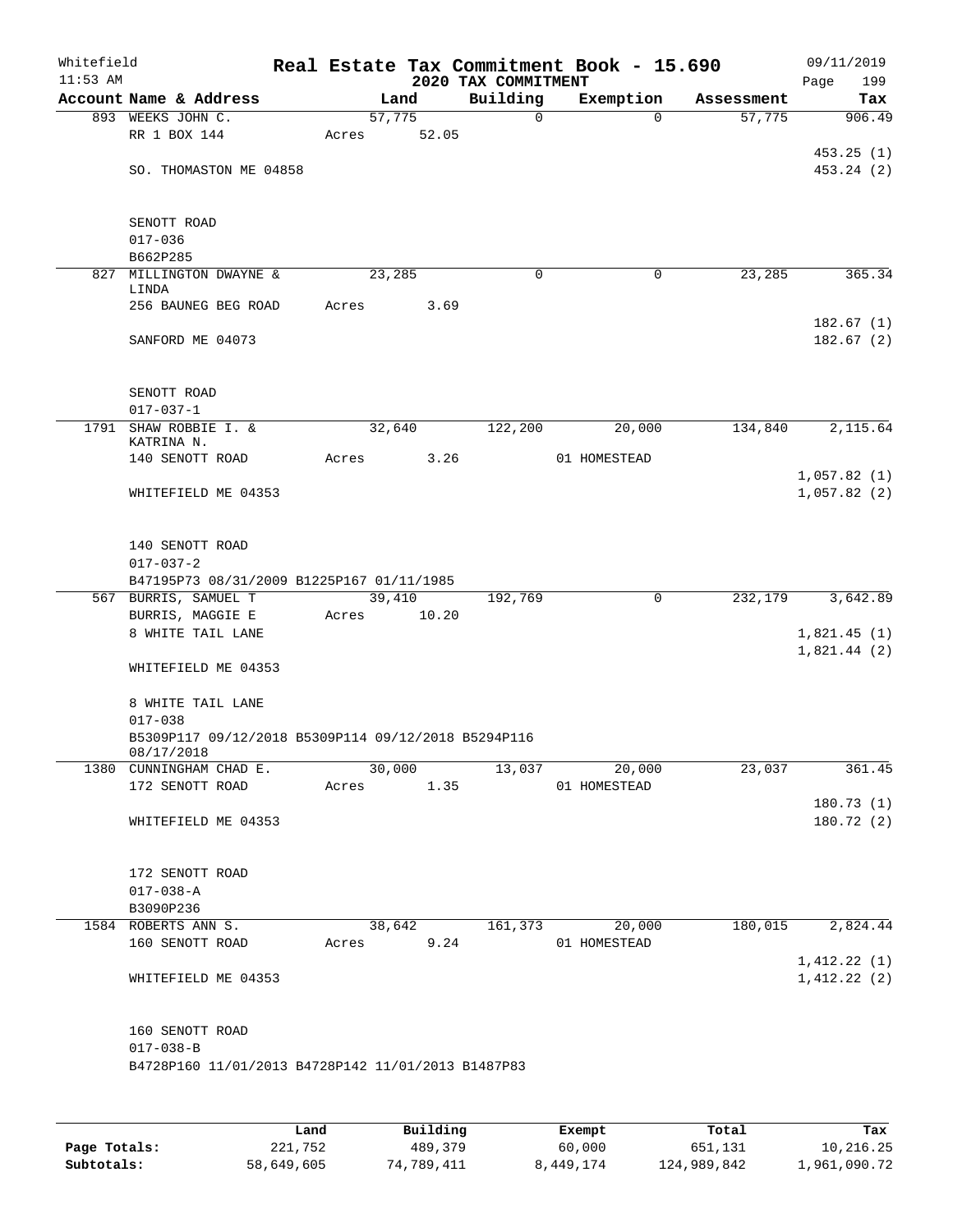| Whitefield<br>$11:53$ AM |                                                    |      |       |         |          | Real Estate Tax Commitment Book - 15.690<br>2020 TAX COMMITMENT |              |              |            | 09/11/2019<br>200<br>Page |
|--------------------------|----------------------------------------------------|------|-------|---------|----------|-----------------------------------------------------------------|--------------|--------------|------------|---------------------------|
|                          | Account Name & Address                             |      |       | Land    |          | Building                                                        | Exemption    |              | Assessment | Tax                       |
|                          | 1500 BRANN TERRIE                                  |      |       | 20, 291 |          | 400                                                             |              | $\Omega$     | 20,691     | 324.64                    |
|                          | * BUCK AMY & CRAIG<br>BRANN                        |      | Acres |         | 4.41     |                                                                 |              |              |            |                           |
|                          | 214 SENOTT ROAD                                    |      |       |         |          |                                                                 |              |              |            | 162.32(1)                 |
|                          |                                                    |      |       |         |          |                                                                 |              |              |            | 162.32(2)                 |
|                          | WHITEFIELD ME 04353                                |      |       |         |          |                                                                 |              |              |            |                           |
|                          | SENOTT ROAD                                        |      |       |         |          |                                                                 |              |              |            |                           |
|                          | $017 - 038 - C$                                    |      |       |         |          |                                                                 |              |              |            |                           |
|                          | B2582P69                                           |      |       |         |          |                                                                 |              |              |            |                           |
|                          | 1735 BAILEY, REBECCA ANNE                          |      |       | 30,300  |          | 97,943                                                          |              | 0            | 128,243    | 2,012.13                  |
|                          | BAILEY, JOSHUA OTIS                                |      | Acres |         | 1.70     |                                                                 |              |              |            |                           |
|                          | 15 WHITETAIL LANE                                  |      |       |         |          |                                                                 |              |              |            | 1,006.07(1)               |
|                          |                                                    |      |       |         |          |                                                                 |              |              |            | 1,006.06(2)               |
|                          | WHITEFIELD ME 04353                                |      |       |         |          |                                                                 |              |              |            |                           |
|                          | 15 WHITE TAIL LANE                                 |      |       |         |          |                                                                 |              |              |            |                           |
|                          | $017 - 038 - D$                                    |      |       |         |          |                                                                 |              |              |            |                           |
|                          | B5355P191 01/28/2019 B5303P99 09/11/2018           |      |       |         |          |                                                                 |              |              |            |                           |
|                          | 167 PARLIN HAYLEY L.                               |      |       | 30,810  |          | 61,404                                                          |              | 20,000       | 72,214     | 1,133.04                  |
|                          | 176 SENOTT ROAD                                    |      | Acres |         | 2.04     |                                                                 | 01 HOMESTEAD |              |            |                           |
|                          |                                                    |      |       |         |          |                                                                 |              |              |            | 566.52(1)                 |
|                          | WHITEFIELD ME 04353                                |      |       |         |          |                                                                 |              |              |            | 566.52(2)                 |
|                          | 176 SENOTT ROAD                                    |      |       |         |          |                                                                 |              |              |            |                           |
|                          | $017 - 039$                                        |      |       |         |          |                                                                 |              |              |            |                           |
|                          | B1597P135                                          |      |       |         |          |                                                                 |              |              |            |                           |
|                          | 1252 GOLDEN LINDA F.                               |      |       | 30,825  |          | 80,075                                                          |              | 20,000       | 90,900     | 1,426.22                  |
|                          | 184 SENOTT ROAD                                    |      | Acres |         | 2.05     |                                                                 | 01 HOMESTEAD |              |            |                           |
|                          |                                                    |      |       |         |          |                                                                 |              |              |            | 713.11(1)                 |
|                          | WHITEFIELD ME 04353                                |      |       |         |          |                                                                 |              |              |            | 713.11(2)                 |
|                          |                                                    |      |       |         |          |                                                                 |              |              |            |                           |
|                          | 184 SENOTT ROAD                                    |      |       |         |          |                                                                 |              |              |            |                           |
|                          | $017 - 040$                                        |      |       |         |          |                                                                 |              |              |            |                           |
|                          | B1421P151                                          |      |       |         |          |                                                                 |              |              |            |                           |
|                          | 33 BRANN TERRIE J. PLUMMER<br>&.                   |      |       | 36,018  |          | 61,310                                                          |              | 20,000       | 77,328     | 1,213.28                  |
|                          | CRAIG WOODBURY BRANN & Acres                       |      |       |         | 5.96     |                                                                 | 01 HOMESTEAD |              |            |                           |
|                          | AMY WYETH BUCK                                     |      |       |         |          |                                                                 |              |              |            |                           |
|                          | 214 SENOTT ROAD                                    |      |       |         |          |                                                                 |              |              |            | 606.64(1)                 |
|                          |                                                    |      |       |         |          |                                                                 |              |              |            | 606.64(2)                 |
|                          | WHITEFIELD ME 04353                                |      |       |         |          |                                                                 |              |              |            |                           |
|                          | 214 SENOTT ROAD                                    |      |       |         |          |                                                                 |              |              |            |                           |
|                          | $017 - 041$                                        |      |       |         |          |                                                                 |              |              |            |                           |
|                          | B4975P168 02/03/2016 B941P15                       |      |       |         |          |                                                                 |              |              |            |                           |
|                          | 1362 D.F. PARTNERSHIP                              |      |       | 61,750  |          | $\Omega$                                                        |              | $\mathbf{0}$ | 61,750     | 968.86                    |
|                          | P.O. BOX 2683                                      |      | Acres |         | 60.00    |                                                                 |              |              |            |                           |
|                          |                                                    |      |       |         |          |                                                                 |              |              |            | 484.43 (1)                |
|                          | BELLAIRE TX 77402                                  |      |       |         |          |                                                                 |              |              |            | 484.43 (2)                |
|                          |                                                    |      |       |         |          |                                                                 |              |              |            |                           |
|                          | SENOTT ROAD<br>$017 - 042$                         |      |       |         |          |                                                                 |              |              |            |                           |
|                          | B5086P271 12/12/2016 B5049P78 08/29/2016 B2261P350 |      |       |         |          |                                                                 |              |              |            |                           |
|                          |                                                    |      |       |         |          |                                                                 |              |              |            |                           |
|                          |                                                    | Land |       |         | Building |                                                                 | Exempt       |              | Total      | Tax                       |

|              | Land       | Building   | Exempt    | Total       | Tax          |
|--------------|------------|------------|-----------|-------------|--------------|
| Page Totals: | 209,994    | 301,132    | 60,000    | 451,126     | 7,078.17     |
| Subtotals:   | 58,859,599 | 75,090,543 | 8,509,174 | 125,440,968 | 1,968,168.89 |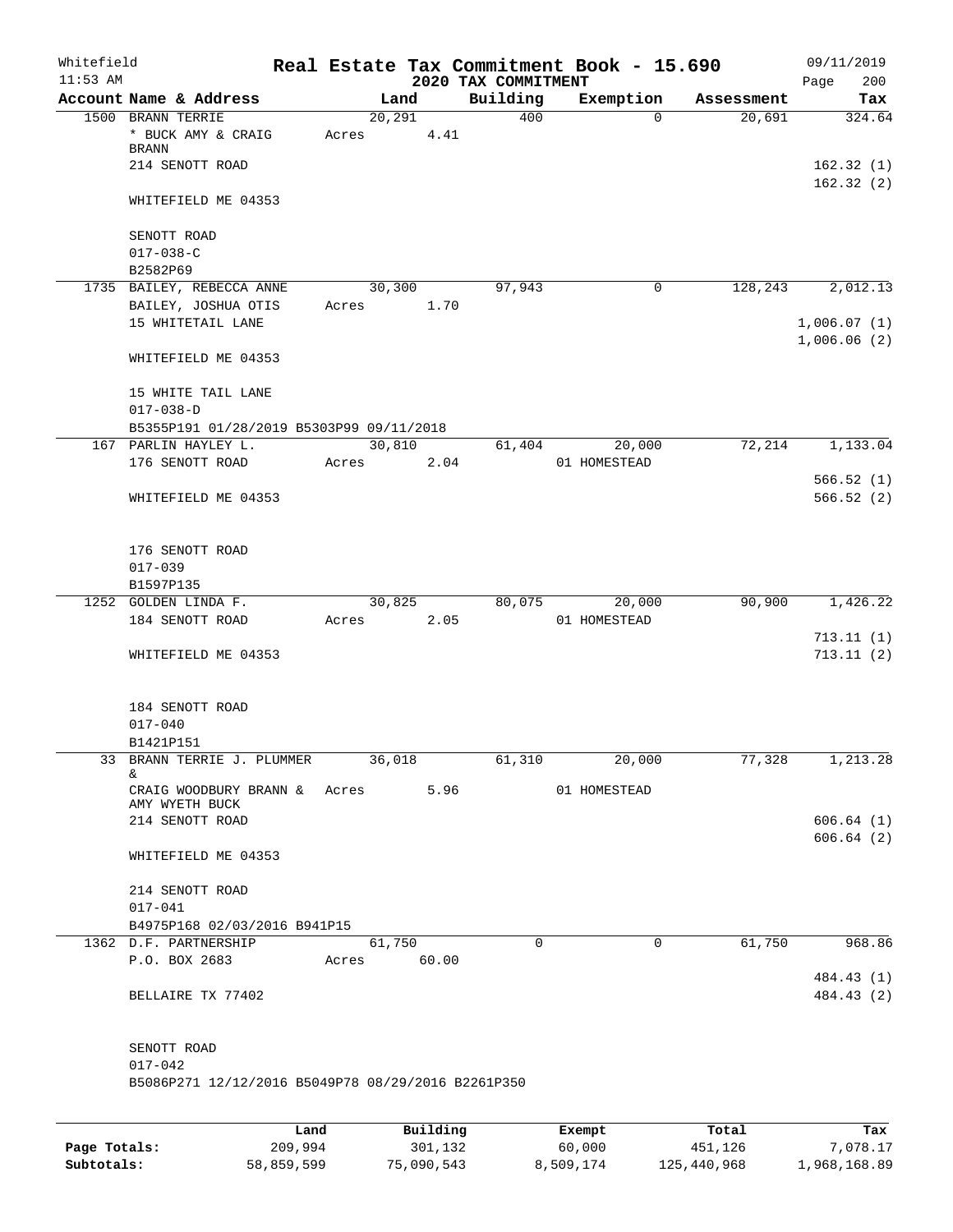| Whitefield |                                                                                      |         |        |                     | Real Estate Tax Commitment Book - 15.690 |            | 09/11/2019               |
|------------|--------------------------------------------------------------------------------------|---------|--------|---------------------|------------------------------------------|------------|--------------------------|
| $11:53$ AM |                                                                                      |         |        | 2020 TAX COMMITMENT |                                          |            | 201<br>Page              |
|            | Account Name & Address                                                               |         | Land   | Building            | Exemption                                | Assessment | Tax                      |
|            | 1272 DUNCAN FREDERICK &<br>NANCY                                                     | 100,010 |        | 0                   | $\Omega$                                 | 100,010    | 1,569.16                 |
|            | * DUNCAN RONALD &<br><b>HELENE</b>                                                   | Acres   | 201.00 |                     |                                          |            |                          |
|            | 10 VATERS HIDEAWAY                                                                   |         |        |                     |                                          |            | 784.58 (1)<br>784.58 (2) |
|            | JEFFERSON ME 04348                                                                   |         |        |                     |                                          |            |                          |
|            | SENOTT ROAD                                                                          |         |        |                     |                                          |            |                          |
|            | $017 - 043$                                                                          |         |        |                     |                                          |            |                          |
|            | B848P245                                                                             |         |        |                     |                                          |            |                          |
|            | 389 DUNCAN FREDERICK &<br>NANCY                                                      | 18,570  |        | 22,090              | 0                                        | 40,660     | 637.96                   |
|            | 10 VATERS HIDEAWAY                                                                   | Acres   | 1.88   |                     |                                          |            | 318.98 (1)               |
|            | JEFFERSON ME 04348                                                                   |         |        |                     |                                          |            | 318.98(2)                |
|            | 255 SENOTT ROAD                                                                      |         |        |                     |                                          |            |                          |
|            | $017 - 043 - A$                                                                      |         |        |                     |                                          |            |                          |
|            | B848P245 07/22/1975                                                                  |         |        |                     |                                          |            |                          |
|            | 1634 YOUNG RUSSELL JR.                                                               | 40,250  |        | 11,334              | 0                                        | 51,584     | 809.35                   |
|            | 81 WILLIAMS ROAD                                                                     | Acres   | 5.00   |                     |                                          |            |                          |
|            | CHELSEA ME 04330                                                                     |         |        |                     |                                          |            | 404.68(1)<br>404.67(2)   |
|            | 110 DUNCAN ROAD --                                                                   |         |        |                     |                                          |            |                          |
|            | $017 - 043 - B$                                                                      |         |        |                     |                                          |            |                          |
|            | B4752P8 01/23/2014 B4667P254 05/28/2013 B4130P264<br>04/07/2009 B2336P330 11/04/2005 |         |        |                     |                                          |            |                          |
|            | 516 STRICKLAND TAMMY A &<br>GILBERT GERALDINE A.                                     | 32,770  |        | 126,790             | 0                                        | 159,560    | 2,503.50                 |
|            | 520 NASH ROAD                                                                        | Acres   | 14.40  |                     |                                          |            |                          |
|            |                                                                                      |         |        |                     |                                          |            | 1,251.75(1)              |
|            | PITTSTON ME 04245                                                                    |         |        |                     |                                          |            | 1,251.75(2)              |
|            | 23 CAIRN LN                                                                          |         |        |                     |                                          |            |                          |
|            | $017 - 044$                                                                          |         |        |                     |                                          |            |                          |
|            | B5106P189 12/14/2016 B5102P220 11/10/2016 B4982P100<br>03/03/2016 B2716P12           |         |        |                     |                                          |            |                          |
|            | 1315 GRAZIOSO, DEE A                                                                 | 33,150  |        | $\Omega$            | 0                                        | 33,150     | 520.12                   |
|            | 37 SHELDON STREET                                                                    | Acres   | 3.60   |                     |                                          |            |                          |
|            | FARMINGDALE ME 04344                                                                 |         |        |                     |                                          |            | 260.06(1)<br>260.06(2)   |
|            |                                                                                      |         |        |                     |                                          |            |                          |
|            | SENOTT ROAD                                                                          |         |        |                     |                                          |            |                          |
|            | $017 - 044 - A$                                                                      |         |        |                     |                                          |            |                          |

B5019P24 06/17/2016 B2787P89

|              | Land       | Building   | Exempt    | Total       | Tax          |
|--------------|------------|------------|-----------|-------------|--------------|
| Page Totals: | 224,750    | 160,214    |           | 384,964     | 6.040.09     |
| Subtotals:   | 59,084,349 | 75,250,757 | 8,509,174 | 125,825,932 | 1,974,208.98 |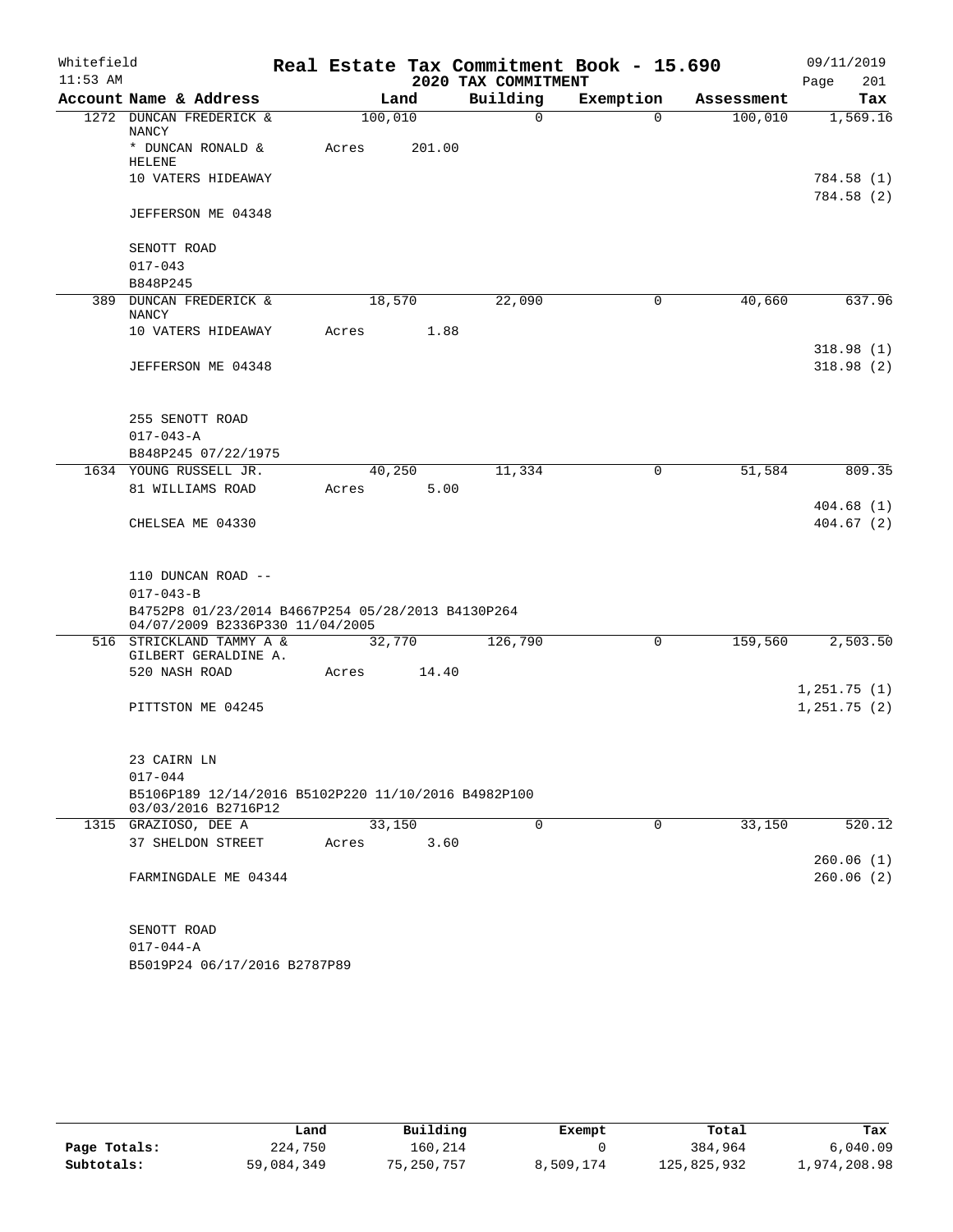| Whitefield<br>$11:53$ AM |                                                      |             |        |                                     | 2020 TAX COMMITMENT | Real Estate Tax Commitment Book - 15.690 |            | 09/11/2019           |
|--------------------------|------------------------------------------------------|-------------|--------|-------------------------------------|---------------------|------------------------------------------|------------|----------------------|
|                          | Account Name & Address                               |             | Land   |                                     | Building            | Exemption                                | Assessment | Page<br>202<br>Tax   |
|                          | 133 MCGUIRE, CALEB                                   |             |        | 30, 165                             | 95,656              | $\Omega$                                 | 125,821    | 1,974.13             |
|                          | 153 SENOTT ROAD                                      | Acres       |        | 1.61                                |                     |                                          |            |                      |
|                          |                                                      |             |        |                                     |                     |                                          |            | 987.07 (1)           |
|                          | WHITEFIELD ME 04353                                  |             |        |                                     |                     |                                          |            | 987.06 (2)           |
|                          |                                                      |             |        |                                     |                     |                                          |            |                      |
|                          | 153 SENOTT ROAD                                      |             |        |                                     |                     |                                          |            |                      |
|                          | $017 - 045$                                          |             |        |                                     |                     |                                          |            |                      |
|                          | B5314P212 10/11/2018 B4777P48 05/07/2014 B2580P286   |             |        |                                     |                     |                                          |            |                      |
|                          | 897 GAGNON ROLAND J &<br>THERESA                     |             | 35,450 |                                     | 97,806              | 20,000                                   | 113,256    | 1,776.99             |
|                          | 163 SENOTT ROAD                                      | Acres       |        | 5.25                                |                     | 01 HOMESTEAD                             |            |                      |
|                          |                                                      |             |        |                                     |                     |                                          |            | 888.50 (1)           |
|                          | WHITEFIELD ME 04353                                  |             |        |                                     |                     |                                          |            | 888.49 (2)           |
|                          |                                                      |             |        |                                     |                     |                                          |            |                      |
|                          | 163 SENOTT ROAD                                      |             |        |                                     |                     |                                          |            |                      |
|                          | $017 - 045 - A$                                      |             |        |                                     |                     |                                          |            |                      |
|                          | B1616P257                                            |             |        |                                     |                     |                                          |            |                      |
|                          | 1168 MCKEEN WILLIAM C. &                             |             | 58,940 |                                     | 130,303             | 20,000                                   | 169,243    | 2,655.42             |
|                          | SUSAN<br>P.O. BOX 148                                | Acres       |        | 22.60                               |                     | 01 HOMESTEAD                             |            |                      |
|                          |                                                      |             |        |                                     |                     |                                          |            | 1,327.71(1)          |
|                          | WHITEFIELD ME 04353                                  |             |        |                                     |                     |                                          |            | 1,327.71(2)          |
|                          |                                                      |             |        |                                     |                     |                                          |            |                      |
|                          | 32 MOSQUITO LANE                                     |             |        |                                     |                     |                                          |            |                      |
|                          | $017 - 046 - A$                                      |             |        |                                     |                     |                                          |            |                      |
|                          | B1375P247 03/04/1987                                 |             |        |                                     |                     |                                          |            |                      |
|                          | 1727 MCKEEN, SUSAN B                                 |             | 3,600  |                                     | 0                   | $\mathbf 0$                              | 3,600      | 56.48                |
|                          | MCKEEN, WILLIAM C                                    | Acres       |        | 2.40                                |                     |                                          |            |                      |
|                          | PO BOX 148                                           |             |        |                                     |                     |                                          |            | 28.24(1)<br>28.24(2) |
|                          | WHITEFIELD ME 04353                                  |             |        |                                     |                     |                                          |            |                      |
|                          |                                                      |             |        |                                     |                     |                                          |            |                      |
|                          | MOSQUITO LANE                                        |             |        |                                     |                     |                                          |            |                      |
|                          | $017 - 046 - B$                                      |             |        |                                     |                     |                                          |            |                      |
|                          | B5301P291 06/28/2018<br>889 COOPER-HASKELL DAWNA     |             | 57,007 |                                     | 112,085             | 20,000                                   | 149,092    | 2,339.25             |
|                          | JEAN                                                 |             |        |                                     |                     |                                          |            |                      |
|                          | 71 SENOTT ROAD                                       | Acres 35.01 |        |                                     |                     | 01 HOMESTEAD                             |            |                      |
|                          |                                                      |             |        |                                     |                     |                                          |            | 1, 169.63(1)         |
|                          | WHITEFIELD ME 04353                                  |             |        |                                     |                     |                                          |            | 1,169.62(2)          |
|                          |                                                      |             |        |                                     |                     |                                          |            |                      |
|                          | 71 SENOTT ROAD                                       |             |        |                                     |                     |                                          |            |                      |
|                          | $017 - 047$                                          |             |        |                                     |                     |                                          |            |                      |
|                          | B4562P2 08/23/2012 B2404P200<br>703 MATHEWS, BRUCE M |             |        | 30,750                              |                     | 99,188 26,000                            | 103,938    | 1,630.79             |
|                          | 75 SENOTT ROAD                                       |             |        | Acres 2.00                          |                     | 01 HOMESTEAD                             |            |                      |
|                          |                                                      |             |        |                                     |                     | 05 VET EXEMPTION                         |            | 815.40 (1)           |
|                          | WHITEFIELD ME 04353                                  |             |        |                                     |                     |                                          |            | 815.39 (2)           |
|                          |                                                      |             |        |                                     |                     |                                          |            |                      |
|                          | 75 SENOTT ROAD                                       |             |        |                                     |                     |                                          |            |                      |
|                          | $017 - 047 - A$                                      |             |        |                                     |                     |                                          |            |                      |
|                          | B4970P94 01/19/2016 B4863P105 02/23/2015             |             |        |                                     |                     |                                          |            |                      |
|                          |                                                      |             |        |                                     |                     |                                          |            |                      |
|                          |                                                      |             |        | $P_{\text{rel}}$ is a set of $\sim$ |                     |                                          |            |                      |

|              | Land       | Building   | Exempt    | Total       | Tax          |
|--------------|------------|------------|-----------|-------------|--------------|
| Page Totals: | 215,912    | 535,038    | 86,000    | 664,950     | 10,433.06    |
| Subtotals:   | 59,300,261 | 75,785,795 | 8,595,174 | 126,490,882 | 1,984,642.04 |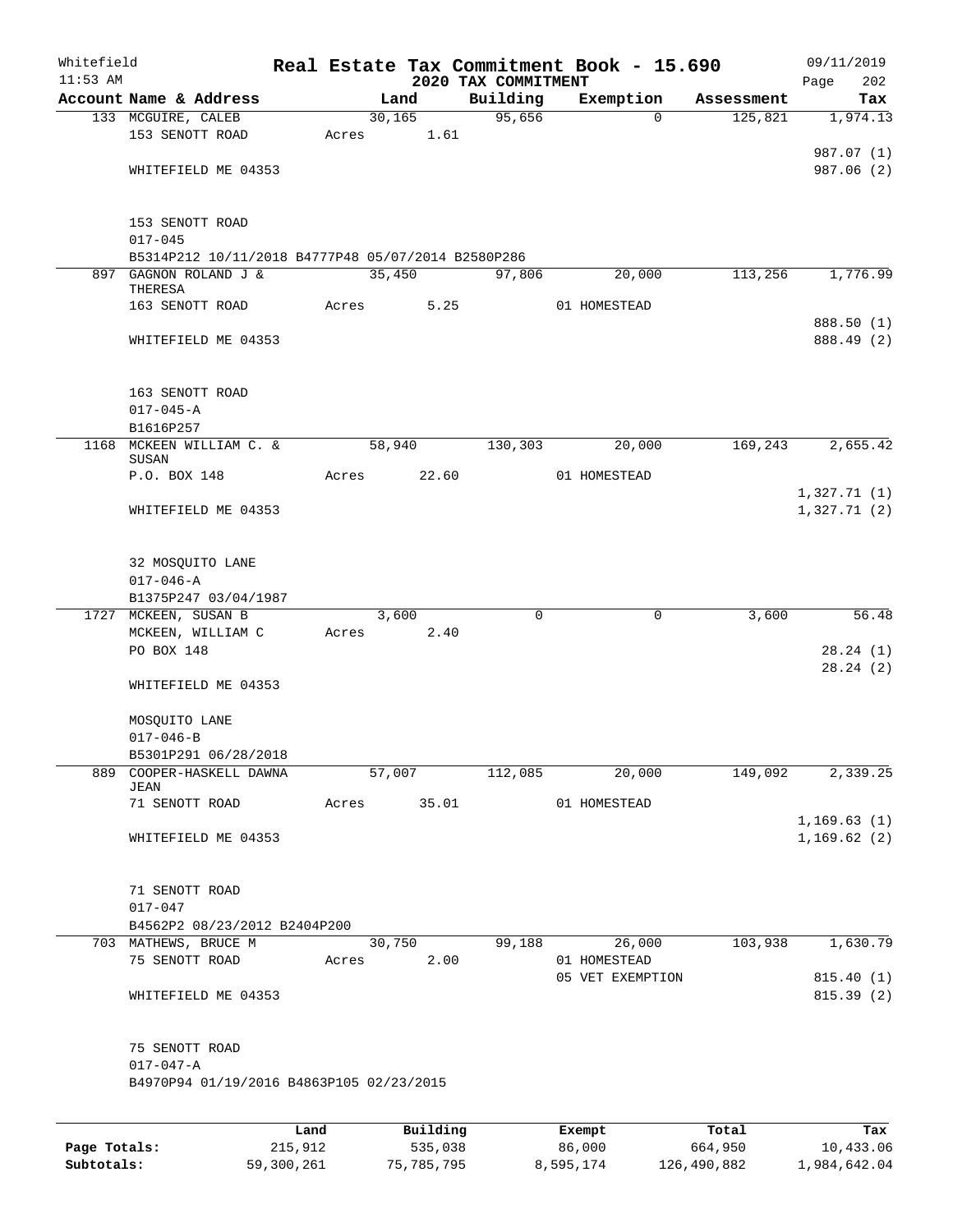| Whitefield |                                                   |        |       |                     | Real Estate Tax Commitment Book - 15.690 |            | 09/11/2019  |
|------------|---------------------------------------------------|--------|-------|---------------------|------------------------------------------|------------|-------------|
| $11:53$ AM |                                                   |        |       | 2020 TAX COMMITMENT |                                          |            | 203<br>Page |
|            | Account Name & Address                            |        | Land  | Building            | Exemption                                | Assessment | Tax         |
|            | 1914 MATHEWS NICOLE                               | 20,735 |       | 114, 135            | $\Omega$                                 | 134,870    | 2,116.11    |
|            | 67 SENOTT ROAD                                    | Acres  | 1.99  |                     |                                          |            |             |
|            |                                                   |        |       |                     |                                          |            | 1,058.06(1) |
|            | WHITEFIELD ME 04353                               |        |       |                     |                                          |            | 1,058.05(2) |
|            |                                                   |        |       |                     |                                          |            |             |
|            | 67 SENOTT ROAD                                    |        |       |                     |                                          |            |             |
|            | $017 - 047 - B$                                   |        |       |                     |                                          |            |             |
|            | 635 HENRY, REMEMBERANCE                           | 31,950 |       | 139,442             | 0                                        | 171,392    | 2,689.14    |
|            | DOYLE, ELIZABETH                                  | Acres  | 2.80  |                     |                                          |            |             |
|            | 175 RIDGE ROAD                                    |        |       |                     |                                          |            | 1,344.57(1) |
|            | WINDSOR ME 04363                                  |        |       |                     |                                          |            | 1,344.57(2) |
|            |                                                   |        |       |                     |                                          |            |             |
|            | 51 SENOTT ROAD                                    |        |       |                     |                                          |            |             |
|            | $017 - 048$                                       |        |       |                     |                                          |            |             |
|            | B5029P179 07/11/2016                              |        |       |                     |                                          |            |             |
|            | 1269 SKILLIN BARBARA A.                           | 42,610 |       | 74,934              | 26,000                                   | 91,544     | 1,436.33    |
|            | P.O. BOX 136                                      | Acres  | 14.20 |                     | 05 VET EXEMPTION                         |            |             |
|            |                                                   |        |       |                     | 01 HOMESTEAD                             |            | 718.17(1)   |
|            | WHITEFIELD ME 04353                               |        |       |                     |                                          |            | 718.16(2)   |
|            |                                                   |        |       |                     |                                          |            |             |
|            | 267 MILLS ROAD                                    |        |       |                     |                                          |            |             |
|            | $017 - 049$                                       |        |       |                     |                                          |            |             |
|            | B4571P279 09/20/2012 B2203P193                    |        |       |                     |                                          |            |             |
|            | 420 PARMENTER HELEN L.,                           | 30,750 |       | 139,461             | 0                                        | 170,211    | 2,670.61    |
|            | WOODBURY PAULA P                                  |        |       |                     |                                          |            |             |
|            | 39 SENOTT ROAD                                    | Acres  | 2.00  |                     |                                          |            |             |
|            |                                                   |        |       |                     |                                          |            | 1,335.31(1) |
|            | WHITEFIELD ME 04353                               |        |       |                     |                                          |            | 1,335.30(2) |
|            | 39 SENOTT ROAD                                    |        |       |                     |                                          |            |             |
|            | $017 - 049 - A$                                   |        |       |                     |                                          |            |             |
|            | B4497P75 02/29/2012 B3870P305 06/25/2007          |        |       |                     |                                          |            |             |
|            | 580 MANSIR PAUL                                   | 30,150 |       | 24,486              | 0                                        | 54,636     | 857.24      |
|            | 581 EAST PITTSTON ROAD                            | Acres  | 1.60  |                     |                                          |            |             |
|            |                                                   |        |       |                     |                                          |            | 428.62(1)   |
|            | PITTSTON ME 04345                                 |        |       |                     |                                          |            | 428.62(2)   |
|            |                                                   |        |       |                     |                                          |            |             |
|            | 9 SENOTT ROAD                                     |        |       |                     |                                          |            |             |
|            | $017 - 049 - B$                                   |        |       |                     |                                          |            |             |
|            | B4681P71 06/28/2013 B4077P38 12/09/2008 B1993P321 |        |       |                     |                                          |            |             |
|            | 537 LEWIS BRENDA J.                               | 31,485 |       | 91,433              | 20,000                                   | 102,918    | 1,614.78    |
|            | 253 MILLS ROAD                                    | Acres  | 2.49  |                     | 01 HOMESTEAD                             |            |             |
|            |                                                   |        |       |                     |                                          |            | 807.39 (1)  |
|            | WHITEFIELD ME 04353                               |        |       |                     |                                          |            | 807.39 (2)  |
|            |                                                   |        |       |                     |                                          |            |             |
|            | 253 MILLS ROAD                                    |        |       |                     |                                          |            |             |
|            | $017 - 049 - C$                                   |        |       |                     |                                          |            |             |
|            | B4826P65 10/08/2014 B2445P100                     |        |       |                     |                                          |            |             |
|            |                                                   |        |       |                     |                                          |            |             |
|            |                                                   |        |       |                     |                                          |            |             |

|              | Land       | Building   | Exempt    | Total         | Tax          |
|--------------|------------|------------|-----------|---------------|--------------|
| Page Totals: | 187,680    | 583,891    | 46,000    | 725,571       | 11,384.21    |
| Subtotals:   | 59,487,941 | 76,369,686 | 8,641,174 | 127, 216, 453 | 1,996,026.25 |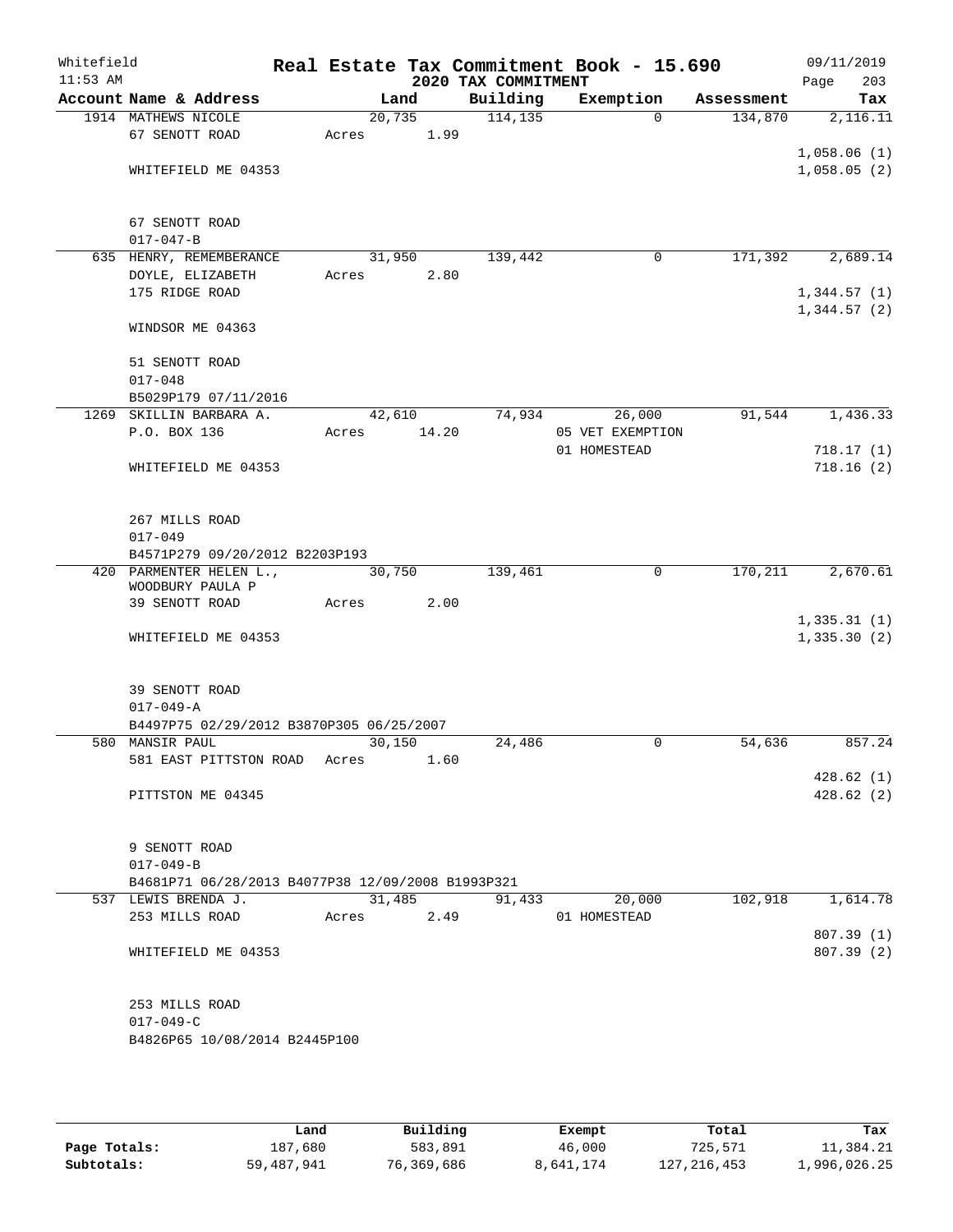| Whitefield<br>$11:53$ AM |                                                                                      |             |        |                | 2020 TAX COMMITMENT | Real Estate Tax Commitment Book - 15.690 |            | 09/11/2019<br>Page<br>204 |
|--------------------------|--------------------------------------------------------------------------------------|-------------|--------|----------------|---------------------|------------------------------------------|------------|---------------------------|
|                          | Account Name & Address                                                               |             | Land   |                | Building            | Exemption                                | Assessment | Tax                       |
|                          | 1302 MCLEOD PRESTON R. &                                                             |             | 30,000 |                | 64,899              | $\Omega$                                 | 94,899     | 1,488.97                  |
|                          | RAINA E. COLE                                                                        |             |        |                |                     |                                          |            |                           |
|                          | 241 MILLS ROAD                                                                       | Acres       |        | 1.00           |                     |                                          |            |                           |
|                          |                                                                                      |             |        |                |                     |                                          |            | 744.49 (1)<br>744.48 (2)  |
|                          | WHITEFIELD ME 04353                                                                  |             |        |                |                     |                                          |            |                           |
|                          |                                                                                      |             |        |                |                     |                                          |            |                           |
|                          | 241 MILLS ROAD                                                                       |             |        |                |                     |                                          |            |                           |
|                          | $017 - 050$                                                                          |             |        |                |                     |                                          |            |                           |
|                          | B5369P105 03/26/2019 B3683P25 05/26/2006                                             |             |        |                |                     |                                          |            |                           |
|                          | 49 GOULD DONALD & FRANCES<br>233 MILLS ROAD                                          |             |        | 32,700         | 86,761              | 30,000                                   | 89,461     | 1,403.64                  |
|                          |                                                                                      | Acres       |        | 3.30           |                     | 05 VET EXEMPTION<br>01 HOMESTEAD         |            | 701.82(1)                 |
|                          | WHITEFIELD ME 04353                                                                  |             |        |                |                     | 04 BLIND                                 |            | 701.82(2)                 |
|                          |                                                                                      |             |        |                |                     |                                          |            |                           |
|                          |                                                                                      |             |        |                |                     |                                          |            |                           |
|                          | 233 MILLS ROAD                                                                       |             |        |                |                     |                                          |            |                           |
|                          | $017 - 051$                                                                          |             |        |                | $\Omega$            | $\mathbf 0$                              |            | 1, 135.25                 |
|                          | 1419 SHOREY LOUIS A. & PAULA<br>220 MILLS ROAD                                       | Acres 61.21 | 72,355 |                |                     |                                          | 72,355     |                           |
|                          |                                                                                      |             |        |                |                     |                                          |            | 567.63(1)                 |
|                          | WHITEFIELD ME 04353                                                                  |             |        |                |                     |                                          |            | 567.62(2)                 |
|                          |                                                                                      |             |        |                |                     |                                          |            |                           |
|                          |                                                                                      |             |        |                |                     |                                          |            |                           |
|                          | MILLS ROAD                                                                           |             |        |                |                     |                                          |            |                           |
|                          | $017 - 052$                                                                          |             |        |                |                     |                                          |            |                           |
|                          | B1615P111                                                                            |             |        |                |                     |                                          |            |                           |
|                          | 1557 PURINGTON JOHN E.<br>PURINGTON CATHERINE                                        | Acres       |        | 31,020<br>2.18 | 75,680              | 0                                        | 106,700    | 1,674.12                  |
|                          | 129 COOPER ROAD                                                                      |             |        |                |                     |                                          |            | 837.06 (1)                |
|                          |                                                                                      |             |        |                |                     |                                          |            | 837.06 (2)                |
|                          | WHITEFIELD ME 04353                                                                  |             |        |                |                     |                                          |            |                           |
|                          |                                                                                      |             |        |                |                     |                                          |            |                           |
|                          | 211 MILLS ROAD                                                                       |             |        |                |                     |                                          |            |                           |
|                          | $017 - 052 - A$                                                                      |             |        |                |                     |                                          |            |                           |
|                          | B4578P123 10/05/2012 B4578P111 10/05/2012 B4561P76<br>08/17/2012 B1610P107           |             |        |                |                     |                                          |            |                           |
|                          | 123 THURSTON MIRA-SU                                                                 |             | 30,855 |                | 161,588             | 0                                        | 192,443    | 3,019.43                  |
|                          | 199 MILLS ROAD                                                                       | Acres       |        | 2.07           |                     |                                          |            |                           |
|                          |                                                                                      |             |        |                |                     |                                          |            | 1,509.72(1)               |
|                          | WHITEFIELD ME 04353                                                                  |             |        |                |                     |                                          |            | 1,509.71(2)               |
|                          |                                                                                      |             |        |                |                     |                                          |            |                           |
|                          |                                                                                      |             |        |                |                     |                                          |            |                           |
|                          | 199 MILLS ROAD                                                                       |             |        |                |                     |                                          |            |                           |
|                          | $017 - 052 - B$                                                                      |             |        |                |                     |                                          |            |                           |
|                          | B2661P94<br>626 LABELLE, MARK                                                        |             | 94,075 |                | 115,839             | 20,000                                   | 189,914    | 2,979.75                  |
|                          | 189 MILLS ROAD                                                                       |             |        | Acres 32.00    |                     | 01 HOMESTEAD                             |            |                           |
|                          |                                                                                      |             |        |                |                     |                                          |            | 1,489.88(1)               |
|                          | WHITEFIELD ME 04353                                                                  |             |        |                |                     |                                          |            | 1,489.87(2)               |
|                          |                                                                                      |             |        |                |                     |                                          |            |                           |
|                          |                                                                                      |             |        |                |                     |                                          |            |                           |
|                          | 179 MILLS ROAD                                                                       |             |        |                |                     |                                          |            |                           |
|                          | $017 - 053$                                                                          |             |        |                |                     |                                          |            |                           |
|                          | B5115P136 03/20/2017 B4261P172 03/23/2010 B4152P17<br>06/04/2009 B3348P91 08/12/2004 |             |        |                |                     |                                          |            |                           |
|                          |                                                                                      |             |        |                |                     |                                          |            |                           |
|                          |                                                                                      |             |        |                |                     |                                          |            |                           |
|                          |                                                                                      |             |        |                |                     |                                          |            |                           |

|              | Land       | Building   | Exempt    | Total       | Tax          |
|--------------|------------|------------|-----------|-------------|--------------|
| Page Totals: | 291,005    | 504,767    | 50,000    | 745.772     | 11,701.16    |
| Subtotals:   | 59,778,946 | 76,874,453 | 8,691,174 | 127,962,225 | 2,007,727.41 |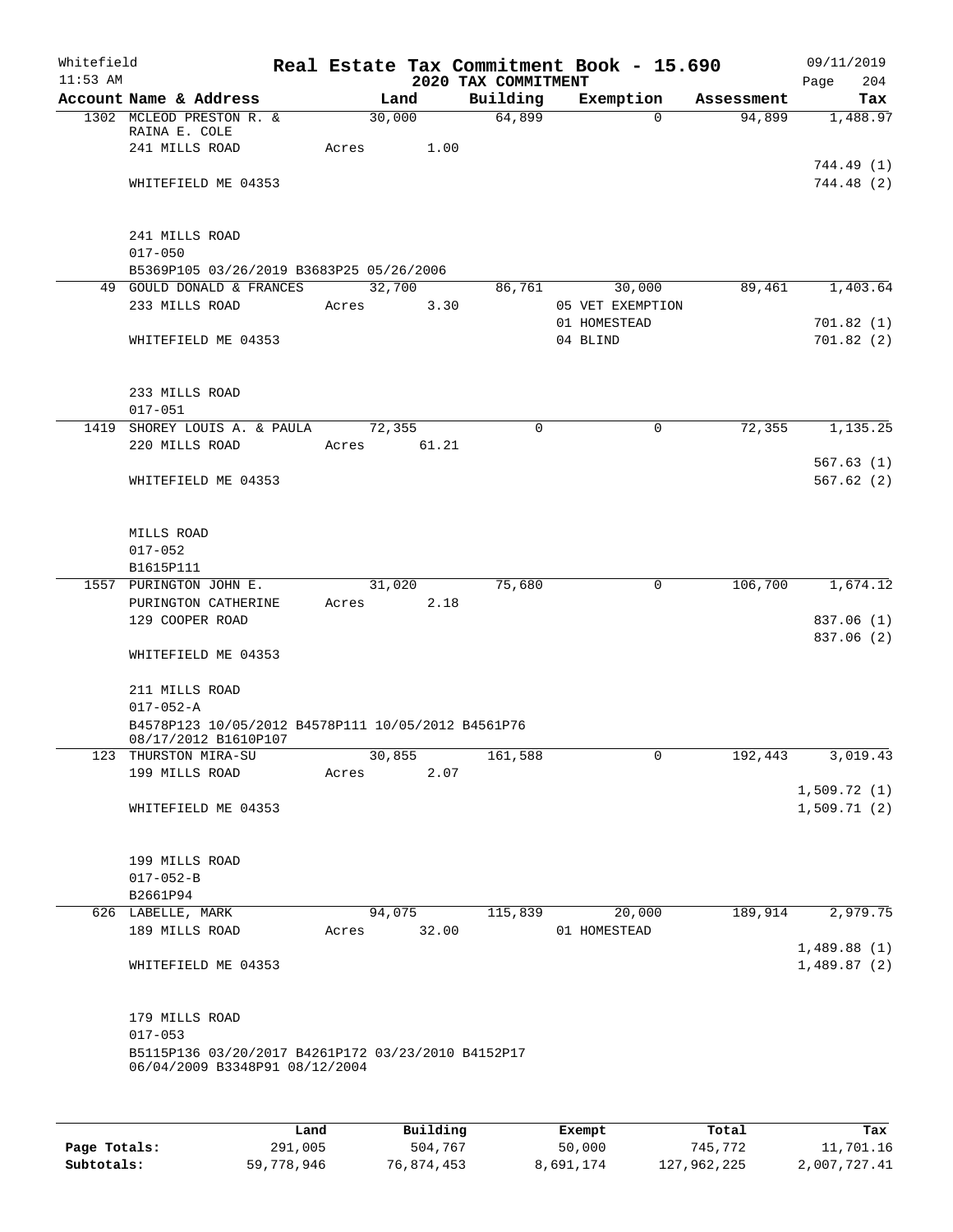| Whitefield   |                                                                                    |            |       |                 |                     | Real Estate Tax Commitment Book - 15.690 |             | 09/11/2019                 |
|--------------|------------------------------------------------------------------------------------|------------|-------|-----------------|---------------------|------------------------------------------|-------------|----------------------------|
| $11:53$ AM   |                                                                                    |            |       |                 | 2020 TAX COMMITMENT |                                          |             | Page<br>205                |
|              | Account Name & Address                                                             |            |       | Land            | Building            | Exemption                                | Assessment  | Tax                        |
|              | 1091 LABELLE MARK<br>189 MILLS ROAD                                                |            |       | $\mathbf 0$     | 28,985              | $\Omega$                                 | 28,985      | 454.77                     |
|              | WHITEFIELD ME 04353                                                                |            |       |                 |                     |                                          |             | 227.39(1)<br>227.38(2)     |
|              | 189 MILLS ROAD                                                                     |            |       |                 |                     |                                          |             |                            |
|              | $017 - 053 - ON$<br>532 ROEVER DORIS E. &                                          |            |       | 24,875          | $\mathbf 0$         | 0                                        | 24,875      | 390.29                     |
|              | KENNETH C.<br>141 MILLS ROAD                                                       |            | Acres | 4.75            |                     |                                          |             |                            |
|              | WHITEFIELD ME 04353                                                                |            |       |                 |                     |                                          |             | 195.15(1)<br>195.14(2)     |
|              | MILLS ROAD                                                                         |            |       |                 |                     |                                          |             |                            |
|              | $017 - 054$                                                                        |            |       |                 |                     |                                          |             |                            |
|              | B2598P92                                                                           |            |       |                 |                     |                                          |             |                            |
|              | 1337 ROEVER KENNETH C. &<br>DORIS E.<br>141 MILLS ROAD                             |            | Acres | 70,088<br>39.75 | 146,067             | 20,000<br>01 HOMESTEAD                   | 196, 155    | 3,077.67                   |
|              | WHITEFIELD ME 04353                                                                |            |       |                 |                     |                                          |             | 1,538.84(1)<br>1,538.83(2) |
|              |                                                                                    |            |       |                 |                     |                                          |             |                            |
|              | 141 MILLS ROAD                                                                     |            |       |                 |                     |                                          |             |                            |
|              | $017 - 054 - A$                                                                    |            |       |                 |                     |                                          |             |                            |
|              | B2014P235                                                                          |            |       |                 |                     |                                          |             |                            |
|              | 913 COWLES STEVEN & JULIE<br>7272 ELM PL                                           |            | Acres | 91,750<br>80.00 | 151,116             | 0                                        | 242,866     | 3,810.57                   |
|              | PEARL CITY HI 96782<br>2897                                                        |            |       |                 |                     |                                          |             | 1,905.29(1)<br>1,905.28(2) |
|              | 139 MILLS ROAD<br>$017 - 055 - A$<br>B4862P133 02/18/2015 B2209P87                 |            |       |                 |                     |                                          |             |                            |
|              | 520 AQUAFORTIS ASSOCIATES,                                                         |            |       | 35,000          | $\mathbf 0$         | $\mathbf 0$                              | 35,000      | 549.15                     |
|              | <b>LLC</b><br>PO BOX 1024                                                          |            | Acres | 1.05            |                     |                                          |             |                            |
|              | CAMDEN ME 04843                                                                    |            |       |                 |                     |                                          |             | 274.58(1)<br>274.57(2)     |
|              | MILLS ROAD<br>$017 - 055 - B$<br>B4275P85 05/07/2010 B4275P82 05/07/2010 B4084P318 |            |       |                 |                     |                                          |             |                            |
|              | 01/06/2009 B4078P110 12/15/2008 B2616P3                                            |            |       |                 |                     |                                          |             |                            |
|              | 1764 AQUAFORTIS ASSOCIATES,<br>LLC                                                 |            |       | 0               | 16,445              | 0                                        | 16,445      | 258.02                     |
|              | PO BOX 1024                                                                        |            |       |                 |                     |                                          |             |                            |
|              | CAMDEN ME 04843                                                                    |            |       |                 |                     |                                          |             | 129.01(1)<br>129.01(2)     |
|              | 103 MILLS ROAD<br>$017 - 055 - B - ON$                                             |            |       |                 |                     |                                          |             |                            |
|              | B4275P82 04/13/2010 B4078P110 12/08/2008                                           |            |       |                 |                     |                                          |             |                            |
|              |                                                                                    | Land       |       | Building        |                     | Exempt                                   | Total       | Tax                        |
| Page Totals: |                                                                                    | 221,713    |       | 342,613         |                     | 20,000                                   | 544,326     | 8,540.47                   |
| Subtotals:   |                                                                                    | 60,000,659 |       | 77, 217, 066    |                     | 8,711,174                                | 128,506,551 | 2,016,267.88               |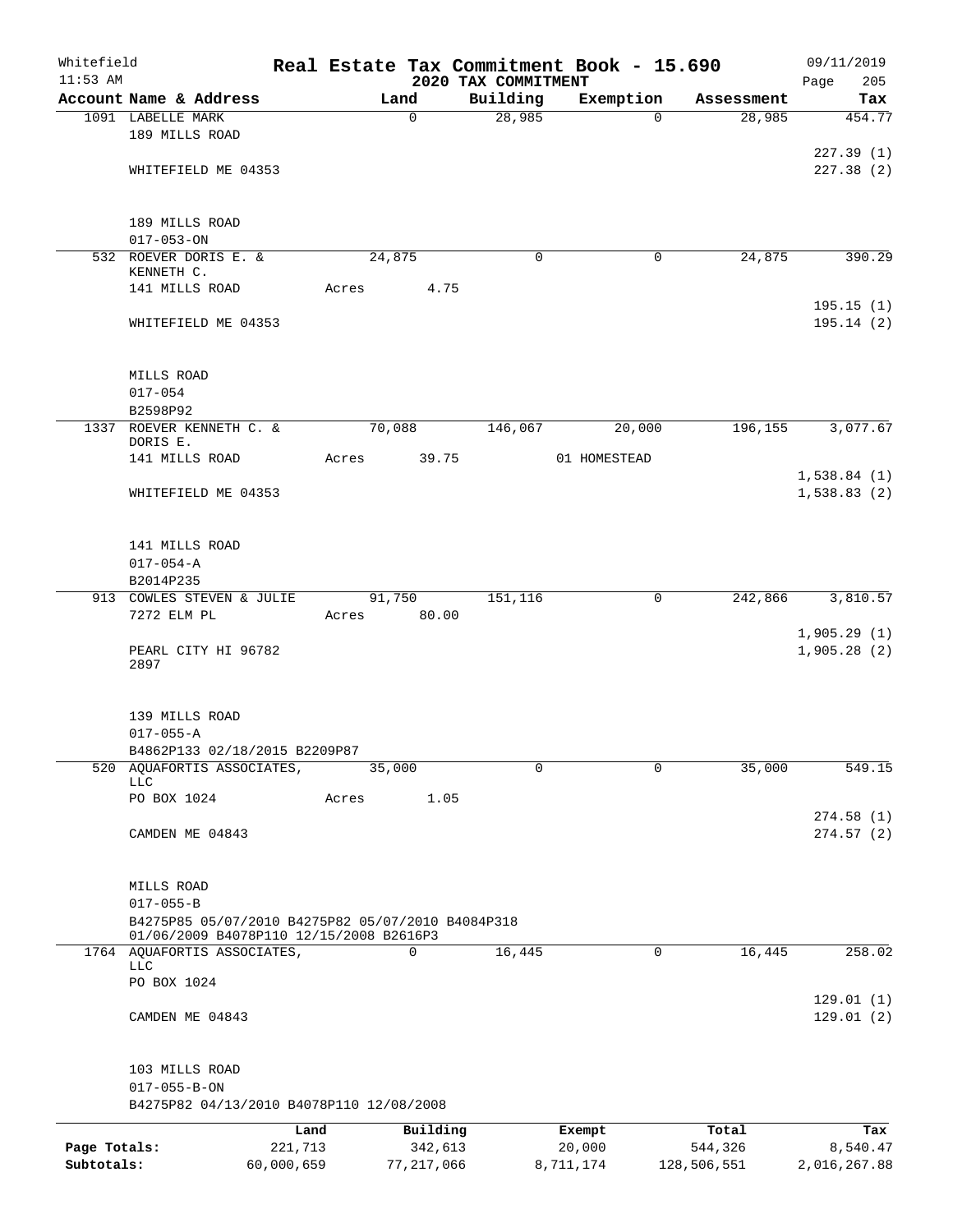| Whitefield<br>$11:53$ AM |                                                                  |        |       | 2020 TAX COMMITMENT | Real Estate Tax Commitment Book - 15.690 |            | 09/11/2019<br>206<br>Page |
|--------------------------|------------------------------------------------------------------|--------|-------|---------------------|------------------------------------------|------------|---------------------------|
|                          | Account Name & Address                                           |        | Land  | Building            | Exemption                                | Assessment | Tax                       |
|                          | 387 CLARK SHARON L                                               | 46,050 |       | 105,469             | $\Omega$                                 | 151, 519   | 2,377.33                  |
|                          | 151 MAIN ST                                                      | Acres  | 6.00  |                     |                                          |            |                           |
|                          |                                                                  |        |       |                     |                                          |            | 1,188.67(1)               |
|                          | WHITEFIELD ME 04353                                              |        |       |                     |                                          |            | 1,188.66(2)               |
|                          |                                                                  |        |       |                     |                                          |            |                           |
|                          |                                                                  |        |       |                     |                                          |            |                           |
|                          | 87 MILLS ROAD                                                    |        |       |                     |                                          |            |                           |
|                          | $017 - 056$                                                      |        |       |                     |                                          |            |                           |
|                          | B4509P87 04/04/2012 B4466P137 12/01/2011<br>935 CHASE TIMOTHY L. | 32,310 |       | 75,950              | 0                                        | 108,260    | 1,698.60                  |
|                          | P.O. BOX 78                                                      | Acres  | 3.04  |                     |                                          |            |                           |
|                          |                                                                  |        |       |                     |                                          |            | 849.30 (1)                |
|                          | WHITEFIELD ME 04353                                              |        |       |                     |                                          |            | 849.30 (2)                |
|                          |                                                                  |        |       |                     |                                          |            |                           |
|                          |                                                                  |        |       |                     |                                          |            |                           |
|                          | 45 MILLS ROAD                                                    |        |       |                     |                                          |            |                           |
|                          | $017 - 057$                                                      |        |       |                     |                                          |            |                           |
|                          | B2125P162                                                        |        |       |                     |                                          |            |                           |
|                          | 1908 BISHOP, CHRISTOPHER                                         | 22,550 |       | 0                   | 0                                        | 22,550     | 353.81                    |
|                          | 239 HILTON ROAD                                                  | Acres  | 3.20  |                     |                                          |            |                           |
|                          |                                                                  |        |       |                     |                                          |            | 176.91(1)                 |
|                          | WHITEFIELD ME 04353                                              |        |       |                     |                                          |            | 176.90(2)                 |
|                          |                                                                  |        |       |                     |                                          |            |                           |
|                          |                                                                  |        |       |                     |                                          |            |                           |
|                          | MILLS ROAD                                                       |        |       |                     |                                          |            |                           |
|                          | $017 - 057 - 1$                                                  |        |       |                     |                                          |            |                           |
|                          | B5115P48 03/17/2017<br>1137 CHASE CHARLES P.                     | 40,650 |       | 14,270              | 0                                        | 54,920     | 861.69                    |
|                          | P.O. BOX 142                                                     | Acres  | 11.75 |                     |                                          |            |                           |
|                          |                                                                  |        |       |                     |                                          |            | 430.85 (1)                |
|                          | WHITEFIELD ME 04353                                              |        |       |                     |                                          |            | 430.84 (2)                |
|                          |                                                                  |        |       |                     |                                          |            |                           |
|                          |                                                                  |        |       |                     |                                          |            |                           |
|                          | MILLS ROAD                                                       |        |       |                     |                                          |            |                           |
|                          | $017 - 057 - A$                                                  |        |       |                     |                                          |            |                           |
|                          | B2520P25                                                         |        |       |                     |                                          |            |                           |
|                          | 656 RUSSELL JAMES L.                                             | 30,370 |       | 0                   | 0                                        | 30,370     | 476.51                    |
|                          | 345 VIGUE ROAD                                                   | Acres  | 5.15  |                     |                                          |            |                           |
|                          |                                                                  |        |       |                     |                                          |            | 238.26(1)                 |
|                          | WHITEFIELD ME 04353                                              |        |       |                     |                                          |            | 238.25 (2)                |
|                          |                                                                  |        |       |                     |                                          |            |                           |
|                          | BENNER LANE                                                      |        |       |                     |                                          |            |                           |
|                          | $017 - 058$                                                      |        |       |                     |                                          |            |                           |
|                          | B1978P3                                                          |        |       |                     |                                          |            |                           |
|                          | 1464 RUSSELL MARGARET A.                                         | 20,000 |       | $\Omega$            | 0                                        | 20,000     | 313.80                    |
|                          | PO BOX 238                                                       | Acres  | 1.50  |                     |                                          |            |                           |
|                          |                                                                  |        |       |                     |                                          |            | 156.90(1)                 |
|                          | E. WINTHROP ME 04343                                             |        |       |                     |                                          |            | 156.90(2)                 |
|                          |                                                                  |        |       |                     |                                          |            |                           |
|                          |                                                                  |        |       |                     |                                          |            |                           |
|                          | 341 VIGUE ROAD                                                   |        |       |                     |                                          |            |                           |
|                          | $017 - 058 - A$                                                  |        |       |                     |                                          |            |                           |
|                          | B2178P126                                                        |        |       |                     |                                          |            |                           |
|                          |                                                                  |        |       |                     |                                          |            |                           |
|                          |                                                                  |        |       |                     |                                          |            |                           |

|              | Land       | Building   | Exempt    | Total       | Tax          |
|--------------|------------|------------|-----------|-------------|--------------|
| Page Totals: | 191,930    | 195,689    |           | 387,619     | 6,081.74     |
| Subtotals:   | 60,192,589 | 77,412,755 | 8,711,174 | 128,894,170 | 2,022,349.62 |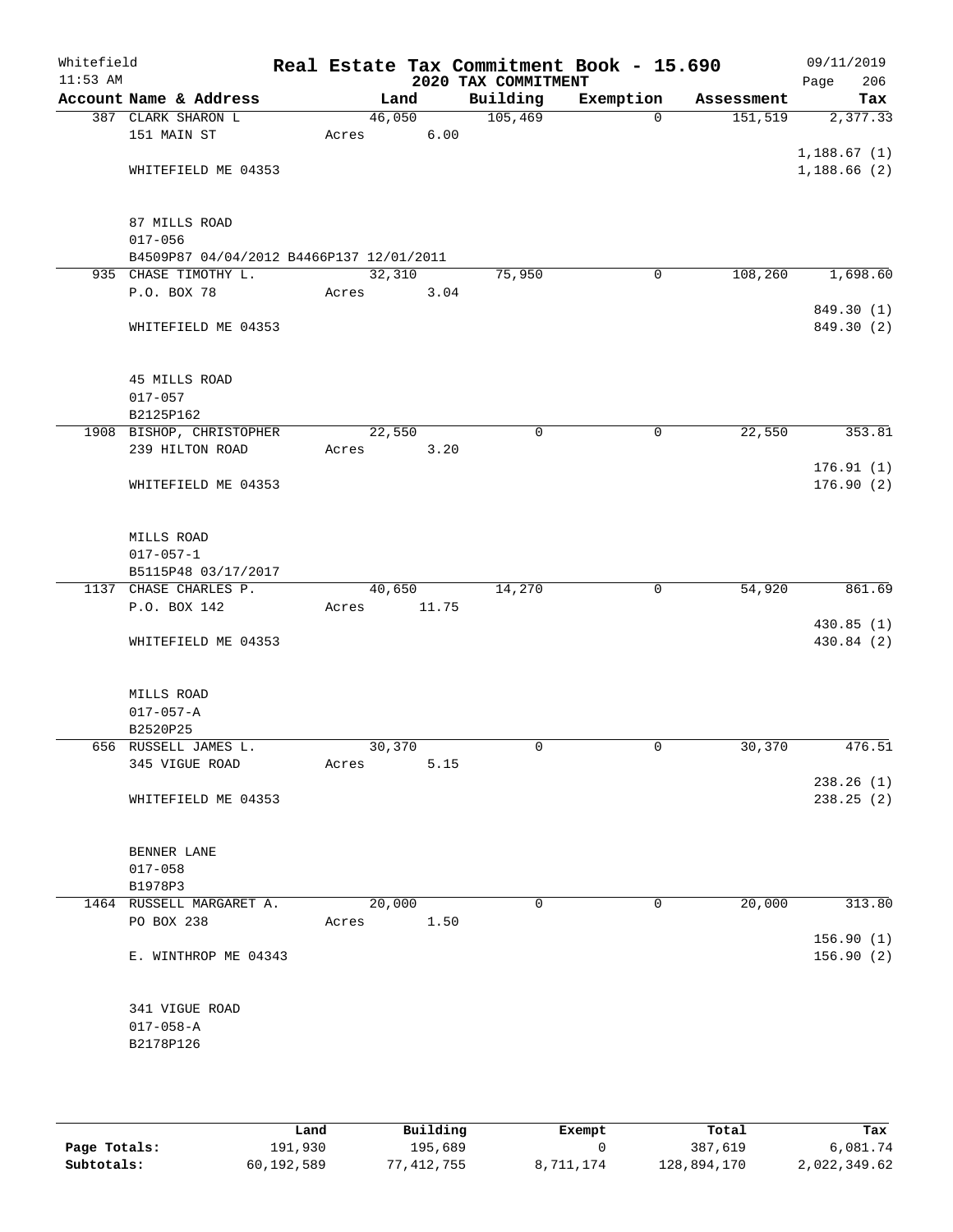| Whitefield<br>$11:53$ AM |                               |            |       |        |            | 2020 TAX COMMITMENT | Real Estate Tax Commitment Book - 15.690 |             |             | 09/11/2019         |
|--------------------------|-------------------------------|------------|-------|--------|------------|---------------------|------------------------------------------|-------------|-------------|--------------------|
|                          | Account Name & Address        |            |       | Land   |            | Building            | Exemption                                |             | Assessment  | Page<br>207<br>Tax |
|                          | 1070 MEHUREN JOHN G.          |            |       | 54,475 |            | $\mathbf 0$         |                                          | $\Omega$    | 54,475      | 854.71             |
|                          | 681 COOPER ROAD               |            | Acres |        | 46.50      |                     |                                          |             |             |                    |
|                          |                               |            |       |        |            |                     |                                          |             |             | 427.36(1)          |
|                          | WHITEFIELD ME 04353           |            |       |        |            |                     |                                          |             |             | 427.35(2)          |
|                          |                               |            |       |        |            |                     |                                          |             |             |                    |
|                          | COOPER ROAD                   |            |       |        |            |                     |                                          |             |             |                    |
|                          | $018 - 001$                   |            |       |        |            |                     |                                          |             |             |                    |
|                          | B4332P182 10/22/2010          |            |       |        |            |                     |                                          |             |             |                    |
|                          | 182 COOPER THURLOW & GARY     |            |       | 39,200 |            | 0                   |                                          | 0           | 39,200      | 615.05             |
|                          | Е.                            |            |       |        |            |                     |                                          |             |             |                    |
|                          | LINDA GAGNE, TRUSTEE          |            | Acres |        | 23.00      |                     |                                          |             |             |                    |
|                          | 26 NORWAY DRIVE               |            |       |        |            |                     |                                          |             |             | 307.53(1)          |
|                          |                               |            |       |        |            |                     |                                          |             |             | 307.52(2)          |
|                          | CHELSEA ME 04330              |            |       |        |            |                     |                                          |             |             |                    |
|                          | COOPER ROAD                   |            |       |        |            |                     |                                          |             |             |                    |
|                          | $018 - 001 - A$               |            |       |        |            |                     |                                          |             |             |                    |
|                          | B2371P232                     |            |       |        |            |                     |                                          |             |             |                    |
|                          | 745 ALLEN WAYNE S.            |            |       | 55,490 |            | 88,553              |                                          | 0           | 144,043     | 2,260.03           |
|                          | 728 COOPER ROAD               |            | Acres |        | 6.80       |                     |                                          |             |             |                    |
|                          |                               |            |       |        |            |                     |                                          |             |             | 1,130.02(1)        |
|                          | WHITEFIELD ME 04353           |            |       |        |            |                     |                                          |             |             | 1, 130.01(2)       |
|                          |                               |            |       |        |            |                     |                                          |             |             |                    |
|                          |                               |            |       |        |            |                     |                                          |             |             |                    |
|                          | 728 COOPER ROAD               |            |       |        |            |                     |                                          |             |             |                    |
|                          | $018 - 002$                   |            |       |        |            |                     |                                          |             |             |                    |
|                          | B2145P70                      |            |       |        |            |                     |                                          |             |             |                    |
|                          | 611 LAMONTAGNE MAXINE E.      |            |       | 150    |            | 0                   |                                          | $\mathbf 0$ | 150         | 2.35               |
|                          | 754 COOPER ROAD               |            | Acres |        | 0.10       |                     |                                          |             |             |                    |
|                          |                               |            |       |        |            |                     |                                          |             |             | 1.18(1)            |
|                          | CHELSEA ME 04330              |            |       |        |            |                     |                                          |             |             | 1.17(2)            |
|                          |                               |            |       |        |            |                     |                                          |             |             |                    |
|                          | COOPER ROAD                   |            |       |        |            |                     |                                          |             |             |                    |
|                          | $018 - 003$                   |            |       |        |            |                     |                                          |             |             |                    |
|                          | B2258P286                     |            |       |        |            |                     |                                          |             |             |                    |
|                          | 515 ADAMS, CLIFTON V., JR.    |            |       | 30,300 |            | 67,682              |                                          | 0           | 97,982      | 1,537.34           |
|                          | ADAMS, TINA M                 |            | Acres |        | 1.70       |                     |                                          |             |             |                    |
|                          | 180 AUGUSTA ROAD              |            |       |        |            |                     |                                          |             |             | 768.67 (1)         |
|                          |                               |            |       |        |            |                     |                                          |             |             | 768.67(2)          |
|                          | WHITEFIELD ME 04353           |            |       |        |            |                     |                                          |             |             |                    |
|                          | 197 AUGUSTA ROAD              |            |       |        |            |                     |                                          |             |             |                    |
|                          | $018 - 004$                   |            |       |        |            |                     |                                          |             |             |                    |
|                          | B5298P295 08/28/2018          |            |       |        |            |                     |                                          |             |             |                    |
|                          | 102 CENTRAL MAINE POWER       |            |       | 56,640 |            | $\Omega$            |                                          | $\mathbf 0$ | 56,640      | 888.68             |
|                          | C/O AVANGRID MANAGEMENT Acres |            |       |        | 18.88      |                     |                                          |             |             |                    |
|                          | CO.- LOCAL TAX                |            |       |        |            |                     |                                          |             |             |                    |
|                          | ONE CITY CENTER, 5TH          |            |       |        |            |                     |                                          |             |             | 444.34 (1)         |
|                          | FLOOR                         |            |       |        |            |                     |                                          |             |             |                    |
|                          |                               |            |       |        |            |                     |                                          |             |             | 444.34 (2)         |
|                          | PORTLAND ME 04101             |            |       |        |            |                     |                                          |             |             |                    |
|                          | OFF ROCKLAND ROAD             |            |       |        |            |                     |                                          |             |             |                    |
|                          | $018 - 005$                   |            |       |        |            |                     |                                          |             |             |                    |
|                          | B4277P76 05/18/2010           |            |       |        |            |                     |                                          |             |             |                    |
|                          |                               |            |       |        |            |                     |                                          |             |             |                    |
|                          |                               | Land       |       |        | Building   |                     | Exempt                                   |             | Total       | Tax                |
| Page Totals:             |                               | 236,255    |       |        | 156,235    |                     | $\mathsf{O}$                             |             | 392,490     | 6,158.16           |
| Subtotals:               |                               | 60,428,844 |       |        | 77,568,990 |                     | 8,711,174                                |             | 129,286,660 | 2,028,507.78       |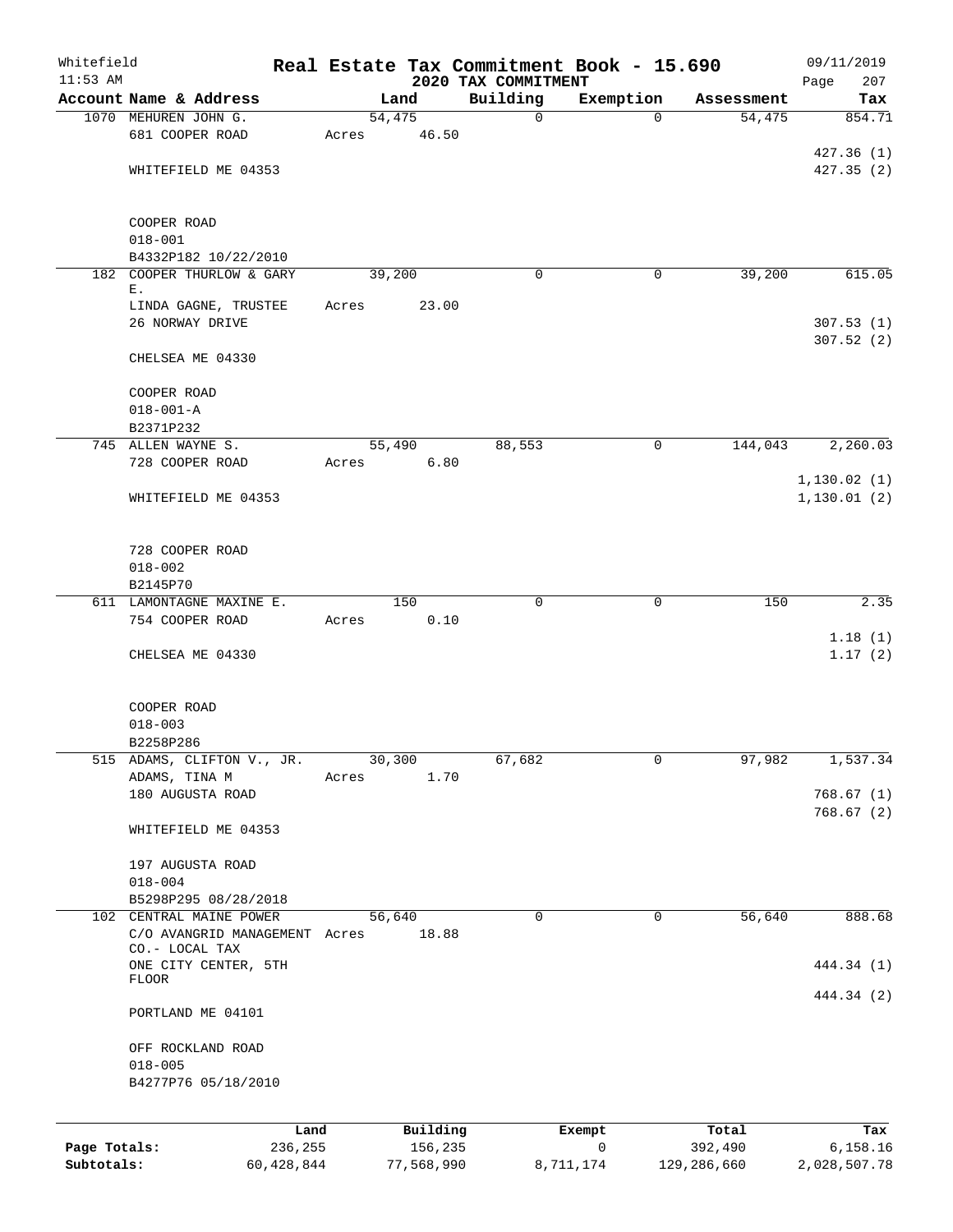| $11:53$ AM<br>2020 TAX COMMITMENT<br>208<br>Page<br>Building Exemption<br>Account Name & Address<br>Land<br>Assessment<br>Tax<br>107,346<br>374 BATCHELDER PETER<br>34,890<br>20,000<br>122,236<br>Acres 4.76<br>48 MOPAR LANE<br>01 HOMESTEAD<br>WHITEFIELD ME 04353<br>48 MOPAR LANE<br>$018 - 006$<br>B4678P305 06/24/2013 B4277P76 05/18/2010 B2051P304<br>23,985<br>$\Omega$<br>$\mathbf 0$<br>23,985<br>281 BATCHELDER, PETER A.,<br>SR<br>BATCHELDER, MURIEL A Acres 26.90<br>P.O. BOX 185<br>AUGUSTA ME 04330<br>AUGUSTA ROAD<br>$018 - 007$<br>B5230P108 02/16/2018<br>$\mathbf 0$<br>$\mathbf 0$<br>27,330<br>1643 BATCHELDER, PETER A.,<br>27,330<br>SR<br>BATCHELDER, MURIEL A<br>7.60<br>Acres<br>P.O. BOX 185<br>AUGUSTA ME 04330<br>AUGUSTA ROAD<br>$018 - 008$<br>B5230P108 02/16/2018<br>1266 MONROE FRANK<br>30,000<br>9,845<br>0<br>39,845<br>183 AUGUSTA ROAD<br>Acres 0.69<br>WHITEFIELD<br>ME 04353<br>175 AUGUSTA ROAD<br>$018 - 009$<br>B4689P309 07/23/2013 B2895P40<br>1386 CORBIN BRADLEY &<br>$\Omega$<br>2,760<br>$\Omega$<br>2,760<br>ELIZABETH<br>14 ELM LANE<br>Acres<br>1.84<br>WINDSOR ME 04363<br>AUGUSTA ROAD | Whitefield |             |  | Real Estate Tax Commitment Book - 15.690 | 09/11/2019 |
|---------------------------------------------------------------------------------------------------------------------------------------------------------------------------------------------------------------------------------------------------------------------------------------------------------------------------------------------------------------------------------------------------------------------------------------------------------------------------------------------------------------------------------------------------------------------------------------------------------------------------------------------------------------------------------------------------------------------------------------------------------------------------------------------------------------------------------------------------------------------------------------------------------------------------------------------------------------------------------------------------------------------------------------------------------------------------------------------------------------------------------------------------|------------|-------------|--|------------------------------------------|------------|
|                                                                                                                                                                                                                                                                                                                                                                                                                                                                                                                                                                                                                                                                                                                                                                                                                                                                                                                                                                                                                                                                                                                                                   |            |             |  |                                          |            |
| 1,917.88<br>958.94 (1)<br>958.94 (2)<br>376.32<br>188.16(1)<br>188.16(2)<br>428.81<br>214.41(1)<br>214.40(2)<br>625.17<br>312.59(1)<br>312.58(2)<br>43.30<br>21.65(1)<br>21.65(2)                                                                                                                                                                                                                                                                                                                                                                                                                                                                                                                                                                                                                                                                                                                                                                                                                                                                                                                                                                 |            |             |  |                                          |            |
|                                                                                                                                                                                                                                                                                                                                                                                                                                                                                                                                                                                                                                                                                                                                                                                                                                                                                                                                                                                                                                                                                                                                                   |            |             |  |                                          |            |
|                                                                                                                                                                                                                                                                                                                                                                                                                                                                                                                                                                                                                                                                                                                                                                                                                                                                                                                                                                                                                                                                                                                                                   |            |             |  |                                          |            |
|                                                                                                                                                                                                                                                                                                                                                                                                                                                                                                                                                                                                                                                                                                                                                                                                                                                                                                                                                                                                                                                                                                                                                   |            |             |  |                                          |            |
|                                                                                                                                                                                                                                                                                                                                                                                                                                                                                                                                                                                                                                                                                                                                                                                                                                                                                                                                                                                                                                                                                                                                                   |            |             |  |                                          |            |
|                                                                                                                                                                                                                                                                                                                                                                                                                                                                                                                                                                                                                                                                                                                                                                                                                                                                                                                                                                                                                                                                                                                                                   |            |             |  |                                          |            |
|                                                                                                                                                                                                                                                                                                                                                                                                                                                                                                                                                                                                                                                                                                                                                                                                                                                                                                                                                                                                                                                                                                                                                   |            |             |  |                                          |            |
|                                                                                                                                                                                                                                                                                                                                                                                                                                                                                                                                                                                                                                                                                                                                                                                                                                                                                                                                                                                                                                                                                                                                                   |            |             |  |                                          |            |
|                                                                                                                                                                                                                                                                                                                                                                                                                                                                                                                                                                                                                                                                                                                                                                                                                                                                                                                                                                                                                                                                                                                                                   |            |             |  |                                          |            |
|                                                                                                                                                                                                                                                                                                                                                                                                                                                                                                                                                                                                                                                                                                                                                                                                                                                                                                                                                                                                                                                                                                                                                   |            |             |  |                                          |            |
|                                                                                                                                                                                                                                                                                                                                                                                                                                                                                                                                                                                                                                                                                                                                                                                                                                                                                                                                                                                                                                                                                                                                                   |            |             |  |                                          |            |
|                                                                                                                                                                                                                                                                                                                                                                                                                                                                                                                                                                                                                                                                                                                                                                                                                                                                                                                                                                                                                                                                                                                                                   |            |             |  |                                          |            |
|                                                                                                                                                                                                                                                                                                                                                                                                                                                                                                                                                                                                                                                                                                                                                                                                                                                                                                                                                                                                                                                                                                                                                   |            |             |  |                                          |            |
|                                                                                                                                                                                                                                                                                                                                                                                                                                                                                                                                                                                                                                                                                                                                                                                                                                                                                                                                                                                                                                                                                                                                                   |            |             |  |                                          |            |
|                                                                                                                                                                                                                                                                                                                                                                                                                                                                                                                                                                                                                                                                                                                                                                                                                                                                                                                                                                                                                                                                                                                                                   |            |             |  |                                          |            |
|                                                                                                                                                                                                                                                                                                                                                                                                                                                                                                                                                                                                                                                                                                                                                                                                                                                                                                                                                                                                                                                                                                                                                   |            |             |  |                                          |            |
|                                                                                                                                                                                                                                                                                                                                                                                                                                                                                                                                                                                                                                                                                                                                                                                                                                                                                                                                                                                                                                                                                                                                                   |            |             |  |                                          |            |
|                                                                                                                                                                                                                                                                                                                                                                                                                                                                                                                                                                                                                                                                                                                                                                                                                                                                                                                                                                                                                                                                                                                                                   |            |             |  |                                          |            |
|                                                                                                                                                                                                                                                                                                                                                                                                                                                                                                                                                                                                                                                                                                                                                                                                                                                                                                                                                                                                                                                                                                                                                   |            |             |  |                                          |            |
|                                                                                                                                                                                                                                                                                                                                                                                                                                                                                                                                                                                                                                                                                                                                                                                                                                                                                                                                                                                                                                                                                                                                                   |            |             |  |                                          |            |
|                                                                                                                                                                                                                                                                                                                                                                                                                                                                                                                                                                                                                                                                                                                                                                                                                                                                                                                                                                                                                                                                                                                                                   |            |             |  |                                          |            |
|                                                                                                                                                                                                                                                                                                                                                                                                                                                                                                                                                                                                                                                                                                                                                                                                                                                                                                                                                                                                                                                                                                                                                   |            |             |  |                                          |            |
|                                                                                                                                                                                                                                                                                                                                                                                                                                                                                                                                                                                                                                                                                                                                                                                                                                                                                                                                                                                                                                                                                                                                                   |            |             |  |                                          |            |
|                                                                                                                                                                                                                                                                                                                                                                                                                                                                                                                                                                                                                                                                                                                                                                                                                                                                                                                                                                                                                                                                                                                                                   |            |             |  |                                          |            |
|                                                                                                                                                                                                                                                                                                                                                                                                                                                                                                                                                                                                                                                                                                                                                                                                                                                                                                                                                                                                                                                                                                                                                   |            |             |  |                                          |            |
|                                                                                                                                                                                                                                                                                                                                                                                                                                                                                                                                                                                                                                                                                                                                                                                                                                                                                                                                                                                                                                                                                                                                                   |            |             |  |                                          |            |
|                                                                                                                                                                                                                                                                                                                                                                                                                                                                                                                                                                                                                                                                                                                                                                                                                                                                                                                                                                                                                                                                                                                                                   |            |             |  |                                          |            |
|                                                                                                                                                                                                                                                                                                                                                                                                                                                                                                                                                                                                                                                                                                                                                                                                                                                                                                                                                                                                                                                                                                                                                   |            |             |  |                                          |            |
|                                                                                                                                                                                                                                                                                                                                                                                                                                                                                                                                                                                                                                                                                                                                                                                                                                                                                                                                                                                                                                                                                                                                                   |            |             |  |                                          |            |
|                                                                                                                                                                                                                                                                                                                                                                                                                                                                                                                                                                                                                                                                                                                                                                                                                                                                                                                                                                                                                                                                                                                                                   |            |             |  |                                          |            |
|                                                                                                                                                                                                                                                                                                                                                                                                                                                                                                                                                                                                                                                                                                                                                                                                                                                                                                                                                                                                                                                                                                                                                   |            |             |  |                                          |            |
|                                                                                                                                                                                                                                                                                                                                                                                                                                                                                                                                                                                                                                                                                                                                                                                                                                                                                                                                                                                                                                                                                                                                                   |            |             |  |                                          |            |
|                                                                                                                                                                                                                                                                                                                                                                                                                                                                                                                                                                                                                                                                                                                                                                                                                                                                                                                                                                                                                                                                                                                                                   |            |             |  |                                          |            |
|                                                                                                                                                                                                                                                                                                                                                                                                                                                                                                                                                                                                                                                                                                                                                                                                                                                                                                                                                                                                                                                                                                                                                   |            |             |  |                                          |            |
|                                                                                                                                                                                                                                                                                                                                                                                                                                                                                                                                                                                                                                                                                                                                                                                                                                                                                                                                                                                                                                                                                                                                                   |            |             |  |                                          |            |
|                                                                                                                                                                                                                                                                                                                                                                                                                                                                                                                                                                                                                                                                                                                                                                                                                                                                                                                                                                                                                                                                                                                                                   |            |             |  |                                          |            |
|                                                                                                                                                                                                                                                                                                                                                                                                                                                                                                                                                                                                                                                                                                                                                                                                                                                                                                                                                                                                                                                                                                                                                   |            |             |  |                                          |            |
|                                                                                                                                                                                                                                                                                                                                                                                                                                                                                                                                                                                                                                                                                                                                                                                                                                                                                                                                                                                                                                                                                                                                                   |            | $018 - 010$ |  |                                          |            |

B2613P248

|              | Land       | Building   | Exempt    | Total       | Tax          |
|--------------|------------|------------|-----------|-------------|--------------|
| Page Totals: | 118,965    | 117,191    | 20,000    | 216,156     | 3,391.48     |
| Subtotals:   | 60,547,809 | 77,686,181 | 8,731,174 | 129,502,816 | 2,031,899.26 |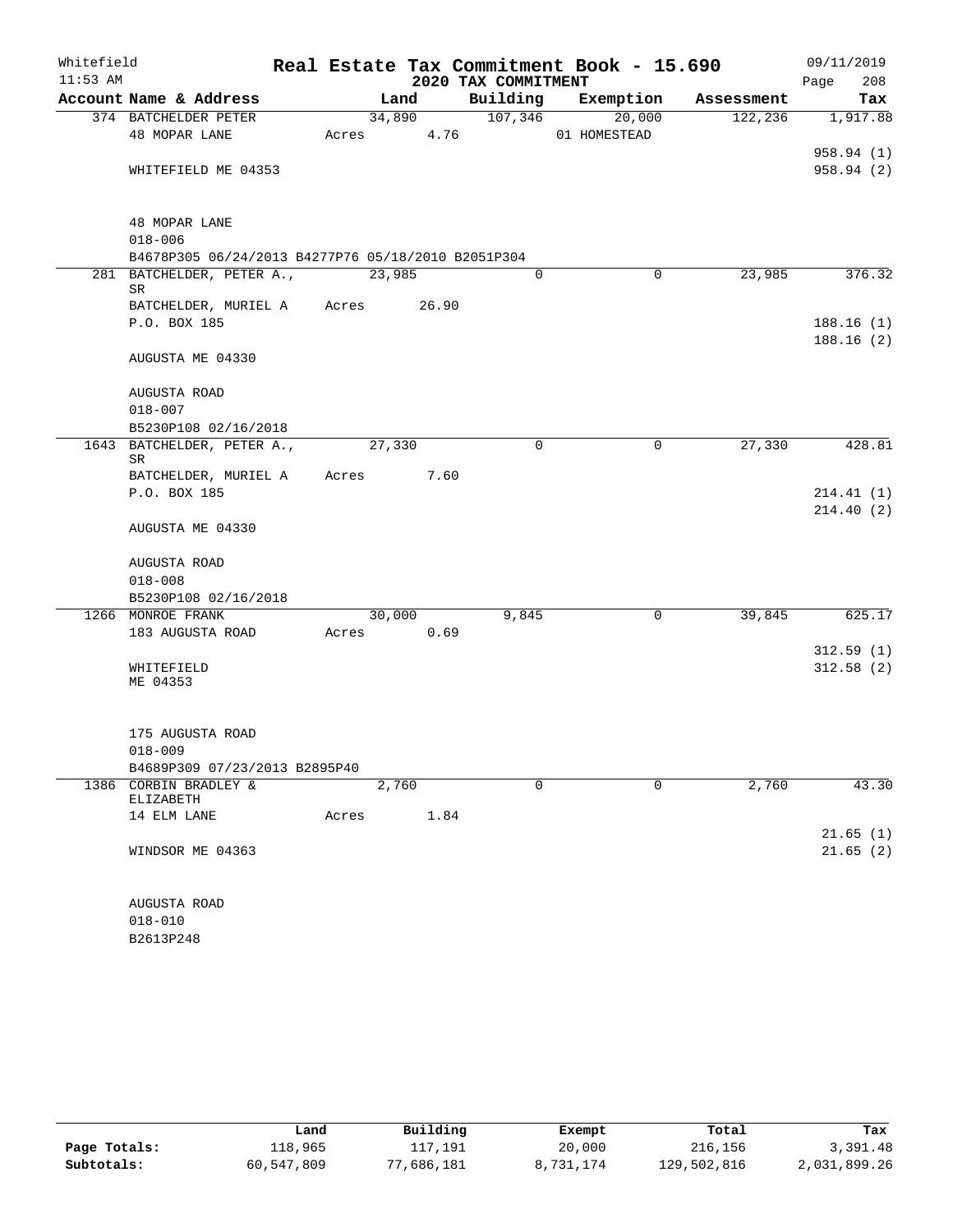| Whitefield |                                                                                                  |       |         |      |                     | Real Estate Tax Commitment Book - 15.690 |            | 09/11/2019             |
|------------|--------------------------------------------------------------------------------------------------|-------|---------|------|---------------------|------------------------------------------|------------|------------------------|
| $11:53$ AM |                                                                                                  |       |         |      | 2020 TAX COMMITMENT |                                          |            | 209<br>Page            |
|            | Account Name & Address                                                                           |       | Land    |      | Building            | Exemption                                | Assessment | Tax                    |
|            | 490 MONROE FRANK                                                                                 |       | 30, 300 |      | 81,331              | 20,000                                   | 91,631     | 1,437.69               |
|            | 183 AUGUSTA ROAD                                                                                 | Acres |         | 1.70 |                     | 01 HOMESTEAD                             |            |                        |
|            |                                                                                                  |       |         |      |                     |                                          |            | 718.85(1)              |
|            | WHITEFIELD<br>ME 04353                                                                           |       |         |      |                     |                                          |            | 718.84(2)              |
|            | 183 AUGUSTA ROAD                                                                                 |       |         |      |                     |                                          |            |                        |
|            | $018 - 010 - A$                                                                                  |       |         |      |                     |                                          |            |                        |
|            | B4689P309 07/23/2013 B4689P133 07/22/2013 B4647P261<br>04/02/2013 B4106P204 02/27/2009 B2199P230 |       |         |      |                     |                                          |            |                        |
|            | 1766 MONROE FRANK                                                                                |       | 20,480  |      | $\mathbf 0$         | $\mathbf 0$                              | 20,480     | 321.33                 |
|            | 183 AUGUSTA ROAD                                                                                 | Acres |         | 1.82 |                     |                                          |            |                        |
|            |                                                                                                  |       |         |      |                     |                                          |            | 160.67(1)              |
|            | WHITEFIELD<br>ME 04353                                                                           |       |         |      |                     |                                          |            | 160.66(2)              |
|            | AUGUSTA ROAD                                                                                     |       |         |      |                     |                                          |            |                        |
|            | $018 - 010 - B$                                                                                  |       |         |      |                     |                                          |            |                        |
|            | B5136P106 05/17/2017 B4689P309 07/23/2013 B3673P202<br>05/10/2006                                |       |         |      |                     |                                          |            |                        |
|            | 1836 MONROE FRANK                                                                                |       | 30,000  |      | 190,197             | 0                                        | 220,197    | 3,454.89               |
|            | 183 AUGUSTA ROAD                                                                                 | Acres |         | 1.50 |                     |                                          |            |                        |
|            |                                                                                                  |       |         |      |                     |                                          |            | 1,727.45(1)            |
|            | WHITEFIELD<br>ME 04353                                                                           |       |         |      |                     |                                          |            | 1,727.44(2)            |
|            | 189 AUGUSTA ROAD<br>$018 - 010 - C$                                                              |       |         |      |                     |                                          |            |                        |
|            | B4689P309 07/23/2013 B4106P202                                                                   |       |         |      |                     |                                          |            |                        |
|            | 135 AUGUSTA ROAD, LLC                                                                            |       | 25,714  |      | 8,428               | 0                                        | 34,142     | 535.69                 |
|            | 358 MILLAY ROAD                                                                                  | Acres |         | 5.58 |                     |                                          |            |                        |
|            |                                                                                                  |       |         |      |                     |                                          |            | 267.85(1)              |
|            | BOWDOINHAM ME 04008                                                                              |       |         |      |                     |                                          |            | 267.84(2)              |
|            | 135 AUGUSTA ROAD                                                                                 |       |         |      |                     |                                          |            |                        |
|            | $018 - 011$                                                                                      |       |         |      |                     |                                          |            |                        |
|            | B4385P11 03/22/2011 B2613P248                                                                    |       |         |      |                     |                                          |            |                        |
|            | 1489 BARTLETT CHERYL                                                                             |       | 30,000  |      | 69,286              | 0                                        | 99,286     | 1,557.80               |
|            | P.O. BOX 107                                                                                     | Acres |         | 0.69 |                     |                                          |            |                        |
|            | WINDSOR ME 04363                                                                                 |       |         |      |                     |                                          |            | 778.90(1)<br>778.90(2) |
|            | 125 AUGUSTA ROAD                                                                                 |       |         |      |                     |                                          |            |                        |
|            | $018 - 012$                                                                                      |       |         |      |                     |                                          |            |                        |

B2276P86

|              | Land       | Building   | Exempt    | Total       | Tax          |
|--------------|------------|------------|-----------|-------------|--------------|
| Page Totals: | 136,494    | 349,242    | 20,000    | 465,736     | 7,307.40     |
| Subtotals:   | 60,684,303 | 78,035,423 | 8,751,174 | 129,968,552 | 2,039,206.66 |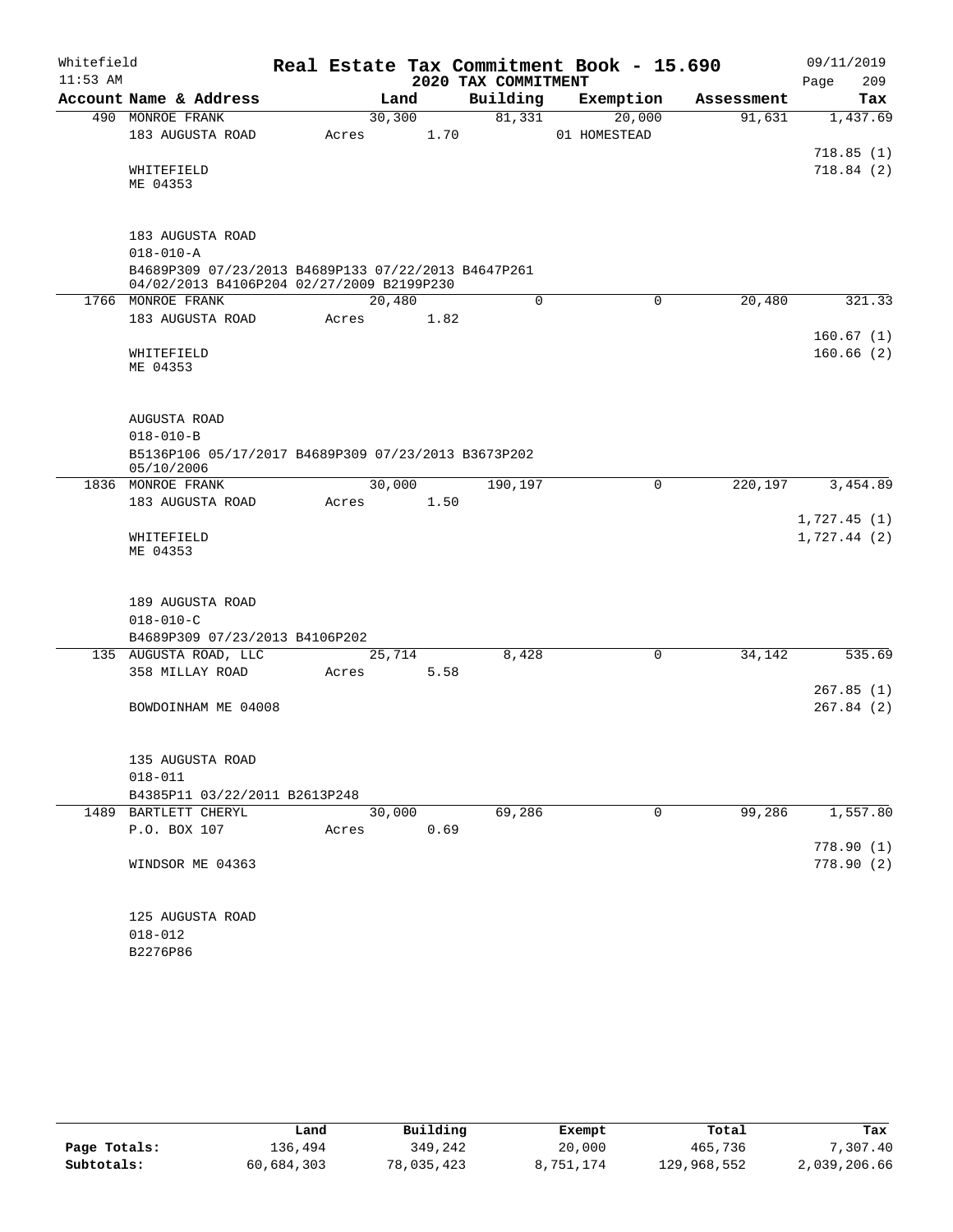| Whitefield<br>$11:53$ AM |                                                                      |            |       |            | 2020 TAX COMMITMENT | Real Estate Tax Commitment Book - 15.690 |                        | 09/11/2019<br>Page<br>210 |
|--------------------------|----------------------------------------------------------------------|------------|-------|------------|---------------------|------------------------------------------|------------------------|---------------------------|
|                          | Account Name & Address                                               |            |       | Land       | Building            | Exemption                                | Assessment             | Tax                       |
|                          | 1371 CORBIN BRADLEY &                                                |            |       | 31,858     | $\mathsf{O}$        |                                          | $\Omega$<br>31,858     | 499.85                    |
|                          | ELIZABETH                                                            |            |       |            |                     |                                          |                        |                           |
|                          | 14 ELM LANE                                                          |            | Acres | 13.26      |                     |                                          |                        |                           |
|                          |                                                                      |            |       |            |                     |                                          |                        | 249.93(1)                 |
|                          | WINDSOR ME 04363                                                     |            |       |            |                     |                                          |                        | 249.92 (2)                |
|                          |                                                                      |            |       |            |                     |                                          |                        |                           |
|                          | AUGUSTA ROAD                                                         |            |       |            |                     |                                          |                        |                           |
|                          | $018 - 013$                                                          |            |       |            |                     |                                          |                        |                           |
|                          | B2613P248                                                            |            |       |            |                     |                                          |                        |                           |
|                          | 510 HARVEY ROBERT C.                                                 |            |       | 31,500     | 18,206              | 20,000                                   | 29,706                 | 466.09                    |
|                          | 95 AUGUSTA ROAD                                                      |            | Acres | 2.50       |                     | 01 HOMESTEAD                             |                        |                           |
|                          |                                                                      |            |       |            |                     |                                          |                        | 233.05(1)                 |
|                          | WHITEFIELD ME 04353                                                  |            |       |            |                     |                                          |                        | 233.04(2)                 |
|                          |                                                                      |            |       |            |                     |                                          |                        |                           |
|                          | 95 AUGUSTA ROAD                                                      |            |       |            |                     |                                          |                        |                           |
|                          | $018 - 013 - A$                                                      |            |       |            |                     |                                          |                        |                           |
|                          | B3398P101 11/19/2004 B2895P105                                       |            |       |            |                     |                                          |                        |                           |
|                          | 112 CORBIN BRADLEY &                                                 |            |       | 8,036      | $\Omega$            |                                          | 8,036<br>$\mathbf 0$   | 126.08                    |
|                          | ELIZABETH                                                            |            |       |            |                     |                                          |                        |                           |
|                          | 14 ELM LANE                                                          |            | Acres | 5.67       |                     |                                          |                        |                           |
|                          |                                                                      |            |       |            |                     |                                          |                        | 63.04(1)                  |
|                          | WINDSOR ME 04363                                                     |            |       |            |                     |                                          |                        | 63.04(2)                  |
|                          |                                                                      |            |       |            |                     |                                          |                        |                           |
|                          | AUGUSTA ROAD                                                         |            |       |            |                     |                                          |                        |                           |
|                          | $018 - 013 - B$                                                      |            |       |            |                     |                                          |                        |                           |
|                          | B2613P248                                                            |            |       |            |                     |                                          |                        |                           |
|                          | 621 SMITH STEVEN C                                                   |            |       | 39,042     | 117,921             |                                          | $\mathbf 0$<br>156,963 | 2,462.75                  |
|                          | 279 E. RIVER ROAD                                                    |            | Acres | 9.74       |                     |                                          |                        |                           |
|                          |                                                                      |            |       |            |                     |                                          |                        | 1, 231.38(1)              |
|                          | WHITEFIELD ME 04353                                                  |            |       |            |                     |                                          |                        | 1, 231.37(2)              |
|                          |                                                                      |            |       |            |                     |                                          |                        |                           |
|                          |                                                                      |            |       |            |                     |                                          |                        |                           |
|                          | 69 AUGUSTA ROAD                                                      |            |       |            |                     |                                          |                        |                           |
|                          | $018 - 013 - C$<br>B4688P31 07/18/2013 B4688P21 07/18/2013 B2311P330 |            |       |            |                     |                                          |                        |                           |
|                          | 591 SMITH STEPHEN C                                                  |            |       | 75,800     | 0                   |                                          | 75,800<br>$\mathbf 0$  | 1,189.30                  |
|                          | 279 E. RIVER ROAD                                                    |            | Acres | 88.10      |                     |                                          |                        |                           |
|                          |                                                                      |            |       |            |                     |                                          |                        | 594.65 (1)                |
|                          | WHITEFIELD ME 04353                                                  |            |       |            |                     |                                          |                        | 594.65 (2)                |
|                          |                                                                      |            |       |            |                     |                                          |                        |                           |
|                          |                                                                      |            |       |            |                     |                                          |                        |                           |
|                          | AUGUSTA ROAD                                                         |            |       |            |                     |                                          |                        |                           |
|                          | $018 - 014$                                                          |            |       |            |                     |                                          |                        |                           |
|                          | B4688P18 07/18/2013 B2311P330                                        |            |       |            |                     |                                          |                        |                           |
| 1416                     | DUBE KAREN M. & MICHAEL<br>R.                                        |            |       | 31,200     | 17,006              |                                          | 48,206<br>$\mathsf{O}$ | 756.35                    |
|                          | 94 AUGUSTA ROAD                                                      |            | Acres | 2.30       |                     |                                          |                        |                           |
|                          |                                                                      |            |       |            |                     |                                          |                        | 378.18(1)                 |
|                          | WHITEFIELD ME 04353                                                  |            |       |            |                     |                                          |                        | 378.17(2)                 |
|                          |                                                                      |            |       |            |                     |                                          |                        |                           |
|                          |                                                                      |            |       |            |                     |                                          |                        |                           |
|                          | 94 AUGUSTA ROAD                                                      |            |       |            |                     |                                          |                        |                           |
|                          | $018 - 014 - A$                                                      |            |       |            |                     |                                          |                        |                           |
|                          | B2256P94                                                             |            |       |            |                     |                                          |                        |                           |
|                          |                                                                      |            |       |            |                     |                                          |                        |                           |
|                          |                                                                      | Land       |       | Building   |                     | Exempt                                   | Total                  | Tax                       |
| Page Totals:             |                                                                      | 217,436    |       | 153,133    |                     | 20,000                                   | 350,569                | 5,500.42                  |
| Subtotals:               |                                                                      | 60,901,739 |       | 78,188,556 |                     | 8,771,174                                | 130, 319, 121          | 2,044,707.08              |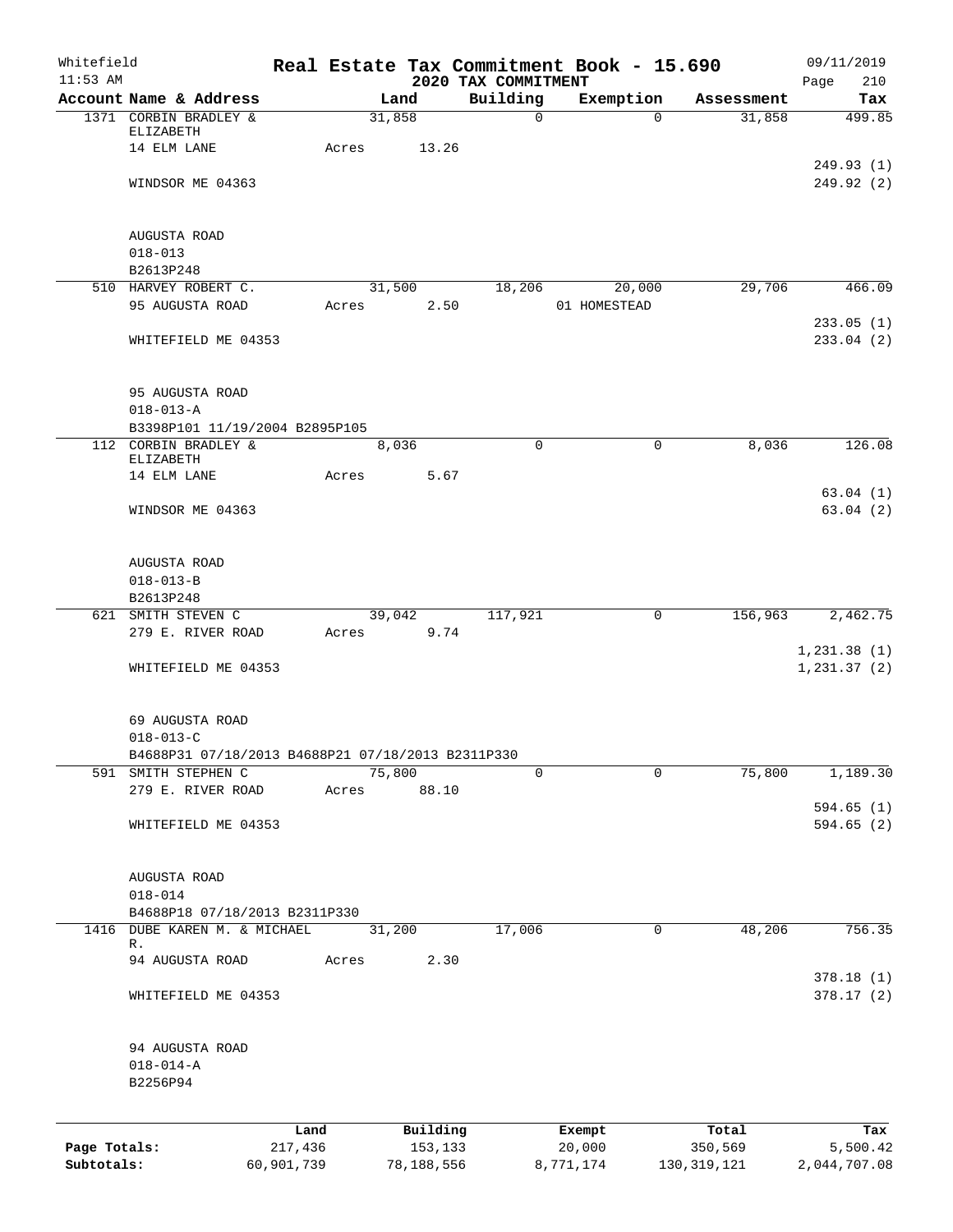| Whitefield   |                                         |                 |        |                     |                     | Real Estate Tax Commitment Book - 15.690 |                  | 09/11/2019       |
|--------------|-----------------------------------------|-----------------|--------|---------------------|---------------------|------------------------------------------|------------------|------------------|
| $11:53$ AM   |                                         |                 |        |                     | 2020 TAX COMMITMENT |                                          |                  | Page<br>211      |
|              | Account Name & Address                  |                 | Land   |                     | Building            | Exemption                                | Assessment       | Tax              |
|              | 1611 ST. PIERRE SHIRLEY<br>P.O. BOX 942 |                 | 31,200 | 2.30                | 58,268              | $\Omega$                                 | 89,468           | 1,403.75         |
|              |                                         | Acres           |        |                     |                     |                                          |                  | 701.88(1)        |
|              | JEFFERSON ME 04348                      |                 |        |                     |                     |                                          |                  | 701.87(2)        |
|              |                                         |                 |        |                     |                     |                                          |                  |                  |
|              | 90 AUGUSTA ROAD                         |                 |        |                     |                     |                                          |                  |                  |
|              | $018 - 014 - B$                         |                 |        |                     |                     |                                          |                  |                  |
|              | B5246P77 04/05/2018                     |                 |        |                     |                     |                                          |                  |                  |
|              | 1524 JELLISON JESSE E. JR.              |                 | 31,800 |                     | 44,765              | 0                                        | 76,565           | 1,201.30         |
|              | 452 WINDSOR ROAD                        | Acres           |        | 2.70                |                     |                                          |                  |                  |
|              |                                         |                 |        |                     |                     |                                          |                  | 600.65(1)        |
|              | CHELSEA ME 04330                        |                 |        |                     |                     |                                          |                  | 600.65(2)        |
|              | 74 AUGUSTA ROAD                         |                 |        |                     |                     |                                          |                  |                  |
|              | $018 - 014 - C$                         |                 |        |                     |                     |                                          |                  |                  |
|              | B2597P143 04/09/2004                    |                 |        |                     |                     |                                          |                  |                  |
|              | 787 MORGAN SCOTT P. & MARY              |                 | 33,000 |                     | 142,000             | 20,000                                   | 155,000          | 2,431.95         |
|              | L.<br>60 AUGUSTA ROAD                   | Acres           |        | 3.50                |                     | 01 HOMESTEAD                             |                  |                  |
|              |                                         |                 |        |                     |                     |                                          |                  | 1, 215.98(1)     |
|              | WHITEFIELD ME 04353                     |                 |        |                     |                     |                                          |                  | 1, 215.97(2)     |
|              |                                         |                 |        |                     |                     |                                          |                  |                  |
|              | 60 AUGUSTA ROAD                         |                 |        |                     |                     |                                          |                  |                  |
|              | $018 - 014 - D$                         |                 |        |                     |                     |                                          |                  |                  |
|              | B2535P232                               |                 |        |                     |                     |                                          |                  |                  |
| 491          | SMITH STEPHEN C. & MARY<br>LOU          |                 | 28,050 |                     | 109,087             | 0                                        | 137,137          | 2,151.68         |
|              | 279 E. RIVER ROAD                       | Acres           |        | 4.00                |                     |                                          |                  |                  |
|              |                                         |                 |        |                     |                     |                                          |                  | 1,075.84(1)      |
|              | WHITEFIELD ME 04353                     |                 |        |                     |                     |                                          |                  | 1,075.84(2)      |
|              |                                         |                 |        |                     |                     |                                          |                  |                  |
|              | 52 AUGUSTA ROAD                         |                 |        |                     |                     |                                          |                  |                  |
|              | $018 - 014 - F$                         |                 |        |                     |                     |                                          |                  |                  |
|              | B4688P24 07/18/2013 B2466P120           |                 |        |                     |                     |                                          |                  |                  |
| 679          | SMITH STEPHEN C. & MARY                 |                 | 25,150 |                     | 149,937             | 0                                        | 175,087          | 2,747.12         |
|              | LOU<br>279 E. RIVER ROAD                | Acres           |        | 1.60                |                     |                                          |                  |                  |
|              |                                         |                 |        |                     |                     |                                          |                  | 1,373.56(1)      |
|              | WHITEFIELD ME 04353                     |                 |        |                     |                     |                                          |                  | 1,373.56 (2)     |
|              |                                         |                 |        |                     |                     |                                          |                  |                  |
|              | 48 AUGUSTA ROAD                         |                 |        |                     |                     |                                          |                  |                  |
|              | $018 - 014 - G$                         |                 |        |                     |                     |                                          |                  |                  |
|              | B2466P120                               |                 |        |                     |                     |                                          |                  |                  |
| 1298         | MASON JEFFREY J. &                      |                 | 21,200 |                     | 0                   | 0                                        | 21,200           | 332.63           |
|              | KRISTIN M.<br>235 EAST RIVER ROAD       | Acres           |        | 2.30                |                     |                                          |                  |                  |
|              |                                         |                 |        |                     |                     |                                          |                  | 166.32(1)        |
|              | WHITEFIELD ME 04353                     |                 |        |                     |                     |                                          |                  | 166.31(2)        |
|              | AUGUSTA ROAD                            |                 |        |                     |                     |                                          |                  |                  |
|              | $018 - 014 - H$                         |                 |        |                     |                     |                                          |                  |                  |
|              | B3446P215 08/03/2005                    |                 |        |                     |                     |                                          |                  |                  |
|              |                                         |                 |        |                     |                     |                                          |                  |                  |
| Page Totals: |                                         | Land<br>170,400 |        | Building<br>504,057 |                     | Exempt<br>20,000                         | Total<br>654,457 | Tax<br>10,268.43 |
| Subtotals:   | 61,072,139                              |                 |        | 78,692,613          |                     | 8,791,174                                | 130,973,578      | 2,054,975.51     |
|              |                                         |                 |        |                     |                     |                                          |                  |                  |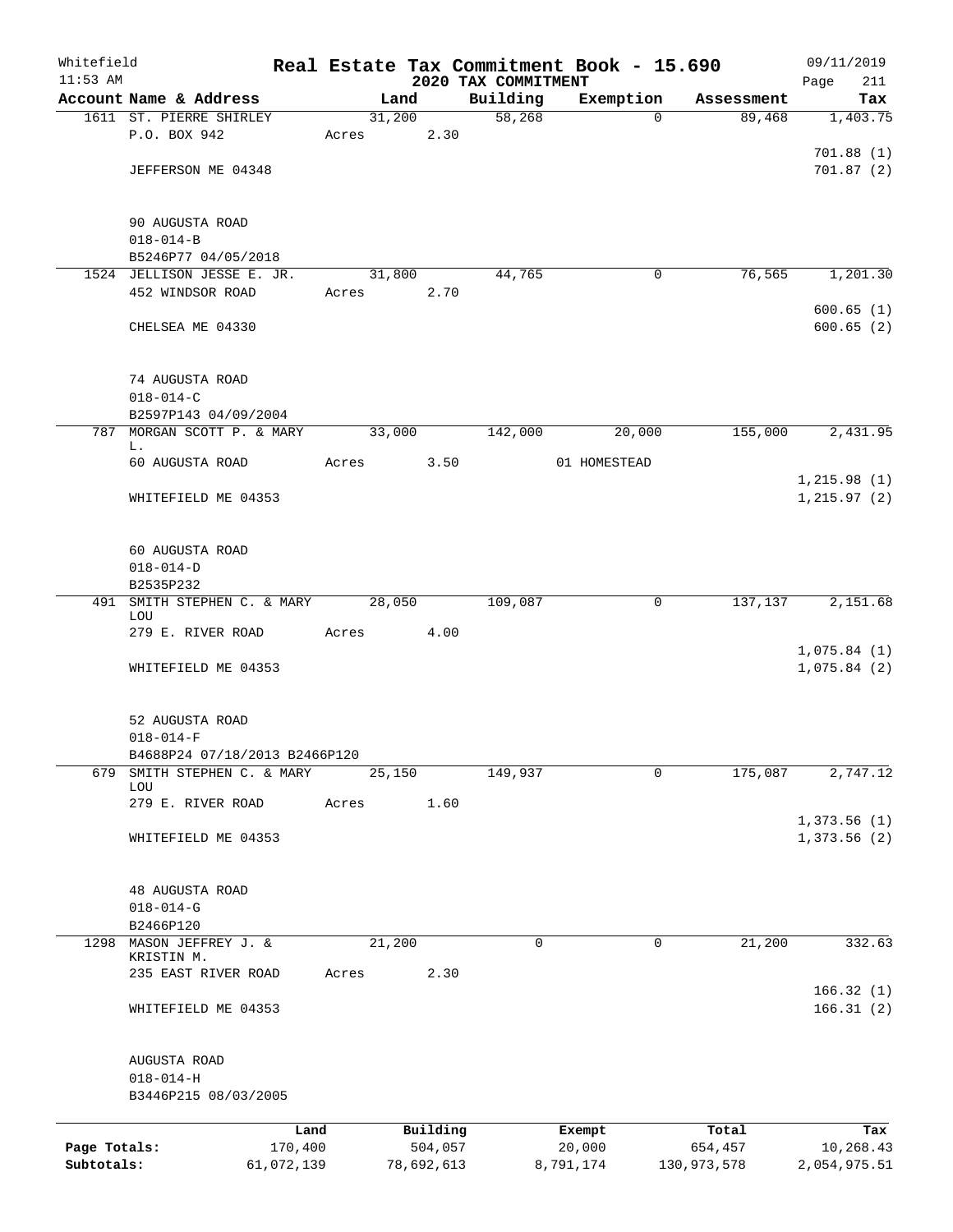| Whitefield<br>$11:53$ AM |                                                                             |       |                | 2020 TAX COMMITMENT | Real Estate Tax Commitment Book - 15.690 |            | 09/11/2019<br>212<br>Page |
|--------------------------|-----------------------------------------------------------------------------|-------|----------------|---------------------|------------------------------------------|------------|---------------------------|
|                          | Account Name & Address                                                      |       | Land           | Building            | Exemption                                | Assessment | Tax                       |
|                          | 1025 PROKNEE CORPORATION<br>137 DEVINE ROAD                                 | Acres | 27,010<br>7.20 | $\mathsf{O}$        | $\Omega$                                 | 27,010     | 423.79                    |
|                          | WHITEFIELD ME 04353                                                         |       |                |                     |                                          |            | 211.90(1)<br>211.89(2)    |
|                          | AUGUSTA ROAD<br>$018 - 017$                                                 |       |                |                     |                                          |            |                           |
|                          | B4461P106 11/16/2011 B1364P109                                              |       |                |                     |                                          |            |                           |
|                          | 324 RICHARDS LEE E.                                                         |       | 68,024         | 897,746             | 0                                        | 965,770    | 15, 152.93                |
|                          | 137 DEVINE ROAD                                                             | Acres | 11.28          |                     |                                          |            | 7,576.47(1)               |
|                          | WHITEFIELD ME 04353                                                         |       |                |                     |                                          |            | 7,576.46(2)               |
|                          | 116 AUGUSTA ROAD<br>$018 - 019$                                             |       |                |                     |                                          |            |                           |
|                          | B3640P262 02/28/2006 B3362P43 09/03/2004 B1487P307<br>1047 JAMES PAULA J.   |       | 30,300         | 83,264              | 20,000                                   | 93,564     | 1,468.02                  |
|                          | JAMES, KARL I                                                               | Acres | 1.70           |                     | 01 HOMESTEAD                             |            |                           |
|                          | 150 AUGUSTA ROAD                                                            |       |                |                     |                                          |            | 734.01(1)                 |
|                          |                                                                             |       |                |                     |                                          |            | 734.01(2)                 |
|                          | WHITEFIELD ME 04353                                                         |       |                |                     |                                          |            |                           |
|                          | 150 AUGUSTA ROAD, LOT 1                                                     |       |                |                     |                                          |            |                           |
|                          | $018 - 020$                                                                 |       |                |                     |                                          |            |                           |
|                          | B5327P166 11/15/2018 B4068P68 10/31/2008                                    |       |                |                     |                                          |            |                           |
|                          | 190 MCCRIMMON MACK A.<br>130 AUGUSTA ROAD                                   | Acres | 32,700<br>3.30 | 17,222              | 20,000<br>01 HOMESTEAD                   | 29,922     | 469.48                    |
|                          |                                                                             |       |                |                     |                                          |            | 234.74 (1)                |
|                          | WHITEFIELD ME 04353                                                         |       |                |                     |                                          |            | 234.74 (2)                |
|                          | 130 AUGUSTA ROAD                                                            |       |                |                     |                                          |            |                           |
|                          | $018 - 020 - A$                                                             |       |                |                     |                                          |            |                           |
|                          | B1277P177                                                                   |       |                |                     |                                          |            |                           |
|                          | 1450 MATCH MOTORS, INC.<br>C/O DEBORAH COTE                                 | Acres | 30,750<br>2.00 | 86,478              | 0                                        | 117,228    | 1,839.31                  |
|                          | 327 HUNTS MEADOW ROAD                                                       |       |                |                     |                                          |            | 919.66(1)                 |
|                          |                                                                             |       |                |                     |                                          |            | 919.65(2)                 |
|                          | WHITEFIELD ME 04353                                                         |       |                |                     |                                          |            |                           |
|                          | 178 AUGUSTA ROAD                                                            |       |                |                     |                                          |            |                           |
|                          | $018 - 020 - B$                                                             |       |                |                     |                                          |            |                           |
|                          | B4419P159 07/19/2011 B4288P112 06/18/2010 B4288P112<br>06/18/2010 B1491P324 |       |                |                     |                                          |            |                           |
|                          | 320 BRANN-GUIMOND TINA                                                      |       | 51,170         | 19,992              | 20,000                                   | 51,162     | 802.73                    |
|                          | GUIMOND PATRICK                                                             | Acres | 3.78           |                     | 01 HOMESTEAD                             |            |                           |
|                          | 138 AUGUSTA ROAD                                                            |       |                |                     |                                          |            | 401.37(1)                 |
|                          | WHITEFIELD ME 04353                                                         |       |                |                     |                                          |            | 401.36(2)                 |
|                          | 138 AUGUSTA ROAD                                                            |       |                |                     |                                          |            |                           |
|                          | $018 - 020 - C$                                                             |       |                |                     |                                          |            |                           |
|                          | B4507P203 03/30/2012 B1977P77                                               |       |                |                     |                                          |            |                           |
|                          |                                                                             |       |                |                     |                                          |            |                           |
|                          |                                                                             |       |                |                     |                                          |            |                           |

|              | Land       | Building   | Exempt    | Total       | Tax          |
|--------------|------------|------------|-----------|-------------|--------------|
| Page Totals: | 239,954    | 1,104,702  | 60,000    | 1,284,656   | 20,156.26    |
| Subtotals:   | 61,312,093 | 79,797,315 | 8,851,174 | 132,258,234 | 2,075,131.77 |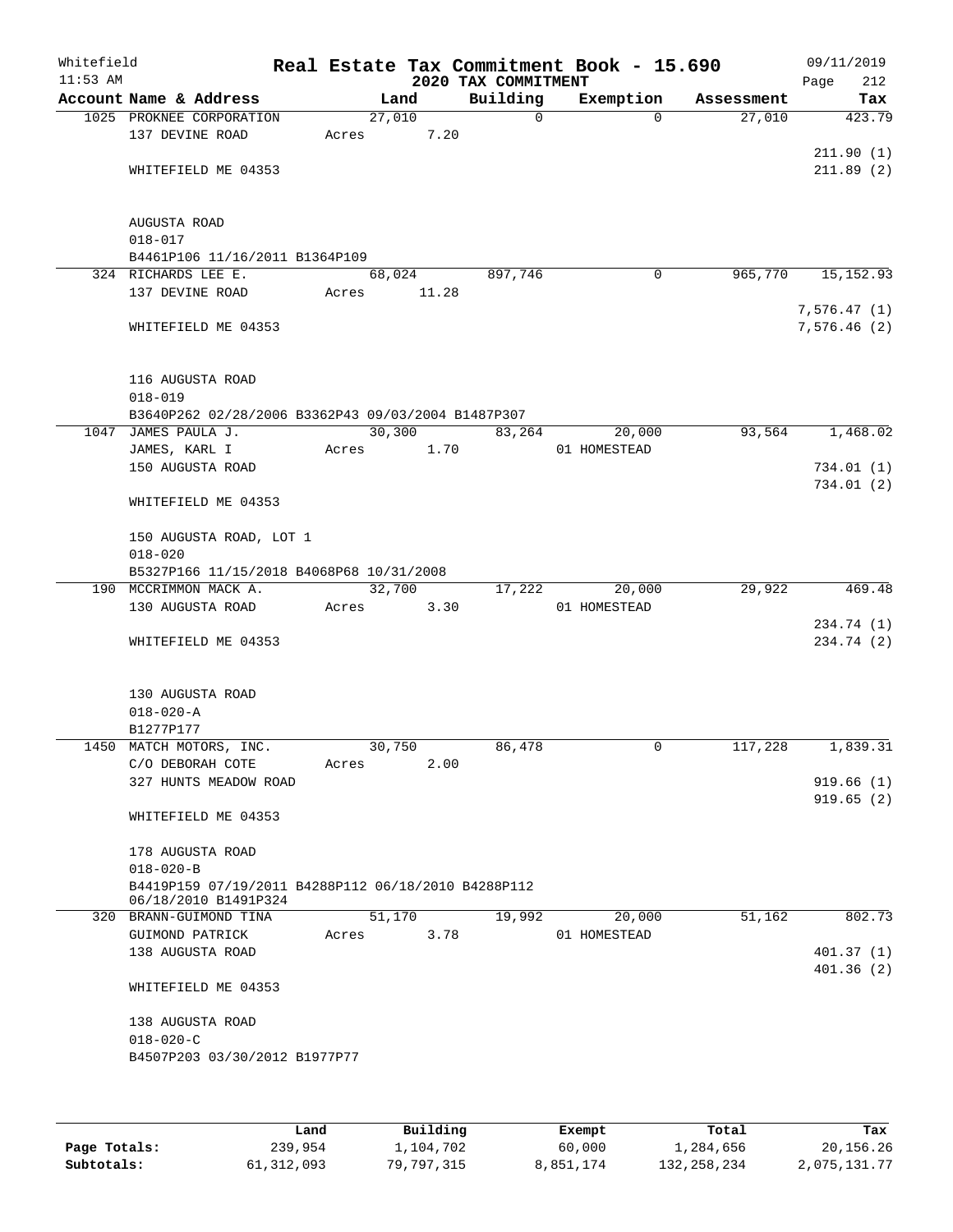| Whitefield<br>$11:53$ AM |                                                                             |  |       |             |      | 2020 TAX COMMITMENT | Real Estate Tax Commitment Book - 15.690 |            | 09/11/2019<br>Page<br>213 |  |
|--------------------------|-----------------------------------------------------------------------------|--|-------|-------------|------|---------------------|------------------------------------------|------------|---------------------------|--|
|                          | Account Name & Address                                                      |  |       | Land        |      | Building            | Exemption                                | Assessment | Tax                       |  |
|                          | 669 WOODWORTH MIKE                                                          |  |       | $\mathbf 0$ |      | 4,884               | $\Omega$                                 | 4,884      | 76.63                     |  |
|                          | 138 AUGUSTA ROAD                                                            |  |       |             |      |                     |                                          |            |                           |  |
|                          |                                                                             |  |       |             |      |                     |                                          |            | 38.32(1)                  |  |
|                          | WHITEFIELD ME 04353                                                         |  |       |             |      |                     |                                          |            | 38.31(2)                  |  |
|                          |                                                                             |  |       |             |      |                     |                                          |            |                           |  |
|                          |                                                                             |  |       |             |      |                     |                                          |            |                           |  |
|                          | 140 AUGUSTA ROAD                                                            |  |       |             |      |                     |                                          |            |                           |  |
|                          | $018 - 020 - C - ON$<br>1226 TOWER STACEY A. &                              |  |       | 30,000      |      | 120,225             | 0                                        | 150, 225   | 2,357.03                  |  |
|                          | PAMELA A.                                                                   |  |       |             |      |                     |                                          |            |                           |  |
|                          | 164 AUGUSTA ROAD                                                            |  | Acres |             | 1.50 |                     |                                          |            |                           |  |
|                          |                                                                             |  |       |             |      |                     |                                          |            | 1, 178.52(1)              |  |
|                          | WHITEFIELD ME 04353                                                         |  |       |             |      |                     |                                          |            | 1, 178.51(2)              |  |
|                          |                                                                             |  |       |             |      |                     |                                          |            |                           |  |
|                          |                                                                             |  |       |             |      |                     |                                          |            |                           |  |
|                          | 164 AUGUSTA ROAD                                                            |  |       |             |      |                     |                                          |            |                           |  |
|                          | $018 - 020 - D$<br>B4800P72 07/17/2014 B3478P118 05/09/2005                 |  |       |             |      |                     |                                          |            |                           |  |
|                          | 970 DOAK DAWN M. & TOBY A.                                                  |  |       | 30,750      |      | 56,820              | 0                                        | 87,570     | 1,373.97                  |  |
|                          | 156 AUGUSTA ROAD                                                            |  | Acres |             | 2.00 |                     |                                          |            |                           |  |
|                          |                                                                             |  |       |             |      |                     |                                          |            | 686.99 (1)                |  |
|                          | WHITEFIELD ME 04353                                                         |  |       |             |      |                     |                                          |            | 686.98 (2)                |  |
|                          |                                                                             |  |       |             |      |                     |                                          |            |                           |  |
|                          |                                                                             |  |       |             |      |                     |                                          |            |                           |  |
|                          | 156 AUGUSTA ROAD                                                            |  |       |             |      |                     |                                          |            |                           |  |
|                          | $018 - 020 - E$                                                             |  |       |             |      |                     |                                          |            |                           |  |
|                          | B3300P270 05/25/2004<br>916 DARVEAU, DARLIN M                               |  |       | 30,000      |      | 129,866             | 0                                        | 159,866    | 2,508.30                  |  |
|                          | DARVEAU, RITA                                                               |  | Acres |             | 1.50 |                     |                                          |            |                           |  |
|                          | 8 LILAC LANE                                                                |  |       |             |      |                     |                                          |            | 1, 254.15(1)              |  |
|                          |                                                                             |  |       |             |      |                     |                                          |            | 1, 254.15(2)              |  |
|                          | WHITEFIELD ME 04353                                                         |  |       |             |      |                     |                                          |            |                           |  |
|                          |                                                                             |  |       |             |      |                     |                                          |            |                           |  |
|                          | 8 LILAC LANE                                                                |  |       |             |      |                     |                                          |            |                           |  |
|                          | $018 - 020 - F$                                                             |  |       |             |      |                     |                                          |            |                           |  |
|                          | B4996P21 04/15/2016 B4927P34 09/10/2015 B2068P61<br>471 MCKENNA KIMBERLY A. |  |       |             |      |                     |                                          |            | 411.44                    |  |
|                          | 17 LILAC LANE                                                               |  |       | 30,150      | 1.60 | 16,073              | 20,000<br>01 HOMESTEAD                   | 26, 223    |                           |  |
|                          |                                                                             |  | Acres |             |      |                     |                                          |            | 205.72(1)                 |  |
|                          | WHITEFIELD ME 04353                                                         |  |       |             |      |                     |                                          |            | 205.72(2)                 |  |
|                          |                                                                             |  |       |             |      |                     |                                          |            |                           |  |
|                          |                                                                             |  |       |             |      |                     |                                          |            |                           |  |
|                          | 17 LILAC LANE                                                               |  |       |             |      |                     |                                          |            |                           |  |
|                          | $018 - 020 - G$                                                             |  |       |             |      |                     |                                          |            |                           |  |
|                          | B4063P140 10/21/2008 B2314P17                                               |  |       |             |      |                     |                                          |            |                           |  |
|                          | 70 BARTON STEPHEN M                                                         |  |       | 30,000      |      | 25,408              | 20,000                                   | 35,408     | 555.55                    |  |
|                          | 22 LILAC LANE                                                               |  | Acres |             | 1.50 |                     | 01 HOMESTEAD                             |            | 277.78(1)                 |  |
|                          | WHITEFIELD ME 04353                                                         |  |       |             |      |                     |                                          |            | 277.77(2)                 |  |
|                          |                                                                             |  |       |             |      |                     |                                          |            |                           |  |
|                          |                                                                             |  |       |             |      |                     |                                          |            |                           |  |
|                          | 22 LILAC LANE                                                               |  |       |             |      |                     |                                          |            |                           |  |
|                          | $018 - 020 - H$                                                             |  |       |             |      |                     |                                          |            |                           |  |
|                          | B4538P162 06/22/2012 B3830P221 03/30/2007 B3830P218                         |  |       |             |      |                     |                                          |            |                           |  |
|                          | 03/30/2007 B2070P41                                                         |  |       |             |      |                     |                                          |            |                           |  |
|                          |                                                                             |  |       |             |      |                     |                                          |            |                           |  |
|                          |                                                                             |  |       |             |      |                     |                                          |            |                           |  |

|              | Land       | Building   | Exempt    | Total       | Tax          |
|--------------|------------|------------|-----------|-------------|--------------|
| Page Totals: | 150,900    | 353,276    | 40,000    | 464,176     | 7,282.92     |
| Subtotals:   | 61,462,993 | 80,150,591 | 8,891,174 | 132,722,410 | 2,082,414.69 |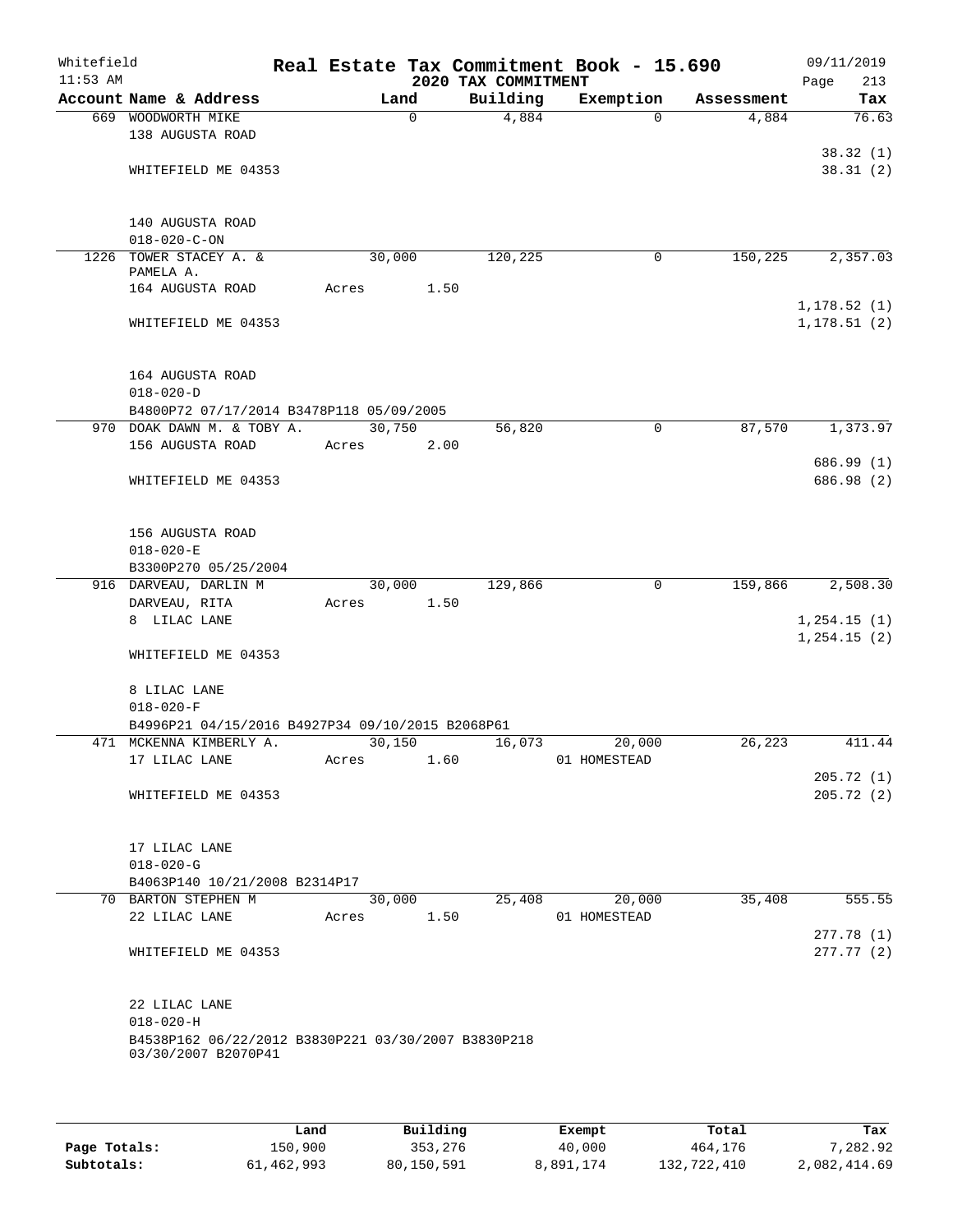| Whitefield   |                                                                  |                 |       |                     |                                 | Real Estate Tax Commitment Book - 15.690 |                  | 09/11/2019             |
|--------------|------------------------------------------------------------------|-----------------|-------|---------------------|---------------------------------|------------------------------------------|------------------|------------------------|
| $11:53$ AM   | Account Name & Address                                           |                 |       | Land                | 2020 TAX COMMITMENT<br>Building | Exemption                                | Assessment       | Page<br>214<br>Tax     |
|              | 975 WEEKS BRIAN L.                                               |                 |       | 30,660              | 21,775                          | $\Omega$                                 | 52,435           | 822.71                 |
|              | 32 LILAC LANE                                                    |                 | Acres | 1.94                |                                 |                                          |                  |                        |
|              |                                                                  |                 |       |                     |                                 |                                          |                  | 411.36(1)              |
|              | WHITEFIELD ME 04353                                              |                 |       |                     |                                 |                                          |                  | 411.35(2)              |
|              |                                                                  |                 |       |                     |                                 |                                          |                  |                        |
|              | 32 LILAC LANE                                                    |                 |       |                     |                                 |                                          |                  |                        |
|              | $018 - 020 - J$                                                  |                 |       |                     |                                 |                                          |                  |                        |
|              | B4817P181 09/12/2014 B4817P176 09/12/2014 B4394P315              |                 |       |                     |                                 |                                          |                  |                        |
|              | 04/29/2011 B3830P41 03/14/2007 B2070P41<br>1917 JOHNSON, DANNY J |                 |       | 25,250              | 0                               | $\Omega$                                 | 25,250           | 396.17                 |
|              | HERNANDEZ-JOHNSON,                                               |                 | Acres | 5.00                |                                 |                                          |                  |                        |
|              | STEPHANIE A                                                      |                 |       |                     |                                 |                                          |                  |                        |
|              | 544 COOPER ROAD                                                  |                 |       |                     |                                 |                                          |                  | 198.09(1)              |
|              | WHITEFIELD ME 04353                                              |                 |       |                     |                                 |                                          |                  | 198.08(2)              |
|              |                                                                  |                 |       |                     |                                 |                                          |                  |                        |
|              | COOPER ROAD                                                      |                 |       |                     |                                 |                                          |                  |                        |
|              | $018 - 021 - B$                                                  |                 |       |                     |                                 |                                          |                  |                        |
|              | B4461P318                                                        |                 |       |                     |                                 |                                          |                  |                        |
|              | 1155 ALLEN THOMAS                                                |                 |       | 29,170              | $\Omega$                        | $\Omega$                                 | 29,170           | 457.68                 |
|              | 759 COOPER ROAD                                                  |                 | Acres | 9.90                |                                 |                                          |                  |                        |
|              | CHELSEA ME 04330                                                 |                 |       |                     |                                 |                                          |                  | 228.84(1)<br>228.84(2) |
|              |                                                                  |                 |       |                     |                                 |                                          |                  |                        |
|              |                                                                  |                 |       |                     |                                 |                                          |                  |                        |
|              | COOPER ROAD                                                      |                 |       |                     |                                 |                                          |                  |                        |
|              | $018 - 022$                                                      |                 |       |                     |                                 |                                          |                  |                        |
|              | B4853P217 01/09/2015 B4614P124 01/04/2013 B1060P39               |                 |       |                     |                                 |                                          |                  |                        |
|              | 299 BOSSIE, RONALD S SR<br>745 COOPER ROAD                       |                 | Acres | 30,000<br>1.50      | 6,777                           | 0                                        | 36,777           | 577.03                 |
|              |                                                                  |                 |       |                     |                                 |                                          |                  | 288.52(1)              |
|              | WHITEFIELD ME 04353                                              |                 |       |                     |                                 |                                          |                  | 288.51(2)              |
|              |                                                                  |                 |       |                     |                                 |                                          |                  |                        |
|              |                                                                  |                 |       |                     |                                 |                                          |                  |                        |
|              | 745 COOPER ROAD<br>$018 - 022 - A$                               |                 |       |                     |                                 |                                          |                  |                        |
|              | B5346P142 01/17/2019 B1337P54                                    |                 |       |                     |                                 |                                          |                  |                        |
|              | 1075 MEHUREN JOHN G.                                             |                 |       | 208,700             | 163,387                         | 20,000                                   | 352,087          | 5,524.25               |
|              | 681 COOPER ROAD                                                  |                 | Acres | 275.40              |                                 | 01 HOMESTEAD                             |                  |                        |
|              |                                                                  |                 |       |                     |                                 |                                          |                  | 2,762.13 (1)           |
|              | WHITEFIELD ME 04353                                              |                 |       |                     |                                 |                                          |                  | 2,762.12(2)            |
|              |                                                                  |                 |       |                     |                                 |                                          |                  |                        |
|              | 681 COOPER ROAD                                                  |                 |       |                     |                                 |                                          |                  |                        |
|              | $018 - 023$                                                      |                 |       |                     |                                 |                                          |                  |                        |
|              | B4332P182 10/22/2010                                             |                 |       |                     |                                 |                                          |                  |                        |
| 183          | ADAMS JR. CLIFTON V. &                                           |                 |       | 70,834              | 194,933                         | 0                                        | 265,767          | 4,169.88               |
|              | TINA<br>16 MOPAR LANE                                            |                 | Acres | 13.48               |                                 |                                          |                  |                        |
|              |                                                                  |                 |       |                     |                                 |                                          |                  | 2,084.94 (1)           |
|              | WHITEFIELD ME 04353                                              |                 |       |                     |                                 |                                          |                  | 2,084.94 (2)           |
|              |                                                                  |                 |       |                     |                                 |                                          |                  |                        |
|              |                                                                  |                 |       |                     |                                 |                                          |                  |                        |
|              | 16 MOPAR LANE                                                    |                 |       |                     |                                 |                                          |                  |                        |
|              | $018 - 023 - A$<br>B1898P19                                      |                 |       |                     |                                 |                                          |                  |                        |
|              |                                                                  |                 |       |                     |                                 |                                          |                  |                        |
|              |                                                                  |                 |       |                     |                                 |                                          |                  |                        |
| Page Totals: |                                                                  | Land<br>394,614 |       | Building<br>386,872 |                                 | Exempt<br>20,000                         | Total<br>761,486 | Tax<br>11,947.72       |
| Subtotals:   |                                                                  | 61,857,607      |       | 80, 537, 463        |                                 | 8,911,174                                | 133,483,896      | 2,094,362.41           |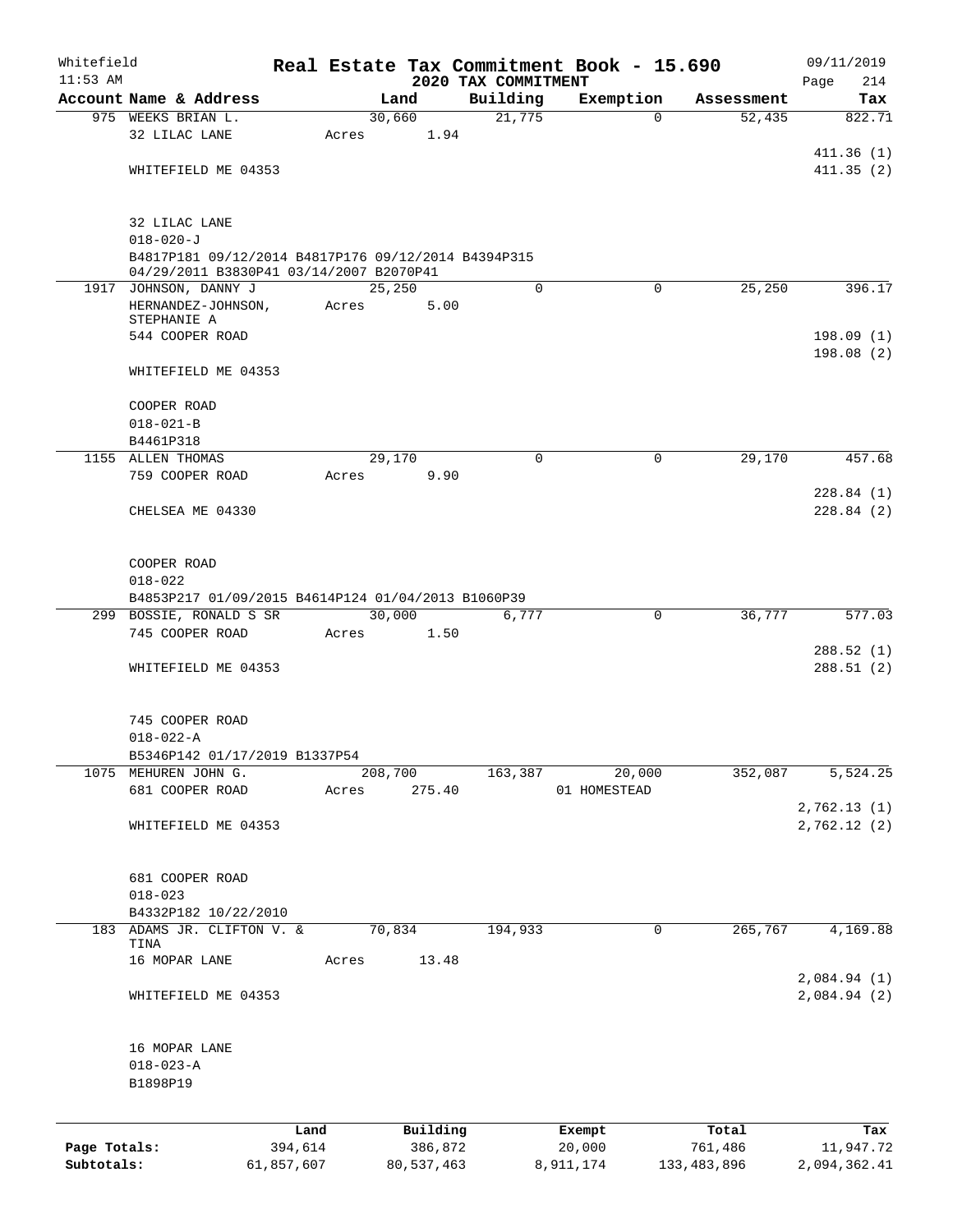| Whitefield<br>$11:53$ AM |                                                     |         |       |          |          | 2020 TAX COMMITMENT | Real Estate Tax Commitment Book - 15.690 |            | 09/11/2019<br>Page<br>215  |
|--------------------------|-----------------------------------------------------|---------|-------|----------|----------|---------------------|------------------------------------------|------------|----------------------------|
|                          | Account Name & Address                              |         |       | Land     |          | Building            | Exemption                                | Assessment | Tax                        |
|                          | 1897 ADAMS SCOTT A. & BROOKE                        |         |       | 31,455   |          | 87,966              | $\Omega$                                 | 119,421    | 1,873.72                   |
|                          | М.<br>198 AUGUSTA ROAD                              |         | Acres |          | 2.47     |                     |                                          |            |                            |
|                          |                                                     |         |       |          |          |                     |                                          |            | 936.86(1)                  |
|                          | WHITEFIELD ME 04353                                 |         |       |          |          |                     |                                          |            | 936.86 (2)                 |
|                          |                                                     |         |       |          |          |                     |                                          |            |                            |
|                          |                                                     |         |       |          |          |                     |                                          |            |                            |
|                          | 198 AUGUSTA ROAD                                    |         |       |          |          |                     |                                          |            |                            |
|                          | $018 - 023 - B$<br>B4440P279 09/12/2011             |         |       |          |          |                     |                                          |            |                            |
|                          | 823 MEHUREN JOHN G.                                 |         |       | $\Omega$ |          | 10,456              | $\mathbf 0$                              | 10,456     | 164.05                     |
|                          | 681 COOPER ROAD                                     |         |       |          |          |                     |                                          |            |                            |
|                          |                                                     |         |       |          |          |                     |                                          |            | 82.03(1)                   |
|                          | WHITEFIELD ME 04353                                 |         |       |          |          |                     |                                          |            | 82.02(2)                   |
|                          |                                                     |         |       |          |          |                     |                                          |            |                            |
|                          |                                                     |         |       |          |          |                     |                                          |            |                            |
|                          | 681 COOPER ROAD<br>$018 - 023 - ON$                 |         |       |          |          |                     |                                          |            |                            |
|                          | B4332P182 10/22/2010                                |         |       |          |          |                     |                                          |            |                            |
|                          | 908 BROWN CAROLE A. &                               |         |       | 52,580   |          | 19,378              | 0                                        | 71,958     | 1,129.02                   |
|                          | TIMOTHY M.                                          |         |       |          |          |                     |                                          |            |                            |
|                          | 34 CLARK LANE                                       |         | Acres |          | 28.20    |                     |                                          |            |                            |
|                          | WHITEFIELD ME 04353                                 |         |       |          |          |                     |                                          |            | 564.51(1)<br>564.51(2)     |
|                          |                                                     |         |       |          |          |                     |                                          |            |                            |
|                          |                                                     |         |       |          |          |                     |                                          |            |                            |
|                          | 86 CLARK LANE                                       |         |       |          |          |                     |                                          |            |                            |
|                          | $018 - 024$                                         |         |       |          |          |                     |                                          |            |                            |
|                          | B3911P50 09/19/2007                                 |         |       |          |          |                     |                                          |            |                            |
|                          | 534 MORROW RYAN J. &<br>JENNIFER L.                 |         |       | 28,930   |          | 0                   | 0                                        | 28,930     | 453.91                     |
|                          | 279 HOWE ROAD                                       |         | Acres |          | 9.60     |                     |                                          |            |                            |
|                          |                                                     |         |       |          |          |                     |                                          |            | 226.96(1)                  |
|                          | WHITEFIELD ME 04353                                 |         |       |          |          |                     |                                          |            | 226.95(2)                  |
|                          |                                                     |         |       |          |          |                     |                                          |            |                            |
|                          | CLARK LANE                                          |         |       |          |          |                     |                                          |            |                            |
|                          | $018 - 025$                                         |         |       |          |          |                     |                                          |            |                            |
|                          | B4722P192 10/15/2013 B4721P170 10/09/2013 B3899P163 |         |       |          |          |                     |                                          |            |                            |
|                          | 08/17/2007                                          |         |       |          |          |                     |                                          |            |                            |
|                          | 790 POWELL FORD N. & JUDITH<br>М.                   |         |       | 94,322   |          | 161,028             | 20,000                                   | 235, 350   | 3,692.64                   |
|                          | 149 CLARK LANE                                      |         | Acres |          | 88.25    |                     | 01 HOMESTEAD                             |            |                            |
|                          |                                                     |         |       |          |          |                     |                                          |            | 1,846.32(1)                |
|                          | WHITEFIELD ME 04353                                 |         |       |          |          |                     |                                          |            | 1,846.32(2)                |
|                          |                                                     |         |       |          |          |                     |                                          |            |                            |
|                          | 149 CLARK LANE                                      |         |       |          |          |                     |                                          |            |                            |
|                          | $018 - 026$                                         |         |       |          |          |                     |                                          |            |                            |
|                          | 1812 POWELL FORD N. & JUDITH                        |         |       | 0        |          | 134,369             | 0                                        | 134,369    | 2,108.25                   |
|                          | М.                                                  |         |       |          |          |                     |                                          |            |                            |
|                          | 149 CLARK LANE                                      |         |       |          |          |                     |                                          |            |                            |
|                          | WHITEFIELD ME 04353                                 |         |       |          |          |                     |                                          |            | 1,054.13(1)<br>1,054.12(2) |
|                          |                                                     |         |       |          |          |                     |                                          |            |                            |
|                          |                                                     |         |       |          |          |                     |                                          |            |                            |
|                          | CLARK LANE                                          |         |       |          |          |                     |                                          |            |                            |
|                          | $018 - 026 - ON$                                    |         |       |          |          |                     |                                          |            |                            |
|                          |                                                     |         |       |          |          |                     |                                          |            |                            |
|                          |                                                     | Land    |       |          | Building |                     | Exempt                                   | Total      | Tax                        |
| Page Totals:             |                                                     | 207,287 |       |          | 413,197  |                     | 20,000                                   | 600,484    | 9,421.59                   |

**Subtotals:** 62,064,894 80,950,660 8,931,174 134,084,380 2,103,784.00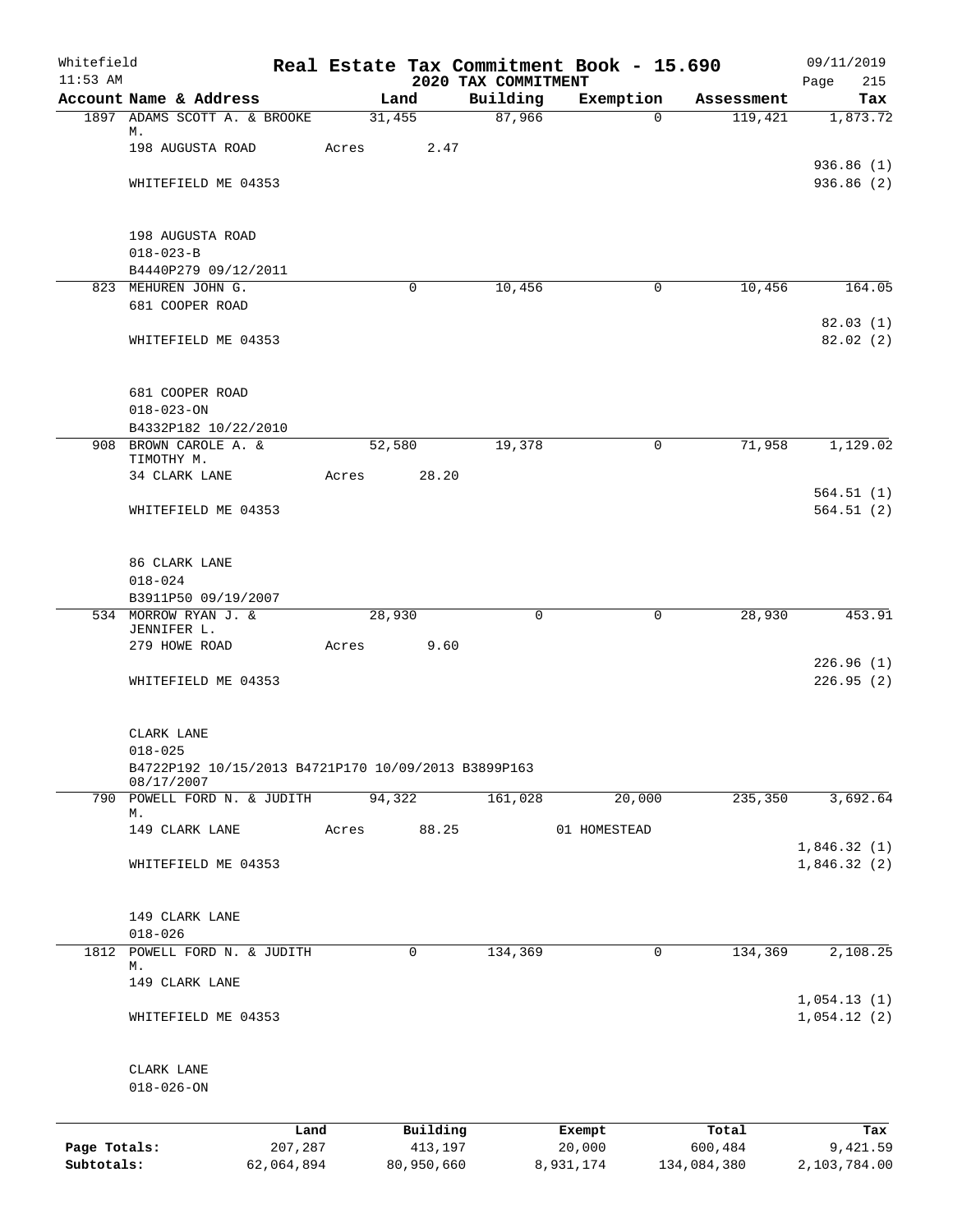| Whitefield<br>$11:53$ AM |                                                     |              |         |            | 2020 TAX COMMITMENT | Real Estate Tax Commitment Book - 15.690 |             | 09/11/2019<br>Page<br>216 |
|--------------------------|-----------------------------------------------------|--------------|---------|------------|---------------------|------------------------------------------|-------------|---------------------------|
|                          | Account Name & Address                              |              |         | Land       | Building            | Exemption                                | Assessment  | Tax                       |
|                          | 706 BURTNER JENNIFER CAROL                          |              | 18,380  |            | $\mathbf 0$         | $\Omega$                                 | 18,380      | 288.38                    |
|                          | PO BOX 461                                          |              | Acres   | 18.60      |                     |                                          |             |                           |
|                          |                                                     |              |         |            |                     |                                          |             | 144.19(1)                 |
|                          | HINGHAM MA 02043                                    |              |         |            |                     |                                          |             | 144.19(2)                 |
|                          |                                                     |              |         |            |                     |                                          |             |                           |
|                          |                                                     |              |         |            |                     |                                          |             |                           |
|                          | OFF NO. HUNTS MEADOW                                |              |         |            |                     |                                          |             |                           |
|                          | $018 - 027$                                         |              |         |            |                     |                                          |             |                           |
|                          | B4752P215 01/27/2014 B1614P122<br>449 BAILEY LYNDAL |              |         | 37,250     | $\Omega$            | 0                                        | 37,250      | 584.45                    |
|                          | 237 NO. HUNTS MEADOW                                |              | Acres   | 20.00      |                     |                                          |             |                           |
|                          | ROAD                                                |              |         |            |                     |                                          |             |                           |
|                          |                                                     |              |         |            |                     |                                          |             | 292.23(1)                 |
|                          | WHITEFIELD ME 04353                                 |              |         |            |                     |                                          |             | 292.22(2)                 |
|                          |                                                     |              |         |            |                     |                                          |             |                           |
|                          | CLARK LANE                                          |              |         |            |                     |                                          |             |                           |
|                          | $018 - 028$                                         |              |         |            |                     |                                          |             |                           |
|                          | B1268P197                                           |              |         |            |                     |                                          |             |                           |
|                          | 29 LAROCHELLE-LALLEMAND                             |              |         | 44,690     | 27,278              | $\mathbf 0$                              | 71,968      | 1,129.18                  |
|                          | CONSTANCE M.                                        |              |         |            |                     |                                          |             |                           |
|                          | 7 DEAN COURT                                        |              | Acres   | 16.80      |                     |                                          |             |                           |
|                          |                                                     |              |         |            |                     |                                          |             | 564.59(1)                 |
|                          | AUGUSTA ME 04330                                    |              |         |            |                     |                                          |             | 564.59(2)                 |
|                          |                                                     |              |         |            |                     |                                          |             |                           |
|                          | 103 CLARK LANE                                      |              |         |            |                     |                                          |             |                           |
|                          | $018 - 029$                                         |              |         |            |                     |                                          |             |                           |
|                          | B2579P203 07/07/2000                                |              |         |            |                     |                                          |             |                           |
|                          | 1705 COUTTS BROTHERS, INC.                          |              | 221,250 |            | 0                   | 0                                        | 221,250     | 3, 471.41                 |
|                          | P O BOX 58                                          |              | Acres   | 29.50      |                     |                                          |             |                           |
|                          |                                                     |              |         |            |                     |                                          |             | 1,735.71(1)               |
|                          | GARDINER ME 04345                                   |              |         |            |                     |                                          |             | 1,735.70(2)               |
|                          |                                                     |              |         |            |                     |                                          |             |                           |
|                          | NO. HUNTS MEADOW ROAD                               |              |         |            |                     |                                          |             |                           |
|                          | $018 - 030$                                         |              |         |            |                     |                                          |             |                           |
|                          | B4054P224 09/24/2008 B2884P194 07/18/2002           |              |         |            |                     |                                          |             |                           |
| 1156                     | BRETON ARTHUR A. &                                  |              |         | 30, 255    | 83,878              | 20,000                                   | 94,133      | 1,476.95                  |
|                          | APRIL A.<br>122 NO. HUNTS MEADOW                    |              | Acres   | 1.67       |                     | 01 HOMESTEAD                             |             |                           |
|                          | ROAD                                                |              |         |            |                     |                                          |             |                           |
|                          |                                                     |              |         |            |                     |                                          |             | 738.48(1)                 |
|                          | WHITEFIELD ME 04353                                 |              |         |            |                     |                                          |             | 738.47 (2)                |
|                          |                                                     |              |         |            |                     |                                          |             |                           |
|                          |                                                     |              |         |            |                     |                                          |             |                           |
|                          | 122 NO. HUNTS MEADOW                                |              |         |            |                     |                                          |             |                           |
|                          | $018 - 030 - A - 1$                                 |              |         |            |                     |                                          |             |                           |
| 1692                     | B1646P223<br>DUMAS WILLIAM                          |              |         | 30,750     | 16,631              | 0                                        | 47,381      | 743.41                    |
|                          | 58 JUNIPER LANE                                     |              | Acres   | 2.00       |                     |                                          |             |                           |
|                          |                                                     |              |         |            |                     |                                          |             | 371.71 (1)                |
|                          | WHITEFIELD ME 04353                                 |              |         |            |                     |                                          |             | 371.70(2)                 |
|                          |                                                     |              |         |            |                     |                                          |             |                           |
|                          |                                                     |              |         |            |                     |                                          |             |                           |
|                          | 58 JUNIPER LANE                                     |              |         |            |                     |                                          |             |                           |
|                          | $018 - 030 - A - 2$<br>B3541P99 08/24/2005          |              |         |            |                     |                                          |             |                           |
|                          |                                                     |              |         |            |                     |                                          |             |                           |
|                          |                                                     | Land         |         | Building   |                     | Exempt                                   | Total       | Tax                       |
| Page Totals:             |                                                     | 382,575      |         | 127,787    |                     | 20,000                                   | 490,362     | 7,693.78                  |
| Subtotals:               |                                                     | 62, 447, 469 |         | 81,078,447 |                     | 8,951,174                                | 134,574,742 | 2, 111, 477.78            |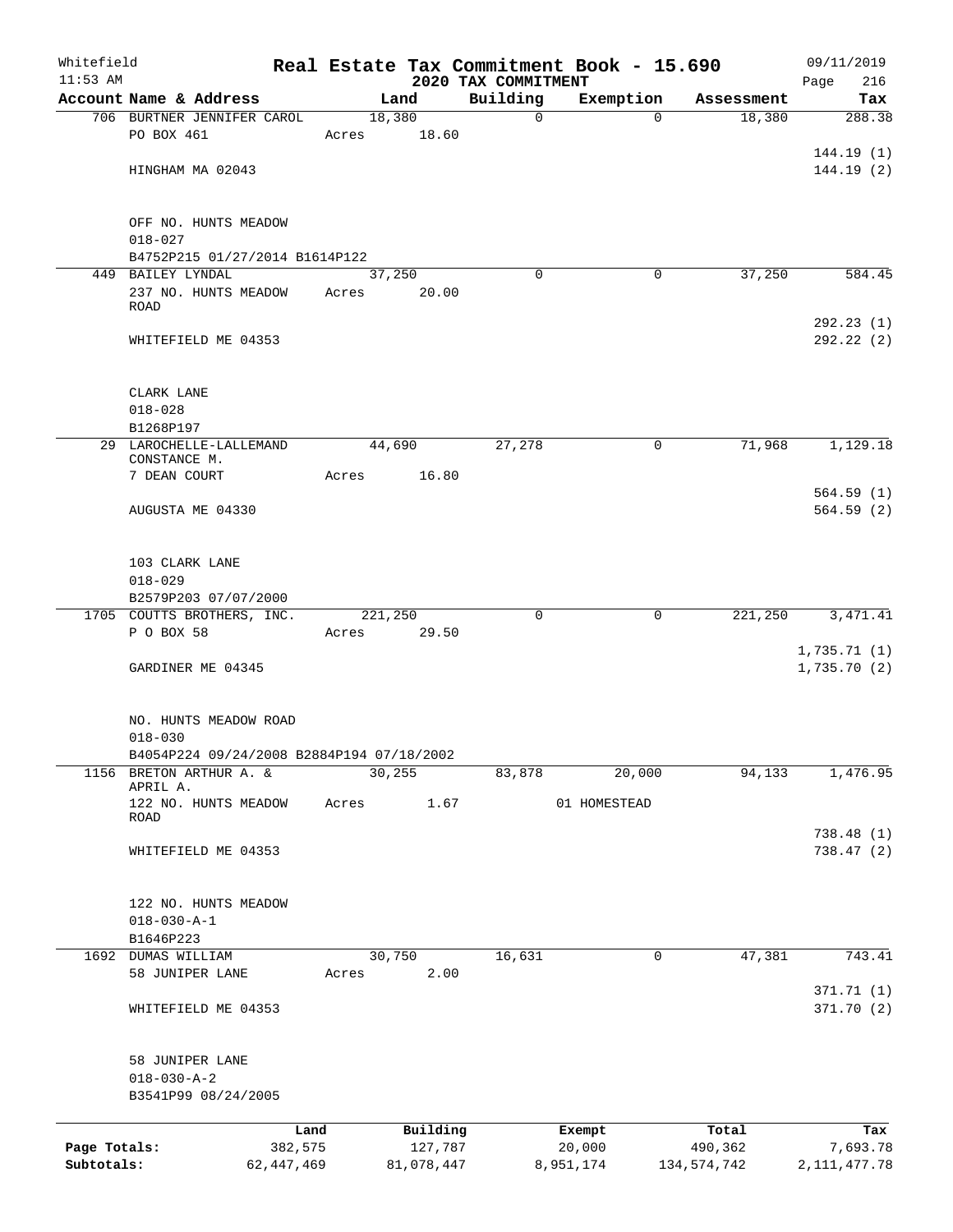| Whitefield   |                                                                                                |            |                     |             |                                 | Real Estate Tax Commitment Book - 15.690 |               | 09/11/2019                 |
|--------------|------------------------------------------------------------------------------------------------|------------|---------------------|-------------|---------------------------------|------------------------------------------|---------------|----------------------------|
| $11:53$ AM   | Account Name & Address                                                                         |            |                     | Land        | 2020 TAX COMMITMENT<br>Building | Exemption                                | Assessment    | Page<br>217<br>Tax         |
|              | 38 DUMAS STEVEN A.                                                                             |            | $\overline{53,165}$ |             | 133,836                         | $\mathbf 0$                              | 187,001       | 2,934.05                   |
|              | 34 JUNIPER LANE                                                                                |            | Acres               | 5.11        |                                 |                                          |               |                            |
|              |                                                                                                |            |                     |             |                                 |                                          |               | 1,467.03(1)                |
|              | WHITEFIELD ME 04353                                                                            |            |                     |             |                                 |                                          |               | 1,467.02(2)                |
|              |                                                                                                |            |                     |             |                                 |                                          |               |                            |
|              | 34 JUNIPER LANE<br>$018 - 030 - A - 3$                                                         |            |                     |             |                                 |                                          |               |                            |
|              | B6942P308 03/01/2006 B3641P146 03/01/2006                                                      |            |                     |             |                                 |                                          |               |                            |
|              | 593 DUMAS RONALD                                                                               |            |                     | $\mathbf 0$ | 14,058                          | 0                                        | 14,058        | 220.57                     |
|              | 50 JUNIPER LANE                                                                                |            |                     |             |                                 |                                          |               |                            |
|              | WHITEFIELD ME 04353                                                                            |            |                     |             |                                 |                                          |               | 110.29(1)<br>110.28(2)     |
|              | 50 JUNIPER LANE                                                                                |            |                     |             |                                 |                                          |               |                            |
|              | $018 - 030 - A - 30N$                                                                          |            |                     |             |                                 |                                          |               |                            |
|              | 227 DUMAS STEVEN                                                                               |            | 20,780              |             | 0                               | 0                                        | 20,780        | 326.04                     |
|              | 64 JUNIPER LAND                                                                                |            | Acres               | 2.02        |                                 |                                          |               |                            |
|              | WHITEFIELD ME 04353                                                                            |            |                     |             |                                 |                                          |               | 163.02(1)<br>163.02(2)     |
|              | 64 JUNIPER LANE                                                                                |            |                     |             |                                 |                                          |               |                            |
|              | $018 - 030 - A - 4$                                                                            |            |                     |             |                                 |                                          |               |                            |
|              | B3641P146 03/01/2006<br>252 GRIFFIN HOLLY D. &                                                 |            | 47,770              |             | 166,910                         | 0                                        | 214,680       | 3,368.33                   |
|              | BRYAN J.                                                                                       |            |                     | 20.80       |                                 |                                          |               |                            |
|              | 184 NO. HUNTS MEADOW<br>ROAD                                                                   |            | Acres               |             |                                 |                                          |               |                            |
|              | WHITEFIELD ME 04353                                                                            |            |                     |             |                                 |                                          |               | 1,684.17(1)<br>1,684.16(2) |
|              | 184 NO. HUNTS MEADOW                                                                           |            |                     |             |                                 |                                          |               |                            |
|              | $018 - 031$                                                                                    |            |                     |             |                                 |                                          |               |                            |
|              | B3908P175 09/13/2007 B3908P77 09/13/2007                                                       |            |                     |             |                                 |                                          |               |                            |
|              | 984 WOOD JOHN J. & NADEAU                                                                      |            | 25,750              |             | 145,735                         | 0                                        | 171,485       | 2,690.60                   |
|              | TIFFANY A.<br>208 NORTH HUNTS MEADOW                                                           |            | Acres               | 2.00        |                                 |                                          |               |                            |
|              | ROAD                                                                                           |            |                     |             |                                 |                                          |               |                            |
|              | WHITEFIELD ME 04353                                                                            |            |                     |             |                                 |                                          |               | 1,345.30(1)<br>1,345.30(2) |
|              |                                                                                                |            |                     |             |                                 |                                          |               |                            |
|              | 208 NO. HUNTS MEADOW<br>$018 - 032$                                                            |            |                     |             |                                 |                                          |               |                            |
|              | B4864P213 02/27/2015 B4827P105 10/10/2014 B4803P68<br>07/28/2014 B4589P118 11/05/2012 B2266P16 |            |                     |             |                                 |                                          |               |                            |
|              | 1851 GRIFFIN BRYAN & HOLLY                                                                     |            | 25,750              |             | 1,926                           | $\Omega$                                 | 27,676        | 434.24                     |
|              | 184 NO. HUNTS MEADOW RD Acres                                                                  |            |                     | 2.00        |                                 |                                          |               | 217.12(1)                  |
|              | WHITEFIELD ME 04353                                                                            |            |                     |             |                                 |                                          |               | 217.12(2)                  |
|              | NORTH HUNTS MEADOW ROAD                                                                        |            |                     |             |                                 |                                          |               |                            |
|              | $018 - 032 - A$                                                                                |            |                     |             |                                 |                                          |               |                            |
|              | B4558P186 08/13/2012                                                                           |            |                     |             |                                 |                                          |               |                            |
|              |                                                                                                | Land       |                     | Building    |                                 | Exempt                                   | Total         | Tax                        |
| Page Totals: |                                                                                                | 173,215    |                     | 462,465     |                                 | $\mathbf 0$                              | 635,680       | 9,973.83                   |
| Subtotals:   |                                                                                                | 62,620,684 |                     | 81,540,912  |                                 | 8,951,174                                | 135, 210, 422 | 2, 121, 451.61             |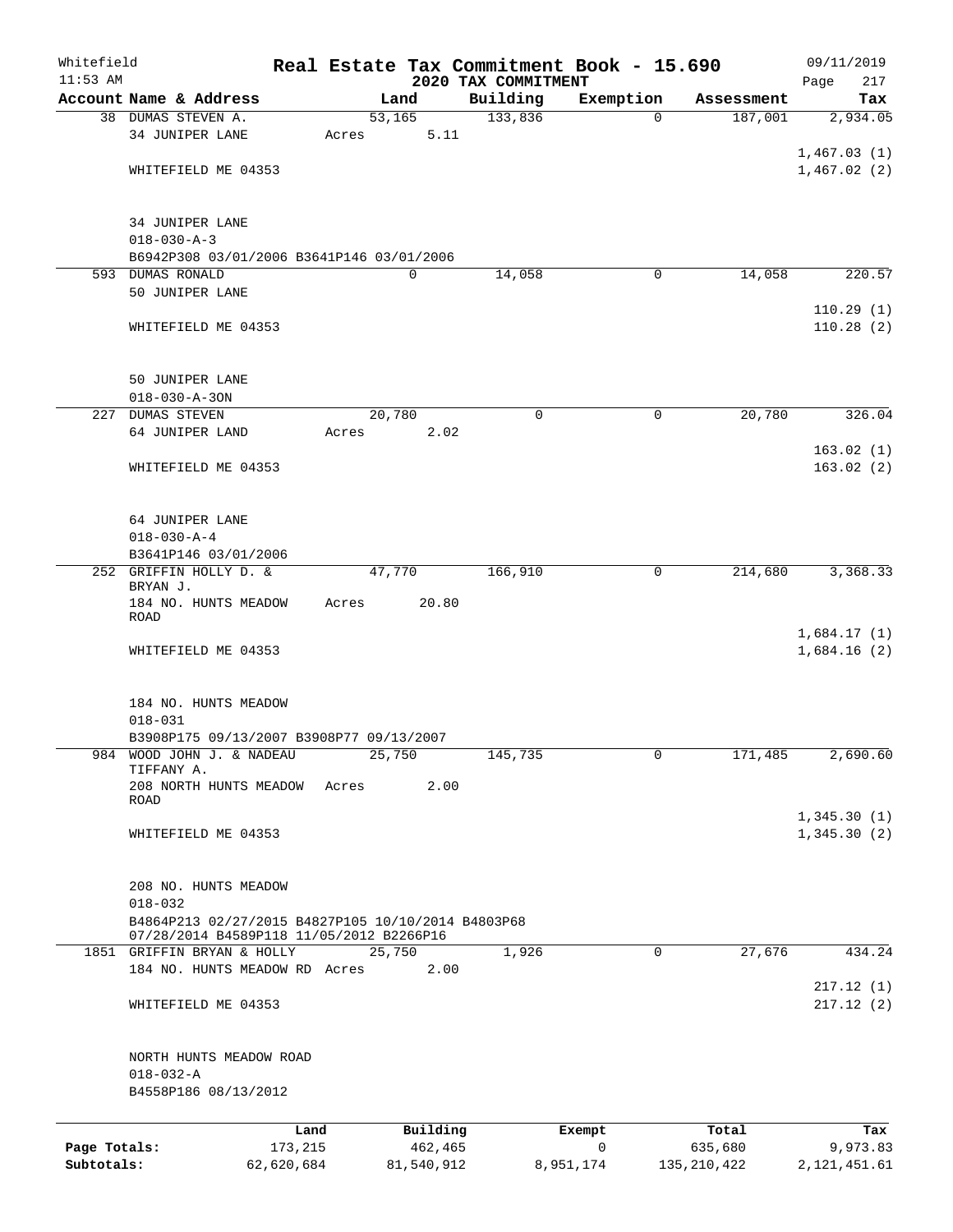| Whitefield |                                                    |       |                 |                     | Real Estate Tax Commitment Book - 15.690 |            | 09/11/2019    |          |
|------------|----------------------------------------------------|-------|-----------------|---------------------|------------------------------------------|------------|---------------|----------|
| $11:53$ AM |                                                    |       |                 | 2020 TAX COMMITMENT |                                          |            | Page          | 218      |
|            | Account Name & Address                             |       | Land            | Building            | Exemption                                | Assessment |               | Tax      |
|            | 863 BAILEY RODNEY M. &<br>CATHERINE J.             |       | 35,689          | 0                   | $\Omega$                                 | 35,689     |               | 559.96   |
|            | BAILEY MARGO J. &<br>BAILEY MARK R.                | Acres | 101.13          |                     |                                          |            |               |          |
|            | 255 NO. HUNTS MEADOW<br><b>ROAD</b>                |       |                 |                     |                                          |            | 279.98 (1)    |          |
|            | WHITEFIELD ME 04353                                |       |                 |                     |                                          |            | 279.98 (2)    |          |
|            |                                                    |       |                 |                     |                                          |            |               |          |
|            | 246 NO. HUNTS MEADOW<br>$018 - 033$                |       |                 |                     |                                          |            |               |          |
|            | B4921P178 08/24/2015 B1450P166                     |       |                 |                     |                                          |            |               |          |
|            | 18 BAILEY MARK R.                                  |       | 30,750          | 143,825             | 20,000                                   | 154,575    |               | 2,425.28 |
|            | 214 N. HUNTS MEADOW RD. Acres                      |       | 2.00            |                     | 01 HOMESTEAD                             |            |               |          |
|            |                                                    |       |                 |                     |                                          |            | 1, 212.64(1)  |          |
|            | WHITEFIELD ME 04353                                |       |                 |                     |                                          |            | 1, 212.64 (2) |          |
|            | 214 NO. HUNTS MEADOW                               |       |                 |                     |                                          |            |               |          |
|            | $018 - 033 - A$                                    |       |                 |                     |                                          |            |               |          |
|            | B4791P217 06/23/2014 B4744P260 12/23/2013 B4733P20 |       |                 |                     |                                          |            |               |          |
|            | 11/15/2013 B4724P209 10/21/2013 B2143P96           |       |                 |                     |                                          |            |               |          |
|            | 1879 BAILEY RODNEY M.<br>BAILEY MARGO J.           | Acres | 32,055<br>2.87  | 91,354              | 20,000<br>01 HOMESTEAD                   | 103,409    |               | 1,622.49 |
|            | 246 NO. HUNTS MEADOW<br>ROAD                       |       |                 |                     |                                          |            | 811.25(1)     |          |
|            |                                                    |       |                 |                     |                                          |            | 811.24(2)     |          |
|            | WHITEFIELD ME 04353                                |       |                 |                     |                                          |            |               |          |
|            | 246 NO. HUNTS MEADOW                               |       |                 |                     |                                          |            |               |          |
|            | $018 - 033 - A$                                    |       |                 |                     |                                          |            |               |          |
|            | B4921P173 08/24/2015                               |       |                 |                     |                                          |            |               |          |
|            | 741 RIVERVIEW TRUST<br>* JENNIFER & VANESSA        | Acres | 79,350<br>95.20 | 6,066               | 0                                        | 85,416     | 1,340.18      |          |
|            | BURTNER, TRUSTEES                                  |       |                 |                     |                                          |            |               |          |
|            | PO BOX 461                                         |       |                 |                     |                                          |            | 670.09 (1)    |          |
|            |                                                    |       |                 |                     |                                          |            | 670.09(2)     |          |
|            | HINGHAM MA 02043                                   |       |                 |                     |                                          |            |               |          |
|            | NO. HUNTS MEADOW ROAD                              |       |                 |                     |                                          |            |               |          |
|            | $018 - 034$                                        |       |                 |                     |                                          |            |               |          |
|            | B4248P156 02/08/2010 B2633P44 12/22/2000           |       |                 |                     |                                          |            |               |          |
|            | 380 BICKFORD ARNOLD E., III                        |       | 36,634          | 66,006              | 20,000                                   | 82,640     |               | 1,296.62 |
|            | 304 NO. HUNTS MEADOW<br>ROAD                       | Acres | 6.73            |                     | 01 HOMESTEAD                             |            |               |          |
|            |                                                    |       |                 |                     |                                          |            | 648.31 (1)    |          |
|            | WHITEFIELD ME 04353                                |       |                 |                     |                                          |            | 648.31 (2)    |          |
|            | 304 NO. HUNTS MEADOW                               |       |                 |                     |                                          |            |               |          |
|            | $018 - 035$                                        |       |                 |                     |                                          |            |               |          |
|            | B2470P53                                           |       |                 |                     |                                          |            |               |          |

|              | Land       | Building   | Exempt    | Total       | Tax          |
|--------------|------------|------------|-----------|-------------|--------------|
| Page Totals: | 214,478    | 307,251    | 60,000    | 461,729     | 7,244.53     |
| Subtotals:   | 62,835,162 | 81,848,163 | 9,011,174 | 135,672,151 | 2,128,696.14 |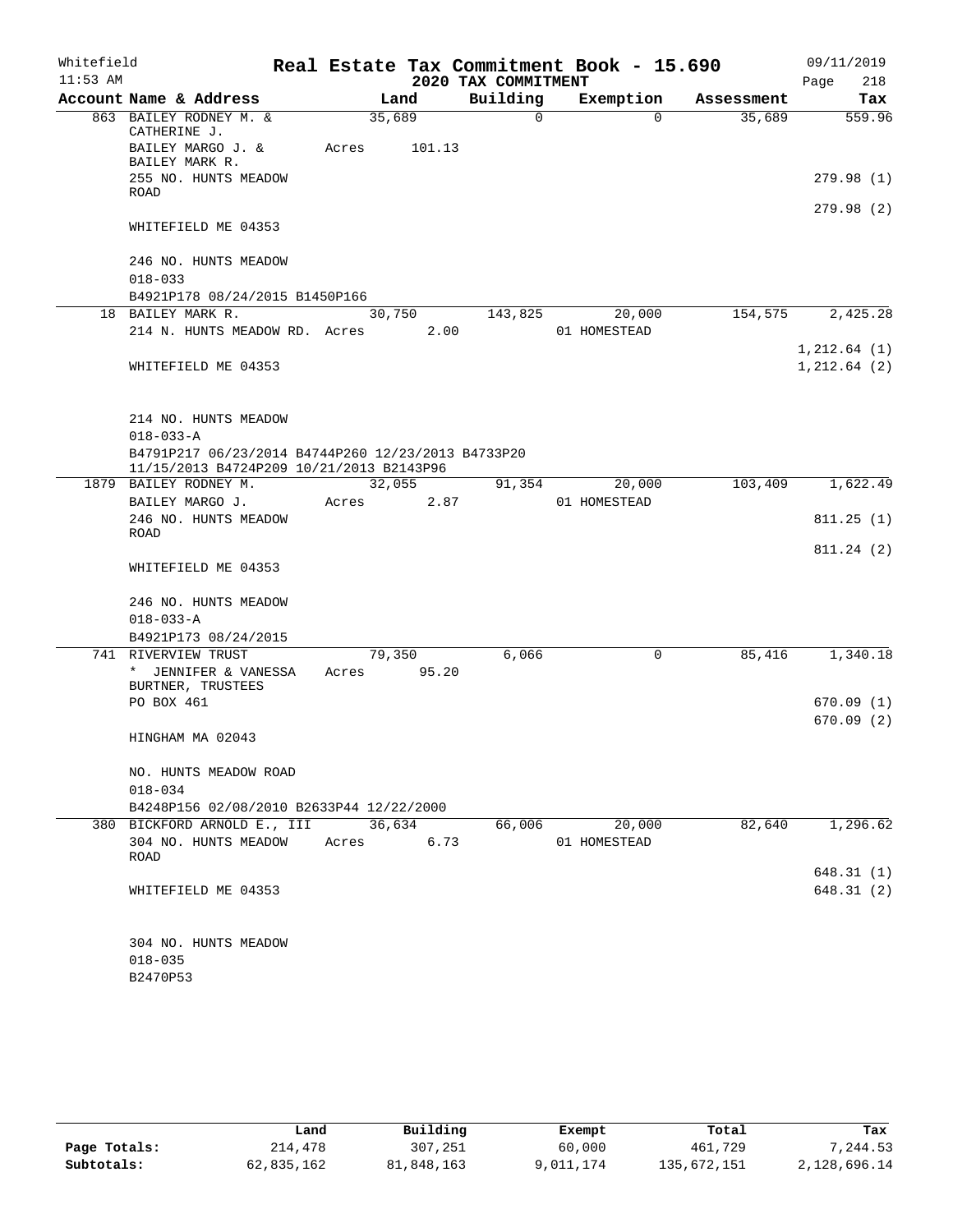| Whitefield<br>$11:53$ AM |                                                                       |                 |                     |                                 | Real Estate Tax Commitment Book - 15.690 |                  | 09/11/2019                  |
|--------------------------|-----------------------------------------------------------------------|-----------------|---------------------|---------------------------------|------------------------------------------|------------------|-----------------------------|
|                          | Account Name & Address                                                |                 | Land                | 2020 TAX COMMITMENT<br>Building | Exemption                                | Assessment       | 219<br>Page<br>Tax          |
|                          | 1176 CARON RICHARD A. &<br>MALINDA J.<br>314 NO. HUNTS MEADOW<br>ROAD | 31,875<br>Acres | 2.75                | 126,472                         | $\mathbf 0$                              | 158,347          | 2,484.46                    |
|                          | WHITEFIELD ME 04353                                                   |                 |                     |                                 |                                          |                  | 1,242.23(1)<br>1, 242.23(2) |
|                          | 314 NO. HUNTS MEADOW<br>$018 - 035 - A$                               |                 |                     |                                 |                                          |                  |                             |
|                          | B3988P74 03/13/2008 B3988P72 03/13/2008 B2574P136                     |                 |                     |                                 |                                          |                  |                             |
|                          | 615 COONS JEFFERY L.<br>830 CLIFTON HILLS<br><b>STREET</b>            | 32,290<br>Acres | 13.80               | 0                               | 0                                        | 32,290           | 506.63                      |
|                          | ORLANDO FL 32828                                                      |                 |                     |                                 |                                          |                  | 253.32(1)<br>253.31(2)      |
|                          | MARINE LANE<br>$018 - 036$                                            |                 |                     |                                 |                                          |                  |                             |
|                          | B4796P22 07/03/2014 B671P122                                          |                 |                     |                                 |                                          |                  |                             |
|                          | 1397 SHOREY TIMOTHY L.<br>7 COONS ROAD                                | Acres           | 1,650<br>1.10       | 0                               | 0                                        | 1,650            | 25.89<br>12.95(1)           |
|                          | WINDSOR ME 04363                                                      |                 |                     |                                 |                                          |                  | 12.94(2)                    |
|                          | MARINE LANE<br>$018 - 036 - A$<br>B2594P260                           |                 |                     |                                 |                                          |                  |                             |
|                          | 967 WENTWORTH DEREK R. &                                              | 21,350          |                     | $\mathbf 0$                     | $\mathbf 0$                              | 21,350           | 334.98                      |
|                          | * BEVERLY A.                                                          | Acres           | 2.40                |                                 |                                          |                  |                             |
|                          | 15 COONS ROAD                                                         |                 |                     |                                 |                                          |                  | 167.49(1)                   |
|                          | WINDSOR ME 04363                                                      |                 |                     |                                 |                                          |                  | 167.49(2)                   |
|                          | MARINE LANE                                                           |                 |                     |                                 |                                          |                  |                             |
|                          | $018 - 036 - B$                                                       |                 |                     |                                 |                                          |                  |                             |
|                          | B3533P145 07/18/2005<br>1544 HICKEY CAROLE                            |                 | 30,750              | 109,558                         | 20,000                                   | 120,308          | 1,887.63                    |
|                          | 100 MARINE LANE                                                       | Acres           | 2.00                |                                 | 01 HOMESTEAD                             |                  |                             |
|                          | WHITEFIELD ME 04353                                                   |                 |                     |                                 |                                          |                  | 943.82 (1)<br>943.81 (2)    |
|                          | 100 MARINE LANE<br>$018 - 036 - C$                                    |                 |                     |                                 |                                          |                  |                             |
|                          | B1748P90                                                              |                 |                     |                                 |                                          |                  |                             |
|                          | 540 BRANN RICHARD A.<br>37 BRANN ROAD                                 | 20,840<br>Acres | 2.06                | 0                               | 0                                        | 20,840           | 326.98<br>163.49(1)         |
|                          | WINDSOR ME 04363                                                      |                 |                     |                                 |                                          |                  | 163.49(2)                   |
|                          | MARINE LANE<br>$018 - 037$                                            |                 |                     |                                 |                                          |                  |                             |
|                          |                                                                       |                 |                     |                                 |                                          |                  |                             |
| Page Totals:             | 138,755                                                               | Land            | Building<br>236,030 |                                 | Exempt<br>20,000                         | Total<br>354,785 | Tax<br>5,566.57             |

**Subtotals:** 62,973,917 82,084,193 9,031,174 136,026,936 2,134,262.71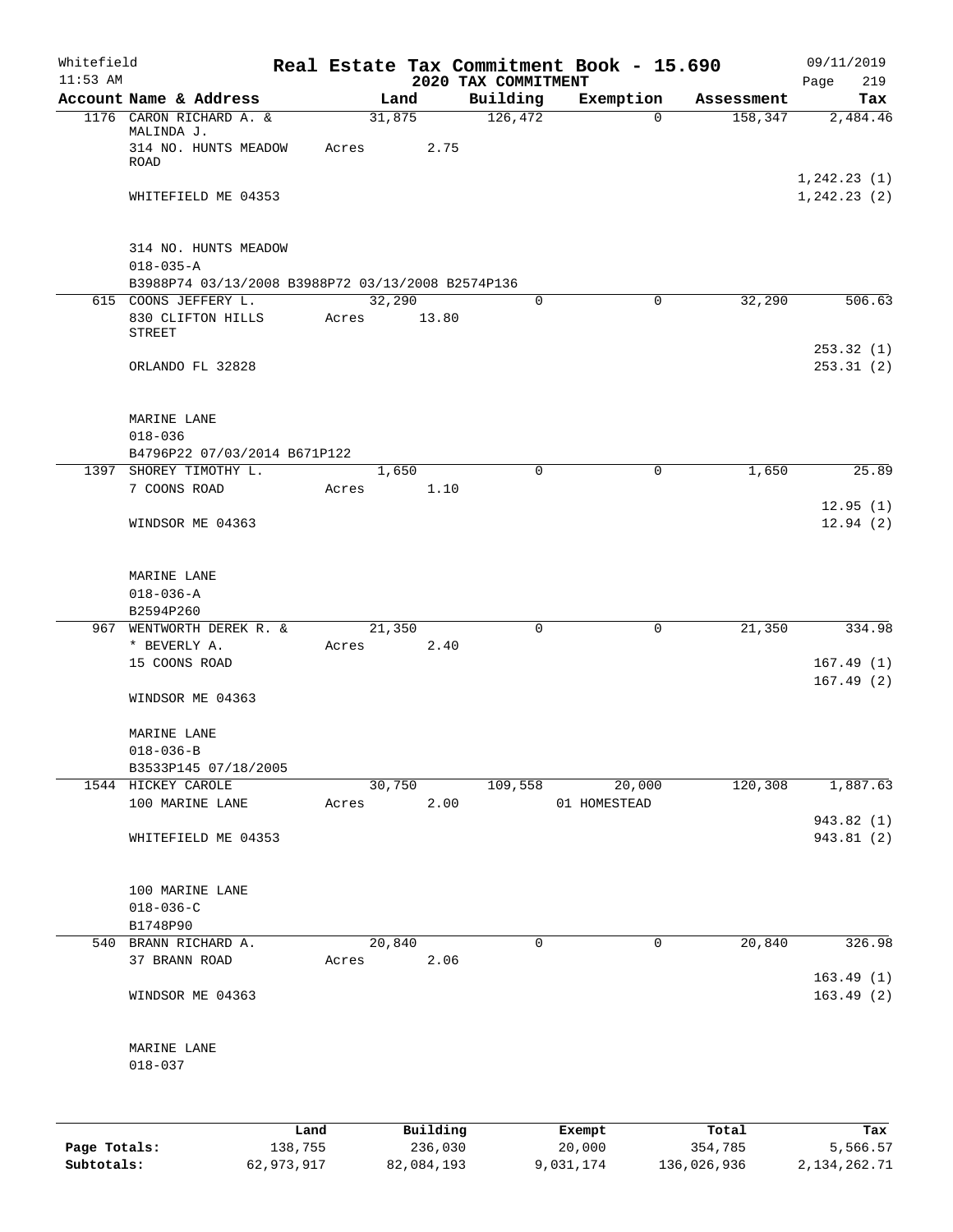| Whitefield   |                                                                   |       |        |                     | Real Estate Tax Commitment Book - 15.690 |                  |        |                  | 09/11/2019                 |
|--------------|-------------------------------------------------------------------|-------|--------|---------------------|------------------------------------------|------------------|--------|------------------|----------------------------|
| $11:53$ AM   | Account Name & Address                                            |       | Land   |                     | 2020 TAX COMMITMENT<br>Building          | Exemption        |        | Assessment       | 220<br>Page<br>Tax         |
|              | 1177 BRANN BENJAMIN R. &                                          |       | 35,895 |                     | 193,376                                  |                  | 20,000 | 209,271          | 3,283.46                   |
|              | INGRID PRIKRYL                                                    |       |        |                     |                                          |                  |        |                  |                            |
|              | PO BOX 9                                                          | Acres |        | 5.43                |                                          | 01 HOMESTEAD     |        |                  |                            |
|              | WINDSOR ME 04363                                                  |       |        |                     |                                          |                  |        |                  | 1,641.73(1)<br>1,641.73(2) |
|              |                                                                   |       |        |                     |                                          |                  |        |                  |                            |
|              | 66 MARINE LANE                                                    |       |        |                     |                                          |                  |        |                  |                            |
|              | $018 - 037 - F$                                                   |       |        |                     |                                          |                  |        |                  |                            |
|              | B4659P287 05/10/2013 B4198P106 09/09/2009 B3650P298<br>03/21/2006 |       |        |                     |                                          |                  |        |                  |                            |
|              | 1909 FRENCH, JANE                                                 |       | 32,850 |                     | 0                                        |                  | 0      | 32,850           | 515.42                     |
|              | 150 KINGSLEYS CROSSING                                            | Acres |        | 3.40                |                                          |                  |        |                  | 257.71(1)                  |
|              | PALERMO ME 04354                                                  |       |        |                     |                                          |                  |        |                  | 257.71 (2)                 |
|              | MARINE LANE                                                       |       |        |                     |                                          |                  |        |                  |                            |
|              | $018 - 037 - 01$                                                  |       |        |                     |                                          |                  |        |                  |                            |
|              | B5100P240 01/20/2017                                              |       |        |                     |                                          |                  |        |                  |                            |
|              | 1910 BRANN, DEAN                                                  |       | 31,950 |                     | 0                                        |                  | 0      | 31,950           | 501.30                     |
|              | 45 WEEKS MILLS ROAD                                               | Acres |        | 2.80                |                                          |                  |        |                  |                            |
|              | SOUTH CHINA ME 04358                                              |       |        |                     |                                          |                  |        |                  | 250.65(1)<br>250.65(2)     |
|              | MARINE LANE                                                       |       |        |                     |                                          |                  |        |                  |                            |
|              | $018 - 037 - 02$                                                  |       |        |                     |                                          |                  |        |                  |                            |
|              | B5100P229 01/20/2017                                              |       |        |                     |                                          |                  |        |                  |                            |
|              | 1911 BRANN, SCOT                                                  |       | 32,100 |                     | $\mathbf 0$                              |                  | 0      | 32,100           | 503.65                     |
|              | 242 AUGUSTA-ROCKLAND<br><b>ROAD</b>                               | Acres |        | 2.90                |                                          |                  |        |                  |                            |
|              |                                                                   |       |        |                     |                                          |                  |        |                  | 251.83(1)                  |
|              | WINDSOR ME 04363                                                  |       |        |                     |                                          |                  |        |                  | 251.82 (2)                 |
|              | MARINE LANE                                                       |       |        |                     |                                          |                  |        |                  |                            |
|              | $018 - 037 - 03$                                                  |       |        |                     |                                          |                  |        |                  |                            |
|              | B5100P237 01/20/2017                                              |       |        |                     |                                          |                  |        |                  |                            |
|              | 1912 BRANN, RONNIE<br>19 ERSKINE ROAD                             | Acres | 33,900 | 4.10                | $\Omega$                                 |                  | 0      | 33,900           | 531.89                     |
|              |                                                                   |       |        |                     |                                          |                  |        |                  | 265.95(1)                  |
|              | WINDSOR ME 04363                                                  |       |        |                     |                                          |                  |        |                  | 265.94(2)                  |
|              | MARINE LANE                                                       |       |        |                     |                                          |                  |        |                  |                            |
|              | $018 - 037 - 04$                                                  |       |        |                     |                                          |                  |        |                  |                            |
|              | B5100P221 01/20/2017                                              |       |        |                     |                                          |                  |        |                  |                            |
|              | 1348 BRANN KEITH A. &<br>CYNTHIA                                  |       | 30,660 |                     | 170,860                                  |                  | 20,000 | 181,520          | 2,848.05                   |
|              | 17 MARINE LANE                                                    | Acres |        | 1.94                |                                          | 01 HOMESTEAD     |        |                  |                            |
|              |                                                                   |       |        |                     |                                          |                  |        |                  | 1,424.03(1)                |
|              | WHITEFIELD ME 04353                                               |       |        |                     |                                          |                  |        |                  | 1,424.02(2)                |
|              | 17 MARINE LANE                                                    |       |        |                     |                                          |                  |        |                  |                            |
|              | $018 - 037 - A$<br>B5349P234 01/29/2019 B2135P66                  |       |        |                     |                                          |                  |        |                  |                            |
|              |                                                                   |       |        |                     |                                          |                  |        |                  |                            |
| Page Totals: | 197,355                                                           | Land  |        | Building<br>364,236 |                                          | Exempt<br>40,000 |        | Total<br>521,591 | Tax<br>8,183.77            |
| Subtotals:   | 63, 171, 272                                                      |       |        | 82, 448, 429        |                                          | 9,071,174        |        | 136,548,527      | 2, 142, 446.48             |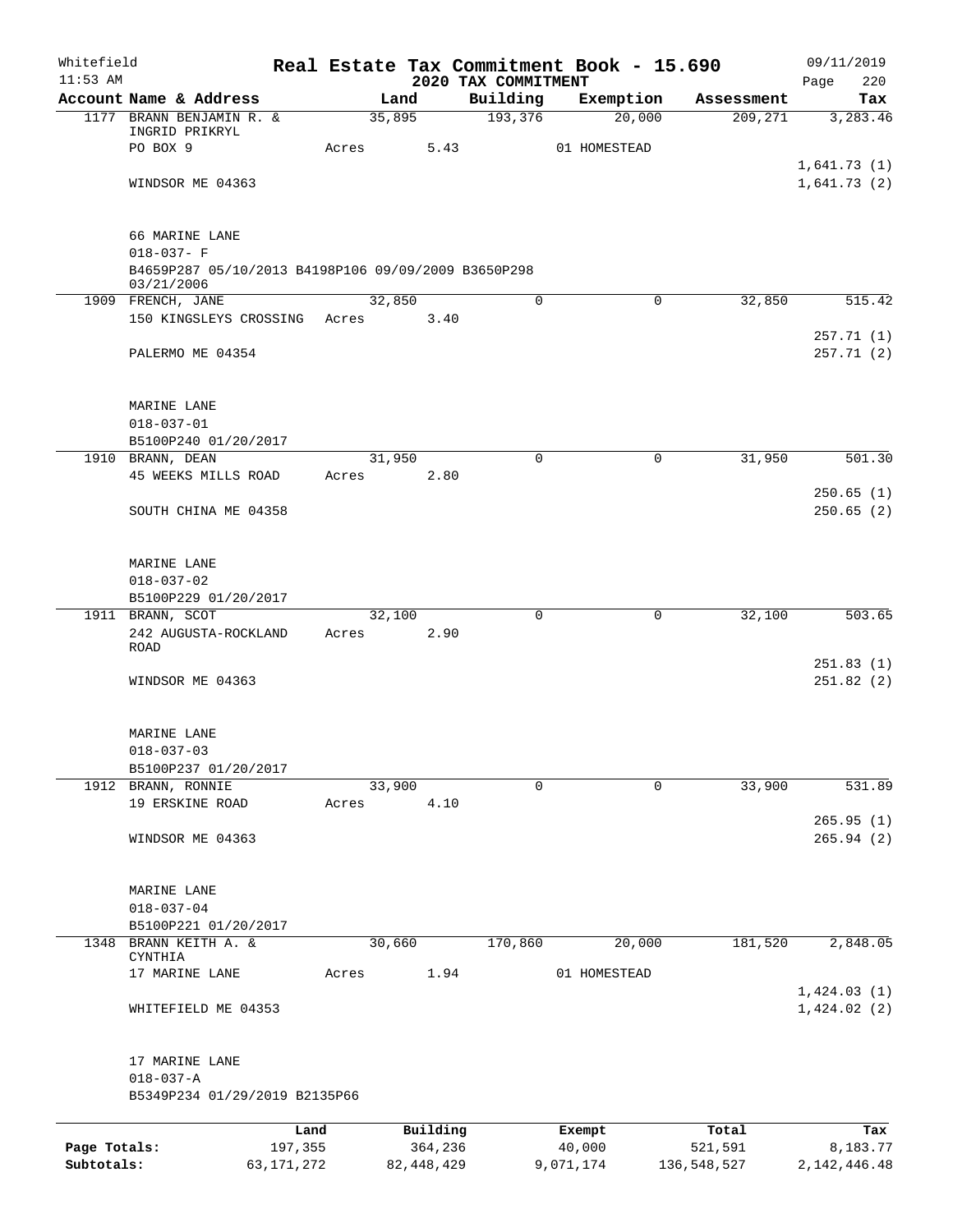| Whitefield<br>$11:53$ AM |                                                                                       |        |             | 2020 TAX COMMITMENT | Real Estate Tax Commitment Book - 15.690 |            | 09/11/2019<br>221<br>Page |
|--------------------------|---------------------------------------------------------------------------------------|--------|-------------|---------------------|------------------------------------------|------------|---------------------------|
|                          | Account Name & Address                                                                |        | Land        | Building            | Exemption                                | Assessment | Tax                       |
|                          | 1550 WINKLEY HENRY                                                                    | 30,585 |             | 82,062              | 20,000                                   | 92,647     | 1,453.63                  |
|                          | 20 MARINE LANE                                                                        | Acres  | 1.89        |                     | 01 HOMESTEAD                             |            |                           |
|                          |                                                                                       |        |             |                     |                                          |            | 726.82(1)                 |
|                          | WHITEFIELD ME 04353                                                                   |        |             |                     |                                          |            | 726.81(2)                 |
|                          |                                                                                       |        |             |                     |                                          |            |                           |
|                          | 20 MARINE LANE                                                                        |        |             |                     |                                          |            |                           |
|                          | $018 - 037 - B$                                                                       |        |             |                     |                                          |            |                           |
|                          | 1471 MULLETT STEVEN R.                                                                | 30,450 |             | 133,005             | 20,000                                   | 143,455    | 2,250.81                  |
|                          | 85 MARINE LANE                                                                        | Acres  | 1.80        |                     | 01 HOMESTEAD                             |            |                           |
|                          |                                                                                       |        |             |                     |                                          |            | 1, 125.41(1)              |
|                          | WHITEFIELD ME 04353                                                                   |        |             |                     |                                          |            | 1, 125.40(2)              |
|                          | 85 MARINE LANE                                                                        |        |             |                     |                                          |            |                           |
|                          | $018 - 037 - C$                                                                       |        |             |                     |                                          |            |                           |
|                          | B1952P176                                                                             |        |             |                     |                                          |            |                           |
|                          | 1725 MASSEY CHRISTOPHER P.                                                            | 31,590 |             | 81,334              | $\mathbf 0$                              | 112,924    | 1,771.78                  |
|                          | 84 MARINE LANE                                                                        | Acres  | 2.56        |                     |                                          |            |                           |
|                          |                                                                                       |        |             |                     |                                          |            | 885.89 (1)                |
|                          | WHITEFIELD ME 04353                                                                   |        |             |                     |                                          |            | 885.89 (2)                |
|                          | 84 MARINE LANE                                                                        |        |             |                     |                                          |            |                           |
|                          | $018 - 037 - D$                                                                       |        |             |                     |                                          |            |                           |
|                          | B4690P114 07/24/2013 B4612P85 12/28/2012 B4202P176<br>09/21/2009 B3297P174 05/07/2004 |        |             |                     |                                          |            |                           |
|                          | 1747 BRANN, JESSE                                                                     | 22,250 |             | $\Omega$            | $\mathbf 0$                              | 22,250     | 349.10                    |
|                          | 132 MT VISTA DRIVE                                                                    | Acres  | 3.00        |                     |                                          |            |                           |
|                          |                                                                                       |        |             |                     |                                          |            | 174.55(1)                 |
|                          | SIDNEY ME 04330                                                                       |        |             |                     |                                          |            | 174.55(2)                 |
|                          | MARINE LANE                                                                           |        |             |                     |                                          |            |                           |
|                          | $018 - 037 - E$                                                                       |        |             |                     |                                          |            |                           |
|                          | B5011P296 05/18/2016 B3541P87 07/23/2005                                              |        |             |                     |                                          |            |                           |
|                          | 601 COLLINS ROSE                                                                      |        | $\mathbf 0$ | 15,552              | $\mathbf 0$                              | 15,552     | 244.01                    |
|                          | 23 MARINE LANE                                                                        |        |             |                     |                                          |            |                           |
|                          |                                                                                       |        |             |                     |                                          |            | 122.01(1)                 |
|                          | WHITEFIELD ME 04353                                                                   |        |             |                     |                                          |            | 122.00(2)                 |
|                          | 23 MARINE LANE                                                                        |        |             |                     |                                          |            |                           |
|                          | $018 - 037 - ON - 1$                                                                  |        |             |                     |                                          |            |                           |
|                          | 980 SHORT JAMES                                                                       |        | $\mathbf 0$ | 18,783              | 18,783                                   | 0          | 0.00                      |
|                          | 50 MARINE LANE                                                                        |        |             |                     | 01 HOMESTEAD                             |            |                           |
|                          | WHITEFIELD ME 04353                                                                   |        |             |                     |                                          |            |                           |
|                          | 50 MARINE LANE                                                                        |        |             |                     |                                          |            |                           |
|                          | $018 - 037 - ON - 2$                                                                  |        |             |                     |                                          |            |                           |
|                          |                                                                                       |        |             |                     |                                          |            |                           |
|                          |                                                                                       |        |             |                     |                                          |            |                           |

|              | Land       | Building   | Exempt    | Total       | Tax          |
|--------------|------------|------------|-----------|-------------|--------------|
| Page Totals: | 114,875    | 330,736    | 58,783    | 386,828     | 6,069.33     |
| Subtotals:   | 63,286,147 | 82,779,165 | 9,129,957 | 136,935,355 | 2,148,515.81 |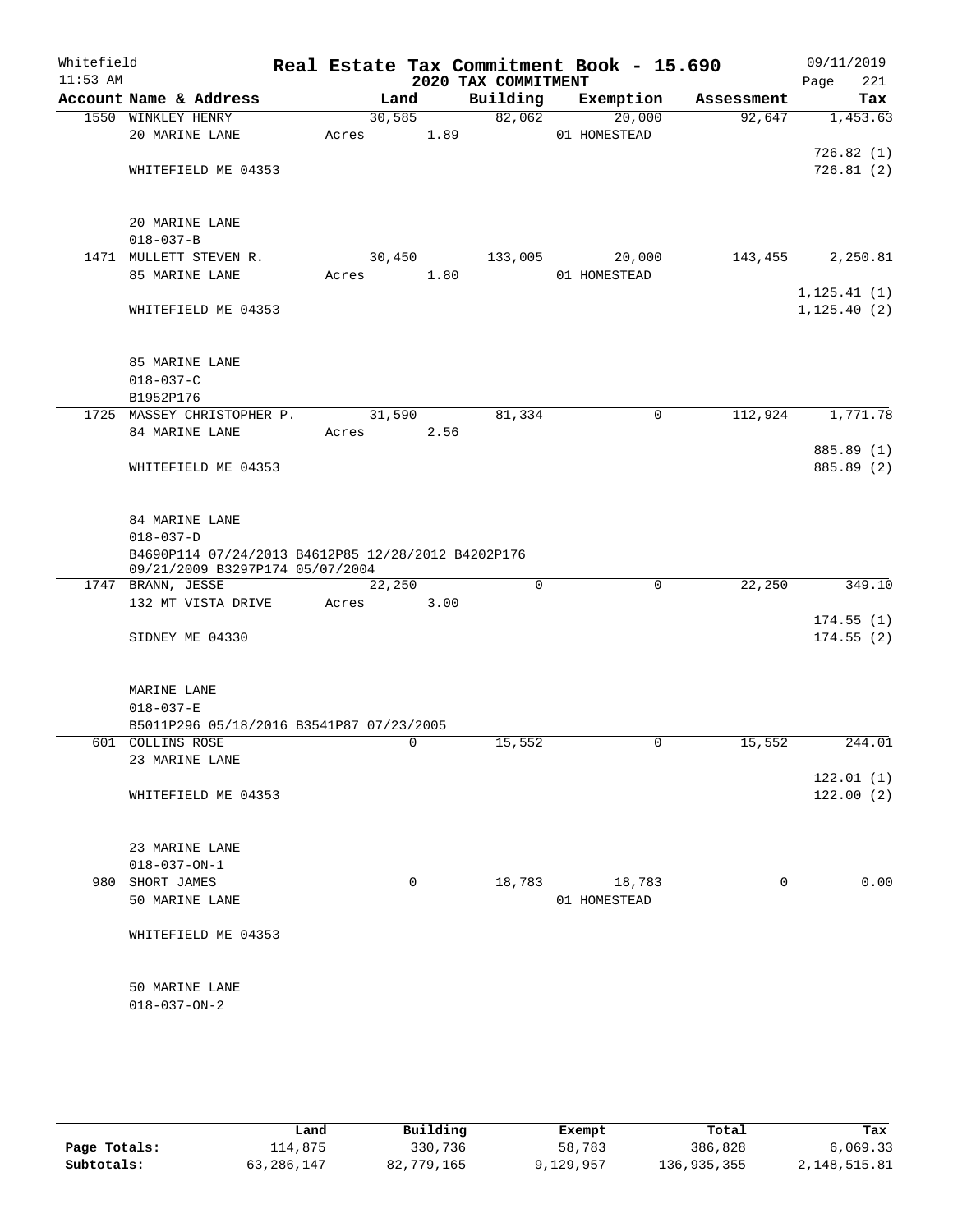| Whitefield<br>$11:53$ AM   |                                                         |                         |        |                         | 2020 TAX COMMITMENT | Real Estate Tax Commitment Book - 15.690 |                          | 09/11/2019<br>Page<br>222  |
|----------------------------|---------------------------------------------------------|-------------------------|--------|-------------------------|---------------------|------------------------------------------|--------------------------|----------------------------|
|                            | Account Name & Address                                  |                         | Land   |                         | Building            | Exemption                                | Assessment               | Tax                        |
|                            | 1801 MCLEEN GEORGE                                      |                         |        | 0                       | 23,842              | $\Omega$                                 | 23,842                   | 374.08                     |
|                            | 51 MARINE LANE                                          |                         |        |                         |                     |                                          |                          |                            |
|                            | WHITEFIELD ME 04353                                     |                         |        |                         |                     |                                          |                          | 187.04(1)<br>187.04(2)     |
|                            | 51 MARINE LANE                                          |                         |        |                         |                     |                                          |                          |                            |
|                            | $018 - 037 - ON - 3$                                    |                         |        |                         |                     |                                          |                          |                            |
|                            | 1815 PONSANT, CREIG A                                   |                         |        | 0                       | 25,182              | 25,182                                   | 0                        | 0.00                       |
|                            | PONSANT, VIRGINA                                        |                         |        |                         |                     | 05 VET EXEMPTION                         |                          |                            |
|                            | 28 MARINE LANE                                          |                         |        |                         |                     | 01 HOMESTEAD                             |                          |                            |
|                            | WHITEFIELD ME 04353                                     |                         |        |                         |                     |                                          |                          |                            |
|                            | 28 MARINE LANE                                          |                         |        |                         |                     |                                          |                          |                            |
|                            | $018 - 037 - ON - 4$                                    |                         |        |                         |                     |                                          |                          |                            |
| 1781                       | JACKSON JOHN H. III &<br>KATHLEEN C.                    |                         | 35,250 |                         | 85,152              | 0                                        | 120,402                  | 1,889.11                   |
|                            | 336 NO. HUNTS MEADOW<br>ROAD                            |                         | Acres  | 5.00                    |                     |                                          |                          |                            |
|                            |                                                         |                         |        |                         |                     |                                          |                          | 944.56 (1)                 |
|                            | WHITEFIELD ME 04353                                     |                         |        |                         |                     |                                          |                          | 944.55(2)                  |
|                            | 336 NO.HUNTS MEADOW                                     |                         |        |                         |                     |                                          |                          |                            |
|                            | $018 - 038$                                             |                         |        |                         |                     |                                          |                          |                            |
|                            | B3781P87 12/01/2006                                     |                         |        |                         |                     |                                          |                          |                            |
|                            | 1768 BRANN SCOT M                                       |                         | 28,610 |                         | $\mathbf 0$         | $\mathbf 0$                              | 28,610                   | 448.89                     |
|                            | 242 AUGUSTA-ROCKLAND<br>ROAD                            |                         | Acres  | 9.20                    |                     |                                          |                          |                            |
|                            |                                                         |                         |        |                         |                     |                                          |                          | 224.45(1)                  |
|                            | WINDSOR ME 04363                                        |                         |        |                         |                     |                                          |                          | 224.44 (2)                 |
|                            | ON WINDSOR LINE                                         |                         |        |                         |                     |                                          |                          |                            |
|                            | $018 - 038 - A$                                         |                         |        |                         |                     |                                          |                          |                            |
|                            | B4504P39 03/20/2012 B3743P21 09/13/2006                 |                         |        |                         |                     |                                          |                          |                            |
| 875                        | TAIT MARTHA                                             |                         | 15,194 |                         | 0                   | 0                                        | 15,194                   | 238.39                     |
|                            | 329 NO. HUNTS MEADOW<br>ROAD                            |                         | Acres  | 45.60                   |                     |                                          |                          |                            |
|                            |                                                         |                         |        |                         |                     |                                          |                          | 119.20(1)                  |
|                            | WHITEFIELD ME 04353                                     |                         |        |                         |                     |                                          |                          | 119.19(2)                  |
|                            | NO. HUNTS MEADOW ROAD                                   |                         |        |                         |                     |                                          |                          |                            |
|                            | $018 - 038 - B$                                         |                         |        |                         |                     |                                          |                          |                            |
|                            | B1979P3                                                 |                         |        |                         |                     |                                          |                          |                            |
| 1496                       | MURRAY JOHN & BARBARA<br>J.                             |                         | 24,350 |                         | $\mathbf 0$         | 0                                        | 24,350                   | 382.05                     |
|                            | 129 AUGUSTA-ROCKLAND<br>ROAD                            |                         | Acres  | 4.40                    |                     |                                          |                          |                            |
|                            | WINDSOR ME 04363                                        |                         |        |                         |                     |                                          |                          | 191.03(1)<br>191.02 (2)    |
|                            | WINDSOR TOWN LINE<br>$018 - 039$<br>B3982P71 03/17/2008 |                         |        |                         |                     |                                          |                          |                            |
|                            |                                                         |                         |        |                         |                     |                                          |                          |                            |
|                            |                                                         | Land                    |        | Building                |                     | Exempt                                   | Total                    | Tax                        |
| Page Totals:<br>Subtotals: |                                                         | 103,404<br>63, 389, 551 |        | 134,176<br>82, 913, 341 |                     | 25,182<br>9,155,139                      | 212,398<br>137, 147, 753 | 3,332.52<br>2, 151, 848.33 |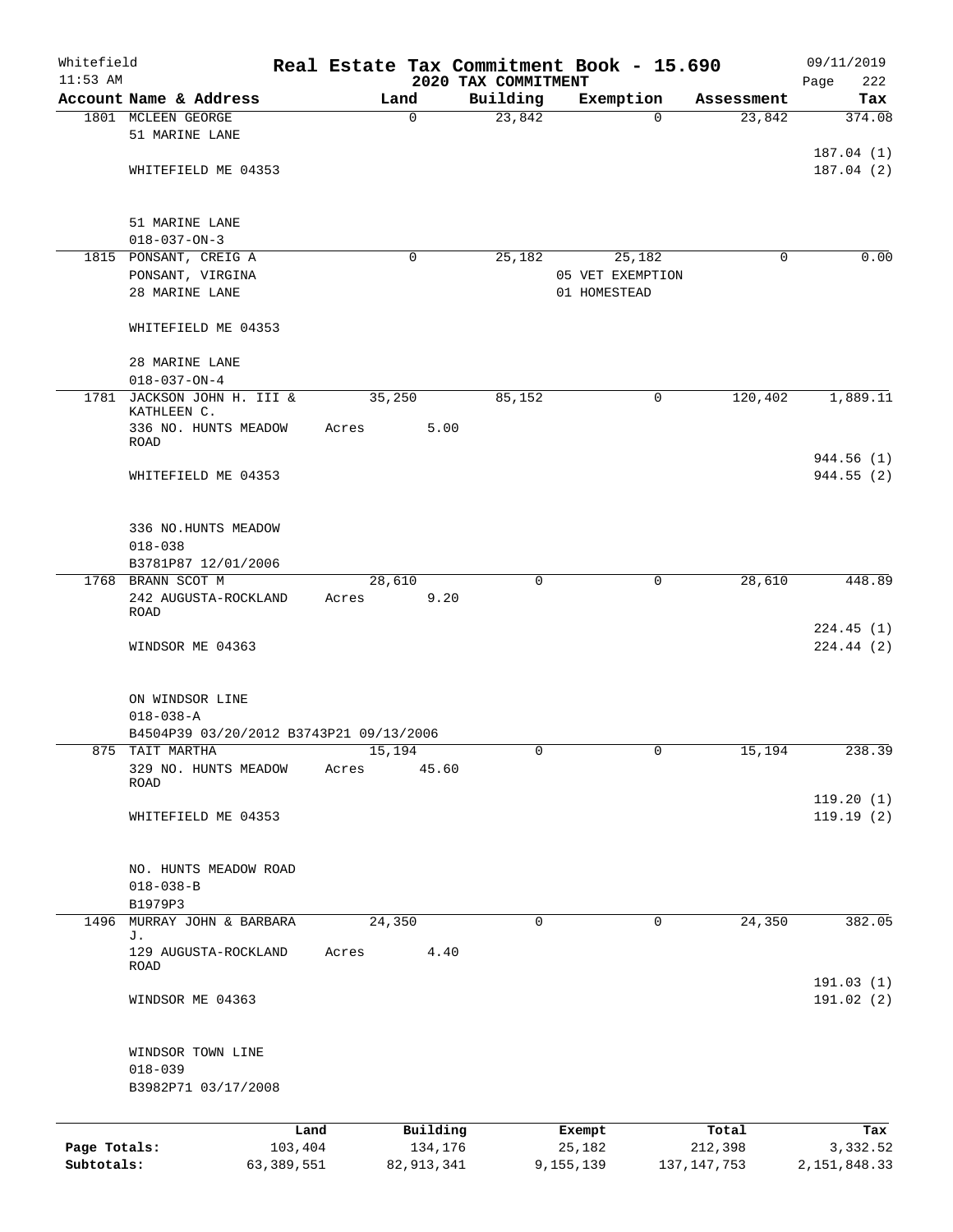| Whitefield |                                                    |             |        |                      | Real Estate Tax Commitment Book - 15.690 |            | 09/11/2019             |
|------------|----------------------------------------------------|-------------|--------|----------------------|------------------------------------------|------------|------------------------|
| $11:53$ AM |                                                    |             |        | 2020 TAX COMMITMENT  |                                          |            | 223<br>Page            |
|            | Account Name & Address                             |             | Land   | Building             | Exemption                                | Assessment | Tax                    |
|            | 949 ANGELL GLENN B & ROSE<br>MARIE                 |             | 52,385 | $\overline{178,507}$ | 20,000                                   | 210,892    | 3,308.90               |
|            | 380 NO. HUNTS MEADOW<br><b>ROAD</b>                | Acres       | 27.90  |                      | 01 HOMESTEAD                             |            |                        |
|            |                                                    |             |        |                      |                                          |            | 1,654.45(1)            |
|            | WHITEFIELD ME 04353                                |             |        |                      |                                          |            | 1,654.45(2)            |
|            | 380 NO. HUNTS MEADOW                               |             |        |                      |                                          |            |                        |
|            | $018 - 040$                                        |             |        |                      |                                          |            |                        |
|            | B1429P3                                            |             |        |                      |                                          |            |                        |
|            | 93 SALOIS PAUL J. &<br>CHRISTINA                   | 43,250      |        | 130,331              | 20,000                                   | 153,581    | 2,409.69               |
|            | 366 NO. HUNTS MEADOW<br>ROAD                       | Acres 15.00 |        |                      | 01 HOMESTEAD                             |            |                        |
|            |                                                    |             |        |                      |                                          |            | 1, 204.85(1)           |
|            | WHITEFIELD ME 04353                                |             |        |                      |                                          |            | 1, 204.84 (2)          |
|            | 366 NO. HUNTS MEADOW                               |             |        |                      |                                          |            |                        |
|            | $018 - 040 - A$                                    |             |        |                      |                                          |            |                        |
|            | B4815P307 09/08/2014 B4809P48 08/18/2014 B1265P248 |             |        |                      |                                          |            |                        |
|            | 1369 CASWELL MARY E.                               |             | 37,170 | 57,402               | 20,000                                   | 74,572     | 1,170.03               |
|            | 392 NO. HUNTS MEADOW<br><b>ROAD</b>                | Acres 7.40  |        |                      | 01 HOMESTEAD                             |            |                        |
|            | WHITEFIELD ME 04353                                |             |        |                      |                                          |            | 585.02(1)<br>585.01(2) |
|            |                                                    |             |        |                      |                                          |            |                        |
|            | 392 NO. HUNTS MEADOW                               |             |        |                      |                                          |            |                        |
|            | $018 - 041$                                        |             |        |                      |                                          |            |                        |
|            | B47788P319 06/13/2014 B1508P233                    |             |        |                      |                                          |            |                        |
|            | 508 CASWELL MARY E.                                | 20,000      |        | 0                    | 0                                        | 20,000     | 313.80                 |
|            | 392 NO. HUNTS MEADOW<br>ROAD                       | Acres       | 1.50   |                      |                                          |            |                        |
|            | WHITEFIELD ME 04353                                |             |        |                      |                                          |            | 156.90(1)<br>156.90(2) |
|            |                                                    |             |        |                      |                                          |            |                        |
|            | NO. HUNTS MEADOW ROAD                              |             |        |                      |                                          |            |                        |
|            | $018 - 041 - A$                                    |             |        |                      |                                          |            |                        |
|            | B1618P217                                          |             |        |                      |                                          |            |                        |
| 1068       | HOWES, MARK<br>HOWES, KATRIN & ACOSTA, Acres       | 34,516      | 13.60  | 96,132               | 0                                        | 130,648    | 2,049.87               |
|            | MARIA D.C.<br>404 N. HUNTS MEADOW                  |             |        |                      |                                          |            | 1,024.94(1)            |
|            | ROAD                                               |             |        |                      |                                          |            | 1,024.93(2)            |
|            | WHITEFIELD ME 04353                                |             |        |                      |                                          |            |                        |
|            | 404 NO. HUNTS MEADOW                               |             |        |                      |                                          |            |                        |
|            | $018 - 042$                                        |             |        |                      |                                          |            |                        |
|            | B5041P31 08/12/2016                                |             |        |                      |                                          |            |                        |

|              | Land       | Building     | Exempt    | Total       | Tax          |
|--------------|------------|--------------|-----------|-------------|--------------|
| Page Totals: | 187.321    | 462,372      | 60,000    | 589,693     | 9,252.29     |
| Subtotals:   | 63,576,872 | 83, 375, 713 | 9,215,139 | 137,737,446 | 2,161,100.62 |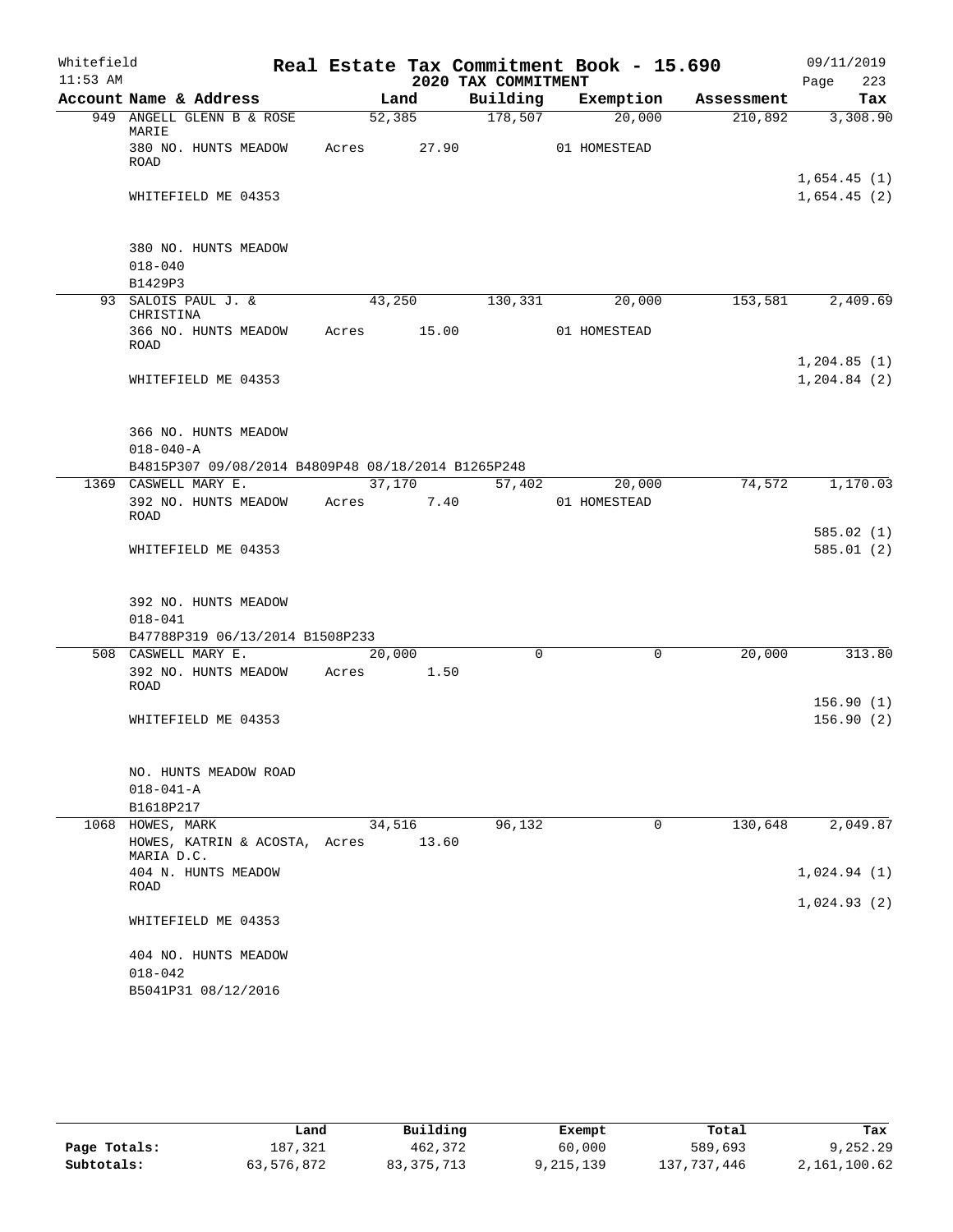| Whitefield<br>$11:53$ AM |                                                                                                                         |                 |       | 2020 TAX COMMITMENT | Real Estate Tax Commitment Book - 15.690 |            | 09/11/2019<br>224<br>Page  |
|--------------------------|-------------------------------------------------------------------------------------------------------------------------|-----------------|-------|---------------------|------------------------------------------|------------|----------------------------|
|                          | Account Name & Address                                                                                                  |                 | Land  | Building            | Exemption                                | Assessment | Tax                        |
|                          | 804 BRETON GLEN P. & KAREN                                                                                              | 25,882          |       | 18,322              | 0                                        | 44,204     | 693.56                     |
|                          | L.<br>375 NO. HUNTS MEADOW<br><b>ROAD</b>                                                                               | Acres           | 5.79  |                     |                                          |            |                            |
|                          | WHITEFIELD ME 04353                                                                                                     |                 |       |                     |                                          |            | 346.78 (1)<br>346.78(2)    |
|                          |                                                                                                                         |                 |       |                     |                                          |            |                            |
|                          | 375 NO. HUNTS MEADOW<br>$018 - 044$                                                                                     |                 |       |                     |                                          |            |                            |
|                          | B4829P133 10/20/2014 B4814P247 09/03/2014 B4812P168<br>08/26/2014 B4504P162 03/21/2012 B4456P145 11/04/2011<br>B1431P17 |                 |       |                     |                                          |            |                            |
|                          | 864 SALOIS PAUL J. &                                                                                                    | 58,040          |       | $\Omega$            | 0                                        | 58,040     | 910.65                     |
|                          | CRISTINA T.<br>366 NORTH HUNTS MEADOW<br>ROAD                                                                           | Acres           | 52.58 |                     |                                          |            |                            |
|                          | WHITEFIELD ME 04353                                                                                                     |                 |       |                     |                                          |            | 455.33(1)<br>455.32(2)     |
|                          | NORTH HUNTS MEADOW ROAD                                                                                                 |                 |       |                     |                                          |            |                            |
|                          | $018 - 044 - A$                                                                                                         |                 |       |                     |                                          |            |                            |
|                          | B4829P133 10/20/2014                                                                                                    |                 |       |                     |                                          |            |                            |
|                          | 452 TAIT MARTHA<br>329 NO. HUNTS MEADOW<br><b>ROAD</b>                                                                  | 55,817<br>Acres | 66.80 | 152,250             | 20,000<br>01 HOMESTEAD                   | 188,067    | 2,950.77                   |
|                          | WHITEFIELD ME 04353                                                                                                     |                 |       |                     |                                          |            | 1,475.39(1)<br>1,475.38(2) |
|                          | 329 NO. HUNTS MEADOW<br>$018 - 045$                                                                                     |                 |       |                     |                                          |            |                            |
|                          | B1979P3<br>660 SMITH NICHOLAS P.                                                                                        | 42,850          |       | 113,636             | 20,000                                   | 136,486    | 2,141.47                   |
|                          | 287 NO. HUNTS MEADOW<br><b>ROAD</b>                                                                                     | Acres           | 14.50 |                     | 01 HOMESTEAD                             |            |                            |
|                          | WHITEFIELD ME 04353                                                                                                     |                 |       |                     |                                          |            | 1,070.74(1)<br>1,070.73(2) |
|                          | 287 NO. HUNTS MEADOW                                                                                                    |                 |       |                     |                                          |            |                            |
|                          | $018 - 046$                                                                                                             |                 |       |                     |                                          |            |                            |
|                          | B3513P233 07/08/2005                                                                                                    |                 |       |                     |                                          |            |                            |
|                          | 1466 MOREAU BRANDON J. &<br>ALICIA                                                                                      | 30,150          |       | 101,327             | 20,000                                   | 111,477    | 1,749.07                   |
|                          | 275 NO. HUNTS MEADOW<br>ROAD                                                                                            | Acres           | 1.60  |                     | 01 HOMESTEAD                             |            |                            |
|                          | WHITEFIELD ME 04353                                                                                                     |                 |       |                     |                                          |            | 874.54(1)<br>874.53(2)     |
|                          | 275 NO. HUNTS MEADOW<br>$018 - 046 - A$<br>B3895P219 08/15/2007 B3519P233 07/18/2005                                    |                 |       |                     |                                          |            |                            |

|              | Land       | Building   | Exempt    | Total         | Tax          |
|--------------|------------|------------|-----------|---------------|--------------|
| Page Totals: | 212,739    | 385,535    | 60,000    | 538,274       | 8,445.52     |
| Subtotals:   | 63,789,611 | 83,761,248 | 9,275,139 | 138, 275, 720 | 2,169,546.14 |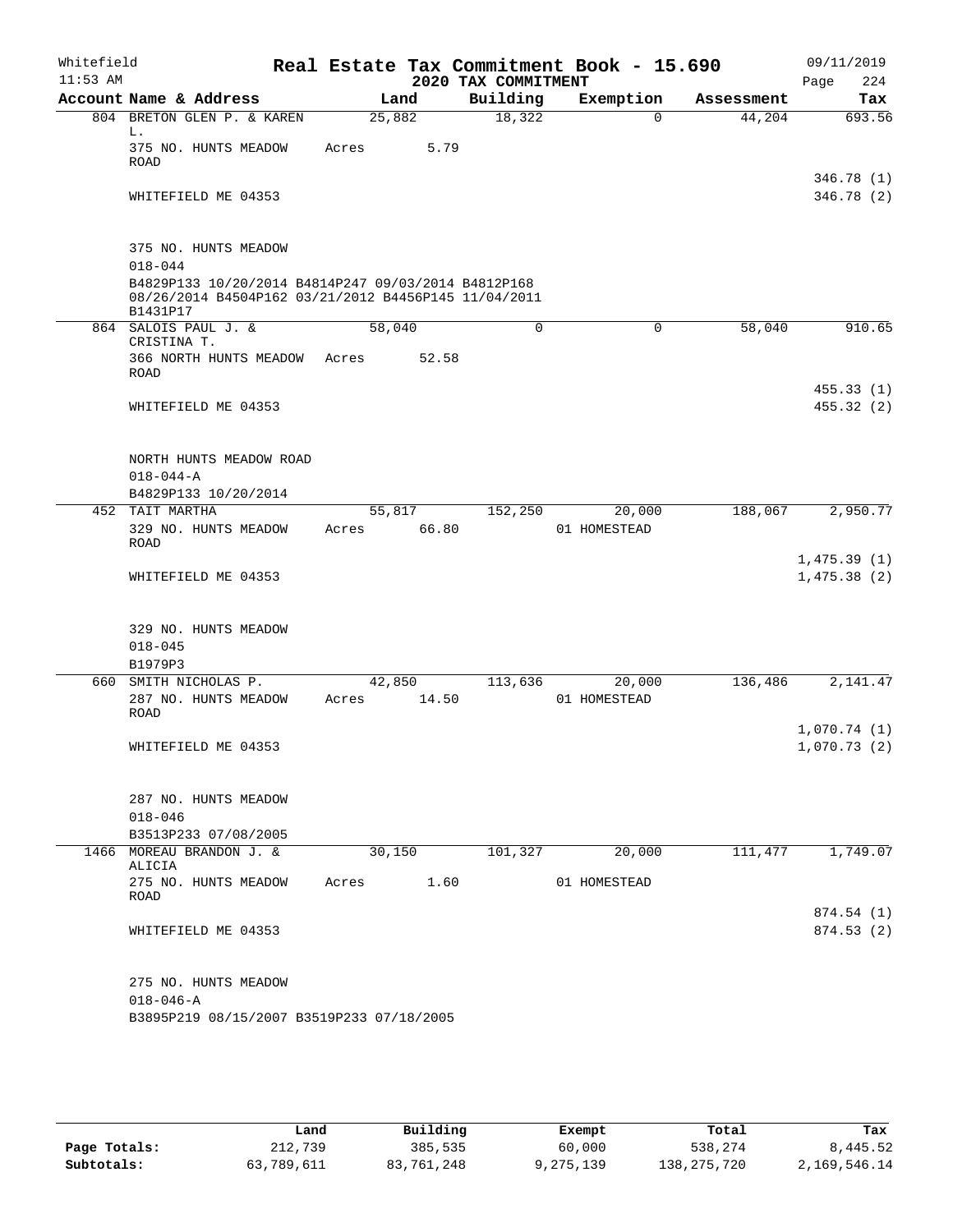| Whitefield |                        |                                               |       |                 |                     | Real Estate Tax Commitment Book - 15.690 |            | 09/11/2019             |
|------------|------------------------|-----------------------------------------------|-------|-----------------|---------------------|------------------------------------------|------------|------------------------|
| $11:53$ AM |                        |                                               |       |                 | 2020 TAX COMMITMENT |                                          |            | 225<br>Page            |
|            |                        | Account Name & Address                        |       | Land            | Building            | Exemption                                | Assessment | Tax                    |
|            | JULIE L.               | 606 HOPKINS CLIFTON E. &                      |       | 30,000          | 17,839              | $\Omega$                                 | 47,839     | 750.59                 |
|            |                        | 377 WINDSOR NECK ROAD                         | Acres | 1.50            |                     |                                          |            | 375.30(1)              |
|            |                        | WINDSOR ME 04363                              |       |                 |                     |                                          |            | 375.29(2)              |
|            |                        | 269 NO. HUNTS MEADOW                          |       |                 |                     |                                          |            |                        |
|            | $018 - 047$            |                                               |       |                 |                     |                                          |            |                        |
|            | B2628P297              |                                               |       |                 |                     |                                          |            |                        |
|            | BARBARA MAYER          | 322 ACKER CHARLES W. &                        |       | 70,950          | 153,472             | 26,000                                   | 198,422    | 3, 113. 24             |
|            |                        | 21 IRON LEDGE LANE                            | Acres | 72.00           |                     | 07 NMR VET & WIDOW<br>01 HOMESTEAD       |            | 1,556.62(1)            |
|            |                        | WHITEFIELD ME 04353                           |       |                 |                     |                                          |            | 1,556.62(2)            |
|            |                        | 21 IRON LEDGE LANE                            |       |                 |                     |                                          |            |                        |
|            | $018 - 048$            |                                               |       |                 |                     |                                          |            |                        |
|            | CATHERINE J.           | 1564 BAILEY RODNEY M. &                       |       | 30,000          | 93,515              | 20,000                                   | 103,515    | 1,624.15               |
|            | <b>ROAD</b>            | 255 NO. HUNTS MEADOW                          | Acres | 0.52            |                     | 01 HOMESTEAD                             |            |                        |
|            |                        | WHITEFIELD ME 04353                           |       |                 |                     |                                          |            | 812.08(1)<br>812.07(2) |
|            |                        | 255 NO. HUNTS MEADOW                          |       |                 |                     |                                          |            |                        |
|            | $018 - 049$            |                                               |       |                 |                     |                                          |            |                        |
|            |                        | B4921P176 08/24/2015 B1450P166                |       |                 |                     |                                          |            |                        |
|            | 965 BAILEY LYNDAL      | 237 N HUNTS MEADOW RD                         | Acres | 69,750<br>56.00 | 96,383              | 26,000<br>01 HOMESTEAD                   | 140,133    | 2,198.69               |
|            |                        |                                               |       |                 |                     | 05 VET EXEMPTION                         |            | 1,099.35(1)            |
|            | WHITEFIELD<br>ME 04353 |                                               |       |                 |                     |                                          |            | 1,099.34(2)            |
|            | $018 - 050$            | 237 NO. HUNTS MEADOW                          |       |                 |                     |                                          |            |                        |
|            | B1268P197              |                                               |       |                 |                     |                                          |            |                        |
| 1697       | CATHERINE J.           | BAILEY RODNEY M. &                            |       | 5,850           | 0                   | 0                                        | 5,850      | 91.79                  |
|            | ROAD                   | 255 NO. HUNTS MEADOW                          | Acres | 3.90            |                     |                                          |            |                        |
|            |                        | WHITEFIELD ME 04353                           |       |                 |                     |                                          |            | 45.90 (1)<br>45.89(2)  |
|            | $018 - 050 - A$        | NO. HUNTS MEADOW ROAD<br>B4921P176 08/24/2015 |       |                 |                     |                                          |            |                        |

|              | Land       | Building   | Exempt    | Total       | Tax          |
|--------------|------------|------------|-----------|-------------|--------------|
| Page Totals: | 206,550    | 361,209    | 72,000    | 495,759     | 7.778.46     |
| Subtotals:   | 63,996,161 | 84,122,457 | 9,347,139 | 138,771,479 | 2,177,324.60 |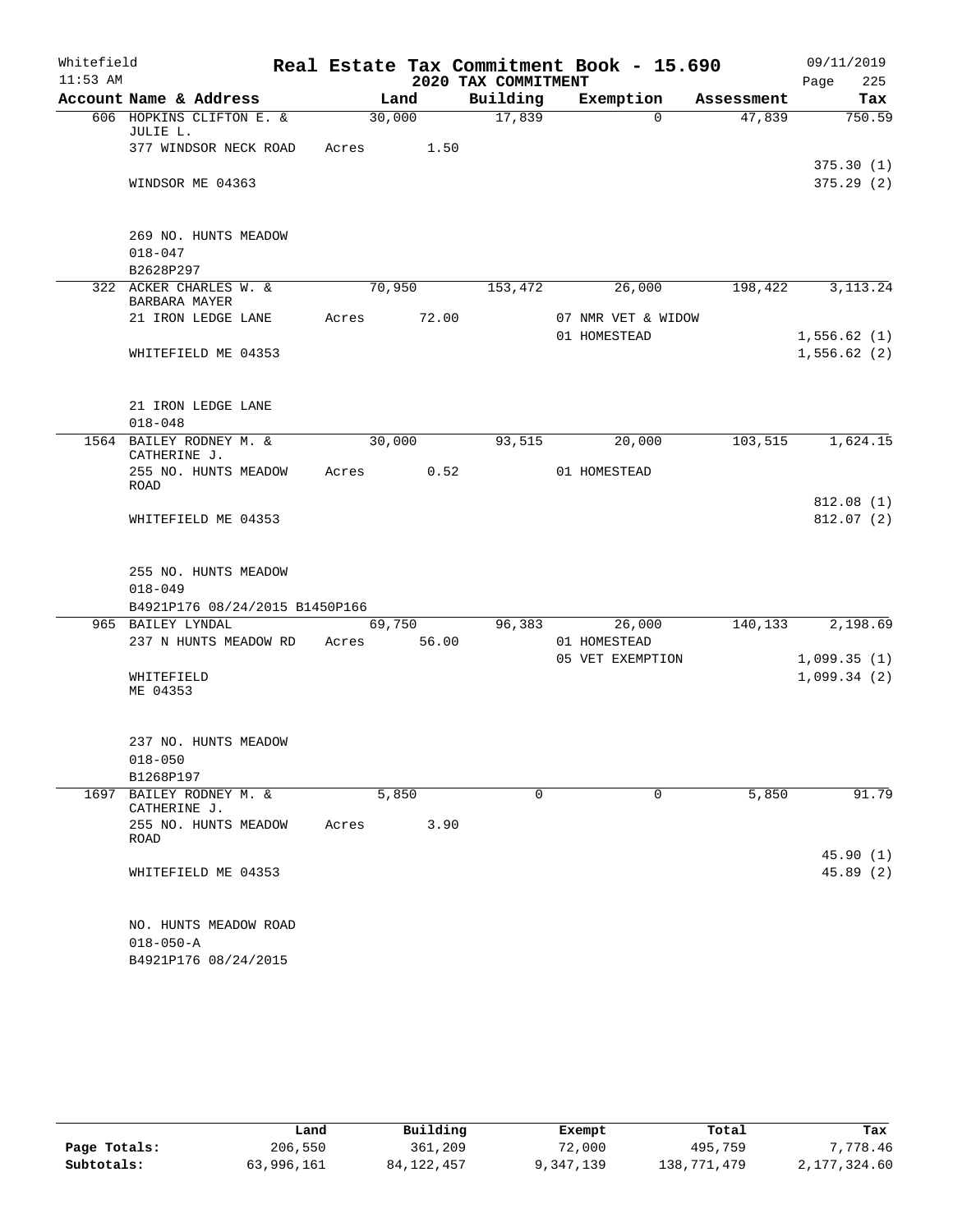| Whitefield<br>$11:53$ AM |                                                     |         |       |          | 2020 TAX COMMITMENT | Real Estate Tax Commitment Book - 15.690 |            | 09/11/2019<br>Page<br>226 |
|--------------------------|-----------------------------------------------------|---------|-------|----------|---------------------|------------------------------------------|------------|---------------------------|
|                          | Account Name & Address                              |         |       | Land     | Building            | Exemption                                | Assessment | Tax                       |
|                          | 1424 REED KAILAH J.                                 |         |       | 54, 472  | $\mathbf 0$         | $\Omega$                                 | 54,472     | 854.67                    |
|                          | GAYTON KEVIN B.                                     |         | Acres | 61.00    |                     |                                          |            |                           |
|                          | 4 WHITEHOUSE ROAD                                   |         |       |          |                     |                                          |            | 427.34 (1)                |
|                          |                                                     |         |       |          |                     |                                          |            | 427.33(2)                 |
|                          | VASSALBORO ME 04989                                 |         |       |          |                     |                                          |            |                           |
|                          |                                                     |         |       |          |                     |                                          |            |                           |
|                          | NO. HUNTS MEADOW ROAD                               |         |       |          |                     |                                          |            |                           |
|                          | $018 - 051$                                         |         |       |          |                     |                                          |            |                           |
|                          | B5247P109 04/12/2018                                |         |       |          |                     |                                          |            |                           |
|                          | 524 ROBBINS, JOSHUA M                               |         |       | 36,690   | 94,388              | 20,000                                   | 111,078    | 1,742.81                  |
|                          | ROBBINS, ELIZA J                                    |         | Acres | 6.80     |                     | 01 HOMESTEAD                             |            |                           |
|                          | 195 N. HUNTS MEADOW                                 |         |       |          |                     |                                          |            | 871.41 (1)                |
|                          | <b>ROAD</b>                                         |         |       |          |                     |                                          |            |                           |
|                          |                                                     |         |       |          |                     |                                          |            | 871.40 (2)                |
|                          | WHITEFIELD ME 04353                                 |         |       |          |                     |                                          |            |                           |
|                          |                                                     |         |       |          |                     |                                          |            |                           |
|                          | 195 NO. HUNTS MEADOW                                |         |       |          |                     |                                          |            |                           |
|                          | $018 - 051 - A$                                     |         |       |          |                     |                                          |            |                           |
|                          | B5050P196 09/06/2016 B3882P279 07/13/2007 B2473P69  |         |       |          |                     |                                          |            |                           |
| 128                      | NILES KIMBER & JANE                                 |         |       | 33,750   | 168,678             | 20,000                                   | 182,428    | 2,862.30                  |
|                          | 219 NO. HUNTS MEADOW                                |         | Acres | 4.00     |                     | 01 HOMESTEAD                             |            |                           |
|                          | <b>ROAD</b>                                         |         |       |          |                     |                                          |            |                           |
|                          |                                                     |         |       |          |                     |                                          |            | 1,431.15(1)               |
|                          | WHITEFIELD ME 04353                                 |         |       |          |                     |                                          |            | 1,431.15(2)               |
|                          |                                                     |         |       |          |                     |                                          |            |                           |
|                          |                                                     |         |       |          |                     |                                          |            |                           |
|                          | 219 NO. HUNTS MEADOW                                |         |       |          |                     |                                          |            |                           |
|                          | $018 - 051 - B$                                     |         |       |          |                     |                                          |            |                           |
|                          | B3877P201 07/07/2007                                |         |       |          |                     |                                          |            |                           |
|                          | 1089 MILLER SCOTT V. SR                             |         |       | 2,145    | 0                   | 0                                        | 2,145      | 33.66                     |
|                          | 186 WINDSOR ROAD                                    |         | Acres | 1.43     |                     |                                          |            |                           |
|                          |                                                     |         |       |          |                     |                                          |            | 16.83(1)                  |
|                          | CHELSEA ME 04330                                    |         |       |          |                     |                                          |            | 16.83(2)                  |
|                          |                                                     |         |       |          |                     |                                          |            |                           |
|                          |                                                     |         |       |          |                     |                                          |            |                           |
|                          | COOPER ROAD                                         |         |       |          |                     |                                          |            |                           |
|                          | $018 - 052$                                         |         |       |          |                     |                                          |            |                           |
|                          | B4726P82 10/25/2013 B4722P311 10/16/2013 B4699P108  |         |       |          |                     |                                          |            |                           |
|                          | 08/14/2013 B4518P315 05/03/2012 B4481P77 01/11/2012 |         |       |          |                     |                                          |            |                           |
|                          | B4461P318 11/21/2011<br>992 MILLER SCOTT VERNON &   |         |       | 14,540   | $\mathbf 0$         | $\mathbf 0$                              | 14,540     | 228.13                    |
|                          | HEIDI                                               |         |       |          |                     |                                          |            |                           |
|                          | 186 WINDSOR ROAD                                    |         | Acres | 13.80    |                     |                                          |            |                           |
|                          |                                                     |         |       |          |                     |                                          |            | 114.07(1)                 |
|                          | CHELSEA ME 04330                                    |         |       |          |                     |                                          |            | 114.06(2)                 |
|                          |                                                     |         |       |          |                     |                                          |            |                           |
|                          |                                                     |         |       |          |                     |                                          |            |                           |
|                          | 549 COOPER ROAD                                     |         |       |          |                     |                                          |            |                           |
|                          | $018 - 053$                                         |         |       |          |                     |                                          |            |                           |
|                          | B1538P23                                            |         |       |          |                     |                                          |            |                           |
|                          | 1872 MILLER SCOTT JR.                               |         |       | 30,750   | 9,355               | 20,000                                   | 20,105     | 315.45                    |
|                          | 549 COOPER ROAD                                     |         | Acres | 2.00     |                     | 01 HOMESTEAD                             |            |                           |
|                          |                                                     |         |       |          |                     |                                          |            | 157.73(1)                 |
|                          | WHITEFIELD ME 04353                                 |         |       |          |                     |                                          |            | 157.72(2)                 |
|                          |                                                     |         |       |          |                     |                                          |            |                           |
|                          |                                                     |         |       |          |                     |                                          |            |                           |
|                          | 549 COOPER ROAD                                     |         |       |          |                     |                                          |            |                           |
|                          | $018 - 053 - A$                                     |         |       |          |                     |                                          |            |                           |
|                          |                                                     |         |       |          |                     |                                          |            |                           |
|                          |                                                     | Land    |       | Building |                     | Exempt                                   | Total      | Tax                       |
| Page Totals:             |                                                     | 172,347 |       | 272,421  |                     | 60,000                                   | 384,768    | 6,037.02                  |
|                          |                                                     |         |       |          |                     |                                          |            |                           |

**Subtotals:** 64,168,508 84,394,878 9,407,139 139,156,247 2,183,361.62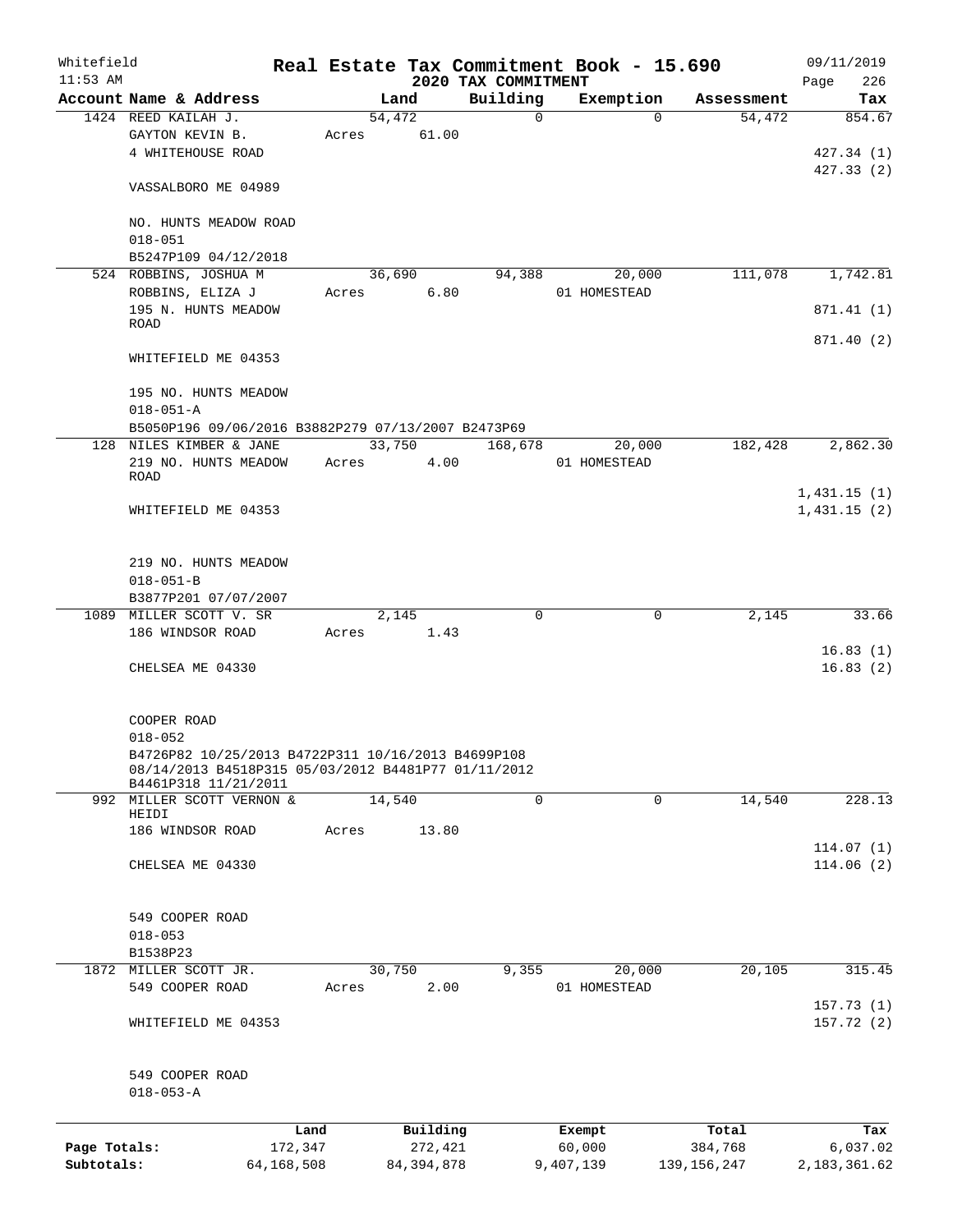| Whitefield   |                                               |              |             |            |      |                     | Real Estate Tax Commitment Book - 15.690 |             | 09/11/2019    |
|--------------|-----------------------------------------------|--------------|-------------|------------|------|---------------------|------------------------------------------|-------------|---------------|
| $11:53$ AM   | Account Name & Address                        |              |             |            |      | 2020 TAX COMMITMENT |                                          |             | 227<br>Page   |
|              | 1773 ADAMS, MICHAEL L                         |              |             | Land       |      | Building            | Exemption<br>$\Omega$                    | Assessment  | Tax<br>680.48 |
|              |                                               |              |             | 31,035     |      | 12,335              |                                          | 43,370      |               |
|              | ADAMS, ROSE A<br>PO BOX 244                   |              | Acres       |            | 2.19 |                     |                                          |             |               |
|              |                                               |              |             |            |      |                     |                                          |             | 340.24(1)     |
|              |                                               |              |             |            |      |                     |                                          |             | 340.24(2)     |
|              | WHITEFIELD ME 04353                           |              |             |            |      |                     |                                          |             |               |
|              |                                               |              |             |            |      |                     |                                          |             |               |
|              | 114 NO. HUNTS MEADOW                          |              |             |            |      |                     |                                          |             |               |
|              | $018 - 054$                                   |              |             |            |      |                     |                                          |             |               |
|              | B5215P240 12/15/2017<br>732 MAINE NATURAL GAS |              |             | 0          |      | 918,220             | $\mathbf 0$                              | 918,220     |               |
|              | C/O AVANGRID MANAGEMENT                       |              |             |            |      |                     |                                          |             | 14,406.87     |
|              | CO.- LOCAL TAX                                |              |             |            |      |                     |                                          |             |               |
|              | ONE CITY CENTER, 5TH                          |              |             |            |      |                     |                                          |             | 7, 203.44 (1) |
|              | <b>FLOOR</b>                                  |              |             |            |      |                     |                                          |             |               |
|              |                                               |              |             |            |      |                     |                                          |             | 7, 203.43(2)  |
|              | PORTLAND ME 04101                             |              |             |            |      |                     |                                          |             |               |
|              |                                               |              |             |            |      |                     |                                          |             |               |
|              | AUGUSTA ROAD                                  |              |             |            |      |                     |                                          |             |               |
|              | 018-RT 17                                     |              |             |            |      |                     |                                          |             |               |
|              | 673 COUTTS BROTHERS INC                       |              |             | 20,300     |      | $\Omega$            | $\mathbf 0$                              | 20, 300     | 318.51        |
|              | PO BOX 58                                     |              | Acres       |            | 1.70 |                     |                                          |             |               |
|              |                                               |              |             |            |      |                     |                                          |             | 159.26(1)     |
|              | GARDINER ME 04345                             |              |             |            |      |                     |                                          |             | 159.25(2)     |
|              |                                               |              |             |            |      |                     |                                          |             |               |
|              |                                               |              |             |            |      |                     |                                          |             |               |
|              | NO. HUNTS MEADOW ROAD                         |              |             |            |      |                     |                                          |             |               |
|              | $019 - 001$                                   |              |             |            |      |                     |                                          |             |               |
|              | B1624P151                                     |              |             |            |      |                     |                                          |             |               |
|              | 383 SWARTZENTRUBER, NOAH                      |              |             | 50,500     |      | 110,477             | 0                                        | 160,977     | 2,525.73      |
|              | SWARTZENTRUBER, SUSIE                         |              | Acres 25.00 |            |      |                     |                                          |             |               |
|              | 333 TOWN HOUSE ROAD                           |              |             |            |      |                     |                                          |             | 1, 262.87(1)  |
|              |                                               |              |             |            |      |                     |                                          |             | 1,262.86(2)   |
|              | WHITEFIELD ME 04353                           |              |             |            |      |                     |                                          |             |               |
|              |                                               |              |             |            |      |                     |                                          |             |               |
|              | 419 NO. HUNTS MEADOW                          |              |             |            |      |                     |                                          |             |               |
|              | $019 - 002$                                   |              |             |            |      |                     |                                          |             |               |
|              | B5326P113 11/15/2018 B3390P130 10/29/2004     |              |             |            |      |                     |                                          |             |               |
|              | 255 JAMES DAVID C.                            |              |             | 33,300     |      | 97,988              | 20,000                                   | 111,288     | 1,746.11      |
|              | 403 NO. HUNTS MEADOW                          |              | Acres       |            | 3.70 |                     | 01 HOMESTEAD                             |             |               |
|              | ROAD                                          |              |             |            |      |                     |                                          |             |               |
|              |                                               |              |             |            |      |                     |                                          |             | 873.06 (1)    |
|              | WHITEFIELD ME 04353                           |              |             |            |      |                     |                                          |             | 873.05 (2)    |
|              |                                               |              |             |            |      |                     |                                          |             |               |
|              |                                               |              |             |            |      |                     |                                          |             |               |
|              | 403 NO. HUNTS MEADOW                          |              |             |            |      |                     |                                          |             |               |
|              | $019 - 003$                                   |              |             |            |      |                     |                                          |             |               |
|              | B1968P332                                     |              |             |            |      |                     |                                          |             |               |
|              | 131 FECAROTTA JOSEPH M. &<br>PATRICIA E.      |              |             | 108,750    |      | 98,136              | 0                                        | 206,886     | 3,246.04      |
|              | 10 LAKEVIEW DRIVE                             |              | Acres       | 134.00     |      |                     |                                          |             |               |
|              |                                               |              |             |            |      |                     |                                          |             | 1,623.02(1)   |
|              | DANBURY CT 06811                              |              |             |            |      |                     |                                          |             | 1,623.02(2)   |
|              |                                               |              |             |            |      |                     |                                          |             |               |
|              |                                               |              |             |            |      |                     |                                          |             |               |
|              | 393 NO. HUNTS MEADOW                          |              |             |            |      |                     |                                          |             |               |
|              | $019 - 004$                                   |              |             |            |      |                     |                                          |             |               |
|              | B2256P232                                     |              |             |            |      |                     |                                          |             |               |
|              |                                               |              |             |            |      |                     |                                          |             |               |
|              |                                               |              |             |            |      |                     |                                          |             |               |
|              |                                               | Land         |             | Building   |      |                     | Exempt                                   | Total       | Tax           |
| Page Totals: |                                               | 243,885      |             | 1,237,156  |      |                     | 20,000                                   | 1,461,041   | 22,923.74     |
| Subtotals:   |                                               | 64, 412, 393 |             | 85,632,034 |      |                     | 9,427,139                                | 140,617,288 | 2,206,285.36  |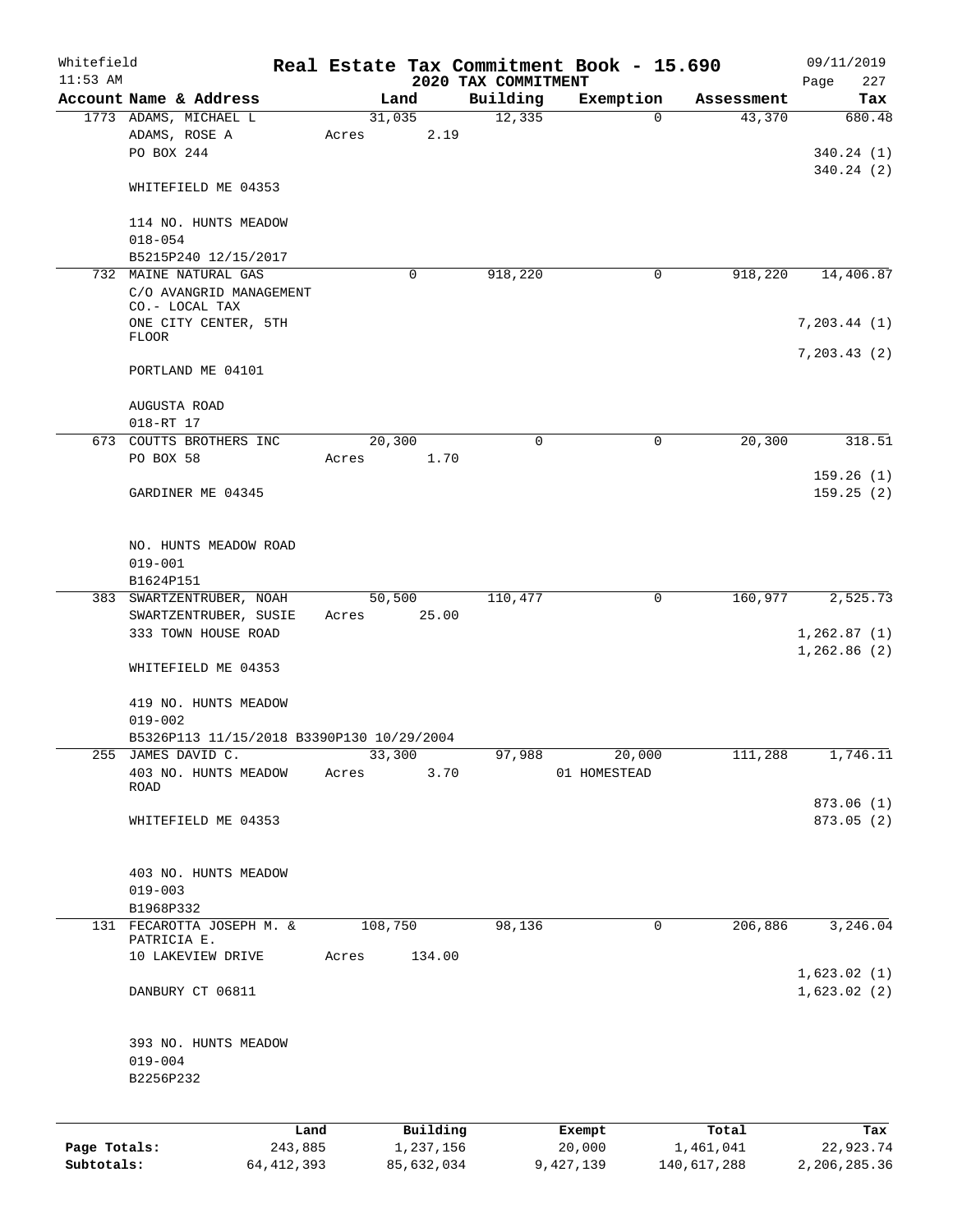| Whitefield<br>$11:53$ AM |                                                                                                 |         |        | 2020 TAX COMMITMENT | Real Estate Tax Commitment Book - 15.690 |            | 09/11/2019<br>228<br>Page |
|--------------------------|-------------------------------------------------------------------------------------------------|---------|--------|---------------------|------------------------------------------|------------|---------------------------|
|                          | Account Name & Address                                                                          |         | Land   | Building            | Exemption                                | Assessment | Tax                       |
|                          | 763 HALL HEIRS ANDREW                                                                           | 10,700  |        | $\Omega$            | $\Omega$                                 | 10,700     | 167.88                    |
|                          | C/O NANCY DUNCAN                                                                                | Acres   | 9.00   |                     |                                          |            |                           |
|                          | 10 VATERS HIDEAWAY                                                                              |         |        |                     |                                          |            | 83.94 (1)                 |
|                          |                                                                                                 |         |        |                     |                                          |            | 83.94 (2)                 |
|                          | JEFFERSON ME 04348                                                                              |         |        |                     |                                          |            |                           |
|                          | OFF DOYLE ROAD                                                                                  |         |        |                     |                                          |            |                           |
|                          | $019 - 005$                                                                                     |         |        |                     |                                          |            |                           |
|                          | B1655P1                                                                                         |         |        |                     |                                          |            |                           |
| 1627                     | BENEDICT JOSEPH W.                                                                              | 174,250 |        | 155,845             | $\mathbf 0$                              | 330,095    | 5,179.19                  |
|                          | KELLEY-BENEDICT,<br>PATRICIA                                                                    | Acres   | 265.00 |                     |                                          |            |                           |
|                          | 58 WHITNEY STREET                                                                               |         |        |                     |                                          |            | 2,589.60(1)               |
|                          |                                                                                                 |         |        |                     |                                          |            | 2,589.59(2)               |
|                          | NORTHBOROUGH MA 01532                                                                           |         |        |                     |                                          |            |                           |
|                          | 242 DEVINE ROAD                                                                                 |         |        |                     |                                          |            |                           |
|                          | $019 - 006$                                                                                     |         |        |                     |                                          |            |                           |
|                          | B5007P310 05/23/2016 B4457P106 11/08/2011 B4339P144<br>11/10/2010 B2088P159 08/15/1995 B316P548 |         |        |                     |                                          |            |                           |
|                          | 1583 HARRINGTON PHIL                                                                            | 34,050  |        | 0                   | 0                                        | 34,050     | 534.24                    |
|                          | 145 FOWLE HILL ROAD                                                                             | Acres   | 16.00  |                     |                                          |            |                           |
|                          |                                                                                                 |         |        |                     |                                          |            | 267.12(1)                 |
|                          | WISCASSET ME 04578                                                                              |         |        |                     |                                          |            | 267.12(2)                 |
|                          |                                                                                                 |         |        |                     |                                          |            |                           |
|                          | DEVINE ROAD                                                                                     |         |        |                     |                                          |            |                           |
|                          | $019 - 007$                                                                                     |         |        |                     |                                          |            |                           |
|                          | B4883P119 05/06/2015 B4758P95 02/19/2014 B4399P246                                              |         |        |                     |                                          |            |                           |
|                          | 05/18/2011 B513P46                                                                              |         |        |                     |                                          |            |                           |
|                          | 1283 CENTRAL MAINE POWER                                                                        | 76,200  |        | 0                   | $\mathsf{O}$                             | 76,200     | 1,195.58                  |
|                          | C/O AVANGRID MANAGEMENT Acres<br>CO.- LOCAL TAX                                                 |         | 25.40  |                     |                                          |            |                           |
|                          | ONE CITY CENTER,<br>5TH                                                                         |         |        |                     |                                          |            | 597.79 (1)                |
|                          | <b>FLOOR</b>                                                                                    |         |        |                     |                                          |            |                           |
|                          |                                                                                                 |         |        |                     |                                          |            | 597.79 (2)                |
|                          | PORTLAND ME 04101                                                                               |         |        |                     |                                          |            |                           |
|                          | DOYLE ROAD                                                                                      |         |        |                     |                                          |            |                           |
|                          | $019 - 008$                                                                                     |         |        |                     |                                          |            |                           |
| 527                      | NICHOLSON TRUST M                                                                               | 20,000  |        | 0                   | 0                                        | 20,000     | 313.80                    |
|                          | FRANCES                                                                                         |         |        |                     |                                          |            |                           |
|                          | C/O M. FRANCES<br>HERBENICK                                                                     | Acres   | 0.96   |                     |                                          |            |                           |
|                          | 342 SOUND DRIVE                                                                                 |         |        |                     |                                          |            | 156.90(1)                 |
|                          |                                                                                                 |         |        |                     |                                          |            | 156.90(2)                 |
|                          | KEY LARGO FL 33037                                                                              |         |        |                     |                                          |            |                           |
|                          | DEVINE ROAD                                                                                     |         |        |                     |                                          |            |                           |
|                          | $019 - 011$                                                                                     |         |        |                     |                                          |            |                           |
|                          | B1354P321                                                                                       |         |        |                     |                                          |            |                           |
|                          |                                                                                                 |         |        |                     |                                          |            |                           |

|              | Land       | Building   | Exempt    | Total       | Tax          |
|--------------|------------|------------|-----------|-------------|--------------|
| Page Totals: | 315,200    | 155.845    |           | 471,045     | ,390.69      |
| Subtotals:   | 64,727,593 | 85,787,879 | 9,427,139 | 141,088,333 | 2,213,676.05 |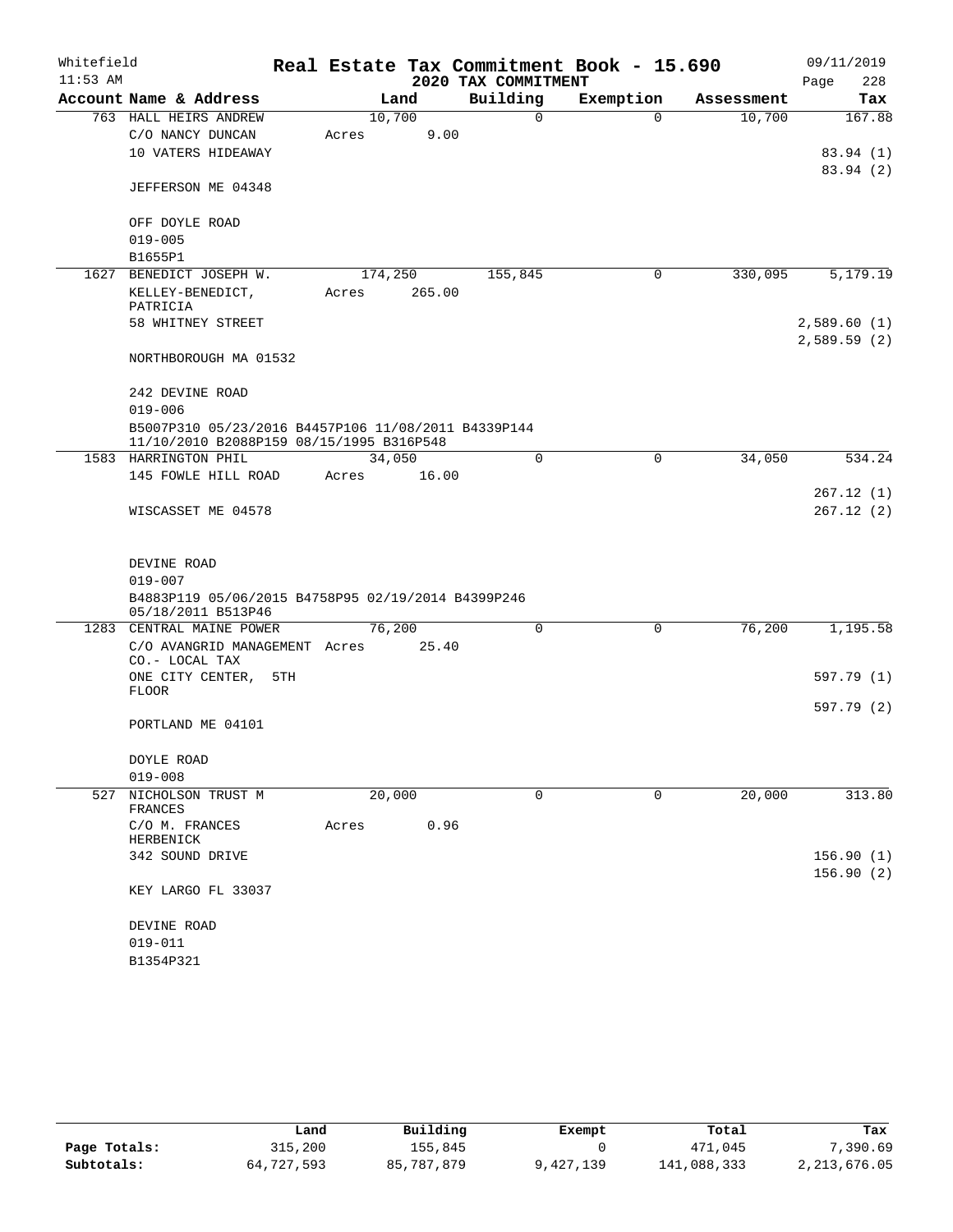| Whitefield<br>$11:53$ AM |                                                                     |             | Real Estate Tax Commitment Book - 15.690<br>2020 TAX COMMITMENT |             |            | 09/11/2019<br>229<br>Page |
|--------------------------|---------------------------------------------------------------------|-------------|-----------------------------------------------------------------|-------------|------------|---------------------------|
|                          | Account Name & Address                                              | Land        | Building                                                        | Exemption   | Assessment | Tax                       |
|                          | 1425 FURROW JOSEPH & ANGELA                                         | 30,000      | 35,130                                                          | $\Omega$    | 65,130     | 1,021.89                  |
|                          | 408 DEVINE ROAD                                                     | Acres       | 1.37                                                            |             |            |                           |
|                          |                                                                     |             |                                                                 |             |            | 510.95(1)                 |
|                          | WHITEFIELD ME 04353                                                 |             |                                                                 |             |            | 510.94(2)                 |
|                          |                                                                     |             |                                                                 |             |            |                           |
|                          | 408 DEVINE ROAD                                                     |             |                                                                 |             |            |                           |
|                          | $019 - 011 - A$<br>B4788P42 06/11/2014 B4784P36 05/30/2014 B3741P77 |             |                                                                 |             |            |                           |
|                          | 09/12/2006 B3389P107 10/25/2004                                     |             |                                                                 |             |            |                           |
|                          | 1681 LABELLE KELLIE-JO                                              | 37,970      | 113,812                                                         | 0           | 151,782    | 2,381.46                  |
|                          | C/O ME STATE CREDIT                                                 | Acres       | 8.40                                                            |             |            |                           |
|                          | UNION                                                               |             |                                                                 |             |            |                           |
|                          | P.O. BOX 5659                                                       |             |                                                                 |             |            | 1,190.73(1)               |
|                          | <b>AUGUSTA ME 04332 5659</b>                                        |             |                                                                 |             |            | 1, 190.73(2)              |
|                          |                                                                     |             |                                                                 |             |            |                           |
|                          | 382 DEVINE ROAD                                                     |             |                                                                 |             |            |                           |
|                          | $019 - 012$<br>B4818P216 09/16/2014 B2682P57                        |             |                                                                 |             |            |                           |
|                          | 234 BOYIAN JUDITH                                                   | 38,970      | 152,007                                                         | $\mathbf 0$ | 190,977    | $\overline{2,}$ 996.43    |
|                          | 420 VIGUE ROAD                                                      | Acres       | 9.65                                                            |             |            |                           |
|                          |                                                                     |             |                                                                 |             |            | 1,498.22(1)               |
|                          | WHITEFIELD ME 04353                                                 |             |                                                                 |             |            | 1,498.21(2)               |
|                          |                                                                     |             |                                                                 |             |            |                           |
|                          | 420 VIGUE ROAD                                                      |             |                                                                 |             |            |                           |
|                          | $019 - 012 - A$                                                     |             |                                                                 |             |            |                           |
|                          | B2431P293                                                           |             |                                                                 |             |            |                           |
|                          | 1486 HUFF ALICIA & TIMOTHY                                          | 41,010      | 194,554                                                         | $\mathbf 0$ | 235,564    | 3,696.00                  |
|                          | 366 DEVINE ROAD                                                     | Acres 12.20 |                                                                 |             |            |                           |
|                          |                                                                     |             |                                                                 |             |            | 1,848.00(1)               |
|                          | WHITEFIELD ME 04353                                                 |             |                                                                 |             |            | 1,848.00(2)               |
|                          |                                                                     |             |                                                                 |             |            |                           |
|                          |                                                                     |             |                                                                 |             |            |                           |
|                          | 366 DEVINE ROAD<br>$019 - 012 - B$                                  |             |                                                                 |             |            |                           |
|                          | B3671P20 05/05/2006 B3592P188 11/18/2005                            |             |                                                                 |             |            |                           |
|                          | 1682 CLARK ALAN GEORGE &                                            | 30,030      | 110,644                                                         | 0           | 140,674    | 2,207.18                  |
|                          | LINDA JANE CLARK LIV                                                |             |                                                                 |             |            |                           |
|                          | TRUST                                                               |             |                                                                 |             |            |                           |
|                          | CLARK ALAN & LINDA<br>TRUSTEES                                      | Acres       | 1.52                                                            |             |            |                           |
|                          | 358 EAST 30 NORTH                                                   |             |                                                                 |             |            | 1, 103.59(1)              |
|                          |                                                                     |             |                                                                 |             |            | 1, 103.59(2)              |
|                          | GRANTSVILLE UT 84029                                                |             |                                                                 |             |            |                           |
|                          | 392 DEVINE ROAD                                                     |             |                                                                 |             |            |                           |
|                          | $019 - 012 - C$                                                     |             |                                                                 |             |            |                           |
|                          | B4702P185 08/22/2013 B4664P77 05/20/2013 B4196P43                   |             |                                                                 |             |            |                           |
|                          | 09/02/2009 B4099P224 02/12/2009 B3956P46 01/15/2008                 |             |                                                                 |             |            |                           |

|              | Land       | Building     | Exempt    | Total       | Tax          |
|--------------|------------|--------------|-----------|-------------|--------------|
| Page Totals: | 177,980    | 606,147      |           | 784,127     | 12,302.96    |
| Subtotals:   | 64,905,573 | 86, 394, 026 | 9,427,139 | 141,872,460 | 2,225,979.01 |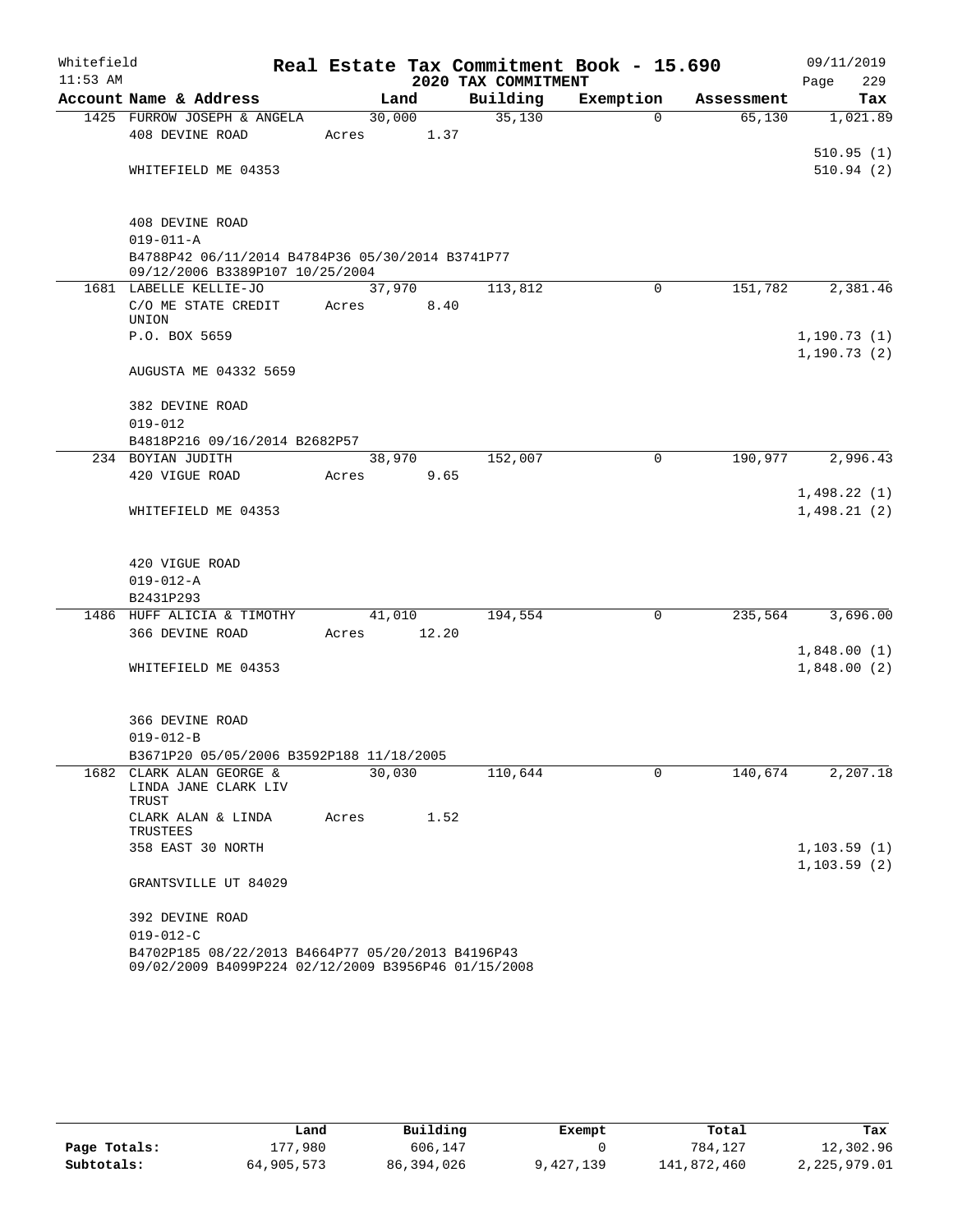| Whitefield<br>$11:53$ AM |                                              |             |        | 2020 TAX COMMITMENT | Real Estate Tax Commitment Book - 15.690 |            | 09/11/2019<br>230<br>Page |
|--------------------------|----------------------------------------------|-------------|--------|---------------------|------------------------------------------|------------|---------------------------|
|                          | Account Name & Address                       |             | Land   | Building            | Exemption                                | Assessment | Tax                       |
|                          | 996 STILLMAN WAYNE D                         | 30,000      |        | 63,634              | $\Omega$                                 | 93,634     | 1,469.12                  |
|                          | PO BOX 153                                   | Acres       | 0.80   |                     |                                          |            |                           |
|                          |                                              |             |        |                     |                                          |            | 734.56(1)                 |
|                          | WINDSOR ME 04363                             |             |        |                     |                                          |            | 734.56(2)                 |
|                          |                                              |             |        |                     |                                          |            |                           |
|                          | 442 VIGUE ROAD                               |             |        |                     |                                          |            |                           |
|                          | $019 - 013$                                  |             |        |                     |                                          |            |                           |
|                          | B4474P216 12/27/2011 B4184P217 07/29/2009    |             |        |                     |                                          |            |                           |
|                          | 243 CUMMINGS RICHARD L. JR.                  | 68,680      |        | 173,049             | 20,000                                   | 221,729    | 3,478.93                  |
|                          | P.O. BOX 142                                 | Acres 53.86 |        |                     | 01 HOMESTEAD                             |            |                           |
|                          |                                              |             |        |                     |                                          |            | 1,739.47(1)               |
|                          | WINDSOR ME 04363                             |             |        |                     |                                          |            | 1,739.46(2)               |
|                          |                                              |             |        |                     |                                          |            |                           |
|                          | 4 DOYLE ROAD                                 |             |        |                     |                                          |            |                           |
|                          | $019 - 014$                                  |             |        |                     |                                          |            |                           |
|                          | B2147P251                                    |             |        |                     |                                          |            |                           |
|                          | 1507 LEASK PAUL L. & ALICE<br>122 DOYLE ROAD | 24,505      |        | $\mathbf 0$         | $\mathbf 0$                              | 24,505     | 384.48                    |
|                          |                                              | Acres       | 27.70  |                     |                                          |            | 192.24 (1)                |
|                          | WHITEFIELD ME 04353                          |             |        |                     |                                          |            | 192.24(2)                 |
|                          |                                              |             |        |                     |                                          |            |                           |
|                          | DOYLE ROAD                                   |             |        |                     |                                          |            |                           |
|                          | $019 - 015$                                  |             |        |                     |                                          |            |                           |
|                          | B2109P362                                    |             |        |                     |                                          |            |                           |
|                          | 111 LEASK PAUL & ALICE                       | 22,700      |        | 0                   | 0                                        | 22,700     | 356.16                    |
|                          | 122 DOYLE ROAD                               | Acres       | 3.30   |                     |                                          |            |                           |
|                          |                                              |             |        |                     |                                          |            | 178.08(1)                 |
|                          | WHITEFIELD ME 04353                          |             |        |                     |                                          |            | 178.08(2)                 |
|                          | DOYLE ROAD                                   |             |        |                     |                                          |            |                           |
|                          | $019 - 016$                                  |             |        |                     |                                          |            |                           |
|                          | 624 LEASK PAUL L & ALICE                     | 34,950      |        | 39,540              | 20,000                                   | 54,490     | 854.95                    |
|                          | 122 DOYLE ROAD                               | Acres       | 4.80   |                     | 01 HOMESTEAD                             |            |                           |
|                          |                                              |             |        |                     |                                          |            | 427.48(1)                 |
|                          | WHITEFIELD ME 04353                          |             |        |                     |                                          |            | 427.47 (2)                |
|                          |                                              |             |        |                     |                                          |            |                           |
|                          | 122 DOYLE ROAD                               |             |        |                     |                                          |            |                           |
|                          | $019 - 017$                                  |             |        |                     |                                          |            |                           |
|                          | B1169P23                                     |             |        |                     |                                          |            |                           |
|                          | 381 MAHONEY MICHAEL A.                       |             | 33,000 | 24,446              | 20,000                                   | 37,446     | 587.53                    |
|                          | 148 DOYLE ROAD                               | Acres       | 3.50   |                     | 01 HOMESTEAD                             |            |                           |
|                          |                                              |             |        |                     |                                          |            | 293.77 (1)                |
|                          | WHITEFIELD ME 04353                          |             |        |                     |                                          |            | 293.76 (2)                |
|                          | 148 DOYLE ROAD                               |             |        |                     |                                          |            |                           |
|                          | $019 - 018$                                  |             |        |                     |                                          |            |                           |
|                          | B2537P245                                    |             |        |                     |                                          |            |                           |
|                          |                                              |             |        |                     |                                          |            |                           |
|                          |                                              |             |        |                     |                                          |            |                           |
|                          |                                              |             |        |                     |                                          |            |                           |

|              | Land       | Building   | Exempt    | Total       | Tax             |
|--------------|------------|------------|-----------|-------------|-----------------|
| Page Totals: | 213,835    | 300,669    | 60,000    | 454,504     | 7.131.17        |
| Subtotals:   | 65,119,408 | 86,694,695 | 9,487,139 | 142,326,964 | 2, 233, 110. 18 |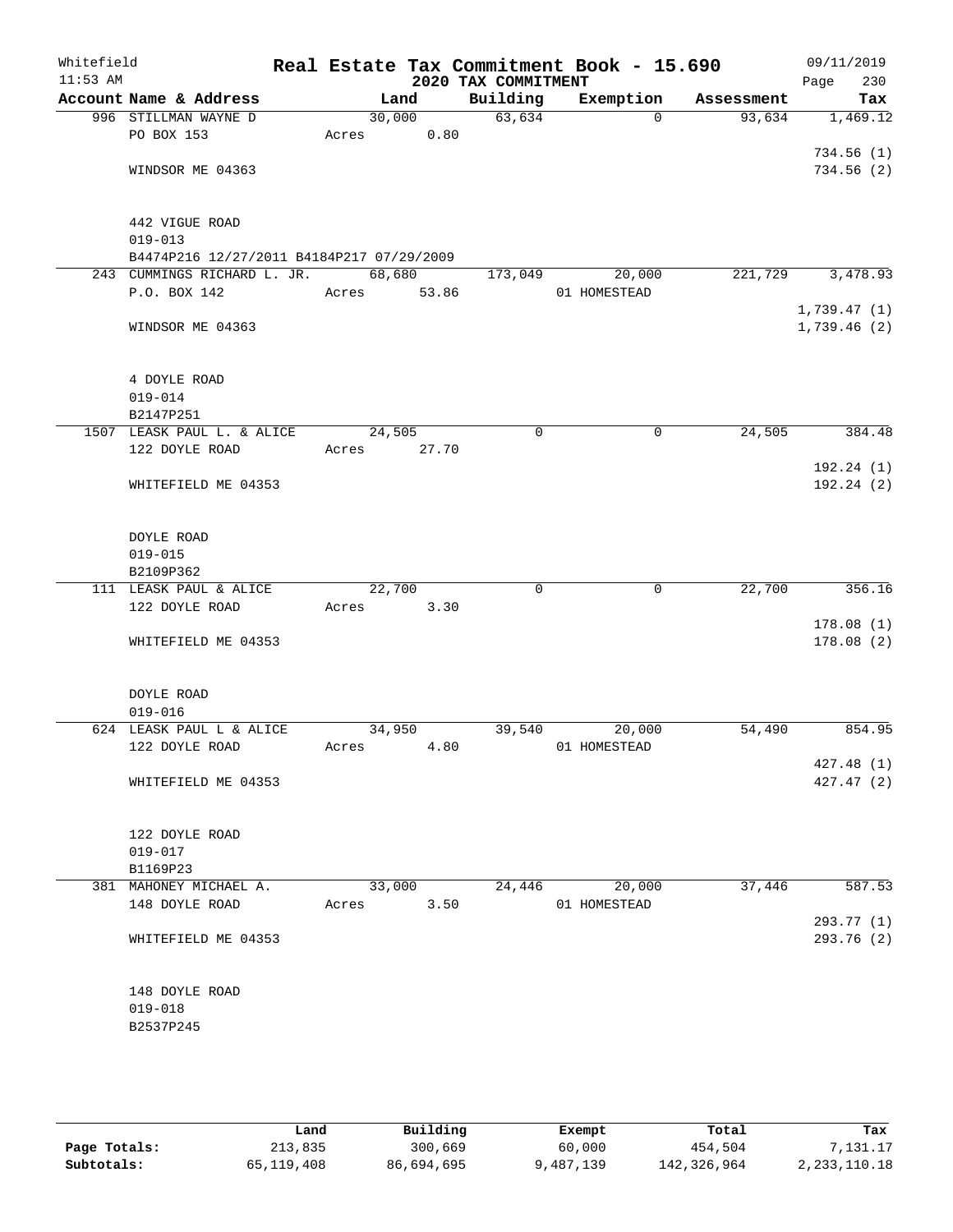| Whitefield<br>$11:53$ AM |                               |         |        | 2020 TAX COMMITMENT | Real Estate Tax Commitment Book - 15.690 |            | 09/11/2019<br>Page<br>231 |
|--------------------------|-------------------------------|---------|--------|---------------------|------------------------------------------|------------|---------------------------|
|                          | Account Name & Address        |         | Land   | Building            | Exemption                                | Assessment | Tax                       |
|                          | 991 PARKS PATRICIA            |         | 24,904 | $\mathsf{O}$        | $\Omega$                                 | 24,904     | 390.74                    |
|                          | P.O. BOX 83                   | Acres   | 67.00  |                     |                                          |            |                           |
|                          |                               |         |        |                     |                                          |            | 195.37(1)                 |
|                          | WHITEFIELD ME 04353           |         |        |                     |                                          |            | 195.37(2)                 |
|                          | DOYLE ROAD                    |         |        |                     |                                          |            |                           |
|                          | $019 - 019$                   |         |        |                     |                                          |            |                           |
|                          | B1720P270                     |         |        |                     |                                          |            |                           |
|                          | 694 PARKS PATRICIA E.         |         | 81,850 | 128,094             | 20,000                                   | 189,944    | 2,980.22                  |
|                          | P.O. BOX 83                   | Acres   | 81.00  |                     | 01 HOMESTEAD                             |            |                           |
|                          |                               |         |        |                     |                                          |            | 1,490.11(1)               |
|                          | WHITEFIELD ME 04353           |         |        |                     |                                          |            | 1,490.11(2)               |
|                          | 176 DOYLE ROAD                |         |        |                     |                                          |            |                           |
|                          | $019 - 020$                   |         |        |                     |                                          |            |                           |
|                          | B1720P277                     |         |        |                     |                                          |            |                           |
|                          | 1094 PUSHARD MAXINE B.        | 91,750  |        | 0                   | 0                                        | 91,750     | 1,439.56                  |
|                          | C/O CHERYL FINLEY             | Acres   | 120.00 |                     |                                          |            |                           |
|                          | PO BOX 1783                   |         |        |                     |                                          |            | 719.78(1)                 |
|                          |                               |         |        |                     |                                          |            | 719.78 (2)                |
|                          | ROCKLAND ME 04841 1783        |         |        |                     |                                          |            |                           |
|                          | DOYLE ROAD                    |         |        |                     |                                          |            |                           |
|                          | $019 - 021$                   |         |        |                     |                                          |            |                           |
|                          | B4519P241 05/07/2012          |         |        |                     |                                          |            |                           |
|                          | 1599 PARKS PATRICIA E.        |         | 21,450 | $\mathbf 0$         | $\mathbf 0$                              | 21,450     | 336.55                    |
|                          | P.O. BOX 83                   | Acres   | 23.00  |                     |                                          |            |                           |
|                          |                               |         |        |                     |                                          |            | 168.28(1)                 |
|                          | WHITEFIELD ME 04353           |         |        |                     |                                          |            | 168.27(2)                 |
|                          | DOYLE ROAD                    |         |        |                     |                                          |            |                           |
|                          | $019 - 021 - 001$             |         |        |                     |                                          |            |                           |
|                          | B2021P159                     |         |        |                     |                                          |            |                           |
|                          | 710 BHS INC.                  | 150,000 |        | 0                   | 0                                        | 150,000    | 2,353.50                  |
|                          | 683 NORTHERN AVENUE           | Acres   | 20.00  |                     |                                          |            |                           |
|                          |                               |         |        |                     |                                          |            | 1, 176.75(1)              |
|                          | FARMINGDALE ME 04344          |         |        |                     |                                          |            | 1, 176.75(2)              |
|                          | DOYLE ROAD                    |         |        |                     |                                          |            |                           |
|                          | $019 - 021 - 002$             |         |        |                     |                                          |            |                           |
|                          | B5003P118 05/12/2016 B1448P82 |         |        |                     |                                          |            |                           |
|                          | 1505 GRAZIOSO GLENN & SUSAN   |         | 0      | 10,823              | 0                                        | 10,823     | 169.81                    |
|                          | 258 DOYLE ROAD                |         |        |                     |                                          |            |                           |
|                          |                               |         |        |                     |                                          |            | 84.91 (1)                 |
|                          | WHITEFIELD ME 04353           |         |        |                     |                                          |            | 84.90 (2)                 |
|                          |                               |         |        |                     |                                          |            |                           |
|                          | 258 DOYLE ROAD                |         |        |                     |                                          |            |                           |
|                          | $019 - 021 - ON$              |         |        |                     |                                          |            |                           |

|              | Land       | Building   | Exempt    | Total       | Tax          |
|--------------|------------|------------|-----------|-------------|--------------|
| Page Totals: | 369,954    | 138,917    | 20,000    | 488,871     | 7,670.38     |
| Subtotals:   | 65,489,362 | 86,833,612 | 9,507,139 | 142,815,835 | 2,240,780.56 |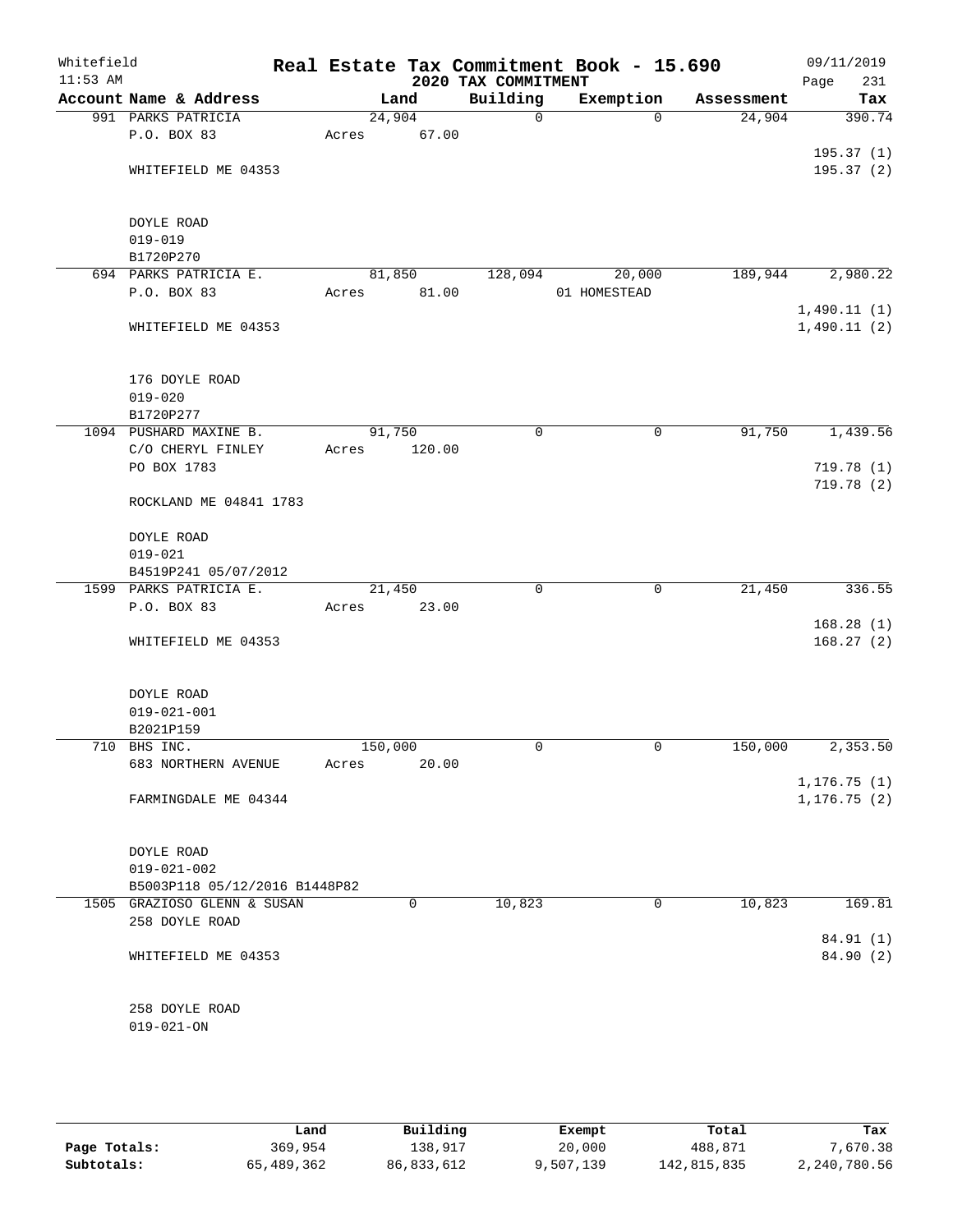| Whitefield<br>$11:53$ AM |                                                                                       |         |       | 2020 TAX COMMITMENT | Real Estate Tax Commitment Book - 15.690 |            | 09/11/2019<br>Page<br>232 |
|--------------------------|---------------------------------------------------------------------------------------|---------|-------|---------------------|------------------------------------------|------------|---------------------------|
|                          | Account Name & Address                                                                |         | Land  | Building            | Exemption                                | Assessment | Tax                       |
|                          | 795 CUMMINGS RICHARD L., JR                                                           | 44,794  |       | 6,824               | $\Omega$                                 | 51,618     | 809.89                    |
|                          | PO BOX 142                                                                            | Acres   | 16.93 |                     |                                          |            |                           |
|                          | WINDSOR ME 04352                                                                      |         |       |                     |                                          |            | 404.95(1)<br>404.94(2)    |
|                          |                                                                                       |         |       |                     |                                          |            |                           |
|                          |                                                                                       |         |       |                     |                                          |            |                           |
|                          | 292 DOYLE ROAD<br>$019 - 022$                                                         |         |       |                     |                                          |            |                           |
|                          | B4583P199 10/22/2012 B4015P203 06/11/2008 B3677P153                                   |         |       |                     |                                          |            |                           |
|                          | 05/18/2006                                                                            |         |       |                     |                                          |            |                           |
|                          | 1563 CUMMINGS RICHARD L., JR                                                          | 31,170  |       | 6,553               | 0                                        | 37,723     | 591.87                    |
|                          | PO BOX 142                                                                            | Acres   | 2.28  |                     |                                          |            |                           |
|                          | WINDSOR ME 04352                                                                      |         |       |                     |                                          |            | 295.94(1)<br>295.93 (2)   |
|                          |                                                                                       |         |       |                     |                                          |            |                           |
|                          |                                                                                       |         |       |                     |                                          |            |                           |
|                          | 286 DOYLE ROAD                                                                        |         |       |                     |                                          |            |                           |
|                          | $019 - 022 - A$                                                                       |         |       |                     |                                          |            |                           |
|                          | B4583P199 10/22/2012 B4045P42 08/25/2008 B4004P6<br>05/16/2008 B1383P339              |         |       |                     |                                          |            |                           |
|                          | 1153 CUMMINGS RICHARD L., JR                                                          | 10,039  |       | $\Omega$            | 0                                        | 10,039     | 157.51                    |
|                          | PO BOX 142                                                                            | Acres   | 1.14  |                     |                                          |            |                           |
|                          |                                                                                       |         |       |                     |                                          |            | 78.76 (1)                 |
|                          | WINDSOR ME 04352                                                                      |         |       |                     |                                          |            | 78.75(2)                  |
|                          |                                                                                       |         |       |                     |                                          |            |                           |
|                          | DOYLE ROAD                                                                            |         |       |                     |                                          |            |                           |
|                          | $019 - 022 - B$                                                                       |         |       |                     |                                          |            |                           |
|                          | B4583P199 10/22/2012 B4004P6 05/16/2008 B3677P153                                     |         |       |                     |                                          |            |                           |
|                          | 05/18/2006 B1861P8<br>1795 PURINGTON JOHN E &                                         | 30,120  |       | 12,090              | 0                                        | 42,210     | 662.27                    |
|                          | CATHERINE J.                                                                          |         |       |                     |                                          |            |                           |
|                          | 129 COOPER ROAD                                                                       | Acres   | 1.58  |                     |                                          |            |                           |
|                          |                                                                                       |         |       |                     |                                          |            | 331.14(1)                 |
|                          | WHITEFIELD ME 04353                                                                   |         |       |                     |                                          |            | 331.13(2)                 |
|                          |                                                                                       |         |       |                     |                                          |            |                           |
|                          | 306 DOYLE ROAD                                                                        |         |       |                     |                                          |            |                           |
|                          | $019 - 022 - C$                                                                       |         |       |                     |                                          |            |                           |
|                          | B4824P30 10/02/2014 B4817P184 09/12/2014 B4605P245<br>12/14/2012 B3888P272 08/01/2007 |         |       |                     |                                          |            |                           |
|                          | 680 AGJH, LLC                                                                         | 412,500 |       | $\Omega$            | $\mathbf 0$                              | 412,500    | 6,472.13                  |
|                          | 54 BISCAY ROAD                                                                        | Acres   | 55.00 |                     |                                          |            |                           |
|                          |                                                                                       |         |       |                     |                                          |            | 3,236.07(1)               |
|                          | DAMARISCOTTA ME 04543                                                                 |         |       |                     |                                          |            | 3,236.06(2)               |
|                          |                                                                                       |         |       |                     |                                          |            |                           |
|                          | DOYLE ROAD                                                                            |         |       |                     |                                          |            |                           |
|                          | $019 - 023$                                                                           |         |       |                     |                                          |            |                           |
|                          | B5101P217 01/31/2017 B4964P270 12/31/2015 B4787P43                                    |         |       |                     |                                          |            |                           |
|                          | 06/09/2014 B4461P196 11/18/2011 B3067P182                                             |         |       |                     |                                          |            |                           |

|              | úand       | Building   | Exempt    | Total       | Tax            |
|--------------|------------|------------|-----------|-------------|----------------|
| Page Totals: | 528,623    | 25,467     |           | 554,090     | 8,693.67       |
| Subtotals:   | 66,017,985 | 86,859,079 | 9,507,139 | 143,369,925 | 2, 249, 474.23 |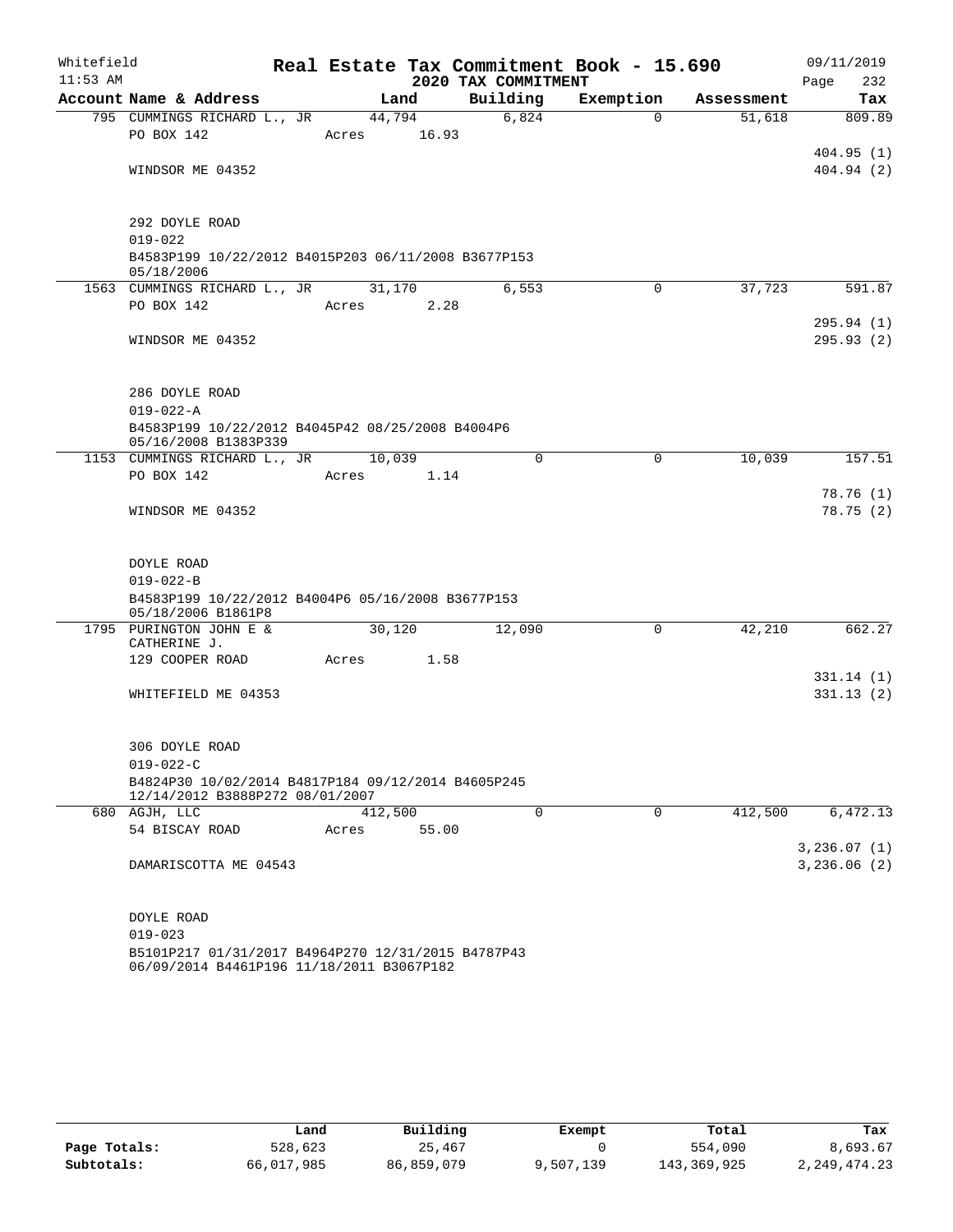| Whitefield   |                                                                 |            |       |                |                                 | Real Estate Tax Commitment Book - 15.690 |             | 09/11/2019             |
|--------------|-----------------------------------------------------------------|------------|-------|----------------|---------------------------------|------------------------------------------|-------------|------------------------|
| $11:53$ AM   | Account Name & Address                                          |            |       | Land           | 2020 TAX COMMITMENT<br>Building |                                          | Assessment  | Page<br>233<br>Tax     |
|              | 1571 FERGUSON ELAINE                                            |            |       | 40,610         | 61,892                          | Exemption<br>20,000                      | 82,502      | 1,294.46               |
|              | 289 DOYLE ROAD                                                  |            | Acres | 11.70          |                                 | 01 HOMESTEAD                             |             |                        |
|              |                                                                 |            |       |                |                                 |                                          |             | 647.23(1)              |
|              | WHITEFIELD ME 04353                                             |            |       |                |                                 |                                          |             | 647.23(2)              |
|              | 289 DOYLE ROAD                                                  |            |       |                |                                 |                                          |             |                        |
|              | $019 - 024$                                                     |            |       |                |                                 |                                          |             |                        |
|              | B4768P141 04/01/2014 B4004P6 05/16/2008 B2016P267               |            |       |                |                                 |                                          |             |                        |
|              | 720 COTE, MICHAEL J                                             |            |       | 1,500          | $\Omega$                        | $\mathbf 0$                              | 1,500       | 23.54                  |
|              | COTE, KYRSTIN M                                                 |            | Acres | 1.00           |                                 |                                          |             |                        |
|              | 283 DOYLE ROAD                                                  |            |       |                |                                 |                                          |             | 11.77(1)<br>11.77(2)   |
|              | WHITEFIELD ME 04353                                             |            |       |                |                                 |                                          |             |                        |
|              | DOYLE ROAD                                                      |            |       |                |                                 |                                          |             |                        |
|              | $019 - 024 - A$<br>B5209P114 11/28/2017                         |            |       |                |                                 |                                          |             |                        |
|              | 1212 HOWELL, BRYAN KEITH                                        |            |       | 32,770         | 0                               | 0                                        | 32,770      | 514.16                 |
|              | 2260 BOGARD LANE                                                |            | Acres | 14.40          |                                 |                                          |             |                        |
|              |                                                                 |            |       |                |                                 |                                          |             | 257.08(1)              |
|              | MOUNT WASHINGTON KY<br>40047                                    |            |       |                |                                 |                                          |             | 257.08(2)              |
|              |                                                                 |            |       |                |                                 |                                          |             |                        |
|              | DOYLE ROAD<br>$019 - 025$                                       |            |       |                |                                 |                                          |             |                        |
|              | B5080P239 10/27/2016 B5036P27 08/02/2016                        |            |       |                |                                 |                                          |             |                        |
|              | 390 LADD LEON E., SR<br>LADD LEON E., LORI<br><b>BATCHELDER</b> |            | Acres | 30,000<br>1.10 | 33,837                          | 0                                        | 63,837      | 1,001.60               |
|              | 241 DOYLE ROAD                                                  |            |       |                |                                 |                                          |             | 500.80(1)<br>500.80(2) |
|              | WHITEFIELD ME 04353                                             |            |       |                |                                 |                                          |             |                        |
|              | 241 DOYLE ROAD<br>$019 - 026$                                   |            |       |                |                                 |                                          |             |                        |
|              | B4426P158 08/08/2011 B3762P4 08/19/2006 B3157P130               |            |       |                |                                 |                                          |             |                        |
|              | 341 COTE, MICHAEL J                                             |            |       | 36,050         | 111,791                         | 20,000                                   | 127,841     | 2,005.83               |
|              | COTE, KYRSTIN M                                                 |            | Acres | 6.00           |                                 | 01 HOMESTEAD                             |             |                        |
|              | 283 DOYLE ROAD                                                  |            |       |                |                                 |                                          |             | 1,002.92(1)            |
|              | WHITEFIELD ME 04353                                             |            |       |                |                                 |                                          |             | 1,002.91(2)            |
|              |                                                                 |            |       |                |                                 |                                          |             |                        |
|              | 283 DOYLE ROAD<br>$019 - 027$                                   |            |       |                |                                 |                                          |             |                        |
|              | B5209P114 11/28/2017                                            |            |       |                |                                 |                                          |             |                        |
|              | 50 PETERS ARTHUR J. &                                           |            |       | 79,275         | 21,033                          | 6,000                                    | 94,308      | 1,479.69               |
|              | NANCY                                                           |            |       |                |                                 |                                          |             |                        |
|              | 239 DOYLE ROAD                                                  |            | Acres | 40.00          |                                 | 05 VET EXEMPTION                         |             | 739.85 (1)             |
|              | WHITEFIELD ME 04353                                             |            |       |                |                                 |                                          |             | 739.84 (2)             |
|              | 239 DOYLE ROAD                                                  |            |       |                |                                 |                                          |             |                        |
|              | $019 - 028$                                                     |            |       |                |                                 |                                          |             |                        |
|              | B720P108 B720P107                                               |            |       |                |                                 |                                          |             |                        |
|              |                                                                 | Land       |       | Building       |                                 | Exempt                                   | Total       | Tax                    |
| Page Totals: |                                                                 | 220,205    |       | 228,553        |                                 | 46,000                                   | 402,758     | 6,319.28               |
| Subtotals:   |                                                                 | 66,238,190 |       | 87,087,632     |                                 | 9,553,139                                | 143,772,683 | 2, 255, 793.51         |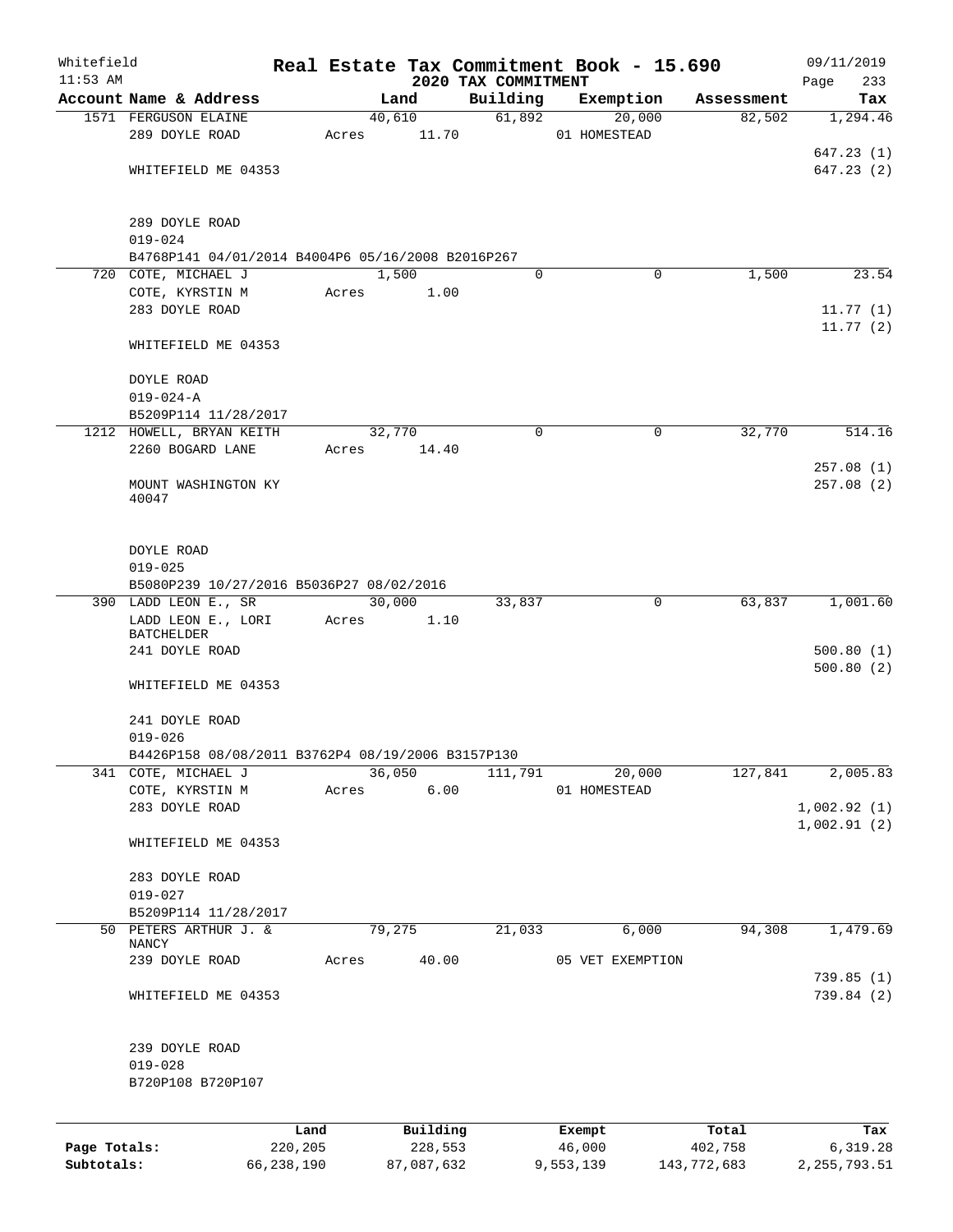| Whitefield<br>$11:53$ AM |                                    |       |                | 2020 TAX COMMITMENT | Real Estate Tax Commitment Book - 15.690 |            | 09/11/2019<br>234<br>Page  |
|--------------------------|------------------------------------|-------|----------------|---------------------|------------------------------------------|------------|----------------------------|
|                          | Account Name & Address             |       | Land           | Building            | Exemption                                | Assessment | Tax                        |
|                          | 675 CAYER LIONEL J. & JILL         |       | 30,645         | $\frac{121,823}{ }$ | 20,000                                   | 132,468    | 2,078.42                   |
|                          | D.                                 |       |                |                     |                                          |            |                            |
|                          | 229 DOYLE ROAD                     |       | Acres 1.93     |                     | 01 HOMESTEAD                             |            |                            |
|                          | WHITEFIELD ME 04353                |       |                |                     |                                          |            | 1,039.21(1)<br>1,039.21(2) |
|                          |                                    |       |                |                     |                                          |            |                            |
|                          |                                    |       |                |                     |                                          |            |                            |
|                          | 229 DOYLE ROAD                     |       |                |                     |                                          |            |                            |
|                          | $019 - 029$                        |       |                |                     |                                          |            |                            |
|                          | 1480 SAWYER MARK G.                |       | 30,000 158,125 |                     | 20,000                                   |            | 168, 125 2, 637.88         |
|                          | PO BOX 363                         | Acres | 1.50           |                     | 01 HOMESTEAD                             |            |                            |
|                          | COOPERS MILLS ME 04341             |       |                |                     |                                          |            | 1,318.94(1)<br>1,318.94(2) |
|                          |                                    |       |                |                     |                                          |            |                            |
|                          | 203 DOYLE ROAD                     |       |                |                     |                                          |            |                            |
|                          | $019 - 029 - A$                    |       |                |                     |                                          |            |                            |
|                          | B1244P177                          |       |                |                     |                                          |            |                            |
|                          | 26 SAWYER MARK G.                  |       | 20,750         | $\mathbf 0$         | 0                                        | 20,750     | 325.57                     |
|                          | PO BOX 363                         |       | Acres 2.00     |                     |                                          |            |                            |
|                          |                                    |       |                |                     |                                          |            | 162.79(1)                  |
|                          | COOPERS MILLS ME 04341             |       |                |                     |                                          |            | 162.78(2)                  |
|                          |                                    |       |                |                     |                                          |            |                            |
|                          | DOYLE ROAD                         |       |                |                     |                                          |            |                            |
|                          | $019 - 029 - B$<br>B1156P60        |       |                |                     |                                          |            |                            |
|                          | 1664 PARKS PATRICIA                |       | 28,858         | $\Omega$            | $\mathbf 0$                              | 28,858     | 452.78                     |
|                          | P.O. BOX 83                        |       | Acres 82.00    |                     |                                          |            |                            |
|                          |                                    |       |                |                     |                                          |            | 226.39(1)                  |
|                          | WHITEFIELD ME 04353                |       |                |                     |                                          |            | 226.39(2)                  |
|                          |                                    |       |                |                     |                                          |            |                            |
|                          | DOYLE ROAD                         |       |                |                     |                                          |            |                            |
|                          | $019 - 030$                        |       |                |                     |                                          |            |                            |
|                          | B2159P345                          |       |                |                     |                                          |            |                            |
|                          | 906 STORY LOU ANNE                 |       | 44,450         | 101,041             | 20,000                                   | 125,491    | 1,968.95                   |
|                          | 113 DOYLE ROAD                     | Acres | 16.50          |                     | 01 HOMESTEAD                             |            |                            |
|                          |                                    |       |                |                     |                                          |            | 984.48 (1)                 |
|                          | WHITEFIELD ME 04353                |       |                |                     |                                          |            | 984.47 (2)                 |
|                          |                                    |       |                |                     |                                          |            |                            |
|                          | 113 DOYLE ROAD<br>$019 - 031$      |       |                |                     |                                          |            |                            |
|                          | B4812P12 08/25/2014 B2627P198      |       |                |                     |                                          |            |                            |
|                          | 1854 JOSLYN LYMAN GARRETT          |       | 0              | 7,159               | 0                                        | 7,159      | 112.32                     |
|                          | 113 DOYLE ROAD                     |       |                |                     |                                          |            |                            |
|                          |                                    |       |                |                     |                                          |            | 56.16(1)                   |
|                          | WHITEFIELD ME 04353                |       |                |                     |                                          |            | 56.16(2)                   |
|                          |                                    |       |                |                     |                                          |            |                            |
|                          |                                    |       |                |                     |                                          |            |                            |
|                          | 113 DOYLE ROAD<br>$019 - 031 - ON$ |       |                |                     |                                          |            |                            |
|                          |                                    |       |                |                     |                                          |            |                            |

|              | Land       | Building   | Exempt    | Total         | Tax             |
|--------------|------------|------------|-----------|---------------|-----------------|
| Page Totals: | 154,703    | 388,148    | 60,000    | 482,851       | 7.575.92        |
| Subtotals:   | 66,392,893 | 87,475,780 | 9,613,139 | 144, 255, 534 | 2, 263, 369. 43 |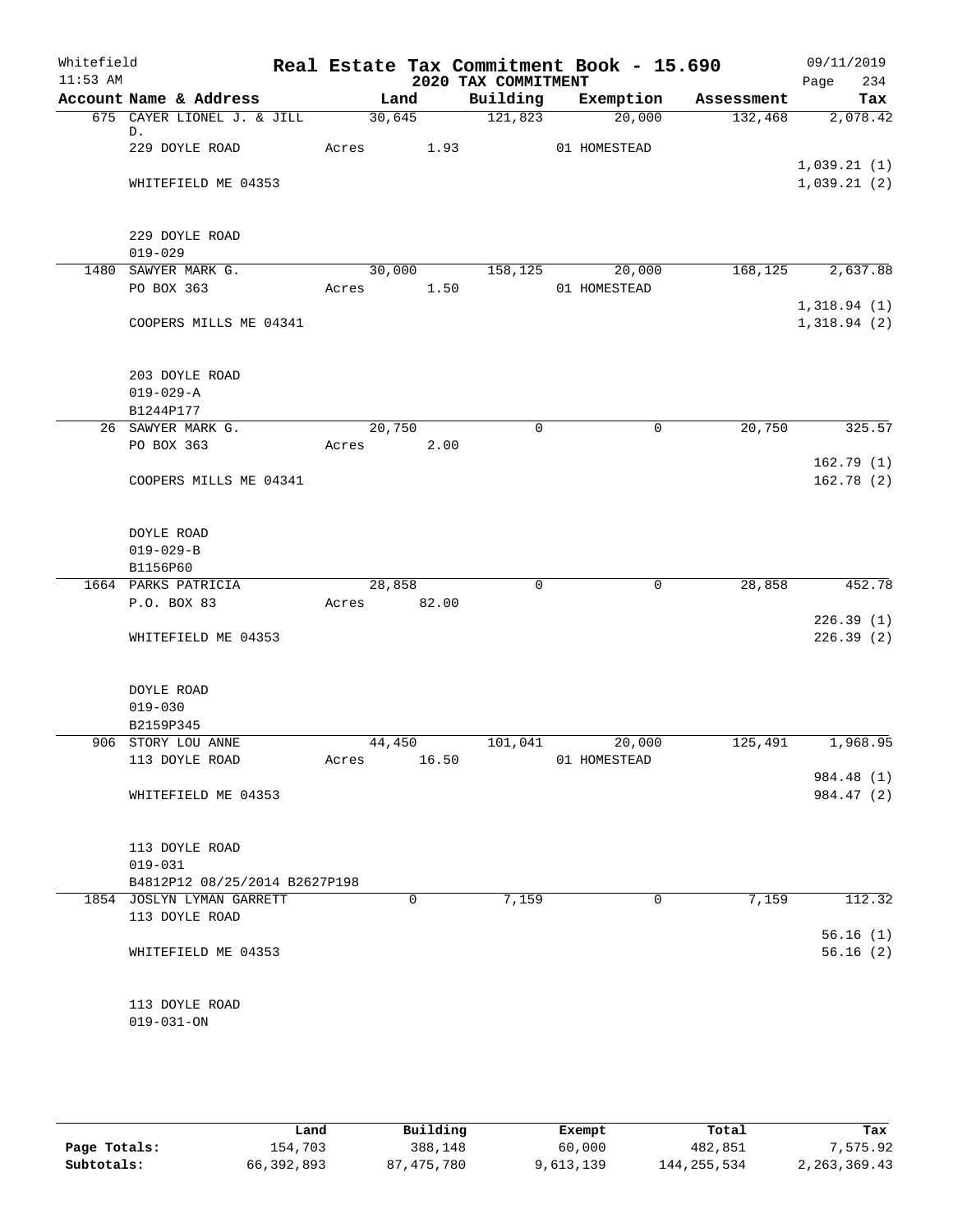| Whitefield<br>$11:53$ AM |                                                                                               |             |       | 2020 TAX COMMITMENT | Real Estate Tax Commitment Book - 15.690 |            | 09/11/2019             |
|--------------------------|-----------------------------------------------------------------------------------------------|-------------|-------|---------------------|------------------------------------------|------------|------------------------|
|                          | Account Name & Address                                                                        | Land        |       | Building            | Exemption                                | Assessment | 235<br>Page<br>Tax     |
|                          | 586 CENTRAL MAINE POWER                                                                       | 73,200      |       | $\Omega$            | $\Omega$                                 | 73,200     | 1,148.51               |
|                          | C/O AVANGRID MANAGEMENT Acres 24.40<br>CO.- LOCAL TAX<br>ONE CITY CENTER, 5TH<br><b>FLOOR</b> |             |       |                     |                                          |            | 574.26(1)              |
|                          | PORTLAND ME 04101                                                                             |             |       |                     |                                          |            | 574.25(2)              |
|                          | DOYLE ROAD<br>$019 - 032$                                                                     |             |       |                     |                                          |            |                        |
|                          | 517 OXFORD PROPERTIES LLC                                                                     | 91,030      |       | $\mathbf 0$         | $\mathbf 0$                              | 91,030     | 1,428.26               |
|                          | P.O. BOX 151                                                                                  | Acres       | 42.70 |                     |                                          |            | 714.13(1)              |
|                          | SO. PARIS ME 04281                                                                            |             |       |                     |                                          |            | 714.13(2)              |
|                          | PINE RIDGE TRAILER PARK<br>$019 - 033$<br>B2947P166                                           |             |       |                     |                                          |            |                        |
|                          | 1230 BROWN JULIE                                                                              | $\mathbf 0$ |       | 14,221              | 0                                        | 14,221     | 223.13                 |
|                          | 25 PINE RIDGE DRIVE                                                                           |             |       |                     |                                          |            |                        |
|                          | WINDSOR ME 04363                                                                              |             |       |                     |                                          |            | 111.57(1)<br>111.56(2) |
|                          | 25 PINE RIDGE TRAILER<br>$019 - 033 - AON$                                                    |             |       |                     |                                          |            |                        |
|                          | 945 OXFORD PROPERTIES, LLC                                                                    | 0           |       | 11,686              | 0                                        | 11,686     | 183.35                 |
|                          | P.O. BOX 151                                                                                  |             |       |                     |                                          |            |                        |
|                          | SO. PARIS ME 04281                                                                            |             |       |                     |                                          |            | 91.68(1)<br>91.67(2)   |
|                          | 23 PINE RIDGE<br>$019 - 033 - ON$                                                             |             |       |                     |                                          |            |                        |
|                          | 412 NICKERSON MILLARD                                                                         | 23,750      |       | 18,317              | 0                                        | 42,067     | 660.03                 |
|                          | 497 AUGUSTA ROCKLAND<br>ROAD                                                                  | Acres       | 4.00  |                     |                                          |            | 330.02 (1)             |
|                          | WINDSOR ME 04363                                                                              |             |       |                     |                                          |            | 330.01(2)              |
|                          | 497 AUGUSTA ROCKLAND<br>$019 - 034$                                                           |             |       |                     |                                          |            |                        |
|                          | 1633 OXFORD PROPERTIES LLC                                                                    | 22,700      |       | $\Omega$            | $\Omega$                                 | 22,700     | 356.16                 |
|                          | P.O. BOX 151                                                                                  | Acres 3.30  |       |                     |                                          |            | 178.08(1)              |
|                          | SO. PARIS ME 04281                                                                            |             |       |                     |                                          |            | 178.08(2)              |
|                          | PINE RIDGE TRAILER PARK<br>$019 - 035$<br>B2947P166                                           |             |       |                     |                                          |            |                        |
|                          |                                                                                               |             |       |                     |                                          |            |                        |

|              | Land       | Building   | Exempt    | Total       | Tax          |
|--------------|------------|------------|-----------|-------------|--------------|
| Page Totals: | 210,680    | 44,224     |           | 254,904     | 3,999.44     |
| Subtotals:   | 66,603,573 | 87,520,004 | 9,613,139 | 144,510,438 | 2,267,368.87 |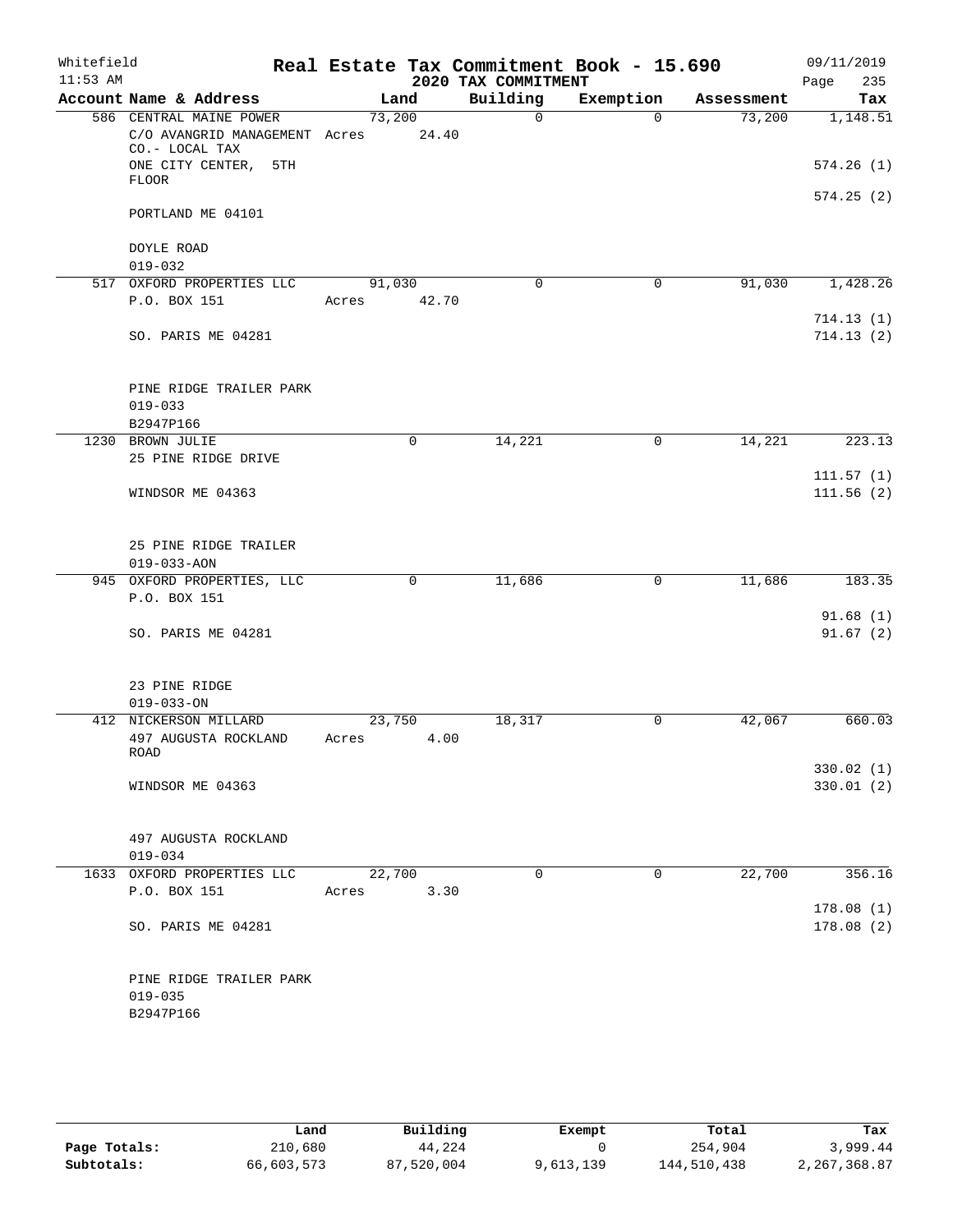| Whitefield<br>$11:53$ AM |                                         |       |        |       | 2020 TAX COMMITMENT | Real Estate Tax Commitment Book - 15.690 |            | 09/11/2019<br>236<br>Page |
|--------------------------|-----------------------------------------|-------|--------|-------|---------------------|------------------------------------------|------------|---------------------------|
|                          | Account Name & Address                  |       | Land   |       | Building            | Exemption                                | Assessment | Tax                       |
|                          | 230 BOUDREAU SHERRY                     |       | 2,250  |       | $\mathsf{O}$        | $\Omega$                                 | 2,250      | 35.30                     |
|                          | 214 HUNTS MEADOW ROAD                   | Acres |        | 1.50  |                     |                                          |            |                           |
|                          |                                         |       |        |       |                     |                                          |            | 17.65(1)                  |
|                          | PITTSTON ME 04345                       |       |        |       |                     |                                          |            | 17.65(2)                  |
|                          |                                         |       |        |       |                     |                                          |            |                           |
|                          |                                         |       |        |       |                     |                                          |            |                           |
|                          | VIGUE ROAD<br>$019 - 036$               |       |        |       |                     |                                          |            |                           |
|                          | B1302P59 05/12/1986                     |       |        |       |                     |                                          |            |                           |
|                          | 150 BOUDREAU SHERRY                     |       | 10,140 |       | $\mathbf 0$         | 0                                        | 10,140     | 159.10                    |
|                          | 214 HUNTS MEADOW ROAD                   | Acres |        | 8.30  |                     |                                          |            |                           |
|                          |                                         |       |        |       |                     |                                          |            | 79.55(1)                  |
|                          | PITTSTON ME 04345                       |       |        |       |                     |                                          |            | 79.55(2)                  |
|                          |                                         |       |        |       |                     |                                          |            |                           |
|                          |                                         |       |        |       |                     |                                          |            |                           |
|                          | VIGUE ROAD REAR                         |       |        |       |                     |                                          |            |                           |
|                          | $019 - 037$                             |       |        |       |                     |                                          |            |                           |
|                          | B2933P238 05/12/1986                    |       |        |       |                     |                                          |            |                           |
|                          | 505 VANDERBILT BARBARA S.               |       | 47,066 |       | 127,143             | 20,000                                   | 154,209    | 2,419.54                  |
|                          | CUREWITZ, RICHARD                       | Acres |        | 19.77 |                     | 01 HOMESTEAD                             |            |                           |
|                          | 85 DOYLE ROAD                           |       |        |       |                     |                                          |            | 1,209.77(1)               |
|                          |                                         |       |        |       |                     |                                          |            | 1, 209.77(2)              |
|                          | WHITEFIELD ME 04353                     |       |        |       |                     |                                          |            |                           |
|                          | 85 DOYLE ROAD                           |       |        |       |                     |                                          |            |                           |
|                          | $019 - 038$                             |       |        |       |                     |                                          |            |                           |
|                          | B5290P116 08/08/2018 B895P1             |       |        |       |                     |                                          |            |                           |
|                          | 400 VANDERBILT BARBARA S.               |       | 4,410  |       | $\mathbf 0$         | $\mathbf 0$                              | 4,410      | 69.19                     |
|                          | CUREWITZ, RICHARD                       | Acres |        | 2.94  |                     |                                          |            |                           |
|                          | 85 DOYLE ROAD                           |       |        |       |                     |                                          |            | 34.60(1)                  |
|                          |                                         |       |        |       |                     |                                          |            | 34.59(2)                  |
|                          | WHITEFIELD ME 04353                     |       |        |       |                     |                                          |            |                           |
|                          |                                         |       |        |       |                     |                                          |            |                           |
|                          | DOYLE ROAD                              |       |        |       |                     |                                          |            |                           |
|                          | $019 - 038 - 001$                       |       |        |       |                     |                                          |            |                           |
|                          | B5290P116 08/08/2018                    |       |        |       | 0                   | $\mathbf 0$                              | 47,780     |                           |
|                          | 1130 MIDCOAST CONSERVANCY<br>PO BOX 289 | Acres | 47,780 | 36.20 |                     |                                          |            | 749.67                    |
|                          |                                         |       |        |       |                     |                                          |            | 374.84(1)                 |
|                          | WISCASSET ME 04578                      |       |        |       |                     |                                          |            | 374.83(2)                 |
|                          |                                         |       |        |       |                     |                                          |            |                           |
|                          |                                         |       |        |       |                     |                                          |            |                           |
|                          | VIGUE ROAD                              |       |        |       |                     |                                          |            |                           |
|                          | $019 - 039$                             |       |        |       |                     |                                          |            |                           |
|                          | B4219P169 11/04/2009 B2968P246          |       |        |       |                     |                                          |            |                           |
|                          | 269 VANDERBILT BARBARA S.               |       | 9,140  |       | $\Omega$            | $\Omega$                                 | 9,140      | 143.41                    |
|                          | 85 DOYLE ROAD                           | Acres |        | 7.05  |                     |                                          |            |                           |
|                          |                                         |       |        |       |                     |                                          |            | 71.71(1)                  |
|                          | WHITEFIELD ME 04353                     |       |        |       |                     |                                          |            | 71.70(2)                  |
|                          |                                         |       |        |       |                     |                                          |            |                           |
|                          | DOYLE ROAD                              |       |        |       |                     |                                          |            |                           |
|                          | $019 - 039 - A$                         |       |        |       |                     |                                          |            |                           |
|                          | B1611P190                               |       |        |       |                     |                                          |            |                           |
|                          |                                         |       |        |       |                     |                                          |            |                           |
|                          |                                         |       |        |       |                     |                                          |            |                           |

|              | Land       | Building   | Exempt    | Total       | Tax          |
|--------------|------------|------------|-----------|-------------|--------------|
| Page Totals: | 120,786    | 127,143    | 20,000    | 227,929     | 3,576.21     |
| Subtotals:   | 66,724,359 | 87,647,147 | 9,633,139 | 144,738,367 | 2,270,945.08 |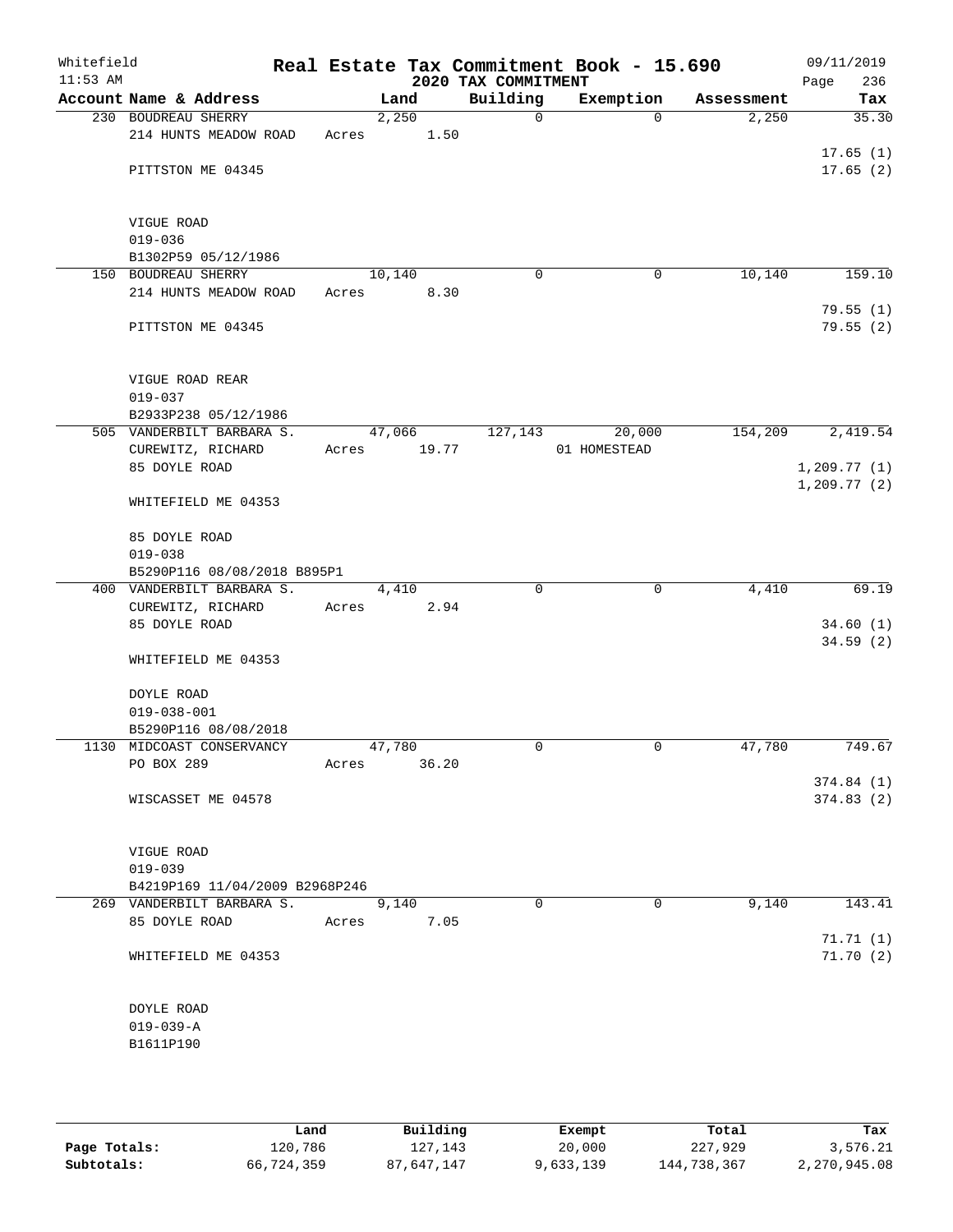| Whitefield<br>$11:53$ AM |                                         |        |        | 2020 TAX COMMITMENT | Real Estate Tax Commitment Book - 15.690 |            | 09/11/2019<br>Page<br>237  |
|--------------------------|-----------------------------------------|--------|--------|---------------------|------------------------------------------|------------|----------------------------|
|                          | Account Name & Address                  |        | Land   | Building            | Exemption                                | Assessment | Tax                        |
|                          | 1493 O'MAHONEY JANE                     |        | 30,870 | 79,460              | 20,000                                   | 90,330     | 1,417.28                   |
|                          | O'CONNOR MAUREEN                        | Acres  | 2.08   |                     | 01 HOMESTEAD                             |            |                            |
|                          | 51 DOYLE ROAD                           |        |        |                     |                                          |            | 708.64(1)                  |
|                          | WHITEFIELD ME 04353                     |        |        |                     |                                          |            | 708.64(2)                  |
|                          | 51 DOYLE ROAD                           |        |        |                     |                                          |            |                            |
|                          | $019 - 039 - B$                         |        |        |                     |                                          |            |                            |
|                          | B4729P86 11/04/2013 B4729P84 11/04/2013 |        |        |                     |                                          |            |                            |
|                          | 399 VANDERBILT BARBARA                  | 27,594 |        | $\Omega$            | 0                                        | 27,594     | 432.95                     |
|                          | 85 DOYLE ROAD                           | Acres  | 7.93   |                     |                                          |            |                            |
|                          |                                         |        |        |                     |                                          |            | 216.48(1)                  |
|                          | WHITEFIELD ME 04353                     |        |        |                     |                                          |            | 216.47(2)                  |
|                          | DOYLE ROAD                              |        |        |                     |                                          |            |                            |
|                          | $019 - 039 - C$                         |        |        |                     |                                          |            |                            |
|                          | B2306P168                               |        |        |                     |                                          |            |                            |
|                          | 563 MASON, KEVIN M                      | 30,000 |        | 101,944             | 0                                        | 131,944    | 2,070.20                   |
|                          | 6B S. HUNTS MEADOW ROAD Acres           |        | 1.10   |                     |                                          |            |                            |
|                          | WHITEFIELD ME 04353                     |        |        |                     |                                          |            | 1,035.10(1)<br>1,035.10(2) |
|                          | 468 VIGUE ROAD                          |        |        |                     |                                          |            |                            |
|                          | $019 - 040$                             |        |        |                     |                                          |            |                            |
|                          | B5193P233 10/20/2017                    |        |        |                     |                                          |            |                            |
|                          | 994 LILLY HAROLD W. JR.                 | 51,200 |        | 19,308              | 0                                        | 70,508     | 1,106.27                   |
|                          | C/O SAVINGS BANK OF ME                  | Acres  | 2.30   |                     |                                          |            |                            |
|                          | P.O. BOX 190                            |        |        |                     |                                          |            | 553.14(1)                  |
|                          | GARDINER ME 04345 0190                  |        |        |                     |                                          |            | 553.13(2)                  |
|                          | 480 VIGUE ROAD                          |        |        |                     |                                          |            |                            |
|                          | $019 - 041$                             |        |        |                     |                                          |            |                            |
|                          | B2785P320                               |        |        |                     |                                          |            |                            |
|                          | 672 YORKUS IMELDA                       | 77,750 |        | 140,636             | 26,000                                   | 192,386    | 3,018.54                   |
|                          | 594 VIGUE ROAD                          | Acres  | 72.00  |                     | 07 NMR VET & WIDOW                       |            |                            |
|                          |                                         |        |        |                     | 01 HOMESTEAD                             |            | 1,509.27(1)                |
|                          | WHITEFIELD ME 04353                     |        |        |                     |                                          |            | 1,509.27(2)                |
|                          | 594 VIGUE ROAD                          |        |        |                     |                                          |            |                            |
|                          | $019 - 042$                             |        |        |                     |                                          |            |                            |
|                          | B4774P114 04/29/2014                    |        |        |                     |                                          |            |                            |
|                          | 578 CLEAVES RHONDA R.                   | 50,500 |        | 59,004              | 0                                        | 109,504    | 1,718.12                   |
|                          | P.O. BOX 46                             | Acres  | 25.00  |                     |                                          |            |                            |
|                          | COOPERS MILLS ME 04341                  |        |        |                     |                                          |            | 859.06 (1)<br>859.06 (2)   |
|                          | 668 VIGUE ROAD                          |        |        |                     |                                          |            |                            |
|                          | $019 - 043$                             |        |        |                     |                                          |            |                            |
|                          | B3128P15                                |        |        |                     |                                          |            |                            |
|                          |                                         |        |        |                     |                                          |            |                            |
|                          |                                         |        |        |                     |                                          |            |                            |

|              | Land       | Building   | Exempt    | Total       | Tax          |
|--------------|------------|------------|-----------|-------------|--------------|
| Page Totals: | 267,914    | 400,352    | 46,000    | 622,266     | 9,763.36     |
| Subtotals:   | 66,992,273 | 88,047,499 | 9,679,139 | 145,360,633 | 2,280,708.44 |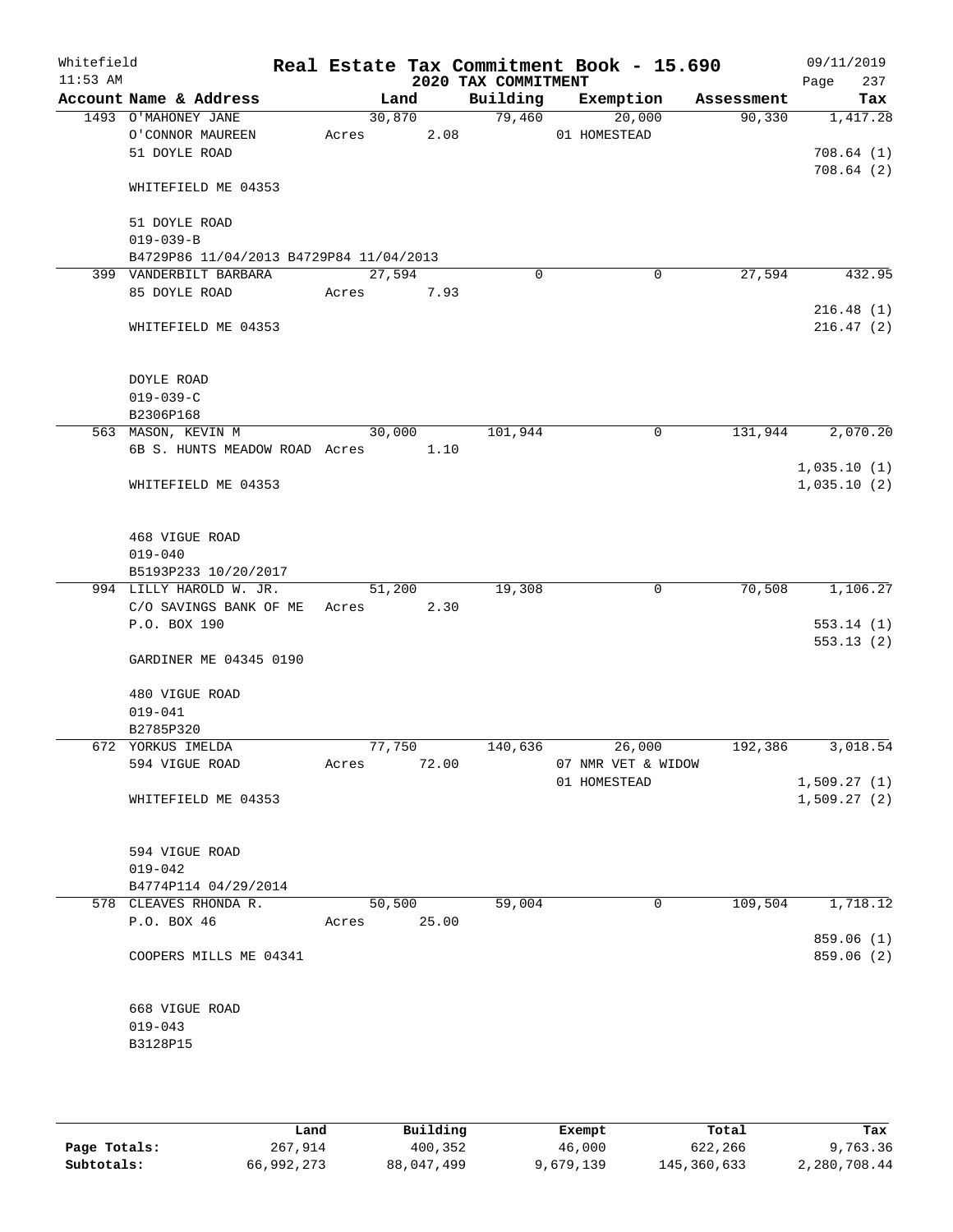| Whitefield<br>$11:53$ AM |                                                                                          |       |                | 2020 TAX COMMITMENT | Real Estate Tax Commitment Book - 15.690 |             | 09/11/2019<br>Page<br>238  |
|--------------------------|------------------------------------------------------------------------------------------|-------|----------------|---------------------|------------------------------------------|-------------|----------------------------|
|                          | Account Name & Address                                                                   |       | Land           | Building            | Exemption                                | Assessment  | Tax                        |
|                          | 1492 MILLS ROGER H., III<br>MILLS ROGER H., LUCILLE Acres                                |       | 1,500<br>1.00  | $\Omega$            | $\Omega$                                 | 1,500       | 23.54                      |
|                          | Α<br>710 VIGUE ROAD                                                                      |       |                |                     |                                          |             | 11.77(1)<br>11.77(2)       |
|                          | WINDSOR ME 04363                                                                         |       |                |                     |                                          |             |                            |
|                          | VIGUE ROAD<br>$019 - 044$                                                                |       |                |                     |                                          |             |                            |
|                          | B2090P110                                                                                |       |                |                     |                                          |             |                            |
|                          | 1095 DMITRIEFF JASON                                                                     |       | 46,650         | 75,517              | 0                                        | 122,167     | 1,916.80                   |
|                          | 479 VIGUE ROAD                                                                           | Acres | 13.00          |                     |                                          |             | 958.40 (1)                 |
|                          | WHITEFIELD ME 04353                                                                      |       |                |                     |                                          |             | 958.40(2)                  |
|                          | 479 VIGUE ROAD                                                                           |       |                |                     |                                          |             |                            |
|                          | $019 - 045$<br>B4556P22 08/07/2012 B4556P19 08/07/2012 B4213P202<br>10/19/2009 B1414P226 |       |                |                     |                                          |             |                            |
|                          | 300 DMITRIEFF JASON                                                                      |       | 30, 250        | $\Omega$            | 0                                        | 30,250      | 474.62                     |
|                          | 479 VIGUE ROAD                                                                           | Acres | 5.00           |                     |                                          |             | 237.31(1)                  |
|                          | WHITEFIELD ME 04353                                                                      |       |                |                     |                                          |             | 237.31(2)                  |
|                          | VIGUE ROAD                                                                               |       |                |                     |                                          |             |                            |
|                          | $019 - 046$<br>B4556P22 08/07/2012 B4556P19 08/07/2012 B4213P202                         |       |                |                     |                                          |             |                            |
|                          | 10/19/2009 B1414P228                                                                     |       |                |                     |                                          |             |                            |
|                          | 220 PATRICK DAVID M. &<br>SUSIE F. SCALLY<br>117 ELM STREET                              | Acres | 30,000<br>1.50 | 81,654              | 0                                        | 111,654     | 1,751.85                   |
|                          |                                                                                          |       |                |                     |                                          |             | 875.93(1)                  |
|                          | SACO ME 04072                                                                            |       |                |                     |                                          |             | 875.92 (2)                 |
|                          | 443 VIGUE ROAD<br>$019 - 047$                                                            |       |                |                     |                                          |             |                            |
|                          | B4145P187 05/22/2009 B2847P65 04/29/2002                                                 |       |                |                     |                                          |             |                            |
|                          | 765 NEWCOMBE RICHARD J. &                                                                |       | 47,770         | 211,951             | 26,000                                   | 233,721     | 3,667.08                   |
|                          | PEGGY K.<br>38 SOUTH HOWE ROAD                                                           | Acres | 20.80          |                     | 01 HOMESTEAD                             |             |                            |
|                          |                                                                                          |       |                |                     | 05 VET EXEMPTION                         |             | 1,833.54(1)                |
|                          | WHITEFIELD ME 04353                                                                      |       |                |                     |                                          |             | 1,833.54(2)                |
|                          | 38 SOUTH HOWE ROAD                                                                       |       |                |                     |                                          |             |                            |
|                          | $019 - 048$<br>B3204P303                                                                 |       |                |                     |                                          |             |                            |
| 1707                     | TRUNDY ERIN N.                                                                           |       | 48,810         | 161,804             | 20,000                                   | 190,614     | 2,990.73                   |
|                          | GIGUERE BENJAMIN O.                                                                      | Acres | 15.70          |                     | 01 HOMESTEAD                             |             |                            |
|                          | 72 SOUTH HOWE ROAD                                                                       |       |                |                     |                                          |             | 1,495.37(1)<br>1,495.36(2) |
|                          | WHITEFIELD ME 04353                                                                      |       |                |                     |                                          |             |                            |
|                          | 72 SOUTH HOWE ROAD                                                                       |       |                |                     |                                          |             |                            |
|                          | $019 - 048 - A$<br>B3275P168 04/23/2004                                                  |       |                |                     |                                          |             |                            |
|                          |                                                                                          | Land  | Building       |                     | Exempt                                   | Total       | Tax                        |
| Page Totals:             | 204,980                                                                                  |       | 530,926        |                     | 46,000                                   | 689,906     | 10,824.62                  |
| Subtotals:               | 67, 197, 253                                                                             |       | 88,578,425     |                     | 9,725,139                                | 146,050,539 | 2, 291, 533.06             |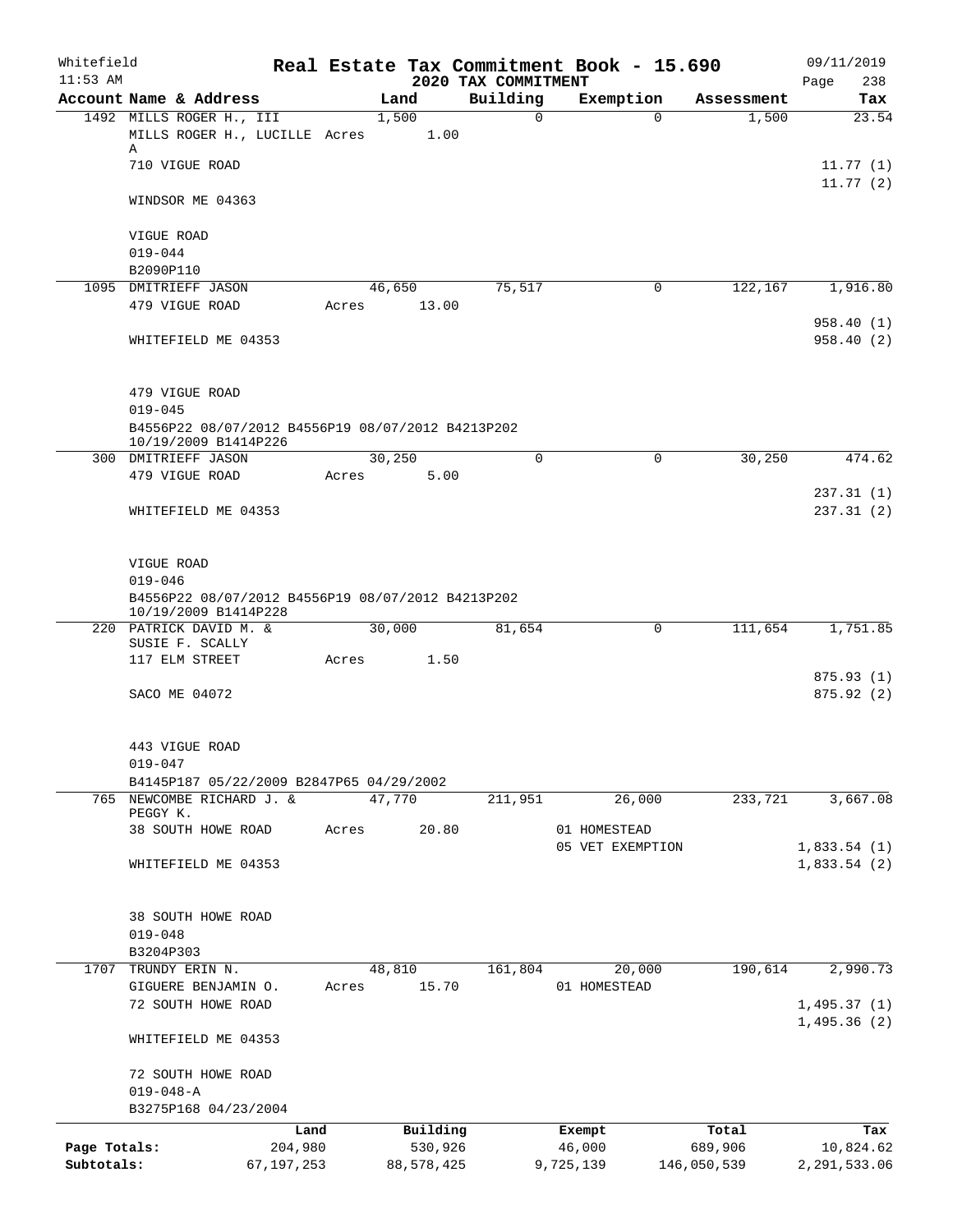| Whitefield<br>$11:53$ AM |                              |        |       | 2020 TAX COMMITMENT | Real Estate Tax Commitment Book - 15.690 |            | 09/11/2019<br>Page<br>239 |
|--------------------------|------------------------------|--------|-------|---------------------|------------------------------------------|------------|---------------------------|
|                          | Account Name & Address       |        | Land  | Building            | Exemption                                | Assessment | Tax                       |
|                          | 1204 SOLOMON GLADYS HEIRS    | 49,015 |       | $\mathbf 0$         | $\Omega$                                 | 49,015     | 769.05                    |
|                          | C/O MICHAEL SOLOMON          | Acres  | 38.10 |                     |                                          |            |                           |
|                          | 15 TEDDY BEAR LANE           |        |       |                     |                                          |            | 384.53(1)                 |
|                          | AUGUSTA ME 04330             |        |       |                     |                                          |            | 384.52 (2)                |
|                          | 75 SOUTH HOWE ROAD           |        |       |                     |                                          |            |                           |
|                          | $019 - 049$                  |        |       |                     |                                          |            |                           |
|                          | B4778P56 06/21/2013 B628P358 |        |       |                     |                                          |            |                           |
|                          | 1355 SOLOMON GLADYS HEIRS    | 31,500 |       | $\mathbf 0$         | 0                                        | 31,500     | 494.23                    |
|                          | C/O MICHAEL SOLOMON          | Acres  | 2.50  |                     |                                          |            |                           |
|                          | 15 TEDDY BEAR LANE           |        |       |                     |                                          |            | 247.12(1)                 |
|                          | AUGUSTA ME 04330             |        |       |                     |                                          |            | 247.11 (2)                |
|                          | 25 SOUTH HOWE ROAD           |        |       |                     |                                          |            |                           |
|                          | $019 - 049 - A$              |        |       |                     |                                          |            |                           |
|                          | B4678P56 06/21/2013          |        |       |                     |                                          |            |                           |
|                          | 263 PEASLEE LORNA            |        | 0     | 2,517               | 0                                        | 2,517      | 39.49                     |
|                          | 10 PINE RIDGE ROAD           |        |       |                     |                                          |            |                           |
|                          | WINDSOR ME 04363             |        |       |                     |                                          |            | 19.75(1)<br>19.74 (2)     |
|                          | 25 SOUTH HOWE ROAD           |        |       |                     |                                          |            |                           |
|                          | $019 - 049 - A ON$           |        |       |                     |                                          |            |                           |
| 609                      | SOLOMON GLADYS HEIRS         | 49,005 |       | 24,124              | 0                                        | 73,129     | 1,147.39                  |
|                          | C/O MICHAEL SOLOMON          | Acres  | 22.70 |                     |                                          |            |                           |
|                          | 15 TEDDY BEAR LANE           |        |       |                     |                                          |            | 573.70(1)                 |
|                          |                              |        |       |                     |                                          |            | 573.69(2)                 |
|                          | AUGUSTA ME 04330             |        |       |                     |                                          |            |                           |
|                          | 386 VIGUE ROAD               |        |       |                     |                                          |            |                           |
|                          | $019 - 050$                  |        |       |                     |                                          |            |                           |
|                          | B4678P56 06/21/2013 B628P358 |        |       |                     |                                          |            |                           |
|                          | 1392 NEWELL ANITA M.         | 30,000 |       | 39,631              | 20,000                                   | 49,631     | 778.71                    |
|                          | P O BOX 361                  | Acres  | 1.50  |                     | 01 HOMESTEAD                             |            |                           |
|                          |                              |        |       |                     |                                          |            | 389.36 (1)                |
|                          | COOPERS MILLS ME 04341       |        |       |                     |                                          |            | 389.35 (2)                |
|                          | 359 DEVINE ROAD              |        |       |                     |                                          |            |                           |
|                          | $019 - 050 - A$              |        |       |                     |                                          |            |                           |
|                          | B1817P187                    |        |       |                     |                                          |            |                           |
|                          | 1011 DELANO OSBORN M. HEIRS  |        | 9,820 | 0                   | 0                                        | 9,820      | 154.08                    |
|                          | 19 FINN BROOK LANE           | Acres  | 7.90  |                     |                                          |            |                           |
|                          |                              |        |       |                     |                                          |            | 77.04(1)                  |
|                          | WHITEFIELD ME 04353          |        |       |                     |                                          |            | 77.04(2)                  |
|                          | DEVINE ROAD                  |        |       |                     |                                          |            |                           |
|                          | $019 - 051$                  |        |       |                     |                                          |            |                           |
|                          | B3659P45 04/10/2006 B453P414 |        |       |                     |                                          |            |                           |
|                          |                              |        |       |                     |                                          |            |                           |
|                          |                              |        |       |                     |                                          |            |                           |

|              | Land       | Building   | Exempt    | Total       | Tax          |
|--------------|------------|------------|-----------|-------------|--------------|
| Page Totals: | 169,340    | 66,272     | 20,000    | 215,612     | 3,382.95     |
| Subtotals:   | 67,366,593 | 88,644,697 | 9,745,139 | 146,266,151 | 2,294,916.01 |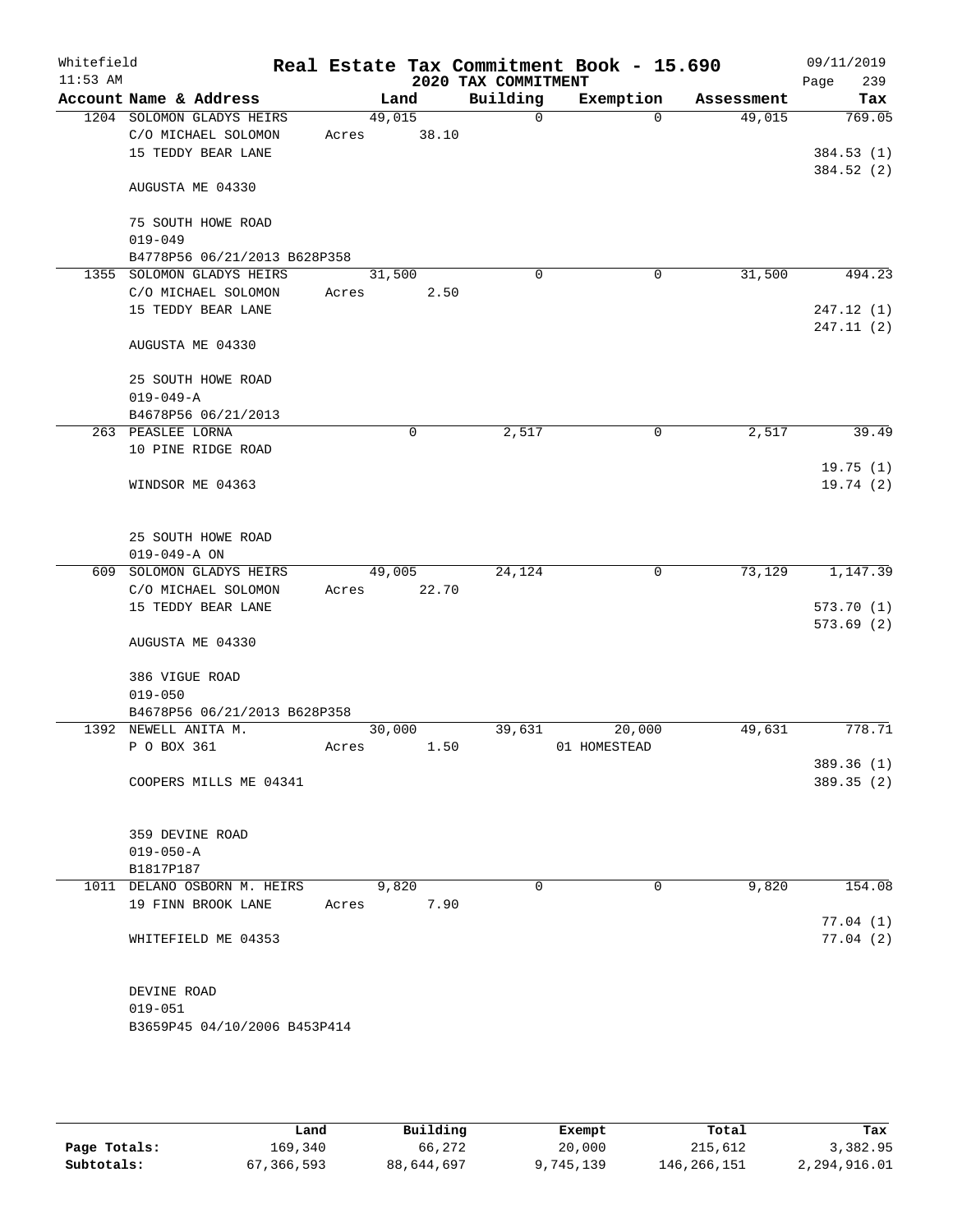| Whitefield<br>$11:53$ AM |                                                                                                                       |       |                  | 2020 TAX COMMITMENT | Real Estate Tax Commitment Book - 15.690 |            | 09/11/2019<br>240<br>Page        |
|--------------------------|-----------------------------------------------------------------------------------------------------------------------|-------|------------------|---------------------|------------------------------------------|------------|----------------------------------|
|                          | Account Name & Address                                                                                                |       | Land             | Building            | Exemption                                | Assessment | Tax                              |
|                          | 723 CENTRAL MAINE POWER<br>C/O AVANGRID MANAGEMENT Acres<br>CO.- LOCAL TAX<br>ONE CITY CENTER,<br>5TH<br><b>FLOOR</b> |       | 174,000<br>58.00 | $\mathbf 0$         | $\Omega$                                 | 174,000    | 2,730.06<br>1,365.03(1)          |
|                          | PORTLAND ME 04101<br>DEVINE ROAD                                                                                      |       |                  |                     |                                          |            | 1,365.03(2)                      |
|                          | $019 - 052$                                                                                                           |       |                  |                     |                                          |            |                                  |
|                          | 590 DELANO LUKE A.                                                                                                    |       | 41,150           | $\mathbf 0$         | $\mathbf 0$                              | 41,150     | 645.64                           |
|                          | 19 FINN BROOK LANE                                                                                                    | Acres | 26.00            |                     |                                          |            | 322.82(1)                        |
|                          | WHITEFIELD ME 04353                                                                                                   |       |                  |                     |                                          |            | 322.82(2)                        |
|                          | FINN BROOK LANE<br>$019 - 053$                                                                                        |       |                  |                     |                                          |            |                                  |
|                          | B3530P36 08/05/2005<br>793 DELANO LUKE A.                                                                             |       |                  | 89,523              | $\mathbf 0$                              | 141,813    | 2,225.05                         |
|                          | 301 DEVINE ROAD                                                                                                       | Acres | 52,290<br>13.80  |                     |                                          |            |                                  |
|                          | WHITEFIELD ME 04353                                                                                                   |       |                  |                     |                                          |            | 1, 112.53(1)<br>1, 112.52(2)     |
|                          | 301 DEVINE ROAD<br>$019 - 053 - A$<br>B2425P130                                                                       |       |                  |                     |                                          |            |                                  |
|                          | 1506 BENEDICT JOSEPH W.<br>KELLEY-BENEDICT,<br>PATRICIA<br>58 WHITNEY STREET<br>NORTHBOROUGH MA 01532                 | Acres | 32,370<br>13.90  | 0                   | $\mathbf 0$                              | 32,370     | 507.89<br>253.95(1)<br>253.94(2) |
|                          | DEVINE ROAD<br>$019 - 054$<br>B5007P310 05/23/2016 B4457P106 10/27/2011 B4339P144<br>11/02/2010                       |       |                  |                     |                                          |            |                                  |
|                          | 1384 PERCY ELLIS R.                                                                                                   |       | 82,000           | 83,391              | $\Omega$                                 | 165,391    | 2,594.98                         |
|                          | TRIBBY JOANN<br>101 OLD MADDEN ROAD                                                                                   | Acres | 70.50            |                     |                                          |            | 1, 297.49(1)<br>1, 297.49(2)     |
|                          | JEFFERSON ME 04348                                                                                                    |       |                  |                     |                                          |            |                                  |
|                          | 190 NORTH HOWE ROAD<br>$020 - 001$                                                                                    |       |                  |                     |                                          |            |                                  |
|                          | B4672P261 06/10/2013 B1694P188                                                                                        |       |                  |                     |                                          |            |                                  |
|                          | 1894 PAETOW ERIC<br>268 NORTH HOWE ROAD                                                                               | Acres | 37,250<br>7.50   | 115,086             | 20,000<br>01 HOMESTEAD                   | 132,336    | 2,076.35                         |
|                          | WHITEFIELD ME 04353                                                                                                   |       |                  |                     |                                          |            | 1,038.18(1)<br>1,038.17(2)       |
|                          | 268 NORTH HOWE ROAD<br>$020 - 001 - A$<br>B4790P197 06/18/2014 B4413P224 06/29/2011                                   |       |                  |                     |                                          |            |                                  |
|                          |                                                                                                                       | Land  | Building         |                     | Exempt.                                  | Total      | Tax                              |

|              | Land       | Building   | Exempt    | Total       | Tax          |
|--------------|------------|------------|-----------|-------------|--------------|
| Page Totals: | 419,060    | 288,000    | 20,000    | 687,060     | 10,779.97    |
| Subtotals:   | 67,785,653 | 88,932,697 | 9,765,139 | 146,953,211 | 2,305,695.98 |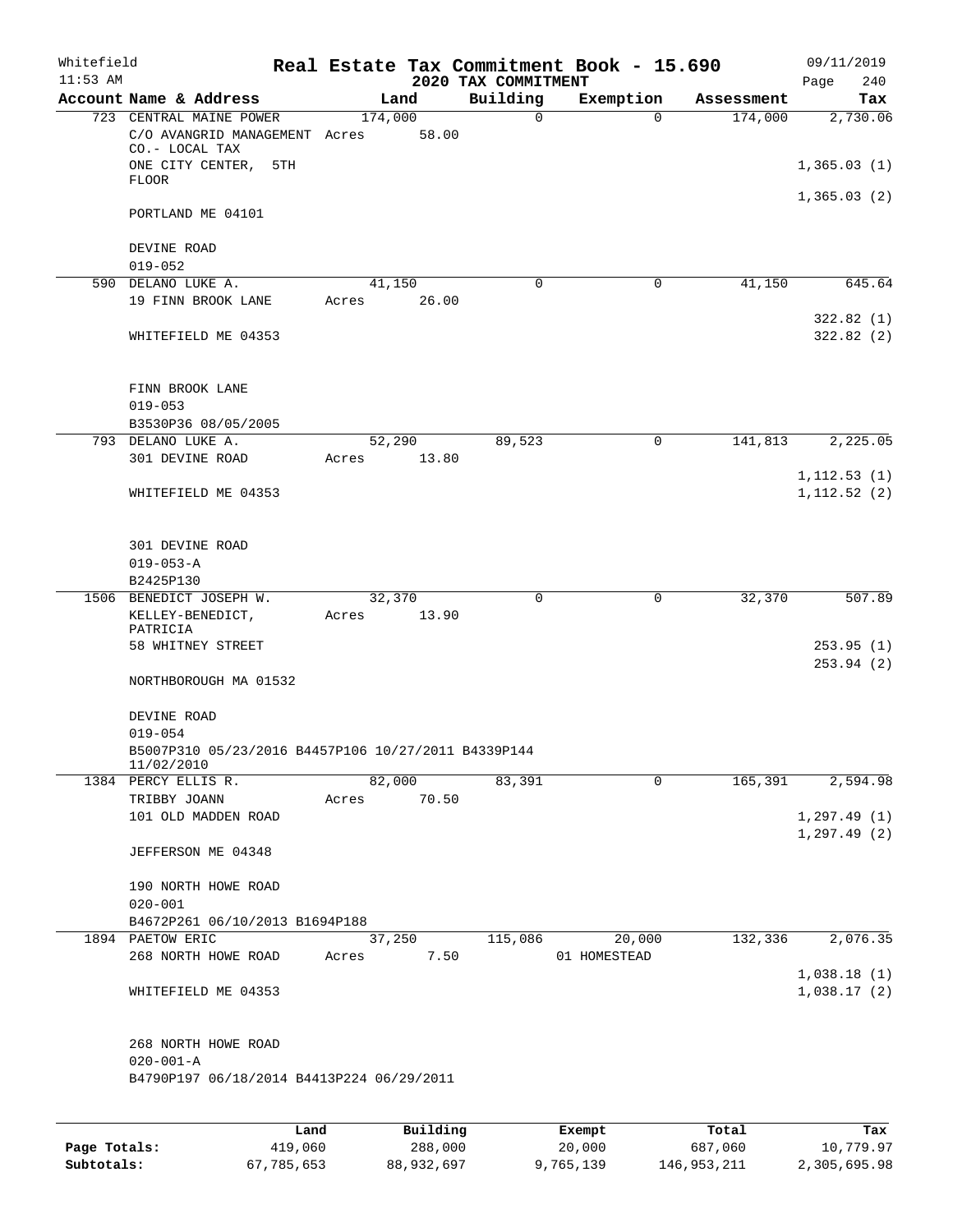| Whitefield<br>$11:53$ AM |                                                                         |        |              |                                 | Real Estate Tax Commitment Book - 15.690 |             | 09/11/2019             |
|--------------------------|-------------------------------------------------------------------------|--------|--------------|---------------------------------|------------------------------------------|-------------|------------------------|
|                          | Account Name & Address                                                  |        | Land         | 2020 TAX COMMITMENT<br>Building | Exemption                                | Assessment  | 241<br>Page<br>Tax     |
|                          | 1042 CUTHBERTSON TIMOTHY &                                              | 48,410 |              | 131,536                         | 20,000                                   | 159,946     | 2,509.55               |
|                          | JO                                                                      |        |              |                                 |                                          |             |                        |
|                          | 278 NORTH HOWE ROAD                                                     | Acres  | 15.20        |                                 | 01 HOMESTEAD                             |             | 1,254.78(1)            |
|                          | WHITEFIELD ME 04353                                                     |        |              |                                 |                                          |             | 1, 254.77(2)           |
|                          |                                                                         |        |              |                                 |                                          |             |                        |
|                          | 278 NORTH HOWE ROAD                                                     |        |              |                                 |                                          |             |                        |
|                          | $020 - 002$                                                             |        |              |                                 |                                          |             |                        |
|                          | B1030P181 05/20/1980                                                    |        |              |                                 |                                          |             |                        |
|                          | 1197 CUTHBERTSON MICHAEL &<br>PAULA A.                                  | 30,750 |              | 193,749                         | 20,000                                   | 204,499     | 3,208.59               |
|                          | 288 NORTH HOWE ROAD                                                     | Acres  | 2.00         |                                 | 01 HOMESTEAD                             |             |                        |
|                          |                                                                         |        |              |                                 |                                          |             | 1,604.30(1)            |
|                          | WHITEFIELD ME 04353                                                     |        |              |                                 |                                          |             | 1,604.29(2)            |
|                          | 288 NORTH HOWE ROAD                                                     |        |              |                                 |                                          |             |                        |
|                          | $020 - 002 - A$                                                         |        |              |                                 |                                          |             |                        |
|                          | B2084P96                                                                |        |              |                                 |                                          |             |                        |
|                          | 308 CUTHBERTSON TIMOTHY W.                                              | 22,132 |              | $\Omega$                        | $\Omega$                                 | 22,132      | 347.25                 |
|                          | * JO A. (JOINT TENANTS) Acres<br>278 NORTH HOWE ROAD                    |        | 17.04        |                                 |                                          |             | 173.63(1)              |
|                          |                                                                         |        |              |                                 |                                          |             | 173.62(2)              |
|                          | WHITEFIELD ME 04353                                                     |        |              |                                 |                                          |             |                        |
|                          | NORTH HOWE ROAD                                                         |        |              |                                 |                                          |             |                        |
|                          | $020 - 003$                                                             |        |              |                                 |                                          |             |                        |
|                          | B2664P4 04/13/2001 B1129P101 01/21/1983<br>1085 BEAUSOLEIL RICHARD R. & |        | 31,065       | 83,653                          | 26,000                                   | 88,718      | 1,391.99               |
|                          | CYNTHIA J.                                                              |        |              |                                 |                                          |             |                        |
|                          | 292 NORTH HOWE ROAD                                                     | Acres  | 2.21         |                                 | 05 VET EXEMPTION                         |             |                        |
|                          | WHITEFIELD ME 04353                                                     |        |              |                                 | 01 HOMESTEAD                             |             | 696.00(1)<br>695.99(2) |
|                          |                                                                         |        |              |                                 |                                          |             |                        |
|                          | 292 NORTH HOWE ROAD                                                     |        |              |                                 |                                          |             |                        |
|                          | $020 - 003 - A$                                                         |        |              |                                 |                                          |             |                        |
|                          | B2872P21<br>200 NORTHRUP, CLAUDENE O.                                   | 49,413 |              | 0                               | $\Omega$                                 | 49,413      | 775.29                 |
|                          | 28 COWBOW LANE                                                          | Acres  | 31.02        |                                 |                                          |             |                        |
|                          |                                                                         |        |              |                                 |                                          |             | 387.65(1)              |
|                          | WHITEFIELD ME 04353                                                     |        |              |                                 |                                          |             | 387.64 (2)             |
|                          | NORTH HOWE ROAD                                                         |        |              |                                 |                                          |             |                        |
|                          | $020 - 004$                                                             |        |              |                                 |                                          |             |                        |
|                          | B5356P183 02/22/2019 B3772P13 11/17/2006                                |        |              |                                 |                                          |             |                        |
|                          | 960 AUBEE PAULINE                                                       | 42,714 |              | 125,376                         | 20,000                                   | 148,090     | 2,323.53               |
|                          | P.O. BOX 135                                                            | Acres  | 14.33        |                                 | 01 HOMESTEAD                             |             | 1,161.77(1)            |
|                          | COOPERS MILLS ME 04341                                                  |        |              |                                 |                                          |             | 1,161.76(2)            |
|                          |                                                                         |        |              |                                 |                                          |             |                        |
|                          | 318 NORTH HOWE ROAD<br>$020 - 004 - A$                                  |        |              |                                 |                                          |             |                        |
|                          | B1740P189                                                               |        |              |                                 |                                          |             |                        |
|                          |                                                                         |        |              |                                 |                                          |             |                        |
|                          | Land                                                                    |        | Building     |                                 | Exempt                                   | Total       | Tax                    |
| Page Totals:             | 224,484                                                                 |        | 534,314      |                                 | 86,000                                   | 672,798     | 10,556.20              |
| Subtotals:               | 68,010,137                                                              |        | 89, 467, 011 |                                 | 9,851,139                                | 147,626,009 | 2, 316, 252.18         |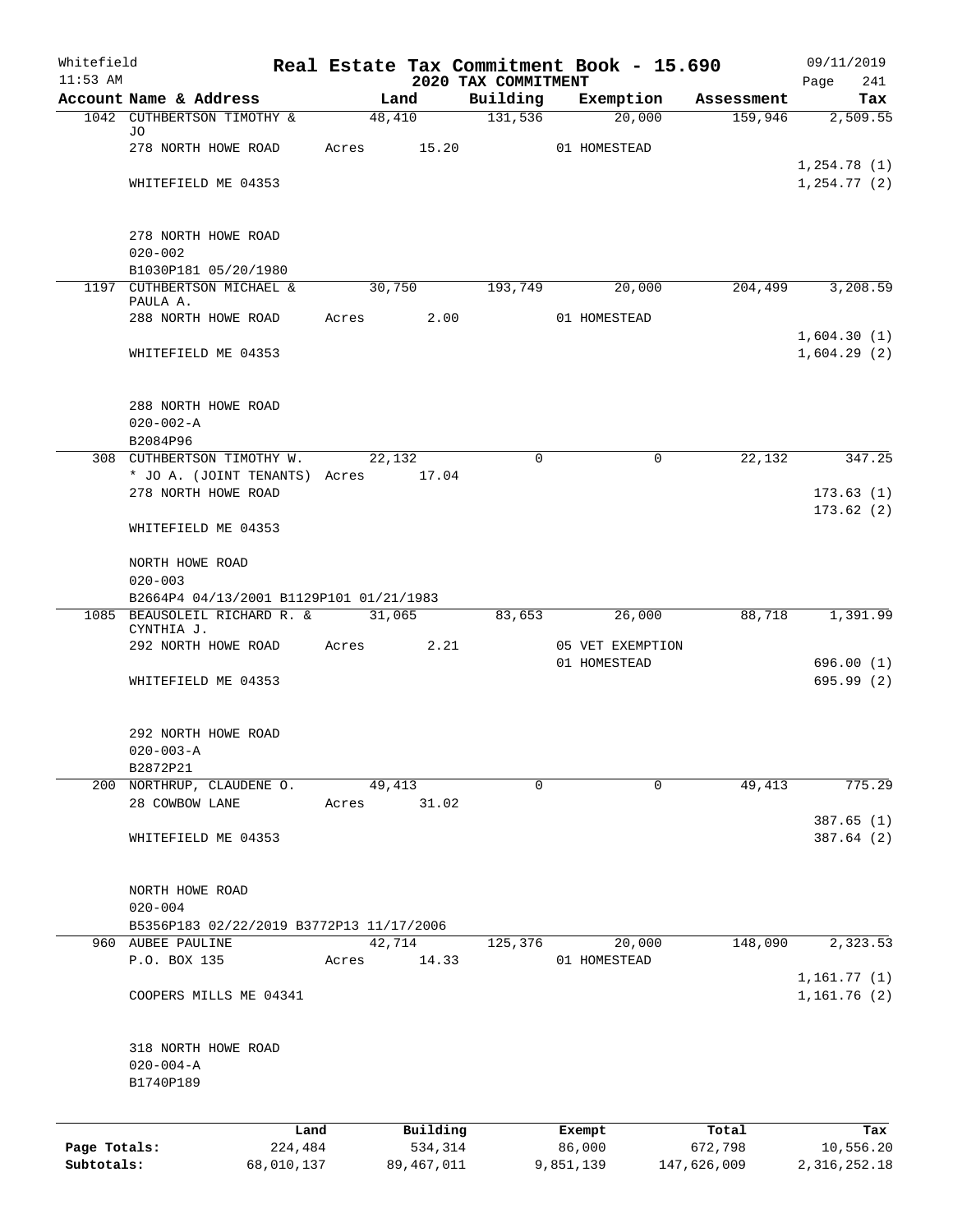| Whitefield<br>$11:53$ AM |                                                              |            |        |                       | 2020 TAX COMMITMENT | Real Estate Tax Commitment Book - 15.690 |            | 09/11/2019<br>242<br>Page  |
|--------------------------|--------------------------------------------------------------|------------|--------|-----------------------|---------------------|------------------------------------------|------------|----------------------------|
|                          | Account Name & Address                                       |            | Land   |                       | Building            | Exemption                                | Assessment | Tax                        |
|                          | 560 TAYLOR SR. CARLOS R. &<br>SANDY LYNN                     |            | 36,650 |                       | 142,459             | 26,000                                   | 153, 109   | 2,402.28                   |
|                          | PO BOX 168                                                   | Acres      |        | 6.75                  |                     | 07 NMR VET & WIDOW<br>01 HOMESTEAD       |            | 1, 201.14 (1)              |
|                          | WHITEFIELD ME 04353                                          |            |        |                       |                     |                                          |            | 1, 201.14 (2)              |
|                          | 304 NORTH HOWE ROAD<br>$020 - 004 - B$                       |            |        |                       |                     |                                          |            |                            |
|                          | B1572P267                                                    |            |        |                       |                     |                                          |            |                            |
|                          | 1127 DINSMORE RAYMOND, JR.                                   |            | 26,426 |                       | $\Omega$            | $\Omega$                                 | 26,426     | 414.62                     |
|                          | 25 ELEANOR DRIVE                                             | Acres 6.47 |        |                       |                     |                                          |            | 207.31(1)                  |
|                          | SEEKONK MA 02771                                             |            |        |                       |                     |                                          |            | 207.31(2)                  |
|                          | NORTH HOWE ROAD<br>$020 - 004 - C$                           |            |        |                       |                     |                                          |            |                            |
|                          | B3069P118                                                    |            |        |                       |                     |                                          |            |                            |
|                          | 1440 NORTHRUP, CLAUDENE O.<br>28 COWBOW LANE                 |            |        | 74,960<br>Acres 56.42 | 111,953             | 20,000<br>01 HOMESTEAD                   | 166,913    | 2,618.86                   |
|                          |                                                              |            |        |                       |                     |                                          |            | 1,309.43(1)                |
|                          | WHITEFIELD ME 04353                                          |            |        |                       |                     |                                          |            | 1,309.43(2)                |
|                          | 28 COWBOY LANE<br>$020 - 005$                                |            |        |                       |                     |                                          |            |                            |
|                          | B5356P183 02/22/2019 B1079P9                                 |            |        |                       |                     |                                          |            |                            |
|                          | 568 BINNS SUSAN ELAINE                                       |            | 31,500 |                       | 97,127              | 20,000                                   | 108,627    | 1,704.36                   |
|                          | 334 NORTH HOWE ROAD                                          | Acres      |        | 2.50                  |                     | 01 HOMESTEAD                             |            | 852.18 (1)                 |
|                          | WHITEFIELD ME 04353                                          |            |        |                       |                     |                                          |            | 852.18 (2)                 |
|                          | 334 NORTH HOWE ROAD<br>$020 - 005 - A$<br>B1725P79           |            |        |                       |                     |                                          |            |                            |
|                          | 174 ALBERT TINA                                              |            | 31,950 |                       | 120,367             | 20,000                                   | 132, 317   | 2,076.05                   |
|                          | 344 NORTH HOWE ROAD                                          | Acres      |        | 2.80                  |                     | 01 HOMESTEAD                             |            |                            |
|                          | WHITEFIELD ME 04353                                          |            |        |                       |                     |                                          |            | 1,038.03(1)<br>1,038.02(2) |
|                          | 344 NORTH HOWE ROAD<br>$020 - 005 - B$                       |            |        |                       |                     |                                          |            |                            |
|                          | B4154P275 06/10/2009 B4126P2 04/02/2009 B2579P235            |            |        |                       |                     |                                          |            |                            |
|                          | 702 ELLIS JOHN J. JR.                                        |            | 22,250 |                       | $\Omega$            | $\Omega$                                 | 22,250     | 349.10                     |
|                          | 341 WEBBER POND ROAD                                         | Acres      |        | 3.00                  |                     |                                          |            | 174.55(1)                  |
|                          | VASSALBORO ME 04989                                          |            |        |                       |                     |                                          |            | 174.55(2)                  |
|                          | NORTH HOWE ROAD                                              |            |        |                       |                     |                                          |            |                            |
|                          | $020 - 005 - C$<br>B4945P142 11/02/2015 B3795P179 11/30/2006 |            |        |                       |                     |                                          |            |                            |
|                          |                                                              |            |        |                       |                     |                                          |            |                            |
|                          |                                                              |            |        |                       |                     |                                          |            |                            |

|              | Land         | Building   | Exempt    | Total       | Tax          |
|--------------|--------------|------------|-----------|-------------|--------------|
| Page Totals: | 223,736      | 471,906    | 86,000    | 609,642     | 9,565.27     |
| Subtotals:   | 68, 233, 873 | 89,938,917 | 9,937,139 | 148,235,651 | 2,325,817.45 |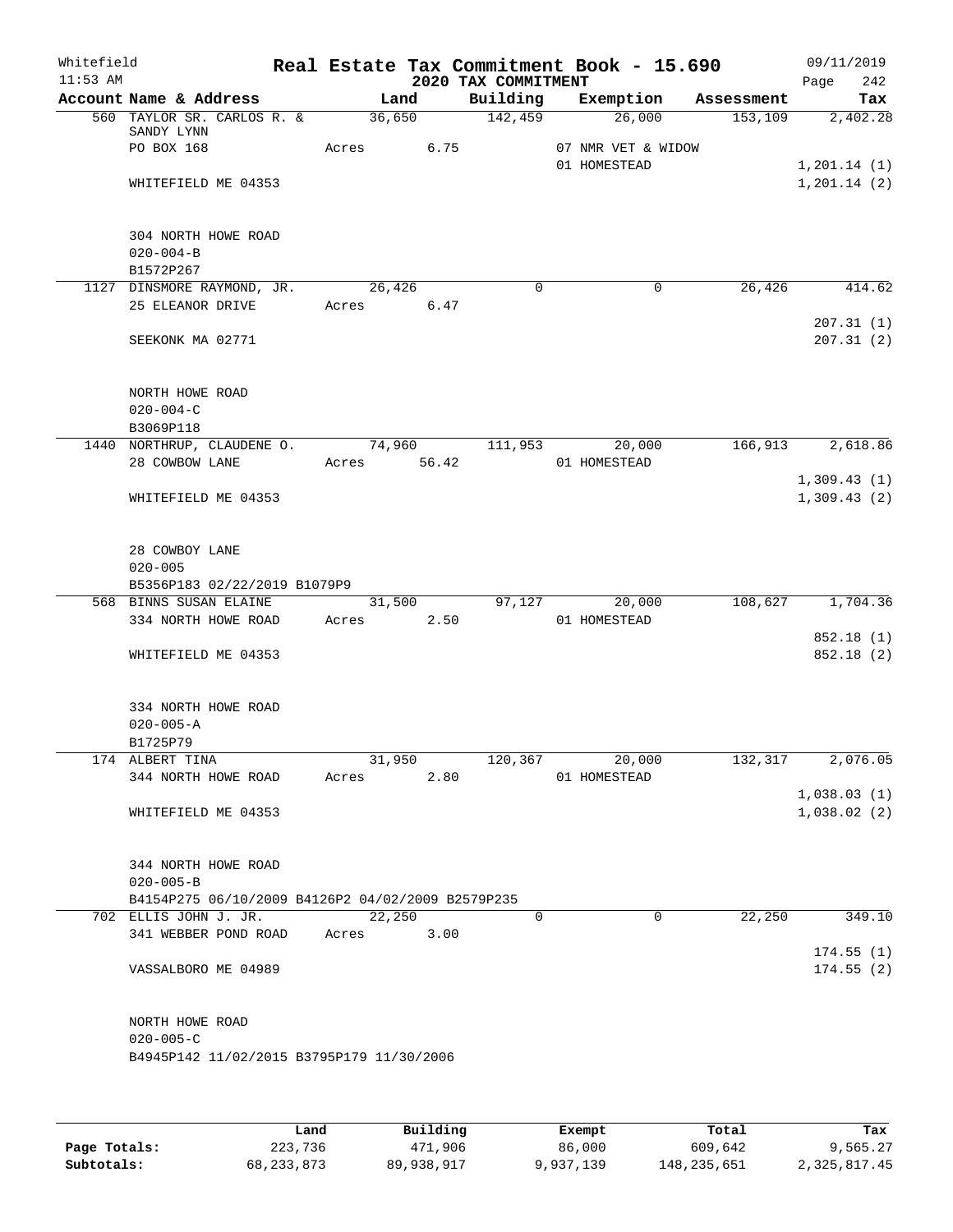| Whitefield   |                                                                   |                 |        |                     | Real Estate Tax Commitment Book - 15.690 |                  |                     |                           | 09/11/2019                 |
|--------------|-------------------------------------------------------------------|-----------------|--------|---------------------|------------------------------------------|------------------|---------------------|---------------------------|----------------------------|
| $11:53$ AM   | Account Name & Address                                            |                 |        |                     | 2020 TAX COMMITMENT<br>Building          |                  |                     |                           | 243<br>Page                |
|              | 1639 BALMERT JAMES M. &                                           |                 | 32,100 | Land                | 83,770                                   |                  | Exemption<br>20,000 | Assessment<br>95,870      | Tax<br>1,504.20            |
|              | WERBER TAMMY L.                                                   |                 |        |                     |                                          |                  |                     |                           |                            |
|              | 153 HUNTS MEDOW ROAD                                              |                 | Acres  | 2.90                |                                          | 01 HOMESTEAD     |                     |                           |                            |
|              |                                                                   |                 |        |                     |                                          |                  |                     |                           | 752.10(1)                  |
|              | PITTSTON ME 04345                                                 |                 |        |                     |                                          |                  |                     |                           | 752.10(2)                  |
|              | 358 NORTH HOWE ROAD                                               |                 |        |                     |                                          |                  |                     |                           |                            |
|              | $020 - 005 - D$                                                   |                 |        |                     |                                          |                  |                     |                           |                            |
|              | B4959P302 12/17/2015 B4760P184 03/03/2014 B4759P149               |                 |        |                     |                                          |                  |                     |                           |                            |
|              | 02/26/2014 B4679P84 06/25/2013 B2116P347<br>1672 DELOREY DAVID R. |                 | 32,670 |                     | 83,426                                   |                  | 26,000              | 90,096                    | 1,413.61                   |
|              | 16 COWBOY LANE                                                    |                 | Acres  | 3.28                |                                          | 01 HOMESTEAD     |                     |                           |                            |
|              |                                                                   |                 |        |                     |                                          |                  |                     | 12 VET $2-27-61 = 8-5-64$ | 706.81(1)                  |
|              | WHITEFIELD ME 04353                                               |                 |        |                     |                                          |                  |                     |                           | 706.80(2)                  |
|              | 16 COWBOY LANE                                                    |                 |        |                     |                                          |                  |                     |                           |                            |
|              | $020 - 005 - E$                                                   |                 |        |                     |                                          |                  |                     |                           |                            |
|              | B4936P280 10/07/2015 B3336P154 08/04/2004                         |                 |        |                     |                                          |                  |                     |                           |                            |
|              | 72 WILLRODT, CHRISTIANA                                           |                 | 80,250 |                     | 71,033                                   |                  | 0                   | 151,283                   | 2,373.63                   |
|              | P.O. BOX 168                                                      |                 | Acres  | 67.00               |                                          |                  |                     |                           |                            |
|              | COMPTCHE CA 95427                                                 |                 |        |                     |                                          |                  |                     |                           | 1,186.82(1)<br>1,186.81(2) |
|              | 390 NORTH HOWE ROAD                                               |                 |        |                     |                                          |                  |                     |                           |                            |
|              | $020 - 006$                                                       |                 |        |                     |                                          |                  |                     |                           |                            |
|              | B5224P20 11/21/2017 B5086P14 12/14/2016 B3135P60<br>08/27/2003    |                 |        |                     |                                          |                  |                     |                           |                            |
|              | 581 MCDONALD RICHARD &                                            |                 | 30,030 |                     | 73,522                                   |                  | 20,000              | 83,552                    | 1,310.93                   |
|              | DEBORAH<br>P.O. BOX 146                                           |                 | Acres  | 1.52                |                                          | 01 HOMESTEAD     |                     |                           |                            |
|              |                                                                   |                 |        |                     |                                          |                  |                     |                           | 655.47(1)                  |
|              | COOPERS MILLS ME 04341                                            |                 |        |                     |                                          |                  |                     |                           | 655.46(2)                  |
|              | 400 NORTH HOWE ROAD                                               |                 |        |                     |                                          |                  |                     |                           |                            |
|              | $020 - 007$                                                       |                 |        |                     |                                          |                  |                     |                           |                            |
|              | B4809P138 08/18/2014 B2577P18                                     |                 |        |                     |                                          |                  |                     |                           |                            |
|              | 749 CAMPBELL RICHARD W.<br>414 NORTH HOWE ROAD                    |                 | 30,720 | 1.98                | 45,441                                   |                  | $\mathbf 0$         | 76,161                    | 1,194.97                   |
|              |                                                                   |                 | Acres  |                     |                                          |                  |                     |                           | 597.49(1)                  |
|              | WHITEFIELD ME 04353                                               |                 |        |                     |                                          |                  |                     |                           | 597.48(2)                  |
|              | 414 NORTH HOWE ROAD                                               |                 |        |                     |                                          |                  |                     |                           |                            |
|              | $020 - 007 - A$                                                   |                 |        |                     |                                          |                  |                     |                           |                            |
|              | B7483P78                                                          |                 |        |                     |                                          |                  |                     |                           |                            |
| 297          | STEVENS JOHN & SHERI                                              |                 | 53,875 |                     | 150,677                                  |                  | 20,000              | 184,552                   | 2,895.62                   |
|              | 428 NORTH HOWE ROAD                                               |                 | Acres  | 22.50               |                                          | 01 HOMESTEAD     |                     |                           |                            |
|              | WHITEFIELD ME 04353                                               |                 |        |                     |                                          |                  |                     |                           | 1,447.81(1)<br>1,447.81(2) |
|              | 428 NORTH HOWE ROAD                                               |                 |        |                     |                                          |                  |                     |                           |                            |
|              | $020 - 008$<br>B5201P316 10/17/2017 B4106P38 02/26/2009 B1171P298 |                 |        |                     |                                          |                  |                     |                           |                            |
|              | 12/17/1983                                                        |                 |        |                     |                                          |                  |                     |                           |                            |
| Page Totals: |                                                                   | Land<br>259,645 |        | Building<br>507,869 |                                          | Exempt<br>86,000 |                     | Total<br>681,514          | Tax<br>10,692.96           |
| Subtotals:   |                                                                   | 68, 493, 518    |        | 90,446,786          |                                          | 10,023,139       |                     | 148,917,165               | 2,336,510.41               |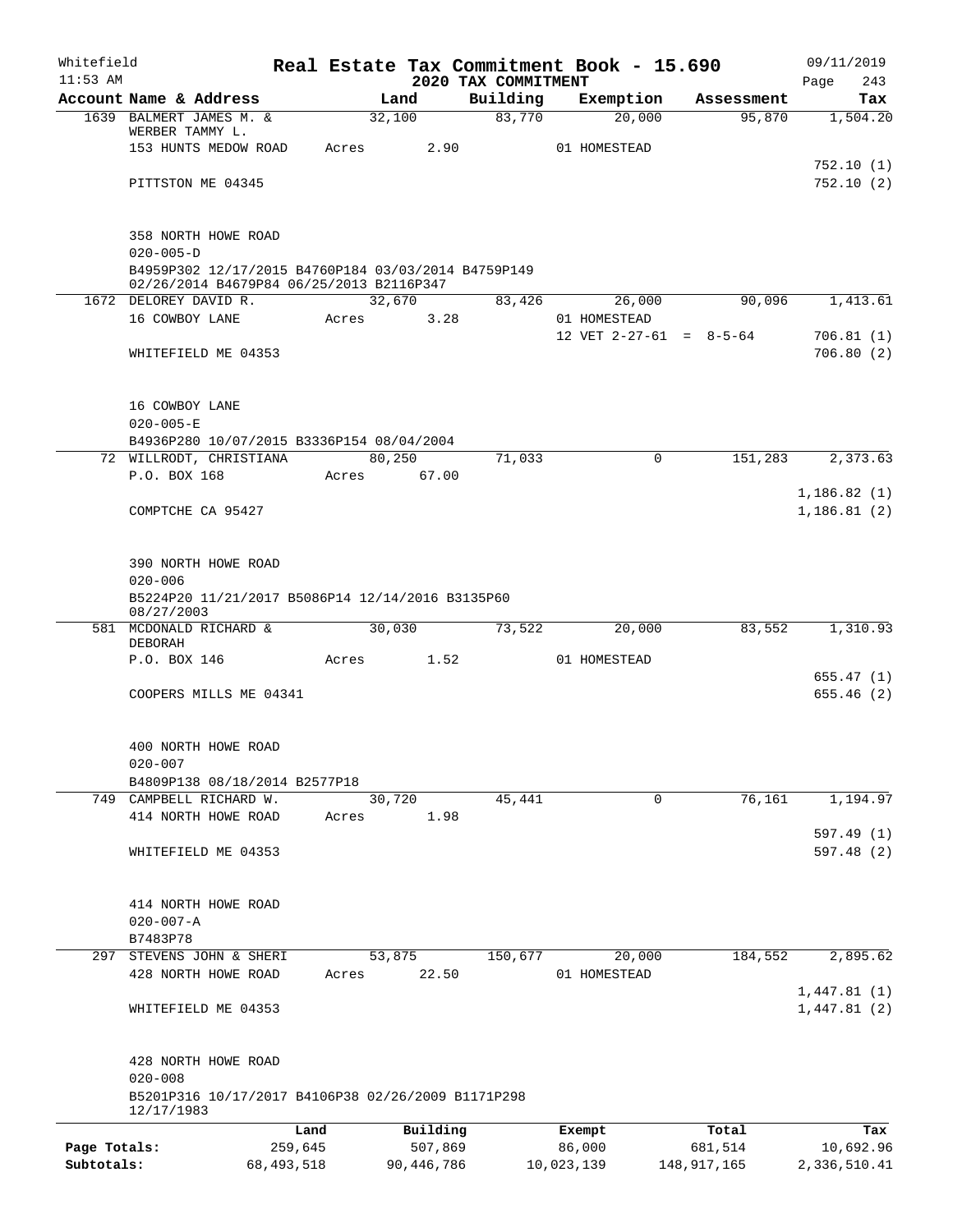| Whitefield<br>$11:53$ AM |                     |                                                 |       |             |      | 2020 TAX COMMITMENT | Real Estate Tax Commitment Book - 15.690 |                    | 09/11/2019<br>244<br>Page |
|--------------------------|---------------------|-------------------------------------------------|-------|-------------|------|---------------------|------------------------------------------|--------------------|---------------------------|
|                          |                     | Account Name & Address                          |       | Land        |      | Building            | Exemption                                | Assessment         | Tax                       |
|                          |                     | 89 SPENCER, STEPHEN W                           |       | 30,330      |      | $\Omega$            |                                          | $\Omega$<br>30,330 | 475.88                    |
|                          |                     | SEIGARS, LIBBEY A                               |       | Acres 1.72  |      |                     |                                          |                    |                           |
|                          | 442 HOWE ROAD       |                                                 |       |             |      |                     |                                          |                    | 237.94 (1)                |
|                          |                     |                                                 |       |             |      |                     |                                          |                    | 237.94 (2)                |
|                          |                     | WHITEFIELD ME 04353                             |       |             |      |                     |                                          |                    |                           |
|                          |                     | 450 NORTH HOWE ROAD                             |       |             |      |                     |                                          |                    |                           |
|                          | $020 - 009 - A$     |                                                 |       |             |      |                     |                                          |                    |                           |
|                          |                     | B5030P270 06/29/2016                            |       |             |      |                     |                                          |                    |                           |
|                          |                     | 188 SEIGARS, LIBBEY A                           |       | 30,960      |      | 65,886              | 20,000                                   | 76,846             | 1,205.71                  |
|                          |                     | SPENCER, STEVEN W                               |       | Acres       | 2.14 |                     | 01 HOMESTEAD                             |                    |                           |
|                          |                     | 442 NORTH HOWE ROAD                             |       |             |      |                     |                                          |                    | 602.86(1)                 |
|                          |                     |                                                 |       |             |      |                     |                                          |                    | 602.85(2)                 |
|                          |                     | WHITEFIELD ME 04353                             |       |             |      |                     |                                          |                    |                           |
|                          |                     | 442 NORTH HOWE ROAD                             |       |             |      |                     |                                          |                    |                           |
|                          | $020 - 009 - C$     |                                                 |       |             |      |                     |                                          |                    |                           |
|                          |                     | B3491P176 05/26/2005                            |       |             |      |                     |                                          |                    |                           |
|                          |                     | 1136 BARON, SHANNON MP                          |       | 30,285      |      | 99,028              | 20,000                                   | 109,313            | 1,715.12                  |
|                          | MULLENS, WAYNE      |                                                 |       | Acres 1.69  |      |                     | 01 HOMESTEAD                             |                    |                           |
|                          |                     | 458 NORTH HOWE ROAD                             |       |             |      |                     |                                          |                    | 857.56 (1)                |
|                          |                     |                                                 |       |             |      |                     |                                          |                    | 857.56(2)                 |
|                          |                     | WHITEFIELD ME 04353                             |       |             |      |                     |                                          |                    |                           |
|                          |                     | 458 NORTH HOWE ROAD                             |       |             |      |                     |                                          |                    |                           |
|                          | $020 - 009 - D$     |                                                 |       |             |      |                     |                                          |                    |                           |
|                          |                     | B5000P186 04/20/2016 B2853P77                   |       |             |      |                     |                                          |                    |                           |
|                          | CARMEN C.           | 1073 EDWARDS MICHAEL P. &                       |       | 30,315      |      | 107,871             |                                          | 0<br>138,186       | 2,168.14                  |
|                          | P. O. BOX 228       |                                                 | Acres |             | 1.71 |                     |                                          |                    |                           |
|                          |                     |                                                 |       |             |      |                     |                                          |                    | 1,084.07(1)               |
|                          |                     | COOPERS MILLS ME 04341                          |       |             |      |                     |                                          |                    | 1,084.07(2)               |
|                          |                     |                                                 |       |             |      |                     |                                          |                    |                           |
|                          | 17 ASHFORD LANE     |                                                 |       |             |      |                     |                                          |                    |                           |
|                          | $020 - 010$         |                                                 |       |             |      |                     |                                          |                    |                           |
|                          |                     | B4085P229 01/06/2009                            |       |             |      | 63,587              |                                          |                    |                           |
|                          |                     | 1716 CARTLIDGE JACQUELINE M.<br>12 ASHFORD LANE |       | 32,595      |      |                     | 20,000                                   | 76,182             | 1,195.30                  |
|                          |                     |                                                 |       | Acres       | 3.23 |                     | 01 HOMESTEAD                             |                    |                           |
|                          |                     |                                                 |       |             |      |                     |                                          |                    | 597.65(1)                 |
|                          |                     | WHITEFIELD ME 04353                             |       |             |      |                     |                                          |                    | 597.65(2)                 |
|                          | 12 ASHFORD LANE     |                                                 |       |             |      |                     |                                          |                    |                           |
|                          | $020 - 010 - A$     |                                                 |       |             |      |                     |                                          |                    |                           |
|                          |                     | B3142P82 09/02/2003                             |       |             |      |                     |                                          |                    |                           |
|                          | 1835 CLARK DAVID S. |                                                 |       | 48,105      |      | $\Omega$            |                                          | 48,105<br>$\Omega$ | 754.77                    |
|                          |                     | 151 MAIN STREET                                 |       | Acres 36.70 |      |                     |                                          |                    |                           |
|                          |                     |                                                 |       |             |      |                     |                                          |                    | 377.39(1)                 |
|                          |                     | WHITEFIELD ME 04353                             |       |             |      |                     |                                          |                    | 377.38(2)                 |
|                          |                     |                                                 |       |             |      |                     |                                          |                    |                           |
|                          | NORTH HOWE ROAD     |                                                 |       |             |      |                     |                                          |                    |                           |
|                          | $020 - 010 - C$     |                                                 |       |             |      |                     |                                          |                    |                           |
|                          |                     | B4737P136 11/27/2013 B1677P229                  |       |             |      |                     |                                          |                    |                           |
|                          |                     |                                                 |       |             |      |                     |                                          |                    |                           |
|                          |                     |                                                 |       |             |      |                     |                                          |                    |                           |
|                          |                     |                                                 |       |             |      |                     |                                          |                    |                           |

|              | Land       | Building   | Exempt     | Total       | Tax          |
|--------------|------------|------------|------------|-------------|--------------|
| Page Totals: | 202,590    | 336,372    | 60,000     | 478,962     | 7.514.92     |
| Subtotals:   | 68,696,108 | 90,783,158 | 10,083,139 | 149,396,127 | 2,344,025.33 |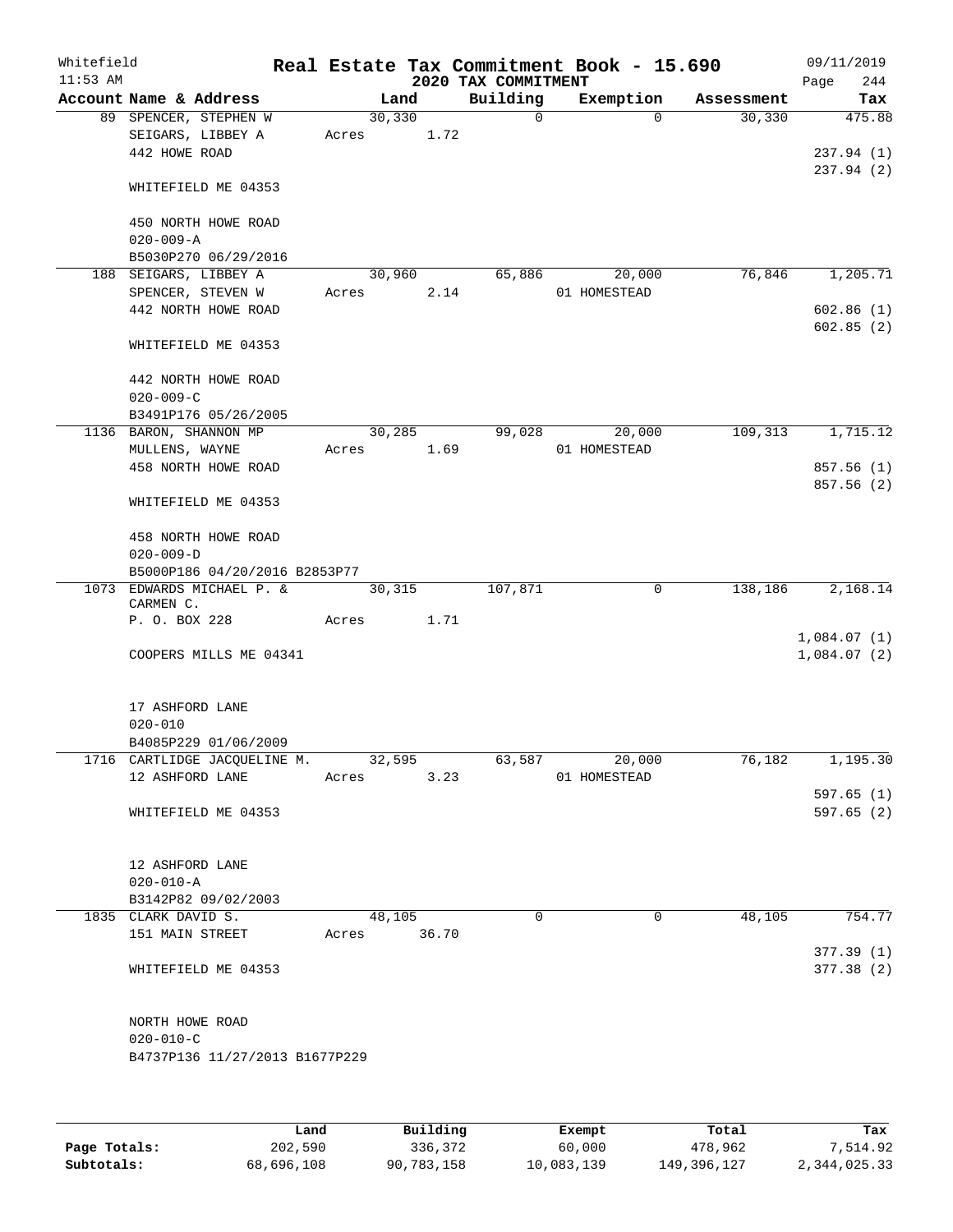| Whitefield<br>$11:53$ AM |                                                                            |       |        | 2020 TAX COMMITMENT | Real Estate Tax Commitment Book - 15.690 |            | 09/11/2019<br>245<br>Page |
|--------------------------|----------------------------------------------------------------------------|-------|--------|---------------------|------------------------------------------|------------|---------------------------|
|                          | Account Name & Address                                                     |       | Land   | Building            | Exemption                                | Assessment | Tax                       |
|                          | 1893 AMES, NICKOLAS B                                                      |       | 30,645 | 32,061              | $\Omega$                                 | 62,706     | 983.86                    |
|                          | WITWICKI, LINDSAY M                                                        | Acres | 1.93   |                     |                                          |            |                           |
|                          | 54 GIBBS ROAD                                                              |       |        |                     |                                          |            | 491.93 (1)                |
|                          |                                                                            |       |        |                     |                                          |            | 491.93 (2)                |
|                          | WISCASSETT ME 04578                                                        |       |        |                     |                                          |            |                           |
|                          | 464 NORTH HOWE ROAD<br>$020 - 010 - C - 1$                                 |       |        |                     |                                          |            |                           |
|                          | B5008P318 05/16/2016 B4843P260 12/04/2014 B4737P139                        |       |        |                     |                                          |            |                           |
|                          | 11/27/2013<br>604 MARTINELLI, BENJAMIN C                                   |       | 36,575 | 156,176             | $\Omega$                                 | 192,751    | 3,024.26                  |
|                          | 81 FOX FARM LANE                                                           | Acres | 2.55   |                     |                                          |            |                           |
|                          |                                                                            |       |        |                     |                                          |            | 1, 512.13(1)              |
|                          | WHITEFIELD ME 04353                                                        |       |        |                     |                                          |            | 1, 512.13(2)              |
|                          | 3001                                                                       |       |        |                     |                                          |            |                           |
|                          |                                                                            |       |        |                     |                                          |            |                           |
|                          | 81 FOX FARM LANE                                                           |       |        |                     |                                          |            |                           |
|                          | $020 - 011 - A$                                                            |       |        |                     |                                          |            |                           |
|                          | B5115P218 03/20/2017 B5115P216 03/09/2017 B4414P12<br>06/29/2011 B2424P128 |       |        |                     |                                          |            |                           |
|                          | 813 COATES KELLIE A. &                                                     |       | 38,750 | 142,441             | 0                                        | 181,191    | 2,842.89                  |
|                          | CHRISTOPHER A.<br>104 FOX FARM LANE                                        | Acres | 4.00   |                     |                                          |            |                           |
|                          |                                                                            |       |        |                     |                                          |            | 1,421.45(1)               |
|                          | WHITEFIELD ME 04353                                                        |       |        |                     |                                          |            | 1,421.44(2)               |
|                          |                                                                            |       |        |                     |                                          |            |                           |
|                          | 104 FOX FARM LANE                                                          |       |        |                     |                                          |            |                           |
|                          | $020 - 011 - B$                                                            |       |        |                     |                                          |            |                           |
|                          | B4784P101 05/30/2014 B4784P99 05/30/2014 B2542P285                         |       |        |                     |                                          |            |                           |
|                          | 742 HINES JAMES W. &<br>GRETCHEN L. MORROW                                 |       | 36,200 | 236,589             | 20,000                                   | 252,789    | 3,966.26                  |
|                          | 71 FOX FARM LANE                                                           | Acres | 2.30   |                     | 01 HOMESTEAD                             |            |                           |
|                          |                                                                            |       |        |                     |                                          |            | 1,983.13(1)               |
|                          | WHITEFIELD ME 04353                                                        |       |        |                     |                                          |            | 1,983.13(2)               |
|                          |                                                                            |       |        |                     |                                          |            |                           |
|                          | 71 FOX FARM LANE                                                           |       |        |                     |                                          |            |                           |
|                          | $020 - 011 - C$                                                            |       |        |                     |                                          |            |                           |
|                          | B4264P127 03/31/2010 B3807P170 01/31/2007 B2424P334                        |       |        |                     |                                          |            |                           |
|                          | 01/14/1999                                                                 |       |        |                     |                                          |            |                           |
|                          | 1171 WINSLOW JEFFREY G. &                                                  |       | 375    | $\Omega$            | $\Omega$                                 | 375        | 5.88                      |
|                          | CHRISTINE<br>47 MOLSAM ROAD                                                | Acres | 0.25   |                     |                                          |            |                           |
|                          |                                                                            |       |        |                     |                                          |            | 2.94(1)                   |
|                          | WINDSOR ME 04363                                                           |       |        |                     |                                          |            | 2.94(2)                   |
|                          |                                                                            |       |        |                     |                                          |            |                           |
|                          | ON WINDSOR LINE                                                            |       |        |                     |                                          |            |                           |
|                          | $020 - 012$                                                                |       |        |                     |                                          |            |                           |
|                          | B5335P244                                                                  |       |        |                     |                                          |            |                           |
|                          |                                                                            |       |        |                     |                                          |            |                           |

|              | Land       | Building   | Exempt     | Total       | Tax          |
|--------------|------------|------------|------------|-------------|--------------|
| Page Totals: | 142.545    | 567,267    | 20,000     | 689,812     | 10,823.15    |
| Subtotals:   | 68,838,653 | 91,350,425 | 10,103,139 | 150,085,939 | 2,354,848.48 |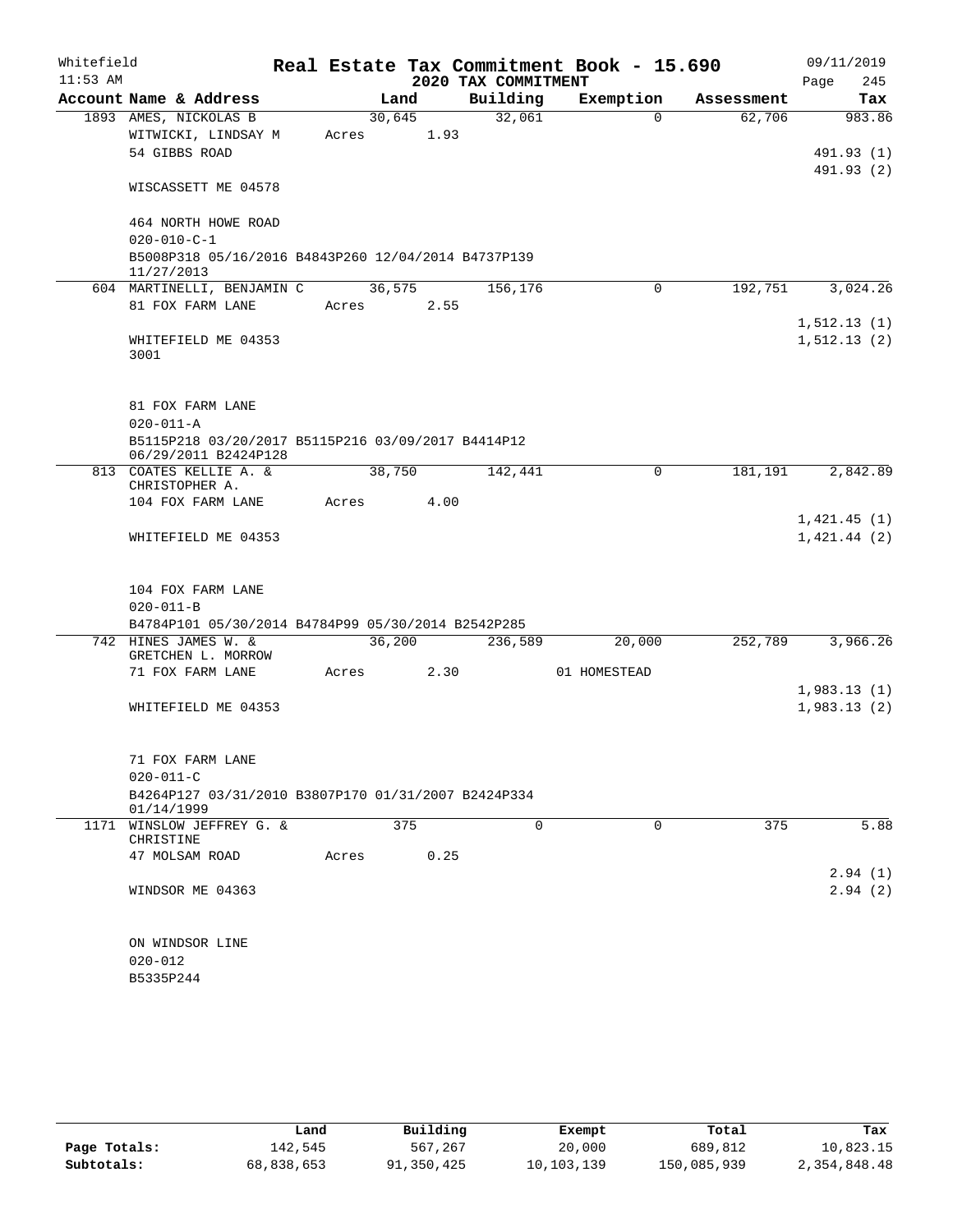| Whitefield<br>$11:53$ AM |                                                                                          |      |       |        |             | 2020 TAX COMMITMENT | Real Estate Tax Commitment Book - 15.690 |            | 09/11/2019<br>Page<br>246   |
|--------------------------|------------------------------------------------------------------------------------------|------|-------|--------|-------------|---------------------|------------------------------------------|------------|-----------------------------|
|                          | Account Name & Address                                                                   |      |       | Land   |             | Building            | Exemption                                | Assessment | Tax                         |
|                          | 1051 COLE MARY & KEVAN A.<br>6420 SEVENTY SECOND<br>STREET<br>APT. 104<br>TULSA OK 74136 |      | Acres | 960    | 0.64        | $\mathbf 0$         | $\mathbf 0$                              | 960        | 15.06<br>7.53(1)<br>7.53(2) |
|                          | VIGUE ROAD<br>$020 - 013$<br>B3894P208 08/09/2007                                        |      |       |        |             |                     |                                          |            |                             |
|                          | 891 CLEAVES RHONDA R.<br>P.O. BOX 46                                                     |      |       | 37,630 | Acres 40.20 | 6,981               | 0                                        | 44,611     | 699.95                      |
|                          | COOPERS MILLS ME 04341                                                                   |      |       |        |             |                     |                                          |            | 349.98 (1)<br>349.97 (2)    |
|                          | VIGUE ROAD<br>$020 - 014$<br>B3128P15                                                    |      |       |        |             |                     |                                          |            |                             |
|                          | 69 CLEAVES BRIAN G &                                                                     |      |       | 33,750 |             | 107,306             | 26,000                                   | 115,056    | 1,805.23                    |
|                          | RHONDA<br>PO BOX 46                                                                      |      | Acres |        | 4.00        |                     | 05 VET EXEMPTION<br>01 HOMESTEAD         |            | 902.62(1)                   |
|                          | COOPERS MILLS ME 04341                                                                   |      |       |        |             |                     |                                          |            | 902.61(2)                   |
|                          | 681 VIGUE ROAD<br>$020 - 014 - A$<br>B1233P283                                           |      |       |        |             |                     |                                          |            |                             |
|                          | 1305 GLIDDEN LYNN ELEANOR                                                                |      |       |        | 31,950      | 118,726             | 20,000                                   | 130,676    | 2,050.31                    |
|                          | 645 VIGUE ROAD                                                                           |      | Acres |        | 2.80        |                     | 01 HOMESTEAD                             |            | 1,025.16(1)                 |
|                          | WHITEFIELD ME 04353                                                                      |      |       |        |             |                     |                                          |            | 1,025.15(2)                 |
|                          | 645 VIGUE ROAD<br>$020 - 014 - B$                                                        |      |       |        |             |                     |                                          |            |                             |
|                          | B4696P1 08/05/2013 B4695P311 08/05/2013 B2327P340<br>543 REILLY MATTHEW A. &             |      |       | 68,250 |             | 0                   | 0                                        | 68,250     | 1,070.84                    |
|                          | JAMES<br>7 GUINEVERE CIRCLE                                                              |      | Acres |        | 63.00       |                     |                                          |            |                             |
|                          | SHREWSBURY MA 01545                                                                      |      |       |        |             |                     |                                          |            | 535.42(1)<br>535.42(2)      |
|                          | VIGUE ROAD<br>$020 - 015$                                                                |      |       |        |             |                     |                                          |            |                             |
|                          | 770 MIDCOAST CONSERVANCY<br>PO BOX 289                                                   |      | Acres | 66,750 | 60.00       | $\mathbf 0$         | $\mathbf 0$                              | 66,750     | 1,047.31                    |
|                          | WISCASSET ME 04578                                                                       |      |       |        |             |                     |                                          |            | 523.66(1)<br>523.65(2)      |
|                          | VIGUE ROAD<br>$020 - 016$<br>B4219P169 11/04/2009 B2968P246                              |      |       |        |             |                     |                                          |            |                             |
|                          |                                                                                          | Land |       |        | Building    |                     | Exempt                                   | Total      | Tax                         |

**Page Totals:** 239,290 233,013 46,000 426,303 6,688.70 **Subtotals:** 69,077,943 91,583,438 10,149,139 150,512,242 2,361,537.18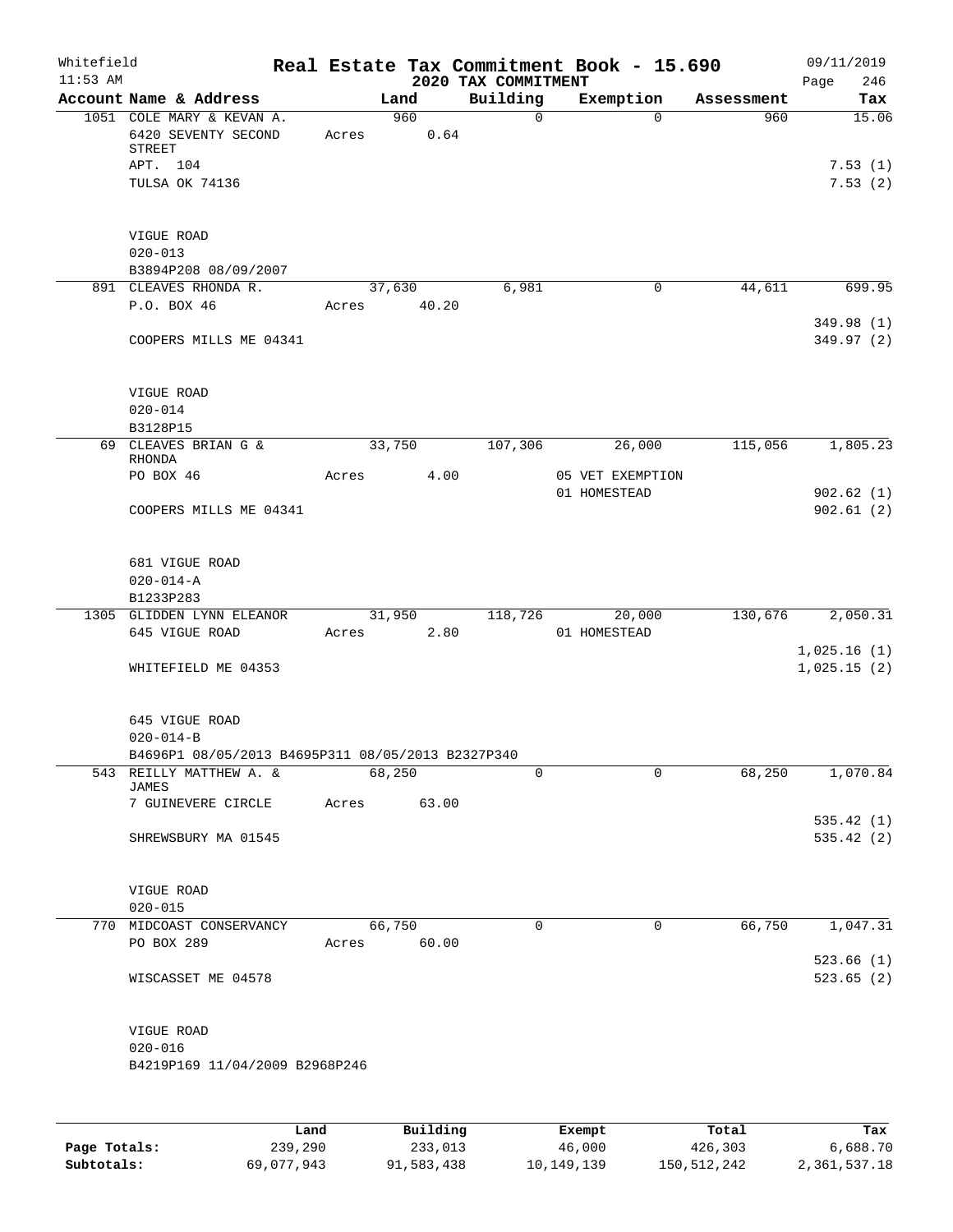| Whitefield   |                                                                                                             |         |                |          | Real Estate Tax Commitment Book - 15.690 |             |                       |                      | 09/11/2019                 |
|--------------|-------------------------------------------------------------------------------------------------------------|---------|----------------|----------|------------------------------------------|-------------|-----------------------|----------------------|----------------------------|
| $11:53$ AM   | Account Name & Address                                                                                      |         |                |          | 2020 TAX COMMITMENT<br>Building          |             |                       |                      | Page<br>247                |
|              | 722 NEWCOMBE PHILIP J.                                                                                      |         | Land<br>38,250 |          |                                          | $\mathbf 0$ | Exemption<br>$\Omega$ | Assessment<br>38,250 | Tax<br>600.14              |
|              | 127 HOWE ROAD                                                                                               | Acres   |                | 15.00    |                                          |             |                       |                      |                            |
|              |                                                                                                             |         |                |          |                                          |             |                       |                      | 300.07(1)                  |
|              | WHITEFIELD ME 04353                                                                                         |         |                |          |                                          |             |                       |                      | 300.07(2)                  |
|              |                                                                                                             |         |                |          |                                          |             |                       |                      |                            |
|              | AUGUSTA-ROCKLAND ROAD                                                                                       |         |                |          |                                          |             |                       |                      |                            |
|              | $020 - 017$                                                                                                 |         |                |          |                                          |             |                       |                      |                            |
|              | B2600P124                                                                                                   |         |                |          |                                          |             |                       |                      |                            |
|              | 1039 SEIGARS LIBBEY & GLORIA                                                                                |         | 25,250         |          |                                          | $\Omega$    | 0                     | 25,250               | 396.17                     |
|              | 442 NORTH HOWE ROAD                                                                                         | Acres   |                | 5.00     |                                          |             |                       |                      |                            |
|              |                                                                                                             |         |                |          |                                          |             |                       |                      | 198.09(1)                  |
|              | WHITEFIELD ME 04353                                                                                         |         |                |          |                                          |             |                       |                      | 198.08(2)                  |
|              |                                                                                                             |         |                |          |                                          |             |                       |                      |                            |
|              | NORTH HOWE ROAD                                                                                             |         |                |          |                                          |             |                       |                      |                            |
|              | $020 - 018$<br>B1520P293                                                                                    |         |                |          |                                          |             |                       |                      |                            |
|              | 10 STEVENS JOHN & SHERI                                                                                     |         | 45,110         |          |                                          | $\mathbf 0$ | 0                     | 45,110               | 707.78                     |
|              | 428 NORTH HOWE ROAD                                                                                         | Acres   |                | 24.40    |                                          |             |                       |                      |                            |
|              |                                                                                                             |         |                |          |                                          |             |                       |                      | 353.89(1)                  |
|              | WHITEFIELD ME 04353                                                                                         |         |                |          |                                          |             |                       |                      | 353.89(2)                  |
|              |                                                                                                             |         |                |          |                                          |             |                       |                      |                            |
|              | NORTH HOWE ROAD                                                                                             |         |                |          |                                          |             |                       |                      |                            |
|              | $020 - 019$                                                                                                 |         |                |          |                                          |             |                       |                      |                            |
|              | B5201P315 10/17/2017 B1561P171                                                                              |         |                |          |                                          |             |                       |                      |                            |
|              | 747 KIMBALL MICHAEL A. &<br>GLENNA                                                                          |         | 1,305          |          |                                          | $\Omega$    | $\mathbf 0$           | 1,305                | 20.48                      |
|              | P.O. BOX 356                                                                                                | Acres   |                | 0.87     |                                          |             |                       |                      |                            |
|              |                                                                                                             |         |                |          |                                          |             |                       |                      | 10.24(1)                   |
|              | CAPE NEDDICK ME 03902                                                                                       |         |                |          |                                          |             |                       |                      | 10.24(2)                   |
|              |                                                                                                             |         |                |          |                                          |             |                       |                      |                            |
|              | NORTH HOWE ROAD                                                                                             |         |                |          |                                          |             |                       |                      |                            |
|              | $020 - 020$                                                                                                 |         |                |          |                                          |             |                       |                      |                            |
|              | 141 WILLRODT, CHRISTIANA<br>P.O. BOX 168                                                                    | Acres   | 47,060         | 27.40    |                                          | 0           | 0                     | 47,060               | 738.37                     |
|              |                                                                                                             |         |                |          |                                          |             |                       |                      | 369.19(1)                  |
|              | COMPTCHE CA 95427                                                                                           |         |                |          |                                          |             |                       |                      | 369.18(2)                  |
|              |                                                                                                             |         |                |          |                                          |             |                       |                      |                            |
|              | NORTH HOWE ROAD                                                                                             |         |                |          |                                          |             |                       |                      |                            |
|              | $020 - 021$                                                                                                 |         |                |          |                                          |             |                       |                      |                            |
|              | B5224P020 11/21/2017 B5086P14 12/14/2016 B3135P60<br>841 WEEKS TIMOTHY &                                    |         | 62,527         |          | 137,533                                  |             | $\mathbf{0}$          | 200,060              | 3,138.94                   |
|              | JENNIFER                                                                                                    |         |                |          |                                          |             |                       |                      |                            |
|              | 375 NORTH HOWE ROAD                                                                                         |         | Acres          | 35.81    |                                          |             |                       |                      |                            |
|              | WHITEFIELD ME 04353                                                                                         |         |                |          |                                          |             |                       |                      | 1,569.47(1)<br>1,569.47(2) |
|              |                                                                                                             |         |                |          |                                          |             |                       |                      |                            |
|              | 375 NORTH HOWE ROAD                                                                                         |         |                |          |                                          |             |                       |                      |                            |
|              | $020 - 022$<br>B4751P286 01/23/2014 B4751P283 01/23/2014 B4747P140                                          |         |                |          |                                          |             |                       |                      |                            |
|              | 01/03/2014 B4747P136 01/03/2014 B4747P132 01/03/2014<br>B4747P129 01/03/2014 B4626P290 02/06/2013 B2669P111 |         |                |          |                                          |             |                       |                      |                            |
|              |                                                                                                             |         |                |          |                                          |             |                       |                      |                            |
|              |                                                                                                             | Land    |                | Building |                                          | Exempt      |                       | Total                | Tax                        |
| Page Totals: |                                                                                                             | 219,502 |                | 137,533  |                                          |             | 0                     | 357,035              | 5,601.88                   |

**Subtotals:** 69,297,445 91,720,971 10,149,139 150,869,277 2,367,139.06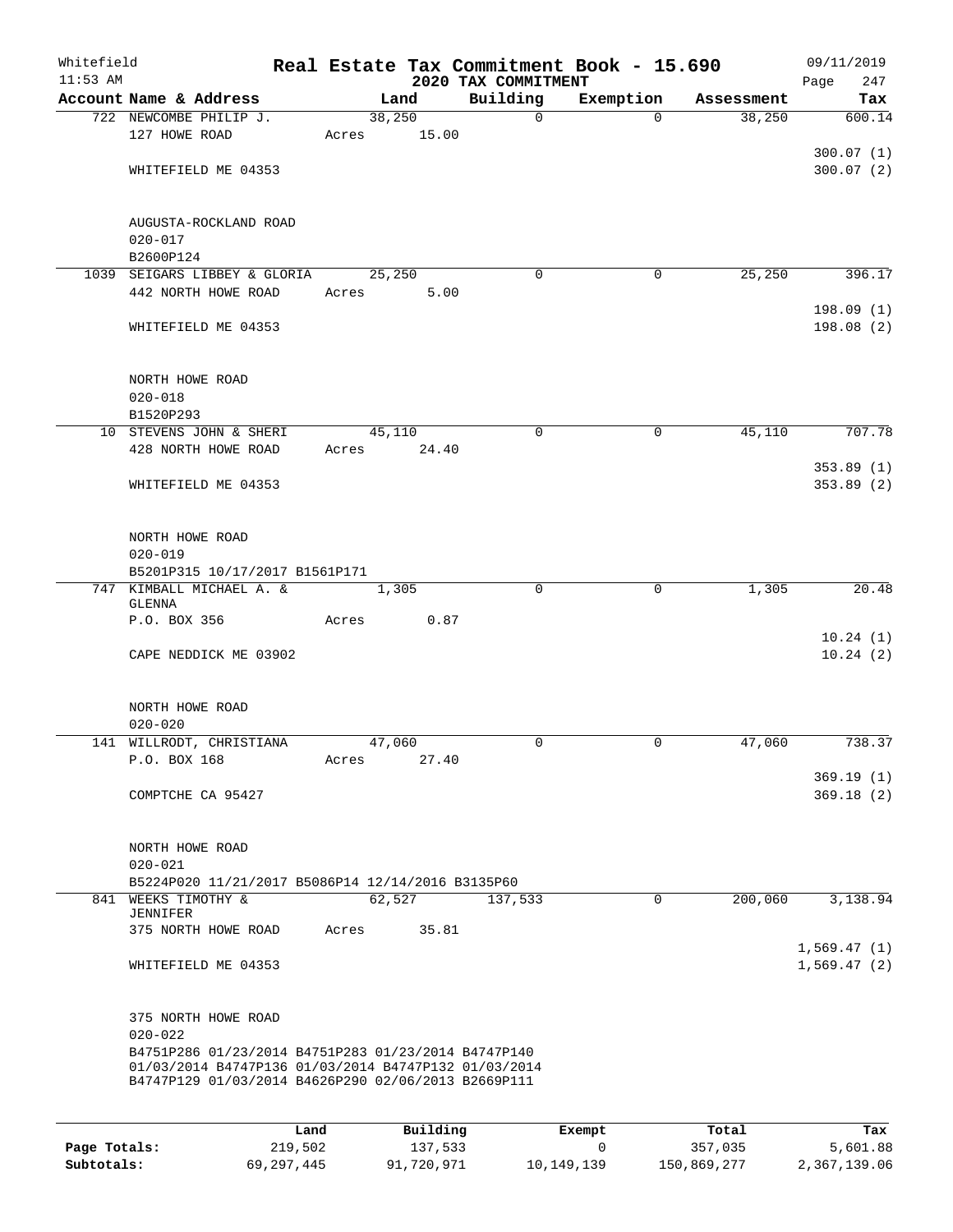| Whitefield<br>$11:53$ AM |                                                                          |       |                 | 2020 TAX COMMITMENT | Real Estate Tax Commitment Book - 15.690 |            | 09/11/2019<br>248 |
|--------------------------|--------------------------------------------------------------------------|-------|-----------------|---------------------|------------------------------------------|------------|-------------------|
|                          | Account Name & Address                                                   |       | Land            | Building            | Exemption                                | Assessment | Page<br>Tax       |
|                          | 1642 SCHOENDORF LOUIS                                                    |       | 33,240          | 91,034              | $\Omega$                                 | 124,274    | 1,949.86          |
|                          | 355 NORTH HOWE ROAD                                                      | Acres | 3.66            |                     |                                          |            |                   |
|                          |                                                                          |       |                 |                     |                                          |            | 974.93(1)         |
|                          | WHITEFIELD ME 04353                                                      |       |                 |                     |                                          |            | 974.93(2)         |
|                          |                                                                          |       |                 |                     |                                          |            |                   |
|                          |                                                                          |       |                 |                     |                                          |            |                   |
|                          | 355 NORTH HOWE ROAD                                                      |       |                 |                     |                                          |            |                   |
|                          | $020 - 022 - A$                                                          |       |                 |                     |                                          |            |                   |
|                          | B4841P62 11/25/2014 B4808P274 08/15/2014 B2669P111<br>196 STULTZ MARK L. |       | 30,480          | 134,911             | 0                                        | 165,391    | 2,594.98          |
|                          | 333 NORTH HOWE ROAD                                                      | Acres | 1.82            |                     |                                          |            |                   |
|                          |                                                                          |       |                 |                     |                                          |            | 1, 297.49(1)      |
|                          | WHITEFIELD ME 04353                                                      |       |                 |                     |                                          |            | 1, 297.49(2)      |
|                          |                                                                          |       |                 |                     |                                          |            |                   |
|                          |                                                                          |       |                 |                     |                                          |            |                   |
|                          | 333 NORTH HOWE ROAD                                                      |       |                 |                     |                                          |            |                   |
|                          | $020 - 022 - B$                                                          |       |                 |                     |                                          |            |                   |
|                          | B2704P200                                                                |       |                 |                     |                                          |            |                   |
|                          | 116 LEACH JEFFREY S. &<br>JACQUELINE M.                                  |       | 30,000          | 160,456             | 26,000                                   | 164,456    | 2,580.31          |
|                          | 361 NORTH HOWE ROAD                                                      | Acres | 1.50            |                     | 01 HOMESTEAD                             |            |                   |
|                          |                                                                          |       |                 |                     | 05 VET EXEMPTION                         |            | 1,290.16(1)       |
|                          | WHITEFIELD ME 04353                                                      |       |                 |                     |                                          |            | 1, 290.15(2)      |
|                          |                                                                          |       |                 |                     |                                          |            |                   |
|                          |                                                                          |       |                 |                     |                                          |            |                   |
|                          | 361 NORTH HOWE ROAD                                                      |       |                 |                     |                                          |            |                   |
|                          | $020 - 022 - C$                                                          |       |                 |                     |                                          |            |                   |
|                          | B3333P45 07/15/2004                                                      |       |                 |                     |                                          |            |                   |
| 728                      | <b>CUTHBERTSON LEE</b><br>CUTHBERTSON VICTORIA R. Acres                  |       | 40,250<br>17.50 | 0                   | 0                                        | 40,250     | 631.52            |
|                          | 88 OAK GROVE ROAD                                                        |       |                 |                     |                                          |            | 315.76(1)         |
|                          |                                                                          |       |                 |                     |                                          |            | 315.76(2)         |
|                          | VASSALBORO ME 04989                                                      |       |                 |                     |                                          |            |                   |
|                          |                                                                          |       |                 |                     |                                          |            |                   |
|                          | NORTH HOWE ROAD                                                          |       |                 |                     |                                          |            |                   |
|                          | $020 - 023$                                                              |       |                 |                     |                                          |            |                   |
|                          | B5218P21 12/05/2017 B2182P2                                              |       |                 |                     |                                          |            |                   |
|                          | 1497 PANOSIAN MICHAEL G. &<br>APRIL                                      |       | 33,825          | 147,742             | 26,000                                   | 155,567    | 2,440.85          |
|                          | 293 NORTH HOWE ROAD                                                      | Acres | 4.05            |                     | 01 HOMESTEAD                             |            |                   |
|                          |                                                                          |       |                 |                     | 07 NMR VET & WIDOW                       |            | 1,220.43(1)       |
|                          | WHITEFIELD ME 04353                                                      |       |                 |                     |                                          |            | 1,220.42(2)       |
|                          |                                                                          |       |                 |                     |                                          |            |                   |
|                          |                                                                          |       |                 |                     |                                          |            |                   |
|                          | 293 NORTH HOWE ROAD                                                      |       |                 |                     |                                          |            |                   |
|                          | $020 - 023 - A$                                                          |       |                 |                     |                                          |            |                   |
|                          | B4758P244 02/21/2014 B1264P146                                           |       |                 |                     |                                          |            |                   |
|                          | 52 LEE DONNA<br>311 NORTH HOWE ROAD                                      | Acres | 49,186<br>16.17 | 83,620              | 20,000<br>01 HOMESTEAD                   | 112,806    | 1,769.93          |
|                          |                                                                          |       |                 |                     |                                          |            | 884.97 (1)        |
|                          | WHITEFIELD ME 04353                                                      |       |                 |                     |                                          |            | 884.96 (2)        |
|                          |                                                                          |       |                 |                     |                                          |            |                   |
|                          |                                                                          |       |                 |                     |                                          |            |                   |
|                          | 311 NORTH HOWE ROAD                                                      |       |                 |                     |                                          |            |                   |
|                          | $020 - 023 - B$                                                          |       |                 |                     |                                          |            |                   |
|                          | B5004P51 05/10/2016 B4457P148 11/08/2011 B4056P68                        |       |                 |                     |                                          |            |                   |
|                          | 08/30/2008 B2186P301                                                     |       |                 |                     |                                          |            |                   |
|                          |                                                                          |       |                 |                     |                                          |            |                   |
|                          | Land                                                                     |       | Building        |                     | Exempt                                   | Total      | Tax               |
| Page Totals:             | 216,981                                                                  |       | 617,763         |                     | 72,000                                   | 762,744    | 11,967.45         |

**Subtotals:** 69,514,426 92,338,734 10,221,139 151,632,021 2,379,106.51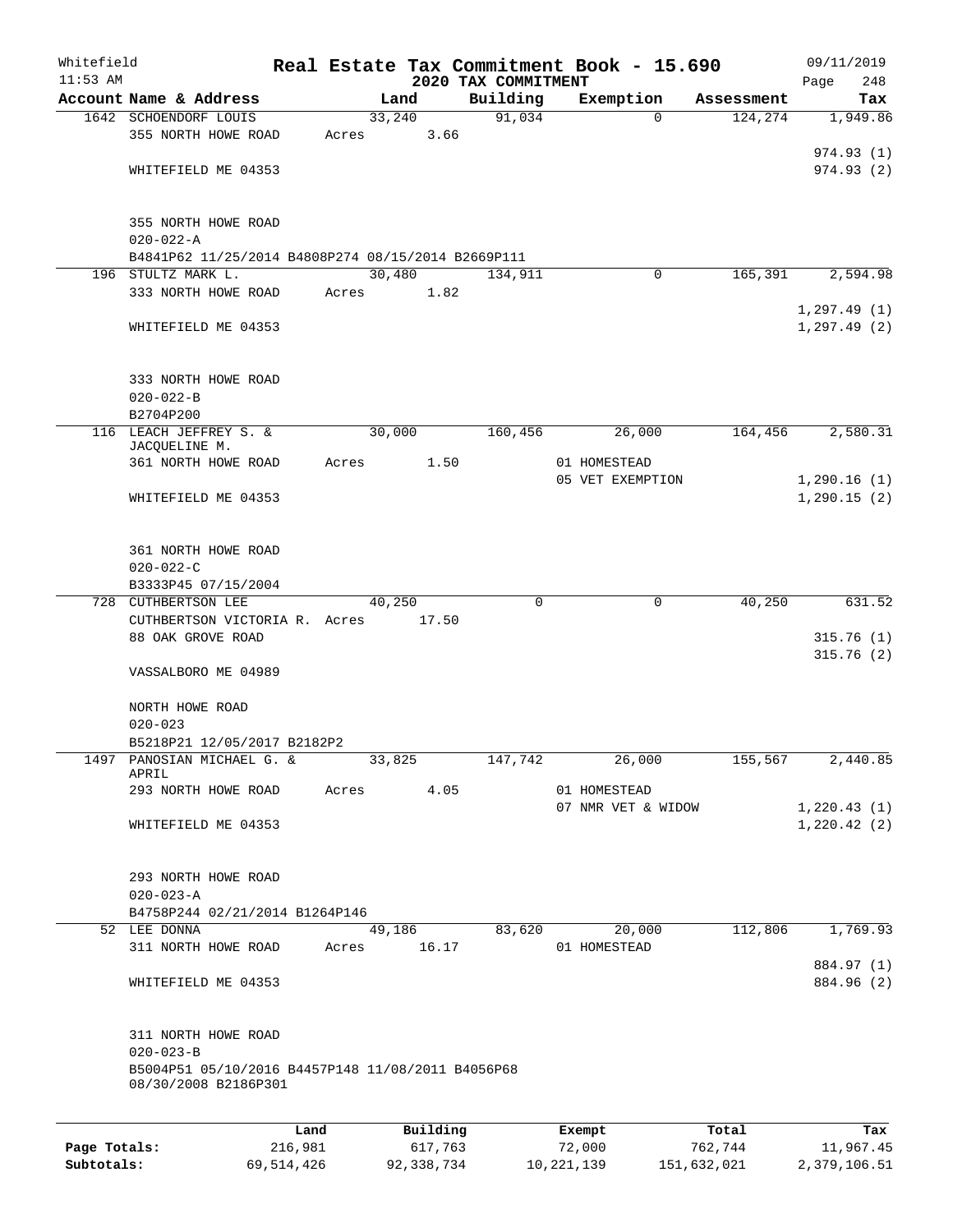| Whitefield   |                                                                 |       |        |            |                                 | Real Estate Tax Commitment Book - 15.690 |                       | 09/11/2019             |
|--------------|-----------------------------------------------------------------|-------|--------|------------|---------------------------------|------------------------------------------|-----------------------|------------------------|
| $11:53$ AM   | Account Name & Address                                          |       | Land   |            | 2020 TAX COMMITMENT<br>Building | Exemption                                | Assessment            | 249<br>Page<br>Tax     |
|              | 612 CROXFORD SHARON V. &                                        |       | 31,950 |            | 76,708                          | 20,000                                   | 88,658                | 1,391.04               |
|              | ROBERT ENOS                                                     |       |        |            |                                 |                                          |                       |                        |
|              | 301 NORTH HOWE ROAD                                             | Acres |        | 2.80       |                                 | 01 HOMESTEAD                             |                       |                        |
|              | WHITEFIELD ME 04353                                             |       |        |            |                                 |                                          |                       | 695.52(1)<br>695.52(2) |
|              |                                                                 |       |        |            |                                 |                                          |                       |                        |
|              | 301 NORTH HOWE ROAD                                             |       |        |            |                                 |                                          |                       |                        |
|              | $020 - 024$<br>B4415P253 07/06/2011 B1014P254 11/09/1979 B671P7 |       |        |            |                                 |                                          |                       |                        |
|              | 06/18/1970                                                      |       |        |            |                                 |                                          |                       |                        |
|              | 187 COONS KERRY L. (ESTATE<br>OF)                               |       | 27,910 |            | 0                               |                                          | $\mathbf 0$<br>27,910 | 437.91                 |
|              | C/O- DAVID W. COONS JR. Acres                                   |       |        | 3.44       |                                 |                                          |                       |                        |
|              | 51 SCOTTY ROAD                                                  |       |        |            |                                 |                                          |                       | 218.96(1)              |
|              |                                                                 |       |        |            |                                 |                                          |                       | 218.95(2)              |
|              | SIDNEY ME 04330                                                 |       |        |            |                                 |                                          |                       |                        |
|              | NORTH HOWE ROAD                                                 |       |        |            |                                 |                                          |                       |                        |
|              | $020 - 025$<br>1714 MORROW RYAN J. &                            |       |        |            |                                 |                                          |                       |                        |
|              | JENNIFER L. WILSON                                              |       | 30,750 |            | 92,313                          | 20,000                                   | 103,063               | 1,617.06               |
|              | 279 NORTH HOWE ROAD                                             | Acres |        | 2.00       |                                 | 01 HOMESTEAD                             |                       |                        |
|              |                                                                 |       |        |            |                                 |                                          |                       | 808.53(1)              |
|              | WHITEFIELD ME 04353                                             |       |        |            |                                 |                                          |                       | 808.53(2)              |
|              | 279 NORTH HOWE ROAD                                             |       |        |            |                                 |                                          |                       |                        |
|              | $020 - 025 - A$                                                 |       |        |            |                                 |                                          |                       |                        |
|              | B4229P125 12/03/2009 B3225P183 01/08/2004                       |       |        |            |                                 |                                          |                       |                        |
|              | 476 MAGUIRE MARIE E. &                                          |       | 62,050 |            | 270,607                         |                                          | 332,657<br>0          | 5,219.39               |
|              | PHILIP G.<br>11 MAYFLOWER DRIVE                                 | Acres |        | 15.00      |                                 |                                          |                       |                        |
|              |                                                                 |       |        |            |                                 |                                          |                       | 2,609.70(1)            |
|              | MANSFIELD MA 02048                                              |       |        |            |                                 |                                          |                       | 2,609.69(2)            |
|              | 237 NORTH HOWE ROAD                                             |       |        |            |                                 |                                          |                       |                        |
|              | $020 - 026$                                                     |       |        |            |                                 |                                          |                       |                        |
|              | B2664P235                                                       |       |        |            |                                 |                                          |                       |                        |
| 857          | SPROUL STANLEY &<br>CYNTHIA                                     |       | 30,900 |            | 88,810                          | 20,000                                   | 99,710                | 1,564.45               |
|              | 269 NORTH HOWE ROAD                                             | Acres |        | 2.10       |                                 | 01 HOMESTEAD                             |                       |                        |
|              |                                                                 |       |        |            |                                 |                                          |                       | 782.23(1)              |
|              | WHITEFIELD ME 04353                                             |       |        |            |                                 |                                          |                       | 782.22(2)              |
|              |                                                                 |       |        |            |                                 |                                          |                       |                        |
|              | 269 NORTH HOWE ROAD<br>$020 - 026 - B$                          |       |        |            |                                 |                                          |                       |                        |
|              | B2597P82                                                        |       |        |            |                                 |                                          |                       |                        |
|              | 396 LEDOGAR KATE                                                |       | 35,645 |            | 0                               |                                          | 35,645<br>0           | 559.27                 |
|              | 33 TRULL STREET                                                 | Acres |        | 13.30      |                                 |                                          |                       |                        |
|              |                                                                 |       |        |            |                                 |                                          |                       | 279.64(1)              |
|              | SOMERVILLE MA 02145                                             |       |        |            |                                 |                                          |                       | 279.63(2)              |
|              | 428 MILLS ROAD                                                  |       |        |            |                                 |                                          |                       |                        |
|              | $020 - 027$                                                     |       |        |            |                                 |                                          |                       |                        |
|              | B3945P262 12/10/2007                                            |       |        |            |                                 |                                          |                       |                        |
|              |                                                                 | Land  |        | Building   |                                 | Exempt                                   | Total                 | Tax                    |
| Page Totals: | 219,205                                                         |       |        | 528,438    |                                 | 60,000                                   | 687,643               | 10,789.12              |
| Subtotals:   | 69,733,631                                                      |       |        | 92,867,172 |                                 | 10,281,139                               | 152,319,664           | 2,389,895.63           |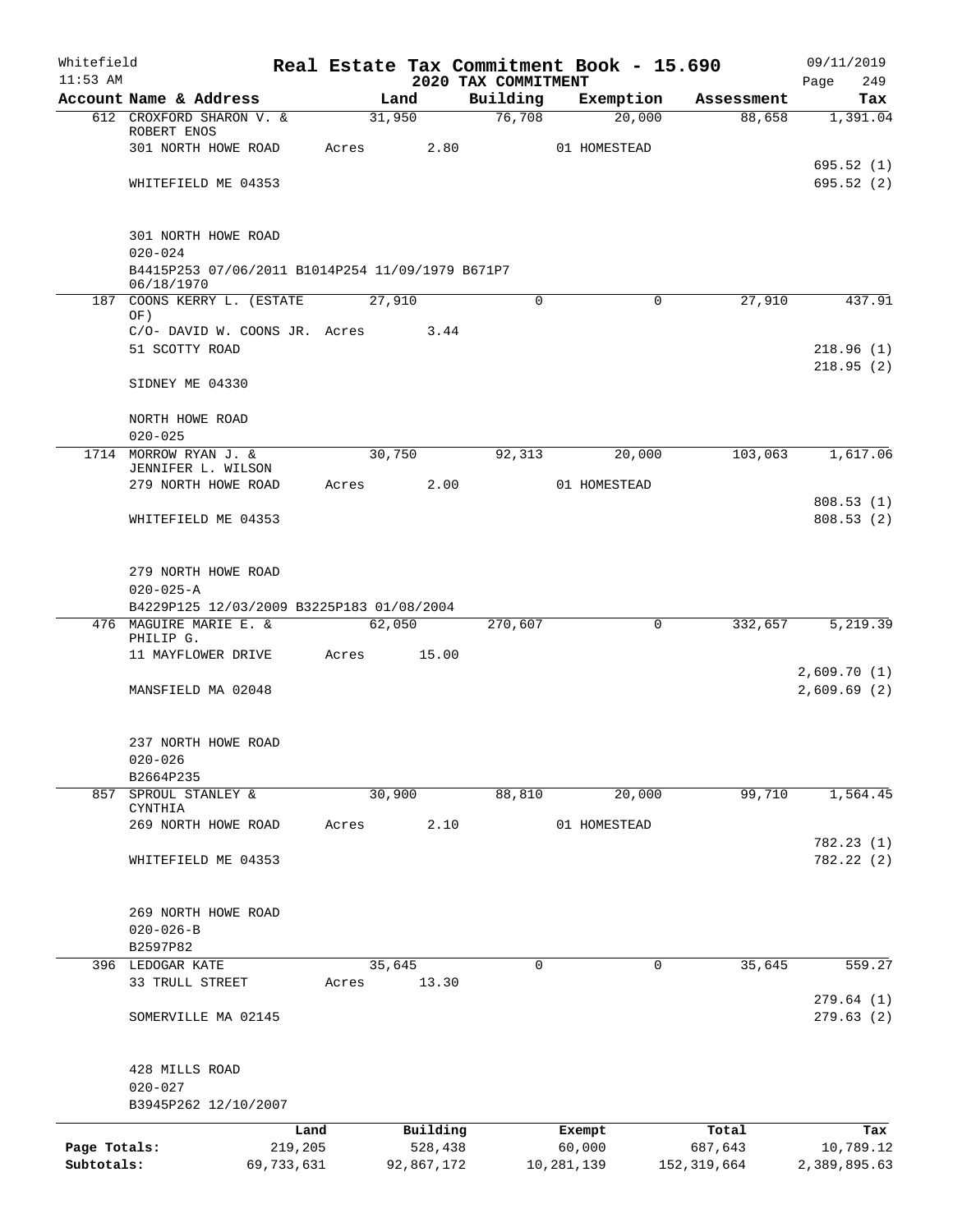| Whitefield |                                                                 |       |        |       |                     | Real Estate Tax Commitment Book - 15.690 |            | 09/11/2019   |            |
|------------|-----------------------------------------------------------------|-------|--------|-------|---------------------|------------------------------------------|------------|--------------|------------|
| $11:53$ AM |                                                                 |       |        |       | 2020 TAX COMMITMENT |                                          |            | Page         | 250        |
|            | Account Name & Address                                          |       | Land   |       | Building            | Exemption                                | Assessment |              | Tax        |
|            | 1195 MIETE JON A.                                               |       | 31,575 |       | 44,920              | 6,000                                    | 70,495     |              | 1,106.07   |
|            | 428 MILLS ROAD                                                  | Acres |        | 2.55  |                     | 05 VET EXEMPTION                         |            |              |            |
|            |                                                                 |       |        |       |                     |                                          |            |              | 553.04(1)  |
|            | WHITEFIELD ME 04353                                             |       |        |       |                     |                                          |            |              | 553.03(2)  |
|            |                                                                 |       |        |       |                     |                                          |            |              |            |
|            | 428 MILLS ROAD<br>$020 - 027 - A$                               |       |        |       |                     |                                          |            |              |            |
|            | B5140P287 05/09/2017 B4421P26 07/19/2011 B4034P99<br>07/13/2008 |       |        |       |                     |                                          |            |              |            |
|            | 644 HOMES IN DIFFERENT AREA                                     |       | 30,705 |       | 112,493             | $\Omega$                                 | 143,198    |              | 2,246.78   |
|            | CODES, LLC                                                      |       |        |       |                     |                                          |            |              |            |
|            | 52 WHITE BIRCHES ROAD                                           | Acres |        | 1.97  |                     |                                          |            |              |            |
|            |                                                                 |       |        |       |                     |                                          |            | 1, 123.39(1) |            |
|            | STANDISH ME 04084                                               |       |        |       |                     |                                          |            | 1, 123.39(2) |            |
|            |                                                                 |       |        |       |                     |                                          |            |              |            |
|            | 420 MILLS ROAD                                                  |       |        |       |                     |                                          |            |              |            |
|            | $020 - 027 - A - 1$                                             |       |        |       |                     |                                          |            |              |            |
|            | B5355P95 02/12/2019                                             |       |        |       |                     |                                          |            |              |            |
|            | 1415 YOUNG STEVEN E. & CAROL                                    |       | 30,750 |       | 162,567             | 26,000                                   | 167,317    |              | 2,625.20   |
|            | 9 TRESTLE LANE                                                  | Acres |        | 2.00  |                     | 01 HOMESTEAD                             |            |              |            |
|            |                                                                 |       |        |       |                     | 05 VET EXEMPTION                         |            | 1,312.60(1)  |            |
|            | WHITEFIELD ME 04353                                             |       |        |       |                     |                                          |            | 1,312.60(2)  |            |
|            |                                                                 |       |        |       |                     |                                          |            |              |            |
|            |                                                                 |       |        |       |                     |                                          |            |              |            |
|            | 9 TRESTLE LANE                                                  |       |        |       |                     |                                          |            |              |            |
|            | $020 - 027 - B$                                                 |       |        |       |                     |                                          |            |              |            |
|            | B1682P306                                                       |       |        |       |                     |                                          |            |              |            |
|            | 753 MATHEWS JACOB N. &                                          |       | 31,065 |       | 97,909              | 20,000                                   | 108,974    |              | 1,709.80   |
|            | JESSICA J.                                                      |       |        |       |                     |                                          |            |              |            |
|            | 434 MILLS ROAD                                                  | Acres |        | 2.21  |                     | 01 HOMESTEAD                             |            |              |            |
|            |                                                                 |       |        |       |                     |                                          |            |              | 854.90 (1) |
|            | WHITEFIELD ME 04353                                             |       |        |       |                     |                                          |            |              | 854.90 (2) |
|            |                                                                 |       |        |       |                     |                                          |            |              |            |
|            |                                                                 |       |        |       |                     |                                          |            |              |            |
|            | 434 MILLS ROAD                                                  |       |        |       |                     |                                          |            |              |            |
|            | $020 - 028$                                                     |       |        |       |                     |                                          |            |              |            |
|            | B5325P227 11/13/2018 B4824P34 10/02/2014 B3590P1                |       |        |       |                     |                                          |            |              |            |
|            | 11/14/2005<br>1383 PETERS FAMILY TRUST                          |       | 31,650 |       | $\mathbf 0$         | $\mathbf 0$                              | 31,650     |              | 496.59     |
|            | WALTER TODD & MARGOT                                            | Acres |        | 13.00 |                     |                                          |            |              |            |
|            | ELIZABETH PETERS                                                |       |        |       |                     |                                          |            |              |            |
|            | TRUSTEES                                                        |       |        |       |                     |                                          |            |              |            |
|            | PO BOX 33                                                       |       |        |       |                     |                                          |            |              | 248.30(1)  |
|            |                                                                 |       |        |       |                     |                                          |            |              | 248.29(2)  |
|            | WHITEFIELD ME 04353                                             |       |        |       |                     |                                          |            |              |            |
|            | MILLS ROAD                                                      |       |        |       |                     |                                          |            |              |            |
|            | $020 - 029$                                                     |       |        |       |                     |                                          |            |              |            |
|            | B4657P129 05/02/2013 B4657P54 05/02/2013 B4459P163              |       |        |       |                     |                                          |            |              |            |
|            | 11/15/2011 B3629P102 01/23/2006                                 |       |        |       |                     |                                          |            |              |            |
|            |                                                                 |       |        |       |                     |                                          |            |              |            |

|              | Land       | Building   | Exempt     | Total       | Tax          |
|--------------|------------|------------|------------|-------------|--------------|
| Page Totals: | 155,745    | 417,889    | 52,000     | 521,634     | 8,184.44     |
| Subtotals:   | 69,889,376 | 93,285,061 | 10,333,139 | 152,841,298 | 2,398,080.07 |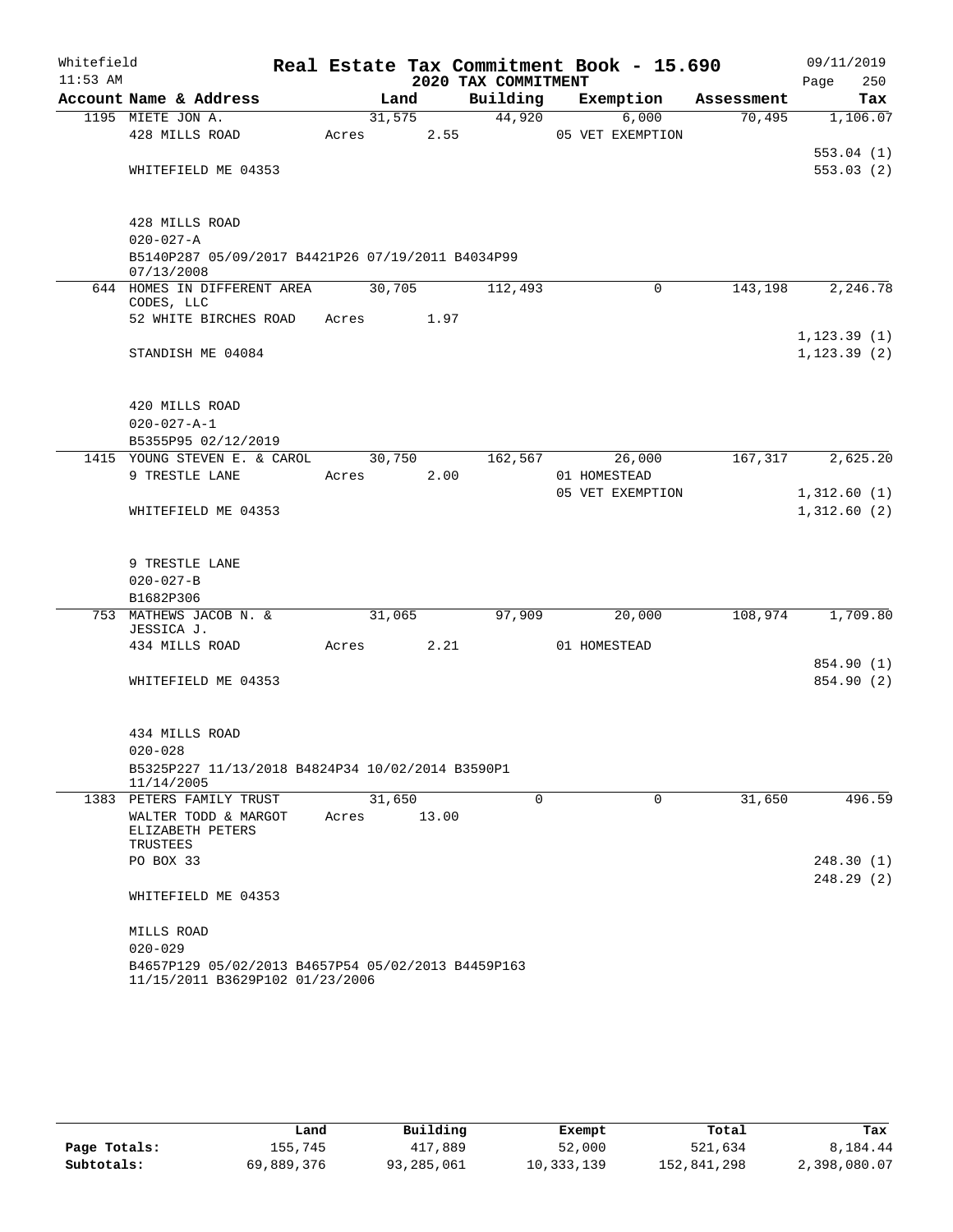| Whitefield<br>$11:53$ AM |                                          |       |        |       | 2020 TAX COMMITMENT | Real Estate Tax Commitment Book - 15.690 |            | Page | 09/11/2019<br>251 |
|--------------------------|------------------------------------------|-------|--------|-------|---------------------|------------------------------------------|------------|------|-------------------|
|                          | Account Name & Address                   |       | Land   |       | Building            | Exemption                                | Assessment |      | Tax               |
|                          | 1717 FARRELL JOHN J.                     |       | 31,245 |       | 57,525              | $\Omega$                                 | 88,770     |      | 1,392.80          |
|                          | 442 MILLS ROAD                           | Acres |        | 2.33  |                     |                                          |            |      |                   |
|                          |                                          |       |        |       |                     |                                          |            |      | 696.40 (1)        |
|                          | WHITEFIELD ME 04353                      |       |        |       |                     |                                          |            |      | 696.40(2)         |
|                          |                                          |       |        |       |                     |                                          |            |      |                   |
|                          | 442 MILLS ROAD                           |       |        |       |                     |                                          |            |      |                   |
|                          | $020 - 029 - A$                          |       |        |       |                     |                                          |            |      |                   |
|                          | B4560P311 08/16/2012 B3077P15 06/09/2003 |       |        |       |                     |                                          |            |      |                   |
|                          | 1861 RIDEOUT TED & SARAH                 |       | 30,750 |       | 44,675              | $\mathbf 0$                              | 75,425     |      | 1,183.42          |
|                          | 452 MILLS ROAD                           | Acres |        | 2.00  |                     |                                          |            |      |                   |
|                          |                                          |       |        |       |                     |                                          |            |      | 591.71 (1)        |
|                          | WHITEFIELD ME 04353                      |       |        |       |                     |                                          |            |      | 591.71 (2)        |
|                          |                                          |       |        |       |                     |                                          |            |      |                   |
|                          | 452 MILLS ROAD                           |       |        |       |                     |                                          |            |      |                   |
|                          | $020 - 029 - B$                          |       |        |       |                     |                                          |            |      |                   |
|                          | B4275P121 05/10/2010                     |       |        |       |                     |                                          |            |      |                   |
|                          | 1201 DONAHUE, CHARLENE P                 |       | 45,970 |       | 114,482             | 20,000                                   | 140,452    |      | 2, 203.69         |
|                          | MASON, BRIAN S                           | Acres |        | 18.40 |                     | 01 HOMESTEAD                             |            |      |                   |
|                          | 460 MILLS ROAD                           |       |        |       |                     |                                          |            |      | 1, 101.85(1)      |
|                          |                                          |       |        |       |                     |                                          |            |      | 1, 101.84(2)      |
|                          | WHITEFIELD ME 04353                      |       |        |       |                     |                                          |            |      |                   |
|                          | 460 MILLS ROAD                           |       |        |       |                     |                                          |            |      |                   |
|                          | $020 - 030$                              |       |        |       |                     |                                          |            |      |                   |
|                          | B5175P21 08/23/2017                      |       |        |       |                     |                                          |            |      |                   |
|                          | 1596 ROUSSEAU CHRISTY A.                 |       | 30,000 |       | 78,445              | 20,000                                   | 88,445     |      | 1,387.70          |
|                          | 472 MILLS ROAD                           | Acres |        | 0.69  |                     | 01 HOMESTEAD                             |            |      |                   |
|                          |                                          |       |        |       |                     |                                          |            |      | 693.85(1)         |
|                          | WHITEFIELD ME 04353                      |       |        |       |                     |                                          |            |      | 693.85 (2)        |
|                          |                                          |       |        |       |                     |                                          |            |      |                   |
|                          | 472 MILLS ROAD                           |       |        |       |                     |                                          |            |      |                   |
|                          | $020 - 031$                              |       |        |       |                     |                                          |            |      |                   |
|                          | B4839P51 11/19/2014 B2607P4              |       |        |       |                     |                                          |            |      |                   |
|                          | 1300 TONDREAU RAYMOND R. &<br>SONYA      |       | 30,000 |       | 68,654              | 20,000                                   | 78,654     |      | 1,234.08          |
|                          | 480 MILLS ROAD                           | Acres |        | 1.20  |                     | 01 HOMESTEAD                             |            |      |                   |
|                          |                                          |       |        |       |                     |                                          |            |      | 617.04(1)         |
|                          | WHITEFIELD ME 04353                      |       |        |       |                     |                                          |            |      | 617.04(2)         |
|                          |                                          |       |        |       |                     |                                          |            |      |                   |
|                          |                                          |       |        |       |                     |                                          |            |      |                   |
|                          | 480 MILLS ROAD<br>$020 - 032$            |       |        |       |                     |                                          |            |      |                   |
|                          | B1470P264                                |       |        |       |                     |                                          |            |      |                   |
|                          | 1185 HENDSBEE JR. GEORGE                 |       | 62,741 |       | 119,781             | 20,000                                   | 162,522    |      | 2,549.97          |
|                          | 516 MILLS ROAD                           | Acres |        | 36.14 |                     | 01 HOMESTEAD                             |            |      |                   |
|                          |                                          |       |        |       |                     |                                          |            |      | 1, 274.99(1)      |
|                          | WHITEFIELD ME 04353                      |       |        |       |                     |                                          |            |      | 1, 274.98(2)      |
|                          |                                          |       |        |       |                     |                                          |            |      |                   |
|                          | 516 MILLS ROAD                           |       |        |       |                     |                                          |            |      |                   |
|                          | $020 - 033$                              |       |        |       |                     |                                          |            |      |                   |
|                          | B1119P132                                |       |        |       |                     |                                          |            |      |                   |
|                          |                                          |       |        |       |                     |                                          |            |      |                   |
|                          |                                          |       |        |       |                     |                                          |            |      |                   |
|                          |                                          |       |        |       |                     |                                          |            |      |                   |

|              | Land       | Building   | Exempt     | Total       | Tax          |
|--------------|------------|------------|------------|-------------|--------------|
| Page Totals: | 230,706    | 483,562    | 80,000     | 634,268     | 9,951.66     |
| Subtotals:   | 70,120,082 | 93,768,623 | 10,413,139 | 153,475,566 | 2,408,031.73 |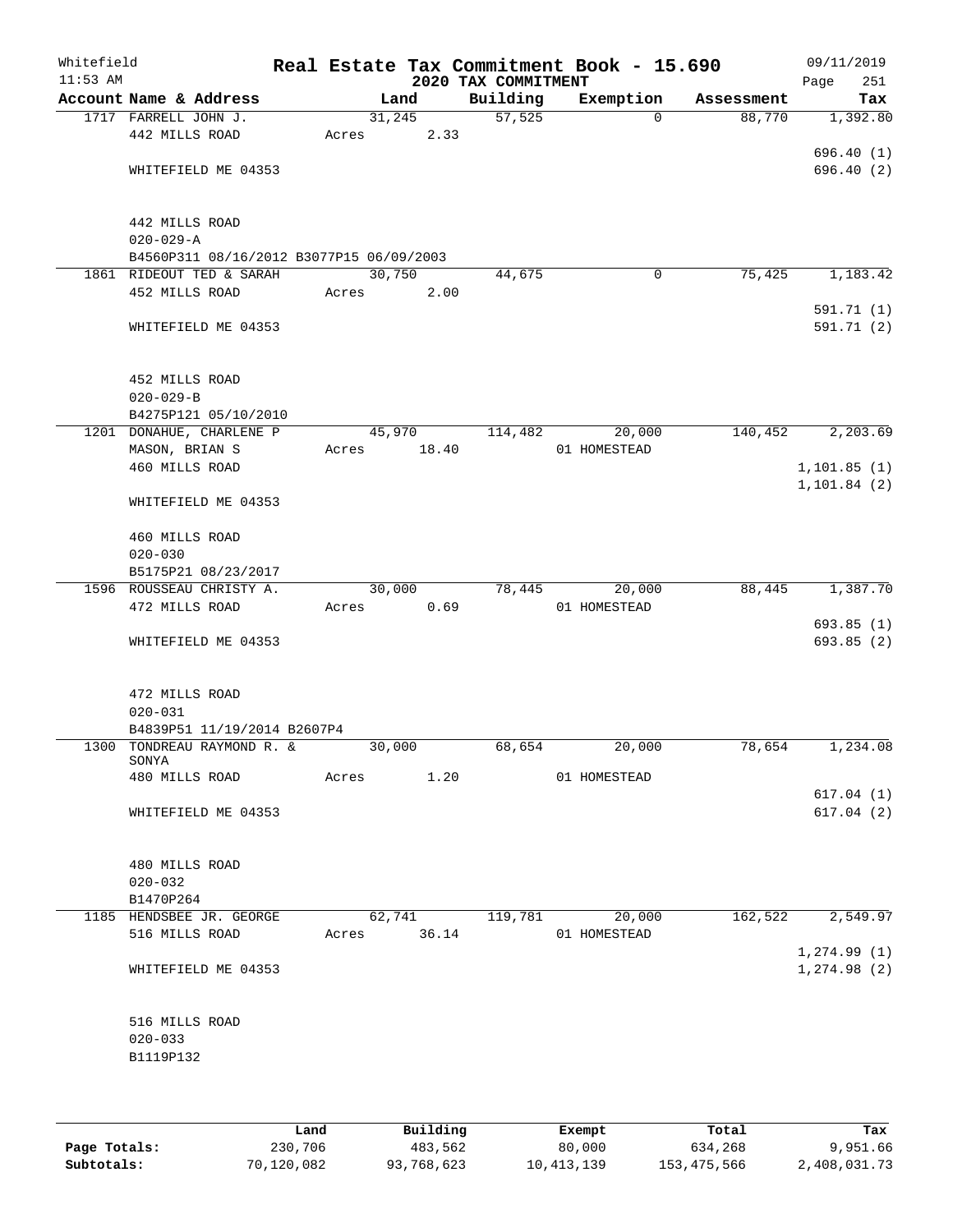| Whitefield<br>$11:53$ AM |                                   |       |        |       | 2020 TAX COMMITMENT | Real Estate Tax Commitment Book - 15.690 |            | 09/11/2019<br>Page<br>252 |
|--------------------------|-----------------------------------|-------|--------|-------|---------------------|------------------------------------------|------------|---------------------------|
|                          | Account Name & Address            |       | Land   |       | Building            | Exemption                                | Assessment | Tax                       |
|                          | 1579 PATRIE TAMRA L.              |       | 30,570 |       | 79,586              | 20,000                                   | 90, 156    | 1,414.55                  |
|                          | 542 MILLS ROAD                    | Acres |        | 1.88  |                     | 01 HOMESTEAD                             |            |                           |
|                          |                                   |       |        |       |                     |                                          |            | 707.28(1)                 |
|                          | WHITEFIELD ME 04353               |       |        |       |                     |                                          |            | 707.27(2)                 |
|                          |                                   |       |        |       |                     |                                          |            |                           |
|                          | 542 MILLS ROAD                    |       |        |       |                     |                                          |            |                           |
|                          | $020 - 033 - B$                   |       |        |       |                     |                                          |            |                           |
|                          | B2256P154                         |       |        |       |                     |                                          |            |                           |
|                          | 457 GAGNE CHRISTINE J.            |       | 30,750 |       | 159,968             | 20,000                                   | 170,718    | 2,678.57                  |
|                          | 532 MILLS ROAD                    | Acres |        | 2.00  |                     | 01 HOMESTEAD                             |            |                           |
|                          |                                   |       |        |       |                     |                                          |            | 1,339.29(1)               |
|                          | WHITEFIELD ME 04353               |       |        |       |                     |                                          |            | 1,339.28(2)               |
|                          |                                   |       |        |       |                     |                                          |            |                           |
|                          | 532 MILLS ROAD                    |       |        |       |                     |                                          |            |                           |
|                          | $020 - 033 - C$                   |       |        |       |                     |                                          |            |                           |
|                          | B2419P155                         |       |        |       |                     |                                          |            |                           |
|                          | 429 GOGGIN, WILLIAM F             |       | 37,330 |       | 125,400             | 0                                        | 162,730    | 2,553.23                  |
|                          | 586 MILLS ROAD                    | Acres |        | 7.60  |                     |                                          |            |                           |
|                          |                                   |       |        |       |                     |                                          |            | 1,276.62(1)               |
|                          | WHITEFIELD ME 04353               |       |        |       |                     |                                          |            | 1,276.61(2)               |
|                          |                                   |       |        |       |                     |                                          |            |                           |
|                          | 586 MILLS ROAD                    |       |        |       |                     |                                          |            |                           |
|                          | $020 - 034$                       |       |        |       |                     |                                          |            |                           |
|                          | B5303P008 09/07/2018              |       |        |       |                     |                                          |            |                           |
|                          | 1225 TUPPER ROBERT P. &           |       | 1,185  |       | 0                   | $\mathbf 0$                              | 1,185      | 18.59                     |
|                          | VASSAR                            |       |        |       |                     |                                          |            |                           |
|                          | 586 MILLS ROAD                    | Acres |        | 0.79  |                     |                                          |            | 9.30(1)                   |
|                          | WHITEFIELD ME 04353               |       |        |       |                     |                                          |            | 9.29(2)                   |
|                          |                                   |       |        |       |                     |                                          |            |                           |
|                          |                                   |       |        |       |                     |                                          |            |                           |
|                          | MILLS ROAD                        |       |        |       |                     |                                          |            |                           |
|                          | $020 - 034 - A$                   |       |        |       |                     |                                          |            |                           |
|                          | B1672P300                         |       |        |       |                     |                                          |            |                           |
|                          | 80 RYAN, COLLEEN ELIZABETH        |       | 65,302 |       | 183,833             | 0                                        | 249,135    | 3,908.93                  |
|                          | 554 MILLS ROAD<br>6 ADAMS ROAD N. | Acres |        | 40.08 |                     |                                          |            | 1,954.47(1)               |
|                          | BROOKFIELD MA 01535               |       |        |       |                     |                                          |            |                           |
|                          | WHITEFIELD ME 04353               |       |        |       |                     |                                          |            | 1,954.46(2)               |
|                          |                                   |       |        |       |                     |                                          |            |                           |
|                          |                                   |       |        |       |                     |                                          |            |                           |
|                          | 554 MILLS ROAD<br>$020 - 035$     |       |        |       |                     |                                          |            |                           |
|                          | B5000P93 04/05/2016 B862P67       |       |        |       |                     |                                          |            |                           |
|                          | 853 HANSON WALTER K.              |       | 31,230 |       | 70,235              | 20,000                                   | 81,465     | 1,278.19                  |
|                          | 600 MILLS ROAD                    | Acres |        | 2.32  |                     | 01 HOMESTEAD                             |            |                           |
|                          |                                   |       |        |       |                     |                                          |            | 639.10(1)                 |
|                          | WHITEFIELD ME 04353               |       |        |       |                     |                                          |            | 639.09(2)                 |
|                          |                                   |       |        |       |                     |                                          |            |                           |
|                          |                                   |       |        |       |                     |                                          |            |                           |
|                          | 600 MILLS ROAD                    |       |        |       |                     |                                          |            |                           |
|                          | $020 - 035 - A$                   |       |        |       |                     |                                          |            |                           |
|                          |                                   |       |        |       |                     |                                          |            |                           |
|                          |                                   |       |        |       |                     |                                          |            |                           |

|              | Land       | Building   | Exempt     | Total       | Tax          |
|--------------|------------|------------|------------|-------------|--------------|
| Page Totals: | 196,367    | 619,022    | 60,000     | 755,389     | 11,852.06    |
| Subtotals:   | 70,316,449 | 94,387,645 | 10,473,139 | 154,230,955 | 2,419,883.79 |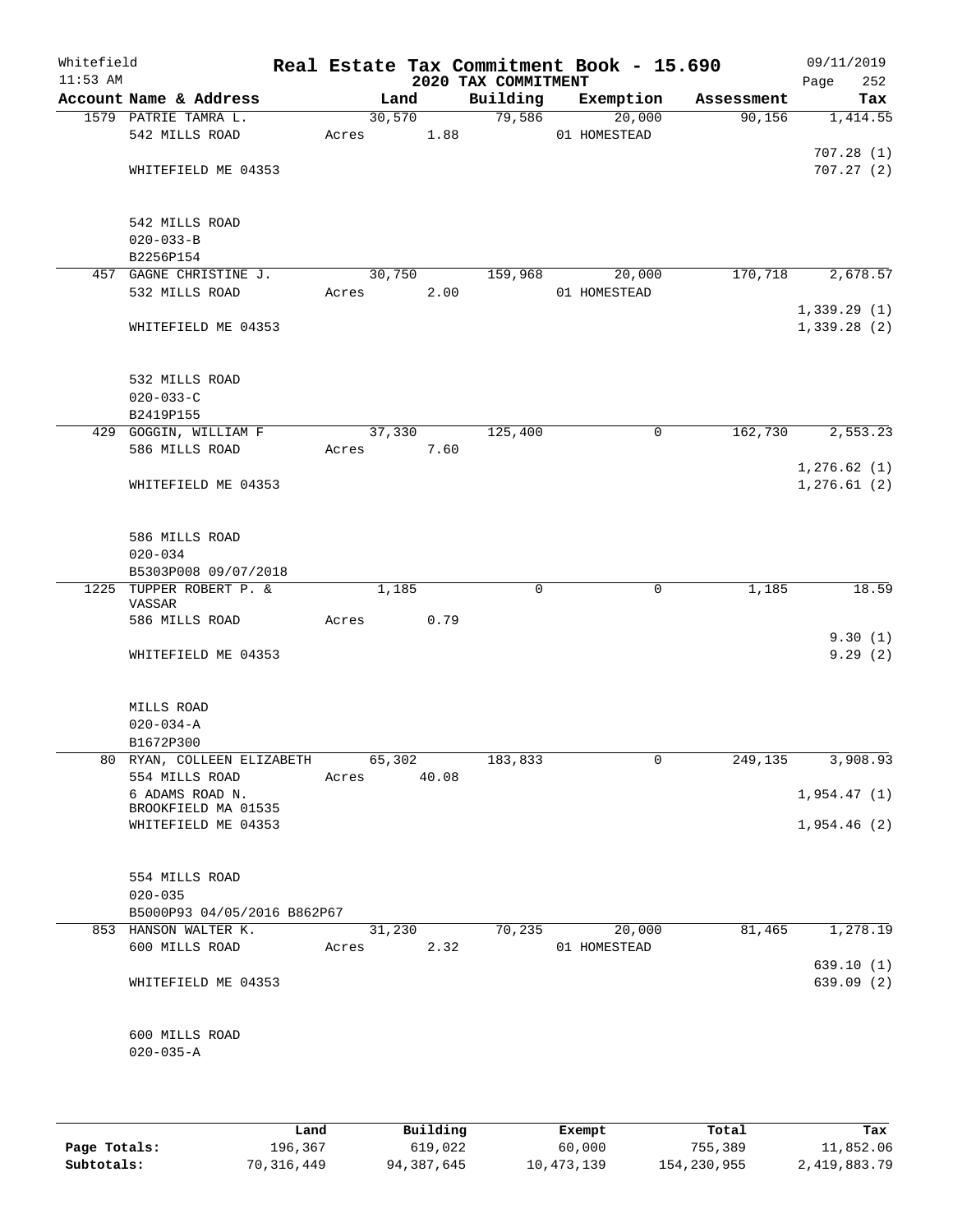| Whitefield<br>$11:53$ AM |                                                      |       |        |       | 2020 TAX COMMITMENT | Real Estate Tax Commitment Book - 15.690 |            | 09/11/2019<br>253<br>Page |
|--------------------------|------------------------------------------------------|-------|--------|-------|---------------------|------------------------------------------|------------|---------------------------|
|                          | Account Name & Address                               |       | Land   |       | Building            | Exemption                                | Assessment | Tax                       |
|                          | 912 HANSON, WALTER K                                 |       | 22,850 |       | 1,257               | $\mathbf 0$                              | 24,107     | 378.24                    |
|                          | 600 MILLS ROAD                                       | Acres |        | 3.40  |                     |                                          |            |                           |
|                          |                                                      |       |        |       |                     |                                          |            | 189.12(1)                 |
|                          | WHITEFIELD ME 04353                                  |       |        |       |                     |                                          |            | 189.12(2)                 |
|                          |                                                      |       |        |       |                     |                                          |            |                           |
|                          | MILLS ROAD                                           |       |        |       |                     |                                          |            |                           |
|                          | $020 - 036$                                          |       |        |       |                     |                                          |            |                           |
|                          | B4465P90 11/30/2011 B862P67                          |       |        |       |                     |                                          |            |                           |
|                          | 846 MILLER, MOSE H                                   |       | 43,100 |       | $\Omega$            | 0                                        | 43,100     | 676.24                    |
|                          | MILLER, CLARA A                                      | Acres |        | 29.00 |                     |                                          |            |                           |
|                          | 52 ROCKLAND ROAD                                     |       |        |       |                     |                                          |            | 338.12(1)                 |
|                          |                                                      |       |        |       |                     |                                          |            | 338.12(2)                 |
|                          | JEFFERSON ME 04348 4270                              |       |        |       |                     |                                          |            |                           |
|                          |                                                      |       |        |       |                     |                                          |            |                           |
|                          | <b>NOYES LANE</b><br>$020 - 037$                     |       |        |       |                     |                                          |            |                           |
|                          | B5065P299 10/15/2016 B5057P229 09/28/2016 B5057P227  |       |        |       |                     |                                          |            |                           |
|                          | 09/28/2016 B3999P288 05/05/2008 B3832P103 04/03/2007 |       |        |       |                     |                                          |            |                           |
|                          | 1902 KNOX, VIOLET                                    |       | 35,250 |       | 5,823               | $\mathsf{O}$                             | 41,073     | 644.44                    |
|                          | P.O. BOX 114                                         | Acres |        | 5.00  |                     |                                          |            |                           |
|                          |                                                      |       |        |       |                     |                                          |            | 322.22(1)                 |
|                          | COOPERS MILLS ME 04341                               |       |        |       |                     |                                          |            | 322.22(2)                 |
|                          |                                                      |       |        |       |                     |                                          |            |                           |
|                          | 41 NOYES LANE                                        |       |        |       |                     |                                          |            |                           |
|                          | $020 - 037 - 1$                                      |       |        |       |                     |                                          |            |                           |
|                          | B5065P299 10/15/2016                                 |       |        |       |                     |                                          |            |                           |
|                          | 1182 RIDEOUT, ROBERT L                               |       | 65,210 |       | 53,025              | $\mathsf{O}$                             | 118,235    | 1,855.11                  |
|                          | 39 HICKERY LANE                                      | Acres |        | 47.63 |                     |                                          |            |                           |
|                          |                                                      |       |        |       |                     |                                          |            | 927.56(1)                 |
|                          | WHITEFIELD ME 04353                                  |       |        |       |                     |                                          |            | 927.55(2)                 |
|                          |                                                      |       |        |       |                     |                                          |            |                           |
|                          |                                                      |       |        |       |                     |                                          |            |                           |
|                          | 589 MILLS ROAD<br>$020 - 039$                        |       |        |       |                     |                                          |            |                           |
|                          | B5284P245 07/26/2018 B5284P243 07/26/2018            |       |        |       |                     |                                          |            |                           |
|                          | 329 KENNEDY PETER J.                                 |       | 30,690 |       | 81,220              | 0                                        | 111,910    | 1,755.87                  |
|                          | BOLDUC ANITA M.                                      | Acres |        | 1.96  |                     |                                          |            |                           |
|                          | 15 VALLEY ROAD                                       |       |        |       |                     |                                          |            | 877.94 (1)                |
|                          |                                                      |       |        |       |                     |                                          |            | 877.93 (2)                |
|                          | <b>BATH ME 04530</b>                                 |       |        |       |                     |                                          |            |                           |
|                          |                                                      |       |        |       |                     |                                          |            |                           |
|                          | 577 MILLS ROAD                                       |       |        |       |                     |                                          |            |                           |
|                          | $020 - 039 - A$                                      |       |        |       |                     |                                          |            |                           |
|                          | B5245P56 03/30/2018<br>536 BALDIGA, KIMBERLY R       |       | 32,475 |       | 70,797              | 0                                        | 103,272    | 1,620.34                  |
|                          | 19B ABBY LANE                                        | Acres |        | 3.15  |                     |                                          |            |                           |
|                          |                                                      |       |        |       |                     |                                          |            | 810.17 (1)                |
|                          | WHITEFIELD ME 04353                                  |       |        |       |                     |                                          |            | 810.17(2)                 |
|                          |                                                      |       |        |       |                     |                                          |            |                           |
|                          |                                                      |       |        |       |                     |                                          |            |                           |
|                          | 19 ABBY LANE                                         |       |        |       |                     |                                          |            |                           |
|                          | $020 - 039 - B$                                      |       |        |       |                     |                                          |            |                           |
|                          | B5215P48 12/19/2017 B3395P239 10/21/2003             |       |        |       |                     |                                          |            |                           |
|                          |                                                      |       |        |       |                     |                                          |            |                           |
|                          |                                                      |       |        |       |                     |                                          |            |                           |
|                          |                                                      |       |        |       |                     |                                          |            |                           |

|              | Land       | Building   | Exempt     | Total       | Tax          |
|--------------|------------|------------|------------|-------------|--------------|
| Page Totals: | 229,575    | 212,122    |            | 441,697     | 6,930.24     |
| Subtotals:   | 70,546,024 | 94,599,767 | 10,473,139 | 154,672,652 | 2,426,814.03 |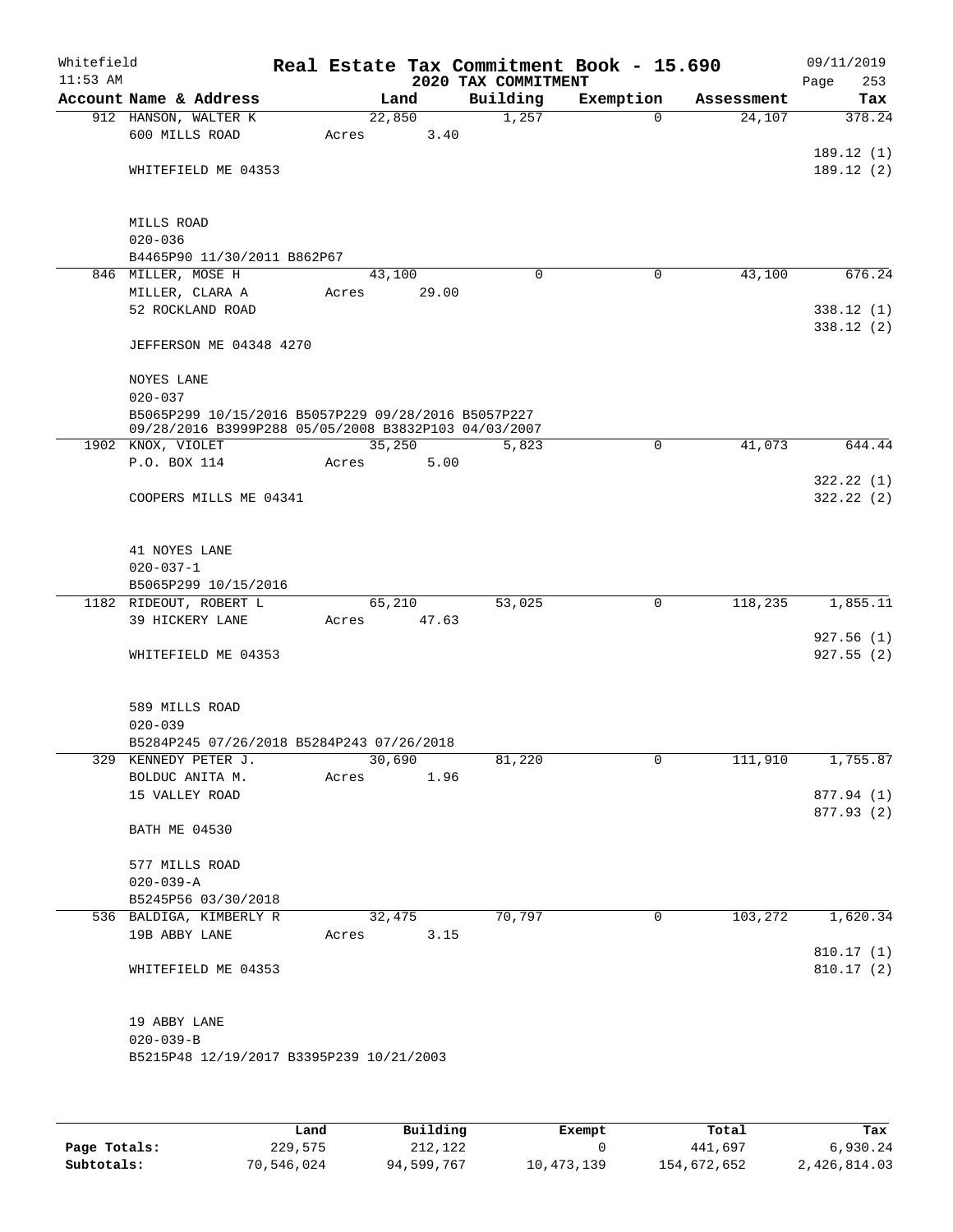| Whitefield   |                                                                    |            |       |        |              |                                 | Real Estate Tax Commitment Book - 15.690 |          |               | 09/11/2019         |
|--------------|--------------------------------------------------------------------|------------|-------|--------|--------------|---------------------------------|------------------------------------------|----------|---------------|--------------------|
| $11:53$ AM   | Account Name & Address                                             |            |       | Land   |              | 2020 TAX COMMITMENT<br>Building | Exemption                                |          | Assessment    | Page<br>254<br>Tax |
|              | 485 HARTLEY STEVEN J.                                              |            |       |        | 34,080       |                                 | 221, 203                                 | 20,000   | 235,283       | 3,691.59           |
|              | 23 ABBY LANE                                                       |            |       |        | Acres 4.22   |                                 | 01 HOMESTEAD                             |          |               |                    |
|              |                                                                    |            |       |        |              |                                 |                                          |          |               | 1,845.80(1)        |
|              | WHITEFIELD ME 04353                                                |            |       |        |              |                                 |                                          |          |               | 1,845.79(2)        |
|              |                                                                    |            |       |        |              |                                 |                                          |          |               |                    |
|              | 23 ABBY LANE                                                       |            |       |        |              |                                 |                                          |          |               |                    |
|              | $020 - 039 - C$                                                    |            |       |        |              |                                 |                                          |          |               |                    |
|              | B4698P263 08/13/2013 B4669P103 05/31/2013 B2559P318                |            |       |        |              |                                 |                                          |          |               |                    |
|              | 643 KOPP FRANKLIN H. &                                             |            |       | 33,000 |              | 107,818                         |                                          | 26,000   | 114,818       | 1,801.49           |
|              | ALICE                                                              |            |       |        |              |                                 |                                          |          |               |                    |
|              | 543 MILLS ROAD                                                     |            | Acres |        | 3.50         |                                 | 01 HOMESTEAD                             |          |               |                    |
|              |                                                                    |            |       |        |              |                                 | 07 NMR VET & WIDOW                       |          |               | 900.75(1)          |
|              | WHITEFIELD ME 04353                                                |            |       |        |              |                                 |                                          |          |               | 900.74(2)          |
|              | 543 MILLS ROAD                                                     |            |       |        |              |                                 |                                          |          |               |                    |
|              | $020 - 040$                                                        |            |       |        |              |                                 |                                          |          |               |                    |
|              | B1023P277                                                          |            |       |        |              |                                 |                                          |          |               |                    |
|              | 13 HENDSBEE JR. GEORGE                                             |            |       | 68,840 |              | 13,741                          |                                          | 0        | 82,581        | 1,295.70           |
|              | 516 MILLS ROAD                                                     |            |       |        | Acres 74.18  |                                 |                                          |          |               |                    |
|              |                                                                    |            |       |        |              |                                 |                                          |          |               | 647.85(1)          |
|              | WHITEFIELD ME 04353                                                |            |       |        |              |                                 |                                          |          |               | 647.85(2)          |
|              |                                                                    |            |       |        |              |                                 |                                          |          |               |                    |
|              | 515 MILLS ROAD                                                     |            |       |        |              |                                 |                                          |          |               |                    |
|              | $020 - 041$                                                        |            |       |        |              |                                 |                                          |          |               |                    |
|              | B1119P132                                                          |            |       |        |              |                                 |                                          |          |               |                    |
|              | 761 DOWDY PHILLIP J. &                                             |            |       | 36,530 |              | 138,218                         |                                          | 20,000   | 154,748       | 2,428.00           |
|              | JENNIFER L.                                                        |            |       |        |              |                                 |                                          |          |               |                    |
|              | 489 MILLS ROAD                                                     |            | Acres |        | 6.60         |                                 | 01 HOMESTEAD                             |          |               |                    |
|              |                                                                    |            |       |        |              |                                 |                                          |          |               | 1,214.00(1)        |
|              | WHITEFIELD ME 04353                                                |            |       |        |              |                                 |                                          |          |               | 1, 214.00(2)       |
|              |                                                                    |            |       |        |              |                                 |                                          |          |               |                    |
|              | 489 MILLS ROAD<br>$020 - 042$                                      |            |       |        |              |                                 |                                          |          |               |                    |
|              |                                                                    |            |       |        |              |                                 |                                          |          |               |                    |
| 628          | B4104P11 02/24/2009 B3560P88 09/25/2005<br>SULLIVAN LORETTA ESTATE |            |       | 58,050 |              | 75,472                          |                                          | 0        | 133,522       | 2,094.96           |
|              | OF                                                                 |            |       |        |              |                                 |                                          |          |               |                    |
|              | D. MICHAEL SULLIVAN,<br>PERS REP                                   |            | Acres |        | 10.00        |                                 |                                          |          |               |                    |
|              | 477 MILLS ROAD                                                     |            |       |        |              |                                 |                                          |          |               | 1,047.48(1)        |
|              |                                                                    |            |       |        |              |                                 |                                          |          |               | 1,047.48(2)        |
|              | WHITEFIELD ME 04353                                                |            |       |        |              |                                 |                                          |          |               |                    |
|              | 477 MILLS ROAD                                                     |            |       |        |              |                                 |                                          |          |               |                    |
|              | $020 - 043$                                                        |            |       |        |              |                                 |                                          |          |               |                    |
|              | B2664P40                                                           |            |       |        |              |                                 |                                          |          |               |                    |
|              | 500 DONAHUE, CHARLENE P                                            |            |       | 28,450 |              | $\Omega$                        |                                          | $\Omega$ | 28,450        | 446.38             |
|              | MASON, BRIAN S                                                     |            | Acres |        | 9.00         |                                 |                                          |          |               |                    |
|              | 460 MILLS ROAD                                                     |            |       |        |              |                                 |                                          |          |               | 223.19(1)          |
|              | WHITEFIELD ME 04353                                                |            |       |        |              |                                 |                                          |          |               | 223.19(2)          |
|              | MILLS ROAD                                                         |            |       |        |              |                                 |                                          |          |               |                    |
|              | $020 - 044$                                                        |            |       |        |              |                                 |                                          |          |               |                    |
|              | B5175P21 08/23/2017                                                |            |       |        |              |                                 |                                          |          |               |                    |
|              |                                                                    |            |       |        |              |                                 |                                          |          |               |                    |
|              |                                                                    | Land       |       |        | Building     |                                 | Exempt                                   |          | Total         | Tax                |
| Page Totals: |                                                                    | 258,950    |       |        | 556,452      |                                 | 66,000                                   |          | 749,402       | 11,758.12          |
| Subtotals:   |                                                                    | 70,804,974 |       |        | 95, 156, 219 |                                 | 10,539,139                               |          | 155, 422, 054 | 2,438,572.15       |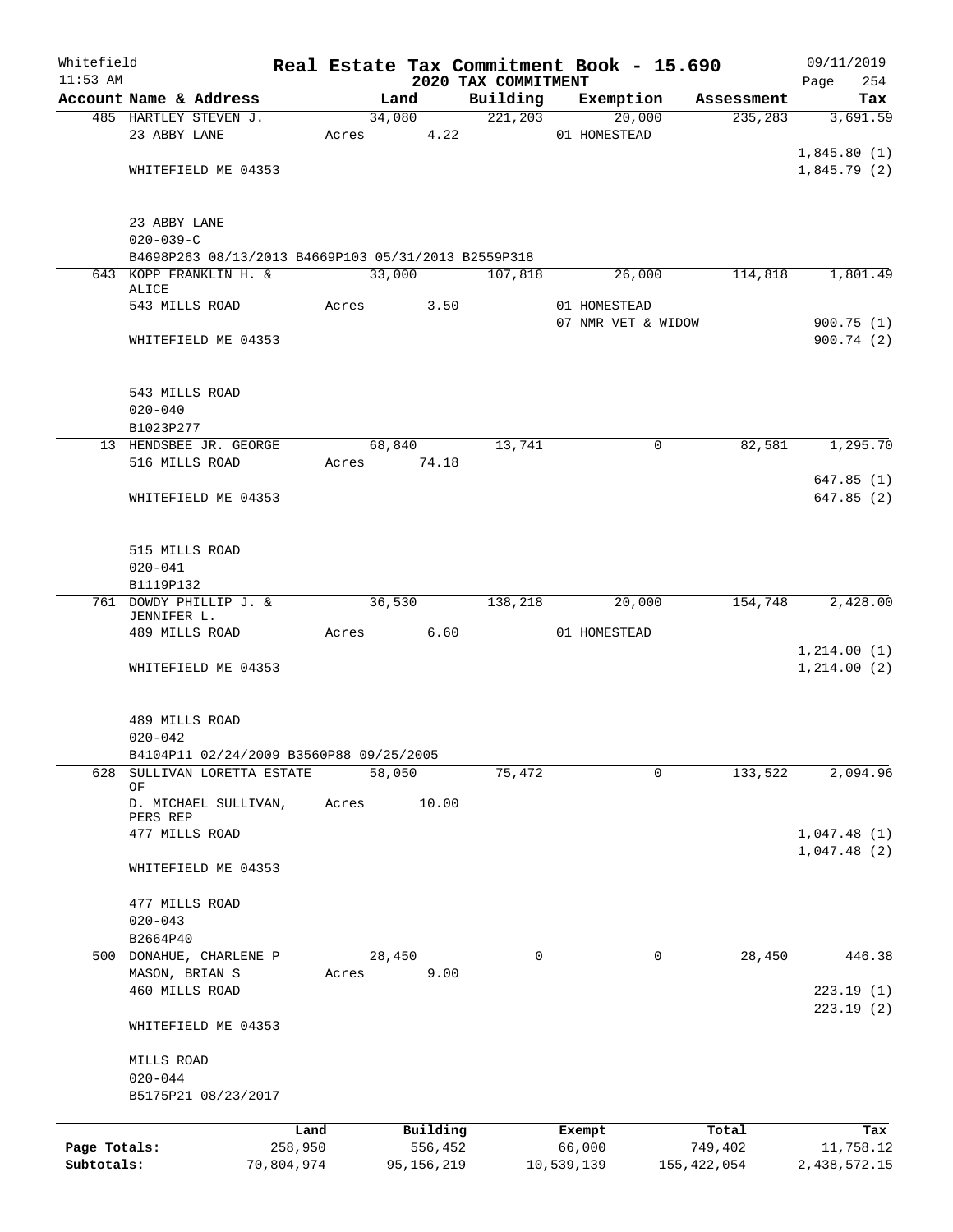| Whitefield<br>$11:53$ AM |                                                                              |         |        |          | 2020 TAX COMMITMENT | Real Estate Tax Commitment Book - 15.690 |            | 09/11/2019<br>Page<br>255    |
|--------------------------|------------------------------------------------------------------------------|---------|--------|----------|---------------------|------------------------------------------|------------|------------------------------|
|                          | Account Name & Address                                                       |         |        | Land     | Building            | Exemption                                | Assessment | Tax                          |
|                          | 140 MONSEN STEVEN A. &<br>AGNIESZKA A.<br>506 BANTON ROAD                    | Acres   | 33,442 | 15.24    | $\mathbf 0$         | $\Omega$                                 | 33,442     | 524.70                       |
|                          |                                                                              |         |        |          |                     |                                          |            | 262.35(1)<br>262.35(2)       |
|                          | PALERMO ME 04354                                                             |         |        |          |                     |                                          |            |                              |
|                          | COOKSON LANE                                                                 |         |        |          |                     |                                          |            |                              |
|                          | $020 - 045$                                                                  |         |        |          |                     |                                          |            |                              |
|                          | B5280P080 05/29/2018 B5280P077 06/27/2018 B1297P216<br>882 MONSEN JR. ARTHUR |         | 26,242 |          | $\Omega$            | $\Omega$                                 | 26,242     | 411.74                       |
|                          | 140 INGRAHAM ROAD                                                            |         | Acres  | 6.24     |                     |                                          |            | 205.87(1)                    |
|                          | WEEKS MILLS ME 04358                                                         |         |        |          |                     |                                          |            | 205.87(2)                    |
|                          | COOKSON LANE                                                                 |         |        |          |                     |                                          |            |                              |
|                          | $020 - 045 - A$<br>B1186P289                                                 |         |        |          |                     |                                          |            |                              |
|                          | 498 GOMES MATTHEW D. &<br>LESLIE                                             |         |        | 33,000   | 150,569             | 20,000                                   | 163,569    | 2,566.40                     |
|                          | 453 MILLS ROAD                                                               | Acres   |        | 3.50     |                     | 01 HOMESTEAD                             |            |                              |
|                          | WHITEFIELD ME 04353                                                          |         |        |          |                     |                                          |            | 1,283.20(1)<br>1, 283.20 (2) |
|                          | 453 MILLS ROAD<br>$020 - 045 - B$                                            |         |        |          |                     |                                          |            |                              |
|                          | B2168P220                                                                    |         |        |          |                     |                                          |            |                              |
|                          | 356 LACKEY TIMOTHY C. &                                                      |         |        | 42,386   | 200,384             | 20,000                                   | 222,770    | 3,495.26                     |
|                          | HEIDI E.<br>110 COOKSON LANE                                                 | Acres   |        | 13.92    |                     | 01 HOMESTEAD                             |            |                              |
|                          | WHITEFIELD ME 04353                                                          |         |        |          |                     |                                          |            | 1,747.63(1)<br>1,747.63(2)   |
|                          | 110 COOKSON LANE<br>$020 - 046$                                              |         |        |          |                     |                                          |            |                              |
|                          | B3461P207 04/05/2005                                                         |         |        |          |                     |                                          |            |                              |
|                          | 1743 PADGETT JAMES H.                                                        |         |        | 40,050   | 191,906             | 20,000                                   | 211,956    | 3,325.59                     |
|                          | 102 COOKSON LANE                                                             |         | Acres  | 11.00    |                     | 01 HOMESTEAD                             |            |                              |
|                          | WHITEFIELD ME 04353                                                          |         |        |          |                     |                                          |            | 1,662.80(1)<br>1,662.79(2)   |
|                          | 102 COOKSON LANE                                                             |         |        |          |                     |                                          |            |                              |
|                          | $020 - 046 - A$<br>B4778P181 05/12/2014 B3447P221 03/04/2005                 |         |        |          |                     |                                          |            |                              |
|                          | 305 FLANAGAN MARGARET A.                                                     |         |        | 39,090   | 119,575             | 20,000                                   | 138,665    | 2,175.65                     |
|                          | FLANAGAN MICHAEL E.                                                          | Acres   |        | 9.80     |                     | 01 HOMESTEAD                             |            |                              |
|                          | P.O. BOX 9                                                                   |         |        |          |                     |                                          |            | 1,087.83(1)<br>1,087.82(2)   |
|                          | WHITEFIELD ME 04353                                                          |         |        |          |                     |                                          |            |                              |
|                          | 87 COOKSON LANE<br>$020 - 047$                                               |         |        |          |                     |                                          |            |                              |
|                          | B5169P225 08/11/2017 B2771P278                                               |         |        |          |                     |                                          |            |                              |
|                          |                                                                              | Land    |        | Building |                     | Exempt                                   | Total      | Tax                          |
| Page Totals:             |                                                                              | 214,210 |        | 662,434  |                     | 80,000                                   | 796,644    | 12,499.34                    |

**Subtotals:** 71,019,184 95,818,653 10,619,139 156,218,698 2,451,071.49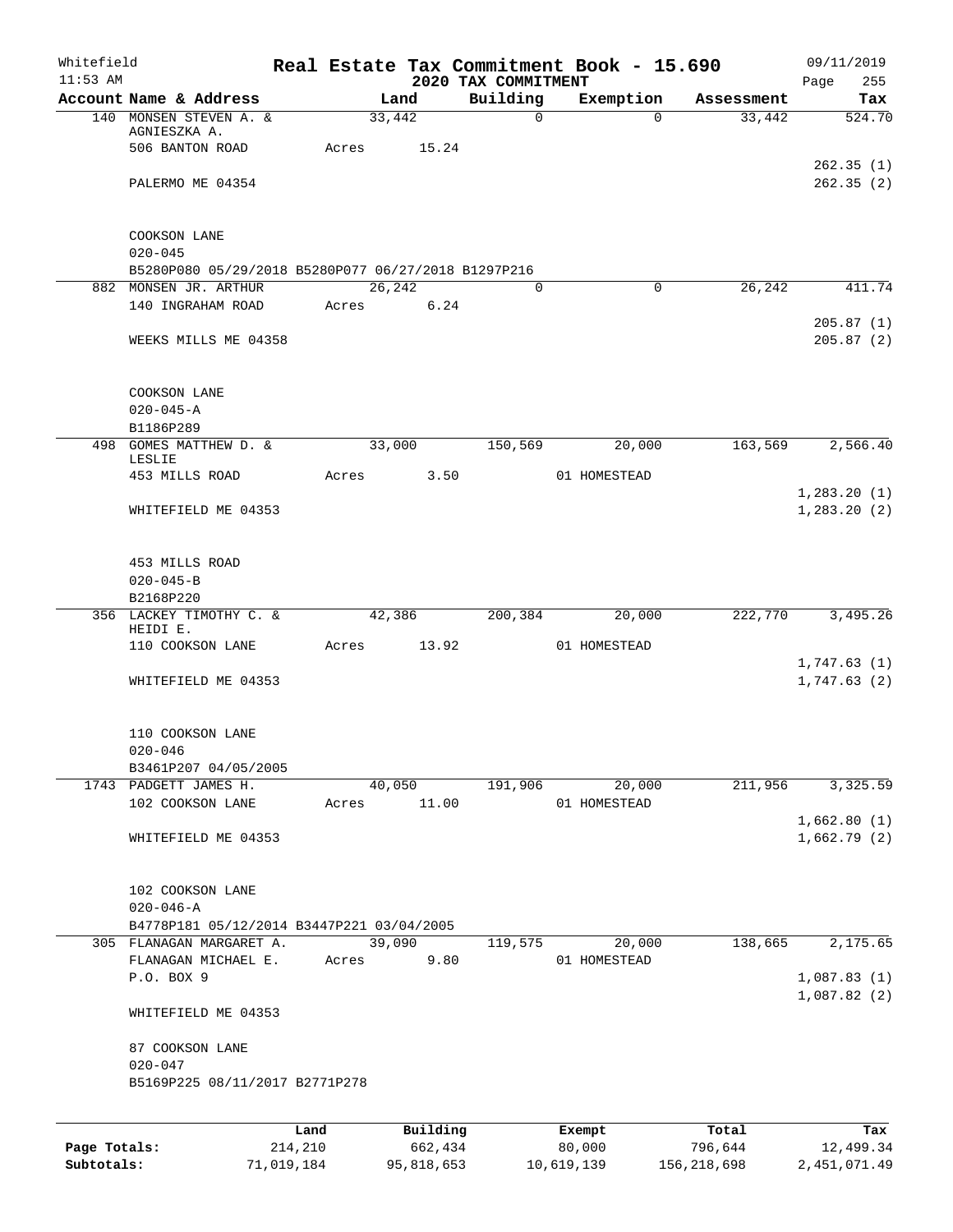| Whitefield<br>$11:53$ AM |                                                                               |             |        |                           | 2020 TAX COMMITMENT | Real Estate Tax Commitment Book - 15.690 |            | 09/11/2019<br>256<br>Page |
|--------------------------|-------------------------------------------------------------------------------|-------------|--------|---------------------------|---------------------|------------------------------------------|------------|---------------------------|
|                          | Account Name & Address                                                        |             | Land   |                           | Building            | Exemption                                | Assessment | Tax                       |
|                          | 620 DOWLING JAMES &                                                           |             | 30,150 |                           | 62,672              | 20,000                                   | 72,822     | 1,142.58                  |
|                          | FLORENCE                                                                      |             |        | 1.60                      |                     |                                          |            |                           |
|                          | 47 COOKSON LANE                                                               | Acres       |        |                           |                     | 01 HOMESTEAD                             |            | 571.29(1)                 |
|                          | WHITEFIELD ME 04353                                                           |             |        |                           |                     |                                          |            | 571.29(2)                 |
|                          |                                                                               |             |        |                           |                     |                                          |            |                           |
|                          |                                                                               |             |        |                           |                     |                                          |            |                           |
|                          | 47 COOKSON LANE                                                               |             |        |                           |                     |                                          |            |                           |
|                          | $020 - 048$                                                                   |             |        |                           |                     |                                          |            |                           |
|                          | B1290P354                                                                     |             |        |                           |                     |                                          |            |                           |
|                          | 1143 ALLEN JON C. & LORI                                                      |             |        | 25,600                    | 63,305              | 20,000                                   | 68,905     | 1,081.12                  |
|                          | 45 COOKSON LANE                                                               | Acres 1.90  |        |                           |                     | 01 HOMESTEAD                             |            |                           |
|                          |                                                                               |             |        |                           |                     |                                          |            | 540.56(1)                 |
|                          | WHITEFIELD ME 04353                                                           |             |        |                           |                     |                                          |            | 540.56(2)                 |
|                          |                                                                               |             |        |                           |                     |                                          |            |                           |
|                          | 45 COOKSON LANE                                                               |             |        |                           |                     |                                          |            |                           |
|                          | $020 - 048 - 001$                                                             |             |        |                           |                     |                                          |            |                           |
|                          | B5322P111 10/23/2018 B4886P99 05/15/2015 B2053P299<br>1441 ENGSTROM KRAIG SR. |             | 30,000 |                           | 53,551              | 20,000                                   | 63,551     | 997.12                    |
|                          | PAULA &                                                                       |             |        |                           |                     |                                          |            |                           |
|                          | * KRAIG JR.                                                                   |             |        | Acres 1.50                |                     | 01 HOMESTEAD                             |            |                           |
|                          | 39 COOKSON LANE                                                               |             |        |                           |                     |                                          |            | 498.56 (1)                |
|                          |                                                                               |             |        |                           |                     |                                          |            | 498.56 (2)                |
|                          | WHITEFIELD ME 04353                                                           |             |        |                           |                     |                                          |            |                           |
|                          | 39 COOKSON LANE                                                               |             |        |                           |                     |                                          |            |                           |
|                          | $020 - 048 - A$                                                               |             |        |                           |                     |                                          |            |                           |
|                          | B3528P43 07/29/2005                                                           |             |        |                           |                     |                                          |            |                           |
|                          | 1251 CUNNINGHAM LILLIAN M. & 47,250<br>PAUL A.                                |             |        |                           | 76,486              | 20,000                                   | 103,736    | 1,627.62                  |
|                          | 417 MILLS ROAD                                                                | Acres 20.00 |        |                           |                     | 01 HOMESTEAD                             |            |                           |
|                          |                                                                               |             |        |                           |                     |                                          |            | 813.81(1)                 |
|                          | WHITEFIELD ME 04353                                                           |             |        |                           |                     |                                          |            | 813.81 (2)                |
|                          |                                                                               |             |        |                           |                     |                                          |            |                           |
|                          | 417 MILLS ROAD                                                                |             |        |                           |                     |                                          |            |                           |
|                          | $020 - 049$                                                                   |             |        |                           |                     |                                          |            |                           |
|                          | B4247P189 05/05/2010 B1744P186 B1483P118 06/30/1988                           |             |        |                           |                     |                                          |            |                           |
|                          | 401 ROGERS L. JAMES &                                                         |             | 30,600 |                           | 4,945               | $\Omega$                                 | 35,545     | 557.70                    |
|                          | CECELIA                                                                       |             |        |                           |                     |                                          |            |                           |
|                          | 3 COOKSON LANE                                                                | Acres       |        | 1.90                      |                     |                                          |            | 278.85(1)                 |
|                          | WHITEFIELD ME 04353                                                           |             |        |                           |                     |                                          |            | 278.85(2)                 |
|                          |                                                                               |             |        |                           |                     |                                          |            |                           |
|                          |                                                                               |             |        |                           |                     |                                          |            |                           |
|                          | 3 COOKSON LANE<br>$020 - 049 - A$                                             |             |        |                           |                     |                                          |            |                           |
|                          | 1875 COLBY MEAGAN M.                                                          |             | 0      |                           | 54,424              | $\mathbf 0$                              | 54,424     | 853.91                    |
|                          | 3 COOKSON LANE                                                                |             |        |                           |                     |                                          |            |                           |
|                          |                                                                               |             |        |                           |                     |                                          |            | 426.96(1)                 |
|                          | WHITEFIELD ME 04353                                                           |             |        |                           |                     |                                          |            | 426.95(2)                 |
|                          |                                                                               |             |        |                           |                     |                                          |            |                           |
|                          | 3 COOKSON LANE                                                                |             |        |                           |                     |                                          |            |                           |
|                          | $020 - 049 - A - ON$                                                          |             |        |                           |                     |                                          |            |                           |
|                          |                                                                               |             |        |                           |                     |                                          |            |                           |
|                          |                                                                               |             |        |                           |                     |                                          |            |                           |
|                          |                                                                               |             |        | $D_{11}$ in $I$ in $\sim$ |                     | $P$ <sub>i</sub> $\sim$                  |            |                           |

|              | Land       | Building   | Exempt     | Total       | Tax          |
|--------------|------------|------------|------------|-------------|--------------|
| Page Totals: | 163,600    | 315,383    | 80,000     | 398,983     | 6.260.05     |
| Subtotals:   | 71,182,784 | 96,134,036 | 10,699,139 | 156,617,681 | 2,457,331.54 |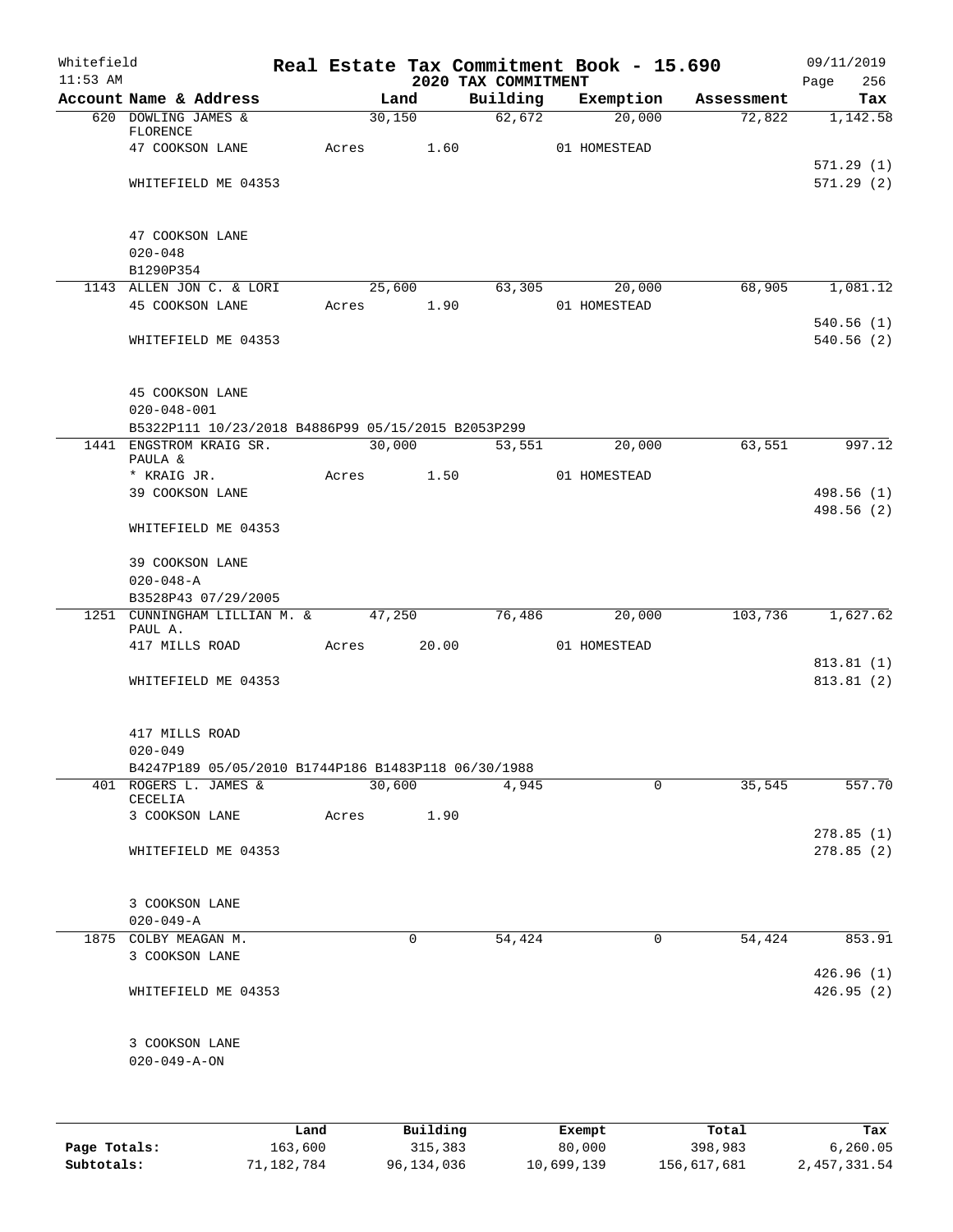| Whitefield   |                                                 |            |       |        |            |                     | Real Estate Tax Commitment Book - 15.690 |               | 09/11/2019                 |
|--------------|-------------------------------------------------|------------|-------|--------|------------|---------------------|------------------------------------------|---------------|----------------------------|
| $11:53$ AM   |                                                 |            |       |        |            | 2020 TAX COMMITMENT |                                          |               | Page<br>257                |
|              | Account Name & Address                          |            |       | Land   | 30,825     | Building<br>23,051  | Exemption                                | Assessment    | Tax                        |
|              | 1647 MARCACCIO MARY-ANN                         |            |       |        |            |                     | 20,000                                   | 33,876        | 531.51                     |
|              | 65 COOKSON LANE                                 |            | Acres |        | 2.05       |                     | 01 HOMESTEAD                             |               |                            |
|              |                                                 |            |       |        |            |                     |                                          |               | 265.76(1)                  |
|              | WHITEFIELD ME 04353                             |            |       |        |            |                     |                                          |               | 265.75(2)                  |
|              | 65 COOKSON LANE                                 |            |       |        |            |                     |                                          |               |                            |
|              | $020 - 049 - B$                                 |            |       |        |            |                     |                                          |               |                            |
|              | B3717P285 08/07/2006 B2766P175 11/04/2004       |            |       |        |            |                     |                                          |               |                            |
|              | 521 ROGERS L. JAMES &                           |            |       | 31,200 |            | 111,519             | 20,000                                   | 122,719       | 1,925.46                   |
|              | CECELIA                                         |            |       |        |            |                     |                                          |               |                            |
|              | 3 COOKSON LANE                                  |            | Acres |        | 2.30       |                     | 01 HOMESTEAD                             |               |                            |
|              |                                                 |            |       |        |            |                     |                                          |               | 962.73(1)                  |
|              | WHITEFIELD ME 04353                             |            |       |        |            |                     |                                          |               | 962.73(2)                  |
|              | 13 COOKSON LANE                                 |            |       |        |            |                     |                                          |               |                            |
|              | $020 - 049 - C$                                 |            |       |        |            |                     |                                          |               |                            |
|              | B1576P320                                       |            |       |        |            |                     |                                          |               |                            |
|              | 1443 WATSON MAXINE                              |            |       | 30,300 |            | 84,064              | 26,000                                   | 88,364        | 1,386.43                   |
|              | 31 COOKSON LANE                                 |            | Acres |        | 1.70       |                     | 01 HOMESTEAD                             |               |                            |
|              |                                                 |            |       |        |            |                     | 05 VET EXEMPTION                         |               | 693.22(1)                  |
|              | WHITEFIELD ME 04353                             |            |       |        |            |                     |                                          |               | 693.21(2)                  |
|              |                                                 |            |       |        |            |                     |                                          |               |                            |
|              | 31 COOKSON LANE                                 |            |       |        |            |                     |                                          |               |                            |
|              | $020 - 049 - D$                                 |            |       |        |            |                     |                                          |               |                            |
|              | B1277P14 11/27/1985                             |            |       |        |            |                     |                                          |               |                            |
|              | 1188 GALLAGHER DAVID                            |            |       | 30,975 |            | 61,090              | 0                                        | 92,065        | 1,444.50                   |
|              | 59 COOKSON LANE                                 |            | Acres |        | 2.15       |                     |                                          |               |                            |
|              |                                                 |            |       |        |            |                     |                                          |               | 722.25(1)                  |
|              | WHITEFIELD ME 04353                             |            |       |        |            |                     |                                          |               | 722.25(2)                  |
|              | 59 COOKSON LANE                                 |            |       |        |            |                     |                                          |               |                            |
|              |                                                 |            |       |        |            |                     |                                          |               |                            |
|              | $020 - 049 - E$<br>B1291P1                      |            |       |        |            |                     |                                          |               |                            |
|              |                                                 |            |       |        |            |                     |                                          |               |                            |
|              | 1144 BAIRD THOMAS HEIRS<br>C/O WILLIAM R BAIRD, |            |       | 30,780 | 2.02       | 39,433              | 0                                        | 70,213        | 1,101.64                   |
|              | PER. REP.                                       |            | Acres |        |            |                     |                                          |               |                            |
|              | 16 WOOD LANE                                    |            |       |        |            |                     |                                          |               | 550.82 (1)                 |
|              |                                                 |            |       |        |            |                     |                                          |               | 550.82(2)                  |
|              | WHITEFIELD ME 04353                             |            |       |        |            |                     |                                          |               |                            |
|              | 16 WOOD LANE                                    |            |       |        |            |                     |                                          |               |                            |
|              | $020 - 049 - F$                                 |            |       |        |            |                     |                                          |               |                            |
|              | B4558P36 08/10/2012 B2193P198                   |            |       |        |            |                     |                                          |               |                            |
|              | 676 SCHENA SUSAN A. &                           |            |       | 31,740 |            | 117,255             | 20,000                                   | 128,995       | 2,023.93                   |
|              | ROBERT A.                                       |            |       |        |            |                     |                                          |               |                            |
|              | 24 WOOD LANE                                    |            | Acres |        | 2.66       |                     | 01 HOMESTEAD                             |               |                            |
|              | WHITEFIELD ME 04353                             |            |       |        |            |                     |                                          |               | 1,011.97(1)<br>1,011.96(2) |
|              |                                                 |            |       |        |            |                     |                                          |               |                            |
|              | 24 WOOD LANE                                    |            |       |        |            |                     |                                          |               |                            |
|              | $020 - 049 - G$                                 |            |       |        |            |                     |                                          |               |                            |
|              | B3052P87                                        |            |       |        |            |                     |                                          |               |                            |
|              |                                                 |            |       |        |            |                     |                                          |               |                            |
|              |                                                 | Land       |       |        | Building   |                     | Exempt                                   | Total         | Tax                        |
| Page Totals: |                                                 | 185,820    |       |        | 436,412    |                     | 86,000                                   | 536,232       | 8, 413. 47                 |
| Subtotals:   |                                                 | 71,368,604 |       |        | 96,570,448 |                     | 10,785,139                               | 157, 153, 913 | 2,465,745.01               |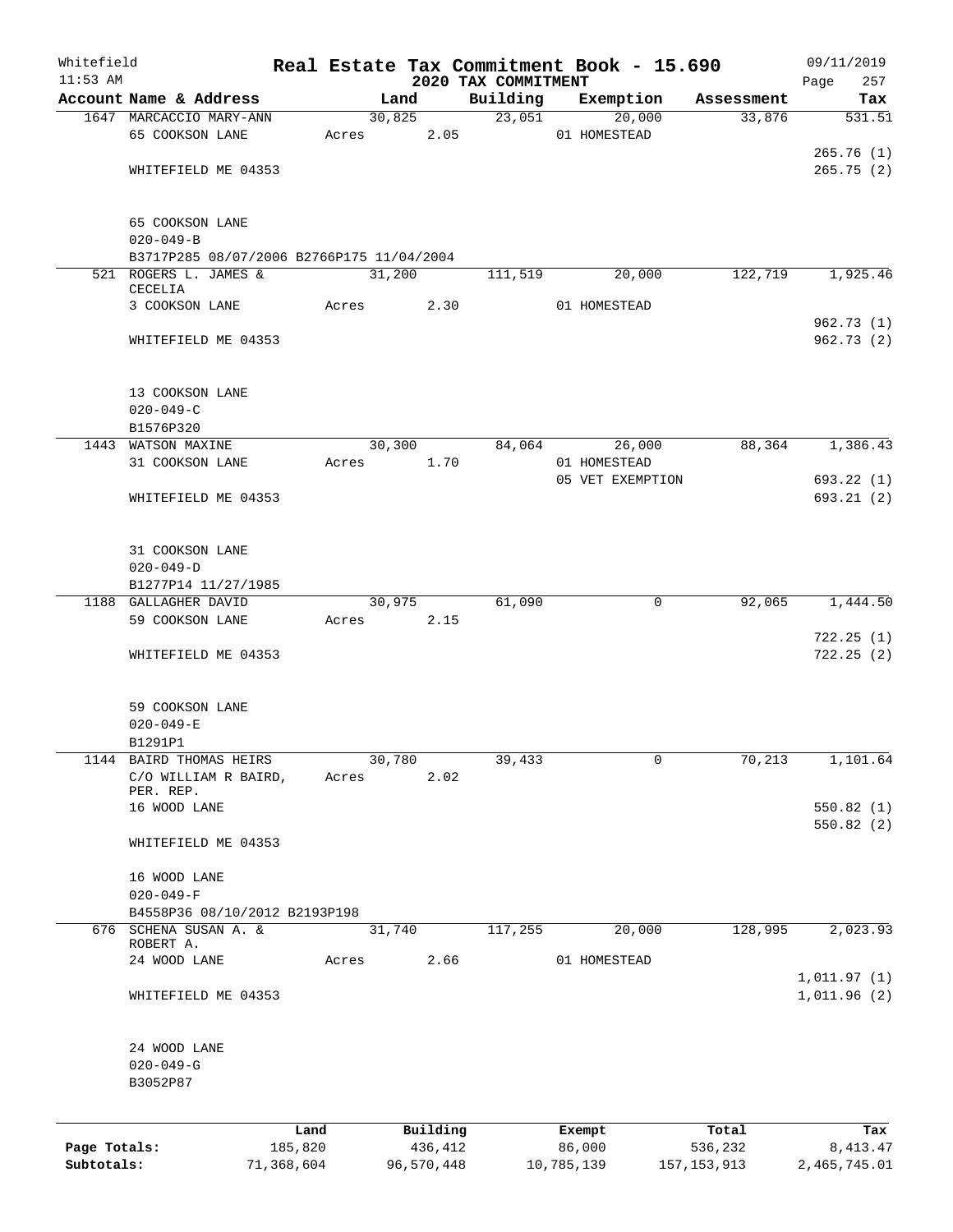| Whitefield<br>$11:53$ AM |                                                                             |         |          | 2020 TAX COMMITMENT | Real Estate Tax Commitment Book - 15.690 |            | 09/11/2019<br>258<br>Page |
|--------------------------|-----------------------------------------------------------------------------|---------|----------|---------------------|------------------------------------------|------------|---------------------------|
|                          | Account Name & Address                                                      |         | Land     | Building            | Exemption                                | Assessment | Tax                       |
|                          | 259 GALLAGHER EARL                                                          |         | 23,420   | $\mathbf 0$         | $\Omega$                                 | 23,420     | 367.46                    |
|                          | 410 SOMERVILLE ROAD                                                         | Acres   |          | 3.78                |                                          |            |                           |
|                          |                                                                             |         |          |                     |                                          |            | 183.73(1)                 |
|                          | SOMERVILLE ME 04348                                                         |         |          |                     |                                          |            | 183.73(2)                 |
|                          |                                                                             |         |          |                     |                                          |            |                           |
|                          |                                                                             |         |          |                     |                                          |            |                           |
|                          | WOOD LANE                                                                   |         |          |                     |                                          |            |                           |
|                          | $020 - 049 - H$                                                             |         |          |                     |                                          |            |                           |
|                          | B2180P316                                                                   |         |          |                     |                                          |            |                           |
|                          | 1141 GEORGES PHILIP                                                         |         | 30,675   | 8,130               | 20,000                                   | 18,805     | 295.05                    |
|                          | 27 WOOD LANE                                                                | Acres   |          | 1.95                | 01 HOMESTEAD                             |            | 147.53(1)                 |
|                          | WHITEFIELD ME 04353                                                         |         |          |                     |                                          |            | 147.52(2)                 |
|                          |                                                                             |         |          |                     |                                          |            |                           |
|                          |                                                                             |         |          |                     |                                          |            |                           |
|                          | 27 WOOD LANE                                                                |         |          |                     |                                          |            |                           |
|                          | $020 - 049 - I$                                                             |         |          |                     |                                          |            |                           |
|                          | B4756P317 02/13/2014 B4307P210 05/17/2010 B4161P79                          |         |          |                     |                                          |            |                           |
|                          | 06/18/2009 B4154P254 06/09/2009 B3670P60 12/16/2005<br>B3415P273 12/20/2004 |         |          |                     |                                          |            |                           |
|                          | 1741 LIPSKY BRIAN & RENEE                                                   |         | 30,090   | 29,132              | 20,000                                   | 39,222     | 615.39                    |
|                          | 29 WOOD LANE                                                                | Acres   |          | 1.56                | 01 HOMESTEAD                             |            |                           |
|                          |                                                                             |         |          |                     |                                          |            | 307.70(1)                 |
|                          | WHITEFIELD ME 04353                                                         |         |          |                     |                                          |            | 307.69(2)                 |
|                          |                                                                             |         |          |                     |                                          |            |                           |
|                          |                                                                             |         |          |                     |                                          |            |                           |
|                          | 29 WOOD LANE                                                                |         |          |                     |                                          |            |                           |
|                          | $020 - 049 - J$                                                             |         |          |                     |                                          |            |                           |
|                          | B4652P120 04/19/2013 B3415P273 12/20/2004                                   |         |          |                     |                                          |            |                           |
|                          | 668 SENTER, ROGER O                                                         |         | 32,550   | 2,665               | $\mathbf 0$                              | 35,215     | 552.52                    |
|                          | 448 STEADMANS LANDING<br>ROAD                                               | Acres   |          | 3.20                |                                          |            |                           |
|                          |                                                                             |         |          |                     |                                          |            | 276.26(1)                 |
|                          | DOVER FOXCROFT ME 04426                                                     |         |          |                     |                                          |            | 276.26(2)                 |
|                          |                                                                             |         |          |                     |                                          |            |                           |
|                          |                                                                             |         |          |                     |                                          |            |                           |
|                          | 76 SOUTH HOWE ROAD                                                          |         |          |                     |                                          |            |                           |
|                          | $020 - 050$                                                                 |         |          |                     |                                          |            |                           |
|                          | B5006P314 04/29/2016 B5003P48 05/06/2016 B4886P100                          |         |          |                     |                                          |            |                           |
|                          | 05/15/2015 B3509P125 05/07/2005<br>1478 NEWCOMBE PHILLIP J.                 |         | 31,875   | 65,253              | 0                                        | 97,128     | 1,523.94                  |
|                          | NEWCOMBE DARLENE S.                                                         | Acres   |          | 2.75                |                                          |            |                           |
|                          | 127 SOUTH HOWE ROAD                                                         |         |          |                     |                                          |            | 761.97(1)                 |
|                          |                                                                             |         |          |                     |                                          |            | 761.97(2)                 |
|                          | WHITEFIELD ME 04353                                                         |         |          |                     |                                          |            |                           |
|                          |                                                                             |         |          |                     |                                          |            |                           |
|                          | 88 SOUTH HOWE ROAD                                                          |         |          |                     |                                          |            |                           |
|                          | $020 - 050 - A$                                                             |         |          |                     |                                          |            |                           |
|                          | B4625P175 02/04/2013 B4614P22 01/03/2013 B2321P263                          |         |          |                     |                                          |            |                           |
|                          | 71 BRANN WAYNE & CAROL                                                      |         | 34,500   | 93,575              | 20,000                                   | 108,075    | 1,695.70                  |
|                          | 473 NORTH HOWE ROAD                                                         | Acres   |          | 4.50                | 01 HOMESTEAD                             |            |                           |
|                          |                                                                             |         |          |                     |                                          |            | 847.85 (1)                |
|                          | WHITEFIELD ME 04353                                                         |         |          |                     |                                          |            | 847.85 (2)                |
|                          |                                                                             |         |          |                     |                                          |            |                           |
|                          | 473 NORTH HOWE ROAD                                                         |         |          |                     |                                          |            |                           |
|                          | $021 - 001$                                                                 |         |          |                     |                                          |            |                           |
|                          |                                                                             |         |          |                     |                                          |            |                           |
|                          |                                                                             | Land    | Building |                     | Exempt                                   | Total      | Tax                       |
| Page Totals:             |                                                                             | 183,110 | 198,755  |                     | 60,000                                   | 321,865    | 5,050.06                  |

**Subtotals:** 71,551,714 96,769,203 10,845,139 157,475,778 2,470,795.07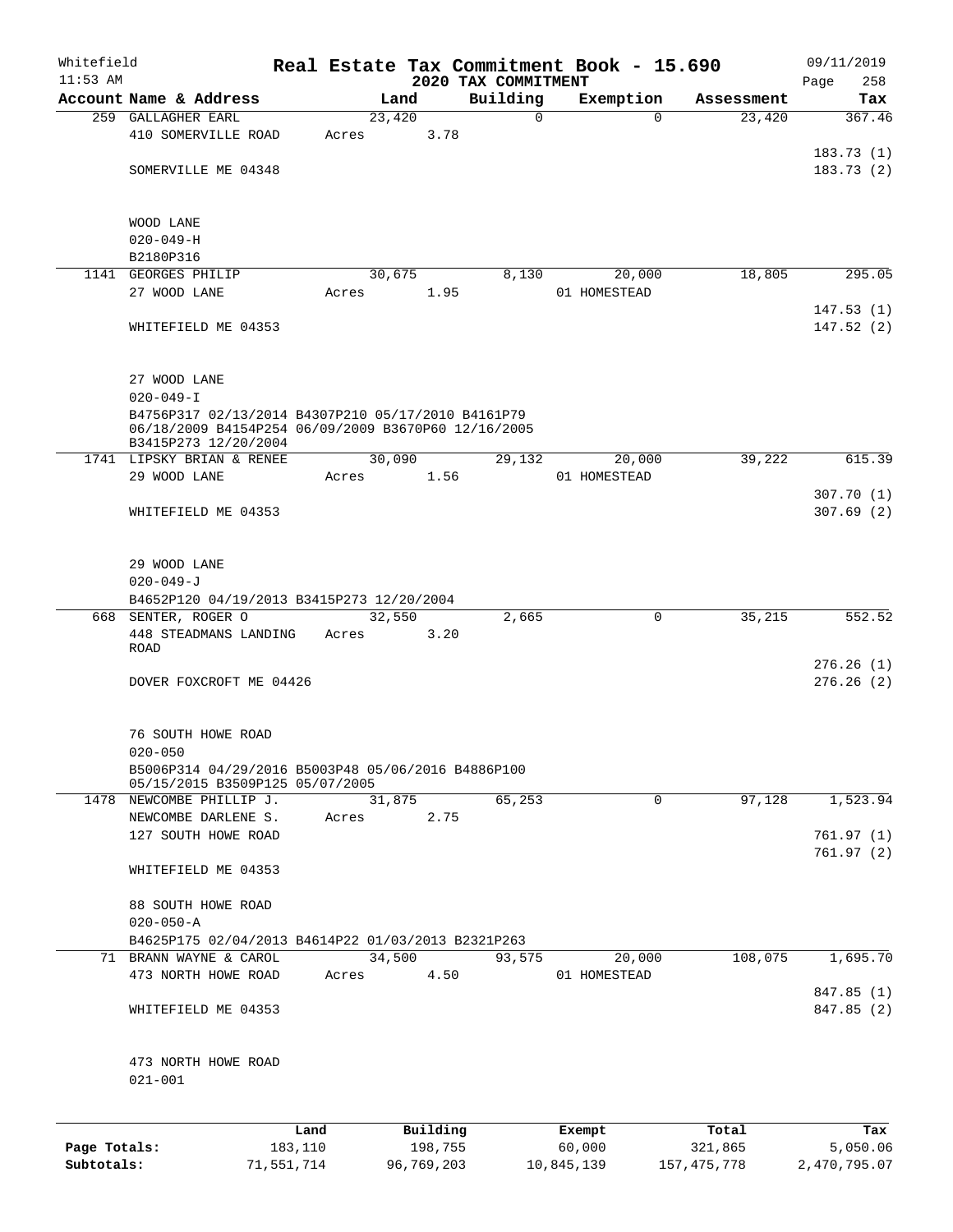| Whitefield   |                                            |       |                |                                 | Real Estate Tax Commitment Book - 15.690 |               | 09/11/2019             |
|--------------|--------------------------------------------|-------|----------------|---------------------------------|------------------------------------------|---------------|------------------------|
| $11:53$ AM   | Account Name & Address                     |       | Land           | 2020 TAX COMMITMENT<br>Building | Exemption                                | Assessment    | Page<br>259<br>Tax     |
|              | 1194 JOSLYN RAYMOND E &                    |       | 30,000         | $\overline{21,913}$             | $\Omega$                                 | 51,913        | 814.51                 |
|              | JUDITH                                     |       |                |                                 |                                          |               |                        |
|              | 43 JOSLYN ROAD                             | Acres | 0.16           |                                 |                                          |               | 407.26(1)              |
|              | WINDSOR ME 04363                           |       |                |                                 |                                          |               | 407.25(2)              |
|              |                                            |       |                |                                 |                                          |               |                        |
|              |                                            |       |                |                                 |                                          |               |                        |
|              | 190 ROCKLAND ROAD                          |       |                |                                 |                                          |               |                        |
|              | $021 - 004$<br>B1385P205                   |       |                |                                 |                                          |               |                        |
|              | 767 USDA - RURAL                           |       | 30,750         | 50,184                          | 0                                        | 80,934        | 1,269.85               |
|              | DEVELOPMENT                                |       |                |                                 |                                          |               |                        |
|              | C/O CUSTOMER SERVICE<br>DEPT.              | Acres | 2.00           |                                 |                                          |               |                        |
|              | PO BOX 66889                               |       |                |                                 |                                          |               | 634.93 (1)             |
|              |                                            |       |                |                                 |                                          |               | 634.92 (2)             |
|              | ST. LOUIS MO 63166                         |       |                |                                 |                                          |               |                        |
|              | 194 ROCKLAND ROAD                          |       |                |                                 |                                          |               |                        |
|              | $021 - 005$                                |       |                |                                 |                                          |               |                        |
|              | B4977P270 02/12/2016 B2261P239             |       |                |                                 |                                          |               |                        |
|              | 925 MCLELLAN, SHAWN<br>474 NORTH HOWE ROAD |       | 30,150<br>1.60 | 104,512                         | $\mathbf 0$                              | 134,662       | 2,112.85               |
|              |                                            | Acres |                |                                 |                                          |               | 1,056.43(1)            |
|              | WHITEFIELD ME 04353                        |       |                |                                 |                                          |               | 1,056.42(2)            |
|              |                                            |       |                |                                 |                                          |               |                        |
|              | 474 NORTH HOWE ROAD                        |       |                |                                 |                                          |               |                        |
|              | $021 - 005 - A$                            |       |                |                                 |                                          |               |                        |
|              | B5128P46 03/31/2017 B4028P297 07/15/2008   |       |                |                                 |                                          |               |                        |
|              | 1157 MICHAUD GARY R.                       |       | 30,000         | 65,224                          | 20,000                                   | 75,224        | 1,180.26               |
|              | 480 NORTH HOWE ROAD                        | Acres | 1.50           |                                 | 01 HOMESTEAD                             |               |                        |
|              | WHITEFIELD ME 04353                        |       |                |                                 |                                          |               | 590.13(1)<br>590.13(2) |
|              |                                            |       |                |                                 |                                          |               |                        |
|              |                                            |       |                |                                 |                                          |               |                        |
|              | 480 NORTH HOWE ROAD                        |       |                |                                 |                                          |               |                        |
|              | $021 - 005 - B$<br>B3157P171               |       |                |                                 |                                          |               |                        |
| 1044         | CUTHBERTSON MICHAEL W.                     |       | 34,125         | 261,646                         | 0                                        | 295,771       | 4,640.65               |
|              | & PAULA A.                                 |       |                |                                 |                                          |               |                        |
|              | 288 HOWE ROAD                              | Acres | 4.25           |                                 |                                          |               | 2,320.33 (1)           |
|              | WHITEFIELD ME 04353                        |       |                |                                 |                                          |               | 2,320.32(2)            |
|              |                                            |       |                |                                 |                                          |               |                        |
|              |                                            |       |                |                                 |                                          |               |                        |
|              | 208 ROCKLAND ROAD<br>$021 - 006$           |       |                |                                 |                                          |               |                        |
|              | B3700P251 06/30/2006                       |       |                |                                 |                                          |               |                        |
|              | 955 DROLET BETHANY & ROGER                 |       | 49,317         | 170,956                         | 20,000                                   | 200, 273      | 3,142.28               |
|              | М.<br>230 ROCKLAND ROAD                    | Acres | 23.18          |                                 | 01 HOMESTEAD                             |               |                        |
|              |                                            |       |                |                                 |                                          |               | 1,571.14(1)            |
|              | WHITEFIELD ME 04353                        |       |                |                                 |                                          |               | 1,571.14(2)            |
|              |                                            |       |                |                                 |                                          |               |                        |
|              | 230 ROCKLAND ROAD                          |       |                |                                 |                                          |               |                        |
|              | $021 - 007$                                |       |                |                                 |                                          |               |                        |
|              | B4412P23 06/24/2011 B2884P82               |       |                |                                 |                                          |               |                        |
|              | Land                                       |       | Building       |                                 | Exempt                                   | Total         | Tax                    |
| Page Totals: | 204,342                                    |       | 674,435        |                                 | 40,000                                   | 838,777       | 13,160.40              |
| Subtotals:   | 71,756,056                                 |       | 97, 443, 638   |                                 | 10,885,139                               | 158, 314, 555 | 2,483,955.47           |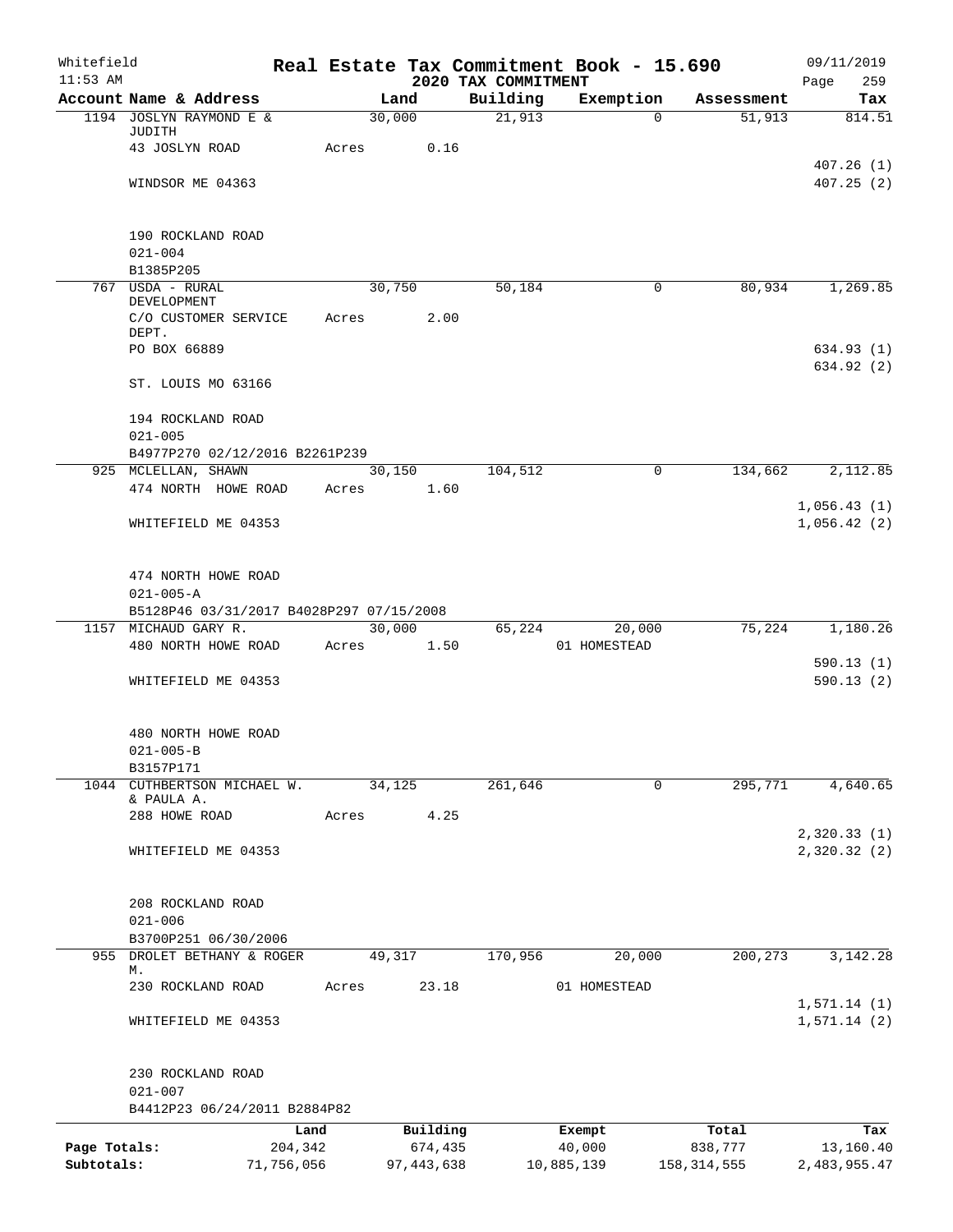| Whitefield   |                                                     |       |            |            |                                 | Real Estate Tax Commitment Book - 15.690 |             | 09/11/2019                 |
|--------------|-----------------------------------------------------|-------|------------|------------|---------------------------------|------------------------------------------|-------------|----------------------------|
| $11:53$ AM   | Account Name & Address                              |       | Land       |            | 2020 TAX COMMITMENT<br>Building | Exemption                                | Assessment  | 260<br>Page<br>Tax         |
|              | 97 CUTHBERTSON MICHAEL W.                           |       | 37,346     |            | 24,167                          | $\overline{0}$                           | 61, 513     | 965.14                     |
|              | & PAULA A.                                          |       |            |            |                                 |                                          |             |                            |
|              | 288 HOWE ROAD                                       |       | Acres 7.62 |            |                                 |                                          |             |                            |
|              |                                                     |       |            |            |                                 |                                          |             | 482.57 (1)                 |
|              | WHITEFIELD ME 04353                                 |       |            |            |                                 |                                          |             | 482.57(2)                  |
|              |                                                     |       |            |            |                                 |                                          |             |                            |
|              | 224 ROCKLAND ROAD                                   |       |            |            |                                 |                                          |             |                            |
|              | $021 - 007 - A$                                     |       |            |            |                                 |                                          |             |                            |
|              | B4289P203 06/23/2010 B4251P174 02/17/2010 B1496P106 |       |            |            |                                 |                                          |             |                            |
|              | 674 YORK WALTER ESTATE OF                           |       | 630        |            | $\Omega$                        | $\Omega$                                 | 630         | 9.88                       |
|              | C/O BRIAN YORK, PERS. Acres                         |       |            | 0.42       |                                 |                                          |             |                            |
|              | REP.                                                |       |            |            |                                 |                                          |             |                            |
|              | P.O. BOX 152                                        |       |            |            |                                 |                                          |             | 4.94(1)<br>4.94(2)         |
|              | SO. CHINA ME 04358                                  |       |            |            |                                 |                                          |             |                            |
|              | 124 MAIN STREET                                     |       |            |            |                                 |                                          |             |                            |
|              | $021 - 008$                                         |       |            |            |                                 |                                          |             |                            |
|              | B3906P316 09/10/2007                                |       |            |            |                                 |                                          |             |                            |
|              | 256 MAINVILLE SIDNEY &                              |       | 30,000     |            | 79,957                          | 20,000                                   | 89,957      | 1,411.43                   |
|              | <b>BONNIE</b>                                       |       |            |            |                                 |                                          |             |                            |
|              | PO BOX 235                                          |       | Acres      | 0.80       |                                 | 01 HOMESTEAD                             |             | 705.72(1)                  |
|              | COOPERS MILLS ME 04341                              |       |            |            |                                 |                                          |             | 705.71(2)                  |
|              |                                                     |       |            |            |                                 |                                          |             |                            |
|              | 192 MAIN STREET                                     |       |            |            |                                 |                                          |             |                            |
|              | $021 - 009$                                         |       |            |            |                                 |                                          |             |                            |
|              | B1487P307                                           |       |            |            |                                 |                                          |             |                            |
|              | 406 KING ERIN                                       |       | 600        |            | $\Omega$                        | 0                                        | 600         | 9.41                       |
|              | 502 HOWE ROAD                                       | Acres |            | 0.40       |                                 |                                          |             |                            |
|              |                                                     |       |            |            |                                 |                                          |             | 4.71(1)                    |
|              | WHITEFIELD ME 04353                                 |       |            |            |                                 |                                          |             | 4.70(2)                    |
|              | 124 MAIN STREET                                     |       |            |            |                                 |                                          |             |                            |
|              | $021 - 010$                                         |       |            |            |                                 |                                          |             |                            |
|              | B5120P147 04/04/2017                                |       |            |            |                                 |                                          |             |                            |
|              | 802 KING ERIN                                       |       | 60,000     |            | 269,375                         | 0                                        | 329,375     | 5,167.89                   |
|              | 502 HOWE ROAD                                       | Acres |            | 1.50       |                                 |                                          |             |                            |
|              | WHITEFIELD ME 04353                                 |       |            |            |                                 |                                          |             | 2,583.95(1)<br>2,583.94(2) |
|              |                                                     |       |            |            |                                 |                                          |             |                            |
|              | 184 MAIN STREET                                     |       |            |            |                                 |                                          |             |                            |
|              | $021 - 011$                                         |       |            |            |                                 |                                          |             |                            |
|              | B5120P147 04/04/2017                                |       |            |            |                                 |                                          |             |                            |
|              | 509 GAUVIN WILLIAM R &<br>FRANCES A                 |       | 30,000     |            | 0                               | 0                                        | 30,000      | 470.70                     |
|              | 29 MAIN STREET                                      | Acres |            | 1.20       |                                 |                                          |             |                            |
|              |                                                     |       |            |            |                                 |                                          |             | 235.35(1)                  |
|              | WHITEFIELD ME 04353                                 |       |            |            |                                 |                                          |             | 235.35(2)                  |
|              |                                                     |       |            |            |                                 |                                          |             |                            |
|              | 168 MAIN STREET<br>$021 - 012$                      |       |            |            |                                 |                                          |             |                            |
|              | B2669P252 04/18/2001                                |       |            |            |                                 |                                          |             |                            |
|              | Land                                                |       |            | Building   |                                 | Exempt                                   | Total       | Tax                        |
| Page Totals: | 158,576                                             |       |            | 373,499    |                                 | 20,000                                   | 512,075     | 8,034.45                   |
| Subtotals:   | 71,914,632                                          |       |            | 97,817,137 |                                 | 10,905,139                               | 158,826,630 | 2,491,989.92               |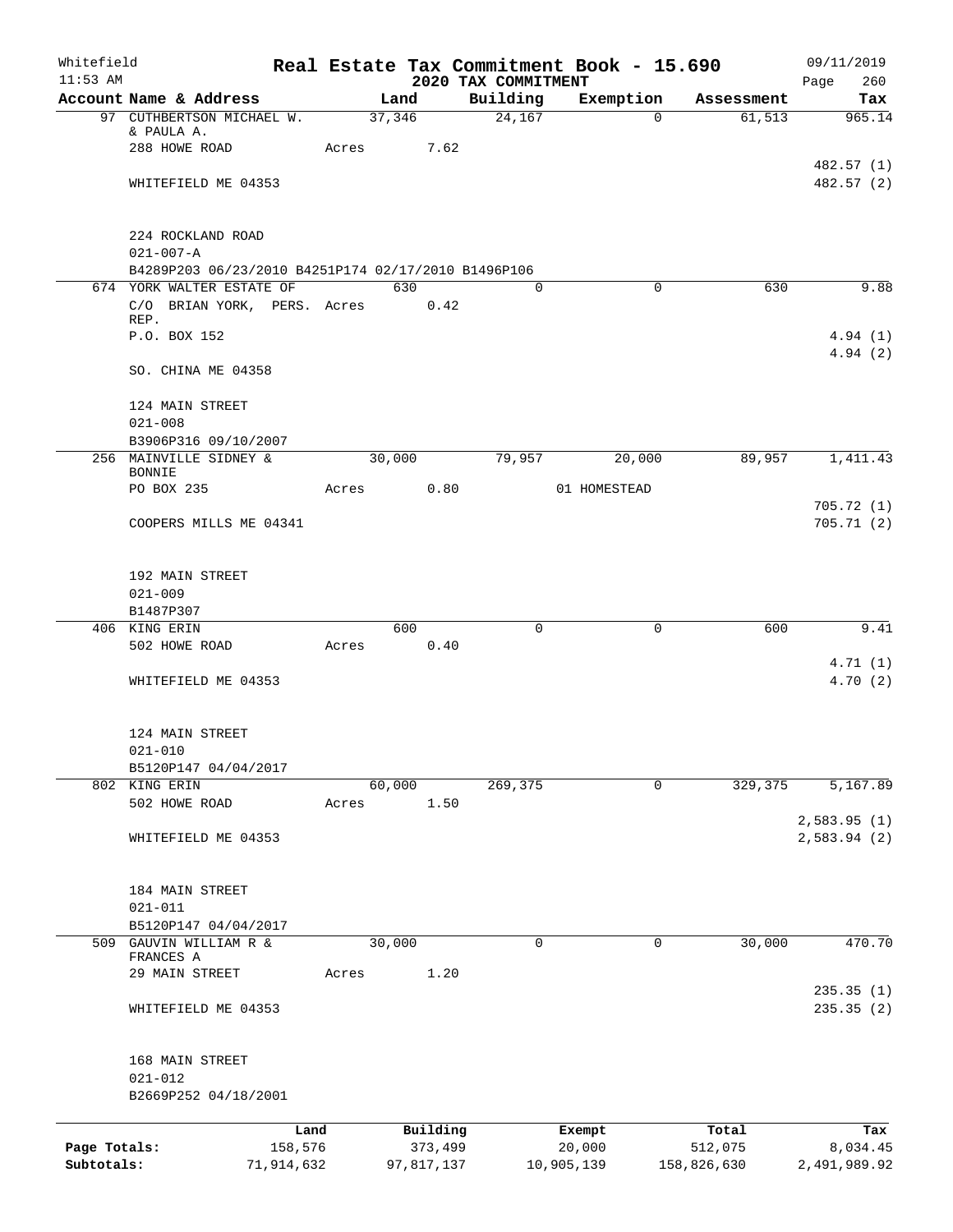| Whitefield<br>$11:53$ AM |                                     |       |        |      | 2020 TAX COMMITMENT |             | Real Estate Tax Commitment Book - 15.690 |            | 09/11/2019<br>Page<br>261 |
|--------------------------|-------------------------------------|-------|--------|------|---------------------|-------------|------------------------------------------|------------|---------------------------|
|                          | Account Name & Address              |       | Land   |      | Building            |             | Exemption                                | Assessment | Tax                       |
|                          | 391 COLBY JERRE                     |       | 375    |      |                     | $\mathbf 0$ | $\Omega$                                 | 375        | 5.88                      |
|                          | 219 MAIN STREET                     | Acres |        | 0.25 |                     |             |                                          |            |                           |
|                          | WINDSOR ME 04363                    |       |        |      |                     |             |                                          |            | 2.94(1)<br>2.94(2)        |
|                          |                                     |       |        |      |                     |             |                                          |            |                           |
|                          |                                     |       |        |      |                     |             |                                          |            |                           |
|                          | <b>MAIN STREET</b><br>$021 - 013$   |       |        |      |                     |             |                                          |            |                           |
|                          | 902 BARON SHANNON M.P.              |       | 30,000 |      | 95,716              |             | 0                                        | 125,716    | 1,972.48                  |
|                          | 458 HOWE ROAD                       | Acres |        | 0.98 |                     |             |                                          |            |                           |
|                          |                                     |       |        |      |                     |             |                                          |            | 986.24 (1)                |
|                          | WHITEFIELD ME 04353                 |       |        |      |                     |             |                                          |            | 986.24(2)                 |
|                          | 187 MAIN STREET                     |       |        |      |                     |             |                                          |            |                           |
|                          | $021 - 015$                         |       |        |      |                     |             |                                          |            |                           |
|                          | B3566P73 09/30/2005                 |       |        |      |                     |             |                                          |            |                           |
|                          | 1173 GOODRIDGE MARK R. &<br>SUSAN   |       | 30,000 |      | 117,217             |             | 26,000                                   | 121,217    | 1,901.89                  |
|                          | PO BOX 117                          | Acres |        | 0.25 |                     |             | 01 HOMESTEAD                             |            |                           |
|                          |                                     |       |        |      |                     |             | 05 VET EXEMPTION                         |            | 950.95(1)                 |
|                          | COOPERS MILLS ME 04341              |       |        |      |                     |             |                                          |            | 950.94(2)                 |
|                          | 177 MAIN STREET                     |       |        |      |                     |             |                                          |            |                           |
|                          | $021 - 016$                         |       |        |      |                     |             |                                          |            |                           |
|                          | 61 FRIEL DENNIS E.,                 |       | 45,000 |      | 99,022              |             | 20,000                                   | 124,022    | 1,945.91                  |
|                          | CHARLOTTE J                         |       |        |      |                     |             |                                          |            |                           |
|                          | IAM E.<br>171 MAIN STREET           | Acres |        | 1.50 |                     |             | 01 HOMESTEAD                             |            | 972.96(1)                 |
|                          |                                     |       |        |      |                     |             |                                          |            | 972.95 (2)                |
|                          | WHITEFIELD ME 04353                 |       |        |      |                     |             |                                          |            |                           |
|                          | 171 MAIN STREET                     |       |        |      |                     |             |                                          |            |                           |
|                          | $021 - 017$                         |       |        |      |                     |             |                                          |            |                           |
|                          | B2733P89 09/18/2001                 |       |        |      |                     |             |                                          |            |                           |
|                          | 1453 SMITH RONALD A. &<br>KATHERINE |       | 30,000 |      | 131,268             |             | 20,000                                   | 141,268    | 2,216.49                  |
|                          | PO BOX 162                          | Acres |        | 1.00 |                     |             | 01 HOMESTEAD                             |            |                           |
|                          |                                     |       |        |      |                     |             |                                          |            | 1,108.25(1)               |
|                          | COOPERS MILLS ME 04341              |       |        |      |                     |             |                                          |            | 1,108.24(2)               |
|                          |                                     |       |        |      |                     |             |                                          |            |                           |
|                          | 159 MAIN STREET<br>$021 - 018$      |       |        |      |                     |             |                                          |            |                           |
|                          | B1395P83                            |       |        |      |                     |             |                                          |            |                           |
|                          | 388 CLARK DAVID S. & SHARON         |       | 30,000 |      | 133,990             |             | 20,000                                   | 143,990    | 2,259.20                  |
|                          | L.<br>151 MAIN STREET               | Acres |        | 1.40 |                     |             | 01 HOMESTEAD                             |            |                           |
|                          |                                     |       |        |      |                     |             |                                          |            | 1,129.60(1)               |
|                          | WHITEFIELD ME 04353                 |       |        |      |                     |             |                                          |            | 1,129.60(2)               |
|                          |                                     |       |        |      |                     |             |                                          |            |                           |
|                          | 151 MAIN STREET<br>$021 - 019$      |       |        |      |                     |             |                                          |            |                           |
|                          | B2108P180                           |       |        |      |                     |             |                                          |            |                           |
|                          |                                     |       |        |      |                     |             |                                          |            |                           |
|                          |                                     |       |        |      |                     |             |                                          |            |                           |
|                          |                                     |       |        |      |                     |             |                                          |            |                           |

|              | Land       | Building   | Exempt     | Total         | Tax          |
|--------------|------------|------------|------------|---------------|--------------|
| Page Totals: | 165,375    | 577,213    | 86,000     | 656,588       | 10,301.85    |
| Subtotals:   | 72,080,007 | 98,394,350 | 10,991,139 | 159, 483, 218 | 2,502,291.77 |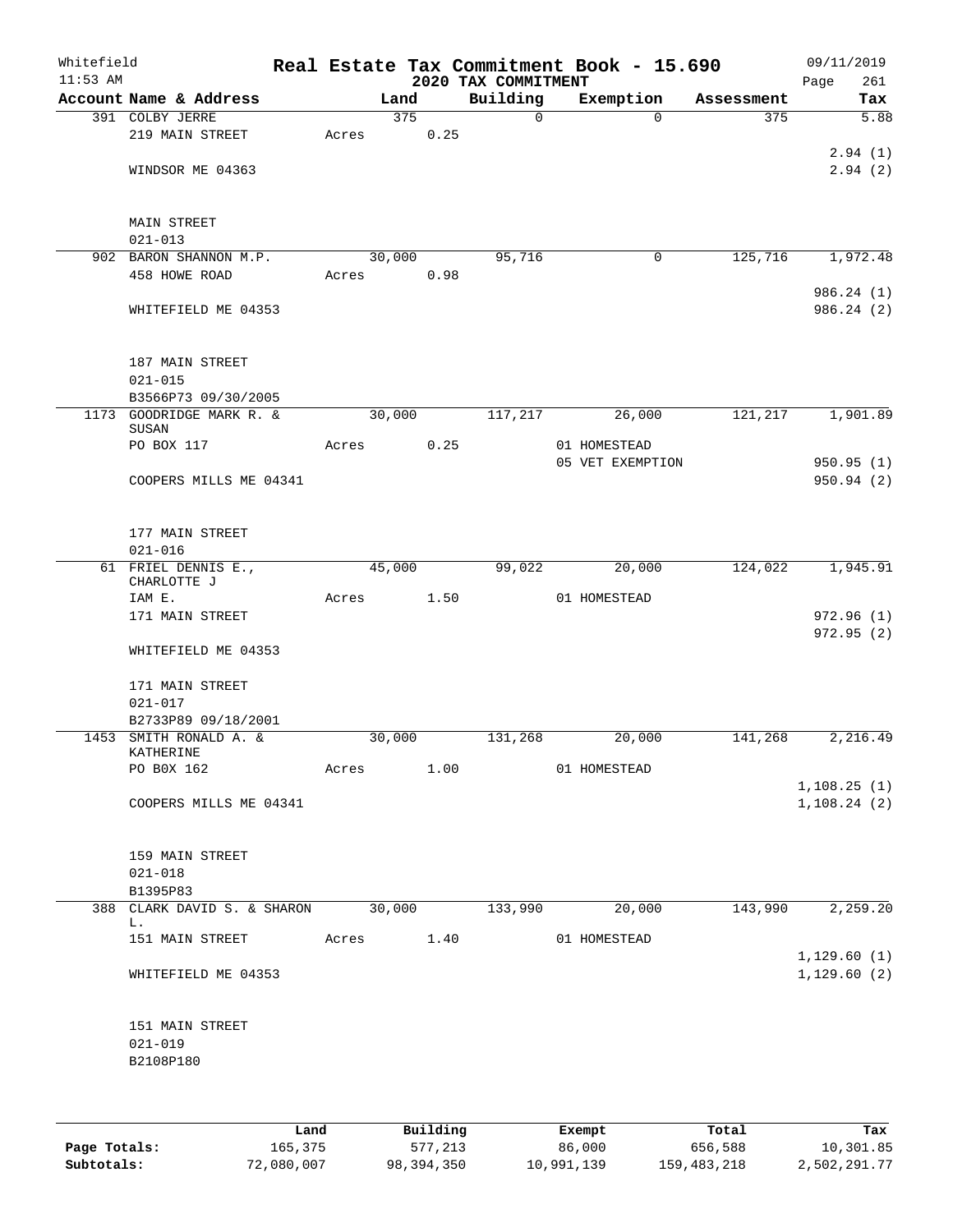| Whitefield<br>$11:53$ AM |                                                                 |       |         |            |                                 |            | Real Estate Tax Commitment Book - 15.690 |             | 09/11/2019                 |
|--------------------------|-----------------------------------------------------------------|-------|---------|------------|---------------------------------|------------|------------------------------------------|-------------|----------------------------|
|                          | Account Name & Address                                          |       | Land    |            | 2020 TAX COMMITMENT<br>Building |            | Exemption                                | Assessment  | Page<br>262<br>Tax         |
|                          | 342 BUNKER HILLBURN C. &                                        |       | 30,000  |            | 50,037                          |            | 26,000                                   | 54,037      | 847.84                     |
|                          | LENORA                                                          |       |         |            |                                 |            |                                          |             |                            |
|                          | 90 MAIN STREET                                                  | Acres |         | 0.38       |                                 |            | 01 HOMESTEAD<br>05 VET EXEMPTION         |             |                            |
|                          | WHITEFIELD ME 04353                                             |       |         |            |                                 |            |                                          |             | 423.92(1)<br>423.92 (2)    |
|                          |                                                                 |       |         |            |                                 |            |                                          |             |                            |
|                          | 90 MAIN STREET                                                  |       |         |            |                                 |            |                                          |             |                            |
|                          | $022 - 003$                                                     |       |         |            |                                 |            |                                          |             |                            |
|                          | B1457P188                                                       |       |         |            |                                 |            |                                          |             |                            |
|                          | 195 IHW REAL ESTATE, LLC                                        |       | 30,105  |            | 27,045                          |            | 0                                        | 57,150      | 896.68                     |
|                          | 184 COOPERS MILLS ROAD Acres 1.57                               |       |         |            |                                 |            |                                          |             |                            |
|                          |                                                                 |       |         |            |                                 |            |                                          |             | 448.34 (1)                 |
|                          | WINDSOR ME 04363                                                |       |         |            |                                 |            |                                          |             | 448.34 (2)                 |
|                          | 107 ROCKLAND ROAD                                               |       |         |            |                                 |            |                                          |             |                            |
|                          | $022 - 004$                                                     |       |         |            |                                 |            |                                          |             |                            |
|                          | B5158P161 07/20/2017 B4611P174 12/28/2012 B85P200               |       |         |            |                                 |            |                                          |             |                            |
|                          | 1715 BLACK TREE REAL ESTATE                                     |       | 30, 300 |            | 96,733                          |            | $\mathbf 0$                              | 127,033     | 1,993.15                   |
|                          | 9072 SILVER LAKE DRIVE Acres 1.70                               |       |         |            |                                 |            |                                          |             |                            |
|                          |                                                                 |       |         |            |                                 |            |                                          |             | 996.58 (1)                 |
|                          | CEDAR HILLS UT 84062                                            |       |         |            |                                 |            |                                          |             | 996.57(2)                  |
|                          | 94 MAIN STREET                                                  |       |         |            |                                 |            |                                          |             |                            |
|                          | $022 - 004 - B$                                                 |       |         |            |                                 |            |                                          |             |                            |
|                          | B4465P297 12/01/2011 B3914P273 09/13/2007 B3219P131             |       |         |            |                                 |            |                                          |             |                            |
|                          | 1461 PIGNATELLO SEAN &                                          |       | 37,400  |            | 159,766                         |            | 20,000                                   | 177,166     | 2,779.73                   |
|                          | LAUREN                                                          |       |         |            |                                 |            |                                          |             |                            |
|                          | P.O. BOX 24                                                     |       | Acres   | 3.10       |                                 |            | 01 HOMESTEAD                             |             |                            |
|                          | COOPERS MILLS ME 04341                                          |       |         |            |                                 |            |                                          |             | 1,389.87(1)<br>1,389.86(2) |
|                          |                                                                 |       |         |            |                                 |            |                                          |             |                            |
|                          | 98 MAIN STREET                                                  |       |         |            |                                 |            |                                          |             |                            |
|                          | $022 - 005$                                                     |       |         |            |                                 |            |                                          |             |                            |
|                          | B2828P185                                                       |       |         |            |                                 |            |                                          |             |                            |
| 1625                     | PIGNATELLO SEAN &                                               |       | 6,305   |            | 0                               |            | 0                                        | 6,305       | 98.93                      |
|                          | LAUREN<br>P.O. BOX 24                                           | Acres |         | 0.87       |                                 |            |                                          |             |                            |
|                          |                                                                 |       |         |            |                                 |            |                                          |             | 49.47 (1)                  |
|                          | COOPERS MILLS ME 04341                                          |       |         |            |                                 |            |                                          |             | 49.46 (2)                  |
|                          |                                                                 |       |         |            |                                 |            |                                          |             |                            |
|                          | MAIN STREET                                                     |       |         |            |                                 |            |                                          |             |                            |
|                          | $022 - 007$                                                     |       |         |            |                                 |            |                                          |             |                            |
|                          | B2828P185                                                       |       |         |            |                                 |            |                                          |             |                            |
|                          | 332 MARTIN RYAN F.<br>236 WEST 24TH STREET,                     | Acres | 35,000  | 1.50       | 128,357                         |            | 0                                        | 163,357     | 2,563.07                   |
|                          | APT 5                                                           |       |         |            |                                 |            |                                          |             |                            |
|                          |                                                                 |       |         |            |                                 |            |                                          |             | 1,281.54(1)                |
|                          | NEW YORK NY 10011                                               |       |         |            |                                 |            |                                          |             | 1,281.53(2)                |
|                          | 110 MAIN STREET                                                 |       |         |            |                                 |            |                                          |             |                            |
|                          | $022 - 008$                                                     |       |         |            |                                 |            |                                          |             |                            |
|                          | B4911P230 07/28/2015 B4720P32 10/07/2013 B4040P80<br>08/08/2008 |       |         |            |                                 |            |                                          |             |                            |
|                          |                                                                 | Land  |         | Building   |                                 |            | Exempt                                   | Total       | Tax                        |
| Page Totals:             | 169,110                                                         |       |         | 461,938    |                                 |            | 46,000                                   | 585,048     | 9,179.40                   |
| Subtotals:               | 72, 249, 117                                                    |       |         | 98,856,288 |                                 | 11,037,139 |                                          | 160,068,266 | 2,511,471.17               |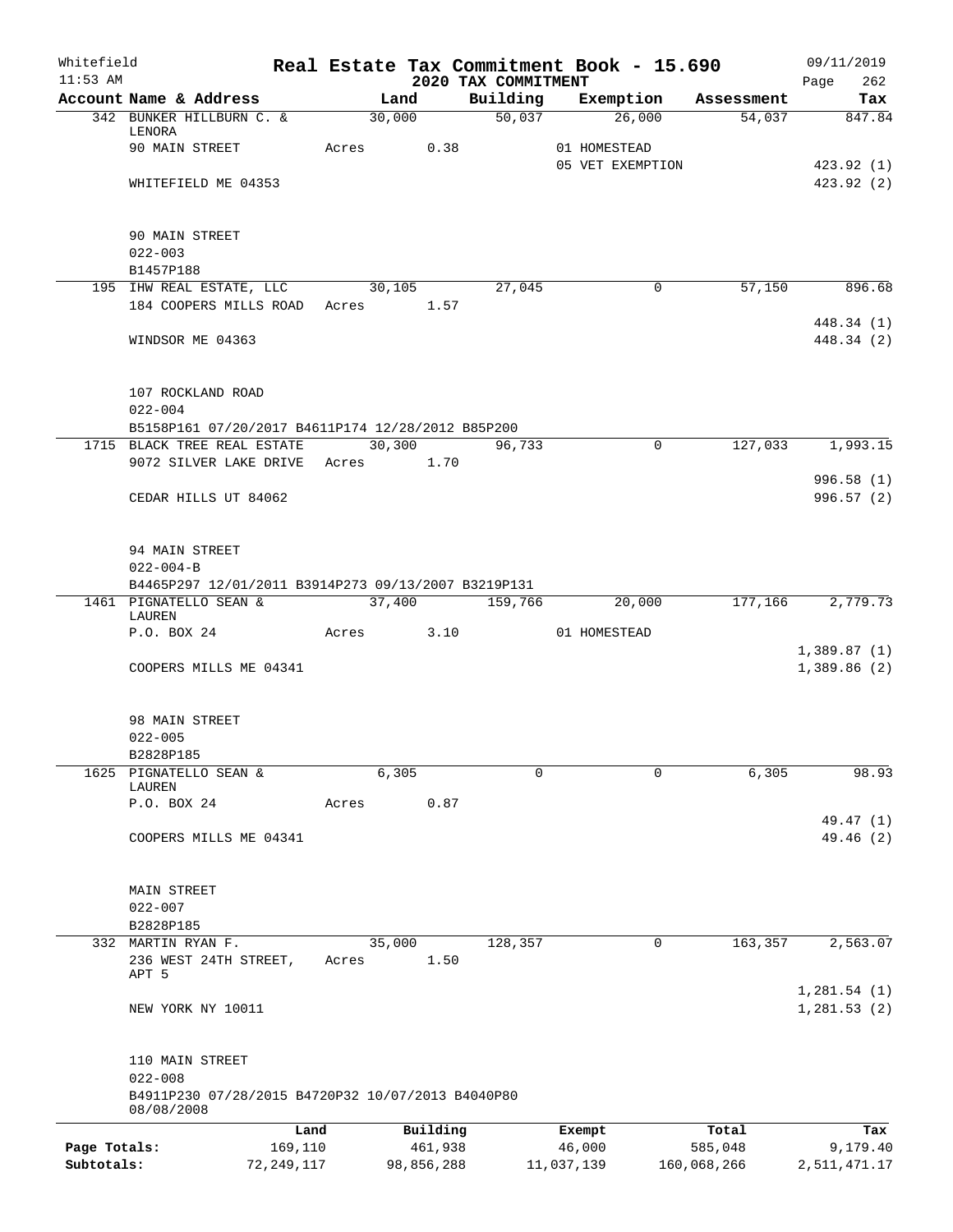| Whitefield<br>$11:53$ AM |                                                   |            |       |            | 2020 TAX COMMITMENT | Real Estate Tax Commitment Book - 15.690 |               | 09/11/2019<br>263<br>Page |
|--------------------------|---------------------------------------------------|------------|-------|------------|---------------------|------------------------------------------|---------------|---------------------------|
|                          | Account Name & Address                            |            |       | Land       | Building            | Exemption                                | Assessment    | Tax                       |
|                          | 936 GRIFFIN JAMES L.                              |            |       | 35,000     | 55,846              | $\Omega$                                 | 90,846        | 1,425.37                  |
|                          | 460 COOPERS MILLS ROAD                            |            | Acres | 0.71       |                     |                                          |               |                           |
|                          |                                                   |            |       |            |                     |                                          |               | 712.69(1)                 |
|                          | WINSOR ME 04363                                   |            |       |            |                     |                                          |               | 712.68(2)                 |
|                          |                                                   |            |       |            |                     |                                          |               |                           |
|                          |                                                   |            |       |            |                     |                                          |               |                           |
|                          | 114 MAIN STREET<br>$022 - 009$                    |            |       |            |                     |                                          |               |                           |
|                          | B5242P133 03/28/2018                              |            |       |            |                     |                                          |               |                           |
|                          | 1106 WRIGHT NEIL A. &                             |            |       | 35,000     | 108,061             | 0                                        | 143,061       | 2,244.63                  |
|                          | CHELSEE M.                                        |            |       |            |                     |                                          |               |                           |
|                          | 120 MAIN STREET                                   |            | Acres | 0.87       |                     |                                          |               |                           |
|                          |                                                   |            |       |            |                     |                                          |               | 1, 122.32(1)              |
|                          | WHITEFIELD ME 04353                               |            |       |            |                     |                                          |               | 1, 122.31(2)              |
|                          |                                                   |            |       |            |                     |                                          |               |                           |
|                          | 120 MAIN STREET                                   |            |       |            |                     |                                          |               |                           |
|                          | $022 - 010$                                       |            |       |            |                     |                                          |               |                           |
|                          | B4791P243 06/23/2014 B4783P53 05/29/2014 B4783P52 |            |       |            |                     |                                          |               |                           |
|                          | 05/29/2014 B4597P203 11/26/2012                   |            |       |            |                     |                                          |               |                           |
|                          | 1503 LI, ZI WEN                                   |            |       | 35,000     | 112,026             | 0                                        | 147,026       | 2,306.84                  |
|                          | 7108 8TH AVENUE                                   |            | Acres | 1.10       |                     |                                          |               |                           |
|                          |                                                   |            |       |            |                     |                                          |               | 1, 153.42(1)              |
|                          | BROOKLYN NY 11228                                 |            |       |            |                     |                                          |               | 1, 153.42(2)              |
|                          |                                                   |            |       |            |                     |                                          |               |                           |
|                          | 124 MAIN STREET                                   |            |       |            |                     |                                          |               |                           |
|                          | $022 - 011$                                       |            |       |            |                     |                                          |               |                           |
|                          | B5263P107 05/31/2018                              |            |       |            |                     |                                          |               |                           |
|                          | 1205 RUSSELL BEVERLY L.                           |            |       | 20,000     | 83,804              | 0                                        | 103,804       | 1,628.68                  |
|                          | 40 LEAVITT ROAD                                   |            | Acres | 0.23       |                     |                                          |               |                           |
|                          |                                                   |            |       |            |                     |                                          |               | 814.34 (1)                |
|                          | AUGUSTA ME 04330                                  |            |       |            |                     |                                          |               | 814.34 (2)                |
|                          |                                                   |            |       |            |                     |                                          |               |                           |
|                          |                                                   |            |       |            |                     |                                          |               |                           |
|                          | 128 MAIN STREET<br>$022 - 012$                    |            |       |            |                     |                                          |               |                           |
|                          | B2705P212                                         |            |       |            |                     |                                          |               |                           |
| 1045                     | COUNTRY MANOR                                     |            |       | 76,562     | 467,826             | 0                                        | 544,388       | 8,541.45                  |
|                          | ASSOCIATES                                        |            |       |            |                     |                                          |               |                           |
|                          | P.O. BOX 209                                      |            | Acres | 8.14       |                     |                                          |               |                           |
|                          |                                                   |            |       |            |                     |                                          |               | 4,270.73 (1)              |
|                          | COOPERS MILLS ME 04341                            |            |       |            |                     |                                          |               | 4, 270.72(2)              |
|                          |                                                   |            |       |            |                     |                                          |               |                           |
|                          | 132 MAIN STREET                                   |            |       |            |                     |                                          |               |                           |
|                          | $022 - 013$                                       |            |       |            |                     |                                          |               |                           |
|                          | B1540P85                                          |            |       |            |                     |                                          |               |                           |
| 920                      | DEMERS RONALD J. &                                |            |       | 30,000     | 25,283              | 20,000                                   | 35,283        | 553.59                    |
|                          | SUSAN                                             |            |       |            |                     |                                          |               |                           |
|                          | 141 MAIN STREET                                   |            | Acres | 0.19       |                     | 01 HOMESTEAD                             |               |                           |
|                          |                                                   |            |       |            |                     |                                          |               | 276.80(1)                 |
|                          | WHITEFIELD ME 04353                               |            |       |            |                     |                                          |               | 276.79 (2)                |
|                          |                                                   |            |       |            |                     |                                          |               |                           |
|                          | 141 MAIN STREET                                   |            |       |            |                     |                                          |               |                           |
|                          | $022 - 014$                                       |            |       |            |                     |                                          |               |                           |
|                          | B1686P139                                         |            |       |            |                     |                                          |               |                           |
|                          |                                                   |            |       |            |                     |                                          |               |                           |
|                          |                                                   | Land       |       | Building   |                     | Exempt                                   | Total         | Tax                       |
| Page Totals:             |                                                   | 231,562    |       | 852,846    |                     | 20,000                                   | 1,064,408     | 16,700.56                 |
| Subtotals:               |                                                   | 72,480,679 |       | 99,709,134 |                     | 11,057,139                               | 161, 132, 674 | 2,528,171.73              |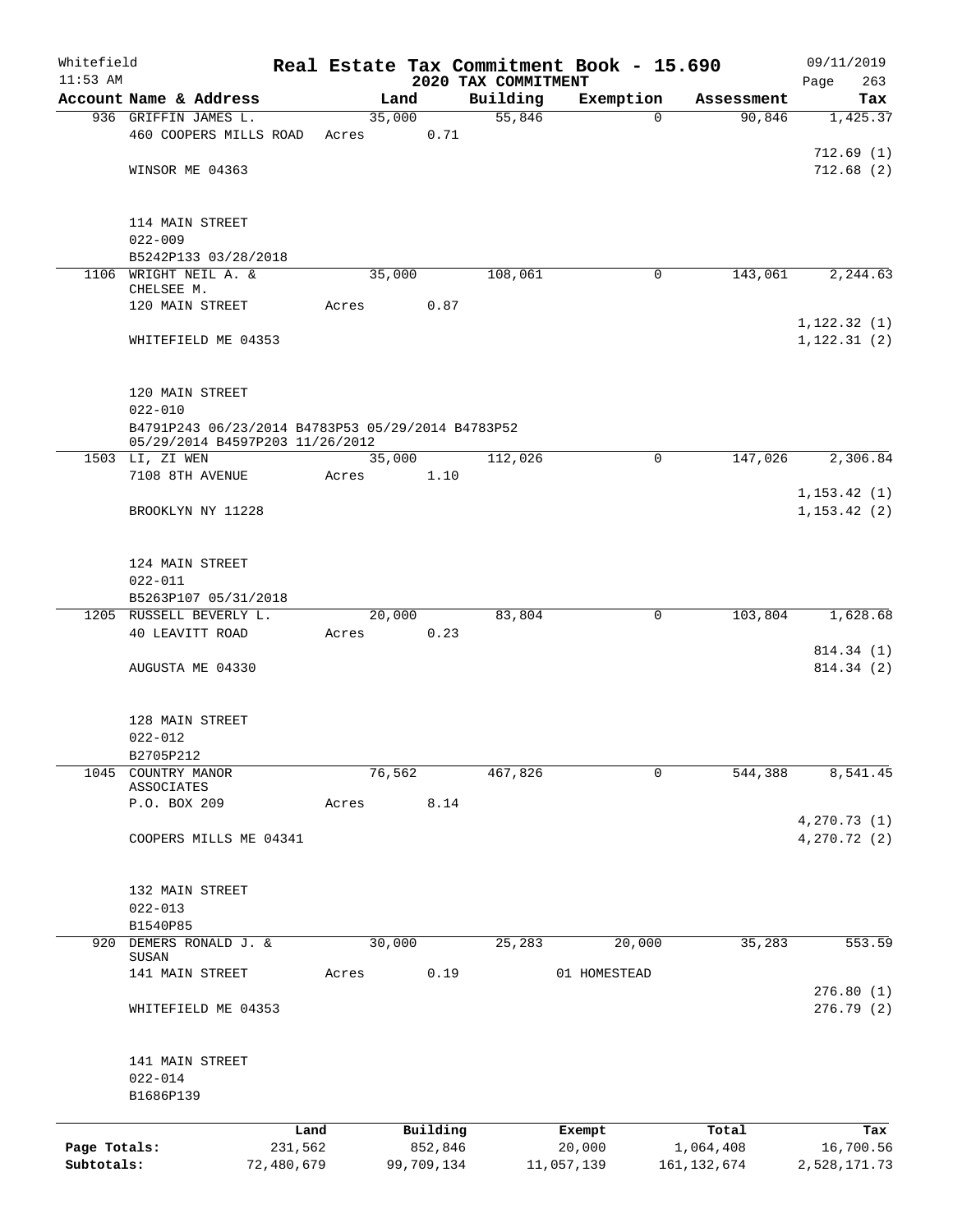| Whitefield |                                                | Real Estate Tax Commitment Book - 15.690 | 09/11/2019 |                     |             |            |                        |
|------------|------------------------------------------------|------------------------------------------|------------|---------------------|-------------|------------|------------------------|
| $11:53$ AM |                                                |                                          |            | 2020 TAX COMMITMENT |             |            | 264<br>Page            |
|            | Account Name & Address                         | Land                                     |            | Building            | Exemption   | Assessment | Tax                    |
|            | 1587 BIRCH, HERBERT WILLIAM<br>ESTATE OF       |                                          | 20,000     | 15,054              | $\Omega$    | 35,054     | 550.00                 |
|            | C/o CAROL ANNE BIRCH Acres<br>(P.R.)           |                                          | 0.23       |                     |             |            |                        |
|            | PO BOX 89                                      |                                          |            |                     |             |            | 275.00(1)<br>275.00(2) |
|            | COOPERS MILLS ME 04341                         |                                          |            |                     |             |            |                        |
|            | 139 MAIN STREET                                |                                          |            |                     |             |            |                        |
|            | $022 - 015$                                    |                                          |            |                     |             |            |                        |
|            | B5308P263 09/19/2018 B5187P216 08/17/2017      |                                          |            |                     |             |            |                        |
|            | 799 MONTAG SUSAN A.                            |                                          | 30,000     | 85,582              | 0           | 115,582    | 1,813.48               |
|            | MONTAG RICHARD O.                              | Acres                                    | 0.27       |                     |             |            |                        |
|            | 133 MAIN STREET                                |                                          |            |                     |             |            | 906.74(1)<br>906.74(2) |
|            | WHITEFIELD ME 04353 -                          |                                          |            |                     |             |            |                        |
|            | 133 MAIN STREET                                |                                          |            |                     |             |            |                        |
|            | $022 - 016$                                    |                                          |            |                     |             |            |                        |
|            | B5259P243 05/09/2018                           |                                          |            |                     |             |            |                        |
|            | 754 VICKERS ELLEN GOODRIDGE                    |                                          | 30,000     | 87,566              | $\mathbf 0$ | 117,566    | 1,844.61               |
|            | PO BOX 241                                     | Acres 0.46                               |            |                     |             |            | 922.31(1)              |
|            | COOPERS MILLS ME 04341                         |                                          |            |                     |             |            | 922.30(2)              |
|            | 129 MAIN STREET                                |                                          |            |                     |             |            |                        |
|            | $022 - 017$                                    |                                          |            |                     |             |            |                        |
|            | B4899P249 06/24/2015 B2570P164                 |                                          |            |                     |             |            |                        |
|            | 426 BIRCH, HERBERT WILLIAM 48,050<br>ESTATE OF |                                          |            | 156,232             | $\mathbf 0$ | 204,282    | 3,205.18               |
|            | C/o CAROL ANNE BIRCH Acres 21.00<br>(P,R.)     |                                          |            |                     |             |            |                        |
|            | PO BOX 89                                      |                                          |            |                     |             |            | 1,602.59(1)            |
|            |                                                |                                          |            |                     |             |            | 1,602.59(2)            |
|            | COOPERS MILLS ME 04341                         |                                          |            |                     |             |            |                        |
|            | 125 MAIN STREET                                |                                          |            |                     |             |            |                        |
|            | $022 - 018$                                    |                                          |            |                     |             |            |                        |
|            | B5187P216 08/17/2017                           |                                          |            |                     |             |            |                        |
|            | 44 VAUGHAN HARRIET F. &<br>CHARLES M.          | 30,000                                   |            | 13,611              | 0           | 43,611     | 684.26                 |
|            | P O BOX 345                                    | Acres                                    | 1.00       |                     |             |            |                        |
|            |                                                |                                          |            |                     |             |            | 342.13(1)              |
|            | COOPERS MILLS ME 04341                         |                                          |            |                     |             |            | 342.13(2)              |
|            |                                                |                                          |            |                     |             |            |                        |
|            | 18 WINDSOR ROAD<br>$022 - 019$                 |                                          |            |                     |             |            |                        |

B4285P37 06/11/2010

|              | Land       | Building    | Exempt    | Total       | Tax          |
|--------------|------------|-------------|-----------|-------------|--------------|
| Page Totals: | 158,050    | 358,045     |           | 516,095     | 8,097.53     |
| Subtotals:   | 72,638,729 | 100,067,179 | l,057,139 | 161,648,769 | 2,536,269.26 |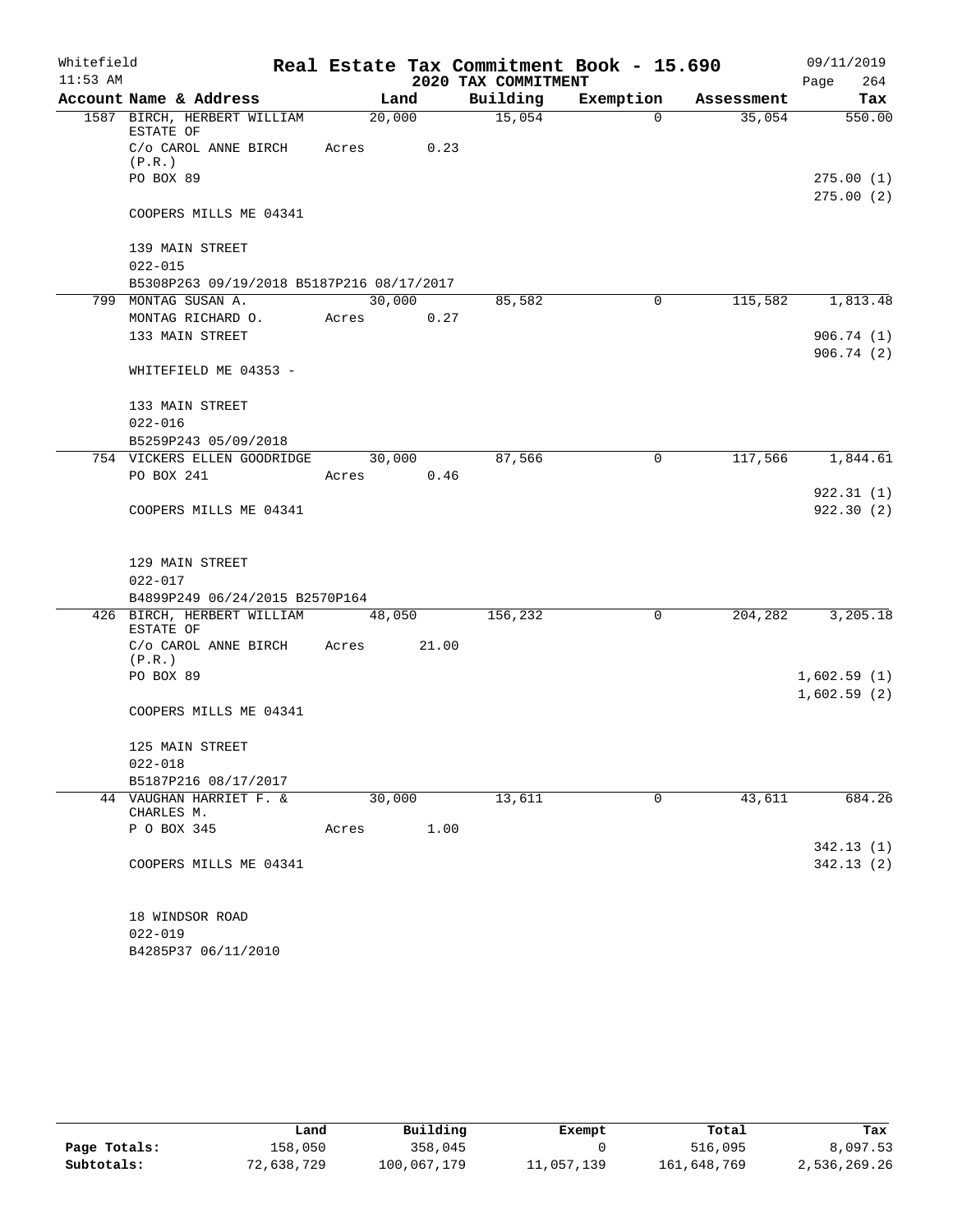| Whitefield |                                                                 |       |        |                     | Real Estate Tax Commitment Book - 15.690 |            | 09/11/2019             |
|------------|-----------------------------------------------------------------|-------|--------|---------------------|------------------------------------------|------------|------------------------|
| $11:53$ AM |                                                                 |       |        | 2020 TAX COMMITMENT |                                          |            | Page<br>265            |
|            | Account Name & Address                                          |       | Land   | Building            | Exemption                                | Assessment | Tax                    |
|            | 840 VAUGHAN CHARLES M. &<br>HARRIET F.                          |       | 30,000 | 92,939              | $\Omega$                                 | 122,939    | 1,928.91               |
|            | P. O. BOX 345                                                   | Acres |        | 1.00                |                                          |            |                        |
|            | COOPERS MILLS ME 04341                                          |       |        |                     |                                          |            | 964.46(1)<br>964.45(2) |
|            | 119 MAIN STREET                                                 |       |        |                     |                                          |            |                        |
|            | $022 - 019 - A$                                                 |       |        |                     |                                          |            |                        |
|            | B4285P37 06/09/2010 B3655P180 03/31/2006 B3554P25<br>09/19/2005 |       |        |                     |                                          |            |                        |
|            | 743 DUBORD, NICHOLAS H                                          |       | 30,000 | 86,195              | 0                                        | 116,195    | 1,823.10               |
|            | DUBORD, HEATHER A                                               | Acres |        | 1.50                |                                          |            |                        |
|            | 1 GREELEY ROAD                                                  |       |        |                     |                                          |            | 911.55(1)              |
|            | WINDSOR ME 04363                                                |       |        |                     |                                          |            | 911.55(2)              |
|            | 10 BIRCH LANE                                                   |       |        |                     |                                          |            |                        |
|            | $022 - 020$                                                     |       |        |                     |                                          |            |                        |
|            | B5265P231 05/24/2018                                            |       |        |                     |                                          |            |                        |
|            | 1165 BIRCH, HERBERT WILLIAM                                     |       | 975    |                     | $\Omega$<br>0                            | 975        | 15.30                  |
|            | C/o CAROL ANNE BIRCH<br>(P,R.)                                  | Acres |        | 0.65                |                                          |            |                        |
|            | P.O. BOX 89                                                     |       |        |                     |                                          |            | 7.65(1)                |
|            | COOPERS MILLS ME 04341                                          |       |        |                     |                                          |            | 7.65(2)                |
|            |                                                                 |       |        |                     |                                          |            |                        |
|            | WINDSOR ROAD<br>$022 - 021$                                     |       |        |                     |                                          |            |                        |
|            | B5187P216 08/17/2017                                            |       |        |                     |                                          |            |                        |
|            | 835 GROTTON EVELINA J. &<br>MICHAEL S.                          |       | 37,775 | 14,302              | 0                                        | 52,077     | 817.09                 |
|            | P.O. BOX 186                                                    | Acres |        | 3.35                |                                          |            |                        |
|            |                                                                 |       |        |                     |                                          |            | 408.55(1)              |
|            | COOPERS MILLS ME 04341                                          |       |        |                     |                                          |            | 408.54(2)              |
|            | 37 WINDSOR ROAD                                                 |       |        |                     |                                          |            |                        |
|            | $022 - 022$                                                     |       |        |                     |                                          |            |                        |
|            | B2508P89                                                        |       |        |                     |                                          |            |                        |
|            | 759 CHOATE DIANA L.                                             |       | 30,000 | 87,328              | 20,000                                   | 97,328     | 1,527.08               |
|            | 31 WINDSOR ROAD                                                 | Acres |        | 0.35                | 01 HOMESTEAD                             |            | 763.54(1)              |
|            | WHITEFIELD ME 04353                                             |       |        |                     |                                          |            | 763.54(2)              |
|            |                                                                 |       |        |                     |                                          |            |                        |
|            | 31 WINDSOR ROAD<br>$022 - 023$                                  |       |        |                     |                                          |            |                        |
|            | B2418P210                                                       |       |        |                     |                                          |            |                        |

|              | Land       | Building    | Exempt     | Total       | Tax          |
|--------------|------------|-------------|------------|-------------|--------------|
| Page Totals: | 128.750    | 280,764     | 20,000     | 389,514     | 6,111.48     |
| Subtotals:   | 72.767.479 | 100,347,943 | 11,077,139 | 162,038,283 | 2,542,380.74 |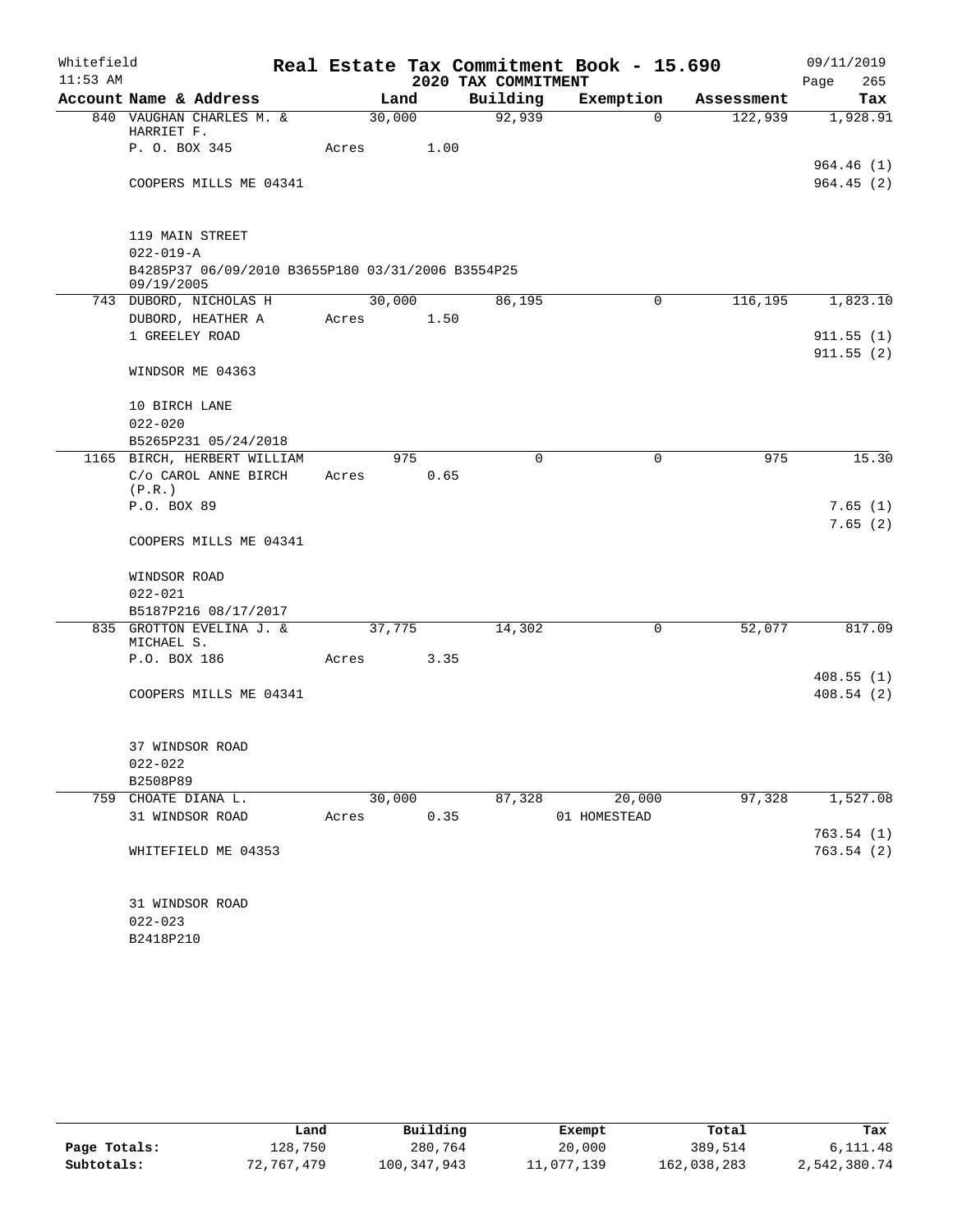| Whitefield   |                                                                                                                                                                               |            |       |             |          |                                 | Real Estate Tax Commitment Book - 15.690 |             | 09/11/2019               |
|--------------|-------------------------------------------------------------------------------------------------------------------------------------------------------------------------------|------------|-------|-------------|----------|---------------------------------|------------------------------------------|-------------|--------------------------|
| $11:53$ AM   | Account Name & Address                                                                                                                                                        |            |       | Land        |          | 2020 TAX COMMITMENT<br>Building | Exemption                                | Assessment  | 266<br>Page<br>Tax       |
|              | 607 RZYCKI WOJCIECH                                                                                                                                                           |            |       | 30,000      |          | 85,382                          | $\Omega$                                 | 115,382     | 1,810.34                 |
|              | 195 BIRCH POINT ROAD                                                                                                                                                          |            | Acres |             | 0.84     |                                 |                                          |             |                          |
|              |                                                                                                                                                                               |            |       |             |          |                                 |                                          |             | 905.17(1)                |
|              | WISCASSET ME 04578                                                                                                                                                            |            |       |             |          |                                 |                                          |             | 905.17(2)                |
|              | 25 WINDSOR ROAD<br>$022 - 024$                                                                                                                                                |            |       |             |          |                                 |                                          |             |                          |
|              | B5312P101 09/04/2018 B4906P278 07/13/2015 B4874P153<br>04/07/2015 B4853P289 01/12/2015 B4769P305 04/09/2014<br>B4476P219 12/29/2011 B4218P4 10/30/2009 B3308P70<br>06/15/2004 |            |       |             |          |                                 |                                          |             |                          |
|              | 215 LACASSE ROBERT V. &<br><b>NANCY</b>                                                                                                                                       |            |       | 30,000      |          | 93,951                          | 20,000                                   | 103,951     | 1,630.99                 |
|              | 17 WINDSOR ROAD                                                                                                                                                               |            | Acres |             | 1.00     |                                 | 01 HOMESTEAD                             |             |                          |
|              | WHITEFIELD ME 04353                                                                                                                                                           |            |       |             |          |                                 |                                          |             | 815.50(1)<br>815.49(2)   |
|              | 17 WINDSOR ROAD<br>$022 - 025$                                                                                                                                                |            |       |             |          |                                 |                                          |             |                          |
|              | 474 BINEAU MARJORIE O.                                                                                                                                                        |            |       | 30,600      |          | 109,511                         | 20,000                                   | 120,111     | 1,884.54                 |
|              | PO BOX 100                                                                                                                                                                    |            | Acres |             | 1.90     |                                 | 01 HOMESTEAD                             |             |                          |
|              | COOPERS MILLS ME 04341                                                                                                                                                        |            |       |             |          |                                 |                                          |             | 942.27 (1)<br>942.27(2)  |
|              | 113 MAIN STREET<br>$022 - 026$<br>B1418P122                                                                                                                                   |            |       |             |          |                                 |                                          |             |                          |
|              | 392 WHITEHOUSE JEREMY H.                                                                                                                                                      |            |       | 30,000      |          | 24,992                          | $\mathbf 0$                              | 54,992      | 862.82                   |
|              | 9 PLUMMER STREET                                                                                                                                                              |            | Acres |             | 0.22     |                                 |                                          |             |                          |
|              | #1<br>GARDINER ME 04345                                                                                                                                                       |            |       |             |          |                                 |                                          |             | 431.41 (1)<br>431.41 (2) |
|              | 111 MAIN STREET<br>$022 - 027$                                                                                                                                                |            |       |             |          |                                 |                                          |             |                          |
|              | B3828P319 01/31/2007<br>137 WHITEHOUSE CURT W.                                                                                                                                |            |       | 40,810      |          | 62,715                          | 26,000                                   | 77,525      | 1,216.37                 |
|              | P.O. BOX 61                                                                                                                                                                   |            | Acres |             | 5.70     |                                 | 01 HOMESTEAD<br>05 VET EXEMPTION         |             | 608.19(1)                |
|              | COOPERS MILLS ME 04341                                                                                                                                                        |            |       |             |          |                                 |                                          |             | 608.18(2)                |
|              | 107 MAIN STREET<br>$022 - 028$                                                                                                                                                |            |       |             |          |                                 |                                          |             |                          |
|              | B4819P123 09/18/2014 B2261P1<br>1376 WHITEHOUSE JEREMY H.                                                                                                                     |            |       | 30,000      |          | 24,079                          | $\mathbf 0$                              | 54,079      | 848.50                   |
|              | 9 PLUMMER STREET                                                                                                                                                              |            | Acres |             | 0.07     |                                 |                                          |             |                          |
|              | #1                                                                                                                                                                            |            |       |             |          |                                 |                                          |             | 424.25(1)                |
|              | GARDINER ME 04345                                                                                                                                                             |            |       |             |          |                                 |                                          |             | 424.25(2)                |
|              | 105 MAIN STREET<br>$022 - 029$<br>B3828P319 01/31/2007                                                                                                                        |            |       |             |          |                                 |                                          |             |                          |
|              |                                                                                                                                                                               | Land       |       |             | Building |                                 | Exempt                                   | Total       | Tax                      |
| Page Totals: |                                                                                                                                                                               | 191,410    |       |             | 400,630  |                                 | 66,000                                   | 526,040     | 8,253.56                 |
| Subtotals:   |                                                                                                                                                                               | 72,958,889 |       | 100,748,573 |          |                                 | 11, 143, 139                             | 162,564,323 | 2,550,634.30             |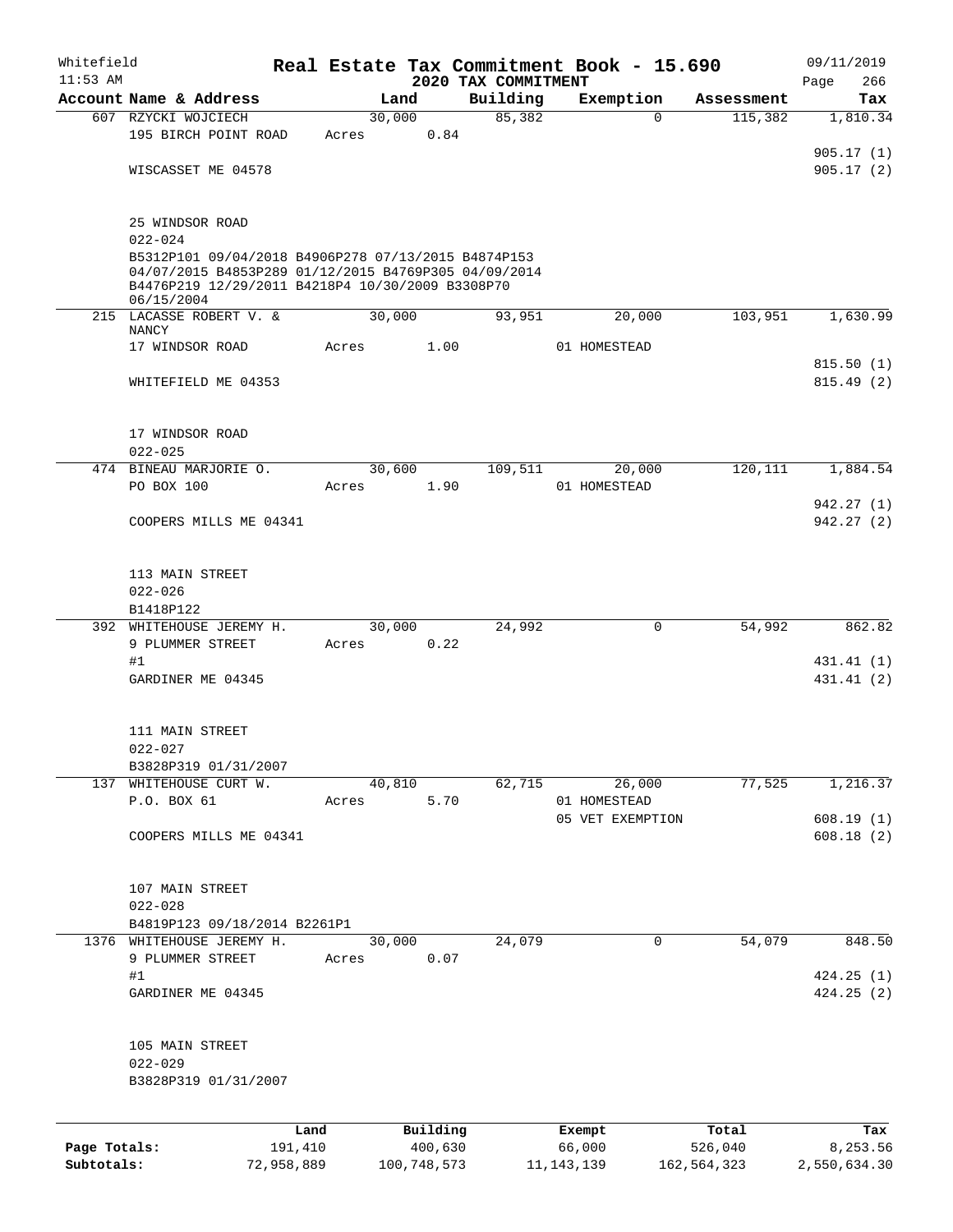| Whitefield<br>$11:53$ AM |                                                       |         |       |          |                                 | Real Estate Tax Commitment Book - 15.690 |            | 09/11/2019         |
|--------------------------|-------------------------------------------------------|---------|-------|----------|---------------------------------|------------------------------------------|------------|--------------------|
|                          | Account Name & Address                                |         |       | Land     | 2020 TAX COMMITMENT<br>Building | Exemption                                | Assessment | Page<br>267<br>Tax |
|                          | 718 HUNTLEY BRIAN D.                                  |         |       | 7,600    | 0                               | $\Omega$                                 | 7,600      | 119.24             |
|                          | P.O. BOX 145                                          |         | Acres | 1.90     |                                 |                                          |            |                    |
|                          |                                                       |         |       |          |                                 |                                          |            | 59.62(1)           |
|                          | COOPERS MILLS ME 04341                                |         |       |          |                                 |                                          |            | 59.62(2)           |
|                          |                                                       |         |       |          |                                 |                                          |            |                    |
|                          | <b>BASIN LANE</b>                                     |         |       |          |                                 |                                          |            |                    |
|                          | $022 - 032$                                           |         |       |          |                                 |                                          |            |                    |
|                          | B4352P58 12/14/2010 B1399P342<br>585 JOSLYN BROOKE A. |         |       | 30,000   | 130,210                         | 0                                        | 160,210    | 2,513.69           |
|                          | 236 WEST 24TH STREET,                                 |         | Acres | 0.66     |                                 |                                          |            |                    |
|                          | APT 5                                                 |         |       |          |                                 |                                          |            |                    |
|                          |                                                       |         |       |          |                                 |                                          |            | 1,256.85(1)        |
|                          | NEW YORK NY 10011                                     |         |       |          |                                 |                                          |            | 1, 256.84 (2)      |
|                          |                                                       |         |       |          |                                 |                                          |            |                    |
|                          | 97 MAIN STREET<br>$022 - 033$                         |         |       |          |                                 |                                          |            |                    |
|                          | B5158P286 07/20/2017                                  |         |       |          |                                 |                                          |            |                    |
|                          | 460 MARTINELLI, BENJAMIN C                            |         |       | 30,000   | 127,500                         | $\mathsf{O}$                             | 157,500    | 2,471.17           |
|                          | 81 FOX FARM ROAD                                      |         | Acres | 0.25     |                                 |                                          |            |                    |
|                          |                                                       |         |       |          |                                 |                                          |            | 1, 235.59(1)       |
|                          | WHITEFIELD ME 04343                                   |         |       |          |                                 |                                          |            | 1, 235.58(2)       |
|                          |                                                       |         |       |          |                                 |                                          |            |                    |
|                          |                                                       |         |       |          |                                 |                                          |            |                    |
|                          | 95 MAIN STREET                                        |         |       |          |                                 |                                          |            |                    |
|                          | $022 - 034$<br>B5208P6 11/30/2017                     |         |       |          |                                 |                                          |            |                    |
|                          | 107 LIBBY, JERRY                                      |         |       | 48,095   | 45,800                          | 0                                        | 93,895     | 1,473.21           |
|                          | LIBBY, MARY                                           |         | Acres | 21.30    |                                 |                                          |            |                    |
|                          | 89 MAIN STREET                                        |         |       |          |                                 |                                          |            | 736.61(1)          |
|                          |                                                       |         |       |          |                                 |                                          |            | 736.60(2)          |
|                          | WHITEFIELD ME 04353                                   |         |       |          |                                 |                                          |            |                    |
|                          | 89 MAIN STREET                                        |         |       |          |                                 |                                          |            |                    |
|                          | $022 - 035$                                           |         |       |          |                                 |                                          |            |                    |
|                          | B4927P45 09/10/2015 B4033P93 07/29/2008               |         |       |          |                                 |                                          |            |                    |
| 877                      | PIGNATELLO LAUREN M. &                                |         |       | 31,500   | 2,588                           | 0                                        | 34,088     | 534.84             |
|                          | SEAN M.<br>P.O. BOX 24                                |         | Acres | 2.50     |                                 |                                          |            |                    |
|                          |                                                       |         |       |          |                                 |                                          |            | 267.42(1)          |
|                          | COOPERS MILLS ME 04341                                |         |       |          |                                 |                                          |            | 267.42(2)          |
|                          |                                                       |         |       |          |                                 |                                          |            |                    |
|                          |                                                       |         |       |          |                                 |                                          |            |                    |
|                          | MAIN STREET                                           |         |       |          |                                 |                                          |            |                    |
|                          | $022 - 035 - A$                                       |         |       |          |                                 |                                          |            |                    |
|                          | B4180P250 07/24/2009                                  |         |       |          |                                 |                                          |            |                    |
|                          | 346 MASON DAVID J. & SARAH<br>M. KRAMER               |         |       | 30,000   | 53,837                          | 0                                        | 83,837     | 1,315.40           |
|                          | 79 MAIN STREET                                        |         | Acres | 0.98     |                                 |                                          |            |                    |
|                          |                                                       |         |       |          |                                 |                                          |            | 657.70 (1)         |
|                          | WHITEFIELD ME 04353                                   |         |       |          |                                 |                                          |            | 657.70 (2)         |
|                          | 79 MAIN STREET                                        |         |       |          |                                 |                                          |            |                    |
|                          | $022 - 036$                                           |         |       |          |                                 |                                          |            |                    |
|                          | B4334P214 11/23/2010 B3999P301 05/05/2008             |         |       |          |                                 |                                          |            |                    |
|                          |                                                       |         |       |          |                                 |                                          |            |                    |
|                          |                                                       | Land    |       | Building |                                 | Exempt                                   | Total      | Tax                |
| Page Totals:             |                                                       | 177,195 |       | 359,935  |                                 | 0                                        | 537,130    | 8,427.55           |

**Subtotals:** 73,136,084 101,108,508 11,143,139 163,101,453 2,559,061.85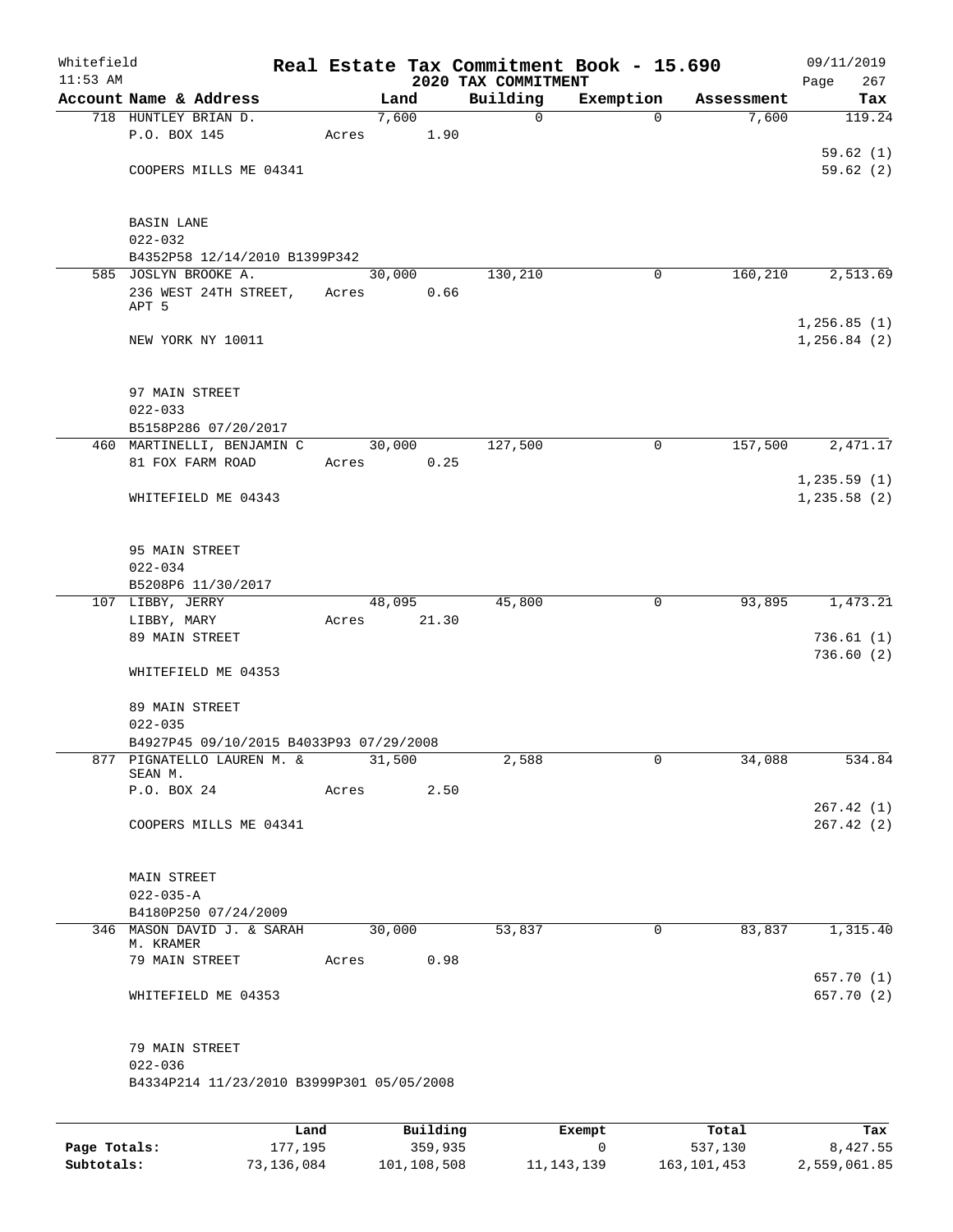| Whitefield<br>$11:53$ AM |                                                                    |              |               | Real Estate Tax Commitment Book - 15.690<br>2020 TAX COMMITMENT |              |                  |             | 09/11/2019<br>268<br>Page |
|--------------------------|--------------------------------------------------------------------|--------------|---------------|-----------------------------------------------------------------|--------------|------------------|-------------|---------------------------|
|                          | Account Name & Address                                             |              | Land          | Building                                                        |              | Exemption        | Assessment  | Tax                       |
|                          | 865 GLIDDEN GEORGIA E. &                                           |              | 30,345        | 105,529                                                         |              | 6,000            | 129,874     | 2,037.72                  |
|                          | NEWELL R.E.                                                        |              |               |                                                                 |              |                  |             |                           |
|                          | P.O. BOX 37                                                        |              | Acres 1.73    |                                                                 |              | 05 VET EXEMPTION |             | 1,018.86(1)               |
|                          | COOPERS MILLS ME 04341                                             |              |               |                                                                 |              |                  |             | 1,018.86(2)               |
|                          |                                                                    |              |               |                                                                 |              |                  |             |                           |
|                          |                                                                    |              |               |                                                                 |              |                  |             |                           |
|                          | 75 MAIN STREET                                                     |              |               |                                                                 |              |                  |             |                           |
|                          | $022 - 037$                                                        |              |               |                                                                 |              |                  |             |                           |
|                          | B4446P166 10/07/2011 B2657P151<br>610 HUNTLEY BRIAN D.             |              | 46,130        | 112,788                                                         |              | 20,000           | 138,918     | 2,179.62                  |
|                          | P.O. BOX 145                                                       |              | Acres 18.60   |                                                                 | 01 HOMESTEAD |                  |             |                           |
|                          |                                                                    |              |               |                                                                 |              |                  |             | 1,089.81(1)               |
|                          | COOPERS MILLS ME 04341                                             |              |               |                                                                 |              |                  |             | 1,089.81(2)               |
|                          |                                                                    |              |               |                                                                 |              |                  |             |                           |
|                          |                                                                    |              |               |                                                                 |              |                  |             |                           |
|                          | 63 MAIN STREET                                                     |              |               |                                                                 |              |                  |             |                           |
|                          | $022 - 038$<br>B4352P58 12/14/2010 B1295P334                       |              |               |                                                                 |              |                  |             |                           |
|                          | 691 HUNTLEY BRIAN D.                                               |              | 21,450        |                                                                 | $\Omega$     | $\mathbf 0$      | 21,450      | 336.55                    |
|                          | P.O. BOX 145                                                       |              | Acres 23.00   |                                                                 |              |                  |             |                           |
|                          |                                                                    |              |               |                                                                 |              |                  |             | 168.28(1)                 |
|                          | COOPERS MILLS ME 04341                                             |              |               |                                                                 |              |                  |             | 168.27(2)                 |
|                          |                                                                    |              |               |                                                                 |              |                  |             |                           |
|                          |                                                                    |              |               |                                                                 |              |                  |             |                           |
|                          | <b>BASIN LANE</b>                                                  |              |               |                                                                 |              |                  |             |                           |
|                          | $022 - 040$<br>B4352P58 12/14/2010 B1380P138                       |              |               |                                                                 |              |                  |             |                           |
|                          | 1013 MITCHELL, LANCE                                               |              | 30,150        | 120,385                                                         |              | 20,000           | 130,535     | 2,048.09                  |
|                          | 28 SOMERVILLE ROAD                                                 |              | Acres 1.60    |                                                                 | 01 HOMESTEAD |                  |             |                           |
|                          |                                                                    |              |               |                                                                 |              |                  |             | 1,024.05(1)               |
|                          | WHITEFIELD ME 04353                                                |              |               |                                                                 |              |                  |             | 1,024.04(2)               |
|                          |                                                                    |              |               |                                                                 |              |                  |             |                           |
|                          |                                                                    |              |               |                                                                 |              |                  |             |                           |
|                          | 28 SOMERVILLE ROAD                                                 |              |               |                                                                 |              |                  |             |                           |
|                          | $023 - 001$<br>B5086P245 12/15/2016 B5053P143 07/26/2016 B4995P163 |              |               |                                                                 |              |                  |             |                           |
|                          | 04/06/2016 B4794P280 07/02/2014 B4773P172 04/25/2014               |              |               |                                                                 |              |                  |             |                           |
|                          | B3976P218 03/10/2008                                               |              |               |                                                                 |              |                  |             |                           |
| 1810                     | WELLMAN AARON O.                                                   | Acres        | 20,150        |                                                                 | 0            | $\Omega$         | 20,150      | 316.15                    |
|                          | PERKINS KRISTY A.<br>1051 GARDINER ROAD -                          |              |               | 1.60                                                            |              |                  |             | 158.08(1)                 |
|                          | LOT 24                                                             |              |               |                                                                 |              |                  |             |                           |
|                          |                                                                    |              |               |                                                                 |              |                  |             | 158.07(2)                 |
|                          | WISCASSET ME 04578                                                 |              |               |                                                                 |              |                  |             |                           |
|                          |                                                                    |              |               |                                                                 |              |                  |             |                           |
|                          | 34 SOMERVILLE ROAD<br>$023 - 001 - A$                              |              |               |                                                                 |              |                  |             |                           |
|                          | B5260P192 05/25/2018                                               |              |               |                                                                 |              |                  |             |                           |
| 725                      | BROWN JOSEPH E.                                                    |              | 33,890        |                                                                 | 0            | 0                | 33,890      | 531.73                    |
|                          | BROWN, MARILYN G                                                   | Acres        |               | 15.80                                                           |              |                  |             |                           |
|                          | 64 SOMERVILLE ROAD                                                 |              |               |                                                                 |              |                  |             | 265.87(1)                 |
|                          |                                                                    |              |               |                                                                 |              |                  |             | 265.86(2)                 |
|                          | JEFFERSON ME 04348                                                 |              |               |                                                                 |              |                  |             |                           |
|                          |                                                                    |              |               |                                                                 |              |                  |             |                           |
|                          | SOMERVILLE ROAD<br>$023 - 002$                                     |              |               |                                                                 |              |                  |             |                           |
|                          | B5325P305 10/25/2018 B5282P34 10/27/2018 B4772P255                 |              |               |                                                                 |              |                  |             |                           |
|                          | 04/23/2014                                                         |              |               |                                                                 |              |                  |             |                           |
|                          |                                                                    | Land         | Building      |                                                                 | Exempt       |                  | Total       | Tax                       |
| Page Totals:             |                                                                    | 182,115      |               | 338,702                                                         | 46,000       |                  | 474,817     | 7,449.86                  |
| Subtotals:               |                                                                    | 73, 318, 199 | 101, 447, 210 |                                                                 | 11, 189, 139 |                  | 163,576,270 | 2,566,511.71              |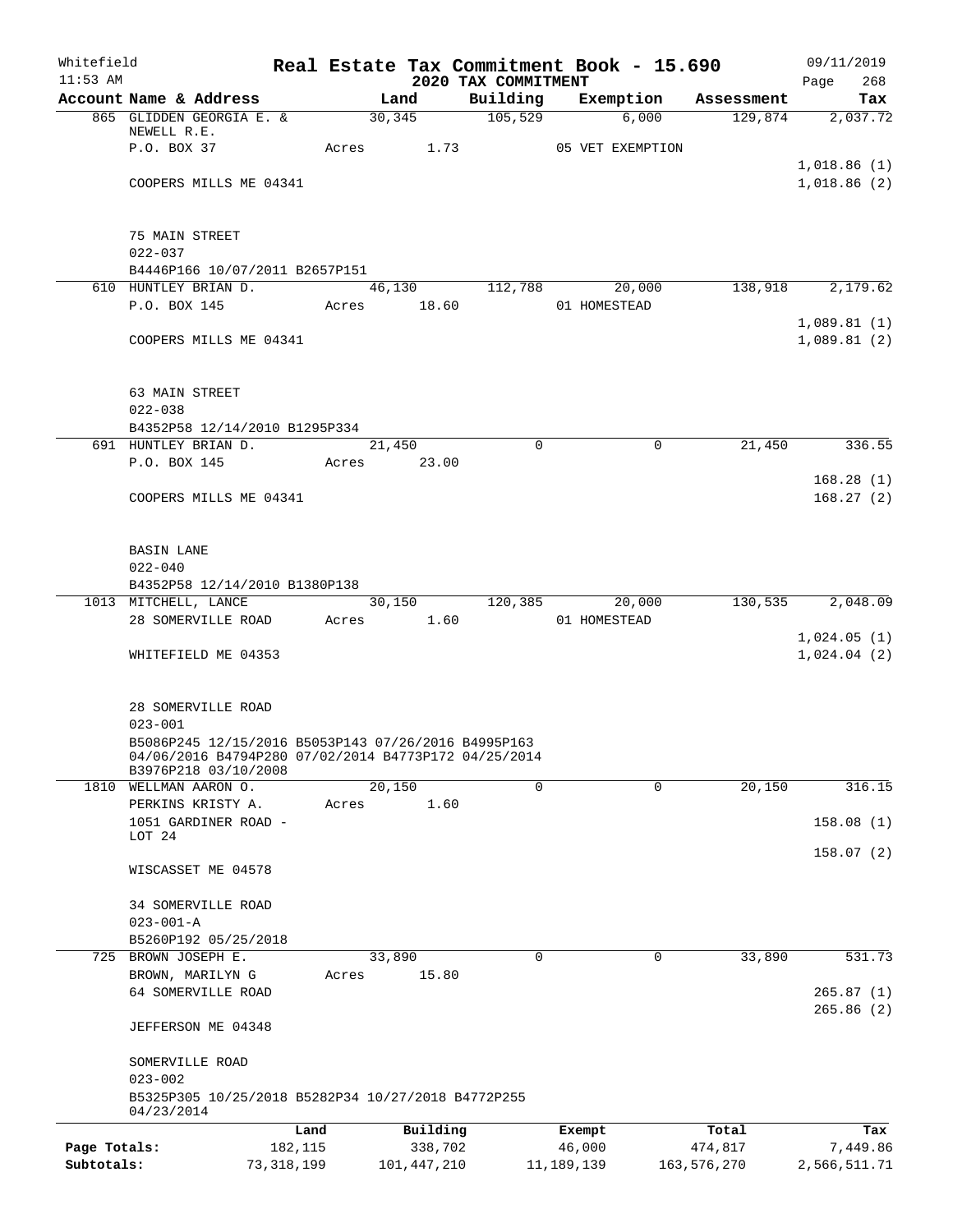| Whitefield |                                                    |             |        |                     | Real Estate Tax Commitment Book - 15.690 |            | 09/11/2019               |
|------------|----------------------------------------------------|-------------|--------|---------------------|------------------------------------------|------------|--------------------------|
| $11:53$ AM |                                                    |             |        | 2020 TAX COMMITMENT |                                          |            | 269<br>Page              |
|            | Account Name & Address                             |             | Land   | Building            | Exemption                                | Assessment | Tax                      |
|            | 63 KING GAIL R. & ROBERT<br>D.                     | 65,890      |        | 86,369              | 20,000                                   | 132,259    | 2,075.14                 |
|            | 624 MILLS ROAD, FRONT Acres 7.30                   |             |        |                     | 01 HOMESTEAD                             |            |                          |
|            |                                                    |             |        |                     |                                          |            | 1,037.57(1)              |
|            | WHITEFIELD ME 04353                                |             |        |                     |                                          |            | 1,037.57(2)              |
|            |                                                    |             |        |                     |                                          |            |                          |
|            |                                                    |             |        |                     |                                          |            |                          |
|            | 624 MILLS ROAD, FRONT                              |             |        |                     |                                          |            |                          |
|            | $024 - 001$                                        |             |        |                     |                                          |            |                          |
|            | B4710P261 09/13/2013 B1579P204<br>1427 BRANN LINDA |             | 43,890 | 6,097               | 0                                        | 49,987     | 784.30                   |
|            | PO BOX 30                                          | Acres 15.80 |        |                     |                                          |            |                          |
|            |                                                    |             |        |                     |                                          |            | 392.15(1)                |
|            | COOPERS MILLS ME 04341                             |             |        |                     |                                          |            | 392.15(2)                |
|            |                                                    |             |        |                     |                                          |            |                          |
|            |                                                    |             |        |                     |                                          |            |                          |
|            | 636 MILLS ROAD                                     |             |        |                     |                                          |            |                          |
|            | $024 - 002$                                        |             |        |                     |                                          |            |                          |
|            | B860P145                                           |             |        |                     |                                          |            |                          |
|            | 1296 BRANN LINDA L.                                |             | 30,000 |                     | 16,537<br>20,000                         | 26,537     | 416.37                   |
|            | PO BOX 30                                          | Acres 1.50  |        |                     | 01 HOMESTEAD                             |            | 208.19(1)                |
|            | COOPERS MILLS ME 04341                             |             |        |                     |                                          |            | 208.18(2)                |
|            |                                                    |             |        |                     |                                          |            |                          |
|            |                                                    |             |        |                     |                                          |            |                          |
|            | 638 MILLS ROAD                                     |             |        |                     |                                          |            |                          |
|            | $024 - 003$                                        |             |        |                     |                                          |            |                          |
|            | B2730P111 B2678P290 04/26/2001                     |             |        |                     |                                          |            |                          |
|            | 538 MILLER, GREGORY J                              |             | 44,010 | 12,394              | 0                                        | 56,404     | 884.98                   |
|            | MILLER, DIANE M                                    | Acres 9.70  |        |                     |                                          |            |                          |
|            | 1915 99TH AVENUE NW                                |             |        |                     |                                          |            | 442.49 (1)<br>442.49 (2) |
|            | COON RAPIDS MN 55433                               |             |        |                     |                                          |            |                          |
|            |                                                    |             |        |                     |                                          |            |                          |
|            | 20 OTTER LANE                                      |             |        |                     |                                          |            |                          |
|            | $024 - 004$                                        |             |        |                     |                                          |            |                          |
|            | B5062P203 10/06/2016 B4076P97 11/17/2008           |             |        |                     |                                          |            |                          |
|            | 1344 WILSON CLIFFORD E.                            |             | 52,250 | 21,677              | 20,000                                   | 53,927     | 846.11                   |
|            | 19 HILLSIDE LANE                                   | Acres       | 3.00   |                     | 01 HOMESTEAD                             |            |                          |
|            |                                                    |             |        |                     |                                          |            | 423.06 (1)               |
|            | WHITEFIELD ME 04353                                |             |        |                     |                                          |            | 423.05 (2)               |
|            |                                                    |             |        |                     |                                          |            |                          |
|            | 19 HILLSIDE LANE                                   |             |        |                     |                                          |            |                          |
|            | $024 - 004 - A$                                    |             |        |                     |                                          |            |                          |
|            | 1548 COLE, CHARLES DOUGLAS                         | 46,275      |        | 32,223              | 0                                        | 78,498     | 1,231.63                 |
|            | 602 MIDDLE STREET                                  | Acres       | 2.35   |                     |                                          |            |                          |
|            |                                                    |             |        |                     |                                          |            | 615.82(1)                |
|            | <b>BATH ME 04530</b>                               |             |        |                     |                                          |            | 615.81(2)                |
|            |                                                    |             |        |                     |                                          |            |                          |
|            | 1 OTTER LANE                                       |             |        |                     |                                          |            |                          |
|            | $024 - 004 - B$                                    |             |        |                     |                                          |            |                          |
|            | B5173P101 08/23/2017                               |             |        |                     |                                          |            |                          |
|            |                                                    |             |        |                     |                                          |            |                          |

|              | Land       | Building    | Exempt     | Total       | Tax          |
|--------------|------------|-------------|------------|-------------|--------------|
| Page Totals: | 282,315    | 175,297     | 60,000     | 397,612     | 6,238.53     |
| Subtotals:   | 73,600,514 | 101,622,507 | 11,249,139 | 163,973,882 | 2,572,750.24 |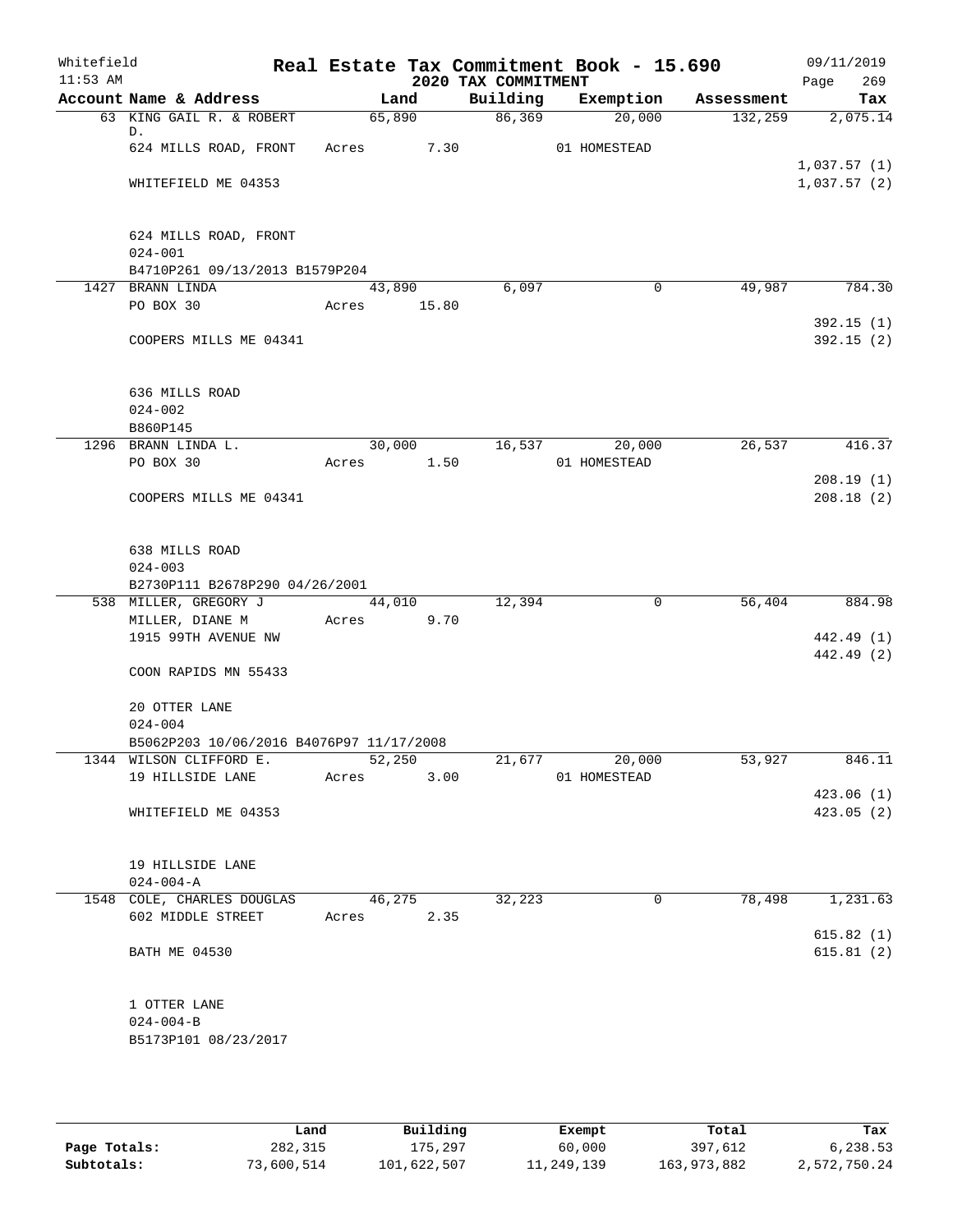| Whitefield<br>$11:53$ AM |                                              |        |      | 2020 TAX COMMITMENT | Real Estate Tax Commitment Book - 15.690 |            | 09/11/2019<br>Page<br>270 |
|--------------------------|----------------------------------------------|--------|------|---------------------|------------------------------------------|------------|---------------------------|
|                          | Account Name & Address                       | Land   |      | Building            | Exemption                                | Assessment | Tax                       |
|                          | 1465 PAETOW, GARDNER V                       | 42,490 |      | 138,690             | $\Omega$                                 | 181,180    | 2,842.71                  |
|                          | P.O. BOX 136                                 | Acres  | 7.80 |                     |                                          |            |                           |
|                          |                                              |        |      |                     |                                          |            | 1,421.36(1)               |
|                          | COOPERS MILLS ME 04341                       |        |      |                     |                                          |            | 1,421.35(2)               |
|                          |                                              |        |      |                     |                                          |            |                           |
|                          |                                              |        |      |                     |                                          |            |                           |
|                          | <b>30 HILLSIDE LANE</b>                      |        |      |                     |                                          |            |                           |
|                          | $024 - 004 - C$                              |        |      |                     |                                          |            |                           |
| 1007                     | BURMAN CHARLES H. &<br>LORENE                | 30,978 |      | 0                   | 0                                        | 30,978     | 486.04                    |
|                          | P.O. BOX 232                                 | Acres  | 5.91 |                     |                                          |            |                           |
|                          |                                              |        |      |                     |                                          |            | 243.02(1)                 |
|                          | ORRINGTON ME 04474                           |        |      |                     |                                          |            | 243.02(2)                 |
|                          |                                              |        |      |                     |                                          |            |                           |
|                          |                                              |        |      |                     |                                          |            |                           |
|                          | ROCKLAND ROAD                                |        |      |                     |                                          |            |                           |
|                          | $024 - 006$                                  |        |      |                     |                                          |            |                           |
|                          | 948 LIBBY L. JON                             | 30,750 |      | 53,020              | 0                                        | 83,770     | 1,314.35                  |
|                          | 32 MAIN STREET                               | Acres  | 2.00 |                     |                                          |            |                           |
|                          |                                              |        |      |                     |                                          |            | 657.18 (1)                |
|                          | WHITEFIELD ME 04353                          |        |      |                     |                                          |            | 657.17 (2)                |
|                          |                                              |        |      |                     |                                          |            |                           |
|                          |                                              |        |      |                     |                                          |            |                           |
|                          | 32 MAIN STREET                               |        |      |                     |                                          |            |                           |
|                          | $024 - 007$                                  |        |      |                     |                                          |            |                           |
|                          | B2292P140<br>95 CLARK DANA E.                | 31,500 |      | 19,269              | 0                                        | 50,769     | 796.57                    |
|                          | 192 ATKINS ROAD                              | Acres  | 2.50 |                     |                                          |            |                           |
|                          |                                              |        |      |                     |                                          |            | 398.29 (1)                |
|                          | <b>JEFFERSON ME 04348 3249</b>               |        |      |                     |                                          |            | 398.28(2)                 |
|                          |                                              |        |      |                     |                                          |            |                           |
|                          |                                              |        |      |                     |                                          |            |                           |
|                          | 73 ROCKLAND ROAD                             |        |      |                     |                                          |            |                           |
|                          | $024 - 007 - A$                              |        |      |                     |                                          |            |                           |
|                          | B1890P11                                     |        |      |                     |                                          |            |                           |
| 1676                     | CONSOLIDATED                                 |        | 0    | 58,311              | 0                                        | 58,311     | 914.90                    |
|                          | COMMUNICATIONS                               |        |      |                     |                                          |            |                           |
|                          | NORTHERN NEW ENGLAND<br>TELEPHONE OPERATIONS |        |      |                     |                                          |            |                           |
|                          | NORTHERN NEW ENGLAND                         |        |      |                     |                                          |            | 457.45(1)                 |
|                          | TELEPHONE OPERATIONS                         |        |      |                     |                                          |            |                           |
|                          | ATTN: TAX 2-4                                |        |      |                     |                                          |            | 457.45(2)                 |
|                          | 121 SOUTH 17TH STREET                        |        |      |                     |                                          |            |                           |
|                          | MATTOON IL 61938                             |        |      |                     |                                          |            |                           |
|                          | 40 MAIN STREET                               |        |      |                     |                                          |            |                           |
|                          | $024 - 007 - ON$                             |        |      |                     |                                          |            |                           |
|                          | 667 HUNTLEY BRIAN D.                         | 20,000 |      | 2,324               | $\Omega$                                 | 22, 324    | 350.26                    |
|                          | P.O. BOX 145                                 | Acres  | 1.50 |                     |                                          |            |                           |
|                          |                                              |        |      |                     |                                          |            | 175.13(1)                 |
|                          | COOPERS MILLS ME 04341                       |        |      |                     |                                          |            | 175.13(2)                 |
|                          |                                              |        |      |                     |                                          |            |                           |
|                          | 72 MAIN STREET                               |        |      |                     |                                          |            |                           |
|                          | $024 - 008$                                  |        |      |                     |                                          |            |                           |
|                          | B4352P58 12/14/2010 B1726P170                |        |      |                     |                                          |            |                           |
|                          |                                              |        |      |                     |                                          |            |                           |
|                          |                                              |        |      |                     |                                          |            |                           |

|              | Land       | Building    | Exempt     | Total       | Tax          |
|--------------|------------|-------------|------------|-------------|--------------|
| Page Totals: | 155,718    | 271,614     |            | 427,332     | 6,704.83     |
| Subtotals:   | 73,756,232 | 101,894,121 | 11,249,139 | 164,401,214 | 2,579,455.07 |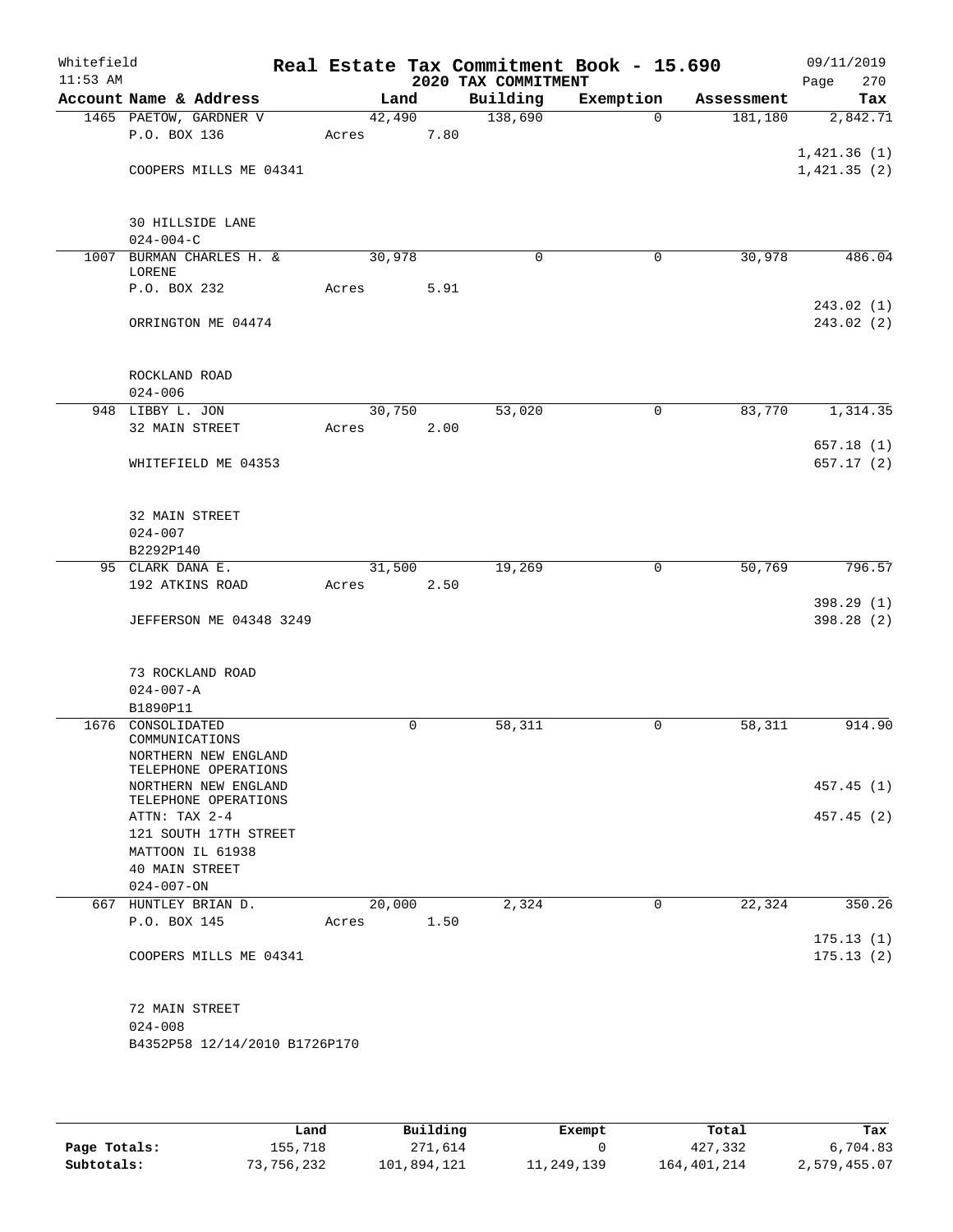| Whitefield   |                                          |       |               |                                 | Real Estate Tax Commitment Book - 15.690 |             | 09/11/2019         |
|--------------|------------------------------------------|-------|---------------|---------------------------------|------------------------------------------|-------------|--------------------|
| $11:53$ AM   | Account Name & Address                   |       | Land          | 2020 TAX COMMITMENT<br>Building | Exemption                                | Assessment  | 271<br>Page<br>Tax |
|              | 402 GAUVIN WILLIAM R. &                  |       | 36,290        | 46,804                          | $\mathbf 0$                              | 83,094      | 1,303.74           |
|              | FRANCES A.                               |       |               |                                 |                                          |             |                    |
|              | 29 MAIN STREET                           | Acres | 6.30          |                                 |                                          |             |                    |
|              |                                          |       |               |                                 |                                          |             | 651.87(1)          |
|              | WHITEFIELD ME 04353                      |       |               |                                 |                                          |             | 651.87(2)          |
|              |                                          |       |               |                                 |                                          |             |                    |
|              |                                          |       |               |                                 |                                          |             |                    |
|              | 29 MAIN STREET                           |       |               |                                 |                                          |             |                    |
|              | $024 - 010$                              |       |               |                                 |                                          |             |                    |
|              | B3614P99 12/30/2005 B1504P1              |       |               |                                 |                                          |             |                    |
|              | 1654 BRANN ROBERT & FAITH                |       | 47,210        | 61,930                          | 20,000                                   | 89,140      | 1,398.61           |
|              | PO BOX 32                                |       | Acres 19.95   |                                 | 01 HOMESTEAD                             |             |                    |
|              |                                          |       |               |                                 |                                          |             | 699.31(1)          |
|              | COOPERS MILLS ME 04341                   |       |               |                                 |                                          |             | 699.30 (2)         |
|              |                                          |       |               |                                 |                                          |             |                    |
|              |                                          |       |               |                                 |                                          |             |                    |
|              | 18 NORTHEAST LANE                        |       |               |                                 |                                          |             |                    |
|              | $025 - 001$                              |       |               |                                 |                                          |             |                    |
|              | B868P270                                 |       |               |                                 |                                          |             |                    |
|              | 1726 BRANN ROBERT A., JR.                |       | 40,890        | 23,382                          | 0                                        | 64,272      | 1,008.43           |
|              | BRANN ROBERT A., KRISTY Acres 12.05<br>J |       |               |                                 |                                          |             |                    |
|              | PO BOX 32                                |       |               |                                 |                                          |             | 504.22(1)          |
|              |                                          |       |               |                                 |                                          |             | 504.21(2)          |
|              | COOPERS MILLS ME 04341                   |       |               |                                 |                                          |             |                    |
|              |                                          |       |               |                                 |                                          |             |                    |
|              | 13 NORTHEAST LANE                        |       |               |                                 |                                          |             |                    |
|              | $025 - 001 - A$                          |       |               |                                 |                                          |             |                    |
|              | B3272P199 04/16/2004                     |       |               |                                 |                                          |             |                    |
|              | 1327 NORTHRUP NATHAN O.                  |       | 2,100         | $\mathbf 0$                     | $\mathbf 0$                              | 2,100       | 32.95              |
|              | 66 GOOSE HILL ROAD                       | Acres | 1.40          |                                 |                                          |             |                    |
|              |                                          |       |               |                                 |                                          |             | 16.48(1)           |
|              | JEFFERSON ME 04348                       |       |               |                                 |                                          |             | 16.47(2)           |
|              |                                          |       |               |                                 |                                          |             |                    |
|              |                                          |       |               |                                 |                                          |             |                    |
|              | AUGUSTA ROAD                             |       |               |                                 |                                          |             |                    |
|              | $025 - 002$                              |       |               |                                 |                                          |             |                    |
|              | B4918P66 08/14/2015                      |       |               |                                 |                                          |             |                    |
| 1234         | COOLEY ARTHUR B. &<br>CAROL              |       | 30,000        | 93,241                          | 26,000                                   | 97,241      | 1,525.71           |
|              | 18 ROCKLAND ROAD                         | Acres | 1.00          |                                 | 01 HOMESTEAD                             |             |                    |
|              |                                          |       |               |                                 | 05 VET EXEMPTION                         |             | 762.86(1)          |
|              | WHITEFIELD ME 04353                      |       |               |                                 |                                          |             | 762.85(2)          |
|              |                                          |       |               |                                 |                                          |             |                    |
|              |                                          |       |               |                                 |                                          |             |                    |
|              | 18 ROCKLAND ROAD                         |       |               |                                 |                                          |             |                    |
|              | $025 - 003$                              |       |               |                                 |                                          |             |                    |
|              | 351 COOLEY ARTHUR B. &                   |       | 255           | 0                               | 0                                        | 255         | 4.00               |
|              | CAROL B.                                 |       |               |                                 |                                          |             |                    |
|              | 18 ROCKLAND ROAD                         | Acres | 0.17          |                                 |                                          |             |                    |
|              |                                          |       |               |                                 |                                          |             | 2.00(1)            |
|              | WHITEFIELD ME 04353                      |       |               |                                 |                                          |             | 2.00(2)            |
|              |                                          |       |               |                                 |                                          |             |                    |
|              |                                          |       |               |                                 |                                          |             |                    |
|              | ROCKLAND ROAD                            |       |               |                                 |                                          |             |                    |
|              | $025 - 003 - A$                          |       |               |                                 |                                          |             |                    |
|              | B2444P2                                  |       |               |                                 |                                          |             |                    |
|              |                                          |       |               |                                 |                                          |             |                    |
|              |                                          | Land  | Building      |                                 | Exempt                                   | Total       | Tax                |
| Page Totals: | 156,745                                  |       | 225,357       |                                 | 46,000                                   | 336,102     | 5,273.44           |
| Subtotals:   | 73,912,977                               |       | 102, 119, 478 |                                 | 11,295,139                               | 164,737,316 | 2,584,728.51       |
|              |                                          |       |               |                                 |                                          |             |                    |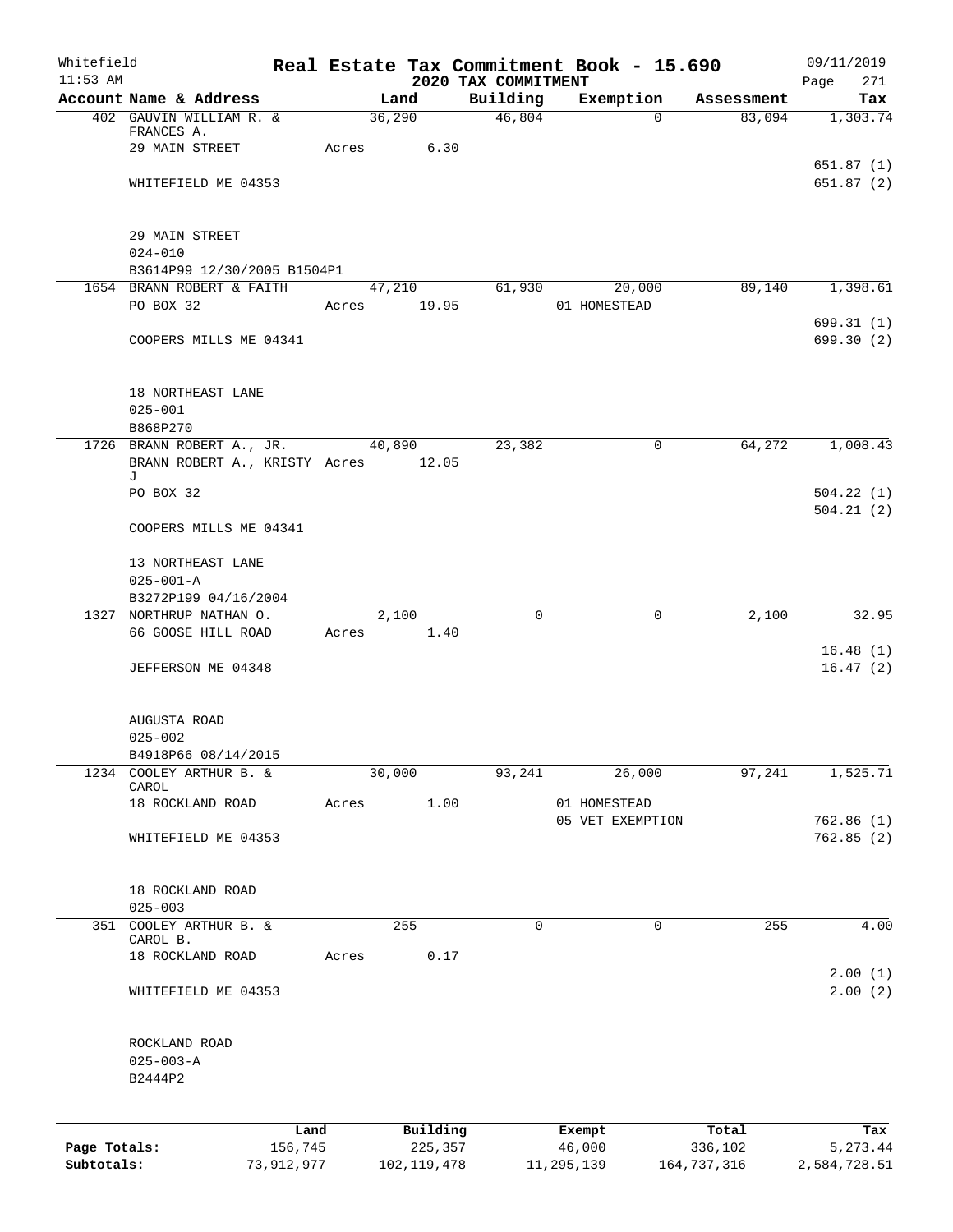| Whitefield<br>$11:53$ AM |                            |        |      | 2020 TAX COMMITMENT | Real Estate Tax Commitment Book - 15.690 |            | 09/11/2019<br>Page<br>272 |
|--------------------------|----------------------------|--------|------|---------------------|------------------------------------------|------------|---------------------------|
|                          | Account Name & Address     |        | Land | Building            | Exemption                                | Assessment | Tax                       |
|                          | 477 GLIDDEN NEWELL R.E.    |        | 210  | $\mathbf 0$         | $\Omega$                                 | 210        | 3.29                      |
|                          | PO BOX 37                  | Acres  | 0.14 |                     |                                          |            |                           |
|                          |                            |        |      |                     |                                          |            | 1.65(1)                   |
|                          | COOPERS MILLS ME 04341     |        |      |                     |                                          |            | 1.64(2)                   |
|                          |                            |        |      |                     |                                          |            |                           |
|                          |                            |        |      |                     |                                          |            |                           |
|                          | <b>MAIN STREET</b>         |        |      |                     |                                          |            |                           |
|                          | $025 - 004$                |        |      |                     |                                          |            |                           |
|                          | 101 GLIDDEN NEWELL R.E.    |        | 615  | $\Omega$            | $\mathbf 0$                              | 615        | 9.65                      |
|                          | PO BOX 37                  | Acres  | 0.41 |                     |                                          |            |                           |
|                          |                            |        |      |                     |                                          |            | 4.83(1)                   |
|                          | COOPERS MILLS ME 04341     |        |      |                     |                                          |            | 4.82(2)                   |
|                          |                            |        |      |                     |                                          |            |                           |
|                          |                            |        |      |                     |                                          |            |                           |
|                          | <b>MAIN STREET</b>         |        |      |                     |                                          |            |                           |
|                          | $025 - 005$                |        |      |                     |                                          |            |                           |
|                          | 1833 PEASLEE FOREST E. JR. | 11,800 |      | 70,744              | $\mathbf 0$                              | 82,544     | 1,295.12                  |
|                          | 545 ROCKLAND ROAD          | Acres  | 2.70 |                     |                                          |            |                           |
|                          |                            |        |      |                     |                                          |            | 647.56 (1)                |
|                          | JEFFERSON ME 04348         |        |      |                     |                                          |            | 647.56(2)                 |
|                          |                            |        |      |                     |                                          |            |                           |
|                          |                            |        |      |                     |                                          |            |                           |
|                          | <b>MAIN STREET</b>         |        |      |                     |                                          |            |                           |
|                          | $025 - 006$                |        |      |                     |                                          |            |                           |
|                          | B3676P155 05/04/2006       |        |      |                     |                                          |            |                           |
|                          | 1828 ANDERSON PATRICIA S.  | 30,135 |      | 36,759              | 0                                        | 66,894     | 1,049.57                  |
|                          | ANDERSON ERIN E.           | Acres  | 1.59 |                     |                                          |            |                           |
|                          | 67 S. HUNTS MEADOW ROAD    |        |      |                     |                                          |            | 524.79 (1)                |
|                          |                            |        |      |                     |                                          |            | 524.78 (2)                |
|                          | WHITEFIELD ME 04353        |        |      |                     |                                          |            |                           |
|                          |                            |        |      |                     |                                          |            |                           |
|                          | 35 SOMERVILLE ROAD         |        |      |                     |                                          |            |                           |
|                          | $025 - 006 - 1$            |        |      |                     |                                          |            |                           |
|                          | B5143P256 06/08/2017       |        |      |                     |                                          |            |                           |
|                          | 1829 PEASLEE FOREST E. JR. | 20,750 |      | 0                   | $\mathsf{O}$                             | 20,750     | 325.57                    |
|                          | 545 ROCKLAND ROAD          | Acres  | 2.00 |                     |                                          |            |                           |
|                          |                            |        |      |                     |                                          |            | 162.79(1)                 |
|                          | JEFFERSON ME 04348         |        |      |                     |                                          |            | 162.78(2)                 |
|                          |                            |        |      |                     |                                          |            |                           |
|                          |                            |        |      |                     |                                          |            |                           |
|                          | 27 SOMERVILLE ROAD         |        |      |                     |                                          |            |                           |
|                          | $025 - 006 - 2$            |        |      |                     |                                          |            |                           |
|                          | B3673P155 05/04/2006       |        |      |                     |                                          |            |                           |
|                          | 1830 PEASLEE FOREST E. JR. | 22,430 |      | 0                   | $\mathbf 0$                              | 22,430     | 351.93                    |
|                          | 545 ROCKLAND ROAD          | Acres  | 3.12 |                     |                                          |            |                           |
|                          |                            |        |      |                     |                                          |            | 175.97(1)                 |
|                          | JEFFERSON ME 04348         |        |      |                     |                                          |            | 175.96(2)                 |
|                          |                            |        |      |                     |                                          |            |                           |
|                          |                            |        |      |                     |                                          |            |                           |
|                          | MAIN STREET                |        |      |                     |                                          |            |                           |
|                          | $025 - 006 - 3$            |        |      |                     |                                          |            |                           |
|                          | B3673P155 05/04/2006       |        |      |                     |                                          |            |                           |
|                          |                            |        |      |                     |                                          |            |                           |

|              | Land       | Building    | Exempt     | Total       | Tax          |
|--------------|------------|-------------|------------|-------------|--------------|
| Page Totals: | 85,940     | 107,503     |            | 193,443     | 3,035.13     |
| Subtotals:   | 73,998,917 | 102,226,981 | 11,295,139 | 164,930,759 | 2,587,763.64 |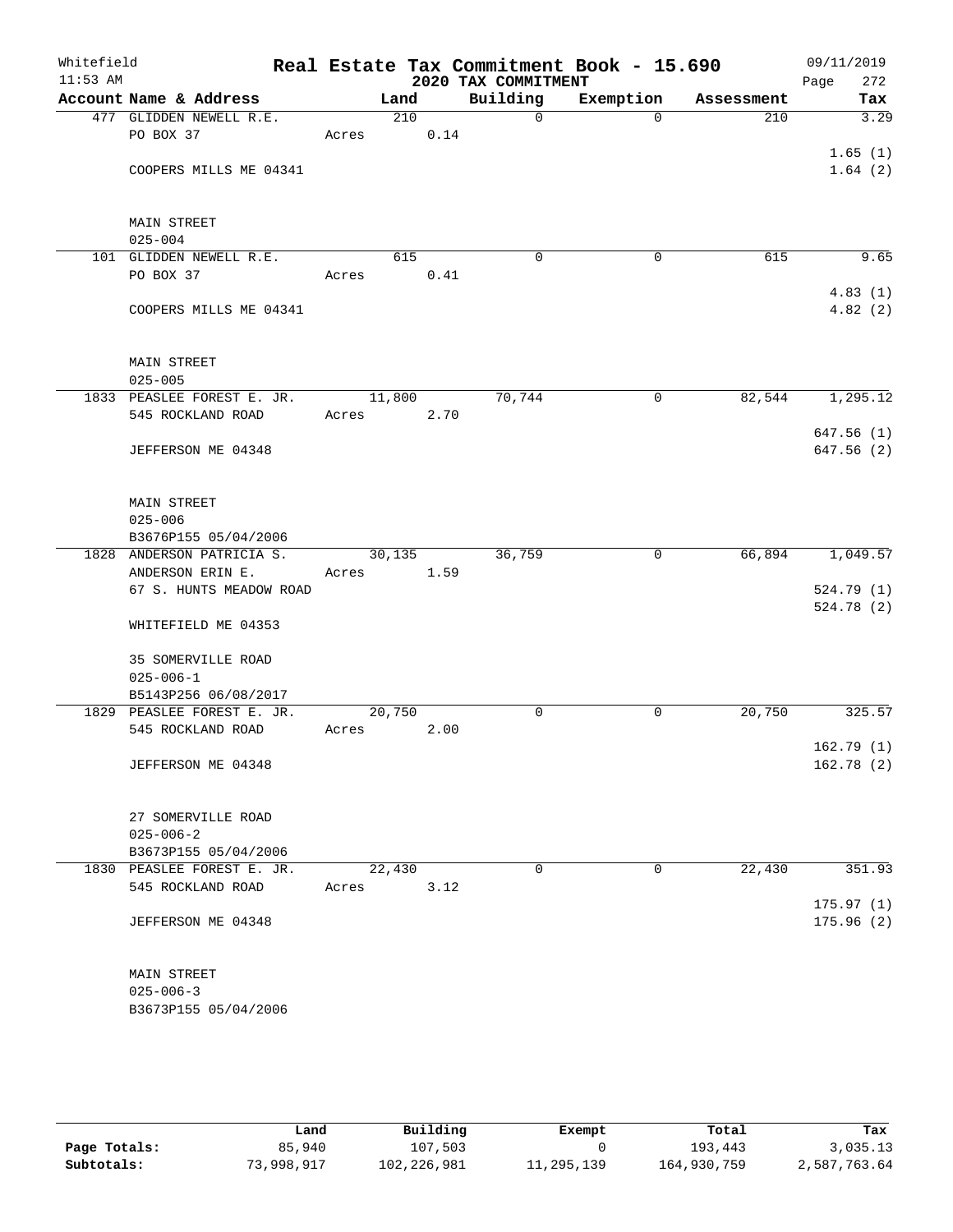| Whitefield<br>$11:53$ AM |                                                         |       |        | 2020 TAX COMMITMENT | Real Estate Tax Commitment Book - 15.690 |            | 09/11/2019<br>Page<br>273 |
|--------------------------|---------------------------------------------------------|-------|--------|---------------------|------------------------------------------|------------|---------------------------|
|                          | Account Name & Address                                  |       | Land   | Building            | Exemption                                | Assessment | Tax                       |
|                          | 1832 PEASLEE FOREST E. JR.                              |       | 20,090 | $\Omega$            | $\Omega$                                 | 20,090     | 315.21                    |
|                          | 545 ROCKLAND ROAD                                       | Acres | 1.56   |                     |                                          |            |                           |
|                          | JEFFERSON ME 04348                                      |       |        |                     |                                          |            | 157.61(1)<br>157.60(2)    |
|                          |                                                         |       |        |                     |                                          |            |                           |
|                          | MAIN STREET                                             |       |        |                     |                                          |            |                           |
|                          | $025 - 006 - 4$                                         |       |        |                     |                                          |            |                           |
|                          | B3676P155 05/04/2006                                    |       |        |                     |                                          |            |                           |
|                          | 931 PEASLEE FOREST E JR                                 |       | 30,180 | 56,277              | 0                                        | 86,457     | 1,356.51                  |
|                          | 545 ROCKLAND ROAD                                       | Acres | 1.62   |                     |                                          |            | 678.26(1)                 |
|                          | JEFFERSON ME 04348                                      |       |        |                     |                                          |            | 678.25(2)                 |
|                          | 3 MAIN STREET                                           |       |        |                     |                                          |            |                           |
|                          | $025 - 006 - 5$                                         |       |        |                     |                                          |            |                           |
|                          | B3673P155 05/04/2006 B1917P157                          |       |        |                     |                                          |            |                           |
|                          | 859 GLIDDEN KERMIT D. &                                 |       | 30,000 | 55,107              | 20,000                                   | 65,107     | 1,021.53                  |
|                          | LAURIE A.<br>PO BOX 232                                 | Acres | 1.40   |                     | 01 HOMESTEAD                             |            |                           |
|                          |                                                         |       |        |                     |                                          |            | 510.77(1)                 |
|                          | COOPERS MILLS ME 04341                                  |       |        |                     |                                          |            | 510.76(2)                 |
|                          | 14 SOMERVILLE ROAD                                      |       |        |                     |                                          |            |                           |
|                          | $025 - 007$                                             |       |        |                     |                                          |            |                           |
|                          | B4110P242 03/10/2009 B1987P74                           |       |        |                     |                                          |            |                           |
|                          | 963 MICHAUD, GERALD                                     |       | 30,750 | 60,596              | 0                                        | 91,346     | 1,433.22                  |
|                          | MICHAUD, AMBER                                          | Acres | 2.00   |                     |                                          |            |                           |
|                          | 61 JEFFERSON ROAD                                       |       |        |                     |                                          |            | 716.61(1)                 |
|                          | WHITEFIELD ME 04353                                     |       |        |                     |                                          |            | 716.61(2)                 |
|                          | 61 JEFFERSON ROAD                                       |       |        |                     |                                          |            |                           |
|                          | $026 - 001$<br>B5067P139 10/19/2016 B3910P50 08/08/2007 |       |        |                     |                                          |            |                           |
|                          | 686 FEYLER JENNIE                                       |       | 33,750 | 18,237              | 26,000                                   | 25,987     | 407.74                    |
|                          | PO BOX 6                                                | Acres | 4.00   |                     | 05 VET EXEMPTION                         |            |                           |
|                          |                                                         |       |        |                     | 01 HOMESTEAD                             |            | 203.87(1)                 |
|                          | WHITEFIELD ME 04353                                     |       |        |                     |                                          |            | 203.87(2)                 |
|                          | 43 JEFFERSON ROAD                                       |       |        |                     |                                          |            |                           |
|                          | $026 - 002$                                             |       |        |                     |                                          |            |                           |
|                          | 855 FEYLER DWAYNE &<br>LORRAINE                         |       | 30,900 | 62, 355             | 20,000                                   | 73,255     | 1,149.37                  |
|                          | P. O. BOX 6                                             | Acres | 2.10   |                     | 01 HOMESTEAD                             |            |                           |
|                          |                                                         |       |        |                     |                                          |            | 574.69(1)                 |
|                          | WHITEFIELD ME 04353                                     |       |        |                     |                                          |            | 574.68(2)                 |
|                          | 33 JEFFERSON ROAD                                       |       |        |                     |                                          |            |                           |
|                          | $026 - 002 - A$                                         |       |        |                     |                                          |            |                           |
|                          | B1254P56                                                |       |        |                     |                                          |            |                           |
|                          |                                                         |       |        |                     |                                          |            |                           |
|                          |                                                         |       |        |                     |                                          |            |                           |

|              | Land       | Building    | Exempt     | Total       | Tax          |
|--------------|------------|-------------|------------|-------------|--------------|
| Page Totals: | 175,670    | 252,572     | 66,000     | 362,242     | 5,683.58     |
| Subtotals:   | 74,174,587 | 102,479,553 | 11,361,139 | 165,293,001 | 2,593,447.22 |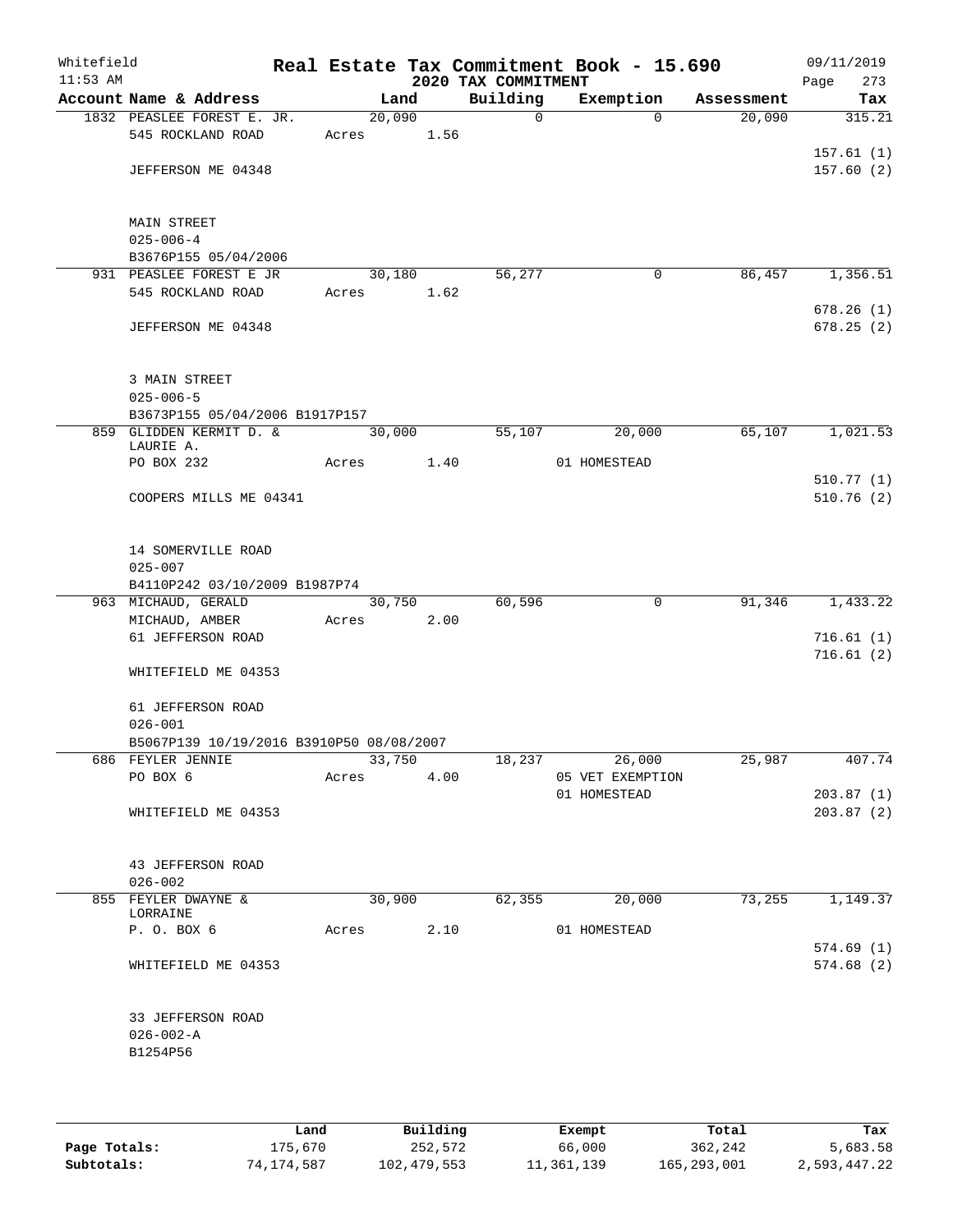| Whitefield<br>$11:53$ AM |                                                                  |       |             | 2020 TAX COMMITMENT | Real Estate Tax Commitment Book - 15.690 |             | 09/11/2019             |
|--------------------------|------------------------------------------------------------------|-------|-------------|---------------------|------------------------------------------|-------------|------------------------|
|                          | Account Name & Address                                           |       | Land        | Building            | Exemption                                | Assessment  | 274<br>Page<br>Tax     |
|                          | 558 FIELDINGS OIL CO., INC                                       |       | 30,000      | 178,138             | $\Omega$                                 | 208,138     | 3,265.69               |
|                          | 420 US ROUTE 1                                                   | Acres | 1.40        |                     |                                          |             |                        |
|                          |                                                                  |       |             |                     |                                          |             | 1,632.85(1)            |
|                          | SCARBOROUGH ME 04070                                             |       |             |                     |                                          |             | 1,632.84(2)            |
|                          |                                                                  |       |             |                     |                                          |             |                        |
|                          |                                                                  |       |             |                     |                                          |             |                        |
|                          | 6 EAST RIVER ROAD                                                |       |             |                     |                                          |             |                        |
|                          | $026 - 003$                                                      |       |             |                     |                                          |             |                        |
|                          | B4518P80 05/01/2012 B2264P49<br>1813 FIELDINGS OIL AND           |       | 0           | 137,118             | 0                                        | 137,118     | 2,151.38               |
|                          | PROPANE, INC                                                     |       |             |                     |                                          |             |                        |
|                          | P. O. BOX 364                                                    |       |             |                     |                                          |             |                        |
|                          |                                                                  |       |             |                     |                                          |             | 1,075.69(1)            |
|                          | SCARBOROUGH ME 04070                                             |       |             |                     |                                          |             | 1,075.69(2)            |
|                          | 0364                                                             |       |             |                     |                                          |             |                        |
|                          |                                                                  |       |             |                     |                                          |             |                        |
|                          | 6 EAST RIVER ROAD                                                |       |             |                     |                                          |             |                        |
|                          | $026 - 003 - ON$                                                 |       |             |                     |                                          |             |                        |
| 1460                     | BOUCHER BRANDON                                                  |       | 33,150      | 25,118              | 0                                        | 58,268      | 914.22                 |
|                          | 221 GRAND ARMY ROAD                                              | Acres | 3.60        |                     |                                          |             |                        |
|                          |                                                                  |       |             |                     |                                          |             | 457.11 (1)             |
|                          | WHITEFIELD ME 04353                                              |       |             |                     |                                          |             | 457.11 (2)             |
|                          |                                                                  |       |             |                     |                                          |             |                        |
|                          |                                                                  |       |             |                     |                                          |             |                        |
|                          | 14 HILTON ROAD                                                   |       |             |                     |                                          |             |                        |
|                          | $026 - 004$<br>B4775P1 04/30/2014 B4774P314 04/30/2014 B4769P188 |       |             |                     |                                          |             |                        |
|                          | 04/08/2014 B4766P12 03/24/2014 B2182P59 B474P315                 |       |             |                     |                                          |             |                        |
|                          | 04/30/2014                                                       |       |             |                     |                                          |             |                        |
|                          | 1103 FENDERSON MARK                                              |       | 31,040      | 200                 | 0                                        | 31,240      | 490.16                 |
|                          | P.O BOX 39                                                       | Acres | 2.80        |                     |                                          |             |                        |
|                          |                                                                  |       |             |                     |                                          |             | 245.08(1)<br>245.08(2) |
|                          | WHITEFIELD ME 04353                                              |       |             |                     |                                          |             |                        |
|                          |                                                                  |       |             |                     |                                          |             |                        |
|                          | 5 HILTON ROAD                                                    |       |             |                     |                                          |             |                        |
|                          | $026 - 005$                                                      |       |             |                     |                                          |             |                        |
|                          | B2220P110                                                        |       |             |                     |                                          |             |                        |
|                          | 1352 BOWDEN GEORGE W., JR.                                       |       | 30,000      | 54,558              | 20,000                                   | 64,558      | 1,012.92               |
|                          | 9 EAST RIVER ROAD                                                | Acres | 1.00        |                     | 01 HOMESTEAD                             |             |                        |
|                          |                                                                  |       |             |                     |                                          |             | 506.46(1)              |
|                          | WHITEFIELD ME 04353<br>3518                                      |       |             |                     |                                          |             | 506.46(2)              |
|                          |                                                                  |       |             |                     |                                          |             |                        |
|                          |                                                                  |       |             |                     |                                          |             |                        |
|                          | 9 EAST RIVER ROAD                                                |       |             |                     |                                          |             |                        |
|                          | $026 - 006$                                                      |       |             |                     |                                          |             |                        |
|                          | B3288P13 05/17/2004                                              |       |             |                     |                                          |             |                        |
|                          | 229 HOWARD-WAGNER, LORI                                          |       | 30,000      | 58,338              | 0                                        | 88,338      | 1,386.02               |
|                          | HOWARD, ANDREA                                                   | Acres | 0.65        |                     |                                          |             |                        |
|                          | 2 GRAND ARMY ROAD                                                |       |             |                     |                                          |             | 693.01(1)              |
|                          |                                                                  |       |             |                     |                                          |             | 693.01 (2)             |
|                          | WHITEFIELD ME 04353                                              |       |             |                     |                                          |             |                        |
|                          | 2 GRAND ARMY ROAD                                                |       |             |                     |                                          |             |                        |
|                          | $026 - 007$                                                      |       |             |                     |                                          |             |                        |
|                          | B5321P245 10/29/2018                                             |       |             |                     |                                          |             |                        |
|                          |                                                                  |       |             |                     |                                          |             |                        |
|                          |                                                                  | Land  | Building    |                     | Exempt                                   | Total       | Tax                    |
| Page Totals:             | 154,190                                                          |       | 453,470     |                     | 20,000                                   | 587,660     | 9,220.39               |
| Subtotals:               | 74,328,777                                                       |       | 102,933,023 |                     | 11,381,139                               | 165,880,661 | 2,602,667.61           |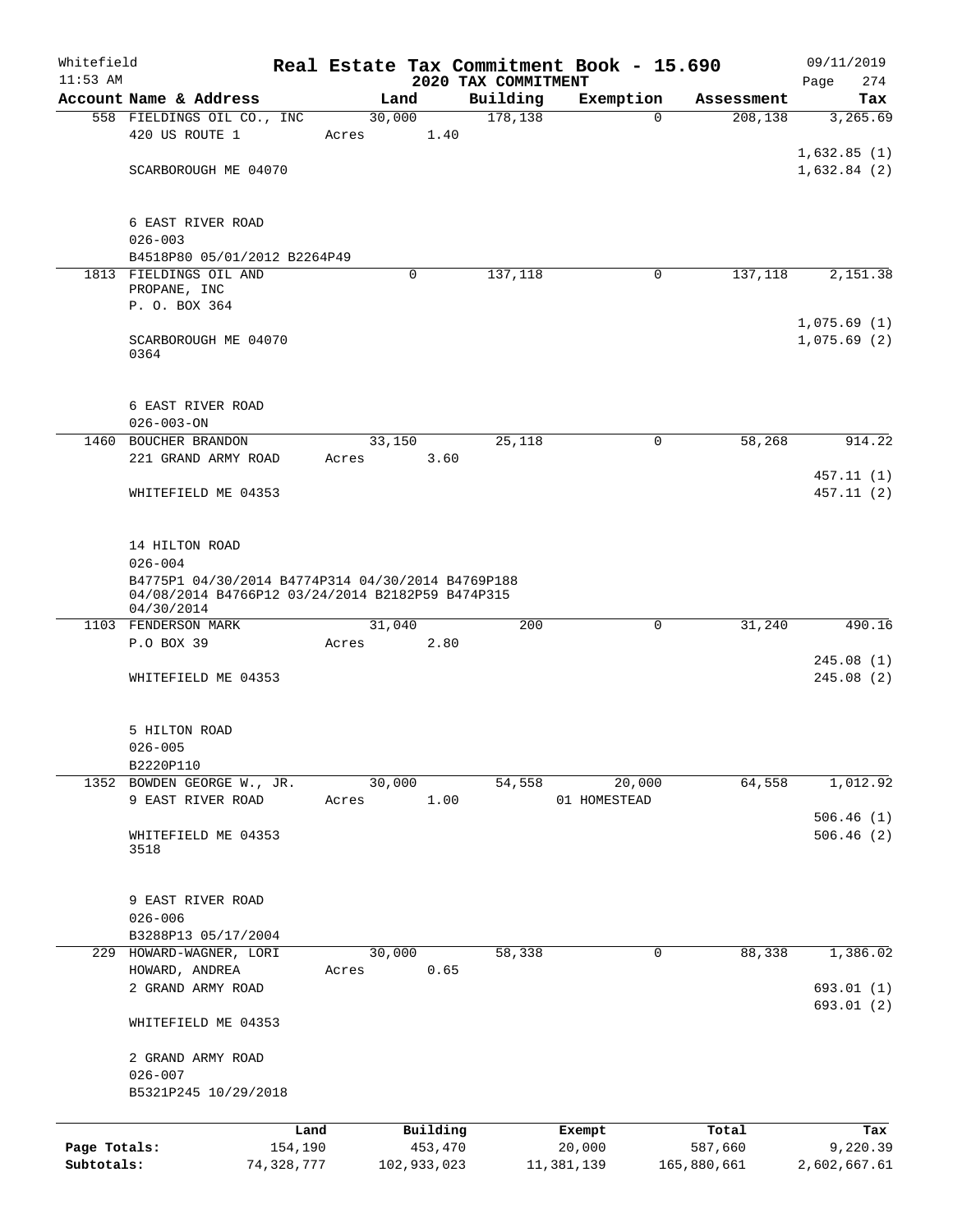| Whitefield<br>$11:53$ AM |                                          |       |        |          | 2020 TAX COMMITMENT | Real Estate Tax Commitment Book - 15.690 |            | 09/11/2019<br>Page<br>275 |
|--------------------------|------------------------------------------|-------|--------|----------|---------------------|------------------------------------------|------------|---------------------------|
|                          | Account Name & Address                   |       |        | Land     | Building            | Exemption                                | Assessment | Tax                       |
|                          | 1620 BAILEY RANDALL &                    |       | 30,000 |          | 108,064             | 20,000                                   | 118,064    | 1,852.42                  |
|                          | KIMBERLY<br>4 GRAND ARMY ROAD            | Acres |        | 0.77     |                     | 01 HOMESTEAD                             |            |                           |
|                          |                                          |       |        |          |                     |                                          |            | 926.21(1)                 |
|                          | WHITEFIELD ME 04353                      |       |        |          |                     |                                          |            | 926.21(2)                 |
|                          |                                          |       |        |          |                     |                                          |            |                           |
|                          |                                          |       |        |          |                     |                                          |            |                           |
|                          | 4 GRAND ARMY ROAD<br>$026 - 008$         |       |        |          |                     |                                          |            |                           |
|                          | B2389P162                                |       |        |          |                     |                                          |            |                           |
|                          | 555 GALLANT DENNIS A.                    |       |        | 30,000   | 81,775              | 20,000                                   | 91,775     | 1,439.95                  |
|                          | P.O. BOX 232                             | Acres |        | 0.29     |                     | 01 HOMESTEAD                             |            |                           |
|                          |                                          |       |        |          |                     |                                          |            | 719.98 (1)                |
|                          | WHITEFIELD ME 04353                      |       |        |          |                     |                                          |            | 719.97 (2)                |
|                          | 12 GRAND ARMY ROAD                       |       |        |          |                     |                                          |            |                           |
|                          | $026 - 009$                              |       |        |          |                     |                                          |            |                           |
|                          | B2607P173                                |       |        |          |                     |                                          |            |                           |
|                          | 705 JONES JONI S.                        |       | 30,000 |          | 80,637              | 20,000                                   | 90,637     | 1,422.09                  |
|                          | P.O. BOX 19                              | Acres |        | 0.29     |                     | 01 HOMESTEAD                             |            |                           |
|                          | WHITEFIELD ME 04353                      |       |        |          |                     |                                          |            | 711.05(1)<br>711.04(2)    |
|                          |                                          |       |        |          |                     |                                          |            |                           |
|                          | 14 GRAND ARMY ROAD<br>$026 - 010$        |       |        |          |                     |                                          |            |                           |
|                          | B2897P1                                  |       |        |          |                     |                                          |            |                           |
|                          | 79 BELLEFLEUR CARLINE A.                 |       |        | 30,000   | 102,132             | 20,000                                   | 112,132    | 1,759.35                  |
|                          | PO BOX 163                               | Acres |        | 0.61     |                     | 01 HOMESTEAD                             |            |                           |
|                          |                                          |       |        |          |                     |                                          |            | 879.68 (1)                |
|                          | WHITEFIELD ME 04353                      |       |        |          |                     |                                          |            | 879.67 (2)                |
|                          | 18 GRAND ARMY ROAD                       |       |        |          |                     |                                          |            |                           |
|                          | $026 - 011$                              |       |        |          |                     |                                          |            |                           |
|                          | B1488P6<br>575 BERRY ANDREW B. &         |       |        |          |                     | 0                                        |            | 168.67                    |
|                          | ELIZABETH MACKENNEY                      |       | 10,750 |          | 0                   |                                          | 10,750     |                           |
|                          | 55 GRAND ARMY ROAD                       | Acres |        | 0.50     |                     |                                          |            |                           |
|                          |                                          |       |        |          |                     |                                          |            | 84.34 (1)                 |
|                          | WHITEFIELD ME 04353                      |       |        |          |                     |                                          |            | 84.33 (2)                 |
|                          | GRAND ARMY ROAD                          |       |        |          |                     |                                          |            |                           |
|                          | $026 - 014$                              |       |        |          |                     |                                          |            |                           |
|                          | B3389P215 11/04/2004                     |       |        |          |                     |                                          |            |                           |
|                          | 152 CHASE TIMOTHY & MARTHA<br>P O BOX 78 |       |        | 43,642   | 233,612             | 26,000                                   | 251,254    | 3,942.18                  |
|                          |                                          | Acres |        | 15.49    |                     | 01 HOMESTEAD<br>05 VET EXEMPTION         |            | 1,971.09(1)               |
|                          | WHITEFIELD ME 04353                      |       |        |          |                     |                                          |            | 1,971.09(2)               |
|                          | 23 GRAND ARMY ROAD                       |       |        |          |                     |                                          |            |                           |
|                          | $026 - 015$                              |       |        |          |                     |                                          |            |                           |
|                          | B4650P310 04/11/2013                     |       |        |          |                     |                                          |            |                           |
|                          |                                          |       |        |          |                     |                                          |            |                           |
|                          |                                          | Land  |        | Building |                     | Exempt                                   | Total      | Tax                       |

|              | nand       | Building    | Exempt     | Total       | тах          |
|--------------|------------|-------------|------------|-------------|--------------|
| Page Totals: | 174,392    | 606,220     | 106,000    | 674,612     | 10,584.66    |
| Subtotals:   | 74,503,169 | 103,539,243 | 11,487,139 | 166,555,273 | 2,613,252.27 |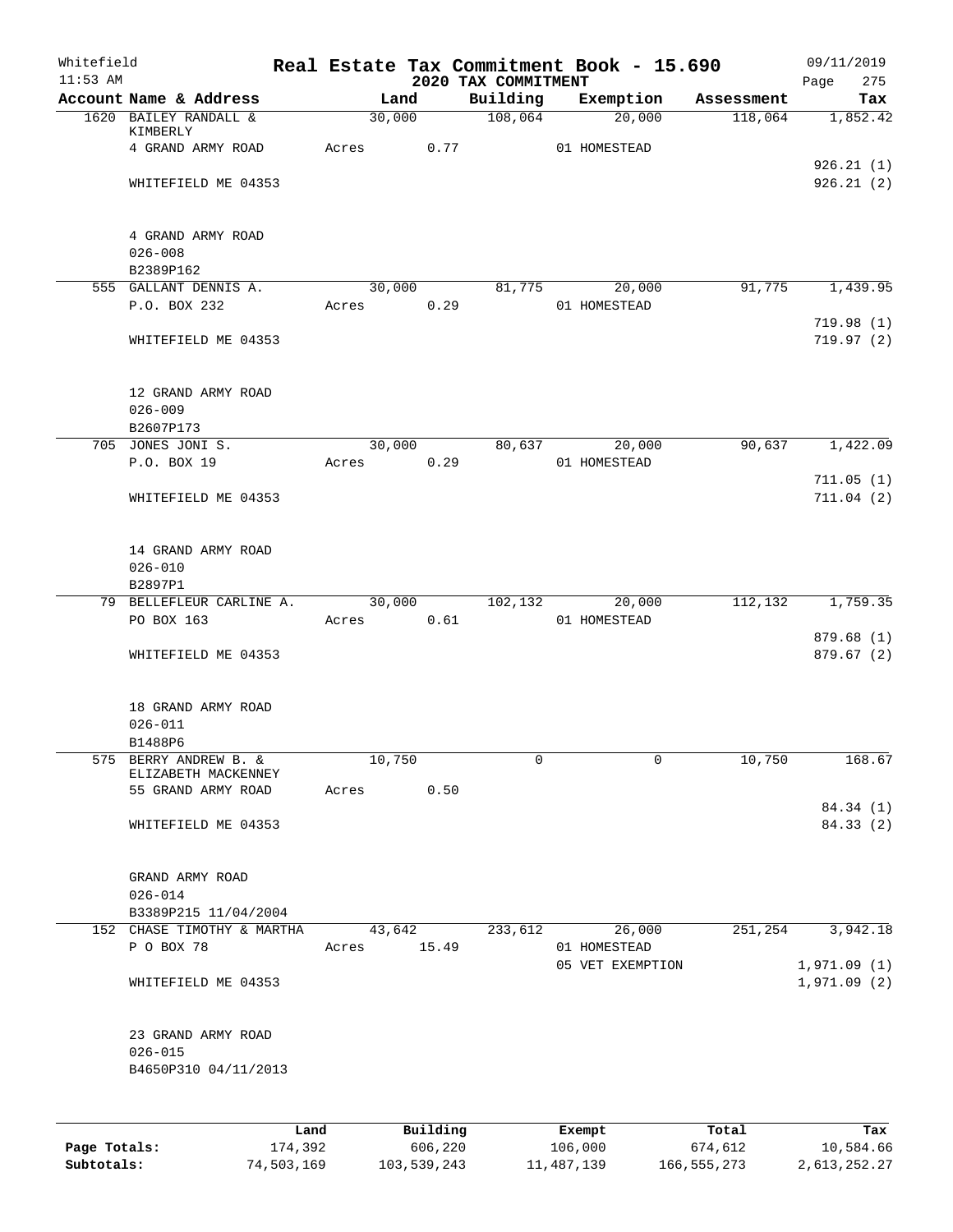| Whitefield<br>$11:53$ AM |                                                                                                                                     |       |        |      | 2020 TAX COMMITMENT | Real Estate Tax Commitment Book - 15.690 |            | 09/11/2019<br>Page<br>276            |
|--------------------------|-------------------------------------------------------------------------------------------------------------------------------------|-------|--------|------|---------------------|------------------------------------------|------------|--------------------------------------|
|                          | Account Name & Address                                                                                                              |       | Land   |      | Building            | Exemption                                | Assessment | Tax                                  |
|                          | 930 CHASE MATTHEW J.<br>P.O. BOX 181<br>WHITEFIELD ME 04353                                                                         | Acres | 31,500 | 2.50 | 99,779              | 20,000<br>01 HOMESTEAD                   | 111,279    | 1,745.97<br>872.99 (1)<br>872.98 (2) |
|                          | 11 PIPER ROAD<br>$026 - 015 - A$<br>B4815P172 09/05/2014 B4812P110 08/25/2014 B4720P75<br>10/07/2013 B4701P100 08/20/2013 B2354P318 |       |        |      |                     |                                          |            |                                      |
|                          | 404 KIERSTEAD JOHN T. &                                                                                                             |       | 390    |      | $\Omega$            | $\Omega$                                 | 390        | 6.12                                 |
|                          | <b>JOAN</b><br>P.O. BOX 171                                                                                                         | Acres |        | 0.26 |                     |                                          |            | 3.06(1)                              |
|                          | WHITEFIELD ME 04353                                                                                                                 |       |        |      |                     |                                          |            | 3.06(2)                              |
|                          | GRAND ARMY ROAD<br>$026 - 016$                                                                                                      |       |        |      |                     |                                          |            |                                      |
|                          | 321 KIERSTEAD JOHN T. &                                                                                                             |       | 30,000 |      | 123,010             | 0                                        | 153,010    | 2,400.73                             |
|                          | <b>JOAN</b>                                                                                                                         |       |        |      |                     |                                          |            |                                      |
|                          | P.O. BOX 171                                                                                                                        | Acres |        | 0.30 |                     |                                          |            |                                      |
|                          | WHITEFIELD ME 04353                                                                                                                 |       |        |      |                     |                                          |            | 1, 200.37(1)<br>1,200.36(2)          |
|                          | 15 GRAND ARMY ROAD<br>$026 - 017$                                                                                                   |       |        |      |                     |                                          |            |                                      |
|                          | 681 BICKFORD JILL J.                                                                                                                |       | 30,000 |      | 125,602             | 20,000                                   | 135,602    | 2,127.60                             |
|                          | 11 GRAND ARMY ROAD                                                                                                                  | Acres |        | 0.80 |                     | 01 HOMESTEAD                             |            |                                      |
|                          | WHITEFIELD ME 04353                                                                                                                 |       |        |      |                     |                                          |            | 1,063.80(1)<br>1,063.80(2)           |
|                          | 11 GRAND ARMY ROAD<br>$026 - 018$                                                                                                   |       |        |      |                     |                                          |            |                                      |
| 1297                     | B1744P305<br>THE GARAGE MAHAL, LLC.                                                                                                 |       | 20,000 |      | 2,661               | 0                                        | 22,661     | 355.55                               |
|                          | 8 MILLS ROAD                                                                                                                        | Acres |        | 0.06 |                     |                                          |            |                                      |
|                          |                                                                                                                                     |       |        |      |                     |                                          |            | 177.78(1)                            |
|                          | WHITEFIELD ME 04353                                                                                                                 |       |        |      |                     |                                          |            | 177.77(2)                            |
|                          | 8 MILLS ROAD<br>$026 - 019$<br>B4996P6 04/15/2016 B1739P313                                                                         |       |        |      |                     |                                          |            |                                      |
|                          | 1396 GALVANI THOMAS &                                                                                                               |       | 30,000 |      | 48,807              | 26,000                                   | 52,807     | 828.54                               |
|                          | FRANCES/                                                                                                                            |       |        |      |                     |                                          |            |                                      |
|                          | * JULIKAY G. DECARVALHO Acres 0.40<br>20 MILLS ROAD                                                                                 |       |        |      |                     | 01 HOMESTEAD<br>07 NMR VET & WIDOW       |            | 414.27(1)<br>414.27(2)               |
|                          | WHITEFIELD ME 04353                                                                                                                 |       |        |      |                     |                                          |            |                                      |
|                          | 20 MILLS ROAD<br>$026 - 021$                                                                                                        |       |        |      |                     |                                          |            |                                      |
|                          | B4414P57 06/30/2011 B981P52 11/30/1978                                                                                              |       |        |      |                     |                                          |            |                                      |
|                          |                                                                                                                                     |       |        |      |                     |                                          |            |                                      |

|              | Land       | Building    | Exempt     | Total       | Tax          |
|--------------|------------|-------------|------------|-------------|--------------|
| Page Totals: | 141,890    | 399,859     | 66,000     | 475,749     | 7,464.51     |
| Subtotals:   | 74,645,059 | 103,939,102 | 11,553,139 | 167,031,022 | 2,620,716.78 |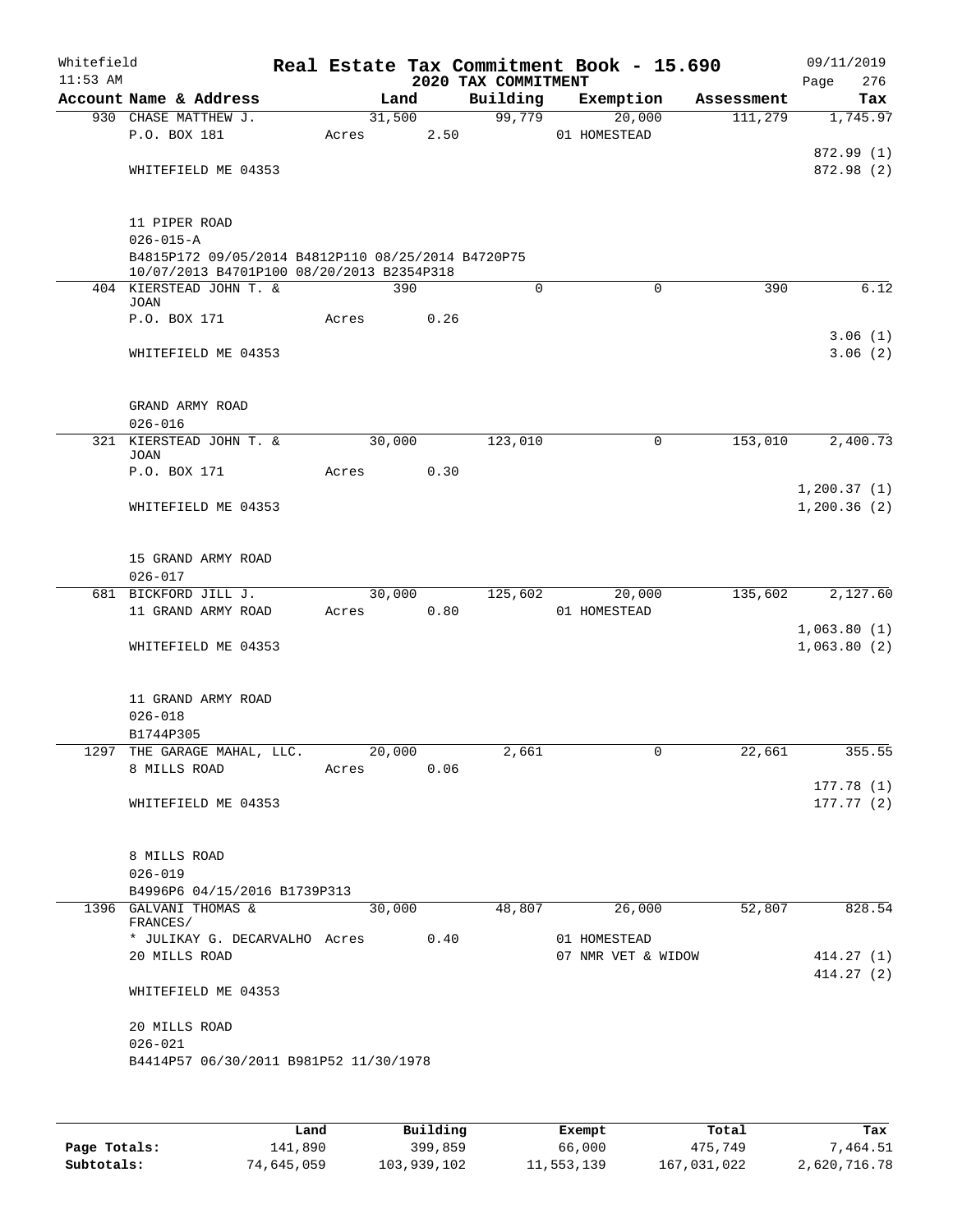| Whitefield<br>$11:53$ AM |                                                    |         |       |        |          |                                 | Real Estate Tax Commitment Book - 15.690 |            | 09/11/2019               |
|--------------------------|----------------------------------------------------|---------|-------|--------|----------|---------------------------------|------------------------------------------|------------|--------------------------|
|                          | Account Name & Address                             |         |       | Land   |          | 2020 TAX COMMITMENT<br>Building | Exemption                                | Assessment | Page<br>277<br>Tax       |
|                          | 479 GALVANI THOMAS J. &                            |         |       | 20,000 |          | $\mathbf 0$                     | $\Omega$                                 | 20,000     | 313.80                   |
|                          | FRANCES H./                                        |         |       |        |          |                                 |                                          |            |                          |
|                          | * JULIKAY G. DECARVALHO Acres                      |         |       |        | 0.52     |                                 |                                          |            |                          |
|                          | 20 MILLS ROAD                                      |         |       |        |          |                                 |                                          |            | 156.90(1)                |
|                          | WHITEFIELD ME 04353                                |         |       |        |          |                                 |                                          |            | 156.90(2)                |
|                          | MILLS ROAD                                         |         |       |        |          |                                 |                                          |            |                          |
|                          | $026 - 022$                                        |         |       |        |          |                                 |                                          |            |                          |
|                          | B4414P57 06/30/2011 B3277P49 04/29/2004            |         |       |        |          |                                 |                                          |            |                          |
|                          | 363 NORTHERN NEW ENGLAND                           |         |       | 20,000 |          | 226,604                         | $\mathbf 0$                              | 246,604    | 3,869.22                 |
|                          | TELEPHONE                                          |         |       |        |          |                                 |                                          |            |                          |
|                          | * OPERATIONS, LLC<br>770 ELM STREET                |         | Acres |        | 0.22     |                                 |                                          |            | 1,934.61(1)              |
|                          |                                                    |         |       |        |          |                                 |                                          |            | 1,934.61(2)              |
|                          | MANCHESTER NH 03101                                |         |       |        |          |                                 |                                          |            |                          |
|                          | 32 MILLS ROAD                                      |         |       |        |          |                                 |                                          |            |                          |
|                          | $026 - 023$                                        |         |       |        |          |                                 |                                          |            |                          |
|                          | B3985P49 03/31/2008                                |         |       |        |          |                                 |                                          |            |                          |
|                          | 217 CLARK SHARON L.                                |         |       | 33,255 |          | 68,283                          | 0                                        | 101,538    | 1,593.13                 |
|                          | 151 MAIN ST                                        |         | Acres |        | 3.67     |                                 |                                          |            |                          |
|                          |                                                    |         |       |        |          |                                 |                                          |            | 796.57(1)<br>796.56(2)   |
|                          | WHITEFIELD ME 04353                                |         |       |        |          |                                 |                                          |            |                          |
|                          | <b>36 MILLS ROAD</b>                               |         |       |        |          |                                 |                                          |            |                          |
|                          | $026 - 024$                                        |         |       |        |          |                                 |                                          |            |                          |
|                          | B1184P37                                           |         |       |        |          |                                 |                                          |            |                          |
|                          | 90 GRADY DANIEL M.                                 |         |       | 20,450 |          | 3,988                           | 0                                        | 24,438     | 383.43                   |
|                          | 158 BENNER LANE                                    |         | Acres |        | 1.80     |                                 |                                          |            |                          |
|                          | WHITEFIELD ME 04353                                |         |       |        |          |                                 |                                          |            | 191.72 (1)<br>191.71 (2) |
|                          |                                                    |         |       |        |          |                                 |                                          |            |                          |
|                          | 65 PIPER ROAD                                      |         |       |        |          |                                 |                                          |            |                          |
|                          | $026 - 026$                                        |         |       |        |          |                                 |                                          |            |                          |
|                          | B4727P313 10/30/2013 B4509P86 04/04/2012 B4466P137 |         |       |        |          |                                 |                                          |            |                          |
|                          | 12/01/2011<br>23 NILSEN, RUNE                      |         |       | 30,825 |          | 116,741                         | 0                                        | 147,566    | 2,315.31                 |
|                          | 41 PIPER ROAD                                      |         | Acres |        | 2.05     |                                 |                                          |            |                          |
|                          |                                                    |         |       |        |          |                                 |                                          |            | 1, 157.66(1)             |
|                          | WHITEFIELD ME 04353                                |         |       |        |          |                                 |                                          |            | 1, 157.65(2)             |
|                          |                                                    |         |       |        |          |                                 |                                          |            |                          |
|                          | 41 PIPER ROAD                                      |         |       |        |          |                                 |                                          |            |                          |
|                          | $026 - 027$                                        |         |       |        |          |                                 |                                          |            |                          |
|                          | B5364P228 03/18/2019                               |         |       |        |          |                                 |                                          |            |                          |
|                          | 1736 VIGUE GARY<br>P.O. BOX 173                    |         | Acres | 22,175 | 2.95     | 0                               | 0                                        | 22,175     | 347.93                   |
|                          |                                                    |         |       |        |          |                                 |                                          |            | 173.97(1)                |
|                          | WHITEFIELD ME 04353                                |         |       |        |          |                                 |                                          |            | 173.96(2)                |
|                          |                                                    |         |       |        |          |                                 |                                          |            |                          |
|                          | PIPER ROAD                                         |         |       |        |          |                                 |                                          |            |                          |
|                          | $026 - 027 - A$                                    |         |       |        |          |                                 |                                          |            |                          |
|                          | B4432P72 08/24/2011 B2054P306                      |         |       |        |          |                                 |                                          |            |                          |
|                          |                                                    | Land    |       |        | Building |                                 | Exempt                                   | Total      | Tax                      |
| Page Totals:             |                                                    | 146,705 |       |        | 415,616  |                                 | 0                                        | 562,321    | 8,822.82                 |

**Subtotals:** 74,791,764 104,354,718 11,553,139 167,593,343 2,629,539.60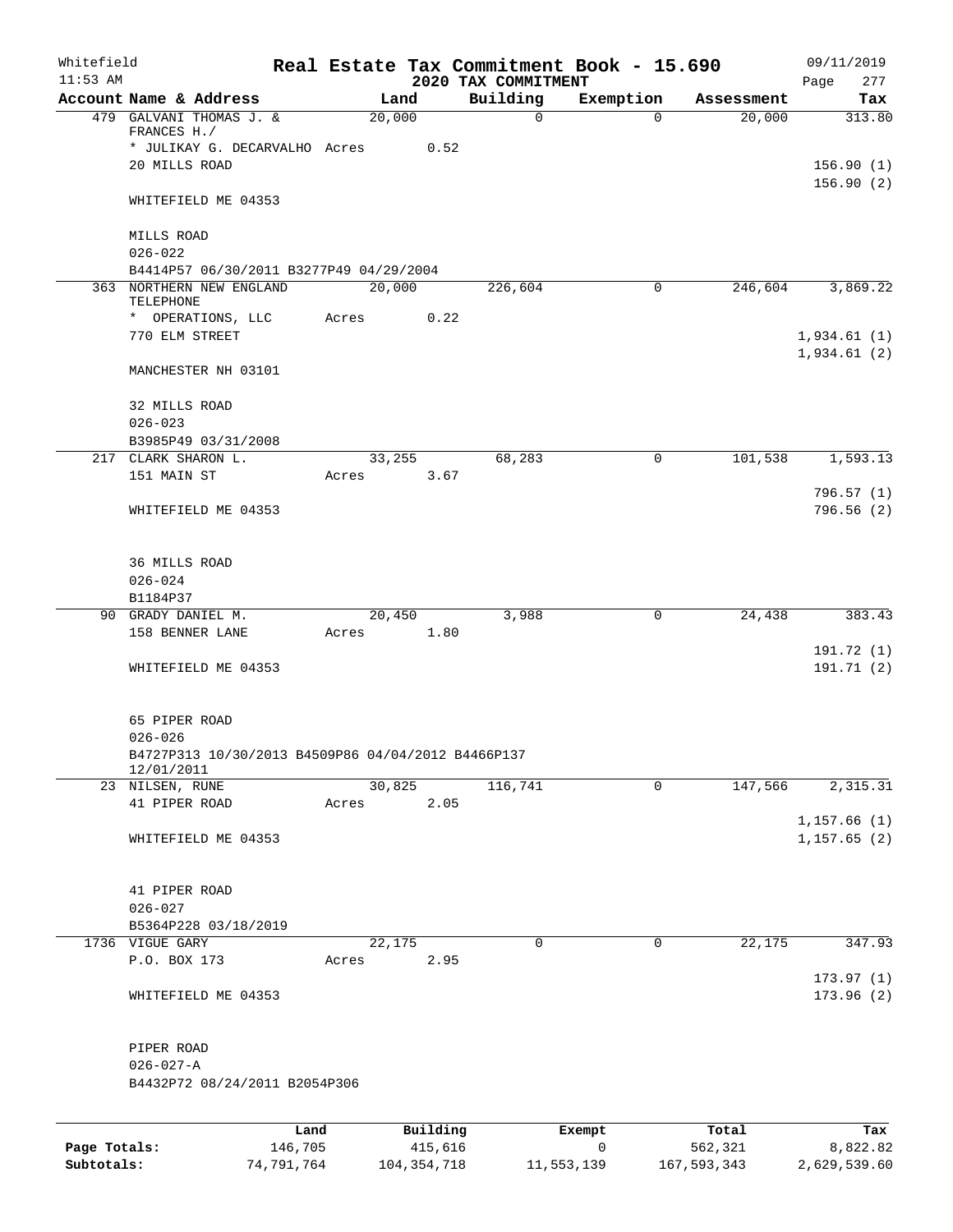| Whitefield<br>$11:53$ AM |                                                         |        |       | 2020 TAX COMMITMENT | Real Estate Tax Commitment Book - 15.690 |            | 09/11/2019<br>278<br>Page |
|--------------------------|---------------------------------------------------------|--------|-------|---------------------|------------------------------------------|------------|---------------------------|
|                          | Account Name & Address                                  |        | Land  | Building            | Exemption                                | Assessment | Tax                       |
|                          | 350 MILLER, JOHN DA                                     | 46,634 |       | 119,993             | $\Omega$                                 | 166,627    | 2,614.38                  |
|                          | MILLER, MALINDA J                                       | Acres  | 19.23 |                     |                                          |            |                           |
|                          | 25 MILLS ROAD                                           |        |       |                     |                                          |            | 1,307.19(1)               |
|                          | WHITEFIELD ME 04341                                     |        |       |                     |                                          |            | 1,307.19(2)               |
|                          | 25 MILLS ROAD                                           |        |       |                     |                                          |            |                           |
|                          | $026 - 028$                                             |        |       |                     |                                          |            |                           |
|                          | B5203P174 11/16/2017                                    |        |       |                     |                                          |            |                           |
|                          | 1149 ALESSANDRO CORPORATION                             | 32,580 |       | 185,434             | 0                                        | 218,014    | 3,420.64                  |
|                          | C/O- STEVE SMITH                                        | Acres  | 3.22  |                     |                                          |            |                           |
|                          | PO BOX 38                                               |        |       |                     |                                          |            | 1,710.32(1)               |
|                          | WHITEFIELD ME 04353                                     |        |       |                     |                                          |            | 1,710.32(2)               |
|                          | 17 MILLS ROAD                                           |        |       |                     |                                          |            |                           |
|                          | $026 - 028 - A$                                         |        |       |                     |                                          |            |                           |
|                          | B4060P105 10/08/2008                                    |        |       |                     |                                          |            |                           |
|                          | 1306 ALESSANDRO CORPORATION                             | 30,000 |       | 800                 | 0                                        | 30,800     | 483.25                    |
|                          | C/O- STEVE SMITH                                        | Acres  | 0.91  |                     |                                          |            |                           |
|                          | PO BOX 38                                               |        |       |                     |                                          |            | 241.63(1)                 |
|                          | WHITEFIELD ME 04353                                     |        |       |                     |                                          |            | 241.62(2)                 |
|                          |                                                         |        |       |                     |                                          |            |                           |
|                          | 9 MILLS ROAD                                            |        |       |                     |                                          |            |                           |
|                          | $026 - 028 - C$<br>B4060P105 10/08/2008                 |        |       |                     |                                          |            |                           |
|                          | 964 CROCKER STEVEN                                      | 30,000 |       | 195,272             | 0                                        | 225,272    | 3,534.52                  |
|                          | P.O. BOX 98                                             | Acres  | 0.27  |                     |                                          |            |                           |
|                          |                                                         |        |       |                     |                                          |            | 1,767.26(1)               |
|                          | WHITEFIELD ME 04353                                     |        |       |                     |                                          |            | 1,767.26(2)               |
|                          | 3 MILLS ROAD                                            |        |       |                     |                                          |            |                           |
|                          | $026 - 029$                                             |        |       |                     |                                          |            |                           |
|                          | 825 GOULD ARTHUR SR., CLARA                             | 30,000 |       | 61,092              | 20,000                                   | 71,092     | 1,115.43                  |
|                          | &.<br>* ARTHUR J. JR.                                   | Acres  | 1.40  |                     | 01 HOMESTEAD                             |            |                           |
|                          | PO BOX 54                                               |        |       |                     |                                          |            | 557.72 (1)                |
|                          |                                                         |        |       |                     |                                          |            | 557.71 (2)                |
|                          | WHITEFIELD ME 04353                                     |        |       |                     |                                          |            |                           |
|                          | 6 JEFFERSON ROAD                                        |        |       |                     |                                          |            |                           |
|                          | $026 - 030$                                             |        |       |                     |                                          |            |                           |
|                          | B1661P326                                               |        |       |                     |                                          |            |                           |
|                          | 915 POST OFFICE EQUITIES,                               | 30,000 |       | 257,745             | 0                                        | 287,745    | 4,514.72                  |
|                          | LLC                                                     |        | 0.69  |                     |                                          |            |                           |
|                          | 885 3RD AVE STE 1904                                    | Acres  |       |                     |                                          |            | 2, 257.36 (1)             |
|                          | NEW YORK NY 10022                                       |        |       |                     |                                          |            | 2, 257.36 (2)             |
|                          | 32 JEFFERSON ROAD                                       |        |       |                     |                                          |            |                           |
|                          | $026 - 032$<br>B5032P52 04/11/2016 B3579P226 10/28/2005 |        |       |                     |                                          |            |                           |
|                          |                                                         |        |       |                     |                                          |            |                           |

|              | Land       | Building    | Exempt     | Total       | Tax          |
|--------------|------------|-------------|------------|-------------|--------------|
| Page Totals: | 199,214    | 820,336     | 20,000     | 999,550     | 15,682.94    |
| Subtotals:   | 74,990,978 | 105,175,054 | 11,573,139 | 168,592,893 | 2,645,222.54 |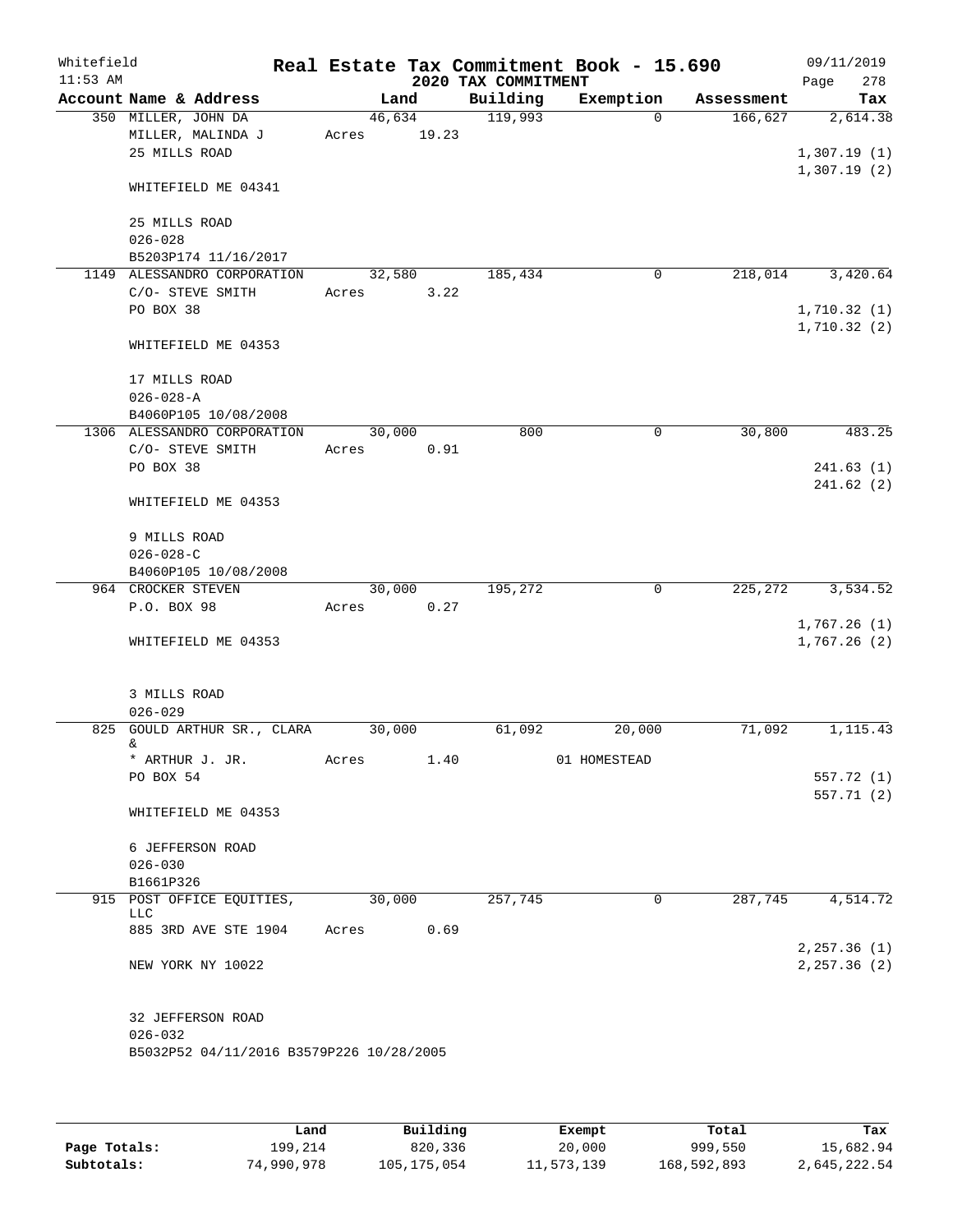| Whitefield   |                                                                 |         |             |                                 | Real Estate Tax Commitment Book - 15.690 |          |               | 09/11/2019             |
|--------------|-----------------------------------------------------------------|---------|-------------|---------------------------------|------------------------------------------|----------|---------------|------------------------|
| $11:53$ AM   | Account Name & Address                                          |         | Land        | 2020 TAX COMMITMENT<br>Building | Exemption                                |          | Assessment    | Page<br>279<br>Tax     |
|              | 809 JACKSON, CARLA M                                            |         | 30,600      | 71,211                          |                                          | $\Omega$ | 101, 811      | 1,597.41               |
|              | 34 HENRY LANE                                                   | Acres   |             | 1.90                            |                                          |          |               |                        |
|              |                                                                 |         |             |                                 |                                          |          |               | 798.71 (1)             |
|              | WHITEFIELD ME 04353                                             |         |             |                                 |                                          |          |               | 798.70 (2)             |
|              | 42 JEFFERSON ROAD                                               |         |             |                                 |                                          |          |               |                        |
|              | $026 - 033$                                                     |         |             |                                 |                                          |          |               |                        |
|              | B5172P100 08/22/2017                                            |         |             |                                 |                                          |          |               |                        |
|              | 108 BURNS, DANIEL T                                             |         | 37,970      | 183,490                         |                                          | 20,000   | 201,460       | 3,160.91               |
|              | (TRUSTEE)<br>BURNS, DOROTHY L                                   | Acres   | 11.90       |                                 | 01 HOMESTEAD                             |          |               |                        |
|              | (TRUSTEE)                                                       |         |             |                                 |                                          |          |               |                        |
|              | 52 JEFFERSON ROAD                                               |         |             |                                 |                                          |          |               | 1,580.46(1)            |
|              | WHITEFIELD ME 04353                                             |         |             |                                 |                                          |          |               | 1,580.45(2)            |
|              | 52 JEFFERSON ROAD                                               |         |             |                                 |                                          |          |               |                        |
|              | $026 - 034$                                                     |         |             |                                 |                                          |          |               |                        |
|              | B5028P187 02/11/2016                                            |         |             |                                 |                                          |          |               |                        |
|              | 760 CADWALLADER JOHN R. III                                     |         | 32,040      | 83,259                          |                                          | 0        | 115,299       | 1,809.04               |
|              | 203 MARSTON ROAD                                                | Acres   |             | 2.86                            |                                          |          |               |                        |
|              | RICHMOND ME 04357                                               |         |             |                                 |                                          |          |               | 904.52(1)<br>904.52(2) |
|              |                                                                 |         |             |                                 |                                          |          |               |                        |
|              | 93 HILTON ROAD                                                  |         |             |                                 |                                          |          |               |                        |
|              | $027 - 001$                                                     |         |             |                                 |                                          |          |               |                        |
|              | B4977P58 02/10/2016 B4226P291 10/25/2009 B3924P64<br>10/19/2007 |         |             |                                 |                                          |          |               |                        |
|              | 433 DUNCAN HELENE                                               |         | 36,154      | 109,176                         |                                          | 26,000   | 119,330       | 1,872.29               |
|              | 67 HILTON ROAD                                                  | Acres   |             | 6.13                            | 01 HOMESTEAD                             |          |               |                        |
|              |                                                                 |         |             |                                 | 05 VET EXEMPTION                         |          |               | 936.15(1)              |
|              | WHITEFIELD ME 04353                                             |         |             |                                 |                                          |          |               | 936.14 (2)             |
|              | 67 HILTON ROAD                                                  |         |             |                                 |                                          |          |               |                        |
|              | $027 - 002$                                                     |         |             |                                 |                                          |          |               |                        |
|              | B760P27                                                         |         |             |                                 |                                          |          |               |                        |
| 1765         | SHAW DAVID E. &                                                 |         | 32,475      | 196,461                         |                                          | 20,000   | 208,936       | 3,278.21               |
|              | MICHELLE M.<br>* DUNCAN-SHAW                                    | Acres   |             | 3.15                            | 01 HOMESTEAD                             |          |               |                        |
|              | 81 HILTON ROAD                                                  |         |             |                                 |                                          |          |               | 1,639.11(1)            |
|              |                                                                 |         |             |                                 |                                          |          |               | 1,639.10(2)            |
|              | WHITEFIELD ME 04353                                             |         |             |                                 |                                          |          |               |                        |
|              | 81 HILTON ROAD                                                  |         |             |                                 |                                          |          |               |                        |
|              | $027 - 002 - A$                                                 |         |             |                                 |                                          |          |               |                        |
|              | B3669P161 05/02/2006                                            |         |             |                                 |                                          |          |               |                        |
|              | 347 PEZZOLESI DAVID &                                           |         | 20,000      | 17,946                          |                                          | 0        | 37,946        | 595.37                 |
|              | ANNETTE                                                         |         |             |                                 |                                          |          |               |                        |
|              | P.O. BOX 512                                                    | Acres   |             | 0.45                            |                                          |          |               | 297.69(1)              |
|              | ASHBURNHAM MA 01430                                             |         |             |                                 |                                          |          |               | 297.68 (2)             |
|              |                                                                 |         |             |                                 |                                          |          |               |                        |
|              | 61 HILTON ROAD                                                  |         |             |                                 |                                          |          |               |                        |
|              | $027 - 003$<br>B1650P287                                        |         |             |                                 |                                          |          |               |                        |
|              |                                                                 | Land    | Building    |                                 | Exempt                                   |          | Total         | Tax                    |
| Page Totals: |                                                                 | 189,239 | 661,543     |                                 | 66,000                                   |          | 784,782       | 12,313.23              |
| Subtotals:   | 75,180,217                                                      |         | 105,836,597 |                                 | 11,639,139                               |          | 169, 377, 675 | 2,657,535.77           |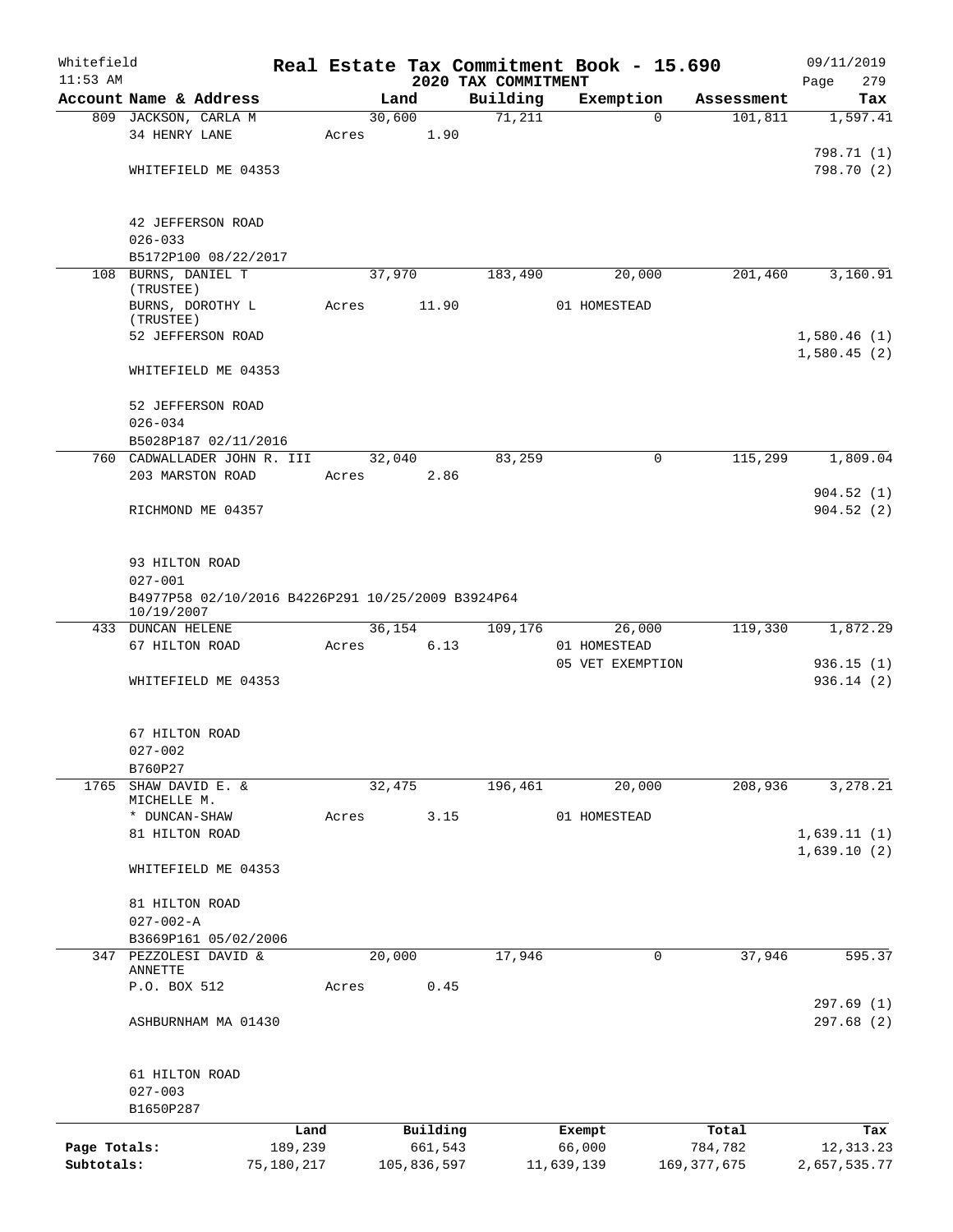| Whitefield<br>$11:53$ AM |                                                     |       |          | 2020 TAX COMMITMENT | Real Estate Tax Commitment Book - 15.690 |            | 09/11/2019<br>Page<br>280 |
|--------------------------|-----------------------------------------------------|-------|----------|---------------------|------------------------------------------|------------|---------------------------|
|                          | Account Name & Address                              |       | Land     | Building            | Exemption                                | Assessment | Tax                       |
|                          | 1239 BLAIR SALLY A. & TERRY                         |       | 64,450   | 129,672             | 20,000                                   | 174,122    | 2,731.97                  |
|                          | L.<br>47 HILTON ROAD                                | Acres | 18.00    |                     | 01 HOMESTEAD                             |            |                           |
|                          |                                                     |       |          |                     |                                          |            | 1,365.99(1)               |
|                          | WHITEFIELD ME 04353                                 |       |          |                     |                                          |            | 1,365.98(2)               |
|                          | 47 HILTON ROAD                                      |       |          |                     |                                          |            |                           |
|                          | $027 - 004$                                         |       |          |                     |                                          |            |                           |
|                          | B1510P26                                            |       |          |                     |                                          |            |                           |
|                          | 1695 BLAIR TERRY L. JR                              |       | 30,075   | 96,819              | 0                                        | 126,894    | 1,990.97                  |
|                          | 23 HILTON ROAD                                      | Acres | 1.55     |                     |                                          |            |                           |
|                          | WHITEFIELD ME 04353                                 |       |          |                     |                                          |            | 995.49 (1)<br>995.48 (2)  |
|                          | 23 HILTON ROAD                                      |       |          |                     |                                          |            |                           |
|                          | $027 - 004 - A$                                     |       |          |                     |                                          |            |                           |
|                          | B4750P282 01/17/2014 B4623P272 01/30/2013 B3022P255 |       |          |                     |                                          |            |                           |
|                          | 65 FENDERSON MARK                                   |       | 2,100    | 0                   | $\mathbf 0$                              | 2,100      | 32.95                     |
|                          | P.O BOX 39                                          | Acres | 1.40     |                     |                                          |            | 16.48(1)                  |
|                          | WHITEFIELD ME 04353                                 |       |          |                     |                                          |            | 16.47(2)                  |
|                          | HILTON ROAD                                         |       |          |                     |                                          |            |                           |
|                          | $027 - 006$                                         |       |          |                     |                                          |            |                           |
|                          | B4813P152 08/29/2014 B3734P276 04/06/2005           |       |          |                     |                                          |            |                           |
|                          | 1632 CUMMINGS TODD                                  |       | 30,600   | 156,473             | 20,000                                   | 167,073    | 2,621.38                  |
|                          | CUMMINGS, GRETA M<br>34 EAST RIVER ROAD             | Acres | 1.90     |                     | 01 HOMESTEAD                             |            | 1,310.69(1)               |
|                          | WHITEFIELD ME 04353                                 |       |          |                     |                                          |            | 1,310.69(2)               |
|                          | 34 EAST RIVER ROAD<br>$027 - 007$                   |       |          |                     |                                          |            |                           |
|                          | B5359P233 02/28/2019 B4405P146 06/06/2011 B1926P135 |       |          |                     |                                          |            |                           |
|                          | 1375 BLAIR TERRY L. & SALLY                         |       | 30,210   | 11,366              | 0                                        | 41,576     | 652.33                    |
|                          | Α.<br>47 HILTON ROAD                                | Acres | 1.64     |                     |                                          |            |                           |
|                          |                                                     |       |          |                     |                                          |            | 326.17(1)                 |
|                          | WHITEFIELD ME 04353                                 |       |          |                     |                                          |            | 326.16(2)                 |
|                          | 42 EAST RIVER ROAD                                  |       |          |                     |                                          |            |                           |
|                          | $027 - 008$                                         |       |          |                     |                                          |            |                           |
|                          | B3684P263 06/05/2006                                |       |          |                     |                                          |            |                           |
|                          | 339 BROWN DAVID R. & LOIS<br>$\mathsf{C}$ .         |       | 31,215   | 18,265              | $\mathbf 0$                              | 49,480     | 776.34                    |
|                          | PO BOX 28                                           | Acres | 2.31     |                     |                                          |            |                           |
|                          | WHITEFIELD ME 04353                                 |       |          |                     |                                          |            | 388.17(1)<br>388.17(2)    |
|                          |                                                     |       |          |                     |                                          |            |                           |
|                          | 64 EAST RIVER ROAD<br>$027 - 009$                   |       |          |                     |                                          |            |                           |
|                          | B4858P75 02/03/2015 B3709P171 07/14/2006 B1039P152  |       |          |                     |                                          |            |                           |
|                          |                                                     |       |          |                     |                                          |            |                           |
|                          |                                                     | Land  | Building |                     | Exempt                                   | Total      | Tax                       |

|              | --------   | ____________ | ______     | --------    | -------      |
|--------------|------------|--------------|------------|-------------|--------------|
| Page Totals: | 188,650    | 412,595      | 40,000     | 561,245     | 8,805.94     |
| Subtotals:   | 75,368,867 | 106,249,192  | 11,679,139 | 169,938,920 | 2,666,341.71 |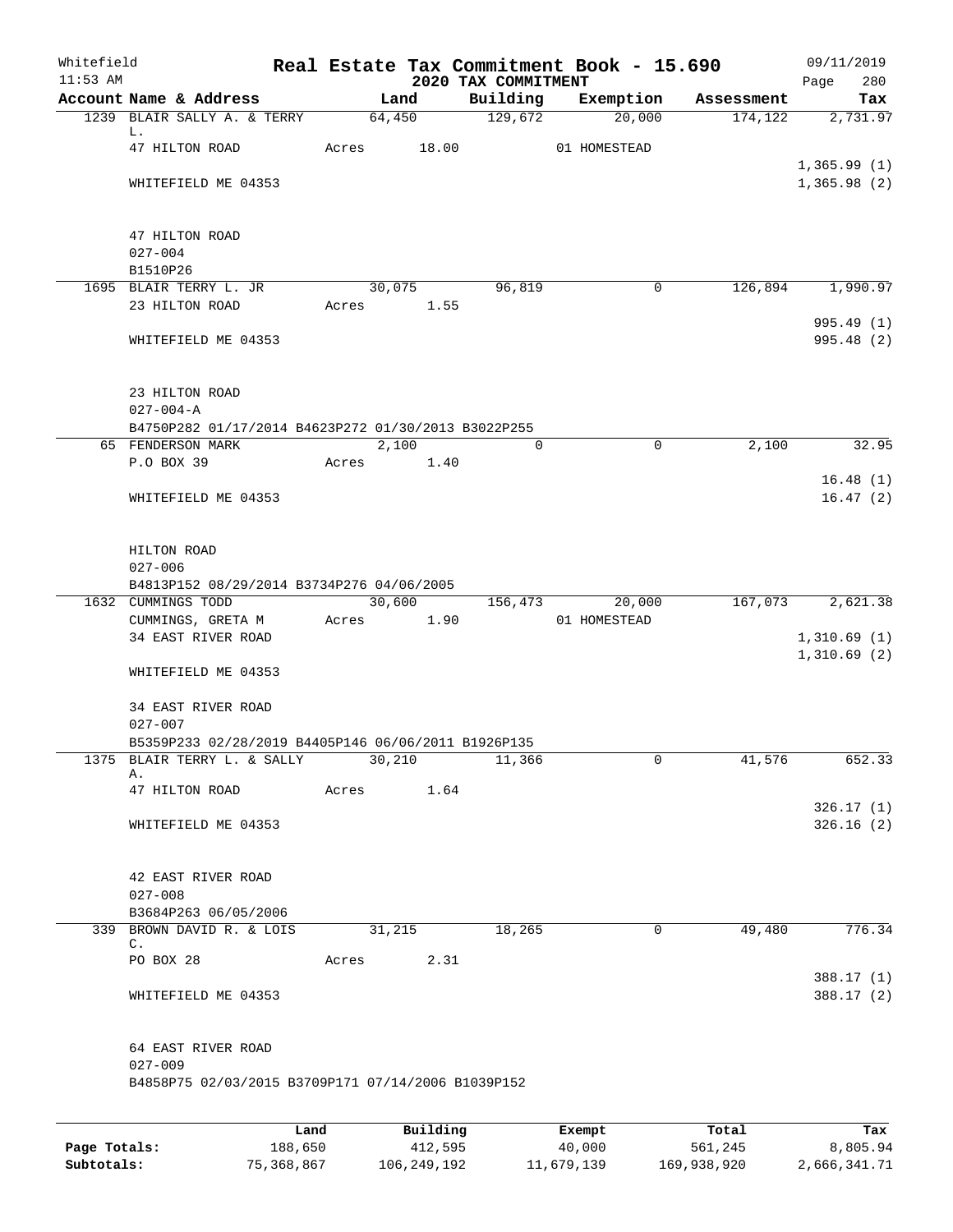| Whitefield<br>$11:53$ AM |                                                      |       |            |             |                                 |            |                     | Real Estate Tax Commitment Book - 15.690 | 09/11/2019         |
|--------------------------|------------------------------------------------------|-------|------------|-------------|---------------------------------|------------|---------------------|------------------------------------------|--------------------|
|                          | Account Name & Address                               |       | Land       |             | 2020 TAX COMMITMENT<br>Building |            | Exemption           | Assessment                               | Page<br>281<br>Tax |
|                          | 1108 MCCORMICK SEAN & LESLIE                         |       | 30,600     |             | 136,183                         |            | $\overline{20,000}$ | 146,783                                  | 2,303.03           |
|                          | 80 EAST RIVER ROAD                                   |       | Acres 1.90 |             |                                 |            | 01 HOMESTEAD        |                                          |                    |
|                          |                                                      |       |            |             |                                 |            |                     |                                          | 1, 151.52(1)       |
|                          | WHITEFIELD ME 04353                                  |       |            |             |                                 |            |                     |                                          | 1, 151.51(2)       |
|                          |                                                      |       |            |             |                                 |            |                     |                                          |                    |
|                          |                                                      |       |            |             |                                 |            |                     |                                          |                    |
|                          | 80 EAST RIVER ROAD                                   |       |            |             |                                 |            |                     |                                          |                    |
|                          | $027 - 010$                                          |       |            |             |                                 |            |                     |                                          |                    |
|                          | B2362P176<br>546 WHITMORE RUBY D.                    |       | 32,250     |             | 8,080                           |            | 24,000              | 16,330                                   | 256.22             |
|                          | 20 HILTON ROAD                                       |       | Acres      | 3.00        |                                 |            | 01 HOMESTEAD        |                                          |                    |
|                          |                                                      |       |            |             |                                 |            | 04 BLIND            |                                          | 128.11(1)          |
|                          | WHITEFIELD ME 04353                                  |       |            |             |                                 |            |                     |                                          | 128.11(2)          |
|                          |                                                      |       |            |             |                                 |            |                     |                                          |                    |
|                          |                                                      |       |            |             |                                 |            |                     |                                          |                    |
|                          | 20 HILTON ROAD                                       |       |            |             |                                 |            |                     |                                          |                    |
|                          | $027 - 012$                                          |       |            |             |                                 |            |                     |                                          |                    |
|                          | B1615P252                                            |       |            |             |                                 |            |                     |                                          |                    |
|                          | 440 BOWDEN BRADLEY L. &<br>SHARI                     |       | 30,000     |             | 41,433                          |            | 20,000              | 51,433                                   | 806.98             |
|                          | PO BOX 91                                            | Acres | 1.10       |             |                                 |            | 01 HOMESTEAD        |                                          |                    |
|                          |                                                      |       |            |             |                                 |            |                     |                                          | 403.49(1)          |
|                          | WHITEFIELD ME 04353                                  |       |            |             |                                 |            |                     |                                          | 403.49 (2)         |
|                          |                                                      |       |            |             |                                 |            |                     |                                          |                    |
|                          |                                                      |       |            |             |                                 |            |                     |                                          |                    |
|                          | 28 HILTON ROAD                                       |       |            |             |                                 |            |                     |                                          |                    |
|                          | $027 - 013$                                          |       |            |             |                                 |            |                     |                                          |                    |
|                          | B3957P306 01/15/2008 B1548P63                        |       |            |             |                                 |            |                     |                                          |                    |
|                          | 292 EMERY MICHAEL &<br>JEANNINE                      |       | 30,750     |             | 137,934                         |            | 20,000              | 148,684                                  | 2,332.85           |
|                          | 42 HILTON ROAD                                       |       | Acres      | 2.00        |                                 |            | 01 HOMESTEAD        |                                          |                    |
|                          |                                                      |       |            |             |                                 |            |                     |                                          | 1, 166.43(1)       |
|                          | WHITEFIELD ME 04353                                  |       |            |             |                                 |            |                     |                                          | 1, 166.42(2)       |
|                          |                                                      |       |            |             |                                 |            |                     |                                          |                    |
|                          |                                                      |       |            |             |                                 |            |                     |                                          |                    |
|                          | 42 HILTON ROAD                                       |       |            |             |                                 |            |                     |                                          |                    |
|                          | $027 - 014$                                          |       |            |             |                                 |            |                     |                                          |                    |
| 1590                     | B4315P68 09/10/2010 B2921P229<br>MCLENNAN ERICA S. & |       | 40,850     |             | 10,801                          |            | 0                   | 51,651                                   | 810.40             |
|                          | ADAM P.                                              |       |            |             |                                 |            |                     |                                          |                    |
|                          | 3915 SOLDIERFISH STREET Acres                        |       |            | 12.00       |                                 |            |                     |                                          |                    |
|                          |                                                      |       |            |             |                                 |            |                     |                                          | 405.20(1)          |
|                          | WALDORF MD 20605                                     |       |            |             |                                 |            |                     |                                          | 405.20(2)          |
|                          |                                                      |       |            |             |                                 |            |                     |                                          |                    |
|                          |                                                      |       |            |             |                                 |            |                     |                                          |                    |
|                          | 62 HILTON ROAD<br>$027 - 015$                        |       |            |             |                                 |            |                     |                                          |                    |
|                          | B4814P222 09/03/2014 B4693P212 07/31/2013 B4693P201  |       |            |             |                                 |            |                     |                                          |                    |
|                          | 07/31/2013 B4685P96 07/10/2013 B2707P139             |       |            |             |                                 |            |                     |                                          |                    |
| 151                      | WALTZ, ALEX P                                        |       | 36,354     |             | 115,665                         |            | 20,000              | 132,019                                  | 2,071.38           |
|                          | 38 SPLIT ROCK ROAD                                   | Acres |            | 6.38        |                                 |            | 01 HOMESTEAD        |                                          |                    |
|                          |                                                      |       |            |             |                                 |            |                     |                                          | 1,035.69(1)        |
|                          | WALPOLE ME 04573                                     |       |            |             |                                 |            |                     |                                          | 1,035.69(2)        |
|                          |                                                      |       |            |             |                                 |            |                     |                                          |                    |
|                          | 79 JEFFERSON ROAD                                    |       |            |             |                                 |            |                     |                                          |                    |
|                          | $027 - 016$                                          |       |            |             |                                 |            |                     |                                          |                    |
|                          | B5176P69 09/06/2017                                  |       |            |             |                                 |            |                     |                                          |                    |
|                          |                                                      |       |            |             |                                 |            |                     |                                          |                    |
|                          |                                                      | Land  |            | Building    |                                 | Exempt     |                     | Total                                    | Tax                |
| Page Totals:             | 200,804                                              |       |            | 450,096     |                                 | 104,000    |                     | 546,900                                  | 8,580.86           |
| Subtotals:               | 75,569,671                                           |       |            | 106,699,288 |                                 | 11,783,139 |                     | 170,485,820                              | 2,674,922.57       |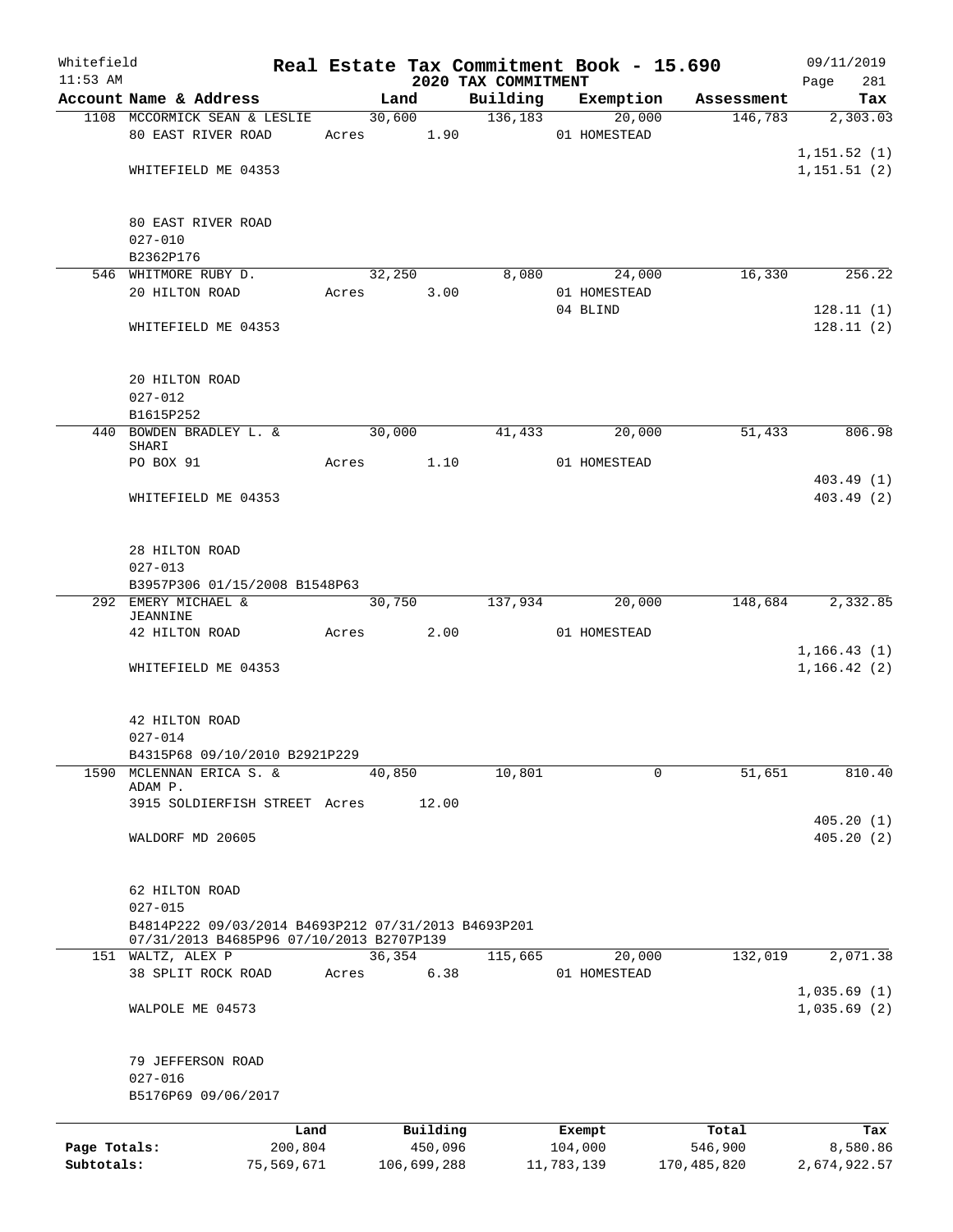| Whitefield<br>$11:53$ AM   |                                                                  |                       |       |        |                        | 2020 TAX COMMITMENT | Real Estate Tax Commitment Book - 15.690 |                        | 09/11/2019<br>282<br>Page |
|----------------------------|------------------------------------------------------------------|-----------------------|-------|--------|------------------------|---------------------|------------------------------------------|------------------------|---------------------------|
|                            | Account Name & Address                                           |                       |       | Land   |                        | Building            | Exemption                                | Assessment             | Tax                       |
|                            | 929 SWEET PATRICIA D. &                                          |                       |       | 35,650 |                        | 131,966             | 20,000                                   | 147,616                | 2,316.10                  |
|                            | CHARLES<br>65 JEFFERSON ROAD                                     |                       | Acres |        | 5.50                   |                     | 01 HOMESTEAD                             |                        |                           |
|                            |                                                                  |                       |       |        |                        |                     |                                          |                        | 1,158.05(1)               |
|                            | WHITEFIELD ME 04353                                              |                       |       |        |                        |                     |                                          |                        | 1,158.05(2)               |
|                            |                                                                  |                       |       |        |                        |                     |                                          |                        |                           |
|                            | 65 JEFFERSON ROAD<br>$027 - 016 - A$                             |                       |       |        |                        |                     |                                          |                        |                           |
|                            | B1313P19                                                         |                       |       |        |                        |                     |                                          |                        |                           |
|                            | 437 RUBIN ROBERT J. &                                            |                       |       | 40,000 |                        | 111,751             |                                          | 151,751<br>0           | 2,380.97                  |
|                            | CHERYL B. AYER                                                   |                       |       |        |                        |                     |                                          |                        |                           |
|                            | 28 EASTWARD ROAD                                                 |                       | Acres |        | 1.40                   |                     |                                          |                        | 1, 190.49(1)              |
|                            | ROCKPORT ME 04856                                                |                       |       |        |                        |                     |                                          |                        | 1,190.48(2)               |
|                            | 111 CLARY LAKE LANE                                              |                       |       |        |                        |                     |                                          |                        |                           |
|                            | $028 - 001$                                                      |                       |       |        |                        |                     |                                          |                        |                           |
|                            | B3352P154 08/26/2004                                             |                       |       |        |                        |                     |                                          |                        |                           |
|                            | 142 HILLSTROM DAVID S. &<br>GAIL A.                              |                       |       | 35,000 |                        | 53,355              |                                          | 88,355<br>$\mathbf 0$  | 1,386.29                  |
|                            | 81 NORTHERN AVENUE                                               |                       | Acres |        | 0.90                   |                     |                                          |                        |                           |
|                            |                                                                  |                       |       |        |                        |                     |                                          |                        | 693.15(1)                 |
|                            | FARMINGDALE ME 04344                                             |                       |       |        |                        |                     |                                          |                        | 693.14(2)                 |
|                            | 110 CLARY LAKE LANE<br>$028 - 002$                               |                       |       |        |                        |                     |                                          |                        |                           |
|                            | B4902P144 06/30/2015 B4837P205 11/14/2014 B610P460<br>06/21/1965 |                       |       |        |                        |                     |                                          |                        |                           |
|                            | 884 HARKINS TIMOTHY II                                           |                       |       | 30,000 |                        | 52,263              | 20,000                                   | 62,263                 | 976.91                    |
|                            | P. O. BOX 93                                                     |                       | Acres |        | 0.92                   |                     | 01 HOMESTEAD                             |                        |                           |
|                            | WHITEFIELD ME 04353                                              |                       |       |        |                        |                     |                                          |                        | 488.46 (1)<br>488.45 (2)  |
|                            | 104 CLARY LAKE LANE                                              |                       |       |        |                        |                     |                                          |                        |                           |
|                            | $028 - 002 - A$                                                  |                       |       |        |                        |                     |                                          |                        |                           |
|                            | B4716P38 09/26/2013 B1632P126                                    |                       |       |        |                        |                     |                                          |                        |                           |
| 16                         | ANDERSEN WILLIAM H.,<br>ANDERSEN CHARLENE &                      |                       |       | 35,000 |                        | 21,535              |                                          | $\mathbf 0$<br>56,535  | 887.03                    |
|                            | DUDLEY PENILYN                                                   |                       | Acres |        | 0.61                   |                     |                                          |                        |                           |
|                            | 19 PIMLICO POND ROAD                                             |                       |       |        |                        |                     |                                          |                        | 443.52 (1)                |
|                            | FORESTDALE MA 02644                                              |                       |       |        |                        |                     |                                          |                        | 443.51 (2)                |
|                            | HORNPOUT LANE                                                    |                       |       |        |                        |                     |                                          |                        |                           |
|                            | $028 - 003$                                                      |                       |       |        |                        |                     |                                          |                        |                           |
|                            | B4804P65 07/30/2014                                              |                       |       |        |                        |                     |                                          |                        |                           |
|                            | 1532 ANDERSON CHARLENE                                           |                       |       | 35,000 |                        | 39,781              |                                          | 74,781<br>0            | 1,173.31                  |
|                            | C/O WILLIAM ANDERSON                                             |                       | Acres |        | 0.61                   |                     |                                          |                        |                           |
|                            | 19 PIMILICO POND ROAD                                            |                       |       |        |                        |                     |                                          |                        | 586.66(1)<br>586.65(2)    |
|                            | FORESTDALE MA 02641                                              |                       |       |        |                        |                     |                                          |                        |                           |
|                            | HORNPOUT LANE                                                    |                       |       |        |                        |                     |                                          |                        |                           |
|                            | $028 - 004$                                                      |                       |       |        |                        |                     |                                          |                        |                           |
|                            | B1565P240                                                        |                       |       |        |                        |                     |                                          |                        |                           |
|                            |                                                                  | Land                  |       |        | Building               |                     | Exempt                                   | Total                  | Tax                       |
| Page Totals:<br>Subtotals: |                                                                  | 210,650<br>75,780,321 |       |        | 410,651<br>107,109,939 |                     | 40,000<br>11,823,139                     | 581,301<br>171,067,121 | 9,120.61<br>2,684,043.18  |
|                            |                                                                  |                       |       |        |                        |                     |                                          |                        |                           |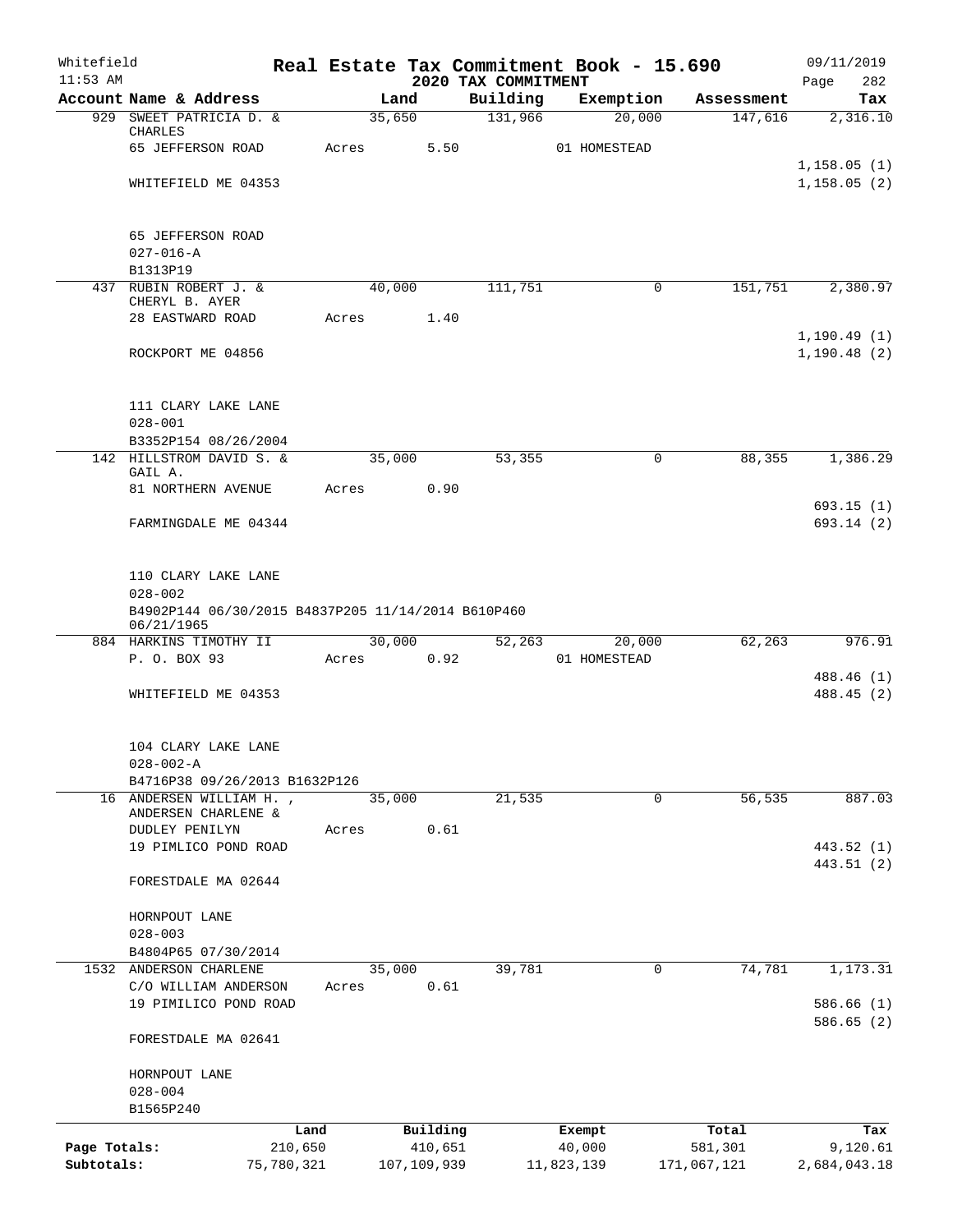| Whitefield |                                           |        |      |                     | Real Estate Tax Commitment Book - 15.690 |            | 09/11/2019             |
|------------|-------------------------------------------|--------|------|---------------------|------------------------------------------|------------|------------------------|
| $11:53$ AM |                                           |        |      | 2020 TAX COMMITMENT |                                          |            | 283<br>Page            |
|            | Account Name & Address                    | Land   |      | Building            | Exemption                                | Assessment | Tax                    |
|            | 1166 DONOVAN WILLIAM J. II &<br>JANET     | 35,000 |      | 40,885              | $\Omega$                                 | 75,885     | 1,190.64               |
|            | PO BOX 821                                | Acres  | 0.41 |                     |                                          |            |                        |
|            |                                           |        |      |                     |                                          |            | 595.32(1)              |
|            | GARDINER ME 04345                         |        |      |                     |                                          |            | 595.32(2)              |
|            |                                           |        |      |                     |                                          |            |                        |
|            |                                           |        |      |                     |                                          |            |                        |
|            | 13 HORNPOUT LANE                          |        |      |                     |                                          |            |                        |
|            | $028 - 005$<br>B1255P50                   |        |      |                     |                                          |            |                        |
|            | 1394 LORDI, JUNE                          | 40,000 |      | 33,457              | $\mathsf{O}$                             | 73,457     | 1,152.54               |
|            | P.O. BOX 55                               | Acres  | 0.34 |                     |                                          |            |                        |
|            |                                           |        |      |                     |                                          |            | 576.27(1)              |
|            | WHITEFIELD ME 04353                       |        |      |                     |                                          |            | 576.27(2)              |
|            |                                           |        |      |                     |                                          |            |                        |
|            |                                           |        |      |                     |                                          |            |                        |
|            | 26 HORNPOUT LANE                          |        |      |                     |                                          |            |                        |
|            | $028 - 006$                               |        |      |                     |                                          |            |                        |
|            | B5281P216 07/18/2018                      |        |      |                     |                                          |            |                        |
|            | 1345 CRUMMETT THURLOW E<br>STUTZER, KAREN | 35,000 |      | 115,500             | 0                                        | 150,500    | 2,361.34               |
|            | 5 VALLEY VIEW CT.                         | Acres  | 0.38 |                     |                                          |            | 1,180.67(1)            |
|            |                                           |        |      |                     |                                          |            | 1,180.67(2)            |
|            | NEWTON NJ 07860                           |        |      |                     |                                          |            |                        |
|            |                                           |        |      |                     |                                          |            |                        |
|            | 21 HORNPOUT LANE                          |        |      |                     |                                          |            |                        |
|            | $028 - 007$                               |        |      |                     |                                          |            |                        |
|            | B5188P270 09/18/2017                      |        |      |                     |                                          |            |                        |
|            | 1041 BARNSTEIN JOHN & SHEILA              | 35,000 |      | 13,965              | $\mathbf 0$                              | 48,965     | 768.26                 |
|            | P.O. BOX 5                                | Acres  | 0.26 |                     |                                          |            |                        |
|            | WARREN ME 04864                           |        |      |                     |                                          |            | 384.13(1)<br>384.13(2) |
|            |                                           |        |      |                     |                                          |            |                        |
|            |                                           |        |      |                     |                                          |            |                        |
|            | 35 HORNPOUT LANE                          |        |      |                     |                                          |            |                        |
|            | $028 - 008$                               |        |      |                     |                                          |            |                        |
|            | B2375P253                                 |        |      |                     |                                          |            |                        |
|            | 625 GOLDBERG ELEANOR J.                   | 43,345 |      | 95,244              | 0                                        | 138, 589   | 2,174.46               |
|            | 146 WHITNEY AVENUE                        | Acres  | 3.73 |                     |                                          |            |                        |
|            |                                           |        |      |                     |                                          |            | 1,087.23(1)            |
|            | PORTLAND ME 04102                         |        |      |                     |                                          |            | 1,087.23(2)            |
|            |                                           |        |      |                     |                                          |            |                        |
|            | 39 HORNPOUT LANE                          |        |      |                     |                                          |            |                        |
|            | $028 - 009$                               |        |      |                     |                                          |            |                        |
|            | 115 FERGUSSON SARA J.                     | 43,000 |      | 12,838              | 0                                        | 55,838     | 876.10                 |
|            | * FERGUSSON GEORGE                        | Acres  | 3.50 |                     |                                          |            |                        |
|            | 341 JEFFERSON ROAD                        |        |      |                     |                                          |            | 438.05 (1)             |
|            |                                           |        |      |                     |                                          |            | 438.05 (2)             |
|            | WHITEFIELD ME 04353                       |        |      |                     |                                          |            |                        |
|            |                                           |        |      |                     |                                          |            |                        |
|            | 342 JEFFERSON ROAD<br>$029 - 001$         |        |      |                     |                                          |            |                        |
|            | B1462P23                                  |        |      |                     |                                          |            |                        |
|            |                                           |        |      |                     |                                          |            |                        |
|            |                                           |        |      |                     |                                          |            |                        |

|              | Land       | Building    | Exempt     | Total       | Tax          |
|--------------|------------|-------------|------------|-------------|--------------|
| Page Totals: | 231,345    | 311,889     |            | 543,234     | 8,523.34     |
| Subtotals:   | 76,011,666 | 107,421,828 | 11,823,139 | 171,610,355 | 2,692,566.52 |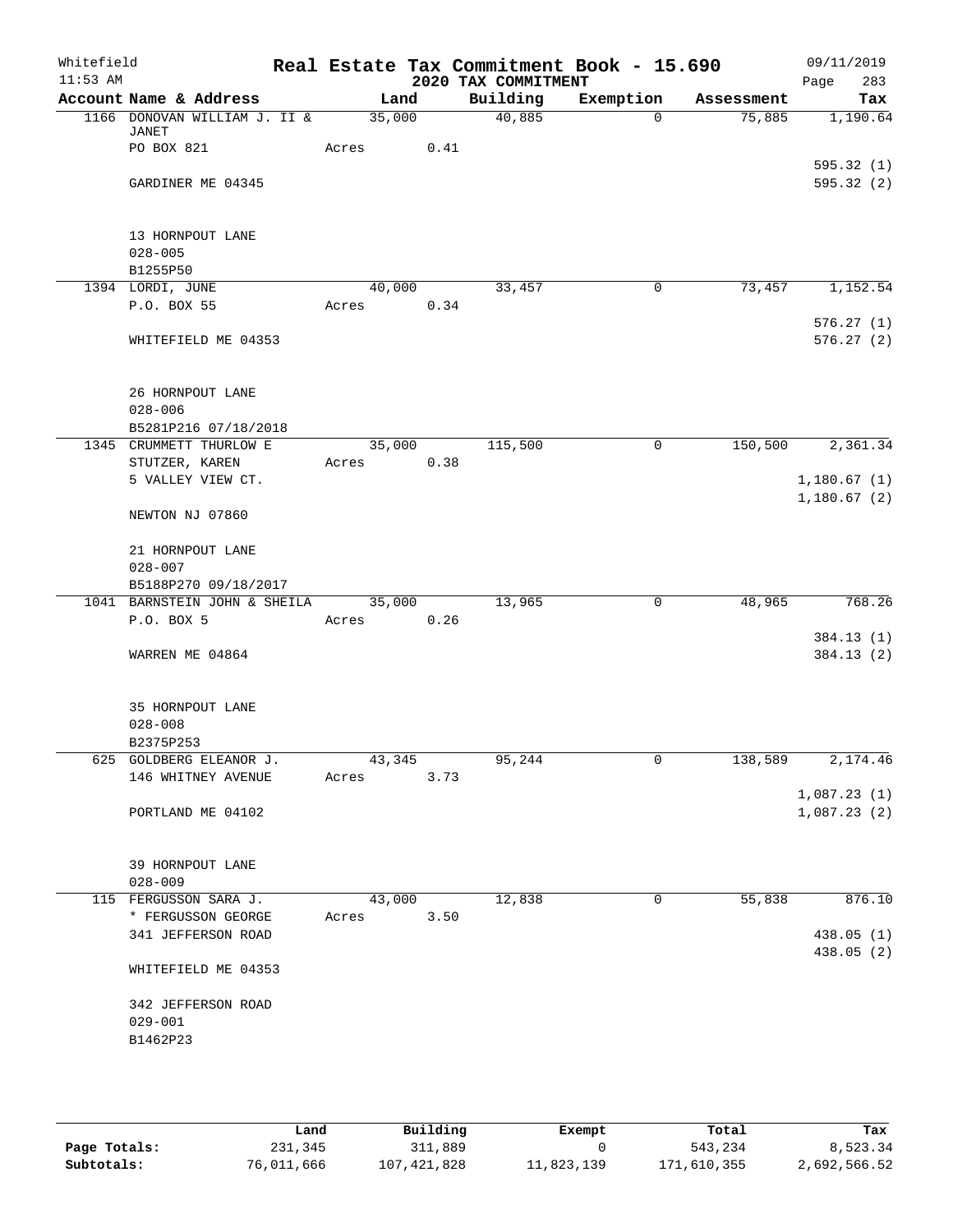| Whitefield |                                           |            |        |                     | Real Estate Tax Commitment Book - 15.690 |            | 09/11/2019  |
|------------|-------------------------------------------|------------|--------|---------------------|------------------------------------------|------------|-------------|
| $11:53$ AM |                                           |            |        | 2020 TAX COMMITMENT |                                          |            | 284<br>Page |
|            | Account Name & Address                    |            | Land   | Building            | Exemption                                | Assessment | Tax         |
|            | 831 FERGUSSON GEORGE S &<br>MARGARET ANNE |            | 40,000 | 98,728              | 20,000                                   | 118,728    | 1,862.84    |
|            | 326 JEFFERSON ROAD                        | Acres      | 0.86   |                     | 01 HOMESTEAD                             |            |             |
|            |                                           |            |        |                     |                                          |            | 931.42 (1)  |
|            | WHITEFIELD ME 04353                       |            |        |                     |                                          |            | 931.42 (2)  |
|            |                                           |            |        |                     |                                          |            |             |
|            | 326 JEFFERSON ROAD                        |            |        |                     |                                          |            |             |
|            | $029 - 001 - A$                           |            |        |                     |                                          |            |             |
|            | B4989P255 03/25/2016 B1573P330            |            |        |                     |                                          |            |             |
|            | 1411 VIGUE, THOMAS                        |            | 40,000 | 79,687              | $\mathbf 0$                              | 119,687    | 1,877.89    |
|            | P.O. BOX 173                              | Acres      | 1.15   |                     |                                          |            |             |
|            |                                           |            |        |                     |                                          |            | 938.95(1)   |
|            | WHITEFIELD ME 04353                       |            |        |                     |                                          |            | 938.94 (2)  |
|            |                                           |            |        |                     |                                          |            |             |
|            | 318 JEFFERSON ROAD                        |            |        |                     |                                          |            |             |
|            | $029 - 002$                               |            |        |                     |                                          |            |             |
|            | B4951P90 11/19/2015 B2570P203             |            |        |                     |                                          |            |             |
|            | 1276 JORDAN DOUGLAS J. &                  |            | 44,986 | 2,236               | 0                                        | 47,222     | 740.91      |
|            | JULIA A.                                  |            |        |                     |                                          |            |             |
|            | PO BOX 223                                | Acres      | 17.17  |                     |                                          |            |             |
|            |                                           |            |        |                     |                                          |            | 370.46(1)   |
|            | WHITEFIELD ME 04353                       |            |        |                     |                                          |            | 370.45(2)   |
|            |                                           |            |        |                     |                                          |            |             |
|            | <b>JEFFERSON ROAD</b>                     |            |        |                     |                                          |            |             |
|            | $029 - 003$                               |            |        |                     |                                          |            |             |
|            | B2512P103 10/28/1999                      |            |        |                     |                                          |            |             |
|            | 1172 PRESCOTT LARRY &                     |            | 35,000 | 90,360              | 0                                        | 125,360    | 1,966.90    |
|            | SANDRA, TRUST                             |            |        |                     |                                          |            |             |
|            | TRUSTEE, CLARY LAKE<br>REALTY             | Acres 0.30 |        |                     |                                          |            |             |
|            | 17 KINGS ROAD                             |            |        |                     |                                          |            | 983.45(1)   |
|            |                                           |            |        |                     |                                          |            | 983.45 (2)  |
|            | YORK ME 03909                             |            |        |                     |                                          |            |             |
|            |                                           |            |        |                     |                                          |            |             |
|            | 23 PICKEREL LANE                          |            |        |                     |                                          |            |             |
|            | $029 - 004$                               |            |        |                     |                                          |            |             |
|            | B2517P146 11/15/1999                      |            |        |                     |                                          |            |             |
|            | 165 POTTER MICHAEL & GAIL<br>PRATT        |            | 40,000 | 26,096              | $\mathbf 0$                              | 66,096     | 1,037.05    |
|            | 264 STARBIRD CORNER                       | Acres      | 0.17   |                     |                                          |            |             |
|            | ROAD                                      |            |        |                     |                                          |            |             |
|            |                                           |            |        |                     |                                          |            | 518.53(1)   |
|            | BOWDOIN ME 04287                          |            |        |                     |                                          |            | 518.52(2)   |
|            |                                           |            |        |                     |                                          |            |             |
|            | 25 PICKEREL LANE                          |            |        |                     |                                          |            |             |
|            | $029 - 005$                               |            |        |                     |                                          |            |             |
|            | B3970P82 02/25/2008                       |            |        |                     |                                          |            |             |

|              | Land       | Building    | Exempt     | Total       | Tax          |
|--------------|------------|-------------|------------|-------------|--------------|
| Page Totals: | 199.986    | 297,107     | 20,000     | 477,093     | 7,485.59     |
| Subtotals:   | 76,211,652 | 107,718,935 | 11,843,139 | 172,087,448 | 2,700,052.11 |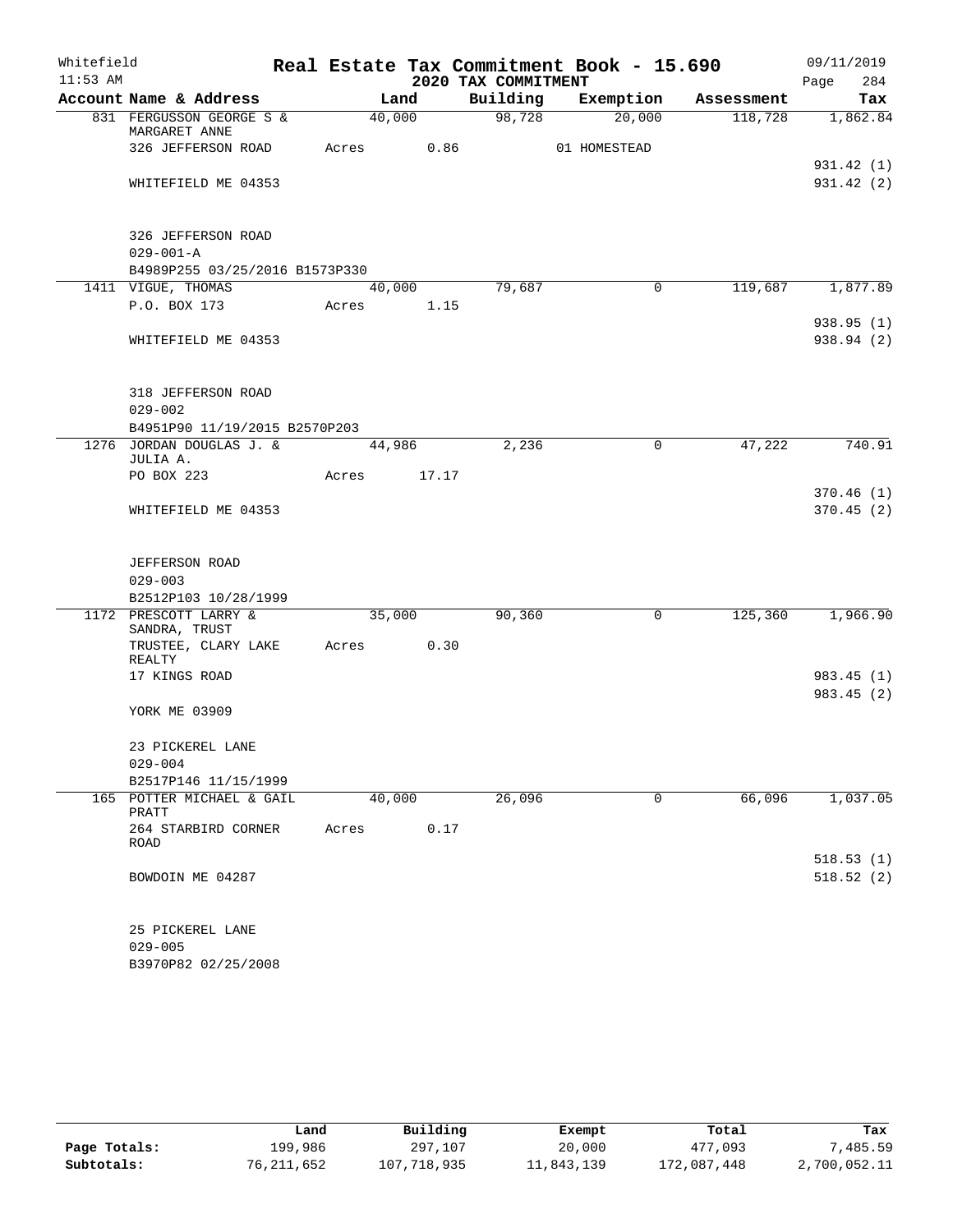| Whitefield<br>$11:53$ AM |                                                 |                 |        | 2020 TAX COMMITMENT | Real Estate Tax Commitment Book - 15.690 |            | 09/11/2019<br>Page<br>285 |
|--------------------------|-------------------------------------------------|-----------------|--------|---------------------|------------------------------------------|------------|---------------------------|
|                          | Account Name & Address                          | Land            |        | Building            | Exemption                                | Assessment | Tax                       |
|                          | 1024 SHAW ERNEST D. &<br>* GINGROW-SHAW MARY M. | 35,000<br>Acres | 0.25   | 33,092              | $\Omega$                                 | 68,092     | 1,068.36                  |
|                          | 865 SO. BELFAST AVENUE                          |                 |        |                     |                                          |            | 534.18(1)<br>534.18(2)    |
|                          | AUGUSTA ME 04330                                |                 |        |                     |                                          |            |                           |
|                          | 31 PICKEREL LANE<br>$029 - 006$                 |                 |        |                     |                                          |            |                           |
|                          | B2384P135 09/25/1998                            |                 |        |                     |                                          |            |                           |
|                          | 924 ROLLINS RONALD<br>386 MILLS ROAD            | 35,000<br>Acres | 0.10   | 53,412              | $\mathbf 0$                              | 88,412     | 1,387.18                  |
|                          | WHITEFIELD ME 04353                             |                 |        |                     |                                          |            | 693.59(1)<br>693.59 (2)   |
|                          | 15 BASS LANE                                    |                 |        |                     |                                          |            |                           |
|                          | $029 - 007$                                     |                 |        |                     |                                          |            |                           |
|                          | B5151P286 06/20/2017                            |                 |        |                     |                                          |            |                           |
|                          | 692 VITI STEPHEN F.<br>17 BASS LN.              | 40,000          | 0.14   | 59,227              | 0                                        | 99,227     | 1,556.87                  |
|                          |                                                 | Acres           |        |                     |                                          |            | 778.44(1)                 |
|                          | WHITEFIELD ME 04353                             |                 |        |                     |                                          |            | 778.43(2)                 |
|                          | 17 BASS LANE                                    |                 |        |                     |                                          |            |                           |
|                          | $029 - 008$                                     |                 |        |                     |                                          |            |                           |
|                          | B2112P40<br>267 PRESCOTT EZELDA P.<br>TRUST     | 40,000          |        | 95,936              | 0                                        | 135,936    | 2,132.84                  |
|                          | 400 MILLS ROAD                                  | Acres           | 0.36   |                     |                                          |            |                           |
|                          |                                                 |                 |        |                     |                                          |            | 1,066.42(1)               |
|                          | WHITEFIELD ME 04353                             |                 |        |                     |                                          |            | 1,066.42(2)               |
|                          | 68 PLEASANT POND LANE<br>$029 - 009$            |                 |        |                     |                                          |            |                           |
|                          | B2862P282                                       |                 |        |                     |                                          |            |                           |
|                          | 421 ROLLINS RONALD W.                           |                 | 35,000 | 85,560              | $\mathsf{O}$                             | 120,560    | 1,891.59                  |
|                          | 386 MILLS ROAD                                  | Acres           | 0.08   |                     |                                          |            |                           |
|                          | WHITEFIELD ME 04353                             |                 |        |                     |                                          |            | 945.80 (1)<br>945.79 (2)  |
|                          |                                                 |                 |        |                     |                                          |            |                           |
|                          | 60 PLEASANT POND LANE<br>$029 - 010$            |                 |        |                     |                                          |            |                           |
|                          | 1539 GIUFFRIDA STEPHEN                          |                 | 33,450 | 56,495              | 20,000                                   | 69,945     | 1,097.44                  |
|                          | 112 PITTSTON ROAD                               | Acres 3.80      |        |                     | 01 HOMESTEAD                             |            |                           |
|                          |                                                 |                 |        |                     |                                          |            | 548.72 (1)                |
|                          | WHITEFIELD ME 04353                             |                 |        |                     |                                          |            | 548.72 (2)                |
|                          | 112 PITTSTON ROAD<br>$030 - 001$                |                 |        |                     |                                          |            |                           |

|              | Land       | Building    | Exempt     | Total       | Tax          |
|--------------|------------|-------------|------------|-------------|--------------|
| Page Totals: | 218,450    | 383,722     | 20,000     | 582,172     | 9,134.28     |
| Subtotals:   | 76,430,102 | 108,102,657 | 11,863,139 | 172,669,620 | 2,709,186.39 |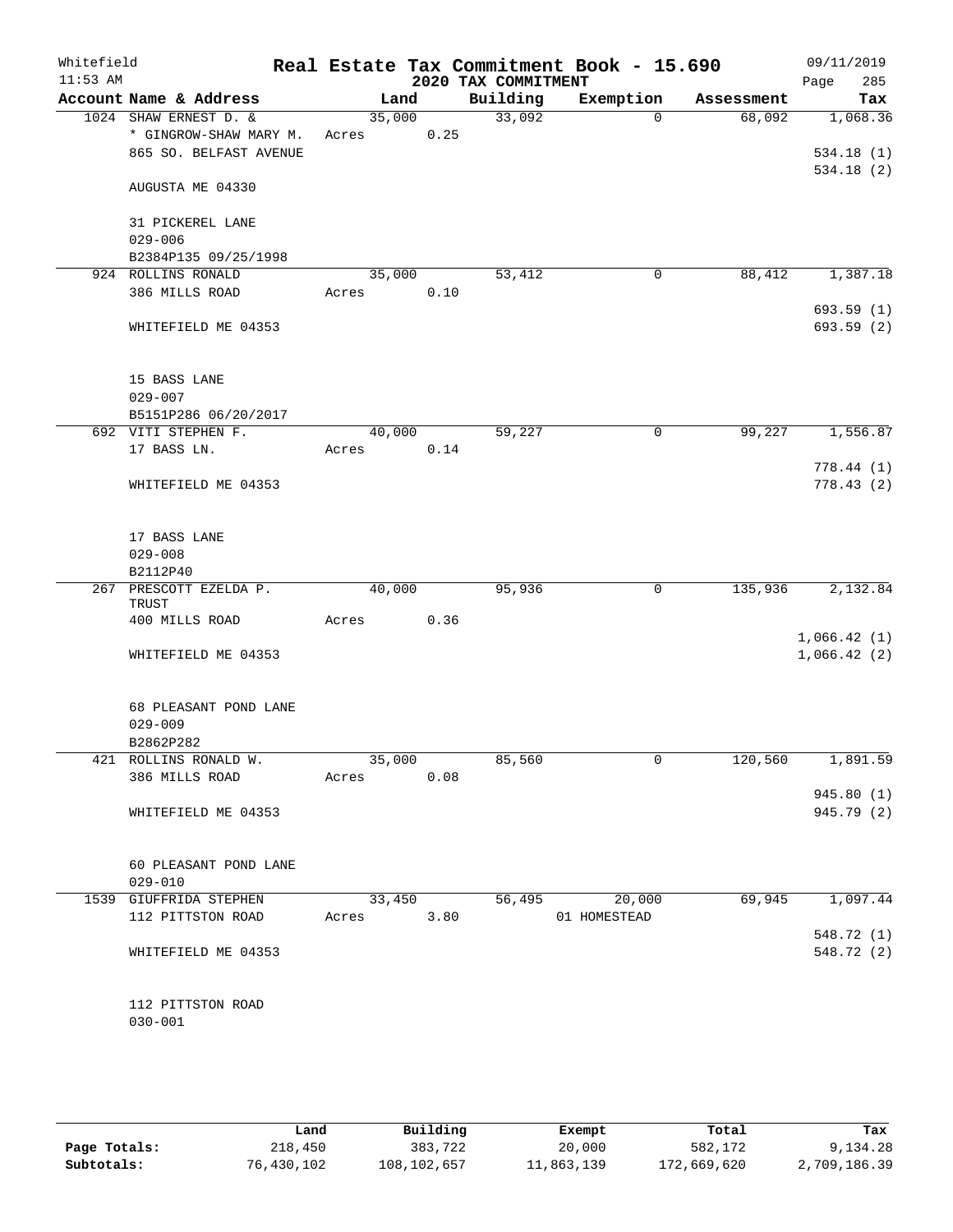| Whitefield<br>$11:53$ AM |                                                                   |            |               |          | 2020 TAX COMMITMENT | Real Estate Tax Commitment Book - 15.690 |             | 09/11/2019<br>286        |
|--------------------------|-------------------------------------------------------------------|------------|---------------|----------|---------------------|------------------------------------------|-------------|--------------------------|
|                          | Account Name & Address                                            |            | Land          |          | Building            | Exemption                                | Assessment  | Page<br>Tax              |
|                          | 554 MECK W. LAWRENCE &                                            |            | 20,000        |          | 0                   | $\Omega$                                 | 20,000      | 313.80                   |
|                          | EDITH M.                                                          |            |               |          |                     |                                          |             |                          |
|                          | 980 MANOR LANE                                                    | Acres      |               | 0.53     |                     |                                          |             |                          |
|                          |                                                                   |            |               |          |                     |                                          |             | 156.90(1)                |
|                          | SOUTHAMPTON PA 18966                                              |            |               |          |                     |                                          |             | 156.90(2)                |
|                          | 152 PITTSTON ROAD                                                 |            |               |          |                     |                                          |             |                          |
|                          | $030 - 002$                                                       |            |               |          |                     |                                          |             |                          |
|                          | B2088P276                                                         |            |               |          |                     |                                          |             |                          |
|                          | 475 JACKSON DAVID W.                                              |            | 30,000        |          | 10,550              | 0                                        | 40,550      | 636.23                   |
|                          | 147 PITTSTON ROAD                                                 | Acres      |               | 0.74     |                     |                                          |             |                          |
|                          |                                                                   |            |               |          |                     |                                          |             | 318.12(1)                |
|                          | WHITEFIELD ME 04353                                               |            |               |          |                     |                                          |             | 318.11(2)                |
|                          | 147 PITTSTON ROAD                                                 |            |               |          |                     |                                          |             |                          |
|                          | $030 - 003$                                                       |            |               |          |                     |                                          |             |                          |
|                          | B4690P118 07/24/2013 B4686P288 07/16/2013 B4039P162<br>08/09/2008 |            |               |          |                     |                                          |             |                          |
|                          | 1594 DANCER JOHN & FRED                                           |            | 270           |          | $\Omega$            | 0                                        | 270         | 4.24                     |
|                          | SCOTT                                                             |            |               |          |                     |                                          |             |                          |
|                          | C/O FRED SCOTT                                                    | Acres      |               | 0.18     |                     |                                          |             |                          |
|                          | 22 VILLAGE VIEW LANE                                              |            |               |          |                     |                                          |             | 2.12(1)                  |
|                          | WHITEFIELD ME 04353                                               |            |               |          |                     |                                          |             | 2.12(2)                  |
|                          |                                                                   |            |               |          |                     |                                          |             |                          |
|                          | PITTSTON ROAD                                                     |            |               |          |                     |                                          |             |                          |
|                          | $030 - 005$<br>224 PRESBY ELIZABETH S. &                          |            |               |          | 0                   |                                          |             |                          |
|                          | PETER L.                                                          |            | 20,000        |          |                     | 0                                        | 20,000      | 313.80                   |
|                          | 432 WISCASSET ROAD                                                | Acres      |               | 0.37     |                     |                                          |             |                          |
|                          |                                                                   |            |               |          |                     |                                          |             | 156.90(1)                |
|                          | WHITEFIELD ME 04353                                               |            |               |          |                     |                                          |             | 156.90(2)                |
|                          | VILLAGE VIEW LANE                                                 |            |               |          |                     |                                          |             |                          |
|                          | $030 - 006$                                                       |            |               |          |                     |                                          |             |                          |
|                          | B4442P290 09/12/2011 B801P65 B719P154 01/15/1972                  |            |               |          |                     |                                          |             |                          |
| 119                      | SCOTT LYDIA B. &                                                  |            | 30,000        |          | 93,243              | 20,000                                   | 103,243     | 1,619.88                 |
|                          | ELIZABETH S. PRESBY                                               |            |               |          |                     |                                          |             |                          |
|                          | 22 VILLAGE VIEW LANE                                              | Acres      |               | 1.00     |                     | 01 HOMESTEAD                             |             |                          |
|                          | WHITEFIELD ME 04353                                               |            |               |          |                     |                                          |             | 809.94 (1)<br>809.94 (2) |
|                          |                                                                   |            |               |          |                     |                                          |             |                          |
|                          | 22 VILLAGE VIEW LANE                                              |            |               |          |                     |                                          |             |                          |
|                          | $030 - 007$                                                       |            |               |          |                     |                                          |             |                          |
|                          | B4443P119 09/28/2011 B1803P145 08/06/1992                         |            |               |          |                     |                                          |             |                          |
|                          | 466 BOURQUE STEPHEN & LOIS                                        |            | 30,000        |          | 71,896              | 20,000                                   | 81,896      | 1,284.95                 |
|                          | P.O. BOX 57                                                       | Acres      |               | 1.50     |                     | 01 HOMESTEAD                             |             |                          |
|                          |                                                                   |            |               |          |                     |                                          |             | 642.48 (1)               |
|                          | WHITEFIELD ME 04353                                               |            |               |          |                     |                                          |             | 642.47(2)                |
|                          | 15 VILLAGE VIEW LANE                                              |            |               |          |                     |                                          |             |                          |
|                          | $030 - 008$                                                       |            |               |          |                     |                                          |             |                          |
|                          |                                                                   | Land       |               | Building |                     | Exempt                                   | Total       | Tax                      |
| Page Totals:             |                                                                   | 130,270    |               | 175,689  |                     | 40,000                                   | 265,959     | 4,172.90                 |
| Subtotals:               |                                                                   | 76,560,372 | 108, 278, 346 |          |                     | 11,903,139                               | 172,935,579 | 2,713,359.29             |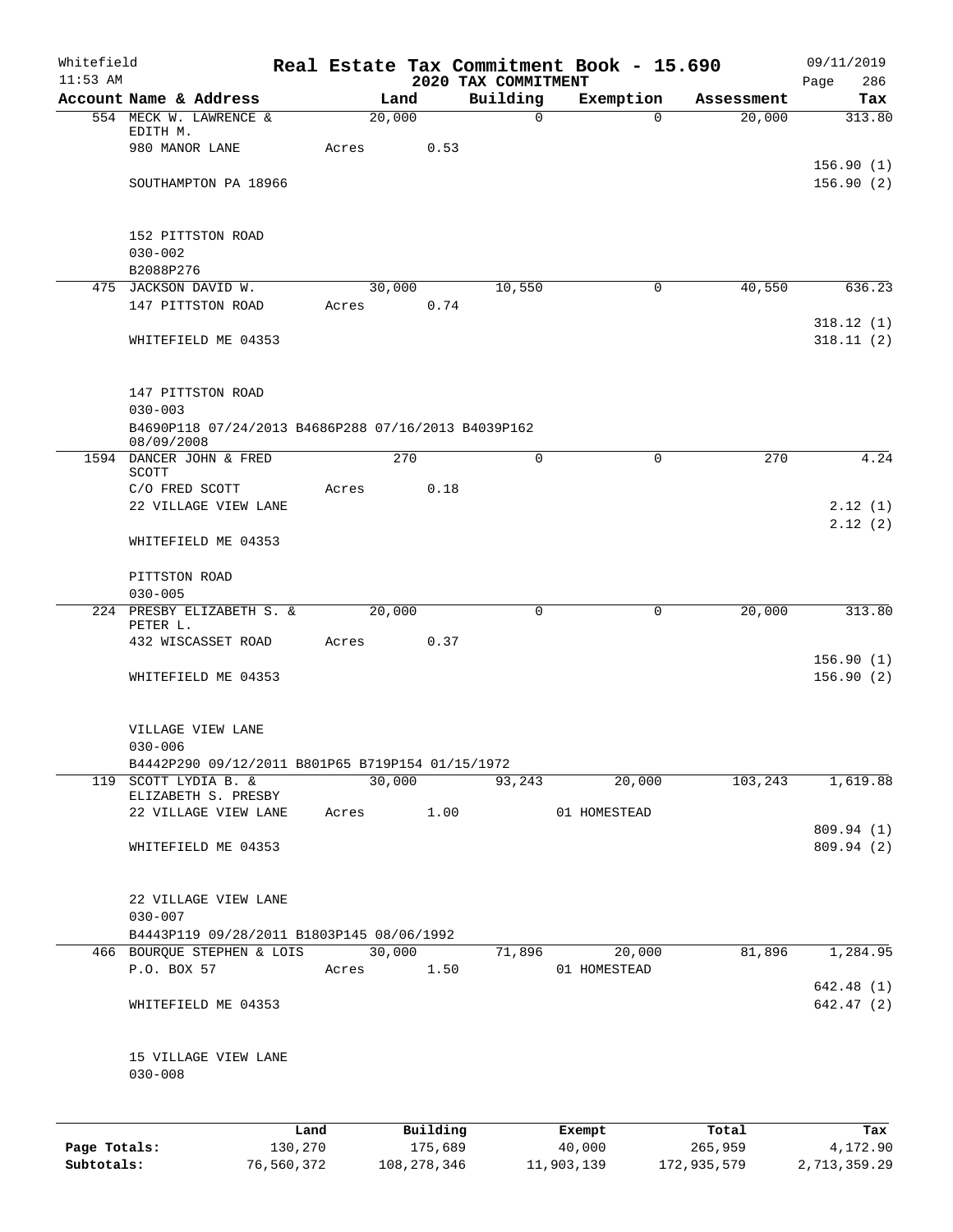| Whitefield<br>$11:53$ AM |                                                                            |       |                | 2020 TAX COMMITMENT | Real Estate Tax Commitment Book - 15.690 |            | 09/11/2019<br>287<br>Page  |
|--------------------------|----------------------------------------------------------------------------|-------|----------------|---------------------|------------------------------------------|------------|----------------------------|
|                          | Account Name & Address                                                     |       | Land           | Building            | Exemption                                | Assessment | Tax                        |
|                          | 1098 RUSSELL LYNNETTE R. &<br>* DANIEL R. CONROY<br>129 PITTSTON ROAD      | Acres | 31,200<br>2.30 | 57,545              | 0                                        | 88,745     | 1,392.41<br>696.21(1)      |
|                          | WHITEFIELD ME 04353                                                        |       |                |                     |                                          |            | 696.20(2)                  |
|                          | 129 PITTSTON ROAD<br>$030 - 009$                                           |       |                |                     |                                          |            |                            |
|                          | B3659P123 04/07/2006                                                       |       |                |                     |                                          |            |                            |
|                          | 1629 DANCER HELLEN                                                         |       | 26,690         | 0                   | 0                                        | 26,690     | 418.77                     |
|                          | P.O. BOX 234                                                               | Acres | 6.80           |                     |                                          |            |                            |
|                          | WHITEFIELD ME 04353                                                        |       |                |                     |                                          |            | 209.39(1)<br>209.38(2)     |
|                          | PITTSTON ROAD<br>$030 - 011$                                               |       |                |                     |                                          |            |                            |
|                          | B465P579 05/02/1946<br>1341 HATCH KENNETH L. III                           |       | 40,490         | 139,386             | 0                                        | 179,876    | 2,822.25                   |
|                          | 44 CHAMBERLAIN BROOK                                                       | Acres | 11.55          |                     |                                          |            |                            |
|                          | LANE                                                                       |       |                |                     |                                          |            |                            |
|                          | WHITEFIELD ME 04353                                                        |       |                |                     |                                          |            | 1,411.13(1)<br>1,411.12(2) |
|                          | 44 CHAMBERLAIN BROOK<br>$030 - 012$<br>B3475P306 05/02/2005                |       |                |                     |                                          |            |                            |
|                          | 482 BROWN, DOUGLAS                                                         |       | 32,250         | 145,968             | $\mathbf 0$                              | 178,218    | 2,796.24                   |
|                          | BROWN, ELIZABETH<br>41 VILLAGE GREEN ROAD                                  | Acres | 3.00           |                     |                                          |            | 1,398.12(1)                |
|                          | WATERVILLE ME 04901                                                        |       |                |                     |                                          |            | 1,398.12(2)                |
|                          | 63 PITTSTON ROAD                                                           |       |                |                     |                                          |            |                            |
|                          | $030 - 012 - A$                                                            |       |                |                     |                                          |            |                            |
|                          | B5309P303 09/28/2018 B2395P319<br>41 HATCH KENNETH L. III                  |       |                |                     | 0                                        |            |                            |
|                          | 44 CHAMBERLAIN BROOK                                                       | Acres | 31,875<br>2.75 | 143,602             |                                          | 175,477    | 2,753.23                   |
|                          | LANE                                                                       |       |                |                     |                                          |            |                            |
|                          | WHITEFIELD ME 04353                                                        |       |                |                     |                                          |            | 1,376.62(1)<br>1,376.61(2) |
|                          | 22 CHAMBERLAIN BROOK<br>$030 - 012 - B$                                    |       |                |                     |                                          |            |                            |
|                          | B4767P135 03/28/2014 B3495P130 B2994P231 01/02/2003<br>B1857P29 03/04/1993 |       |                |                     |                                          |            |                            |
|                          | 1221 DUMONT SHAWN W.                                                       |       | 30,345         | 25,172              | 0                                        | 55,517     | 871.06                     |
|                          | 41 PITTSTON ROAD                                                           | Acres | 1.73           |                     |                                          |            |                            |
|                          | WHITEFIELD ME 04353                                                        |       |                |                     |                                          |            | 435.53(1)<br>435.53(2)     |
|                          | 41 PITTSTON ROAD                                                           |       |                |                     |                                          |            |                            |
|                          | $030 - 013$<br>B4233P268 12/16/2009 B1768P104                              |       |                |                     |                                          |            |                            |
|                          |                                                                            |       |                |                     |                                          |            |                            |
|                          |                                                                            | Land  | Building       |                     | Exempt                                   | Total      | Tax                        |
|                          |                                                                            |       |                |                     |                                          |            |                            |

|              | -------    |             | -------    | ------      | ------       |
|--------------|------------|-------------|------------|-------------|--------------|
| Page Totals: | 192,850    | 511,673     |            | 704,523     | 11,053.96    |
| Subtotals:   | 76,753,222 | 108,790,019 | 11,903,139 | 173,640,102 | 2,724,413.25 |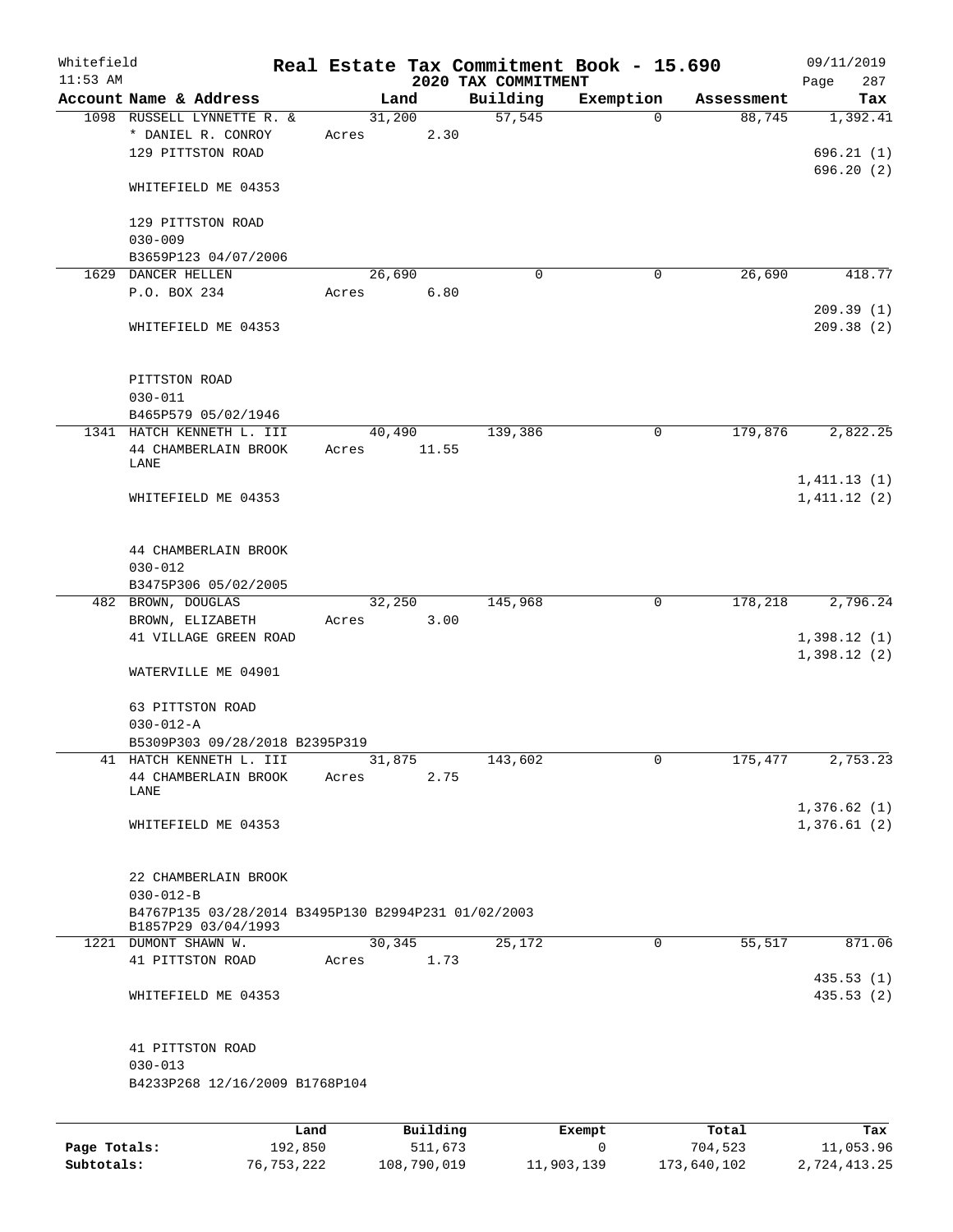| Whitefield   |                                                                           |         |        |          |                                 | Real Estate Tax Commitment Book - 15.690 |            | 09/11/2019         |
|--------------|---------------------------------------------------------------------------|---------|--------|----------|---------------------------------|------------------------------------------|------------|--------------------|
| $11:53$ AM   | Account Name & Address                                                    |         |        | Land     | 2020 TAX COMMITMENT<br>Building | Exemption                                | Assessment | 288<br>Page<br>Tax |
|              | 368 GREGOIRE BETH M.                                                      |         |        | 31,815   | 48,912                          | 20,000                                   | 60,727     | 952.81             |
|              | 47 PITTSTON ROAD                                                          | Acres   |        | 2.71     |                                 | 01 HOMESTEAD                             |            |                    |
|              |                                                                           |         |        |          |                                 |                                          |            | 476.41(1)          |
|              | WHITEFIELD ME 04353                                                       |         |        |          |                                 |                                          |            | 476.40(2)          |
|              |                                                                           |         |        |          |                                 |                                          |            |                    |
|              | 47 PITTSTON ROAD                                                          |         |        |          |                                 |                                          |            |                    |
|              | $030 - 013 - A$                                                           |         |        |          |                                 |                                          |            |                    |
|              | B5235P255 02/07/2018 B1915P169                                            |         |        |          |                                 |                                          |            |                    |
|              | 854 SHEAFFER JOHNNA E. H.                                                 |         |        | 1,350    | $\Omega$                        | 0                                        | 1,350      | 21.18              |
|              | 71 PINE CREST LANE                                                        | Acres   |        | 0.90     |                                 |                                          |            |                    |
|              |                                                                           |         |        |          |                                 |                                          |            | 10.59(1)           |
|              | WHITEFIELD ME 04353                                                       |         |        |          |                                 |                                          |            | 10.59(2)           |
|              | PITTSTON ROAD                                                             |         |        |          |                                 |                                          |            |                    |
|              | $030 - 013 - A - 1$                                                       |         |        |          |                                 |                                          |            |                    |
|              | B4222P210 11/16/2009 B2074P192                                            |         |        |          |                                 |                                          |            |                    |
|              | 1083 GREGOIRE BETH M.                                                     |         |        | 30,000   | 25,916                          | $\mathbf 0$                              | 55,916     | 877.32             |
|              | 47 PITTSTON ROAD                                                          | Acres   |        | 1.37     |                                 |                                          |            |                    |
|              |                                                                           |         |        |          |                                 |                                          |            | 438.66 (1)         |
|              | WHITEFIELD ME 04353                                                       |         |        |          |                                 |                                          |            | 438.66 (2)         |
|              | 50 PITTSTON ROAD                                                          |         |        |          |                                 |                                          |            |                    |
|              | $030 - 014$                                                               |         |        |          |                                 |                                          |            |                    |
|              | B5284P104 07/22/2018 B4479P15 01/05/2012 B4472P191<br>12/20/2011 B2611P10 |         |        |          |                                 |                                          |            |                    |
|              | 717 HALL JR. GEORGE W. &                                                  |         |        | 120      | $\Omega$                        | $\mathbf 0$                              | 120        | 1.88               |
|              | HAROLD PIACOPOLOS                                                         | Acres   |        | 0.08     |                                 |                                          |            |                    |
|              | 822 TOWNHOUSE ROAD                                                        |         |        |          |                                 |                                          |            | 0.94(1)<br>0.94(2) |
|              | WHITEFIELD ME 04353                                                       |         |        |          |                                 |                                          |            |                    |
|              | PITTSTON ROAD                                                             |         |        |          |                                 |                                          |            |                    |
|              | $030 - 015$                                                               |         |        |          |                                 |                                          |            |                    |
|              | B1572P148                                                                 |         |        |          |                                 |                                          |            |                    |
|              | 952 BROWN, DOUGLAS                                                        |         | 23,000 |          | 0                               | 0                                        | 23,000     | 360.87             |
|              | BROWN, ELIZABETH                                                          | Acres   |        | 3.50     |                                 |                                          |            |                    |
|              | 41 VILLAGE GREEN ROAD                                                     |         |        |          |                                 |                                          |            | 180.44(1)          |
|              |                                                                           |         |        |          |                                 |                                          |            | 180.43(2)          |
|              | WATERVILLE ME 04901                                                       |         |        |          |                                 |                                          |            |                    |
|              | PITTSTON ROAD                                                             |         |        |          |                                 |                                          |            |                    |
|              | $030 - 016$                                                               |         |        |          |                                 |                                          |            |                    |
|              | B5309P303 09/28/2018 B2395P319                                            |         |        |          |                                 |                                          |            |                    |
|              | 866 RANDALL FAMILY                                                        |         |        | 39,962   | 237,018                         | $\mathbf 0$                              | 276,980    | 4,345.82           |
|              | REVOCABLE TRUST                                                           |         |        |          |                                 |                                          |            |                    |
|              | 211 ANNA DRIVE                                                            | Acres   |        | 10.89    |                                 |                                          |            | 2, 172.91(1)       |
|              | EAST BRIDGEWATER MA<br>02333                                              |         |        |          |                                 |                                          |            | 2,172.91(2)        |
|              | 12 CROCKER AVENUE NORTH                                                   |         |        |          |                                 |                                          |            |                    |
|              | $030 - 017$<br>B5230P21 02/10/2018 B2850P3                                |         |        |          |                                 |                                          |            |                    |
|              |                                                                           |         |        |          |                                 |                                          |            |                    |
|              |                                                                           | Land    |        | Building |                                 | Exempt                                   | Total      | Tax                |
| Page Totals: |                                                                           | 126,247 |        | 311,846  |                                 | 20,000                                   | 418,093    | 6,559.88           |

**Subtotals:** 76,879,469 109,101,865 11,923,139 174,058,195 2,730,973.13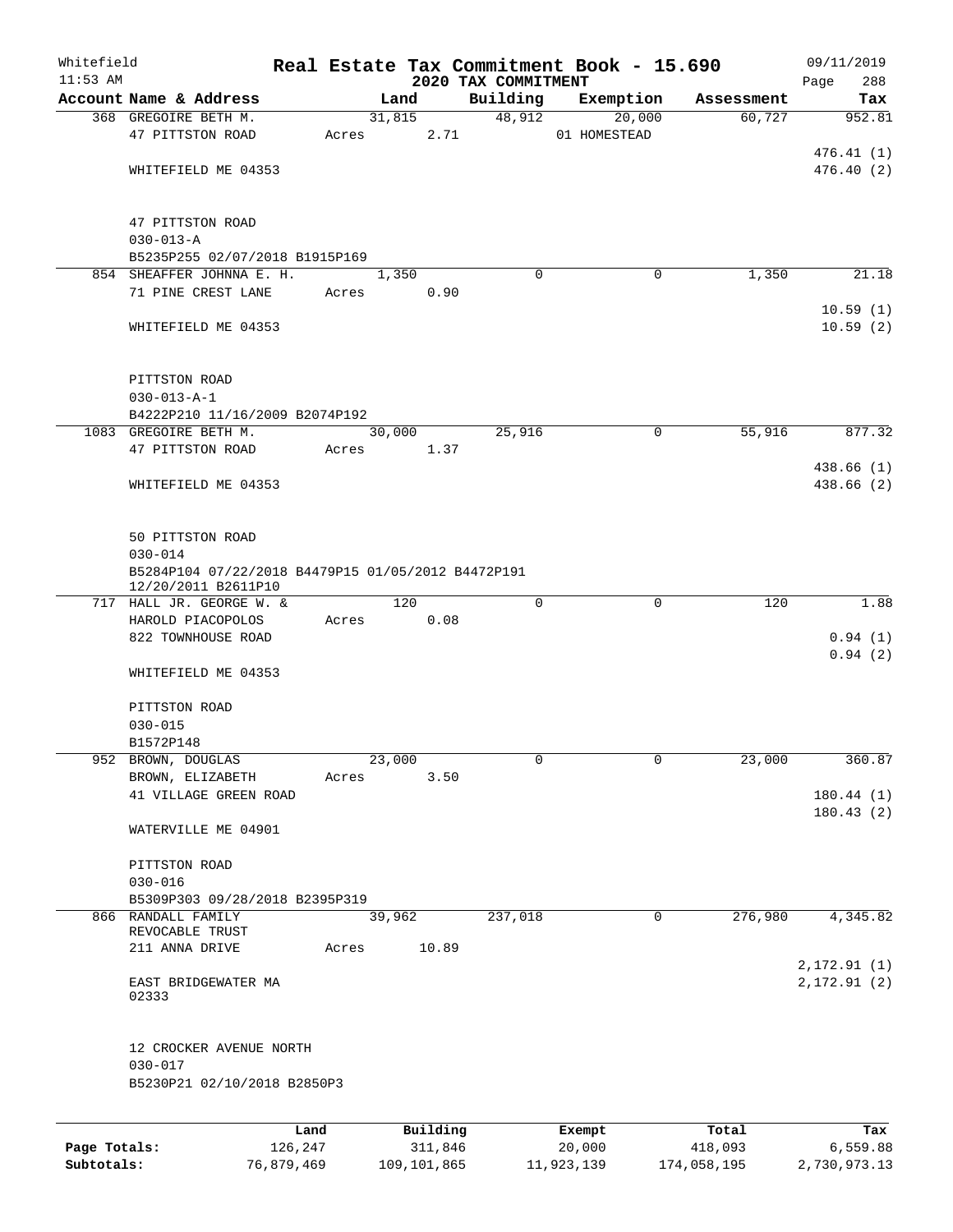| Whitefield<br>$11:53$ AM |                                                    |       |                | 2020 TAX COMMITMENT | Real Estate Tax Commitment Book - 15.690 |            | 09/11/2019<br>Page<br>289  |
|--------------------------|----------------------------------------------------|-------|----------------|---------------------|------------------------------------------|------------|----------------------------|
|                          | Account Name & Address                             |       | Land           | Building            | Exemption                                | Assessment | Tax                        |
|                          | 223 POLHEMUS JOHN W. &                             |       | 33,250         | $\mathbf 0$         | $\Omega$                                 | 33,250     | 521.69                     |
|                          | MERCY R.<br>32 WISCASSET ROAD                      | Acres | 15.00          |                     |                                          |            |                            |
|                          |                                                    |       |                |                     |                                          |            | 260.85(1)                  |
|                          | WHITEFIELD ME 04353                                |       |                |                     |                                          |            | 260.84(2)                  |
|                          |                                                    |       |                |                     |                                          |            |                            |
|                          |                                                    |       |                |                     |                                          |            |                            |
|                          | WISCASSET ROAD                                     |       |                |                     |                                          |            |                            |
|                          | $031 - 001$                                        |       |                |                     |                                          |            |                            |
|                          | B4972P256 01/26/2016<br>1585 MURCH LEE H.          |       | 30,000         | 14,461              | 20,000                                   | 24,461     | 383.79                     |
|                          | 11 WISCASSET ROAD                                  | Acres | 1.00           |                     | 01 HOMESTEAD                             |            |                            |
|                          |                                                    |       |                |                     |                                          |            | 191.90(1)                  |
|                          | WHITEFIELD ME 04353                                |       |                |                     |                                          |            | 191.89(2)                  |
|                          |                                                    |       |                |                     |                                          |            |                            |
|                          |                                                    |       |                |                     |                                          |            |                            |
|                          | 11 WISCASSET ROAD                                  |       |                |                     |                                          |            |                            |
|                          | $031 - 002$<br>1470 STAPLES LYMAN                  |       | 32,850         | 65,654              | 0                                        | 98,504     | 1, 545.53                  |
|                          | 7 WISCASSET ROAD                                   | Acres | 3.40           |                     |                                          |            |                            |
|                          |                                                    |       |                |                     |                                          |            | 772.77(1)                  |
|                          | WHITEFIELD ME 04353                                |       |                |                     |                                          |            | 772.76 (2)                 |
|                          |                                                    |       |                |                     |                                          |            |                            |
|                          |                                                    |       |                |                     |                                          |            |                            |
|                          | 7 WISCASSET ROAD                                   |       |                |                     |                                          |            |                            |
|                          | $031 - 003$                                        |       |                |                     |                                          |            |                            |
| 746                      | <b>B31P3</b>                                       |       |                |                     | $\mathbf 0$                              |            |                            |
|                          | WHITE DAVID L.<br>WHITE NICOLE M.                  | Acres | 30,000<br>0.73 | 97,168              |                                          | 127,168    | 1,995.27                   |
|                          | 2151 JAMIESON AVE, UNIT                            |       |                |                     |                                          |            | 997.64 (1)                 |
|                          | 1104                                               |       |                |                     |                                          |            |                            |
|                          |                                                    |       |                |                     |                                          |            | 997.63 (2)                 |
|                          | ALEXANDRIA VA 22314                                |       |                |                     |                                          |            |                            |
|                          | 20 PITTSTON ROAD                                   |       |                |                     |                                          |            |                            |
|                          | $031 - 004$                                        |       |                |                     |                                          |            |                            |
|                          | B5255P001 05/10/2018                               |       |                |                     |                                          |            |                            |
|                          | 345 BARTER ERNEST & EILEEN 30,750                  |       |                | 68,080              |                                          | 98,830     | 1,550.64                   |
|                          | 30 PITTSTON ROAD                                   | Acres | 2.00           |                     |                                          |            |                            |
|                          |                                                    |       |                |                     |                                          |            | 775.32(1)                  |
|                          | WHITEFIELD ME 04353                                |       |                |                     |                                          |            | 775.32(2)                  |
|                          |                                                    |       |                |                     |                                          |            |                            |
|                          | 30 PITTSTON ROAD                                   |       |                |                     |                                          |            |                            |
|                          | $031 - 005$                                        |       |                |                     |                                          |            |                            |
|                          | B3325P144 07/02/2004                               |       |                |                     |                                          |            |                            |
|                          | 1217 BRYANT DAVID S. & NANCY 30,000 156,634 20,000 |       |                |                     |                                          |            | $166,634$ 2,614.49         |
|                          | К.                                                 |       |                |                     |                                          |            |                            |
|                          | 36 PITTSTON ROAD Acres 0.75                        |       |                |                     | 01 HOMESTEAD                             |            |                            |
|                          | WHITEFIELD ME 04353                                |       |                |                     |                                          |            | 1,307.25(1)<br>1,307.24(2) |
|                          |                                                    |       |                |                     |                                          |            |                            |
|                          |                                                    |       |                |                     |                                          |            |                            |
|                          | 36 PITTSTON ROAD                                   |       |                |                     |                                          |            |                            |
|                          | $031 - 006$                                        |       |                |                     |                                          |            |                            |
|                          | B1744P133                                          |       |                |                     |                                          |            |                            |
|                          |                                                    |       |                |                     |                                          |            |                            |
|                          |                                                    |       |                |                     |                                          |            |                            |
|                          |                                                    |       |                |                     |                                          |            |                            |

|              | Land       | Building    | Exempt     | Total       | Tax          |
|--------------|------------|-------------|------------|-------------|--------------|
| Page Totals: | 186,850    | 401,997     | 40,000     | 548,847     | 8,611.41     |
| Subtotals:   | 77,066,319 | 109,503,862 | 11,963,139 | 174,607,042 | 2,739,584.54 |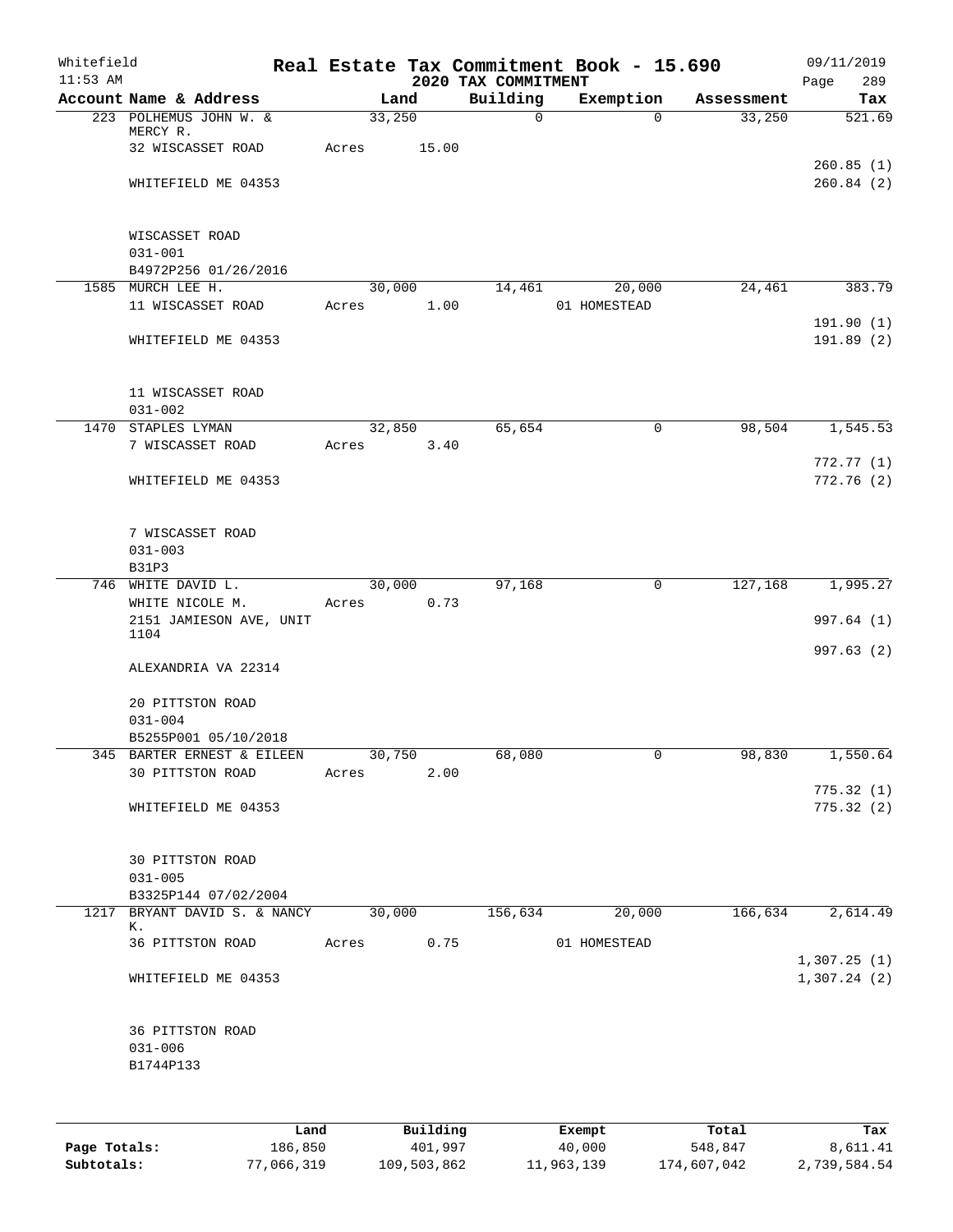| Whitefield   |                                              |              |                 |             |                                 | Real Estate Tax Commitment Book - 15.690 |                       | 09/11/2019      |
|--------------|----------------------------------------------|--------------|-----------------|-------------|---------------------------------|------------------------------------------|-----------------------|-----------------|
| $11:53$ AM   | Account Name & Address                       |              |                 |             | 2020 TAX COMMITMENT<br>Building |                                          |                       | Page<br>290     |
|              | 1131 BRYANT GLENICE F. &                     |              | Land<br>35,100  |             | 160, 362                        | Exemption<br>$\Omega$                    | Assessment<br>195,462 | Tax<br>3,066.80 |
|              | DAVID HEIRS                                  |              |                 |             |                                 |                                          |                       |                 |
|              | 35 PITTSTON ROAD                             |              | Acres           | 4.90        |                                 |                                          |                       |                 |
|              |                                              |              |                 |             |                                 |                                          |                       | 1,533.40(1)     |
|              | WHITEFIELD ME 04353                          |              |                 |             |                                 |                                          |                       | 1,533.40(2)     |
|              | 35 PITTSTON ROAD                             |              |                 |             |                                 |                                          |                       |                 |
|              | $031 - 007$                                  |              |                 |             |                                 |                                          |                       |                 |
|              | B1943P7                                      |              |                 |             |                                 |                                          |                       |                 |
|              | 990 PRENTICE CORA                            |              | 39,950          |             | 106,872                         | 20,000                                   | 126,822               | 1,989.84        |
|              | 910 TOWNHOUSE ROAD                           |              | Acres           | 4.80        |                                 | 01 HOMESTEAD                             |                       |                 |
|              |                                              |              |                 |             |                                 |                                          |                       | 994.92 (1)      |
|              | WHITEFIELD ME 04353                          |              |                 |             |                                 |                                          |                       | 994.92 (2)      |
|              | 910 TOWNHOUSE ROAD                           |              |                 |             |                                 |                                          |                       |                 |
|              | $031 - 011$                                  |              |                 |             |                                 |                                          |                       |                 |
|              | B4897P103 06/17/2015 B2020P259               |              |                 |             |                                 |                                          |                       |                 |
|              | 59 BRANN JAMES M. & SYLVIA                   |              | 35,000          |             | 63,229                          | 20,000                                   | 78,229                | 1,227.41        |
|              | М.<br>3 PITTSTON ROAD                        |              | Acres           | 0.62        |                                 | 01 HOMESTEAD                             |                       |                 |
|              |                                              |              |                 |             |                                 |                                          |                       | 613.71(1)       |
|              | WHITEFIELD ME 04353                          |              |                 |             |                                 |                                          |                       | 613.70(2)       |
|              | 3 PITTSTON ROAD                              |              |                 |             |                                 |                                          |                       |                 |
|              | $031 - 012$                                  |              |                 |             |                                 |                                          |                       |                 |
|              | B1366P67                                     |              |                 |             |                                 |                                          |                       |                 |
|              | 1491 LINCOLN, DIANE M.,                      |              | 35,000          |             | 66,950                          | $\mathbf 0$                              | 101,950               | 1,599.60        |
|              | LINCOLN, GARY J.                             |              |                 |             |                                 |                                          |                       |                 |
|              | LINCOLN, JERRY A<br>525 HEATH ROAD           |              | Acres           | 0.56        |                                 |                                          |                       | 799.80 (1)      |
|              |                                              |              |                 |             |                                 |                                          |                       | 799.80 (2)      |
|              | WHITEFIELD ME 04353                          |              |                 |             |                                 |                                          |                       |                 |
|              | 921 EAST RIVER ROAD                          |              |                 |             |                                 |                                          |                       |                 |
|              | $031 - 014$                                  |              |                 |             |                                 |                                          |                       |                 |
|              | B5061P112 09/26/2016<br>216 BOURGOIN MARC A. |              |                 |             | 94,232                          | 0                                        | 129,232               | 2,027.65        |
|              | C/O NEW ENGLAND CREDIT                       |              | 35,000<br>Acres | 0.64        |                                 |                                          |                       |                 |
|              | SERV.                                        |              |                 |             |                                 |                                          |                       |                 |
|              | 32 CHESTNUT STREET                           |              |                 |             |                                 |                                          |                       | 1,013.83(1)     |
|              | LEWISTON ME 04240                            |              |                 |             |                                 |                                          |                       | 1,013.82(2)     |
|              |                                              |              |                 |             |                                 |                                          |                       |                 |
|              | 10 WISCASSET ROAD                            |              |                 |             |                                 |                                          |                       |                 |
|              | $031 - 017$                                  |              |                 |             |                                 |                                          |                       |                 |
|              | B2538P282<br>MURCH LEE H.                    |              | 25,270          |             | 0                               | 0                                        | 25,270                | 396.49          |
| 1610         | 11 WISCASSET ROAD                            |              | Acres           | 1.68        |                                 |                                          |                       |                 |
|              |                                              |              |                 |             |                                 |                                          |                       | 198.25 (1)      |
|              | WHITEFIELD ME 04353                          |              |                 |             |                                 |                                          |                       | 198.24(2)       |
|              | WISCASSET ROAD<br>$031 - 018$                |              |                 |             |                                 |                                          |                       |                 |
|              |                                              |              |                 |             |                                 |                                          |                       |                 |
|              |                                              | Land         |                 | Building    |                                 | Exempt                                   | Total                 | Tax             |
| Page Totals: |                                              | 205,320      |                 | 491,645     |                                 | 40,000                                   | 656,965               | 10,307.79       |
| Subtotals:   |                                              | 77, 271, 639 |                 | 109,995,507 |                                 | 12,003,139                               | 175, 264, 007         | 2,749,892.33    |